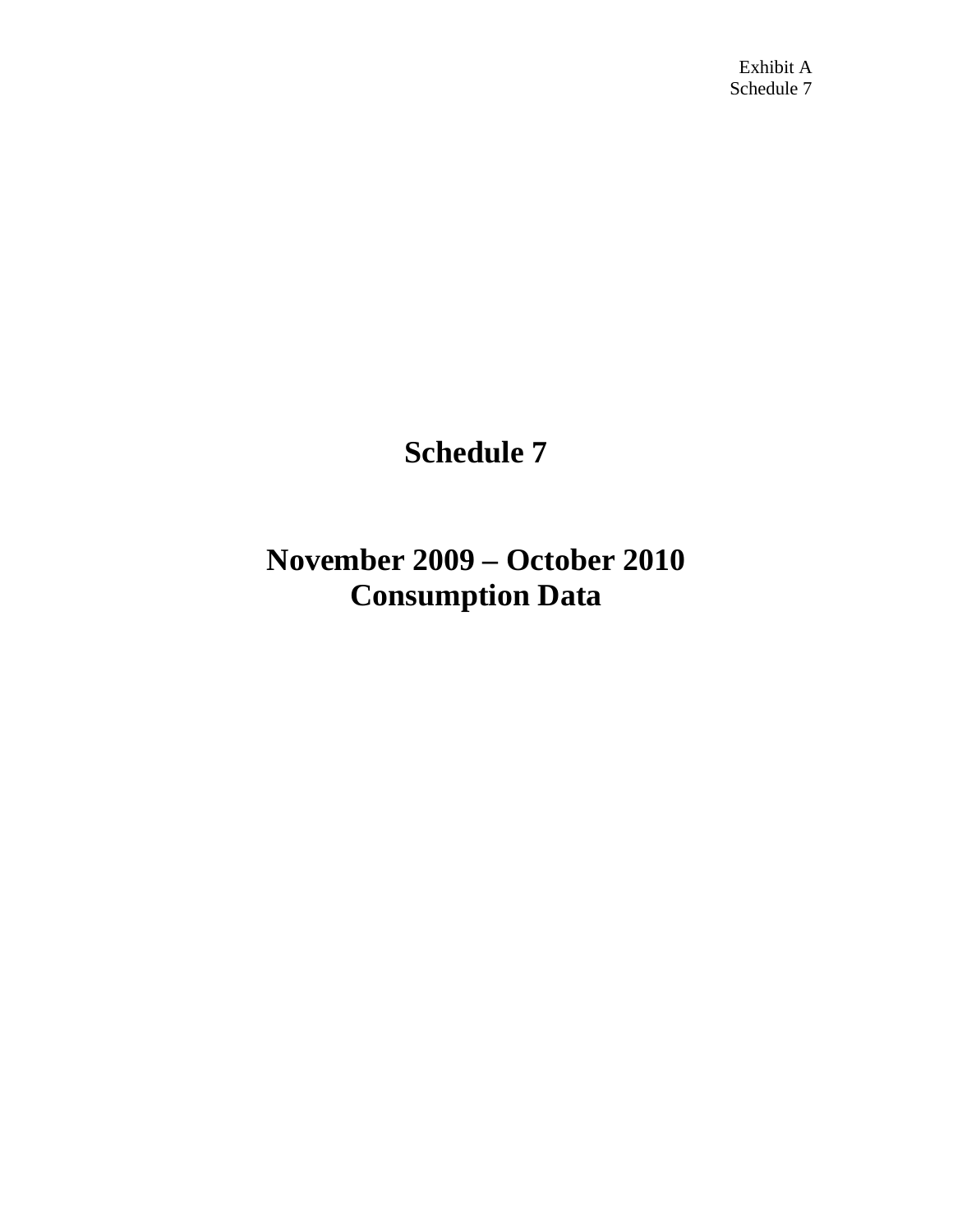|                    |                          |                                  | November 2009 - October 2010 Actual SGSRE Consumption (GJs) |                                  |                          |              |              |                          |                                  |                               |                                       |                                    |                |
|--------------------|--------------------------|----------------------------------|-------------------------------------------------------------|----------------------------------|--------------------------|--------------|--------------|--------------------------|----------------------------------|-------------------------------|---------------------------------------|------------------------------------|----------------|
| <b>Rate Class</b>  | <b>Nov-09</b>            | <b>Dec-09</b>                    | Jan-10                                                      | <b>Feb-10</b>                    | <b>Mar-10</b>            | Apr-10       | $May-10$     | <b>Jun-10</b>            | <b>Jul-10</b>                    | Aug-10                        | Sep-10                                | Oct-10                             | Total          |
| SGSRE1             | 3.51                     | 4.66                             | 8.21                                                        | 7.70                             | 6.61                     | 4.51         | 3.47         | 1.83                     | 1.12                             | 1.03                          | 1.11                                  | 1.31                               | 45.07          |
| SGSRE2             | 4.86                     | 2.31                             | 12.37                                                       | 7.83                             | 6.86                     | 4.47         | 2.35         | 0.72                     | 0.72                             | 0.60                          | 0.56                                  | 1.43                               | 45.08          |
| SGSRE3             | 5.82                     | 6.16<br>4.72                     | $\overline{\phantom{a}}$                                    | $\overline{\phantom{a}}$         | 8.43                     | 8.52         | 4.46         | 2.23                     | 2.03                             | 1.51                          | 1.67                                  | 4.29                               | 45.12          |
| SGSRE4<br>SGSRE5   | 2.35<br>4.11             | 4.68                             | 8.33<br>8.57                                                | 6.64<br>7.75                     | 5.23<br>6.03             | 4.14<br>4.82 | 2.71<br>3.15 | 1.87<br>1.59             | 2.31<br>0.44                     | 2.30<br>0.71                  | 2.46<br>1.03                          | 2.11<br>2.31                       | 45.17<br>45.19 |
| SGSRE6             | 0.60                     | $\overline{\phantom{a}}$         | 11.42                                                       | 8.11                             | 7.50                     | 5.18         | 3.62         | 2.15                     | 1.84                             | 1.63                          | 1.51                                  | 1.71                               | 45.27          |
| SGSRE7             | 4.03                     | 5.40                             | 8.73                                                        | 7.63                             | 5.23                     | 3.43         | 2.07         | 1.87                     | 1.59                             | 1.63                          | 1.90                                  | 1.79                               | 45.30          |
| SGSRE8             | 3.34                     | 4.46                             | 8.60                                                        | 7.91                             | 5.89                     | 4.44         | 3.54         | 2.55                     | 1.12                             | 0.83                          | 0.87                                  | 1.83                               | 45.38          |
| SGSRE9             | 3.86                     | 4.18                             | 9.32                                                        | 7.32                             | 5.86                     | 3.71         | 2.95         | 1.72                     | 1.40                             | 1.23                          | 1.27                                  | 2.58                               | 45.40          |
| SGSRE10            | 1.31                     | 4.94                             | 8.05                                                        | 6.84                             | 5.45                     | 5.47         | 4.54         | 3.23                     | 2.08                             | 1.55                          | 0.91                                  | 1.07                               | 45.44          |
| SGSRE11            | 4.90                     | 6.47                             | 10.12                                                       | 9.34                             | 5.91                     | 3.98         | 2.39         | 0.36                     | $\overline{\phantom{a}}$         | 0.04                          | 0.44                                  | 1.51                               | 45.46          |
| SGSRE12            | 1.63                     | 2.03                             | 9.63                                                        | 8.51                             | 6.57                     | 5.75         | 3.54         | 1.63                     | 1.56                             | 1.67                          | 1.03                                  | 1.95                               | 45.50          |
| SGSRE13<br>SGSRE14 | 4.42                     | 3.91<br>3.27                     | 5.12<br>4.68                                                | 5.75<br>9.86                     | 6.45                     | 3.99<br>3.27 | 5.58<br>3.66 | 2.23<br>3.03             | 1.72                             | 1.23                          | 2.10<br>2.26                          | 3.10<br>3.97                       | 45.60<br>45.63 |
| SGSRE15            | 1.55<br>4.86             | 4.78                             | 10.58                                                       | 9.58                             | 5.98<br>6.77             | 4.35         | 2.63         | 0.76                     | 2.16<br>0.28                     | 1.94<br>0.12                  | 0.32                                  | 0.60                               | 45.63          |
| SGSRE16            | 4.30                     | 5.57                             | 9.60                                                        | 7.36                             | 5.27                     | 4.58         | 3.07         | 1.71                     | 0.44                             | 0.16                          | 1.07                                  | 2.58                               | 45.71          |
| SGSRE17            | 3.38                     | 6.06                             | 10.19                                                       | 8.75                             | 6.69                     | 5.11         | 3.62         | 1.51                     | 0.40                             | $\overline{\phantom{a}}$      | $\overline{\phantom{a}}$              | $\overline{\phantom{a}}$           | 45.71          |
| SGSRE18            | 3.66                     | 5.02                             | 8.76                                                        | 7.51                             | 6.48                     | 5.15         | 3.86         | 1.47                     | 0.88                             | 0.87                          | 0.91                                  | 1.15                               | 45.72          |
| SGSRE19            | 3.63                     | 4.07                             | 8.97                                                        | 7.18                             | 7.04                     | 4.75         | 2.75         | 1.83                     | 1.52                             | 1.51                          | 1.27                                  | 1.27                               | 45.79          |
| SGSRE20            | $\overline{\phantom{a}}$ | $\overline{\phantom{a}}$         | 12.70                                                       | 10.12                            | 7.36                     | 5.83         | 4.06         | 1.91                     | 1.00                             | 0.76                          | 0.63                                  | 1.43                               | 45.80          |
| SGSRE21            | 5.65                     | 6.62                             | 8.88                                                        | 6.12                             | 4.69                     | 2.52         | 2.71         | 2.19                     | 1.88                             | 1.35                          | 1.51                                  | 1.75                               | 45.87          |
| SGSRE22            | 5.41                     | 4.58                             | 9.08                                                        | 7.24                             | 5.81                     | 4.19         | 2.87         | 1.47                     | 1.28                             | 1.03                          | 1.23                                  | 1.71                               | 45.90          |
| SGSRE23<br>SGSRE24 | 10.08                    | $\sim$<br>7.97                   | 11.14<br>$\overline{\phantom{a}}$                           | 9.78<br>$\overline{\phantom{a}}$ | 7.14<br>7.95             | 5.42<br>6.65 | 4.38<br>3.79 | 1.91<br>2.47             | 1.44<br>1.24                     | 1.31<br>1.27                  | 1.47<br>1.23                          | 1.91<br>3.26                       | 45.90<br>45.91 |
| SGSRE25            | 3.50                     | 2.36                             | 11.06                                                       | 8.51                             | 5.61                     | 4.20         | 2.95         | 2.71                     | 1.52                             | 1.11                          | 1.07                                  | 1.35                               | 45.95          |
| SGSRE26            | 3.78                     | 3.90                             | 9.55                                                        | 8.07                             | 6.22                     | 4.55         | 2.59         | 1.52                     | 1.56                             | 1.43                          | 1.31                                  | 1.51                               | 45.99          |
| SGSRE27            | 6.88                     | 7.89                             | 1.21                                                        | 11.89                            | 8.47                     | 2.24         | 1.75         | 1.36                     | 1.16                             | 1.03                          | 1.07                                  | 1.07                               | 46.02          |
| SGSRE28            | 3.47                     | 3.38                             | 8.77                                                        | 8.15                             | 2.72                     | 3.62         | 2.47         | 2.79                     | 3.59                             | 2.10                          | 2.82                                  | 2.31                               | 46.19          |
| SGSRE29            | 4.46                     | 5.52                             | 9.00                                                        | 7.44                             | 5.35                     | 3.51         | 4.46         | 1.63                     | 1.08                             | 1.03                          | 0.95                                  | 1.79                               | 46.22          |
| SGSRE30            | ÷,                       | $\overline{\phantom{a}}$         | 11.94                                                       | 9.26                             | 6.39                     | 5.65         | 3.90         | 1.99                     | 1.87                             | 1.31                          | 1.83                                  | 2.19                               | 46.33          |
| SGSRE31            | 3.50                     | 4.42                             | 8.36                                                        | 8.15                             | 6.04                     | 4.80         | 3.50         | 2.15                     | 1.44                             | 1.31                          | 1.07                                  | 1.63                               | 46.37          |
| SGSRE32            | 3.27                     | 4.76                             | 7.38                                                        | 6.84                             | 3.43                     | 3.82         | 3.59         | 2.91                     | 2.35                             | 1.87                          | 2.66                                  | 3.50                               | 46.38          |
| SGSRE33<br>SGSRE34 | 4.97<br>4.90             | 5.66<br>5.54                     | 9.43<br>7.01                                                | 8.83<br>7.79                     | 5.42<br>5.53             | 4.75<br>4.04 | 3.66<br>3.34 | 2.07<br>2.15             | 1.36<br>1.76                     | 0.28<br>1.47                  | $\overline{\phantom{a}}$<br>1.19      | $\overline{\phantom{a}}$<br>1.75   | 46.43<br>46.47 |
| SGSRE35            | $\overline{\phantom{a}}$ | $\overline{\phantom{a}}$         | 9.12                                                        | 10.59                            | 8.43                     | 6.35         | 5.10         | 1.44                     | 1.44                             | 1.15                          | 0.83                                  | 2.03                               | 46.48          |
| SGSRE36            | 3.98                     | 4.66                             | 10.11                                                       | 7.64                             | 5.86                     | 4.07         | 3.82         | 1.75                     | 1.16                             | 0.91                          | 1.15                                  | 1.43                               | 46.54          |
| SGSRE37            | 5.89                     | 2.67                             | 9.99                                                        | 9.18                             | 6.84                     | 5.03         | 2.79         | 1.16                     | 0.84                             | 0.52                          | 0.64                                  | 1.15                               | 46.70          |
| SGSRE38            | $\blacksquare$           | $\overline{\phantom{a}}$         | 12.29                                                       | 10.42                            | 8.46                     | 5.54         | 3.78         | 1.12                     | 0.76                             | 0.87                          | 0.87                                  | 2.62                               | 46.73          |
| SGSRE39            | ä,                       | 1.75                             | 11.37                                                       | 10.26                            | 7.40                     | 5.59         | 3.58         | 2.15                     | 1.16                             | 1.15                          | 1.11                                  | 1.23                               | 46.75          |
| SGSRE40            | 4.38                     | 5.42                             | 9.43                                                        | 7.87                             | 4.65                     | 4.88         | 2.63         | 2.11                     | 1.56                             | 1.15                          | 0.99                                  | 1.75                               | 46.82          |
| SGSRE41            | 4.18                     | 3.31                             | 9.52                                                        | 7.32                             | 5.82                     | 4.63         | 3.07         | 1.75                     | 1.92                             | 1.59                          | 1.19                                  | 2.54                               | 46.84          |
| SGSRE42<br>SGSRE43 | 4.14<br>3.74             | 5.53<br>5.10                     | 9.68                                                        | 7.63<br>8.23                     | 6.19                     | 5.06<br>3.64 | 3.31<br>3.62 | 1.32<br>1.79             | 0.60                             | 0.24                          | 0.75<br>0.75                          | 2.39<br>2.03                       | 46.84<br>46.88 |
| SGSRE44            | 4.78                     | 5.76                             | 9.55<br>9.52                                                | 7.20                             | 6.56<br>5.67             | 4.86         | 3.55         | 1.00                     | 1.12<br>0.44                     | 0.75<br>0.40                  | 0.99                                  | 2.74                               | 46.91          |
| SGSRE45            | 4.18                     | 6.02                             | 10.50                                                       | 9.06                             | 6.80                     | 4.84         | 3.54         | 1.59                     | 0.40                             | $\overline{\phantom{a}}$      | $\overline{\phantom{a}}$              | $\overline{\phantom{a}}$           | 46.93          |
| SGSRE46            | 4.50                     | 4.66                             | 9.83                                                        | 8.07                             | 6.45                     | 4.35         | 3.14         | 1.36                     | 0.92                             | 0.83                          | 0.91                                  | 1.95                               | 46.97          |
| SGSRE47            | 4.82                     | 5.42                             | 8.64                                                        | 7.87                             | 5.92                     | 4.48         | 3.78         | 3.43                     | 0.76                             | 0.52                          | 0.83                                  | 0.56                               | 47.03          |
| SGSRE48            | 5.06                     | 6.19                             | 10.51                                                       | 7.87                             | 5.39                     | 4.42         | 2.03         | 1.40                     | 1.04                             | 1.03                          | 1.11                                  | 0.99                               | 47.04          |
| SGSRE49            | 4.54                     | 5.54                             | 9.59                                                        | 9.06                             | 5.41                     | 3.56         | 2.67         | 1.67                     | 1.32                             | 1.03                          | 1.03                                  | 1.67                               | 47.09          |
| SGSRE50            | 6.10                     | 5.24                             | 9.48                                                        | 7.75                             | 4.55                     | 3.78         | 3.11         | 1.52                     | 1.12                             | 0.87                          | 1.07                                  | 2.51                               | 47.10          |
| SGSRE51<br>SGSRE52 | 4.38<br>$\sim$           | 8.85<br>$\overline{\phantom{a}}$ | 15.49<br>11.06                                              | 8.79<br>12.81                    | 5.81<br>8.65             | 3.12<br>6.62 | 0.28<br>5.21 | 0.40<br>2.23             | $\overline{\phantom{a}}$<br>0.56 | ٠<br>$\overline{\phantom{a}}$ | $\bar{a}$<br>$\overline{\phantom{a}}$ | $\sim$<br>$\overline{\phantom{a}}$ | 47.12<br>47.14 |
| SGSRE53            | 2.51                     | 4.45                             | 9.80                                                        | 8.71                             | 5.11                     | 3.58         | 2.35         | 2.71                     | 2.11                             | 2.14                          | 1.98                                  | 1.71                               | 47.16          |
| SGSRE54            | 4.58                     | 5.02                             | 6.45                                                        | 6.04                             | 4.47                     | 5.54         | 6.01         | 3.43                     | 2.36                             | 2.14                          | 1.23                                  | $\overline{\phantom{a}}$           | 47.27          |
| SGSRE55            | 2.91                     | 5.18                             | 9.35                                                        | 7.67                             | 6.76                     | 5.00         | 2.83         | 2.15                     | 1.76                             | 1.43                          | 1.11                                  | 1.15                               | 47.30          |
| SGSRE56            |                          | $\overline{\phantom{a}}$         | 10.55                                                       | 8.67                             | 6.23                     | 6.89         | 4.38         | 2.59                     | 1.64                             | 1.43                          | 1.75                                  | 3.18                               | 47.31          |
| SGSRE57            | 2.87                     | 2.83                             | $\overline{\phantom{a}}$                                    | $\overline{\phantom{a}}$         | $\overline{\phantom{a}}$ | 7.30         | 8.76         | 4.66                     | 5.35                             | 4.21                          | 4.45                                  | 6.91                               | 47.34          |
| SGSRE58            | 6.17                     | 8.17                             | $\overline{\phantom{a}}$                                    | 9.57                             | 9.43                     | 8.10         | 3.71         | 1.47                     | 0.52                             | 0.28                          | $\overline{\phantom{a}}$              | $\overline{\phantom{a}}$           | 47.42          |
| SGSRE59<br>SGSRE60 | 4.02<br>4.18             | 4.90<br>4.58                     | 9.55<br>7.97                                                | 8.83<br>6.59                     | 5.88<br>6.68             | 4.72<br>4.91 | 3.58<br>4.26 | 1.67<br>2.27             | 1.24<br>1.84                     | 0.91<br>1.35                  | 0.95<br>1.15                          | 1.19<br>1.67                       | 47.44<br>47.45 |
| SGSRE61            | 4.90                     | 6.86                             | 11.81                                                       | 9.82                             | 7.99                     | 5.19         | 0.92         | $\overline{\phantom{a}}$ | $\overline{\phantom{a}}$         | $\overline{\phantom{a}}$      | $\overline{\phantom{a}}$              | $\overline{\phantom{a}}$           | 47.49          |
| SGSRE62            | 5.14                     | 6.46                             | 13.24                                                       | 10.10                            | 7.04                     | 4.24         | 1.28         | $\overline{\phantom{a}}$ | $\overline{\phantom{a}}$         | $\overline{\phantom{a}}$      | $\overline{\phantom{a}}$              | $\overline{\phantom{a}}$           | 47.50          |
| SGSRE63            | 4.26                     | 6.08                             | 10.67                                                       | 9.30                             | 5.99                     | 4.30         | 2.67         | 1.71                     | 1.24                             | 1.35                          | $\blacksquare$                        | $\overline{\phantom{a}}$           | 47.57          |
| SGSRE64            | 3.94                     | 5.88                             | 8.77                                                        | 7.67                             | 5.75                     | 4.70         | 2.47         | 1.52                     | 1.75                             | 1.43                          | 1.43                                  | 2.27                               | 47.58          |
| SGSRE65            | 3.98                     | 4.86                             | 8.60                                                        | 7.20                             | 5.61                     | 3.96         | 3.86         | 2.27                     | 2.12                             | 1.63                          | 1.63                                  | 1.95                               | 47.67          |
| SGSRE66            | 3.10                     | 4.34                             | 8.56                                                        | 7.75                             | 3.42                     | 4.28         | 3.74         | 3.43                     | 3.08                             | 1.83                          | 1.99                                  | 2.22                               | 47.74          |
| SGSRE67            | 4.86                     | 6.06                             | 10.51                                                       | 9.24                             | 9.71                     | 4.83         | 2.59         | $\overline{\phantom{a}}$ | $\overline{\phantom{a}}$         | $\overline{\phantom{a}}$      | $\blacksquare$                        | $\overline{\phantom{a}}$           | 47.80          |
| SGSRE68            | 3.94                     | 5.54                             | 10.26                                                       | 8.55                             | 6.64                     | 4.64         | 4.58         | 2.47                     | 0.60                             | 0.60                          | $\overline{\phantom{a}}$              | $\sim$                             | 47.82          |
| SGSRE69<br>SGSRE70 | 3.86<br>2.94             | 6.28<br>3.83                     | 10.27<br>8.32                                               | 8.75<br>9.18                     | 5.27<br>3.27             | 3.82<br>2.95 | 2.87<br>3.22 | 1.28<br>2.63             | 1.12<br>2.76                     | 0.75<br>2.66                  | 0.99<br>3.18                          | 2.58<br>2.90                       | 47.84<br>47.84 |
| SGSRE71            | 5.01                     | 6.42                             | 8.12                                                        | 8.15                             | 5.02                     | 4.63         | 3.54         | 2.15                     | 1.28                             | 1.03                          | 0.87                                  | 1.67                               | 47.89          |
| SGSRE72            | 3.14                     | 4.07                             | 7.14                                                        | 11.89                            | 7.09                     | 4.79         | 4.02         | 1.32                     | 1.24                             | 0.87                          | 1.11                                  | 1.23                               | 47.91          |
| SGSRE73            | 4.10                     | 8.70                             | 12.73                                                       | 8.83                             | 1.92                     | 1.08         | 0.56         | 0.44                     | 3.19                             | 1.63                          | 1.03                                  | 3.70                               | 47.91          |
| SGSRE74            | 4.54                     | 4.66                             | 9.75                                                        | 8.23                             | 7.65                     | 5.06         | 2.67         | 1.08                     | 0.88                             | 1.03                          | 0.68                                  | 1.75                               | 47.98          |
| SGSRE75            | 4.34                     | 5.14                             | 9.19                                                        | 8.15                             | 6.36                     | 5.15         | 3.74         | 1.95                     | 1.00                             | 0.91                          | 0.79                                  | 1.31                               | 48.03          |
| SGSRE76            | 4.86                     | 6.69                             | 8.28                                                        | 7.67                             | 5.66                     | 3.39         | 3.22         | 2.51                     | 1.44                             | 1.15                          | 1.19                                  | 1.99                               | 48.05          |
| SGSRE77            | 4.74                     | 5.06                             | 11.53                                                       | 10.65                            | 7.20                     | 4.92         | 3.11         | 0.88                     | $\overline{\phantom{a}}$         | $\sim$                        | $\sim$                                | $\sim$                             | 48.09          |
| SGSRE78<br>SGSRE79 | 4.50<br>4.58             | 5.80<br>8.65                     | 9.28<br>4.68                                                | 7.91<br>7.08                     | 5.43<br>5.38             | 4.78<br>3.99 | 2.75<br>3.50 | 1.16<br>2.07             | 1.32<br>1.80                     | 1.19<br>1.67                  | 1.31<br>2.26                          | 2.66<br>2.50                       | 48.09<br>48.16 |
| SGSRE80            | 3.94                     | 5.06                             | 9.23                                                        | 6.76                             | 6.36                     | 4.04         | 3.34         | 2.75                     | 1.68                             | 1.55                          | 1.47                                  | 2.03                               | 48.21          |
| SGSRE81            | 4.14                     | 6.18                             | 10.20                                                       | 9.68                             | 7.08                     | 5.99         | 3.66         | 1.28                     | $\overline{\phantom{a}}$         | $\overline{\phantom{a}}$      |                                       |                                    | 48.21          |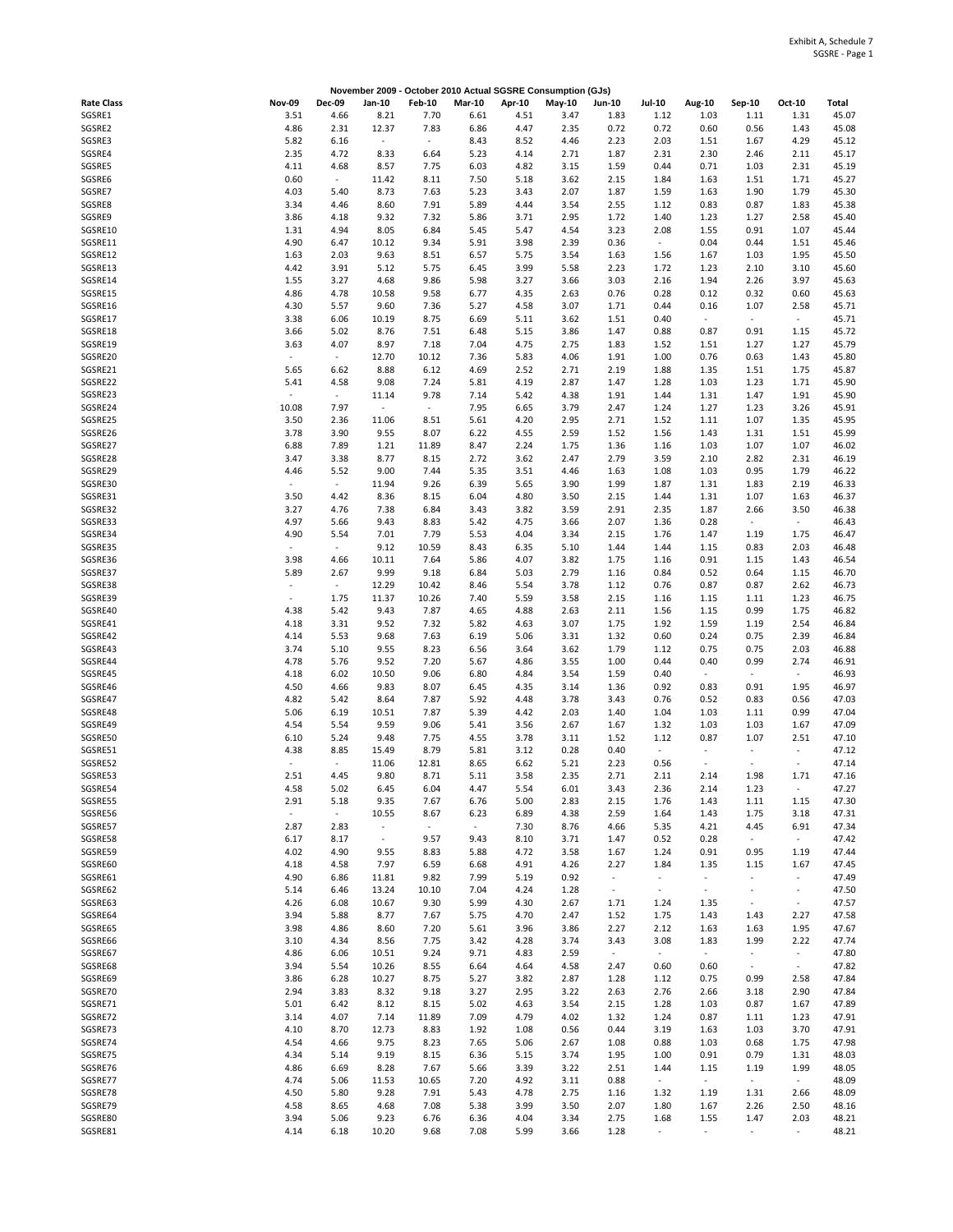|                      |                                  |                                  |                 |                          |                          |                                  | November 2009 - October 2010 Actual SGSRE Consumption (GJs) |                                  |                                  |                          |                                  |                                  |                |
|----------------------|----------------------------------|----------------------------------|-----------------|--------------------------|--------------------------|----------------------------------|-------------------------------------------------------------|----------------------------------|----------------------------------|--------------------------|----------------------------------|----------------------------------|----------------|
| <b>Rate Class</b>    | <b>Nov-09</b>                    | <b>Dec-09</b>                    | Jan-10          | <b>Feb-10</b>            | <b>Mar-10</b>            | Apr-10                           | <b>May-10</b>                                               | <b>Jun-10</b>                    | <b>Jul-10</b>                    | Aug-10                   | Sep-10                           | Oct-10                           | Total          |
| SGSRE82              | 4.66                             | 5.25                             | 10.47           | 8.99                     | 5.83                     | 4.34                             | 3.43                                                        | 1.28                             | 1.08                             | 0.91                     | 0.36                             | 1.63                             | 48.23          |
| SGSRE83              |                                  | $\overline{\phantom{a}}$         | 10.82           | 9.34                     | 7.99                     | 5.75                             | 4.90                                                        | 3.83                             | 1.28                             | 1.27                     | 1.15                             | 1.91                             | 48.24          |
| SGSRE84              | 3.90                             | 4.66                             | 9.95            | 10.45                    | 7.00                     | 4.72                             | 2.79                                                        | 1.47                             | 0.84                             | 0.72                     | 0.67                             | 1.11                             | 48.28          |
| SGSRE85<br>SGSRE86   | 3.38<br>5.58                     | 5.74<br>4.98                     | 8.60<br>7.14    | 8.51<br>9.68             | 6.00<br>7.44             | 4.72<br>4.03                     | 4.02<br>3.86                                                | 2.19<br>2.03                     | 1.56<br>0.96                     | 1.27<br>0.83             | 1.23<br>0.63                     | 1.07<br>1.19                     | 48.29<br>48.35 |
| SGSRE87              | 4.02                             | 3.78                             | 8.84            | 7.56                     | 3.99                     | 3.78                             | 4.50                                                        | 3.19                             | 2.27                             | 2.78                     | 1.98                             | 1.67                             | 48.36          |
| SGSRE88              | 4.47                             | 6.71                             | 9.05            | 5.69                     | 5.31                     | 4.06                             | 2.79                                                        | 1.95                             | 1.75                             | 1.47                     | 2.22                             | 3.06                             | 48.53          |
| SGSRE89              | 3.78                             | 4.94                             | 9.23            | 7.16                     | 5.85                     | 4.20                             | 3.46                                                        | 2.79                             | 2.00                             | 1.23                     | 1.67                             | 2.22                             | 48.53          |
| SGSRE90              | 3.38                             | 3.98                             | 7.13            | 6.04                     | 4.38                     | 4.03                             | 3.46                                                        | 2.99                             | 3.08                             | 2.70                     | 3.10                             | 4.29                             | 48.56          |
| SGSRE91              | $\overline{\phantom{a}}$         | $\overline{\phantom{a}}$         | 11.14           | 9.38                     | 7.48                     | 5.87                             | 3.78                                                        | 2.51                             | 2.08                             | 2.03                     | 1.87                             | 2.42                             | 48.56          |
| SGSRE92              | 1.03                             | 5.30                             | 9.55            | 8.43                     | 6.68                     | 4.68                             | 3.90                                                        | 2.83                             | 1.72                             | 1.47                     | 1.63                             | 1.55                             | 48.77          |
| SGSRE93<br>SGSRE94   | 5.22<br>$\overline{\phantom{a}}$ | 4.61<br>$\overline{\phantom{a}}$ | 9.72<br>12.74   | 8.59<br>11.98            | 5.51<br>8.83             | 4.66<br>6.79                     | 2.31<br>3.82                                                | 2.07<br>1.28                     | 1.08<br>1.00                     | 0.95<br>0.75             | 1.19<br>0.60                     | 2.86<br>1.07                     | 48.77<br>48.86 |
| SGSRE95              | $\sim$                           | $\omega$                         | 12.60           | 10.30                    | 7.87                     | 6.15                             | 5.10                                                        | 2.11                             | 1.08                             | 1.15                     | 0.95                             | 1.59                             | 48.90          |
| SGSRE96              | 5.29                             | 4.98                             | 10.63           | 8.11                     | 7.14                     | 3.79                             | 2.67                                                        | 1.72                             | 1.00                             | 0.67                     | 1.03                             | 1.91                             | 48.94          |
| SGSRE97              |                                  | $\overline{\phantom{a}}$         | 11.43           | 9.76                     | 8.79                     | 6.47                             | 3.51                                                        | 2.23                             | 1.52                             | 1.55                     | 1.19                             | 2.50                             | 48.95          |
| SGSRE98              | $\sim$                           | $\overline{\phantom{a}}$         | 11.29           | 10.14                    | 8.67                     | 6.39                             | 4.74                                                        | 2.03                             | 1.24                             | 1.27                     | 1.35                             | 1.83                             | 48.95          |
| SGSRE99              | 3.10                             | 2.51                             | 7.81            | 6.16                     | 5.01                     | 3.84                             | 4.10                                                        | 3.55                             | 3.39                             | 2.66                     | 3.02                             | 3.81                             | 48.96          |
| SGSRE100             | 4.50                             | 6.66                             | 9.87            | 8.75                     | 6.92                     | 5.23                             | 4.70                                                        | 2.19                             | 0.16                             | $\overline{\phantom{a}}$ | $\overline{\phantom{a}}$         | $\overline{\phantom{a}}$         | 48.98          |
| SGSRE101<br>SGSRE102 | 5.90<br>$\overline{\phantom{a}}$ | 5.14<br>$\overline{\phantom{a}}$ | 9.01<br>14.50   | 7.22<br>11.01            | 9.03<br>8.51             | 6.95<br>5.35                     | 5.10<br>3.90                                                | 0.68<br>1.75                     | $\overline{\phantom{a}}$<br>0.84 | 0.87                     | 0.95                             | $\overline{\phantom{a}}$<br>1.39 | 49.03<br>49.07 |
| SGSRE103             | 5.85                             | 10.08                            | 6.38            | 8.71                     | 5.54                     | 4.55                             | 2.79                                                        | 2.63                             | 2.48                             | $\overline{\phantom{a}}$ | $\overline{\phantom{a}}$         | 0.20                             | 49.21          |
| SGSRE104             | 4.54                             | 5.10                             | 10.42           | 8.51                     | 5.65                     | 4.04                             | 2.71                                                        | 2.39                             | 1.68                             | 0.95                     | 1.11                             | 2.18                             | 49.28          |
| SGSRE105             | 6.17                             | 5.86                             | 9.99            | 7.63                     | 4.97                     | 3.60                             | 3.86                                                        | 2.71                             | 1.20                             | 0.95                     | 0.95                             | 1.39                             | 49.28          |
| SGSRE106             | 6.17                             | 4.78                             | 8.92            | 8.79                     | 4.89                     | 4.92                             | 4.22                                                        | 2.19                             | 2.20                             | 2.02                     | 0.20                             | $\overline{\phantom{a}}$         | 49.30          |
| SGSRE107             | 3.70                             | 5.26                             | 9.11            | 8.39                     | 6.16                     | 5.00                             | 3.42                                                        | 2.55                             | 1.28                             | 1.27                     | 1.27                             | 1.91                             | 49.32          |
| SGSRE108             | $\overline{\phantom{a}}$         | $\overline{\phantom{a}}$         | 11.66           | 9.98                     | 6.51                     | 5.18                             | 3.47                                                        | 2.71                             | 2.19                             | 1.79                     | 2.50                             | 3.34                             | 49.33          |
| SGSRE109             | 5.06                             | 6.26                             | 1.02            | 8.07                     | 4.97                     | 5.55                             | 4.50                                                        | 3.27                             | 2.44                             | 2.66                     | 2.66                             | 2.90                             | 49.36          |
| SGSRE110<br>SGSRE111 | 4.82<br>8.83                     | 6.30<br>3.15                     | 11.22<br>11.02  | 10.18<br>7.47            | 5.66<br>5.46             | 1.92<br>4.55                     | 1.59<br>3.30                                                | 1.71<br>1.47                     | 1.64<br>0.88                     | 1.19<br>0.79             | 1.51<br>0.87                     | 1.63<br>1.59                     | 49.37<br>49.38 |
| SGSRE112             | 4.02                             | 5.74                             | 10.28           | 9.32                     | 6.29                     | 3.91                             | 4.30                                                        | 1.75                             | 1.20                             | 0.76                     | 0.75                             | 1.11                             | 49.43          |
| SGSRE113             | 3.67                             | 5.56                             | 7.74            | 6.24                     | 4.31                     | 4.42                             | 3.83                                                        | 3.35                             | 2.71                             | 2.82                     | 2.62                             | 2.23                             | 49.50          |
| SGSRE114             | 3.94                             | 5.34                             | 8.44            | 7.91                     | 5.88                     | 5.19                             | 4.26                                                        | 2.35                             | 1.64                             | 1.03                     | 1.31                             | 2.22                             | 49.51          |
| SGSRE115             | 4.23                             | 5.76                             | 10.19           | 8.59                     | 5.99                     | 4.86                             | 2.75                                                        | 1.52                             | 1.36                             | 1.15                     | 1.27                             | 1.87                             | 49.54          |
| SGSRE116             | 2.39                             | 0.92                             | 15.98           | 7.44                     | 6.38                     | 4.63                             | 3.15                                                        | 1.68                             | 2.12                             | 1.51                     | 1.31                             | 2.03                             | 49.54          |
| SGSRE117             | 4.70                             | 5.96                             | 9.28            | 9.19                     | 6.19                     | 4.42                             | 2.55                                                        | 1.32                             | 1.16                             | 1.19                     | 1.23                             | 2.39                             | 49.58          |
| SGSRE118             | 4.14                             | 4.42                             | 11.02           | 8.95                     | 7.58                     | 4.83                             | 2.75                                                        | 1.36                             | 1.24                             | 1.11                     | 1.07                             | 1.11                             | 49.58          |
| SGSRE119<br>SGSRE120 | 4.26                             | 5.82<br>$\overline{\phantom{a}}$ | 10.38<br>13.64  | 8.55<br>10.26            | 5.42<br>7.42             | 1.88<br>4.94                     | 5.69<br>4.06                                                | 4.27<br>2.11                     | 2.48<br>1.64                     | 0.91<br>1.79             | $\overline{\phantom{a}}$<br>1.47 | $\overline{\phantom{a}}$<br>2.35 | 49.66<br>49.68 |
| SGSRE121             | 4.82                             | 5.02                             | 10.74           | 8.67                     | 7.65                     | 4.27                             | 2.15                                                        | 1.04                             | 1.44                             | 1.07                     | 1.07                             | 1.75                             | 49.69          |
| SGSRE122             | 4.22                             | 4.50                             | 9.19            | 8.63                     | 5.13                     | 4.00                             | 3.90                                                        | 2.55                             | 1.80                             | 1.43                     | 1.63                             | 2.74                             | 49.72          |
| SGSRE123             | 4.26                             | 5.42                             | 10.11           | 7.83                     | 6.52                     | 5.20                             | 3.94                                                        | 1.79                             | 1.00                             | 0.87                     | 0.99                             | 1.79                             | 49.72          |
| SGSRE124             | 4.02                             | 5.68                             | 9.44            | 8.51                     | 5.99                     | 4.90                             | 2.35                                                        | 2.03                             | 1.64                             | 1.59                     | 1.71                             | 1.95                             | 49.81          |
| SGSRE125             | 12.46                            | 11.11                            | 20.58           | 5.72                     | $\overline{\phantom{a}}$ | $\overline{\phantom{a}}$         | $\overline{\phantom{a}}$                                    | $\overline{\phantom{a}}$         | $\overline{\phantom{a}}$         | $\overline{\phantom{a}}$ | $\overline{\phantom{a}}$         | $\overline{\phantom{a}}$         | 49.87          |
| SGSRE126             | 2.83                             | 6.10                             | 8.00            | 8.47                     | 6.80                     | 5.35                             | 3.94                                                        | 2.43                             | 1.44                             | 1.15                     | 1.55                             | 1.95                             | 50.01          |
| SGSRE127<br>SGSRE128 | 5.25<br>4.62                     | 4.10                             | 9.24            | 6.96                     | 4.66                     | 4.27                             | 3.50                                                        | 2.83                             | 2.51                             | 1.82                     | 1.91                             | 2.98                             | 50.03<br>50.04 |
| SGSRE129             | 3.78                             | 5.80<br>4.10                     | 10.04<br>9.47   | 7.51<br>8.47             | 6.11<br>5.85             | 4.54<br>4.56                     | 3.43<br>3.54                                                | 1.83<br>2.15                     | 1.63<br>2.36                     | 1.23<br>1.83             | 1.75<br>1.75                     | 1.55<br>2.22                     | 50.08          |
| SGSRE130             | 4.82                             | 6.60                             | 9.88            | 7.24                     | 5.71                     | 4.42                             | 3.51                                                        | 1.67                             | 1.36                             | 1.15                     | 1.23                             | 2.50                             | 50.09          |
| SGSRE131             | 3.82                             | 5.37                             | 10.03           | 8.39                     | 5.99                     | 4.10                             | 3.74                                                        | 1.79                             | 1.64                             | 1.55                     | 1.51                             | 2.19                             | 50.12          |
| SGSRE132             | 3.19                             | 4.70                             | 9.52            | 8.69                     | 7.36                     | 5.31                             | 3.43                                                        | 1.91                             | 1.72                             | 1.19                     | 1.11                             | 1.99                             | 50.12          |
| SGSRE133             | 4.50                             | 5.62                             | 11.43           | 10.24                    | 6.52                     | 3.43                             | 2.83                                                        | 1.24                             | 1.08                             | 1.03                     | 1.07                             | 1.15                             | 50.14          |
| SGSRE134             | 5.30                             | 7.15                             | 11.07           | 9.46                     | 6.15                     | 4.62                             | 2.15                                                        | 1.20                             | 0.84                             | 0.63                     | 0.67                             | 0.91                             | 50.15          |
| SGSRE135<br>SGSRE136 | 4.74                             | 5.22<br>4.62                     | 9.36<br>8.65    | 7.42                     | 8.20<br>7.32             | 5.39<br>5.35                     | 3.03<br>3.39                                                | 1.87<br>2.11                     | 1.40<br>1.92                     | 1.31<br>1.47             | 0.91<br>1.71                     | 1.31                             | 50.16          |
| SGSRE137             | 2.87<br>3.94                     | 5.62                             | 9.99            | 8.45<br>8.71             | 6.88                     | 4.92                             | 3.46                                                        | 2.03                             | 1.32                             | 0.71                     | 0.79                             | 2.30<br>1.91                     | 50.16<br>50.28 |
| SGSRE138             | 5.33                             | 1.15                             | 6.66            | 6.92                     | 8.25                     | 7.22                             | 5.97                                                        | 2.55                             | 0.92                             | 0.67                     | 0.99                             | 3.66                             | 50.29          |
| SGSRE139             | 7.06                             | 9.95                             | 6.51            | 5.77                     | 4.51                     | 4.46                             | 2.63                                                        | 1.79                             | 1.68                             | 1.19                     | 1.98                             | 2.82                             | 50.35          |
| SGSRE140             | 5.10                             | 3.74                             | 8.01            | 7.36                     | 3.83                     | 4.02                             | 3.90                                                        | 3.03                             | 2.91                             | 2.74                     | 2.90                             | 2.82                             | 50.36          |
| SGSRE141             | 4.06                             | 4.86                             | 8.76            | 8.39                     | 5.98                     | 4.15                             | 2.71                                                        | 2.59                             | 2.44                             | 1.79                     | 1.99                             | 2.70                             | 50.42          |
| SGSRE142             | 3.35                             | 4.94                             | 8.49            | 9.72                     | 6.84                     | 4.55                             | 3.74                                                        | 2.83                             | 1.84                             | 1.23                     | 1.31                             | 1.59                             | 50.43          |
| SGSRE143             | 4.34<br>3.03                     | 4.94                             | 9.83            | 8.86                     | 6.24                     | 5.00                             | 4.10                                                        | 2.07                             | 1.24                             | 1.03                     | 0.99<br>$\overline{\phantom{a}}$ | 1.79<br>$\overline{\phantom{a}}$ | 50.43          |
| SGSRE144<br>SGSRE145 | 14.62                            | 6.48<br>16.30                    | 11.58<br>$\sim$ | 9.38<br>4.45             | 6.83<br>15.16            | 5.62<br>$\overline{\phantom{a}}$ | 3.23<br>$\overline{\phantom{a}}$                            | 1.99<br>$\overline{\phantom{a}}$ | 1.91<br>$\sim$                   | 0.48<br>$\sim$           | $\overline{\phantom{a}}$         | $\sim$                           | 50.53<br>50.53 |
| SGSRE146             | 5.42                             | 5.62                             | 9.72            | 9.32                     | 7.56                     | 4.87                             | 3.19                                                        | 1.55                             | 0.56                             | 0.28                     | 0.28                             | 2.18                             | 50.55          |
| SGSRE147             | 4.70                             | 7.26                             | 10.46           | 8.94                     | 8.27                     | 10.99                            | $\overline{\phantom{a}}$                                    | $\overline{\phantom{a}}$         | $\overline{\phantom{a}}$         | $\sim$                   | $\overline{\phantom{a}}$         | $\overline{\phantom{a}}$         | 50.62          |
| SGSRE148             | 3.50                             | 4.82                             | 9.68            | 8.89                     | 7.68                     | 5.03                             | 3.71                                                        | 1.91                             | 1.48                             | 1.11                     | 1.15                             | 1.71                             | 50.67          |
| SGSRE149             | $\overline{\phantom{a}}$         | $\overline{\phantom{a}}$         | 11.06           | 9.34                     | 7.33                     | 5.27                             | 3.90                                                        | 2.55                             | 3.00                             | 2.66                     | 2.74                             | 2.98                             | 50.83          |
| SGSRE150             | $\overline{\phantom{a}}$         | $\overline{\phantom{a}}$         | 12.49           | 10.06                    | 7.95                     | 6.13                             | 3.67                                                        | 1.79                             | 1.83                             | 1.43                     | 1.67                             | 3.90                             | 50.92          |
| SGSRE151             | 9.16                             | $\overline{\phantom{a}}$         | 9.68            | 9.32                     | 6.72                     | 5.35                             | 3.43                                                        | 1.67                             | 1.24                             | 1.03                     | 1.03                             | 2.34                             | 50.97          |
| SGSRE152<br>SGSRE153 | 3.67<br>3.66                     | 5.06<br>5.78                     | 9.16<br>8.60    | 7.97                     | 7.80<br>5.93             | 5.23<br>5.07                     | 3.66<br>3.98                                                | 1.99<br>2.43                     | 1.76                             | 1.55<br>1.59             | 1.35<br>1.39                     | 1.79<br>2.82                     | 50.99<br>51.08 |
| SGSRE154             | 4.02                             | 5.18                             | 9.92            | 7.51<br>9.09             | 7.24                     | 5.79                             | 3.47                                                        | 1.91                             | 2.32<br>1.28                     | 0.99                     | 0.83                             | 1.43                             | 51.15          |
| SGSRE155             | 5.70                             | 6.68                             | 10.67           | 8.55                     | 5.91                     | 3.70                             | 3.82                                                        | 1.36                             | 1.28                             | 0.40                     | 0.95                             | 2.15                             | 51.17          |
| SGSRE156             | 4.70                             | 7.26                             | $\sim$          | $\overline{\phantom{a}}$ | $\sim$                   | $\sim$                           | 22.37                                                       | 4.66                             | 3.47                             | 1.59                     | 2.42                             | 4.73                             | 51.20          |
| SGSRE157             | 3.99                             | 5.60                             | 8.21            | 6.88                     | 6.71                     | 5.81                             | 4.26                                                        | 2.47                             | 1.52                             | 1.51                     | 1.75                             | 2.51                             | 51.22          |
| SGSRE158             | 7.16                             | 9.48                             | 9.12            | 3.38                     | 0.72                     | 1.48                             | 5.53                                                        | 4.62                             | 2.28                             | 1.87                     | 1.91                             | 3.69                             | 51.24          |
| SGSRE159             | $\overline{\phantom{a}}$         | $\overline{\phantom{a}}$         | 13.79           | 12.21                    | 8.09                     | 5.07                             | 2.31                                                        | 3.19                             | 2.04                             | 0.75                     | 0.95                             | 2.86                             | 51.26          |
| SGSRE160             | 4.54                             | 4.10                             | 10.55           | 10.06                    | 6.18                     | 5.18                             | 3.78                                                        | 1.36                             | 1.48                             | 1.19                     | 1.11                             | 1.75                             | 51.28          |
| SGSRE161<br>SGSRE162 | $\overline{\phantom{a}}$<br>4.70 | $\overline{\phantom{a}}$<br>5.78 | 9.35<br>11.02   | 10.02<br>11.37           | 8.03<br>7.28             | 6.15<br>3.20                     | 5.10<br>0.36                                                | 3.39<br>2.23                     | 2.48<br>1.20                     | 2.07<br>1.11             | 1.95<br>1.15                     | 2.74<br>1.91                     | 51.28<br>51.31 |
|                      |                                  |                                  |                 |                          |                          |                                  |                                                             |                                  |                                  |                          |                                  |                                  |                |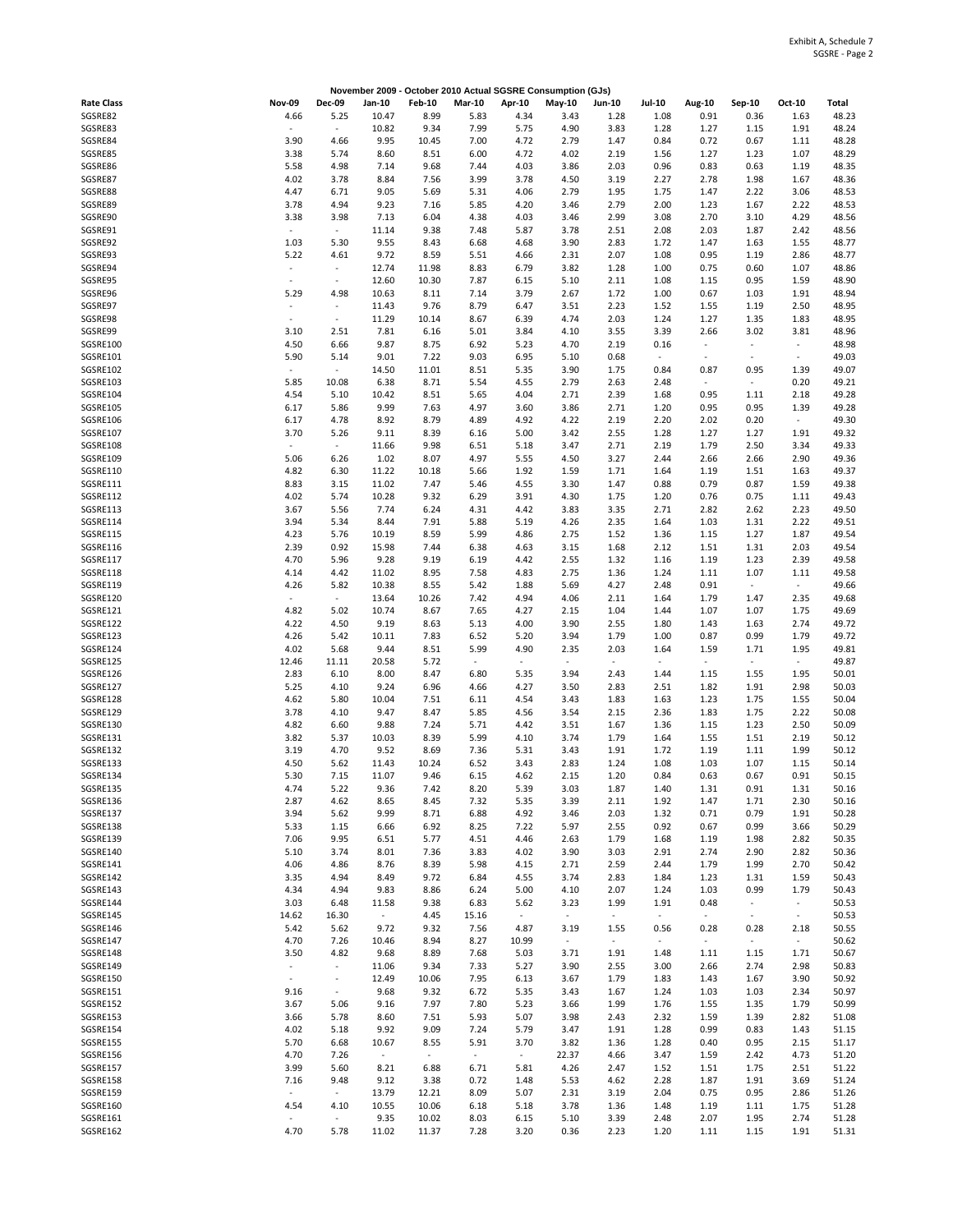|                      |                                  |                                  |                |               |               |                          | November 2009 - October 2010 Actual SGSRE Consumption (GJs) |                                  |                                  |                                  |                                  |                                  |                |
|----------------------|----------------------------------|----------------------------------|----------------|---------------|---------------|--------------------------|-------------------------------------------------------------|----------------------------------|----------------------------------|----------------------------------|----------------------------------|----------------------------------|----------------|
| <b>Rate Class</b>    | <b>Nov-09</b>                    | <b>Dec-09</b>                    | Jan-10         | <b>Feb-10</b> | <b>Mar-10</b> | Apr-10                   | <b>May-10</b>                                               | Jun-10                           | <b>Jul-10</b>                    | Aug-10                           | Sep-10                           | Oct-10                           | Total          |
| SGSRE163             | 5.46                             | 4.80                             | 9.52           | 8.23          | 4.99          | 4.42                     | 4.54                                                        | 2.75                             | 0.88                             | 0.87                             | 1.23                             | 3.70                             | 51.39          |
| SGSRE164             | 4.82                             | 5.90                             | 9.11           | 8.51          | 6.04          | 4.36                     | 3.66                                                        | 2.11                             | 1.76                             | 1.43                             | 1.55                             | 2.15                             | 51.40          |
| SGSRE165<br>SGSRE166 | 4.82<br>2.47                     | 5.94<br>8.01                     | 9.67<br>12.77  | 8.51<br>7.85  | 5.89<br>7.44  | 4.52<br>4.87             | 3.58<br>3.55                                                | 2.11<br>2.23                     | 1.80<br>0.60                     | 1.67<br>0.91                     | 1.39<br>0.48                     | 1.51<br>0.24                     | 51.41<br>51.42 |
| SGSRE167             | 3.63                             | 10.90                            | 9.84           | 7.75          | 5.43          | 4.14                     | 3.03                                                        | 1.24                             | 0.96                             | 0.60                             | 0.99                             | 2.98                             | 51.49          |
| SGSRE168             | 4.34                             | 4.98                             | 9.99           | 9.46          | 6.69          | 4.31                     | 3.62                                                        | 1.95                             | 1.52                             | 1.15                             | 1.15                             | 2.34                             | 51.50          |
| SGSRE169             | 3.70                             | 4.86                             | 9.32           | 8.13          | 7.28          | 5.55                     | 3.90                                                        | 2.31                             | 2.12                             | 1.11                             | 1.35                             | 1.91                             | 51.54          |
| SGSRE170             | 5.06                             | 4.98                             | 8.57           | 9.16          | 7.88          | 6.23                     | 3.43                                                        | 2.23                             | 0.96                             | 0.95                             | 0.99                             | 1.11                             | 51.55          |
| SGSRE171             | 4.42                             | 6.18                             | 8.44           | 8.75          | 5.46          | 4.99                     | 3.62                                                        | 2.39                             | 1.80                             | 1.47                             | 1.71                             | 2.34                             | 51.57          |
| SGSRE172             | 3.47                             | 5.64                             | 10.23          | 9.58          | 6.51          | 6.05                     | 2.83                                                        | 1.52                             | 1.24                             | 1.07                             | 1.19                             | 2.31                             | 51.64          |
| SGSRE173<br>SGSRE174 | 4.70<br>3.66                     | 5.14<br>4.82                     | 8.68<br>11.50  | 7.55<br>11.89 | 5.34<br>4.62  | 5.15<br>3.63             | 4.62<br>3.06                                                | 2.63<br>2.51                     | 1.96<br>2.80                     | 1.47<br>1.27                     | 1.71<br>0.95                     | 2.74<br>1.03                     | 51.69<br>51.74 |
| SGSRE175             | 7.41                             | 4.53                             | 8.41           | 5.53          | 3.51          | 5.54                     | 4.82                                                        | 3.03                             | 2.03                             | 1.94                             | 2.18                             | 2.82                             | 51.75          |
| SGSRE176             | 3.86                             | 4.94                             | 11.90          | 10.36         | 8.39          | 5.07                     | 2.51                                                        | 1.16                             | 1.00                             | 0.83                             | 0.79                             | 0.95                             | 51.76          |
| SGSRE177             | 4.18                             | 5.62                             | 10.19          | 9.06          | 7.20          | 4.24                     | 4.74                                                        | 2.19                             | 1.00                             | 0.64                             | 1.03                             | 1.67                             | 51.76          |
| SGSRE178             | 4.22                             | 4.62                             | 9.67           | 8.98          | 6.04          | 4.76                     | 3.86                                                        | 2.23                             | 2.16                             | 1.59                             | 1.87                             | 1.87                             | 51.87          |
| SGSRE179             | 3.03                             | 3.27                             | 3.13           | 6.51          | 6.96          | 6.51                     | 4.94                                                        | 4.19                             | 4.07                             | 3.38                             | 2.54                             | 3.34                             | 51.87          |
| SGSRE180<br>SGSRE181 | 4.46<br>$\overline{\phantom{a}}$ | 6.12<br>$\overline{\phantom{a}}$ | 10.27<br>10.78 | 8.59<br>11.01 | 6.51<br>8.60  | 5.46<br>6.79             | 3.03<br>4.62                                                | 1.63<br>2.63                     | 1.28<br>2.08                     | 1.19<br>1.47                     | 1.07<br>1.67                     | 2.31<br>2.34                     | 51.92<br>51.99 |
| SGSRE182             | 4.54                             | 5.14                             | 10.87          | 10.95         | 8.20          | 5.95                     | 3.67                                                        | 1.83                             | 0.84                             | $\overline{\phantom{a}}$         | $\overline{\phantom{a}}$         | $\sim$                           | 51.99          |
| SGSRE183             | 4.74                             | 7.19                             | 10.91          | 8.79          | 6.11          | 4.82                     | 3.15                                                        | 1.59                             | 1.00                             | 0.40                             | 0.48                             | 2.82                             | 52.00          |
| SGSRE184             | 3.94                             | 5.10                             | 9.28           | 9.60          | 7.52          | 4.99                     | 3.15                                                        | 1.95                             | 1.80                             | 1.59                             | 1.47                             | 1.63                             | 52.02          |
| SGSRE185             | 4.94                             | 6.00                             | 10.19          | 8.43          | 5.63          | 4.94                     | 3.03                                                        | 1.99                             | 1.64                             | 1.27                             | 1.51                             | 2.47                             | 52.04          |
| SGSRE186             | $\overline{\phantom{a}}$         | $\overline{\phantom{a}}$         | 15.34          | 12.01         | 9.23          | 5.67                     | 3.82                                                        | 1.95                             | 1.64                             | 1.27                             | 0.52                             | 0.60                             | 52.05          |
| SGSRE187<br>SGSRE188 | 3.54<br>$\overline{\phantom{a}}$ | 3.31<br>$\overline{\phantom{a}}$ | 9.95<br>17.14  | 7.20<br>10.38 | 5.82<br>7.11  | 3.75<br>5.30             | 3.22<br>3.47                                                | 3.03<br>1.83                     | 3.27<br>1.24                     | 3.05<br>1.19                     | 2.62<br>1.43                     | 3.30<br>2.98                     | 52.06<br>52.07 |
| SGSRE189             | 4.30                             | 5.86                             | 9.44           | 8.77          | 7.64          | 5.87                     | 3.98                                                        | 1.95                             | 0.92                             | 1.15                             | 0.83                             | 1.39                             | 52.10          |
| SGSRE190             | 3.43                             | 5.34                             | 7.85           | 9.20          | 7.92          | 5.91                     | 4.78                                                        | 2.23                             | 1.28                             | 1.55                             | 1.11                             | 1.51                             | 52.11          |
| SGSRE191             | 4.42                             | 6.36                             | 12.06          | 9.26          | 5.99          | 5.81                     | 2.43                                                        | 1.12                             | 0.80                             | 0.60                             | 1.23                             | 2.07                             | 52.15          |
| SGSRE192             | 8.60                             | 10.64                            | 18.23          | 14.71         | $\sim$        | $\overline{\phantom{a}}$ | $\overline{\phantom{a}}$                                    | $\overline{\phantom{a}}$         | $\overline{\phantom{a}}$         | $\omega$                         | $\overline{\phantom{a}}$         | $\overline{\phantom{a}}$         | 52.18          |
| SGSRE193             | 4.30                             | 4.34                             | 9.55           | 8.83          | 8.13          | 5.46                     | 2.91                                                        | 2.59                             | 2.08                             | 1.67                             | 1.39                             | 0.95                             | 52.20          |
| SGSRE194             | 4.98                             | 7.14                             | 10.08          | 7.24          | 5.91          | 4.06                     | 2.43                                                        | 1.04                             | 0.92                             | 0.91                             | 2.50                             | 5.01                             | 52.22          |
| SGSRE195<br>SGSRE196 | 4.46<br>4.34                     | 8.61<br>5.10                     | 9.31<br>10.74  | 8.75<br>9.39  | 5.97<br>6.57  | 3.87<br>3.91             | 3.03<br>2.47                                                | 2.07<br>1.99                     | 1.48<br>1.64                     | 0.91<br>1.87                     | 0.91<br>2.18                     | 2.90<br>2.11                     | 52.27<br>52.31 |
| SGSRE197             | 4.02                             | 5.50                             | 10.03          | 8.23          | 6.00          | 4.32                     | 2.95                                                        | 2.27                             | 1.96                             | 2.15                             | 2.38                             | 2.50                             | 52.31          |
| SGSRE198             | 3.14                             | 4.11                             | 5.31           | 4.02          | 4.65          | 4.64                     | 4.22                                                        | 4.23                             | 5.95                             | 3.93                             | 3.77                             | 4.41                             | 52.38          |
| SGSRE199             | 3.50                             | 4.38                             | 10.82          | 8.86          | 6.72          | 5.27                     | 4.50                                                        | 1.91                             | 1.88                             | 1.39                             | 1.31                             | 1.87                             | 52.41          |
| SGSRE200             | 3.15                             | 4.90                             | 9.95           | 8.79          | 6.36          | 4.68                     | 3.78                                                        | 2.67                             | 1.92                             | 2.07                             | 1.98                             | 2.22                             | 52.47          |
| SGSRE201             | 4.74                             | 7.33                             | 8.44           | 9.22          | 5.42          | 5.03                     | 3.34                                                        | 1.91                             | 1.60                             | 1.19                             | 1.59                             | 2.66                             | 52.47          |
| SGSRE202<br>SGSRE203 | 4.70<br>10.08                    | 6.28<br>7.97                     | 11.06<br>17.72 | 9.50<br>15.11 | 6.07<br>1.63  | 4.78<br>$\sim$           | 3.11<br>$\overline{\phantom{a}}$                            | 1.04<br>$\overline{\phantom{a}}$ | 1.40<br>$\overline{\phantom{a}}$ | 1.39<br>$\overline{\phantom{a}}$ | 1.27<br>$\overline{\phantom{a}}$ | 1.91<br>$\overline{\phantom{a}}$ | 52.51<br>52.51 |
| SGSRE204             | 5.26                             | 5.30                             | 10.75          | 8.69          | 8.59          | 4.83                     | 3.66                                                        | 1.71                             | 1.00                             | 0.91                             | 0.79                             | 1.03                             | 52.52          |
| SGSRE205             | 5.78                             | 6.32                             | 12.65          | 10.86         | 8.30          | 6.69                     | 1.99                                                        | $\overline{\phantom{a}}$         | ÷                                | $\overline{\phantom{a}}$         | $\overline{\phantom{a}}$         | $\sim$                           | 52.59          |
| SGSRE206             | 5.25                             | 4.98                             | 10.63          | 8.75          | 7.54          | 5.46                     | 3.94                                                        | 1.52                             | 1.20                             | 0.83                             | 0.83                             | 1.67                             | 52.60          |
| SGSRE207             | 1.75                             | 4.98                             | 12.13          | 9.66          | 7.69          | 3.55                     | 3.58                                                        | 1.87                             | 1.64                             | 1.47                             | 1.75                             | 2.54                             | 52.61          |
| SGSRE208             | 4.78                             | 4.78                             | 11.89          | 9.38          | 8.33          | 5.30                     | 3.34                                                        | 1.08                             | 0.80                             | 0.63                             | 0.71                             | 1.63                             | 52.65          |
| SGSRE209<br>SGSRE210 | 4.38<br>3.54                     | 5.42<br>5.74                     | 8.05<br>11.27  | 9.01<br>10.40 | 7.40<br>7.04  | 4.99<br>5.51             | 6.34<br>2.99                                                | 1.40<br>1.71                     | 1.16<br>1.20                     | 0.60<br>0.95                     | 1.07<br>0.95                     | 2.86<br>1.39                     | 52.68<br>52.69 |
| SGSRE211             | 6.61                             | 8.45                             | 8.88           | 7.36          | 5.22          | 3.27                     | 3.10                                                        | 2.31                             | 1.48                             | 1.51                             | 1.79                             | 2.74                             | 52.72          |
| SGSRE212             | 6.54                             | 5.12                             | 9.96           | 9.14          | 5.51          | 5.18                     | 2.71                                                        | 1.83                             | 1.52                             | 1.43                             | 1.43                             | 2.39                             | 52.76          |
| SGSRE213             | 4.98                             | 5.66                             | 4.88           | 5.20          | 5.09          | 4.51                     | 5.22                                                        | 4.78                             | 3.91                             | 2.70                             | 2.02                             | 3.85                             | 52.80          |
| SGSRE214             | 4.66                             | 4.98                             | 9.12           | 7.62          | 7.60          | 5.51                     | 4.78                                                        | 2.51                             | 1.68                             | 1.47                             | 1.35                             | 1.59                             | 52.87          |
| SGSRE215             | 3.03                             | 5.74                             | 9.24           | 8.77          | 6.96          | 5.83                     | 4.70                                                        | 2.51                             | 1.40                             | 1.59                             | 1.31                             | 1.79                             | 52.87          |
| SGSRE216<br>SGSRE217 | 4.22<br>5.89                     | 7.13<br>7.18                     | 9.47<br>10.54  | 9.82<br>7.99  | 6.97<br>6.32  | 2.87<br>4.44             | 7.32<br>3.46                                                | 0.56<br>2.75                     | 0.76<br>1.00                     | 0.04<br>0.83                     | 1.27<br>0.99                     | 2.54<br>1.59                     | 52.97<br>52.98 |
| SGSRE218             | 5.30                             | 7.53                             | 11.11          | 14.08         | 9.59          | 5.44                     |                                                             | $\overline{\phantom{a}}$         |                                  | $\overline{\phantom{a}}$         | $\overline{\phantom{a}}$         | $\sim$                           | 53.05          |
| SGSRE219             | 4.38                             | 5.18                             | 11.66          | 10.66         | 7.46          | 4.99                     | 3.30                                                        | 1.36                             | 0.84                             | 0.91                             | 0.71                             | 1.63                             | 53.08          |
| SGSRE220             | 4.30                             | 5.90                             | 11.49          | 9.22          | 6.72          | 3.80                     | 3.42                                                        | 2.03                             | 1.84                             | 1.31                             | 1.23                             | 1.87                             | 53.13          |
| SGSRE221             | 6.37                             | 7.35                             | 9.20           | 5.96          | 4.87          | 5.58                     | 4.62                                                        | 1.36                             | 1.20                             | 1.15                             | 2.10                             | 3.38                             | 53.14          |
| SGSRE222             | 4.18                             | 5.86                             | 9.43           | 8.27          | 6.48          | 5.31                     | 4.18                                                        | 2.63                             | 2.16                             | 1.43                             | 1.51                             | 1.71                             | 53.15          |
| SGSRE223<br>SGSRE224 | 5.02<br>4.74                     | 6.42<br>5.88                     | 9.83<br>9.96   | 7.87<br>7.91  | 5.13<br>5.99  | 5.87<br>5.42             | 4.14<br>3.31                                                | 2.55<br>2.11                     | 1.36<br>1.83                     | 1.19<br>1.59                     | 1.27<br>1.83                     | 2.50<br>2.59                     | 53.15<br>53.16 |
| SGSRE225             | 7.89                             | 7.62                             | 12.77          | 11.01         | 5.43          | 4.50                     | 0.08                                                        | $\overline{\phantom{a}}$         | 0.96                             | 0.56                             | 0.63                             | 1.75                             | 53.20          |
| SGSRE226             | 4.22                             | 5.78                             | 10.58          | 9.06          | 7.20          | 4.96                     | 3.70                                                        | 1.91                             | 1.20                             | 1.19                             | 1.03                             | 2.42                             | 53.25          |
| SGSRE227             | 4.86                             | 5.98                             | 9.51           | 8.63          | 6.64          | 5.03                     | 3.94                                                        | 2.35                             | 1.48                             | 1.43                             | 0.99                             | 2.42                             | 53.26          |
| SGSRE228             | 4.46                             | 5.64                             | 10.35          | 8.99          | 6.51          | 5.58                     | 2.63                                                        | 2.11                             | 1.79                             | 1.75                             | 1.63                             | 1.87                             | 53.31          |
| SGSRE229             | 4.98                             | 6.32                             | 12.06          | 10.14         | 3.07          | 3.74                     | 5.10                                                        | 1.75                             | 1.16                             | 0.91                             | 1.27                             | 2.86                             | 53.36          |
| SGSRE230<br>SGSRE231 | 4.38<br>0.44                     | 5.30<br>6.42                     | 11.50<br>18.23 | 8.63<br>7.71  | 5.47<br>5.87  | 5.10<br>3.94             | 3.51<br>2.87                                                | 2.59<br>1.44                     | 1.71                             | 0.75<br>0.79                     | 1.19<br>1.31                     | 3.26<br>3.22                     | 53.39          |
| SGSRE232             | 4.30                             | 5.18                             | 10.16          | 9.17          | 8.47          | 6.47                     | 4.14                                                        | 1.87                             | 1.24<br>1.04                     | 0.72                             | 0.79                             | 1.19                             | 53.48<br>53.50 |
| SGSRE233             | 4.94                             | 6.59                             | 10.75          | 8.79          | 7.11          | 4.86                     | 3.39                                                        | 1.32                             | 1.24                             | 1.19                             | 1.07                             | 2.31                             | 53.56          |
| SGSRE234             | 3.50                             | 4.75                             | 10.59          | 9.01          | 7.76          | 6.67                     | 2.55                                                        | 2.07                             | 1.92                             | 2.23                             | 1.47                             | 1.23                             | 53.75          |
| SGSRE235             | 2.79                             | 5.60                             | 8.89           | 9.46          | 3.91          | 3.90                     | 3.43                                                        | 3.67                             | 3.63                             | 3.37                             | 3.13                             | 1.99                             | 53.77          |
| SGSRE236             | 3.51                             | 2.87                             | 8.49           | 9.24          | 7.12          | 6.19                     | 5.50                                                        | 3.47                             | 1.96                             | 1.87                             | 1.27                             | 2.30                             | 53.79          |
| SGSRE237<br>SGSRE238 | 2.79<br>4.26                     | 5.10<br>4.50                     | 8.68<br>12.01  | 8.86<br>7.48  | 6.84<br>6.49  | 5.39<br>4.35             | 5.06<br>3.54                                                | 3.79<br>2.03                     | 1.68                             | 1.59<br>1.63                     | 1.27<br>2.18                     | 2.78<br>3.02                     | 53.83<br>53.85 |
| SGSRE239             | 4.34                             | 5.94                             | 9.84           | 8.45          | 7.60          | 6.19                     | 4.66                                                        | 2.15                             | 2.36<br>1.12                     | 0.72                             | 0.79                             | 2.06                             | 53.86          |
| SGSRE240             | 3.58                             | 5.38                             | 10.27          | 7.95          | 6.36          | 5.04                     | 4.18                                                        | 2.75                             | 2.40                             | 2.06                             | 1.91                             | 1.99                             | 53.87          |
| SGSRE241             | 6.97                             | 5.96                             | 11.50          | 9.66          | 6.23          | 4.74                     | 3.15                                                        | 1.08                             | 0.92                             | 0.56                             | 0.83                             | 2.27                             | 53.87          |
| SGSRE242             | 4.62                             | 4.42                             | 8.80           | 8.07          | 6.36          | 5.15                     | 4.02                                                        | 3.03                             | 2.28                             | 2.30                             | 2.02                             | 2.86                             | 53.93          |
| SGSRE243             | 5.74                             | 5.62                             | 9.68           | 7.58          | 7.04          | 4.59                     | 4.62                                                        | 2.63                             | 1.80                             | 1.75                             | 1.59                             | 1.31                             | 53.95          |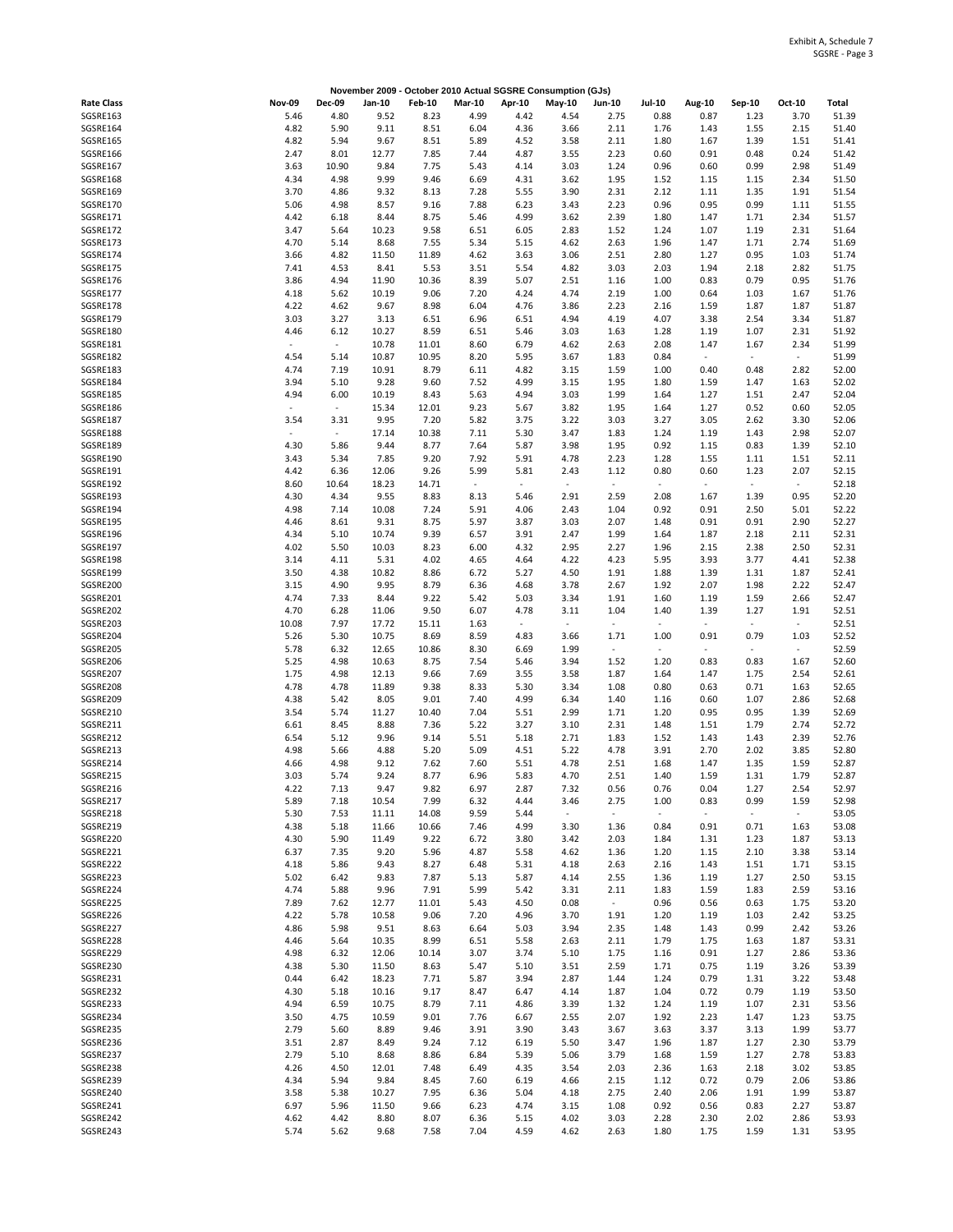|                      |                                  |                                  | November 2009 - October 2010 Actual SGSRE Consumption (GJs) |                          |                          |              |              |                          |                          |                          |                          |                          |                |
|----------------------|----------------------------------|----------------------------------|-------------------------------------------------------------|--------------------------|--------------------------|--------------|--------------|--------------------------|--------------------------|--------------------------|--------------------------|--------------------------|----------------|
| <b>Rate Class</b>    | <b>Nov-09</b>                    | <b>Dec-09</b>                    | Jan-10                                                      | <b>Feb-10</b>            | <b>Mar-10</b>            | Apr-10       | May-10       | <b>Jun-10</b>            | <b>Jul-10</b>            | Aug-10                   | Sep-10                   | Oct-10                   | Total          |
| SGSRE244             | 4.90                             | 4.90                             | 9.64                                                        | 11.35                    | 7.68                     | 5.91         | 3.66         | 1.63                     | 0.96                     | 1.03                     | 0.75                     | 1.55                     | 53.96          |
| SGSRE245             | 8.60                             | 10.64                            | $\blacksquare$                                              | $\overline{\phantom{a}}$ | 9.92                     | 6.30         | 3.98         | 2.91                     | 2.52                     | 2.22                     | 2.30                     | 4.61                     | 54.00          |
| SGSRE246             | 5.14                             | 6.30                             | 12.05                                                       | 10.02                    | 6.52                     | 4.04         | 3.30         | 1.83                     | 1.24                     | 0.87                     | 1.03                     | 1.67                     | 54.01          |
| SGSRE247<br>SGSRE248 | 4.82<br>4.90                     | 6.96<br>6.72                     | 12.10<br>9.80                                               | 10.14<br>8.71            | 6.15<br>5.63             | 4.54<br>5.62 | 2.99<br>3.79 | 1.24<br>2.15             | 0.76<br>1.32             | 0.87<br>1.07             | 1.15<br>1.39             | 2.31<br>2.98             | 54.03<br>54.08 |
| SGSRE249             | 4.22                             | 5.66                             | 9.60                                                        | 10.75                    | 8.95                     | 6.59         | 4.82         | 2.59                     | 0.92                     | $\overline{\phantom{a}}$ | $\overline{\phantom{a}}$ | $\sim$                   | 54.10          |
| SGSRE250             | 4.70                             | 4.96                             | 8.41                                                        | 6.56                     | 5.43                     | 4.66         | 4.74         | 5.06                     | 1.79                     | 0.91                     | 2.38                     | 4.53                     | 54.13          |
| SGSRE251             | 7.88                             | 4.51                             | 8.76                                                        | 7.87                     | 6.36                     | 5.23         | 3.86         | 2.55                     | 1.76                     | 1.71                     | 1.87                     | 1.83                     | 54.19          |
| SGSRE252             | $\overline{\phantom{a}}$         | $\overline{\phantom{a}}$         | 16.26                                                       | 13.40                    | 8.22                     | 5.98         | 3.74         | 1.32                     | 1.40                     | 1.11                     | 1.23                     | 1.55                     | 54.21          |
| SGSRE253             | 4.26                             | 4.98                             | 11.18                                                       | 9.78                     | 6.04                     | 5.08         | 4.22         | 2.03                     | 1.76                     | 1.11                     | 1.59                     | 2.18                     | 54.21          |
| SGSRE254             | 5.14                             | 6.79                             | 11.03                                                       | 10.02                    | 6.75                     | 5.18         | 2.83         | 2.15                     | 1.79                     | 2.18                     | 0.36                     | $\sim$                   | 54.22          |
| SGSRE255<br>SGSRE256 | 4.30<br>5.33                     | 5.68<br>5.14                     | 8.96<br>9.75                                                | 8.15<br>9.11             | 6.47                     | 6.01<br>5.34 | 3.94<br>3.82 | 2.23<br>1.75             | 1.83                     | 1.59<br>0.79             | 2.06<br>1.11             | 3.02                     | 54.24<br>54.25 |
| SGSRE257             | 4.94                             | 5.22                             | 8.52                                                        | 8.67                     | 7.89<br>7.24             | 5.11         | 2.07         | 3.43                     | 1.04<br>2.32             | 1.67                     | 2.02                     | 3.18<br>3.10             | 54.31          |
| SGSRE258             | $\overline{\phantom{a}}$         | 5.68                             | 12.02                                                       | 9.62                     | 7.19                     | 5.85         | 3.55         | 1.83                     | 1.71                     | 1.59                     | 1.75                     | 3.54                     | 54.33          |
| SGSRE259             | 4.78                             | 5.70                             | 9.63                                                        | 9.18                     | 5.81                     | 3.40         | 4.10         | 3.07                     | 2.08                     | 2.98                     | 2.18                     | 1.51                     | 54.42          |
| SGSRE260             | 4.62                             | 5.60                             | 9.36                                                        | 8.11                     | 6.27                     | 5.85         | 3.91         | 2.63                     | 1.79                     | 1.15                     | 1.63                     | 3.50                     | 54.42          |
| SGSRE261             | 5.54                             | 6.84                             | 10.83                                                       | 9.26                     | 6.79                     | 6.21         | 4.18         | 1.79                     | 1.68                     | 1.03                     | 0.32                     | $\sim$                   | 54.47          |
| SGSRE262             | 5.62                             | 7.31                             | 12.22                                                       | 10.54                    | 5.71                     | 4.38         | 2.87         | 0.88                     | 0.96                     | 0.63                     | 0.99                     | 2.39                     | 54.50          |
| SGSRE263             | 5.02                             | 6.55                             | 10.31                                                       | 8.79                     | 6.71                     | 5.46         | 1.39         | 3.55                     | 1.24                     | 1.03                     | 1.23                     | 3.26                     | 54.54          |
| SGSRE264<br>SGSRE265 | 2.59<br>$\overline{\phantom{a}}$ | 8.79<br>$\overline{\phantom{a}}$ | 11.30<br>9.68                                               | 7.83<br>16.22            | 6.07<br>8.39             | 4.94<br>6.77 | 3.39<br>4.07 | 2.15<br>2.19             | 1.56<br>1.20             | 1.47<br>1.55             | 1.67<br>1.35             | 2.78<br>3.14             | 54.54<br>54.56 |
| SGSRE266             | 4.46                             | 4.18                             | 9.15                                                        | 11.13                    | 7.87                     | 5.83         | 3.98         | 2.19                     | 1.16                     | 1.43                     | 1.11                     | 2.15                     | 54.64          |
| SGSRE267             | 4.82                             | 6.68                             | 11.38                                                       | 9.74                     | 6.71                     | 4.74         | 3.74         | 1.32                     | 1.32                     | 1.07                     | 1.07                     | 2.11                     | 54.70          |
| SGSRE268             | 8.96                             | 11.45                            | 20.86                                                       | 13.44                    | $\overline{\phantom{a}}$ | $\sim$       | ÷            | $\overline{\phantom{a}}$ | $\overline{\phantom{a}}$ | $\overline{\phantom{a}}$ | $\overline{\phantom{a}}$ | $\overline{\phantom{a}}$ | 54.71          |
| SGSRE269             | 4.70                             | 9.25                             | 12.33                                                       | 2.31                     | 5.86                     | 3.75         | 3.86         | 2.63                     | 2.80                     | 2.06                     | 2.58                     | 2.58                     | 54.71          |
| SGSRE270             | 4.58                             | 5.30                             | 10.38                                                       | 8.43                     | 6.36                     | 4.60         | 4.22         | 2.91                     | 2.24                     | 1.79                     | 1.95                     | 1.95                     | 54.71          |
| SGSRE271             | 5.62                             | 7.51                             | 12.02                                                       | 10.58                    | 6.55                     | 4.86         | 3.86         | 2.11                     | 1.72                     | $\overline{\phantom{a}}$ | $\blacksquare$           | $\overline{\phantom{a}}$ | 54.83          |
| SGSRE272             | $\overline{\phantom{a}}$         | $\overline{\phantom{a}}$         | 13.16                                                       | 11.33                    | 9.07                     | 6.91         | 5.57         | 2.87                     | 1.44                     | 0.91                     | 0.87                     | 2.74                     | 54.87          |
| SGSRE273<br>SGSRE274 | 5.06<br>4.14                     | 7.07<br>4.90                     | 11.18<br>10.86                                              | 8.67<br>9.86             | 6.55                     | 5.30<br>4.76 | 3.94<br>3.74 | 1.12<br>2.39             | 1.20<br>2.12             | 0.83<br>1.75             | 1.19<br>1.87             | 2.78<br>2.22             | 54.89<br>54.89 |
| SGSRE275             | $\overline{\phantom{a}}$         | $\sim$                           | 14.39                                                       | 9.86                     | 6.28<br>8.80             | 6.67         | 2.47         | 2.79                     | 2.00                     | 1.63                     | 1.83                     | 4.45                     | 54.89          |
| SGSRE276             | 5.34                             | 7.95                             | 12.57                                                       | 10.78                    | 7.22                     | 4.82         | 3.43         | 0.32                     | $\overline{\phantom{a}}$ | $\sim$                   | 0.08                     | 2.43                     | 54.94          |
| SGSRE277             | 4.34                             | 6.14                             | 10.42                                                       | 11.01                    | 7.79                     | 5.55         | 4.54         | 1.95                     | 1.20                     | 1.03                     | 0.75                     | 0.28                     | 55.00          |
| SGSRE278             | $\overline{\phantom{m}}$         | 6.74                             | 9.16                                                        | 11.74                    | 8.75                     | 7.15         | 5.42         | 2.11                     | 0.56                     | 0.79                     | 0.60                     | 1.99                     | 55.01          |
| SGSRE279             | $\bar{a}$                        | $\overline{\phantom{a}}$         | 11.78                                                       | 11.19                    | 9.23                     | 7.51         | 5.74         | 2.87                     | 1.84                     | 1.75                     | 1.59                     | 1.55                     | 55.05          |
| SGSRE280             | 4.94                             | 6.22                             | 10.94                                                       | 9.38                     | 7.32                     | 4.72         | 3.82         | 2.07                     | 1.40                     | 1.11                     | 1.11                     | 2.03                     | 55.06          |
| SGSRE281             | 5.81                             | 5.10                             | 10.35                                                       | 7.79                     | 7.46                     | 5.74         | 4.06         | 2.35                     | 1.56                     | 1.23                     | 1.19                     | 2.42                     | 55.06          |
| SGSRE282<br>SGSRE283 | 4.10<br>5.53                     | 5.06<br>5.81                     | 9.52<br>11.62                                               | 8.85<br>9.31             | 7.48<br>7.89             | 5.07<br>5.58 | 3.71<br>2.95 | 2.75<br>1.32             | 2.08<br>1.28             | 1.43<br>1.11             | 2.26<br>0.79             | 2.78<br>1.91             | 55.09<br>55.10 |
| SGSRE284             | 5.37                             | 6.06                             | 10.31                                                       | 9.13                     | 5.97                     | 5.39         | 4.26         | 2.67                     | 1.44                     | 1.15                     | 0.91                     | 2.50                     | 55.16          |
| SGSRE285             | 5.06                             | 6.62                             | 9.87                                                        | 9.10                     | 6.44                     | 5.15         | 3.98         | 2.39                     | 1.32                     | 1.23                     | 1.23                     | 2.78                     | 55.17          |
| SGSRE286             | 4.26                             | 5.02                             | 11.70                                                       | 10.67                    | 9.11                     | 5.15         | 2.87         | 1.44                     | 1.16                     | 1.07                     | 1.03                     | 1.71                     | 55.19          |
| SGSRE287             | 4.90                             | 6.38                             | 13.32                                                       | 12.45                    | 5.62                     | 3.15         | 3.58         | 1.04                     | 1.08                     | 0.71                     | 1.07                     | 1.95                     | 55.25          |
| SGSRE288             | 4.94                             | 5.62                             | 9.71                                                        | 8.31                     | 6.24                     | 4.72         | 3.78         | 2.99                     | 1.92                     | 1.83                     | 2.22                     | 2.98                     | 55.26          |
| SGSRE289             | 2.03                             | 3.83                             | 9.72                                                        | 11.74                    | 9.35                     | 6.63         | 4.10         | 2.23                     | 0.16                     | 2.66                     | 1.15                     | 1.67                     | 55.27          |
| SGSRE290             | 4.62                             | 4.86                             | 10.03                                                       | 7.71                     | 7.10                     | 5.14         | 3.62         | 2.55                     | 1.88                     | 2.82                     | 2.58                     | 2.38                     | 55.29          |
| SGSRE291<br>SGSRE292 | 3.15<br>4.46                     | 4.66<br>5.78                     | 11.58<br>11.70                                              | 11.74<br>10.71           | 8.55<br>8.44             | 3.23<br>5.79 | 2.55<br>3.15 | 1.83<br>1.36             | 1.88<br>1.24             | 2.07<br>0.91             | 1.79<br>0.67             | 2.26<br>1.15             | 55.29<br>55.36 |
| SGSRE293             | 4.82                             | 5.90                             | 11.14                                                       | 8.43                     | 6.32                     | 4.20         | 3.70         | 2.31                     | 1.96                     | 1.67                     | 1.91                     | 3.02                     | 55.38          |
| SGSRE294             | 5.14                             | 6.59                             | 10.15                                                       | 9.06                     | 6.55                     | 5.66         | 3.87         | 2.07                     | 1.52                     | 1.27                     | 1.31                     | 2.19                     | 55.38          |
| SGSRE295             | 5.30                             | 7.51                             | 13.01                                                       | 10.54                    | 7.86                     | 5.74         | 5.46         | $\overline{\phantom{a}}$ | $\sim$                   | $\overline{\phantom{a}}$ | $\overline{\phantom{a}}$ | $\overline{\phantom{a}}$ | 55.42          |
| SGSRE296             | 4.62                             | 5.58                             | 10.18                                                       | 10.22                    | 6.92                     | 5.04         | 3.30         | 1.91                     | 1.92                     | 1.55                     | 1.59                     | 2.66                     | 55.49          |
| SGSRE297             | 3.78                             | 5.74                             | 10.07                                                       | 9.70                     | 6.16                     | 5.35         | 5.26         | 3.63                     | 1.88                     | 1.35                     | 1.15                     | 1.43                     | 55.50          |
| SGSRE298<br>SGSRE299 | 4.62                             | 5.58                             | 10.75                                                       | 9.52                     | 8.16                     | 6.31         | 3.98         | 1.71                     | 1.56                     | 0.83                     | 1.07                     | 1.43                     | 55.52          |
| SGSRE300             | 4.50<br>4.38                     | 5.98<br>6.45                     | 8.41<br>10.82                                               | 8.53<br>9.34             | 6.92<br>7.32             | 5.75<br>5.55 | 4.86<br>3.78 | 2.99<br>2.39             | 1.88<br>1.28             | 1.87<br>0.99             | 1.55<br>1.07             | 2.42<br>2.30             | 55.66<br>55.67 |
| SGSRE301             | 3.54                             | 4.78                             | 10.42                                                       | 9.66                     | 6.24                     | 5.08         | 4.42         | 2.75                     | 2.36                     | 2.15                     | 1.98                     | 2.30                     | 55.68          |
| SGSRE302             | 5.37                             | 4.03                             | 11.57                                                       | 12.72                    | 2.98                     | 4.16         | 4.06         | 2.83                     | 2.24                     | 1.27                     | 1.71                     | 2.74                     | 55.68          |
| SGSRE303             | 7.17                             | 7.95                             | 8.73                                                        | 9.90                     | 6.51                     | 4.30         | 2.99         | 1.44                     | 1.60                     | 1.63                     | 1.79                     | 1.83                     | 55.84          |
| SGSRE304             | 5.93                             | 5.66                             | 9.19                                                        | 7.20                     | 6.08                     | 5.55         | 4.06         | 3.07                     | 2.44                     | 2.10                     | 2.34                     | 2.22                     | 55.84          |
| SGSRE305             | 6.92                             | 6.25                             | 11.26                                                       | 9.74                     | 9.29                     | 5.78         | 2.87         | 1.00                     | 0.76                     | 0.56                     | 0.56                     | 0.95                     | 55.94          |
| SGSRE306             | 5.29                             | 6.50                             | 12.37                                                       | 11.61                    | 7.41                     | 4.51         | 2.23         | 1.20                     | 1.08                     | 0.91                     | 0.87                     | 1.99                     | 55.97          |
| SGSRE307<br>SGSRE308 | 4.93<br>4.46                     | 6.89<br>5.78                     | 10.94<br>9.76                                               | 10.86<br>11.03           | 7.42<br>8.63             | 5.54<br>7.18 | 4.06<br>4.14 | 1.64<br>1.79             | 0.68<br>0.80             | 0.28<br>0.87             | 0.64<br>0.63             | 2.11<br>1.03             | 55.99<br>56.10 |
| SGSRE309             | 4.50                             | 5.25                             | 10.63                                                       | 9.11                     | 5.31                     | 5.50         | 3.27         | 2.63                     | 3.63                     | 1.83                     | 1.90                     | 2.58                     | 56.14          |
| SGSRE310             | 4.70                             | 5.66                             | 10.51                                                       | 10.20                    | 8.04                     | 6.91         | 5.18         | 1.95                     | 0.84                     | 0.52                     | 0.75                     | 0.91                     | 56.17          |
| SGSRE311             | 6.22                             | 5.68                             | 10.35                                                       | 9.03                     | 6.35                     | 5.77         | 3.83         | 2.11                     | 1.28                     | 1.27                     | 1.67                     | 2.63                     | 56.19          |
| SGSRE312             | 5.46                             | 6.68                             | 10.43                                                       | 8.59                     | 5.87                     | 5.85         | 3.31         | 2.19                     | 1.83                     | 1.39                     | 1.71                     | 2.94                     | 56.25          |
| SGSRE313             | 5.46                             | 7.62                             | 10.04                                                       | 7.99                     | 7.07                     | 6.01         | 3.79         | 3.31                     | 1.48                     | 0.52                     | 1.15                     | 1.83                     | 56.27          |
| SGSRE314             | 3.43                             | 5.70                             | 10.43                                                       | 9.16                     | 9.31                     | 6.11         | 4.10         | 1.95                     | 1.52                     | 1.43                     | 1.35                     | 1.83                     | 56.32          |
| SGSRE315             | 5.73                             | 6.50                             | 9.35                                                        | 8.07                     | 6.09                     | 4.67         | 3.66         | 2.67                     | 2.96                     | 1.51                     | 2.06                     | 3.06                     | 56.33          |
| SGSRE316<br>SGSRE317 | 5.10<br>3.38                     | 6.12<br>5.78                     | 10.00<br>11.61                                              | 8.43<br>10.89            | 6.63<br>7.87             | 5.26<br>5.79 | 2.35<br>3.74 | 2.79<br>2.47             | 2.39<br>1.68             | 2.78<br>0.44             | 1.71<br>0.71             | 2.78<br>2.15             | 56.34<br>56.51 |
| SGSRE318             | 0.24                             | $\sim$                           | 14.12                                                       | 12.60                    | 8.55                     | 6.61         | 4.26         | 2.19                     | 1.52                     | 1.79                     | 1.79                     | 2.90                     | 56.57          |
| SGSRE319             | 3.74                             | 4.98                             | 11.94                                                       | 12.34                    | 7.44                     | 5.71         | 3.86         | 2.35                     | 1.52                     | 0.75                     | 0.95                     | 0.99                     | 56.57          |
| SGSRE320             | 4.86                             | 6.58                             | 9.39                                                        | 8.11                     | 6.17                     | 5.55         | 3.94         | 2.67                     | 2.32                     | 2.10                     | 2.03                     | 2.86                     | 56.58          |
| SGSRE321             |                                  | $\overline{\phantom{a}}$         | 13.25                                                       | 10.79                    | 9.91                     | 7.46         | 6.29         | 2.71                     | 1.68                     | 1.51                     | 1.23                     | 1.75                     | 56.58          |
| SGSRE322             | 5.21                             | 6.18                             | 10.03                                                       | 9.66                     | 7.09                     | 5.23         | 4.18         | 2.19                     | 1.52                     | 0.99                     | 1.51                     | 2.82                     | 56.61          |
| SGSRE323             | 3.54                             | 4.94                             | 11.70                                                       | 10.12                    | 7.84                     | 6.23         | 3.71         | 2.31                     | 1.72                     | 1.47                     | 1.27                     | 1.79                     | 56.64          |
| SGSRE324             | 0.84                             | 3.83                             | 11.65                                                       | 15.71                    | 10.95                    | 7.11         | 3.90         | 0.60                     | 0.72                     | 0.56                     | 0.52                     | 0.28                     | 56.67          |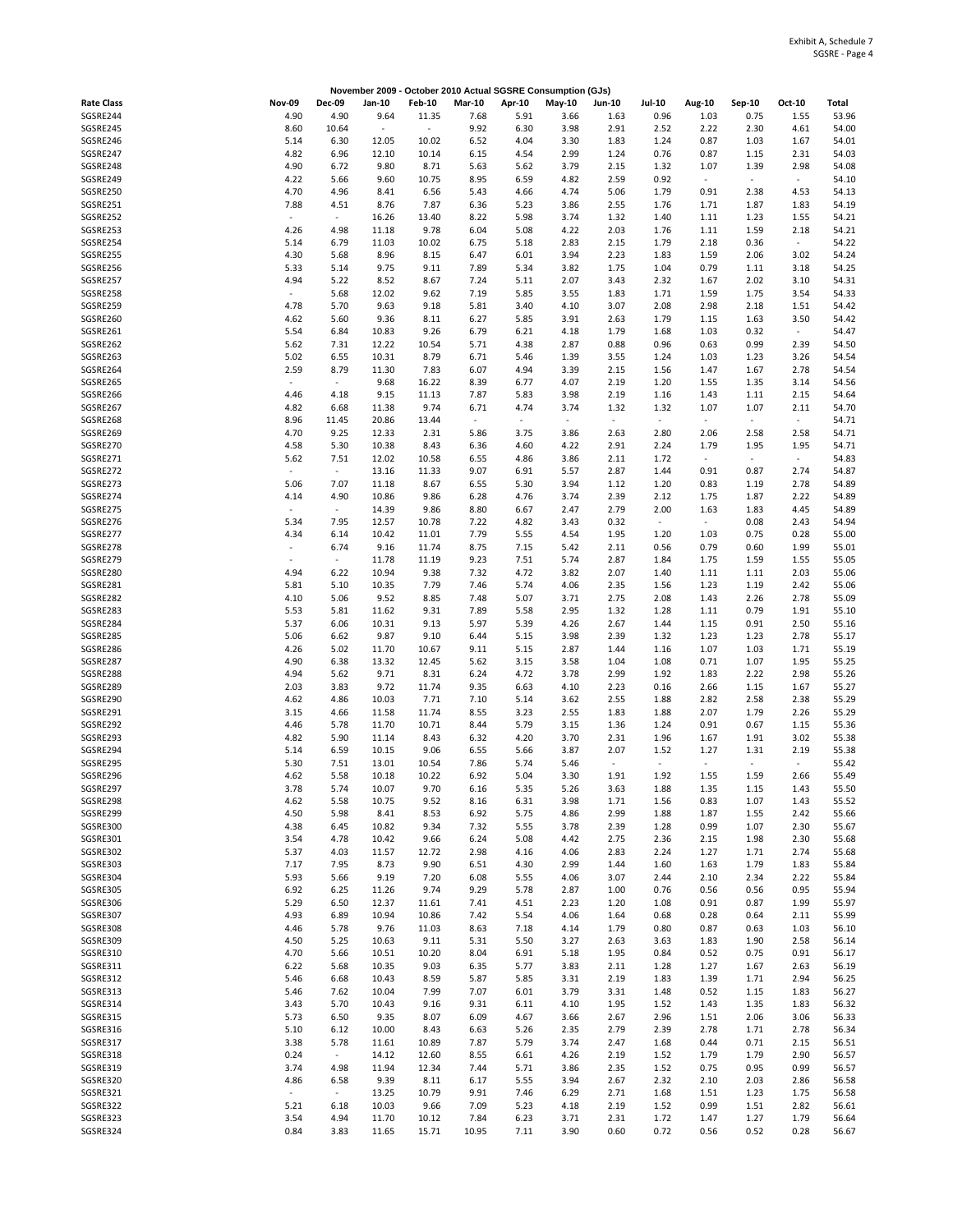|                   |                          |                          |        |               |               |        | November 2009 - October 2010 Actual SGSRE Consumption (GJs) |                          |                          |        |                          |                          |              |
|-------------------|--------------------------|--------------------------|--------|---------------|---------------|--------|-------------------------------------------------------------|--------------------------|--------------------------|--------|--------------------------|--------------------------|--------------|
| <b>Rate Class</b> | <b>Nov-09</b>            | <b>Dec-09</b>            | Jan-10 | <b>Feb-10</b> | <b>Mar-10</b> | Apr-10 | May-10                                                      | <b>Jun-10</b>            | <b>Jul-10</b>            | Aug-10 | Sep-10                   | Oct-10                   | <b>Total</b> |
| SGSRE325          | 2.35                     | 7.27                     | 12.14  | 9.90          | 6.79          | 4.94   | 3.87                                                        | 2.23                     | 1.91                     | 1.63   | 1.11                     | 2.54                     | 56.68        |
| SGSRE326          | $\blacksquare$           | $\overline{\phantom{a}}$ | 10.87  | 11.86         | 10.18         | 8.62   | 6.77                                                        | 2.95                     | 1.24                     | 1.35   | 1.23                     | 1.63                     | 56.70        |
| SGSRE327          | 4.34                     | 5.70                     | 10.70  | 9.54          | 6.92          | 5.00   | 3.78                                                        | 2.27                     | 2.16                     | 1.79   | 2.02                     | 2.50                     | 56.72        |
|                   |                          |                          |        |               |               |        |                                                             |                          |                          |        |                          |                          |              |
| SGSRE328          | 4.42                     | 5.06                     | 10.30  | 9.06          | 6.76          | 5.75   | 4.38                                                        | 2.83                     | 1.96                     | 1.63   | 1.47                     | 3.10                     | 56.72        |
| SGSRE329          | 4.50                     | 5.14                     | 10.67  | 8.71          | 6.82          | 5.50   | 4.02                                                        | 2.03                     | 2.12                     | 2.02   | 1.95                     | 3.30                     | 56.78        |
| SGSRE330          | 4.90                     | 5.30                     | 10.86  | 9.22          | 7.52          | 4.92   | 3.19                                                        | 4.66                     | 1.24                     | 1.15   | 1.03                     | 2.86                     | 56.85        |
| SGSRE331          | 3.83                     | 5.38                     | 13.69  | 11.43         | 10.62         | 6.27   | 2.71                                                        | 0.88                     | 0.40                     | 0.56   | 0.48                     | 0.60                     | 56.85        |
| SGSRE332          | 5.78                     | 6.38                     | 10.51  | 11.70         | 8.99          | 6.31   | 4.86                                                        | 1.63                     | 0.60                     | 0.04   | 0.08                     | $\overline{\phantom{a}}$ | 56.88        |
| SGSRE333          | 2.83                     | 7.31                     | 15.35  | 13.72         | 5.31          | 2.99   | 2.63                                                        | 1.44                     | 1.04                     | 1.03   | 0.95                     | 2.31                     | 56.91        |
|                   |                          |                          |        |               |               |        |                                                             |                          |                          |        |                          |                          |              |
| SGSRE334          | $\overline{\phantom{a}}$ | $\overline{\phantom{a}}$ | 10.67  | 12.42         | 8.55          | 5.59   | 6.65                                                        | 3.67                     | 2.55                     | 2.54   | 1.98                     | 2.30                     | 56.92        |
| SGSRE335          | 4.82                     | 6.82                     | 12.21  | 9.30          | 7.08          | 4.28   | 3.46                                                        | 2.63                     | 1.72                     | 1.31   | 1.55                     | 1.79                     | 56.97        |
| SGSRE336          | 1.20                     | 6.76                     | 16.22  | 9.34          | 6.51          | 3.66   | 4.14                                                        | 2.19                     | 1.32                     | 1.03   | 1.87                     | 2.74                     | 56.98        |
| SGSRE337          | 4.58                     | 5.26                     | 9.99   | 8.71          | 7.12          | 5.32   | 4.34                                                        | 2.43                     | 2.80                     | 1.71   | 2.03                     | 2.74                     | 57.03        |
| SGSRE338          | 4.34                     | 3.51                     | 13.02  | 11.25         | 7.58          | 5.50   | 4.06                                                        | 1.95                     | 1.32                     | 1.35   | 1.39                     | 1.79                     | 57.06        |
| SGSRE339          | 4.06                     | 5.46                     | 12.05  | 10.34         | 7.91          | 5.59   | 4.46                                                        | 2.55                     | 1.36                     | 0.91   | 1.07                     | 1.31                     | 57.07        |
|                   |                          |                          |        |               |               |        |                                                             |                          |                          |        |                          |                          |              |
| SGSRE340          | $\bar{a}$                | $\overline{\phantom{a}}$ | 13.29  | 12.18         | 10.58         | 5.91   | 5.50                                                        | 2.47                     | 1.36                     | 0.79   | 1.98                     | 3.02                     | 57.08        |
| SGSRE341          | 4.54                     | 6.36                     | 10.47  | 9.34          | 6.31          | 6.53   | 3.55                                                        | 2.23                     | 1.99                     | 1.39   | 1.83                     | 2.54                     | 57.08        |
| SGSRE342          | 6.57                     | 7.01                     | 8.88   | 7.04          | 6.85          | 5.27   | 4.14                                                        | 3.55                     | 1.96                     | 1.23   | 2.10                     | 2.50                     | 57.10        |
| SGSRE343          | 4.82                     | 4.86                     | 11.15  | 11.63         | 8.51          | 5.79   | 4.42                                                        | 2.55                     | 1.52                     | 1.11   | 0.32                     | 0.44                     | 57.12        |
| SGSRE344          | 4.66                     | 5.98                     | 9.68   | 11.54         | 8.55          | 6.43   | 4.46                                                        | 2.27                     | 1.52                     | 2.03   | $\overline{\phantom{a}}$ | $\sim$                   | 57.12        |
| SGSRE345          | 6.29                     | 6.86                     | 11.86  | 11.35         | 8.99          | 7.14   | 4.70                                                        | $\overline{\phantom{a}}$ | $\overline{\phantom{a}}$ | $\sim$ | $\sim$                   | $\overline{\phantom{a}}$ | 57.19        |
| SGSRE346          |                          |                          | 10.07  |               |               |        | 4.38                                                        | 2.79                     |                          |        |                          | 2.90                     | 57.29        |
|                   | 4.38                     | 5.30                     |        | 8.98          | 6.96          | 5.24   |                                                             |                          | 2.16                     | 1.95   | 2.18                     |                          |              |
| SGSRE347          | $\overline{\phantom{a}}$ | $\overline{\phantom{a}}$ | 15.14  | 11.93         | 7.48          | 5.47   | 4.38                                                        | 3.03                     | 2.72                     | 1.95   | 2.66                     | 2.54                     | 57.30        |
| SGSRE348          | 5.74                     | 6.95                     | 8.57   | 10.34         | 6.79          | 6.57   | 3.99                                                        | 1.63                     | 1.59                     | 1.23   | 2.02                     | 2.03                     | 57.45        |
| SGSRE349          | 4.18                     | 5.42                     | 10.16  | 9.96          | 8.12          | 5.79   | 4.58                                                        | 1.63                     | 1.76                     | 1.03   | 1.39                     | 3.46                     | 57.48        |
| SGSRE350          | 3.10                     | 4.94                     | 8.80   | 8.55          | 6.56          | 5.79   | 5.33                                                        | 3.07                     | 2.80                     | 2.66   | 3.57                     | 2.34                     | 57.51        |
| SGSRE351          | 5.37                     | 5.34                     | 10.70  | 9.18          | 7.20          | 5.39   | 4.34                                                        | 2.67                     | 1.84                     | 1.87   | 1.55                     | 2.07                     | 57.52        |
|                   |                          |                          |        |               |               |        |                                                             |                          |                          |        |                          |                          |              |
| SGSRE352          | 5.78                     | 6.24                     | 9.52   | 9.50          | 6.59          | 5.46   | 4.54                                                        | 1.75                     | 1.68                     | 1.94   | 1.47                     | 3.06                     | 57.53        |
| SGSRE353          | $\overline{\phantom{a}}$ | 0.32                     | 15.97  | 11.49         | 8.91          | 6.71   | 4.74                                                        | 2.11                     | 1.72                     | 1.51   | 1.55                     | 2.50                     | 57.53        |
| SGSRE354          | 4.22                     | 6.06                     | 10.70  | 9.54          | 7.44          | 5.35   | 3.82                                                        | 2.59                     | 2.20                     | 1.98   | 1.91                     | 1.79                     | 57.60        |
| SGSRE355          | 5.74                     | 6.86                     | 10.08  | 9.04          | 8.12          | 6.23   | 4.22                                                        | 1.91                     | 1.44                     | 1.19   | 1.11                     | 1.67                     | 57.61        |
| SGSRE356          | 6.25                     | 6.76                     | 11.15  | 8.39          | 6.75          | 5.62   | 3.87                                                        | 2.43                     | 0.88                     | 0.67   | 1.67                     | 3.18                     | 57.62        |
| SGSRE357          | 4.90                     | 6.06                     | 9.19   | 6.60          | 6.68          | 5.79   | 4.78                                                        | 3.47                     | 2.44                     | 2.30   | 2.34                     | 3.10                     | 57.65        |
| SGSRE358          | $\overline{\phantom{a}}$ | $\overline{\phantom{a}}$ | 13.13  | 11.17         | 7.27          | 5.74   | 4.22                                                        | 3.31                     | 2.87                     | 2.78   | 3.06                     | 4.14                     | 57.69        |
|                   |                          |                          |        |               |               |        |                                                             |                          |                          |        |                          |                          |              |
| SGSRE359          | 3.22                     | 5.34                     | 12.46  | 11.39         | 8.95          | 6.31   | 3.03                                                        | 1.83                     | 1.56                     | 1.15   | 1.15                     | 1.31                     | 57.70        |
| SGSRE360          | 5.54                     | 6.86                     | 12.46  | 8.31          | 6.23          | 5.74   | 4.07                                                        | 1.75                     | 1.60                     | 1.15   | 1.23                     | 2.82                     | 57.76        |
| SGSRE361          | 3.70                     | 6.34                     | 12.76  | 10.10         | 8.19          | 5.59   | 4.22                                                        | 1.95                     | 1.44                     | 1.27   | 1.31                     | 0.95                     | 57.82        |
| SGSRE362          | 4.30                     | 5.82                     | 12.93  | 10.20         | 9.47          | 5.71   | 3.11                                                        | 1.59                     | 1.52                     | 1.11   | 1.03                     | 1.07                     | 57.86        |
| SGSRE363          | 3.94                     | 5.42                     | 11.53  | 11.09         | 8.19          | 5.64   | 4.66                                                        | 2.07                     | 1.36                     | 1.07   | 1.43                     | 1.47                     | 57.87        |
| SGSRE364          | 5.69                     | 7.81                     | 8.05   | 10.54         | 6.57          | 5.83   | 3.42                                                        | 2.39                     | 1.72                     | 1.35   | 1.71                     | 2.82                     | 57.90        |
|                   |                          |                          |        |               |               |        |                                                             |                          |                          |        |                          |                          |              |
| SGSRE365          | 0.16                     | 2.07                     | 13.33  | 12.02         | 10.35         | 8.62   | 5.78                                                        | 2.63                     | 0.84                     | 0.68   | 0.67                     | 0.83                     | 57.98        |
| SGSRE366          | 5.14                     | 5.90                     | 8.68   | 6.92          | 5.57          | 5.43   | 4.62                                                        | 3.43                     | 2.72                     | 2.78   | 2.98                     | 3.85                     | 58.02        |
| SGSRE367          | 4.86                     | 6.68                     | 11.23  | 8.31          | 7.35          | 5.46   | 4.30                                                        | 2.39                     | 0.80                     | 1.27   | 2.02                     | 3.38                     | 58.05        |
| SGSRE368          | 4.86                     | 6.24                     | 10.95  | 9.58          | 6.91          | 6.21   | 3.79                                                        | 2.07                     | 1.68                     | 1.15   | 1.59                     | 3.02                     | 58.05        |
| SGSRE369          | 3.86                     | 5.94                     | 11.97  | 9.46          | 7.79          | 5.63   | 4.70                                                        | 2.75                     | 1.80                     | 1.27   | 1.31                     | 1.63                     | 58.11        |
| SGSRE370          | 4.14                     | 4.98                     | 10.46  | 8.47          | 6.56          | 4.92   | 4.58                                                        | 4.03                     | 2.63                     | 2.26   | 2.38                     | 2.70                     | 58.11        |
|                   |                          |                          |        |               |               |        |                                                             |                          |                          |        |                          |                          |              |
| SGSRE371          | 6.33                     | 7.85                     | 8.48   | 8.87          | 6.25          | 5.03   | 4.10                                                        | 3.07                     | 1.68                     | 1.23   | 1.83                     | 3.42                     | 58.14        |
| SGSRE372          | 4.82                     | 5.74                     | 11.18  | 8.47          | 6.61          | 5.43   | 2.75                                                        | 4.03                     | 2.92                     | 1.71   | 1.75                     | 2.74                     | 58.15        |
| SGSRE373          | 5.21                     | 5.70                     | 9.99   | 9.39          | 6.53          | 4.99   | 3.94                                                        | 2.11                     | 2.12                     | 2.26   | 2.06                     | 3.89                     | 58.19        |
| SGSRE374          | 5.70                     | 7.59                     | 12.49  | 10.38         | 7.30          | 4.82   | 4.10                                                        | 1.04                     | 1.08                     | 1.11   | 0.95                     | 1.67                     | 58.23        |
| SGSRE375          | 5.37                     | 7.21                     | 10.11  | 9.34          | 7.25          | 5.43   | 4.10                                                        | 2.55                     | 1.80                     | 1.19   | 1.39                     | 2.50                     | 58.24        |
| SGSRE376          | 5.02                     | 7.66                     | 12.17  | 9.94          | 7.16          | 5.19   | 4.26                                                        | 1.91                     | 1.24                     | 0.95   | 1.35                     | 1.39                     | 58.24        |
| SGSRE377          | 5.69                     | 8.13                     | 9.47   | 11.69         | 7.09          | 5.27   | 4.46                                                        | 1.95                     | 0.88                     | 0.60   |                          | 1.91                     | 58.25        |
|                   |                          |                          |        |               |               |        |                                                             |                          |                          |        | 1.11                     |                          |              |
| SGSRE378          | 2.71                     | 3.51                     | 22.21  | 7.08          | 5.85          | 3.84   | 3.78                                                        | 2.63                     | 1.80                     | 1.39   | 1.51                     | 1.99                     | 58.30        |
| SGSRE379          | 5.46                     | 6.15                     | 11.98  | 9.34          | 8.07          | 6.37   | 3.55                                                        | 1.55                     | 1.12                     | 1.15   | 1.39                     | 2.23                     | 58.36        |
| SGSRE380          | 4.62                     | 5.78                     | 10.35  | 8.59          | 6.81          | 4.83   | 4.06                                                        | 2.23                     | 2.48                     | 2.30   | 2.18                     | 4.13                     | 58.36        |
| SGSRE381          | 3.90                     | 5.62                     | 12.18  | 10.40         | 8.20          | 4.83   | 2.87                                                        | 2.67                     | 2.32                     | 1.83   | 1.87                     | 1.75                     | 58.44        |
| SGSRE382          | 6.09                     | 7.21                     | 8.48   | 9.18          | 7.36          | 5.95   | 1.59                                                        | 3.03                     | 2.20                     | 2.15   | 1.19                     | 4.01                     | 58.44        |
| SGSRE383          | 4.82                     | 6.38                     | 11.07  | 10.20         | 7.84          | 6.55   | 4.06                                                        | 2.11                     | 1.64                     | 1.27   | 1.19                     | 1.39                     | 58.52        |
| SGSRE384          | 5.26                     | 4.86                     | 9.64   | 10.04         | 8.87          | 7.50   | 4.78                                                        | 2.83                     | 1.12                     | 1.39   | 1.03                     | 1.23                     | 58.55        |
| SGSRE385          |                          |                          |        |               |               |        |                                                             |                          |                          |        |                          |                          |              |
|                   | 3.82                     | 4.07                     | $\sim$ | 21.47         | 8.15          | 6.31   | 5.57                                                        | 2.67                     | 1.60                     | 1.47   | 1.43                     | 2.03                     | 58.59        |
| SGSRE386          | 5.34                     | 7.59                     | 13.17  | 11.65         | 7.10          | 4.98   | 2.79                                                        | 1.28                     | 1.24                     | 0.40   | $\sim$                   | 3.06                     | 58.60        |
| SGSRE387          | 5.21                     | 7.06                     | 11.22  | 10.38         | 7.63          | 5.51   | 4.86                                                        | 2.63                     | 0.92                     | 0.60   | 0.75                     | 1.83                     | 58.60        |
| SGSRE388          | 4.78                     | 5.84                     | 9.92   | 8.95          | 5.95          | 5.10   | 3.19                                                        | 2.59                     | 1.91                     | 1.67   | 2.98                     | 5.77                     | 58.65        |
| SGSRE389          | 5.42                     | 7.27                     | 12.34  | 9.66          | 6.51          | 6.25   | 3.19                                                        | 1.52                     | 1.28                     | 1.19   | 1.35                     | 2.74                     | 58.72        |
| SGSRE390          | 3.90                     | 5.66                     | 10.74  | 11.93         | 6.85          | 4.67   | 3.30                                                        | 2.59                     | 2.16                     | 1.98   | 2.06                     | 2.90                     | 58.74        |
| SGSRE391          | 4.82                     | 6.39                     | 11.58  | 9.54          | 7.47          | 6.33   | 3.75                                                        | 2.19                     | 1.40                     | 1.19   | 1.39                     | 2.70                     | 58.75        |
|                   |                          |                          |        |               |               |        |                                                             |                          |                          |        |                          |                          |              |
| SGSRE392          | 5.22                     | 6.66                     | 13.13  | 11.15         | 9.07          | 7.78   | 5.74                                                        | $\sim$                   | $\overline{\phantom{a}}$ | $\sim$ | $\sim$                   | $\sim$                   | 58.75        |
| SGSRE393          | 4.54                     | 5.42                     | 11.14  | 9.38          | 7.00          | 5.87   | 4.54                                                        | 3.03                     | 2.08                     | 1.71   | 1.63                     | 2.42                     | 58.76        |
| SGSRE394          | 6.37                     | 6.58                     | 10.74  | 8.95          | 5.58          | 5.31   | 5.53                                                        | 1.91                     | 1.56                     | 1.27   | 1.47                     | 3.50                     | 58.77        |
| SGSRE395          | 7.41                     | 6.62                     | 9.08   | 8.25          | 6.21          | 6.59   | 8.25                                                        | 3.47                     | 1.44                     | 0.48   | 0.48                     | 0.52                     | 58.80        |
| SGSRE396          | 6.94                     | 6.31                     | 11.38  | 9.54          | 5.67          | 5.81   | 3.83                                                        | 2.27                     | 1.12                     | 0.99   | 1.39                     | 3.62                     | 58.87        |
| SGSRE397          | 5.94                     | 7.73                     | 10.35  | 8.69          | 6.72          | 5.15   | 5.54                                                        | 2.39                     | 1.76                     | 1.59   | 1.19                     | 1.83                     | 58.88        |
|                   |                          |                          |        |               |               |        |                                                             |                          |                          |        |                          |                          |              |
| SGSRE398          | 3.94                     | 5.66                     | 10.46  | 9.22          | 8.51          | 6.75   | 3.82                                                        | 2.55                     | 1.92                     | 1.91   | 1.63                     | 2.58                     | 58.95        |
| SGSRE399          | 5.18                     | 7.62                     | 10.71  | 8.39          | 7.63          | 5.85   | 3.23                                                        | 1.99                     | 1.79                     | 1.90   | 1.67                     | 3.06                     | 59.02        |
| SGSRE400          | 4.78                     | 7.15                     | 13.37  | 11.65         | 7.78          | 6.25   | 3.66                                                        | 0.84                     | 0.76                     | 0.60   | 2.34                     | $\sim$                   | 59.18        |
| SGSRE401          | 5.65                     | 6.94                     | 12.13  | 11.25         | 7.63          | 5.79   | 3.94                                                        | 1.43                     | 0.80                     | 0.71   | 0.75                     | 2.22                     | 59.24        |
| SGSRE402          | 3.91                     | 5.06                     | 9.88   | 9.84          | 9.47          | 6.99   | 5.70                                                        | 2.59                     | 1.48                     | 1.27   | 1.07                     | 1.99                     | 59.25        |
| SGSRE403          | 5.46                     | 6.18                     | 11.15  | 9.64          | 9.35          | 6.55   | 4.74                                                        | 2.07                     | 1.16                     | 0.87   | 0.87                     | 1.23                     | 59.27        |
|                   |                          |                          |        |               |               |        |                                                             |                          |                          |        |                          |                          |              |
| SGSRE404          | 4.38                     | 5.98                     | 12.17  | 13.24         | 8.95          | 6.03   | 3.34                                                        | 1.32                     | 1.04                     | 0.72   | 0.71                     | 1.39                     | 59.27        |
| SGSRE405          | 6.29                     | 6.89                     | 12.13  | 10.38         | 6.68          | 4.12   | 4.10                                                        | 2.23                     | 1.36                     | 1.15   | 1.19                     | 2.78                     | 59.30        |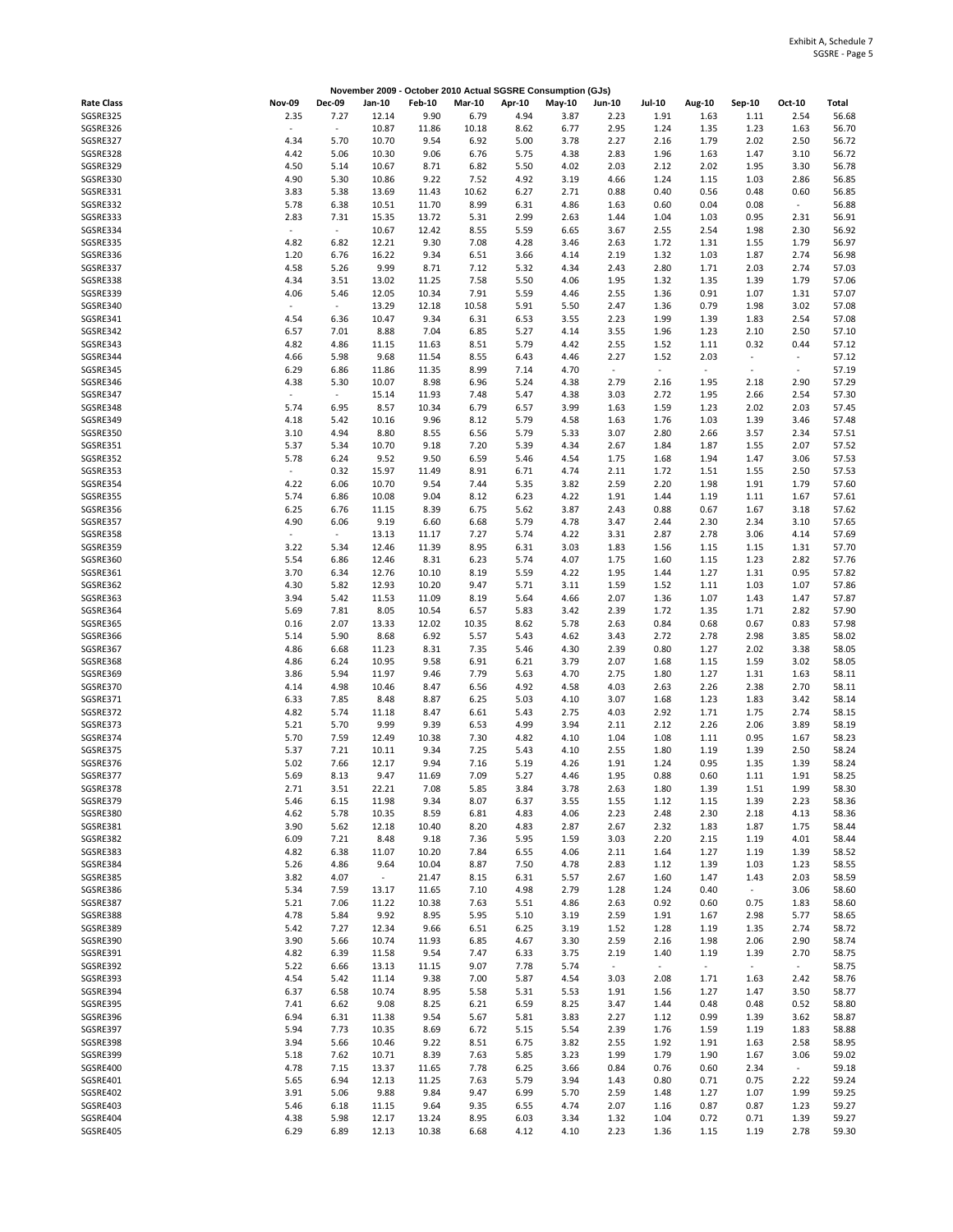|                      |                                  |                                  |                                  |                                   |               |               | November 2009 - October 2010 Actual SGSRE Consumption (GJs) |                                  |                          |                                  |                                  |                                  |                |
|----------------------|----------------------------------|----------------------------------|----------------------------------|-----------------------------------|---------------|---------------|-------------------------------------------------------------|----------------------------------|--------------------------|----------------------------------|----------------------------------|----------------------------------|----------------|
| <b>Rate Class</b>    | <b>Nov-09</b>                    | <b>Dec-09</b>                    | Jan-10                           | <b>Feb-10</b>                     | <b>Mar-10</b> | Apr-10        | <b>May-10</b>                                               | Jun-10                           | <b>Jul-10</b>            | Aug-10                           | Sep-10                           | Oct-10                           | Total          |
| SGSRE406             | 8.04                             | 4.74                             | 13.87                            | 11.17                             | 4.97          | 2.64          | 3.94                                                        | 2.11                             | 1.24                     | 1.35                             | 1.83                             | 3.42                             | 59.32          |
| SGSRE407             | 5.06                             | 6.48                             | 11.42                            | 10.70                             | 6.99          | 5.89          | 3.39                                                        | 2.07                             | 1.40                     | 1.27                             | 1.71                             | 2.98                             | 59.36          |
| SGSRE408<br>SGSRE409 | 5.57<br>7.88                     | 6.82<br>9.09                     | 10.26<br>15.38                   | 9.34<br>13.92                     | 7.55<br>10.63 | 6.07<br>2.52  | 4.50<br>$\overline{\phantom{a}}$                            | 2.87<br>$\overline{\phantom{a}}$ | 1.64<br>$\sim$           | 0.91<br>$\overline{\phantom{a}}$ | 1.11<br>$\overline{\phantom{a}}$ | 2.78<br>$\sim$                   | 59.42<br>59.42 |
| SGSRE410             | 3.98                             | 7.37                             | 7.57                             | 10.26                             | 8.19          | 4.76          | 4.94                                                        | 3.11                             | $\overline{\phantom{a}}$ | 2.50                             | 2.98                             | 3.77                             | 59.43          |
| SGSRE411             | 4.42                             | 6.58                             | 11.19                            | 10.00                             | 8.36          | 6.03          | 4.26                                                        | 2.07                             | 2.04                     | 1.47                             | 1.27                             | 1.79                             | 59.48          |
| SGSRE412             | 6.26                             | 5.38                             | 10.04                            | 8.49                              | 7.76          | 5.71          | 6.30                                                        | 2.07                             | 1.64                     | 1.27                             | 1.55                             | 3.06                             | 59.53          |
| SGSRE413             | 2.07                             | 8.89                             | $\overline{\phantom{a}}$         | 14.32                             | 12.81         | 8.78          | 5.62                                                        | 2.07                             | 1.72                     | 1.03                             | 0.99                             | 1.23                             | 59.53          |
| SGSRE414             | 5.34                             | 6.72                             | 11.70                            | 9.90                              | 7.11          | 5.73          | 3.19                                                        | 1.99                             | 1.71                     | 1.19                             | 1.90                             | 3.14                             | 59.62          |
| SGSRE415<br>SGSRE416 | 4.50<br>6.33                     | 6.14<br>6.81                     | 11.06<br>11.18                   | 9.82<br>9.46                      | 7.16<br>6.44  | 4.88<br>5.35  | 4.54<br>4.54                                                | 2.71<br>2.39                     | 1.92<br>2.16             | 2.22<br>1.51                     | 2.26<br>1.31                     | 2.42<br>2.18                     | 59.63<br>59.66 |
| SGSRE417             | 5.14                             | 6.26                             | 11.14                            | 9.14                              | 8.15          | 5.95          | 5.10                                                        | 3.59                             | 1.56                     | 1.03                             | 0.95                             | 1.67                             | 59.68          |
| SGSRE418             | 3.54                             | 4.74                             | 9.23                             | 8.63                              | 6.76          | 5.47          | 3.66                                                        | 3.67                             | 3.63                     | 3.42                             | 2.90                             | 4.05                             | 59.70          |
| SGSRE419             | 5.62                             | 5.16                             | 8.89                             | 5.92                              | 5.91          | 6.45          | 5.58                                                        | 3.83                             | 2.55                     | 1.87                             | 3.26                             | 4.69                             | 59.73          |
| SGSRE420             | 5.90                             | 7.12                             | 12.22                            | 9.30                              | 5.55          | 4.50          | 2.87                                                        | 2.47                             | 2.43                     | 2.26                             | 2.18                             | 2.94                             | 59.74          |
| SGSRE421<br>SGSRE422 | $\sim$                           | $\overline{\phantom{a}}$<br>5.42 | 15.87<br>13.01                   | 13.61                             | 11.06<br>9.83 | 8.06<br>6.95  | 3.74<br>4.50                                                | 1.91                             | 1.68<br>0.32             | 1.27                             | 0.95<br>0.28                     | 1.59<br>0.24                     | 59.74<br>59.78 |
| SGSRE423             | 5.81<br>5.38                     | 6.78                             | 10.19                            | 11.47<br>10.87                    | 8.59          | 7.03          | 5.06                                                        | 1.55<br>2.23                     | 0.96                     | 0.40<br>0.99                     | 0.75                             | 0.99                             | 59.82          |
| SGSRE424             | 6.14                             | 7.02                             | 12.06                            | 10.59                             | 8.12          | 7.15          | 3.63                                                        | 1.32                             | 0.80                     | 0.95                             | 0.87                             | 1.19                             | 59.84          |
| SGSRE425             | 6.01                             | 6.93                             | 10.54                            | 10.45                             | 7.12          | 6.23          | 5.02                                                        | 2.75                             | 1.16                     | 0.79                             | 0.44                             | 2.42                             | 59.86          |
| SGSRE426             | 5.78                             | 7.98                             | 11.63                            | 7.83                              | 7.51          | 5.97          | 3.11                                                        | 2.27                             | 1.55                     | 1.63                             | 1.75                             | 2.86                             | 59.87          |
| SGSRE427             | 4.98                             | 5.70                             | 10.74                            | 7.83                              | 6.16          | 5.19          | 4.06                                                        | 3.83                             | 2.88                     | 2.86                             | 2.86                             | 2.78                             | 59.87          |
| SGSRE428             | 5.78                             | 7.51                             | 14.56                            | 11.61                             | 8.10          | 4.82          | 2.75                                                        | 0.72                             | 0.68                     | 0.60                             | 0.71                             | 2.07                             | 59.91          |
| SGSRE429<br>SGSRE430 | 4.86<br>1.31                     | 6.82<br>6.29                     | 12.10<br>11.58                   | 11.39<br>10.54                    | 8.99<br>9.01  | 7.03<br>6.50  | 4.14<br>4.90                                                | 1.63<br>2.19                     | 0.88<br>1.84             | 0.87<br>1.63                     | 0.48<br>1.47                     | 0.75<br>2.74                     | 59.94<br>60.00 |
| SGSRE431             | 4.18                             | 5.70                             | 8.96                             | 8.90                              | 7.63          | 5.79          | 4.78                                                        | 3.75                             | 2.60                     | 2.54                             | 2.50                             | 2.70                             | 60.03          |
| SGSRE432             | $\overline{\phantom{a}}$         | $\overline{\phantom{a}}$         | 15.73                            | 11.17                             | 9.15          | 7.15          | 5.34                                                        | 2.75                             | 2.00                     | 2.11                             | 1.63                             | 3.18                             | 60.21          |
| SGSRE433             | 5.46                             | 6.98                             | 11.39                            | 9.92                              | 9.51          | 6.55          | 3.94                                                        | 1.91                             | 1.08                     | 1.07                             | 0.99                             | 1.43                             | 60.23          |
| SGSRE434             | $\sim$                           | $\overline{\phantom{a}}$         | 13.89                            | 14.08                             | 9.03          | 7.94          | 5.82                                                        | 2.95                             | 1.48                     | 1.15                             | 1.03                             | 2.90                             | 60.27          |
| SGSRE435             | 1.99                             | 1.48                             | 19.19                            | 10.38                             | 6.86          | 6.06          | 4.78                                                        | 2.91                             | 1.44                     | 1.39                             | 0.79                             | 3.02                             | 60.29          |
| SGSRE436<br>SGSRE437 | 4.26<br>4.34                     | 5.86<br>6.18                     | 11.74<br>11.54                   | 9.88<br>11.78                     | 9.87<br>11.10 | 6.91<br>6.11  | 4.98<br>3.63                                                | 2.07<br>1.75                     | 1.12<br>1.16             | 1.15<br>0.87                     | 0.87<br>0.99                     | 1.59<br>0.87                     | 60.30<br>60.32 |
| SGSRE438             | 4.50                             | 5.62                             | 9.36                             | 7.74                              | 6.60          | 5.63          | 4.02                                                        | 3.27                             | 3.39                     | 3.10                             | 3.41                             | 3.69                             | 60.33          |
| SGSRE439             | 4.90                             | 5.90                             | 11.39                            | 10.39                             | 8.36          | 6.11          | 4.78                                                        | 2.63                             | 1.88                     | 1.35                             | 0.87                             | 1.79                             | 60.35          |
| SGSRE440             | 6.02                             | 6.76                             | 11.34                            | 8.83                              | 7.35          | 6.01          | 3.94                                                        | 2.43                             | 1.40                     | 1.11                             | 1.83                             | 3.34                             | 60.36          |
| SGSRE441             | 4.82                             | 5.90                             | 11.18                            | 9.58                              | 7.91          | 6.20          | 4.66                                                        | 2.75                             | 1.80                     | 1.47                             | 1.79                             | 2.30                             | 60.36          |
| SGSRE442             | 6.45                             | 6.77                             | 9.51                             | 9.90                              | 7.85          | 5.83          | 4.38                                                        | 2.47                             | 1.44                     | 0.99                             | 1.59                             | 3.18                             | 60.36          |
| SGSRE443<br>SGSRE444 | 4.30<br>7.37                     | 4.90<br>8.05                     | $\overline{\phantom{a}}$<br>8.13 | $\overline{\phantom{a}}$<br>11.31 | 7.56<br>10.78 | 10.39<br>7.35 | 8.64<br>5.78                                                | 5.54<br>0.92                     | 5.31<br>0.72             | 4.45<br>$\overline{\phantom{a}}$ | 4.09<br>$\sim$                   | 5.20<br>$\overline{\phantom{a}}$ | 60.38<br>60.41 |
| SGSRE445             | 6.62                             | 5.56                             | 10.23                            | 8.95                              | 6.27          | 5.81          | 3.91                                                        | 2.63                             | 2.03                     | 2.22                             | 2.42                             | 3.78                             | 60.43          |
| SGSRE446             | 5.41                             | 5.46                             | 10.19                            | 9.78                              | 7.83          | 5.44          | 4.54                                                        | 2.47                             | 2.44                     | 1.95                             | 2.38                             | 2.54                             | 60.43          |
| SGSRE447             | 5.13                             | 5.62                             | 11.85                            | 11.77                             | 7.77          | 5.23          | 3.98                                                        | 1.95                             | 1.88                     | 1.39                             | 1.67                             | 2.19                             | 60.43          |
| SGSRE448             | 4.10                             | 3.79                             | 11.06                            | 12.49                             | 7.93          | 5.67          | 4.46                                                        | 2.63                             | 2.12                     | 1.71                             | 2.06                             | 2.42                             | 60.44          |
| SGSRE449             | 5.82                             | 6.90                             | 11.31                            | 10.95                             | 8.12          | 6.23          | 4.30                                                        | 2.11                             | 1.36                     | 1.11                             | 0.87                             | 1.43                             | 60.51          |
| SGSRE450<br>SGSRE451 | 5.10<br>4.98                     | 6.56<br>6.72                     | 12.10<br>10.99                   | 10.06<br>9.86                     | 6.79<br>7.47  | 5.86<br>6.97  | 4.62<br>3.90                                                | 1.91<br>2.07                     | 1.24<br>1.56             | 1.15<br>2.10                     | 1.15<br>1.71                     | 3.98<br>2.19                     | 60.52<br>60.52 |
| SGSRE452             | 4.58                             | 6.42                             | 9.92                             | 11.82                             | 8.99          | 5.63          | 4.94                                                        | 2.95                             | 1.36                     | 1.23                             | 1.23                             | 1.51                             | 60.58          |
| SGSRE453             | 5.06                             | 7.55                             | 13.92                            | 11.65                             | 6.63          | 5.34          | 3.15                                                        | 1.24                             | 1.28                     | 0.95                             | 1.23                             | 2.62                             | 60.62          |
| SGSRE454             | 5.77                             | 6.05                             | 13.28                            | 11.02                             | 9.21          | 6.06          | 3.98                                                        | 1.20                             | 0.92                     | 0.83                             | 0.75                             | 1.55                             | 60.62          |
| SGSRE455             | 4.58                             | 5.66                             | 11.19                            | 9.56                              | 9.67          | 6.47          | 4.86                                                        | 2.39                             | 1.64                     | 1.75                             | 1.15                             | 1.71                             | 60.63          |
| SGSRE456<br>SGSRE457 | 5.13<br>$\overline{\phantom{a}}$ | 5.78<br>5.77                     | 12.09<br>16.18                   | 10.06<br>10.34                    | 7.05<br>7.35  | 4.67<br>6.37  | 3.58<br>4.66                                                | 2.83<br>2.35                     | 2.32<br>1.91             | 1.94<br>1.39                     | 2.03<br>1.79                     | 3.18<br>2.58                     | 60.66<br>60.69 |
| SGSRE458             |                                  |                                  | 17.33                            | 14.31                             | 8.03          | 5.85          | 4.06                                                        | 2.91                             | 2.07                     | 0.79                             | 2.26                             | 3.10                             | 60.71          |
| SGSRE459             | 5.94                             | 7.35                             | 10.51                            | 8.51                              | 7.27          | 7.21          | 4.26                                                        | 1.95                             | 1.52                     | 1.15                             | 1.71                             | 3.34                             | 60.72          |
| SGSRE460             | 5.86                             | 7.11                             | 10.00                            | 7.08                              | 7.31          | 5.50          | 4.54                                                        | 3.07                             | 2.39                     | 2.38                             | 2.50                             | 3.22                             | 60.96          |
| SGSRE461             | 6.05                             | 5.58                             | 11.41                            | 9.34                              | 7.09          | 4.59          | 5.93                                                        | 2.47                             | 2.04                     | 1.87                             | 2.86                             | 1.79                             | 61.02          |
| SGSRE462             | 4.94                             | 6.34                             | 11.61                            | 9.90                              | 8.35          | 6.07          | 4.66                                                        | 2.71                             | 1.60                     | 1.63                             | 1.47                             | 1.75                             | 61.03          |
| SGSRE463<br>SGSRE464 | 5.78<br>4.30                     | 7.79<br>5.14                     | 14.64<br>11.25                   | 10.58<br>8.03                     | 7.51<br>7.04  | 7.09<br>5.91  | 2.55<br>4.66                                                | 0.88<br>4.38                     | 0.88<br>2.52             | 0.52<br>2.58                     | 0.71<br>2.38                     | 2.15<br>2.94                     | 61.08<br>61.13 |
| SGSRE465             | 4.18                             | 5.26                             | 11.11                            | 10.79                             | 9.15          | 6.79          | 3.39                                                        | 2.19                             | 2.36                     | 2.07                             | 1.71                             | 2.14                             | 61.14          |
| SGSRE466             | 5.70                             | 6.84                             | 12.45                            | 9.90                              | 7.18          | 5.94          | 4.14                                                        | 1.52                             | 1.32                     | 1.19                             | 1.63                             | 3.34                             | 61.15          |
| SGSRE467             | 5.98                             | 6.32                             | 11.03                            | 8.55                              | 7.59          | 6.09          | 4.34                                                        | 2.63                             | 1.48                     | 1.27                             | 1.98                             | 3.90                             | 61.16          |
| SGSRE468             | 2.07                             | 10.97                            | 10.35                            | 10.32                             | 8.39          | 6.55          | 4.90                                                        | 2.03                             | 1.44                     | 1.11                             | 1.59                             | 1.47                             | 61.19          |
| SGSRE469             | 5.14                             | 7.27                             | 13.13                            | 10.70                             | 6.51          | 5.14          | 3.66                                                        | 1.71                             | 1.64                     | 1.71                             | 1.55<br>$\sim$                   | 3.06                             | 61.22          |
| SGSRE470<br>SGSRE471 | 6.70<br>6.49                     | 7.97<br>5.74                     | 11.07<br>11.14                   | 12.66<br>9.27                     | 8.08<br>7.05  | 7.19<br>4.95  | 5.46<br>4.18                                                | 1.24<br>2.71                     | 0.68<br>2.56             | $\sim$<br>1.98                   | 2.22                             | 0.36<br>3.14                     | 61.41<br>61.43 |
| SGSRE472             | 4.86                             | 6.42                             | 10.83                            | 10.24                             | 9.31          | 6.87          | 5.02                                                        | 2.43                             | 1.36                     | 1.07                             | 0.95                             | 2.10                             | 61.46          |
| SGSRE473             | 5.14                             | 7.14                             | 11.49                            | 8.39                              | 7.08          | 6.51          | 4.62                                                        | 2.91                             | 2.04                     | 1.71                             | 1.87                             | 2.58                             | 61.48          |
| SGSRE474             | 7.61                             | 6.24                             | 12.41                            | 10.46                             | 6.63          | 5.02          | 3.43                                                        | 1.83                             | 1.76                     | 1.63                             | 1.63                             | 2.86                             | 61.51          |
| SGSRE475             | 4.98                             | 5.86                             | 12.29                            | 13.88                             | 5.58          | 5.39          | 3.90                                                        | 2.11                             | 1.72                     | 1.55                             | 1.71                             | 2.66                             | 61.63          |
| SGSRE476             | 1.55                             | 3.51                             | 13.05                            | 12.02                             | 10.26         | 8.02          | 5.34                                                        | 2.03                             | 1.76                     | 1.47                             | 1.19                             | 1.47                             | 61.67          |
| SGSRE477<br>SGSRE478 | 4.62<br>5.26                     | 10.28<br>6.65                    | 8.12<br>13.47                    | 10.10<br>11.73                    | 8.12<br>8.23  | 7.03<br>6.79  | 4.74<br>3.30                                                | 2.03<br>1.71                     | 1.68<br>1.40             | 1.55<br>1.03                     | 1.43<br>0.91                     | 2.03<br>1.27                     | 61.73<br>61.75 |
| SGSRE479             | 3.50                             | 1.87                             | 5.55                             | 6.40                              | 6.68          | 10.07         | 8.24                                                        | 4.58                             | 3.00                     | 2.10                             | 3.22                             | 6.55                             | 61.76          |
| SGSRE480             |                                  | $\sim$                           | 12.64                            | 13.52                             | 7.41          | 7.27          | 5.57                                                        | 3.71                             | 2.80                     | 2.70                             | 2.26                             | 3.89                             | 61.77          |
| SGSRE481             | 4.93                             | 7.97                             | 9.95                             | 12.45                             | 6.33          | 4.47          | 5.89                                                        | 3.47                             | 1.64                     | 1.47                             | 1.43                             | 1.79                             | 61.79          |
| SGSRE482             | 2.91                             | 13.83                            | 2.89                             | 11.25                             | 4.46          | 4.03          | 3.58                                                        | 3.51                             | 3.35                     | 2.66                             | 2.58                             | 6.75                             | 61.80          |
| SGSRE483             | 6.45                             | 7.45                             | 12.25                            | 13.48                             | 8.45          | 5.59          | 4.22                                                        | 2.07                             | 1.76                     | 0.08                             | $\overline{\phantom{a}}$         | $\overline{\phantom{a}}$         | 61.80          |
| SGSRE484<br>SGSRE485 | 4.66<br>2.35                     | 11.28<br>5.62                    | 6.66<br>11.86                    | 9.90<br>11.23                     | 8.04<br>10.19 | 4.91<br>7.02  | 3.74<br>5.06                                                | 1.55<br>2.47                     | 2.96<br>1.60             | 2.14<br>1.43                     | 2.38<br>1.35                     | 3.58<br>1.63                     | 61.80<br>61.81 |
| SGSRE486             | 1.83                             | 2.39                             | 10.70                            | 8.83                              | 11.19         | 8.30          | 7.12                                                        | 4.11                             | 1.40                     | 0.91                             | 1.39                             | 3.69                             | 61.86          |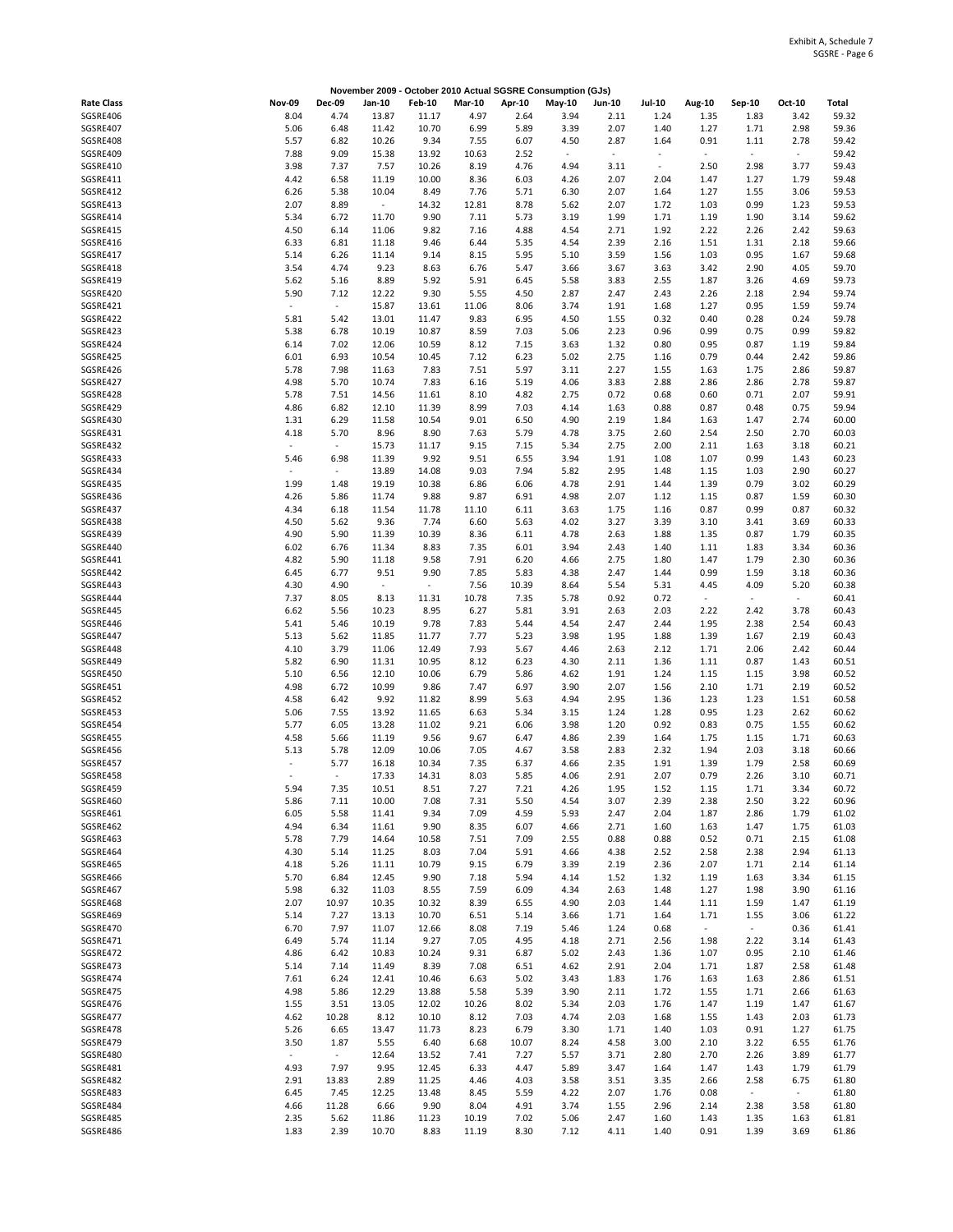|                      |                                  |                                  |                |                |               |              | November 2009 - October 2010 Actual SGSRE Consumption (GJs) |               |               |                          |                          |                                  |                |
|----------------------|----------------------------------|----------------------------------|----------------|----------------|---------------|--------------|-------------------------------------------------------------|---------------|---------------|--------------------------|--------------------------|----------------------------------|----------------|
| <b>Rate Class</b>    | <b>Nov-09</b>                    | <b>Dec-09</b>                    | Jan-10         | <b>Feb-10</b>  | <b>Mar-10</b> | Apr-10       | <b>May-10</b>                                               | <b>Jun-10</b> | <b>Jul-10</b> | Aug-10                   | Sep-10                   | Oct-10                           | Total          |
| SGSRE487             | 5.34                             | 6.85                             | 14.11          | 12.68          | 8.63          | 5.23         | 3.58                                                        | 1.39          | 1.04          | 0.91                     | 1.03                     | 1.11                             | 61.90          |
| SGSRE488             | 5.61                             | 5.81                             | 13.72          | 9.46           | 8.85          | 6.34         | 4.38                                                        | 1.75          | 1.28          | 1.03                     | 1.23                     | 2.46                             | 61.92          |
| SGSRE489<br>SGSRE490 | 2.83<br>5.46                     | 3.47<br>7.62                     | 8.92<br>12.97  | 14.07<br>10.38 | 8.75<br>7.31  | 6.55<br>5.77 | 4.94<br>2.95                                                | 3.15<br>2.07  | 2.72<br>1.32  | 2.22<br>1.35             | 1.98<br>1.83             | 2.34<br>2.94                     | 61.94<br>61.97 |
| SGSRE491             | 6.29                             | 3.32                             | 14.51          | 10.82          | 9.09          | 6.22         | 3.78                                                        | 1.95          | 1.32          | 1.23                     | 1.19                     | 2.27                             | 61.99          |
| SGSRE492             | 4.42                             | 6.26                             | 12.10          | 12.06          | 9.31          | 6.31         | 3.55                                                        | 1.75          | 1.32          | 1.83                     | 1.39                     | 1.71                             | 62.01          |
| SGSRE493             | 5.57                             | 5.26                             | 10.11          | 12.96          | 9.90          | 0.64         | 4.02                                                        | 2.43          | 2.79          | 2.50                     | 2.62                     | 3.22                             | 62.02          |
| SGSRE494             | 5.69                             | 7.01                             | 12.64          | 10.89          | 8.55          | 6.67         | 5.02                                                        | 3.39          | 1.96          | 0.36                     | $\overline{\phantom{a}}$ | $\overline{\phantom{a}}$         | 62.18          |
| SGSRE495             | 5.57                             | 6.34                             | 11.89          | 11.57          | 7.17          | 5.07         | 3.82                                                        | 2.23          | 1.88          | 1.59                     | 1.91                     | 3.22                             | 62.26          |
| SGSRE496             | 5.21                             | 6.70                             | 11.81          | 11.97          | 7.85          | 5.51         | 3.94                                                        | 2.15          | 1.72          | 1.47                     | 1.79                     | 2.23                             | 62.35          |
| SGSRE497<br>SGSRE498 | 5.85<br>4.98                     | $\sim$<br>6.62                   | 12.64<br>11.57 | 10.97<br>9.50  | 7.08<br>7.67  | 5.55<br>6.15 | 4.94<br>4.54                                                | 3.51<br>3.23  | 3.31<br>1.60  | 2.90<br>2.18             | 2.54<br>1.95             | 3.10<br>2.46                     | 62.39<br>62.45 |
| SGSRE499             | 5.18                             | 8.94                             | 14.59          | 12.53          | 6.63          | 5.02         | 3.19                                                        | 1.40          | 1.12          | 0.95                     | 1.03                     | 1.99                             | 62.57          |
| SGSRE500             | 5.58                             | 7.79                             | 13.13          | 11.33          | 7.22          | 5.78         | 4.38                                                        | 1.52          | 1.24          | 1.11                     | 0.99                     | 2.50                             | 62.57          |
| SGSRE501             | 4.61                             | 9.93                             | 9.67           | 11.41          | 8.35          | 5.63         | 5.02                                                        | 2.07          | 1.60          | 1.43                     | 1.39                     | 1.47                             | 62.58          |
| SGSRE502             | 5.81                             | 6.93                             | 12.72          | 9.62           | 8.03          | 6.87         | 4.42                                                        | 2.35          | 1.52          | 1.15                     | 0.99                     | 2.18                             | 62.59          |
| SGSRE503             | 5.62                             | 7.42                             | 13.33          | 9.34           | 6.83          | 5.54         | 3.63                                                        | 2.99          | 1.67          | 1.15                     | 1.98                     | 3.10                             | 62.60          |
| SGSRE504<br>SGSRE505 | 3.38<br>$\overline{\phantom{a}}$ | 6.30<br>$\overline{\phantom{a}}$ | 10.38<br>13.71 | 9.54<br>10.93  | 7.55<br>9.27  | 6.59<br>7.31 | 5.45<br>6.17                                                | 3.51          | 2.28<br>2.59  | 1.87<br>2.74             | 2.78                     | 2.98<br>3.34                     | 62.61<br>62.63 |
| SGSRE506             | 4.62                             | 5.78                             | 12.38          | 12.06          | 9.59          | 7.03         | 3.86                                                        | 4.11<br>2.23  | 1.52          | 0.99                     | 2.46<br>1.11             | 1.47                             | 62.64          |
| SGSRE507             | 5.38                             | 7.23                             | 12.25          | 11.37          | 7.22          | 5.82         | 3.86                                                        | 1.95          | 1.68          | 1.82                     | 1.94                     | 2.15                             | 62.67          |
| SGSRE508             | 6.05                             | 6.06                             | 9.63           | 8.51           | 6.72          | 5.75         | 4.74                                                        | 3.91          | 3.16          | 2.94                     | 3.06                     | 2.15                             | 62.68          |
| SGSRE509             | 6.17                             | 6.18                             | 11.65          | 9.06           | 7.52          | 4.88         | 4.98                                                        | 2.83          | 2.72          | 1.87                     | 1.95                     | 2.90                             | 62.71          |
| SGSRE510             | 4.82                             | 7.31                             | 13.17          | 10.94          | 7.14          | 5.34         | 3.66                                                        | 1.56          | 2.12          | 1.82                     | 1.98                     | 2.90                             | 62.76          |
| SGSRE511             | 5.66                             | 8.61                             | 13.21          | 10.66          | 7.39          | 5.86         | 3.07                                                        | 1.12          | 1.47          | 1.31                     | 1.63                     | 2.78                             | 62.77          |
| SGSRE512<br>SGSRE513 | 5.49<br>$\overline{\phantom{a}}$ | 7.85                             | 16.01          | 9.02           | 5.49          | 4.92         | 3.22                                                        | 2.19          | 2.28          | 2.02                     | 2.34                     | 1.99                             | 62.82          |
| SGSRE514             | 4.34                             | 12.08<br>6.06                    | 12.14<br>10.99 | 14.16<br>11.19 | 2.63<br>8.67  | 7.62<br>6.39 | 7.17<br>4.74                                                | 3.35<br>2.79  | 0.96<br>2.00  | 1.07<br>1.87             | 0.67<br>1.63             | 0.99<br>2.18                     | 62.84<br>62.85 |
| SGSRE515             | 4.98                             | 6.50                             | 11.11          | 12.02          | 9.55          | 6.19         | 3.86                                                        | 2.51          | 1.72          | 1.43                     | 1.03                     | 1.99                             | 62.89          |
| SGSRE516             | 4.30                             | 5.98                             | 9.88           | 12.26          | 9.11          | 6.79         | 4.66                                                        | 2.59          | 1.88          | 1.71                     | 1.51                     | 2.26                             | 62.93          |
| SGSRE517             | 5.86                             | 6.86                             | 10.67          | 10.20          | 8.20          | 6.23         | 4.90                                                        | 3.07          | 2.00          | 1.55                     | 1.19                     | 2.22                             | 62.95          |
| SGSRE518             | 5.90                             | 7.22                             | 10.75          | 12.50          | 9.31          | 6.75         | 4.50                                                        | 2.51          | 1.60          | 1.31                     | 0.67                     | $\overline{\phantom{a}}$         | 63.02          |
| SGSRE519             | $\overline{\phantom{a}}$         | 11.03                            | 11.14          | 10.85          | 8.31          | 5.99         | 4.26                                                        | 3.39          | 2.20          | 1.11                     | 1.87                     | 2.94                             | 63.09          |
| SGSRE520<br>SGSRE521 | 5.97<br>5.94                     | 6.01<br>7.62                     | 11.70<br>11.98 | 10.46<br>10.34 | 8.41<br>7.31  | 5.62<br>6.41 | 3.82<br>3.47                                                | 3.51<br>2.91  | 2.08<br>1.95  | 1.75<br>1.71             | 1.59<br>1.35             | 2.19<br>2.15                     | 63.11          |
| SGSRE522             | 5.26                             | 6.77                             | 12.72          | 10.49          | 7.28          | 6.15         | 4.90                                                        | 2.71          | 2.04          | 1.15                     | 1.55                     | 2.18                             | 63.14<br>63.20 |
| SGSRE523             | 5.42                             | 6.86                             | 11.78          | 9.92           | 8.83          | 6.83         | 5.82                                                        | 2.07          | 1.68          | 1.19                     | 0.99                     | 1.83                             | 63.22          |
| SGSRE524             | 5.26                             | 7.37                             | 11.97          | 10.18          | 7.16          | 5.55         | 4.58                                                        | 2.51          | 2.44          | 1.79                     | 2.26                     | 2.18                             | 63.25          |
| SGSRE525             | 5.02                             | 5.98                             | 12.32          | 9.14           | 4.25          | 4.80         | 4.46                                                        | 4.15          | 4.43          | 4.01                     | 2.94                     | 1.75                             | 63.25          |
| SGSRE526             | 7.45                             | 6.43                             | 12.65          | 9.70           | 6.71          | 5.74         | 3.15                                                        | 2.63          | 2.19          | 2.18                     | 2.10                     | 2.35                             | 63.28          |
| SGSRE527             | 5.61                             | 6.54                             | 12.36          | 10.85          | 8.39          | 5.79         | 4.26                                                        | 3.15          | 1.88          | 1.07                     | 1.31                     | 2.11                             | 63.32          |
| SGSRE528<br>SGSRE529 | 4.98<br>7.44                     | 6.10<br>10.88                    | 13.04<br>7.57  | 11.09<br>10.66 | 7.67<br>7.65  | 7.11<br>5.63 | 3.82<br>3.98                                                | 2.39<br>2.15  | 1.72<br>1.84  | 1.59<br>1.47             | 1.67<br>1.35             | 2.18<br>2.74                     | 63.36<br>63.36 |
| SGSRE530             | 5.38                             | 7.82                             | 11.79          | 7.32           | 8.19          | 6.45         | 4.39                                                        | 3.71          | 1.95          | 1.59                     | 1.59                     | 3.18                             | 63.36          |
| SGSRE531             | 7.14                             | 6.31                             | 11.42          | 9.78           | 6.47          | 6.09         | 4.15                                                        | 2.67          | 1.63          | 1.35                     | 2.22                     | 4.14                             | 63.37          |
| SGSRE532             | 5.69                             | 6.86                             | 10.38          | 9.34           | 7.28          | 5.91         | 5.06                                                        | 3.71          | 2.04          | 2.30                     | 2.38                     | 2.42                             | 63.37          |
| SGSRE533             | 5.14                             | 6.26                             | 12.25          | 10.61          | 7.87          | 6.59         | 5.89                                                        | 2.99          | 1.72          | 1.19                     | 0.87                     | 2.03                             | 63.41          |
| SGSRE534             | 4.82                             | 5.90                             | 12.45          | 9.84           | 9.15          | 7.34         | 4.98                                                        | 3.19          | 1.40          | 1.03                     | 1.27                     | 2.06                             | 63.43          |
| SGSRE535             | 5.70                             | 6.16<br>2.91                     | 11.74          | 9.46           | 7.31          | 7.69         | 6.34<br>4.58                                                | 6.46          | 2.60          | $\sim$                   | $\overline{\phantom{a}}$ | $\overline{\phantom{a}}$<br>2.42 | 63.46          |
| SGSRE536<br>SGSRE537 | 4.30<br>3.38                     | 3.87                             | 14.55<br>10.43 | 11.61<br>10.16 | 8.41<br>6.37  | 8.57<br>5.91 | 5.34                                                        | 1.95<br>4.70  | 1.24<br>4.31  | 1.59<br>2.74             | 1.35<br>2.86             | 3.57                             | 63.48<br>63.64 |
| SGSRE538             | 5.58                             | 6.84                             | 12.10          | 10.38          | 7.87          | 6.49         | 3.98                                                        | 2.35          | 1.52          | 1.27                     | 1.98                     | 3.30                             | 63.66          |
| SGSRE539             | 4.58                             | 6.06                             | 10.15          | 11.90          | 9.19          | 6.19         | 4.54                                                        | 2.95          | 2.36          | 2.11                     | 1.94                     | 1.83                             | 63.80          |
| SGSRE540             | 5.50                             | 7.47                             | 11.58          | 10.06          | 7.15          | 6.77         | 3.63                                                        | 2.67          | 1.91          | 1.90                     | 2.06                     | 3.14                             | 63.84          |
| SGSRE541             | 5.69                             | 5.61                             | 11.46          | 9.82           | 8.57          | 5.86         | 4.82                                                        | 2.99          | 2.71          | 1.31                     | 1.75                     | 3.26                             | 63.85          |
| SGSRE542             | 5.14                             | 8.39                             | 13.29          | 11.37          | 7.70          | 4.42         | 3.03                                                        | 2.03          | 2.31          | 1.82                     | 1.94                     | 2.43                             | 63.87          |
| SGSRE543<br>SGSRE544 | 7.02<br>5.57                     | 7.82<br>6.77                     | 12.61<br>13.55 | 10.58<br>11.25 | 4.67<br>8.28  | 4.62<br>5.27 | 3.91<br>3.62                                                | 2.95<br>1.75  | 1.83<br>1.88  | 1.98<br>1.55             | 2.26<br>1.75             | 3.74<br>2.78                     | 63.99<br>64.02 |
| SGSRE545             | 12.54                            | 13.19                            | $\sim$         | $\sim$         | $\sim$        | $\sim$       | $\overline{\phantom{a}}$                                    | 13.27         | 5.11          | 4.25                     | 5.36                     | 10.37                            | 64.09          |
| SGSRE546             | 5.45                             | 6.06                             | 12.13          | 10.94          | 7.13          | 4.99         | 3.94                                                        | 2.91          | 3.27          | 2.78                     | 2.66                     | 1.87                             | 64.13          |
| SGSRE547             | 5.93                             | 6.38                             | 12.60          | 10.57          | 7.91          | 6.15         | 5.10                                                        | 2.75          | 1.68          | 1.23                     | 1.35                     | 2.50                             | 64.15          |
| SGSRE548             | 4.90                             | 6.89                             | 12.81          | 10.44          | 9.99          | 6.75         | 4.98                                                        | 2.47          | 1.72          | 0.87                     | 0.87                     | 1.51                             | 64.20          |
| SGSRE549             | 5.02                             | 6.26                             | 10.07          | 10.49          | 8.19          | 6.03         | 6.05                                                        | 3.51          | 2.32          | 1.15                     | 2.02                     | 3.10                             | 64.21          |
| SGSRE550             | 6.25                             | 7.97                             | 9.99           | 10.26          | 7.57          | 5.75         | 4.18                                                        | 2.95          | 2.08          | 1.71                     | 1.99                     | 3.54                             | 64.24          |
| SGSRE551<br>SGSRE552 | $\overline{\phantom{a}}$<br>5.02 | $\sim$<br>7.69                   | 15.10<br>11.98 | 13.28<br>10.24 | 10.28<br>8.27 | 6.54<br>6.07 | 5.53<br>4.98                                                | 3.15<br>2.67  | 2.72<br>2.52  | 1.71<br>1.07             | 2.26<br>1.71             | 3.77<br>2.14                     | 64.34<br>64.36 |
| SGSRE553             | 5.02                             | 6.42                             | 9.64           | 11.74          | 8.51          | 6.11         | 4.94                                                        | 2.99          | 2.20          | 1.99                     | 2.18                     | 2.62                             | 64.36          |
| SGSRE554             | $\sim$                           | $\sim$                           | 13.05          | 14.44          | 11.50         | 8.94         | 7.33                                                        | 2.31          | 1.52          | 1.39                     | 1.15                     | 2.74                             | 64.37          |
| SGSRE555             | 5.74                             | 6.86                             | 9.84           | 11.62          | 9.07          | 7.14         | 5.58                                                        | 2.99          | 1.32          | 0.80                     | 0.91                     | 2.58                             | 64.45          |
| SGSRE556             | 5.70                             | 7.67                             | 12.37          | 10.14          | 7.38          | 6.17         | 5.30                                                        | 2.23          | 1.52          | 0.79                     | 1.23                     | 3.98                             | 64.48          |
| SGSRE557             | 5.74                             | 7.99                             | 13.92          | 11.61          | 8.07          | 6.97         | 2.75                                                        | 1.75          | 1.00          | 0.87                     | 1.11                     | 2.74                             | 64.52          |
| SGSRE558             | 5.37                             | 6.50                             | 10.58          | 9.94           | 7.00          | 5.84         | 5.49                                                        | 3.59          | 2.84          | 2.14                     | 2.38                     | 2.90                             | 64.57          |
| SGSRE559<br>SGSRE560 | 6.65<br>4.02                     | 6.74<br>5.78                     | 11.97          | 11.10<br>9.11  | 8.01          | 5.94<br>5.11 | 4.22<br>4.30                                                | 2.83<br>3.83  | 1.48<br>4.03  | 1.07                     | 1.27<br>3.34             | 3.34<br>4.09                     | 64.62<br>64.62 |
| SGSRE561             | 4.31                             | 6.71                             | 11.26<br>11.15 | 10.69          | 6.42<br>5.63  | 8.36         | 5.94                                                        | 2.91          | 0.68          | 3.33<br>0.71             | 2.30                     | 5.25                             | 64.64          |
| SGSRE562             | 5.26                             | 6.62                             | 11.03          | 11.31          | 9.27          | 6.71         | 4.46                                                        | 3.03          | 2.71          | 1.03                     | 1.31                     | 2.06                             | 64.80          |
| SGSRE563             | 5.73                             | 7.42                             | 11.65          | 9.22           | 7.75          | 5.99         | 5.29                                                        | 3.19          | 1.96          | 1.79                     | 1.79                     | 3.06                             | 64.84          |
| SGSRE564             | 2.87                             | 3.99                             | 4.20           | 11.89          | 22.43         | 6.27         | 4.46                                                        | 2.51          | 1.64          | 1.11                     | 1.15                     | 2.34                             | 64.86          |
| SGSRE565             | 3.50                             | 3.83                             | 10.90          | 8.55           | 7.71          | 6.11         | 4.62                                                        | 4.23          | 3.27          | 3.38                     | 3.53                     | 5.24                             | 64.87          |
| SGSRE566             | 3.74                             | 11.57                            | 12.42          | 9.90           | 7.67          | 6.45         | 3.79                                                        | 2.07          | 1.52          | 1.43                     | 1.51                     | 2.82                             | 64.89          |
| SGSRE567             | 6.33                             | 8.35                             | 14.63          | 13.32          | 8.66          | 5.58         | 3.98                                                        | 0.44          | 0.12          | $\overline{\phantom{a}}$ | $\overline{\phantom{a}}$ | 3.50                             | 64.91          |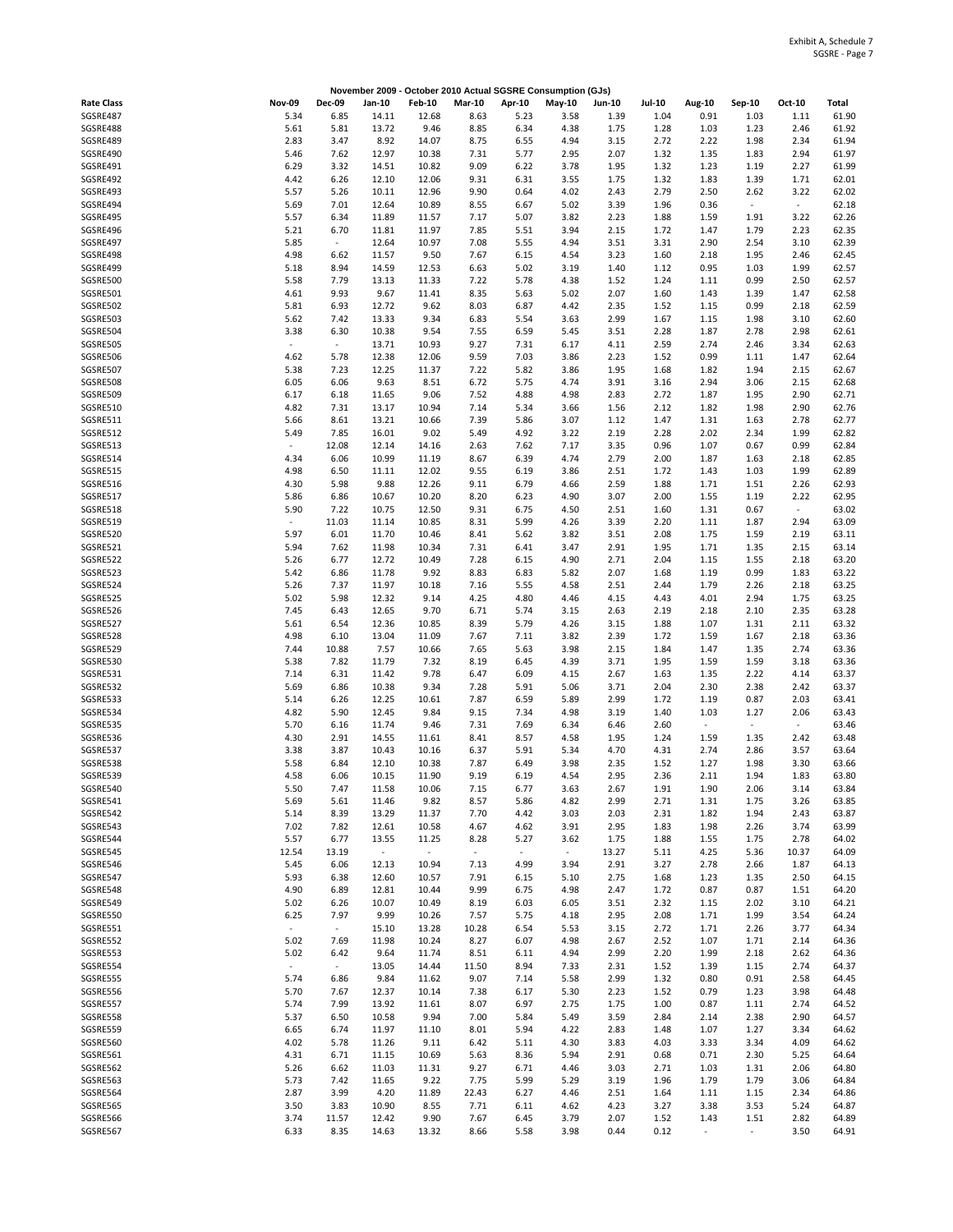|                      |                                  |                                  |                                   |                |                          |              | November 2009 - October 2010 Actual SGSRE Consumption (GJs) |                                  |                                  |                          |                                  |                                  |                |
|----------------------|----------------------------------|----------------------------------|-----------------------------------|----------------|--------------------------|--------------|-------------------------------------------------------------|----------------------------------|----------------------------------|--------------------------|----------------------------------|----------------------------------|----------------|
| <b>Rate Class</b>    | <b>Nov-09</b>                    | <b>Dec-09</b>                    | Jan-10                            | <b>Feb-10</b>  | <b>Mar-10</b>            | Apr-10       | <b>May-10</b>                                               | <b>Jun-10</b>                    | <b>Jul-10</b>                    | Aug-10                   | Sep-10                           | Oct-10                           | Total          |
| SGSRE568             | 5.22                             | 6.93                             | 12.56                             | 10.42          | 7.95                     | 5.43         | 4.98                                                        | 3.55                             | 2.00                             | 1.71                     | 1.55                             | 2.62                             | 64.92          |
| SGSRE569<br>SGSRE570 | 5.90                             | 7.15                             | 13.05                             | 10.82          | 7.46                     | 6.09         | 4.66                                                        | 1.67                             | 1.48                             | 1.19                     | 2.10                             | 3.46                             | 65.03<br>65.03 |
| SGSRE571             | 5.69<br>6.46                     | 7.70<br>6.74                     | 14.04<br>13.37                    | 12.26<br>11.43 | 9.43<br>10.15            | 6.79<br>7.86 | 3.55<br>3.98                                                | 1.75<br>1.51                     | 1.16<br>1.00                     | 0.83<br>0.76             | 0.60<br>0.67                     | 1.23<br>1.15                     | 65.08          |
| SGSRE572             | 4.26                             | 6.42                             | 11.14                             | 12.93          | 9.59                     | 6.59         | 4.70                                                        | 2.35                             | 1.60                             | 2.31                     | 1.47                             | 1.75                             | 65.11          |
| SGSRE573             | 5.45                             | 6.97                             | 9.71                              | 9.26           | 6.49                     | 5.75         | 4.90                                                        | 3.23                             | 3.23                             | 2.82                     | 2.34                             | 5.16                             | 65.31          |
| SGSRE574             | 6.54                             | 5.98                             | 11.39                             | 9.64           | 9.23                     | 7.27         | 6.02                                                        | 2.79                             | 1.72                             | 1.47                     | 1.27                             | 2.10                             | 65.42          |
| SGSRE575             | 6.18                             | 6.92                             | 13.40                             | 11.97          | 8.34                     | 7.01         | 4.34                                                        | 1.12                             | 1.28                             | 1.31                     | 1.59                             | 1.99                             | 65.45          |
| SGSRE576<br>SGSRE577 | 4.50<br>$\overline{\phantom{a}}$ | 6.38<br>$\overline{\phantom{a}}$ | 9.64<br>15.14                     | 11.54<br>12.68 | 8.95<br>8.88             | 6.95<br>8.38 | 5.22<br>5.85                                                | 3.59<br>2.75                     | 2.48<br>3.55                     | 1.95<br>2.74             | 1.43<br>2.94                     | 2.82<br>2.54                     | 65.45<br>65.45 |
| SGSRE578             | 5.02                             | 7.13                             | 13.53                             | 12.65          | 8.48                     | 6.23         | 4.30                                                        | 2.03                             | 1.96                             | 1.43                     | 1.15                             | 1.55                             | 65.46          |
| SGSRE579             | 7.96                             | 4.86                             | 12.40                             | 11.21          | 8.39                     | 7.15         | 5.33                                                        | 3.51                             | 2.16                             | 2.10                     | 0.40                             | $\sim$                           | 65.47          |
| SGSRE580             | 4.86                             | 5.62                             | 12.76                             | 10.69          | 8.47                     | 6.67         | 5.61                                                        | 3.27                             | 2.08                             | 1.79                     | 1.27                             | 2.38                             | 65.47          |
| SGSRE581             | 6.33                             | 6.98                             | 13.32                             | 11.69          | 8.53                     | 6.18         | 2.59                                                        | 1.87                             | 1.80                             | 1.35                     | 1.67                             | 3.26                             | 65.57          |
| SGSRE582<br>SGSRE583 | 8.01<br>$\sim$                   | 4.81<br>$\overline{\phantom{a}}$ | 14.08<br>23.20                    | 9.74<br>20.72  | 7.35<br>14.97            | 6.89<br>6.72 | 3.79<br>$\overline{\phantom{a}}$                            | 2.19<br>$\overline{\phantom{a}}$ | 1.95<br>$\overline{\phantom{a}}$ | 1.43<br>$\omega$         | 2.02<br>$\overline{\phantom{a}}$ | 3.34<br>$\overline{\phantom{a}}$ | 65.60<br>65.61 |
| SGSRE584             | 5.98                             | 7.75                             | 12.46                             | 10.86          | 7.71                     | 7.77         | 3.90                                                        | 1.67                             | 1.71                             | 1.59                     | 1.43                             | 2.82                             | 65.65          |
| SGSRE585             | 5.33                             | 6.22                             | 11.65                             | 11.29          | 7.85                     | 5.87         | 4.54                                                        | 2.91                             | 2.44                             | 2.18                     | 2.06                             | 3.34                             | 65.68          |
| SGSRE586             | 6.29                             | 6.34                             | 12.41                             | 11.61          | 8.35                     | 6.56         | 5.02                                                        | 2.43                             | 1.96                             | 1.55                     | 1.55                             | 1.63                             | 65.70          |
| SGSRE587             | 6.10                             | 6.95                             | 11.66                             | 9.74           | 8.15                     | 7.09         | 4.18                                                        | 2.27                             | 2.27                             | 1.75                     | 1.63                             | 3.94                             | 65.73          |
| SGSRE588<br>SGSRE589 | 5.74<br>5.77                     | 7.27<br>7.06                     | 12.81<br>12.41                    | 10.70<br>11.25 | 7.91<br>8.37             | 7.05<br>6.18 | 4.34<br>4.86                                                | 2.23<br>2.47                     | 1.28<br>1.92                     | 1.19<br>1.15             | 1.94<br>1.31                     | 3.30<br>3.10                     | 65.76<br>65.85 |
| SGSRE590             | 5.10                             | 7.97                             | 11.70                             | 12.50          | 9.55                     | 6.91         | 3.86                                                        | 2.23                             | 1.48                             | 1.43                     | 1.35                             | 1.79                             | 65.87          |
| SGSRE591             | 2.95                             | 5.21                             | 17.73                             | 15.91          | 9.66                     | 3.42         | 3.15                                                        | 1.95                             | 1.16                             | 1.31                     | 1.79                             | 1.63                             | 65.87          |
| SGSRE592             | 4.58                             | 6.22                             | 11.41                             | 11.45          | 8.87                     | 6.15         | 5.02                                                        | 3.35                             | 2.36                             | 2.03                     | 1.91                             | 2.54                             | 65.89          |
| SGSRE593             | 5.17                             | 6.30                             | 11.89                             | 10.06          | 6.30                     | 5.75         | 4.98                                                        | 3.35                             | 3.31                             | 2.58                     | 3.06                             | 3.14                             | 65.89          |
| SGSRE594             | 6.89                             | 7.55                             | 12.69                             | 9.98           | 8.35                     | 6.25         | 4.30                                                        | 2.11                             | 0.72                             | 0.67                     | 2.42                             | 3.98                             | 65.91          |
| SGSRE595<br>SGSRE596 | 5.54<br>5.49                     | 6.74<br>7.97                     | 10.91<br>10.66                    | 12.77<br>10.30 | 9.35<br>8.04             | 7.03<br>6.35 | 4.42<br>4.74                                                | 2.47<br>3.59                     | 1.48<br>1.76                     | 1.79<br>1.15             | 1.79<br>1.67                     | 1.67<br>4.25                     | 65.96<br>65.97 |
| SGSRE597             | 6.70                             | 6.06                             | 9.80                              | 12.02          | 9.31                     | 7.14         | 5.38                                                        | 3.03                             | 1.52                             | 1.31                     | 1.63                             | 2.10                             | 66.00          |
| SGSRE598             | 5.17                             | 7.10                             | 11.14                             | 10.06          | 7.40                     | 6.23         | 4.98                                                        | 3.03                             | 2.48                             | 2.38                     | 2.54                             | 3.50                             | 66.01          |
| SGSRE599             | 3.34                             | 7.25                             | 14.59                             | 13.16          | 8.09                     | 4.99         | 4.50                                                        | 2.63                             | 1.76                             | 1.55                     | 1.71                             | 2.46                             | 66.03          |
| SGSRE600             | 6.21                             | 6.81                             | 12.72                             | 10.06          | 7.73                     | 6.67         | 4.58                                                        | 3.35                             | 1.76                             | 1.23                     | 2.06                             | 2.86                             | 66.04          |
| SGSRE601<br>SGSRE602 | 5.41<br>4.74                     | 6.73<br>7.95                     | 11.97<br>12.93                    | 10.65<br>10.70 | 8.35<br>7.71             | 6.63<br>6.97 | 5.30<br>4.22                                                | 3.47<br>2.55                     | 2.24<br>1.83                     | 1.99<br>1.55             | 1.19<br>1.71                     | 2.26<br>3.38                     | 66.19<br>66.24 |
| SGSRE603             | 3.99                             | 6.62                             | 9.76                              | 11.50          | 8.55                     | 7.18         | 5.18                                                        | 3.51                             | 2.87                             | 2.47                     | 1.83                             | 2.82                             | 66.28          |
| SGSRE604             | 6.65                             | 6.41                             | 13.20                             | 10.38          | 8.89                     | 5.78         | 5.41                                                        | 2.47                             | 1.28                             | 0.99                     | 1.23                             | 3.62                             | 66.31          |
| SGSRE605             | 6.94                             | 9.72                             | 13.49                             | 9.78           | 8.83                     | 6.21         | 3.07                                                        | 1.64                             | 1.12                             | 0.83                     | 1.59                             | 3.10                             | 66.32          |
| SGSRE606             | 5.93                             | 7.57                             | 13.43                             | 12.40          | 7.95                     | 7.31         | 3.94                                                        | 2.95                             | 1.60                             | 1.23                     | 0.91                             | 1.15                             | 66.37          |
| SGSRE607<br>SGSRE608 | 6.65<br>4.14                     | 9.87<br>6.10                     | 6.70<br>12.01                     | 9.94<br>10.57  | 7.58<br>7.91             | 5.86<br>6.07 | 4.74<br>5.37                                                | 3.11<br>3.35                     | 3.11<br>2.52                     | 2.06<br>2.18             | 2.34<br>2.30                     | 4.53<br>4.01                     | 66.49<br>66.53 |
| SGSRE609             | 5.25                             | 6.34                             | 13.32                             | 11.25          | 9.19                     | 6.35         | 4.54                                                        | 2.19                             | 2.04                             | 1.87                     | 1.91                             | 2.30                             | 66.55          |
| SGSRE610             | 5.58                             | 6.42                             | 10.51                             | 10.99          | 9.07                     | 7.30         | 5.54                                                        | 3.15                             | 1.96                             | 2.07                     | 1.71                             | 2.26                             | 66.56          |
| SGSRE611             | 5.37                             | 7.57                             | 12.92                             | 10.45          | 7.87                     | 5.51         | 4.74                                                        | 2.83                             | 1.96                             | 2.34                     | 2.46                             | 2.54                             | 66.56          |
| SGSRE612             | 5.74                             | 7.91                             | 11.90                             | 12.33          | 7.42                     | 5.50         | 4.14                                                        | 2.59                             | 2.23                             | 2.14                     | 2.10                             | 2.62                             | 66.62          |
| SGSRE613<br>SGSRE614 | 4.38<br>6.01                     | 5.90<br>7.66                     | 12.84<br>12.74                    | 11.73<br>11.70 | 8.15<br>9.35             | 6.59<br>7.46 | 4.38<br>4.54                                                | 2.99<br>2.51                     | 2.71<br>1.36                     | 2.22<br>1.11             | 2.14<br>1.15                     | 2.66<br>1.11                     | 66.69<br>66.70 |
| SGSRE615             | 40.31                            | 2.39                             | 5.31                              | 5.36           | 4.02                     | 2.95         | 2.31                                                        | 1.00                             | 0.76                             | 0.87                     | 0.67                             | 0.75                             | 66.70          |
| SGSRE616             | $\overline{\phantom{a}}$         | $\overline{\phantom{a}}$         | 14.48                             | 13.69          | 11.78                    | 10.30        | 6.41                                                        | 3.15                             | 1.88                             | 1.19                     | 1.35                             | 2.54                             | 66.77          |
| SGSRE617             | 7.88                             | 6.37                             | 11.54                             | 10.06          | 8.69                     | 6.62         | 4.94                                                        | 3.03                             | 1.92                             | 0.95                     | 0.99                             | 3.78                             | 66.77          |
| SGSRE618             | 6.65                             | 6.82                             | 12.33                             | 11.69          | 7.49                     | 5.31         | 4.66                                                        | 2.67                             | 2.16                             | 1.59                     | 1.63                             | 3.77                             | 66.77          |
| SGSRE619<br>SGSRE620 | 4.93<br>4.74                     | 8.49<br>5.82                     | 13.16<br>9.52                     | 13.52<br>11.39 | 9.24<br>9.71             | 4.03<br>6.99 | 4.18<br>5.78                                                | 2.79<br>3.27                     | 1.24<br>2.63                     | 0.83<br>2.38             | 1.47<br>1.75                     | 2.90<br>2.90                     | 66.78<br>66.88 |
| SGSRE621             | 7.22                             | 8.73                             | 17.42                             | 13.76          | 8.83                     | 6.13         | 2.95                                                        | 0.52                             | $\overline{\phantom{a}}$         | $\overline{\phantom{a}}$ | $\overline{\phantom{a}}$         | 1.35                             | 66.91          |
| SGSRE622             | 5.53                             | 6.30                             | 11.18                             | 9.46           | 7.36                     | 6.96         | 5.77                                                        | 3.23                             | 3.35                             | 2.34                     | 2.70                             | 2.78                             | 66.96          |
| SGSRE623             | 5.69                             | 7.22                             | 12.52                             | 10.85          | 8.15                     | 5.67         | 4.70                                                        | 2.91                             | 2.36                             | 2.10                     | 2.30                             | 2.50                             | 66.97          |
| SGSRE624             | 6.21                             | 8.29                             | 14.94                             | 11.89          | 8.87                     | 5.87         | 4.22                                                        | 2.35                             | 1.04                             | 0.91                     | 0.95                             | 1.47                             | 67.01          |
| SGSRE625<br>SGSRE626 | 6.89<br>5.26                     | 8.27<br>6.82                     | 13.05<br>10.47                    | 11.81<br>12.38 | 8.62<br>9.07             | 6.45<br>7.11 | 4.34<br>5.74                                                | 1.48<br>2.63                     | 1.44<br>2.36                     | 1.07<br>1.35             | 1.23<br>1.31                     | 2.39<br>2.54                     | 67.04<br>67.04 |
| SGSRE627             | 6.73                             | 6.66                             | 14.84                             | 13.45          | 8.95                     | 6.47         | 2.51                                                        | 1.91                             | 1.60                             | 1.35                     | 1.15                             | 1.47                             | 67.09          |
| SGSRE628             | 5.34                             | 7.61                             | 11.85                             | 10.61          | 8.23                     | 5.95         | 4.26                                                        | 2.91                             | 2.56                             | 2.46                     | 2.42                             | 2.90                             | 67.10          |
| SGSRE629             | 6.86                             | 7.78                             | 12.46                             | 8.91           | 7.59                     | 5.93         | 3.87                                                        | 2.75                             | 2.59                             | 2.06                     | 2.54                             | 3.78                             | 67.12          |
| SGSRE630             | 6.10                             | 7.59                             | 13.61                             | 10.62          | 8.15                     | 6.05         | 3.43                                                        | 2.83                             | 2.07                             | 1.43                     | 1.94                             | 3.34                             | 67.16          |
| SGSRE631<br>SGSRE632 | 6.14<br>5.41                     | 10.98<br>7.33                    | 12.02<br>13.95                    | 10.06<br>11.89 | 7.18<br>8.31             | 6.53<br>6.51 | 4.26<br>4.62                                                | 1.52<br>2.35                     | 1.68<br>1.84                     | 1.35<br>1.39             | 1.83<br>1.19                     | 3.62<br>2.38                     | 67.17<br>67.17 |
| SGSRE633             | 5.65                             | 6.30                             | 12.21                             | 10.58          | 8.17                     | 6.34         | 4.74                                                        | 3.23                             | 4.79                             | 0.04                     | 2.06                             | 3.06                             | 67.17          |
| SGSRE634             | 6.65                             | 7.06                             | 12.06                             | 10.04          | 8.79                     | 6.91         | 4.70                                                        | 3.79                             | 3.27                             | 1.71                     | 1.51                             | 0.68                             | 67.17          |
| SGSRE635             | 6.42                             | 8.09                             | 12.02                             | 10.55          | 8.99                     | 7.31         | 5.42                                                        | 2.43                             | 1.40                             | 1.27                     | 1.15                             | 2.14                             | 67.19          |
| SGSRE636             | 4.86                             | 6.70                             | 10.70                             | 9.34           | 8.79                     | 6.48         | 5.33                                                        | 3.47                             | 3.31                             | 2.50                     | 2.78                             | 2.94                             | 67.20          |
| SGSRE637<br>SGSRE638 | 8.96<br>5.50                     | 11.45<br>7.13                    | $\overline{\phantom{a}}$<br>12.77 | 1.87<br>12.26  | 11.38<br>9.87            | 9.80<br>6.71 | 5.46<br>4.30                                                | 3.59<br>2.11                     | 3.11<br>1.80                     | 2.86<br>1.31             | 3.45<br>1.55                     | 5.45<br>2.10                     | 67.38<br>67.41 |
| SGSRE639             | 5.89                             | 6.74                             | 12.49                             | 12.29          | 8.65                     | 5.63         | 4.26                                                        | 2.55                             | 2.36                             | 1.47                     | 1.91                             | 3.34                             | 67.58          |
| SGSRE640             | 6.45                             | 6.54                             | 12.49                             | 11.02          | 7.69                     | 5.94         | 5.06                                                        | 3.07                             | 2.32                             | 1.79                     | 2.10                             | 3.30                             | 67.77          |
| SGSRE641             | 5.70                             | 5.18                             | 12.34                             | 10.95          | 7.92                     | 6.39         | 6.09                                                        | 3.95                             | 2.48                             | 2.15                     | 1.94                             | 2.70                             | 67.79          |
| SGSRE642             | 6.53                             | 7.37                             | 11.97                             | 9.78           | 8.67                     | 6.68         | 5.41                                                        | 2.87                             | 1.88                             | 1.39                     | 1.51                             | 3.73                             | 67.79          |
| SGSRE643             | 8.96                             | 5.26                             | 12.96                             | 11.05          | 9.11                     | 6.27         | 5.37                                                        | 3.31                             | 1.28                             | 0.71                     | 0.95                             | 2.58                             | 67.81          |
| SGSRE644<br>SGSRE645 | 4.14<br>6.13                     | 6.62<br>6.82                     | 14.58<br>10.11                    | 13.60<br>9.50  | 9.74<br>9.38             | 7.11<br>7.83 | 4.94<br>5.77                                                | 2.11<br>4.42                     | 1.12<br>1.76                     | 1.03<br>1.03             | 0.87<br>1.43                     | 1.99<br>3.77                     | 67.85<br>67.95 |
| SGSRE646             | 6.69                             | 6.10                             | 11.06                             | 11.41          | 8.91                     | 7.44         | 5.85                                                        | 3.15                             | 1.64                             | 1.15                     | 1.95                             | 2.62                             | 67.97          |
| SGSRE647             | 5.89                             | 5.65                             | 12.53                             | 10.42          | 8.73                     | 6.38         | 4.54                                                        | 3.19                             | 2.63                             | 2.18                     | 2.14                             | 3.70                             | 67.98          |
| SGSRE648             | 14.62                            | 16.30                            |                                   |                | $\overline{\phantom{a}}$ | 12.49        | 12.87                                                       | 5.46                             | 2.60                             | 2.07                     | 1.59                             |                                  | 68.00          |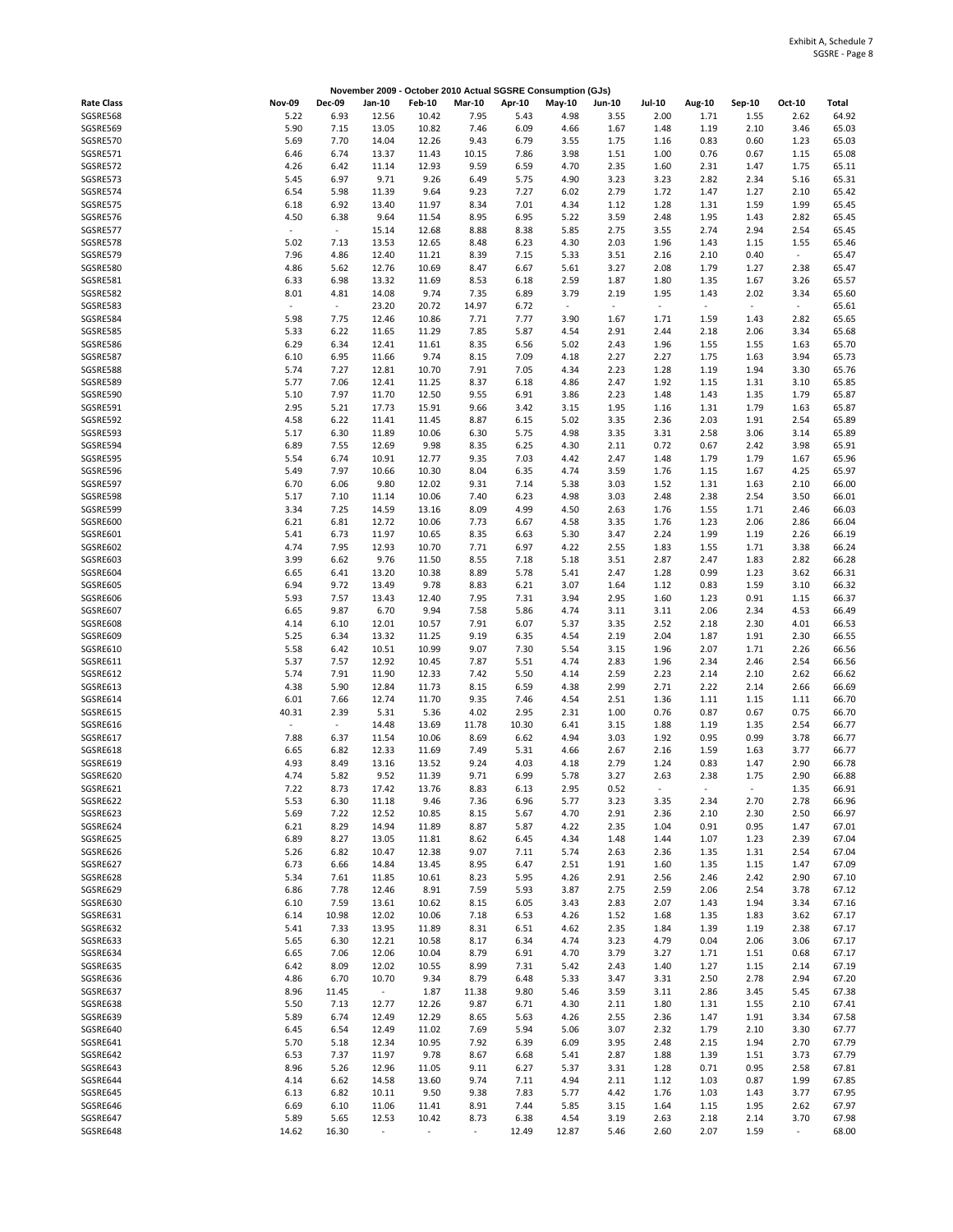|                      |                          |                          | November 2009 - October 2010 Actual SGSRE Consumption (GJs) |                |               |               |              |               |                                  |                |                |                                  |                |
|----------------------|--------------------------|--------------------------|-------------------------------------------------------------|----------------|---------------|---------------|--------------|---------------|----------------------------------|----------------|----------------|----------------------------------|----------------|
| <b>Rate Class</b>    | <b>Nov-09</b>            | <b>Dec-09</b>            | Jan-10                                                      | <b>Feb-10</b>  | <b>Mar-10</b> | Apr-10        | May-10       | <b>Jun-10</b> | <b>Jul-10</b>                    | <b>Aug-10</b>  | Sep-10         | Oct-10                           | Total          |
| SGSRE649             | 6.69                     | 7.41                     | 13.55                                                       | 11.29          | 7.12          | 6.67          | 5.02         | 2.95          | 1.88                             | 0.99           | 1.63           | 2.86                             | 68.06          |
| SGSRE650<br>SGSRE651 | 5.46<br>9.32             | 6.66<br>8.17             | 9.80<br>12.73                                               | 12.10<br>11.19 | 9.27<br>9.67  | 6.95<br>6.07  | 5.98<br>5.42 | 3.75<br>3.11  | 2.28<br>1.80                     | 2.39<br>0.64   | 1.31<br>÷,     | 2.14<br>$\overline{\phantom{a}}$ | 68.09<br>68.12 |
| SGSRE652             | 7.21                     | 9.10                     | 14.32                                                       | 11.77          | 8.82          | 6.49          | 3.47         | 1.95          | 1.64                             | 1.15           | 0.95           | 1.27                             | 68.14          |
| SGSRE653             | 5.37                     | 6.06                     | 12.60                                                       | 10.61          | 8.19          | 6.47          | 5.42         | 3.31          | 2.71                             | 2.18           | 1.98           | 3.34                             | 68.24          |
| SGSRE654             | 5.58                     | 6.89                     | 12.34                                                       | 11.98          | 9.39          | 5.95          | 3.90         | 2.75          | 2.68                             | 1.83           | 2.14           | 2.86                             | 68.29          |
| SGSRE655<br>SGSRE656 | 5.65<br>5.61             | 7.57<br>8.89             | 15.06<br>10.74                                              | 11.69<br>11.37 | 8.59<br>7.37  | 7.11<br>6.31  | 5.10<br>3.54 | 2.47<br>3.15  | 0.96<br>2.72                     | 0.91<br>2.10   | 0.95<br>2.86   | 2.26<br>3.69                     | 68.32<br>68.35 |
| SGSRE657             | 5.62                     | 7.39                     | 11.86                                                       | 12.64          | 9.34          | 8.16          | 4.30         | 2.19          | 1.56                             | 0.95           | 1.27           | 3.14                             | 68.42          |
| SGSRE658             | 6.92                     | 8.45                     | 13.95                                                       | 12.05          | 8.68          | 6.83          | 4.86         | 2.31          | 0.84                             | $\sim$         | 0.20           | 3.38                             | 68.47          |
| SGSRE659             | 4.50                     | 7.41                     | 13.61                                                       | 11.39          | 11.22         | 7.79          | 5.70         | 2.35          | 0.84                             | 1.31           | 0.67           | 1.71                             | 68.50          |
| SGSRE660<br>SGSRE661 | 5.06<br>7.10             | 6.18<br>9.09             | 13.63<br>13.57                                              | 11.81<br>11.29 | 8.47<br>8.67  | 6.67<br>7.45  | 5.18<br>4.70 | 4.82<br>2.51  | 2.36<br>1.04                     | 1.23<br>1.39   | 1.11<br>1.75   | 1.99<br>$\overline{\phantom{a}}$ | 68.51<br>68.56 |
| SGSRE662             | 4.86                     | 6.96                     | 15.11                                                       | 5.77           | 15.49         | 6.09          | 1.95         | 1.99          | 1.91                             | 2.58           | 2.58           | 3.34                             | 68.63          |
| SGSRE663             | $\overline{\phantom{a}}$ | $\overline{\phantom{a}}$ | 16.66                                                       | 14.63          | 11.78         | 7.89          | 6.02         | 2.91          | 1.16                             | 0.87           | 1.47           | 5.29                             | 68.68          |
| SGSRE664             | 6.33                     | 7.22                     | 14.52                                                       | 12.62          | 8.71          | 6.59          | 3.51         | 2.31          | 2.00                             | 1.51           | 1.39           | 1.99                             | 68.70          |
| SGSRE665<br>SGSRE666 | 6.81<br>8.49             | 7.57<br>9.86             | 13.41<br>16.34                                              | 10.59<br>13.60 | 10.19<br>7.63 | 6.23<br>5.65  | 4.54<br>6.49 | 2.39<br>0.72  | 1.48<br>$\overline{\phantom{a}}$ | 1.95<br>$\sim$ | 1.47<br>$\sim$ | 2.14<br>$\sim$                   | 68.77<br>68.78 |
| SGSRE667             | 6.49                     | 7.53                     | 14.03                                                       | 11.29          | 8.80          | 5.79          | 3.70         | 2.63          | 2.12                             | 1.71           | 2.18           | 2.54                             | 68.81          |
| SGSRE668             | 5.74                     | 8.13                     | 11.42                                                       | 12.97          | 9.35          | 6.99          | 5.18         | 2.91          | 1.56                             | 1.43           | 1.19           | 1.95                             | 68.82          |
| SGSRE669             | 5.89                     | 6.93                     | 13.79                                                       | 10.49          | 8.47          | 6.71          | 5.73         | 2.91          | 2.12                             | 1.83           | 1.71           | 2.30                             | 68.88          |
| SGSRE670             | 5.45                     | 7.42                     | 14.64                                                       | 13.05          | 11.06         | 7.62          | 4.42         | 1.87          | 1.04                             | 0.72           | 0.71           | 0.91                             | 68.91          |
| SGSRE671<br>SGSRE672 | 4.90<br>7.49             | 7.05<br>8.41             | 12.64<br>9.80                                               | 11.61<br>11.74 | 8.75<br>9.63  | 6.99<br>8.38  | 4.90<br>6.17 | 3.67<br>2.51  | 2.48<br>1.32                     | 1.95<br>1.03   | 1.63<br>1.07   | 2.42<br>1.47                     | 68.99<br>69.02 |
| SGSRE673             | 5.10                     | 6.70                     | 11.19                                                       | 10.67          | 8.95          | 6.79          | 5.78         | 3.27          | 2.92                             | 2.74           | 2.14           | 2.82                             | 69.07          |
| SGSRE674             | 5.45                     | 7.73                     | 13.04                                                       | 11.05          | 8.79          | 6.27          | 5.41         | 3.23          | 2.40                             | 1.87           | 1.67           | 2.22                             | 69.13          |
| SGSRE675             | 6.13                     | 8.13                     | 12.64                                                       | 10.97          | 8.23          | 6.39          | 5.30         | 3.59          | 1.92                             | 1.47           | 2.10           | 2.26                             | 69.13          |
| SGSRE676<br>SGSRE677 | 5.33<br>6.01             | 4.70<br>7.46             | 16.41<br>14.11                                              | 12.29<br>11.69 | 7.49<br>8.67  | 6.43<br>6.87  | 3.50<br>5.29 | 1.91<br>3.07  | 1.36<br>1.80                     | 1.91<br>0.67   | 3.61<br>0.95   | 4.21<br>2.62                     | 69.15<br>69.21 |
| SGSRE678             | 5.69                     | 7.70                     | 12.46                                                       | 11.63          | 9.63          | 7.26          | 4.74         | 2.47          | 2.12                             | 1.91           | 1.67           | 1.99                             | 69.27          |
| SGSRE679             | 5.50                     | 7.18                     | 11.94                                                       | 13.92          | 10.18         | 7.46          | 4.38         | 2.55          | 1.48                             | 1.59           | 1.23           | 1.95                             | 69.36          |
| SGSRE680             | 6.06                     | 8.93                     | 12.54                                                       | 8.51           | 8.19          | 6.09          | 3.75         | 3.15          | 2.99                             | 2.54           | 2.90           | 3.74                             | 69.39          |
| SGSRE681             | 5.85                     | 6.77                     | 14.55                                                       | 10.18          | 9.20          | 6.35          | 4.70         | 2.95          | 2.24                             | 1.91           | 1.91           | 2.78                             | 69.39          |
| SGSRE682<br>SGSRE683 | 6.34<br>6.89             | 8.50<br>7.08             | 13.57<br>11.23                                              | 11.69<br>10.30 | 7.99<br>7.79  | 7.21<br>6.49  | 4.82<br>4.98 | 2.11<br>3.47  | 1.28<br>3.39                     | 1.27<br>2.30   | 1.15<br>2.46   | 3.46<br>3.06                     | 69.39<br>69.44 |
| SGSRE684             | 6.34                     | 7.65                     | 13.80                                                       | 11.98          | 9.75          | 7.62          | 4.38         | 1.75          | 1.84                             | 1.19           | 1.11           | 2.06                             | 69.47          |
| SGSRE685             | 6.34                     | 6.99                     | 9.80                                                        | 9.38           | 8.51          | 6.73          | 4.54         | 3.27          | 3.31                             | 3.81           | 3.17           | 3.66                             | 69.51          |
| SGSRE686             | 6.29                     | 6.30                     | 14.27                                                       | 8.67           | 7.09          | 5.51          | 4.10         | 3.55          | 3.35                             | 2.62           | 3.73           | 4.05                             | 69.53          |
| SGSRE687<br>SGSRE688 | 6.92<br>3.66             | 8.69<br>7.17             | 10.58<br>13.25                                              | 11.69<br>12.89 | 7.57<br>11.82 | 6.59<br>8.14  | 5.13<br>6.29 | 3.15<br>2.31  | 1.96<br>1.32                     | 1.59<br>0.64   | 1.95<br>0.56   | 3.77<br>1.55                     | 69.59<br>69.60 |
| SGSRE689             | 5.38                     | 7.66                     | 10.39                                                       | 9.44           | 9.27          | 8.46          | 7.17         | 3.59          | 1.96                             | 2.07           | 1.83           | 2.42                             | 69.64          |
| SGSRE690             | 6.53                     | 8.17                     | 13.87                                                       | 11.65          | 9.03          | 6.75          | 5.37         | 2.43          | 1.12                             | 1.27           | 0.95           | 2.50                             | 69.64          |
| SGSRE691             | 6.17                     | 5.46                     | 14.82                                                       | 12.52          | 9.28          | 6.31          | 4.38         | 2.59          | 1.60                             | 1.27           | 1.63           | 3.62                             | 69.65          |
| SGSRE692<br>SGSRE693 | 5.73                     | 6.93                     | 11.45                                                       | 9.62           | 7.36          | 5.99<br>7.41  | 5.49         | 4.23          | 3.47                             | 3.26           | 2.94           | 3.22                             | 69.69          |
| SGSRE694             | 5.62<br>6.33             | 7.71<br>6.49             | 14.75<br>13.48                                              | 13.00<br>11.49 | 9.14<br>9.81  | 6.34          | 4.10<br>4.94 | 1.79<br>2.83  | 1.20<br>2.00                     | 0.52<br>1.43   | 1.27<br>1.35   | 3.22<br>3.26                     | 69.73<br>69.75 |
| SGSRE695             | 5.34                     | 7.29                     | 12.80                                                       | 11.01          | 8.51          | 6.27          | 4.34         | 3.71          | 2.48                             | 3.26           | 2.10           | 2.66                             | 69.77          |
| SGSRE696             | 6.18                     | 7.35                     | 12.61                                                       | 11.17          | 6.59          | 6.41          | 5.34         | 1.95          | 2.00                             | 2.34           | 2.70           | 5.21                             | 69.85          |
| SGSRE697             | 7.29                     | 7.17                     | 13.41                                                       | 11.03          | 11.10         | 6.99          | 5.18         | 1.95          | 1.44                             | 1.27           | 0.99           | 2.10                             | 69.92          |
| SGSRE698<br>SGSRE699 | 2.98<br>5.34             | 8.73<br>6.38             | 4.08<br>14.15                                               | 10.26<br>14.91 | 12.03<br>9.54 | 10.66<br>5.75 | 5.89<br>4.62 | 3.51<br>2.79  | 2.40<br>1.36                     | 1.71<br>1.27   | 4.65<br>1.03   | 3.06<br>2.82                     | 69.96<br>69.96 |
| SGSRE700             | 6.41                     | 8.13                     | 13.36                                                       | 11.73          | 9.26          | 7.59          | 6.65         | 3.35          | 2.04                             | 1.51           | $\sim$         | $\overline{\phantom{a}}$         | 70.03          |
| SGSRE701             | 8.69                     | 5.96                     | 18.52                                                       | 9.90           | 8.19          | 7.53          | 3.11         | 1.67          | 1.36                             | 1.55           | 1.94           | 1.63                             | 70.05          |
| SGSRE702             | 5.37                     | 6.46                     | 14.46                                                       | 12.36          | 8.75          | 6.91          | 5.26         | 3.59          | 2.04                             | 1.59           | 1.27           | 1.99                             | 70.05          |
| SGSRE703<br>SGSRE704 | 6.09<br>6.92             | 10.04<br>5.89            | 13.00<br>11.38                                              | 13.08<br>11.37 | 9.64<br>9.37  | 6.71<br>6.86  | 3.42<br>5.57 | 1.59<br>3.03  | 1.68<br>2.51                     | 1.51<br>1.75   | 1.43<br>1.75   | 1.91<br>3.74                     | 70.10<br>70.14 |
| SGSRE705             | $\sim$                   | $\omega$                 | 15.47                                                       | 13.40          | 9.98          | 8.96          | 5.14         | 4.11          | 4.07                             | 2.34           | 2.94           | 3.82                             | 70.23          |
| SGSRE706             | 7.20                     | 7.41                     | 15.34                                                       | 14.27          | 10.27         | 7.15          | 4.86         | 1.75          | 0.12                             | $\sim$         | 0.20           | 1.71                             | 70.28          |
| SGSRE707             | 4.42                     | 4.94                     | 27.20                                                       | 8.35           | 5.73          | 5.00          | 4.46         | 2.91          | 2.08                             | 1.71           | 1.55           | 1.95                             | 70.30          |
| SGSRE708<br>SGSRE709 | 5.58<br>4.22             | 7.54<br>6.14             | 11.50<br>12.60                                              | 12.89<br>11.89 | 9.11<br>9.15  | 7.86<br>6.91  | 5.10<br>5.14 | 2.91<br>3.39  | 1.80<br>2.99                     | 2.11<br>2.46   | 1.51<br>2.26   | 2.42<br>3.22                     | 70.33<br>70.37 |
| SGSRE710             | 5.46                     | 7.50                     | 12.30                                                       | 13.25          | 8.87          | 6.67          | 5.18         | 3.63          | 2.08                             | 1.75           | 1.19           | 2.50                             | 70.38          |
| SGSRE711             | 7.10                     | 8.73                     | 10.00                                                       | 11.57          | 9.71          | 7.77          | 3.79         | 2.47          | 1.39                             | 1.27           | 2.18           | 4.42                             | 70.40          |
| SGSRE712             | 6.57                     | 8.98                     | 14.36                                                       | 12.37          | 8.31          | 6.73          | 2.87         | 2.19          | 1.91                             | 1.94           | 2.02           | 2.23                             | 70.48          |
| SGSRE713<br>SGSRE714 | 5.53<br>8.29             | 6.81<br>9.78             | 12.92<br>12.53                                              | 13.36<br>8.91  | 9.58<br>4.95  | 8.07<br>4.22  | 5.57<br>6.18 | 3.43<br>2.67  | 1.84<br>2.31                     | 0.95<br>1.71   | 0.91<br>2.42   | 1.63<br>6.64                     | 70.60<br>70.61 |
| SGSRE715             | 5.18                     | 5.02                     | 6.74                                                        | 8.29           | 7.72          | 7.54          | 6.81         | 4.94          | 5.47                             | 4.61           | 4.13           | 4.17                             | 70.62          |
| SGSRE716             | 6.57                     | 8.90                     | 12.85                                                       | 11.57          | 8.46          | 7.21          | 3.67         | 2.03          | 2.11                             | 1.63           | 1.90           | 3.74                             | 70.64          |
| SGSRE717             | 5.25                     | 7.42                     | 11.26                                                       | 10.26          | 8.07          | 7.07          | 5.25         | 4.82          | 2.56                             | 2.82           | 3.10           | 2.78                             | 70.66          |
| SGSRE718             | $\sim$                   | $\overline{\phantom{a}}$ | 16.62                                                       | 16.54          | 12.22         | 10.54         | 7.97         | 2.87          | 1.08                             | 1.07           | 0.71           | 1.07                             | 70.69          |
| SGSRE719<br>SGSRE720 | 6.30<br>6.82             | 7.89<br>7.81             | 13.21<br>10.63                                              | 11.31<br>13.01 | 10.54<br>8.63 | 7.39<br>7.90  | 5.42<br>6.85 | 2.31<br>1.83  | 1.28<br>1.72                     | 1.51<br>1.99   | 1.31<br>1.59   | 2.22<br>1.95                     | 70.69<br>70.73 |
| SGSRE721             | 4.98                     | 6.81                     | 12.64                                                       | 11.93          | 8.99          | 7.07          | 5.46         | 4.31          | 2.79                             | 1.95           | 1.75           | 2.07                             | 70.75          |
| SGSRE722             | 5.54                     | 6.83                     | 12.50                                                       | 12.96          | 10.42         | 9.20          | 5.06         | 2.19          | 1.12                             | 1.07           | 1.11           | 2.78                             | 70.78          |
| SGSRE723             | 5.50                     | 7.06                     | 10.71                                                       | 12.93          | 10.02         | 8.42          | 6.17         | 3.27          | 1.40                             | 1.71           | 1.27           | 2.42                             | 70.88          |
| SGSRE724             | 5.53                     | 7.01                     | 12.25                                                       | 12.96          | 9.11          | 7.19          | 5.61         | 3.47          | 2.28                             | 1.67           | 1.27           | 2.54                             | 70.89          |
| SGSRE725<br>SGSRE726 | 6.17<br>7.17             | 6.49<br>9.05             | 13.84<br>12.58                                              | 11.73<br>11.78 | 10.33<br>9.23 | 7.38<br>7.75  | 4.50<br>6.81 | 2.35<br>1.71  | 1.68<br>1.24                     | 1.55<br>1.19   | 1.67<br>0.32   | 3.22<br>2.10                     | 70.91<br>70.93 |
| SGSRE727             | 9.04                     | $\sim$                   | 14.16                                                       | 11.21          | 7.55          | 6.57          | 3.67         | 2.47          | 4.86                             | 4.25           | 3.53           | 3.62                             | 70.93          |
| SGSRE728             | 5.54                     | 7.71                     | 13.21                                                       | 11.61          | 7.75          | 7.45          | 4.30         | 3.07          | 2.63                             | 2.14           | 2.66           | 2.86                             | 70.93          |
| SGSRE729             | 5.25                     | 6.70                     | 23.96                                                       | 10.90          | 7.87          | 6.53          | 3.15         | 1.40          | 0.80                             | 0.71           | 1.07           | 2.62                             | 70.96          |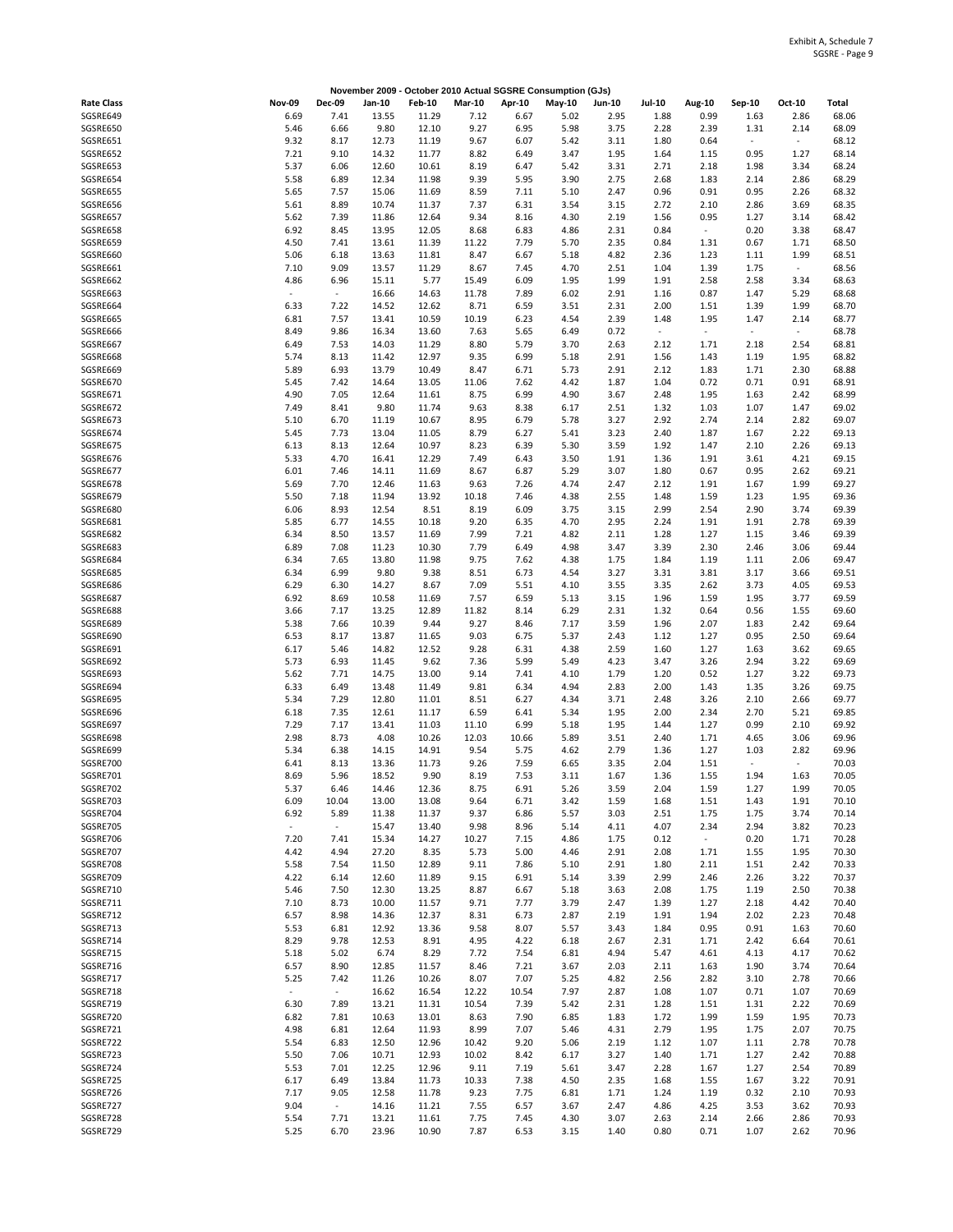|                   |                          |                          |        |               |               |        | November 2009 - October 2010 Actual SGSRE Consumption (GJs) |               |               |        |        |        |              |
|-------------------|--------------------------|--------------------------|--------|---------------|---------------|--------|-------------------------------------------------------------|---------------|---------------|--------|--------|--------|--------------|
| <b>Rate Class</b> | <b>Nov-09</b>            | <b>Dec-09</b>            | Jan-10 | <b>Feb-10</b> | <b>Mar-10</b> | Apr-10 | <b>May-10</b>                                               | <b>Jun-10</b> | <b>Jul-10</b> | Aug-10 | Sep-10 | Oct-10 | <b>Total</b> |
| SGSRE730          | 6.69                     | 8.98                     | 12.85  | 11.49         | 8.02          | 6.49   | 5.42                                                        | 2.15          | 1.96          | 1.51   | 1.51   | 3.90   | 70.97        |
| SGSRE731          | 7.34                     | 8.89                     | 16.31  | 10.77         | 8.27          | 5.93   | 4.43                                                        | 1.99          | 2.32          | 1.07   | 1.43   | 2.27   | 71.02        |
| SGSRE732          | 6.37                     | 7.77                     | 13.12  | 11.13         | 9.07          | 6.51   | 6.01                                                        | 3.63          | 1.76          | 1.51   | 1.23   | 3.02   | 71.13        |
| SGSRE733          | 6.06                     | 8.03                     | 12.30  | 10.90         | 8.43          | 7.41   | 5.10                                                        | 2.95          | 2.31          | 1.75   | 2.10   | 3.82   | 71.16        |
| SGSRE734          | 5.90                     | 6.90                     | 11.18  | 12.69         | 9.98          | 7.46   | 5.46                                                        | 2.99          | 1.96          | 1.67   | 2.34   | 2.66   | 71.19        |
|                   |                          |                          |        |               |               |        |                                                             |               |               |        |        |        |              |
| SGSRE735          | 5.42                     | 6.79                     | 14.04  | 13.40         | 8.55          | 5.02   | 2.75                                                        | 3.03          | 2.39          | 2.42   | 3.41   | 3.98   | 71.20        |
| SGSRE736          | 5.50                     | 7.59                     | 14.87  | 11.65         | 8.35          | 5.97   | 1.91                                                        | 2.51          | 6.18          | 3.17   | 3.53   | $\sim$ | 71.23        |
| SGSRE737          | 5.81                     | 7.09                     | 11.37  | 9.94          | 7.87          | 7.07   | 5.61                                                        | 3.95          | 3.15          | 2.82   | 2.26   | 4.41   | 71.35        |
| SGSRE738          | 6.69                     | 7.41                     | 14.47  | 10.93         | 8.36          | 6.39   | 4.22                                                        | 2.51          | 2.24          | 2.06   | 2.70   | 3.38   | 71.36        |
| SGSRE739          | 5.65                     | 7.66                     | 13.04  | 11.53         | 9.15          | 7.03   | 6.37                                                        | 3.79          | 1.80          | 1.63   | 1.63   | 2.11   | 71.39        |
| SGSRE740          | 5.73                     | 8.65                     | 10.11  | 10.97         | 8.52          | 7.27   | 5.62                                                        | 2.63          | 3.31          | 2.86   | 2.70   | 3.02   | 71.39        |
| SGSRE741          | $\overline{\phantom{a}}$ | $\sim$                   | 16.62  | 14.28         | 12.22         | 9.90   | 7.29                                                        | 3.55          | 1.96          | 1.99   | 0.67   | 2.94   | 71.42        |
| SGSRE742          | 7.40                     |                          |        |               |               | 6.22   | 5.06                                                        | 2.43          |               |        |        | 4.33   | 71.48        |
|                   |                          | 6.89                     | 15.11  | 12.01         | 8.49          |        |                                                             |               | 1.20          | 0.71   | 1.63   |        |              |
| SGSRE743          | 8.13                     | 9.17                     | 11.86  | 11.49         | 10.87         | 7.89   | 2.51                                                        | 1.12          | 1.08          | 0.91   | 1.98   | 4.50   | 71.51        |
| SGSRE744          | 7.69                     | 7.99                     | 13.52  | 11.41         | 7.50          | 6.17   | 5.26                                                        | 2.59          | 1.52          | 1.43   | 2.22   | 4.25   | 71.55        |
| SGSRE745          | 6.46                     | 8.17                     | 11.54  | 12.73         | 9.98          | 7.54   | 5.82                                                        | 2.83          | 1.60          | 1.15   | 1.59   | 2.14   | 71.55        |
| SGSRE746          | 6.25                     | 8.77                     | 14.82  | 12.60         | 10.02         | 6.51   | 4.90                                                        | 2.99          | 1.84          | 1.83   | 1.07   | $\sim$ | 71.60        |
| SGSRE747          | $\overline{\phantom{a}}$ | $\sim$                   | 15.30  | 13.08         | 11.37         | 8.63   | 7.24                                                        | 4.07          | 2.88          | 2.42   | 2.58   | 4.09   | 71.66        |
| SGSRE748          | 5.74                     | 7.58                     | 12.73  | 15.31         | 11.02         | 8.18   | 4.10                                                        | 2.03          | 1.20          | 1.31   | 0.95   | 1.55   | 71.70        |
| SGSRE749          | 8.24                     | 9.40                     | 16.17  | 11.61         | 3.43          | 4.35   | 5.77                                                        | 3.04          | 2.24          | 1.71   | 1.75   | 4.05   | 71.76        |
|                   | $\overline{\phantom{a}}$ | $\overline{\phantom{a}}$ |        |               |               |        |                                                             |               |               |        |        |        |              |
| SGSRE750          |                          |                          | 18.19  | 14.07         | 11.33         | 8.59   | 7.21                                                        | 3.71          | 1.84          | 1.35   | 1.87   | 3.61   | 71.77        |
| SGSRE751          | 5.69                     | 6.46                     | 12.88  | 12.37         | 8.09          | 6.18   | 4.46                                                        | 3.55          | 3.04          | 2.74   | 3.02   | 3.30   | 71.78        |
| SGSRE752          | 3.31                     | 4.59                     | 16.54  | 17.06         | 11.85         | 6.23   | 2.63                                                        | 2.43          | 1.52          | 1.83   | 1.71   | 2.10   | 71.80        |
| SGSRE753          | 6.33                     | 7.58                     | 13.96  | 14.76         | 8.04          | 8.26   | 4.50                                                        | 2.59          | 1.48          | 0.95   | 1.15   | 2.22   | 71.82        |
| SGSRE754          | 7.24                     | 8.97                     | 10.74  | 11.65         | 8.72          | 7.07   | 5.45                                                        | 2.95          | 1.52          | 1.71   | 2.03   | 3.81   | 71.86        |
| SGSRE755          | 7.06                     | 8.18                     | 14.44  | 11.29         | 7.51          | 6.49   | 4.07                                                        | 2.91          | 2.83          | 1.47   | 2.14   | 3.66   | 72.05        |
| SGSRE756          | 5.30                     | 7.15                     | 13.01  | 12.37         | 8.06          | 7.33   | 5.30                                                        | 2.79          | 2.83          | 1.79   | 2.34   | 3.78   | 72.05        |
|                   |                          | 7.29                     |        |               |               |        | 4.90                                                        |               |               |        |        |        | 72.09        |
| SGSRE757          | 6.73                     |                          | 14.27  | 13.56         | 8.81          | 6.06   |                                                             | 2.59          | 2.00          | 1.07   | 1.63   | 3.18   |              |
| SGSRE758          | 6.77                     | 8.15                     | 14.84  | 11.65         | 7.79          | 7.29   | 4.54                                                        | 2.51          | 2.15          | 1.79   | 1.47   | 3.14   | 72.09        |
| SGSRE759          | 6.61                     | 7.54                     | 13.01  | 12.34         | 10.11         | 7.62   | 5.22                                                        | 3.03          | 1.96          | 1.19   | 1.31   | 2.18   | 72.12        |
| SGSRE760          | 5.49                     | 7.93                     | 12.52  | 11.73         | 9.03          | 7.03   | 6.09                                                        | 3.31          | 2.28          | 1.71   | 2.26   | 2.74   | 72.12        |
| SGSRE761          | 7.30                     | 6.07                     | 11.27  | 11.41         | 8.23          | 6.93   | 4.94                                                        | 3.15          | 2.47          | 2.14   | 2.58   | 5.77   | 72.26        |
| SGSRE762          | 6.14                     | 7.50                     | 11.07  | 13.01         | 9.98          | 7.50   | 5.98                                                        | 3.51          | 2.28          | 1.47   | 1.31   | 2.54   | 72.29        |
| SGSRE763          | 5.90                     | 8.05                     | 12.02  | 13.85         | 10.07         | 8.10   | 5.14                                                        | 2.79          | 1.64          | 0.95   | 1.39   | 2.42   | 72.32        |
| SGSRE764          | 7.01                     | 9.06                     | 15.11  | 12.76         | 8.11          | 8.48   | 3.47                                                        | 2.51          | 1.71          | 1.23   | 2.10   | 0.79   | 72.34        |
|                   |                          |                          |        |               |               |        |                                                             |               |               |        |        |        |              |
| SGSRE765          | 7.09                     | 8.05                     | 12.44  | 10.53         | 8.07          | 6.35   | 5.10                                                        | 3.83          | 2.48          | 2.54   | 2.26   | 3.73   | 72.47        |
| SGSRE766          | 5.38                     | 14.01                    | 9.48   | 11.29         | 7.98          | 6.29   | 4.62                                                        | 2.63          | 2.43          | 2.26   | 2.30   | 3.82   | 72.49        |
| SGSRE767          | 4.90                     | 7.25                     | 14.32  | 12.30         | 9.79          | 7.15   | 4.86                                                        | 3.07          | 2.63          | 1.87   | 1.83   | 2.58   | 72.55        |
| SGSRE768          | 5.54                     | 6.93                     | 13.25  | 14.16         | 8.39          | 7.03   | 4.42                                                        | 3.23          | 2.00          | 1.83   | 2.50   | 3.38   | 72.66        |
| SGSRE769          | 6.81                     | 7.85                     | 13.40  | 11.17         | 8.95          | 6.20   | 5.14                                                        | 3.51          | 2.24          | 1.99   | 2.22   | 3.18   | 72.66        |
| SGSRE770          | 6.50                     | $\overline{\phantom{a}}$ | 12.93  | 13.45         | 11.02         | 9.26   | 7.73                                                        | 2.99          | 2.99          | 1.79   | 1.75   | 2.26   | 72.67        |
| SGSRE771          | 5.81                     | 8.89                     | 13.95  | 12.80         | 10.10         | 7.39   | 5.06                                                        | 2.67          | 1.36          | 1.27   | 1.19   | 2.18   | 72.67        |
| SGSRE772          |                          | 5.10                     | 11.07  | 10.67         |               | 5.87   | 4.78                                                        | 3.99          | 3.75          |        | 3.13   | 7.11   |              |
|                   | 5.06                     |                          |        |               | 8.99          |        |                                                             |               |               | 3.18   |        |        | 72.70        |
| SGSRE773          | 6.01                     | 6.46                     | 13.16  | 11.97         | 8.61          | 5.90   | 5.77                                                        | 3.79          | 3.35          | 1.87   | 2.42   | 3.42   | 72.73        |
| SGSRE774          | 7.85                     | 9.81                     | 15.39  | 12.05         | 8.43          | 7.45   | 4.11                                                        | 1.32          | 1.12          | 0.71   | 0.87   | 3.66   | 72.77        |
| SGSRE775          | 4.78                     | 6.78                     | 11.78  | 12.73         | 10.02         | 7.66   | 8.33                                                        | 2.11          | 2.39          | 1.71   | 1.98   | 2.58   | 72.85        |
| SGSRE776          | 6.05                     | 7.21                     | 15.06  | 12.33         | 9.09          | 6.54   | 4.86                                                        | 2.67          | 1.96          | 1.83   | 1.79   | 3.50   | 72.89        |
| SGSRE777          | 4.58                     | 5.50                     | 10.16  | 9.76          | 7.92          | 5.55   | 3.43                                                        | 7.53          | 8.27          | 2.70   | 5.91   | 1.59   | 72.90        |
| SGSRE778          | 5.22                     | 6.89                     | 13.51  | 12.16         | 8.19          | 7.31   | 5.85                                                        | 3.59          | 2.99          | 2.03   | 1.98   | 3.22   | 72.94        |
| SGSRE779          |                          | $\overline{\phantom{a}}$ | 20.43  | 16.02         | 11.22         | 10.00  | 4.22                                                        | 1.79          | 1.40          | 1.55   | 1.94   | 4.37   | 72.94        |
| SGSRE780          | 6.34                     | 8.81                     | 14.04  | 13.53         | 10.82         | 7.94   | 5.42                                                        | 2.11          | 1.04          | 0.87   | 0.91   | 1.15   | 72.98        |
|                   |                          |                          |        |               |               |        |                                                             |               |               |        |        |        |              |
| SGSRE781          | 4.62                     | 6.70                     | 13.08  | 12.53         | 9.28          | 7.98   | 6.49                                                        | 3.55          | 2.00          | 2.46   | 2.10   | 2.23   | 73.02        |
| SGSRE782          | 6.01                     | 7.29                     | 13.65  | 13.41         | 9.51          | 8.26   | 4.94                                                        | 3.11          | 2.00          | 1.31   | 0.60   | 2.94   | 73.03        |
| SGSRE783          | 6.21                     | 8.79                     | 14.40  | 12.53         | 8.90          | 7.37   | 4.62                                                        | 2.31          | 1.87          | 1.31   | 1.31   | 3.42   | 73.04        |
| SGSRE784          | 5.70                     | 6.82                     | 6.35   | 20.75         | 10.86         | 7.86   | 3.78                                                        | 3.31          | 1.88          | 1.51   | 1.55   | 2.74   | 73.11        |
| SGSRE785          | 6.02                     | 7.39                     | 15.23  | 12.21         | 7.90          | 6.09   | 4.46                                                        | 2.43          | 2.63          | 2.30   | 2.50   | 3.98   | 73.14        |
| SGSRE786          | 6.34                     | 8.46                     | 14.28  | 12.36         | 8.39          | 7.21   | 4.86                                                        | 2.67          | 2.07          | 1.15   | 2.02   | 3.42   | 73.23        |
| SGSRE787          | 5.14                     | 6.46                     | 13.17  | 12.10         | 9.99          | 7.50   | 5.50                                                        | 3.75          | 2.71          | 2.74   | 1.83   | 2.42   | 73.31        |
| SGSRE788          | 4.38                     | 5.66                     | 15.73  | 16.18         | 10.62         | 6.99   | 3.82                                                        | 2.07          | 2.12          | 1.51   | 2.14   | 2.11   | 73.33        |
|                   |                          |                          |        |               |               |        |                                                             |               |               |        |        |        |              |
| SGSRE789          | 5.69                     | 6.86                     | 13.01  | 11.55         | 9.15          | 7.19   | 5.22                                                        | 3.55          | 3.03          | 2.19   | 2.34   | 3.57   | 73.35        |
| SGSRE790          | 6.37                     | 9.30                     | 14.24  | 12.41         | 8.14          | 5.78   | 5.14                                                        | 2.23          | 2.00          | 1.23   | 1.98   | 4.61   | 73.43        |
| SGSRE791          | 5.34                     | 7.93                     | 13.95  | 13.00         | 9.54          | 7.51   | 5.49                                                        | 3.71          | 1.80          | 1.47   | 1.35   | 2.38   | 73.47        |
| SGSRE792          | 5.57                     | 7.73                     | 12.80  | 11.85         | 8.79          | 6.67   | 5.26                                                        | 4.11          | 2.36          | 2.50   | 2.26   | 3.58   | 73.48        |
| SGSRE793          | 6.14                     | 8.47                     | 15.71  | 13.56         | 8.82          | 6.81   | 4.30                                                        | 1.83          | 1.60          | 1.59   | 1.71   | 2.98   | 73.52        |
| SGSRE794          | 6.45                     | 8.43                     | 14.48  | 12.53         | 8.10          | 6.81   | 4.38                                                        | 2.11          | 2.47          | 1.98   | 2.26   | 3.54   | 73.54        |
| SGSRE795          | 5.90                     | 7.83                     | 13.88  | 11.85         | 8.26          | 6.93   | 5.18                                                        | 2.63          | 2.51          | 2.42   | 2.38   | 3.82   | 73.59        |
| SGSRE796          | 6.92                     | 9.52                     | 11.73  | 11.77         | 9.36          | 7.63   | 6.33                                                        | 3.75          | 1.12          | 0.79   | 1.51   | 3.18   | 73.61        |
|                   |                          |                          |        |               |               |        |                                                             |               |               |        |        |        |              |
| SGSRE797          | 6.97                     | 8.39                     | 12.81  | 10.74         | 8.06          | 6.61   | 4.86                                                        | 2.83          | 2.91          | 2.22   | 2.30   | 4.93   | 73.63        |
| SGSRE798          | 5.50                     | 7.29                     | 12.58  | 12.42         | 11.06         | 7.59   | 5.30                                                        | 2.83          | 2.52          | 1.71   | 2.02   | 2.82   | 73.64        |
| SGSRE799          | 3.75                     | 5.74                     | 9.44   | 14.20         | 12.45         | 9.70   | 7.09                                                        | 3.35          | 1.92          | 2.38   | 1.67   | 1.95   | 73.64        |
| SGSRE800          | 6.57                     | 7.38                     | 10.83  | 11.35         | 9.63          | 7.70   | 5.66                                                        | 3.79          | 2.68          | 2.46   | 2.50   | 3.10   | 73.65        |
| SGSRE801          | 5.14                     | 7.06                     | 12.93  | 11.86         | 10.58         | 8.22   | 5.26                                                        | 3.15          | 2.56          | 2.26   | 1.98   | 2.66   | 73.66        |
| SGSRE802          | 5.10                     | 6.66                     | 13.29  | 11.78         | 11.90         | 8.46   | 5.86                                                        | 2.51          | 2.08          | 2.15   | 1.43   | 2.46   | 73.68        |
| SGSRE803          | $\overline{\phantom{a}}$ | $\overline{\phantom{a}}$ | 17.26  | 16.07         | 13.93         | 9.94   | 5.82                                                        | 2.87          | 2.00          | 1.15   | 1.19   | 3.45   | 73.68        |
| SGSRE804          | 5.85                     | 6.86                     | 11.57  |               | 7.73          | 6.02   | 5.29                                                        | 4.27          |               | 3.33   | 3.85   | 4.69   | 73.71        |
|                   |                          |                          |        | 10.58         |               |        |                                                             |               | 3.67          |        |        |        |              |
| SGSRE805          | 5.81                     | 8.69                     | 15.18  | 13.68         | 9.38          | 6.27   | 4.90                                                        | 2.51          | 1.80          | 1.75   | 1.95   | 1.79   | 73.71        |
| SGSRE806          | 5.65                     | 6.62                     | 13.13  | 13.89         | 10.90         | 8.82   | 4.86                                                        | 2.99          | 1.80          | 1.39   | 1.87   | 1.83   | 73.75        |
| SGSRE807          | 6.61                     | 8.25                     | 13.89  | 12.93         | 10.54         | 7.90   | 5.14                                                        | 3.11          | 2.08          | 1.31   | 0.44   | 1.63   | 73.83        |
| SGSRE808          | 6.65                     | 6.82                     | 12.34  | 12.89         | 8.99          | 7.11   | 6.45                                                        | 4.30          | 2.20          | 1.99   | 1.63   | 2.50   | 73.87        |
| SGSRE809          | 7.41                     | 6.39                     | 9.40   | 11.33         | 9.82          | 9.44   | 6.34                                                        | 3.59          | 1.83          | 1.83   | 2.46   | 4.14   | 73.98        |
| SGSRE810          | 5.49                     | 8.73                     | 13.39  | 11.69         | 10.06         | 6.99   | 5.38                                                        | 3.51          | 2.12          | 1.83   | 2.02   | 2.78   | 73.99        |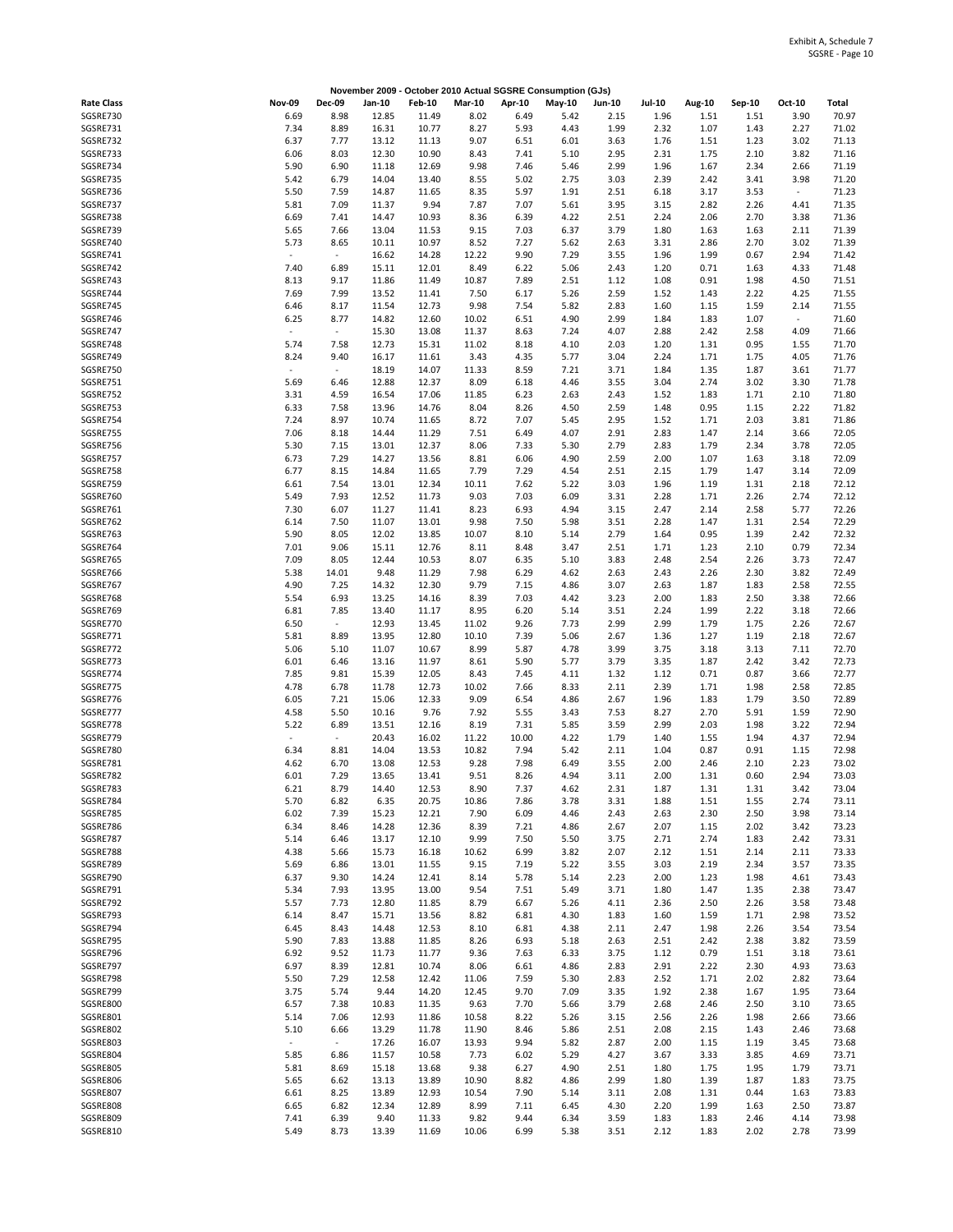|                      |                          |                                  |                |                |                |               | November 2009 - October 2010 Actual SGSRE Consumption (GJs) |                          |               |                                  |                                  |                          |                |
|----------------------|--------------------------|----------------------------------|----------------|----------------|----------------|---------------|-------------------------------------------------------------|--------------------------|---------------|----------------------------------|----------------------------------|--------------------------|----------------|
| <b>Rate Class</b>    | <b>Nov-09</b>            | <b>Dec-09</b>                    | Jan-10         | <b>Feb-10</b>  | <b>Mar-10</b>  | Apr-10        | <b>May-10</b>                                               | Jun-10                   | <b>Jul-10</b> | Aug-10                           | Sep-10                           | Oct-10                   | Total          |
| SGSRE811             | 5.65                     | 6.81                             | 15.93          | 12.48          | 8.87           | 5.35          | 5.89                                                        | 3.87                     | 2.63          | 1.99                             | 2.22                             | 2.34                     | 74.03          |
| SGSRE812             | 6.50                     | 8.02                             | 11.66          | 11.21          | 8.35           | 7.01          | 5.22                                                        | 3.55                     | 2.63          | 2.38                             | 2.82                             | 4.69                     | 74.04          |
| SGSRE813<br>SGSRE814 | 7.89<br>26.14            | 9.02<br>7.29                     | 16.54<br>9.20  | 11.45<br>10.91 | 8.98<br>9.31   | 7.65<br>5.79  | 5.10<br>3.23                                                | 1.71<br>2.11             | 1.00<br>0.08  | 0.99<br>$\overline{\phantom{a}}$ | 0.91<br>$\overline{\phantom{a}}$ | 2.82<br>$\sim$           | 74.06<br>74.06 |
| SGSRE815             | 4.14                     | 5.26                             | 12.17          | 13.28          | 9.50           | 7.63          | 4.46                                                        | 3.27                     | 3.19          | 6.79                             | 2.54                             | 1.95                     | 74.18          |
| SGSRE816             | 4.66                     | 5.50                             | 14.55          | 13.08          | 9.12           | 7.50          | 5.73                                                        | 3.51                     | 2.32          | 2.46                             | 2.38                             | 3.38                     | 74.19          |
| SGSRE817             | 8.52                     | 11.04                            | 2.64           | 19.76          | 14.99          | 11.95         | 3.82                                                        | 0.84                     | $\omega$      | 0.71                             | $\overline{\phantom{a}}$         | $\overline{\phantom{a}}$ | 74.27          |
| SGSRE818             | 6.57                     | 6.73                             | 15.89          | 13.24          | 9.80           | 7.39          | 5.61                                                        | 2.99                     | 1.92          | 1.43                             | 1.83                             | 0.87                     | 74.27          |
| SGSRE819<br>SGSRE820 | 7.00<br>5.89             | 9.05<br>6.82                     | 14.31<br>13.77 | 12.96<br>11.74 | 9.24<br>9.07   | 7.23<br>8.34  | 5.09<br>4.30                                                | 2.67<br>2.99             | 1.48<br>3.11  | 1.35<br>2.74                     | 1.27<br>2.82                     | 2.70<br>2.78             | 74.35<br>74.37 |
| SGSRE821             | 6.53                     | 7.93                             | 10.98          | 12.68          | 9.88           | 8.02          | 4.74                                                        | 3.31                     | 3.00          | 2.38                             | 2.58                             | 2.46                     | 74.49          |
| SGSRE822             | 2.99                     | 3.71                             | 14.47          | 14.79          | 9.12           | 6.26          | 4.30                                                        | 3.63                     | 4.07          | 3.49                             | 3.73                             | 3.97                     | 74.53          |
| SGSRE823             | 4.94                     | 7.50                             | 11.58          | 9.26           | 6.95           | 6.09          | 4.11                                                        | 4.78                     | 4.07          | 5.16                             | 5.75                             | 4.38                     | 74.57          |
| SGSRE824             | 5.57                     | 6.65                             | 11.10          | 9.74           | 8.99           | 7.23          | 7.49                                                        | 4.15                     | 3.99          | 2.98                             | 2.86                             | 3.90                     | 74.65          |
| SGSRE825             | 7.56                     | 8.53                             | 15.89          | 13.68          | 9.78           | 6.60          | 5.29                                                        | 2.35                     | 1.12          | 0.79                             | 0.95                             | 2.14                     | 74.68          |
| SGSRE826<br>SGSRE827 | 6.57<br>7.88             | 7.22<br>8.73                     | 16.41<br>12.60 | 20.96<br>11.65 | 1.75<br>7.53   | 4.95<br>7.63  | 5.53<br>6.13                                                | 2.59<br>3.75             | 1.68<br>2.32  | 1.27<br>1.39                     | 1.71<br>1.83                     | 4.05<br>3.30             | 74.69<br>74.74 |
| SGSRE828             | 2.31                     | 2.59                             | 12.50          | 18.65          | 11.30          | 11.34         | 8.37                                                        | 1.91                     | 1.64          | 1.23                             | 1.19                             | 1.75                     | 74.78          |
| SGSRE829             | 6.82                     | 7.53                             | 16.42          | 18.80          | 9.67           | 5.31          | 1.99                                                        | 0.96                     | 2.40          | 1.27                             | 1.27                             | 2.42                     | 74.86          |
| SGSRE830             | 0.76                     | 9.77                             | 15.61          | 13.71          | 10.50          | 8.11          | 6.41                                                        | 3.03                     | 1.56          | 1.43                             | 1.55                             | 2.42                     | 74.86          |
| SGSRE831             | 7.53                     | 7.89                             | 11.98          | 13.21          | 10.42          | 8.42          | 5.42                                                        | 2.67                     | 1.96          | 1.95                             | 1.47                             | 1.95                     | 74.87          |
| SGSRE832<br>SGSRE833 | 8.36<br>7.97             | 8.53<br>9.57                     | 14.64<br>13.29 | 14.80<br>14.00 | 11.50<br>9.83  | 8.06<br>6.91  | 5.10<br>5.58                                                | 1.08<br>2.27             | 0.96<br>1.64  | 0.79<br>1.07                     | 0.48<br>1.43                     | 0.68<br>1.43             | 74.98<br>74.99 |
| SGSRE834             | 6.33                     | 7.26                             | 16.21          | 13.24          | 10.58          | 7.27          | 5.41                                                        | 2.75                     | 1.68          | 0.99                             | 1.43                             | 1.87                     | 75.02          |
| SGSRE835             | 7.69                     | 9.62                             | 13.96          | 12.53          | 8.35           | 6.05          | 4.50                                                        | 2.27                     | 2.31          | 1.55                             | 1.75                             | 4.49                     | 75.07          |
| SGSRE836             | 8.40                     | 10.52                            | 16.53          | 16.62          | 13.34          | 9.66          | $\overline{\phantom{a}}$                                    | $\overline{\phantom{a}}$ | $\sim$        | $\overline{\phantom{a}}$         | $\overline{\phantom{a}}$         | $\sim$                   | 75.07          |
| SGSRE837             | $\overline{\phantom{a}}$ | $\overline{\phantom{a}}$         | 13.04          | 12.28          | 9.66           | 8.11          | 7.65                                                        | 6.06                     | 4.47          | 4.45                             | 4.05                             | 5.32                     | 75.09          |
| SGSRE838<br>SGSRE839 | 5.30<br>7.37             | 6.70<br>8.41                     | 16.90<br>14.36 | 16.18<br>12.22 | 11.14<br>10.27 | 4.43<br>6.90  | 2.79<br>5.22                                                | 4.03<br>2.83             | 1.96<br>1.92  | 1.67<br>1.51                     | 1.51<br>1.43                     | 2.54<br>2.74             | 75.15<br>75.18 |
| SGSRE840             | 7.93                     | 9.54                             | 15.86          | 14.20          | 9.86           | 8.64          | 6.09                                                        | 1.36                     | 0.72          | $\sim$                           | $\overline{\phantom{a}}$         | 0.99                     | 75.19          |
| SGSRE841             | 6.97                     | 9.05                             | 14.11          | 12.01          | 9.44           | 5.19          | 5.85                                                        | 3.27                     | 2.12          | 1.23                             | 1.83                             | 4.17                     | 75.24          |
| SGSRE842             | 6.65                     | 8.77                             | 15.54          | 12.20          | 9.70           | 7.63          | 5.73                                                        | 2.43                     | 1.52          | 0.79                             | 1.51                             | 2.78                     | 75.25          |
| SGSRE843             | 6.17                     | 9.74                             | 15.59          | 12.61          | 8.78           | 7.25          | 3.90                                                        | 2.63                     | 1.64          | 1.35                             | 2.06                             | 3.54                     | 75.26          |
| SGSRE844             | 1.19                     | 8.45                             | 22.81          | 10.18          | 8.79           | 5.19          | 6.81                                                        | 2.35                     | 1.99          | 1.59                             | 0.99                             | 4.93                     | 75.27          |
| SGSRE845<br>SGSRE846 | 6.34<br>7.09             | 8.46<br>7.10                     | 11.94<br>12.66 | 11.49<br>11.23 | 8.11<br>10.07  | 9.92<br>7.62  | 6.22<br>5.38                                                | 3.15<br>4.03             | 1.71<br>2.48  | 1.67<br>2.26                     | 2.22<br>1.87                     | 4.26<br>3.73             | 75.49<br>75.52 |
| SGSRE847             | 8.49                     | 7.93                             | 12.10          | 11.31          | 11.54          | 7.90          | 6.33                                                        | 3.27                     | 1.80          | 1.23                             | 1.63                             | 2.03                     | 75.56          |
| SGSRE848             | 7.13                     | 9.58                             | 13.96          | 12.41          | 9.14           | 7.33          | 4.06                                                        | 2.87                     | 1.87          | 1.43                             | 1.90                             | 3.90                     | 75.58          |
| SGSRE849             | 1.67                     | 6.85                             | 19.31          | 15.67          | 10.49          | 6.38          | 3.70                                                        | 2.51                     | 2.12          | 1.90                             | 1.67                             | 3.34                     | 75.61          |
| SGSRE850             | 6.98                     | 9.33                             | 14.80          | 12.48          | 9.03           | 7.41          | 4.46                                                        | 2.71                     | 1.67          | 1.43                             | 1.63                             | 3.70                     | 75.63          |
| SGSRE851<br>SGSRE852 | 7.01<br>6.26             | 9.78<br>8.25                     | 17.09<br>12.42 | 13.56<br>15.39 | 8.18<br>11.58  | 5.22<br>6.79  | 4.10<br>4.82                                                | 2.07<br>3.15             | 1.76<br>2.12  | 1.67<br>1.87                     | 1.91<br>1.35                     | 3.34<br>1.71             | 75.69<br>75.71 |
| SGSRE853             | 7.12                     | 7.57                             | 12.84          | 13.08          | 9.44           | 6.98          | 5.21                                                        | 2.99                     | 3.35          | 2.22                             | 2.14                             | 2.82                     | 75.76          |
| SGSRE854             | 6.61                     | 8.05                             | 11.21          | 10.81          | 8.83           | 7.11          | 6.13                                                        | 5.38                     | 2.91          | 2.11                             | 2.18                             | 4.45                     | 75.78          |
| SGSRE855             | 5.73                     | 7.77                             | 10.62          | 12.25          | 9.00           | 9.02          | 5.53                                                        | 3.79                     | 3.04          | 2.26                             | 2.70                             | 4.17                     | 75.88          |
| SGSRE856             | $\overline{\phantom{a}}$ | $\sim$                           | 21.68          | 18.53          | 11.17          | 9.07          | 7.28                                                        | 3.11                     | 1.44          | 0.71                             | 0.87                             | 2.07                     | 75.93          |
| SGSRE857<br>SGSRE858 | 6.06<br>5.61             | 7.33<br>6.74                     | 12.30<br>13.08 | 13.53<br>11.41 | 10.22<br>8.33  | 8.42<br>6.42  | 7.01<br>5.81                                                | 3.23<br>4.07             | 2.20<br>3.83  | 1.71<br>3.06                     | 1.59<br>3.06                     | 2.38<br>4.57             | 75.98<br>75.99 |
| SGSRE859             | 2.87                     | 12.96                            | 12.69          | 9.34           | 6.23           | 6.81          | 5.94                                                        | 4.19                     | 4.67          | 4.21                             | 2.78                             | 3.34                     | 76.03          |
| SGSRE860             | 6.53                     | 9.14                             | 14.87          | 12.45          | 7.67           | 8.12          | 4.78                                                        | 2.35                     | 2.71          | 1.59                             | 2.46                             | 3.38                     | 76.05          |
| SGSRE861             | 4.98                     | 7.17                             | 14.80          | 12.06          | 11.10          | 8.86          | 7.29                                                        | 3.63                     | 2.44          | 1.63                             | 1.15                             | 0.95                     | 76.06          |
| SGSRE862             | 5.97                     | 7.33                             | 16.17          | 14.63          | 10.02          | 8.39          | 4.98                                                        | 3.07                     | 1.40          | 1.15                             | 0.67                             | 2.30                     | 76.08          |
| SGSRE863             | 5.57                     | 7.13                             | 14.98          | 12.52          | 9.54           | 7.59          | 4.82                                                        | 3.95                     | 2.48          | 2.18                             | 2.06                             | 3.34                     | 76.16          |
| SGSRE864<br>SGSRE865 | 6.53<br>6.97             | 8.21<br>9.26                     | 14.27<br>14.99 | 11.29<br>12.84 | 8.87<br>9.54   | 6.19<br>8.32  | 5.21<br>4.18                                                | 3.63<br>2.35             | 2.44<br>1.48  | 2.66<br>1.15                     | 2.58<br>1.79                     | 4.37<br>3.38             | 76.25<br>76.25 |
| SGSRE866             | 7.18                     | 6.79                             | 13.76          | 12.21          | 7.95           | 7.61          | 4.50                                                        | 3.27                     | 3.19          | 2.22                             | 2.86                             | 4.73                     | 76.27          |
| SGSRE867             | 7.25                     | 7.65                             | 13.95          | 13.60          | 8.99           | 6.99          | 5.46                                                        | 3.23                     | 2.20          | 1.91                             | 2.02                             | 3.10                     | 76.35          |
| SGSRE868             | 6.62                     | 7.61                             | 13.53          | 14.92          | 11.62          | 9.50          | 6.73                                                        | 1.99                     | 1.04          | 0.91                             | 0.67                             | 1.27                     | 76.41          |
| SGSRE869             | 6.93                     | 7.77                             | 15.73          | 13.36          | 10.50          | 5.43          | 5.77                                                        | 3.51                     | 1.56          | 1.47                             | 1.43                             | 2.98                     | 76.44          |
| SGSRE870<br>SGSRE871 | 5.97<br>4.46             | 8.49<br>9.25                     | 13.59<br>17.69 | 12.64<br>15.04 | 10.66<br>12.81 | 7.87<br>9.70  | 5.89<br>0.20                                                | 3.67<br>1.36             | 2.36<br>1.04  | 1.59<br>1.15                     | 1.47<br>1.31                     | 2.26<br>2.46             | 76.46<br>76.47 |
| SGSRE872             | 6.54                     | 8.73                             | 14.88          | 12.50          | 11.78          | 8.22          | 6.29                                                        | 2.91                     | 1.44          | 0.91                             | 0.48                             | 1.83                     | 76.51          |
| SGSRE873             | 7.37                     | 8.78                             | 15.71          | 12.65          | 8.82           | 7.77          | 5.54                                                        | 1.91                     | 1.32          | 1.03                             | 1.43                             | 4.21                     | 76.54          |
| SGSRE874             | 7.09                     | 8.49                             | 17.02          | 14.60          | 13.53          | 5.27          | 0.72                                                        | 2.91                     | 2.04          | 1.19                             | 1.11                             | 2.62                     | 76.59          |
| SGSRE875             | 3.03                     | 9.33                             | 18.48          | 16.42          | 8.99           | 5.22          | 4.07                                                        | 2.23                     | 2.35          | 2.38                             | 1.90                             | 2.19                     | 76.59          |
| SGSRE876<br>SGSRE877 | 19.50<br>7.25            | 8.93<br>8.45                     | 8.20<br>12.26  | 9.74<br>14.48  | 6.85<br>8.31   | 5.51<br>8.50  | 3.90<br>5.86                                                | 2.63<br>3.15             | 2.84<br>1.96  | 2.42<br>2.03                     | 2.74<br>1.47                     | 3.46<br>3.02             | 76.72<br>76.74 |
| SGSRE878             | 6.10                     | 7.81                             | 14.52          | 11.50          | 10.14          | 7.70          | 5.86                                                        | 2.95                     | 3.03          | 2.07                             | 2.14                             | 2.98                     | 76.80          |
| SGSRE879             | 8.57                     | 8.05                             | 14.12          | 11.86          | 11.14          | 8.02          | 6.21                                                        | 3.15                     | 1.80          | 1.23                             | 0.87                             | 1.87                     | 76.89          |
| SGSRE880             | 3.99                     | 5.24                             | 23.21          | 11.97          | 9.55           | 6.37          | 4.54                                                        | 2.83                     | 2.55          | 1.90                             | 1.51                             | 3.26                     | 76.92          |
| SGSRE881             | 6.92                     | 8.85                             | 13.16          | 13.84          | 8.88           | 7.51          | 5.89                                                        | 2.75                     | 1.84          | 1.39                             | 1.91                             | 4.05                     | 76.99          |
| SGSRE882             | 7.92                     | 7.80                             | 14.79          | 12.53          | 12.64          | 7.78          | 5.41                                                        | 3.19                     | 1.40          | $\sim$                           | $\sim$                           | 3.58                     | 77.04          |
| SGSRE883<br>SGSRE884 | 6.09<br>5.18             | 8.09<br>7.09                     | 14.90<br>13.24 | 14.08<br>11.61 | 9.80<br>8.75   | 6.90<br>6.99  | 5.81<br>5.14                                                | 3.35<br>4.42             | 1.48<br>4.03  | 1.15<br>3.61                     | 1.51<br>3.14                     | 3.93<br>4.05             | 77.09<br>77.25 |
| SGSRE885             | 5.65                     | 7.42                             | 15.27          | 15.16          | 12.02          | 8.18          | 4.50                                                        | 2.67                     | 1.88          | 1.43                             | 1.15                             | 1.95                     | 77.28          |
| SGSRE886             | 7.21                     | 10.10                            | 16.26          | 13.96          | 9.54           | 7.13          | 5.22                                                        | 1.36                     | 0.80          | 0.67                             | 1.03                             | 4.02                     | 77.30          |
| SGSRE887             | 6.33                     | 7.61                             | 15.30          | 13.60          | 8.91           | 7.19          | 5.73                                                        | 3.43                     | 2.00          | 2.46                             | 2.10                             | 2.70                     | 77.36          |
| SGSRE888             | 1.63                     | 14.11                            | 15.23          | 14.04          | 10.82          | 8.06          | 5.66                                                        | 2.19                     | 1.40          | 1.19                             | 1.11                             | 1.95                     | 77.39          |
| SGSRE889<br>SGSRE890 | 6.97<br>$\sim$           | 8.09<br>$\overline{\phantom{a}}$ | 14.59<br>14.08 | 12.77<br>15.91 | 8.77<br>12.33  | 6.10<br>10.26 | 5.49<br>8.25                                                | 3.07<br>4.35             | 2.52<br>3.11  | 2.06<br>3.34                     | 2.42<br>2.66                     | 4.61<br>3.18             | 77.46<br>77.47 |
| SGSRE891             |                          | $\blacksquare$                   | 15.03          | 18.01          | 13.88          | 10.90         | 7.45                                                        | 3.83                     | 2.12          | 0.91                             | 2.02                             | 3.34                     | 77.49          |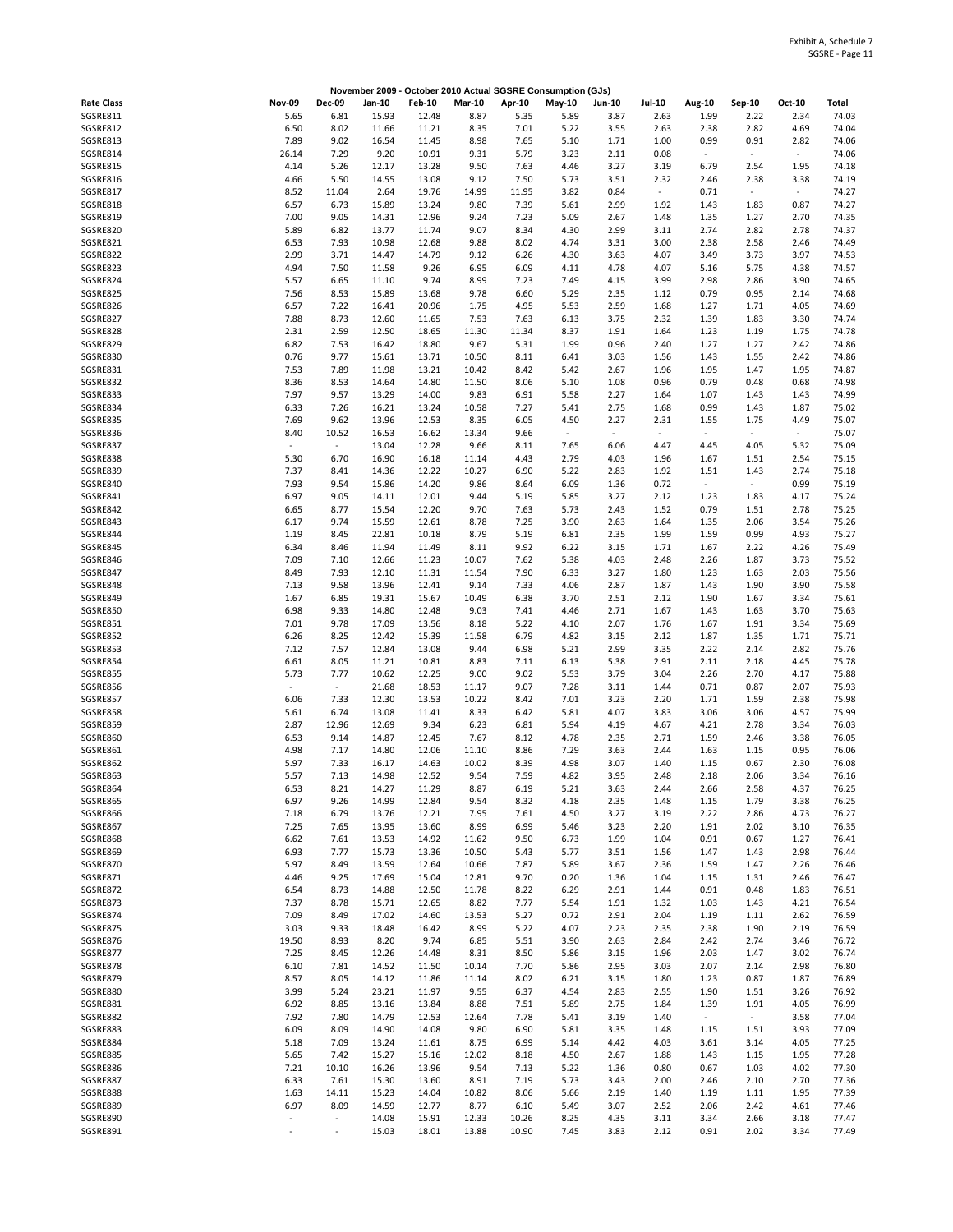|                      |                          |                                  | November 2009 - October 2010 Actual SGSRE Consumption (GJs) |                |                                   |                          |                          |               |                                  |                                  |                                  |                                  |                |
|----------------------|--------------------------|----------------------------------|-------------------------------------------------------------|----------------|-----------------------------------|--------------------------|--------------------------|---------------|----------------------------------|----------------------------------|----------------------------------|----------------------------------|----------------|
| <b>Rate Class</b>    | <b>Nov-09</b>            | <b>Dec-09</b>                    | Jan-10                                                      | <b>Feb-10</b>  | <b>Mar-10</b>                     | Apr-10                   | <b>May-10</b>            | <b>Jun-10</b> | <b>Jul-10</b>                    | Aug-10                           | <b>Sep-10</b>                    | Oct-10                           | Total          |
| SGSRE892             | 6.73                     | 8.81                             | 14.60                                                       | 12.10          | 11.66                             | 8.14                     | 6.17                     | 2.95          | 1.68                             | 1.67                             | 1.43                             | 1.63                             | 77.57          |
| SGSRE893             | 7.84                     | 9.05                             | 14.74                                                       | 13.00          | 10.26                             | 8.55                     | 7.36                     | 2.11          | 0.28                             | 0.32                             | 0.40                             | 3.73                             | 77.64          |
| SGSRE894<br>SGSRE895 | 6.85<br>7.57             | 6.98<br>6.87                     | 14.07<br>12.18                                              | 12.17<br>10.85 | 7.61<br>7.79                      | 5.31<br>7.81             | 7.24<br>6.18             | 4.19<br>4.35  | 2.80<br>3.43                     | 2.22<br>3.29                     | 3.30<br>3.02                     | 4.93<br>4.34                     | 77.67<br>77.68 |
| SGSRE896             | 6.53                     | 6.85                             | 16.92                                                       | 13.84          | 9.28                              | 6.95                     | 4.50                     | 3.07          | 2.32                             | 1.75                             | 2.22                             | 3.46                             | 77.69          |
| SGSRE897             | 7.61                     | 6.90                             | 12.50                                                       | 11.07          | 10.39                             | 7.75                     | 6.37                     | 3.71          | 2.92                             | 2.66                             | 2.98                             | 2.90                             | 77.76          |
| SGSRE898             | 7.14                     | 9.33                             | 12.89                                                       | 11.77          | 8.47                              | 7.37                     | 5.34                     | 3.63          | 3.39                             | 2.42                             | 2.70                             | 3.38                             | 77.83          |
| SGSRE899             | 7.60                     | 8.61                             | 16.21                                                       | 14.40          | 10.16                             | 6.94                     | 4.74                     | 2.11          | 1.52                             | 1.15                             | 1.47                             | 2.94                             | 77.85          |
| SGSRE900             | 5.26                     | 3.18                             | 12.77                                                       | 15.47          | 12.53                             | 9.94                     | 7.77                     | 3.87          | 2.75                             | 2.07                             | 1.39                             | 0.87                             | 77.87          |
| SGSRE901<br>SGSRE902 | 7.28<br>$\sim$           | 7.18<br>$\overline{\phantom{a}}$ | 14.31<br>22.17                                              | 11.89<br>18.01 | 9.48<br>11.93                     | 7.14<br>9.92             | 5.85<br>7.17             | 2.87<br>2.43  | 2.72<br>1.24                     | 1.83<br>0.91                     | 2.58<br>0.87                     | 4.81<br>3.30                     | 77.94<br>77.95 |
| SGSRE903             | 5.90                     | 6.98                             | 11.90                                                       | 14.04          | 11.38                             | 9.22                     | 7.45                     | 3.99          | 2.00                             | 1.79                             | 1.43                             | 1.99                             | 78.07          |
| SGSRE904             | 7.16                     | 8.33                             | 14.47                                                       | 13.84          | 9.36                              | 6.70                     | 5.57                     | 2.99          | 1.80                             | 1.23                             | 2.58                             | 4.05                             | 78.08          |
| SGSRE905             | 6.13                     | 7.69                             | 17.32                                                       | 15.23          | 9.96                              | 7.86                     | 5.25                     | 2.35          | 1.16                             | 0.91                             | 1.19                             | 3.10                             | 78.15          |
| SGSRE906             | 7.01                     | 8.77                             | 12.73                                                       | 14.96          | 10.58                             | 8.26                     | 6.17                     | 3.31          | 2.12                             | 1.15                             | 0.91                             | 2.22                             | 78.19          |
| SGSRE907             | 6.93                     | 7.69                             | 11.62                                                       | 11.31          | 8.91                              | 7.30                     | 6.69                     | 4.58          | 3.83                             | 2.42                             | 2.18                             | 4.77                             | 78.23          |
| SGSRE908<br>SGSRE909 | 5.69<br>7.13             | 7.49<br>8.82                     | 14.79<br>14.28                                              | 13.40<br>12.37 | 9.52<br>9.54                      | 6.94<br>7.77             | 5.13<br>4.42             | 2.75<br>2.31  | 3.27<br>2.63                     | 2.42<br>1.94                     | 2.50<br>3.10                     | 4.33<br>3.98                     | 78.23<br>78.29 |
| SGSRE910             | 4.18                     | 8.57                             | 16.33                                                       | 15.47          | 9.68                              | 7.26                     | 5.81                     | 3.03          | 1.72                             | 0.79                             | 1.75                             | 4.01                             | 78.60          |
| SGSRE911             | 7.14                     | 8.62                             | 14.56                                                       | 12.60          | 8.59                              | 6.53                     | 4.70                     | 3.43          | 3.15                             | 3.37                             | 2.70                             | 3.26                             | 78.65          |
| SGSRE912             | 9.41                     | 9.69                             | 14.91                                                       | 12.21          | 7.55                              | 6.65                     | 4.90                     | 2.79          | 1.83                             | 3.02                             | 2.02                             | 3.74                             | 78.72          |
| SGSRE913             | 5.65                     | 9.40                             | 13.00                                                       | 13.00          | 10.06                             | 8.19                     | 5.10                     | 4.19          | 2.59                             | 2.18                             | 2.14                             | 3.22                             | 78.72          |
| SGSRE914             | 5.81                     | 8.25                             | 14.56                                                       | 15.20          | 9.35                              | 8.83                     | 6.41                     | 3.95          | 2.48                             | 0.68                             | 1.67                             | 1.59                             | 78.78          |
| SGSRE915             | 6.85                     | 9.57                             | 15.75                                                       | 13.13          | 11.22                             | 8.50                     | 5.22                     | 2.47          | 1.64                             | 1.59                             | 0.91                             | 1.95                             | 78.80          |
| SGSRE916<br>SGSRE917 | 6.46<br>6.30             | 8.45<br>8.45                     | 15.04<br>12.53                                              | 14.20<br>14.92 | 11.06<br>11.46                    | 7.94<br>9.10             | 6.65<br>6.53             | 2.31<br>4.39  | 1.68<br>2.67                     | 1.75<br>2.47                     | 1.39<br>$\sim$                   | 1.87<br>$\sim$                   | 78.80<br>78.82 |
| SGSRE918             | 1.00                     | 3.99                             | 24.32                                                       | 12.97          | 10.27                             | 8.66                     | 6.53                     | 3.59          | 2.00                             | 1.43                             | 1.39                             | 2.70                             | 78.85          |
| SGSRE919             | 5.86                     | 8.66                             | 16.82                                                       | 14.67          | 9.26                              | 5.62                     | 4.78                     | 2.43          | 2.12                             | 1.51                             | 4.05                             | 3.14                             | 78.92          |
| SGSRE920             | 6.97                     | 7.69                             | 15.90                                                       | 14.95          | 9.84                              | 7.38                     | 5.69                     | 3.59          | 2.12                             | 0.87                             | 1.23                             | 2.90                             | 79.13          |
| SGSRE921             | 6.50                     | 9.09                             | 14.84                                                       | 13.73          | 11.10                             | 8.70                     | 6.53                     | 2.99          | 1.44                             | 1.15                             | 1.03                             | 2.07                             | 79.17          |
| SGSRE922             | 3.99                     | 11.28                            | 13.37                                                       | 12.52          | 9.15                              | 8.08                     | 6.06                     | 3.31          | 2.07                             | 2.06                             | 2.10                             | 5.25                             | 79.24          |
| SGSRE923             | 6.13                     | 7.66                             | 9.92                                                        | 9.48           | 20.01                             | 7.82                     | 6.45                     | 4.03          | 2.56                             | 1.11                             | 1.15                             | 2.94                             | 79.26          |
| SGSRE924<br>SGSRE925 | 6.13<br>7.41             | 7.25<br>8.21                     | 13.12<br>15.87                                              | 11.17<br>14.24 | 9.04<br>9.59                      | 8.70<br>9.30             | 5.85<br>5.46             | 3.91<br>3.15  | 3.39<br>1.48                     | 3.02<br>0.95                     | 3.18<br>0.75                     | 4.53<br>2.94                     | 79.29<br>79.35 |
| SGSRE926             | 6.93                     | 8.37                             | 12.60                                                       | 11.17          | 9.26                              | 8.07                     | 6.81                     | 4.42          | 2.68                             | 2.54                             | 2.78                             | 3.89                             | 79.52          |
| SGSRE927             | 6.65                     | 8.73                             | 14.76                                                       | 13.81          | 11.34                             | 8.22                     | 6.25                     | 2.95          | 1.88                             | 1.51                             | 1.43                             | 1.99                             | 79.52          |
| SGSRE928             | 8.00                     | 9.01                             | 14.94                                                       | 14.32          | 8.81                              | 6.38                     | 5.02                     | 3.03          | 2.28                             | 2.30                             | 2.18                             | 3.30                             | 79.57          |
| SGSRE929             | 6.89                     | 8.85                             | 14.28                                                       | 13.09          | 10.46                             | 9.26                     | 8.17                     | 4.15          | 3.16                             | 1.31                             | $\overline{\phantom{a}}$         | $\overline{\phantom{a}}$         | 79.62          |
| SGSRE930             | 6.86                     | 8.57                             | 12.49                                                       | 15.87          | 11.74                             | 8.42                     | 5.90                     | 2.59          | 1.76                             | 1.75                             | 1.39                             | 2.30                             | 79.64          |
| SGSRE931             | 6.50                     | 8.45                             | 14.20                                                       | 16.66          | 11.30                             | 7.82                     | 6.13                     | 2.87          | 1.48                             | 1.51                             | 1.03                             | 1.71                             | 79.66          |
| SGSRE932<br>SGSRE933 | 6.17<br>7.44             | 7.95<br>8.53                     | 13.53<br>16.53                                              | 12.53<br>15.78 | 8.54<br>11.81                     | 7.77<br>9.67             | 4.66<br>7.64             | 3.19<br>2.36  | 4.03<br>$\overline{\phantom{a}}$ | 3.29                             | 3.73<br>$\overline{\phantom{a}}$ | 4.33<br>$\overline{\phantom{a}}$ | 79.72<br>79.76 |
| SGSRE934             | $\overline{\phantom{a}}$ | $\sim$                           | 17.52                                                       | 14.31          | 12.53                             | 9.15                     | 8.00                     | 5.38          | 2.56                             | 2.98                             | 2.02                             | 5.36                             | 79.81          |
| SGSRE935             | 8.20                     | 8.53                             | 15.82                                                       | 15.47          | 11.04                             | 8.34                     | 7.93                     | 3.83          | 0.72                             | $\overline{\phantom{a}}$         | $\overline{\phantom{a}}$         | $\overline{\phantom{a}}$         | 79.88          |
| SGSRE936             | 6.53                     | 8.85                             | 14.86                                                       | 11.81          | 8.99                              | 7.07                     | 6.05                     | 3.71          | 2.48                             | 3.06                             | 3.57                             | 2.94                             | 79.92          |
| SGSRE937             | 6.93                     | 7.49                             | 14.43                                                       | 13.72          | 10.12                             | 7.18                     | 7.32                     | 3.03          | 2.24                             | 1.11                             | 2.18                             | 4.17                             | 79.92          |
| SGSRE938             | 6.98                     | 8.97                             | 13.33                                                       | 15.43          | 11.93                             | 9.46                     | 6.65                     | 3.31          | 1.00                             | 0.56                             | 0.63                             | 1.71                             | 79.96          |
| SGSRE939<br>SGSRE940 | 6.65                     | 8.53<br>$\blacksquare$           | 15.43<br>18.52                                              | 13.97          | 10.38                             | 8.70                     | 5.90<br>7.41             | 3.67<br>3.39  | 2.36<br>3.07                     | 1.19                             | 0.99                             | 2.22<br>6.20                     | 79.99<br>80.02 |
| SGSRE941             |                          | $\omega$                         | 19.91                                                       | 15.47<br>17.14 | 13.62<br>11.73                    | 9.16<br>8.88             | 6.57                     | 3.11          | 2.87                             | 1.55<br>2.38                     | 1.63<br>2.86                     | 4.65                             | 80.10          |
| SGSRE942             | 7.57                     | 8.45                             | 14.84                                                       | 14.80          | 11.42                             | 7.63                     | 5.18                     | 2.71          | 2.00                             | 1.31                             | 1.63                             | 2.58                             | 80.12          |
| SGSRE943             | 7.45                     | 9.54                             | 15.67                                                       | 13.80          | 9.98                              | 7.13                     | 6.29                     | 1.95          | 1.40                             | 1.63                             | 1.27                             | 4.02                             | 80.13          |
| SGSRE944             | 7.85                     | 10.72                            | 16.62                                                       | 12.88          | 6.55                              | 7.73                     | 4.34                     | 2.55          | 2.67                             | 2.46                             | 2.30                             | 3.54                             | 80.21          |
| SGSRE945             | 7.10                     | 9.73                             | 15.15                                                       | 12.60          | 8.39                              | 7.17                     | 4.30                     | 3.27          | 2.51                             | 2.10                             | 3.57                             | 4.34                             | 80.23          |
| SGSRE946             | 7.41                     | 8.09                             | 13.95                                                       | 13.60          | 10.34                             | 8.39                     | 6.85                     | 4.42          | 1.48                             | 1.19                             | 1.03                             | 3.50                             | 80.25          |
| SGSRE947<br>SGSRE948 | 6.65<br>12.46            | 8.45<br>11.11                    | 16.01<br>$\sim$                                             | 13.48<br>8.71  | 11.13<br>15.43                    | 7.51<br>11.05            | 4.62<br>7.96             | 4.03<br>3.47  | 1.96<br>1.88                     | 1.31<br>1.19                     | 1.63<br>2.10                     | 3.62<br>5.09                     | 80.40<br>80.45 |
| SGSRE949             | 8.13                     | 10.57                            | 15.35                                                       | 12.05          | 8.46                              | 6.61                     | 6.09                     | 3.03          | 2.12                             | 2.06                             | 2.18                             | 3.82                             | 80.47          |
| SGSRE950             | 7.69                     | 10.01                            | 13.92                                                       | 14.72          | 10.78                             | 7.98                     | 5.82                     | 2.79          | 2.00                             | 1.79                             | 1.03                             | 1.95                             | 80.48          |
| SGSRE951             | 7.68                     | 9.01                             | 19.82                                                       | 14.75          | 9.57                              | 7.30                     | 5.06                     | 1.68          | 1.32                             | 1.07                             | 1.11                             | 2.15                             | 80.52          |
| SGSRE952             | 6.82                     | 8.37                             | 13.76                                                       | 16.62          | 12.33                             | 9.18                     | 5.58                     | 2.35          | 1.16                             | 1.07                             | 0.99                             | 2.38                             | 80.61          |
| SGSRE953             | 6.06                     | 8.57                             | 16.22                                                       | 14.40          | 12.09                             | 9.58                     | 5.98                     | 2.67          | 1.56                             | 0.79                             | 1.11                             | 1.59                             | 80.62          |
| SGSRE954<br>SGSRE955 | 6.70<br>6.57             | 9.25<br>7.97                     | 15.71<br>15.42                                              | 12.92<br>14.59 | 8.87<br>9.36                      | 7.13<br>8.38             | 5.02<br>5.93             | 3.27<br>3.27  | 2.91                             | 2.82<br>1.83                     | 2.90<br>2.06                     | 3.26<br>3.26                     | 80.76<br>80.80 |
| SGSRE956             | 7.48                     | 10.04                            | 15.89                                                       | 15.47          | 9.60                              | 8.66                     | 6.25                     | 3.99          | 2.16<br>1.72                     | 1.71                             | $\sim$                           | $\sim$                           | 80.81          |
| SGSRE957             | $\overline{\phantom{a}}$ | $\sim$                           | 20.82                                                       | 18.93          | 12.01                             | 9.40                     | 7.21                     | 2.43          | 2.19                             | 1.03                             | 1.87                             | 4.93                             | 80.82          |
| SGSRE958             | 6.77                     | 8.33                             | 16.15                                                       | 15.20          | 12.25                             | 8.86                     | 4.90                     | 2.23          | 1.68                             | 1.55                             | 1.27                             | 1.67                             | 80.86          |
| SGSRE959             | 5.26                     | 7.21                             | 13.29                                                       | 12.70          | 11.46                             | 8.98                     | 6.85                     | 4.47          | 3.07                             | 2.82                             | 2.66                             | 2.10                             | 80.87          |
| SGSRE960             | 8.12                     | 8.37                             | 15.97                                                       | 13.48          | 9.28                              | 7.06                     | 6.77                     | 2.63          | 1.64                             | 1.43                             | 1.35                             | 4.97                             | 81.07          |
| SGSRE961             | 7.17                     | 10.02                            | 19.51                                                       | 14.95          | 10.34                             | 6.25                     | 4.46                     | 1.67          | 1.56                             | 1.43                             | 1.59                             | 2.15                             | 81.10          |
| SGSRE962<br>SGSRE963 | 7.09<br>6.49             | 7.57<br>10.02                    | 14.78                                                       | 12.68<br>12.64 | 9.42                              | 7.99<br>6.33             | 6.49<br>4.90             | 4.86<br>3.23  | 2.71                             | 2.07                             | 1.91<br>2.38                     | 3.62<br>4.57                     | 81.19<br>81.27 |
| SGSRE964             | 14.62                    | 16.30                            | 14.24<br>30.31                                              | 20.10          | 11.90<br>$\overline{\phantom{a}}$ | $\overline{\phantom{a}}$ | $\overline{\phantom{a}}$ | $\sim$        | 2.51<br>$\overline{\phantom{a}}$ | 2.06<br>$\overline{\phantom{a}}$ | $\bar{a}$                        | $\overline{\phantom{a}}$         | 81.33          |
| SGSRE965             | 8.83                     | 8.96                             | 18.63                                                       | 14.91          | 12.68                             | 8.65                     | 5.22                     | 3.15          | 0.40                             | $\overline{\phantom{a}}$         | $\overline{\phantom{a}}$         | $\overline{\phantom{a}}$         | 81.43          |
| SGSRE966             | 9.25                     | 7.77                             | 14.56                                                       | 11.94          | 11.78                             | 7.98                     | 5.98                     | 3.99          | 2.32                             | 1.87                             | 1.55                             | 2.46                             | 81.45          |
| SGSRE967             | 6.97                     | 7.37                             | 13.91                                                       | 12.44          | 9.31                              | 7.23                     | 6.21                     | 4.11          | 3.27                             | 3.50                             | 2.94                             | 4.21                             | 81.47          |
| SGSRE968             | 7.80                     | 8.77                             | 15.46                                                       | 13.92          | 9.88                              | 7.14                     | 5.41                     | 2.71          | 2.16                             | 2.22                             | 2.38                             | 3.62                             | 81.47          |
| SGSRE969             | 5.77                     | 7.21                             | 15.26                                                       | 12.20          | 8.35                              | 7.23                     | 6.25                     | 4.94          | 4.51                             | 3.38                             | 3.06                             | 3.34                             | 81.50          |
| SGSRE970<br>SGSRE971 | 7.53<br>6.93             | 10.25<br>8.45                    | 15.43                                                       | 13.48          | 10.46                             | 7.65<br>7.47             | 6.37                     | 1.95          | 1.44                             | 1.51                             | 1.31                             | 4.14<br>2.42                     | 81.52<br>81.62 |
| SGSRE972             | 6.81                     | 8.25                             | 15.61<br>15.54                                              | 16.02<br>15.15 | 11.25<br>9.20                     | 6.66                     | 4.82<br>6.21             | 3.31<br>3.71  | 1.96<br>1.96                     | 1.75<br>1.31                     | 1.63<br>2.22                     | 4.61                             | 81.63          |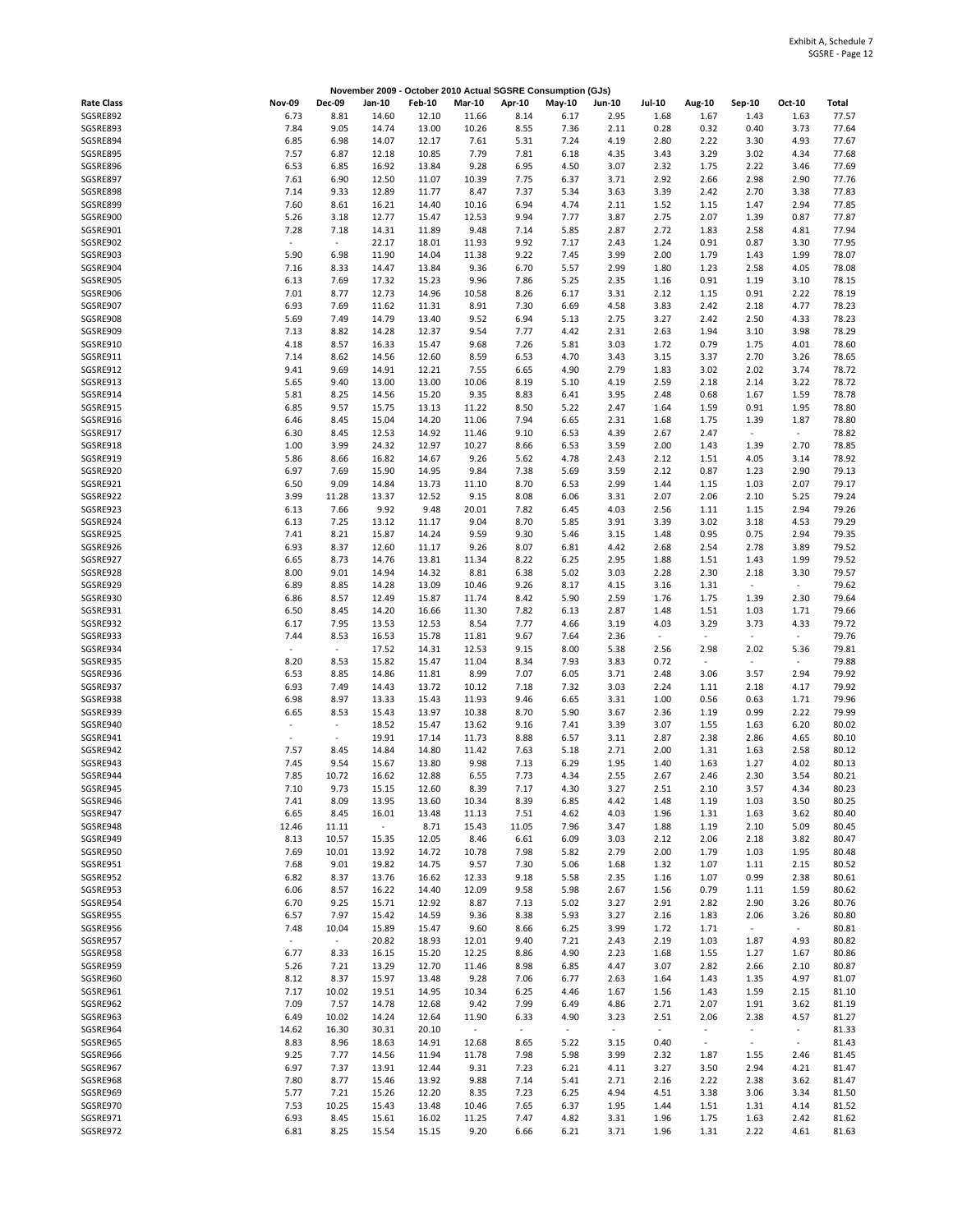|                        |                          |               | November 2009 - October 2010 Actual SGSRE Consumption (GJs) |                |                |               |               |                          |                          |                          |                          |                          |                |
|------------------------|--------------------------|---------------|-------------------------------------------------------------|----------------|----------------|---------------|---------------|--------------------------|--------------------------|--------------------------|--------------------------|--------------------------|----------------|
| <b>Rate Class</b>      | <b>Nov-09</b>            | <b>Dec-09</b> | Jan-10                                                      | <b>Feb-10</b>  | <b>Mar-10</b>  | Apr-10        | <b>May-10</b> | Jun-10                   | <b>Jul-10</b>            | Aug-10                   | Sep-10                   | Oct-10                   | Total          |
| SGSRE973               | 7.77                     | 10.48         | 15.99                                                       | 13.64          | 10.06          | 7.89          | 4.30          | 2.63                     | 1.44                     | 1.35                     | 1.87                     | 4.22                     | 81.64          |
| SGSRE974<br>SGSRE975   | 5.66<br>4.06             | 6.66<br>5.46  | 12.65<br>17.44                                              | 16.58<br>13.08 | 12.21<br>8.31  | 9.30<br>9.15  | 6.37<br>6.57  | 4.98<br>3.87             | 2.63<br>3.87             | 1.59<br>3.14             | 1.31<br>3.65             | 1.79<br>3.14             | 81.73<br>81.74 |
| SGSRE976               | 7.02                     | 10.44         | 17.29                                                       | 14.71          | 10.38          | 8.05          | 2.91          | 2.27                     | 2.19                     | 2.10                     | 1.94                     | 2.51                     | 81.81          |
| SGSRE977               | 6.05                     | 6.89          | 13.16                                                       | 13.32          | 11.09          | 8.47          | 6.53          | 5.62                     | 3.55                     | 2.66                     | 1.23                     | 3.42                     | 81.99          |
| SGSRE978               | 7.28                     | 10.45         | 17.16                                                       | 16.82          | 13.12          | 10.63         | 6.57          | $\overline{\phantom{a}}$ | $\overline{\phantom{a}}$ | $\overline{\phantom{a}}$ | $\overline{\phantom{a}}$ | $\overline{\phantom{a}}$ | 82.03          |
| SGSRE979               | 7.21                     | 11.40         | 16.54                                                       | 15.87          | 16.91          | 10.06         | 4.07          | $\sim$                   | $\sim$                   | ÷,                       | $\sim$                   | $\sim$                   | 82.06          |
| SGSRE980<br>SGSRE981   | 6.57<br>8.49             | 8.81<br>10.41 | 15.26<br>17.73                                              | 12.80<br>14.44 | 10.78<br>10.70 | 7.59<br>8.09  | 5.81<br>4.10  | 3.59<br>1.24             | 2.32<br>1.20             | 2.38<br>0.87             | 2.66<br>1.31             | 3.50<br>3.50             | 82.07<br>82.08 |
| SGSRE982               | 6.61                     | 7.89          | 17.22                                                       | 14.12          | 12.49          | 6.95          | 5.26          | 3.31                     | 2.32                     | 2.11                     | 1.86                     | 1.99                     | 82.13          |
| SGSRE983               | 7.97                     | 10.36         | 16.54                                                       | 14.19          | 9.63           | 7.97          | 5.10          | 2.19                     | 1.16                     | 1.90                     | 1.83                     | 3.30                     | 82.14          |
| SGSRE984               | 7.69                     | 9.85          | 16.98                                                       | 14.55          | 9.35           | 8.24          | 4.54          | 2.71                     | 1.55                     | 1.51                     | 1.63                     | 3.62                     | 82.22          |
| SGSRE985<br>SGSRE986   | 6.18<br>8.04             | 7.82<br>8.81  | 12.57<br>14.47                                              | 9.82<br>13.36  | 8.43<br>9.48   | 6.89<br>7.58  | 5.10<br>7.12  | 5.02<br>3.63             | 4.74<br>2.24             | 3.97<br>1.83             | 5.63<br>2.14             | 6.09<br>3.62             | 82.26<br>82.32 |
| SGSRE987               | 8.25                     | 8.98          | 16.54                                                       | 14.20          | 10.18          | 8.76          | 5.30          | 1.95                     | 1.64                     | 1.59                     | 1.75                     | 3.22                     | 82.36          |
| SGSRE988               | 7.05                     | 8.41          | 15.23                                                       | 12.34          | 12.85          | 9.06          | 6.29          | 3.51                     | 2.00                     | 2.19                     | 1.55                     | 1.95                     | 82.43          |
| SGSRE989               | 6.57                     | 9.13          | 17.26                                                       | 17.45          | 12.22          | 8.74          | 4.58          | 1.83                     | 1.48                     | 0.76                     | 0.99                     | 1.47                     | 82.48          |
| SGSRE990               | 7.81                     | 9.58          | 16.54                                                       | 14.12          | 9.30           | 8.05          | 6.21          | 2.23                     | 0.68                     | 1.63                     | 1.83                     | 4.61                     | 82.59          |
| SGSRE991<br>SGSRE992   | 13.86<br>6.58            | 11.89<br>7.90 | 10.15<br>12.50                                              | 4.97<br>11.69  | 3.95<br>9.51   | 9.48<br>8.48  | 7.53<br>5.26  | 4.55<br>4.82             | 2.31<br>3.95             | 1.94<br>3.57             | 3.65<br>4.05             | 8.35<br>4.34             | 82.63<br>82.65 |
| SGSRE993               | 6.14                     | 8.09          | 11.62                                                       | 14.64          | 11.22          | 8.90          | 7.21          | 4.03                     | 3.99                     | 1.91                     | 1.55                     | 3.38                     | 82.68          |
| SGSRE994               | 5.94                     | 8.50          | 13.21                                                       | 11.17          | 8.67           | 8.12          | 5.86          | 4.51                     | 3.75                     | 3.45                     | 3.93                     | 5.69                     | 82.80          |
| SGSRE995               | $\overline{\phantom{a}}$ | $\sim$        | 15.67                                                       | 21.67          | 11.73          | 9.72          | 6.65          | 3.43                     | 3.71                     | 3.25                     | 3.29                     | 3.74                     | 82.86          |
| SGSRE996               | 6.74                     | 8.81          | 16.38                                                       | 13.36          | 10.26          | 8.01          | 4.15          | 3.19                     | 2.75                     | 1.67                     | 3.93                     | 3.62                     | 82.87          |
| SGSRE997<br>SGSRE998   | 7.01<br>7.57             | 8.29<br>5.98  | 15.65<br>9.12                                               | 15.66<br>13.53 | 11.21<br>9.43  | 7.87<br>8.94  | 5.73<br>6.65  | 3.63<br>4.47             | 1.68<br>4.07             | 1.79<br>4.65             | 1.55<br>3.61             | 2.86<br>4.92             | 82.93<br>82.94 |
| SGSRE999               | 3.31                     | 19.12         | 14.52                                                       | 14.00          | 10.42          | 8.60          | 4.54          | 1.91                     | 0.60                     | 0.87                     | 1.11                     | 4.02                     | 83.02          |
| SGSRE1000              | 7.92                     | 8.96          | 16.57                                                       | 16.34          | 11.92          | 7.38          | 4.78          | 2.03                     | 1.80                     | 1.51                     | 1.75                     | 2.07                     | 83.03          |
| SGSRE1001              | 8.81                     | 10.24         | 13.05                                                       | 10.73          | 7.47           | 6.41          | 4.78          | 4.55                     | 3.87                     | 4.01                     | 4.92                     | 4.30                     | 83.14          |
| SGSRE1002              | 6.62                     | 8.85          | 14.83                                                       | 13.92          | 10.58          | 7.86          | 6.53          | 2.67                     | 3.35                     | 2.54                     | 2.34                     | 3.06                     | 83.15          |
| SGSRE1003<br>SGSRE1004 | 7.52                     | 8.89          | 22.41<br>15.69                                              | 18.13<br>13.56 | 12.82<br>10.71 | 10.59<br>8.70 | 5.58<br>6.09  | 2.39<br>3.27             | 1.79<br>1.84             | 1.51<br>1.63             | 2.34<br>1.79             | 5.65<br>3.58             | 83.21<br>83.27 |
| SGSRE1005              | 7.37                     | 9.45          | 14.24                                                       | 11.85          | 10.18          | 7.45          | 5.50          | 3.75                     | 3.67                     | 3.17                     | 2.58                     | 4.06                     | 83.27          |
| SGSRE1006              | 7.65                     | 9.21          | 13.80                                                       | 16.19          | 12.37          | 10.14         | 4.94          | 2.55                     | 1.36                     | 1.19                     | 1.11                     | 2.78                     | 83.29          |
| SGSRE1007              | 8.24                     | 11.72         | 8.16                                                        | 11.97          | 9.20           | 8.62          | 6.41          | 4.86                     | 3.87                     | 2.98                     | 3.30                     | 4.09                     | 83.42          |
| SGSRE1008              | 7.24                     | 9.25          | 13.95                                                       | 14.47          | 11.39          | 9.30          | 6.33          | 3.07                     | 1.76                     | 1.27                     | 1.79                     | 3.62                     | 83.44          |
| SGSRE1009<br>SGSRE1010 | 6.93<br>8.56             | 8.25<br>9.13  | 14.92<br>16.05                                              | 14.20<br>11.89 | 12.45<br>9.70  | 9.10<br>7.15  | 6.22<br>6.37  | 3.15<br>4.42             | 2.36<br>2.56             | 1.87<br>1.95             | 1.31<br>1.95             | 2.74<br>3.97             | 83.50<br>83.70 |
| SGSRE1011              | 7.60                     | 10.52         | 19.34                                                       | 15.03          | 10.78          | 7.55          | 5.85          | 2.51                     | 0.80                     | 0.83                     | 0.95                     | 1.95                     | 83.71          |
| SGSRE1012              | 8.52                     | 8.68          | 16.49                                                       | 13.28          | 7.89           | 5.58          | 6.29          | 3.91                     | 2.51                     | 2.42                     | 2.66                     | 5.48                     | 83.71          |
| SGSRE1013              | 8.73                     | 9.58          | 16.66                                                       | 14.44          | 9.58           | 7.17          | 5.06          | 2.27                     | 2.19                     | 2.18                     | 2.46                     | 3.46                     | 83.78          |
| SGSRE1014              | 7.64                     | 7.69          | 14.98                                                       | 13.60          | 8.53           | 6.58          | 6.61          | 4.54                     | 3.43                     | 3.14                     | 3.49                     | 3.58                     | 83.81          |
| SGSRE1015<br>SGSRE1016 | 6.74<br>8.24             | 8.33<br>11.40 | 14.20<br>4.40                                               | 15.15<br>6.84  | 11.66<br>7.95  | 8.94<br>6.52  | 6.10<br>6.89  | 3.67<br>7.81             | 2.12<br>6.39             | 2.11<br>5.12             | 1.98<br>6.00             | 3.02<br>6.55             | 84.02<br>84.11 |
| SGSRE1017              | 4.70                     | 12.64         | 1.66                                                        | 16.62          | 11.16          | 8.22          | 7.64          | 5.70                     | 4.15                     | 2.90                     | 3.41                     | 5.32                     | 84.12          |
| SGSRE1018              | 7.49                     | 9.10          | 14.04                                                       | 12.09          | 8.10           | 7.93          | 6.65          | 3.51                     | 3.15                     | 3.09                     | 3.69                     | 5.33                     | 84.17          |
| SGSRE1019              | 7.96                     | 8.33          | 18.47                                                       | 12.76          | 11.79          | 6.15          | 6.29          | 3.67                     | 1.84                     | 1.07                     | 1.43                     | 4.45                     | 84.21          |
| SGSRE1020<br>SGSRE1021 | 5.97<br>5.06             | 8.61<br>6.69  | 16.80                                                       | 14.39          | 11.65<br>9.96  | 8.19          | 6.37          | 3.95                     | 1.64                     | 1.43                     | 1.59<br>2.62             | 3.62                     | 84.21<br>84.34 |
| SGSRE1022              | 6.01                     | 8.61          | 20.61<br>14.74                                              | 13.72<br>12.60 | 10.86          | 7.67<br>7.87  | 6.61<br>6.49  | 3.59<br>4.03             | 2.52<br>3.27             | 1.67<br>2.94             | 3.29                     | 3.62<br>3.77             | 84.48          |
| SGSRE1023              | 7.41                     | 10.02         | 16.30                                                       | 13.60          | 10.02          | 8.92          | 4.78          | 2.79                     | 2.51                     | 1.63                     | 2.42                     | 4.33                     | 84.73          |
| SGSRE1024              | 7.33                     | 8.69          | 15.07                                                       | 13.61          | 11.38          | 9.86          | 7.57          | 2.99                     | 2.44                     | 1.51                     | 1.83                     | 2.46                     | 84.74          |
| SGSRE1025              | 7.57                     | 9.10          | 16.46                                                       | 13.04          | 10.66          | 9.84          | 5.78          | 3.19                     | 1.36                     | 1.31                     | 1.83                     | 4.89                     | 85.03          |
| SGSRE1026<br>SGSRE1027 | 5.93<br>8.13             | 8.45<br>8.49  | 17.44<br>16.86                                              | 12.68<br>15.15 | 8.11<br>12.49  | 6.60<br>5.27  | 5.49<br>6.81  | 4.46<br>3.35             | 4.71<br>2.55             | 3.37<br>1.51             | 4.01<br>1.63             | 3.81<br>2.86             | 85.06<br>85.10 |
| SGSRE1028              | 6.92                     | 8.17          | 18.75                                                       | 14.63          | 11.33          | 8.59          | 6.37          | 2.43                     | 1.68                     | 1.27                     | 1.63                     | 3.34                     | 85.11          |
| SGSRE1029              | 7.33                     | 8.05          | 12.14                                                       | 15.31          | 11.18          | 8.14          | 5.86          | 4.43                     | 3.59                     | 3.93                     | 2.22                     | 2.94                     | 85.12          |
| SGSRE1030              | 8.09                     | 9.50          | 16.62                                                       | 13.80          | 10.34          | 9.60          | 6.53          | 2.35                     | 1.96                     | 1.51                     | 1.94                     | 2.98                     | 85.22          |
| SGSRE1031              | 7.01                     | 9.01          | 15.22                                                       | 13.75          | 10.70          | 8.11          | 6.65          | 3.91                     | 2.92                     | 2.22                     | 2.54                     | 3.18                     | 85.22          |
| SGSRE1032<br>SGSRE1033 | 7.60<br>7.69             | 9.05<br>8.73  | 16.73<br>12.34                                              | 13.84<br>11.58 | 8.33<br>10.03  | 6.58<br>9.02  | 7.16<br>7.05  | 4.23<br>4.78             | 2.40<br>3.31             | 1.94<br>2.82             | 2.46<br>2.26             | 4.93<br>5.68             | 85.25<br>85.29 |
| SGSRE1034              | 7.52                     | 9.69          | 14.96                                                       | 14.20          | 11.62          | 9.22          | 6.18          | 3.99                     | 2.64                     | 1.31                     | 1.11                     | 2.94                     | 85.38          |
| SGSRE1035              | 5.82                     | 7.66          | 13.92                                                       | 16.78          | 12.01          | 8.74          | 6.97          | 3.83                     | 2.63                     | 1.87                     | 2.42                     | 2.74                     | 85.39          |
| SGSRE1036              | 8.89                     | 11.67         | 17.57                                                       | 15.03          | 9.55           | 8.68          | 3.91          | 2.07                     | 2.15                     | 2.10                     | 1.83                     | 1.99                     | 85.44          |
| SGSRE1037              | 7.89                     | 9.18          | 16.50                                                       | 15.19          | 9.94           | 7.57          | 6.81          | 4.31                     | 3.11                     | 3.97                     | 0.99                     | $\sim$                   | 85.46          |
| SGSRE1038<br>SGSRE1039 | 7.33<br>7.60             | 9.53<br>9.32  | 14.76<br>16.41                                              | 17.22<br>14.15 | 12.61<br>7.95  | 9.50<br>7.43  | 6.21<br>6.77  | 2.63<br>4.62             | 1.60<br>2.71             | 0.56<br>2.58             | 1.03<br>1.98             | 2.50<br>3.97             | 85.48<br>85.49 |
| SGSRE1040              | 3.99                     | 3.97          | 23.80                                                       | 21.19          | 2.80           | 7.05          | 4.78          | 2.99                     | 2.19                     | 2.38                     | 4.36                     | 6.05                     | 85.55          |
| SGSRE1041              | 7.13                     | 9.41          | 13.68                                                       | 17.14          | 13.49          | 10.14         | 6.13          | 3.07                     | 1.64                     | 1.11                     | 0.63                     | 2.06                     | 85.63          |
| SGSRE1042              | 8.88                     | 9.57          | 16.37                                                       | 15.59          | 10.24          | 6.94          | 5.81          | 3.59                     | 2.24                     | 1.94                     | 2.03                     | 2.46                     | 85.66          |
| SGSRE1043              | 7.89                     | 10.73         | 18.48                                                       | 14.99          | 10.30          | 6.29          | 5.38          | 2.27                     | 2.12                     | 1.98                     | 2.14                     | 3.30                     | 85.87          |
| SGSRE1044<br>SGSRE1045 | 4.98<br>9.08             | 7.65<br>11.21 | 15.47<br>17.97                                              | 22.10<br>14.12 | 11.22<br>10.62 | 9.46<br>8.32  | 5.78<br>4.26  | 3.67<br>1.79             | 1.56<br>1.12             | 0.36<br>0.79             | 1.23<br>1.47             | 2.50<br>5.29             | 85.98<br>86.04 |
| SGSRE1046              | 7.29                     | 8.37          | 16.11                                                       | 14.84          | 12.73          | 9.26          | 5.82          | 3.27                     | 2.60                     | 1.55                     | 1.75                     | 2.46                     | 86.05          |
| SGSRE1047              | 6.66                     | 9.17          | 12.14                                                       | 15.00          | 11.62          | 9.94          | 8.05          | 4.78                     | 2.16                     | 1.87                     | 1.71                     | 2.98                     | 86.08          |
| SGSRE1048              | 7.56                     | 8.73          | 17.04                                                       | 15.31          | 12.01          | 10.03         | 8.20          | 4.23                     | 3.00                     | $\sim$                   | $\sim$                   | $\sim$                   | 86.11          |
| SGSRE1049              | 12.14                    | 7.54          | 17.20                                                       | 12.24          | 9.54           | 8.43          | 6.29          | 4.22                     | 1.76                     | 1.23                     | 1.63                     | 3.97                     | 86.19          |
| SGSRE1050<br>SGSRE1051 | 4.50<br>7.37             | 12.95<br>9.29 | 17.95<br>13.96                                              | 15.62<br>15.47 | 11.73<br>11.74 | 8.51<br>10.06 | 5.42<br>5.94  | 2.83<br>3.39             | 1.44<br>2.20             | 1.47<br>2.54             | 0.95<br>1.90             | 2.86<br>2.42             | 86.23<br>86.28 |
| SGSRE1052              | 7.01                     | 8.85          | 14.76                                                       | 17.93          | 12.13          | 10.50         | 6.61          | 2.27                     | 1.44                     | 0.91                     | 0.87                     | 3.10                     | 86.38          |
| SGSRE1053              | 6.37                     | 7.25          | 16.13                                                       | 13.91          | 11.69          | 8.71          | 6.25          | 5.86                     | 3.15                     | 1.67                     | 1.47                     | 4.05                     | 86.51          |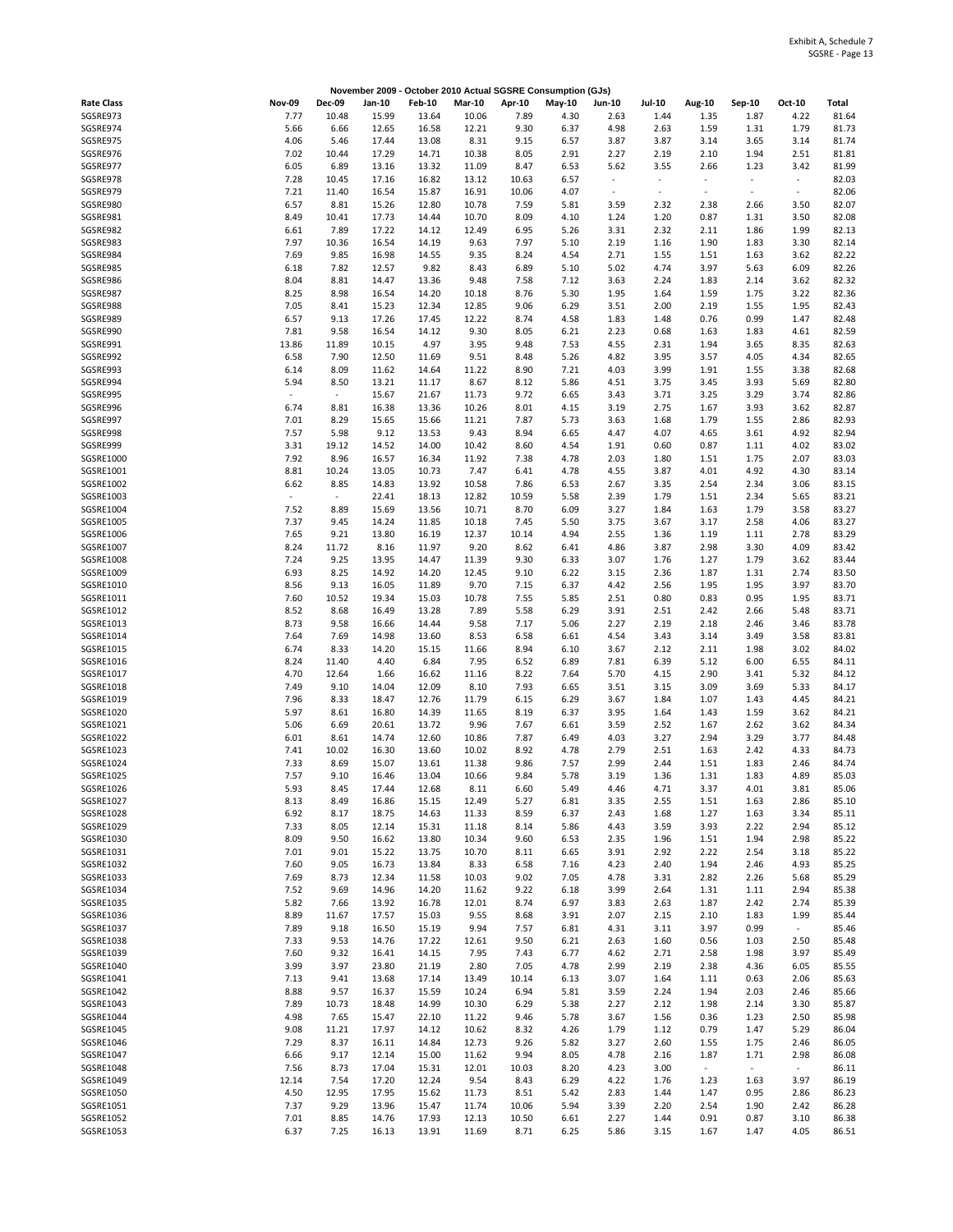|                               |                                  |                                  |                |                |                |                | November 2009 - October 2010 Actual SGSRE Consumption (GJs) |               |                |                                  |                |                                  |                |
|-------------------------------|----------------------------------|----------------------------------|----------------|----------------|----------------|----------------|-------------------------------------------------------------|---------------|----------------|----------------------------------|----------------|----------------------------------|----------------|
| <b>Rate Class</b>             | <b>Nov-09</b>                    | <b>Dec-09</b>                    | Jan-10         | <b>Feb-10</b>  | <b>Mar-10</b>  | Apr-10         | <b>May-10</b>                                               | <b>Jun-10</b> | <b>Jul-10</b>  | <b>Aug-10</b>                    | Sep-10         | Oct-10                           | <b>Total</b>   |
| SGSRE1054                     |                                  | ٠                                | 17.88          | 14.19          | 12.21          | 9.15           | 7.92                                                        | 5.66          | 5.91           | 5.00                             | 4.88           | 3.89                             | 86.69          |
| SGSRE1055<br>SGSRE1056        | 7.01<br>7.33                     | 9.62<br>8.41                     | 15.79<br>14.24 | 12.76<br>13.49 | 8.78<br>11.14  | 9.84<br>10.94  | 6.34<br>6.69                                                | 3.83<br>4.66  | 2.63<br>3.23   | 2.74<br>1.51                     | 2.70<br>1.91   | 4.69<br>3.18                     | 86.73<br>86.73 |
| SGSRE1057                     | 6.82                             | 8.25                             | 13.88          | 17.69          | 13.65          | 9.34           | 6.69                                                        | 2.63          | 2.32           | 2.34                             | 1.63           | 1.67                             | 86.91          |
| SGSRE1058                     | 7.64                             | 10.44                            | 17.91          | 15.74          | 12.57          | 9.47           | 7.09                                                        | 3.95          | 2.12           | $\sim$                           | $\omega$       | $\sim$                           | 86.93          |
| SGSRE1059<br>SGSRE1060        | 6.14                             | 6.58                             | 9.68           | 14.52          | 12.81          | 11.38          | 7.37                                                        | 4.31          | 2.92           | 5.36                             | 3.45           | 2.42                             | 86.94          |
| SGSRE1061                     | 8.25<br>7.61                     | 8.73<br>9.29                     | 15.51<br>13.45 | 14.95<br>15.63 | 10.98<br>11.81 | 8.64<br>9.54   | 4.98<br>6.93                                                | 2.15<br>3.87  | 2.15<br>1.96   | 2.38<br>1.83                     | 2.82<br>1.75   | 5.49<br>3.38                     | 87.03<br>87.05 |
| SGSRE1062                     | 6.73                             | 9.33                             | 17.24          | 14.91          | 11.65          | 8.07           | 7.60                                                        | 3.51          | 2.16           | 1.79                             | 1.83           | 2.38                             | 87.20          |
| SGSRE1063                     | 8.80                             | 9.41                             | 17.34          | 14.32          | 10.78          | 7.70           | 6.26                                                        | 3.43          | 2.48           | 1.39                             | 1.79           | 3.53                             | 87.23          |
| SGSRE1064                     | 6.65                             | 9.36                             | 14.66          | 15.50          | 10.82          | 8.63           | 7.25                                                        | 4.03          | 2.95           | 2.38                             | 2.22           | 3.10                             | 87.55          |
| SGSRE1065<br>SGSRE1066        | 7.16<br>7.52                     | 11.08<br>8.53                    | 14.70<br>14.92 | 13.79<br>12.42 | 5.89<br>10.98  | 12.07<br>9.46  | 6.57<br>6.29                                                | 3.35<br>3.87  | 3.47<br>3.51   | 2.86<br>2.82                     | 2.94<br>2.50   | 3.69<br>5.04                     | 87.57<br>87.86 |
| SGSRE1067                     | 7.80                             | 8.53                             | 17.87          | 14.91          | 11.25          | 8.79           | 6.65                                                        | 4.46          | 3.39           | 1.91                             | 1.11           | 1.27                             | 87.94          |
| SGSRE1068                     | 8.05                             | 10.77                            | 19.23          | 15.79          | 10.22          | 7.97           | 5.98                                                        | 1.79          | 1.28           | 0.95                             | 1.19           | 4.73                             | 87.95          |
| SGSRE1069                     | 7.25                             | 8.41                             | 16.72          | 16.97          | 12.05          | 8.99           | 5.97                                                        | 3.99          | 1.56           | 1.55                             | 1.27           | 3.26                             | 87.99          |
| SGSRE1070<br>SGSRE1071        | 7.97<br>1.27                     | 9.81<br>9.09                     | 14.20<br>15.39 | 18.41<br>13.96 | 12.05<br>13.17 | 9.62<br>10.62  | 6.61<br>9.68                                                | 3.63<br>4.74  | 2.04<br>2.75   | 1.35<br>2.50                     | 1.03<br>1.71   | 1.31<br>3.38                     | 88.03<br>88.26 |
| SGSRE1072                     | 7.48                             | 8.97                             | 16.15          | 16.11          | 12.73          | 9.38           | 6.22                                                        | 3.47          | 2.04           | 1.39                             | 1.55           | 2.82                             | 88.31          |
| SGSRE1073                     | 7.84                             | 8.81                             | 16.21          | 13.76          | 10.59          | 8.22           | 6.17                                                        | 4.07          | 3.31           | 3.02                             | 2.46           | 4.13                             | 88.59          |
| SGSRE1074                     | 5.98                             | 8.21                             | 16.66          | 15.47          | 12.37          | 8.38           | 7.73                                                        | 5.38          | 2.20           | 1.51                             | 1.51           | 3.22                             | 88.62          |
| SGSRE1075                     | 6.89                             | 9.01                             | 17.76          | 14.55          | 10.93          | 7.75           | 7.32                                                        | 4.50          | 1.84           | 0.99                             | 2.02           | 5.16                             | 88.72          |
| SGSRE1076<br>SGSRE1077        | 7.09<br>$\overline{\phantom{a}}$ | 8.61<br>$\overline{\phantom{a}}$ | 15.83<br>23.58 | 18.05<br>21.90 | 11.18<br>15.19 | 9.18<br>10.15  | 6.41<br>6.45                                                | 4.07<br>2.55  | 2.64<br>2.44   | 1.59<br>2.03                     | 1.91<br>1.98   | 2.18<br>2.54                     | 88.74<br>88.81 |
| SGSRE1078                     | 7.13                             | 10.49                            | 12.73          | 19.45          | 9.02           | 7.73           | 5.94                                                        | 3.99          | 3.59           | 2.78                             | 2.46           | 3.62                             | 88.93          |
| SGSRE1079                     | 8.08                             | 8.81                             | 16.73          | 15.03          | 10.04          | 7.38           | 5.97                                                        | 3.79          | 3.00           | 2.34                             | 2.74           | 5.05                             | 88.96          |
| SGSRE1080                     | 7.89                             | 9.73                             | 15.87          | 14.84          | 12.22          | 10.26          | 7.85                                                        | 3.71          | 1.92           | 1.07                             | 0.75           | 2.98                             | 89.09          |
| SGSRE1081<br>SGSRE1082        | 8.13<br>6.61                     | 11.73<br>8.92                    | 20.23<br>19.90 | 17.74<br>19.53 | 11.93<br>11.64 | 8.88<br>7.06   | 7.53<br>2.43                                                | 2.71<br>2.63  | 0.40<br>2.71   | $\overline{\phantom{a}}$<br>2.62 | $\sim$<br>2.46 | $\overline{\phantom{a}}$<br>2.94 | 89.28<br>89.45 |
| SGSRE1083                     | 0.08                             | $\overline{\phantom{a}}$         | 23.29          | 23.56          | 18.94          | 12.89          | 7.05                                                        | 2.47          | 0.08           | 0.12                             | 0.12           | 0.87                             | 89.47          |
| SGSRE1084                     | 7.53                             | 10.81                            | 17.65          | 14.16          | 9.90           | 7.73           | 5.70                                                        | 2.95          | 3.31           | 2.46                             | 2.94           | 4.37                             | 89.51          |
| SGSRE1085                     | 7.21                             | 8.93                             | 15.97          | 13.40          | 11.09          | 8.03           | 6.37                                                        | 2.99          | 1.64           | 1.75                             | 3.93           | 8.30                             | 89.61          |
| SGSRE1086                     | 5.10                             | 6.42                             | 14.42          | 12.56          | 8.71           | 5.99           | 4.38                                                        | 2.35          | 9.46           | 9.77                             | 8.14           | 2.46                             | 89.76          |
| SGSRE1087<br><b>SGSRE1088</b> | 8.00<br>8.28                     | 8.89<br>9.13                     | 22.87<br>16.57 | 6.64<br>14.32  | 10.72<br>10.72 | 7.46<br>7.90   | 6.29<br>6.81                                                | 3.91<br>3.83  | 3.83<br>2.72   | 3.37<br>2.10                     | 2.94<br>2.46   | 4.89<br>5.09                     | 89.81<br>89.93 |
| SGSRE1089                     | 7.01                             | 9.21                             | 13.88          | 16.34          | 11.85          | 9.06           | 6.61                                                        | 4.03          | 2.91           | 2.98                             | 2.54           | 3.57                             | 89.99          |
| SGSRE1090                     | 8.17                             | 11.60                            | 14.24          | 15.43          | 12.21          | 9.22           | 6.89                                                        | 4.35          | 3.11           | 2.19                             | 1.31           | 1.31                             | 90.03          |
| SGSRE1091                     | 6.90                             | 9.33                             | 14.16          | 16.38          | 12.53          | 9.42           | 7.21                                                        | 3.87          | 2.44           | 2.62                             | 1.83           | 3.34                             | 90.03          |
| SGSRE1092<br>SGSRE1093        | 8.56<br>10.60                    | 8.89<br>9.05                     | 16.65<br>15.55 | 15.55<br>13.81 | 10.48<br>11.42 | 7.50<br>8.98   | 6.29<br>6.97                                                | 3.35<br>3.63  | 2.64<br>2.68   | 1.79<br>2.34                     | 2.78<br>1.79   | 5.60<br>3.26                     | 90.08<br>90.08 |
| SGSRE1094                     | 9.55                             | 12.04                            | 18.15          | 13.32          | 9.82           | 9.23           | 8.24                                                        | 1.87          | 1.88           | 1.07                             | 1.31           | 3.73                             | 90.21          |
| SGSRE1095                     | 7.88                             | 10.40                            | 16.41          | 14.51          | 11.47          | 9.74           | 7.24                                                        | 3.03          | 2.08           | 1.98                             | 2.46           | 3.06                             | 90.26          |
| SGSRE1096                     | 6.61                             | 8.09                             | 17.12          | 14.40          | 9.56           | 8.66           | 6.85                                                        | 4.94          | 3.79           | 2.38                             | 3.22           | 4.93                             | 90.55          |
| SGSRE1097<br>SGSRE1098        | 7.57<br>7.29                     | 8.69<br>10.92                    | 16.78<br>14.28 | 13.69<br>16.31 | 12.53<br>14.32 | 11.02<br>11.50 | 9.44<br>6.89                                                | 4.31<br>3.39  | 1.60<br>1.84   | 1.11<br>0.83                     | 1.07<br>0.75   | 2.82<br>2.50                     | 90.63<br>90.82 |
| SGSRE1099                     | $\overline{\phantom{a}}$         | 7.27                             | 26.50          | 15.95          | 11.38          | 10.35          | 5.34                                                        | 2.75          | 2.07           | 1.90                             | 2.30           | 5.09                             | 90.90          |
| SGSRE1100                     | 8.48                             | 10.16                            | 19.34          | 17.26          | 12.19          | 7.70           | 5.65                                                        | 3.47          | 2.28           | 1.31                             | 1.43           | 1.87                             | 91.14          |
| SGSRE1101                     | 8.41                             | 9.97                             | 15.39          | 13.44          | 10.18          | 9.36           | 5.62                                                        | 2.95          | 2.55           | 1.98                             | 3.85           | 7.52                             | 91.22          |
| SGSRE1102<br>SGSRE1103        | 7.36<br>7.71                     | 7.97<br>10.08                    | 14.86<br>17.14 | 13.52<br>15.59 | 9.16<br>11.59  | 7.62<br>8.45   | 6.49<br>6.96                                                | 5.14<br>4.21  | 5.51<br>2.25   | 4.13<br>2.28                     | 4.25<br>2.02   | 5.32<br>3.38                     | 91.33<br>91.66 |
| SGSRE1104                     | 7.85                             | 10.37                            | 16.42          | 16.66          | 12.17          | 8.38           | 7.33                                                        | 3.23          | 2.48           | 2.27                             | 1.67           | 3.02                             | 91.85          |
| SGSRE1105                     | 8.88                             | 11.01                            | 19.43          | 16.19          | 11.57          | 8.72           | 6.09                                                        | 1.87          | 1.56           | 1.71                             | 1.59           | 3.26                             | 91.88          |
| SGSRE1106                     | 6.33                             | 9.09                             | 15.10          | 12.80          | 10.38          | 7.75           | 7.52                                                        | 4.98          | 4.71           | 4.13                             | 4.92           | 4.29                             | 92.00          |
| SGSRE1107<br>SGSRE1108        | 7.09<br>8.52                     | 8.89<br>9.25                     | 15.71<br>17.76 | 16.70<br>18.09 | 10.82<br>11.29 | 9.18<br>8.03   | 6.93<br>5.77                                                | 4.38<br>3.87  | 3.31<br>1.64   | 2.74<br>1.43                     | 2.66<br>1.87   | 3.61<br>4.53                     | 92.02<br>92.05 |
| SGSRE1109                     | 8.16                             | 9.85                             | 17.40          | 14.87          | 11.85          | 9.87           | 7.52                                                        | 4.15          | 2.16           | 1.19                             | 1.47           | 3.61                             | 92.10          |
| SGSRE1110                     | 7.76                             | 8.77                             | 15.74          | 12.64          | 9.74           | 7.20           | 6.61                                                        | 4.23          | 5.43           | 3.57                             | 5.64           | 4.81                             | 92.14          |
| SGSRE1111                     | 6.57                             | 9.25                             | 15.04          | 13.29          | 12.93          | 10.02          | 7.73                                                        | 5.54          | 3.03           | 2.23                             | 2.66           | 3.89                             | 92.18          |
| SGSRE1112<br>SGSRE1113        | 10.36<br>8.16                    | 12.68                            | 24.11          | 17.30          | 8.06<br>9.96   | 3.59           | 5.50                                                        | 1.67          | 1.56           | 1.94                             | 1.63           | 3.78<br>4.73                     | 92.18          |
| SGSRE1114                     | 6.25                             | 9.49<br>8.85                     | 15.30<br>18.53 | 15.51<br>16.90 | 14.28          | 8.30<br>9.50   | 6.89<br>6.61                                                | 4.27<br>3.23  | 3.87<br>2.28   | 2.74<br>2.11                     | 2.98<br>1.83   | 2.26                             | 92.20<br>92.63 |
| SGSRE1115                     | 8.60                             | 7.45                             | 21.88          | 16.26          | 13.02          | 10.06          | 5.61                                                        | 3.11          | 1.80           | 0.75                             | 0.95           | 3.18                             | 92.67          |
| SGSRE1116                     | 7.09                             | 10.80                            | 18.43          | 16.46          | 11.85          | 8.99           | 7.17                                                        | 4.66          | 2.00           | 1.51                             | 1.23           | 2.54                             | 92.73          |
| SGSRE1117                     | 9.95                             | 7.77                             | 17.08          | 14.75          | 12.17          | 9.59           | 7.80                                                        | 4.07          | 2.56           | 1.79                             | 1.75           | 3.50                             | 92.78          |
| SGSRE1118<br>SGSRE1119        | 8.09<br>6.49                     | 9.73<br>10.52                    | 15.63<br>20.29 | 17.81<br>15.98 | 13.60<br>12.69 | 10.42<br>9.79  | 6.61<br>6.49                                                | 3.95<br>2.91  | 1.84<br>1.64   | 1.91<br>1.87                     | 1.59<br>2.26   | 1.67<br>1.95                     | 92.85<br>92.88 |
| SGSRE1120                     | 8.04                             | 11.11                            | 15.58          | 15.91          | 11.00          | 9.29           | 7.21                                                        | 3.87          | 1.92           | 1.35                             | 2.03           | 5.84                             | 93.15          |
| SGSRE1121                     | 8.20                             | 9.33                             | 18.23          | 15.87          | 11.08          | 9.06           | 7.01                                                        | 4.42          | 1.84           | 0.99                             | 1.79           | 5.36                             | 93.18          |
| SGSRE1122                     | 7.00                             | 7.33                             | 11.74          | 16.94          | 12.98          | 9.50           | 7.60                                                        | 4.50          | 3.67           | 3.45                             | 3.93           | 4.61                             | 93.25          |
| SGSRE1123                     | 7.93                             | 10.28                            | 17.41          | 15.95          | 14.00          | 10.82          | 7.69                                                        | 3.15          | 1.72           | 1.27                             | 1.27           | 1.83                             | 93.32<br>93.61 |
| SGSRE1124<br>SGSRE1125        | 7.80<br>8.01                     | 7.89<br>10.28                    | 15.78<br>17.61 | 14.24<br>14.87 | 9.80<br>10.34  | 7.46<br>8.88   | 6.33<br>5.66                                                | 4.82<br>4.07  | 4.95<br>3.15   | 4.33<br>2.98                     | 4.61<br>3.37   | 5.60<br>4.49                     | 93.71          |
| SGSRE1126                     | 6.90                             | 10.76                            | 14.60          | 16.27          | 12.69          | 9.94           | 8.88                                                        | 4.74          | 2.75           | 2.15                             | 1.47           | 2.98                             | 94.13          |
| SGSRE1127                     | 9.01                             | 11.43                            | 17.53          | 15.47          | 11.18          | 7.81           | 4.98                                                        | 3.19          | 1.28           | 1.27                             | 3.49           | 7.52                             | 94.16          |
| SGSRE1128                     | 8.16                             | 9.25                             | 18.94          | 15.98          | 10.90          | 8.87           | 7.09                                                        | 4.98          | 2.83           | 1.51                             | 1.91           | 3.97                             | 94.39          |
| SGSRE1129<br>SGSRE1130        | 9.95<br>8.12                     | 12.96<br>10.57                   | 19.54<br>16.23 | 17.17<br>15.95 | 13.24<br>13.57 | 9.63<br>10.78  | 7.96<br>6.02                                                | 3.95<br>5.70  | $\sim$<br>2.84 | $\sim$<br>1.27                   | $\sim$<br>1.35 | $\sim$<br>2.06                   | 94.40<br>94.46 |
| SGSRE1131                     | 9.71                             | 9.85                             | 18.57          | 19.32          | 15.32          | 11.06          | 4.70                                                        | 1.28          | 1.36           | 0.99                             | 1.15           | 1.15                             | 94.46          |
| SGSRE1132                     | 7.29                             | 8.33                             | 18.03          | 15.34          | 11.29          | 9.11           | 7.45                                                        | 4.70          | 3.63           | 2.82                             | 2.66           | 3.85                             | 94.50          |
| SGSRE1133                     | 8.96                             | 10.09                            | 15.70          | 16.82          | 11.04          | 7.62           | 6.01                                                        | 3.83          | 3.31           | 2.86                             | 2.98           | 5.32                             | 94.54          |
| SGSRE1134                     | 8.56                             | 10.48                            | 17.08          | 14.23          | 10.86          | 8.07           | 9.28                                                        | 3.15          | 2.99           | 2.38                             | 2.54           | 4.97                             | 94.59          |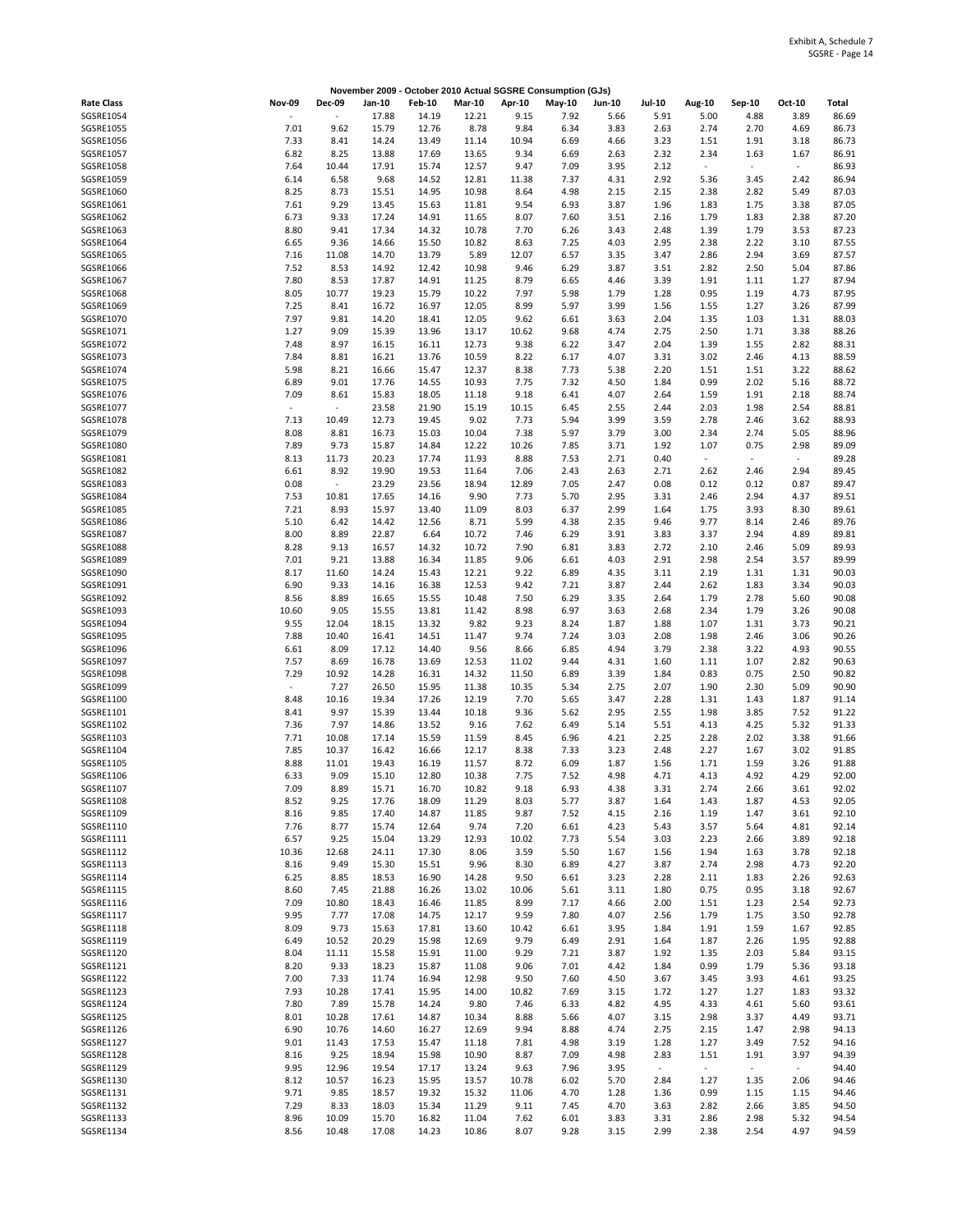|                   |                          |               |        |               |               |        | November 2009 - October 2010 Actual SGSRE Consumption (GJs) |        |               |        |                          |        |        |
|-------------------|--------------------------|---------------|--------|---------------|---------------|--------|-------------------------------------------------------------|--------|---------------|--------|--------------------------|--------|--------|
| <b>Rate Class</b> | <b>Nov-09</b>            | <b>Dec-09</b> | Jan-10 | <b>Feb-10</b> | <b>Mar-10</b> | Apr-10 | May-10                                                      | Jun-10 | <b>Jul-10</b> | Aug-10 | Sep-10                   | Oct-10 | Total  |
| <b>SGSRE1135</b>  | 8.09                     | 9.33          | 14.71  | 15.39         | 10.70         | 8.06   | 6.85                                                        | 5.58   | 4.75          | 3.90   | 3.53                     | 3.77   | 94.66  |
| SGSRE1136         | 8.57                     | 10.45         | 14.60  | 16.42         | 12.77         | 9.82   | 7.93                                                        | 3.31   | 2.63          | 2.47   | 1.75                     | 3.97   | 94.69  |
| <b>SGSRE1137</b>  | 8.40                     | 10.16         | 17.80  | 15.58         | 11.65         | 9.39   | 7.17                                                        | 4.27   | 2.20          | 1.51   | 2.18                     | 4.45   | 94.76  |
| SGSRE1138         | 7.93                     | 10.60         | 16.06  | 17.50         | 13.21         | 9.90   | 7.45                                                        | 3.59   | 2.20          | 1.79   | 1.59                     | 3.06   | 94.88  |
| SGSRE1139         | 8.60                     | 10.08         | 21.96  | 16.42         | 10.18         | 8.47   | 7.05                                                        | 3.63   | 1.60          | 1.43   | 1.83                     | 3.65   | 94.90  |
| SGSRE1140         | 7.45                     | 8.62          | 14.64  | 11.69         | 9.27          | 8.40   | 6.66                                                        | 6.30   | 5.46          | 6.03   | 5.83                     | 4.89   | 95.24  |
| SGSRE1141         | 7.60                     | 9.76          | 22.43  | 18.21         | 13.20         | 8.47   | 3.70                                                        | 4.42   | 2.08          | 1.83   | 1.51                     | 2.07   | 95.28  |
| SGSRE1142         | 5.49                     | 6.34          | 10.07  | 8.87          | 7.91          | 5.36   | 4.62                                                        | 16.70  | 11.18         | 10.20  | 6.99                     | 1.87   | 95.60  |
| SGSRE1143         | 6.85                     | 11.32         | 12.40  | 13.48         | 8.96          | 8.10   | 7.40                                                        | 5.62   | 5.23          | 4.17   | 5.88                     | 6.20   | 95.61  |
| SGSRE1144         | 9.91                     | 11.20         | 19.02  | 15.90         | 8.31          | 9.71   | 8.16                                                        | 3.99   | 2.12          | 1.31   |                          | 4.37   | 95.75  |
|                   |                          |               |        |               |               |        |                                                             |        |               |        | 1.75                     |        |        |
| SGSRE1145         | 7.73                     | 9.33          | 19.32  | 18.72         | 15.12         | 10.14  | 4.86                                                        | 3.79   | 1.68          | 1.51   | 1.59                     | 2.14   | 95.93  |
| SGSRE1146         | 4.82                     | 5.50          | 24.56  | 20.59         | 12.81         | 9.74   | 8.45                                                        | 1.36   | 1.72          | 1.47   | 1.43                     | 3.50   | 95.95  |
| SGSRE1147         | 8.52                     | 12.74         | 16.33  | 17.14         | 11.60         | 9.21   | 6.89                                                        | 4.03   | 2.08          | 1.59   | 1.55                     | 4.33   | 96.01  |
| SGSRE1148         | 12.32                    | 9.09          | 16.02  | 13.37         | 10.62         | 10.14  | 8.21                                                        | 4.07   | 3.59          | 2.23   | 2.94                     | 3.65   | 96.25  |
| SGSRE1149         | 7.45                     | 9.77          | 15.11  | 17.49         | 13.05         | 10.18  | 8.05                                                        | 5.10   | 2.63          | 1.83   | 2.26                     | 3.38   | 96.30  |
| SGSRE1150         | 2.99                     | 5.54          | 21.96  | 23.58         | 9.80          | 7.26   | 4.34                                                        | 4.66   | 4.75          | 4.80   | 2.98                     | 3.66   | 96.32  |
| SGSRE1151         | 1.28                     | 17.54         | 18.21  | 18.76         | 14.17         | 11.06  | 6.93                                                        | 2.71   | 1.80          | 0.95   | 1.11                     | 1.91   | 96.43  |
| SGSRE1152         | 8.57                     | 11.16         | 16.70  | 18.25         | 14.24         | 10.82  | 7.17                                                        | 3.23   | 1.32          | 1.39   | 1.11                     | 2.54   | 96.50  |
| SGSRE1153         | $\overline{\phantom{a}}$ | $\sim$        | 25.75  | 20.63         | 16.91         | 10.98  | 8.01                                                        | 3.87   | 2.80          | 2.54   | 2.46                     | 2.62   | 96.57  |
| SGSRE1154         | 9.48                     | 12.04         | 19.47  | 16.23         | 10.94         | 8.68   | 6.37                                                        | 1.95   | 2.23          | 1.55   | 2.10                     | 5.53   | 96.57  |
| SGSRE1155         | 9.01                     | 10.72         | 16.10  | 14.43         | 10.30         | 9.32   | 4.94                                                        | 4.35   | 3.75          | 4.33   | 4.29                     | 5.21   | 96.75  |
| SGSRE1156         | 8.08                     | 10.32         | 19.34  | 15.54         | 12.53         | 9.59   | 6.73                                                        | 4.34   | 1.56          | 1.63   | 1.47                     | 5.92   | 97.05  |
| SGSRE1157         | 8.32                     | 9.29          | 19.28  | 17.18         | 14.08         | 10.70  | 6.29                                                        | 3.11   | 2.44          | 1.71   | 2.06                     | 2.62   | 97.08  |
| SGSRE1158         | 8.08                     | 10.21         | 18.88  | 16.43         | 13.61         | 10.14  | 6.89                                                        | 4.55   | 1.96          | 1.27   | 1.23                     | 3.93   | 97.18  |
| SGSRE1159         | 7.41                     | 10.48         | 16.66  | 14.76         | 13.45         | 11.14  | 8.88                                                        | 5.54   | 2.79          | 1.43   | 1.27                     | 3.38   | 97.19  |
| SGSRE1160         | 7.84                     | 10.25         | 20.73  | 17.17         | 12.64         | 8.95   | 6.45                                                        | 3.23   | 2.84          | 1.98   | 2.50                     | 2.62   | 97.20  |
|                   |                          |               |        |               |               |        |                                                             |        |               |        |                          |        |        |
| SGSRE1161         | 8.56                     | 11.60         | 19.66  | 18.05         | 11.89         | 8.79   | 6.21                                                        | 3.39   | 2.44          | 1.87   | 1.95                     | 2.90   | 97.31  |
| SGSRE1162         | 8.76                     | 10.69         | 18.21  | 14.83         | 11.30         | 9.96   | 6.06                                                        | 3.95   | 2.59          | 2.14   | 3.06                     | 5.77   | 97.32  |
| SGSRE1163         | 8.08                     | 11.24         | 20.21  | 15.54         | 12.41         | 8.87   | 6.33                                                        | 3.59   | 2.28          | 1.31   | 2.14                     | 5.36   | 97.36  |
| SGSRE1164         | 9.03                     | 12.23         | 14.23  | 14.79         | 9.16          | 7.94   | 6.13                                                        | 5.26   | 5.23          | 4.29   | 4.29                     | 4.81   | 97.39  |
| SGSRE1165         | 6.85                     | 10.29         | 18.88  | 20.20         | 15.56         | 10.82  | 5.10                                                        | 3.15   | 1.60          | 1.03   | 1.43                     | 2.50   | 97.41  |
| SGSRE1166         | 9.40                     | 10.44         | 14.92  | 16.07         | 14.20         | 11.57  | 6.53                                                        | 4.19   | 2.80          | 2.03   | 2.02                     | 3.38   | 97.55  |
| SGSRE1167         | 10.76                    | 8.53          | 14.99  | 16.34         | 13.01         | 10.86  | 7.85                                                        | 3.99   | 2.95          | 3.06   | 2.26                     | 2.98   | 97.58  |
| SGSRE1168         | 10.31                    | 6.50          | 24.70  | 15.87         | 12.89         | 8.37   | 4.94                                                        | 2.47   | 2.39          | 2.50   | 2.06                     | 4.69   | 97.69  |
| SGSRE1169         | 9.83                     | 11.16         | 19.70  | 17.06         | 12.70         | 9.14   | 6.61                                                        | 3.11   | 1.44          | 1.35   | 1.71                     | 4.01   | 97.82  |
| SGSRE1170         | 8.24                     | 10.88         | 18.82  | 15.94         | 13.76         | 9.95   | 7.17                                                        | 3.91   | 2.63          | 1.59   | 1.55                     | 3.46   | 97.90  |
| SGSRE1171         | 9.88                     | 11.89         | 16.62  | 14.35         | 10.46         | 9.76   | 5.94                                                        | 4.55   | 3.11          | 2.74   | 3.10                     | 5.53   | 97.93  |
| SGSRE1172         | 8.12                     | 9.01          | 21.52  | 17.93         | 12.70         | 9.62   | 6.09                                                        | 3.07   | 2.28          | 1.87   | 2.06                     | 3.73   | 98.00  |
| SGSRE1173         | 9.55                     | 13.99         | 15.93  | 18.57         | 13.58         | 9.94   | 5.53                                                        | 3.03   | 1.76          | 1.31   | 1.39                     | 3.46   | 98.04  |
| SGSRE1174         | 8.16                     | 8.93          | 15.67  | 13.81         | 12.25         | 10.34  | 6.93                                                        | 5.42   | 4.71          | 3.89   | 2.94                     | 5.00   | 98.05  |
| SGSRE1175         | 8.25                     | 12.86         | 18.17  | 16.14         | 10.62         | 7.49   | 4.38                                                        | 3.91   | 3.71          | 4.25   | 3.69                     | 4.85   | 98.32  |
| SGSRE1176         | 8.88                     | 11.96         | 19.31  | 16.54         | 10.74         | 7.69   | 5.94                                                        | 3.55   | 3.47          | 2.94   | 3.06                     | 4.53   | 98.61  |
| SGSRE1177         | 8.64                     | 10.06         | 17.18  | 15.19         | 11.78         | 9.84   | 6.61                                                        | 4.74   | 2.95          | 2.90   | 3.10                     | 5.65   | 98.64  |
| <b>SGSRE1178</b>  | 10.19                    | 6.69          | 17.16  | 13.60         | 11.85         | 9.79   | 7.80                                                        | 6.06   | 3.71          | 3.02   |                          | 5.40   | 98.72  |
|                   |                          |               |        |               |               |        |                                                             |        |               |        | 3.45                     |        |        |
| SGSRE1179         | 9.41                     | 10.04         | 17.33  | 15.31         | 13.05         | 11.18  | 8.65                                                        | 2.43   | 2.63          | 1.75   | 2.14                     | 4.97   | 98.89  |
| SGSRE1180         | 10.03                    | 12.79         | 15.58  | 16.06         | 9.12          | 10.46  | 7.96                                                        | 4.35   | 2.44          | 1.75   | 1.99                     | 6.40   | 98.93  |
| SGSRE1181         | 5.41                     | 9.73          | 19.84  | 17.62         | 13.37         | 11.38  | 9.08                                                        | 5.86   | 3.63          | 1.43   | 1.15                     | 0.64   | 99.14  |
| SGSRE1182         | 8.37                     | 10.01         | 13.88  | 16.54         | 13.09         | 10.58  | 8.41                                                        | 5.26   | 3.59          | 2.39   | 2.86                     | 4.17   | 99.15  |
| SGSRE1183         | 9.25                     | 10.16         | 17.97  | 15.11         | 14.84         | 10.50  | 7.73                                                        | 3.91   | 2.52          | 1.43   | 1.98                     | 3.89   | 99.29  |
| SGSRE1184         | 7.01                     | 10.04         | 17.83  | 17.77         | 11.53         | 9.15   | 7.25                                                        | 5.30   | 3.71          | 2.58   | 2.54                     | 4.77   | 99.48  |
| <b>SGSRE1185</b>  | 11.63                    | 7.91          | 21.18  | 14.16         | 11.38         | 9.64   | 6.14                                                        | 3.99   | 3.27          | 2.46   | 3.21                     | 4.57   | 99.54  |
| SGSRE1186         | 7.93                     | 10.12         | 18.29  | 21.03         | 15.00         | 11.82  | 6.49                                                        | 3.23   | 1.96          | 1.31   | 0.99                     | 1.43   | 99.60  |
| SGSRE1187         | 6.98                     | 8.85          | 14.20  | 17.49         | 13.53         | 10.74  | 9.16                                                        | 4.70   | 3.95          | 3.06   | 2.94                     | 4.01   | 99.61  |
| SGSRE1188         | 7.41                     | 9.53          | 17.77  | 15.87         | 11.86         | 9.82   | 6.65                                                        | 4.58   | 4.67          | 3.38   | 3.81                     | 4.33   | 99.68  |
| SGSRE1189         | 7.16                     | 11.72         | 16.01  | 17.34         | 10.27         | 9.18   | 7.08                                                        | 4.50   | 4.39          | 3.22   | 4.17                     | 4.65   | 99.69  |
| SGSRE1190         | 7.53                     | 9.85          | 14.36  | 19.32         | 15.04         | 11.46  | 8.17                                                        | 3.67   | 2.63          | 3.06   | 1.03                     | 3.61   | 99.73  |
| SGSRE1191         | 10.19                    | 11.32         | 25.92  | 20.71         | 14.04         | 8.63   | 4.50                                                        | 1.24   | 0.40          | 0.36   | 0.40                     | 2.14   | 99.85  |
| SGSRE1192         | 9.16                     | 12.68         | 21.02  | 16.70         | 11.77         | 8.44   | 5.94                                                        | 2.19   | 2.55          | 2.30   | 2.50                     | 4.73   | 99.98  |
| SGSRE1193         | 7.49                     | 10.24         | 18.01  | 16.07         | 13.33         | 10.58  | 7.89                                                        | 5.10   | 3.11          | 2.07   | 3.14                     | 3.02   | 100.05 |
| SGSRE1194         | 8.05                     | 9.93          | 15.03  | 17.69         | 13.01         | 9.42   | 7.37                                                        | 4.62   | 3.63          | 3.93   | 3.13                     | 4.65   | 100.46 |
| SGSRE1195         | 9.49                     | 13.06         | 21.94  | 18.41         | 11.82         | 10.79  | 4.98                                                        | 1.71   | 0.84          | 0.67   | 1.55                     | 5.25   | 100.51 |
| SGSRE1196         | 12.95                    | 12.40         | 20.63  | 17.10         | 11.54         | 9.48   | 3.51                                                        | 1.95   | 1.75          | 1.59   | 1.90                     | 5.73   | 100.53 |
| SGSRE1197         | 8.60                     | 10.93         | 17.97  | 15.15         | 10.90         | 10.08  | 6.10                                                        | 4.23   | 4.11          | 3.69   | 3.10                     | 5.77   | 100.63 |
| SGSRE1198         | 8.92                     | 15.90         | 18.60  | 18.84         | 12.49         | 9.82   | 6.29                                                        | 3.99   | 3.31          | 2.50   | $\overline{\phantom{a}}$ | $\sim$ | 100.66 |
| SGSRE1199         | 9.64                     | 9.69          | 17.77  |               | 15.08         | 10.10  | 7.97                                                        | 4.50   | 3.00          | 2.46   |                          | 3.53   |        |
|                   |                          |               |        | 15.11         |               |        |                                                             |        |               |        | 1.83                     |        | 100.68 |
| SGSRE1200         | 8.88                     | 9.69          | 17.52  | 17.50         | 11.20         | 8.94   | 7.88                                                        | 4.54   | 3.23          | 2.70   | 3.57                     | 5.36   | 101.01 |
| SGSRE1201         | 5.89                     | 8.05          | 19.34  | 16.86         | 13.76         | 10.07  | 7.76                                                        | 5.26   | 3.75          | 3.22   | 2.82                     | 4.29   | 101.07 |
| <b>SGSRE1202</b>  | 8.08                     | 9.61          | 17.61  | 16.74         | 14.60         | 11.14  | 7.81                                                        | 4.54   | 2.88          | 1.75   | 1.79                     | 4.61   | 101.16 |
| SGSRE1203         | 8.56                     | 10.17         | 19.00  | 17.46         | 14.00         | 10.86  | 6.85                                                        | 4.42   | 2.60          | 1.75   | 1.83                     | 3.89   | 101.39 |
| SGSRE1204         | 9.25                     | 15.76         | 21.82  | 16.90         | 11.58         | 8.76   | 5.38                                                        | 2.55   | 1.83          | 2.02   | 1.63                     | 3.94   | 101.42 |
| SGSRE1205         | 9.19                     | 10.36         | 16.13  | 15.19         | 11.05         | 9.71   | 8.16                                                        | 5.62   | 4.15          | 2.74   | 3.69                     | 5.48   | 101.47 |
| SGSRE1206         | 8.13                     | 11.00         | 18.33  | 21.19         | 15.71         | 11.62  | 6.54                                                        | 1.28   | 1.36          | 1.03   | 1.31                     | 4.29   | 101.79 |
| SGSRE1207         | 8.13                     | 10.36         | 17.77  | 17.22         | 14.84         | 11.82  | 8.64                                                        | 4.19   | 2.52          | 2.15   | 1.59                     | 2.62   | 101.85 |
| <b>SGSRE1208</b>  | 7.92                     | 10.12         | 21.52  | 17.81         | 14.00         | 10.67  | 7.53                                                        | 4.11   | 2.12          | 2.18   | 1.79                     | 2.46   | 102.23 |
| SGSRE1209         | 7.49                     | 10.52         | 15.63  | 17.77         | 13.01         | 11.50  | 9.52                                                        | 5.30   | 2.59          | 2.30   | 2.66                     | 4.05   | 102.34 |
| SGSRE1210         | 10.67                    | 10.96         | 16.64  | 15.07         | 12.53         | 9.55   | 8.04                                                        | 5.42   | 3.35          | 1.31   | 1.51                     | 7.35   | 102.40 |
| SGSRE1211         | 9.87                     | 10.84         | 21.92  | 20.32         | 13.67         | 9.62   | 6.73                                                        | 3.23   | 0.88          | 0.99   | 0.56                     | 3.89   | 102.52 |
| SGSRE1212         | 8.37                     | 10.64         | 16.94  | 20.67         | 15.87         | 11.94  | 7.77                                                        | 2.99   | 1.68          | 1.27   | 1.31                     | 3.14   | 102.59 |
| SGSRE1213         | 8.76                     | 10.77         | 19.88  | 18.01         | 14.56         | 10.66  | 6.69                                                        | 3.95   | 2.68          | 1.95   | 1.87                     | 2.86   | 102.64 |
| SGSRE1214         | 8.44                     | 10.84         | 17.67  | 16.02         | 12.88         | 10.15  | 8.08                                                        | 5.98   | 2.99          | 3.02   | 2.34                     | 4.37   | 102.78 |
| SGSRE1215         | 12.54                    | 13.19         | 22.32  | 21.08         | 14.07         | 9.82   | 9.79                                                        |        |               |        |                          |        | 102.81 |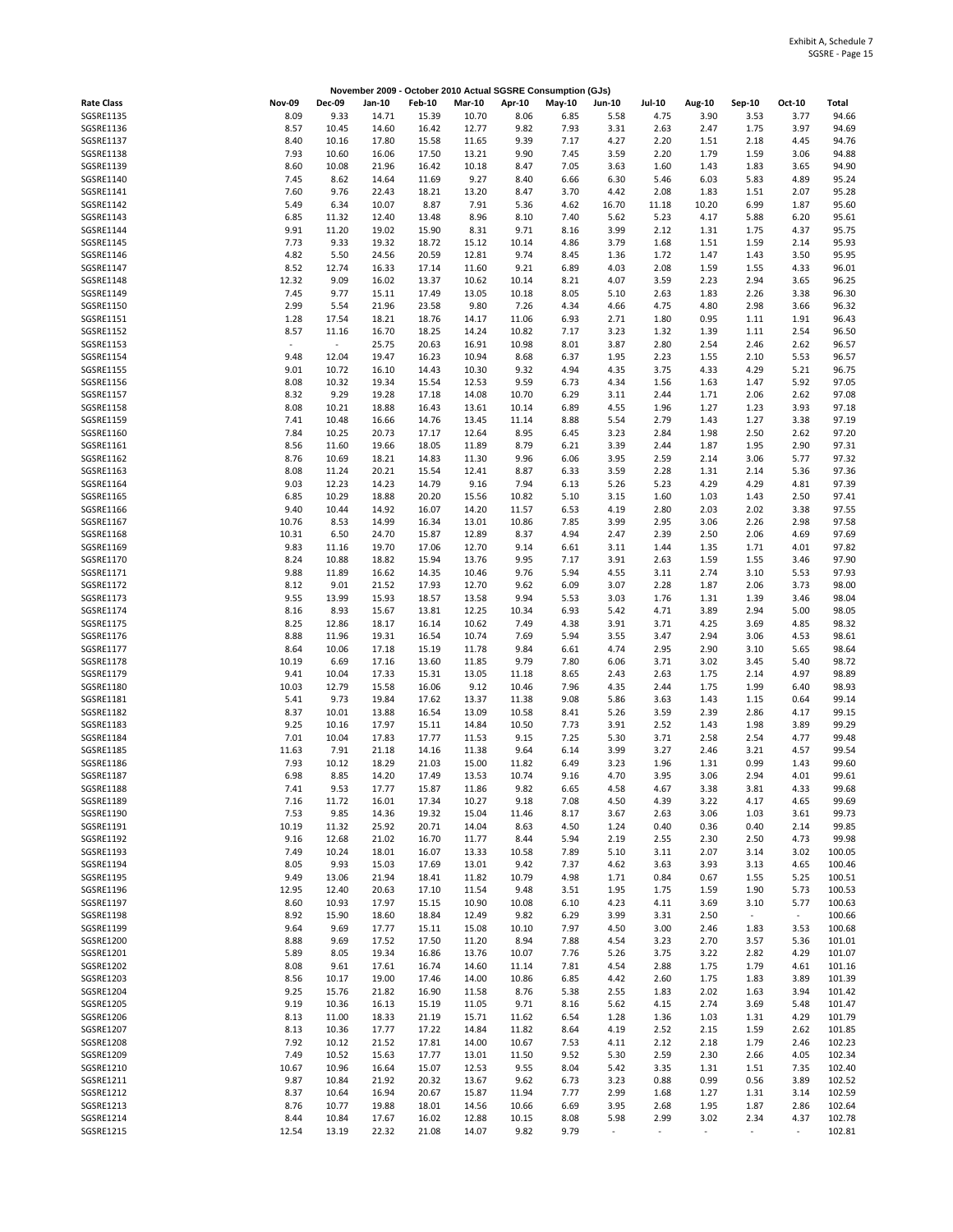|                                      |                |                | November 2009 - October 2010 Actual SGSRE Consumption (GJs) |                |                |                |               |               |               |              |              |              |                  |
|--------------------------------------|----------------|----------------|-------------------------------------------------------------|----------------|----------------|----------------|---------------|---------------|---------------|--------------|--------------|--------------|------------------|
| <b>Rate Class</b>                    | <b>Nov-09</b>  | <b>Dec-09</b>  | Jan-10                                                      | <b>Feb-10</b>  | <b>Mar-10</b>  | Apr-10         | <b>May-10</b> | <b>Jun-10</b> | <b>Jul-10</b> | Aug-10       | Sep-10       | Oct-10       | <b>Total</b>     |
| SGSRE1216                            | 9.43           | 10.60          | 25.16                                                       | 18.25          | 11.32          | 7.86           | 5.30          | 3.11          | 2.55          | 2.58         | 2.54         | 4.21         | 102.91           |
| SGSRE1217<br><b>SGSRE1218</b>        | 8.80<br>10.63  | 8.68<br>10.48  | 21.21<br>24.69                                              | 15.51<br>19.21 | 12.92<br>12.56 | 9.57<br>9.05   | 6.33<br>5.34  | 4.43<br>2.67  | 4.59<br>2.08  | 2.78<br>1.67 | 2.82<br>1.95 | 5.64<br>3.38 | 103.28<br>103.71 |
| SGSRE1219                            | 11.48          | 14.01          | 20.23                                                       | 17.65          | 13.50          | 9.00           | 4.94          | 3.15          | 1.95          | 1.51         | 1.75         | 5.21         | 104.38           |
| SGSRE1220                            | 9.16           | 10.96          | 19.56                                                       | 18.60          | 15.04          | 11.65          | 8.21          | 3.59          | 2.12          | 1.75         | 1.67         | 2.14         | 104.45           |
| SGSRE1221                            | 10.40          | 11.36          | 20.75                                                       | 18.53          | 14.36          | 11.82          | 7.93          | 2.99          | 1.88          | 0.95         | 0.95         | 2.82         | 104.74           |
| <b>SGSRE1222</b><br>SGSRE1223        | 7.65<br>9.29   | 10.13<br>13.74 | 14.75<br>21.14                                              | 20.75<br>18.57 | 15.95<br>13.30 | 11.97<br>8.48  | 7.05<br>5.62  | 4.62<br>2.91  | 2.63<br>2.55  | 2.78<br>2.58 | 2.74<br>2.14 | 3.73<br>4.73 | 104.75<br>105.05 |
| SGSRE1224                            | 9.87           | 11.48          | 20.45                                                       | 17.29          | 13.00          | 9.83           | 8.32          | 5.14          | 1.92          | 1.35         | 1.79         | 5.04         | 105.48           |
| SGSRE1225                            | 7.96           | 10.97          | 21.26                                                       | 18.73          | 16.31          | 8.98           | 6.69          | 4.54          | 3.39          | 1.63         | 1.98         | 3.26         | 105.70           |
| SGSRE1226                            | 5.10           | 22.66          | 25.43                                                       | 18.17          | 13.42          | 9.96           | 4.46          | 1.63          | 1.40          | 0.40         | 0.63         | 2.62         | 105.88           |
| SGSRE1227<br><b>SGSRE1228</b>        | 7.01<br>8.76   | 13.11<br>10.08 | 21.22<br>18.94                                              | 18.05<br>16.50 | 16.87<br>12.84 | 9.34<br>10.79  | 5.58<br>7.84  | 3.99<br>5.34  | 3.27<br>3.91  | 2.03<br>3.81 | 2.50<br>3.06 | 3.18<br>4.49 | 106.15<br>106.36 |
| SGSRE1229                            | 8.72           | 11.09          | 17.58                                                       | 15.63          | 11.94          | 12.05          | 9.16          | 6.02          | 4.43          | 3.10         | 2.82         | 4.21         | 106.75           |
| SGSRE1230                            | 11.72          | 11.88          | 18.12                                                       | 15.63          | 10.54          | 8.68           | 7.17          | 4.27          | 4.71          | 4.01         | 4.17         | 6.08         | 106.98           |
| SGSRE1231                            | 8.96           | 11.16          | 21.03                                                       | 18.92          | 16.04          | 10.66          | 8.05          | 3.63          | 2.64          | 1.99         | 1.63         | 2.78         | 107.49<br>107.63 |
| <b>SGSRE1232</b><br>SGSRE1233        | 8.89<br>8.96   | 11.88<br>11.33 | 18.45<br>19.12                                              | 14.84<br>15.63 | 14.80<br>12.62 | 12.10<br>11.27 | 9.84<br>7.53  | 5.54<br>4.67  | 3.67<br>4.35  | 2.78<br>3.57 | 1.86<br>4.29 | 2.98<br>4.69 | 108.03           |
| SGSRE1234                            | 10.80          | 12.66          | 20.79                                                       | 17.53          | 12.42          | 9.24           | 6.38          | 4.78          | 1.87          | 2.22         | 3.13         | 6.32         | 108.14           |
| SGSRE1235                            | 7.85           | 11.04          | 17.33                                                       | 20.79          | 14.52          | 12.37          | 9.12          | 4.54          | 3.63          | 1.47         | 1.71         | 3.89         | 108.26           |
| SGSRE1236                            | 6.05           | 8.33           | 15.10                                                       | 12.68          | 9.52           | 8.74           | 7.64<br>8.84  | 7.45<br>7.18  | 9.70          | 7.86         | 8.14         | 7.19<br>4.77 | 108.40           |
| <b>SGSRE1237</b><br><b>SGSRE1238</b> | 9.44<br>8.52   | 11.68<br>12.59 | 18.63<br>20.21                                              | 16.78<br>19.04 | 13.12<br>14.71 | 11.15<br>11.19 | 7.61          | 5.66          | 3.27<br>2.71  | 1.67<br>1.51 | 2.02<br>1.79 | 3.89         | 108.55<br>109.43 |
| SGSRE1239                            | 11.12          | 14.45          | 21.18                                                       | 18.01          | 12.86          | 10.87          | 6.02          | 3.51          | 1.67          | 1.75         | 2.18         | 6.56         | 110.18           |
| SGSRE1240                            | 9.60           | 11.21          | 18.96                                                       | 15.31          | 11.38          | 11.11          | 6.69          | 4.67          | 5.42          | 3.85         | 4.88         | 7.40         | 110.48           |
| SGSRE1241                            | 10.20          | 12.16          | 22.65                                                       | 17.62          | 12.18          | 11.43          | 6.89          | 3.71          | 3.03          | 2.50         | 2.66         | 5.57         | 110.60           |
| SGSRE1242<br>SGSRE1243               | 9.03<br>11.18  | 11.12<br>12.20 | 22.31<br>20.49                                              | 23.02<br>18.37 | 14.79<br>12.79 | 9.39<br>9.89   | 7.05<br>8.44  | 1.71<br>4.62  | 1.16<br>2.80  | 1.55<br>2.26 | 2.06<br>2.42 | 7.90<br>5.68 | 111.09<br>111.14 |
| SGSRE1244                            | 11.22          | 12.30          | 27.24                                                       | 20.80          | 15.15          | 11.09          | 6.89          | 3.67          | 1.60          | 1.07         | 0.52         | $\sim$       | 111.55           |
| SGSRE1245                            | 11.38          | 11.92          | 23.54                                                       | 20.12          | 14.08          | 11.23          | 7.96          | 3.67          | 0.84          | 1.15         | 0.91         | 5.01         | 111.81           |
| SGSRE1246<br><b>SGSRE1247</b>        | 9.16           | 10.40          | 20.15                                                       | 18.92          | 15.76          | 12.81          | 9.16          | 4.31          | 2.76          | 2.50         | 1.79         | 4.17         | 111.89           |
| <b>SGSRE1248</b>                     | 10.36<br>9.04  | 11.87<br>10.09 | 18.72<br>18.29                                              | 17.22<br>15.43 | 13.90<br>13.69 | 11.27<br>10.58 | 7.45<br>7.33  | 6.54<br>3.79  | 3.35<br>12.54 | 3.25<br>4.25 | 3.02<br>3.69 | 5.13<br>3.53 | 112.08<br>112.25 |
| SGSRE1249                            | 9.63           | 11.04          | 21.64                                                       | 19.09          | 13.39          | 9.54           | 7.96          | 4.42          | 3.27          | 3.21         | 2.74         | 6.32         | 112.25           |
| SGSRE1250                            | 9.45           | 16.87          | 21.70                                                       | 18.92          | 14.10          | 10.04          | 5.14          | 2.19          | 2.11          | 2.78         | 2.90         | 6.09         | 112.29           |
| SGSRE1251                            | 9.44           | 12.60<br>9.85  | 22.49                                                       | 17.62          | 13.90          | 12.58          | 7.69          | 4.07          | 1.71          | 1.47         | 2.70         | 6.16         | 112.43<br>112.58 |
| <b>SGSRE1252</b><br>SGSRE1253        | 7.85<br>9.72   | 11.57          | 15.47<br>22.17                                              | 19.20<br>16.58 | 14.72<br>12.26 | 11.58<br>11.15 | 9.84<br>8.41  | 6.38<br>4.74  | 4.23<br>3.59  | 5.05<br>2.82 | 3.61<br>4.17 | 4.80<br>5.53 | 112.71           |
| SGSRE1254                            | 9.88           | 12.48          | 18.13                                                       | 20.19          | 15.12          | 13.09          | 10.20         | 4.58          | 3.23          | 1.91         | 1.59         | 2.74         | 113.14           |
| SGSRE1255                            | 9.49           | 12.59          | 20.75                                                       | 18.57          | 12.62          | 11.71          | 5.70          | 4.31          | 3.23          | 3.25         | 4.25         | 6.68         | 113.15           |
| SGSRE1256<br><b>SGSRE1257</b>        | 12.26<br>10.48 | 12.80<br>13.31 | 22.24<br>17.61                                              | 20.48<br>19.28 | 13.67<br>13.96 | 8.22<br>10.98  | 6.73<br>10.04 | 3.43<br>5.62  | 2.96<br>3.23  | 2.58<br>2.34 | 2.54<br>2.02 | 5.48<br>4.65 | 113.39<br>113.52 |
| SGSRE1258                            | 11.43          | 13.87          | 22.09                                                       | 18.85          | 14.53          | 12.46          | 7.29          | 2.27          | 2.03          | 1.63         | 1.59         | 5.69         | 113.73           |
| SGSRE1259                            | 8.44           | 12.12          | 21.62                                                       | 19.44          | 17.62          | 11.26          | 7.13          | 4.38          | 2.44          | 3.02         | 3.49         | 3.26         | 114.22           |
| SGSRE1260                            | 9.00           | 8.85           | 24.09                                                       | 18.29          | 14.16          | 11.23          | 8.80          | 6.58          | 3.35          | 2.58         | 2.18         | 5.20         | 114.31           |
| SGSRE1261<br>SGSRE1262               | 9.23<br>10.39  | 11.92<br>11.56 | 23.66<br>21.42                                              | 22.07<br>20.20 | 14.11<br>16.19 | 9.18<br>11.82  | 6.85<br>7.01  | 3.35<br>4.46  | 3.83<br>3.63  | 2.94<br>0.64 | 3.34<br>3.45 | 3.85<br>3.73 | 114.33<br>114.50 |
| SGSRE1263                            | 10.94          | 13.95          | 16.09                                                       | 16.74          | 13.58          | 10.98          | 8.28          | 5.46          | 4.23          | 4.21         | 4.37         | 6.08         | 114.91           |
| SGSRE1264                            | 8.21           | 3.93           | 20.86                                                       | 24.80          | 19.22          | 14.69          | 12.07         | 3.87          | 2.28          | 2.19         | 1.23         | 2.10         | 115.45           |
| SGSRE1265                            | 9.04           | 11.01          | 20.00                                                       | 18.25          | 14.76          | 11.26          | 7.25          | 5.06          | 4.95          | 4.17         | 4.52         | 5.20         | 115.47           |
| SGSRE1266<br>SGSRE1267               | 11.66<br>10.59 | 10.84<br>13.71 | 25.64<br>23.58                                              | 20.20<br>17.73 | 14.51<br>13.40 | 10.85<br>11.79 | 7.72<br>8.24  | 3.15<br>5.22  | 1.48<br>2.71  | 1.51<br>2.38 | 1.83<br>1.98 | 6.24<br>4.45 | 115.63<br>115.78 |
| SGSRE1268                            | 10.16          | 12.04          | 21.62                                                       | 20.31          | 16.83          | 12.61          | 8.49          | 4.78          | 2.08          | 1.47         | 1.79         | 3.69         | 115.87           |
| SGSRE1269                            | 10.92          | 12.64          | 22.09                                                       | 19.52          | 14.81          | 12.39          | 8.29          | 5.14          | 2.87          | 1.67         | 1.94         | 3.66         | 115.94           |
| SGSRE1270                            | 10.52          | 12.44          | 21.14                                                       | 18.01          | 13.86          | 11.99          | 7.53          | 4.90          | 3.67          | 2.66         | 2.94         | 6.44         | 116.10           |
| SGSRE1271<br><b>SGSRE1272</b>        | 11.34<br>9.95  | 13.11<br>11.24 | 21.16<br>16.17                                              | 20.32<br>23.82 | 13.82<br>13.95 | 11.90<br>11.01 | 8.32<br>8.92  | 4.70<br>5.42  | 3.27<br>3.20  | 1.83<br>2.78 | 2.90<br>3.45 | 3.62<br>6.60 | 116.29<br>116.51 |
| SGSRE1273                            | 9.88           | 13.07          | 21.30                                                       | 18.21          | 16.03          | 13.21          | 9.52          | 5.14          | 2.99          | 2.46         | 1.71         | 3.14         | 116.66           |
| <b>SGSRE1274</b>                     | 10.24          | 14.37          | 22.89                                                       | 18.57          | 10.98          | 7.85           | 6.02          | 5.86          | 5.54          | 7.06         | 4.40         | 2.90         | 116.68           |
| <b>SGSRE1275</b>                     | 10.15          | 11.12          | 21.21<br>22.93                                              | 19.65<br>20.87 | 14.58          | 12.49          | 9.15<br>6.73  | 4.31<br>4.23  | 1.80          | 2.90         | 2.90         | 6.52<br>3.53 | 116.78           |
| SGSRE1276<br><b>SGSRE1277</b>        | 10.75<br>10.44 | 12.80<br>13.07 | 22.53                                                       | 17.69          | 16.59<br>15.08 | 13.61<br>12.65 | 9.84          | 5.26          | 2.16<br>4.63  | 1.43<br>1.59 | 1.27<br>1.27 | 3.38         | 116.90<br>117.43 |
| SGSRE1278                            | 14.54          | 13.08          | 24.99                                                       | 20.28          | 14.13          | 10.64          | 6.97          | 1.63          | 1.80          | 1.98         | 2.10         | 5.73         | 117.87           |
| SGSRE1279                            | 9.99           | 13.19          | 20.61                                                       | 20.08          | 12.31          | 8.86           | 8.80          | 4.23          | 4.11          | 4.17         | 4.57         | 6.95         | 117.87           |
| SGSRE1280<br>SGSRE1281               | 9.01<br>12.00  | 12.04<br>11.59 | 19.08<br>22.97                                              | 18.73<br>20.40 | 14.64<br>13.02 | 12.25<br>10.87 | 9.12<br>7.69  | 4.98<br>5.10  | 4.91<br>3.59  | 4.09<br>2.62 | 4.56<br>3.06 | 4.57<br>5.57 | 117.98<br>118.48 |
| SGSRE1282                            | 1.23           | 12.48          | 20.07                                                       | 25.11          | 17.54          | 12.73          | 10.44         | 5.34          | 3.59          | 3.10         | 2.86         | 4.13         | 118.62           |
| SGSRE1283                            | 10.04          | 10.97          | 24.87                                                       | 22.15          | 14.89          | 10.72          | 7.85          | 3.07          | 2.47          | 1.59         | 3.02         | 7.08         | 118.72           |
| SGSRE1284                            | 9.32           | 12.00          | 23.17                                                       | 21.03          | 18.06          | 13.65          | 10.48         | 4.62          | 1.88          | 1.19         | 1.19         | 2.50         | 119.09           |
| <b>SGSRE1285</b><br>SGSRE1286        | 11.63<br>10.39 | 12.88<br>12.80 | 24.31<br>23.74                                              | 19.88<br>19.88 | 12.89<br>15.30 | 10.44<br>11.37 | 7.05<br>9.15  | 3.51<br>5.26  | 3.19<br>1.92  | 4.05<br>1.55 | 3.85<br>2.06 | 5.45<br>6.04 | 119.13<br>119.46 |
| <b>SGSRE1287</b>                     | 9.87           | 12.75          | 21.00                                                       | 17.61          | 13.88          | 11.03          | 9.32          | 6.82          | 4.11          | 3.81         | 3.93         | 5.88         | 120.01           |
| <b>SGSRE1288</b>                     | 12.02          | 11.44          | 24.96                                                       | 19.56          | 14.47          | 10.81          | 8.12          | 4.23          | 2.48          | 2.82         | 2.86         | 6.32         | 120.09           |
| <b>SGSRE1289</b>                     | 9.25           | 19.98          | 22.33                                                       | 18.37          | 14.29          | 11.47          | 9.40          | 3.79          | 2.79          | 2.10         | 2.18         | 4.14         | 120.09           |
| SGSRE1290<br>SGSRE1291               | 10.08<br>9.39  | 12.72<br>14.53 | 17.41<br>20.85                                              | 20.79<br>21.35 | 15.63<br>15.27 | 13.05<br>11.92 | 13.79<br>8.80 | 2.59<br>4.83  | 2.16<br>2.63  | 2.62<br>2.82 | 2.82<br>2.98 | 6.52<br>5.29 | 120.18<br>120.66 |
| SGSRE1292                            | 9.87           | 12.44          | 22.35                                                       | 18.96          | 15.39          | 16.85          | 7.05          | 4.31          | 2.71          | 1.83         | 2.98         | 6.40         | 121.14           |
| SGSRE1293                            |                | 3.86           | 20.51                                                       | 35.99          | 16.04          | 12.95          | 11.35         | 4.39          | 2.59          | 1.55         | 3.81         | 8.31         | 121.35           |
| SGSRE1294                            | 9.69           | 12.31          | 20.19                                                       | 17.18          | 13.86          | 12.66          | 8.65          | 7.22          | 4.19          | 3.73         | 4.88         | 7.04         | 121.60           |
| SGSRE1295<br>SGSRE1296               | 10.83<br>12.67 | 13.71<br>16.50 | 21.98<br>20.39                                              | 23.37<br>18.69 | 12.29<br>14.69 | 13.06<br>12.15 | 9.32<br>7.17  | 4.98<br>4.67  | 3.11<br>3.55  | 1.75<br>2.46 | 2.78<br>3.02 | 4.61<br>5.89 | 121.79<br>121.85 |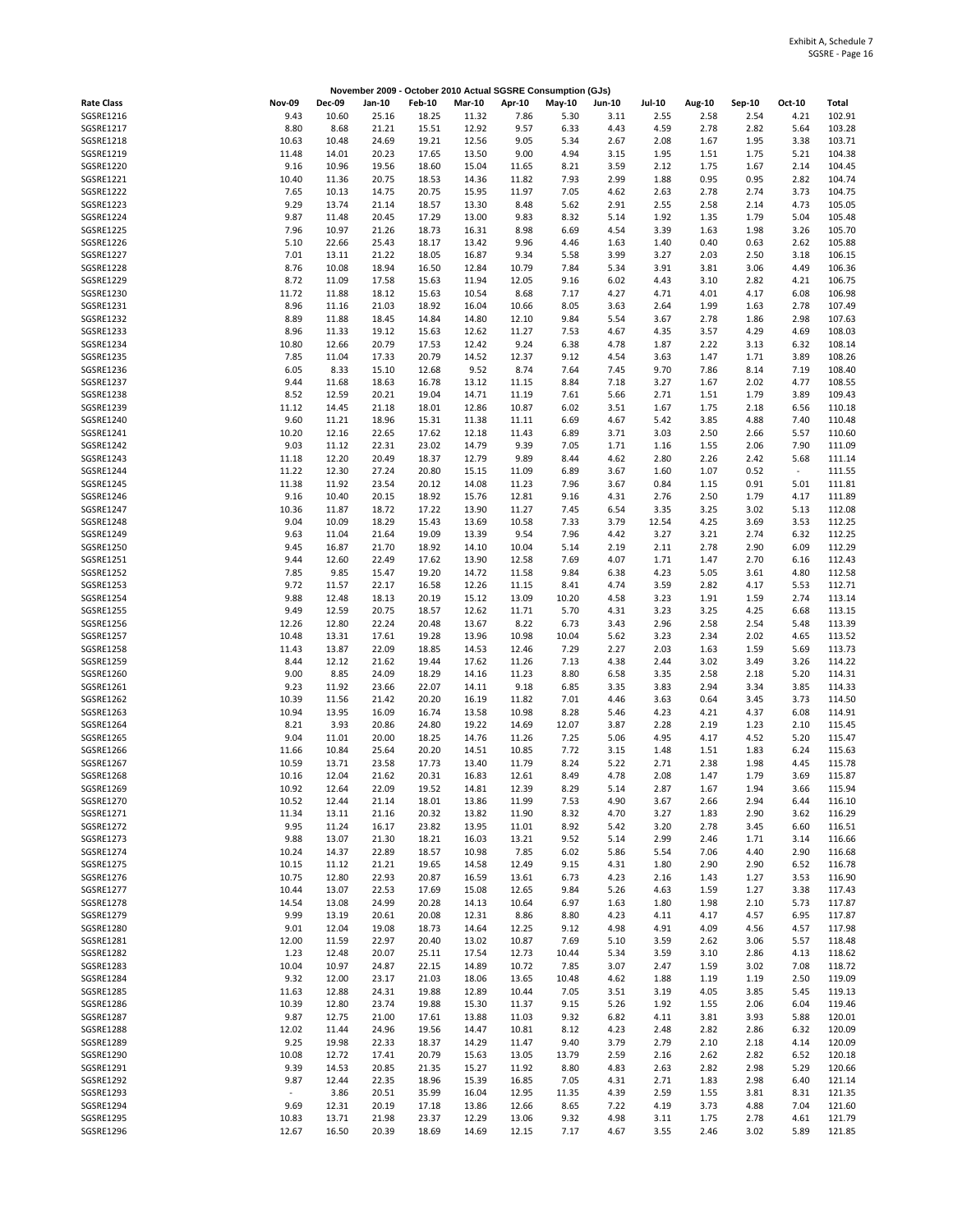|                               |                |                | November 2009 - October 2010 Actual SGSRE Consumption (GJs) |                |                          |                |                          |                          |                          |              |                          |                          |                  |
|-------------------------------|----------------|----------------|-------------------------------------------------------------|----------------|--------------------------|----------------|--------------------------|--------------------------|--------------------------|--------------|--------------------------|--------------------------|------------------|
| <b>Rate Class</b>             | <b>Nov-09</b>  | <b>Dec-09</b>  | Jan-10                                                      | <b>Feb-10</b>  | <b>Mar-10</b>            | Apr-10         | <b>May-10</b>            | <b>Jun-10</b>            | <b>Jul-10</b>            | Aug-10       | Sep-10                   | Oct-10                   | Total            |
| <b>SGSRE1297</b>              | 10.64          | 16.71          | 27.89                                                       | 22.30          | 15.02                    | 10.83          | 4.42                     | 1.40                     | 1.24                     | 0.71         | 2.22                     | 8.63                     | 122.01           |
| SGSRE1298                     | 11.06          | 11.48          | 23.98                                                       | 22.03          | 15.46                    | 12.09          | 9.59                     | 5.42                     | 1.96                     | 0.63         | 1.71                     | 7.11                     | 122.52           |
| SGSRE1299<br>SGSRE1300        | 12.99<br>9.40  | 14.55<br>12.79 | 24.68<br>21.84                                              | 21.26<br>21.78 | 18.38<br>16.58           | 13.45<br>11.99 | 11.31<br>6.77            | 4.03<br>4.82             | 0.84<br>3.95             | 0.44<br>3.18 | 0.28<br>3.45             | 0.36<br>6.16             | 122.57<br>122.71 |
| SGSRE1301                     | 10.15          | 10.93          | 17.30                                                       | 18.25          | 14.20                    | 14.33          | 12.03                    | 7.41                     | 6.07                     | 3.14         | 3.41                     | 5.56                     | 122.78           |
| SGSRE1302                     | 8.97           | 10.92          | 16.58                                                       | 20.27          | 15.43                    | 12.73          | 12.15                    | 7.50                     | 4.75                     | 5.41         | 3.85                     | 4.84                     | 123.40           |
| SGSRE1303                     | 12.79          | 12.24          | 20.59                                                       | 17.77          | 17.83                    | 13.53          | 10.56                    | 5.50                     | 4.23                     | 2.78         | 2.30                     | 3.49                     | 123.61           |
| SGSRE1304                     | 10.68          | 14.53          | 25.59                                                       | 22.18          | 15.70                    | 13.02          | 6.42                     | 3.43                     | 2.39                     | 2.02         | 2.58                     | 5.69                     | 124.23           |
| SGSRE1305<br>SGSRE1306        | 10.51<br>9.91  | 11.95<br>14.98 | 24.14<br>26.23                                              | 21.35<br>20.63 | 16.09<br>15.75           | 10.74<br>12.83 | 7.32<br>9.36             | 4.82<br>5.94             | 4.63<br>2.60             | 3.10<br>2.15 | 4.49<br>1.79             | 5.16<br>3.02             | 124.30<br>125.19 |
| SGSRE1307                     | 10.60          | 13.44          | 18.72                                                       | 22.69          | 17.22                    | 14.17          | 13.35                    | 8.57                     | 3.19                     | 3.26         | $\overline{\phantom{a}}$ | $\overline{\phantom{a}}$ | 125.21           |
| <b>SGSRE1308</b>              | 11.32          | 15.83          | 20.87                                                       | 18.69          | 16.62                    | 11.75          | 8.97                     | 4.23                     | 3.71                     | 3.17         | 4.29                     | 5.77                     | 125.22           |
| SGSRE1309                     | 11.79          | 11.56          | 23.17                                                       | 20.98          | 17.47                    | 12.81          | 9.40                     | 5.98                     | 3.15                     | 2.23         | 2.18                     | 4.77                     | 125.49           |
| SGSRE1310                     | 11.94          | 11.84          | 23.78                                                       | 20.19          | 16.18                    | 13.51          | 10.03                    | 6.66                     | 2.56                     | 1.91         | 1.51                     | 5.64                     | 125.75           |
| SGSRE1311<br>SGSRE1312        | 19.29<br>10.31 | 10.60<br>12.04 | 14.28<br>20.63                                              | 13.40<br>19.28 | 11.10<br>14.12           | 11.15<br>12.45 | 12.12<br>8.69            | 11.36<br>6.78            | 4.59<br>6.15             | 4.68<br>5.21 | 7.06<br>4.72             | 6.60<br>6.00             | 126.23<br>126.38 |
| SGSRE1313                     | 11.30          | 12.48          | 24.70                                                       | 23.34          | 17.41                    | 11.69          | 10.19                    | 4.86                     | 1.32                     | 0.87         | 1.67                     | 7.07                     | 126.90           |
| SGSRE1314                     | 10.78          | 13.47          | 27.31                                                       | 24.13          | 15.91                    | 12.47          | 8.32                     | 3.63                     | 2.60                     | 2.14         | 2.06                     | 4.17                     | 126.99           |
| SGSRE1315                     | 10.68          | 12.16          | 16.98                                                       | 33.37          | 15.41                    | 11.63          | 9.20                     | 3.07                     | 2.27                     | 2.02         | 2.82                     | 7.63                     | 127.24           |
| SGSRE1316                     | 12.16          | 12.95          | 22.97                                                       | 19.64          | 16.71                    | 14.21          | 9.88                     | 5.30                     | 4.31                     | 2.23         | 2.18                     | 5.08                     | 127.62           |
| SGSRE1317<br>SGSRE1318        | 10.98<br>13.00 | 12.15<br>17.59 | 26.51<br>25.74                                              | 22.07<br>20.20 | 17.16<br>15.94           | 14.09<br>12.15 | 9.51<br>6.10             | 5.70<br>2.55             | 2.64<br>2.59             | 0.87<br>2.42 | 1.35<br>2.54             | 4.73<br>6.96             | 127.76<br>127.78 |
| SGSRE1319                     | 10.95          | 12.92          | 26.76                                                       | 25.09          | 15.86                    | 11.05          | 7.88                     | 3.75                     | 3.23                     | 2.50         | 2.66                     | 5.48                     | 128.13           |
| SGSRE1320                     | 8.80           | 14.82          | 24.09                                                       | 21.47          | 15.19                    | 10.91          | 13.07                    | 3.27                     | 0.80                     | 3.45         | 4.40                     | 10.02                    | 130.29           |
| SGSRE1321                     | 12.83          | 14.03          | 27.37                                                       | 22.15          | 13.93                    | 11.23          | 8.21                     | 3.91                     | 3.87                     | 2.98         | 3.77                     | 6.56                     | 130.84           |
| <b>SGSRE1322</b>              | 10.32          | 13.19          | 19.95                                                       | 24.20          | 18.98                    | 16.61          | 8.64                     | 5.58                     | 3.83                     | 2.50         | 2.27                     | 5.16                     | 131.23           |
| SGSRE1323                     | 11.96          | 16.04          | 27.65                                                       | 22.62          | 14.18                    | 11.87          | 5.94                     | 4.78                     | 4.66                     | 4.21         | 1.94                     | 5.85                     | 131.70           |
| SGSRE1324<br>SGSRE1325        | 10.04<br>8.13  | 14.55<br>11.04 | 27.10<br>21.97                                              | 23.68<br>25.47 | 18.74<br>18.38           | 14.49<br>17.13 | 8.65<br>12.19            | 3.43<br>3.11             | 2.76<br>3.35             | 1.83<br>2.90 | 2.70<br>3.41             | 3.85<br>5.37             | 131.82<br>132.45 |
| SGSRE1326                     | 12.87          | 14.43          | 27.13                                                       | 23.07          | 15.49                    | 12.23          | 8.88                     | 3.75                     | 3.59                     | 2.46         | 3.37                     | 5.45                     | 132.72           |
| SGSRE1327                     | 13.08          | 17.47          | 27.69                                                       | 22.54          | 15.90                    | 10.24          | 4.86                     | 3.75                     | 3.07                     | 3.29         | 3.81                     | 7.72                     | 133.42           |
| <b>SGSRE1328</b>              | 4.98           | 6.30           | 14.98                                                       | 14.71          | 7.01                     | 6.02           | 4.86                     | 5.18                     | 25.84                    | 19.13        | 19.30                    | 6.08                     | 134.39           |
| SGSRE1329                     | 11.28          | 14.75          | 25.42                                                       | 19.84          | 20.65                    | 14.65          | 11.47                    | 5.38                     | 2.67                     | 3.06         | 1.98                     | 3.65                     | 134.80           |
| SGSRE1330<br>SGSRE1331        | 15.11<br>13.04 | 13.90<br>19.44 | 27.33<br>22.10                                              | 23.10<br>22.54 | 15.90<br>15.94           | 13.02<br>11.99 | 7.73<br>7.50             | 3.43<br>4.63             | 2.27<br>3.51             | 2.02<br>2.30 | 3.57<br>4.41             | 7.84<br>8.04             | 135.22<br>135.44 |
| SGSRE1332                     | 11.48          | 14.41          | 24.32                                                       | 20.95          | 15.50                    | 13.82          | 8.73                     | 6.58                     | 4.07                     | 3.73         | 6.23                     | 6.13                     | 135.95           |
| SGSRE1333                     | 13.91          | 13.62          | 28.20                                                       | 23.26          | 15.70                    | 12.35          | 8.41                     | 4.74                     | 3.59                     | 3.10         | 4.01                     | 6.20                     | 137.09           |
| SGSRE1334                     | 12.91          | 13.83          | 26.22                                                       | 24.36          | 19.97                    | 16.57          | 11.35                    | 4.78                     | 2.20                     | 1.35         | 1.51                     | 2.10                     | 137.15           |
| SGSRE1335                     | 10.20          | 14.11          | 26.14                                                       | 24.24          | 19.10                    | 14.53          | 8.45                     | 4.50                     | 4.43                     | 2.98         | 3.85                     | 4.80                     | 137.33           |
| SGSRE1336<br><b>SGSRE1337</b> | 9.28<br>14.19  | 13.83<br>15.64 | 25.03<br>25.55                                              | 22.41<br>21.87 | 19.06<br>16.93           | 14.09<br>11.95 | 11.39<br>6.97            | 5.70<br>5.18             | 4.91<br>2.63             | 3.62<br>2.86 | 3.77<br>4.56             | 4.45<br>9.43             | 137.54<br>137.76 |
| <b>SGSRE1338</b>              | 11.51          | 12.64          | 24.32                                                       | 22.18          | 19.97                    | 16.77          | 11.23                    | 5.70                     | 4.23                     | 2.38         | 2.82                     | 4.77                     | 138.52           |
| SGSRE1339                     | 12.54          | 13.55          | 25.15                                                       | 24.48          | 19.06                    | 14.97          | 10.16                    | 7.37                     | 3.23                     | 1.23         | 1.67                     | 5.52                     | 138.93           |
| SGSRE1340                     | 11.58          | 13.60          | 20.29                                                       | 17.81          | 16.30                    | 13.83          | 13.38                    | 9.17                     | 6.23                     | 4.33         | 4.76                     | 8.10                     | 139.38           |
| SGSRE1341                     | 16.65          | 15.30          | 29.03                                                       | 27.68          | 17.76                    | 11.79          | 8.17                     | 2.47                     | 2.16                     | 1.82         | 3.65                     | 3.38                     | 139.86           |
| SGSRE1342<br>SGSRE1343        | 12.19<br>9.39  | 15.06<br>13.87 | 27.33<br>26.51                                              | 28.21<br>22.54 | 15.16<br>18.85           | 16.53<br>16.82 | 10.16<br>12.94           | 5.90<br>7.25             | 2.60<br>3.95             | 1.87<br>1.39 | 2.02<br>1.47             | 3.93<br>6.12             | 140.96<br>141.10 |
| SGSRE1344                     | 19.88          | 13.24          | 24.71                                                       | 23.94          | 16.32                    | 15.26          | 11.23                    | 4.35                     | 2.31                     | 1.98         | 2.50                     | 5.84                     | 141.56           |
| SGSRE1345                     | 15.31          | 15.40          | 25.15                                                       | 23.26          | 16.57                    | 16.05          | 7.97                     | 4.35                     | 2.95                     | 2.98         | 3.69                     | 7.99                     | 141.67           |
| SGSRE1346                     | 14.43          | 17.47          | 25.70                                                       | 23.89          | 14.78                    | 12.11          | 6.86                     | 4.55                     | 4.07                     | 3.73         | 4.25                     | 10.58                    | 142.42           |
| SGSRE1347                     | 9.29           | 11.92          | 22.33                                                       | 25.11          | 20.88                    | 17.92          | 14.22                    | 6.06                     | 3.67                     | 3.98         | 3.37                     | 3.69                     | 142.44           |
| SGSRE1348<br>SGSRE1349        | 13.45<br>9.43  | 14.14<br>19.53 | 31.40<br>10.50                                              | 24.06<br>20.04 | 16.31<br>16.73           | 14.00<br>13.49 | 10.27<br>11.35           | 5.15<br>8.05             | 3.75<br>5.98             | 1.71<br>6.94 | 2.03<br>16.82            | 6.40<br>4.45             | 142.67<br>143.31 |
| SGSRE1350                     | 16.82          | 16.64          | 25.78                                                       | 21.83          | 13.90                    | 13.86          | 8.69                     | 4.78                     | 4.07                     | 3.57         | 4.40                     | 9.31                     | 143.65           |
| SGSRE1351                     | 13.62          | 16.06          | 32.69                                                       | 27.25          | 25.58                    | 15.41          | 9.28                     | 3.15                     | 1.20                     | 0.24         | $\overline{\phantom{a}}$ | $\omega$                 | 144.48           |
| SGSRE1352                     | 10.60          | 13.36          | 26.81                                                       | 28.29          | 20.65                    | 15.41          | 11.23                    | 6.14                     | 2.99                     | 3.30         | 2.30                     | 4.37                     | 145.45           |
| SGSRE1353                     | 14.99          | 14.29          | 28.32                                                       | 23.14          | 15.70                    | 12.66          | 7.89                     | 6.58                     | 5.06                     | 4.56         | 4.44                     | 7.99                     | 145.62           |
| SGSRE1354<br><b>SGSRE1355</b> | 10.35<br>11.90 | 12.84<br>16.14 | 26.99<br>29.53                                              | 22.86<br>26.68 | 16.74<br>19.08           | 11.67<br>14.21 | 9.08<br>9.83             | 6.42<br>5.66             | 7.99<br>3.27             | 5.68<br>1.87 | 7.46<br>2.86             | 7.94<br>5.68             | 146.02<br>146.71 |
| SGSRE1356                     | 9.83           | 10.88          | 23.27                                                       | 23.98          | 16.06                    | 12.61          | 10.43                    | 7.77                     | 8.03                     | 6.75         | 7.82                     | 9.42                     | 146.85           |
| SGSRE1357                     | 12.98          | 15.46          | 30.59                                                       | 29.00          | 18.30                    | 15.73          | 10.80                    | 5.74                     | 2.60                     | 1.11         | 1.27                     | 4.33                     | 147.91           |
| <b>SGSRE1358</b>              | 9.52           | 9.01           | 14.24                                                       | 13.57          | 10.90                    | 9.50           | 7.45                     | 18.38                    | 26.24                    | 8.26         | 11.71                    | 9.25                     | 148.03           |
| SGSRE1359                     | 13.14          | 16.22          | 31.42                                                       | 25.51          | 20.41                    | 14.41          | 11.59                    | 5.78                     | 2.56                     | 1.79         | 1.19                     | 4.05                     | 148.07           |
| SGSRE1360<br>SGSRE1361        | 12.68<br>11.64 | 18.65<br>16.56 | 26.62<br>28.56                                              | 18.65<br>23.06 | 14.90<br>20.69           | 14.90<br>15.77 | 10.45<br>7.21            | 6.86<br>5.42             | 4.78<br>5.02             | 4.37<br>4.48 | 7.11<br>4.09             | 8.59<br>6.76             | 148.56<br>149.26 |
| SGSRE1362                     | 12.08          | 19.61          | 30.15                                                       | 25.80          | 20.89                    | 14.86          | 5.78                     | 3.51                     | 3.67                     | 3.02         | 3.65                     | 6.48                     | 149.50           |
| SGSRE1363                     | 15.31          | 14.61          | 27.81                                                       | 24.65          | 16.77                    | 14.06          | 8.33                     | 5.02                     | 5.62                     | 4.96         | 4.88                     | 7.60                     | 149.62           |
| SGSRE1364                     | 14.07          | 16.31          | 8.21                                                        | 37.05          | 21.37                    | 15.97          | 10.92                    | 6.86                     | 4.86                     | 3.13         | 4.72                     | 7.20                     | 150.67           |
| SGSRE1365                     | 13.91          | 15.17          | 29.59                                                       | 25.96          | 18.89                    | 15.97          | 10.68                    | 6.42                     | 3.07                     | 2.18         | 2.46                     | 6.40                     | 150.70           |
| SGSRE1366<br>SGSRE1367        | 14.39<br>15.27 | 17.27<br>17.59 | 27.61<br>25.15                                              | 24.05<br>19.60 | 16.81<br>15.38           | 14.94<br>12.94 | 8.77<br>8.49             | 6.78<br>10.69            | 4.03<br>7.73             | 2.66<br>4.33 | 4.96<br>5.56             | 8.99<br>8.71             | 151.26<br>151.44 |
| SGSRE1368                     | 13.57          | 15.39          | 27.75                                                       | 25.13          | 16.62                    | 14.00          | 9.91                     | 6.78                     | 6.31                     | 4.05         | 5.44                     | 7.31                     | 152.26           |
| SGSRE1369                     | 13.83          | 12.74          | 30.46                                                       | 25.68          | 17.77                    | 15.57          | 9.41                     | 5.22                     | 3.31                     | 3.33         | 4.33                     | 10.82                    | 152.47           |
| SGSRE1370                     | 52.29          | 23.72          | 40.14                                                       | 36.58          | $\overline{\phantom{a}}$ | $\sim$         | $\overline{\phantom{a}}$ | $\overline{\phantom{a}}$ | $\overline{\phantom{a}}$ | $\sim$       | $\sim$                   | $\overline{\phantom{a}}$ | 152.73           |
| SGSRE1371                     | 14.11          | 15.09          | 23.88                                                       | 20.08          | 16.93                    | 16.53          | 10.32                    | 7.66                     | 6.38                     | 6.75         | 7.46                     | 8.03                     | 153.22           |
| SGSRE1372                     | 11.12          | 19.93          | 33.00                                                       | 25.01          | 17.45                    | 15.61          | 7.13                     | 4.59                     | 3.83                     | 4.56         | 3.97                     | 7.16                     | 153.36           |
| SGSRE1373<br>SGSRE1374        | 13.79<br>13.79 | 19.28<br>14.13 | 26.74<br>28.01                                              | 23.54<br>24.09 | 20.45<br>16.65           | 16.29<br>15.25 | 12.16<br>10.40           | 5.19<br>8.01             | 2.63<br>6.62             | 2.66<br>5.83 | 4.48<br>3.77             | 7.00<br>7.92             | 154.21<br>154.47 |
| SGSRE1375                     | 16.38          | 18.22          | 28.84                                                       | 22.82          | 16.97                    | 12.66          | 7.65                     | 4.27                     | 5.90                     | 4.48         | 5.28                     | 11.38                    | 154.85           |
| SGSRE1376                     | 14.80          | 14.57          | 40.88                                                       | 29.55          | 21.13                    | 15.08          | 9.28                     | 2.39                     | 1.56                     | 1.31         | 1.51                     | 3.42                     | 155.48           |
| SGSRE1377                     | 13.63          | 18.86          | 30.66                                                       | 26.52          | 19.41                    | 14.50          | 6.74                     | 4.86                     | 4.82                     | 4.68         | 4.44                     | 6.76                     | 155.88           |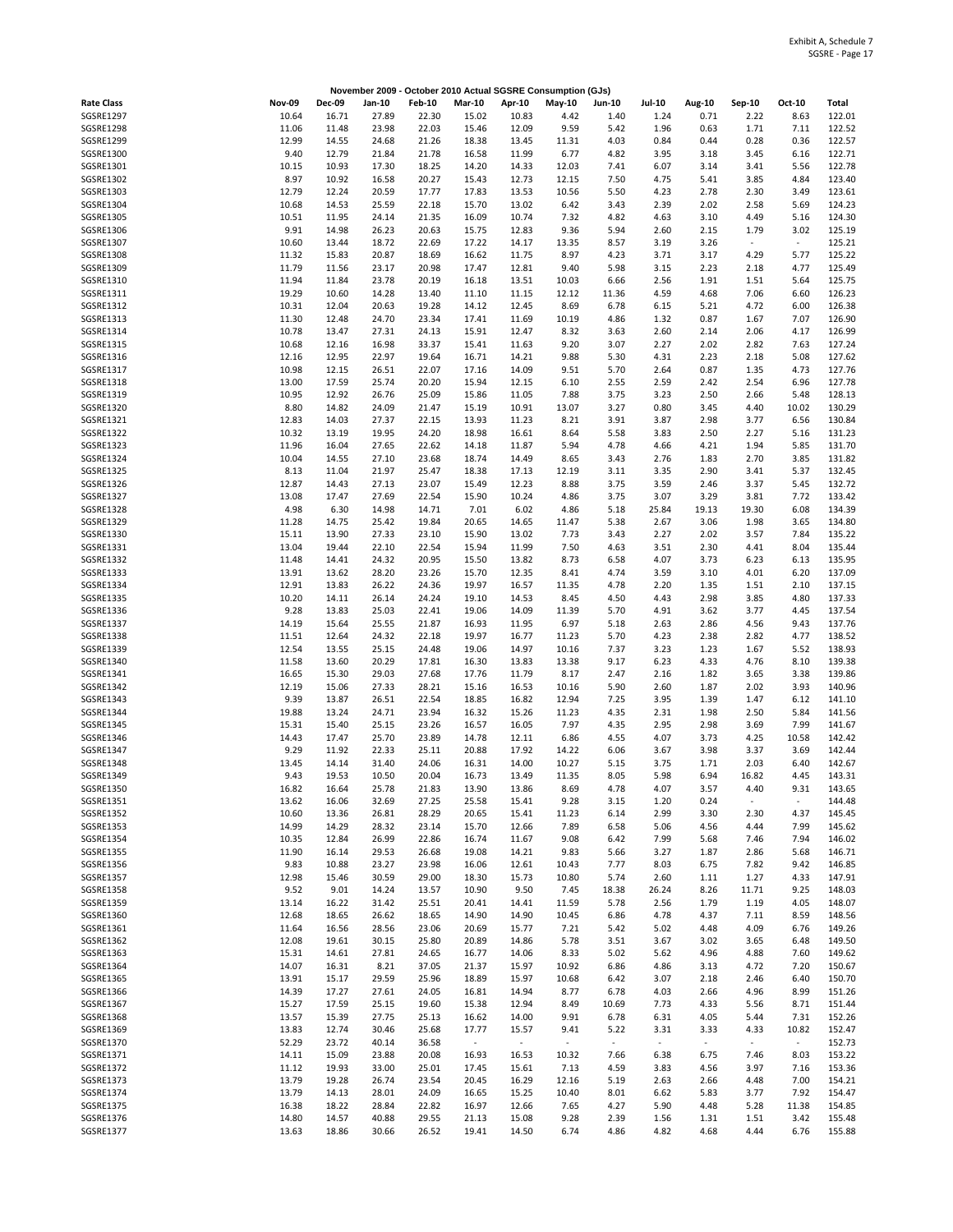|                   |                          |               |                          |               |               | November 2009 - October 2010 Actual SGSRE Consumption (GJs) |               |               |               |        |        |        |              |
|-------------------|--------------------------|---------------|--------------------------|---------------|---------------|-------------------------------------------------------------|---------------|---------------|---------------|--------|--------|--------|--------------|
| <b>Rate Class</b> | <b>Nov-09</b>            | <b>Dec-09</b> | Jan-10                   | <b>Feb-10</b> | <b>Mar-10</b> | Apr-10                                                      | <b>May-10</b> | <b>Jun-10</b> | <b>Jul-10</b> | Aug-10 | Sep-10 | Oct-10 | <b>Total</b> |
| <b>SGSRE1378</b>  | 13.54                    | 15.74         | 31.06                    | 28.60         | 23.71         | 17.88                                                       | 12.83         | 5.90          | 2.16          | 0.68   | 0.99   | 4.01   | 157.10       |
| SGSRE1379         | 15.52                    | 17.70         | 33.14                    | 29.10         | 21.19         | 14.67                                                       | 11.50         | 5.06          | 1.64          | 1.39   | 1.59   | 5.12   | 157.62       |
| SGSRE1380         | 12.91                    | 14.23         | 27.60                    | 22.55         | 15.21         | 12.39                                                       | 10.87         | 8.13          | 8.82          | 8.41   | 8.22   | 8.87   | 158.21       |
| SGSRE1381         | 15.88                    | 16.98         | 24.93                    | 25.49         | 20.07         | 16.73                                                       | 12.38         | 7.10          | 4.59          | 3.14   | 3.93   | 7.23   | 158.45       |
| <b>SGSRE1382</b>  | 13.22                    | 14.63         | 31.34                    | 31.02         | 26.06         | 15.57                                                       | 14.31         | 2.07          | 1.64          | 1.55   | 2.74   | 4.93   | 159.08       |
|                   |                          |               |                          |               |               |                                                             |               |               |               |        |        |        |              |
| SGSRE1383         | 11.35                    | 16.85         | 27.05                    | 29.27         | 26.71         | 17.52                                                       | 14.54         | 4.67          | 1.52          | 1.59   | 2.38   | 5.92   | 159.37       |
| SGSRE1384         | 12.76                    | 17.39         | 30.78                    | 23.85         | 19.13         | 15.73                                                       | 10.64         | 8.25          | 3.15          | 4.17   | 4.05   | 9.59   | 159.49       |
| <b>SGSRE1385</b>  | 10.28                    | 14.09         | 25.63                    | 21.43         | 16.57         | 13.70                                                       | 9.72          | 4.98          | 4.55          | 4.52   | 8.13   | 26.57  | 160.17       |
| SGSRE1386         | 15.58                    | 21.14         | 28.79                    | 25.45         | 19.20         | 16.37                                                       | 15.38         | 4.39          | 2.19          | 1.94   | 3.69   | 7.83   | 161.95       |
| <b>SGSRE1387</b>  | 20.24                    | 18.08         | 31.61                    | 27.24         | 19.84         | 15.93                                                       | 11.95         | 4.23          | 2.43          | 1.35   | 1.79   | 7.75   | 162.44       |
| SGSRE1388         | 15.71                    | 13.78         | 26.97                    | 24.61         | 17.61         | 15.81                                                       | 11.96         | 10.17         | 7.73          | 4.05   | 5.71   | 8.47   | 162.58       |
| SGSRE1389         | 15.67                    | 18.86         | 27.65                    | 24.29         | 18.37         | 16.77                                                       | 10.88         | 6.82          | 4.15          | 1.94   | 3.21   | 14.44  | 163.05       |
| SGSRE1390         | 16.62                    | 15.01         | 30.78                    | 27.23         | 19.37         | 16.65                                                       | 10.24         | 6.46          | 4.51          | 3.85   | 4.64   | 8.87   | 164.23       |
| SGSRE1391         | 11.60                    | 17.27         | 27.77                    | 24.01         | 19.33         | 17.56                                                       | 10.60         | 6.74          | 6.98          | 7.10   | 5.32   | 10.54  | 164.82       |
|                   |                          |               |                          |               |               |                                                             |               |               |               |        |        |        |              |
| SGSRE1392         | 12.86                    | 15.39         | 29.20                    | 26.50         | 24.15         | 20.44                                                       | 15.42         | 8.01          | 5.03          | 1.71   | 1.83   | 4.92   | 165.46       |
| SGSRE1393         | 12.92                    | 17.66         | 25.55                    | 23.50         | 25.56         | 14.42                                                       | 11.16         | 5.26          | 4.70          | 5.79   | 9.01   | 10.26  | 165.79       |
| SGSRE1394         | 12.84                    | 16.71         | 52.52                    | 2.50          | 20.29         | 18.08                                                       | 9.76          | 7.34          | 7.02          | 6.03   | 5.79   | 9.03   | 167.91       |
| <b>SGSRE1395</b>  | $\overline{\phantom{a}}$ | $\sim$        | 42.13                    | 35.07         | 19.61         | 16.37                                                       | 10.16         | 8.69          | 9.21          | 9.37   | 8.29   | 9.39   | 168.29       |
| SGSRE1396         | 16.27                    | 20.55         | 27.38                    | 25.21         | 19.93         | 14.94                                                       | 13.88         | 8.73          | 6.06          | 4.09   | 6.35   | 6.84   | 170.23       |
| SGSRE1397         | 18.38                    | 15.21         | 27.29                    | 24.89         | 18.29         | 16.57                                                       | 11.72         | 10.77         | 6.78          | 5.40   | 6.55   | 9.71   | 171.56       |
| <b>SGSRE1398</b>  | 14.61                    | 18.09         | 34.40                    | 28.67         | 22.86         | 18.76                                                       | 13.25         | 7.33          | 2.32          | 1.11   | 2.18   | 8.70   | 172.28       |
| SGSRE1399         | 15.03                    | 18.49         | 26.39                    | 24.13         | 23.29         | 18.56                                                       | 12.32         | 5.90          | 6.33          | 5.44   | 7.42   | 10.58  | 173.88       |
|                   |                          |               |                          |               |               |                                                             |               |               |               |        |        |        |              |
| SGSRE1400         | 15.18                    | 18.02         | 32.77                    | 33.48         | 25.07         | 19.56                                                       | 11.55         | 5.14          | 3.43          | 2.90   | 2.46   | 5.52   | 175.08       |
| SGSRE1401         | 15.47                    | 21.39         | 28.89                    | 25.48         | 23.13         | 17.40                                                       | 12.52         | 5.82          | 3.31          | 2.34   | 8.22   | 11.98  | 175.95       |
| SGSRE1402         | 13.63                    | 13.50         | 24.47                    | 23.66         | 19.69         | 20.03                                                       | 14.59         | 17.26         | 12.56         | 5.32   | 6.86   | 8.47   | 180.04       |
| SGSRE1403         | 18.18                    | 21.00         | 33.16                    | 27.67         | 18.33         | 17.64                                                       | 9.45          | 7.18          | 6.02          | 5.95   | 5.75   | 9.71   | 180.04       |
| SGSRE1404         | 14.07                    | 18.46         | 29.39                    | 25.60         | 19.77         | 20.39                                                       | 9.80          | 7.06          | 6.22          | 7.22   | 8.33   | 14.24  | 180.55       |
| SGSRE1405         | 13.09                    | 15.59         | 34.64                    | 31.18         | 21.64         | 15.32                                                       | 12.26         | 8.45          | 8.03          | 6.31   | 7.03   | 7.47   | 181.01       |
| SGSRE1406         | 17.58                    | 26.12         | 42.80                    | 36.06         | 23.52         | 15.41                                                       | 5.90          | 2.23          | 0.92          | 0.87   | 2.42   | 7.80   | 181.63       |
| SGSRE1407         | 15.99                    | 20.33         | 31.85                    | 28.07         | 22.05         | 18.48                                                       | 12.16         | 7.70          | 6.30          | 5.44   | 5.24   | 9.63   | 183.24       |
|                   |                          |               |                          |               |               |                                                             |               |               |               |        |        |        |              |
| SGSRE1408         | 9.56                     | 11.28         | 22.06                    | 20.83         | 17.11         | 13.49                                                       | 8.61          | 13.75         | 24.72         | 16.57  | 21.23  | 4.25   | 183.46       |
| SGSRE1409         | 15.99                    | 21.24         | 32.09                    | 26.52         | 20.69         | 19.91                                                       | 13.11         | 8.73          | 6.30          | 5.71   | 5.44   | 12.41  | 188.14       |
| SGSRE1410         | 15.83                    | 20.84         | 33.44                    | 26.96         | 21.09         | 21.31                                                       | 11.44         | 6.86          | 7.14          | 6.94   | 8.33   | 10.14  | 190.32       |
| SGSRE1411         | 20.33                    | 27.26         | 34.84                    | 33.83         | 26.88         | 21.55                                                       | 9.69          | 3.71          | 3.03          | 2.58   | 3.65   | 7.12   | 194.47       |
| SGSRE1412         | 21.61                    | 19.02         | 31.38                    | 29.58         | 20.61         | 22.98                                                       | 13.71         | 9.85          | 5.94          | 3.89   | 6.35   | 12.69  | 197.61       |
| SGSRE1413         | 15.75                    | 27.30         | 44.05                    | 35.19         | 26.08         | 19.00                                                       | 8.81          | 3.71          | 1.87          | 1.59   | 2.70   | 12.73  | 198.78       |
| SGSRE1414         | 22.32                    | 24.10         | 34.55                    | 31.93         | 27.72         | 22.26                                                       | 9.72          | 5.22          | 2.99          | 3.81   | 4.88   | 9.94   | 199.44       |
| SGSRE1415         | 18.10                    | 21.64         | 32.80                    | 27.43         | 23.36         | 23.22                                                       | 16.02         | 10.37         | 4.03          | 5.12   | 7.62   | 11.65  | 201.36       |
|                   |                          |               |                          |               |               |                                                             |               |               |               |        |        |        |              |
| SGSRE1416         | 18.18                    | 22.27         | 37.68                    | 31.37         | 24.08         | 19.83                                                       | 10.88         | 7.18          | 5.42          | 5.48   | 5.52   | 14.24  | 202.13       |
| SGSRE1417         | 20.69                    | 17.91         | 34.47                    | 33.83         | 22.76         | 17.01                                                       | 12.20         | 8.29          | 6.86          | 8.77   | 8.57   | 14.16  | 205.52       |
| SGSRE1418         | 15.59                    | 21.36         | 32.57                    | 27.11         | 25.24         | 41.38                                                       | 10.52         | 6.66          | 4.74          | 6.07   | 5.20   | 11.38  | 207.82       |
| SGSRE1419         | 21.21                    | 27.24         | 39.23                    | 31.69         | 27.96         | 22.34                                                       | 12.40         | 7.22          | 5.18          | 1.79   | 1.98   | 9.98   | 208.22       |
| SGSRE1420         | 18.42                    | 17.11         | 35.50                    | 30.57         | 23.48         | 20.39                                                       | 13.83         | 10.05         | 10.01         | 7.50   | 7.78   | 13.88  | 208.52       |
| SGSRE1421         | 10.35                    | 27.91         | 42.98                    | 40.24         | 25.99         | 20.66                                                       | 13.14         | 6.74          | 8.42          | 2.74   | 2.50   | 7.19   | 208.86       |
| SGSRE1422         | 20.13                    | 24.97         | 36.57                    | 31.45         | 23.04         | 19.16                                                       | 11.24         | 7.02          | 6.66          | 5.99   | 7.62   | 15.51  | 209.36       |
| SGSRE1423         | 20.69                    | 19.18         | 36.26                    | 34.67         | 23.00         | 19.79                                                       | 12.59         | 9.97          | 5.18          | 6.35   | 7.10   | 14.80  | 209.58       |
| SGSRE1424         |                          | 23.54         |                          |               |               |                                                             |               | 9.53          |               |        |        | 13.52  | 213.97       |
|                   | 19.41                    |               | 36.14                    | 29.02         | 25.12         | 28.36                                                       | 14.31         |               | 4.86          | 3.81   | 6.35   |        |              |
| SGSRE1425         | 21.17                    | 20.13         | 38.72                    | 35.74         | 24.32         | 18.96                                                       | 13.51         | 9.21          | 6.18          | 6.71   | 6.31   | 14.80  | 215.76       |
| SGSRE1426         | 20.85                    | 18.14         | 36.57                    | 32.56         | 24.64         | 21.43                                                       | 13.63         | 11.04         | 8.37          | 7.18   | 10.63  | 10.82  | 215.86       |
| SGSRE1427         | 19.81                    | 23.98         | 35.42                    | 30.69         | 25.40         | 24.61                                                       | 15.19         | 10.33         | 5.38          | 4.96   | 7.34   | 15.91  | 219.02       |
| <b>SGSRE1428</b>  | 21.77                    | 20.17         | 39.43                    | 32.16         | 23.60         | 25.25                                                       | 16.02         | 11.72         | 6.94          | 6.11   | 7.38   | 12.05  | 222.60       |
| SGSRE1429         | 19.37                    | 21.08         | 44.74                    | 37.57         | 24.80         | 21.79                                                       | 13.15         | 7.18          | 7.54          | 7.18   | 5.40   | 13.32  | 223.12       |
| SGSRE1430         | 23.52                    | 23.03         | 42.60                    | 37.17         | 25.80         | 21.59                                                       | 13.23         | 7.30          | 6.14          | 5.16   | 6.03   | 14.28  | 225.85       |
| SGSRE1431         | 21.65                    | 20.84         | 47.20                    | 40.20         | 27.32         | 21.39                                                       | 10.88         | 7.02          | 6.98          | 5.79   | 6.27   | 11.34  | 226.88       |
| SGSRE1432         | 24.16                    | 25.95         | 53.51                    | 41.08         | 22.35         | 15.24                                                       | 11.50         | 7.49          | 7.63          | 6.87   | 4.29   | 9.30   | 229.37       |
| SGSRE1433         |                          |               |                          |               |               |                                                             |               |               |               |        |        |        |              |
|                   | 25.91                    | 22.87         | 40.50                    | 32.52         | 22.92         | 22.30                                                       | 14.03         | 9.81          | 9.61          | 8.29   | 8.17   | 12.65  | 229.58       |
| SGSRE1434         | 22.68                    | 22.11         | 39.47                    | 33.40         | 26.56         | 25.49                                                       | 17.94         | 11.12         | 6.86          | 5.36   | 6.27   | 13.44  | 230.70       |
| SGSRE1435         | 18.26                    | 20.21         | 37.80                    | 34.63         | 28.92         | 23.02                                                       | 16.22         | 10.49         | 6.22          | 7.30   | 9.21   | 18.73  | 231.01       |
| SGSRE1436         | 28.70                    | 37.81         | 4.48                     | $\sim$        | 39.95         | 32.65                                                       | 24.20         | 11.69         | 11.63         | 8.73   | 13.18  | 18.42  | 231.44       |
| SGSRE1437         | 23.44                    | 33.05         | 43.41                    | 41.55         | 32.36         | 21.23                                                       | 11.40         | 4.11          | 3.55          | 2.66   | 4.25   | 10.74  | 231.75       |
| <b>SGSRE1438</b>  | 21.25                    | 25.57         | 45.06                    | 39.04         | 24.64         | 20.83                                                       | 12.32         | 8.89          | 7.30          | 5.71   | 6.23   | 15.35  | 232.19       |
| SGSRE1439         | 18.07                    | 19.92         | 44.07                    | 37.37         | 29.51         | 25.75                                                       | 17.87         | 10.96         | 6.43          | 4.80   | 5.76   | 12.99  | 233.50       |
| SGSRE1440         | 27.39                    | 22.47         | 41.85                    | 38.33         | 24.96         | 22.50                                                       | 15.30         | 10.33         | 7.42          | 6.75   | 8.13   | 14.48  | 239.91       |
| SGSRE1441         | 24.72                    | 30.39         | 33.65                    | 34.07         | 28.48         | 17.05                                                       | 15.11         | 10.01         | 10.92         | 7.86   | 11.71  | 18.46  | 242.43       |
| SGSRE1442         | 26.39                    | 24.34         | 47.12                    | 39.08         | 27.16         | 23.34                                                       | 12.79         | 7.93          | 7.50          | 6.75   | 7.46   | 12.89  | 242.75       |
|                   |                          |               |                          |               |               |                                                             |               |               |               |        |        |        |              |
| SGSRE1443         | 22.49                    | 31.31         | 41.51                    | 40.12         | 33.79         | 25.97                                                       | 15.63         | 5.42          | 5.94          | 5.87   | 7.26   | 8.83   | 244.14       |
| SGSRE1444         | 23.36                    | 21.99         | 44.94                    | 44.73         | 32.19         | 25.17                                                       | 12.79         | 7.26          | 4.39          | 5.08   | 5.91   | 17.98  | 245.79       |
| <b>SGSRE1445</b>  | 17.98                    | 22.48         | 38.51                    | 47.33         | 35.05         | 26.51                                                       | 21.03         | 10.60         | 6.79          | 6.40   | 5.24   | 10.40  | 248.32       |
| SGSRE1446         | 22.76                    | 21.80         | 43.08                    | 38.72         | 28.16         | 21.67                                                       | 12.95         | 8.77          | 9.09          | 11.11  | 13.02  | 18.02  | 249.15       |
| SGSRE1447         | 18.43                    | 20.39         | 43.18                    | 39.45         | 34.61         | 34.70                                                       | 27.87         | 9.97          | 5.27          | 5.16   | 4.77   | 6.95   | 250.75       |
| SGSRE1448         | 23.28                    | 21.68         | 45.26                    | 43.89         | 29.19         | 24.06                                                       | 15.94         | 10.84         | 5.38          | 4.01   | 8.29   | 20.72  | 252.54       |
| SGSRE1449         | 22.52                    | 35.27         | 47.34                    | 42.58         | 32.60         | 24.29                                                       | 15.07         | 5.30          | 8.37          | 3.61   | 5.60   | 11.22  | 253.77       |
| SGSRE1450         | 25.87                    | 36.23         | 39.24                    | 37.41         | 31.20         | 24.17                                                       | 17.10         | 7.78          | 6.02          | 6.98   | 9.49   | 12.77  | 254.26       |
| SGSRE1451         | 25.32                    | 34.08         | 40.47                    | 38.09         | 30.40         | 20.07                                                       | 14.99         |               | 9.00          |        |        | 12.41  | 256.44       |
|                   |                          |               |                          |               |               |                                                             |               | 12.28         |               | 8.73   | 10.60  |        |              |
| SGSRE1452         | 25.87                    | 34.40         | 44.88                    | 42.18         | 32.52         | 25.77                                                       | 19.10         | 8.38          | 6.45          | 4.64   | 8.25   | 13.09  | 265.53       |
| SGSRE1453         | 25.95                    | 22.55         | 44.47                    | 42.26         | 32.03         | 26.17                                                       | 18.17         | 11.92         | 7.85          | 8.06   | 8.06   | 18.77  | 266.26       |
| SGSRE1454         | 26.63                    | 32.89         | 40.20                    | 37.01         | 32.24         | 25.81                                                       | 19.02         | 11.65         | 10.16         | 8.29   | 11.51  | 12.53  | 267.94       |
| SGSRE1455         | 25.08                    | 33.92         | 43.41                    | 41.07         | 33.11         | 24.02                                                       | 15.99         | 8.58          | 8.29          | 9.05   | 15.08  | 13.37  | 270.97       |
| SGSRE1456         | 25.44                    | 40.91         | 47.74                    | 46.36         | 32.95         | 20.39                                                       | 12.88         | 6.82          | 6.97          | 6.39   | 9.25   | 15.56  | 271.66       |
| <b>SGSRE1457</b>  | 26.19                    | 36.19         | 41.51                    | 40.08         | 33.55         | 23.50                                                       | 16.55         | 8.66          | 9.84          | 6.07   | 11.03  | 19.65  | 272.82       |
| SGSRE1458         | 52.29                    | 23.72         | $\overline{\phantom{a}}$ |               | 136.77        | 24.99                                                       | 15.06         | 6.34          | 2.99          | 2.94   | 2.10   | 6.79   | 273.99       |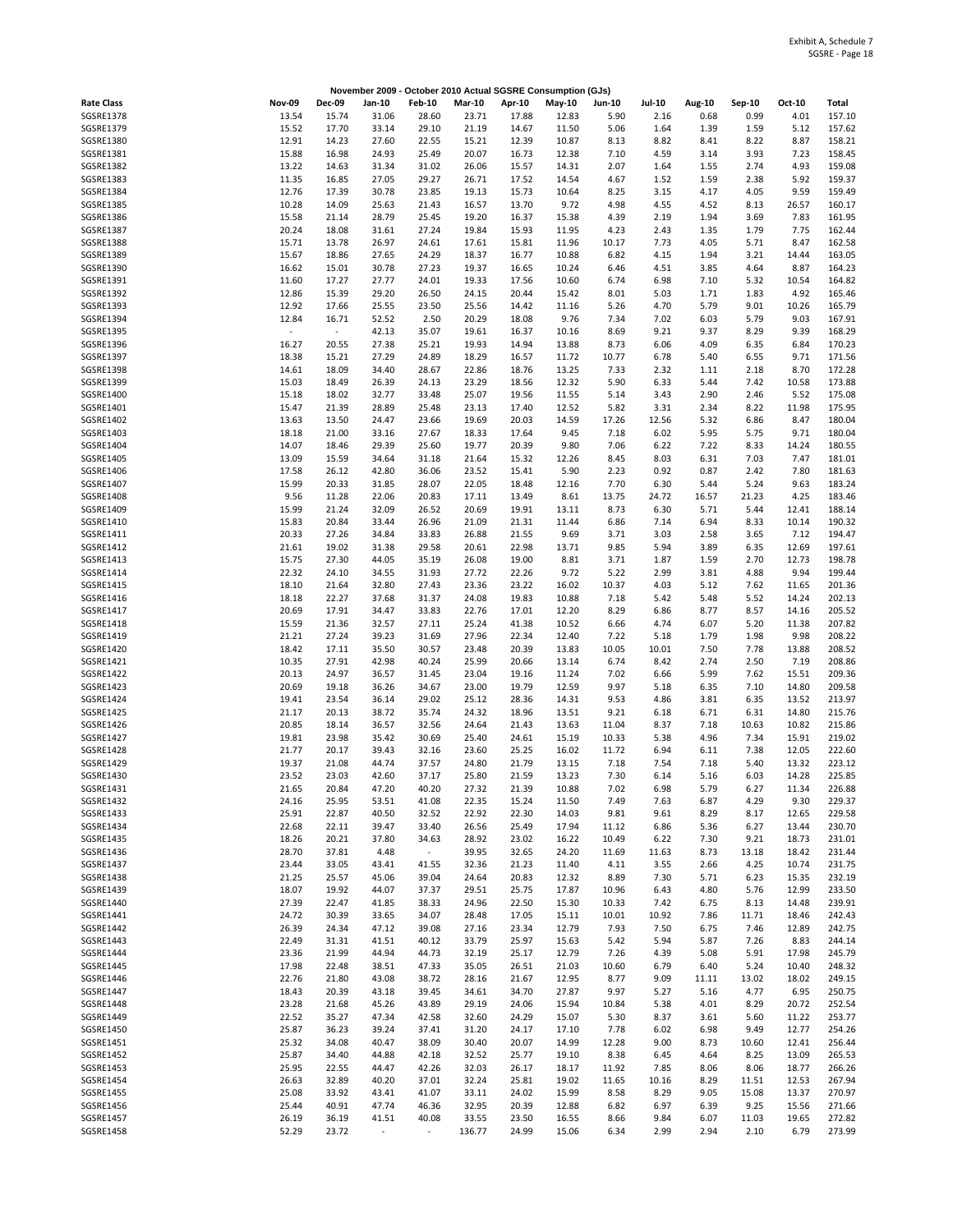|                               |                |                | November 2009 - October 2010 Actual SGSRE Consumption (GJs) |                |                |                |                |                |                |                |                |                |                  |
|-------------------------------|----------------|----------------|-------------------------------------------------------------|----------------|----------------|----------------|----------------|----------------|----------------|----------------|----------------|----------------|------------------|
| <b>Rate Class</b>             | <b>Nov-09</b>  | <b>Dec-09</b>  | Jan-10                                                      | <b>Feb-10</b>  | <b>Mar-10</b>  | Apr-10         | <b>May-10</b>  | <b>Jun-10</b>  | <b>Jul-10</b>  | Aug-10         | Sep-10         | Oct-10         | Total            |
| SGSRE1459                     | 21.29          | 28.90          | 45.38                                                       | 43.93          | 30.83          | 26.33          | 19.45          | 15.35          | 12.68          | 10.20          | 8.17           | 15.67          | 278.18           |
| SGSRE1460                     | 22.52          | 32.65          | 41.90                                                       | 38.17          | 40.22          | 26.80          | 16.11          | 11.41          | 12.91          | 11.35          | 12.78          | 12.37          | 279.19           |
| SGSRE1461<br>SGSRE1462        | 26.67<br>28.90 | 36.94<br>43.37 | 42.89<br>57.78                                              | 41.83<br>43.22 | 33.99<br>33.47 | 27.40<br>24.65 | 20.37<br>14.67 | 10.41<br>5.74  | 8.61<br>7.25   | 8.89<br>2.70   | 8.97<br>5.12   | 13.25<br>15.56 | 280.22<br>282.43 |
| SGSRE1463                     | 25.87          | 42.34          | 54.01                                                       | 43.22          | 36.35          | 26.17          | 15.91          | 5.86           | 5.38           | 4.05           | 7.38           | 15.91          | 282.45           |
| SGSRE1464                     | 30.74          | 42.06          | 56.03                                                       | 50.53          | 32.91          | 26.25          | 12.72          | 5.54           | 4.66           | 4.21           | 7.38           | 11.82          | 284.85           |
| SGSRE1465                     | 31.57          | 43.33          | 52.93                                                       | 47.59          | 36.71          | 25.97          | 19.46          | 3.71           | 7.41           | 4.56           | 7.14           | 13.65          | 294.03           |
| SGSRE1466                     | 31.89          | 38.33          | 51.23                                                       | 46.60          | 34.71          | 28.28          | 21.69          | 7.58           | 5.58           | 4.21           | 9.29           | 15.36          | 294.75           |
| SGSRE1467                     | 29.30          | 34.52          | 43.13                                                       | 38.76          | 35.23          | 28.00          | 27.27          | 15.16          | 10.28          | 8.57           | 11.19          | 15.48          | 296.89           |
| SGSRE1468<br>SGSRE1469        | 21.53          | 51.90          | 49.16                                                       | 44.73          | 39.63          | 27.00          | 18.70          | 7.94           | 5.78           | 4.52           | 9.72           | 18.10          | 298.71           |
| SGSRE1470                     | 32.25<br>28.86 | 43.80<br>37.93 | 54.24<br>50.75                                              | 49.66<br>46.76 | 39.03<br>40.22 | 25.13<br>31.74 | 16.39<br>19.66 | 6.98<br>7.94   | 6.33<br>7.05   | 5.04<br>5.40   | 8.02<br>8.53   | 12.81<br>16.43 | 299.68<br>301.27 |
| SGSRE1471                     | 31.38          | 41.34          | 50.67                                                       | 46.12          | 39.07          | 31.06          | 19.30          | 7.86           | 7.01           | 4.60           | 8.14           | 15.36          | 301.91           |
| SGSRE1472                     | 37.52          | 38.25          | 57.74                                                       | 49.26          | 38.91          | 23.62          | 13.95          | 7.98           | 8.05           | 6.11           | 8.02           | 14.88          | 304.29           |
| SGSRE1473                     | 28.23          | 38.92          | 48.45                                                       | 44.69          | 36.91          | 31.62          | 19.58          | 10.65          | 9.96           | 7.62           | 12.22          | 16.07          | 304.92           |
| SGSRE1474                     | 16.70          | 24.68          | 85.75                                                       | 71.17          | 27.24          | 29.11          | 27.11          | 9.33           | 5.98           | 0.99           | 1.19           | 7.76           | 307.01           |
| SGSRE1475                     | 33.53          | 41.98          | 52.97                                                       | 48.19          | 41.78          | 30.95          | 23.01          | 7.38           | 4.34           | 3.89           | 7.90           | 11.10          | 307.02           |
| SGSRE1476<br>SGSRE1477        | 28.82<br>30.10 | 40.47<br>40.19 | 50.51<br>50.16                                              | 45.92<br>46.64 | 41.82<br>41.18 | 35.80<br>30.35 | 24.40<br>18.06 | 7.90<br>7.74   | 5.74<br>10.24  | 4.52<br>11.03  | 6.91<br>9.25   | 15.48<br>16.79 | 308.29<br>311.73 |
| SGSRE1478                     | 31.97          | 31.21          | 58.71                                                       | 49.22          | 32.11          | 27.32          | 20.05          | 11.60          | 6.90           | 7.70           | 10.48          | 24.54          | 311.81           |
| SGSRE1479                     | 29.58          | 40.27          | 54.24                                                       | 51.80          | 42.62          | 29.95          | 18.82          | 8.14           | 7.73           | 6.11           | 9.13           | 15.28          | 313.67           |
| SGSRE1480                     | 29.18          | 40.31          | 50.24                                                       | 55.98          | 55.36          | 28.91          | 16.83          | 8.42           | 6.26           | 3.85           | 6.35           | 12.17          | 313.86           |
| SGSRE1481                     | 33.09          | 30.29          | 57.20                                                       | 50.57          | 35.82          | 29.83          | 18.61          | 12.32          | 7.85           | 6.19           | 11.23          | 21.84          | 314.84           |
| SGSRE1482                     | 32.21          | 41.54          | 53.41                                                       | 50.53          | 42.86          | 30.91          | 17.62          | 7.18           | 7.33           | 5.83           | 9.21           | 16.31          | 314.94           |
| SGSRE1483<br>SGSRE1484        | 30.34<br>33.09 | 39.32<br>40.75 | 50.95                                                       | 49.70<br>47.95 | 39.63<br>40.90 | 31.94          | 21.21<br>17.58 | 9.89<br>9.93   | 7.37<br>9.00   | 6.79<br>7.02   | 10.40<br>10.91 | 19.06<br>16.35 | 316.60<br>317.76 |
| SGSRE1485                     | 32.89          | 43.41          | 52.70<br>55.16                                              | 50.17          | 41.46          | 31.58<br>30.67 | 20.37          | 8.85           | 7.85           | 6.51           | 10.76          | 16.87          | 324.97           |
| SGSRE1486                     | 33.69          | 42.57          | 52.70                                                       | 48.74          | 44.90          | 35.49          | 21.69          | 8.54           | 6.06           | 5.08           | 7.54           | 17.98          | 324.98           |
| SGSRE1487                     | 32.61          | 29.82          | 60.93                                                       | 51.17          | 36.54          | 32.06          | 22.60          | 13.40          | 10.57          | 9.52           | 10.36          | 19.01          | 328.59           |
| SGSRE1488                     | 37.48          | 41.26          | 51.23                                                       | 51.65          | 41.58          | 30.71          | 19.58          | 10.77          | 9.68           | 8.77           | 13.37          | 16.83          | 332.91           |
| SGSRE1489                     | 24.56          | 34.92          | 50.28                                                       | 41.59          | 40.50          | 34.33          | 29.23          | 19.22          | 20.12          | 16.51          | 8.77           | 15.40          | 335.43           |
| SGSRE1490                     | 38.15          | 43.64          | 54.28                                                       | 48.39          | 45.94          | 33.22          | 19.82          | 11.69          | 12.27          | 5.40           | 11.99          | 11.58          | 336.37           |
| SGSRE1491<br>SGSRE1492        | 36.52<br>37.08 | 44.00<br>45.03 | 53.93<br>57.81                                              | 51.25<br>53.04 | 43.14<br>47.02 | 32.02<br>32.30 | 22.49<br>22.89 | 11.33<br>10.25 | 8.69<br>7.01   | 4.09<br>5.91   | 8.97<br>8.53   | 20.65<br>12.02 | 337.08<br>338.89 |
| SGSRE1493                     | $\blacksquare$ | $\sim$         | 43.27                                                       | 38.06          | 21.59          | 17.21          | 49.95          | 34.13          | 36.60          | 35.47          | 34.69          | 31.49          | 342.46           |
| SGSRE1494                     | 38.15          | 48.33          | 64.60                                                       | 55.58          | 43.58          | 30.55          | 18.42          | 9.37           | 8.92           | 6.03           | 16.27          | 4.97           | 344.77           |
| SGSRE1495                     | 37.95          | 50.83          | 63.41                                                       | 58.13          | 36.63          | 29.15          | 18.98          | 11.17          | 6.22           | 5.56           | 7.86           | 19.50          | 345.39           |
| SGSRE1496                     | 37.36          | 52.10          | 59.68                                                       | 54.67          | 42.98          | 35.37          | 26.91          | 7.54           | 4.82           | 4.17           | 6.11           | 13.96          | 345.67           |
| SGSRE1497                     | 33.09          | 38.15          | 60.93                                                       | 51.88          | 38.82          | 33.97          | 22.60          | 10.29          | 9.77           | 10.36          | 11.11          | 25.70          | 346.67           |
| SGSRE1498<br>SGSRE1499        | 37.16<br>32.17 | 43.05<br>45.55 | 53.65<br>65.35                                              | 49.02<br>53.59 | 44.90<br>44.98 | 38.63<br>32.38 | 23.40<br>21.45 | 5.86<br>11.05  | 4.98<br>10.28  | 6.67<br>7.90   | 13.93<br>10.12 | 26.58<br>16.71 | 347.83<br>351.53 |
| SGSRE1500                     | 34.60          | 48.37          | 58.09                                                       | 51.92          | 46.50          | 37.36          | 24.12          | 9.77           | 7.93           | 5.63           | 8.65           | 19.57          | 352.51           |
| SGSRE1501                     | 39.07          | 48.69          | 61.19                                                       | 58.29          | 44.94          | 33.37          | 20.93          | 8.54           | 7.93           | 6.67           | 9.56           | 14.12          | 353.30           |
| <b>SGSRE1502</b>              | 31.73          | 39.70          | 61.44                                                       | 55.30          | 43.81          | 34.69          | 19.41          | 12.92          | 10.17          | 9.56           | 9.88           | 24.86          | 353.47           |
| SGSRE1503                     | 37.32          | 46.22          | 59.05                                                       | 57.57          | 45.70          | 33.77          | 23.01          | 10.21          | 7.37           | 5.67           | 9.05           | 18.90          | 353.84           |
| SGSRE1504                     | 32.29          | 33.03          | 67.59                                                       | 61.74          | 46.65          | 45.72          | 20.77          | 10.25          | 6.02           | 7.86           | 8.97           | 19.01          | 359.90           |
| SGSRE1505<br>SGSRE1506        | 39.91<br>40.39 | 42.61<br>45.87 | 52.54<br>60.20                                              | 48.78<br>56.30 | 42.14<br>47.45 | 34.73<br>33.65 | 26.71<br>23.72 | 15.04<br>12.92 | 13.11<br>7.89  | 9.88<br>5.63   | 16.03<br>9.49  | 19.61<br>17.78 | 361.09<br>361.29 |
| SGSRE1507                     | 37.63          | 43.29          | 56.39                                                       | 52.24          | 44.50          | 35.13          | 26.87          | 11.61          | 10.20          | 7.14           | 14.72          | 21.84          | 361.56           |
| <b>SGSRE1508</b>              | 32.69          | 42.61          | 53.29                                                       | 47.35          | 44.46          | 35.45          | 28.39          | 15.24          | 13.94          | 10.87          | 15.84          | 22.08          | 362.21           |
| <b>SGSRE1509</b>              | 38.27          | 45.63          | 63.05                                                       | 56.62          | 51.65          | 39.75          | 19.46          | 9.17           | 6.45           | 5.60           | 10.36          | 16.23          | 362.24           |
| SGSRE1510                     | 35.68          | 45.19          | 60.08                                                       | 57.97          | 48.65          | 34.09          | 22.77          | 10.45          | 11.35          | 8.41           | 11.79          | 18.02          | 364.45           |
| SGSRE1511                     | 34.49          | 39.80          | 48.81                                                       | 45.13          | 41.06          | 40.54          | 35.09          | 17.03          | 12.95          | 10.67          | 18.65          | 25.94          | 370.16           |
| SGSRE1512<br>SGSRE1513        | 34.84<br>36.52 | 45.23<br>43.29 | 60.87<br>58.65                                              | 56.50<br>52.60 | 48.45<br>40.30 | 35.84<br>32.26 | 25.12<br>28.99 | 11.49<br>19.58 | 10.40<br>11.24 | 8.73<br>9.09   | 11.95<br>16.47 | 20.89<br>22.24 | 370.31<br>371.23 |
| SGSRE1514                     | 34.68          | 47.37          | 61.62                                                       | 56.46          | 46.66          | 33.34          | 23.64          | 14.04          | 10.48          | 8.17           | 12.74          | 22.60          | 371.80           |
| SGSRE1515                     | 38.75          | 50.75          | 61.27                                                       | 61.27          | 45.82          | 34.05          | 20.89          | 9.13           | 8.88           | 7.78           | 11.51          | 22.48          | 372.58           |
| SGSRE1516                     | 39.67          | 48.49          | 58.29                                                       | 54.63          | 44.86          | 33.97          | 25.00          | 13.48          | 12.19          | 9.84           | 14.05          | 19.22          | 373.69           |
| SGSRE1517                     | 37.91          | 46.78          | 65.04                                                       | 60.91          | 45.30          | 45.72          | 21.05          | 8.18           | 6.93           | 5.79           | 9.56           | 20.57          | 373.74           |
| SGSRE1518                     | 43.22          | 50.39          | 65.83                                                       | 60.31          | 52.29          | 32.26          | 19.02          | 7.94           | 8.84           | 6.71           | 11.51          | 18.22          | 376.54           |
| SGSRE1519<br><b>SGSRE1520</b> | 39.39<br>38.23 | 51.10<br>49.32 | 58.81<br>62.50                                              | 58.17<br>58.40 | 46.58<br>49.05 | 36.88<br>39.11 | 28.07<br>26.16 | 14.20<br>9.57  | 7.57<br>10.08  | 5.87<br>8.02   | 8.89<br>11.23  | 21.76<br>16.39 | 377.29<br>378.06 |
| SGSRE1521                     | 37.52          | 36.62          | 55.71                                                       | 50.29          | 53.53          | 51.66          | 41.75          | 10.57          | 9.56           | 6.19           | 10.68          | 17.63          | 381.71           |
| SGSRE1522                     | 39.39          | 48.17          | 64.64                                                       | 58.05          | 50.09          | 33.30          | 24.04          | 10.85          | 8.73           | 6.23           | 11.31          | 27.77          | 382.57           |
| <b>SGSRE1523</b>              | 35.56          | 50.11          | 61.54                                                       | 56.50          | 48.33          | 36.48          | 24.48          | 12.32          | 12.95          | 10.04          | 14.92          | 24.91          | 388.14           |
| <b>SGSRE1524</b>              | 45.37          | 48.56          | 60.43                                                       | 50.65          | 48.41          | 43.25          | 36.52          | 11.49          | 7.33           | 7.30           | 12.66          | 17.23          | 389.20           |
| SGSRE1525                     | 37.79          | 42.38          | 56.11                                                       | 50.89          | 48.33          | 36.40          | 23.68          | 11.05          | 9.72           | 18.21          | 39.57          | 16.75          | 390.88           |
| SGSRE1526<br>SGSRE1527        | 40.58          | 48.29<br>47.30 | 61.35                                                       | 58.68          | 50.77          | 40.30          | 29.82          | 14.96          | 8.53           | 7.82           | 11.19          | 19.77          | 392.06           |
| <b>SGSRE1528</b>              | 40.70<br>40.11 | 54.75          | 62.85<br>73.05                                              | 50.81<br>66.36 | 47.97<br>51.57 | 35.25<br>34.25 | 24.84<br>24.64 | 15.20<br>10.45 | 15.86<br>7.17  | 13.10<br>6.19  | 19.80<br>9.80  | 19.73<br>15.40 | 393.41<br>393.74 |
| SGSRE1529                     | 38.63          | 48.96          | 63.69                                                       | 56.02          | 51.61          | 41.66          | 30.18          | 9.17           | 7.93           | 7.70           | 14.29          | 25.14          | 394.98           |
| SGSRE1530                     | 38.43          | 46.61          | 71.84                                                       | 60.99          | 49.08          | 43.09          | 22.76          | 14.71          | 11.56          | 12.22          | 10.79          | 21.40          | 403.48           |
| SGSRE1531                     | 62.55          | 76.58          | 65.51                                                       | 59.88          | 47.57          | 33.45          | 20.10          | 7.58           | 5.22           | 4.68           | 8.14           | 15.20          | 406.46           |
| SGSRE1532                     | 40.62          | 44.87          | 53.73                                                       | 50.53          | 45.30          | 36.32          | 32.14          | 22.38          | 22.55          | 19.09          | 25.88          | 27.69          | 421.10           |
| SGSRE1533                     | 42.18          | 46.53          | 69.50                                                       | 54.11          | 43.77          | 38.83          | 31.92          | 30.18          | 8.97           | 14.33          | 10.00          | 30.99          | 421.31           |
| SGSRE1534<br>SGSRE1535        | 46.72<br>42.34 | 47.97<br>48.80 | 59.80<br>65.20                                              | 54.83<br>55.42 | 49.01<br>42.50 | 40.38<br>36.36 | 33.21<br>26.47 | 18.63<br>24.89 | 13.71<br>20.00 | 11.39<br>17.34 | 20.52<br>17.82 | 28.25<br>27.81 | 424.42<br>424.95 |
| SGSRE1536                     | 49.04          | 50.51          | 60.99                                                       | 53.12          | 51.17          | 42.73          | 32.57          | 17.03          | 13.71          | 12.26          | 19.29          | 29.48          | 431.90           |
| SGSRE1537                     | 37.19          | 51.14          | 83.10                                                       | 73.75          | 55.67          | 48.07          | 28.82          | 15.99          | 11.76          | 10.48          | 12.06          | 23.35          | 451.38           |
| SGSRE1538                     | 45.13          | 48.21          | 61.39                                                       | 56.38          | 50.05          | 39.39          | 34.01          | 23.57          | 26.18          | 21.63          | 27.07          | 26.26          | 459.27           |
| SGSRE1539                     | 43.73          | 53.45          | 65.79                                                       | 58.84          | 54.45          | 40.38          | 27.27          | 12.24          | 11.51          | 9.29           | 42.15          | 43.05          | 462.15           |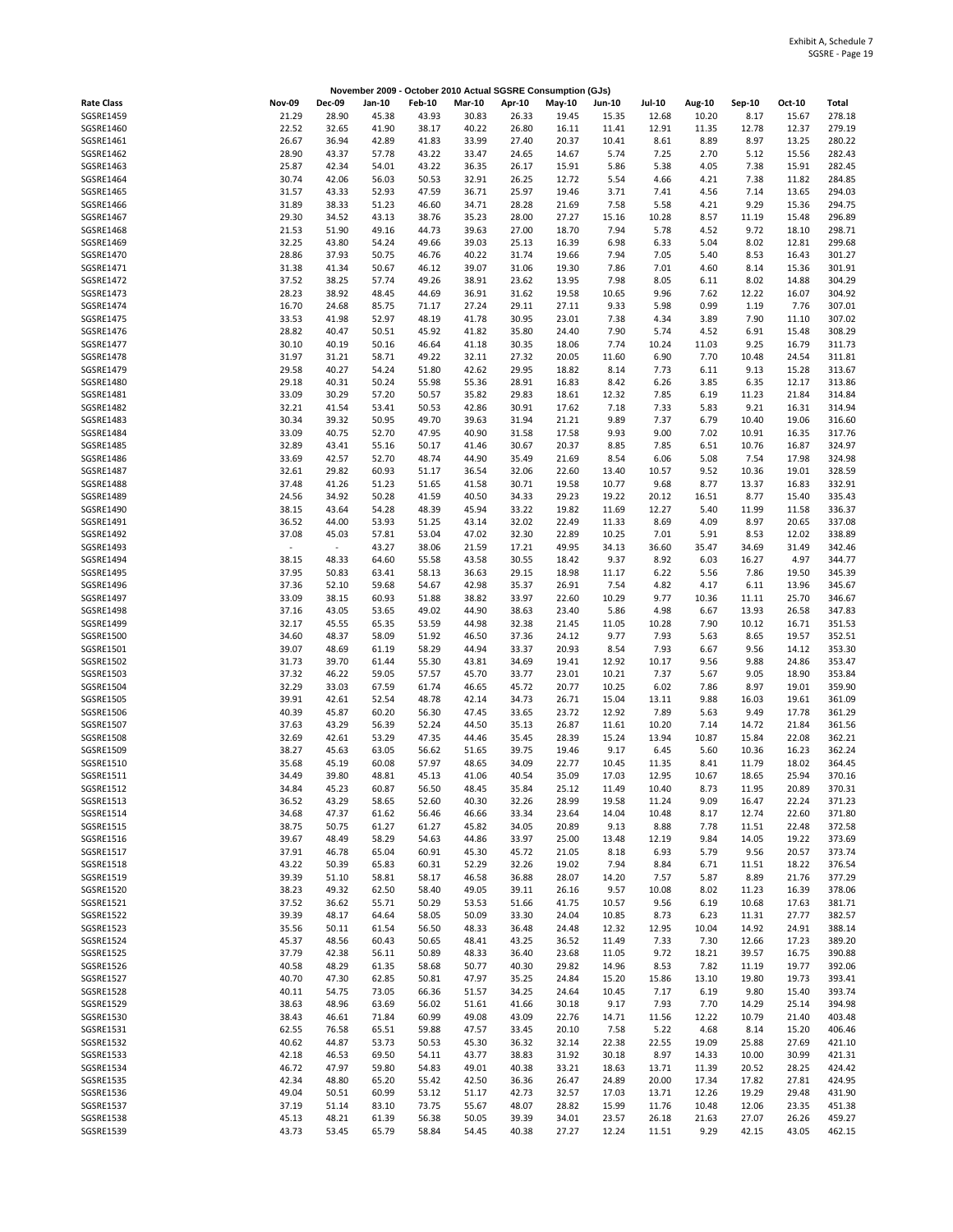|                                                                      |               |        |        |        |        |        | November 2009 - October 2010 Actual SGSRE Consumption (GJs) |               |        |        |          |        |         |
|----------------------------------------------------------------------|---------------|--------|--------|--------|--------|--------|-------------------------------------------------------------|---------------|--------|--------|----------|--------|---------|
| <b>Rate Class</b>                                                    | <b>Nov-09</b> | Dec-09 | Jan-10 | Feb-10 | Mar-10 | Apr-10 | <b>Mav-10</b>                                               | <b>Jun-10</b> | Jul-10 | Aug-10 | $Sep-10$ | Oct-10 | Total   |
| SGSRE1540                                                            | 48.72         | 55.55  | 66.54  | 61.31  | 59.24  | 48.79  | 33.21                                                       | 16.71         | 16.69  | 13.17  | 18.89    | 24.99  | 463.81  |
| SGSRE1541                                                            | 42.22         | 56.42  | 71.86  | 64.33  | 59.04  | 45.88  | 35.53                                                       | 21.34         | 14.66  | 12.06  | 22.82    | 32.78  | 478.94  |
| SGSRE1542                                                            | 30.96         | 35.16  | 74.38  | 66.33  | 64.34  | 39.76  | 42.55                                                       | 28.54         | 34.71  | 29.72  | 25.55    | 27.60  | 499.60  |
| SGSRE1543                                                            | 42.10         | 40.23  | 82.93  | 62.98  | 46.46  | 48.51  | 41.90                                                       | 36.50         | 28.92  | 24.96  | 26.99    | 37.32  | 519.80  |
| <b>SGSRE1544</b>                                                     | 68.17         | 72.17  | 85.12  | 77.25  | 79.17  | 67.11  | 64.95                                                       | 27.40         | 17.37  | 14.92  | 43.18    | 52.16  | 668.97  |
| <b>SGSRE1545</b>                                                     | 71.16         | 70.94  | 86.46  | 77.01  | 75.18  | 67.47  | 63.04                                                       | 29.52         | 21.31  | 18.53  | 45.44    | 52.56  | 678.62  |
| SGSRE1546                                                            | 71.60         | 71.22  | 93.09  | 86.47  | 84.48  | 77.82  | 69.93                                                       | 30.63         | 22.11  | 15.00  | 21.79    | 47.35  | 691.49  |
| <b>SGSRE1547</b>                                                     | 59.12         | 72.93  | 99.04  | 88.98  | 90.12  | 84.99  | 86.40                                                       | 33.22         | 17.85  | 14.13  | 25.00    | 37.84  | 709.62  |
| <b>SGSRE1548</b>                                                     | 70.13         | 79.43  | 97.65  | 87.47  | 91.16  | 76.79  | 77.03                                                       | 34.50         | 22.23  | 20.28  | 29.69    | 34.77  | 721.13  |
| Average                                                              | 8.71          | 10.61  | 17.90  | 16.21  | 12.54  | 9.78   | 7.00                                                        | 3.91          | 2.93   | 2.40   | 2.82     | 4.53   | 99.36   |
| Profile                                                              | 8.77%         | 10.68% | 18.02% | 16.32% | 12.62% | 9.85%  | 7.05%                                                       | 3.94%         | 2.95%  | 2.41%  | 2.84%    | 4.56%  | 100.00% |
| Water Heating - Per NBEUB 2009-002 - Board<br>Interrogatory No. 7(a) | 2.3           | 2.6    | 2.6    | 2.4    | 2.6    | 2.5    | 2.1                                                         | 1.8           | 1.7    | 1.7    | 1.8      | 2.0    | 26.1    |
| <b>Water Heater Profile</b>                                          | 8.81%         | 9.96%  | 9.96%  | 9.20%  | 9.96%  | 9.58%  | 8.05%                                                       | 6.90%         | 6.51%  | 6.51%  | 6.90%    | 7.66%  | 100.00% |
| Other Consumption                                                    | 6.41          | 8.01   | 15.30  | 13.81  | 9.94   | 7.28   | 4.90                                                        | 2.11          | 1.23   | 0.70   | 1.02     | 2.53   | 73.26   |
| Other Profile                                                        | 8.75%         | 10.94% | 20.89% | 18.85% | 13.57% | 9.94%  | 6.69%                                                       | 2.89%         | 1.67%  | 0.95%  | 1.40%    | 3.45%  | 100.00% |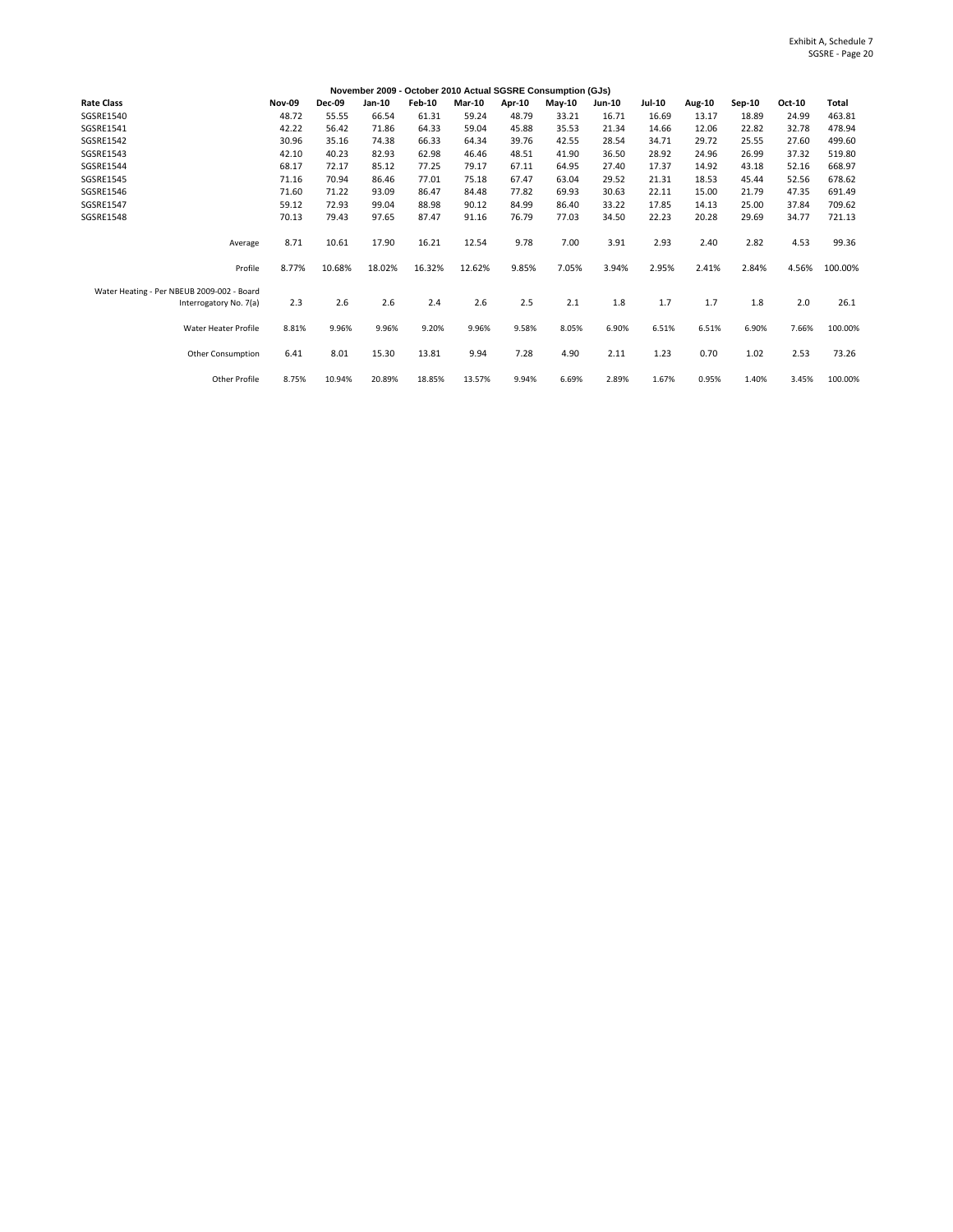|                    |                                  |                          |                          |                          |                             |                | November 2009 - October 2010 Actual SGSRO Consumption (GJs) |                          |                                  |                          |                                                   |                |                |
|--------------------|----------------------------------|--------------------------|--------------------------|--------------------------|-----------------------------|----------------|-------------------------------------------------------------|--------------------------|----------------------------------|--------------------------|---------------------------------------------------|----------------|----------------|
| <b>Rate Class</b>  | <b>Nov-09</b>                    | <b>Dec-09</b>            | Jan-10                   | <b>Feb-10</b>            | <b>Mar-10</b>               | Apr-10         | May-10                                                      | <b>Jun-10</b>            | Jul-10                           | Aug-10                   | Sep-10                                            | Oct-10         | Total          |
| SGSRO1             | 3.74                             | 6.64                     | 7.89                     | 6.64                     | 4.03                        | 5.54           | 3.27                                                        | 2.11                     | 1.64                             | 0.56                     | 1.07                                              | 1.87           | 45.00          |
| SGSRO2             | 5.02                             | 5.82                     | 8.77                     | 8.33                     | 5.49                        | 3.63           | 2.43                                                        | 1.08                     | 1.12                             | 1.11                     | 1.27                                              | 0.95           | 45.02          |
| SGSRO3             | 3.42                             | 3.87                     | 9.60                     | 8.17                     | 5.65                        | 5.83           | 4.02                                                        | 1.28                     | 0.92                             | 0.64                     | 0.60                                              | 1.03           | 45.03          |
| SGSRO4             | 3.51                             | 5.25                     | 10.39                    | 8.59                     | 5.47                        | 3.66           | 2.67                                                        | 1.04                     | 1.00                             | 0.95                     | 0.87                                              | 1.67           | 45.07          |
| SGSRO5             | 2.75                             | 5.52                     | 10.11                    | 9.74                     | 6.11                        | 3.70           | 2.59                                                        | 0.92                     | 0.68                             | 0.63                     | 0.91                                              | 1.43           | 45.09          |
| SGSRO6<br>SGSRO7   | 6.33<br>4.66                     | 4.26<br>5.84             | 7.53<br>9.92             | 6.32<br>9.03             | 4.33<br>6.79                | 4.40<br>4.98   | 5.34<br>1.71                                                | 2.79<br>0.36             | 1.00<br>$\blacksquare$           | 0.56<br>$\blacksquare$   | 0.64<br>0.16                                      | 1.59<br>1.67   | 45.09<br>45.12 |
| SGSRO8             | 2.43                             | $\omega$                 | 9.24                     | 11.10                    | 7.10                        | 4.42           | 3.07                                                        | 0.88                     | 1.28                             | 1.35                     | 1.67                                              | 2.58           | 45.12          |
| SGSRO9             |                                  | $\sim$                   | 13.21                    | 11.06                    | 8.02                        | 5.46           | 3.23                                                        | 1.59                     | 1.36                             | 1.19                     | $\omega$                                          | $\sim$         | 45.12          |
| SGSRO10            | 5.62                             | 2.43                     | 5.44                     | 4.09                     | 6.13                        | 6.75           | 3.74                                                        | 2.55                     | 2.48                             | 1.87                     | 1.75                                              | 2.30           | 45.15          |
| SGSRO11            | 4.86                             | 6.34                     | $\overline{\phantom{a}}$ | $\blacksquare$           | $\mathcal{L}_{\mathcal{A}}$ | $\blacksquare$ | $\overline{\phantom{a}}$                                    | 4.70                     | 14.29                            | 3.30                     | 6.94                                              | 4.73           | 45.16          |
| SGSRO12            | 7.25                             | 4.46                     | 10.43                    | 9.04                     | 2.75                        | 0.72           | 1.75                                                        | 2.03                     | 1.88                             | 1.47                     | 1.47                                              | 1.91           | 45.16          |
| SGSRO13            | 3.30                             | 5.86                     | 12.37                    | 11.37                    | 7.33                        | 3.39           | 1.55                                                        | $\sim$                   | $\blacksquare$                   | $\blacksquare$           | $\sim$                                            | $\sim$         | 45.17          |
| SGSRO14            | 3.19                             | 4.26                     | 9.83                     | 8.47                     | 6.20                        | 4.52           | 2.91                                                        | 1.51                     | 1.12                             | 1.03                     | 0.95                                              | 1.23           | 45.22          |
| SGSRO15            | 2.51                             | 4.50                     | 7.97                     | 7.85                     | 6.29                        | 4.91           | 3.47                                                        | 2.03                     | 1.64                             | 1.23                     | 1.19                                              | 1.63           | 45.22          |
| SGSRO16            | $\overline{\phantom{a}}$         | $\omega$                 | 9.80                     | 9.80                     | 8.63                        | 7.26           | 3.07                                                        | 1.55                     | 1.44                             | 1.03                     | 1.35                                              | 1.31           | 45.24          |
| SGSRO17            | 3.46                             | 4.42                     | 8.56                     | 7.47                     | 6.36                        | 4.40           | 3.46                                                        | 2.15                     | 1.32                             | 1.03                     | 0.99                                              | 1.63           | 45.25          |
| SGSRO18            | 2.15                             | 3.99                     | 7.77                     | 9.72                     | 7.24                        | 5.23           | 2.91                                                        | 1.48                     | 1.48                             | 1.23                     | 0.95                                              | 1.11           | 45.26          |
| SGSRO19<br>SGSRO20 | 2.71<br>$\overline{\phantom{a}}$ | 3.97<br>$\blacksquare$   | 9.04<br>10.51            | 7.87<br>10.87            | 5.51<br>8.16                | 3.66<br>6.03   | 3.11<br>3.98                                                | 1.87<br>1.99             | 1.52<br>1.16                     | 1.67<br>0.87             | 1.83<br>0.71                                      | 2.50<br>0.99   | 45.26<br>45.27 |
| SGSRO21            | $\blacksquare$                   | $\blacksquare$           | 10.95                    | 10.04                    | 9.15                        | 5.75           | 3.15                                                        | 1.59                     | 1.16                             | 1.23                     | 1.19                                              | 1.07           | 45.28          |
| SGSRO22            | 4.42                             | 5.76                     | 7.65                     | 7.71                     | 5.67                        | 4.42           | 2.63                                                        | 0.88                     | 1.36                             | 0.91                     | 1.07                                              | 2.82           | 45.30          |
| SGSRO23            | 3.86                             | 4.82                     | 9.83                     | 9.14                     | 6.28                        | 4.36           | 2.71                                                        | 1.36                     | 0.76                             | 0.64                     | 0.60                                              | 0.95           | 45.31          |
| SGSRO24            | 2.87                             | 5.92                     | 8.13                     | 8.07                     | 6.39                        | 5.26           | 3.03                                                        | 1.36                     | 1.20                             | 0.67                     | 0.99                                              | 1.43           | 45.32          |
| SGSRO25            | 4.42                             | 5.10                     | 10.78                    | 9.10                     | 6.28                        | 3.44           | 2.43                                                        | 1.47                     | 0.52                             | 0.48                     | 0.44                                              | 0.87           | 45.33          |
| SGSRO26            | 3.22                             | 3.99                     | 5.27                     | 4.17                     | 8.83                        | 5.00           | 4.18                                                        | 2.91                     | 1.88                             | 1.75                     | 1.63                                              | 2.54           | 45.37          |
| SGSRO27            | 6.96                             | 9.37                     | $\blacksquare$           | $\overline{\phantom{a}}$ | 7.32                        | 8.39           | 5.97                                                        | 2.39                     | 1.92                             | 1.63                     | 0.71                                              | 0.71           | 45.37          |
| SGSRO28            | 8.57                             | 14.16                    | 8.61                     | 11.85                    | 2.19                        | $\blacksquare$ | $\sim$                                                      | $\overline{\phantom{a}}$ | $\overline{\phantom{a}}$         | $\overline{\phantom{a}}$ | $\sim$                                            | $\sim$         | 45.38          |
| SGSRO29            | 3.75                             | 5.56                     | 10.67                    | 7.87                     | 4.75                        | 3.51           | 2.43                                                        | 1.44                     | 1.36                             | 1.31                     | 1.23                                              | 1.51           | 45.39          |
| SGSRO30            | 4.02                             | 5.76                     | 9.16                     | 7.28                     | 5.07                        | 4.06           | 2.43                                                        | 1.48                     | 1.24                             | 1.23                     | 1.27                                              | 2.39           | 45.39          |
| SGSRO31            | $\omega$                         | 2.31                     | 13.53                    | 12.69                    | 9.31                        | 6.39           | 1.16                                                        | $\sim$                   | $\Box$                           | $\blacksquare$           | ÷.                                                | $\blacksquare$ | 45.39          |
| SGSRO32            | 4.98                             | 5.88                     | 9.36                     | 9.11                     | 6.43                        | 4.54           | 2.11                                                        | 0.72                     | 1.00                             | 0.87                     | 0.40                                              | $\sim$         | 45.40          |
| SGSRO33            | 7.37                             | 8.19                     | 10.19                    | 8.55                     | 0.72                        | 0.84           | 1.51                                                        | 1.28<br>$\omega$         | 1.64<br>$\overline{\phantom{a}}$ | 1.35<br>÷,               | 1.27                                              | 2.50           | 45.41          |
| SGSRO34<br>SGSRO35 | 0.92<br>5.30                     | 5.86<br>7.05             | 13.16<br>10.46           | 11.17<br>8.55            | 8.35<br>6.40                | 5.23<br>3.96   | $\overline{\phantom{a}}$<br>2.47                            | 0.76                     | 0.04                             | $\sim$                   | $\blacksquare$<br>$\centering \label{eq:reduced}$ | 0.75<br>0.48   | 45.44<br>45.47 |
| SGSRO36            | $\sim$                           | $\blacksquare$           | 14.46                    | 11.57                    | 8.23                        | 6.35           | 3.78                                                        | 1.08                     | $\blacksquare$                   | $\overline{\phantom{a}}$ | $\overline{\phantom{a}}$                          | $\omega$       | 45.47          |
| SGSRO37            | 3.23                             | 4.62                     | 7.70                     | 8.85                     | 7.56                        | 3.35           | 3.39                                                        | 1.75                     | 1.52                             | 1.19                     | 0.91                                              | 1.43           | 45.50          |
| SGSRO38            | 3.15                             | 4.07                     | 9.20                     | 7.78                     | 6.68                        | 3.83           | 3.19                                                        | 3.43                     | 1.36                             | 0.72                     | 1.03                                              | 1.07           | 45.51          |
| SGSRO39            | 3.26                             | 6.82                     | 9.92                     | 9.13                     | 7.16                        | 5.11           | 2.31                                                        | 0.72                     | 0.92                             | 0.16                     | ÷,                                                | $\sim$         | 45.51          |
| SGSRO40            | 3.79                             | 3.83                     | 7.42                     | 6.98                     | 6.76                        | 5.07           | 3.78                                                        | 1.99                     | 1.92                             | 0.79                     | 0.56                                              | 2.62           | 45.51          |
| SGSRO41            | 3.95                             | 4.23                     | 5.95                     | 6.86                     | 5.41                        | 5.23           | 4.38                                                        | 1.59                     | 2.04                             | 2.38                     | 1.15                                              | 2.34           | 45.51          |
| SGSRO42            | $\sim$                           | $\sim$                   | 12.06                    | 8.91                     | 5.67                        | 4.18           | 4.18                                                        | 2.19                     | 1.84                             | 1.94                     | 2.02                                              | 2.54           | 45.53          |
| SGSRO43            | 4.06                             | 5.80                     | 8.69                     | 8.23                     | 5.99                        | 4.06           | 2.11                                                        | 1.40                     | 1.16                             | 0.67                     | 1.27                                              | 2.11           | 45.55          |
| SGSRO44            | 3.19                             | 5.05                     | 10.15                    | 8.35                     | 6.03                        | 4.10           | 2.35                                                        | 1.20                     | 1.24                             | 1.03                     | 1.03                                              | 1.83           | 45.55          |
| SGSRO45            | 5.30                             | 5.34                     | 9.32                     | 6.90                     | 5.97                        | 4.35           | 3.03                                                        | 1.71                     | 1.08                             | 0.48                     | 0.99                                              | 1.11           | 45.58          |
| SGSRO46            | 3.62                             | 5.38                     | 8.21                     | 8.81                     | 6.88                        | 5.23           | 2.83                                                        | 1.55                     | 0.68                             | 0.64                     | 0.56                                              | 1.19           | 45.58          |
| SGSRO47<br>SGSRO48 | $\overline{\phantom{a}}$         | $\sim$                   | 9.05<br>8.85             | 4.36<br>8.17             | 11.66<br>6.68               | 5.15<br>5.11   | 3.98<br>3.15                                                | 2.79<br>1.75             | 2.64<br>1.28                     | 1.91<br>0.72             | 1.63<br>0.83                                      | 2.42<br>1.35   | 45.59<br>45.59 |
| SGSRO49            | 3.15<br>2.23                     | 4.55<br>2.55             | 7.66                     | 7.89                     | 6.84                        | 5.75           | 3.47                                                        | 2.11                     | 2.28                             | 1.71                     | 1.19                                              | 1.91           | 45.59          |
| SGSRO50            |                                  |                          | 8.05                     | 9.84                     | 8.55                        | 5.95           | 4.10                                                        | 1.91                     | 1.36                             | 1.55                     | 1.31                                              | 2.98           | 45.60          |
| SGSRO51            | 3.31                             | 4.54                     | 9.16                     | 8.41                     | 6.29                        | 4.95           | 3.51                                                        | 1.59                     | 1.20                             | 0.87                     | 0.75                                              | 1.03           | 45.61          |
| SGSRO52            | 16.22                            | 14.55                    | $\sim$                   | $\sim$                   | $\overline{\phantom{a}}$    | $\omega$       | $\overline{\phantom{a}}$                                    | $\blacksquare$           | 0.24                             | 1.86                     | 8.93                                              | 3.82           | 45.62          |
| SGSRO53            | 2.83                             | 2.03                     | 6.54                     | 8.21                     | 9.39                        | 7.07           | 4.22                                                        | 1.28                     | 0.52                             | 0.87                     | 0.91                                              | 1.75           | 45.62          |
| SGSRO54            | 2.67                             | 2.87                     | 9.68                     | 10.51                    | 10.27                       | 8.02           | 1.60                                                        | $\sim$                   | $\omega_{\rm c}$                 | $\omega_{\rm c}$         | $\sim$                                            | $\sim$         | 45.62          |
| SGSRO55            | $\blacksquare$                   | 4.23                     | 7.10                     | 9.04                     | 7.68                        | 5.91           | 3.70                                                        | 2.23                     | 1.44                             | 1.19                     | 1.67                                              | 1.47           | 45.66          |
| SGSRO56            | $\Box$                           | $\omega$                 | 0.95                     | 13.05                    | 10.26                       | 8.30           | 4.90                                                        | 2.99                     | 2.08                             | 1.19                     | 0.87                                              | 1.07           | 45.66          |
| SGSRO57            | 3.19                             | 4.38                     | 8.49                     | 8.13                     | 6.84                        | 4.67           | 3.07                                                        | 1.99                     | 1.56                             | 1.11                     | 1.31                                              | 0.95           | 45.69          |
| SGSRO58            | 3.07                             | 4.35                     | 10.20                    | 9.76                     | 7.12                        | 5.15           | 3.07                                                        | 1.51                     | 1.36                             | 0.12                     | $\sim$                                            | $\sim$         | 45.71          |
| SGSRO59            | 3.67                             | 5.25                     | 10.23                    | 7.95                     | 5.55                        | 3.82           | 2.59                                                        | 1.40                     | 1.32                             | 1.19                     | 1.35                                              | 1.39           | 45.71          |
| SGSRO60<br>SGSRO61 | 4.06<br>$\blacksquare$           | 4.27<br>$\sim$           | 5.95<br>11.86            | 3.85<br>10.70            | 4.46<br>7.18                | 4.87<br>4.46   | 4.22<br>2.59                                                | 3.87<br>2.07             | 3.47<br>1.80                     | 1.75<br>1.35             | 1.67<br>1.63                                      | 3.30<br>2.11   | 45.74<br>45.75 |
| SGSRO62            | 4.42                             | 2.59                     | 5.67                     | 3.78                     | 4.02                        | 3.64           | 3.98                                                        | 3.15                     | 4.15                             | 2.98                     | 3.73                                              | 3.65           | 45.76          |
| SGSRO63            | 2.87                             | 4.86                     | 6.70                     | 4.56                     | 4.73                        | 4.67           | 4.34                                                        | 3.15                     | 2.48                             | 2.70                     | 1.90                                              | 2.82           | 45.78          |
| SGSRO64            | 3.11                             | 5.76                     | 11.98                    | 9.74                     | 5.71                        | 3.59           | 5.30                                                        | 0.60                     | $\blacksquare$                   | $\blacksquare$           | $\omega$                                          | $\omega$       | 45.79          |
| SGSRO65            | 3.31                             | 4.38                     | 8.89                     | 8.81                     | 7.24                        | 4.63           | 2.75                                                        | 1.36                     | 0.84                             | 1.11                     | 1.19                                              | 1.31           | 45.82          |
| SGSRO66            | 6.01                             | 6.85                     | 1.23                     | 11.03                    | 9.43                        | 5.19           | 4.98                                                        | 0.72                     | 0.40                             | $\blacksquare$           | $\sim$                                            | $\sim$         | 45.84          |
| SGSRO67            | 4.66                             | 4.09                     | 11.07                    | 7.55                     | 5.75                        | 4.02           | 2.11                                                        | 1.20                     | 1.12                             | 0.75                     | 0.95                                              | 2.59           | 45.86          |
| SGSRO68            | 3.27                             | 4.59                     | 7.46                     | 9.68                     | 7.12                        | 5.23           | 2.75                                                        | 1.40                     | 1.00                             | 1.07                     | 1.19                                              | 1.11           | 45.87          |
| SGSRO69            | 3.03                             | 4.38                     | 9.09                     | 8.57                     | 7.56                        | 6.27           | 3.27                                                        | 1.28                     | 1.60                             | 0.84                     | $\overline{\phantom{a}}$                          | $\sim$         | 45.89          |
| SGSRO70            | 5.14                             | 4.98                     | 9.56                     | 7.93                     | 7.52                        | 6.23           | 2.67                                                        | 1.12                     | 0.76                             | $\omega_{\rm c}$         | $\sim$                                            | $\sim$         | 45.91          |
| SGSRO71            | 3.39                             | 5.14                     | 9.05                     | 8.89                     | 6.80                        | 3.83           | 2.75                                                        | 1.55                     | 1.44                             | 1.03                     | 1.03                                              | 1.03           | 45.93          |
| SGSRO72            | 3.58                             | 4.34                     | 9.39                     | 9.38                     | 6.36                        | 4.12           | 2.67                                                        | 1.40                     | 1.24                             | 1.03                     | 0.91                                              | 1.51           | 45.93          |
| SGSRO73            | 4.46                             | 5.92                     | 9.95                     | 8.39                     | 6.23                        | 4.54           | 2.91                                                        | 2.71                     | 0.84                             | $\sim$                   | $\sim$                                            | $\omega$       | 45.95          |
| SGSRO74<br>SGSRO75 | 3.39                             | 3.79<br>5.86             | 8.05                     | 7.22                     | 5.81<br>3.02                | 3.95<br>4.00   | 3.31                                                        | 2.19<br>2.19             | 3.23<br>1.16                     | 1.59                     | 2.10                                              | 1.39           | 46.02<br>46.04 |
| SGSRO76            | 5.65<br>$\overline{\phantom{a}}$ | $\overline{\phantom{a}}$ | 12.68<br>11.62           | 4.53<br>9.84             | 9.99                        | 5.67           | 3.78<br>3.86                                                | 1.00                     | 1.08                             | 0.99<br>1.03             | 1.11<br>0.87                                      | 1.07<br>1.11   | 46.07          |
| SGSRO77            | $\overline{\phantom{a}}$         | $\omega$                 | 12.22                    | 11.35                    | 9.51                        | 5.99           | 2.95                                                        | 1.24                     | 0.92                             | 0.48                     | 0.56                                              | 0.87           | 46.09          |
|                    |                                  |                          |                          |                          |                             |                |                                                             |                          |                                  |                          |                                                   |                |                |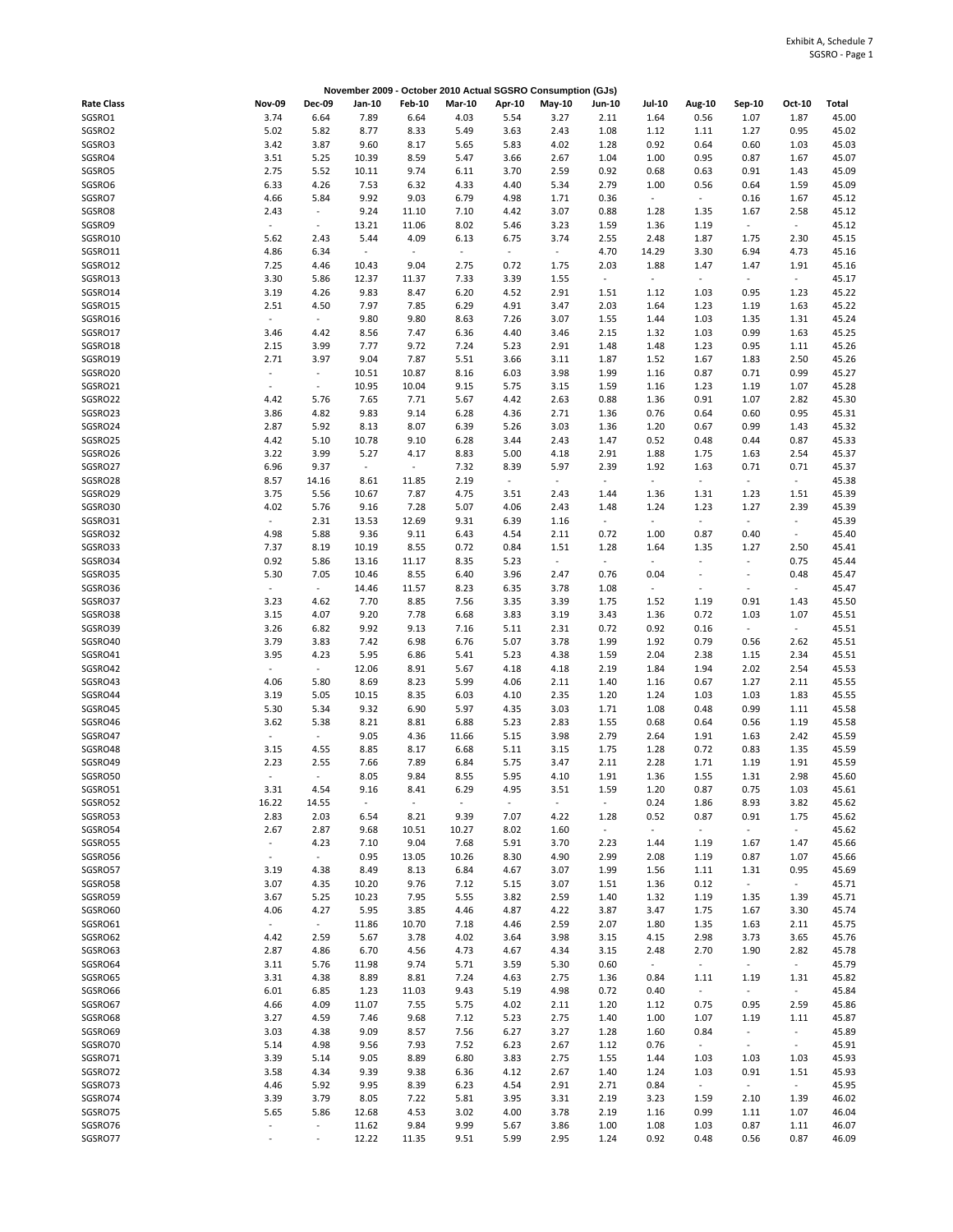|                      |                                  |                          |                          |                          |                          |                | November 2009 - October 2010 Actual SGSRO Consumption (GJs) |                          |                          |                                  |                                  |                  |                |
|----------------------|----------------------------------|--------------------------|--------------------------|--------------------------|--------------------------|----------------|-------------------------------------------------------------|--------------------------|--------------------------|----------------------------------|----------------------------------|------------------|----------------|
| <b>Rate Class</b>    | <b>Nov-09</b>                    | <b>Dec-09</b>            | Jan-10                   | <b>Feb-10</b>            | <b>Mar-10</b>            | Apr-10         | May-10                                                      | <b>Jun-10</b>            | <b>Jul-10</b>            | Aug-10                           | Sep-10                           | Oct-10           | Total          |
| SGSRO78              | 3.11                             | 3.87                     | 8.81                     | 8.01                     | 7.04                     | 5.03           | 3.51                                                        | 1.91                     | 1.40                     | 0.95                             | 1.11                             | 1.35             | 46.10          |
| SGSRO79              | $\bar{\phantom{a}}$              | $\blacksquare$           | 13.81                    | 0.60                     | 1.87                     | 11.10          | 6.10                                                        | 4.98                     | 3.07                     | 1.79                             | 1.27                             | 1.51             | 46.10          |
| SGSRO80              | 3.07                             | 4.30                     | 9.64                     | 8.73                     | 8.27                     | 4.71           | 1.59                                                        | 1.40                     | 1.40                     | 0.83                             | 1.07                             | 1.11             | 46.12          |
| SGSRO81              | 3.66                             | 4.90                     | 9.44                     | 8.09                     | 6.01                     | 4.71           | 4.42                                                        | 1.87                     | 0.72                     | 0.28                             | 0.91                             | 1.11             | 46.12          |
| SGSRO82              | 4.30                             | 4.23                     | 5.35                     | 4.89                     | 4.73                     | 4.68           | 3.98                                                        | 2.71                     | 3.35                     | 2.14                             | 2.70                             | 3.06             | 46.12          |
| SGSRO83<br>SGSRO84   | 3.07<br>3.42                     | 4.82<br>4.30             | 8.61<br>9.35             | 10.00<br>9.38            | 6.40<br>6.56             | 4.31<br>3.84   | 3.51<br>3.34                                                | 1.59<br>1.59             | 1.08<br>0.96             | 1.03<br>0.68                     | 0.75<br>0.71                     | 0.95<br>1.99     | 46.12<br>46.12 |
| SGSRO85              | 4.02                             | 5.52                     | 9.95                     | 8.71                     | 6.51                     | 5.66           | 3.66                                                        | 1.75                     | 0.36                     | $\sim$                           | $\omega$                         | $\sim$           | 46.14          |
| SGSRO86              | 3.11                             | 3.79                     | 7.46                     | 7.85                     | 8.15                     | 4.87           | 3.86                                                        | 2.19                     | 1.36                     | 1.15                             | 1.03                             | 1.35             | 46.17          |
| SGSRO87              | ÷,                               | $\overline{\phantom{a}}$ | 9.19                     | 7.55                     | 6.80                     | 6.43           | 6.09                                                        | 3.63                     | 1.68                     | 1.07                             | 1.11                             | 2.62             | 46.17          |
| SGSRO88              | $\overline{\phantom{a}}$         | $\overline{\phantom{a}}$ | 9.60                     | 10.39                    | 8.47                     | 6.35           | 4.82                                                        | 2.47                     | 1.04                     | 1.07                             | 0.91                             | 1.07             | 46.19          |
| SGSRO89              | $\blacksquare$                   | 5.92                     | 1.07                     | 11.21                    | 7.98                     | 6.05           | 4.22                                                        | 1.63                     | 2.04                     | 1.67                             | 1.94                             | 2.47             | 46.20          |
| SGSRO90              | $\overline{\phantom{a}}$         | $\blacksquare$           | 10.00                    | 10.32                    | 8.35                     | 5.59           | 4.30                                                        | 2.31                     | 1.52                     | 1.27                             | 1.19                             | 1.35             | 46.20          |
| SGSRO91              | 4.90                             | 7.11                     | 8.53                     | 7.68                     | 5.63                     | 4.54           | 3.27                                                        | 1.28                     | 0.60                     | 0.56                             | 0.60                             | 1.51             | 46.21          |
| SGSRO92              | 3.03                             | $\overline{\phantom{a}}$ | 8.49                     | 8.53                     | 7.80                     | 5.35           | 3.82                                                        | 2.43                     | 2.04                     | 1.43                             | 1.43                             | 1.87             | 46.22          |
| SGSRO93              | 3.11                             | 4.19                     | 8.85                     | 7.97                     | 7.20                     | 5.43           | 2.99                                                        | 1.40                     | 1.28                     | 1.31                             | 0.99                             | 1.51             | 46.23          |
| SGSRO94              | 4.54                             | 4.69                     | 6.82                     | 7.95                     | 5.79                     | 4.90           | 2.79                                                        | 1.36                     | 1.32                     | 1.19                             | 1.59                             | 3.30             | 46.24          |
| SGSRO95              | 3.43                             | 4.19                     | 5.12                     | 4.36                     | 4.46                     | 3.63           | 3.86                                                        | 3.27                     | 4.07                     | 3.14                             | 2.90                             | 3.81             | 46.24          |
| SGSRO96<br>SGSRO97   | 3.70<br>5.30                     | 4.18<br>6.46             | 8.96<br>10.00            | 9.46<br>6.15             | 6.84<br>4.93             | 4.88<br>$\sim$ | 3.34<br>4.98                                                | 1.28<br>3.31             | 1.04<br>2.00             | 0.83<br>0.12                     | 0.75<br>0.40                     | 0.99<br>2.62     | 46.25<br>46.27 |
| SGSRO98              | 4.70                             | 3.27                     | 5.55                     | 6.66                     | 5.33                     | 5.75           | 3.59                                                        | 2.15                     | 2.08                     | 2.47                             | 2.46                             | 2.26             | 46.27          |
| SGSRO99              | $\blacksquare$                   | $\sim$                   | 10.75                    | 10.55                    | 9.03                     | 5.75           | 3.31                                                        | 1.67                     | 1.48                     | 1.19                             | 1.15                             | 1.39             | 46.27          |
| SGSRO100             | 2.31                             | 1.32                     | 12.02                    | 10.58                    | 7.47                     | 5.89           | 3.07                                                        | 1.40                     | 1.08                     | 0.83                             | 0.32                             | $\omega$         | 46.29          |
| SGSRO101             | 2.79                             | 4.15                     | 9.24                     | 8.85                     | 6.96                     | 5.11           | 3.03                                                        | 1.75                     | 1.32                     | 0.91                             | 0.87                             | 1.31             | 46.29          |
| SGSRO102             | 5.77                             | 2.91                     | 3.29                     | 7.26                     | 6.33                     | 4.63           | 3.86                                                        | 2.71                     | 2.40                     | 2.26                             | 2.38                             | 2.50             | 46.30          |
| SGSRO103             | 3.70                             | 4.50                     | 9.55                     | 8.75                     | 6.04                     | 4.12           | 2.87                                                        | 1.28                     | 1.40                     | 1.27                             | 1.39                             | 1.43             | 46.30          |
| SGSRO104             | 9.33                             | 12.36                    | $\overline{\phantom{a}}$ | $\overline{\phantom{a}}$ | $\overline{\phantom{a}}$ | 5.88           | 2.51                                                        | 1.48                     | 1.92                     | 1.71                             | 2.98                             | 8.15             | 46.32          |
| SGSRO105             | 4.26                             | 4.07                     | 6.62                     | 6.36                     | 6.06                     | 4.63           | 3.34                                                        | 2.35                     | 2.16                     | 1.23                             | 2.14                             | 3.10             | 46.32          |
| SGSRO106             | $\sim$                           | $\omega$                 | 13.96                    | 9.76                     | 7.92                     | 5.19           | 2.47                                                        | 1.79                     | 0.88                     | 1.07                             | 1.95                             | 1.35             | 46.34          |
| SGSRO107             | 4.86                             | 6.93                     | 11.14                    | 9.06                     | 6.60                     | 3.96           | 2.47                                                        | 0.76                     | 0.04                     | $\overline{\phantom{a}}$         | $\overline{\phantom{a}}$         | 0.56             | 46.38          |
| SGSRO108             | 5.10                             | 6.22                     | 13.09                    | 11.51                    | 8.35                     | 2.13           | $\overline{\phantom{a}}$                                    | $\overline{\phantom{a}}$ | $\Box$                   | ÷,                               | $\overline{a}$                   | $\sim$           | 46.40          |
| SGSRO109<br>SGSRO110 | 4.02<br>$\overline{\phantom{a}}$ | 5.86<br>$\omega$         | 10.62<br>11.58           | 9.06<br>10.59            | 6.96<br>6.53             | 4.76<br>5.31   | 3.03<br>3.90                                                | 1.16<br>2.51             | 0.04<br>2.40             | $\overline{\phantom{a}}$<br>1.27 | $\overline{\phantom{a}}$<br>0.79 | 0.91<br>1.55     | 46.42<br>46.43 |
| SGSRO111             | $\sim$                           | $\overline{\phantom{a}}$ | 11.90                    | 11.07                    | 8.04                     | 5.71           | 3.95                                                        | 1.12                     | 1.04                     | 0.91                             | 0.87                             | 1.83             | 46.44          |
| SGSRO112             | 1.47                             | 1.31                     | 12.25                    | 10.46                    | 8.21                     | 1.99           | 2.43                                                        | 1.36                     | 1.48                     | 1.15                             | 1.39                             | 2.94             | 46.44          |
| SGSRO113             |                                  | $\overline{\phantom{a}}$ | 10.55                    | 8.67                     | 5.03                     | 4.98           | 4.02                                                        | 2.59                     | 2.63                     | 1.94                             | 2.82                             | 3.26             | 46.49          |
| SGSRO114             | ÷,                               | 0.99                     | 9.52                     | 9.80                     | 8.28                     | 7.10           | 4.62                                                        | 2.07                     | 1.08                     | 0.79                             | 0.87                             | 1.39             | 46.51          |
| SGSRO115             | 3.35                             | 4.58                     | 9.68                     | 8.65                     | 7.28                     | 4.43           | 2.55                                                        | 1.55                     | 1.28                     | 1.07                             | 0.99                             | 1.11             | 46.52          |
| SGSRO116             | 3.47                             | 4.27                     | 4.28                     | 4.56                     | 3.74                     | 3.91           | 4.26                                                        | 3.99                     | 4.47                     | 3.06                             | 2.94                             | 3.57             | 46.52          |
| SGSRO117             | 3.51                             | 4.82                     | 8.13                     | 8.69                     | 8.31                     | 5.31           | 4.06                                                        | 1.99                     | 1.32                     | 0.40                             | $\sim$                           | $\sim$           | 46.54          |
| SGSRO118             | $\sim$                           | $\omega$                 | 12.85                    | 11.15                    | 8.36                     | 6.15           | 3.35                                                        | 1.08                     | 1.00                     | 0.79                             | 0.67                             | 1.15             | 46.55          |
| SGSRO119             | 3.10                             | 4.78                     | 10.54                    | 8.79                     | 6.80                     | 6.56           | 4.46                                                        | 1.32                     | $\blacksquare$           | $\overline{\phantom{a}}$         | $\blacksquare$                   | 0.20             | 46.55          |
| SGSRO120<br>SGSRO121 | 3.79<br>3.94                     | 5.10<br>4.94             | 9.08<br>8.92             | 8.25<br>7.20             | 8.23<br>6.06             | 5.27           | 3.82                                                        | 1.67                     | 0.84                     | 0.52                             | $\overline{\phantom{a}}$         | $\omega$<br>2.98 | 46.57<br>46.59 |
| SGSRO122             | 9.52                             | 10.16                    | $\sim$                   | $\sim$                   | 0.12                     | 4.71<br>11.38  | 3.54<br>6.81                                                | 2.15<br>2.87             | 0.52<br>1.52             | 0.56<br>1.03                     | 1.07<br>1.15                     | 2.03             | 46.59          |
| SGSRO123             | 2.87                             | 3.51                     | 4.72                     | 3.90                     | 4.77                     | 4.80           | 4.02                                                        | 3.47                     | 4.11                     | 3.50                             | 3.26                             | 3.69             | 46.62          |
| SGSRO124             | 3.82                             | 4.62                     | 8.88                     | 7.79                     | 5.01                     | 5.28           | 3.46                                                        | 1.95                     | 1.56                     | 1.27                             | 1.67                             | 1.31             | 46.62          |
| SGSRO125             | 3.75                             | 5.10                     | 6.39                     | 6.23                     | 4.46                     | 3.83           | 4.34                                                        | 3.19                     | 2.71                     | 2.58                             | 1.79                             | 2.26             | 46.63          |
| SGSRO126             | $\overline{\phantom{a}}$         | $\overline{\phantom{a}}$ | 11.70                    | 12.14                    | 9.27                     | 6.39           | 3.03                                                        | 1.44                     | 0.76                     | 0.87                             | 0.28                             | 0.75             | 46.63          |
| SGSRO127             | 1.79                             | 3.11                     | 10.83                    | 8.93                     | 7.56                     | 5.11           | 3.31                                                        | 1.63                     | 1.24                     | 0.83                             | 1.03                             | 1.27             | 46.64          |
| SGSRO128             | 3.55                             | 4.51                     | 5.63                     | 5.24                     | 4.14                     | 3.99           | 4.14                                                        | 3.71                     | 3.15                     | 2.94                             | 2.14                             | 3.53             | 46.67          |
| SGSRO129             | $\overline{\phantom{a}}$         | $\omega$                 | 12.85                    | 9.66                     | 7.26                     | 5.82           | 4.66                                                        | 1.40                     | 0.96                     | 0.87                             | 1.15                             | 2.07             | 46.70          |
| SGSRO130             | 4.62                             | 5.78                     | 7.97                     | 8.57                     | 7.00                     | 5.23           | 3.59                                                        | 1.75                     | 0.72                     | $\overline{\phantom{a}}$         | 0.04                             | 1.43             | 46.70          |
| SGSRO131             | 2.19                             | 5.06                     | 13.25                    | 9.84                     | 8.16                     | 4.15           | 2.15                                                        | 1.47                     | $\sim$                   | $\overline{\phantom{a}}$         | 0.44                             | $\sim$           | 46.71          |
| SGSRO132             | $\bullet$                        | $\omega_{\rm c}$         | 16.42                    | 13.68                    | 9.02                     | 5.30           | 2.31                                                        | $\omega$                 | $\overline{\phantom{a}}$ | $\overline{\phantom{a}}$         | $\omega_{\rm c}$                 | $\sim$           | 46.73          |
| SGSRO133<br>SGSRO134 | 3.78<br>4.22                     | 4.70<br>5.22             | 8.21<br>11.85            | 7.89<br>9.94             | 6.49<br>6.72             | 5.59<br>4.72   | 4.10<br>3.14                                                | 1.83<br>0.48             | 1.32<br>÷,               | 0.91<br>$\overline{\phantom{a}}$ | 0.63<br>÷.                       | 1.31<br>0.52     | 46.76<br>46.81 |
| SGSRO135             | 4.66                             | 4.21                     | 8.89                     | 8.31                     | 3.48                     | 3.66           | 3.71                                                        | 1.83                     | 1.51                     | 1.75                             | 1.59                             | 3.22             | 46.82          |
| SGSRO136             | $\overline{\phantom{a}}$         | $\sim$                   | 11.38                    | 10.14                    | 6.79                     | 5.46           | 4.14                                                        | 1.48                     | 1.32                     | 1.35                             | 1.31                             | 3.46             | 46.83          |
| SGSRO137             | 3.94                             | 4.15                     | 7.14                     | 5.32                     | 5.33                     | 3.27           | 3.90                                                        | 2.95                     | 3.35                     | 1.91                             | 2.30                             | 3.30             | 46.86          |
| SGSRO138             |                                  | $\overline{\phantom{a}}$ | 10.59                    | 10.79                    | 8.12                     | 6.19           | 4.42                                                        | 2.07                     | 1.44                     | 0.99                             | 0.75                             | 1.51             | 46.87          |
| SGSRO139             | $\sim$                           | $\omega$                 | 16.13                    | 11.69                    | 8.07                     | 5.43           | 3.30                                                        | 1.24                     | 0.04                     | $\sim$                           | 0.04                             | 0.95             | 46.89          |
| SGSRO140             | 3.59                             | 4.94                     | 8.65                     | 8.13                     | 7.32                     | 5.87           | 3.39                                                        | 1.32                     | 0.96                     | 0.64                             | 0.91                             | 1.19             | 46.91          |
| SGSRO141             | 3.34                             | 4.55                     | 4.91                     | 4.41                     | 4.25                     | 4.92           | 4.82                                                        | 4.18                     | 2.92                     | 2.38                             | 2.54                             | 3.69             | 46.91          |
| SGSRO142             | 3.03                             | 5.10                     | 10.43                    | 9.32                     | 7.20                     | 5.27           | 2.51                                                        | 1.40                     | 0.76                     | 0.56                             | 0.63                             | 0.71             | 46.92          |
| SGSRO143             | 2.71                             | 2.66                     | 9.88                     | 9.23                     | 6.55                     | 4.58           | 3.94                                                        | 1.52                     | 1.24                     | 0.99                             | 1.15                             | 2.47             | 46.92          |
| SGSRO144             | 3.58                             | 4.86                     | 9.88                     | 9.17                     | 7.76                     | 4.95           | 2.79                                                        | 1.16                     | 0.76                     | 0.60                             | 0.64                             | 0.79             | 46.94          |
| SGSRO145<br>SGSRO146 | 4.22                             | 4.50<br>5.82             | 8.48                     | 7.64                     | 5.86                     | 4.27           | 3.62                                                        | 2.71                     | 1.48                     | 0.95                             | 1.11                             | 2.11             | 46.95<br>46.96 |
| SGSRO147             | 4.98<br>1.79                     | 3.31                     | 7.25<br>11.15            | 6.60<br>10.16            | 5.65<br>7.76             | 4.04<br>5.67   | 3.82<br>1.95                                                | 2.47<br>1.20             | 1.48<br>1.04             | 1.51<br>0.79                     | 1.47<br>0.99                     | 1.87<br>1.15     | 46.96          |
| SGSRO148             | 4.70                             | 4.94                     | 7.54                     | 6.23                     | 5.05                     | 4.71           | 3.47                                                        | 2.83                     | 1.96                     | 1.71                             | 1.67                             | 2.18             | 46.99          |
| SGSRO149             | 2.99                             | 4.42                     | 7.06                     | 8.69                     | 5.97                     | 5.35           | 3.03                                                        | 2.03                     | 2.52                     | 1.43                             | 1.55                             | 1.95             | 46.99          |
| SGSRO150             | 4.14                             | 5.53                     | 8.96                     | 7.95                     | 5.99                     | 5.14           | 2.75                                                        | 1.32                     | 1.20                     | 0.91                             | 1.07                             | 2.03             | 46.99          |
| SGSRO151             | 3.70                             | 3.07                     | 4.80                     | 7.08                     | 5.50                     | 4.15           | 3.90                                                        | 3.39                     | 2.60                     | 2.66                             | 3.14                             | 3.02             | 47.01          |
| SGSRO152             | 3.15                             | 3.71                     | 6.35                     | 5.08                     | 2.23                     | 4.55           | 4.86                                                        | 4.27                     | 3.75                     | 3.10                             | 2.58                             | 3.38             | 47.01          |
| SGSRO153             | 3.31                             | 5.05                     | 8.37                     | 8.63                     | 6.47                     | 4.26           | 2.55                                                        | 1.56                     | 1.24                     | 1.51                             | 1.94                             | 2.15             | 47.04          |
| SGSRO154             | 3.63                             | 4.30                     | 10.19                    | 8.49                     | 6.56                     | 4.87           | 4.34                                                        | 2.43                     | 1.20                     | $\overline{\phantom{a}}$         | $\blacksquare$                   | 1.03             | 47.04          |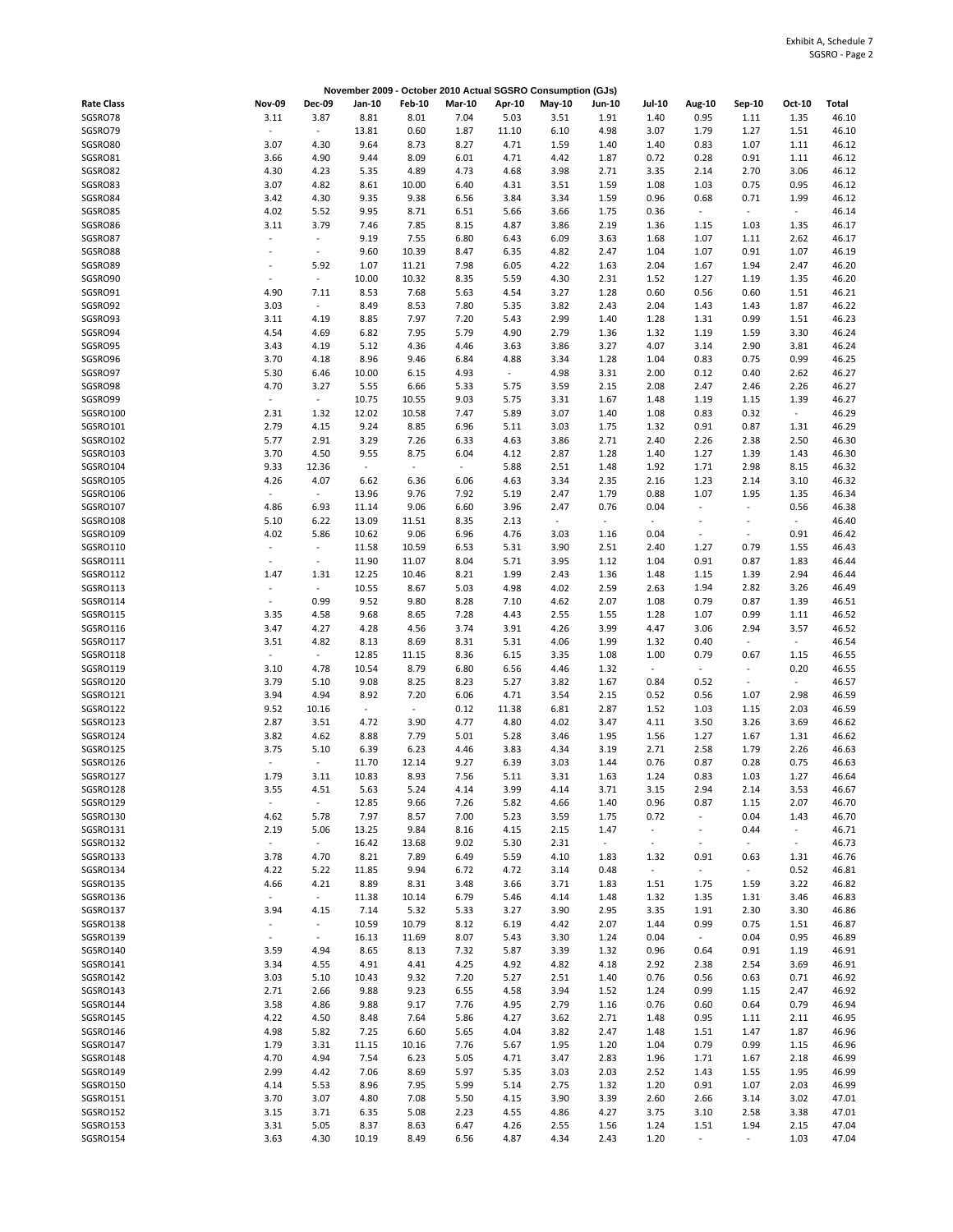|                   |                          |                          |        |               | November 2009 - October 2010 Actual SGSRO Consumption (GJs) |        |                          |                          |                          |                          |                          |                          |       |
|-------------------|--------------------------|--------------------------|--------|---------------|-------------------------------------------------------------|--------|--------------------------|--------------------------|--------------------------|--------------------------|--------------------------|--------------------------|-------|
| <b>Rate Class</b> | <b>Nov-09</b>            | <b>Dec-09</b>            | Jan-10 | <b>Feb-10</b> | <b>Mar-10</b>                                               | Apr-10 | $May-10$                 | Jun-10                   | <b>Jul-10</b>            | Aug-10                   | Sep-10                   | Oct-10                   | Total |
| SGSRO155          |                          | ÷,                       | 9.28   | 8.89          | 9.59                                                        | 7.30   | 4.86                     | 2.35                     | 1.04                     | 0.95                     | 1.55                     | 1.23                     | 47.04 |
| SGSRO156          | 3.50                     | 4.62                     | 9.59   | 7.79          | 6.16                                                        | 4.12   | 2.95                     | 1.95                     | 1.36                     | 1.39                     | 1.43                     | 2.22                     | 47.08 |
| SGSRO157          | $\blacksquare$           | $\sim$                   | 11.31  | 9.68          | 8.47                                                        | 5.83   | 4.14                     | 2.63                     | 1.04                     | 0.75                     | 0.99                     | 2.26                     | 47.10 |
| SGSRO158          | $\overline{\phantom{a}}$ | $\overline{\phantom{a}}$ | 11.07  | 10.43         | 8.24                                                        | 5.55   | 3.59                     | 2.15                     | 1.76                     | 1.07                     | 1.31                     | 1.95                     | 47.12 |
| SGSRO159          | 4.34                     | 5.38                     | 8.77   | 8.13          | 6.88                                                        | 4.75   | 3.03                     | 1.71                     | 1.32                     | 0.99                     | 1.15                     | 0.67                     | 47.12 |
| SGSRO160          | 3.86                     | 4.19                     | 8.81   | 9.40          | 4.81                                                        | 5.47   | 2.87                     | 3.03                     | 1.36                     | 1.03                     | 0.71                     | 1.59                     | 47.13 |
| SGSRO161          | 4.11                     | 4.48                     | 6.31   | 6.68          | 4.79                                                        | 4.02   | 3.07                     | 2.87                     | 2.31                     | 2.42                     | 2.90                     | 3.18                     | 47.14 |
|                   |                          |                          |        |               |                                                             |        |                          |                          |                          |                          |                          |                          |       |
| SGSRO162          | 3.99                     | 4.74                     | 8.33   | 9.64          | 9.59                                                        | 4.11   | 2.07                     | 1.63                     | 0.80                     | 0.68                     | 0.79                     | 0.79                     | 47.16 |
| SGSRO163          | 8.87                     | 10.64                    | 18.23  | 2.86          | 0.84                                                        | 0.80   | 0.92                     | 0.76                     | 0.80                     | 0.79                     | 0.87                     | 0.79                     | 47.17 |
| SGSRO164          | 4.10                     | 5.50                     | 9.63   | 8.98          | 5.73                                                        | 3.96   | 1.95                     | 1.75                     | 1.44                     | 1.31                     | 1.19                     | 1.63                     | 47.17 |
| SGSRO165          | 2.59                     | 2.75                     | 13.17  | 8.69          | 6.21                                                        | 7.11   | 4.86                     | 1.80                     | $\overline{\phantom{a}}$ | $\overline{\phantom{a}}$ | $\omega$                 | $\sim$                   | 47.18 |
| SGSRO166          | 4.34                     | 6.36                     | 9.12   | 10.10         | 5.63                                                        | 4.86   | 2.79                     | 1.75                     | 1.36                     | 0.79                     | 0.08                     | $\sim$                   | 47.18 |
| SGSRO167          | $\overline{\phantom{a}}$ | $\omega$                 | 12.37  | 10.50         | 8.01                                                        | 4.79   | 3.78                     | 1.83                     | 1.48                     | 1.27                     | 1.27                     | 1.91                     | 47.21 |
| SGSRO168          | 5.50                     | 5.58                     | 0.44   | 10.04         | 7.60                                                        | 6.75   | 4.62                     | 1.63                     | 1.40                     | 0.72                     | 1.23                     | 1.71                     | 47.22 |
| SGSRO169          | 4.14                     | 5.88                     | 10.19  | 7.68          | 5.59                                                        | 4.22   | 2.59                     | 1.79                     | 1.24                     | 1.03                     | 0.76                     | 2.11                     | 47.22 |
| SGSRO170          | 4.54                     | 5.34                     | 11.15  | 10.71         | 8.20                                                        | 5.43   | 1.87                     | $\overline{\phantom{a}}$ | $\overline{\phantom{a}}$ | $\overline{\phantom{a}}$ | $\blacksquare$           | $\sim$                   | 47.24 |
| SGSRO171          | ÷,                       | $\overline{\phantom{a}}$ | 12.66  | 9.17          | 8.59                                                        | 6.71   | 4.26                     | 1.47                     | 1.16                     | 0.91                     | 0.87                     | 1.47                     | 47.27 |
| SGSRO172          | $\blacksquare$           | $\sim$                   | 13.09  | 8.81          | 8.20                                                        | 6.51   | 4.02                     | 2.15                     | 1.44                     | 1.07                     | 1.27                     | 0.71                     | 47.27 |
| SGSRO173          | ÷,                       | $\sim$                   | $\sim$ | 23.40         | 7.58                                                        | 4.03   | 2.87                     | 2.23                     | 1.64                     | 1.63                     | 1.75                     | 2.15                     | 47.28 |
| SGSRO174          | 3.19                     | 4.74                     | 9.05   | 9.17          | 7.48                                                        | 3.95   | 2.71                     | 1.67                     | 1.56                     | 0.95                     | 1.35                     | 1.47                     | 47.29 |
|                   |                          |                          |        |               |                                                             |        |                          |                          |                          |                          |                          |                          |       |
| SGSRO175          | 3.22                     | 4.54                     | 10.54  | 8.27          | 5.54                                                        | 4.35   | 2.99                     | 1.56                     | 1.36                     | 1.43                     | 1.31                     | 2.19                     | 47.30 |
| SGSRO176          | 1.59                     | 4.30                     | 8.37   | 9.52          | 8.08                                                        | 5.35   | 3.59                     | 1.75                     | 1.56                     | 1.15                     | 1.23                     | 0.83                     | 47.32 |
| SGSRO177          | 3.47                     | 3.83                     | 10.00  | 9.48          | 8.47                                                        | 5.39   | 4.86                     | 1.83                     | $\overline{\phantom{a}}$ | $\overline{\phantom{a}}$ | $\sim$                   | $\sim$                   | 47.33 |
| SGSRO178          | 2.95                     | 3.99                     | 8.61   | 8.57          | 6.80                                                        | 4.87   | 2.87                     | 1.95                     | 2.08                     | 1.99                     | 1.23                     | 1.43                     | 47.34 |
| SGSRO179          | 3.62                     | 5.34                     | 11.02  | 9.34          | 7.52                                                        | 4.36   | 2.71                     | 1.08                     | 0.56                     | 0.48                     | 0.48                     | 0.83                     | 47.34 |
| SGSRO180          | 4.62                     | 6.32                     | 10.95  | 8.75          | 5.71                                                        | 3.90   | 2.95                     | 1.48                     | 0.88                     | 1.27                     | 0.52                     | $\sim$                   | 47.35 |
| SGSRO181          | 5.25                     | 6.50                     | 12.88  | 11.25         | 6.69                                                        | 3.63   | $\sim$                   | 0.40                     | 0.76                     | $\overline{\phantom{a}}$ | $\blacksquare$           | $\overline{\phantom{a}}$ | 47.36 |
| SGSRO182          | 2.79                     | 1.27                     | $\sim$ | 13.56         | 8.38                                                        | 7.33   | 4.86                     | 2.95                     | 1.16                     | 0.83                     | 1.31                     | 2.94                     | 47.38 |
| SGSRO183          | $\overline{\phantom{a}}$ | $\sim$                   | 10.03  | 10.87         | 8.47                                                        | 6.63   | 3.39                     | 2.35                     | 1.40                     | 0.64                     | 1.55                     | 2.06                     | 47.39 |
| SGSRO184          | 3.74                     | 5.06                     | 9.83   | 8.51          | 6.52                                                        | 4.48   | 3.38                     | 1.63                     | 1.36                     | 0.99                     | 0.83                     | 1.07                     | 47.40 |
| SGSRO185          | ÷,                       | $\sim$                   | 10.31  | 9.44          | 8.20                                                        | 7.11   | 4.70                     | 1.87                     | 1.56                     | 1.23                     | 1.39                     | 1.59                     | 47.40 |
| SGSRO186          | 5.69                     | 6.30                     | 11.53  | 9.30          | 6.32                                                        | 4.80   | 2.75                     | 0.72                     | $\overline{\phantom{a}}$ | ÷,                       | $\overline{\phantom{a}}$ | $\sim$                   | 47.41 |
|                   |                          |                          |        |               |                                                             |        |                          |                          |                          |                          |                          |                          |       |
| SGSRO187          | 2.31                     | 5.10                     | 11.47  | 11.35         | 8.40                                                        | 5.47   | 2.51                     | 0.48                     | 0.32                     | $\overline{\phantom{a}}$ | $\overline{\phantom{a}}$ | $\sim$                   | 47.41 |
| SGSRO188          | $\overline{\phantom{a}}$ | 3.91                     | 14.67  | 9.42          | 6.63                                                        | 4.14   | 2.59                     | 1.28                     | 1.16                     | 0.95                     | 1.35                     | 1.31                     | 47.41 |
| SGSRO189          | 3.07                     | 3.98                     | 5.27   | 5.21          | 4.61                                                        | 4.28   | 3.94                     | 4.18                     | 3.75                     | 3.34                     | 2.90                     | 2.90                     | 47.43 |
| SGSRO190          |                          | $\overline{\phantom{a}}$ | 11.77  | 11.17         | 8.17                                                        | 5.03   | 3.46                     | 1.95                     | 1.04                     | 0.60                     | 1.03                     | 3.22                     | 47.44 |
| SGSRO191          | 0.88                     | 5.30                     | 10.79  | 10.32         | 8.63                                                        | 7.30   | 4.27                     | $\overline{\phantom{a}}$ | $\overline{\phantom{a}}$ | $\sim$                   | $\overline{\phantom{a}}$ | $\overline{\phantom{a}}$ | 47.49 |
| SGSRO192          |                          | $\overline{\phantom{a}}$ | 13.05  | 12.01         | 9.94                                                        | 6.77   | 4.78                     | 1.00                     | $\overline{\phantom{a}}$ | $\sim$                   | $\overline{\phantom{a}}$ | $\sim$                   | 47.55 |
| SGSRO193          |                          | $\sim$                   | 12.93  | 11.31         | 9.99                                                        | 6.79   | 2.99                     | 0.76                     | 0.80                     | 0.64                     | 0.63                     | 0.71                     | 47.55 |
| SGSRO194          | 8.76                     | 7.33                     | 12.50  | 6.04          | 1.71                                                        | 1.75   | 1.47                     | 1.40                     | 1.16                     | 1.35                     | 1.23                     | 2.86                     | 47.56 |
| SGSRO195          | 4.22                     | 5.66                     | 4.09   | 18.45         | 6.68                                                        | 5.15   | 3.03                     | 0.28                     | ÷,                       | $\overline{\phantom{a}}$ | $\blacksquare$           | $\overline{\phantom{a}}$ | 47.56 |
| SGSRO196          | $\overline{\phantom{a}}$ | $\blacksquare$           | 12.38  | 11.98         | 8.95                                                        | 6.51   | 3.86                     | 1.40                     | 0.84                     | 0.44                     | 0.52                     | 0.68                     | 47.56 |
| SGSRO197          | 3.47                     | 5.14                     | 10.75  | 10.28         | 6.17                                                        | 4.51   | 3.35                     | 1.55                     | 0.44                     | 0.56                     | 0.60                     | 0.75                     | 47.57 |
| SGSRO198          | 2.23                     | 5.10                     | 7.85   | 6.92          | 7.60                                                        | 4.88   | 2.79                     | 2.11                     | 2.20                     | 2.03                     | 2.02                     | 1.87                     | 47.60 |
| SGSRO199          | 4.50                     | 5.60                     | 14.75  | 11.65         | 6.27                                                        | 3.70   |                          | $\blacksquare$           | $\blacksquare$           | $\overline{\phantom{a}}$ | $\sim$                   | $\omega$                 | 47.63 |
|                   |                          |                          |        |               |                                                             |        | 1.16                     |                          |                          |                          |                          |                          |       |
| SGSRO200          | 3.90                     | 5.14                     | 9.47   | 8.43          | 6.00                                                        | 4.48   | 3.90                     | 1.99                     | 1.16                     | 0.83                     | 0.99                     | 1.35                     | 47.64 |
| SGSRO201          | 4.18                     | 4.34                     | 9.27   | 8.90          | 5.81                                                        | 4.36   | 3.15                     | 1.99                     | 1.36                     | 1.31                     | 1.39                     | 1.59                     | 47.65 |
| SGSRO202          | 4.54                     | 5.06                     | 9.79   | 9.19          | 5.54                                                        | 4.55   | 3.50                     | 2.03                     | 0.64                     | 0.24                     | 0.71                     | 1.87                     | 47.66 |
| SGSRO203          | 2.83                     | 3.83                     | 5.71   | 4.81          | 4.45                                                        | 4.68   | 4.74                     | 3.63                     | 3.43                     | 2.94                     | 3.06                     | 3.58                     | 47.69 |
| SGSRO204          | $\overline{\phantom{a}}$ | $\overline{\phantom{a}}$ | 6.35   | 9.04          | 10.58                                                       | 6.91   | 4.54                     | 3.07                     | 2.04                     | 1.31                     | 1.67                     | 2.22                     | 47.73 |
| SGSRO205          | 4.26                     | 4.29                     | 9.76   | 9.35          | 5.63                                                        | 5.10   | 3.35                     | 0.96                     | 0.84                     | 0.71                     | 0.87                     | 2.62                     | 47.74 |
| SGSRO206          | 3.38                     | 4.78                     | 11.22  | 9.70          | 6.28                                                        | 4.76   | 3.22                     | 1.55                     | 1.00                     | 0.28                     | 0.79                     | 0.79                     | 47.75 |
| SGSRO207          | 3.78                     | 4.46                     | 9.24   | 8.29          | 6.96                                                        | 4.95   | 3.15                     | 1.59                     | 1.64                     | 1.19                     | 1.03                     | 1.47                     | 47.75 |
| SGSRO208          | 4.14                     | 4.71                     | 6.59   | 6.63          | 5.25                                                        | 5.07   | 3.15                     | 2.39                     | 2.92                     | 1.91                     | 2.02                     | 2.98                     | 47.76 |
| SGSRO209          | 3.94                     | 4.74                     | 8.17   | 8.77          | 8.39                                                        | 5.55   | 3.03                     | 1.51                     | 1.16                     | 0.79                     | 0.83                     | 0.91                     | 47.79 |
| SGSRO210          | 3.23                     | 4.42                     | 7.70   | 8.25          | 6.61                                                        | 5.47   | 3.43                     | 2.31                     | 1.84                     | 1.55                     | 1.07                     | 1.91                     | 47.79 |
| SGSRO211          | 4.14                     | 5.10                     | 8.68   | 7.00          | 5.29                                                        | 3.88   | 2.99                     | 1.43                     | 1.60                     | 2.30                     | 2.38                     | 3.02                     | 47.81 |
| SGSRO212          | 4.06                     | 4.94                     | 9.71   | 8.67          | 6.14                                                        | 4.35   | 3.58                     | 1.87                     | 1.12                     | 0.95                     | 0.71                     | 1.71                     | 47.81 |
| SGSRO213          | 2.83                     | 5.06                     | 8.48   | 12.20         | 9.74                                                        | 7.47   | 2.03                     | $\sim$                   | $\omega$                 | $\blacksquare$           | $\omega$                 | $\omega$                 | 47.81 |
| SGSRO214          | 3.55                     | 4.30                     | 10.51  | 9.08          | 7.28                                                        | 4.99   | 2.43                     | 1.24                     | 1.36                     | 0.87                     | 1.03                     | 1.19                     | 47.83 |
| SGSRO215          |                          |                          |        |               |                                                             | $\sim$ |                          |                          |                          |                          |                          |                          |       |
|                   | 5.58                     | 7.26                     | 11.03  | 12.22         | 2.98                                                        |        | 1.20                     | 3.23                     | 1.20                     | 1.03                     | 0.75                     | 1.39                     | 47.87 |
| SGSRO216          | 1.91                     | 2.75                     | 5.12   | 5.95          | 10.50                                                       | 7.43   | 5.14                     | 2.47                     | 2.12                     | 1.51                     | 1.59                     | 1.39                     | 47.88 |
| SGSRO217          | 4.02                     | 4.86                     | 8.69   | 8.77          | 6.84                                                        | 4.71   | 2.71                     | 1.83                     | 1.76                     | 1.07                     | 1.31                     | 1.31                     | 47.88 |
| SGSRO218          | 4.10                     | 5.84                     | 11.22  | 9.42          | 5.91                                                        | 3.59   | 2.59                     | 0.88                     | 0.88                     | 0.91                     | 0.91                     | 1.63                     | 47.88 |
| SGSRO219          | 4.50                     | 6.39                     | 8.93   | 6.56          | 5.67                                                        | 4.70   | 2.39                     | 2.07                     | 1.35                     | 1.43                     | 1.55                     | 2.35                     | 47.89 |
| SGSRO220          | 3.82                     | 4.74                     | 8.92   | 8.31          | 5.61                                                        | 4.40   | 3.34                     | 2.03                     | 2.04                     | 1.55                     | 1.43                     | 1.71                     | 47.90 |
| SGSRO221          | $\blacksquare$           | $\omega_{\rm c}$         | 10.87  | 10.47         | 8.87                                                        | 5.91   | 3.71                     | 2.19                     | 1.76                     | 1.15                     | 1.31                     | 1.67                     | 47.91 |
| SGSRO222          | 4.98                     | 6.50                     | 3.21   | 8.47          | 6.75                                                        | 5.42   | 3.15                     | 1.83                     | 2.03                     | 1.83                     | 1.87                     | 1.91                     | 47.95 |
| SGSRO223          | 2.19                     | 2.83                     | 13.04  | 13.00         | 3.18                                                        | 2.52   | 2.03                     | 2.23                     | 1.76                     | 1.75                     | 1.83                     | 1.59                     | 47.95 |
| SGSRO224          | 4.15                     | 3.91                     | 5.12   | 5.71          | 4.89                                                        | 4.79   | 5.54                     | 3.79                     | 3.19                     | 1.51                     | 1.71                     | 3.65                     | 47.96 |
| SGSRO225          | 3.47                     | 4.88                     | 9.76   | 8.51          | 3.47                                                        | 2.91   | 3.23                     | 2.71                     | 1.99                     | 2.18                     | 2.50                     | 2.35                     | 47.96 |
| SGSRO226          | 3.90                     | 5.10                     | 8.76   | 9.30          | 6.24                                                        | 4.68   | 3.19                     | 1.67                     | 1.12                     | 0.99                     | 0.87                     | 2.15                     | 47.97 |
| SGSRO227          | 5.30                     | 5.06                     | 7.54   |               | 8.12                                                        | 5.03   |                          | 2.71                     | 1.32                     | 0.56                     | 0.48                     | 1.27                     | 47.97 |
|                   |                          |                          |        | 5.32          |                                                             |        | 5.26                     |                          |                          |                          |                          |                          |       |
| SGSRO228          | 4.78                     | 9.05                     | 9.96   | 12.14         | 7.24                                                        | 4.80   | $\overline{\phantom{a}}$ | $\omega$                 | $\Box$                   | $\overline{\phantom{a}}$ | $\omega$                 | $\sim$                   | 47.97 |
| SGSRO229          | 4.82                     | 6.44                     | 11.34  | 8.67          | 5.91                                                        | 4.58   | 2.47                     | 1.63                     | 1.16                     | 0.60                     | 0.36                     | $\sim$                   | 47.98 |
| SGSRO230          | 3.03                     | 2.63                     | 8.93   | 8.49          | 4.93                                                        | 4.35   | 3.03                     | 2.59                     | 2.12                     | 3.14                     | 2.22                     | 2.54                     | 48.00 |
| SGSRO231          | 6.29                     | 4.46                     | 8.25   | 7.42          | 5.77                                                        | 4.27   | 2.99                     | 1.67                     | 2.12                     | 1.75                     | 1.59                     | 1.43                     | 48.01 |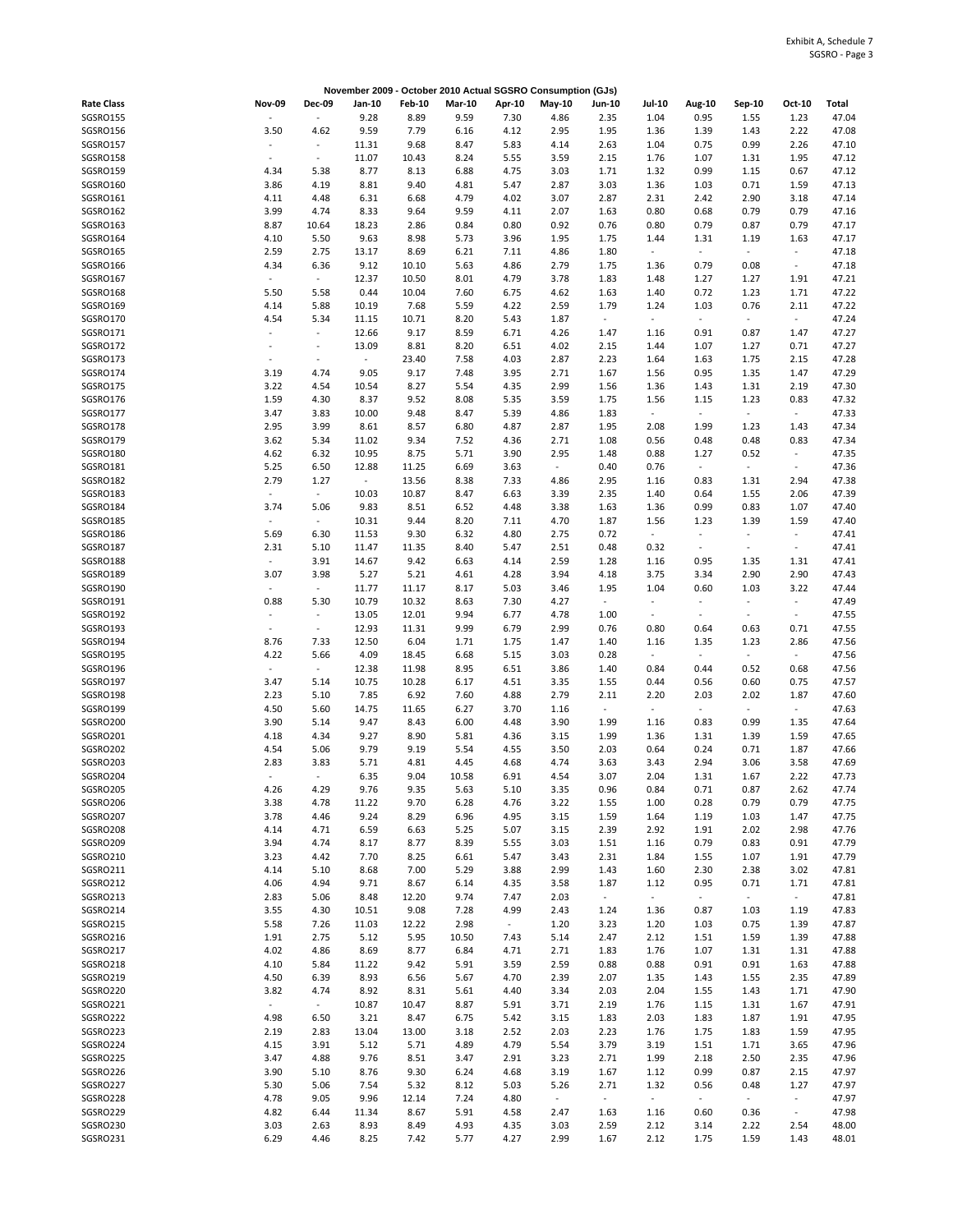|                      |                                  |                                  |                          |                |               |              | November 2009 - October 2010 Actual SGSRO Consumption (GJs) |                                            |                                            |                                  |                                            |                                         |                |
|----------------------|----------------------------------|----------------------------------|--------------------------|----------------|---------------|--------------|-------------------------------------------------------------|--------------------------------------------|--------------------------------------------|----------------------------------|--------------------------------------------|-----------------------------------------|----------------|
| <b>Rate Class</b>    | <b>Nov-09</b>                    | <b>Dec-09</b>                    | Jan-10                   | <b>Feb-10</b>  | <b>Mar-10</b> | Apr-10       | May-10                                                      | Jun-10                                     | <b>Jul-10</b>                              | Aug-10                           | Sep-10                                     | Oct-10                                  | Total          |
| SGSRO232             |                                  | $\sim$                           | 9.68                     | 11.27          | 8.99          | 6.19         | 4.10                                                        | 1.51                                       | 0.96                                       | 1.03                             | 1.27                                       | 3.02                                    | 48.02          |
| SGSRO233             | $\overline{\phantom{a}}$         | 4.99                             | $\overline{\phantom{a}}$ | 10.71          | 11.54         | 8.14         | 5.34                                                        | 2.63                                       | 1.20                                       | 0.83                             | 0.87                                       | 1.79                                    | 48.04          |
| SGSRO234             | 3.15                             | 4.54                             | 8.61                     | 8.77           | 6.37          | 5.11         | 3.90                                                        | 2.35                                       | 1.72                                       | 1.15                             | 1.15                                       | 1.23                                    | 48.05          |
| SGSRO235             | 4.06                             | 4.82                             | 10.46                    | 8.91           | 6.26          | 4.19         | 3.46                                                        | 1.44                                       | 1.20                                       | 0.36                             | 0.83                                       | 2.07                                    | 48.06          |
| SGSRO236             | $\overline{\phantom{a}}$         | $\overline{\phantom{a}}$         | 12.06                    | 10.55          | 9.07          | 5.35         | 3.47                                                        | 2.03                                       | 1.48                                       | 1.35                             | 1.31                                       | 1.39                                    | 48.06          |
| SGSRO237<br>SGSRO238 | 4.82                             | 6.02<br>$\blacksquare$           | 5.91<br>13.29            | 7.22<br>14.24  | 7.00<br>12.45 | 4.83<br>5.67 | 3.27<br>2.43                                                | 2.35<br>$\overline{\phantom{a}}$           | 1.56<br>$\overline{\phantom{a}}$           | 1.67<br>$\overline{\phantom{a}}$ | 1.59<br>$\overline{\phantom{a}}$           | 1.83<br>$\centering \label{eq:reduced}$ | 48.07<br>48.08 |
| SGSRO239             | ÷,                               | $\bar{\phantom{a}}$              | 13.88                    | 11.33          | 8.78          | 6.29         | 3.75                                                        | 1.83                                       | 1.64                                       | 0.59                             | ÷,                                         | ÷,                                      | 48.09          |
| SGSRO240             | 3.07                             | 4.94                             | 15.26                    | 13.20          | 10.14         | 1.49         | $\sim$                                                      | $\blacksquare$                             | $\overline{\phantom{a}}$                   | $\overline{\phantom{a}}$         | $\sim$                                     | $\overline{\phantom{a}}$                | 48.10          |
| SGSRO241             | 4.34                             | 3.58                             | 5.95                     | 5.89           | 3.79          | 5.26         | 3.94                                                        | 2.99                                       | 3.27                                       | 2.98                             | 2.70                                       | 3.42                                    | 48.11          |
| SGSRO242             | 5.66                             | 7.85                             | 11.27                    | 12.14          | 9.51          | 1.73         | $\overline{\phantom{a}}$                                    | $\blacksquare$                             | $\overline{\phantom{a}}$                   | $\overline{\phantom{a}}$         | $\overline{\phantom{a}}$                   | $\overline{\phantom{a}}$                | 48.16          |
| SGSRO243             | $\sim$                           | $\omega$                         | 12.84                    | 11.77          | 8.05          | 5.59         | 4.70                                                        | 2.35                                       | 2.04                                       | 0.83                             | $\blacksquare$                             | $\omega$                                | 48.17          |
| SGSRO244             | 4.86                             | 5.26                             | 7.89                     | 7.22           | 6.05          | 5.55         | 4.18                                                        | 2.27                                       | 1.28                                       | 0.99                             | 0.79                                       | 1.87                                    | 48.21          |
| SGSRO245             | 4.22                             | 5.26                             | 7.89                     | 9.60           | 6.68          | 4.87         | 3.90                                                        | 3.27                                       | 1.48                                       | 0.95                             | 0.12                                       | $\sim$                                  | 48.24          |
| SGSRO246             | $\overline{\phantom{a}}$         | $\overline{\phantom{a}}$         | 7.89                     | 10.71          | 8.51          | 6.07         | 4.14                                                        | 3.43                                       | 2.56                                       | 1.79                             | 1.35                                       | 1.79                                    | 48.24          |
| SGSRO247<br>SGSRO248 | 2.71<br>$\overline{\phantom{a}}$ | 6.12<br>$\overline{\phantom{a}}$ | 13.40<br>19.30           | 10.78<br>10.93 | 7.58<br>8.23  | 6.17<br>6.03 | 1.51<br>3.78                                                | $\blacksquare$<br>$\overline{\phantom{a}}$ | $\blacksquare$<br>$\overline{\phantom{a}}$ | ÷,<br>$\overline{\phantom{a}}$   | $\blacksquare$<br>$\overline{\phantom{a}}$ | $\sim$<br>$\sim$                        | 48.27<br>48.27 |
| SGSRO249             | 4.58                             | 5.58                             | 9.91                     | 8.67           | 6.88          | 5.08         | 3.42                                                        | 1.59                                       | 0.64                                       | 0.48                             | 0.44                                       | 1.03                                    | 48.30          |
| SGSRO250             | 3.15                             | 4.26                             | 9.84                     | 10.28          | 6.33          | 4.51         | 2.63                                                        | 2.07                                       | 1.48                                       | 1.23                             | 1.31                                       | 1.23                                    | 48.32          |
| SGSRO251             | 3.94                             | 4.90                             | 9.96                     | 8.89           | 8.08          | 5.19         | 3.71                                                        | 1.75                                       | 1.08                                       | 0.83                             | $\blacksquare$                             | $\sim$                                  | 48.33          |
| SGSRO252             | 2.55                             | 4.74                             | 8.49                     | 11.39          | 9.03          | 6.31         | 4.38                                                        | 1.32                                       | 0.04                                       | 0.04                             | $\blacksquare$                             | 0.04                                    | 48.33          |
| SGSRO253             | 3.35                             | 5.68                             | 11.46                    | 8.79           | 6.43          | 4.02         | 2.31                                                        | 1.56                                       | 1.20                                       | 1.03                             | 1.15                                       | 1.35                                    | 48.33          |
| SGSRO254             | 4.46                             | 4.34                             | 12.38                    | 9.74           | 6.22          | 4.19         | 2.35                                                        | 0.80                                       | 0.60                                       | 0.56                             | 0.52                                       | 2.23                                    | 48.39          |
| SGSRO255             | 3.98                             | 5.84                             | 9.95                     | 8.23           | 5.79          | 4.38         | 2.75                                                        | 1.87                                       | 1.40                                       | 0.91                             | 1.15                                       | 2.15                                    | 48.40          |
| SGSRO256             | $\overline{\phantom{a}}$         | $\blacksquare$                   | 11.58                    | 11.73          | 6.75          | 5.54         | 4.94                                                        | 1.63                                       | 0.92                                       | 0.99                             | 1.43                                       | 2.90                                    | 48.41          |
| SGSRO257<br>SGSRO258 | 4.82                             | 5.92<br>$\blacksquare$           | 10.63                    | 8.83           | 5.91<br>9.59  | 5.02         | 3.31                                                        | 0.88                                       | 0.68<br>1.08                               | 0.71<br>0.91                     | 0.75<br>0.91                               | 0.95                                    | 48.41<br>48.42 |
| SGSRO259             | 4.02                             | 5.02                             | 11.19<br>8.80            | 10.12<br>8.15  | 5.89          | 6.35<br>4.88 | 4.18<br>3.74                                                | 1.95<br>1.95                               | 1.72                                       | 1.43                             | 1.47                                       | 2.14<br>1.35                            | 48.42          |
| SGSRO260             | $\centering \label{eq:reduced}$  | $\overline{\phantom{a}}$         | 9.28                     | 10.20          | 8.95          | 7.46         | 5.38                                                        | 2.35                                       | 1.16                                       | 1.31                             | 0.83                                       | 1.51                                    | 48.43          |
| SGSRO261             | 4.66                             | 5.30                             | 9.28                     | 8.99           | 5.38          | 3.51         | 2.59                                                        | 1.91                                       | 1.80                                       | 1.63                             | 1.55                                       | 1.83                                    | 48.43          |
| SGSRO262             | $\centering \label{eq:reduced}$  | $\blacksquare$                   | 11.54                    | 10.70          | 7.86          | 4.66         | 4.90                                                        | 1.79                                       | 1.20                                       | 1.11                             | 1.59                                       | 3.10                                    | 48.45          |
| SGSRO263             | 5.89                             | 5.34                             | 8.88                     | 7.87           | 5.46          | 3.87         | 2.55                                                        | 2.07                                       | 1.76                                       | 1.27                             | 1.51                                       | 1.99                                    | 48.46          |
| SGSRO264             | 3.94                             | 5.74                             | 10.87                    | 10.28          | 9.07          | 2.08         | $\blacksquare$                                              | 1.28                                       | 1.32                                       | 1.11                             | 1.27                                       | 1.51                                    | 48.47          |
| SGSRO265             | 5.34                             | 4.89                             | 5.47                     | 4.93           | 3.79          | 4.06         | 4.46                                                        | 3.43                                       | 3.11                                       | 2.30                             | 3.29                                       | 3.42                                    | 48.49          |
| SGSRO266             | 4.66                             | 6.76                             | 11.34                    | 8.11           | 6.27          | 6.25         | 4.26                                                        | 0.84                                       | $\overline{\phantom{a}}$                   | $\overline{\phantom{a}}$         | $\sim$                                     | $\sim$                                  | 48.49          |
| SGSRO267<br>SGSRO268 | 3.55<br>$\sim$                   | 3.65<br>$\sim$                   | 5.20                     | 5.61           | 5.23<br>6.29  | 6.13         | 4.90                                                        | 3.43                                       | 2.55<br>3.03                               | 2.62                             | 2.66                                       | 2.98                                    | 48.51<br>48.52 |
| SGSRO269             | 4.30                             | 4.82                             | 7.06<br>11.14            | 8.09<br>8.75   | 6.16          | 5.23<br>4.32 | 5.46<br>2.91                                                | 3.71<br>1.91                               | 1.12                                       | 3.38<br>0.75                     | 2.58<br>0.71                               | 3.69<br>1.63                            | 48.52          |
| SGSRO270             | 3.39                             | 5.18                             | 8.89                     | 9.08           | 6.92          | 5.43         | 3.70                                                        | 1.67                                       | 1.16                                       | 0.99                             | 0.87                                       | 1.31                                    | 48.59          |
| SGSRO271             | 3.23                             | 4.58                             | 11.11                    | 10.12          | 9.03          | 5.35         | 3.19                                                        | 1.36                                       | 0.24                                       | 0.40                             | $\omega_{\rm c}$                           | $\sim$                                  | 48.61          |
| SGSRO272             | 3.23                             | 3.67                             | 9.51                     | 9.18           | 6.92          | 5.95         | 4.18                                                        | 2.39                                       | 0.88                                       | 0.56                             | 0.56                                       | 1.59                                    | 48.62          |
| SGSRO273             | 3.34                             | 3.35                             | 5.67                     | 5.13           | 3.47          | 4.27         | 3.54                                                        | 3.67                                       | 3.79                                       | 2.94                             | 6.23                                       | 3.26                                    | 48.66          |
| SGSRO274             | 3.11                             | 5.22                             | 8.57                     | 7.78           | 6.25          | 4.51         | 3.51                                                        | 2.87                                       | 2.16                                       | 2.47                             | 0.91                                       | 1.31                                    | 48.67          |
| SGSRO275             | 5.98                             | 5.56                             | 8.76                     | 8.59           | 5.67          | 4.74         | 3.31                                                        | 1.52                                       | 1.24                                       | 0.91                             | 0.95                                       | 1.47                                    | 48.70          |
| SGSRO276             | $\overline{\phantom{a}}$         | $\omega$                         | 9.84                     | 10.99          | 8.75          | 7.07         | 5.06                                                        | 1.87                                       | 1.44                                       | 1.23                             | 1.03                                       | 1.43                                    | 48.71          |
| SGSRO277<br>SGSRO278 | 3.70<br>3.42                     | 4.94<br>4.86                     | 10.63<br>10.24           | 10.27<br>8.53  | 7.32<br>6.13  | 5.11<br>4.07 | 3.31<br>3.23                                                | 2.91<br>2.19                               | 0.52<br>2.00                               | $\overline{\phantom{a}}$<br>1.39 | $\overline{\phantom{a}}$<br>0.95           | $\omega$<br>1.71                        | 48.71<br>48.72 |
| SGSRO279             | 3.74                             | 4.86                             | 8.72                     | 7.71           | 6.80          | 4.96         | 3.86                                                        | 2.19                                       | 1.36                                       | 1.27                             | 1.15                                       | 2.11                                    | 48.73          |
| SGSRO280             | 4.22                             | 5.84                             | 10.08                    | 8.39           | 5.75          | 4.86         | 2.15                                                        | 1.95                                       | 1.24                                       | 0.95                             | 1.03                                       | 2.27                                    | 48.73          |
| SGSRO281             | 4.42                             | 4.58                             | 12.93                    | 10.51          | 7.96          | 5.83         | 1.99                                                        | 0.52                                       |                                            |                                  |                                            |                                         | 48.74          |
| SGSRO282             | 3.62                             | 5.22                             | 9.95                     | 9.38           | 5.53          | 4.16         | 3.34                                                        | 1.91                                       | 1.48                                       | 1.51                             | 1.19                                       | 1.47                                    | 48.76          |
| SGSRO283             | 3.42                             | 4.50                             | 9.63                     | 8.59           | 6.92          | 4.96         | 3.94                                                        | 1.83                                       | 1.40                                       | 1.03                             | 1.19                                       | 1.35                                    | 48.76          |
| SGSRO284             | 4.06                             | 4.82                             | 9.48                     | 8.73           | 6.96          | 5.67         | 3.63                                                        | 1.75                                       | 1.68                                       | 1.27                             | 0.48                                       | 0.24                                    | 48.77          |
| SGSRO285             | $\blacksquare$                   | $\omega_{\rm c}$                 | 15.47                    | 12.02          | 9.07          | 5.19         | 3.43                                                        | 1.59                                       | 1.40                                       | 0.60                             | $\omega_{\rm c}$                           | $\sim$                                  | 48.77          |
| SGSRO286             | $\overline{\phantom{a}}$         | $\overline{\phantom{a}}$         | 11.07                    | 9.88           | 8.04          | 6.94         | 4.98                                                        | 2.55                                       | 1.64                                       | 1.31                             | 0.99                                       | 1.39                                    | 48.79          |
| SGSRO287<br>SGSRO288 | 4.30<br>2.87                     | 6.88<br>4.66                     | 12.45<br>8.05            | 10.54<br>8.45  | 6.07<br>6.84  | 4.14<br>6.27 | 2.63<br>4.50                                                | 0.16<br>2.27                               | 0.12<br>1.68                               | 0.04<br>1.11                     | 0.12<br>0.75                               | 1.35<br>1.35                            | 48.80<br>48.80 |
| SGSRO289             | $\blacksquare$                   | $\overline{\phantom{a}}$         | 11.66                    | 10.12          | 8.75          | 6.31         | 4.14                                                        | 2.31                                       | 1.20                                       | 0.99                             | 0.95                                       | 2.38                                    | 48.81          |
| SGSRO290             | $\overline{\phantom{a}}$         | $\overline{\phantom{a}}$         | 10.39                    | 12.42          | 4.54          | 8.30         | 4.14                                                        | 2.35                                       | 2.64                                       | 0.79                             | 1.31                                       | 1.95                                    | 48.83          |
| SGSRO291             | 4.62                             | 4.03                             | 8.68                     | 8.03           | 5.61          | 4.52         | 3.03                                                        | 1.79                                       | 0.84                                       | 1.35                             | 2.34                                       | 4.05                                    | 48.89          |
| SGSRO292             | $\overline{\phantom{a}}$         | $\sim$                           | 11.81                    | 11.33          | 8.29          | 6.34         | 4.42                                                        | 2.27                                       | 0.88                                       | 0.71                             | 0.99                                       | 1.86                                    | 48.90          |
| SGSRO293             | 3.94                             | 5.50                             | 10.00                    | 9.24           | 7.20          | 5.39         | 3.03                                                        | 1.59                                       | 1.12                                       | 0.72                             | 0.71                                       | 0.48                                    | 48.92          |
| SGSRO294             | 3.74                             | 5.06                             | 9.47                     | 10.14          | 6.96          | 4.60         | 2.99                                                        | 1.67                                       | 1.00                                       | 0.91                             | 0.87                                       | 1.51                                    | 48.92          |
| SGSRO295             | 4.26                             | 4.82                             | 9.32                     | 8.55           | 5.66          | 4.99         | 3.30                                                        | 2.19                                       | 1.28                                       | 1.27                             | 1.23                                       | 2.07                                    | 48.94          |
| SGSRO296             | 1.39                             | 5.58                             | 10.58                    | 9.58           | 6.20          | 4.84         | 3.90                                                        | 2.23                                       | 1.08                                       | 1.19                             | 1.15                                       | 1.23                                    | 48.95          |
| SGSRO297<br>SGSRO298 | 4.58                             | 4.82                             | 9.56                     | 9.72           | 6.72          | 5.83         | 3.78                                                        | 1.24<br>$\omega_{\rm{eff}}$                | 0.52<br>$\sim$                             | 0.36<br>$\sim$                   | 0.64<br>$\sim$                             | 1.19<br>$\sim$                          | 48.96          |
| SGSRO299             | 6.73<br>2.15                     | 7.19<br>5.50                     | 11.50<br>7.73            | 10.18<br>9.88  | 7.35<br>6.96  | 2.39<br>5.79 | 3.62<br>3.39                                                | 2.27                                       | 1.28                                       | 0.76                             | 1.71                                       | 1.55                                    | 48.96<br>48.97 |
| SGSRO300             | 2.67                             | 5.22                             | 8.92                     | 9.96           | 8.59          | 5.31         | 2.51                                                        | 1.63                                       | 1.16                                       | 0.87                             | 0.79                                       | 1.39                                    | 49.02          |
| SGSRO301             | 5.30                             | 7.39                             | 10.00                    | 9.03           | 6.71          | 4.06         | 2.35                                                        | 0.88                                       | $\sim$                                     | $\sim$                           | 0.48                                       | 2.82                                    | 49.02          |
| SGSRO302             | 3.86                             | 4.30                             | 7.41                     | 7.99           | 4.45          | 4.64         | 3.70                                                        | 2.95                                       | 2.95                                       | 2.22                             | 2.10                                       | 2.46                                    | 49.03          |
| SGSRO303             | 5.54                             | 5.42                             | 10.47                    | 10.23          | 7.64          | 6.19         | 3.55                                                        | $\sim$                                     | $\blacksquare$                             | $\overline{\phantom{a}}$         | $\sim$                                     | $\sim$                                  | 49.04          |
| SGSRO304             | $\sim$                           | $\omega$                         | 13.88                    | 10.98          | 7.46          | 5.34         | 3.55                                                        | 1.52                                       | 1.28                                       | 0.87                             | 0.95                                       | 3.26                                    | 49.09          |
| SGSRO305             | 3.71                             | 5.86                             | 9.24                     | 10.00          | 8.04          | 4.91         | 4.10                                                        | 1.79                                       | 1.44                                       | $\overline{\phantom{a}}$         | $\sim$                                     | $\omega$                                | 49.09          |
| SGSRO306             | 6.13                             | 5.26                             | 7.97                     | 7.54           | 6.13          | 5.03         | 4.54                                                        | 3.31                                       | 2.36                                       | 0.84                             | $\bar{\phantom{a}}$                        | $\sim$                                  | 49.11          |
| SGSRO307<br>SGSRO308 | 4.98<br>2.87                     | 6.84<br>4.50                     | 11.42<br>10.95           | 8.27<br>10.16  | 5.71<br>7.76  | 4.74<br>5.27 | 2.79<br>2.91                                                | 0.88<br>0.84                               | 0.96<br>1.00                               | 0.28<br>1.03                     | $\blacksquare$<br>0.83                     | 2.27<br>1.03                            | 49.14<br>49.15 |
|                      |                                  |                                  |                          |                |               |              |                                                             |                                            |                                            |                                  |                                            |                                         |                |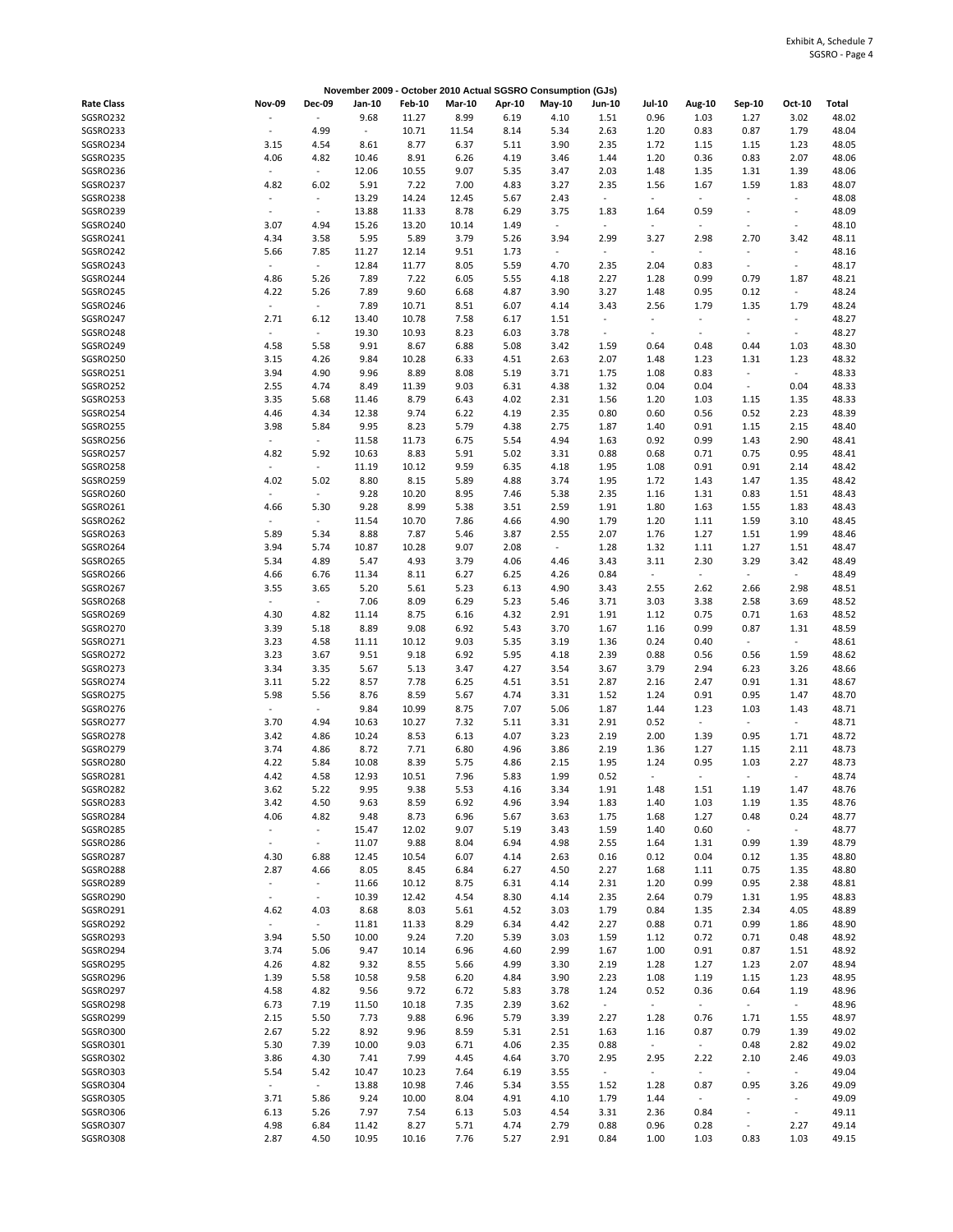| November 2009 - October 2010 Actual SGSRO Consumption (GJs) |                                         |                          |                |                          |               |              |                          |                          |                          |                                  |                          |                          |                |
|-------------------------------------------------------------|-----------------------------------------|--------------------------|----------------|--------------------------|---------------|--------------|--------------------------|--------------------------|--------------------------|----------------------------------|--------------------------|--------------------------|----------------|
| <b>Rate Class</b>                                           | <b>Nov-09</b>                           | <b>Dec-09</b>            | Jan-10         | <b>Feb-10</b>            | <b>Mar-10</b> | Apr-10       | May-10                   | Jun-10                   | <b>Jul-10</b>            | Aug-10                           | Sep-10                   | Oct-10                   | Total          |
| SGSRO309                                                    | 4.18                                    | 5.94                     | 10.62          | 9.58                     | 6.28          | 4.08         | 3.34                     | 1.51                     | 1.04                     | 0.75                             | 0.79                     | 1.07                     | 49.18          |
| SGSRO310                                                    | 4.18                                    | 4.90                     | 8.01           | 7.43                     | 5.45          | 4.72         | 4.22                     | 2.27                     | 2.04                     | 1.75                             | 1.67                     | 2.54                     | 49.18          |
| SGSRO311                                                    | 4.54                                    | 5.86                     | 9.84           | 8.89                     | 6.56          | 4.83         | 2.59                     | 1.71                     | 1.28                     | 0.91                             | 0.91                     | 1.27                     | 49.19          |
| SGSRO312                                                    | 4.38                                    | 4.50                     | 9.59           | 8.19                     | 6.00          | 4.64         | 3.22                     | 1.83                     | 1.80                     | 1.59                             | 1.83                     | 1.67                     | 49.24          |
| SGSRO313<br>SGSRO314                                        | 4.78<br>4.02                            | 6.16<br>5.46             | 10.07<br>9.52  | 8.39<br>11.19            | 5.71<br>8.47  | 4.22<br>4.95 | 2.55<br>1.20             | 1.75<br>1.04             | 1.48<br>0.92             | 1.07<br>0.72                     | 1.47<br>0.75             | 1.59<br>1.03             | 49.24<br>49.27 |
| SGSRO315                                                    | 2.71                                    | 3.59                     | 4.08           | 3.26                     | 2.27          | 1.96         | 1.95                     | 2.07                     | 4.19                     | 12.20                            | 7.86                     | 3.14                     | 49.28          |
| SGSRO316                                                    | $\blacksquare$                          | $\omega$                 | 12.18          | 9.35                     | 6.94          | 5.50         | 6.05                     | 1.95                     | 1.72                     | 1.79                             | 2.06                     | 1.75                     | 49.29          |
| SGSRO317                                                    | 4.98                                    | 6.72                     | 10.15          | 7.99                     | 6.71          | 4.62         | 2.23                     | 1.04                     | 0.88                     | 0.83                             | 0.79                     | 2.35                     | 49.29          |
| SGSRO318                                                    | 2.94                                    | 4.58                     | 11.10          | 9.38                     | 6.96          | 5.72         | 3.66                     | 1.67                     | 0.92                     | 0.71                             | 0.79                     | 0.87                     | 49.30          |
| SGSRO319                                                    | $\overline{\phantom{a}}$                | $\blacksquare$           | 11.78          | 11.39                    | 7.80          | 5.15         | 4.22                     | 2.51                     | 2.08                     | 1.59                             | 1.39                     | 1.39                     | 49.30          |
| SGSRO320                                                    | $\sim$                                  | $\overline{\phantom{a}}$ | 14.67          | 10.66                    | 5.34          | 5.63         | 4.38                     | 2.11                     | 0.92                     | 0.99                             | 1.31                     | 3.30                     | 49.31          |
| SGSRO321<br>SGSRO322                                        | 5.05                                    | 5.26                     | 10.58          | 9.54                     | 6.12<br>5.99  | 4.92         | 4.30                     | 1.71                     | 0.36                     | 0.04                             | 0.32                     | 1.15                     | 49.35<br>49.37 |
| SGSRO323                                                    | 3.67<br>4.74                            | 6.20<br>6.44             | 10.99<br>11.30 | 9.58<br>10.34            | 7.26          | 4.34<br>4.46 | 2.71<br>2.75             | 1.75<br>0.88             | 1.04<br>0.80             | 0.60<br>0.40                     | 0.95<br>$\sim$           | 1.55<br>$\sim$           | 49.37          |
| SGSRO324                                                    | 4.34                                    | 3.71                     | 8.85           | 8.13                     | 7.56          | 6.19         | 3.67                     | 1.43                     | 1.52                     | 1.35                             | 1.23                     | 1.39                     | 49.37          |
| SGSRO325                                                    | 3.71                                    | 5.46                     | 7.54           | 9.20                     | 8.43          | 7.07         | 5.02                     | 2.19                     | 0.76                     | $\overline{\phantom{a}}$         | $\blacksquare$           | $\sim$                   | 49.38          |
| SGSRO326                                                    | 4.86                                    | 5.26                     | 8.60           | 7.08                     | 6.76          | 6.03         | 5.10                     | 2.55                     | 0.84                     | 0.68                             | 0.64                     | 0.99                     | 49.39          |
| SGSRO327                                                    | 4.58                                    | 6.46                     | 10.04          | 9.36                     | 8.08          | 4.75         | 2.95                     | 1.47                     | 0.52                     | $\overline{\phantom{a}}$         | 0.08                     | 1.11                     | 49.40          |
| SGSRO328                                                    | 2.91                                    | 4.54                     | 6.46           | 8.23                     | 7.50          | 5.70         | 3.34                     | 2.59                     | 1.68                     | 1.43                             | 1.43                     | 3.62                     | 49.43          |
| SGSRO329                                                    | 4.58                                    | 6.71                     | 10.00          | 9.38                     | 6.39          | 4.58         | 2.83                     | 1.24                     | 1.12                     | 0.79                             | 0.32                     | 1.51                     | 49.45          |
| SGSRO330<br>SGSRO331                                        | 3.46<br>3.91                            | 3.79<br>5.62             | 11.25<br>9.44  | 9.26<br>10.47            | 7.12<br>8.04  | 4.68<br>6.03 | 3.54                     | 1.91<br>1.83             | 1.44<br>$\blacksquare$   | 0.87<br>$\overline{\phantom{a}}$ | 0.79<br>$\blacksquare$   | 1.35<br>$\omega$         | 49.46<br>49.48 |
| SGSRO332                                                    | 4.10                                    | 5.62                     | 9.55           | 8.67                     | 6.40          | 4.32         | 4.14<br>3.42             | 1.87                     | 1.52                     | 1.03                             | 1.31                     | 1.67                     | 49.48          |
| SGSRO333                                                    | 4.46                                    | 5.54                     | 11.45          | 10.42                    | 5.41          | 3.24         | 2.03                     | 1.40                     | 1.40                     | 1.23                             | 1.27                     | 1.63                     | 49.48          |
| SGSRO334                                                    | 4.90                                    | 5.98                     | 9.04           | 9.96                     | 10.50         | 6.71         | 2.39                     | $\overline{\phantom{a}}$ | $\overline{\phantom{a}}$ | $\sim$                           | $\overline{\phantom{a}}$ | $\overline{\phantom{a}}$ | 49.48          |
| SGSRO335                                                    | 5.54                                    | 6.89                     | 12.62          | 10.87                    | 9.67          | 3.92         | $\overline{\phantom{a}}$ | $\overline{\phantom{a}}$ | $\overline{\phantom{a}}$ | $\overline{\phantom{a}}$         | $\sim$                   | $\sim$                   | 49.51          |
| SGSRO336                                                    | 5.22                                    | 4.96                     | 8.73           | 7.95                     | 4.83          | 4.70         | 4.03                     | 1.63                     | 1.08                     | 0.95                             | 2.10                     | 3.34                     | 49.52          |
| SGSRO337                                                    | 4.66                                    | 5.74                     | 9.55           | 8.39                     | 6.40          | 4.60         | 2.95                     | 1.91                     | 1.44                     | 1.55                             | 0.87                     | 1.47                     | 49.53          |
| SGSRO338                                                    | 6.21                                    | 8.70                     | $\blacksquare$ | $\overline{\phantom{a}}$ | 4.56          | 9.35         | 7.13                     | 3.79                     | 2.80                     | 1.75                             | 1.75                     | 3.50                     | 49.54          |
| SGSRO339                                                    | 4.98                                    | 5.86                     | 13.37          | 9.78                     | 6.70          | 4.43         | 2.51                     | 0.32                     | 0.04                     | 0.08                             | 0.16<br>$\blacksquare$   | 1.31                     | 49.54          |
| SGSRO340<br>SGSRO341                                        | 2.35<br>$\sim$                          | 3.98<br>$\omega$         | 13.75<br>8.45  | 10.89<br>11.38           | 9.68<br>9.51  | 5.47<br>7.82 | 2.35<br>5.38             | 0.40<br>2.83             | 0.04<br>1.64             | $\overline{\phantom{a}}$<br>1.19 | 0.04                     | 0.68<br>1.35             | 49.59<br>49.59 |
| SGSRO342                                                    | $\overline{\phantom{a}}$                | $\overline{\phantom{a}}$ | 10.24          | 10.51                    | 8.59          | 7.22         | 3.86                     | 2.67                     | 2.36                     | 0.72                             | 1.35                     | 2.07                     | 49.59          |
| SGSRO343                                                    | $\sim$                                  | $\overline{\phantom{a}}$ | 14.88          | 11.42                    | 8.20          | 6.11         | 3.19                     | 1.63                     | 1.04                     | 0.83                             | 0.83                     | 1.47                     | 49.60          |
| SGSRO344                                                    | 3.39                                    | 4.70                     | 10.39          | 9.44                     | 8.16          | 5.39         | 3.78                     | 3.19                     | 1.19                     | $\overline{\phantom{a}}$         | $\sim$                   | $\blacksquare$           | 49.63          |
| SGSRO345                                                    | 3.59                                    | 4.38                     | 9.24           | 9.60                     | 6.92          | 5.19         | 3.63                     | 1.87                     | 1.36                     | 1.35                             | 1.07                     | 1.43                     | 49.63          |
| SGSRO346                                                    | 4.18                                    | 5.78                     | 9.72           | 9.20                     | 7.08          | 5.87         | 4.10                     | 1.95                     | 1.12                     | 0.64                             | $\omega$                 | $\blacksquare$           | 49.64          |
| SGSRO347                                                    | 3.87                                    | 4.90                     | 7.93           | 9.32                     | 6.52          | 4.99         | 3.19                     | 1.99                     | 1.80                     | 2.11                             | 1.43                     | 1.59                     | 49.64          |
| SGSRO348<br>SGSRO349                                        | $\overline{\phantom{a}}$<br>$\sim$      | $\blacksquare$<br>1.67   | 11.50<br>8.01  | 10.12                    | 8.39<br>8.35  | 6.43<br>4.38 | 4.86<br>2.59             | 2.91<br>1.52             | 2.64<br>1.44             | 2.30<br>1.47                     | 0.52<br>1.87             | $\sim$<br>3.86           | 49.67<br>49.67 |
| SGSRO350                                                    | 3.90                                    | 4.94                     | 5.87           | 14.51<br>4.77            | 4.73          | 4.60         | 4.78                     | 3.95                     | 4.03                     | 2.66                             | 2.62                     | 2.82                     | 49.67          |
| SGSRO351                                                    | 5.42                                    | $\omega$                 | 10.08          | 10.27                    | 9.31          | 6.75         | 3.74                     | 1.28                     | 0.88                     | 0.72                             | 0.44                     | 0.79                     | 49.68          |
| SGSRO352                                                    | 3.39                                    | 5.34                     | 11.78          | 10.87                    | 7.92          | 4.23         | 2.35                     | 1.24                     | 0.76                     | 0.83                             | 0.36                     | 0.64                     | 49.71          |
| SGSRO353                                                    | $\overline{\phantom{a}}$                | $\omega$                 | 11.94          | 12.97                    | 8.31          | 4.99         | 3.94                     | 2.43                     | 1.72                     | 1.15                             | 0.99                     | 1.27                     | 49.71          |
| SGSRO354                                                    | 3.63                                    | 4.50                     | 10.75          | 11.19                    | 8.40          | 5.83         | 3.55                     | 0.04                     | $\overline{\phantom{a}}$ | $\overline{\phantom{a}}$         | 0.08                     | 1.75                     | 49.72          |
| SGSRO355                                                    | 3.63                                    | 5.56                     | 11.34          | 7.95                     | 6.15          | 4.46         | 3.31                     | 2.03                     | 0.96                     | 0.79                             | 1.51                     | 2.03                     | 49.72          |
| SGSRO356<br>SGSRO357                                        | 4.38<br>3.07                            | 5.78<br>3.55             | 10.43<br>10.16 | 10.08<br>9.32            | 8.51<br>8.83  | 5.31<br>5.87 | 4.82<br>3.43             | 0.28<br>1.71             | 0.04<br>1.16             | $\overline{\phantom{a}}$<br>0.72 | 0.12<br>0.83             | $\sim$<br>1.11           | 49.75<br>49.76 |
| SGSRO358                                                    | 1.87                                    | 9.10                     | 9.68           | 7.48                     | 5.91          | 5.06         | 3.07                     | 1.63                     | 1.08                     | 0.87                             | 1.23                     | 2.78                     | 49.76          |
| SGSRO359                                                    | 4.30                                    | 5.06                     | 7.49           | 5.21                     | 4.42          | 3.71         | 3.50                     | 3.31                     | 3.31                     | 2.86                             | 3.53                     | 3.06                     | 49.76          |
| SGSRO360                                                    | $\centering \label{eq:reduced}$         | $\omega$                 | 13.49          | 12.18                    | 10.38         | 7.03         | 4.42                     | 2.27                     | $\blacksquare$           | $\overline{\phantom{a}}$         | $\blacksquare$           | $\omega$                 | 49.77          |
| SGSRO361                                                    | 3.35                                    | 5.22                     | 11.74          | 11.15                    | 5.73          | 5.99         | 1.00                     | 1.12                     | 0.88                     | 1.07                             | 1.03                     | 1.51                     | 49.79          |
| SGSRO362                                                    | $\blacksquare$                          | $\sim$                   | 12.73          | 10.87                    | 9.75          | 6.39         | 4.02                     | 2.07                     | 1.04                     | 1.03                             | 0.75                     | 1.15                     | 49.80          |
| SGSRO363                                                    | 4.54                                    | 4.50                     | 10.03          | 7.64                     | 6.46          | 5.54         | 3.11                     | 1.95                     | 1.64                     | 1.31                             | 1.35                     | 1.75                     | 49.82          |
| SGSRO364                                                    | 4.90                                    | 4.41                     | 8.96           | 5.25                     | 4.39          | 4.02         | 3.43                     | 3.35                     | 2.83                     | 1.90                             | 2.82                     | 3.58                     | 49.84          |
| SGSRO365<br>SGSRO366                                        | 4.46<br>3.94                            | 5.22<br>4.62             | 9.16<br>8.84   | 7.75<br>9.22             | 5.81<br>6.60  | 4.52<br>4.72 | 4.38<br>2.67             | 2.35<br>2.39             | 1.48<br>2.00             | 1.23<br>1.55                     | 1.35<br>1.67             | 2.14<br>1.63             | 49.85<br>49.85 |
| SGSRO367                                                    | 4.11                                    | 4.66                     | 5.47           | 5.67                     | 5.01          | 4.19         | 4.02                     | 3.55                     | 3.27                     | 3.58                             | 2.78                     | 3.57                     | 49.88          |
| SGSRO368                                                    | 5.90                                    | 5.70                     | 7.26           | 6.94                     | 6.05          | 3.15         | 4.70                     | 3.47                     | 1.44                     | 1.67                             | 1.79                     | 1.83                     | 49.90          |
| SGSRO369                                                    | 6.96                                    | 9.37                     | 17.80          | 12.28                    | 3.50          | $\sim$       | $\overline{\phantom{a}}$ | $\sim$                   | $\sim$                   | $\overline{\phantom{a}}$         | $\bullet$                | $\sim$                   | 49.91          |
| SGSRO370                                                    | 5.94                                    | 8.27                     | 1.79           | 9.82                     | 6.27          | 5.06         | 3.94                     | 1.56                     | 1.76                     | 1.11                             | 1.63                     | 2.82                     | 49.97          |
| SGSRO371                                                    | 4.30                                    | 2.51                     | 9.84           | 11.15                    | 8.55          | 6.55         | 4.34                     | 2.11                     | 0.64                     | $\overline{\phantom{a}}$         | $\blacksquare$           | $\blacksquare$           | 49.99          |
| SGSRO372                                                    | 1.67                                    | 6.74                     | 12.02          | 10.75                    | 9.35          | 5.11         | 4.38                     | $\blacksquare$           | $\blacksquare$           | $\overline{\phantom{a}}$         | $\sim$                   | $\sim$                   | 50.02          |
| SGSRO373                                                    | 4.38                                    | 10.06                    | 5.59           | 8.59                     | 6.31          | 5.50         | 3.11                     | 1.28                     | 0.88                     | 0.91                             | 1.03                     | 2.39                     | 50.03          |
| SGSRO374<br>SGSRO375                                        | 4.58<br>$\sim$                          | 6.44<br>$\sim$           | 11.58<br>12.22 | 9.07<br>10.42            | 6.31<br>7.26  | 4.66<br>5.30 | 2.47<br>3.43             | 0.88<br>2.07             | 1.00<br>2.35             | 0.71<br>1.59                     | 0.87<br>2.10             | 1.47<br>3.30             | 50.04<br>50.04 |
| SGSRO376                                                    | 2.75                                    | 2.22                     | 3.41           | 3.42                     | 2.72          | 2.43         | 2.31                     | 8.61                     | 3.83                     | 6.39                             | 10.28                    | 1.67                     | 50.04          |
| SGSRO377                                                    | 3.51                                    | 5.54                     | 10.71          | 10.67                    | 9.55          | 4.63         | 2.59                     | 1.28                     | 0.84                     | 0.60                             | 0.12                     | $\sim$                   | 50.04          |
| SGSRO378                                                    | 3.63                                    | 4.39                     | 7.38           | 8.45                     | 8.75          | 6.43         | 4.02                     | 1.83                     | 1.12                     | 1.23                             | 1.19                     | 1.63                     | 50.05          |
| SGSRO379                                                    | 2.79                                    | 3.75                     | 8.13           | 8.33                     | 7.00          | 6.75         | 4.34                     | 2.71                     | 1.64                     | 1.43                             | 1.67                     | 1.51                     | 50.05          |
| SGSRO380                                                    | 2.51                                    | 3.55                     | 7.66           | 8.97                     | 6.96          | 5.63         | 4.46                     | 2.51                     | 2.20                     | 2.23                             | 1.43                     | 1.95                     | 50.06          |
| SGSRO381                                                    | 5.22                                    | 5.48                     | 10.95          | 9.38                     | 5.83          | 5.02         | 2.47                     | 0.92                     | 0.76                     | 0.83                             | 0.79                     | 2.43                     | 50.08          |
| SGSRO382<br>SGSRO383                                        | 3.55<br>$\centering \label{eq:reduced}$ | 4.55<br>$\omega$         | 6.66           | 5.28                     | 5.29          | 4.31         | 4.90                     | 4.11                     | 3.03                     | 2.70                             | 2.50                     | 3.26                     | 50.14          |
| SGSRO384                                                    | $\overline{\phantom{a}}$                | $\overline{\phantom{a}}$ | 12.96<br>12.93 | 10.57<br>10.22           | 7.67<br>7.43  | 5.87<br>6.97 | 3.86<br>3.19             | 2.43<br>1.75             | 1.68<br>1.56             | 1.35<br>1.51                     | 1.43<br>1.67             | 2.34<br>2.94             | 50.16<br>50.17 |
| SGSRO385                                                    | 3.67                                    | 6.04                     | 10.11          | 9.23                     | 7.94          | 4.90         | 2.23                     | 1.36                     | 0.96                     | 0.91                             | 0.99                     | 1.83                     | 50.17          |
|                                                             |                                         |                          |                |                          |               |              |                          |                          |                          |                                  |                          |                          |                |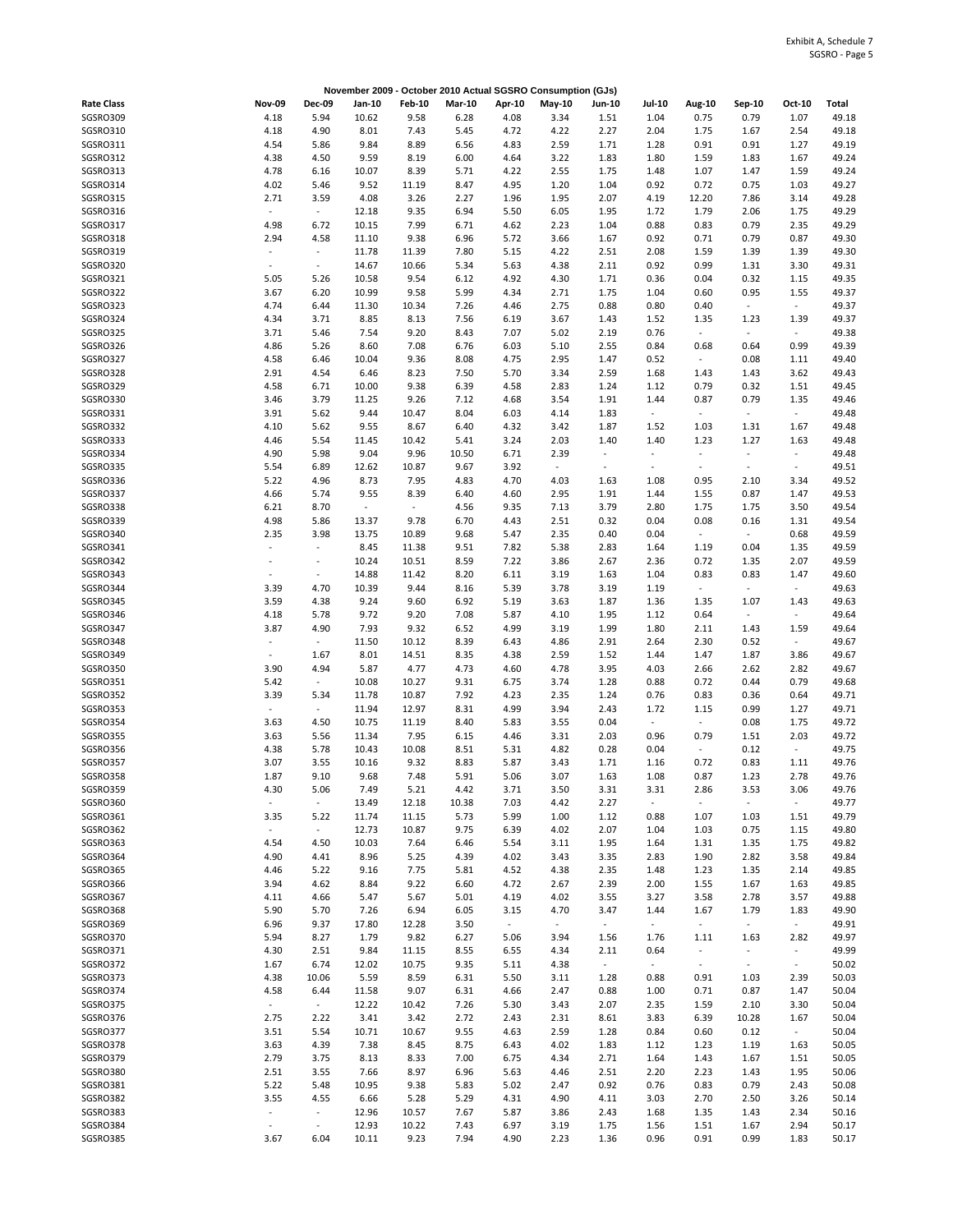| November 2009 - October 2010 Actual SGSRO Consumption (GJs) |                                           |                                            |                          |                |                  |               |              |                          |                          |                                  |                          |                        |                |
|-------------------------------------------------------------|-------------------------------------------|--------------------------------------------|--------------------------|----------------|------------------|---------------|--------------|--------------------------|--------------------------|----------------------------------|--------------------------|------------------------|----------------|
| <b>Rate Class</b>                                           | <b>Nov-09</b>                             | <b>Dec-09</b>                              | Jan-10                   | <b>Feb-10</b>  | <b>Mar-10</b>    | Apr-10        | May-10       | Jun-10                   | <b>Jul-10</b>            | Aug-10                           | Sep-10                   | Oct-10                 | Total          |
| SGSRO386                                                    | 3.50                                      | 4.58                                       | 9.76                     | 8.65           | 7.16             | 4.15          | 3.94         | 1.91                     | 2.28                     | 0.99                             | 1.15                     | 2.10                   | 50.17          |
| SGSRO387                                                    |                                           | $\overline{\phantom{a}}$                   | 13.17                    | 11.49          | 8.03             | 6.57          | 3.63         | 1.59                     | 1.32                     | 0.91                             | 1.07                     | 2.39                   | 50.17          |
| SGSRO388                                                    |                                           | $\overline{\phantom{a}}$                   | 12.85                    | 12.42          | 10.07            | 6.39          | 1.87         | 2.35                     | 1.20                     | 0.76                             | 0.63                     | 1.63                   | 50.17          |
| SGSRO389                                                    | $\sim$                                    | $\overline{\phantom{a}}$                   | 11.74                    | 11.27          | 7.92             | 6.19          | 4.78         | 1.59                     | 1.52                     | 1.87                             | 1.27                     | 2.03                   | 50.18          |
| SGSRO390<br>SGSRO391                                        | 4.74<br>6.22                              | 6.16<br>6.98                               | 11.38<br>9.05            | 9.46<br>9.68   | 6.11<br>7.60     | 4.50<br>5.43  | 2.75<br>2.39 | 0.60<br>0.60             | 0.92<br>1.88             | 0.71<br>0.36                     | 0.87<br>$\omega$         | 1.99<br>$\omega$       | 50.19<br>50.19 |
| SGSRO392                                                    | $\overline{\phantom{a}}$                  | $\blacksquare$                             | 12.81                    | 10.63          | 9.07             | 6.03          | 4.06         | 2.39                     | 1.68                     | 1.31                             | 0.91                     | 1.31                   | 50.20          |
| SGSRO393                                                    | $\sim$                                    | $\blacksquare$                             | 11.51                    | 10.47          | 8.63             | 6.94          | 4.82         | 2.31                     | 1.44                     | 1.31                             | 1.15                     | 1.63                   | 50.21          |
| SGSRO394                                                    | 5.21                                      | 5.26                                       | 7.33                     | 6.60           | 5.02             | 4.15          | 4.18         | 3.55                     | 2.00                     | 1.87                             | 1.87                     | 3.18                   | 50.22          |
| SGSRO395                                                    | $\overline{\phantom{a}}$                  | $\overline{\phantom{a}}$                   | 13.01                    | 11.70          | 8.71             | 6.27          | 3.74         | 2.31                     | 1.52                     | 1.19                             | 0.83                     | 0.95                   | 50.23          |
| SGSRO396                                                    | 5.58                                      | 6.80                                       | 11.42                    | 7.48           | 5.15             | 3.94          | 3.51         | 1.24                     | 1.12                     | 1.07                             | 1.03                     | 1.91                   | 50.25          |
| SGSRO397                                                    | 3.86                                      | 6.12                                       | 11.74                    | 9.66           | 7.18             | 4.50          | 1.83         | 0.76                     | 1.84                     | 0.75                             | 0.83                     | 1.19                   | 50.26          |
| SGSRO398<br>SGSRO399                                        | 4.02<br>3.22                              | 5.58                                       | 11.08                    | 9.94           | 7.97             | 1.28          | 3.70         | 1.99                     | 1.20                     | 1.59                             | 1.91                     | $\sim$                 | 50.26<br>50.28 |
| SGSRO400                                                    | 4.90                                      | 4.94<br>6.64                               | 8.05<br>9.08             | 6.24<br>7.87   | 5.82<br>5.79     | 4.95<br>4.98  | 4.74<br>3.19 | 3.99<br>1.87             | 3.20<br>1.24             | 1.71<br>1.15                     | 1.63<br>1.15             | 1.79<br>2.43           | 50.29          |
| SGSRO401                                                    | 2.71                                      | 5.46                                       | 10.23                    | 10.34          | 7.81             | 3.59          | 2.71         | 1.59                     | 1.20                     | 1.11                             | 1.43                     | 2.11                   | 50.29          |
| SGSRO402                                                    | 3.02                                      | 5.86                                       | 5.59                     | 6.56           | 5.10             | 4.39          | 3.50         | 3.11                     | 3.71                     | 2.78                             | 3.49                     | 3.18                   | 50.29          |
| SGSRO403                                                    | 4.78                                      | 6.54                                       | 11.02                    | 10.14          | 7.48             | 5.23          | 3.46         | 1.08                     | 0.04                     | $\overline{\phantom{a}}$         | $\sim$                   | 0.52                   | 50.29          |
| SGSRO404                                                    | 4.50                                      | 5.30                                       | 9.19                     | 9.70           | 6.36             | 4.72          | 2.83         | 1.59                     | 1.36                     | 1.15                             | 1.27                     | 2.34                   | 50.31          |
| SGSRO405                                                    | 3.99                                      | 4.62                                       | 8.77                     | 8.85           | 7.12             | 6.03          | 4.54         | 2.39                     | 1.20                     | 0.91                             | 0.83                     | 1.07                   | 50.32          |
| SGSRO406                                                    | 3.74                                      | 5.62                                       | 9.96                     | 11.11          | 7.88             | 5.23          | 3.07         | 1.12                     | 1.36                     | 0.68                             | 0.56                     | $\sim$                 | 50.33          |
| SGSRO407<br>SGSRO408                                        | 5.14<br>3.82                              | 6.66<br>2.99                               | 11.53<br>7.89            | 9.10<br>5.84   | 7.48<br>4.45     | 5.83<br>4.96  | 4.62<br>4.38 | $\Box$<br>3.67           | $\Box$<br>3.23           | $\overline{\phantom{a}}$<br>2.94 | $\sim$<br>2.82           | $\blacksquare$<br>3.38 | 50.36<br>50.37 |
| SGSRO409                                                    | $\overline{\phantom{a}}$                  | $\omega_{\rm c}$                           | 11.50                    | 12.14          | 9.95             | 5.95          | 3.39         | 1.87                     | 1.64                     | 1.03                             | 1.43                     | 1.47                   | 50.37          |
| SGSRO410                                                    | 3.46                                      | 4.82                                       | 9.40                     | 8.89           | 7.60             | 5.79          | 3.19         | 2.19                     | 0.96                     | 0.95                             | 0.83                     | 2.30                   | 50.38          |
| SGSRO411                                                    | 6.10                                      | 7.87                                       | 9.28                     | 7.99           | 5.51             | 3.35          | 3.35         | 1.40                     | 1.16                     | 0.95                             | 0.64                     | 2.78                   | 50.38          |
| SGSRO412                                                    | 6.57                                      | 7.41                                       | 7.89                     | 7.67           | 4.97             | 4.20          | 2.23         | 3.75                     | 1.40                     | 0.72                             | 0.71                     | 2.90                   | 50.42          |
| SGSRO413                                                    | 2.91                                      | 6.09                                       | 10.27                    | 9.42           | 6.50             | 3.95          | 2.91         | 1.72                     | 1.56                     | 1.59                             | 1.39                     | 2.11                   | 50.42          |
| SGSRO414                                                    | 3.19                                      | 4.66                                       | 9.52                     | 10.99          | 7.88             | 5.51          | 2.51         | 1.40                     | 1.28                     | 1.19                             | 0.95                     | 1.35                   | 50.43          |
| SGSRO415                                                    | $\blacksquare$                            | $\overline{\phantom{a}}$                   | 13.09                    | 11.29          | 8.03             | 6.13          | 3.19         | 1.67                     | 1.40                     | 1.15                             | 1.27                     | 3.22                   | 50.44          |
| SGSRO416                                                    | 3.58                                      | 4.47                                       | 9.72                     | 8.93           | 7.48             | 4.99          | 3.15         | 1.99                     | 1.72                     | 1.35                             | 1.11                     | 1.99                   | 50.48          |
| SGSRO417<br>SGSRO418                                        | 3.11<br>11.78                             | 3.91<br>11.80                              | 10.99<br>$\omega$        | 10.83<br>÷,    | 8.08<br>$\omega$ | 4.75<br>11.00 | 2.71<br>8.28 | 1.55<br>3.71             | 1.44<br>0.48             | 1.11<br>$\blacksquare$           | 1.39<br>0.20             | 0.63<br>3.26           | 50.50<br>50.51 |
| SGSRO419                                                    | $\overline{\phantom{a}}$                  | $\omega$                                   | 14.24                    | 10.90          | 8.02             | 5.70          | 4.10         | 1.71                     | 1.16                     | 0.91                             | 1.07                     | 2.70                   | 50.51          |
| SGSRO420                                                    | 4.66                                      | 5.96                                       | 9.40                     | 9.90           | 2.71             | 9.80          | 2.75         | 1.40                     | 1.28                     | 0.75                             | 0.83                     | 1.07                   | 50.51          |
| SGSRO421                                                    | 5.49                                      | 6.26                                       | $\overline{\phantom{a}}$ | 8.90           | 9.19             | 7.26          | 4.54         | 2.67                     | 1.96                     | 1.35                             | 1.11                     | 1.79                   | 50.52          |
| SGSRO422                                                    | 3.19                                      | 2.87                                       | 17.79                    | 10.30          | 2.31             | 2.52          | 1.59         | 1.95                     | 2.28                     | 1.83                             | 2.10                     | 1.79                   | 50.52          |
| SGSRO423                                                    | 4.70                                      | 5.29                                       | 5.75                     | 4.21           | 4.35             | 5.02          | 4.42         | 3.71                     | 3.87                     | 3.25                             | 2.82                     | 3.14                   | 50.53          |
| SGSRO424                                                    | 4.35                                      | 6.79                                       | 10.83                    | 9.34           | 7.51             | 3.86          | 3.11         | 1.04                     | 0.64                     | 0.44                             | 0.75                     | 1.87                   | 50.53          |
| SGSRO425<br>SGSRO426                                        | 3.35<br>3.19                              | 4.55<br>4.74                               | 7.58<br>8.49             | 7.74<br>8.69   | 8.04<br>8.31     | 5.59<br>5.59  | 4.06<br>3.39 | 2.71<br>2.03             | 1.92<br>1.40             | 1.51<br>1.39                     | 1.63<br>1.55             | 1.87<br>1.79           | 50.55<br>50.56 |
| SGSRO427                                                    | 1.95                                      | 6.70                                       | 10.67                    | 9.48           | 8.75             | 5.63          | 2.27         | 1.71                     | 0.88                     | 0.95                             | 0.71                     | 0.87                   | 50.57          |
| SGSRO428                                                    | 1.27                                      | 2.87                                       | 10.63                    | 9.52           | 8.04             | 6.27          | 4.58         | 2.47                     | 1.60                     | 1.23                             | 0.87                     | 1.23                   | 50.58          |
| SGSRO429                                                    | 5.05                                      | 6.69                                       | 13.08                    | 7.95           | 7.50             | 5.06          | 2.43         | 0.60                     | 0.16                     | 0.16                             | 0.20                     | 1.71                   | 50.59          |
| SGSRO430                                                    | 2.79                                      | 4.90                                       | 8.49                     | 8.57           | 8.31             | 6.07          | 4.70         | 2.07                     | 1.48                     | 1.07                             | 0.99                     | 1.15                   | 50.59          |
| SGSRO431                                                    | 4.10                                      | 4.98                                       | 8.69                     | 9.13           | 6.13             | 5.27          | 2.11         | 1.91                     | 2.80                     | 1.67                             | 2.22                     | 1.59                   | 50.60          |
| SGSRO432                                                    | 5.38                                      | 4.74                                       | 7.54                     | 5.87           | 4.34             | 5.43          | 4.38         | 2.75                     | 3.35                     | 1.71                             | 1.98                     | 3.22                   | 50.69          |
| SGSRO433<br>SGSRO434                                        | 3.63                                      | 5.14<br>4.94                               | 11.47                    | 10.55<br>8.01  | 7.88             | 4.51          | 2.75         | 1.04                     | 1.00                     | 0.95                             | 0.79                     | 0.99                   | 50.70<br>50.72 |
| SGSRO435                                                    | 3.11                                      |                                            | 7.89<br>12.50            | 10.43          | 7.08<br>9.63     | 6.19<br>7.19  | 4.18<br>4.82 | 2.71<br>2.23             | 1.84<br>0.92             | 1.43<br>0.91                     | 1.43<br>0.63             | 1.91<br>1.47           | 50.73          |
| SGSRO436                                                    | $\overline{\phantom{a}}$                  | $\overline{\phantom{a}}$                   | 18.68                    | 13.68          | 8.46             | 6.41          | 1.00         | $\overline{\phantom{a}}$ | $\overline{\phantom{a}}$ | $\overline{a}$                   | 0.60                     | 1.91                   | 50.74          |
| SGSRO437                                                    | 4.06                                      | 5.86                                       | 12.02                    | 10.67          | 6.45             | 6.11          | 3.98         | $\overline{\phantom{a}}$ | $\sim$                   | $\overline{\phantom{a}}$         | 0.24                     | 1.35                   | 50.74          |
| SGSRO438                                                    | 5.42                                      | 7.00                                       | 12.57                    | 10.70          | 6.23             | 4.82          | 3.19         | 0.84                     | $\overline{\phantom{a}}$ | $\sim$                           | $\sim$                   | $\sim$                 | 50.77          |
| SGSRO439                                                    | 3.43                                      | 5.10                                       | 8.77                     | 6.74           | 4.66             | 4.75          | 4.10         | 2.67                     | 3.08                     | 2.27                             | 2.30                     | 2.90                   | 50.77          |
| SGSRO440                                                    | 4.02                                      | 5.62                                       | 10.20                    | 8.73           | 8.39             | 5.15          | 3.51         | 1.83                     | 0.84                     | 0.64                             | 0.95                     | 0.91                   | 50.79          |
| SGSRO441                                                    | 4.50                                      | 5.74                                       | 11.07                    | 9.36           | 7.88             | 5.71          | 1.83         | 1.55                     | 0.76                     | 0.83                             | 0.67                     | 0.91                   | 50.81          |
| SGSRO442<br>SGSRO443                                        | 3.86<br>$\omega$                          | 6.56<br>$\sim$                             | 11.78<br>16.18           | 9.66<br>12.61  | 6.51<br>9.86     | 4.10<br>6.73  | 2.19<br>4.98 | 1.28<br>0.48             | 1.28<br>$\omega_{\rm c}$ | 0.91<br>$\blacksquare$           | 1.11<br>$\omega_{\rm c}$ | 1.59<br>$\sim$         | 50.83<br>50.84 |
| SGSRO444                                                    | 3.75                                      | 4.35                                       | 7.38                     | 9.44           | 8.99             | 6.87          | 3.82         | 2.15                     | 1.00                     | 0.99                             | 0.87                     | 1.23                   | 50.84          |
| SGSRO445                                                    | 3.66                                      | 4.94                                       | 8.52                     | 7.08           | 5.77             | 4.64          | 4.06         | 2.87                     | 2.52                     | 2.06                             | 2.62                     | 2.11                   | 50.85          |
| SGSRO446                                                    | 1.87                                      | 4.99                                       | 9.00                     | 9.40           | 9.19             | 5.39          | 3.70         | 2.19                     | 1.36                     | 1.23                             | 1.19                     | 1.35                   | 50.86          |
| SGSRO447                                                    | 4.38                                      | 4.90                                       | 12.30                    | 9.92           | 8.08             | 4.43          | 2.83         | 1.99                     | 1.28                     | 0.56                             | 0.20                     | $\sim$                 | 50.87          |
| SGSRO448                                                    | $\sim$                                    | $\omega_{\rm c}$                           | 14.28                    | 11.37          | 8.98             | 7.33          | 3.98         | 1.12                     | 1.08                     | 1.19                             | 1.35                     | 0.20                   | 50.88          |
| SGSRO449                                                    | 4.26                                      | 4.13                                       | 11.30                    | 11.49          | 7.06             | 3.90          | 2.15         | 0.88                     | 0.96                     | 0.83                             | 1.15                     | 2.78                   | 50.89          |
| SGSRO450                                                    |                                           | $\blacksquare$                             | 10.55                    | 12.46          | 9.71             | 6.71          | 4.02         | 1.99                     | 1.48                     | 1.31                             | 1.11                     | 1.55                   | 50.89          |
| SGSRO451<br>SGSRO452                                        | $\sim$<br>$\centering \label{eq:reduced}$ | $\blacksquare$<br>$\overline{\phantom{a}}$ | 10.95<br>11.23           | 12.42<br>11.11 | 8.75<br>8.63     | 6.63<br>6.35  | 5.06<br>4.50 | 2.23<br>2.31             | 1.64<br>2.08             | 0.76<br>1.67                     | 0.79<br>1.39             | 1.67<br>1.63           | 50.90<br>50.90 |
| SGSRO453                                                    | 2.99                                      | 5.01                                       | 10.19                    | 9.86           | 6.03             | 4.54          | 4.02         | 0.88                     | 1.44                     | 1.31                             | 1.03                     | 3.62                   | 50.92          |
| SGSRO454                                                    | 4.14                                      | 5.02                                       | 10.16                    | 10.04          | 8.00             | 5.91          | 3.43         | 2.07                     | 1.40                     | 0.72                             | 0.04                     | $\sim$                 | 50.93          |
| SGSRO455                                                    | $\overline{\phantom{a}}$                  | $\sim$                                     | 10.67                    | 13.60          | 6.67             | 5.82          | 5.42         | 1.71                     | 1.72                     | 1.35                             | 1.51                     | 2.47                   | 50.94          |
| SGSRO456                                                    | 4.54                                      | 5.58                                       | 8.84                     | 9.80           | 8.27             | 6.35          | 3.03         | 1.44                     | 0.64                     | 0.60                             | 0.63                     | 1.23                   | 50.95          |
| SGSRO457                                                    |                                           | $\blacksquare$                             | 15.11                    | 12.61          | 9.70             | 6.53          | 4.02         | 2.27                     | 0.76                     | $\overline{\phantom{a}}$         | $\sim$                   | $\sim$                 | 51.00          |
| SGSRO458                                                    | $\sim$                                    | $\overline{\phantom{a}}$                   | 9.72                     | 10.79          | 11.22            | 7.18          | 4.86         | 2.35                     | 1.24                     | 1.11                             | 1.11                     | 1.43                   | 51.01          |
| SGSRO459                                                    | 5.06                                      | 6.92                                       | 13.76                    | 12.33          | 5.59             | 4.38          | 1.79         | 0.08                     | $\sim$                   | $\overline{\phantom{a}}$         | $\omega_{\rm c}$         | 1.11                   | 51.02          |
| SGSRO460<br>SGSRO461                                        | 3.66                                      | $\omega$<br>4.62                           | 3.69<br>9.88             | 11.97<br>10.12 | 10.38<br>8.99    | 7.93<br>6.39  | 4.26<br>3.27 | 2.19<br>2.15             | 1.59<br>1.88             | 1.43<br>0.08                     | 1.94<br>$\sim$           | 5.65<br>$\sim$         | 51.03<br>51.04 |
| SGSRO462                                                    | 3.83                                      | 6.30                                       | 8.69                     | 8.93           | 6.84             | 5.71          | 3.78         | 1.71                     | 1.64                     | 1.19                             | 0.95                     | 1.47                   | 51.04          |
|                                                             |                                           |                                            |                          |                |                  |               |              |                          |                          |                                  |                          |                        |                |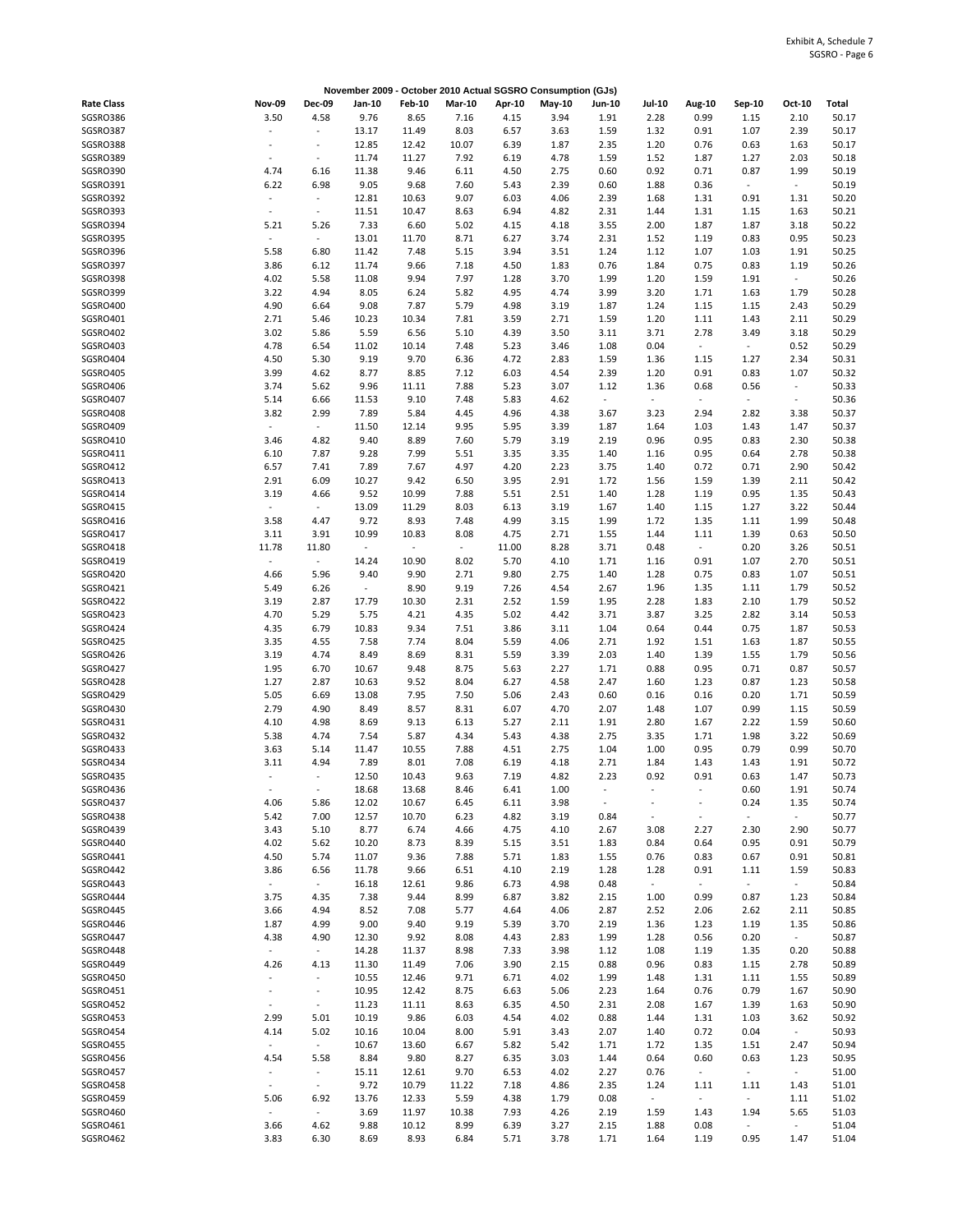|                   |                          |                          | November 2009 - October 2010 Actual SGSRO Consumption (GJs) |               |               |                          |                          |                          |                          |                          |                  |                          |                |
|-------------------|--------------------------|--------------------------|-------------------------------------------------------------|---------------|---------------|--------------------------|--------------------------|--------------------------|--------------------------|--------------------------|------------------|--------------------------|----------------|
| <b>Rate Class</b> | <b>Nov-09</b>            | <b>Dec-09</b>            | Jan-10                                                      | <b>Feb-10</b> | <b>Mar-10</b> | Apr-10                   | $May-10$                 | Jun-10                   | <b>Jul-10</b>            | Aug-10                   | Sep-10           | Oct-10                   | Total          |
| SGSRO463          | 4.78                     | 6.72                     | 9.84                                                        | 8.87          | 6.23          | 5.02                     | 2.83                     | 1.04                     | 0.92                     | 0.67                     | 1.15             | 2.98                     | 51.05          |
| SGSRO464          |                          | $\overline{\phantom{a}}$ | 12.22                                                       | 11.54         | 8.00          | 6.43                     | 4.58                     | 2.19                     | 1.76                     | 1.19                     | 1.19             | 1.95                     | 51.05          |
| SGSRO465          | 2.75                     | 3.79                     | 10.03                                                       | 10.59         | 10.94         | 6.43                     | 3.59                     | 1.83                     | 1.12                     | $\overline{\phantom{a}}$ | $\blacksquare$   | $\sim$                   | 51.07          |
| SGSRO466          | 5.18                     | 4.30                     | 9.27                                                        | 9.58          | 6.92          | 5.04                     | 3.19                     | 2.27                     | 1.20                     | 0.79                     | 0.99             | 2.38                     | 51.11          |
| SGSRO467          | 4.22                     | 5.38                     | 12.14                                                       | 10.24         | 8.16          | 4.59                     | 2.39                     | 1.20                     | 0.68                     | 0.60                     | 0.64             | 0.87                     | 51.11          |
| SGSRO468          | 4.62                     | 6.08                     | 9.95                                                        | 8.35          | 5.91          | 4.58                     | 3.51                     | 1.63                     | 1.20                     | 0.83                     | 1.39             | 3.10                     | 51.15          |
| SGSRO469          |                          | $\sim$                   | 15.07                                                       | 12.65         | 8.62          | 7.05                     | 4.74                     | 1.71                     | 1.32                     | $\overline{\phantom{a}}$ | $\blacksquare$   | $\sim$                   | 51.16          |
| SGSRO470          | 3.71                     | 4.78                     | 6.27                                                        | 10.83         | 8.43          | 5.83                     | 3.59                     | 2.03                     | 1.36                     | 1.63                     | 1.15             | 1.55                     | 51.16          |
|                   |                          |                          |                                                             |               |               |                          |                          |                          |                          |                          |                  |                          |                |
| SGSRO471          | 3.62                     | 4.94                     | 9.68                                                        | 9.48          | 7.28          | 6.11                     | 3.39                     | 1.83                     | 1.52                     | 1.23                     | 0.79             | 1.31                     | 51.18          |
| SGSRO472          | 4.30                     | 5.30                     | 8.44                                                        | 7.20          | 7.99          | 5.08                     | 4.62                     | 2.71                     | 1.00                     | 1.07                     | 1.15             | 2.34                     | 51.20          |
| SGSRO473          | 3.39                     | 5.30                     | 10.59                                                       | 9.36          | 8.00          | 4.67                     | 1.87                     | 1.87                     | 1.80                     | 1.11                     | 1.27             | 1.99                     | 51.22          |
| SGSRO474          | $\overline{\phantom{a}}$ | $\sim$                   | 13.96                                                       | 11.37         | 7.82          | 6.21                     | 4.54                     | 2.03                     | 1.96                     | 1.86                     | 1.47             | $\sim$                   | 51.22          |
| SGSRO475          | 4.54                     | 4.79                     | 7.81                                                        | 8.97          | 7.28          | 5.91                     | 3.98                     | 2.07                     | 1.56                     | 1.23                     | 1.03             | 2.06                     | 51.23          |
| SGSRO476          | 3.39                     | 4.11                     | 8.53                                                        | 11.39         | 7.28          | 5.91                     | 3.70                     | 2.15                     | 1.32                     | 1.19                     | 0.91             | 1.35                     | 51.23          |
| SGSRO477          | 4.30                     | 5.88                     | 8.77                                                        | 8.23          | 6.11          | 5.06                     | 2.95                     | 2.27                     | 2.11                     | 1.55                     | 1.59             | 2.43                     | 51.25          |
| SGSRO478          | 2.95                     | 4.70                     | 7.30                                                        | 7.82          | 7.16          | 5.79                     | 5.66                     | 3.67                     | 2.36                     | 1.11                     | 1.03             | 1.71                     | 51.26          |
| SGSRO479          | 4.82                     | 5.22                     | 9.79                                                        | 8.39          | 5.70          | 4.71                     | 3.94                     | 2.19                     | 1.44                     | 1.39                     | 0.79             | 2.90                     | 51.28          |
| SGSRO480          | 4.42                     | 5.66                     | 9.79                                                        | 8.55          | 6.40          | 4.76                     | 3.86                     | 2.15                     | 1.52                     | 1.11                     | 1.31             | 1.75                     | 51.28          |
| SGSRO481          | 4.30                     | 5.94                     | 7.14                                                        | 8.69          | 7.08          | 5.47                     | 4.06                     | 2.43                     | 1.92                     | 1.55                     | 1.07             | 1.63                     | 51.28          |
| SGSRO482          | 5.78                     | 5.42                     | 7.93                                                        | 10.04         | 6.76          | 6.51                     | 5.70                     | 3.15                     | $\omega$                 | $\overline{\phantom{a}}$ | $\blacksquare$   | $\overline{\phantom{a}}$ | 51.29          |
| SGSRO483          | $\sim$                   | $\sim$                   |                                                             | 12.84         |               | 6.91                     |                          |                          |                          | 0.87                     |                  | $\sim$                   | 51.29          |
|                   |                          |                          | 14.39                                                       |               | 8.67          |                          | 3.46                     | 1.83                     | 1.88                     |                          | 0.44             |                          |                |
| SGSRO484          | 3.54                     | 5.30                     | 9.72                                                        | 10.71         | 8.08          | 5.15                     | 3.59                     | 1.91                     | 1.24                     | 1.15                     | 0.91             | $\sim$                   | 51.30          |
| SGSRO485          | 2.23                     | 5.90                     | 10.46                                                       | 9.10          | 6.88          | 4.68                     | 3.34                     | 1.95                     | 2.08                     | 1.63                     | 1.47             | 1.59                     | 51.31          |
| SGSRO486          | 4.02                     | 4.86                     | 9.43                                                        | 8.11          | 7.48          | 5.36                     | 4.98                     | 1.63                     | 1.48                     | 1.19                     | 1.31             | 1.47                     | 51.32          |
| SGSRO487          |                          | $\sim$                   | 11.58                                                       | 12.93         | 7.12          | 7.79                     | 4.94                     | 2.27                     | 1.24                     | 0.91                     | 0.60             | 1.95                     | 51.33          |
| SGSRO488          | 3.50                     | 4.66                     | 10.42                                                       | 9.38          | 7.48          | 5.08                     | 3.54                     | 1.99                     | 1.36                     | 1.19                     | 0.95             | 1.79                     | 51.34          |
| SGSRO489          | $\sim$                   | $\sim$                   | 14.25                                                       | 9.98          | 6.67          | 5.42                     | 3.07                     | 2.07                     | 2.07                     | 1.79                     | 2.18             | 3.86                     | 51.36          |
| SGSRO490          | 3.39                     | 5.30                     | 9.68                                                        | 11.58         | 8.39          | 6.55                     | 6.49                     | $\overline{\phantom{a}}$ | $\sim$                   | $\overline{\phantom{a}}$ | $\blacksquare$   | $\sim$                   | 51.38          |
| SGSRO491          | 2.95                     | 2.51                     | 13.17                                                       | 10.74         | 4.66          | 4.23                     | 2.47                     | 2.11                     | 1.56                     | 1.55                     | 1.59             | 3.85                     | 51.39          |
| SGSRO492          | 5.02                     | $\sim$                   | 15.55                                                       | 11.11         | 8.75          | 4.39                     | 3.51                     | 1.00                     | 0.96                     | 0.64                     | 0.48             | $\sim$                   | 51.41          |
| SGSRO493          | 3.31                     | 4.66                     | 8.77                                                        | 8.25          | 8.16          | 5.31                     | 3.59                     | 2.19                     | 2.20                     | 1.63                     | 1.47             | 1.87                     | 51.41          |
| SGSRO494          | 5.98                     | 8.19                     | 13.60                                                       | 11.29         | 8.82          | 3.54                     | $\overline{\phantom{a}}$ | $\overline{\phantom{a}}$ | $\overline{\phantom{a}}$ | $\overline{\phantom{a}}$ | $\blacksquare$   | $\omega$                 | 51.42          |
|                   | 6.94                     |                          |                                                             |               | 5.79          |                          |                          |                          |                          |                          |                  |                          | 51.44          |
| SGSRO495          |                          | 6.19                     | 10.44                                                       | 8.15          |               | 4.50                     | 1.91                     | 1.24                     | 1.27                     | 1.35                     | 1.35             | 2.31                     |                |
| SGSRO496          | 6.96                     | 5.34                     | 8.13                                                        | 6.16          | 6.54          | 6.06                     | 3.70                     | 1.87                     | 1.44                     | 1.47                     | 1.27             | 2.50                     | 51.44          |
| SGSRO497          | 4.10                     | 4.78                     | 9.76                                                        | 9.12          | 6.76          | 6.27                     | 3.55                     | 1.87                     | 1.52                     | 1.11                     | 1.07             | 1.55                     | 51.46          |
| SGSRO498          | 5.30                     | 3.27                     | 2.58                                                        | 11.39         | 9.99          | 8.42                     | 5.90                     | 3.51                     | 1.12                     | $\omega$                 | $\blacksquare$   | $\sim$                   | 51.48          |
| SGSRO499          | 5.97                     | 6.62                     | 13.40                                                       | 8.35          | 6.68          | 3.48                     | 1.51                     | 0.76                     | 0.68                     | 0.83                     | 1.11             | 2.11                     | 51.50          |
| SGSRO500          | 2.95                     | 5.54                     | 7.85                                                        | 3.58          | 5.09          | 5.04                     | 4.34                     | 4.03                     | 4.03                     | 2.78                     | 2.46             | 3.81                     | 51.50          |
| SGSRO501          | 4.14                     | 5.68                     | 11.18                                                       | 8.19          | 6.47          | 5.22                     | 3.15                     | 1.04                     | 1.32                     | 2.02                     | 0.16             | 2.94                     | 51.51          |
| SGSRO502          | 3.82                     | 5.30                     | 9.08                                                        | 8.77          | 7.48          | 5.15                     | 3.59                     | 2.31                     | 1.72                     | 1.23                     | 1.39             | 1.67                     | 51.51          |
| SGSRO503          | 3.27                     | 4.26                     | 9.80                                                        | 9.08          | 8.12          | 5.91                     | 3.47                     | 1.83                     | 1.56                     | 1.39                     | 1.19             | 1.67                     | 51.55          |
| SGSRO504          | 6.49                     | 6.56                     | 10.43                                                       | 8.91          | 7.63          | 6.29                     | 3.63                     | 0.04                     | $\sim$                   | $\overline{\phantom{a}}$ | $\omega_{\rm c}$ | 1.59                     | 51.57          |
| SGSRO505          | 3.50                     | 4.70                     | 8.69                                                        | 9.28          | 7.80          | 6.47                     | 4.82                     | 1.63                     | 1.24                     | 1.31                     | 0.79             | 1.35                     | 51.58          |
| SGSRO506          | 3.91                     | 4.82                     | 6.07                                                        | 6.86          | 5.93          | 4.55                     | 4.58                     | 3.83                     | 2.91                     | 3.14                     | 2.06             | 2.94                     | 51.60          |
| SGSRO507          | $\overline{\phantom{a}}$ | $\omega$                 | 11.19                                                       | 11.07         | 8.28          | 6.51                     | 4.18                     | 3.07                     | 1.40                     | 1.23                     | 2.06             | 2.62                     | 51.61          |
|                   |                          |                          |                                                             |               |               |                          |                          |                          |                          |                          |                  |                          |                |
| SGSRO508          | 3.35                     | 5.18                     | 9.92                                                        | 8.85          | 7.60          | 5.87                     | 5.78                     | 1.24                     | 1.88                     | 0.20                     | 0.60             | 1.15                     | 51.62          |
| SGSRO509          | 4.06                     | 4.82                     | 8.44                                                        | 7.43          | 5.33          | 4.16                     | 3.78                     | 3.47                     | 3.16                     | 2.06                     | 2.10             | 2.82                     | 51.63          |
| SGSRO510          | 3.59                     | 5.58                     | 8.88                                                        | 10.51         | 8.59          | 5.99                     | 3.51                     | 1.40                     | 0.96                     | 0.72                     | 0.83             | 1.07                     | 51.63          |
| SGSRO511          | 4.50                     | 4.62                     | 10.08                                                       | 9.52          | 8.24          | 5.35                     | 3.39                     | 1.91                     | 2.16                     | 1.23                     | 0.64             | $\sim$                   | 51.64          |
| SGSRO512          | 3.31                     | 4.86                     | 8.85                                                        | 9.44          | 7.84          | 6.59                     | 4.98                     | 2.03                     | 1.40                     | 0.64                     | 0.67             | 1.03                     | 51.64          |
| SGSRO513          | 4.38                     | 4.82                     | 8.17                                                        | 5.83          | 4.02          | 3.43                     | 3.43                     | 2.63                     | 3.71                     | 3.70                     | 3.49             | 4.05                     | 51.66          |
| SGSRO514          | 4.46                     | 5.64                     | 10.79                                                       | 8.19          | 6.98          | 4.94                     | 3.07                     | 1.67                     | 1.36                     | 0.87                     | 1.35             | 2.35                     | 51.67          |
| SGSRO515          | 5.14                     | 6.74                     | 13.04                                                       | 10.42         | 7.83          | 4.56                     | 2.91                     | 0.56                     | $\sim$                   | $\sim$                   | $\sim$           | 0.48                     | 51.68          |
| SGSRO516          | 6.06                     | 7.35                     | 7.14                                                        | 4.97          | 3.51          | 7.93                     | 5.70                     | 1.56                     | 1.40                     | 0.95                     | 1.27             | 3.86                     | 51.70          |
| SGSRO517          | 3.31                     | 5.37                     | 12.33                                                       | 9.86          | 6.47          | 5.30                     | 3.39                     | 0.76                     | 0.80                     | 0.91                     | 1.03             | 2.19                     | 51.72          |
| SGSRO518          | 4.70                     | 4.66                     | 8.92                                                        | 7.35          | 5.33          | 5.23                     | 4.30                     | 3.67                     | 2.08                     | 1.55                     | 1.43             | 2.50                     | 51.72          |
| SGSRO519          | 4.54                     | 6.02                     |                                                             | 9.50          | 6.22          | 4.19                     |                          | 1.12                     | 1.28                     |                          | 0.99             |                          | 51.72          |
|                   |                          |                          | 12.17                                                       |               |               |                          | 2.95                     |                          |                          | 1.15                     |                  | 1.59                     |                |
| SGSRO520          | 4.54                     | 5.30                     | 7.62                                                        | 6.71          | 7.16          | 5.83                     | 4.46                     | 2.75                     | 2.24                     | 1.51                     | 1.47             | 2.14                     | 51.73          |
| SGSRO521          | 2.19                     | 6.54                     | 1.23                                                        | 11.31         | 10.26         | 7.83                     | 4.98                     | 2.11                     | 0.84                     | 0.87                     | 1.07             | 2.50                     | 51.73          |
| SGSRO522          | 4.82                     | 5.70                     | 9.75                                                        | 8.39          | 6.88          | 5.24                     | 3.86                     | 2.07                     | 1.44                     | 1.11                     | 1.11             | 1.39                     | 51.76          |
| SGSRO523          | 3.59                     | 4.59                     | 8.21                                                        | 9.56          | 9.83          | 6.75                     | 4.34                     | 1.67                     | 0.76                     | 0.68                     | 0.87             | 0.91                     | 51.76          |
| SGSRO524          | 5.38                     | 6.07                     | 10.43                                                       | 9.10          | 6.47          | 4.90                     | 2.55                     | 1.24                     | 0.76                     | 0.99                     | 0.99             | 2.90                     | 51.78          |
| SGSRO525          | 3.39                     | 5.18                     | 11.58                                                       | 10.87         | 8.99          | 5.43                     | 3.43                     | 1.67                     | 1.20                     | 0.04                     | $\omega_{\rm c}$ | $\sim$                   | 51.78          |
| SGSRO526          | $\overline{\phantom{a}}$ | $\sim$                   | 12.54                                                       | 11.38         | 9.07          | 7.14                     | 3.67                     | 2.03                     | 1.60                     | 1.27                     | 1.27             | 1.83                     | 51.80          |
| SGSRO527          | 2.19                     | 3.07                     | 8.24                                                        | 13.20         | 9.72          | 5.87                     | 5.02                     | 2.35                     | 0.96                     | 0.63                     | 0.56             | $\sim$                   | 51.81          |
| SGSRO528          | 4.54                     | 6.41                     | 11.89                                                       | 10.26         | 9.66          | 5.55                     | 3.54                     | $\blacksquare$           | $\overline{\phantom{a}}$ | $\overline{\phantom{a}}$ | $\sim$           | $\blacksquare$           | 51.85          |
| SGSRO529          | 6.02                     | 7.85                     | 4.16                                                        | 9.84          | 10.22         | 5.75                     | 3.74                     | 1.71                     | 0.84                     | 0.76                     | 0.40             | 0.56                     | 51.85          |
| SGSRO530          | 4.06                     | 5.02                     | 9.08                                                        | 8.19          | 6.08          | 4.68                     | 3.82                     | 2.47                     | 2.32                     | 1.83                     | 2.18             | 2.14                     | 51.87          |
| SGSRO531          | 4.62                     | 5.88                     | 8.25                                                        |               | 5.35          | 4.78                     |                          | 2.31                     | 2.63                     |                          |                  | 3.78                     |                |
|                   |                          |                          |                                                             | 5.93          |               |                          | 3.66                     |                          | $\sim$                   | 2.14                     | 2.54             |                          | 51.87<br>51.88 |
| SGSRO532          | 8.65                     | 6.58                     | 12.02                                                       | 9.56          | 6.57          | 4.15                     | 2.91                     | 1.44                     |                          | $\overline{\phantom{a}}$ | $\blacksquare$   | $\sim$                   |                |
| SGSRO533          | 3.78                     | 4.90                     | 11.70                                                       | 10.32         | 7.84          | 4.63                     | 2.87                     | 1.63                     | 1.36                     | 0.79                     | 0.91             | 1.15                     | 51.88          |
| SGSRO534          | $\overline{\phantom{a}}$ | $\sim$                   | 12.34                                                       | 11.54         | 9.11          | 6.83                     | 3.90                     | 2.27                     | 1.60                     | 1.27                     | 1.15             | 1.87                     | 51.88          |
| SGSRO535          | 3.19                     | 3.51                     | 6.86                                                        | 9.40          | 10.23         | 7.34                     | 5.98                     | 2.79                     | 1.20                     | 0.12                     | $\sim$           | 1.27                     | 51.89          |
| SGSRO536          | 3.43                     | 4.62                     | 8.77                                                        | 8.09          | 7.28          | 5.47                     | 2.99                     | 1.28                     | 2.20                     | 2.58                     | 2.30             | 2.90                     | 51.91          |
| SGSRO537          | 4.42                     | 4.78                     | 10.94                                                       | 8.71          | 6.88          | 5.08                     | 3.70                     | 2.07                     | 1.36                     | 1.19                     | 1.07             | 1.71                     | 51.91          |
| SGSRO538          | 6.41                     | 9.13                     | 11.07                                                       | 12.50         | 12.81         | $\overline{\phantom{a}}$ | $\omega$                 | $\overline{\phantom{a}}$ | $\blacksquare$           | $\sim$                   | $\omega$ .       | $\omega$ .               | 51.92          |
| SGSRO539          | 4.14                     | 5.54                     | 7.85                                                        | 5.13          | 4.29          | 7.91                     | 7.40                     | 4.50                     | 1.40                     | 0.75                     | 1.07             | 1.95                     | 51.93          |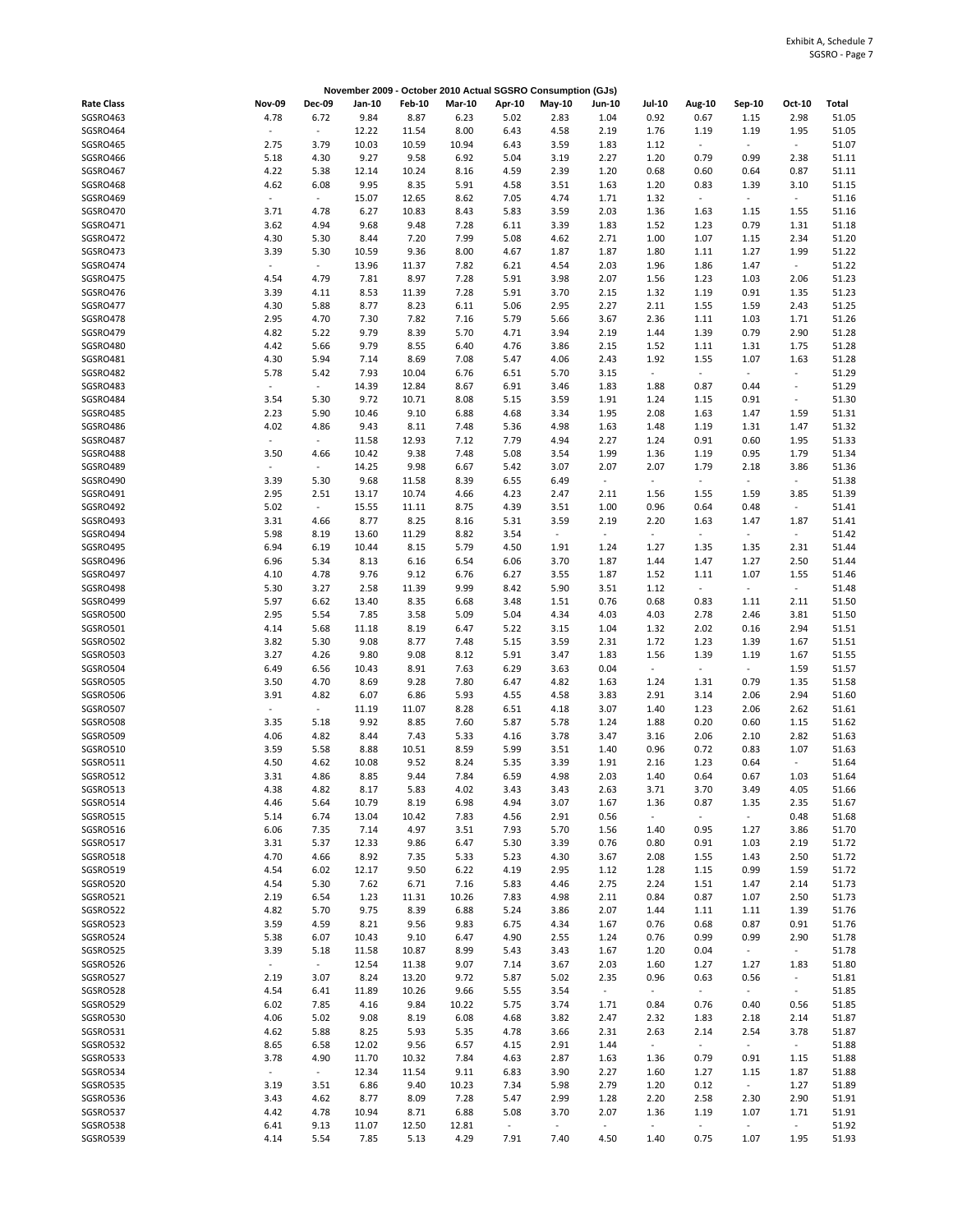|                   |                          |                          |                          |               | November 2009 - October 2010 Actual SGSRO Consumption (GJs) |                          |                          |                          |                          |                          |                          |                          |       |
|-------------------|--------------------------|--------------------------|--------------------------|---------------|-------------------------------------------------------------|--------------------------|--------------------------|--------------------------|--------------------------|--------------------------|--------------------------|--------------------------|-------|
| <b>Rate Class</b> | <b>Nov-09</b>            | <b>Dec-09</b>            | Jan-10                   | <b>Feb-10</b> | Mar-10                                                      | Apr-10                   | $May-10$                 | Jun-10                   | <b>Jul-10</b>            | Aug-10                   | Sep-10                   | Oct-10                   | Total |
| SGSRO540          | 3.47                     | 5.02                     | 8.41                     | 10.47         | 8.39                                                        | 6.39                     | 4.10                     | 1.95                     | 1.04                     | 0.83                     | 0.79                     | 1.07                     | 51.93 |
| SGSRO541          | 4.10                     | 4.82                     | 10.50                    | 9.62          | 6.61                                                        | 4.47                     | 3.62                     | 1.59                     | 1.36                     | 0.95                     | 1.27                     | 3.02                     | 51.93 |
| SGSRO542          | 4.86                     | 7.29                     | 15.43                    | 12.42         | 10.38                                                       | 1.56                     | $\overline{\phantom{a}}$ | $\overline{\phantom{a}}$ | $\overline{\phantom{a}}$ | $\sim$                   | $\blacksquare$           | $\sim$                   | 51.94 |
| SGSRO543          | 5.93                     | 5.94                     | 12.58                    | 9.03          | 5.14                                                        | 3.67                     | 2.39                     | 1.24                     | 1.04                     | 0.95                     | 0.99                     | 3.06                     | 51.96 |
| SGSRO544          | $\overline{\phantom{a}}$ | 3.27                     | 12.30                    | 10.23         | 6.88                                                        | 5.23                     | 3.98                     | 2.75                     | 2.12                     | 1.75                     | 1.43                     | 2.03                     | 51.97 |
| SGSRO545          | 3.34                     | 5.18                     | 10.99                    | 10.43         | 8.04                                                        | 5.07                     | 2.15                     | 1.87                     | 1.52                     | 1.19                     | 0.67                     | 1.55                     | 52.00 |
|                   |                          |                          |                          |               |                                                             |                          |                          |                          |                          |                          |                          |                          |       |
| SGSRO546          | 4.78                     | 5.70                     | 11.42                    | 12.06         | 12.81                                                       | 5.24                     | $\sim$                   | $\overline{\phantom{a}}$ | $\overline{\phantom{a}}$ | $\overline{\phantom{a}}$ | $\blacksquare$           | $\sim$                   | 52.01 |
| SGSRO547          | 4.66                     | 5.96                     | 10.19                    | 8.07          | 6.07                                                        | 4.82                     | 3.07                     | 2.51                     | 1.71                     | 0.67                     | 1.11                     | 3.18                     | 52.02 |
| SGSRO548          | 4.10                     | 5.74                     | 9.68                     | 8.69          | 7.44                                                        | 5.31                     | 3.71                     | 2.07                     | 1.60                     | 1.19                     | 1.15                     | 1.35                     | 52.03 |
| SGSRO549          | $\overline{\phantom{a}}$ | $\sim$                   | 11.27                    | 11.58         | 8.67                                                        | 6.63                     | 4.58                     | 1.91                     | 2.20                     | 1.83                     | 1.43                     | 1.95                     | 52.05 |
| SGSRO550          | $\sim$                   | $\blacksquare$           | 14.12                    | 12.34         | 10.66                                                       | 9.66                     | 5.30                     | $\blacksquare$           | $\overline{\phantom{a}}$ | $\sim$                   | $\sim$                   | $\sim$                   | 52.08 |
| SGSRO551          | 4.34                     | 6.60                     | 9.32                     | 8.71          | 6.63                                                        | 5.85                     | 3.15                     | 1.99                     | 1.52                     | 0.95                     | 1.11                     | 1.91                     | 52.08 |
| SGSRO552          | 4.22                     | 5.62                     | 10.18                    | 9.10          | 7.48                                                        | 5.39                     | 3.66                     | 2.19                     | 1.08                     | 0.79                     | 0.75                     | 1.63                     | 52.09 |
| SGSRO553          | 2.91                     | 3.03                     | 6.54                     | 6.48          | 4.25                                                        | 3.44                     | 2.51                     | 1.20                     | 1.08                     | 16.68                    | 2.86                     | 1.15                     | 52.13 |
| SGSRO554          | 4.10                     | 6.20                     | 11.26                    | 10.42         | 7.22                                                        | 5.14                     | 3.70                     | 1.00                     | 1.44                     | 0.87                     | 0.79                     | $\sim$                   | 52.14 |
| SGSRO555          | 3.58                     | 4.26                     | 9.48                     | 9.88          | 7.92                                                        | 6.31                     | 3.47                     | 1.95                     | 1.52                     | 1.23                     | 0.71                     | 1.83                     | 52.14 |
| SGSRO556          | 3.90                     | 4.62                     | 9.59                     | 7.91          | 6.08                                                        | 4.72                     | 4.74                     | 2.35                     | 1.80                     | 1.59                     | 1.83                     | 3.02                     | 52.15 |
| SGSRO557          | 3.70                     | 5.34                     | 9.39                     | 5.53          | 5.34                                                        | 5.71                     | 3.86                     | 2.79                     | 3.43                     | 2.02                     | 2.50                     | 2.58                     | 52.19 |
|                   |                          |                          |                          |               |                                                             |                          |                          |                          |                          | $\overline{\phantom{a}}$ | $\blacksquare$           | $\sim$                   | 52.23 |
| SGSRO558          | 5.02                     | 7.11                     | 11.94                    | 9.50          | 6.55                                                        | 4.90                     | 3.90                     | 1.91                     | 1.40                     |                          |                          |                          |       |
| SGSRO559          | 2.87                     | 5.58                     | 10.59                    | 9.80          | 9.67                                                        | 5.39                     | 3.51                     | 1.67                     | 0.84                     | 0.79                     | 0.63                     | 0.91                     | 52.25 |
| SGSRO560          | 3.98                     | 5.70                     | 9.32                     | 9.40          | 7.28                                                        | 5.75                     | 2.11                     | 2.63                     | 1.68                     | 1.59                     | 1.11                     | 1.71                     | 52.26 |
| SGSRO561          | 4.31                     | 6.31                     | 10.51                    | 8.99          | 6.39                                                        | 3.39                     | 1.99                     | 1.99                     | 1.91                     | 1.55                     | 1.87                     | 3.06                     | 52.27 |
| SGSRO562          | 4.30                     | 5.62                     | 9.95                     | 8.79          | 6.24                                                        | 4.96                     | 3.62                     | 2.71                     | 1.44                     | 1.27                     | 1.31                     | 2.07                     | 52.28 |
| SGSRO563          | 4.74                     | 6.68                     | 13.44                    | 12.45         | 5.47                                                        | 4.78                     | 2.55                     | 0.16                     | $\Box$                   | $\overline{\phantom{a}}$ | $\omega$                 | 2.03                     | 52.30 |
| SGSRO564          | 4.94                     | 6.35                     | 10.31                    | 9.34          | 6.75                                                        | 4.58                     | 2.55                     | 1.71                     | 1.52                     | 1.19                     | 0.99                     | 2.07                     | 52.30 |
| SGSRO565          | 5.73                     | 5.98                     | 7.70                     | 6.55          | 6.05                                                        | 4.35                     | 3.86                     | 2.79                     | 2.72                     | 2.07                     | 2.02                     | 2.50                     | 52.32 |
| SGSRO566          | 4.46                     | 5.38                     | 10.39                    | 9.40          | 8.00                                                        | 5.75                     | 3.59                     | 1.51                     | 1.04                     | 0.83                     | 0.71                     | 1.27                     | 52.33 |
| SGSRO567          | 4.86                     | 5.82                     | 10.19                    | 9.06          | 6.48                                                        | 4.72                     | 3.58                     | 1.79                     | 1.48                     | 1.31                     | 1.27                     | 1.79                     | 52.35 |
| SGSRO568          | 4.19                     | 5.62                     | 8.96                     | 10.43         | 7.88                                                        | 6.15                     | 3.70                     | 1.79                     | 1.48                     | 1.51                     | 0.67                     | $\sim$                   | 52.38 |
| SGSRO569          | $\blacksquare$           | $\overline{\phantom{a}}$ | 14.36                    | 12.46         | 9.63                                                        | 5.91                     | 2.87                     | 1.51                     | 1.48                     | 1.43                     | 1.11                     | 1.63                     | 52.39 |
| SGSRO570          | 4.50                     | 6.48                     | 10.67                    | 10.10         | 7.15                                                        | 5.38                     | 2.59                     | 0.84                     | 0.88                     | 0.71                     | 0.71                     | 2.39                     | 52.40 |
|                   |                          |                          |                          |               |                                                             |                          |                          |                          |                          |                          |                          |                          |       |
| SGSRO571          | 4.42                     | 6.14                     | 12.92                    | 11.33         | 7.20                                                        | 5.59                     | 2.99                     | 0.60                     | 0.12                     | $\overline{\phantom{a}}$ | 0.04                     | 1.07                     | 52.42 |
| SGSRO572          | 5.34                     | 9.10                     | 14.20                    | 10.78         | 7.02                                                        | 5.66                     | 0.32                     | $\blacksquare$           | $\blacksquare$           | $\overline{\phantom{a}}$ | $\sim$                   | $\sim$                   | 52.42 |
| SGSRO573          | 5.42                     | 6.10                     | 9.52                     | 6.78          | 8.43                                                        | 6.19                     | 3.82                     | 1.75                     | 1.00                     | 0.83                     | 1.03                     | 1.55                     | 52.42 |
| SGSRO574          | 5.81                     | 6.97                     | 7.49                     | 11.93         | 8.45                                                        | 2.19                     | 4.42                     | 2.03                     | 0.48                     | 0.36                     | 0.44                     | 1.87                     | 52.44 |
| SGSRO575          | 4.82                     | 6.50                     | 12.50                    | 9.84          | 8.55                                                        | 4.99                     | 3.51                     | 1.75                     | $\overline{\phantom{a}}$ | $\overline{\phantom{a}}$ | $\sim$                   | $\omega$                 | 52.46 |
| SGSRO576          | 3.70                     | 4.42                     | 9.88                     | 8.89          | 7.04                                                        | 6.07                     | 4.62                     | 2.83                     | 1.88                     | 1.07                     | 0.63                     | 1.43                     | 52.46 |
| SGSRO577          | 3.55                     | 5.10                     | 7.93                     | 10.35         | 7.76                                                        | 6.23                     | 4.38                     | 2.47                     | 1.76                     | 1.75                     | 1.19                     | $\blacksquare$           | 52.47 |
| SGSRO578          | 4.90                     | 6.70                     | 7.74                     | 7.66          | 5.81                                                        | 10.66                    | 5.58                     | 3.43                     | $\overline{\phantom{a}}$ | $\sim$                   | $\sim$                   | $\sim$                   | 52.48 |
| SGSRO579          | 2.83                     | 4.26                     | 8.21                     | 8.21          | 6.96                                                        | 5.91                     | 4.26                     | 2.43                     | 2.28                     | 2.50                     | 2.10                     | 2.54                     | 52.49 |
| SGSRO580          | 4.30                     | 5.78                     | 8.69                     | 8.85          | 6.88                                                        | 6.19                     | 3.35                     | 2.07                     | 1.88                     | 0.99                     | 1.43                     | 2.10                     | 52.51 |
| SGSRO581          | $\overline{\phantom{a}}$ | $\blacksquare$           | 8.25                     | 11.82         | 10.94                                                       | 7.70                     | 5.54                     | 2.87                     | 1.72                     | 0.91                     | 1.11                     | 1.67                     | 52.53 |
| SGSRO582          | $\sim$                   | 4.15                     | 10.12                    | 10.95         | 7.92                                                        | 6.19                     | 5.18                     | 2.91                     | 1.76                     | 1.07                     | 0.91                     | 1.39                     | 52.55 |
|                   |                          |                          |                          |               |                                                             |                          |                          |                          |                          |                          |                          |                          |       |
| SGSRO583          | 3.03                     | 5.06                     | 11.58                    | 11.03         | 8.28                                                        | 5.91                     | 3.23                     | 2.03                     | 0.68                     | 0.56                     | 0.56                     | 0.64                     | 52.59 |
| SGSRO584          | 3.39                     | 4.82                     | 10.79                    | 9.56          | 8.63                                                        | 5.87                     | 3.43                     | 1.51                     | 1.64                     | 1.15                     | 0.83                     | 0.99                     | 52.61 |
| SGSRO585          | 3.82                     | 5.74                     | 11.82                    | 10.91         | 8.79                                                        | 5.07                     | 2.67                     | 2.59                     | 1.20                     | $\overline{\phantom{a}}$ | $\overline{\phantom{a}}$ | $\sim$                   | 52.61 |
| SGSRO586          | 3.62                     | 5.62                     | 9.68                     | 8.13          | 9.83                                                        | 6.23                     | 3.94                     | 2.15                     | 1.00                     | 0.76                     | 0.67                     | 0.99                     | 52.62 |
| SGSRO587          |                          | $\overline{\phantom{a}}$ | 10.59                    | 11.94         | 8.51                                                        | 5.91                     | 3.82                     | 2.47                     | 2.24                     | 2.30                     | 1.94                     | 2.98                     | 52.70 |
| SGSRO588          | 2.79                     | 4.90                     | 8.57                     | 10.00         | 8.04                                                        | 7.90                     | 5.78                     | 1.71                     | 0.68                     | 0.72                     | 0.71                     | 0.91                     | 52.71 |
| SGSRO589          | 3.27                     | 5.06                     | 9.60                     | 11.82         | 9.03                                                        | 6.71                     | 3.47                     | 1.79                     | 1.40                     | 0.56                     | $\overline{\phantom{a}}$ | $\blacksquare$           | 52.71 |
| SGSRO590          | 5.25                     | 5.94                     | 14.08                    | 10.18         | 6.38                                                        | 4.43                     | 2.55                     | 1.00                     | 0.84                     | 0.24                     | 0.04                     | 1.79                     | 52.72 |
| SGSRO591          | 5.38                     | 6.96                     | 11.10                    | 10.10         | 6.71                                                        | 4.66                     | 3.15                     | 1.71                     | 1.80                     | 1.19                     | $\blacksquare$           | $\sim$                   | 52.76 |
| SGSRO592          | 4.62                     | 4.90                     | 11.30                    | 9.54          | 7.61                                                        | 4.71                     | 3.03                     | 1.40                     | 1.52                     | 0.87                     | 1.31                     | 1.95                     | 52.76 |
| SGSRO593          | 5.62                     | 7.59                     | 12.93                    | 10.06         | 7.94                                                        | 5.18                     | 2.79                     | 0.68                     | $\sim$                   | $\sim$                   | $\blacksquare$           | $\omega$                 | 52.79 |
| SGSRO594          | 3.39                     | 5.18                     | 8.21                     | 8.13          | 7.96                                                        | 6.55                     | 5.22                     | 2.43                     | 1.60                     | 1.75                     | 1.07                     | 1.31                     | 52.80 |
| SGSRO595          | 4.54                     | 5.52                     | 8.41                     | 7.55          | 6.23                                                        | 5.58                     | 3.99                     | 2.87                     | 2.15                     |                          | 1.71                     | 2.59                     | 52.85 |
| SGSRO596          | 3.79                     |                          |                          |               | 7.20                                                        |                          |                          |                          |                          | 1.71                     |                          |                          | 52.86 |
|                   |                          | 4.90                     | 9.80                     | 9.12          |                                                             | 5.55                     | 3.74                     | 2.19                     | 1.80                     | 1.43                     | 1.51                     | 1.83                     |       |
| SGSRO597          | 4.86                     | 5.62                     | 9.27                     | 8.35          | 6.56                                                        | 5.28                     | 3.90                     | 2.23                     | 1.84                     | 1.39                     | 1.55                     | 2.03                     | 52.88 |
| SGSRO598          | $\blacksquare$           | $\omega$                 | 13.13                    | 12.14         | 10.22                                                       | 6.79                     | 4.06                     | 2.23                     | 1.72                     | 1.11                     | 0.79                     | 0.71                     | 52.90 |
| SGSRO599          | 5.22                     | 3.89                     | 7.34                     | 5.41          | 8.31                                                        | 6.29                     | 2.75                     | 2.31                     | 2.91                     | 2.58                     | 3.61                     | 2.31                     | 52.93 |
| SGSRO600          | 4.14                     | 6.10                     | 9.24                     | 9.76          | 8.51                                                        | 6.43                     | 3.90                     | 2.15                     | 1.16                     | 0.91                     | 0.64                     | $\omega_{\rm c}$         | 52.94 |
| SGSRO601          | $\overline{\phantom{a}}$ | $\sim$                   | 11.66                    | 11.78         | 8.99                                                        | 7.34                     | 5.06                     | 2.91                     | 2.08                     | 1.11                     | 0.79                     | 1.27                     | 52.99 |
| SGSRO602          | 3.70                     | 5.58                     | 12.58                    | 11.23         | 8.95                                                        | 5.99                     | 2.99                     | 1.12                     | 0.16                     | $\overline{\phantom{a}}$ | $\bullet$                | 0.71                     | 53.01 |
| SGSRO603          | 7.96                     | 8.45                     | 14.55                    | 9.62          | 8.05                                                        | 4.39                     | $\sim$                   | $\omega$                 | $\blacksquare$           | $\sim$                   | $\overline{\phantom{a}}$ | $\sim$                   | 53.02 |
| SGSRO604          | 4.82                     | 5.18                     | 7.45                     | 9.03          | 7.65                                                        | 6.99                     | 5.09                     | 2.91                     | 1.08                     | 0.56                     | 0.68                     | 1.59                     | 53.03 |
| SGSRO605          | 2.07                     | 4.14                     | $\overline{\phantom{a}}$ | 9.77          | 10.50                                                       | 7.83                     | 6.10                     | 3.27                     | 2.56                     | 1.67                     | 1.63                     | 3.49                     | 53.03 |
| SGSRO606          | 5.49                     | 6.14                     | 10.50                    | 8.75          | 6.80                                                        | 3.76                     | 3.82                     | 1.99                     | 1.36                     | 1.07                     | 1.19                     | 2.18                     | 53.05 |
| SGSRO607          | 2.91                     | 4.90                     | 8.96                     |               | 8.00                                                        | 6.39                     | 3.70                     | 1.55                     | 1.56                     |                          | 1.15                     | 1.75                     | 53.05 |
|                   |                          |                          |                          | 11.23         |                                                             |                          |                          |                          |                          | 0.95                     |                          |                          |       |
| SGSRO608          | 3.90                     | 4.90                     | 11.06                    | 9.82          | 7.00                                                        | 4.88                     | 3.94                     | 1.99                     | 1.48                     | 1.23                     | 1.19                     | 1.67                     | 53.06 |
| SGSRO609          | 3.19                     | 4.62                     | 9.76                     | 10.19         | 7.80                                                        | 6.15                     | 3.31                     | 1.51                     | 1.84                     | 1.51                     | 1.47                     | 1.71                     | 53.06 |
| SGSRO610          | 5.73                     | 7.81                     | 11.65                    | 5.92          | 11.49                                                       | 5.08                     | 3.15                     | 1.12                     | 0.08                     | $\sim$                   | 0.04                     | 0.99                     | 53.06 |
| SGSRO611          | 3.78                     | 5.02                     | 9.91                     | 8.79          | 6.40                                                        | 5.00                     | 3.74                     | 2.43                     | 2.16                     | 1.55                     | 2.14                     | 2.18                     | 53.10 |
| SGSRO612          | 4.82                     | 4.78                     | 9.99                     | 10.62         | 5.42                                                        | 4.31                     | 3.78                     | 2.03                     | 1.95                     | 1.90                     | 1.79                     | 1.71                     | 53.10 |
| SGSRO613          | $\Box$                   | $\omega$                 | 13.33                    | 11.90         | 10.30                                                       | 6.59                     | 3.98                     | 1.79                     | 1.52                     | 1.15                     | 1.19                     | 1.39                     | 53.14 |
| SGSRO614          | 4.22                     | 5.68                     | 10.39                    | 9.19          | 7.03                                                        | 6.17                     | 3.11                     | 1.75                     | 1.44                     | 0.99                     | 1.39                     | 1.79                     | 53.15 |
| SGSRO615          | $\overline{\phantom{a}}$ | 4.47                     | 13.45                    | 12.93         | 9.83                                                        | 6.94                     | 3.55                     | 0.40                     | 1.40                     | $\overline{\phantom{a}}$ | 0.20                     | $\omega$                 | 53.17 |
| SGSRO616          | 6.92                     | 8.93                     | 17.00                    | 15.15         | 5.17                                                        | $\overline{\phantom{a}}$ | $\blacksquare$           | $\blacksquare$           | $\blacksquare$           | $\overline{\phantom{a}}$ | $\sim$                   | $\overline{\phantom{a}}$ | 53.17 |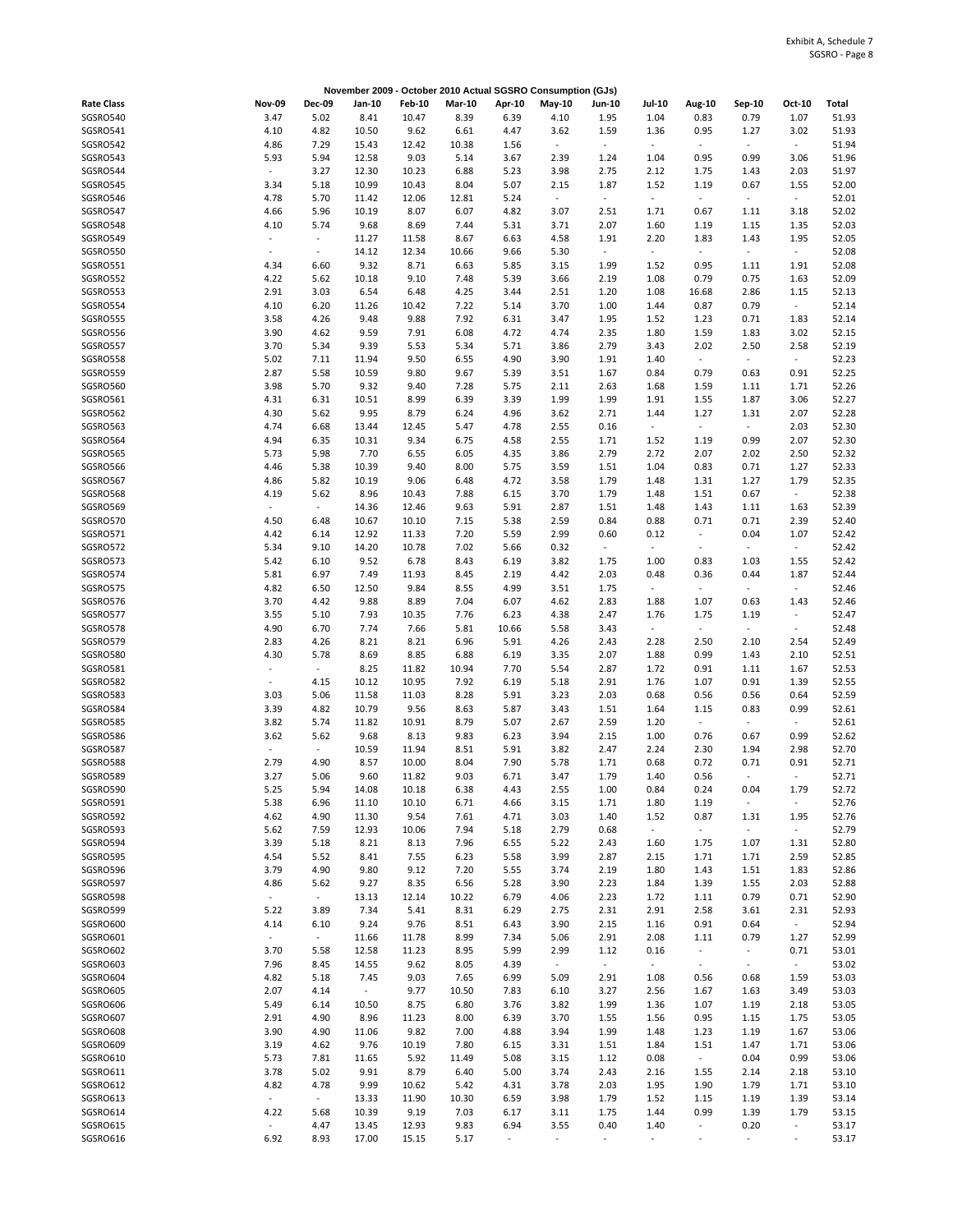|                      |                                                      |                |                |                | November 2009 - October 2010 Actual SGSRO Consumption (GJs) |              |              |                                  |                                  |                                  |                                  |                |                |
|----------------------|------------------------------------------------------|----------------|----------------|----------------|-------------------------------------------------------------|--------------|--------------|----------------------------------|----------------------------------|----------------------------------|----------------------------------|----------------|----------------|
| <b>Rate Class</b>    | <b>Nov-09</b>                                        | <b>Dec-09</b>  | Jan-10         | <b>Feb-10</b>  | <b>Mar-10</b>                                               | Apr-10       | May-10       | Jun-10                           | <b>Jul-10</b>                    | Aug-10                           | Sep-10                           | Oct-10         | Total          |
| SGSRO617             | 4.02                                                 | 5.46           | 11.47          | 11.27          | 4.77                                                        | 3.75         | 3.90         | 2.91                             | 1.60                             | 1.19                             | 1.35                             | 1.51           | 53.20          |
| SGSRO618             | 3.62                                                 | 4.50           | 10.30          | 10.65          | 7.32                                                        | 5.19         | 3.46         | 2.63                             | 1.80                             | 1.39                             | 1.15                             | 1.19           | 53.20          |
| SGSRO619             | 4.26                                                 | 5.02           | 9.12           | 8.37           | 7.44                                                        | 6.31         | 3.98         | 2.07                             | 2.16                             | 1.43                             | 1.03                             | 2.03           | 53.22          |
| SGSRO620<br>SGSRO621 | 4.30<br>4.70                                         | 5.90<br>6.46   | 11.11<br>5.15  | 8.41<br>6.12   | 7.84<br>3.46                                                | 5.59<br>5.71 | 3.03<br>5.17 | 1.67<br>4.78                     | 1.88<br>3.71                     | 1.31<br>1.91                     | 0.75<br>2.18                     | 1.43<br>3.89   | 53.22<br>53.24 |
| SGSRO622             | 4.74                                                 | 7.25           | 7.45           | 9.07           | 6.49                                                        | 5.23         | 3.82         | 2.31                             | 2.08                             | 1.23                             | 1.27                             | 2.30           | 53.24          |
| SGSRO623             | 4.58                                                 | 4.58           | 10.08          | 9.76           | 8.27                                                        | 5.63         | 3.59         | 1.95                             | 1.52                             | 0.91                             | 0.87                             | 1.51           | 53.25          |
| SGSRO624             | 4.86                                                 | 6.64           | 11.06          | 9.58           | 6.90                                                        | 5.06         | 3.15         | 1.36                             | 1.20                             | 0.99                             | 0.71                             | 1.75           | 53.26          |
| SGSRO625             | 4.94                                                 | 6.14           | 11.69          | 9.62           | 6.57                                                        | 4.31         | 3.42         | 1.95                             | 1.04                             | 0.40                             | 0.64                             | 2.54           | 53.26          |
| SGSRO626             | 3.74                                                 | 6.08           | 11.03          | 8.95           | 7.11                                                        | 5.02         | 3.35         | 1.67                             | 1.56                             | 1.75                             | 1.23                             | 1.83           | 53.32          |
| SGSRO627             | 4.22                                                 | 5.10           | 11.50          | 10.59          | 8.12                                                        | 4.67         | 2.83         | 1.95                             | 2.12                             | 1.35                             | 0.95                             | $\sim$         | 53.40          |
| SGSRO628             | 4.86                                                 | 5.06           | 10.08          | 10.83          | 8.40                                                        | 5.75         | 3.39         | 1.32                             | 1.08                             | 0.91                             | 0.71                             | 1.03           | 53.42          |
| SGSRO629<br>SGSRO630 | 5.50<br>$\sim$                                       | 6.06<br>$\sim$ | 9.00           | 10.36          | 9.11<br>6.29                                                | 5.35         | 2.87         | 1.16                             | 1.20                             | 0.83                             | 0.99                             | 0.99           | 53.42          |
| SGSRO631             | 4.22                                                 | 5.54           | 17.77<br>8.13  | 11.82<br>8.33  | 8.35                                                        | 5.43<br>5.63 | 3.51<br>6.17 | 2.19<br>4.62                     | 1.68<br>0.52                     | 1.31<br>0.64                     | 1.71<br>0.71                     | 1.71<br>0.56   | 53.42<br>53.42 |
| SGSRO632             | 3.14                                                 | 5.74           | 15.38          | 10.14          | 5.81                                                        | 3.91         | 3.54         | 1.32                             | 1.00                             | 0.79                             | 1.07                             | 1.59           | 53.43          |
| SGSRO633             | 2.79                                                 | 4.07           | 12.10          | 12.22          | 8.95                                                        | 6.90         | 3.71         | 1.32                             | 0.20                             | $\overline{\phantom{a}}$         | $\sim$                           | 1.19           | 53.45          |
| SGSRO634             | 4.34                                                 | 5.50           | 10.71          | 9.76           | 7.88                                                        | 5.19         | 3.27         | 2.07                             | 1.32                             | 1.07                             | 1.15                             | 1.19           | 53.45          |
| SGSRO635             | 0.40                                                 | 10.64          | $\sim$         | 7.04           | 10.90                                                       | 8.39         | 6.13         | 3.83                             | 2.32                             | 1.67                             | 0.48                             | 1.67           | 53.47          |
| SGSRO636             | 4.78                                                 | 4.07           | 6.18           | 4.81           | 4.29                                                        | 4.48         | 4.58         | 4.03                             | 4.43                             | 3.85                             | 3.61                             | 4.37           | 53.48          |
| SGSRO637             | 2.07                                                 | 4.35           | 10.51          | 9.48           | 8.43                                                        | 6.67         | 3.94         | 2.63                             | 1.48                             | 1.11                             | 1.19                             | 1.63           | 53.49          |
| SGSRO638             | $\omega$                                             | $\omega$       | 15.27          | 14.80          | 11.38                                                       | 7.82         | 3.47         | 0.60                             | $\blacksquare$                   | $\sim$                           | $\omega$                         | 0.16           | 53.50          |
| SGSRO639<br>SGSRO640 | 4.10<br>4.10                                         | 5.66<br>4.62   | 10.38<br>10.04 | 8.71<br>10.83  | 6.84<br>9.67                                                | 5.31<br>7.06 | 4.42<br>2.47 | 2.31<br>1.44                     | 1.32<br>0.76                     | 1.55<br>0.72                     | 1.55<br>0.52                     | 1.35<br>1.27   | 53.50<br>53.50 |
| SGSRO641             | 2.07                                                 | 3.27           | 12.76          | 10.46          | 7.81                                                        | 5.35         | 3.70         | 1.91                             | 1.76                             | 1.27                             | 1.35                             | 1.79           | 53.50          |
| SGSRO642             | $\sim$                                               | $\sim$         | 12.53          | 12.25          | 8.30                                                        | 6.97         | 4.78         | 1.20                             | 1.24                             | 1.11                             | 1.47                             | 3.66           | 53.51          |
| SGSRO643             | 4.42                                                 | 5.82           | 10.82          | 9.94           | 6.68                                                        | 5.51         | 3.74         | 2.19                             | 1.16                             | 0.91                             | 0.99                             | 1.35           | 53.53          |
| SGSRO644             | 3.58                                                 | 5.14           | 12.46          | 11.58          | 8.71                                                        | 6.39         | 4.38         | 1.32                             | $\blacksquare$                   | $\overline{a}$                   | $\Box$                           | $\sim$         | 53.56          |
| SGSRO645             | 4.78                                                 | 5.84           | 10.47          | 7.40           | 6.07                                                        | 4.74         | 3.31         | 2.35                             | 2.11                             | 1.87                             | 2.10                             | 2.54           | 53.58          |
| SGSRO646             | 5.49                                                 | 7.61           | 10.62          | 7.43           | 6.68                                                        | 6.92         | 5.53         | 1.44                             | $\blacksquare$                   | $\blacksquare$                   | $\blacksquare$                   | 1.87           | 53.59          |
| SGSRO647             |                                                      | $\sim$         | 14.12          | 11.85          | 8.66                                                        | 6.33         | 3.90         | 1.83                             | 1.32                             | 1.23                             | 1.94                             | 2.43           | 53.61          |
| SGSRO648<br>SGSRO649 | 4.30<br>3.98                                         | 3.99<br>5.84   | 11.37<br>10.99 | 9.70<br>8.63   | 6.72<br>6.67                                                | 4.72<br>3.46 | 3.46<br>3.27 | 2.15<br>1.95                     | 1.88<br>2.23                     | 2.18<br>1.90                     | 1.47<br>1.94                     | 1.67<br>2.78   | 53.61<br>53.64 |
| SGSRO650             | 5.86                                                 | 6.31           | 9.56           | 7.71           | 5.99                                                        | 4.58         | 3.15         | 2.35                             | 1.63                             | 1.98                             | 1.59                             | 2.94           | 53.65          |
| SGSRO651             | 6.05                                                 | 5.94           | 6.38           | 6.92           | 5.89                                                        | 4.91         | 4.22         | 3.79                             | 2.76                             | 1.35                             | 1.83                             | 3.62           | 53.66          |
| SGSRO652             | 3.75                                                 | 6.40           | 13.48          | 9.66           | 6.43                                                        | 5.02         | 3.78         | 2.55                             | 1.56                             | 1.03                             | $\omega_{\rm c}$                 | $\omega$       | 53.66          |
| SGSRO653             | 3.87                                                 | 5.06           | 5.39           | 5.59           | 5.01                                                        | 4.75         | 4.50         | 4.47                             | 3.91                             | 2.86                             | 3.61                             | 4.65           | 53.67          |
| SGSRO654             | $\sim$                                               | $\sim$         | 12.45          | 9.90           | 9.69                                                        | 6.62         | 4.38         | 2.47                             | 2.20                             | 1.79                             | 1.43                             | 2.78           | 53.71          |
| SGSRO655             | 4.18                                                 | 5.38           | 9.80           | 9.05           | 7.60                                                        | 5.43         | 3.59         | 2.35                             | 1.92                             | 1.31                             | 1.47                             | 1.63           | 53.71          |
| SGSRO656             | 1.20                                                 | 4.07           | 10.75          | 12.54          | 9.15                                                        | 6.51         | 4.54         | 1.63                             | 0.72                             | 0.56                             | 0.60                             | 1.47           | 53.74          |
| SGSRO657<br>SGSRO658 | 6.49<br>3.55                                         | 8.15<br>4.38   | 13.80<br>11.58 | 5.93<br>10.75  | 9.58<br>9.43                                                | 6.57<br>6.67 | 3.23<br>2.75 | $\overline{\phantom{a}}$<br>1.16 | $\overline{\phantom{a}}$<br>1.00 | $\overline{\phantom{a}}$<br>0.68 | $\overline{\phantom{a}}$<br>0.83 | $\sim$<br>0.99 | 53.75<br>53.77 |
| SGSRO659             | $\overline{\phantom{a}}$                             | $\sim$         | 11.66          | 9.60           | 10.39                                                       | 8.94         | 6.02         | 2.35                             | 1.16                             | 1.35                             | 0.99                             | 1.31           | 53.77          |
| SGSRO660             | 3.86                                                 | 6.06           | 13.05          | 11.47          | 9.75                                                        | 6.43         | 0.64         | 0.52                             | 0.56                             | 0.44                             | 0.48                             | 0.52           | 53.78          |
| SGSRO661             | 4.46                                                 | 7.13           | 6.51           | 10.75          | 9.71                                                        | 6.95         | 2.11         | 1.83                             | 1.36                             | 0.83                             | 0.91                             | 1.27           | 53.82          |
| SGSRO662             | 1.20                                                 | $\sim$         | 14.99          | 15.63          | 11.74                                                       | 8.22         | 2.07         | $\blacksquare$                   | $\blacksquare$                   | $\overline{a}$                   | $\overline{\phantom{a}}$         | $\omega$       | 53.85          |
| SGSRO663             | 3.99                                                 | 6.67           | 8.01           | 5.96           | 5.31                                                        | 4.86         | 4.58         | 3.03                             | 2.63                             | 2.66                             | 2.98                             | 3.18           | 53.86          |
| SGSRO664             | 4.78                                                 | 6.02           | 11.74          | 8.09           | 7.52                                                        | 5.19         | 3.82         | 1.79                             | 1.52                             | 0.87                             | 1.27                             | 1.27           | 53.88          |
| SGSRO665<br>SGSRO666 | 3.82<br>3.30                                         | 4.86<br>5.38   | 10.00<br>12.17 | 10.83<br>10.78 | 5.45<br>7.61                                                | 3.95<br>5.11 | 4.26<br>4.06 | 3.75<br>1.44                     | 2.32<br>0.88                     | 2.23<br>0.71                     | 2.34<br>0.83                     | 0.08<br>1.63   | 53.89<br>53.90 |
| SGSRO667             | 5.66                                                 | 7.95           | 12.18          | 9.03           | 6.07                                                        | 3.66         | 2.47         | 1.32                             | 1.48                             | 1.19                             | 1.15                             | 1.75           | 53.91          |
| SGSRO668             | $\overline{\phantom{a}}$                             | $\sim$         | 15.11          | 11.77          | 9.34                                                        | 6.21         | 4.62         | 1.16                             | 0.88                             | 0.83                             | 0.87                             | 3.14           | 53.93          |
| SGSRO669             | 4.74                                                 | 6.06           | 10.63          | 8.65           | 7.48                                                        | 5.99         | 3.98         | 2.27                             | 1.28                             | 0.75                             | 0.71                             | 1.39           | 53.93          |
| SGSRO670             | 4.07                                                 | 5.54           | 9.80           | 11.62          | 8.63                                                        | 6.35         | 3.66         | 1.24                             | 0.76                             | 0.95                             | 0.60                             | 0.75           | 53.97          |
| SGSRO671             | 6.57                                                 | 5.62           | 12.10          | 10.16          | 8.55                                                        | 9.82         | 1.16         | $\omega$                         | $\omega$                         | $\sim$                           | $\omega$                         | $\sim$         | 53.98          |
| SGSRO672             | 3.31                                                 | 3.47           | 9.72           | 9.32           | 7.44                                                        | 5.59         | 4.46         | 2.99                             | 2.08                             | 1.39                             | 1.59                             | 2.62           | 53.98          |
| SGSRO673             | 10.11                                                | $\sim$         | 13.68          | 10.42          | 6.71                                                        | 5.30         | 4.14         | 1.48                             | 0.96                             | 0.83                             | 0.36                             | $\omega$       | 53.99          |
| SGSRO674<br>SGSRO675 | 6.05                                                 | 6.02           | 10.51          | 10.47          | 7.20<br>9.15                                                | 6.83<br>5.03 | 3.78         | 0.76                             | 0.40                             | 0.60                             | 0.75                             | 0.64           | 54.01<br>54.01 |
| SGSRO676             | 3.46<br>5.37                                         | 4.62<br>6.77   | 10.24<br>18.59 | 10.08<br>7.83  | 5.14                                                        | 3.23         | 3.51<br>2.35 | 1.59<br>1.04                     | 1.80<br>1.00                     | 1.47<br>1.15                     | 1.63<br>0.83                     | 1.43<br>0.72   | 54.02          |
| SGSRO677             | 0.72                                                 | 2.07           | 11.31          | 10.40          | 9.23                                                        | 6.43         | 4.54         | 2.39                             | 2.00                             | 1.51                             | 1.43                             | 1.99           | 54.02          |
| SGSRO678             | $\blacksquare$                                       | 5.02           | 12.30          | 12.34          | 8.91                                                        | 5.75         | 3.59         | 2.35                             | 0.92                             | 1.11                             | 0.48                             | 1.27           | 54.04          |
| SGSRO679             | 3.75                                                 | 5.90           | 8.45           | 10.71          | 8.59                                                        | 6.79         | 5.66         | 2.23                             | 0.44                             | 0.87                             | 0.67                             | $\sim$         | 54.06          |
| SGSRO680             | $\sim$                                               | $\omega$       | 12.57          | 13.41          | 9.11                                                        | 7.23         | 4.94         | 1.83                             | 1.36                             | 1.31                             | 0.95                             | 1.35           | 54.06          |
| SGSRO681             | 4.26                                                 | 6.22           | 10.82          | 9.14           | 6.68                                                        | 4.88         | 3.38         | 2.15                             | 1.56                             | 1.43                             | 1.43                             | 2.11           | 54.06          |
| SGSRO682             | 2.31                                                 | 5.62           | 14.15          | 11.29          | 7.99                                                        | 4.72         | 2.95         | 1.71                             | 0.20                             | 0.60                             | 0.75                             | 1.79           | 54.08          |
| SGSRO683             | $\overline{\phantom{a}}$<br>$\overline{\phantom{a}}$ | $\sim$         | 14.04          | 12.42          | 10.19                                                       | 7.07         | 3.78         | 2.31                             | 1.16                             | 0.91                             | 0.99                             | 1.23           | 54.10          |
| SGSRO684<br>SGSRO685 | 4.86                                                 | $\sim$<br>7.02 | 14.36<br>11.62 | 11.73<br>11.94 | 8.38<br>9.67                                                | 5.42<br>6.95 | 4.02<br>2.11 | 1.52<br>$\blacksquare$           | 1.40<br>$\overline{\phantom{a}}$ | 1.31<br>$\overline{\phantom{a}}$ | 1.23<br>$\sim$                   | 4.77<br>$\sim$ | 54.14<br>54.17 |
| SGSRO686             | 5.17                                                 | 7.18           | 13.36          | 9.30           | 5.13                                                        | 3.72         | 2.43         | 1.59                             | 1.88                             | 1.51                             | 1.71                             | 1.19           | 54.17          |
| <b>SGSRO687</b>      | 4.03                                                 | 4.03           | 7.97           | 10.16          | 8.24                                                        | 6.31         | 4.78         | 2.75                             | 1.76                             | 1.43                             | 1.23                             | 1.51           | 54.20          |
| SGSRO688             | 3.23                                                 | 4.58           | 8.73           | 10.95          | 8.04                                                        | 6.27         | 4.06         | 2.11                             | 1.88                             | 1.31                             | 1.15                             | 1.91           | 54.22          |
| SGSRO689             | 5.70                                                 | 6.16           | 9.95           | 9.74           | 6.07                                                        | 4.82         | 3.59         | 1.95                             | 1.20                             | 0.71                             | 1.51                             | 2.82           | 54.22          |
| SGSRO690             | 2.99                                                 | 2.15           | 13.21          | 10.04          | 8.51                                                        | 7.10         | 6.34         | 0.92                             | 0.72                             | 0.63                             | 0.67                             | 0.99           | 54.27          |
| SGSRO691             | 5.06                                                 | 6.66           | 10.70          | 8.75           | 7.24                                                        | 5.07         | 4.10         | 2.47                             | 1.76                             | 0.28                             | 0.52                             | 1.71           | 54.32          |
| SGSRO692<br>SGSRO693 | 3.82<br>4.02                                         | 5.98<br>4.74   | 10.79<br>8.05  | 9.72<br>13.08  | 10.34<br>7.93                                               | 6.07<br>2.87 | 2.79<br>2.51 | 1.16<br>2.03                     | 1.12<br>2.32                     | 0.83<br>1.98                     | 0.56<br>2.30                     | 1.15<br>2.54   | 54.33<br>54.37 |
|                      |                                                      |                |                |                |                                                             |              |              |                                  |                                  |                                  |                                  |                |                |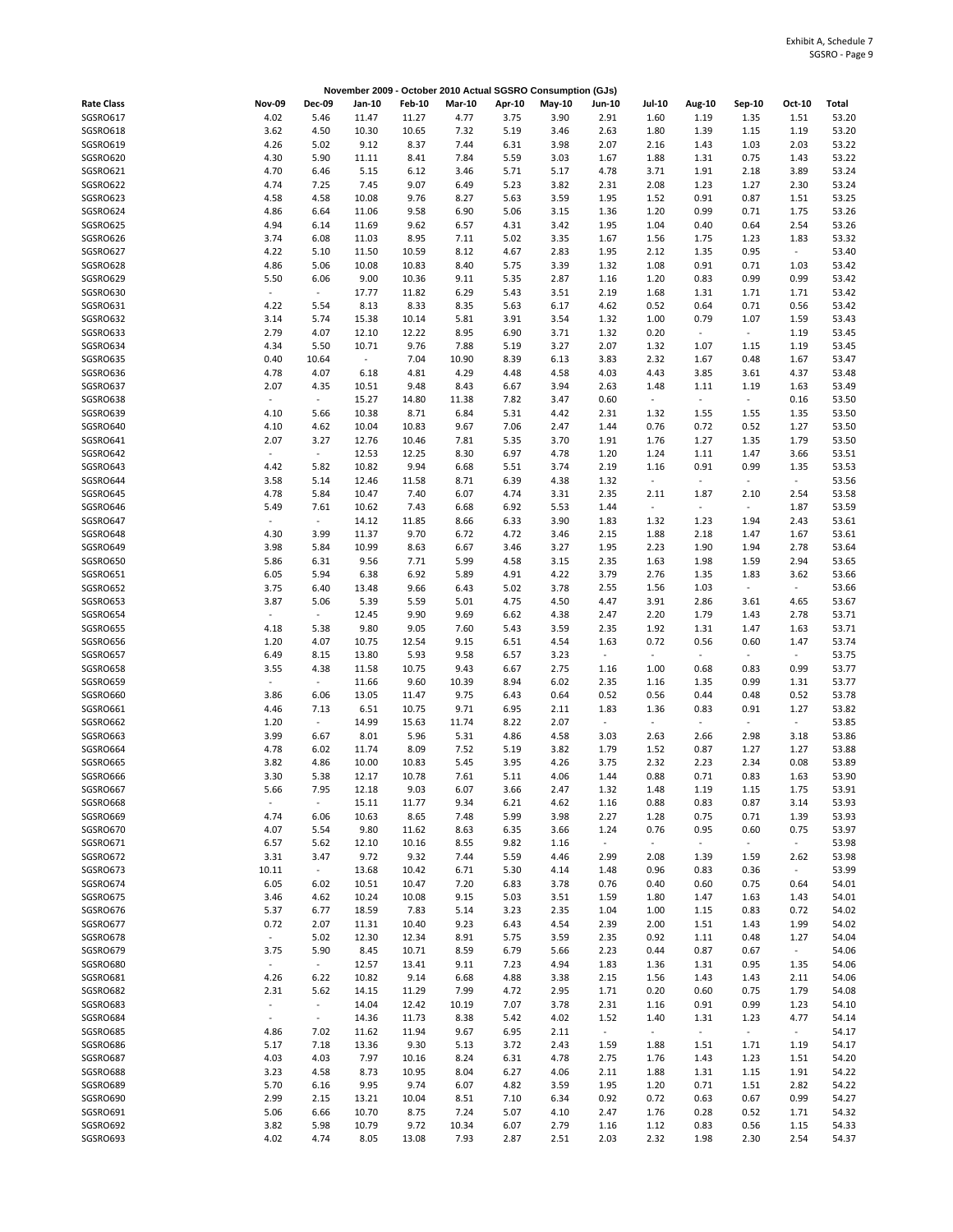| November 2009 - October 2010 Actual SGSRO Consumption (GJs) |                                  |                          |                |                |               |              |                                  |                          |                        |                                  |                        |                |                |
|-------------------------------------------------------------|----------------------------------|--------------------------|----------------|----------------|---------------|--------------|----------------------------------|--------------------------|------------------------|----------------------------------|------------------------|----------------|----------------|
| <b>Rate Class</b>                                           | <b>Nov-09</b>                    | <b>Dec-09</b>            | Jan-10         | <b>Feb-10</b>  | <b>Mar-10</b> | Apr-10       | $May-10$                         | Jun-10                   | <b>Jul-10</b>          | <b>Aug-10</b>                    | Sep-10                 | Oct-10         | Total          |
| SGSRO694                                                    | 1.47                             | 3.19                     | 13.12          | 12.92          | 7.40          | 6.47         | 4.18                             | 1.28                     | 1.24                   | 0.79                             | 1.11                   | 1.23           | 54.40          |
| SGSRO695                                                    | 4.66                             | 5.90                     | 12.28          | 10.34          | 6.88          | 5.08         | 4.62                             | 1.75                     | 0.80                   | 0.40                             | 0.48                   | 1.23           | 54.42          |
| SGSRO696<br>SGSRO697                                        | 2.31<br>7.17                     | 4.33<br>7.57             | 15.43<br>14.31 | 13.08          | 7.30<br>8.63  | 2.75<br>5.55 | 1.91<br>$\overline{\phantom{a}}$ | 1.44<br>$\omega$         | 1.56<br>$\blacksquare$ | 1.27<br>$\overline{\phantom{a}}$ | 1.43<br>$\sim$         | 1.63<br>$\sim$ | 54.44<br>54.44 |
| SGSRO698                                                    | 3.86                             | 4.58                     | 9.76           | 11.21<br>9.48  | 7.84          | 6.23         | 4.26                             | 1.59                     | 2.48                   | 1.47                             | 1.19                   | 1.71           | 54.45          |
| SGSRO699                                                    | 5.81                             | 5.14                     | 11.04          | 9.07           | 5.78          | 4.35         | 2.95                             | 2.03                     | 1.52                   | 1.83                             | 1.79                   | 3.14           | 54.45          |
| SGSRO700                                                    | 4.94                             | 6.12                     | 10.47          | 8.83           | 6.55          | 5.38         | 3.90                             | 1.79                     | 1.64                   | 0.99                             | 1.15                   | 2.70           | 54.46          |
| SGSRO701                                                    | 4.06                             | 5.86                     | 10.16          | 10.31          | 7.76          | 5.99         | 4.42                             | 2.31                     | 1.64                   | 1.43                             | 0.52                   | $\sim$         | 54.46          |
| SGSRO702                                                    | 4.42                             | 4.15                     | 8.25           | 6.31           | 6.60          | 5.07         | 5.74                             | 4.39                     | 2.67                   | 1.87                             | 2.34                   | 2.66           | 54.47          |
| SGSRO703                                                    | 4.06                             | 5.22                     | 11.94          | 10.08          | 8.51          | 5.31         | 3.59                             | 1.75                     | 1.04                   | 0.72                             | 0.87                   | 1.39           | 54.48          |
| SGSRO704<br>SGSRO705                                        | 4.98<br>4.54                     | 4.74<br>7.05             | 5.39<br>11.73  | 12.21          | 8.50<br>7.60  | 6.09<br>5.63 | 4.74<br>3.34                     | 2.67<br>2.11             | 1.64<br>1.08           | 0.67<br>$\omega$                 | 1.43<br>$\blacksquare$ | 1.43<br>$\sim$ | 54.49<br>54.49 |
| SGSRO706                                                    | 5.46                             | 5.26                     | 9.80           | 11.41<br>8.05  | 7.88          | 5.59         | 4.94                             | 2.11                     | 1.40                   | 1.55                             | 0.75                   | 1.71           | 54.50          |
| SGSRO707                                                    | 3.55                             | 3.47                     | 7.14           | 9.44           | 7.80          | 6.63         | 5.78                             | 3.35                     | 2.55                   | 1.99                             | 1.75                   | 1.07           | 54.52          |
| SGSRO708                                                    | 5.74                             | 8.70                     | 13.88          | 9.90           | 6.83          | 3.94         | 3.82                             | 1.40                     | 0.32                   | $\overline{a}$                   | $\sim$                 | $\sim$         | 54.53          |
| SGSRO709                                                    | 6.81                             | 6.20                     | 9.04           | 7.87           | 6.59          | 6.57         | 4.86                             | 1.87                     | 0.68                   | $\overline{\phantom{a}}$         | 0.28                   | 3.82           | 54.59          |
| SGSRO710                                                    | 4.26                             | 5.22                     | 9.39           | 9.02           | 6.44          | 5.19         | 3.58                             | 2.83                     | 2.59                   | 1.71                             | 1.87                   | 2.50           | 54.60          |
| SGSRO711<br>SGSRO712                                        | $\overline{\phantom{a}}$<br>5.34 | $\omega$<br>6.79         | 43.20          | 1.86<br>9.42   | 1.51<br>6.47  | 1.28         | 1.43<br>2.99                     | 1.08<br>1.52             | 1.12<br>1.12           | 1.03<br>1.19                     | 0.95                   | 1.15<br>2.59   | 54.61<br>54.67 |
| SGSRO713                                                    | 4.78                             | 3.31                     | 10.67<br>8.13  | 5.37           | 5.18          | 5.46<br>5.50 | 4.82                             | 3.95                     | 2.63                   | 2.94                             | 1.11<br>3.26           | 4.81           | 54.68          |
| SGSRO714                                                    | 3.74                             | 5.54                     | 10.87          | 10.16          | 8.31          | 5.55         | 2.43                             | 2.35                     | 1.92                   | 1.31                             | 1.31                   | 1.19           | 54.68          |
| SGSRO715                                                    | 3.67                             | 4.15                     | 5.83           | 6.11           | 6.05          | 4.99         | 5.74                             | 4.70                     | 3.27                   | 3.50                             | 3.02                   | 3.65           | 54.68          |
| SGSRO716                                                    |                                  | $\omega$                 | 12.76          | 11.10          | 7.33          | 6.02         | 5.53                             | 3.23                     | 2.20                   | 1.47                             | 1.87                   | 3.18           | 54.69          |
| SGSRO717                                                    | 4.66                             | 5.58                     | 10.43          | 9.12           | 7.76          | 5.87         | 3.59                             | 2.03                     | 1.68                   | 0.95                             | 1.63                   | 1.43           | 54.73          |
| SGSRO718                                                    | 4.74                             | 4.42                     | 11.06          | 9.54           | 4.78          | 3.27         | 3.38                             | 2.63                     | 2.68                   | 2.42                             | 2.50                   | 3.34           | 54.76          |
| SGSRO719<br>SGSRO720                                        | 4.54<br>4.19                     | 7.39<br>5.46             | 10.75<br>8.41  | 10.02<br>9.88  | 8.42<br>8.63  | 5.62<br>6.59 | 3.31<br>4.90                     | 0.80<br>2.27             | 0.76<br>1.44           | 0.32<br>0.91                     | 0.75<br>0.60           | 2.11<br>1.51   | 54.79<br>54.79 |
| SGSRO721                                                    | 3.62                             | 5.22                     | 9.32           | 10.00          | 9.03          | 6.71         | 4.74                             | 2.47                     | 1.28                   | 0.83                             | 0.67                   | 0.91           | 54.80          |
| SGSRO722                                                    | 3.39                             | 5.02                     | 7.06           | 7.70           | 6.56          | 6.67         | 4.38                             | 3.55                     | 2.40                   | 2.66                             | 2.18                   | 3.26           | 54.83          |
| SGSRO723                                                    | 4.82                             | 6.76                     | 12.61          | 9.23           | 6.63          | 4.54         | 3.07                             | 1.63                     | 1.32                   | 1.23                             | 1.35                   | 1.67           | 54.86          |
| SGSRO724                                                    | 3.98                             | 5.70                     | 8.73           | 8.89           | 6.45          | 6.35         | 5.30                             | 2.63                     | 2.16                   | 1.71                             | 1.27                   | 1.75           | 54.92          |
| SGSRO725                                                    | 4.30                             | 5.96                     | 10.07          | 9.58           | 7.10          | 4.10         | 3.51                             | 1.75                     | 1.84                   | 1.63                             | 1.43                   | 3.66           | 54.93          |
| SGSRO726<br>SGSRO727                                        | 3.51<br>5.45                     | 4.70<br>5.78             | 10.28<br>13.75 | 10.43<br>11.81 | 8.04<br>7.55  | 6.27<br>5.07 | 4.38<br>3.66                     | 2.15<br>1.12             | 1.60<br>0.04           | 1.35<br>$\blacksquare$           | 1.03<br>$\omega$       | 1.23<br>0.75   | 54.97<br>54.98 |
| SGSRO728                                                    | 5.06                             | 5.82                     | 7.10           | 5.87           | 5.13          | 4.59         | 5.10                             | 3.83                     | 3.51                   | 2.03                             | 1.63                   | 5.32           | 54.99          |
| SGSRO729                                                    | 5.18                             | 7.16                     | 10.15          | 8.67           | 6.79          | 5.62         | 3.11                             | 1.99                     | 1.52                   | 1.19                             | 1.11                   | 2.51           | 55.00          |
| SGSRO730                                                    | 6.69                             | 6.68                     | 13.44          | 12.57          | 6.98          | 5.30         | 3.35                             | $\overline{\phantom{a}}$ | $\blacksquare$         | $\sim$                           | $\sim$                 | $\sim$         | 55.01          |
| SGSRO731                                                    | 4.10                             | 5.34                     | 12.88          | 11.85          | 9.23          | 5.99         | 2.95                             | 0.64                     | 0.08                   | 0.08                             | 0.08                   | 1.79           | 55.01          |
| SGSRO732<br>SGSRO733                                        | 4.94<br>3.70                     | 5.66<br>6.26             | 10.23<br>12.69 | 10.66<br>11.07 | 8.45<br>9.03  | 3.71<br>5.03 | 3.86<br>2.47                     | 1.87<br>1.08             | 1.44<br>0.92           | 0.87<br>0.56                     | 1.19<br>1.19           | 2.15<br>1.03   | 55.03<br>55.03 |
| SGSRO734                                                    | 4.50                             | 5.66                     | 11.27          | 9.36           | 8.47          | 5.35         | 3.07                             | 2.07                     | 1.68                   | 1.07                             | 1.11                   | 1.43           | 55.04          |
| SGSRO735                                                    | 5.30                             | 5.66                     | 8.77           | 11.39          | 8.79          | 6.07         | 3.07                             | 1.48                     | 1.32                   | 1.11                             | 0.91                   | 1.19           | 55.06          |
| SGSRO736                                                    | 5.26                             | 6.20                     | 11.90          | 9.98           | 6.35          | 4.34         | 3.07                             | 1.16                     | 1.16                   | 0.95                             | 1.35                   | 3.34           | 55.06          |
| SGSRO737                                                    | 3.91                             | 5.50                     | 9.88           | 11.78          | 8.75          | 6.03         | 4.06                             | 1.79                     | 0.88                   | 0.83                             | 0.71                   | 0.95           | 55.07          |
| SGSRO738                                                    | 5.02                             | 6.14                     | 10.14          | 9.18           | 6.48          | 6.35         | 3.94                             | 2.31                     | 1.48                   | 1.43                             | 1.23                   | 1.39           | 55.09          |
| SGSRO739<br>SGSRO740                                        | 4.94<br>5.30                     | 6.10<br>6.30             | 10.62<br>9.36  | 11.61<br>9.01  | 4.62<br>8.12  | 4.75<br>5.95 | 4.50<br>3.39                     | 1.12<br>2.03             | 1.64<br>1.52           | 1.19<br>1.35                     | 1.39<br>1.31           | 2.62<br>1.47   | 55.10<br>55.11 |
| SGSRO741                                                    | 5.61                             | 5.62                     | 10.54          | 9.98           | 6.40          | 4.40         | 3.50                             | 2.55                     | 1.80                   | 1.31                             | 1.31                   | 2.11           | 55.13          |
| SGSRO742                                                    | 4.18                             | 4.74                     | 9.83           | 8.03           | 7.89          | 5.58         | 3.94                             | 3.79                     | 2.16                   | 1.43                             | 1.43                   | 2.15           | 55.15          |
| SGSRO743                                                    | 5.06                             | 6.80                     | 10.00          | 8.91           | 5.87          | 6.13         | 3.35                             | 1.91                     | 1.52                   | 1.15                             | 1.43                   | 3.02           | 55.15          |
| SGSRO744                                                    | $\overline{\phantom{a}}$         | $\overline{\phantom{a}}$ | 12.53          | 12.13          | 8.97          | 6.62         | 5.61                             | 2.39                     | 1.80                   | 1.39                             | 1.51                   | 2.23           | 55.18          |
| SGSRO745                                                    | 2.95                             | 4.23                     | 7.18           | 8.61           | 7.04          | 4.99         | 5.10                             | 3.35                     | 3.27                   | 2.78                             | 2.66                   | 3.02           | 55.18          |
| SGSRO746<br>SGSRO747                                        | 4.10<br>1.15                     | 5.30<br>1.91             | 11.62<br>15.42 | 11.11<br>11.73 | 7.04<br>8.61  | 6.79<br>6.50 | 3.39<br>3.86                     | 1.91<br>1.32             | 1.04<br>1.16           | 0.99<br>1.19                     | 0.87<br>1.07           | 1.03<br>1.27   | 55.19<br>55.19 |
| SGSRO748                                                    | 4.38                             | 4.78                     | 9.35           | 8.63           | 6.00          | 4.36         | 3.86                             | 3.91                     | 3.15                   | 2.46                             | 1.98                   | 2.34           | 55.20          |
| SGSRO749                                                    | 1.79                             | 8.43                     | 14.40          | 10.82          | 7.78          | 4.82         | 1.99                             | 0.84                     | 0.88                   | 0.67                             | 0.87                   | 1.91           | 55.20          |
| SGSRO750                                                    | 4.66                             | 6.32                     | 10.07          | 8.27           | 5.99          | 4.58         | 3.78                             | 2.11                     | 2.39                   | 1.82                             | 1.87                   | 3.34           | 55.20          |
| SGSRO751                                                    | 4.58                             | 5.34                     | 8.93           | 8.73           | 6.80          | 6.19         | 3.59                             | 2.71                     | 1.80                   | 2.19                             | 1.94                   | 2.42           | 55.22          |
| SGSRO752                                                    | 5.10                             | 6.62                     | 10.46          | 8.87           | 6.00          | 5.00         | 4.02                             | 2.95                     | 1.68                   | 1.15                             | 1.11                   | 2.26           | 55.22          |
| SGSRO753<br>SGSRO754                                        | 3.78<br>3.82                     | 5.14<br>4.94             | 9.64<br>12.09  | 8.61<br>10.06  | 7.60<br>7.71  | 6.27<br>5.27 | 3.90<br>3.54                     | 3.19<br>2.19             | 2.04<br>1.48           | 1.59<br>1.31                     | 1.39<br>1.19           | 2.10<br>1.67   | 55.25<br>55.27 |
| SGSRO755                                                    | 5.05                             | 5.46                     | 9.95           | 8.94           | 6.48          | 4.72         | 4.22                             | 2.51                     | 2.40                   | 1.59                             | 1.59                   | 2.38           | 55.29          |
| SGSRO756                                                    | 4.47                             | 5.58                     | 8.33           | 9.76           | 7.76          | 6.23         | 4.74                             | 2.75                     | 1.44                   | 1.27                             | 1.03                   | 1.95           | 55.31          |
| SGSRO757                                                    | $\blacksquare$                   | $\omega$                 | 14.91          | 11.69          | 8.70          | 6.69         | 4.90                             | 1.75                     | 1.36                   | 1.59                             | 1.63                   | 2.11           | 55.33          |
| SGSRO758                                                    | 4.70                             | 6.54                     | 11.62          | 10.95          | 7.88          | 3.35         | 4.06                             | 1.91                     | 1.32                   | 0.91                             | 0.95                   | 1.15           | 55.34          |
| SGSRO759                                                    | 6.06                             | 7.89                     | $\sim$         | 4.93           | 10.14         | 8.86         | 6.49                             | 3.03                     | 2.71                   | 1.47                             | 1.39                   | 2.38           | 55.35          |
| SGSRO760<br>SGSRO761                                        | 5.10<br>1.95                     | 5.38<br>3.26             | 9.52<br>11.18  | 8.85<br>9.31   | 7.28<br>7.14  | 5.55<br>5.62 | 3.82<br>4.86                     | 2.55<br>2.71             | 2.12<br>2.16           | 1.55<br>1.82                     | 1.47<br>2.30           | 2.18<br>3.06   | 55.37<br>55.37 |
| SGSRO762                                                    | 4.34                             | 5.46                     | 8.88           | 9.80           | 8.27          | 6.63         | 5.14                             | 2.79                     | 1.08                   | 0.76                             | 0.71                   | 1.51           | 55.37          |
| SGSRO763                                                    | 4.82                             | 7.59                     | 13.29          | 9.03           | 6.71          | 4.86         | 3.31                             | 1.28                     | 1.24                   | 0.91                             | 1.11                   | 1.23           | 55.38          |
| SGSRO764                                                    | 5.25                             | 5.46                     | 9.99           | 9.90           | 7.52          | 5.00         | 4.02                             | 1.67                     | 1.96                   | 1.35                             | 1.51                   | 1.75           | 55.38          |
| SGSRO765                                                    | 5.06                             | 8.41                     | 11.63          | 8.23           | 8.67          | 6.53         | 2.07                             | 1.16                     | 0.92                   | 0.95                             | 0.87                   | 0.88           | 55.38          |
| SGSRO766                                                    | 3.62                             | 7.02                     | 10.62          | 8.67           | 7.48          | 4.88         | 4.30                             | 2.27                     | 1.76                   | 1.63                             | 1.51                   | 1.63           | 55.39          |
| SGSRO767<br>SGSRO768                                        | 4.46<br>4.82                     | 5.14<br>6.56             | 11.27<br>10.67 | 9.36<br>8.95   | 8.20<br>6.67  | 5.79<br>5.93 | 3.71<br>3.39                     | 2.43<br>1.95             | 1.72<br>1.24           | 1.19<br>1.15                     | 1.15<br>1.43           | 0.99<br>2.66   | 55.41<br>55.42 |
| SGSRO769                                                    | 4.30                             | 5.14                     | 9.44           | 11.19          | 8.75          | 7.19         | 3.31                             | 1.87                     | 1.16                   | 1.03                             | 0.87                   | 1.19           | 55.44          |
| SGSRO770                                                    | $\overline{\phantom{a}}$         | $\blacksquare$           | 14.67          | 13.40          | 9.22          | 6.73         | 4.38                             | 1.79                     | 1.16                   | 0.79                             | 0.83                   | 2.47           | 55.44          |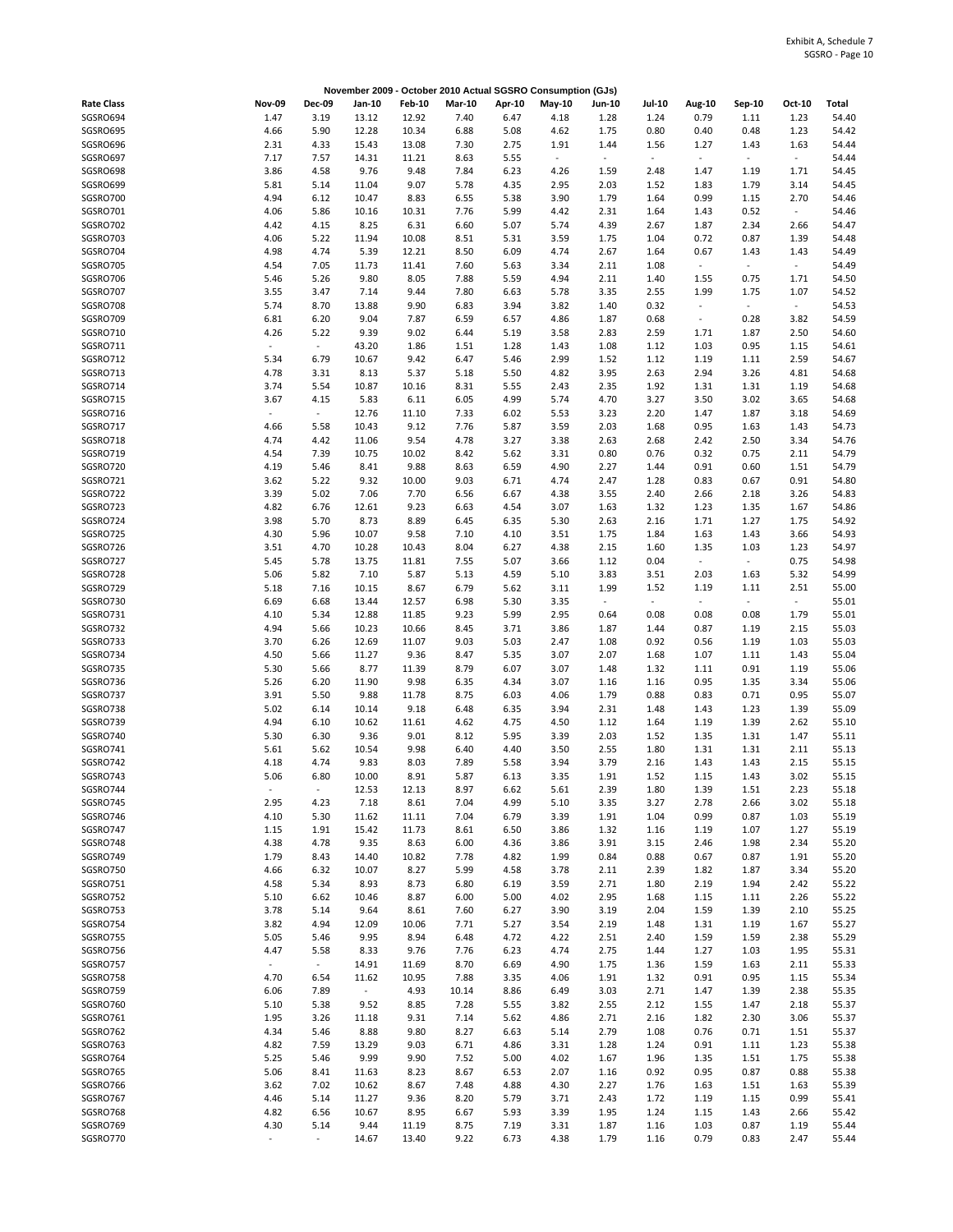|                   |                                 |                          |        |               | November 2009 - October 2010 Actual SGSRO Consumption (GJs) |        |                          |                          |                          |                          |                          |                          |       |
|-------------------|---------------------------------|--------------------------|--------|---------------|-------------------------------------------------------------|--------|--------------------------|--------------------------|--------------------------|--------------------------|--------------------------|--------------------------|-------|
| <b>Rate Class</b> | <b>Nov-09</b>                   | <b>Dec-09</b>            | Jan-10 | <b>Feb-10</b> | <b>Mar-10</b>                                               | Apr-10 | $May-10$                 | Jun-10                   | <b>Jul-10</b>            | Aug-10                   | Sep-10                   | Oct-10                   | Total |
| SGSRO771          | 4.78                            | 4.70                     | 12.76  | 9.70          | 7.93                                                        | 5.15   | 3.58                     | 1.67                     | 1.36                     | 0.99                     | 1.23                     | 1.59                     | 55.44 |
| SGSRO772          | 3.06                            | 4.23                     | 14.11  | 14.11         | 10.30                                                       | 5.92   | 3.07                     | 0.68                     | $\blacksquare$           | ÷,                       | $\sim$                   | $\sim$                   | 55.48 |
| SGSRO773          | 4.78                            | 5.62                     | 12.13  | 10.22         | 7.00                                                        | 4.92   | 3.58                     | 2.51                     | 1.04                     | 0.79                     | 0.91                     | 1.99                     | 55.49 |
| SGSRO774          | 5.74                            | 7.47                     | 13.09  | 10.86         | 6.94                                                        | 5.06   | 1.20                     | 0.76                     | 1.04                     | 0.87                     | 1.11                     | 1.35                     | 55.49 |
| SGSRO775          | 4.98                            | 4.38                     | 5.28   | 5.48          | 3.14                                                        | 4.67   | 5.18                     | 4.46                     | 4.83                     | 4.45                     | 4.37                     | 4.29                     | 55.51 |
| SGSRO776          | $\overline{\phantom{a}}$        | $\omega_{\rm c}$         |        | 19.60         | 9.67                                                        | 6.07   |                          |                          | $\sim$                   | $\overline{\phantom{a}}$ | $\omega_{\rm c}$         | $\sim$                   | 55.52 |
|                   |                                 |                          | 13.13  |               |                                                             |        | 4.26                     | 2.79                     |                          |                          |                          |                          |       |
| SGSRO777          | 4.62                            | 5.86                     | 10.51  | 9.48          | 8.12                                                        | 6.19   | 3.23                     | 2.07                     | 1.72                     | 1.35                     | 1.03                     | 1.35                     | 55.53 |
| SGSRO778          | 2.07                            | 2.39                     | 3.05   | 9.01          | 8.75                                                        | 7.39   | 8.17                     | 4.31                     | 3.23                     | 1.51                     | 1.15                     | 4.53                     | 55.56 |
| SGSRO779          | 4.62                            | 6.16                     | 11.34  | 9.23          | 6.63                                                        | 4.90   | 4.54                     | 2.03                     | 1.32                     | 1.07                     | 1.27                     | 2.47                     | 55.58 |
| SGSRO780          | 3.70                            | 3.43                     | 8.88   | 8.87          | 5.98                                                        | 4.31   | 4.26                     | 3.71                     | 3.55                     | 2.18                     | 2.82                     | 3.93                     | 55.62 |
| SGSRO781          |                                 | $\omega$                 | 12.85  | 11.13         | 8.86                                                        | 6.29   | 5.18                     | 2.23                     | 1.92                     | 1.51                     | 1.71                     | 3.94                     | 55.62 |
| SGSRO782          | 4.22                            | 5.58                     | 6.22   | 5.92          | 4.62                                                        | 5.47   | 4.86                     | 4.31                     | 3.39                     | 3.14                     | 3.97                     | 3.93                     | 55.63 |
| SGSRO783          | 4.10                            | 5.14                     | 10.18  | 11.13         | 7.48                                                        | 5.55   | 3.70                     | 2.27                     | 1.72                     | 1.19                     | 1.15                     | 2.03                     | 55.64 |
| SGSRO784          | 7.62                            | 9.64                     | 12.85  | 8.67          | 6.83                                                        | 4.74   | 1.99                     | 0.32                     | $\overline{\phantom{a}}$ | $\overline{\phantom{a}}$ | 0.16                     | 2.82                     | 55.64 |
| SGSRO785          | 4.70                            | 4.94                     | 11.02  | 6.80          | 6.52                                                        | 5.15   | 4.34                     | 3.59                     | 2.83                     | 2.03                     | 1.67                     | 2.11                     | 55.70 |
| SGSRO786          | 7.12                            | 6.89                     | 16.41  | 9.11          | 4.94                                                        | 3.11   | 2.11                     | 1.16                     | 1.36                     | 1.19                     | 1.11                     | 1.27                     | 55.78 |
| SGSRO787          | 5.26                            | 7.67                     | 9.84   | 9.98          | 7.35                                                        | 6.05   | 3.35                     | 1.44                     | 0.84                     | 0.67                     | 0.83                     | 2.51                     | 55.79 |
| SGSRO788          | $\sim$                          | $\overline{\phantom{a}}$ | 12.81  | 13.85         | 9.19                                                        | 7.59   | 4.66                     | 2.19                     | 1.28                     | 0.91                     | 0.95                     | 2.38                     | 55.81 |
| SGSRO789          | 4.22                            | 5.86                     | 10.83  |               | 8.40                                                        | 6.35   |                          | 1.55                     | 1.24                     | 0.87                     | 0.83                     | 1.11                     | 55.83 |
|                   |                                 |                          |        | 10.39         |                                                             |        | 4.18                     |                          |                          |                          |                          |                          |       |
| SGSRO790          | 4.02                            | 4.38                     | 7.37   | 10.06         | 7.36                                                        | 6.67   | 4.78                     | 2.47                     | 2.36                     | 1.95                     | 1.75                     | 2.66                     | 55.83 |
| SGSRO791          | 4.14                            | 5.70                     | 10.55  | 9.88          | 8.28                                                        | 6.27   | 4.10                     | 2.03                     | 1.40                     | 0.87                     | 1.19                     | 1.43                     | 55.84 |
| SGSRO792          | 4.82                            | 5.18                     | 10.30  | 8.90          | 7.52                                                        | 6.15   | 3.86                     | 3.03                     | 1.64                     | 0.60                     | 1.15                     | 2.70                     | 55.85 |
| SGSRO793          | $\overline{\phantom{a}}$        | $\overline{\phantom{a}}$ | 8.85   | 11.31         | 9.63                                                        | 8.54   | 6.22                     | 2.59                     | 2.40                     | 2.19                     | 1.75                     | 2.38                     | 55.86 |
| SGSRO794          | 4.54                            | 5.90                     | 11.10  | 9.06          | 7.56                                                        | 5.52   | 3.78                     | 2.15                     | 1.88                     | 1.51                     | 1.55                     | 1.39                     | 55.94 |
| SGSRO795          |                                 | $\overline{\phantom{a}}$ | 15.35  | 12.46         | 11.18                                                       | 7.31   | 4.46                     | 2.15                     | 1.12                     | 0.87                     | 1.07                     | $\omega$                 | 55.97 |
| SGSRO796          | 4.05                            | 5.43                     | 11.12  | 11.54         | 7.62                                                        | 5.72   | 3.78                     | 1.85                     | 1.14                     | 1.10                     | 1.15                     | 1.47                     | 55.97 |
| SGSRO797          | 3.23                            | 7.02                     | 8.93   | 9.40          | 8.00                                                        | 7.19   | 4.62                     | 2.75                     | 1.16                     | 1.19                     | 0.95                     | 1.55                     | 55.99 |
| SGSRO798          | 6.02                            | 9.01                     | 17.34  | 13.12         | 7.87                                                        | 2.63   | $\overline{\phantom{a}}$ | $\overline{\phantom{a}}$ | $\overline{\phantom{a}}$ | $\overline{\phantom{a}}$ | $\blacksquare$           | $\sim$                   | 55.99 |
| SGSRO799          | 4.86                            | 6.02                     | 9.20   | 10.75         | 8.99                                                        | 6.03   | 3.78                     | 1.95                     | 1.24                     | 1.11                     | 1.07                     | 0.99                     | 55.99 |
| SGSRO800          | 4.18                            | 5.70                     | 11.23  | 9.84          | 8.20                                                        | 5.91   | 3.47                     | 2.07                     | 1.68                     | 1.27                     | 1.31                     | 1.15                     | 56.01 |
| SGSRO801          | 4.22                            | 4.26                     | 12.92  | 11.69         | 8.48                                                        | 4.55   | 3.50                     | 1.83                     | 1.16                     | 0.71                     | 0.87                     | 1.83                     | 56.02 |
|                   |                                 |                          |        |               |                                                             |        |                          |                          |                          |                          |                          |                          |       |
| SGSRO802          | 5.26                            | 6.08                     | 13.37  | 11.21         | 7.10                                                        | 4.50   | 2.31                     | 1.20                     | 1.12                     | 0.87                     | 1.15                     | 1.87                     | 56.04 |
| SGSRO803          | 3.35                            | 5.84                     | 12.37  | 10.66         | 7.58                                                        | 4.54   | 4.54                     | 1.28                     | 1.00                     | 1.15                     | 1.39                     | 2.35                     | 56.05 |
| SGSRO804          | 4.70                            | 5.70                     | 10.46  | 8.47          | 7.63                                                        | 5.23   | 4.38                     | 2.99                     | 1.68                     | 1.59                     | 1.31                     | 1.95                     | 56.09 |
| SGSRO805          | 5.10                            | 6.74                     | 8.17   | 12.82         | 8.39                                                        | 5.71   | 3.63                     | 1.67                     | 1.24                     | 0.83                     | 0.87                     | 0.95                     | 56.12 |
| SGSRO806          | 2.71                            | 4.74                     | 8.13   | 8.27          | 6.20                                                        | 5.12   | 5.18                     | 3.47                     | 3.55                     | 2.42                     | 2.90                     | 3.46                     | 56.15 |
| SGSRO807          | 5.73                            | 7.33                     | 7.38   | 12.02         | 7.32                                                        | 6.59   | 3.67                     | 3.63                     | 2.48                     | $\sim$                   | $\overline{\phantom{a}}$ | $\sim$                   | 56.15 |
| SGSRO808          | 4.46                            | 5.10                     | 10.47  | 8.97          | 11.42                                                       | 7.30   | 4.94                     | 0.80                     | $\overline{\phantom{a}}$ | $\overline{\phantom{a}}$ | 0.16                     | 2.54                     | 56.16 |
| SGSRO809          | 3.55                            | 5.82                     | 9.32   | 11.03         | 7.68                                                        | 6.31   | 4.06                     | 1.55                     | 1.00                     | 1.11                     | 1.59                     | 3.14                     | 56.16 |
| SGSRO810          | $\blacksquare$                  | $\sim$                   | 10.07  | 11.27         | 10.98                                                       | 7.86   | 5.46                     | 3.27                     | 2.04                     | 1.67                     | 1.75                     | 1.79                     | 56.16 |
| SGSRO811          | 4.14                            | 6.18                     | 10.86  | 9.54          | 6.76                                                        | 5.04   | 3.42                     | 2.35                     | 2.16                     | 1.63                     | 2.14                     | 1.95                     | 56.17 |
| SGSRO812          | 7.17                            | 7.81                     | 12.64  | 8.31          | 7.75                                                        | 4.80   | 2.59                     | 1.51                     | 0.80                     | 0.68                     | 0.67                     | 1.47                     | 56.20 |
| SGSRO813          | 3.31                            | 4.42                     | 11.23  | 10.32         | 7.88                                                        | 5.03   | 3.39                     | 2.75                     | 2.28                     | 1.83                     | 1.87                     | 1.91                     | 56.22 |
| SGSRO814          | 4.42                            | 5.94                     | 14.12  | 11.94         | 9.07                                                        | 6.83   | 3.03                     | 0.76                     | $\blacksquare$           | $\overline{\phantom{a}}$ | $\sim$                   | 0.12                     | 56.23 |
| SGSRO815          | 4.14                            | 5.54                     | 11.50  | 10.44         | 8.95                                                        | 5.95   | 3.55                     | 1.95                     | 1.28                     | 0.91                     | 0.99                     | 1.03                     | 56.23 |
| SGSRO816          | 3.67                            |                          | 7.93   |               | 9.35                                                        |        |                          |                          | 0.92                     | 1.03                     |                          | 1.91                     | 56.24 |
|                   |                                 | 4.38                     |        | 11.86         |                                                             | 7.15   | 4.62                     | 2.19                     |                          |                          | 1.23                     |                          |       |
| SGSRO817          | 6.33                            | 7.04                     | 11.78  | 9.90          | 7.34                                                        | 5.14   | 3.47                     | 0.96                     | 1.12                     | 0.83                     | 0.79                     | 1.55                     | 56.25 |
| SGSRO818          | 5.22                            | 7.79                     | 11.38  | 9.62          | 7.27                                                        | 6.21   | 4.06                     | 0.92                     | 0.60                     | 0.56                     | 0.71                     | 1.91                     | 56.25 |
| SGSRO819          | 2.95                            | 4.38                     | 10.71  | 10.19         | 7.92                                                        | 7.22   | 4.90                     | 2.35                     | 1.72                     | 1.43                     | 0.71                     | 1.79                     | 56.27 |
| SGSRO820          | 4.42                            | 6.10                     | 11.98  | 9.92          | 7.52                                                        | 5.63   | 3.23                     | 2.07                     | 1.40                     | 1.23                     | 1.35                     | 1.43                     | 56.28 |
| SGSRO821          | 7.37                            | 8.01                     | 11.27  | 9.56          | 7.12                                                        | 4.75   | 2.99                     | 1.43                     | 0.64                     | 0.60                     | 1.31                     | 1.23                     | 56.28 |
| SGSRO822          | $\sim$                          | $\omega$                 | 10.31  | 15.15         | 11.42                                                       | 8.58   | 4.74                     | 2.11                     | 1.20                     | 0.64                     | 0.63                     | 1.51                     | 56.29 |
| SGSRO823          | 5.53                            | 6.30                     | 10.74  | 9.42          | 6.52                                                        | 5.51   | 3.70                     | 2.51                     | 1.92                     | 1.07                     | 1.11                     | 1.99                     | 56.32 |
| SGSRO824          | 4.66                            | 5.10                     | 8.53   | 6.59          | 6.29                                                        | 5.95   | 4.74                     | 3.31                     | 3.19                     | 2.66                     | 2.54                     | 2.78                     | 56.34 |
| SGSRO825          | 0.12                            | 0.12                     | 0.40   | 0.52          | 0.08                                                        | 0.08   | 0.12                     | 0.20                     | 19.17                    | 17.47                    | 17.83                    | 0.24                     | 56.35 |
| SGSRO826          | 5.17                            | 6.74                     | 11.53  | 9.94          | 7.12                                                        | 4.88   | 4.22                     | 1.95                     | 1.08                     | 0.95                     | 1.03                     | 1.75                     | 56.36 |
| SGSRO827          | 4.62                            | 6.46                     | 12.69  | 11.59         | 9.99                                                        | 6.19   | 4.14                     | 0.68                     | $\overline{\phantom{a}}$ | $\overline{\phantom{a}}$ | $\blacksquare$           | $\omega$                 | 56.36 |
| SGSRO828          | 5.46                            | 7.43                     | 12.57  | 11.49         | 6.55                                                        | 4.58   | 2.47                     | 1.36                     | 1.24                     | 0.95                     | 0.91                     | 1.35                     | 56.36 |
| SGSRO829          | 4.86                            | 6.34                     | 12.49  | 11.19         | 9.07                                                        | 7.70   | 4.74                     | $\blacksquare$           | $\blacksquare$           | $\overline{\phantom{a}}$ | $\overline{\phantom{a}}$ | $\sim$                   | 56.39 |
| SGSRO830          | 5.30                            | 9.72                     | 17.69  | 10.28         | 8.08                                                        | 5.32   | $\sim$                   | $\overline{\phantom{a}}$ | $\blacksquare$           | $\overline{\phantom{a}}$ | $\overline{\phantom{a}}$ | $\sim$                   | 56.39 |
| SGSRO831          | 5.42                            | 6.52                     | 11.19  |               |                                                             | 5.62   |                          | 1.83                     | 1.32                     | 1.35                     | 1.03                     | 1.99                     | 56.39 |
|                   |                                 |                          |        | 10.18         | 6.59                                                        |        | 3.35                     |                          |                          |                          |                          |                          |       |
| SGSRO832          | 4.58                            | 6.26                     | 13.16  | 10.45         | 7.20                                                        | 5.31   | 3.66                     | 2.15                     | 1.64                     | 1.99                     | $\overline{\phantom{a}}$ | $\overline{\phantom{a}}$ | 56.40 |
| SGSRO833          | 4.90                            | 5.70                     | 10.36  | 11.70         | 9.63                                                        | 7.22   | 3.63                     | 2.15                     | 1.12                     | $\blacksquare$           | $\sim$                   | $\sim$                   | 56.41 |
| SGSRO834          | $\overline{\phantom{a}}$        | $\sim$                   | 14.00  | 12.77         | 8.91                                                        | 8.34   | 3.75                     | 2.67                     | 1.60                     | 1.43                     | 1.07                     | 1.87                     | 56.41 |
| SGSRO835          | 3.94                            | 4.61                     | 8.61   | 10.74         | 7.54                                                        | 5.66   | 4.06                     | 2.75                     | 2.43                     | 1.71                     | 2.10                     | 2.27                     | 56.42 |
| SGSRO836          | $\centering \label{eq:reduced}$ | $\blacksquare$           | 10.27  | 12.30         | 9.79                                                        | 7.66   | 5.74                     | 3.27                     | 1.96                     | 0.64                     | 0.67                     | 4.13                     | 56.43 |
| SGSRO837          | 5.10                            | 6.84                     | 13.01  | 11.53         | 8.10                                                        | 5.30   | 3.86                     | 2.03                     | 0.68                     | $\overline{\phantom{a}}$ | $\omega_{\rm c}$         | $\omega_{\rm c}$         | 56.45 |
| SGSRO838          | 2.51                            | 3.91                     | 9.28   | 11.82         | 10.19                                                       | 7.86   | 3.78                     | 1.55                     | 1.52                     | 1.31                     | 1.15                     | 1.59                     | 56.47 |
| SGSRO839          | 4.82                            | 6.46                     | 11.27  | 10.79         | 8.79                                                        | 7.66   | 3.94                     | 1.75                     | 1.00                     | $\overline{\phantom{a}}$ | $\sim$                   | $\sim$                   | 56.48 |
| SGSRO840          | $\overline{\phantom{a}}$        | $\sim$                   | 12.85  | 13.45         | 8.99                                                        | 6.98   | 4.74                     | 2.67                     | 2.08                     | 1.91                     | 1.31                     | 1.51                     | 56.49 |
| SGSRO841          | 3.98                            | 6.34                     | 13.32  | 12.12         | 7.79                                                        | 5.31   | 3.15                     | 1.67                     | 0.76                     | 0.44                     | 0.71                     | 0.91                     | 56.50 |
| SGSRO842          | $\blacksquare$                  | $\sim$                   | 12.54  | 12.14         | 10.90                                                       | 7.19   | 4.50                     | 2.47                     | 1.52                     | 1.59                     | 1.39                     | 2.26                     | 56.50 |
| SGSRO843          | 6.58                            | 5.78                     | 9.08   | 9.36          | 9.51                                                        | 6.71   | 3.15                     | 1.63                     | 1.60                     | 0.95                     | 0.60                     | 1.55                     | 56.50 |
|                   |                                 |                          |        |               |                                                             |        |                          |                          |                          |                          |                          |                          |       |
| SGSRO844          | 4.02                            | 5.62                     | 8.89   | 9.72          | 8.12                                                        | 6.91   | 4.62                     | 2.47                     | 1.84                     | 1.31                     | 1.31                     | 1.71                     | 56.54 |
| SGSRO845          | 4.50                            | 7.50                     | 12.02  | 9.30          | 6.91                                                        | 5.30   | 2.71                     | 1.44                     | 1.48                     | 1.27                     | 1.15                     | 2.98                     | 56.56 |
| SGSRO846          | 5.02                            | 5.96                     | 11.46  | 8.91          | 6.03                                                        | 4.86   | 4.34                     | 2.39                     | 1.40                     | 1.39                     | 2.06                     | 2.74                     | 56.56 |
| SGSRO847          | 3.50                            | 3.51                     | 9.16   | 7.78          | 5.09                                                        | 7.70   | 4.30                     | 3.75                     | 3.51                     | 2.19                     | 2.66                     | 3.42                     | 56.57 |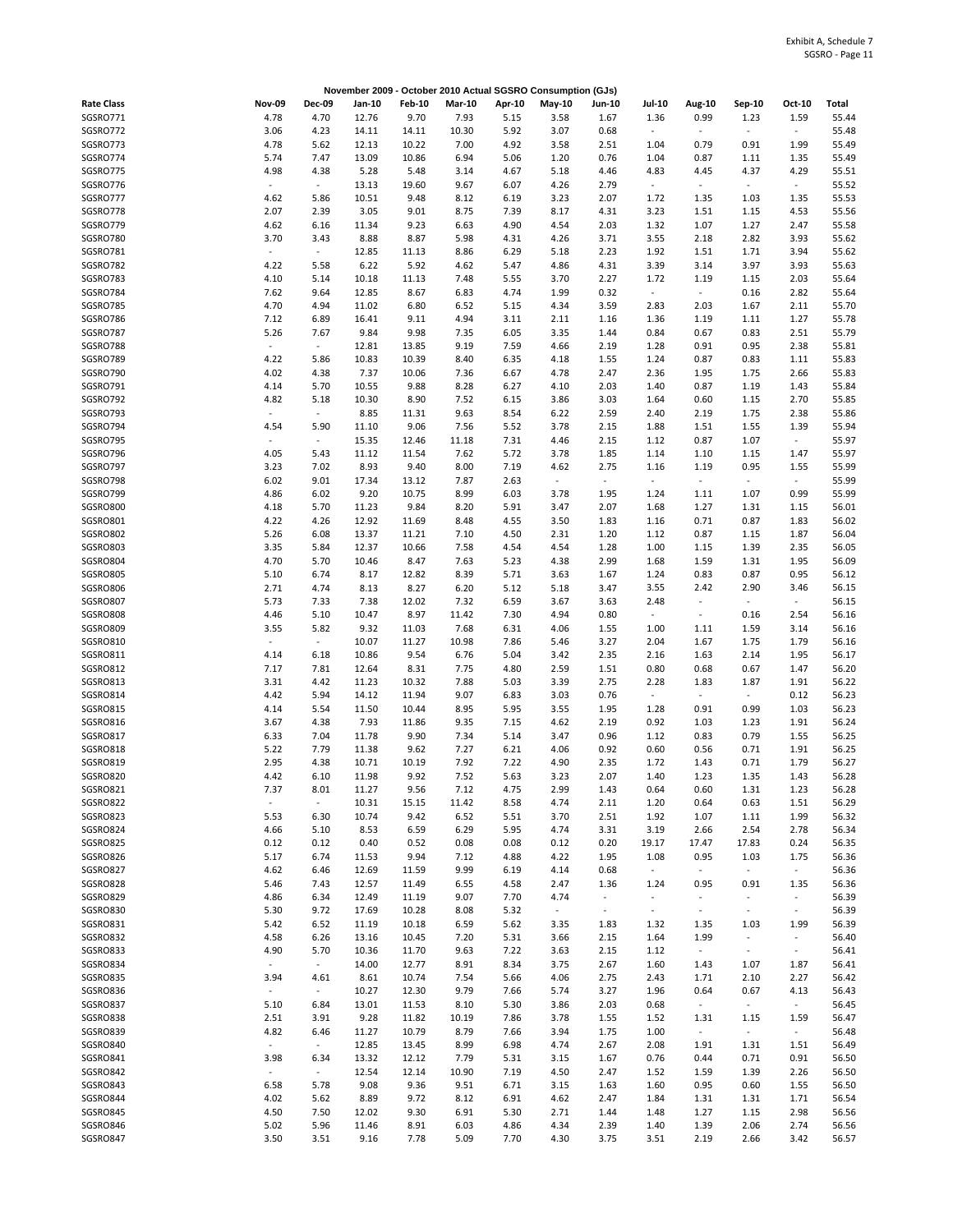|                             |                                  |                          |                                   |                         |                                  |                                  | November 2009 - October 2010 Actual SGSRO Consumption (GJs) |                |                          |                                  |                                  |                  |                |
|-----------------------------|----------------------------------|--------------------------|-----------------------------------|-------------------------|----------------------------------|----------------------------------|-------------------------------------------------------------|----------------|--------------------------|----------------------------------|----------------------------------|------------------|----------------|
| <b>Rate Class</b>           | <b>Nov-09</b>                    | <b>Dec-09</b>            | Jan-10                            | <b>Feb-10</b>           | <b>Mar-10</b>                    | Apr-10                           | May-10                                                      | <b>Jun-10</b>  | Jul-10                   | <b>Aug-10</b>                    | Sep-10                           | Oct-10           | Total          |
| SGSRO848                    |                                  | $\sim$                   | 13.37                             | 13.01                   | 11.74                            | 9.06                             | 4.98                                                        | 1.00           | 0.80                     | 0.95                             | 0.79                             | 0.87             | 56.57          |
| SGSRO849                    | 5.30                             | 7.71                     | 13.25                             | 9.90                    | 7.62                             | 5.14                             | 3.07                                                        | 1.20           | 0.72                     | 0.20                             | 0.83                             | 1.63             | 56.57          |
| SGSRO850                    | 4.66                             | 6.50                     | 11.39                             | 10.44                   | 10.70                            | 5.95                             | 3.03                                                        | 1.24           | 0.64                     | 0.52                             | 0.56                             | 0.95             | 56.58          |
| SGSRO851                    | 4.46                             | 5.38                     | 10.23                             | 8.94                    | 6.88                             | 5.36                             | 4.02                                                        | 2.59           | 2.40                     | 1.71                             | 2.10                             | 2.54             | 56.61          |
| SGSRO852<br>SGSRO853        | 5.42<br>$\overline{\phantom{a}}$ | 7.31<br>$\sim$           | 11.31<br>17.17                    | 9.82<br>12.84           | 7.35<br>8.10                     | 3.66<br>6.73                     | 3.35<br>3.66                                                | 1.91<br>1.79   | 1.67<br>1.72             | 1.35<br>1.39                     | 1.27<br>1.59                     | 2.23<br>1.67     | 56.65<br>56.66 |
| SGSRO854                    | 3.79                             | 6.86                     | 13.64                             | 8.85                    | 6.60                             | 4.63                             | 4.42                                                        | 2.43           | 1.64                     | 0.83                             | 1.19                             | 1.79             | 56.67          |
| SGSRO855                    | 3.31                             | 5.42                     | 10.59                             | 11.07                   | 7.84                             | 5.91                             | 3.39                                                        | 2.63           | 1.64                     | 1.11                             | 1.79                             | 1.99             | 56.69          |
| SGSRO856                    | 4.94                             | 5.78                     | 11.39                             | 10.08                   | 8.91                             | 5.87                             | 3.82                                                        | 1.71           | 1.00                     | 0.87                             | 0.91                             | 1.43             | 56.71          |
| SGSRO857                    | 4.98                             | 8.51                     | 10.63                             | 8.07                    | 9.22                             | 11.75                            | 2.75                                                        | 0.72           | 0.08                     | $\overline{\phantom{a}}$         | $\sim$                           | $\sim$           | 56.71          |
| SGSRO858                    | 3.19                             | 4.50                     | 8.06                              | 11.86                   | 10.66                            | 7.07                             | 4.14                                                        | 1.71           | 1.48                     | 1.35                             | 1.35                             | 1.35             | 56.72          |
| SGSRO859                    | 4.98                             | 6.10                     | 8.57                              | 10.71                   | 8.24                             | 6.23                             | 4.66                                                        | 2.35           | 1.44                     | 0.83                             | 0.75                             | 1.91             | 56.77          |
| SGSRO860<br>SGSRO861        | $\blacksquare$<br>4.42           | $\sim$<br>6.36           | 13.55<br>10.67                    | 13.00<br>8.99           | 10.06<br>7.50                    | 6.27<br>5.94                     | 4.74<br>6.93                                                | 2.19<br>1.24   | 1.96<br>0.04             | 1.07<br>$\overline{\phantom{a}}$ | 1.23<br>$\blacksquare$           | 2.70<br>4.69     | 56.77<br>56.78 |
| SGSRO862                    | 3.90                             | 5.64                     | 12.14                             | 9.74                    | 7.18                             | 4.98                             | 4.14                                                        | 1.91           | 1.64                     | 1.47                             | 1.39                             | 2.70             | 56.83          |
| SGSRO863                    | 5.97                             | 4.34                     | 14.07                             | 11.65                   | 7.10                             | 5.18                             | 2.79                                                        | 1.12           | 1.16                     | 1.11                             | 1.03                             | 1.31             | 56.83          |
| SGSRO864                    | 6.57                             | 7.21                     | 10.39                             | 10.95                   | 10.26                            | 8.19                             | 3.23                                                        | 0.04           | $\sim$                   | $\overline{\phantom{a}}$         | $\omega$                         | $\sim$           | 56.84          |
| SGSRO865                    | $\overline{\phantom{a}}$         | $\sim$                   | 12.58                             | 14.05                   | 8.83                             | 6.91                             | 5.26                                                        | 2.43           | 1.88                     | 1.27                             | 1.67                             | 1.99             | 56.87          |
| SGSRO866                    | 3.66                             | 4.90                     | 11.27                             | 13.89                   | 8.39                             | 7.83                             | 3.27                                                        | 1.63           | 0.52                     | 0.48                             | 0.48                             | 0.56             | 56.88          |
| <b>SGSRO867</b>             | 4.62                             | 5.22                     | 10.28                             | 10.08                   | 8.83                             | 6.90                             | 4.38                                                        | 1.83           | 1.20                     | 1.23                             | 0.95                             | 1.39             | 56.91          |
| SGSRO868<br>SGSRO869        | 6.85<br>4.94                     | 10.06<br>4.73            | 14.52<br>20.15                    | 10.26<br>0.80           | 7.18<br>7.30                     | 4.26<br>5.18                     | 1.99<br>4.18                                                | 1.04<br>2.59   | 0.76<br>2.00             | $\overline{\phantom{a}}$<br>0.99 | $\blacksquare$<br>1.79           | $\sim$<br>2.27   | 56.92<br>56.92 |
| SGSRO870                    | 4.78                             | 5.94                     | 11.39                             | 10.28                   | 7.72                             | 4.79                             | 3.15                                                        | 2.23           | 2.00                     | 1.51                             | 1.47                             | 1.67             | 56.93          |
| SGSRO871                    | 4.11                             | 4.46                     | 9.16                              | 10.47                   | 9.31                             | 7.19                             | 4.02                                                        | 2.23           | 1.92                     | 0.76                             | 1.31                             | 1.99             | 56.93          |
| SGSRO872                    | 2.07                             | 3.35                     | 15.18                             | 13.64                   | 10.98                            | 3.84                             | 1.51                                                        | 1.63           | 1.48                     | 1.07                             | 1.15                             | 1.03             | 56.93          |
| SGSRO873                    | $\blacksquare$                   | $\sim$                   | 14.27                             | 13.28                   | 9.12                             | 6.50                             | 4.50                                                        | 2.51           | 1.00                     | 0.99                             | 1.43                             | 3.34             | 56.94          |
| SGSRO874                    | 5.13                             | 5.06                     | 8.68                              | 9.78                    | 3.90                             | 3.79                             | 3.82                                                        | 3.19           | 3.51                     | 2.78                             | 3.34                             | 3.97             | 56.95          |
| <b>SGSRO875</b>             |                                  | $\omega$                 | 13.25                             | 12.90                   | 9.95                             | 6.67                             | 4.22                                                        | 2.67           | 2.00                     | 1.67                             | 1.71                             | 1.91             | 56.95          |
| SGSRO876<br>SGSRO877        | 16.62<br>3.35                    | 25.99<br>4.82            | $\overline{\phantom{a}}$<br>12.77 | $\blacksquare$<br>11.35 | $\overline{\phantom{a}}$<br>8.79 | $\overline{\phantom{a}}$<br>5.51 | $\overline{\phantom{a}}$<br>3.71                            | $\sim$<br>1.67 | 0.99<br>1.44             | 1.67<br>1.23                     | 3.29<br>1.23                     | 8.39<br>1.11     | 56.95<br>56.98 |
| SGSRO878                    | 7.01                             | 7.79                     | 10.00                             | 7.56                    | 5.79                             | 5.73                             | 3.83                                                        | 2.59           | 1.83                     | 1.55                             | 1.71                             | 1.59             | 56.98          |
| SGSRO879                    | 4.86                             | 6.06                     | 9.16                              | 9.42                    | 7.87                             | 5.72                             | 3.90                                                        | 2.67           | 1.88                     | 1.47                             | 1.87                             | 2.11             | 56.99          |
| SGSRO880                    | 4.70                             | 6.11                     | 11.59                             | 11.05                   | 7.63                             | 5.06                             | 2.95                                                        | 1.56           | 1.16                     | 1.07                             | 1.11                             | 3.02             | 57.01          |
| SGSRO881                    | 3.90                             | 4.54                     | 4.83                              | 4.49                    | 3.90                             | 1.84                             | 1.11                                                        | 0.44           | 12.42                    | 9.34                             | 9.73                             | 0.48             | 57.02          |
| SGSRO882                    | 4.66                             | 8.45                     | 10.12                             | 8.57                    | 7.36                             | 8.42                             | 7.97                                                        | 1.55           | $\overline{\phantom{a}}$ | $\overline{\phantom{a}}$         | $\overline{\phantom{a}}$         | $\sim$           | 57.10          |
| SGSRO883                    | 4.97                             | 7.37                     | 9.79                              | 8.39                    | 6.12                             | 5.96                             | 4.54                                                        | 1.91           | 1.40                     | 1.75                             | 2.14                             | 2.78             | 57.12          |
| SGSRO884<br>SGSRO885        | 5.14<br>5.54                     | 6.86<br>7.54             | 9.52<br>13.33                     | 10.43<br>11.45          | 8.20<br>8.15                     | 6.83<br>5.66                     | 3.90<br>2.87                                                | 1.63<br>0.52   | 1.20<br>$\sim$           | 1.11<br>$\overline{\phantom{a}}$ | 0.99<br>$\omega_{\rm c}$         | 1.31<br>2.07     | 57.12<br>57.13 |
| SGSRO886                    | 3.82                             | 5.38                     | 12.18                             | 11.70                   | 8.51                             | 5.71                             | 3.75                                                        | 1.75           | 1.20                     | 0.95                             | 0.87                             | 1.31             | 57.13          |
| SGSRO887                    | 4.94                             | 6.26                     | 10.59                             | 10.20                   | 8.91                             | 6.83                             | 3.51                                                        | 2.07           | 1.20                     | 0.60                             | 0.64                             | 1.39             | 57.14          |
| SGSRO888                    | 5.69                             | 6.89                     | 12.73                             | 10.38                   | 7.30                             | 5.18                             | 3.30                                                        | 0.84           | 0.92                     | 0.79                             | 0.71                             | 2.42             | 57.15          |
| SGSRO889                    | 4.50                             | 6.18                     | 11.43                             | 9.32                    | 8.20                             | 5.67                             | 4.10                                                        | 2.07           | 1.60                     | 1.55                             | 1.83                             | 0.71             | 57.16          |
| SGSRO890                    | 4.46                             | 6.42                     | 10.75                             | 9.08                    | 7.28                             | 6.11                             | 4.10                                                        | 2.91           | 1.76                     | 1.63                             | 0.95                             | 1.71             | 57.16          |
| <b>SGSRO891</b><br>SGSRO892 | 5.10<br>$\overline{\phantom{a}}$ | 6.10<br>$\sim$           | 11.78                             | 10.95<br>15.91          | 9.87<br>10.58                    | 6.91                             | 3.90<br>2.91                                                | 0.36           | 0.92<br>$\sim$           | 0.75                             | 0.44<br>0.08                     | 0.12<br>3.30     | 57.20<br>57.21 |
| SGSRO893                    | 4.54                             | 6.62                     | 16.62<br>11.73                    | 9.90                    | 8.11                             | 7.77<br>5.35                     | 3.54                                                        | 0.04<br>1.87   | 1.52                     | $\blacksquare$<br>1.07           | 1.27                             | 1.71             | 57.23          |
| SGSRO894                    | $\overline{\phantom{a}}$         | $\sim$                   | 12.26                             | 11.67                   | 9.63                             | 6.27                             | 4.14                                                        | 3.31           | 2.68                     | 2.78                             | 2.46                             | 2.03             | 57.23          |
| SGSRO895                    | 5.74                             | 7.06                     | 10.19                             | 11.94                   | 7.80                             | 5.91                             | 5.30                                                        | 1.51           | 1.16                     | 0.48                             | 0.16                             | $\omega$         | 57.25          |
| SGSRO896                    | 4.78                             | 4.82                     | 10.15                             | 9.10                    | 6.12                             | 5.83                             | 4.22                                                        | 2.71           | 2.72                     | 1.71                             | 1.91                             | 3.18             | 57.25          |
| SGSRO897                    | 5.77                             | 5.22                     | 12.29                             | 9.42                    | 6.10                             | 5.82                             | 5.10                                                        | 2.59           | 0.88                     | 0.56                             | 0.44                             | 3.06             | 57.25          |
| SGSRO898                    | $\overline{\phantom{a}}$         | $\overline{\phantom{a}}$ | 14.68                             | 12.26                   | 7.76                             | 10.50                            | 5.46                                                        | 1.47           | 1.08                     | 1.11                             | 1.75                             | 1.19             | 57.26          |
| SGSRO899<br>SGSRO900        | 5.46<br>4.74                     | 7.87<br>5.42             | 12.57<br>9.12                     | 11.53<br>9.72           | 7.54<br>6.13                     | 6.21<br>5.19                     | 3.19<br>4.02                                                | 1.79<br>2.75   | 1.12<br>2.84             | $\overline{\phantom{a}}$<br>2.07 | $\omega$<br>2.62                 | $\sim$<br>2.66   | 57.28<br>57.28 |
| SGSRO901                    | 6.53                             | 6.32                     | 12.37                             | 10.98                   | 7.18                             | 5.26                             | 3.31                                                        | 0.68           | 0.52                     | 0.71                             | 0.99                             | 2.43             | 57.28          |
| SGSRO902                    | 3.94                             | 6.20                     | 12.65                             | 9.62                    | 6.47                             | 4.50                             | 3.39                                                        | 2.31           | 2.23                     | 2.10                             | 1.83                             | 2.11             | 57.35          |
| SGSRO903                    | ÷.                               | $\omega_{\rm c}$         | 12.02                             | 13.69                   | 10.98                            | 7.63                             | 4.98                                                        | 2.87           | 2.40                     | 1.67                             | 1.15                             | $\omega$         | 57.39          |
| SGSRO904                    | 5.25                             | 6.98                     | 9.27                              | 7.71                    | 6.40                             | 5.27                             | 4.62                                                        | 3.27           | 2.08                     | 1.75                             | 2.46                             | 2.38             | 57.44          |
| SGSRO905                    | 5.66                             | 7.91                     | 12.53                             | 10.30                   | 5.91                             | 5.18                             | 2.79                                                        | 0.68           | 0.52                     | 1.35                             | 0.95                             | 3.66             | 57.44          |
| SGSRO906                    | 4.74                             | 8.13                     | 10.82                             | 11.73                   | 8.08                             | 5.35                             | 2.87                                                        | 1.40           | 1.12                     | 0.67                             | 1.11                             | 1.47             | 57.49          |
| SGSRO907<br>SGSRO908        | 5.06<br>$\overline{\phantom{a}}$ | 6.76<br>$\sim$           | 10.59<br>13.51                    | 9.54<br>13.52           | 7.39<br>5.57                     | 6.21<br>4.28                     | 3.94<br>4.02                                                | 1.71<br>3.87   | 1.40<br>4.07             | 1.27<br>3.14                     | 1.31<br>3.30                     | 2.31<br>2.22     | 57.49<br>57.50 |
| SGSRO909                    | 5.73                             | 5.30                     | 10.46                             | 9.10                    | 6.56                             | 5.43                             | 4.70                                                        | 2.19           | 2.28                     | 1.35                             | 1.99                             | 2.42             | 57.51          |
| SGSRO910                    | 5.85                             | 7.10                     | 10.43                             | 9.42                    | 6.38                             | 6.38                             | 3.90                                                        | 2.15           | 1.40                     | 1.11                             | 1.27                             | 2.14             | 57.53          |
| SGSRO911                    | 4.94                             | 6.82                     | 11.27                             | 10.31                   | 8.44                             | 6.23                             | 4.06                                                        | 1.47           | 1.04                     | 0.87                             | 0.83                             | 1.27             | 57.55          |
| SGSRO912                    | 5.42                             | 6.62                     | 11.66                             | 11.31                   | 9.67                             | 6.39                             | 4.26                                                        | 1.87           | 0.36                     | $\sim$                           | $\omega_{\rm c}$                 | $\omega_{\rm c}$ | 57.56          |
| SGSRO913                    | 4.50                             | 5.94                     | 12.30                             | 10.99                   | 8.36                             | 6.51                             | 3.82                                                        | 2.67           | 1.64                     | 0.68                             | 0.16                             | $\sim$           | 57.57          |
| SGSRO914<br>SGSRO915        | 7.48<br>2.83                     | 5.94<br>6.66             | 11.69                             | 9.30                    | 6.16<br>8.87                     | 5.31<br>5.83                     | 3.46                                                        | 2.51<br>2.31   | 1.72<br>1.44             | 1.35                             | 1.39<br>0.79                     | 1.27<br>1.55     | 57.58<br>57.59 |
| SGSRO916                    | $\sim$                           | $\sim$                   | 11.11<br>10.07                    | 10.79<br>13.01          | 10.54                            | 7.98                             | 4.54<br>5.66                                                | 3.39           | 2.63                     | 0.87<br>2.38                     | 1.47                             | 0.48             | 57.61          |
| SGSRO917                    | 4.03                             | 6.42                     | 9.28                              | 10.47                   | 7.48                             | 5.99                             | 5.18                                                        | 3.23           | 1.60                     | 1.59                             | 0.95                             | 1.39             | 57.61          |
| SGSRO918                    | 5.74                             | 8.69                     | 12.53                             | 13.45                   | 13.29                            | 3.94                             | $\overline{\phantom{a}}$                                    | $\blacksquare$ | $\sim$                   | $\overline{\phantom{a}}$         | $\omega$                         | $\sim$           | 57.64          |
| SGSRO919                    | 5.42                             | 6.14                     | 10.55                             | 12.38                   | 9.23                             | 7.19                             | 4.74                                                        | 1.99           | $\blacksquare$           | $\overline{\phantom{a}}$         | $\blacksquare$                   | $\sim$           | 57.64          |
| SGSRO920                    | 6.33                             | 6.48                     | 11.70                             | 10.02                   | 7.19                             | 6.17                             | 3.23                                                        | 1.20           | 1.00                     | 0.83                             | 1.19                             | 2.31             | 57.65          |
| SGSRO921                    | 4.30                             | 5.82                     | 14.66                             | 13.24                   | 9.15                             | 5.55                             | 3.78                                                        | 1.16           | $\overline{\phantom{a}}$ | ÷,                               | $\sim$                           | $\omega$         | 57.66          |
| SGSRO922<br>SGSRO923        | 7.53<br>4.58                     | $\omega$<br>5.74         | 18.41<br>11.19                    | 15.27<br>11.51          | 8.71<br>6.33                     | 5.50<br>6.07                     | 2.15<br>3.71                                                | 0.12<br>2.39   | $\blacksquare$<br>1.88   | $\overline{\phantom{a}}$<br>1.15 | $\overline{\phantom{a}}$<br>1.47 | $\omega$<br>1.67 | 57.69<br>57.69 |
| SGSRO924                    | 5.62                             | 6.44                     | 9.44                              | 10.02                   | 6.03                             | 5.22                             | 4.38                                                        | 1.00           | 0.96                     | 0.87                             | 2.94                             | 4.77             | 57.69          |
|                             |                                  |                          |                                   |                         |                                  |                                  |                                                             |                |                          |                                  |                                  |                  |                |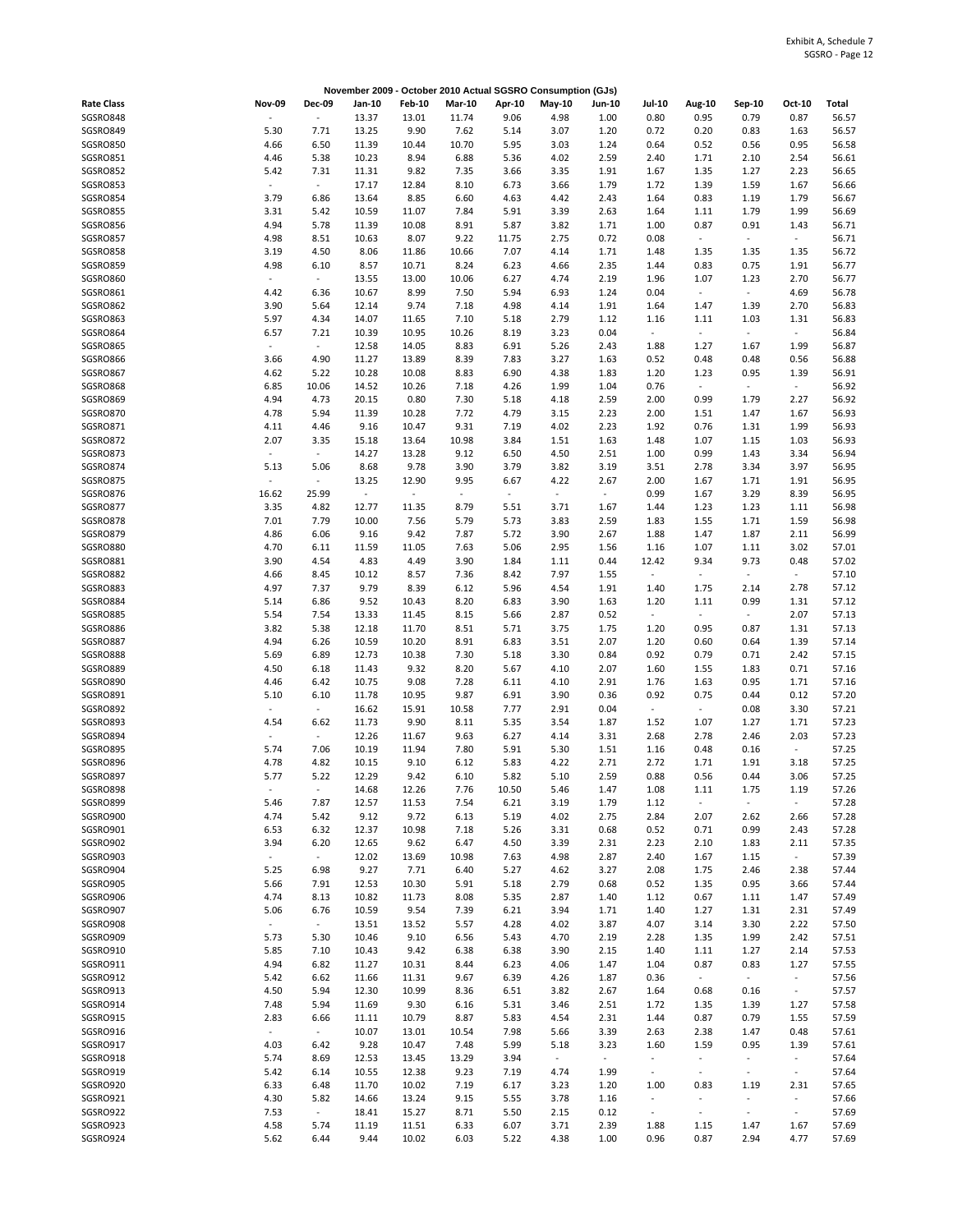|                        |                                  |                          |                  |                                   |                                  |                                  | November 2009 - October 2010 Actual SGSRO Consumption (GJs) |                                  |                          |                                  |                                  |                |                |
|------------------------|----------------------------------|--------------------------|------------------|-----------------------------------|----------------------------------|----------------------------------|-------------------------------------------------------------|----------------------------------|--------------------------|----------------------------------|----------------------------------|----------------|----------------|
| <b>Rate Class</b>      | <b>Nov-09</b>                    | <b>Dec-09</b>            | Jan-10           | <b>Feb-10</b>                     | <b>Mar-10</b>                    | Apr-10                           | $May-10$                                                    | Jun-10                           | <b>Jul-10</b>            | Aug-10                           | Sep-10                           | Oct-10         | Total          |
| SGSRO925               |                                  | $\overline{\phantom{a}}$ | 11.90            | 13.57                             | 11.10                            | 9.14                             | 3.47                                                        | 2.67                             | 1.28                     | 0.99                             | 1.31                             | 2.26           | 57.69          |
| SGSRO926               | $\sim$                           | $\overline{\phantom{a}}$ | 11.78            | 10.87                             | 8.91                             | 6.90                             | 5.30                                                        | 3.39                             | 3.23                     | 2.54                             | 1.94                             | 2.90           | 57.76          |
| SGSRO927               | 6.49                             | 8.85                     | 10.34            | 10.57                             | 7.67                             | 5.47                             | 2.83                                                        | 1.28                             | 0.96                     | 0.95                             | 0.87                             | 1.51           | 57.79          |
| SGSRO928               | 3.82                             | 5.45                     | 12.65            | 10.42                             | 8.22                             | 6.21                             | 4.30                                                        | 1.44                             | 0.88                     | 0.87                             | 1.07                             | 2.47           | 57.80          |
| SGSRO929               | 3.34                             | 5.26                     | 11.07            | 9.88                              | 8.16                             | 7.19                             | 4.22                                                        | 2.71                             | 1.52                     | 1.55                             | 1.43                             | 1.47           | 57.80          |
| SGSRO930<br>SGSRO931   | 5.73                             | 6.42<br>14.53            | 11.82<br>26.78   | 10.40<br>$\overline{\phantom{a}}$ | 6.13<br>$\overline{\phantom{a}}$ | 5.35<br>$\overline{\phantom{a}}$ | 3.98<br>$\overline{\phantom{a}}$                            | 2.31<br>$\blacksquare$           | 1.80<br>$\omega$         | 1.43<br>$\overline{\phantom{a}}$ | 1.19<br>$\omega$                 | 1.27<br>$\sim$ | 57.83<br>57.85 |
| SGSRO932               | 16.54<br>2.75                    | 4.38                     | 12.05            | 10.45                             | 7.71                             | 5.79                             | 4.18                                                        | 3.03                             | 2.00                     | 1.91                             | 1.51                             | 2.11           | 57.87          |
| SGSRO933               | 7.96                             | 8.49                     | 13.91            | 12.12                             | 8.67                             | 1.20                             | 1.11                                                        | 1.20                             | 0.92                     | 0.79                             | 0.71                             | 0.79           | 57.87          |
| SGSRO934               | 5.10                             | 6.34                     | 10.59            | 10.36                             | 8.79                             | 6.15                             | 4.10                                                        | 1.99                             | 1.12                     | 0.95                             | 0.75                             | 1.67           | 57.91          |
| SGSRO935               | 4.62                             | 6.42                     | 10.12            | 9.72                              | 8.99                             | 6.47                             | 4.22                                                        | 2.23                             | 1.40                     | 0.72                             | 1.27                             | 1.75           | 57.93          |
| SGSRO936               | 4.82                             | 6.38                     | 10.28            | 9.60                              | 8.40                             | 6.11                             | 4.66                                                        | 2.51                             | 1.40                     | 1.23                             | 0.91                             | 1.63           | 57.93          |
| SGSRO937               | 5.53                             | 5.78                     | 9.55             | 8.31                              | 6.65                             | 4.79                             | 3.58                                                        | 2.91                             | 2.92                     | 2.18                             | 2.74                             | 3.02           | 57.96          |
| SGSRO938               | 5.37                             | 6.66                     | 11.38            | 10.34                             | 7.63                             | 5.56                             | 4.42                                                        | 1.71                             | 1.04                     | 0.87                             | 1.07                             | 1.91           | 57.96          |
| SGSRO939               | 5.94                             | 8.66                     | 13.84            | 12.37                             | 7.14                             | 3.98                             | 1.12                                                        | 0.92                             | 0.76                     | 1.23                             | 1.03                             | 0.99           | 57.98          |
| SGSRO940               | 0.60                             | $\omega$                 | 12.02            | 13.53                             | 8.55                             | 7.87                             | 4.98                                                        | 2.87                             | 2.20                     | 1.67                             | 1.67                             | 2.06           | 58.02          |
| SGSRO941               | 4.46                             | 6.12                     | 9.16             | 5.77                              | 4.95                             | 5.69                             | 4.34                                                        | 3.87                             | 3.75                     | 2.54                             | 3.29                             | 4.10           | 58.04          |
| SGSRO942               | 3.98                             | 4.70                     | 10.94            | 9.22                              | 7.52                             | 5.43                             | 4.30                                                        | 2.59                             | 2.00                     | 2.46                             | 2.54                             | 2.38           | 58.06          |
| SGSRO943<br>SGSRO944   | 4.58<br>7.21                     | 5.90<br>9.33             | 9.68<br>$\omega$ | 11.62<br>$\blacksquare$           | 8.08<br>13.45                    | 6.71<br>11.57                    | 5.18<br>6.37                                                | 1.59<br>2.79                     | 1.16<br>2.32             | 0.91<br>1.59                     | 0.79<br>1.15                     | 1.87<br>2.30   | 58.07<br>58.08 |
| SGSRO945               | $\overline{\phantom{a}}$         | $\sim$                   | 12.06            | 14.24                             | 10.30                            | 8.06                             | 5.22                                                        | 2.35                             | 1.52                     | 1.59                             | 1.03                             | 1.71           | 58.08          |
| SGSRO946               | 5.34                             | 8.29                     | 11.59            | 9.22                              | 6.91                             | 6.49                             | 3.43                                                        | 1.40                             | 1.16                     | 0.83                             | 0.95                             | 2.51           | 58.12          |
| SGSRO947               | 5.02                             | 5.58                     | 15.23            | 11.37                             | 7.30                             | 4.63                             | 2.71                                                        | 1.44                             | 1.08                     | 1.03                             | 0.99                             | 1.75           | 58.13          |
| SGSRO948               | 2.71                             | 3.87                     | 11.02            | 8.98                              | 4.25                             | 4.24                             | 4.14                                                        | 3.91                             | 4.11                     | 3.57                             | 3.77                             | 3.57           | 58.14          |
| SGSRO949               | 2.95                             | 5.98                     | 10.04            | 9.09                              | 8.87                             | 6.51                             | 4.10                                                        | 2.91                             | 2.24                     | 1.63                             | 1.83                             | 1.99           | 58.14          |
| SGSRO950               | 4.46                             | 6.14                     | 11.69            | 9.94                              | 7.87                             | 5.63                             | 4.42                                                        | 2.35                             | 1.72                     | 1.03                             | 1.47                             | 1.43           | 58.15          |
| SGSRO951               | $\overline{\phantom{a}}$         | 5.86                     | 15.19            | 9.70                              | 6.97                             | 4.71                             | 3.94                                                        | 2.63                             | 2.40                     | 1.75                             | 1.83                             | 3.18           | 58.16          |
| SGSRO952               | 4.78                             | 5.30                     | 11.81            | 9.82                              | 7.60                             | 5.95                             | 5.10                                                        | 1.67                             | 1.60                     | 1.59                             | 1.31                             | 1.63           | 58.16          |
| SGSRO953               | 5.02                             | 5.58                     | 11.27            | 11.31                             | 7.48                             | 5.79                             | 4.06                                                        | 2.99                             | 1.12                     | 0.99                             | 0.75                             | 1.83           | 58.19          |
| SGSRO954               | ÷.                               | $\sim$                   | 14.28            | 13.73                             | 11.50                            | 7.51                             | 5.14                                                        | 2.07                             | 1.32                     | 0.83                             | 0.91                             | 0.91           | 58.20          |
| SGSRO955               | 4.18                             | 6.80                     | 10.04            | 9.26                              | 7.07                             | 6.69                             | 4.34                                                        | 2.31                             | 1.79                     | 1.23                             | 1.55                             | 2.94           | 58.20          |
| SGSRO956               | 3.42                             | 5.50                     | 12.77            | 11.39                             | 9.35                             | 5.51                             | 3.23                                                        | 1.71                             | 1.56                     | 1.19                             | 1.35                             | 1.23           | 58.21          |
| SGSRO957               | 4.93                             | 5.90                     | 11.26            | 9.66                              | 7.52                             | 5.64                             | 4.46                                                        | 2.71                             | 1.72                     | 1.19                             | 1.27                             | 1.95           | 58.21          |
| SGSRO958               | 5.14                             | 7.17                     | 12.84            | 11.89                             | 8.27                             | 5.59                             | 3.78                                                        | 1.04                             | 0.64                     | 0.44                             | 0.40                             | 1.03           | 58.23          |
| SGSRO959<br>SGSRO960   | 4.62<br>$\overline{\phantom{a}}$ | 5.42<br>$\omega$         | 10.62<br>13.69   | 9.22                              | 7.56<br>8.55                     | 5.96<br>6.87                     | 4.98                                                        | 2.87<br>3.11                     | 1.80<br>1.84             | 1.43<br>1.19                     | 1.51<br>1.39                     | 2.26<br>2.46   | 58.25<br>58.25 |
| SGSRO961               | 4.78                             | 5.78                     | 9.28             | 13.89<br>9.96                     | 9.91                             | 6.15                             | 5.26<br>4.06                                                | 2.03                             | 1.40                     | 1.35                             | 1.71                             | 1.91           | 58.32          |
| SGSRO962               | 5.49                             | 5.78                     | 12.05            | 8.79                              | 6.82                             | 4.51                             | 3.07                                                        | 2.47                             | 2.24                     | 2.22                             | 2.10                             | 2.82           | 58.36          |
| SGSRO963               | 5.45                             | 7.33                     | 11.18            | 10.22                             | 7.83                             | 5.63                             | 3.74                                                        | 1.99                             | 1.40                     | 0.83                             | 1.15                             | 1.63           | 58.38          |
| SGSRO964               | 3.63                             | 5.90                     | 11.19            | 12.14                             | 8.16                             | 6.63                             | 4.30                                                        | 2.11                             | 0.88                     | 0.83                             | 0.83                             | 1.79           | 58.39          |
| SGSRO965               | 4.38                             | 5.70                     | 8.96             | 10.47                             | 7.96                             | 6.83                             | 5.30                                                        | 2.51                             | 1.80                     | 1.51                             | 1.27                             | 1.71           | 58.40          |
| SGSRO966               | 4.78                             | 5.22                     | 9.60             | 9.96                              | 8.12                             | 6.11                             | 4.18                                                        | 2.43                             | 2.28                     | 1.79                             | 1.91                             | 2.03           | 58.41          |
| SGSRO967               | $\overline{\phantom{a}}$         | $\sim$                   | 14.28            | 12.97                             | 11.50                            | 8.74                             | 6.33                                                        | 3.87                             | 0.76                     | $\blacksquare$                   | $\omega_{\rm c}$                 | $\sim$         | 58.45          |
| SGSRO968               | 6.38                             | 7.98                     | 12.73            | 10.77                             | 7.35                             | 6.05                             | 2.47                                                        | 0.76                             | 0.80                     | 0.60                             | 0.75                             | 1.83           | 58.47          |
| SGSRO969               | 4.10                             | 5.26                     | 10.08            | 9.68                              | 9.15                             | 6.27                             | 4.22                                                        | 2.27                             | 2.04                     | 1.63                             | 1.63                             | 2.14           | 58.47          |
| SGSRO970               | 5.14                             | 7.38                     | 12.22            | 11.63                             | 9.51                             | 5.99                             | 1.39                                                        | 0.96                             | 0.92                     | 0.83                             | 0.99                             | 1.51           | 58.47          |
| SGSRO971               | 4.78                             | 5.86                     | 8.69             | 9.52                              | 7.40                             | 5.87                             | 4.54                                                        | 2.79                             | 2.83                     | 1.87                             | 1.83                             | 2.50           | 58.48          |
| SGSRO972               |                                  | $\sim$                   | 13.65            | 15.91                             | 9.31                             | 7.23                             | 4.78                                                        | 2.35                             | 1.64                     | 1.15                             | 1.11                             | 1.35           | 58.48          |
| SGSRO973<br>SGSRO974   | 6.88<br>5.34                     | 8.33<br>6.86             | 14.31<br>12.58   | 12.76<br>10.47                    | 8.43<br>7.72                     | 5.20<br>5.83                     | 2.59<br>2.91                                                | $\overline{\phantom{a}}$<br>1.71 | $\sim$<br>1.44           | ÷,<br>1.07                       | $\overline{\phantom{a}}$<br>1.03 | $\sim$<br>1.55 | 58.50<br>58.51 |
| SGSRO975               | 4.62                             | 6.14                     | 10.55            | 9.32                              | 8.99                             | 7.07                             | 4.50                                                        | 1.95                             | 1.44                     | 1.39                             | 1.19                             | 1.35           | 58.51          |
| SGSRO976               | 4.02                             | 4.18                     | 8.53             | 8.97                              | 8.35                             | 5.07                             | 4.06                                                        | 3.47                             | 3.23                     | 3.02                             | 2.86                             | 2.78           | 58.54          |
| SGSRO977               | 5.02                             | 6.50                     | 13.99            | 10.69                             | 8.71                             | 4.92                             | 3.54                                                        | 2.23                             | 1.00                     | 0.52                             | 0.71                             | 0.72           | 58.55          |
| SGSRO978               | 4.54                             | 7.31                     | 11.94            | 10.30                             | 6.91                             | 5.89                             | 2.95                                                        | 1.63                             | 0.92                     | 0.75                             | 1.47                             | 3.94           | 58.55          |
| SGSRO979               | $\overline{\phantom{a}}$         | $\omega$                 | 15.35            | 13.24                             | 9.02                             | 7.41                             | 5.38                                                        | 1.48                             | 1.24                     | 0.08                             | 1.31                             | 4.06           | 58.57          |
| SGSRO980               | 5.49                             | 6.62                     | 11.30            | 10.10                             | 7.28                             | 5.59                             | 3.98                                                        | 2.67                             | 1.56                     | 0.95                             | 1.03                             | 2.03           | 58.60          |
| SGSRO981               |                                  | $\omega$                 | 11.49            | 11.13                             | 8.24                             | 7.11                             | 4.94                                                        | 3.75                             | 3.04                     | 2.06                             | 2.78                             | 4.09           | 58.63          |
| SGSRO982               | 5.74                             | 7.63                     | 13.41            | 9.70                              | 7.95                             | 6.09                             | 3.27                                                        | 0.88                             | 0.52                     | 0.44                             | 0.67                             | 2.35           | 58.65          |
| SGSRO983               | 5.14                             | 6.22                     | 12.09            | 9.22                              | 7.75                             | 5.91                             | 4.30                                                        | 2.11                             | 1.28                     | 1.07                             | 1.07                             | 2.50           | 58.66          |
| SGSRO984               | 3.78                             | 5.66                     | 12.30            | 12.02                             | 9.27                             | 6.07                             | 4.34                                                        | 2.19                             | 1.72                     | 1.07                             | 0.24                             | $\omega$       | 58.66          |
| SGSRO985               | 4.54                             | 5.74                     | 12.72            | 11.13                             | 7.77                             | 5.31                             | 4.50                                                        | 1.87                             | 0.88                     | 0.83                             | 0.99                             | 2.38           | 58.66          |
| SGSRO986<br>SGSRO987   | $\overline{\phantom{a}}$<br>4.38 | $\sim$<br>5.94           | 14.46<br>9.68    | 13.24                             | 10.34<br>8.91                    | 7.71<br>6.03                     | 4.86                                                        | 2.43<br>2.15                     | 1.56<br>1.36             | 1.15<br>0.72                     | 0.87                             | 2.07<br>2.30   | 58.69<br>58.70 |
| SGSRO988               | 3.86                             | 3.95                     | 9.12             | 11.74<br>9.54                     | 6.45                             | 5.94                             | 4.26<br>4.98                                                | 3.31                             | 3.00                     | 2.46                             | 1.23<br>3.22                     | 2.90           | 58.73          |
| SGSRO989               | $\sim$                           | 3.29                     | 14.44            | 12.05                             | 8.74                             | 6.33                             | 4.66                                                        | 1.71                             | 1.32                     | 1.43                             | 1.59                             | 3.18           | 58.74          |
| SGSRO990               | 3.47                             | 6.10                     | 9.88             | 12.02                             | 8.55                             | 6.59                             | 3.78                                                        | 2.07                             | 1.56                     | 1.71                             | 1.31                             | 1.71           | 58.75          |
| SGSRO991               | 6.77                             | 7.97                     | 12.76            | 11.13                             | 9.11                             | 6.84                             | 4.18                                                        | $\sim$                           | $\overline{\phantom{a}}$ | $\overline{\phantom{a}}$         | $\sim$                           | $\sim$         | 58.76          |
| SGSRO992               | 4.38                             | 6.30                     | 11.21            | 11.61                             | 8.31                             | 5.83                             | 4.10                                                        | 1.87                             | 1.52                     | 1.31                             | 1.03                             | 1.31           | 58.78          |
| SGSRO993               | 5.10                             | 5.86                     | 11.27            | 10.51                             | 9.67                             | 6.55                             | 3.39                                                        | 1.55                             | 1.28                     | 1.19                             | 0.67                             | 1.75           | 58.79          |
| SGSRO994               | $\overline{\phantom{a}}$         | $\omega_{\rm c}$         | 15.31            | 12.06                             | 11.82                            | 8.14                             | 5.26                                                        | 2.39                             | 1.36                     | 0.79                             | 0.44                             | 1.23           | 58.80          |
| SGSRO995               | 5.73                             | 5.74                     | 13.33            | 9.07                              | 6.18                             | 5.14                             | 3.90                                                        | 2.39                             | 1.76                     | 1.43                             | 1.55                             | 2.58           | 58.80          |
| SGSRO996               | $\overline{\phantom{a}}$         | $\sim$                   | 15.43            | 15.55                             | 9.11                             | 7.35                             | 4.42                                                        | 1.83                             | 1.48                     | 1.23                             | 1.15                             | 1.27           | 58.82          |
| SGSRO997               | 4.98                             | 5.76                     | 10.55            | 8.51                              | 6.59                             | 5.97                             | 3.94                                                        | 2.79                             | 3.19                     | 2.02                             | 2.02                             | 2.51           | 58.83          |
| SGSRO998               | 5.49                             | 5.86                     | 11.62            | 10.71                             | 8.55                             | 6.75                             | 4.30                                                        | 2.03                             | 0.92                     | 0.75                             | 0.67                             | 1.19           | 58.84          |
| SGSRO999               | 5.42                             | 5.24                     | 7.97             | 7.24                              | 6.15                             | 6.25                             | 4.38                                                        | 3.71                             | 2.43                     | 1.55                             | 2.66                             | 5.85           | 58.85          |
| SGSRO1000<br>SGSRO1001 | 4.86<br>4.10                     | 6.74<br>5.98             | 12.58<br>10.67   | 11.19                             | 8.99<br>10.66                    | 5.15<br>6.11                     | 2.59                                                        | 1.71                             | 1.56                     | 1.03<br>0.40                     | 1.31<br>$\sim$                   | 1.15           | 58.86<br>58.87 |
|                        |                                  |                          |                  | 12.86                             |                                  |                                  | 4.14                                                        | 2.59                             | 1.36                     |                                  |                                  | $\sim$         |                |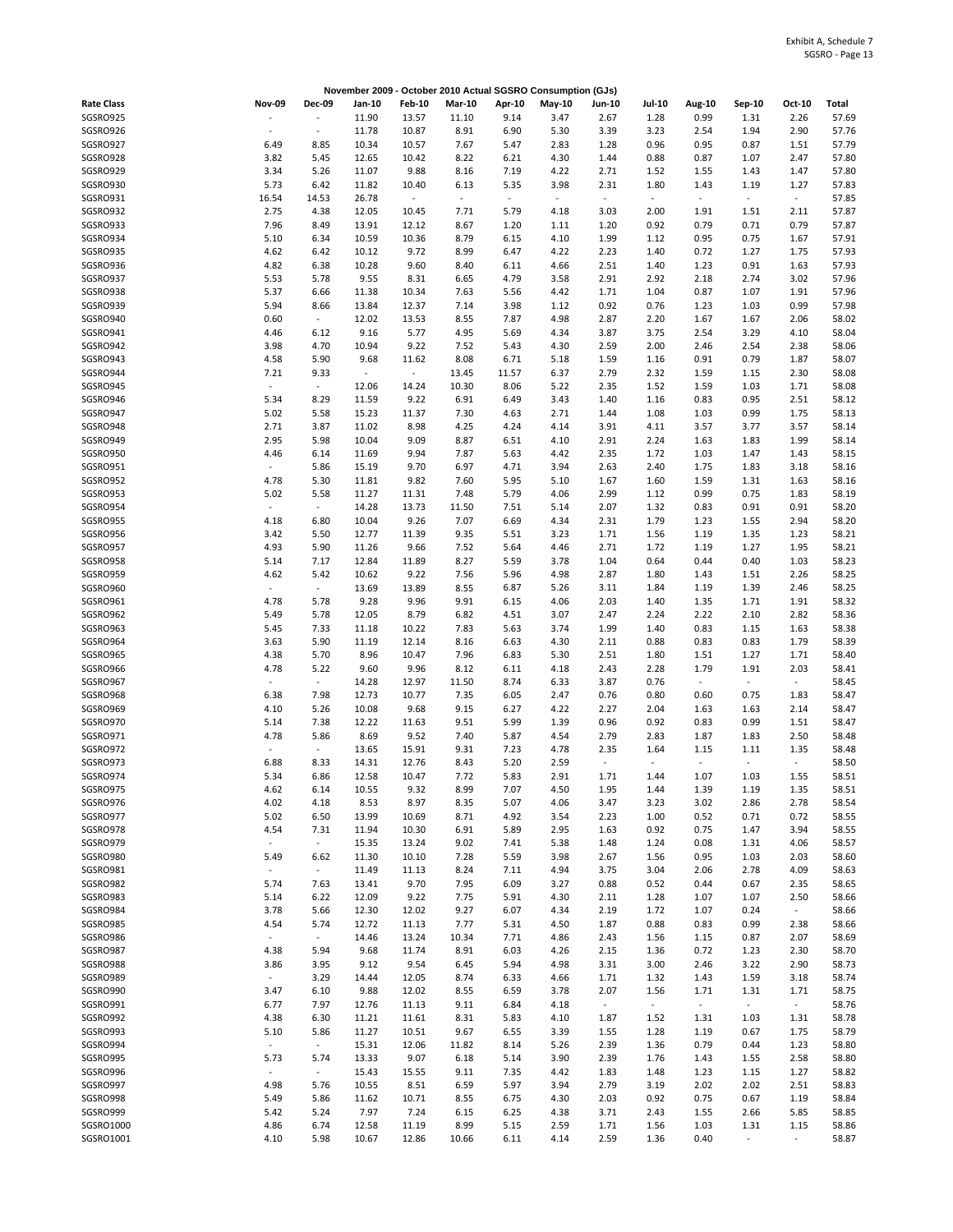| November 2009 - October 2010 Actual SGSRO Consumption (GJs) |                          |                          |                |                |               |                          |                          |                          |                                  |                          |                  |                |                |
|-------------------------------------------------------------|--------------------------|--------------------------|----------------|----------------|---------------|--------------------------|--------------------------|--------------------------|----------------------------------|--------------------------|------------------|----------------|----------------|
| <b>Rate Class</b>                                           | <b>Nov-09</b>            | <b>Dec-09</b>            | Jan-10         | <b>Feb-10</b>  | <b>Mar-10</b> | Apr-10                   | May-10                   | Jun-10                   | Jul-10                           | Aug-10                   | Sep-10           | Oct-10         | Total          |
| SGSRO1002                                                   | 5.82                     | 7.27                     | 12.37          | 9.58           | 7.14          | 4.94                     | 2.95                     | 1.40                     | 1.68                             | 1.23                     | 1.67             | 2.82           | 58.87          |
| SGSRO1003                                                   | 4.82                     | 6.22                     | 9.99           | 11.23          | 7.44          | 6.67                     | 5.06                     | 2.43                     | 1.20                             | 1.51                     | 0.91             | 1.43           | 58.91          |
| SGSRO1004                                                   | $\overline{\phantom{a}}$ | $\blacksquare$           | 13.72          | 11.77          | 9.02          | 7.45                     | 5.70                     | 2.07                     | 1.12                             | 1.67                     | 1.94             | 4.45           | 58.91          |
| SGSRO1005<br>SGSRO1006                                      | 5.34<br>5.34             | 7.31<br>6.10             | 11.34<br>8.08  | 9.14<br>10.42  | 7.63<br>8.15  | 5.58<br>6.35             | 4.26<br>4.54             | 2.35<br>3.31             | 1.40<br>2.16                     | 1.23<br>1.07             | 1.07<br>0.87     | 2.27<br>2.54   | 58.92<br>58.93 |
| SGSRO1007                                                   | 4.82                     | 6.06                     | 7.30           | 9.60           | 10.31         | 8.06                     | 3.35                     | 1.75                     | 1.68                             | 1.79                     | 1.63             | 2.58           | 58.93          |
| SGSRO1008                                                   | 3.86                     | 5.34                     | 13.25          | 12.70          | 7.44          | 6.55                     | 4.02                     | 1.87                     | 1.00                             | 1.03                     | 0.79             | 1.11           | 58.96          |
| SGSRO1009                                                   | $\overline{\phantom{a}}$ | $\sim$                   | 14.88          | 13.13          | 11.22         | 7.38                     | 4.42                     | 2.51                     | 1.52                             | 1.27                     | 1.31             | 1.35           | 58.99          |
| SGSRO1010                                                   | 3.71                     | 5.30                     | 11.42          | 13.81          | 10.14         | 6.79                     | 2.91                     | 1.71                     | 0.80                             | 0.68                     | 0.75             | 0.99           | 59.01          |
| SGSRO1011                                                   | 4.22                     | 5.14                     | 10.47          | 10.39          | 8.59          | 6.83                     | 5.62                     | 2.75                     | 1.32                             | 1.15                     | 1.03             | 1.51           | 59.02          |
| SGSRO1012                                                   | 5.49                     | 6.54                     | 13.00          | 10.93          | 7.56          | 5.36                     | 3.82                     | 1.99                     | 1.12                             | 0.99                     | 1.39             | 0.83           | 59.02          |
| SGSRO1013                                                   | 4.90                     | 6.38                     | 10.67          | 12.50          | 9.35          | 6.11                     | 3.70                     | 1.44                     | 1.00                             | 0.91                     | 1.03             | 1.03           | 59.02          |
| SGSRO1014<br>SGSRO1015                                      | 4.22<br>4.97             | 6.10<br>5.90             | 12.40<br>11.10 | 10.38<br>10.22 | 8.11<br>7.95  | 5.91<br>5.80             | 4.66<br>4.54             | 2.27<br>2.15             | 1.36<br>1.24                     | 0.91<br>1.31             | 0.91<br>1.27     | 1.83<br>2.62   | 59.06<br>59.07 |
| SGSRO1016                                                   | ÷,                       | $\sim$                   | 13.77          | 13.21          | 10.82         | 7.59                     | 6.29                     | 2.79                     | 1.32                             | 1.11                     | 0.91             | 1.27           | 59.08          |
| SGSRO1017                                                   | $\overline{\phantom{a}}$ | $\overline{\phantom{a}}$ | 15.79          | 12.18          | 9.43          | 9.38                     | 5.46                     | 2.51                     | 1.12                             | 0.99                     | 0.83             | 1.39           | 59.08          |
| SGSRO1018                                                   | 3.26                     | 7.37                     | 12.68          | 11.41          | 7.87          | 4.88                     | 3.90                     | 2.43                     | 1.56                             | 1.27                     | 1.63             | 0.83           | 59.09          |
| SGSRO1019                                                   | 4.06                     | $\blacksquare$           | 17.76          | 13.60          | 9.05          | 6.38                     | 3.78                     | 0.96                     | 0.92                             | 0.83                     | 1.27             | 0.48           | 59.09          |
| SGSRO1020                                                   | 3.70                     | 6.12                     | 11.66          | 10.06          | 7.51          | 4.06                     | 3.51                     | 2.83                     | 2.79                             | 2.06                     | 2.30             | 2.51           | 59.11          |
| SGSRO1021                                                   | 3.35                     | 6.02                     | 9.44           | 11.11          | 9.55          | 7.39                     | 4.22                     | 1.95                     | 1.52                             | 1.83                     | 1.15             | 1.59           | 59.12          |
| SGSRO1022<br>SGSRO1023                                      | 4.66                     | 6.18                     | 12.69          | 12.02          | 9.27          | 7.94                     | 4.98                     | 1.40                     | $\blacksquare$                   | $\sim$                   | $\sim$           | $\sim$         | 59.14          |
| SGSRO1024                                                   | 5.73<br>÷,               | 6.01<br>$\omega$         | 11.58<br>16.14 | 11.13<br>20.07 | 7.73<br>12.57 | 5.58<br>9.42             | 3.66<br>0.96             | 1.79<br>$\omega$         | 1.40<br>$\overline{\phantom{a}}$ | 1.27<br>$\sim$           | 1.35<br>÷,       | 1.91<br>$\sim$ | 59.14<br>59.16 |
| SGSRO1025                                                   | 4.74                     | 6.42                     | 10.31          | 11.94          | 8.63          | 6.23                     | 4.42                     | 2.11                     | 1.04                             | 0.91                     | 0.67             | 1.75           | 59.17          |
| SGSRO1026                                                   | 4.34                     | 5.74                     | 11.22          | 12.18          | 9.19          | 5.87                     | 3.23                     | 2.07                     | 1.52                             | 1.27                     | 1.03             | 1.51           | 59.17          |
| SGSRO1027                                                   | $\overline{\phantom{a}}$ | $\blacksquare$           | 15.71          | 15.27          | 13.26         | 7.45                     | 1.79                     | $\sim$                   | $\sim$                           | $\sim$                   | 0.52             | 5.17           | 59.17          |
| SGSRO1028                                                   | 4.11                     | 5.98                     | 9.76           | 10.79          | 8.63          | 6.83                     | 5.62                     | 2.23                     | 1.36                             | 1.47                     | 1.03             | 1.39           | 59.20          |
| SGSRO1029                                                   | 10.21                    | 13.81                    | 18.93          | 13.44          | 2.83          | $\overline{\phantom{a}}$ | ÷,                       | $\overline{\phantom{a}}$ | $\overline{\phantom{a}}$         | $\overline{\phantom{a}}$ | $\blacksquare$   | $\sim$         | 59.22          |
| SGSRO1030                                                   | 5.86                     | 7.59                     | 10.19          | 10.10          | 8.82          | 5.42                     | 3.35                     | 1.67                     | 0.88                             | 0.60                     | 1.15             | 3.62           | 59.25          |
| SGSRO1031                                                   | 4.97                     | 6.10                     | 11.81          | 10.10          | 8.35          | 5.72                     | 4.78                     | 1.83                     | 1.48                             | 1.19                     | 1.35             | 1.63           | 59.31          |
| SGSRO1032<br>SGSRO1033                                      | 6.10<br>4.14             | 8.05<br>5.82             | 13.57<br>11.23 | 6.94<br>10.71  | 6.41<br>8.28  | 7.03<br>7.14             | 4.34<br>4.94             | 1.79<br>2.35             | 2.32<br>1.32                     | 1.27<br>1.03             | 0.91<br>0.83     | 0.60<br>1.55   | 59.33<br>59.34 |
| SGSRO1034                                                   | 4.22                     | 5.50                     | 11.07          | 11.23          | 10.42         | 8.18                     | 5.66                     | 1.87                     | 1.20                             | $\sim$                   | $\blacksquare$   | $\sim$         | 59.35          |
| SGSRO1035                                                   | 4.30                     | 4.58                     | 9.59           | 8.86           | 6.76          | 4.56                     | 3.30                     | 3.43                     | 2.87                             | 3.58                     | 3.53             | 4.01           | 59.37          |
| SGSRO1036                                                   | 6.05                     | 6.46                     | 13.25          | 12.81          | 9.71          | 7.10                     | 2.83                     | 0.76                     | 0.08                             | $\sim$                   | $\blacksquare$   | 0.32           | 59.37          |
| SGSRO1037                                                   | 5.61                     | 5.50                     | 12.34          | 10.79          | 9.63          | 7.62                     | 4.46                     | 2.15                     | 1.32                             | $\overline{\phantom{a}}$ | $\blacksquare$   | $\sim$         | 59.42          |
| SGSRO1038                                                   | 4.98                     | 6.66                     | 9.72           | 11.43          | 8.67          | 7.07                     | 5.02                     | 1.91                     | 1.12                             | 1.07                     | 0.60             | 1.19           | 59.44          |
| SGSRO1039                                                   | 4.66                     | 5.66                     | 10.51          | 9.76           | 9.31          | 7.07                     | 5.06                     | 2.55                     | 1.32                             | 0.75                     | 1.11             | 1.71           | 59.47          |
| SGSRO1040                                                   | 5.98                     | 10.99                    | 8.81           | 10.93          | 6.83          | 4.06                     | 2.99                     | 2.19                     | 1.35                             | 1.35                     | 1.19             | 2.82           | 59.49          |
| SGSRO1041<br>SGSRO1042                                      | 5.33<br>5.34             | 6.14<br>5.78             | 12.49<br>10.43 | 12.96<br>10.43 | 8.29<br>9.51  | 5.39<br>7.07             | 3.66<br>4.30             | 1.51<br>2.11             | 0.88<br>1.20                     | 0.83<br>0.95             | 0.83<br>0.71     | 1.19<br>1.67   | 59.50<br>59.50 |
| SGSRO1043                                                   | 6.09                     | 5.34                     | 12.11          | 8.99           | 6.14          | 4.83                     | 3.70                     | 3.23                     | 2.08                             | 1.83                     | 1.95             | 3.22           | 59.51          |
| SGSRO1044                                                   | 5.69                     | 6.26                     | 12.68          | 11.13          | 8.21          | 5.47                     | 3.54                     | 1.99                     | 0.92                             | 0.56                     | 0.75             | 2.38           | 59.58          |
| SGSRO1045                                                   | 4.38                     | 6.10                     | 9.76           | 11.35          | 8.47          | 6.43                     | 4.66                     | 2.71                     | 1.52                             | 1.43                     | 0.99             | 1.79           | 59.59          |
| SGSRO1046                                                   | 4.86                     | 6.94                     | 12.41          | 10.74          | 8.49          | 7.82                     | 4.74                     | 0.80                     | 0.12                             | $\blacksquare$           | $\omega$         | 2.70           | 59.62          |
| SGSRO1047                                                   | 3.34                     | 4.54                     | 12.57          | 10.58          | 7.58          | 5.50                     | 5.65                     | 2.87                     | 1.64                             | 1.67                     | 1.83             | 1.87           | 59.64          |
| SGSRO1048                                                   | 5.17                     | 6.78                     | 12.25          | 11.37          | 8.31          | 6.00                     | 4.58                     | 1.83                     | 0.68                             | 0.56                     | 0.60             | 1.51           | 59.64          |
| SGSRO1049<br>SGSRO1050                                      | 4.66<br>6.85             | 5.02<br>8.01             | 9.35<br>14.04  | 8.87<br>12.22  | 7.87<br>7.52  | 6.00<br>3.39             | 5.02<br>1.83             | 3.27<br>1.47             | 3.08<br>1.00                     | 1.71<br>0.95             | 2.30<br>0.71     | 2.54<br>1.71   | 59.69<br>59.70 |
| SGSRO1051                                                   | 4.74                     | 5.94                     | 10.39          | 9.40           | 8.99          | 5.63                     | 4.42                     | 2.91                     | 2.16                             | 1.55                     | 1.67             | 1.91           | 59.71          |
| SGSRO1052                                                   | 5.58                     | 7.55                     | 13.84          | 11.65          | 8.10          | 4.74                     | 2.79                     | 1.24                     | 0.76                             | 0.75                     | 0.83             | 1.91           | 59.74          |
| SGSRO1053                                                   | 5.62                     | 5.18                     | 11.38          | 9.72           | 9.03          | 6.11                     | 4.26                     | 1.95                     | 1.84                             | 1.47                     | 1.23             | 1.95           | 59.74          |
| SGSRO1054                                                   | 6.09                     | 6.69                     | 12.32          | 11.57          | 7.44          | 5.27                     | 3.46                     | 1.87                     | 1.32                             | 1.19                     | 1.07             | 1.47           | 59.76          |
| SGSRO1055                                                   | 2.91                     | 5.22                     | 11.50          | 11.67          | 10.62         | 7.03                     | 2.23                     | 1.67                     | 1.76                             | 1.79                     | 1.47             | 1.91           | 59.78          |
| SGSRO1056                                                   | 5.30                     | 5.82                     | 10.66          | 10.22          | 7.67          | 6.07                     | 4.54                     | 2.79                     | 1.80                             | 1.43                     | 0.95             | 2.54           | 59.79          |
| SGSRO1057                                                   | 5.22                     | 6.76                     | 12.30          | 10.42          | 7.23          | 6.09                     | 3.23                     | 2.03                     | 1.36                             | 1.19                     | 1.43             | 2.54           | 59.80          |
| SGSRO1058<br>SGSRO1059                                      | 6.61<br>5.41             | 7.46<br>6.46             | 11.97<br>12.37 | 10.22<br>9.70  | 7.32<br>8.07  | 5.31<br>5.80             | 3.98<br>5.02             | 1.83<br>2.39             | 1.32<br>1.04                     | 0.87<br>0.79             | 1.15<br>0.95     | 1.79<br>1.83   | 59.83<br>59.83 |
| SGSRO1060                                                   | 4.58                     | 7.04                     | 13.64          | 9.98           | 5.79          | 4.70                     | 3.43                     | 2.67                     | 1.96                             | 1.27                     | 1.75             | 3.02           | 59.83          |
| SGSRO1061                                                   | 5.89                     | 6.26                     | 12.64          | 10.61          | 8.07          | 5.35                     | 4.30                     | 2.27                     | 1.04                             | 0.79                     | 0.87             | 1.75           | 59.84          |
| SGSRO1062                                                   | 6.10                     | 8.15                     | 14.24          | 11.65          | 8.14          | 5.66                     | 4.70                     | 0.80                     | 0.44                             | $\sim$                   | $\omega_{\rm c}$ | $\sim$         | 59.88          |
| SGSRO1063                                                   | 6.33                     | 7.04                     | 11.78          | 10.74          | 7.22          | 7.09                     | 3.27                     | 0.68                     | 0.92                             | 0.91                     | 1.47             | 2.43           | 59.88          |
| SGSRO1064                                                   | 4.98                     | 7.06                     | 10.59          | 9.28           | 8.75          | 6.83                     | 4.46                     | 2.11                     | 1.88                             | 1.47                     | 0.91             | 1.59           | 59.91          |
| SGSRO1065                                                   | 3.78                     | 5.38                     | 11.98          | 11.27          | 9.71          | 7.26                     | 3.15                     | 1.71                     | 1.76                             | 1.07                     | 1.11             | 1.75           | 59.93          |
| SGSRO1066                                                   | 3.74                     | 4.23                     | 15.18          | 13.56          | 7.65          | 3.23                     | 2.71                     | 1.79                     | 1.84                             | 1.47                     | 1.83             | 2.74           | 59.97          |
| SGSRO1067<br>SGSRO1068                                      | 4.50<br>4.94             | 6.30<br>6.14             | 9.80<br>11.86  | 11.63<br>13.05 | 8.47<br>8.75  | 6.19<br>6.19             | 3.90<br>3.35             | 2.43<br>1.55             | 2.28<br>1.16                     | 1.39<br>0.72             | 1.03<br>1.03     | 2.06<br>1.27   | 59.98<br>60.01 |
| SGSRO1069                                                   | 3.94                     | 1.27                     | 18.16          | 24.69          | 11.96         | $\blacksquare$           | $\overline{\phantom{a}}$ | $\sim$                   | $\sim$                           | $\blacksquare$           | $\omega_{\rm c}$ | $\sim$         | 60.02          |
| SGSRO1070                                                   | 5.46                     | 6.38                     | 10.63          | 10.04          | 7.28          | 6.47                     | 4.42                     | 2.59                     | 1.84                             | 1.27                     | 1.59             | 2.07           | 60.04          |
| SGSRO1071                                                   | 6.21                     | 6.18                     | 12.05          | 10.61          | 7.12          | 4.84                     | 3.19                     | 0.88                     | 2.56                             | 2.54                     | 1.59             | 2.30           | 60.07          |
| SGSRO1072                                                   | 5.93                     | 5.89                     | 13.80          | 10.14          | 7.30          | 5.66                     | 3.42                     | 1.56                     | 1.44                             | 1.63                     | 1.31             | 1.99           | 60.07          |
| SGSRO1073                                                   | 9.92                     | 6.18                     | 16.42          | 16.66          | 10.94         | $\sim$                   | ÷,                       | $\blacksquare$           | $\overline{\phantom{a}}$         | ÷,                       | ÷.               | $\omega$ .     | 60.12          |
| SGSRO1074                                                   | 5.10                     | 8.25                     | 15.35          | 12.42          | 11.66         | 7.35                     | $\omega$                 | $\omega$                 | $\overline{\phantom{a}}$         | $\bar{\phantom{a}}$      | $\sim$           | $\omega$       | 60.13          |
| SGSRO1075                                                   | 5.21                     | 6.26                     | 11.49          | 9.82           | 7.59          | 6.43                     | 5.25                     | 3.23                     | 1.00                             | 0.99                     | 1.27             | 1.59           | 60.13<br>60.16 |
| SGSRO1076<br>SGSRO1077                                      | $\sim$<br>6.50           | $\sim$<br>9.33           | 12.10<br>13.84 | 13.73<br>11.25 | 10.34<br>7.59 | 8.22<br>6.17             | 7.33<br>2.15             | 3.15<br>0.28             | 0.88<br>$\overline{\phantom{a}}$ | 0.76<br>$\omega$         | 0.87<br>0.24     | 2.78<br>2.82   | 60.17          |
| SGSRO1078                                                   | 5.46                     | 6.10                     | 12.18          | 12.10          | 9.15          | 6.31                     | 3.35                     | 1.95                     | 1.04                             | 0.44                     | 0.71             | 1.39           | 60.18          |
|                                                             |                          |                          |                |                |               |                          |                          |                          |                                  |                          |                  |                |                |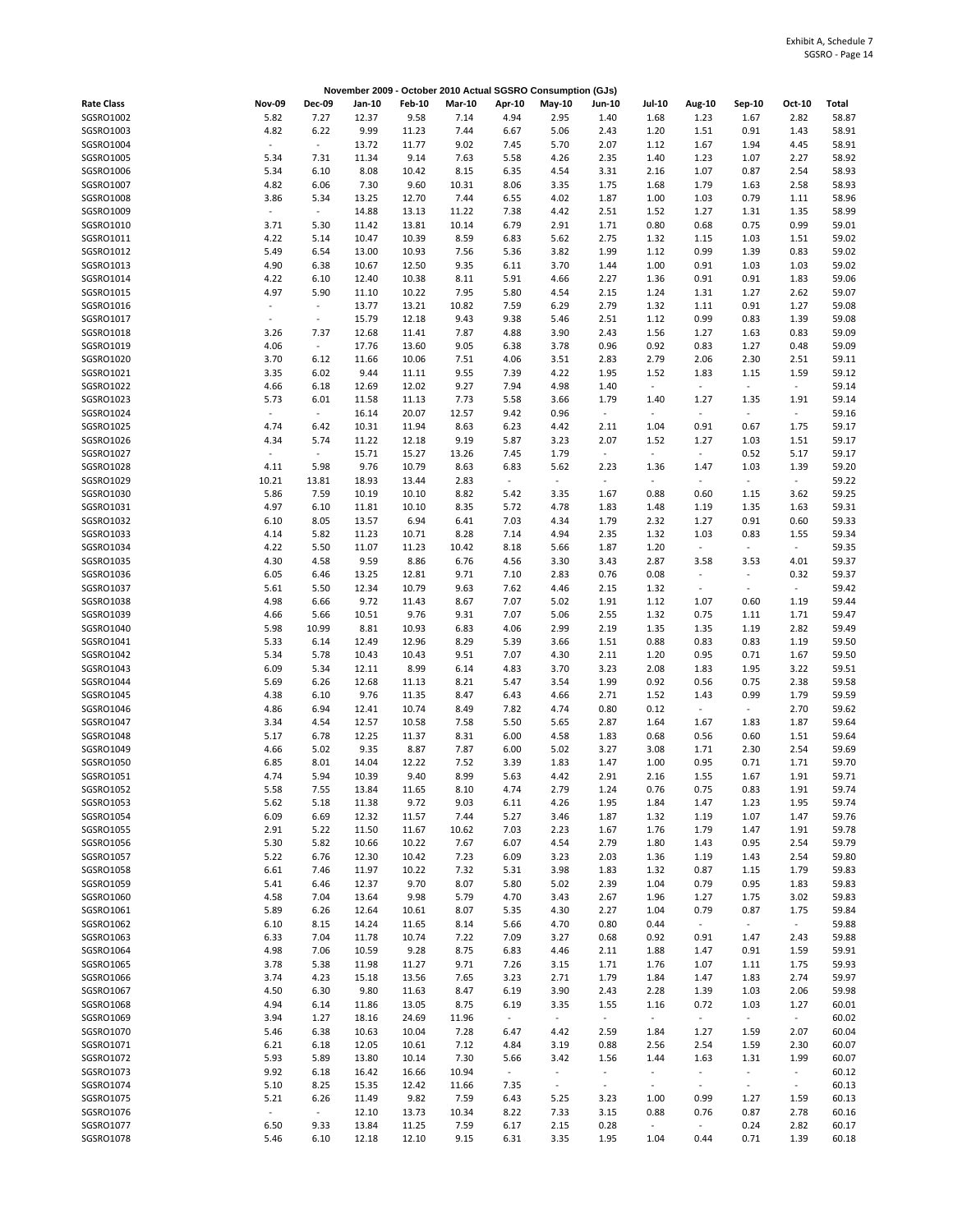| November 2009 - October 2010 Actual SGSRO Consumption (GJs) |                                  |                          |                |                          |                          |              |                                  |                          |                                  |                          |                          |                  |                |
|-------------------------------------------------------------|----------------------------------|--------------------------|----------------|--------------------------|--------------------------|--------------|----------------------------------|--------------------------|----------------------------------|--------------------------|--------------------------|------------------|----------------|
| <b>Rate Class</b>                                           | <b>Nov-09</b>                    | <b>Dec-09</b>            | Jan-10         | <b>Feb-10</b>            | <b>Mar-10</b>            | Apr-10       | May-10                           | <b>Jun-10</b>            | <b>Jul-10</b>                    | <b>Aug-10</b>            | Sep-10                   | Oct-10           | Total          |
| SGSRO1079                                                   | 3.86                             | 6.26                     | 12.96          | 12.36                    | 7.99                     | 5.43         | 3.90                             | 2.19                     | 1.32                             | 1.23                     | 1.11                     | 1.63             | 60.24          |
| SGSRO1080                                                   | 5.73                             | 5.54                     | 13.08          | 10.18                    | 7.60                     | 5.95         | 4.46                             | 2.03                     | 1.04                             | 0.95                     | 1.07                     | 2.62             | 60.25          |
| SGSRO1081                                                   | 5.29                             | 6.14                     | 12.76          | 10.42                    | 7.48                     | 5.24         | 4.22                             | 2.59                     | 1.44                             | 1.11                     | 1.19                     | 2.38             | 60.26          |
| SGSRO1082                                                   | 4.46                             | 6.10                     | 10.11          | 11.94                    | 9.23                     | 6.55         | 4.22                             | 2.55                     | 1.56                             | 0.60                     | 1.07                     | 1.87             | 60.26          |
| SGSRO1083                                                   | 4.42                             | 5.54                     | 11.37          | 9.78                     | 7.71                     | 6.11         | 4.42                             | 3.35                     | 2.00                             | 1.63                     | 1.63                     | 2.30             | 60.26          |
| SGSRO1084<br>SGSRO1085                                      | 5.13<br>4.58                     | 5.78<br>5.98             | 13.56<br>12.22 | 12.41<br>11.66           | 8.01<br>9.07             | 5.71<br>7.90 | 3.50<br>5.30                     | 1.51<br>1.63             | 1.04<br>1.64                     | 0.79<br>0.32             | 0.99<br>$\blacksquare$   | 1.87<br>$\sim$   | 60.30<br>60.30 |
| SGSRO1086                                                   | 5.26                             | 6.97                     | 11.27          | 11.23                    | 8.67                     | 6.31         | 4.42                             | 1.99                     | 1.04                             | 0.56                     | 0.67                     | 1.91             | 60.30          |
| SGSRO1087                                                   | 5.49                             | 6.46                     | 11.27          | 10.24                    | 8.36                     | 6.27         | 4.10                             | 2.71                     | 1.64                             | 1.23                     | 1.03                     | 1.51             | 60.31          |
| SGSRO1088                                                   | 5.33                             | 6.69                     | 15.98          | 10.26                    | 6.74                     | 4.83         | 3.19                             | 1.95                     | 0.88                             | 0.63                     | 0.87                     | 2.98             | 60.33          |
| SGSRO1089                                                   | 6.06                             | 7.10                     | 9.72           | 9.72                     | 7.08                     | 7.42         | 6.10                             | 2.95                     | 0.76                             | 1.03                     | 0.91                     | 1.51             | 60.36          |
| SGSRO1090                                                   | 4.42                             | 6.65                     | 11.89          | 10.77                    | 6.60                     | 5.79         | 4.42                             | 2.83                     | 1.80                             | 1.67                     | 1.63                     | 1.91             | 60.38          |
| SGSRO1091                                                   | 6.17                             | 6.26                     | 10.70          | 9.86                     | 7.56                     | 6.23         | 4.82                             | 2.87                     | 1.52                             | 1.07                     | 0.99                     | 2.34             | 60.39          |
| SGSRO1092                                                   | 9.35                             | 9.05                     | $\blacksquare$ | 15.67                    | 10.17                    | 5.90         | 3.34                             | 1.32                     | 1.12                             | 1.19                     | 0.71                     | 2.58             | 60.40          |
| SGSRO1093                                                   | 6.38                             | 6.90                     | 10.39          | 12.97                    | 10.50                    | 7.78         | 5.54                             | $\sim$                   | $\sim$                           | $\overline{\phantom{a}}$ | $\sim$                   | $\omega_{\rm c}$ | 60.46          |
| SGSRO1094                                                   | 3.90                             | 6.50                     | 11.43          | 10.36                    | 9.15                     | 5.95         | 4.70                             | 2.35                     | 1.64                             | 1.31                     | 1.35                     | 1.83             | 60.47          |
| SGSRO1095                                                   | 5.53                             | 7.26                     | 13.32          | 11.33                    | 8.71                     | 5.51         | 3.66                             | 1.79                     | 1.00                             | 0.64                     | 0.75                     | 0.99             | 60.49          |
| SGSRO1096                                                   | 4.70                             | 6.78                     | 7.85           | 10.39                    | 6.88                     | 4.35         | 5.74                             | 3.63                     | 2.48                             | 2.78                     | 2.18                     | 2.74             | 60.50          |
| SGSRO1097<br>SGSRO1098                                      | 5.30<br>$\overline{\phantom{a}}$ | 6.78<br>$\sim$           | 11.74<br>12.44 | 9.72<br>7.43             | 8.67<br>32.21            | 6.71<br>8.43 | 4.58<br>$\overline{\phantom{a}}$ | 2.27<br>$\blacksquare$   | 1.56<br>$\overline{\phantom{a}}$ | 0.79<br>$\sim$           | 1.03<br>$\sim$           | 1.35<br>$\sim$   | 60.50<br>60.51 |
| SGSRO1099                                                   | 6.15                             | 5.66                     | 13.40          | 12.72                    | 8.15                     | 6.39         | 4.46                             | 2.19                     | 1.40                             |                          | $\overline{\phantom{a}}$ | $\sim$           | 60.52          |
| SGSRO1100                                                   | 5.38                             | 8.55                     | 17.29          | 13.08                    | 6.71                     | 5.30         | 2.55                             | 0.08                     | $\overline{\phantom{a}}$         | $\bar{a}$                | 0.16                     | 1.43             | 60.53          |
| SGSRO1101                                                   | 4.02                             | 7.29                     | 9.04           | 9.11                     | 7.13                     | 5.87         | 4.46                             | 3.27                     | 3.04                             | 2.22                     | 2.26                     | 2.82             | 60.53          |
| SGSRO1102                                                   | 7.57                             | 10.14                    | 17.29          | 14.36                    | 8.98                     | 2.19         | $\overline{\phantom{a}}$         | $\overline{\phantom{a}}$ | $\overline{\phantom{a}}$         | $\sim$                   | $\sim$                   | $\sim$           | 60.53          |
| SGSRO1103                                                   | 12.03                            | 16.93                    | $\omega$       | $\overline{\phantom{a}}$ | $\overline{\phantom{a}}$ | 6.14         | 6.85                             | 6.14                     | 2.15                             | 1.11                     | 1.43                     | 7.79             | 60.57          |
| SGSRO1104                                                   | 5.38                             | 6.06                     | 12.18          | 11.78                    | 10.82                    | 6.59         | 4.14                             | 2.19                     | 1.44                             | $\sim$                   | $\overline{\phantom{a}}$ | $\sim$           | 60.58          |
| SGSRO1105                                                   | 5.22                             | 6.65                     | 11.85          | 10.65                    | 8.87                     | 5.71         | 3.46                             | 2.79                     | 1.36                             | 1.15                     | 0.79                     | 2.11             | 60.61          |
| SGSRO1106                                                   | 5.02                             | 5.82                     | 11.23          | 9.52                     | 10.98                    | 7.15         | 3.47                             | 1.75                     | 1.40                             | 1.43                     | 1.07                     | 1.79             | 60.63          |
| SGSRO1107                                                   | 5.57                             | 7.05                     | 13.71          | 13.67                    | 8.75                     | 5.39         | 3.19                             | 0.96                     | 0.68                             | 0.44                     | 0.44                     | 0.87             | 60.72          |
| SGSRO1108                                                   | 4.94                             | 5.50                     | 9.35           | 8.51                     | 6.61                     | 5.63         | 4.34                             | 3.83                     | 3.04                             | 2.26                     | 2.86                     | 3.85             | 60.72          |
| SGSRO1109                                                   | 3.90                             | 6.50                     | 11.90          | 10.59                    | 8.83                     | 5.83         | 4.70                             | 2.03                     | 1.92                             | 1.71                     | 1.59                     | 1.23             | 60.73          |
| SGSRO1110<br>SGSR01111                                      | 5.77<br>4.70                     | 6.30<br>6.62             | 13.28<br>11.47 | 9.94<br>10.31            | 7.32<br>8.08             | 5.23<br>6.51 | 4.30<br>5.54                     | 2.27<br>2.47             | 1.20<br>1.16                     | 1.67<br>0.83             | 1.35<br>0.75             | 2.11<br>2.34     | 60.74<br>60.78 |
| SGSR01112                                                   | 5.33                             | 5.30                     | 9.43           | 9.23                     | 6.61                     | 5.67         | 4.86                             | 3.43                     | 2.96                             | 2.34                     | 2.30                     | 3.34             | 60.80          |
| SGSR01113                                                   | 4.30                             | 5.98                     | 11.45          | 9.82                     | 7.99                     | 5.39         | 3.90                             | 2.79                     | 2.36                             | 2.11                     | 2.30                     | 2.46             | 60.85          |
| SGSRO1114                                                   | 4.58                             | 6.28                     | 12.81          | 11.93                    | 6.39                     | 5.58         | 1.95                             | 1.95                     | 2.23                             | 1.79                     | 2.06                     | 3.30             | 60.85          |
| SGSRO1115                                                   | 4.42                             | 6.42                     | 9.20           | 9.32                     | 7.76                     | 6.86         | 4.82                             | 2.11                     | 2.64                             | 1.83                     | 2.14                     | 3.34             | 60.86          |
| SGSRO1116                                                   | $\overline{\phantom{a}}$         | $\sim$                   | 14.24          | 12.61                    | 10.07                    | 8.46         | 6.22                             | 3.15                     | 1.80                             | 0.83                     | 1.07                     | 2.42             | 60.87          |
| SGSRO1117                                                   | 6.21                             | 6.26                     | 11.02          | 8.63                     | 8.91                     | 7.27         | 5.37                             | 2.79                     | 1.64                             | 1.23                     | 1.31                     | 0.24             | 60.88          |
| SGSR01118                                                   | 3.55                             | 6.02                     | 9.56           | 9.92                     | 7.48                     | 6.03         | 4.78                             | 3.31                     | 2.92                             | 2.70                     | 1.71                     | 2.90             | 60.88          |
| SGSRO1119                                                   | 6.01                             | 6.98                     | 13.40          | 11.33                    | 7.81                     | 5.39         | 3.86                             | 1.83                     | 0.92                             | 0.83                     | 0.83                     | 1.71             | 60.90          |
| SGSRO1120                                                   | 4.58                             | 6.73                     | 12.28          | 11.01                    | 8.59                     | 6.07         | 4.14                             | 2.11                     | 1.56                             | 1.03                     | 1.15                     | 1.67             | 60.92          |
| SGSR01121<br>SGSRO1122                                      | 9.91                             | 6.97                     | 3.44           | 2.39<br>12.62            | 11.96<br>9.31            | 7.54         | 7.77                             | 3.31                     | 1.08                             | 0.75                     | 0.83<br>0.95             | 4.97             | 60.92<br>60.93 |
| SGSRO1123                                                   | 4.38<br>7.05                     | 6.18<br>7.11             | 10.15<br>13.52 | 12.49                    | 8.30                     | 7.70<br>5.98 | 5.14<br>3.70                     | 1.83<br>0.60             | 1.16<br>0.08                     | 1.11<br>0.04             | 0.24                     | 0.40<br>1.83     | 60.94          |
| SGSRO1124                                                   | 6.50                             | 8.33                     | 13.73          | 10.58                    | 6.43                     | 3.54         | 1.56                             | 1.64                     | 1.51                             | 1.59                     | 1.98                     | 3.58             | 60.97          |
| SGSR01125                                                   | 4.34                             | 7.22                     | 12.13          | 8.19                     | 3.35                     | 2.79         | 4.54                             | 4.19                     | 4.63                             | 3.37                     | 3.89                     | 2.34             | 60.98          |
| SGSRO1126                                                   | 4.07                             | 5.58                     | 7.38           | 7.89                     | 10.38                    | 8.02         | 6.21                             | 2.31                     | 3.11                             | 2.62                     | 0.52                     | 2.90             | 60.99          |
| SGSRO1127                                                   | 4.34                             | 5.18                     | 11.37          | 9.50                     | 7.95                     | 6.11         | 6.26                             | 2.19                     | 1.75                             | 1.59                     | 1.79                     | 2.98             | 61.01          |
| SGSRO1128                                                   | 5.02                             | 5.98                     | 12.54          | 11.35                    | 9.95                     | 8.34         | 4.98                             | 1.43                     | $\overline{\phantom{a}}$         |                          |                          | 1.43             | 61.02          |
| SGSRO1129                                                   | 4.30                             | 5.82                     | 10.42          | 9.66                     | 7.79                     | 6.12         | 5.25                             | 3.35                     | 2.36                             | 1.83                     | 2.03                     | 2.11             | 61.04          |
| SGSRO1130                                                   | 5.02                             | 7.01                     | 11.81          | 10.26                    | 8.47                     | 5.87         | 3.86                             | 2.27                     | 1.80                             | 1.51                     | 1.27                     | 1.91             | 61.06          |
| SGSRO1131                                                   | 5.94                             | 6.15                     | 11.27          | 10.10                    | 5.23                     | 3.46         | 4.58                             | 3.75                     | 3.39                             | 3.33                     | 1.87                     | 1.99             | 61.06          |
| SGSRO1132                                                   | 4.34                             | 5.98                     | 12.06          | 11.74                    | 9.51                     | 6.75         | 4.30                             | 2.43                     | 1.72                             | 1.59                     | 0.67                     | $\sim$           | 61.09          |
| SGSR01133                                                   | 5.29                             | 5.26                     | 8.96           | 9.54                     | 7.95                     | 4.00         | 4.90                             | 4.11                     | 3.23                             | 1.23<br>$\omega$         | 1.59                     | 5.05             | 61.11          |
| SGSR01134<br>SGSRO1135                                      | 5.97<br>5.42                     | 6.42<br>6.02             | 13.36<br>11.78 | 11.01<br>8.57            | 7.79<br>4.42             | 5.75<br>7.54 | 4.86<br>5.94                     | 2.15<br>3.83             | 0.36<br>1.36                     | 0.48                     | 0.16<br>0.83             | 3.30<br>5.00     | 61.13<br>61.19 |
| SGSRO1136                                                   | 4.66                             | 5.82                     | 13.01          | 11.31                    | 9.15                     | 6.86         | 4.22                             | 1.51                     | 1.32                             | 0.91                     | 1.03                     | 1.39             | 61.19          |
| SGSRO1137                                                   | $\sim$                           | $\omega_{\rm c}$         | 17.37          | 15.47                    | 11.10                    | 8.48         | 4.66                             | 2.71                     | 1.44                             | $\overline{\phantom{a}}$ | $\omega$                 | $\sim$           | 61.23          |
| SGSR01138                                                   | 6.02                             | 8.82                     | 14.80          | 11.69                    | 7.95                     | 5.14         | 3.71                             | 1.00                     | $\blacksquare$                   | $\overline{\phantom{a}}$ | 0.20                     | 1.91             | 61.24          |
| SGSRO1139                                                   | 4.58                             | 5.98                     | 11.66          | 12.54                    | 7.32                     | 5.71         | 4.22                             | 2.63                     | 2.00                             | 0.75                     | 1.83                     | 2.03             | 61.25          |
| SGSRO1140                                                   | 4.42                             | 6.18                     | 12.85          | 10.71                    | 9.11                     | 7.31         | 4.66                             | 1.87                     | 1.08                             | 1.07                     | 0.83                     | 1.19             | 61.28          |
| SGSR01141                                                   | 5.66                             | 7.15                     | 10.04          | 7.43                     | 4.19                     | 3.39         | 4.15                             | 3.67                     | 3.67                             | 3.65                     | 3.45                     | 4.85             | 61.30          |
| SGSR01142                                                   | 5.33                             | 5.98                     | 13.32          | 11.65                    | 7.49                     | 5.07         | 3.78                             | 2.31                     | 1.88                             | 0.63                     | 1.75                     | 2.11             | 61.30          |
| SGSRO1143                                                   | 3.34                             | 6.85                     | 14.31          | 12.12                    | 8.31                     | 7.27         | 3.98                             | 1.63                     | 1.04                             | 0.91                     | 0.64                     | 0.91             | 61.31          |
| SGSRO1144                                                   | 6.05                             | 7.06                     | 12.17          | 10.14                    | 7.36                     | 5.64         | 4.98                             | 2.63                     | 1.28                             | 0.75                     | 0.79                     | 2.46             | 61.31          |
| SGSRO1145                                                   | 4.66                             | 5.38                     | 10.54          | 10.74                    | 5.34                     | 6.34         | 5.17                             | 2.79                     | 3.67                             | 1.90                     | 2.38                     | 2.42             | 61.33          |
| SGSR01146                                                   | 6.37                             | 6.58                     | 13.45          | 10.42                    | 6.90                     | 4.94         | 1.55                             | 2.31                     | 2.24                             | 2.26                     | 1.95                     | 2.38             | 61.35          |
| SGSRO1147<br>SGSRO1148                                      | 4.66<br>6.25                     | 6.70<br>6.82             | 10.79<br>12.46 | 10.47<br>11.39           | 8.87<br>9.43             | 6.11<br>5.75 | 4.26<br>4.38                     | 3.47<br>2.43             | 0.88<br>1.52                     | 2.07<br>0.95             | 1.27<br>$\sim$           | 1.83<br>$\sim$   | 61.38<br>61.38 |
| SGSRO1149                                                   | 5.33                             | 5.30                     | 12.26          | 11.33                    | 8.13                     | 6.50         | 3.86                             | 1.79                     | 1.24                             | 1.15                     | 1.31                     | 3.22             | 61.42          |
| SGSRO1150                                                   | 2.51                             | $\sim$                   | 12.65          | 16.54                    | 12.81                    | 12.37        | 4.55                             | $\omega_{\rm c}$         | $\sim$                           | $\sim$                   | $\sim$                   | $\omega$         | 61.43          |
| SGSRO1151                                                   | $\omega$                         | $\overline{\phantom{a}}$ | 16.22          | 13.44                    | 10.26                    | 6.53         | 6.09                             | 2.07                     | 2.12                             | 0.63                     | 1.19                     | 2.90             | 61.45          |
| SGSRO1152                                                   | 5.57                             | 6.58                     | 13.55          | 10.26                    | 6.68                     | 5.35         | 3.23                             | 2.31                     | 1.72                             | 1.71                     | 1.63                     | 2.86             | 61.45          |
| SGSRO1153                                                   | 4.78                             | 6.38                     | 11.78          | 11.70                    | 9.43                     | 6.11         | 4.38                             | 2.07                     | 1.28                             | 0.44                     | 1.15                     | 1.95             | 61.45          |
| SGSRO1154                                                   | 4.70                             | 6.65                     | 12.05          | 11.61                    | 7.67                     | 6.11         | 3.74                             | 2.47                     | 1.84                             | 1.35                     | 1.35                     | 1.91             | 61.45          |
| SGSRO1155                                                   | 5.69                             | 7.06                     | 11.93          | 10.65                    | 7.87                     | 5.92         | 4.34                             | 2.51                     | 1.60                             | 1.27                     | 1.31                     | 1.31             | 61.46          |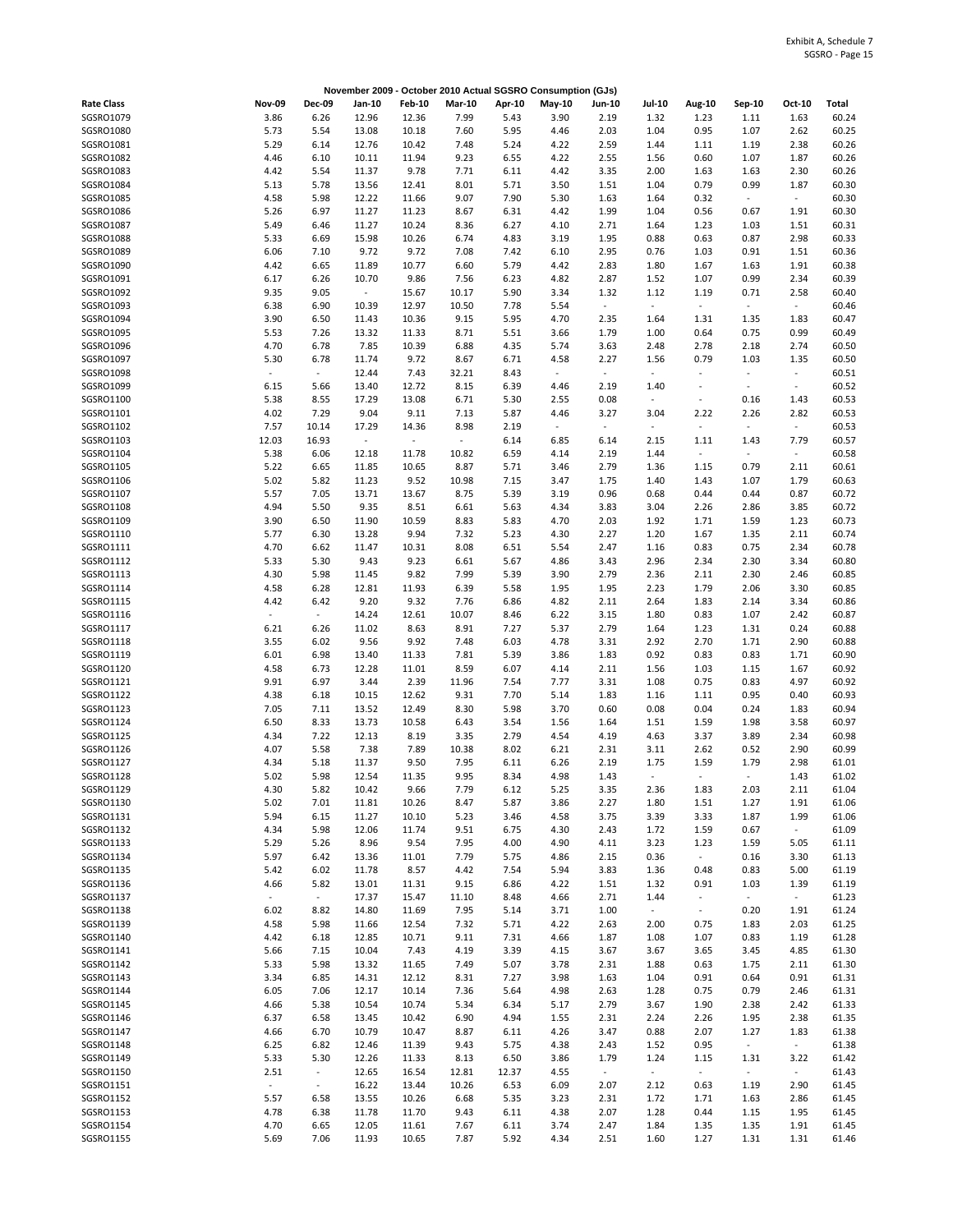|                        |                                  |                                  |                 |                |               |               | November 2009 - October 2010 Actual SGSRO Consumption (GJs) |               |                          |                                  |                          |                          |                |
|------------------------|----------------------------------|----------------------------------|-----------------|----------------|---------------|---------------|-------------------------------------------------------------|---------------|--------------------------|----------------------------------|--------------------------|--------------------------|----------------|
| <b>Rate Class</b>      | <b>Nov-09</b>                    | <b>Dec-09</b>                    | Jan-10          | <b>Feb-10</b>  | <b>Mar-10</b> | Apr-10        | May-10                                                      | <b>Jun-10</b> | Jul-10                   | Aug-10                           | Sep-10                   | Oct-10                   | Total          |
| SGSRO1156              | 5.53                             | 5.62                             | 9.59            | 8.87           | 6.80          | 6.36          | 5.14                                                        | 3.51          | 3.12                     | 2.06                             | 2.10                     | 2.78                     | 61.48          |
| SGSRO1157              | 3.66                             | 4.94                             | 13.35           | 13.75          | 10.54         | 7.19          | 5.06                                                        | 2.79          | 0.20                     | $\overline{\phantom{a}}$         | $\sim$                   | $\sim$                   | 61.48          |
| SGSRO1158              | 4.30                             | 5.98                             | 11.33           | 12.72          | 8.19          | 6.11          | 4.50                                                        | 2.35          | 1.52                     | 1.35                             | 1.07                     | 2.07                     | 61.49          |
| SGSRO1159              | 4.98                             | 6.85                             | 12.22           | 11.67          | 9.35          | 6.15          | 3.78                                                        | 1.91          | 1.28                     | 0.99                             | 1.11                     | 1.27                     | 61.56          |
| SGSRO1160              | 4.26                             | 5.98                             | 11.62           | 10.87          | 7.60          | 7.15          | 4.78                                                        | 3.03          | 1.72                     | 1.51                             | 1.51                     | 1.55                     | 61.58          |
| SGSRO1161<br>SGSR01162 | 4.62                             | 6.06<br>6.10                     | 11.74<br>12.06  | 10.55          | 9.75<br>9.75  | 6.51<br>6.59  | 4.30                                                        | 2.27<br>2.47  | 1.36                     | 1.39                             | 1.43<br>1.43             | 1.63<br>1.11             | 61.61<br>61.62 |
| SGSR01163              | 4.62<br>4.22                     | 5.46                             | 11.50           | 10.36<br>11.74 | 9.99          | 7.67          | 4.18<br>5.74                                                | 2.39          | 1.56<br>1.56             | 1.39<br>0.20                     | $\blacksquare$           | 1.15                     | 61.62          |
| SGSRO1164              | 5.90                             | 7.04                             | 11.18           | 10.34          | 7.54          | 6.25          | 5.10                                                        | 1.67          | 1.24                     | 1.23                             | 1.67                     | 2.47                     | 61.63          |
| SGSRO1165              | 5.30                             | 6.62                             | 9.24            | 8.29           | 6.40          | 5.59          | 5.10                                                        | 3.83          | 2.92                     | 2.23                             | 2.10                     | 4.05                     | 61.67          |
| SGSR01166              | 5.29                             | 5.18                             | 16.13           | 10.30          | 11.03         | 6.47          | 4.10                                                        | 1.32          | 0.08                     | $\overline{\phantom{a}}$         | $\omega$                 | 1.79                     | 61.69          |
| SGSR01167              | 6.94                             | 6.79                             | 12.69           | 11.33          | 7.47          | 6.09          | 3.27                                                        | 1.71          | 0.80                     | 0.71                             | 0.91                     | 2.98                     | 61.69          |
| SGSRO1168              | 4.86                             | 6.54                             | 6.87            | 8.73           | 7.76          | 6.75          | 5.90                                                        | 3.51          | 3.23                     | 2.42                             | 1.83                     | 3.30                     | 61.70          |
| SGSRO1169              | 5.06                             | 8.23                             | 13.17           | 10.34          | 8.10          | 5.06          | 3.51                                                        | 1.40          | 1.68                     | 1.23                             | 1.59                     | 2.35                     | 61.72          |
| SGSR01170              | $\overline{a}$                   | $\overline{\phantom{a}}$         | 13.99           | 12.53          | 9.48          | 6.46          | 5.97                                                        | 2.39          | 2.52                     | 1.87                             | 2.38                     | 4.13                     | 61.72          |
| SGSR01171              | $\sim$                           | $\overline{\phantom{a}}$         | 15.38           | 13.36          | 9.08          | 6.74          | 5.41                                                        | 3.07          | 1.56                     | 0.99                             | 1.71                     | 4.49                     | 61.79          |
| SGSRO1172              | 5.74                             | 8.67                             | 10.71           | 9.42           | 6.83          | 6.69          | 3.98                                                        | 2.71          | 1.68                     | 1.11                             | 1.39                     | 2.90                     | 61.83          |
| SGSRO1173              | 4.14                             | 6.42                             | 14.44           | 12.82          | 9.55          | 4.71          | 2.51                                                        | 1.55          | 1.36                     | 1.23                             | 1.11                     | 1.99                     | 61.83          |
| SGSRO1174              | 5.62<br>$\overline{\phantom{a}}$ | 7.65<br>$\overline{\phantom{a}}$ | 11.58           | 10.04          | 6.88<br>9.82  | 5.59          | 4.22                                                        | 2.39<br>2.23  | 2.32<br>2.00             | 1.71                             | 1.95                     | 1.91<br>3.93             | 61.86<br>61.87 |
| SGSRO1175<br>SGSRO1176 | 6.13                             | 6.98                             | 16.65<br>15.46  | 13.79<br>13.28 | 9.70          | 7.08<br>5.87  | 4.54<br>3.07                                                | 0.52          | 0.04                     | 0.60<br>$\overline{\phantom{a}}$ | 1.23<br>÷.               | 0.83                     | 61.88          |
| SGSRO1177              | $\sim$                           | 1.55                             | 15.47           | 15.24          | 11.10         | 7.19          | 4.06                                                        | 2.15          | 1.56                     | 1.15                             | 1.15                     | 1.27                     | 61.89          |
| SGSR01178              | 4.22                             | 6.50                             | 13.49           | 11.23          | 5.81          | 7.86          | 5.14                                                        | 2.35          | 1.92                     | 0.68                             | 0.99                     | 1.71                     | 61.90          |
| SGSRO1179              | 4.94                             | 6.78                             | 10.99           | 10.31          | 8.36          | 6.35          | 4.94                                                        | 2.51          | 1.76                     | 1.51                             | 1.51                     | 1.95                     | 61.91          |
| SGSRO1180              | 7.13                             | 6.96                             | 14.04           | 13.52          | 9.54          | 8.05          | 2.67                                                        | $\sim$        | $\overline{\phantom{a}}$ | $\overline{\phantom{a}}$         | $\overline{\phantom{a}}$ | $\overline{\phantom{a}}$ | 61.91          |
| SGSRO1181              | 4.82                             | 7.06                             | 12.38           | 11.98          | 9.59          | 6.95          | 4.58                                                        | 1.91          | 2.36                     | 0.32                             | $\overline{\phantom{a}}$ | $\overline{\phantom{a}}$ | 61.95          |
| SGSRO1182              | 6.25                             | 7.09                             | 11.97           | 10.02          | 7.73          | 5.75          | 3.74                                                        | 2.35          | 1.80                     | 1.47                             | 1.47                     | 2.34                     | 61.98          |
| SGSRO1183              | 6.29                             | 7.23                             | 10.99           | 11.01          | 7.03          | 8.04          | 5.46                                                        | 4.19          | 1.76                     | $\overline{\phantom{a}}$         | $\blacksquare$           | $\overline{\phantom{a}}$ | 62.00          |
| SGSRO1184              | 4.22                             | 6.10                             | 9.88            | 10.12          | 10.02         | 6.71          | 4.66                                                        | 2.51          | 2.16                     | 1.51                             | 1.94                     | 2.18                     | 62.01          |
| SGSRO1185              | 4.11                             | 6.18                             | 9.68            | 10.43          | 10.66         | 6.83          | 4.78                                                        | 2.67          | 1.80                     | 1.71                             | 1.35                     | 1.83                     | 62.03          |
| SGSRO1186              | 5.06                             | 6.70                             | 11.38           | 12.97          | 9.83          | 7.10          | 4.78                                                        | 1.87          | 0.56                     | 0.56                             | 0.60                     | 0.64                     | 62.05          |
| SGSRO1187              | $\omega$                         | 5.86                             | 14.12           | 13.17          | 9.87          | 6.27          | 3.94                                                        | 2.23          | 2.32                     | 1.47                             | 1.47                     | 1.35                     | 62.07          |
| SGSRO1188              | 4.86                             | 5.82                             | 11.14           | 11.73          | 8.55          | 5.99          | 4.10                                                        | 3.63          | 1.64                     | 1.43                             | 1.39                     | 1.79                     | 62.07          |
| SGSRO1189<br>SGSRO1190 | 3.99<br>5.22                     | 7.94<br>6.54                     | 14.44<br>12.46  | 9.06<br>10.63  | 7.59<br>9.47  | 5.77<br>6.39  | 4.03<br>4.22                                                | 2.11<br>2.27  | 0.96<br>1.48             | 1.51<br>0.95                     | 1.39<br>1.08             | 3.30<br>1.39             | 62.09<br>62.10 |
| SGSR01191              | 3.43                             | 6.86                             | 10.07           | 13.49          | 8.31          | 3.23          | 3.27                                                        | 3.07          | 2.60                     | 2.78                             | 2.22                     | 2.78                     | 62.11          |
| SGSRO1192              | 8.76                             | 6.62                             | 11.85           | 9.58           | 6.40          | 4.08          | 4.02                                                        | 2.91          | 2.00                     | 1.55                             | 1.63                     | 2.74                     | 62.14          |
| SGSRO1193              | 4.22                             | 7.18                             | 12.02           | 10.20          | 8.71          | 6.03          | 5.58                                                        | 2.43          | 1.68                     | 1.23                             | 1.07                     | 1.83                     | 62.18          |
| SGSRO1194              | 4.98                             | 5.66                             | 9.84            | 10.63          | 10.70         | 6.79          | 4.74                                                        | 2.43          | 1.68                     | 1.35                             | 1.47                     | 1.91                     | 62.18          |
| SGSRO1195              | 5.10                             | 5.78                             | 11.85           | 13.08          | 8.51          | 6.59          | 4.58                                                        | 1.99          | 1.12                     | 0.91                             | 0.91                     | 1.79                     | 62.21          |
| SGSRO1196              | 4.26                             | 5.86                             | 11.85           | 10.34          | 7.36          | 6.51          | 5.53                                                        | 3.11          | 1.68                     | 1.63                             | 1.39                     | 2.70                     | 62.22          |
| SGSRO1197              | 5.57                             | 7.65                             | 13.55           | 12.01          | 9.11          | 5.79          | 4.18                                                        | 1.67          | 0.32                     | 0.12                             | 0.08                     | 2.18                     | 62.23          |
| SGSRO1198              | 5.10                             | 6.14                             | 12.06           | 11.62          | 9.39          | 5.91          | 4.34                                                        | 2.51          | 2.00                     | 1.91                             | 1.27                     | $\sim$                   | 62.25          |
| SGSRO1199              | 4.46                             | 5.38                             | 13.32           | 14.12          | 9.24          | 3.63          | 3.62                                                        | 2.43          | 1.48                     | 1.11                             | 0.99                     | 2.50                     | 62.28          |
| SGSRO1200              | 4.62                             | 7.27                             | 10.87           | 9.58           | 7.15          | 5.62          | 3.51                                                        | 2.75          | 2.87                     | 2.38                             | 2.62                     | 3.06                     | 62.30          |
| SGSRO1201              | $\sim$                           | $\omega$                         | 10.91           | 14.76          | 12.57         | 9.86          | 6.45                                                        | 4.51          | 1.72                     | 0.68                             | 0.87                     | $\omega$                 | 62.33          |
| SGSRO1202              | 4.15                             | 6.98                             | 8.85            | 14.24          | 10.70         | 6.71          | 4.94                                                        | 2.23          | 0.92                     | 0.95                             | 0.63                     | 1.03                     | 62.33          |
| SGSRO1203<br>SGSRO1204 | 5.89<br>4.74                     | 6.50<br>8.21                     | 12.53<br>10.75  | 11.33<br>10.04 | 8.01<br>8.47  | 5.15<br>7.03  | 3.82<br>4.94                                                | 2.39<br>2.63  | 1.64<br>1.84             | 1.15<br>1.43                     | 1.43<br>0.99             | 2.50<br>1.27             | 62.34<br>62.34 |
| SGSRO1205              | 5.14                             | 6.58                             | 11.70           | 10.43          | 8.99          | 7.46          | 4.62                                                        | 2.59          | 1.36                     | 0.87                             | 0.64                     | 1.99                     | 62.37          |
| SGSRO1206              | 3.90                             | 4.54                             | 5.43            | 4.65           | 5.25          | 5.79          | 6.29                                                        | 6.10          | 5.51                     | 4.93                             | 4.57                     | 5.44                     | 62.40          |
| SGSRO1207              | 4.11                             | 7.33                             | 14.08           | 12.42          | 12.37         | 7.35          | 2.23                                                        | 0.60          | 0.52                     | 0.48                             | 0.40                     | 0.52                     | 62.41          |
| SGSRO1208              | 4.74                             | 6.58                             | 12.96           | 11.25          | 8.51          | 5.83          | 4.38                                                        | 2.11          | 1.44                     | 1.15                             | 1.23                     | 2.26                     | 62.44          |
| SGSRO1209              | 6.10                             | 7.47                             | 12.53           | 9.86           | 6.99          | 6.33          | 3.98                                                        | 2.03          | 1.56                     | 1.31                             | 1.55                     | 2.74                     | 62.45          |
| SGSR01210              | 8.21                             | 7.08                             | 10.23           | 7.28           | 5.07          | 5.97          | 4.06                                                        | 3.39          | 3.11                     | 1.90                             | 2.18                     | 3.98                     | 62.46          |
| SGSR01211              | 5.85                             | 7.53                             | 15.58           | 7.95           | 5.42          | 4.35          | 3.26                                                        | 2.43          | 0.96                     | 2.02                             | 2.14                     | 4.97                     | 62.46          |
| SGSRO1212              | 5.70                             | 5.46                             | 13.73           | 12.50          | 9.19          | 5.75          | 2.15                                                        | 2.15          | 1.76                     | 1.27                             | 1.31                     | 1.55                     | 62.52          |
| SGSRO1213              | 4.42                             | 5.38                             | 11.38           | 10.34          | 10.25         | 6.42          | 4.38                                                        | 2.79          | 1.72                     | 1.43                             | 1.67                     | 2.34                     | 62.52          |
| SGSRO1214              | 5.45                             | 6.26                             | 12.80           | 9.46           | 7.26          | 5.14          | 3.82                                                        | 2.55          | 2.04                     | 2.94                             | 1.91                     | 2.90                     | 62.53          |
| SGSRO1215              | 5.13                             | 7.49                             | 11.54           | 12.21          | 7.14          | 5.26          | 3.86                                                        | 2.83          | 1.60                     | 1.35                             | 1.27                     | 2.86                     | 62.54          |
| SGSRO1216<br>SGSRO1217 | 5.54<br>6.02                     | 6.19<br>8.23                     | 12.89<br>12.93  | 10.54<br>10.98 | 7.15<br>7.86  | 5.97<br>5.58  | 3.75<br>3.70                                                | 2.71<br>1.04  | 2.15<br>1.20             | 1.75<br>1.03                     | 1.83<br>1.19             | 2.15<br>2.86             | 62.62<br>62.62 |
| SGSRO1218              | 5.14                             | 6.30                             | 11.22           | 13.29          | 9.67          | 6.63          | 4.38                                                        | 1.79          | 1.08                     | 1.15                             | 0.87                     | 1.11                     | 62.63          |
| SGSRO1219              | 1.39                             | 1.75                             | 11.27           | 13.57          | 9.27          | 7.83          | 6.18                                                        | 2.35          | 2.60                     | 1.79                             | 2.26                     | 2.38                     | 62.64          |
| SGSRO1220              | 3.70                             | 5.14                             | 8.49            | 7.18           | 8.12          | 6.79          | 6.18                                                        | 4.58          | 4.87                     | 2.50                             | 2.34                     | 2.78                     | 62.67          |
| SGSR01221              | 4.58                             | 6.58                             | 9.40            | 10.00          | 8.12          | 6.95          | 5.34                                                        | 2.87          | 2.20                     | 2.23                             | 1.83                     | 2.58                     | 62.68          |
| SGSRO1222              | 5.14                             | 6.26                             | 12.09           | 11.13          | 7.60          | 6.31          | 4.74                                                        | 2.55          | 1.72                     | 1.51                             | 1.51                     | 2.15                     | 62.71          |
| SGSRO1223              | 5.53                             | 6.34                             | 11.97           | 9.70           | 8.19          | 6.19          | 4.94                                                        | 3.47          | 1.64                     | 1.59                             | 1.23                     | 1.95                     | 62.74          |
| SGSRO1224              | 4.62                             | 6.06                             | 10.31           | 10.59          | 8.95          | 6.59          | 5.74                                                        | 3.87          | 1.60                     | 1.27                             | 1.23                     | 1.91                     | 62.74          |
| SGSR01225              | 5.98                             | 8.15                             | 12.97           | 11.41          | 7.95          | 4.98          | 3.90                                                        | 1.40          | 1.12                     | 0.67                             | 1.31                     | 2.90                     | 62.74          |
| SGSRO1226              | 5.49                             | 6.18                             | 12.53           | 10.90          | 7.97          | 6.02          | 4.66                                                        | 2.23          | 1.64                     | 1.19                             | 1.43                     | 2.54                     | 62.78          |
| SGSRO1227              | 3.58                             | 4.86                             | 12.54           | 13.01          | 9.87          | 6.94          | 2.95                                                        | 3.11          | 2.12                     | 2.27                             | 1.55                     | $\sim$                   | 62.80          |
| SGSRO1228              | 5.26                             | 8.39                             | 14.32           | 11.10          | 8.50          | 6.09          | 5.90                                                        | 2.35          | 0.92                     | $\sim$                           | $\omega$                 | $\sim$                   | 62.83          |
| SGSRO1229              | $\sim$                           | $\sim$                           | 18.32           | 14.00          | 9.22          | 6.97          | 5.06                                                        | 1.75          | 1.44                     | 1.19                             | 1.55                     | 3.34                     | 62.84          |
| SGSRO1230<br>SGSRO1231 | 3.38<br>3.63                     | 5.02<br>0.04                     | 11.45<br>$\sim$ | 10.77<br>6.32  | 8.31<br>15.86 | 6.87<br>15.65 | 5.10<br>8.57                                                | 3.59<br>3.99  | 2.28<br>0.96             | 1.83<br>1.07                     | 1.67<br>1.07             | 2.58<br>5.69             | 62.85<br>62.85 |
| SGSRO1232              | 5.34                             | 5.94                             | 10.47           | 10.04          | 8.91          | 7.90          | 6.06                                                        | 2.39          | 1.52                     | 0.87                             | 0.99                     | 2.42                     | 62.85          |
|                        |                                  |                                  |                 |                |               |               |                                                             |               |                          |                                  |                          |                          |                |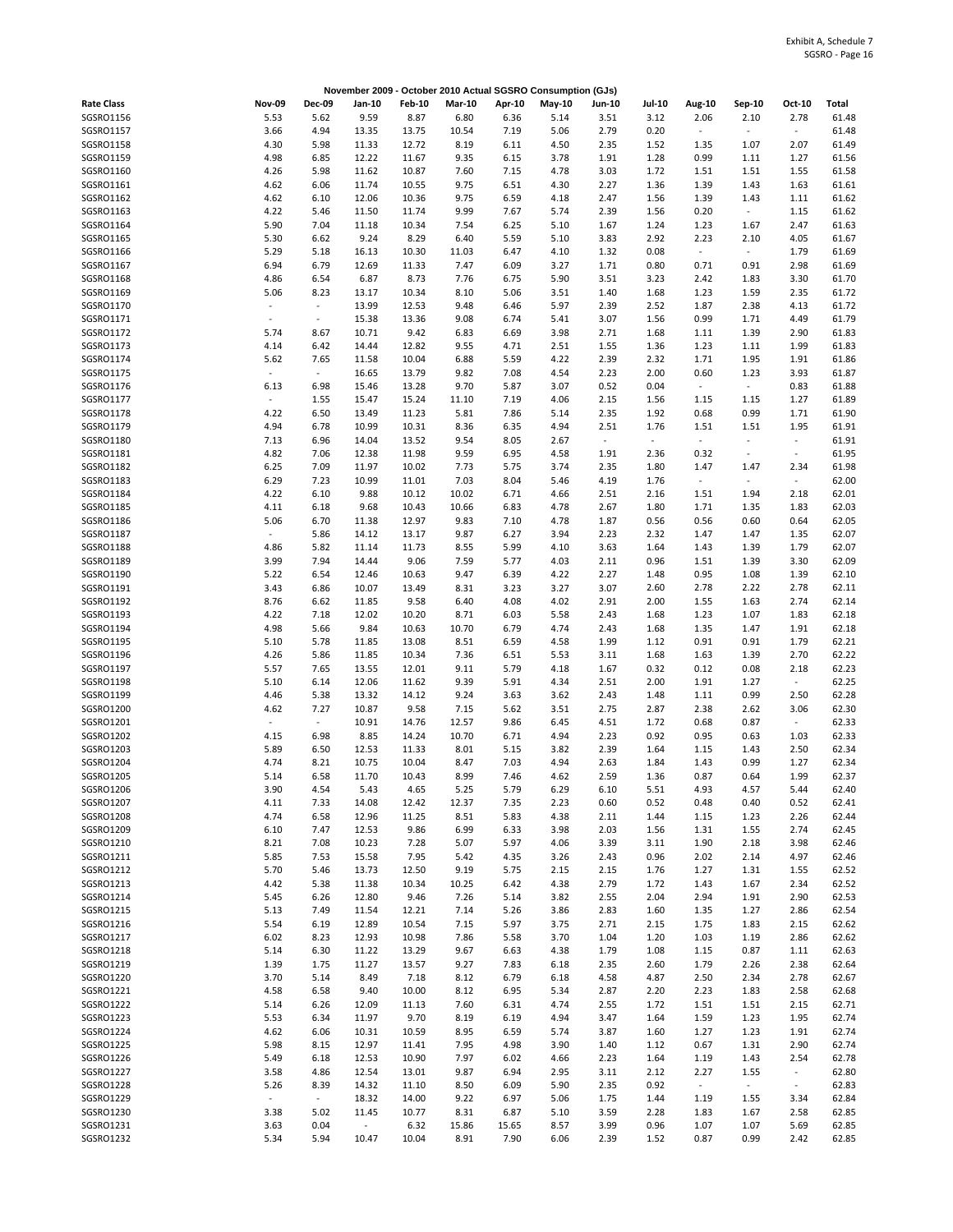|                        |                          |                |                |                |               |              | November 2009 - October 2010 Actual SGSRO Consumption (GJs) |               |                |                                                      |                                            |                          |                |
|------------------------|--------------------------|----------------|----------------|----------------|---------------|--------------|-------------------------------------------------------------|---------------|----------------|------------------------------------------------------|--------------------------------------------|--------------------------|----------------|
| <b>Rate Class</b>      | <b>Nov-09</b>            | <b>Dec-09</b>  | Jan-10         | <b>Feb-10</b>  | <b>Mar-10</b> | Apr-10       | May-10                                                      | <b>Jun-10</b> | Jul-10         | Aug-10                                               | Sep-10                                     | Oct-10                   | Total          |
| SGSRO1233              | 3.38                     | 9.61           | 13.68          | 14.00          | 7.49          | 5.51         | 4.06                                                        | 1.00          | 0.40           | 0.44                                                 | 0.40                                       | 2.90                     | 62.87          |
| SGSRO1234              | 4.34                     | 4.58           | 14.66          | 11.61          | 8.52          | 5.47         | 2.87                                                        | 2.43          | 2.20           | 1.75                                                 | 2.03                                       | 2.42                     | 62.88          |
| SGSRO1235              | 5.46                     | 7.93           | 10.91          | 12.06          | 8.63          | 6.55         | 4.82                                                        | 1.87          | 0.84           | 0.99                                                 | 0.83                                       | 1.99                     | 62.88          |
| SGSRO1236<br>SGSRO1237 | 5.17<br>5.14             | 5.54<br>6.58   | 11.41<br>10.79 | 10.65<br>12.93 | 8.47<br>9.63  | 6.24<br>7.14 | 4.82<br>4.42                                                | 2.71<br>2.07  | 1.92<br>0.96   | 1.55<br>0.91                                         | 1.99<br>0.71                               | 2.42<br>1.63             | 62.89<br>62.91 |
| SGSRO1238              | 4.94                     | 5.04           | 9.13           | 9.74           | 7.91          | 4.78         | 4.78                                                        | 3.67          | 2.87           | 3.06                                                 | 3.21                                       | 3.78                     | 62.91          |
| SGSRO1239              | 4.58                     | 7.75           | 14.36          | 11.25          | 7.58          | 4.66         | 3.47                                                        | 2.03          | 1.60           | 1.43                                                 | 1.75                                       | 2.47                     | 62.93          |
| SGSRO1240              | 4.70                     | 6.89           | 12.84          | 11.33          | 8.47          | 5.99         | 4.26                                                        | 2.59          | 1.56           | 1.31                                                 | 1.27                                       | 1.75                     | 62.96          |
| SGSRO1241              | 4.34                     | 5.90           | 9.48           | 12.10          | 11.18         | 6.11         | 5.66                                                        | 2.43          | 1.64           | 1.51                                                 | 1.63                                       | 0.99                     | 62.97          |
| SGSRO1242              | 6.33                     | 7.19           | 15.67          | 12.45          | 7.22          | 4.82         | 2.31                                                        | 0.96          | 1.60           | 1.23                                                 | 1.35                                       | 1.87                     | 63.00          |
| SGSRO1243              | 6.01                     | 4.46           | 11.95          | 9.62           | 8.05          | 5.02         | 3.50                                                        | 3.43          | 2.55           | 2.42                                                 | 2.30                                       | 3.70                     | 63.01          |
| SGSRO1244              | 4.62                     | 7.81           | 12.81          | 11.86          | 10.46         | 6.83         | 2.75                                                        | 1.44          | 1.20           | 1.11                                                 | 0.95                                       | 1.19                     | 63.03          |
| SGSRO1245              | 5.17                     | 7.77           | 11.45          | 11.69          | 6.65          | 5.95         | 4.74                                                        | 2.19          | 1.59           | 0.99                                                 | 1.55                                       | 3.30                     | 63.04          |
| SGSRO1246<br>SGSRO1247 | 3.63<br>6.45             | 5.94<br>6.38   | 11.62<br>12.38 | 11.46<br>10.86 | 8.75<br>7.38  | 6.87<br>5.74 | 4.90<br>3.66                                                | 2.31<br>1.95  | 1.88<br>1.76   | 2.07<br>1.47                                         | 1.51<br>1.75                               | 2.10<br>3.26             | 63.04<br>63.04 |
| SGSRO1248              | 6.82                     | 7.06           | 12.74          | 9.26           | 7.11          | 5.50         | 4.11                                                        | 1.91          | 1.12           | 0.99                                                 | 2.14                                       | 4.30                     | 63.06          |
| SGSRO1249              | 4.86                     | 9.17           | 9.99           | 11.65          | 8.16          | 6.35         | 4.26                                                        | 2.83          | 1.08           | 0.83                                                 | 1.15                                       | 2.74                     | 63.07          |
| SGSRO1250              | 5.06                     | 6.66           | 12.42          | 11.27          | 9.27          | 7.50         | 5.46                                                        | 2.59          | 1.96           | 0.91                                                 | $\omega_{\rm c}$                           | $\sim$                   | 63.10          |
| SGSRO1251              | 5.26                     | 7.63           | 11.62          | 10.14          | 7.51          | 6.21         | 3.63                                                        | 2.11          | 1.48           | $\overline{\phantom{a}}$                             | 1.23                                       | 6.28                     | 63.10          |
| SGSRO1252              | 4.58                     | 5.42           | 12.18          | 13.61          | 10.14         | 6.19         | 4.14                                                        | 2.35          | 1.20           | 0.95                                                 | 1.03                                       | 1.31                     | 63.10          |
| SGSRO1253              | 4.74                     | 5.54           | 12.30          | 11.90          | 9.15          | 7.62         | 4.30                                                        | 2.31          | 1.48           | 1.23                                                 | 1.15                                       | 1.39                     | 63.11          |
| SGSRO1254              | 5.66                     | 8.93           | 14.24          | 13.04          | 7.23          | 5.42         | 2.63                                                        | 2.07          | 0.96           | 0.63                                                 | 1.59                                       | 0.72                     | 63.12          |
| SGSRO1255              | 3.55                     | 3.79           | 4.40           | 5.91           | 4.73          | 5.47         | 6.37                                                        | 6.74          | 6.07           | 5.45                                                 | 5.24                                       | 5.40                     | 63.12          |
| SGSRO1256<br>SGSRO1257 | 5.73<br>6.09             | 6.42<br>7.33   | 14.15<br>13.52 | 10.78<br>12.69 | 8.60<br>7.81  | 5.95<br>5.35 | 3.78<br>2.87                                                | 1.71<br>1.79  | 0.88<br>1.44   | 0.99<br>1.19                                         | 0.87<br>1.27                               | 3.26<br>1.79             | 63.12<br>63.14 |
| SGSR01258              | 6.49                     | 7.95           | 12.97          | 9.86           | 8.35          | 6.61         | 2.95                                                        | 1.16          | 0.88           | 0.79                                                 | 1.23                                       | 3.90                     | 63.14          |
| SGSRO1259              | 5.97                     | 4.90           | 14.15          | 11.37          | 9.11          | 4.88         | 3.86                                                        | 2.83          | 1.72           | 1.35                                                 | 1.51                                       | 1.51                     | 63.16          |
| SGSRO1260              | 6.33                     | 9.04           | 13.32          | 12.29          | 7.73          | 4.27         | 2.51                                                        | 1.68          | 1.40           | 1.07                                                 | 1.19                                       | 2.34                     | 63.17          |
| SGSRO1261              | 4.18                     | 5.62           | 11.03          | 10.51          | 8.75          | 6.83         | 4.42                                                        | 3.03          | 2.72           | 1.79                                                 | 2.30                                       | 1.99                     | 63.17          |
| SGSR01262              | 4.82                     | 5.70           | 9.16           | 11.07          | 8.59          | 7.03         | 5.42                                                        | 3.23          | 1.92           | 2.11                                                 | 1.75                                       | 2.38                     | 63.18          |
| SGSRO1263              | 5.62                     | 6.85           | 12.18          | 10.79          | 9.67          | 6.51         | 4.30                                                        | 2.35          | 1.08           | 0.60                                                 | 0.79                                       | 2.46                     | 63.20          |
| SGSRO1264              | 7.60                     | 7.49           | 11.95          | 9.07           | 6.34          | 5.42         | 5.14                                                        | 2.51          | 1.36           | 1.43                                                 | 1.19                                       | 3.70                     | 63.20          |
| SGSRO1265              | 4.70                     | 5.30           | 14.51          | 9.86           | 8.49          | 5.54         | 3.74                                                        | 2.23          | 2.24           | 2.06                                                 | 1.99                                       | 2.54                     | 63.20          |
| SGSRO1266<br>SGSRO1267 | 6.42<br>6.61             | 8.30<br>7.87   | 12.69<br>12.77 | 11.05<br>9.58  | 8.79<br>7.46  | 6.61<br>5.34 | 4.58<br>3.62                                                | 2.63<br>1.79  | 1.75<br>1.44   | 0.40<br>1.35                                         | $\blacksquare$<br>1.94                     | $\omega$<br>3.46         | 63.22<br>63.23 |
| SGSRO1268              | 5.50                     | 6.66           | 7.50           | 8.81           | 7.00          | 7.46         | 5.58                                                        | 3.87          | 3.11           | 2.90                                                 | 2.42                                       | 2.46                     | 63.27          |
| SGSRO1269              | 3.46                     | 5.98           | 13.69          | 11.86          | 10.82         | 6.99         | 4.30                                                        | 2.03          | 0.88           | 0.68                                                 | 1.15                                       | 1.43                     | 63.27          |
| SGSRO1270              | 5.38                     | 7.17           | 14.68          | 13.25          | 11.26         | 7.03         | 4.50                                                        | $\sim$        | $\blacksquare$ | $\sim$                                               | $\sim$                                     | $\omega$                 | 63.27          |
| SGSRO1271              | 6.29                     | 7.62           | 10.12          | 8.13           | 7.68          | 6.99         | 5.02                                                        | 3.67          | 3.79           | 1.27                                                 | 1.55                                       | 1.15                     | 63.28          |
| SGSR01272              | 5.29                     | 7.02           | 14.39          | 11.61          | 8.63          | 5.80         | 3.86                                                        | 1.32          | 1.08           | 1.07                                                 | 1.15                                       | 2.07                     | 63.29          |
| SGSRO1273              | 5.66                     | 7.75           | 13.60          | 11.10          | 8.02          | 5.74         | 3.78                                                        | 1.44          | 1.36           | 1.35                                                 | 1.27                                       | 2.23                     | 63.30          |
| SGSRO1274              | 4.58                     | 4.90           | 9.72           | 8.41           | 6.88          | 6.11         | 5.26                                                        | 3.75          | 3.87           | 3.54                                                 | 3.06                                       | 3.26                     | 63.34          |
| SGSRO1275<br>SGSR01276 | 7.68                     | 8.36           | 12.61          | 10.78          | 7.06          | 5.34         | 3.03                                                        | 1.83          | 1.72           | 1.67                                                 | 1.47                                       | 1.79                     | 63.34          |
| SGSRO1277              | 5.10<br>6.85             | 7.11<br>8.09   | 14.48<br>9.44  | 12.05<br>11.70 | 7.26<br>10.10 | 5.42<br>7.59 | 3.98<br>5.22                                                | 1.67<br>2.47  | 1.48<br>1.24   | 0.87<br>0.68                                         | 1.67<br>$\omega$                           | 2.27<br>$\sim$           | 63.36<br>63.38 |
| SGSRO1278              | $\overline{\phantom{a}}$ | $\Box$         | 15.43          | 12.42          | 9.67          | 7.86         | 6.53                                                        | 3.59          | 2.36           | 1.43                                                 | 1.79                                       | 2.30                     | 63.38          |
| SGSRO1279              | 5.42                     | 6.78           | 11.62          | 11.19          | 9.95          | 6.83         | 4.78                                                        | 2.15          | 1.48           | 0.95                                                 | 1.03                                       | 1.23                     | 63.41          |
| SGSRO1280              | 5.82                     | 7.78           | 13.01          | 11.25          | 8.51          | 6.09         | 3.31                                                        | 1.52          | 1.12           | 0.99                                                 | 1.31                                       | 2.70                     | 63.41          |
| SGSRO1281              | 5.73                     | 7.17           | 13.20          | 10.65          | 8.39          | 5.91         | 4.46                                                        | 2.59          | 1.12           | 0.95                                                 | 0.87                                       | 2.38                     | 63.42          |
| SGSRO1282              | 5.26                     | 6.98           | 12.97          | 12.18          | 8.39          | 6.95         | 4.66                                                        | 1.91          | 1.32           | 0.68                                                 | 0.99                                       | 1.15                     | 63.44          |
| SGSRO1283              | 5.06                     | 6.65           | 11.69          | 10.81          | 8.43          | 5.91         | 4.14                                                        | 2.51          | 1.92           | 2.03                                                 | 1.83                                       | 2.46                     | 63.44          |
| SGSRO1284<br>SGSRO1285 | 4.38                     | 6.06           | 12.46          | 12.34          | 10.38         | 7.11         | 2.19                                                        | 2.07          | 1.48           | 1.59                                                 | 1.71                                       | 1.67                     | 63.44          |
| SGSRO1286              | 5.26<br>6.01             | 7.67<br>7.17   | 12.02<br>10.91 | 11.06<br>11.54 | 7.90<br>7.80  | 6.21<br>6.39 | 5.02<br>5.14                                                | 1.28<br>2.75  | 1.84<br>1.76   | 1.23<br>0.95                                         | 1.19<br>1.35                               | 2.78<br>1.71             | 63.46<br>63.48 |
| SGSRO1287              | 6.33                     | 8.39           | 13.09          | 11.65          | 7.30          | 4.38         | 3.59                                                        | 1.83          | 1.60           | 1.15                                                 | 1.51                                       | 2.66                     | 63.48          |
| SGSRO1288              | 8.01                     | 6.88           | 12.29          | 10.98          | 7.54          | 5.50         | 3.78                                                        | 1.44          | 1.60           | 1.39                                                 | 1.55                                       | 2.54                     | 63.50          |
| SGSRO1289              | 5.65                     | 7.33           | 14.82          | 12.20          | 8.51          | 5.56         | 4.34                                                        | 1.20          | 0.64           | 0.56                                                 | 0.64                                       | 2.07                     | 63.52          |
| SGSRO1290              | $\overline{\phantom{a}}$ | $\sim$         | 16.15          | 13.88          | 10.58         | 8.26         | 5.58                                                        | 2.91          | 1.72           | 1.51                                                 | 1.19                                       | 1.75                     | 63.53          |
| SGSR01291              | 3.83                     | 6.38           | 9.00           | 11.03          | 10.78         | 8.38         | 6.13                                                        | 2.79          | 1.36           | 1.11                                                 | 1.15                                       | 1.63                     | 63.57          |
| SGSRO1292              | 3.90                     | 6.18           | 14.76          | 13.77          | 10.58         | 7.46         | 3.86                                                        | 1.12          | 0.88           | 0.75                                                 | 0.32                                       | $\sim$                   | 63.58          |
| SGSRO1293              | 4.46                     | 7.02           | 11.11          | 11.86          | 9.75          | 7.59         | 5.06                                                        | 2.11          | 1.20           | 0.76                                                 | 0.71                                       | 1.95                     | 63.58          |
| SGSRO1294<br>SGSRO1295 | $\blacksquare$<br>4.98   | $\Box$<br>6.85 | 18.96<br>12.92 | 15.23          | 12.17<br>9.46 | 9.66<br>7.23 | 5.78<br>5.06                                                | 1.79<br>3.27  | ÷,<br>2.16     | $\overline{\phantom{a}}$<br>$\overline{\phantom{a}}$ | $\blacksquare$<br>$\overline{\phantom{a}}$ | $\blacksquare$<br>$\sim$ | 63.59<br>63.62 |
| SGSRO1296              | 2.67                     | 6.48           | 15.63          | 11.69<br>12.05 | 6.79          | 4.62         | 3.78                                                        | 2.71          | 2.43           | 2.06                                                 | 2.18                                       | 2.23                     | 63.63          |
| SGSRO1297              | 5.45                     | 7.14           | 12.40          | 10.81          | 8.31          | 6.31         | 4.62                                                        | 2.63          | 1.44           | 1.11                                                 | 1.11                                       | 2.30                     | 63.63          |
| SGSRO1298              | 5.54                     | 6.22           | 12.42          | 10.43          | 8.75          | 6.71         | 4.58                                                        | 2.75          | 2.00           | 1.03                                                 | 1.23                                       | 1.99                     | 63.65          |
| SGSRO1299              | 6.18                     | 7.51           | 12.45          | 11.33          | 8.14          | 5.86         | 4.22                                                        | 1.44          | 1.20           | 1.27                                                 | 1.27                                       | 2.82                     | 63.69          |
| SGSRO1300              | 4.54                     | 5.42           | 11.77          | 10.45          | 7.99          | 6.67         | 4.86                                                        | 3.43          | 2.40           | 2.26                                                 | 1.63                                       | 2.30                     | 63.72          |
| SGSRO1301              | 7.05                     | 8.49           | 14.78          | 11.97          | 6.44          | 4.80         | 3.34                                                        | 2.11          | 1.68           | 0.91                                                 | 0.79                                       | 1.39                     | 63.75          |
| SGSRO1302              | 4.90                     | 5.42           | 7.97           | 5.71           | 5.97          | 6.23         | 5.42                                                        | 5.22          | 4.67           | 3.10                                                 | 3.25                                       | 5.92                     | 63.78          |
| SGSR01303              | 5.66                     | 6.90           | 12.26          | 13.05          | 10.23         | 6.51         | 5.50                                                        | 2.95          | 0.72           | $\blacksquare$                                       | ÷.                                         | $\sim$                   | 63.78          |
| SGSRO1304<br>SGSRO1305 | 5.62<br>5.26             | 8.27<br>7.45   | 12.18<br>11.85 | 11.17<br>10.85 | 8.15<br>7.95  | 6.93<br>5.71 | 3.23<br>4.06                                                | 1.67<br>2.59  | 1.36<br>2.16   | 1.27<br>1.51                                         | 1.43<br>1.98                               | 2.51<br>2.42             | 63.79<br>63.79 |
| SGSRO1306              | 4.38                     | 6.70           | 13.53          | 13.29          | 10.23         | 7.90         | 4.82                                                        | 2.23          | 0.72           | $\overline{\phantom{a}}$                             | $\blacksquare$                             | $\sim$                   | 63.80          |
| SGSR01307              | 6.81                     | 7.77           | 11.19          | 11.82          | 9.35          | 8.14         | 4.30                                                        | 1.75          | 1.04           | 0.52                                                 | 0.36                                       | 0.75                     | 63.80          |
| SGSRO1308              | 5.17                     | 6.90           | 13.12          | 11.53          | 8.43          | 6.20         | 4.66                                                        | 2.51          | 1.44           | 1.11                                                 | 1.15                                       | 1.63                     | 63.85          |
| SGSRO1309              | 5.66                     | 7.47           | 11.70          | 9.78           | 7.54          | 5.74         | 5.22                                                        | 2.55          | 1.56           | 0.44                                                 | 1.71                                       | 4.49                     | 63.86          |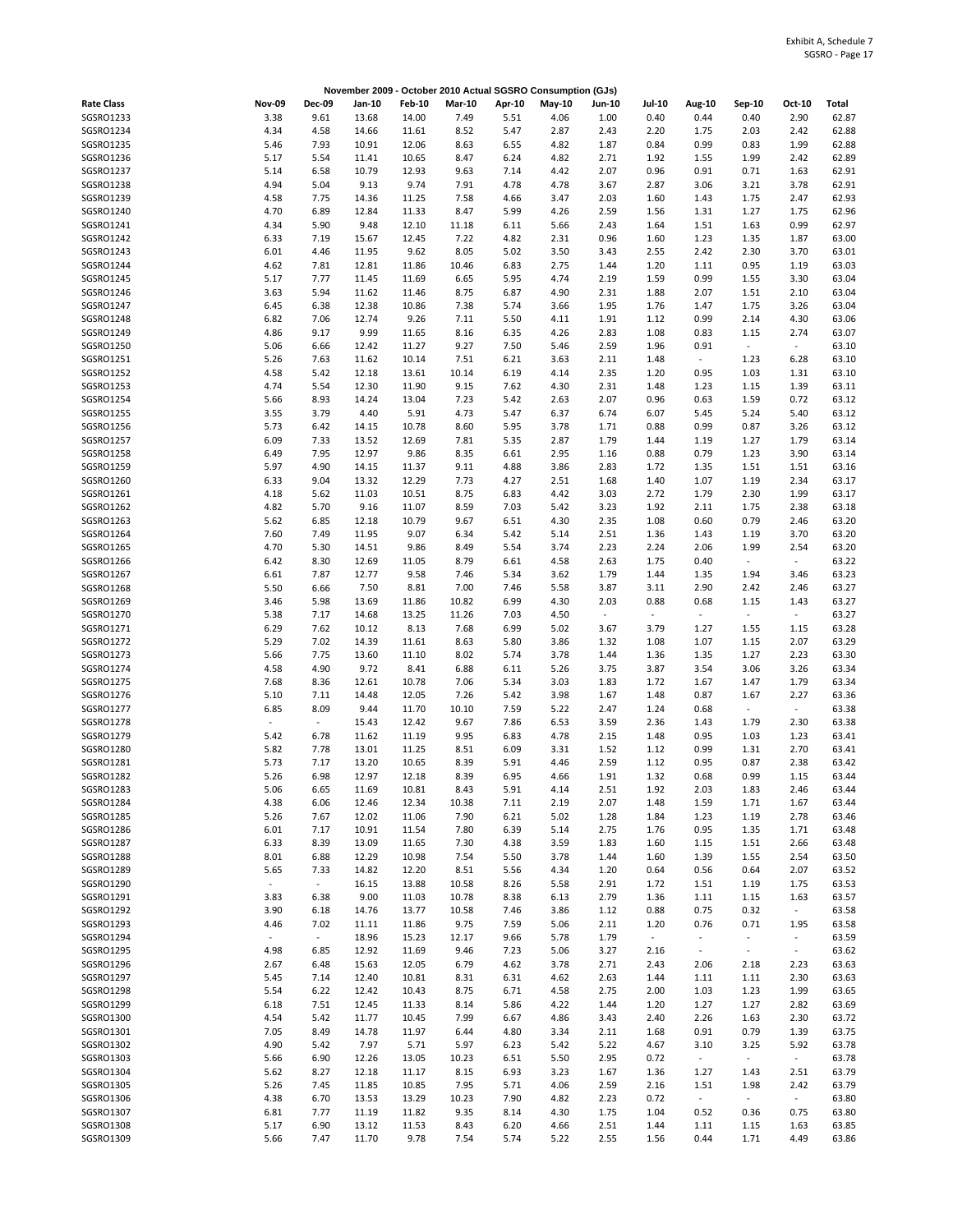|                   |                          |                          | November 2009 - October 2010 Actual SGSRO Consumption (GJs) |               |               |                          |                          |               |                          |                          |                          |                |       |
|-------------------|--------------------------|--------------------------|-------------------------------------------------------------|---------------|---------------|--------------------------|--------------------------|---------------|--------------------------|--------------------------|--------------------------|----------------|-------|
| <b>Rate Class</b> | <b>Nov-09</b>            | <b>Dec-09</b>            | Jan-10                                                      | <b>Feb-10</b> | <b>Mar-10</b> | Apr-10                   | May-10                   | <b>Jun-10</b> | <b>Jul-10</b>            | Aug-10                   | Sep-10                   | Oct-10         | Total |
| SGSRO1310         | 4.82                     | 7.06                     | 12.73                                                       | 12.30         | 9.43          | 7.15                     | 4.14                     | 1.75          | 1.00                     | 0.91                     | 0.79                     | 1.79           | 63.87 |
| SGSRO1311         | 5.57                     | 7.18                     | 13.12                                                       | 11.81         | 8.11          | 6.55                     | 4.58                     | 1.95          | 1.32                     | 0.75                     | 0.67                     | 2.26           | 63.87 |
| SGSR01312         | 5.66                     | 7.42                     | 11.94                                                       | 10.89         | 5.95          | 5.93                     | 3.99                     | 3.27          | 1.44                     | 1.03                     | 1.67                     | 4.69           | 63.88 |
| SGSRO1313         | 6.81                     | 7.63                     | 12.45                                                       | 10.58         | 8.34          | 6.02                     | 4.22                     | 1.59          | 1.08                     | 0.99                     | 1.47                     | 2.70           | 63.88 |
| SGSRO1314         | 4.82                     | 6.10                     | 12.17                                                       | 12.96         | 9.07          | 6.55                     | 3.82                     | 2.27          | 1.64                     | 1.15                     | 1.47                     | 1.87           | 63.89 |
| SGSRO1315         | 3.82                     | 6.10                     | 12.62                                                       | 11.98         | 9.71          | 5.55                     | 3.67                     | 2.91          | 2.32                     | 1.63                     | 1.59                     | 1.99           | 63.89 |
|                   |                          |                          |                                                             |               |               |                          |                          |               |                          |                          |                          |                |       |
| SGSRO1316         | $\overline{\phantom{a}}$ | $\overline{\phantom{a}}$ | 13.53                                                       | 12.18         | 11.46         | 7.71                     | 5.34                     | 3.75          | 2.60                     | 1.95                     | 1.95                     | 3.42           | 63.89 |
| SGSR01317         | 5.62                     | 8.07                     | 11.70                                                       | 10.66         | 7.91          | 6.25                     | 3.63                     | 2.27          | 1.83                     | 1.59                     | 1.71                     | 2.66           | 63.90 |
| SGSRO1318         | 6.45                     | 5.94                     | 13.04                                                       | 9.94          | 8.03          | 6.95                     | 5.85                     | 3.19          | 0.96                     | 0.12                     | 0.64                     | 2.82           | 63.93 |
| SGSRO1319         | 8.87                     | 10.08                    | 19.26                                                       | 17.49         | 8.23          | $\omega$                 | $\bar{\phantom{a}}$      | $\sim$        | $\blacksquare$           |                          | ä,                       | $\sim$         | 63.93 |
| SGSRO1320         | 5.02                     | 7.29                     | 13.61                                                       | 11.94         | 10.10         | 7.35                     | 4.46                     | 3.15          | 1.04                     | $\overline{\phantom{a}}$ | $\overline{\phantom{a}}$ | $\sim$         | 63.96 |
| SGSRO1321         | 5.69                     | 7.14                     | 11.89                                                       | 10.81         | 7.83          | 6.31                     | 4.70                     | 2.71          | 1.52                     | 1.19                     | 1.35                     | 2.82           | 63.96 |
| SGSRO1322         | 4.54                     | 6.18                     | 10.87                                                       | 11.82         | 11.93         | 7.58                     | 5.50                     | 2.59          | 1.36                     | 0.91                     | 0.71                     | $\sim$         | 63.99 |
| SGSRO1323         | 5.45                     | 6.78                     | 12.44                                                       | 11.57         | 7.91          | 6.19                     | 4.70                     | 3.03          | 1.52                     | 1.07                     | 0.91                     | 2.42           | 63.99 |
| SGSRO1324         | 5.22                     | 7.69                     | 12.84                                                       | 10.77         | 9.11          | 6.31                     | 4.94                     | 2.87          | 1.08                     | 0.60                     | 0.60                     | 2.03           | 64.06 |
| SGSRO1325         | $\overline{\phantom{a}}$ | $\overline{\phantom{a}}$ | 16.50                                                       | 15.51         | 10.74         | 6.77                     | 4.94                     | 1.52          | 1.48                     | 1.43                     | 1.51                     | 3.66           | 64.06 |
| SGSRO1326         | 4.97                     | 6.73                     | 11.10                                                       | 6.88          | 8.53          | 5.70                     | 4.22                     | 4.63          | 3.11                     | 2.18                     | 2.22                     | 3.81           | 64.08 |
| SGSRO1327         | $\sim$                   | 8.45                     | 9.76                                                        | 13.88         | 10.70         | 8.42                     | 5.66                     | 2.15          | 1.04                     | 1.31                     | 1.27                     | 1.47           | 64.11 |
|                   |                          |                          |                                                             |               |               |                          |                          |               |                          |                          |                          |                |       |
| SGSRO1328         | 4.74                     | 6.14                     | 11.42                                                       | 10.20         | 8.91          | 7.07                     | 5.94                     | 3.03          | 2.32                     | 1.39                     | 0.71                     | 2.26           | 64.13 |
| SGSRO1329         | 4.90                     | 6.62                     | 11.43                                                       | 10.75         | 8.51          | 6.83                     | 4.10                     | 2.55          | 2.24                     | 1.75                     | 1.63                     | 2.82           | 64.13 |
| SGSRO1330         | 5.33                     | 7.09                     | 11.85                                                       | 8.27          | 5.90          | 6.58                     | 4.82                     | 3.51          | 2.44                     | 2.82                     | 2.26                     | 3.30           | 64.17 |
| SGSRO1331         | 8.93                     | 10.64                    | 15.55                                                       | 11.13         | 7.95          | 6.01                     | 2.55                     | 1.44          | $\sim$                   | $\overline{\phantom{a}}$ | $\omega_{\rm c}$         | $\sim$         | 64.20 |
| SGSRO1332         | 3.90                     | 4.86                     | 9.01                                                        | 9.68          | 8.32          | 6.99                     | 4.78                     | 3.55          | 3.75                     | 2.90                     | 3.21                     | 3.26           | 64.21 |
| SGSRO1333         | 4.34                     | 5.86                     | 15.57                                                       | 9.86          | 4.85          | 8.75                     | 4.74                     | 2.83          | 2.36                     | 1.63                     | 1.27                     | 2.15           | 64.21 |
| SGSRO1334         | $\sim$                   | $\overline{\phantom{a}}$ | 11.66                                                       | 10.71         | 12.17         | 9.34                     | 7.41                     | 3.95          | 2.67                     | 1.43                     | 1.94                     | 2.94           | 64.22 |
| SGSRO1335         | 6.02                     | 8.58                     | 14.08                                                       | 10.42         | 6.99          | 6.17                     | 3.03                     | 1.55          | 1.36                     | 1.35                     | 1.51                     | 3.18           | 64.24 |
| SGSRO1336         | 8.76                     | 10.60                    | 19.26                                                       | 17.37         | 8.27          | $\overline{\phantom{a}}$ | $\overline{\phantom{a}}$ | $\omega$      | $\overline{\phantom{a}}$ | $\overline{\phantom{a}}$ | $\sim$                   | $\sim$         | 64.26 |
| SGSRO1337         | 5.45                     | 6.42                     | 12.13                                                       | 10.90         | 8.17          | 5.87                     | 4.86                     | 2.39          | 2.00                     | 1.55                     | 1.87                     | 2.66           | 64.27 |
| SGSRO1338         | 5.69                     | 6.61                     | 12.68                                                       | 10.34         | 7.95          | 5.71                     | 5.14                     | 3.23          | 1.56                     | 1.19                     | 1.15                     | 3.02           | 64.27 |
| SGSRO1339         | 5.57                     | 8.01                     | 12.88                                                       | 10.42         | 8.99          | 6.51                     | 4.90                     | 2.67          | 0.68                     | 0.40                     | 0.75                     | 2.50           | 64.28 |
|                   |                          |                          |                                                             |               |               |                          |                          |               |                          |                          |                          |                |       |
| SGSRO1340         | 5.57                     | 6.54                     | 12.84                                                       | 13.28         | 8.53          | 4.99                     | 3.78                     | 1.59          | 1.28                     | 1.23                     | 1.63                     | 3.02           | 64.28 |
| SGSRO1341         | 5.06                     | 6.82                     | 11.26                                                       | 13.73         | 11.94         | 8.82                     | 2.91                     | 0.68          | 0.76                     | 0.68                     | 0.52                     | 1.11           | 64.29 |
| SGSRO1342         | 5.49                     | 6.38                     | 12.37                                                       | 11.69         | 8.08          | 6.75                     | 4.38                     | 2.47          | 1.40                     | 0.99                     | 1.43                     | 2.86           | 64.29 |
| SGSRO1343         | 5.61                     | 8.73                     | 12.96                                                       | 13.68         | 9.24          | 6.47                     | 4.18                     | 1.08          | $\overline{\phantom{a}}$ | $\overline{\phantom{a}}$ | 0.24                     | 2.11           | 64.30 |
| SGSRO1344         | 5.70                     | 6.34                     | 12.34                                                       | 11.46         | 9.47          | 7.27                     | 5.14                     | 1.40          | 1.32                     | 0.79                     | 0.83                     | 2.26           | 64.32 |
| SGSRO1345         | 7.16                     | 8.77                     | 14.82                                                       | 11.97         | 8.55          | 5.08                     | 4.34                     | 1.24          | 0.36                     | 0.40                     | 0.32                     | 1.35           | 64.36 |
| SGSRO1346         | 6.81                     | 9.14                     | 14.48                                                       | 11.89         | 7.22          | 4.74                     | 3.19                     | 1.36          | 1.36                     | 1.15                     | 1.15                     | 1.87           | 64.36 |
| SGSRO1347         | 5.14                     | 7.58                     | 13.77                                                       | 12.25         | 7.67          | 5.66                     | 3.15                     | 1.91          | 1.63                     | 1.67                     | 1.75                     | 2.19           | 64.37 |
| SGSRO1348         | 4.78                     | 6.62                     | 12.62                                                       | 11.74         | 9.11          | 6.27                     | 4.70                     | 2.51          | 1.48                     | 1.35                     | 1.31                     | 1.91           | 64.40 |
| SGSRO1349         | 5.98                     | 7.67                     | 12.97                                                       | 10.30         | 7.82          | 6.69                     | 4.74                     | 1.28          | 1.32                     | 1.03                     | 1.35                     | 3.26           | 64.41 |
| SGSRO1350         | 5.74                     | 8.11                     | 13.64                                                       | 11.29         | 8.82          | 5.98                     | 3.55                     | 1.44          | 1.48                     | 1.19                     | 1.23                     | 1.95           | 64.42 |
| SGSRO1351         | 5.42                     | 7.35                     | 14.28                                                       | 12.01         | 8.66          | 5.58                     | 4.10                     | 1.36          | 1.32                     | 1.15                     | 1.03                     | 2.19           | 64.45 |
|                   |                          |                          |                                                             |               |               |                          |                          |               |                          |                          |                          |                |       |
| SGSRO1352         | 6.85                     | 7.38                     | 11.14                                                       | 11.73         | 8.59          | 6.15                     | 4.62                     | 2.19          | 1.32                     | 1.19                     | 1.23                     | 2.07           | 64.46 |
| SGSRO1353         | 3.30                     | 7.37                     | 15.86                                                       | 14.24         | 6.98          | 3.39                     | 2.83                     | 2.67          | 3.19                     | 2.14                     | 1.15                     | 1.35           | 64.47 |
| SGSRO1354         | 4.58                     | 5.66                     | 6.74                                                        | 15.07         | 11.14         | 7.10                     | 4.78                     | 2.99          | 1.80                     | 1.47                     | 1.47                     | 1.67           | 64.47 |
| SGSRO1355         | $\sim$                   | $\sim$                   | 16.65                                                       | 14.55         | 10.00         | 6.70                     | 5.73                     | 2.83          | 1.72                     | 0.95                     | 1.55                     | 3.81           | 64.49 |
| SGSRO1356         | $\sim$                   | $\sim$                   | 14.84                                                       | 13.84         | 11.82         | 8.78                     | 7.41                     | 3.87          | 2.52                     | 1.43                     | $\sim$                   | $\sim$         | 64.51 |
| SGSR01357         | 4.46                     | 6.38                     | 13.61                                                       | 12.42         | 9.43          | 7.30                     | 4.14                     | 1.83          | 1.44                     | 1.07                     | 0.99                     | 1.47           | 64.54 |
| SGSRO1358         | 4.90                     | 6.58                     | 14.98                                                       | 12.96         | 8.87          | 6.23                     | 3.74                     | 1.75          | 1.00                     | 1.03                     | 0.95                     | 1.55           | 64.54 |
| SGSRO1359         | 8.65                     | 9.84                     | 20.71                                                       | 13.68         | 10.59         | 1.11                     | $\overline{\phantom{a}}$ | $\sim$        | $\sim$                   | $\overline{\phantom{a}}$ | $\blacksquare$           | $\blacksquare$ | 64.58 |
| SGSRO1360         | 5.10                     | 6.46                     | 12.62                                                       | 11.31         | 10.30         | 7.15                     | 4.66                     | 2.31          | 1.00                     | 1.07                     | 1.11                     | 1.51           | 64.60 |
| SGSRO1361         | 6.94                     | 8.33                     | 10.87                                                       | 10.63         | 11.14         | 7.46                     | 5.22                     | 2.71          | 1.32                     | $\overline{\phantom{a}}$ | $\overline{\phantom{a}}$ | $\sim$         | 64.62 |
| SGSRO1362         | 5.06                     | 6.82                     | 13.69                                                       | 13.81         | 7.20          | 5.47                     | 4.26                     | 1.87          | 1.80                     | 1.55                     | 1.35                     | 1.75           | 64.63 |
| SGSRO1363         | 5.74                     | 6.94                     | 14.48                                                       | 12.14         | 11.62         | 5.91                     | 6.41                     | 0.84          | $\omega_{\rm c}$         | $\overline{\phantom{a}}$ | $\sim$                   | 0.56           | 64.64 |
|                   |                          |                          |                                                             |               |               |                          |                          |               |                          |                          |                          |                |       |
| SGSRO1364         | 4.86                     | 6.10                     | 11.31                                                       | 10.32         | 8.51          | 6.99                     | 4.70                     | 3.23          | 2.36                     | 1.67                     | 1.75                     | 2.86           | 64.66 |
| SGSRO1365         | 5.14                     | 6.62                     | 13.85                                                       | 12.66         | 10.34         | 6.51                     | 3.35                     | 1.79          | 1.36                     | 0.96                     | 0.91                     | 1.19           | 64.68 |
| SGSRO1366         | 4.94                     | 7.22                     | 11.03                                                       | 11.94         | 10.90         | 6.95                     | 4.34                     | 2.19          | 1.36                     | 1.11                     | 1.19                     | 1.55           | 64.72 |
| SGSRO1367         | 4.86                     | 6.34                     | 13.41                                                       | 12.06         | 9.31          | 6.31                     | 2.91                     | 2.43          | 2.52                     | 1.87                     | 0.91                     | 1.79           | 64.72 |
| SGSRO1368         | $\sim$                   | $\omega$                 | 18.12                                                       | 13.08         | 9.74          | 7.37                     | 5.06                     | 2.23          | 2.04                     | 1.71                     | 1.94                     | 3.46           | 64.75 |
| SGSRO1369         | 7.24                     | 8.29                     | 15.62                                                       | 7.95          | 13.92         | 6.68                     | 3.90                     | 1.16          | $\sim$                   | $\sim$                   | $\omega$                 | $\omega$       | 64.76 |
| SGSRO1370         | 10.24                    | 14.95                    | 4.05                                                        | 9.56          | 15.04         | 10.94                    | $\blacksquare$           | $\sim$        | $\blacksquare$           | $\overline{\phantom{a}}$ | $\overline{\phantom{a}}$ | $\sim$         | 64.78 |
| SGSRO1371         | 5.22                     | 5.62                     | 6.98                                                        | 7.50          | 6.17          | 6.27                     | 5.66                     | 4.90          | 5.11                     | 3.46                     | 3.97                     | 3.93           | 64.79 |
| SGSRO1372         | 10.80                    | 7.04                     | 10.07                                                       | 6.80          | 5.27          | 5.62                     | 3.70                     | 2.19          | 2.79                     | 2.34                     | 2.70                     | 5.53           | 64.85 |
| SGSRO1373         | 7.81                     | 7.63                     | 15.19                                                       | 10.34         | 6.19          | 5.38                     | 3.43                     | 1.75          | 1.68                     | 1.63                     | 1.71                     | 2.15           | 64.89 |
| SGSRO1374         | 5.45                     | 6.98                     | 12.60                                                       | 10.81         | 8.51          | 6.43                     | 5.25                     | 2.83          | 1.44                     | 1.47                     | 1.19                     | 1.95           | 64.91 |
|                   |                          |                          |                                                             |               |               |                          |                          |               |                          |                          |                          |                |       |
| SGSRO1375         | 5.14                     | 6.14                     | 12.76                                                       | 10.89         | 8.51          | 6.91                     | 4.82                     | 2.91          | 1.72                     | 1.35                     | 1.19                     | 2.58           | 64.92 |
| SGSRO1376         | 3.98                     | 5.30                     | 11.69                                                       | 11.69         | 8.15          | 8.43                     | 6.77                     | 3.23          | 0.16                     | 1.51                     | 1.87                     | 2.15           | 64.93 |
| SGSR01377         | 5.45                     | 6.18                     | 12.92                                                       | 11.89         | 8.75          | 5.71                     | 3.74                     | 2.31          | 2.32                     | 2.03                     | 1.59                     | 2.07           | 64.96 |
| SGSRO1378         | 4.74                     | 7.49                     | 11.69                                                       | 11.21         | 8.71          | 6.15                     | 4.54                     | 2.59          | 2.00                     | 1.75                     | 2.06                     | 2.03           | 64.96 |
| SGSRO1379         | 6.37                     | 7.97                     | 12.62                                                       | 13.57         | 11.78         | 8.70                     | 3.15                     | 0.16          | 0.64                     | $\overline{\phantom{a}}$ | $\omega$                 | $\sim$         | 64.96 |
| SGSRO1380         | 2.99                     | 4.45                     | 14.71                                                       | 12.73         | 8.58          | 6.81                     | 5.14                     | 1.52          | 1.52                     | 1.19                     | 1.23                     | 4.10           | 64.97 |
| SGSRO1381         | 4.94                     | 4.98                     | 14.60                                                       | 14.52         | 12.17         | 8.79                     | 1.75                     | 1.75          | 0.88                     | $\omega_{\rm c}$         | 0.60                     | $\sim$         | 64.98 |
| SGSRO1382         | 4.78                     | 6.89                     | 13.96                                                       | 11.43         | 9.87          | 6.11                     | 6.85                     | 1.43          | 0.92                     | 0.91                     | 0.91                     | 0.95           | 65.01 |
| SGSRO1383         | 6.81                     | 6.78                     | 17.72                                                       | 7.16          | 8.03          | 6.19                     | 4.58                     | 2.03          | 1.36                     | 0.79                     | 1.19                     | 2.38           | 65.02 |
| SGSRO1384         | 5.78                     | 7.31                     | 12.97                                                       | 10.97         | 8.23          | 7.53                     | 4.10                     | 1.79          | 1.04                     | 1.03                     | 1.07                     | 3.22           | 65.04 |
| SGSRO1385         | 5.78                     | 7.21                     | 13.64                                                       | 12.62         | 9.19          | 6.47                     | 4.38                     | 1.87          | 1.36                     | 0.79                     | 0.79                     | 0.95           | 65.05 |
| SGSRO1386         | 5.61                     | 6.42                     | 14.64                                                       | 13.48         | 9.69          | 7.22                     | 3.70                     | 1.12          | 0.76                     | 0.83                     | 0.75                     | 0.83           | 65.05 |
|                   |                          |                          |                                                             |               |               |                          |                          |               |                          |                          |                          |                |       |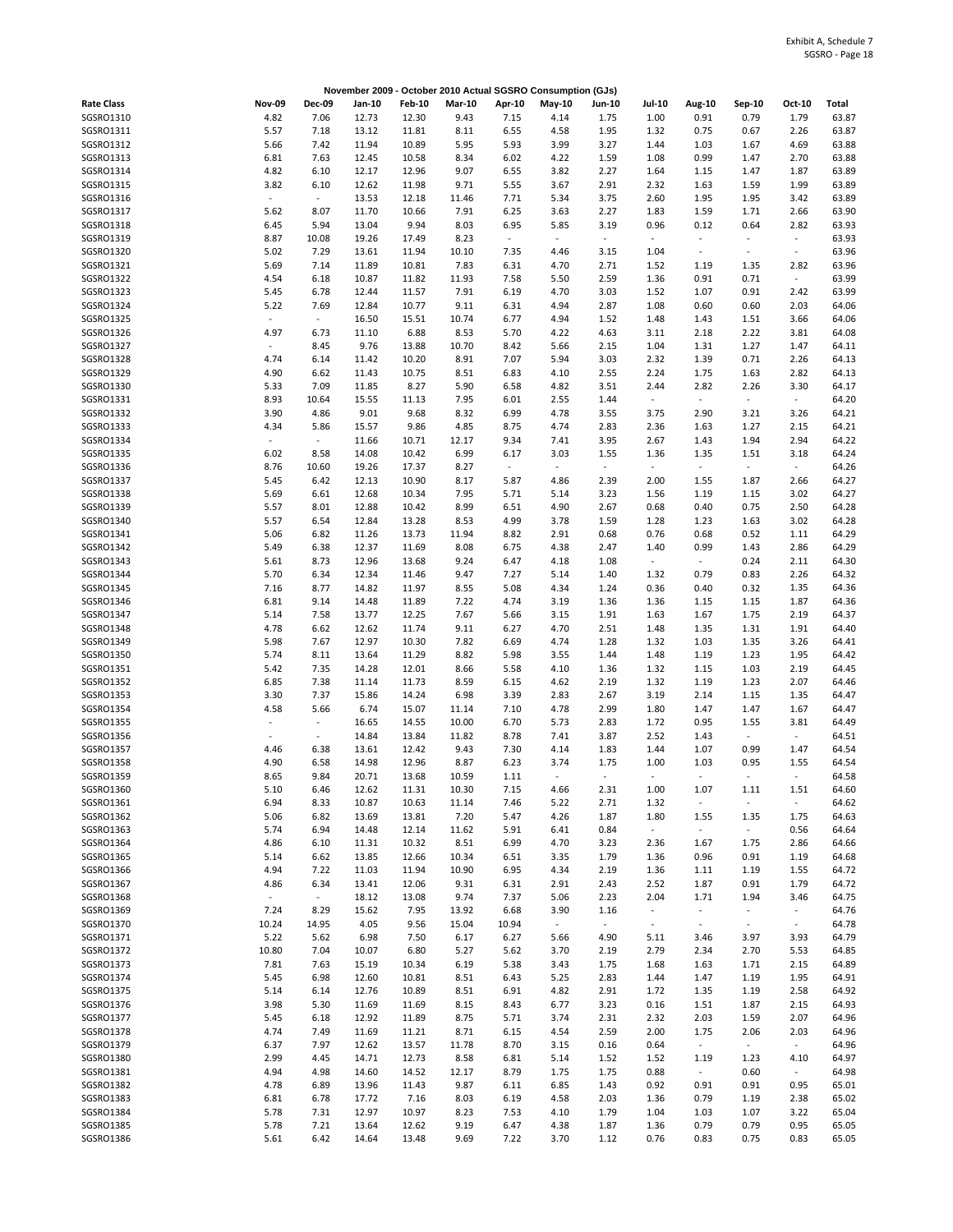|                        |                                  |                          |                |                |                |               | November 2009 - October 2010 Actual SGSRO Consumption (GJs) |               |                                  |                                  |                          |                |                |
|------------------------|----------------------------------|--------------------------|----------------|----------------|----------------|---------------|-------------------------------------------------------------|---------------|----------------------------------|----------------------------------|--------------------------|----------------|----------------|
| <b>Rate Class</b>      | <b>Nov-09</b>                    | <b>Dec-09</b>            | Jan-10         | Feb-10         | <b>Mar-10</b>  | Apr-10        | May-10                                                      | <b>Jun-10</b> | Jul-10                           | Aug-10                           | Sep-10                   | Oct-10         | Total          |
| SGSRO1387              | 4.78                             | 5.50                     | 16.69          | 12.57          | 8.17           | 6.02          | 3.90                                                        | 1.79          | 1.12                             | 1.35                             | 1.23                     | 1.95           | 65.07          |
| SGSRO1388              | 6.13                             | 6.90                     | 12.49          | 11.73          | 8.33           | 6.10          | 5.25                                                        | 2.71          | 1.16                             | 0.83                             | 0.99                     | 2.46           | 65.08          |
| SGSRO1389<br>SGSRO1390 | 5.86                             | 8.23                     | 13.40          | 10.78          | 7.58           | 6.29          | 4.98                                                        | 1.40          | 1.48                             | 1.39                             | 1.31                     | 2.39           | 65.09          |
| SGSRO1391              | 7.53<br>5.42                     | 1.67<br>7.27             | 14.40<br>13.13 | 15.71<br>9.98  | 9.83<br>7.18   | 7.75<br>6.33  | 4.74<br>3.86                                                | 1.40<br>2.71  | 1.04<br>2.08                     | 0.91<br>1.59                     | 0.12<br>2.10             | $\sim$<br>3.46 | 65.10<br>65.11 |
| SGSRO1392              | 5.70                             | 5.94                     | 12.93          | 12.70          | 9.87           | 5.43          | 2.95                                                        | 2.67          | 2.36                             | 2.07                             | 1.55                     | 0.95           | 65.12          |
| SGSRO1393              | 5.49                             | 6.54                     | 12.28          | 13.48          | 9.07           | 7.31          | 4.98                                                        | 2.31          | 0.80                             | $\overline{\phantom{a}}$         | $\blacksquare$           | 2.86           | 65.12          |
| SGSRO1394              | $\omega$                         | $\sim$                   | 14.60          | 14.99          | 10.18          | 8.28          | 4.62                                                        | 1.87          | 1.44                             | 1.35                             | 1.83                     | 5.97           | 65.13          |
| SGSRO1395              | 5.22                             | 6.93                     | 11.78          | 11.70          | 10.14          | 6.39          | 4.30                                                        | 2.51          | 2.00                             | 1.35                             | 1.31                     | 1.51           | 65.14          |
| SGSRO1396              | 4.98                             | 7.02                     | 11.98          | 11.70          | 9.23           | 7.30          | 4.54                                                        | 2.27          | 1.60                             | 1.47                             | 1.23                     | 1.83           | 65.15          |
| SGSRO1397<br>SGSRO1398 | 9.60<br>5.85                     | $\omega$<br>6.74         | 10.87<br>13.17 | 11.11<br>11.82 | 14.44<br>10.03 | 10.14<br>6.51 | 6.97<br>4.50                                                | 2.07<br>2.11  | $\overline{\phantom{a}}$<br>1.20 | $\overline{\phantom{a}}$<br>0.87 | $\blacksquare$<br>1.11   | $\sim$<br>1.31 | 65.20<br>65.22 |
| SGSRO1399              | 6.25                             | 7.42                     | 15.59          | 13.13          | 10.46          | 6.83          | 3.43                                                        | 1.87          | 0.24                             | $\blacksquare$                   | $\blacksquare$           | $\sim$         | 65.22          |
| SGSRO1400              | $\centering \label{eq:reduced}$  | $\blacksquare$           | 14.40          | 13.77          | 11.58          | 7.71          | 5.10                                                        | 3.19          | 2.56                             | 2.38                             | 2.10                     | 2.46           | 65.25          |
| SGSRO1401              | 6.14                             | 7.29                     | 10.79          | 9.36           | 8.24           | 7.31          | 6.89                                                        | 3.59          | 1.52                             | 1.27                             | 1.27                     | 1.59           | 65.26          |
| SGSRO1402              | 5.81                             | 6.10                     | 13.32          | 11.81          | 8.55           | 5.56          | 4.86                                                        | 2.35          | 2.12                             | 0.75                             | 1.11                     | 2.94           | 65.28          |
| SGSRO1403              | $\sim$                           | $\sim$                   | 17.38          | 16.23          | 13.17          | 12.90         | 1.39                                                        | 0.80          | 0.96                             | 0.76                             | 0.71                     | 0.99           | 65.29          |
| SGSRO1404<br>SGSRO1405 | 5.18<br>5.93                     | 6.18<br>5.94             | 12.61<br>14.54 | 11.43<br>12.72 | 9.59<br>8.23   | 6.99<br>6.11  | 4.86<br>3.78                                                | 2.07<br>2.07  | 1.32<br>1.52                     | 1.43<br>1.15                     | 1.19<br>1.47             | 2.46<br>1.87   | 65.31<br>65.33 |
| SGSRO1406              | 5.86                             | 7.39                     | 11.03          | 8.95           | 7.34           | 5.66          | 5.70                                                        | 2.63          | 2.35                             | 2.06                             | 2.42                     | 3.94           | 65.33          |
| SGSRO1407              | 4.42                             | 7.29                     | 12.46          | 12.06          | 9.91           | 6.59          | 4.26                                                        | 2.47          | 2.16                             | 1.19                             | 0.91                     | 1.63           | 65.35          |
| SGSRO1408              | 6.05                             | 7.93                     | 13.45          | 9.60           | 8.04           | 6.43          | 5.54                                                        | 2.63          | 1.80                             | 1.07                             | 1.31                     | 1.51           | 65.36          |
| SGSRO1409              | 4.46                             | 6.26                     | 11.78          | 10.47          | 8.48           | 7.06          | 5.34                                                        | 2.95          | 2.84                             | 2.07                             | 1.35                     | 2.30           | 65.36          |
| SGSRO1410              | $\overline{\phantom{a}}$         | $\sim$                   | 17.08          | 14.59          | 9.92           | 6.38          | 5.09                                                        | 2.63          | 2.56                             | 2.22                             | 2.46                     | 2.46           | 65.39          |
| SGSRO1411              | 5.34                             | 7.85                     | 12.54<br>12.69 | 10.87          | 9.31           | 5.63          | 4.70                                                        | 2.79          | 1.92<br>1.32                     | 1.15                             | 1.35                     | 1.95           | 65.40<br>65.41 |
| SGSRO1412<br>SGSRO1413 | 3.35<br>4.66                     | 6.34<br>5.78             | 11.97          | 13.53<br>9.94  | 10.66<br>7.48  | 7.98<br>5.43  | 3.86<br>3.94                                                | 1.71<br>3.87  | 2.91                             | 1.27<br>2.07                     | 1.11<br>2.30             | 1.59<br>5.08   | 65.43          |
| SGSRO1414              | 6.33                             | 7.77                     | 13.55          | 12.16          | 8.31           | 6.31          | 4.50                                                        | 2.67          | 0.72                             | 0.36                             | 0.24                     | 2.54           | 65.46          |
| SGSRO1415              | 4.82                             | 6.46                     | 10.31          | 12.77          | 9.91           | 7.90          | 5.06                                                        | 2.63          | $\blacksquare$                   | 3.86                             | 0.24                     | 1.51           | 65.47          |
| SGSRO1416              | 6.22                             | 7.19                     | 14.28          | 12.05          | 7.95           | 6.45          | 2.99                                                        | 1.48          | 1.24                             | 0.95                             | 1.23                     | 3.46           | 65.49          |
| SGSRO1417              | 4.66                             | 6.34                     | 7.26           | 9.68           | 7.96           | 6.31          | 6.77                                                        | 4.94          | 3.43                             | 2.78                             | 2.22                     | 3.18           | 65.53          |
| SGSRO1418              | 6.61                             | 9.66                     | 14.63          | 10.50          | 8.70           | 6.45          | 4.18                                                        | 0.60          | $\overline{\phantom{a}}$         | $\overline{\phantom{a}}$         | 0.20                     | 4.02           | 65.55          |
| SGSRO1419              | 4.19                             | 4.74                     | 5.12           | 5.79           | 4.53           | 5.27          | 9.76                                                        | 7.42          | 5.83                             | 4.41                             | 3.65<br>$\blacksquare$   | 4.84<br>$\sim$ | 65.55          |
| SGSRO1420<br>SGSRO1421 | 6.41<br>0.04                     | 7.45<br>6.62             | 13.89<br>6.82  | 12.34<br>10.91 | 11.38<br>8.51  | 6.47<br>7.54  | 4.14<br>6.65                                                | 2.07<br>3.99  | 1.16<br>3.47                     | 0.24<br>3.66                     | 2.82                     | 4.53           | 65.55<br>65.56 |
| SGSRO1422              | 4.46                             | 6.42                     | 11.47          | 12.02          | 10.22          | 6.79          | 4.62                                                        | 2.63          | 2.28                             | 1.27                             | 1.35                     | 2.06           | 65.59          |
| SGSRO1423              | 5.30                             | 7.73                     | 13.63          | 9.82           | 7.12           | 7.83          | 5.18                                                        | 2.67          | 1.48                             | 0.91                             | 1.27                     | 2.66           | 65.60          |
| SGSRO1424              | 5.89                             | 7.49                     | 11.86          | 11.70          | 9.51           | 7.82          | 4.78                                                        | 2.11          | 1.28                             | 1.15                             | 0.75                     | 1.31           | 65.65          |
| SGSRO1425              | 5.14                             | 6.46                     | 11.50          | 13.45          | 10.18          | 7.35          | 5.58                                                        | 2.07          | 0.84                             | 0.87                             | 0.91                     | 1.31           | 65.66          |
| SGSRO1426              | 5.73                             | 6.70                     | 11.27          | 10.16          | 8.48           | 6.79          | 5.62                                                        | 3.23          | 2.04                             | 1.67                             | 1.47                     | 2.50           | 65.66          |
| SGSRO1427<br>SGSRO1428 | 6.37<br>5.38                     | 6.41<br>7.31             | 16.89<br>14.16 | 10.42<br>12.45 | 9.49<br>9.18   | 6.58<br>7.85  | 4.18<br>4.50                                                | 1.40<br>1.00  | 0.96<br>0.32                     | 0.79<br>0.36                     | 0.83<br>0.63             | 1.35<br>2.54   | 65.67<br>65.68 |
| SGSRO1429              | 6.09                             | 5.58                     | 11.95          | 8.55           | 6.70           | 5.70          | 4.58                                                        | 3.51          | 3.23                             | 3.10                             | 2.78                     | 3.93           | 65.70          |
| SGSRO1430              | 6.10                             | 8.35                     | 8.33           | 10.30          | 8.10           | 7.85          | 5.70                                                        | 2.11          | 1.76                             | 1.79                             | 2.30                     | 3.02           | 65.71          |
| SGSRO1431              | 5.70                             | 7.10                     | 10.63          | 12.97          | 10.07          | 7.58          | 4.06                                                        | 2.15          | 1.68                             | 1.39                             | 0.87                     | 1.51           | 65.71          |
| SGSRO1432              | 5.34                             | 7.33                     | 14.20          | 12.58          | 10.70          | 7.78          | 4.74                                                        | 1.55          | 0.32                             | $\overline{\phantom{a}}$         | $\overline{\phantom{a}}$ | 1.19           | 65.73          |
| SGSRO1433              | 5.14                             | 5.60                     | 7.10           | 6.60           | 5.87           | 5.86          | 6.17                                                        | 5.10          | 5.31                             | 3.97                             | 4.68                     | 4.33           | 65.73          |
| SGSRO1434<br>SGSRO1435 | 5.65<br>$\overline{\phantom{a}}$ | 7.53<br>$\omega$         | 11.77<br>16.37 | 11.01<br>14.23 | 8.55<br>9.90   | 6.51<br>7.99  | 4.66<br>6.17                                                | 2.99<br>3.43  | 1.64<br>1.92                     | 1.23<br>1.15                     | 1.55<br>1.55             | 2.66<br>3.06   | 65.75<br>65.77 |
| SGSRO1436              | 10.43                            | 9.37                     | 15.42          | 16.18          | 9.30           | 5.07          |                                                             |               |                                  |                                  |                          |                | 65.77          |
| SGSRO1437              | 4.94                             | 6.82                     | 11.54          | 13.17          | 10.74          | 7.78          | 5.10                                                        | 2.15          | 0.88                             | 0.91                             | 0.63                     | 1.15           | 65.81          |
| SGSRO1438              | 5.37                             | 7.41                     | 13.47          | 12.40          | 7.87           | 6.59          | 3.58                                                        | 2.43          | 1.72                             | 1.51                             | 1.63                     | 1.83           | 65.81          |
| SGSRO1439              | 4.66                             | 6.30                     | 13.65          | 12.74          | 11.06          | 7.23          | 3.98                                                        | 1.71          | 1.28                             | 0.79                             | 1.15                     | 1.27           | 65.82          |
| SGSRO1440              | 5.42                             | 7.01                     | 13.04          | 10.85          | 9.15           | 6.71          | 4.70                                                        | 3.27          | 1.60                             | 1.35                             | 1.31                     | 1.43           | 65.84          |
| SGSRO1441<br>SGSRO1442 | 5.94<br>5.29                     | 6.36<br>6.74             | 8.73<br>13.91  | 7.60<br>12.81  | 6.19<br>7.77   | 6.21<br>5.43  | 4.38<br>4.30                                                | 3.55<br>2.27  | 4.15<br>1.60                     | 3.77<br>0.99                     | 4.64<br>1.79             | 4.33<br>2.98   | 65.85<br>65.88 |
| SGSRO1443              | 5.26                             | 2.71                     | 15.99          | 12.73          | 9.59           | 6.19          | 4.06                                                        | 2.63          | 2.20                             | 1.11                             | 1.31                     | 2.10           | 65.88          |
| SGSRO1444              | 6.06                             | 6.34                     | 10.71          | 12.22          | 9.19           | 6.71          | 5.02                                                        | 2.39          | 1.20                             | 2.11                             | 1.75                     | 2.18           | 65.88          |
| SGSRO1445              | 0.24                             | $\sim$                   | $\sim$         | 39.37          | 12.01          | 7.31          | 4.34                                                        | 1.83          | 0.80                             | $\omega_{\rm c}$                 | $\sim$                   | $\sim$         | 65.90          |
| SGSRO1446              | $\overline{\phantom{a}}$         | $\overline{\phantom{a}}$ | 15.10          | 15.03          | 8.94           | 9.36          | 4.34                                                        | 3.87          | 1.64                             | 1.23                             | 2.06                     | 4.33           | 65.90          |
| SGSRO1447              | 6.17                             | 6.53                     | 15.38          | 11.05          | 7.85           | 6.14          | 3.42                                                        | 1.75          | 1.32                             | 1.11                             | 1.59                     | 3.62           | 65.93          |
| SGSRO1448<br>SGSRO1449 | 5.17<br>4.30                     | 7.46<br>8.65             | 16.45<br>11.86 | 13.32<br>11.19 | 10.14<br>11.42 | 5.47<br>8.18  | 3.82<br>5.26                                                | 1.24<br>2.87  | 0.08<br>1.72                     | 0.08<br>0.52                     | 0.32<br>$\sim$           | 2.42<br>$\sim$ | 65.97<br>65.97 |
| SGSRO1450              | 4.82                             | 7.14                     | 10.91          | 11.58          | 11.22          | 7.06          | 4.18                                                        | 2.75          | 1.56                             | 1.39                             | 1.63                     | 1.75           | 65.99          |
| SGSRO1451              | 5.81                             | 6.37                     | 15.42          | 12.17          | 8.61           | 6.66          | 3.54                                                        | 1.60          | 1.48                             | 1.19                             | 1.19                     | 1.95           | 65.99          |
| SGSRO1452              | 6.13                             | 7.73                     | 9.80           | 8.89           | 8.99           | 7.50          | 5.50                                                        | 3.11          | 2.00                             | 1.43                             | 1.86                     | 3.06           | 66.00          |
| SGSRO1453              | 4.14                             | 5.78                     | 13.81          | 12.77          | 11.98          | 9.14          | 5.86                                                        | 1.63          | $\sim$                           | $\sim$                           | $\sim$                   | 0.91           | 66.02          |
| SGSRO1454              | 5.81                             | 7.13                     | 12.18          | 10.71          | 9.03           | 8.06          | 5.50                                                        | 1.71          | 1.96                             | 1.43                             | 0.87                     | 1.63           | 66.02          |
| SGSRO1455              | 4.46                             | 5.50                     | 14.11          | 13.79          | 11.81          | 4.16          | 4.06                                                        | 2.15          | 1.64                             | 1.27                             | 1.15                     | 1.95           | 66.05          |
| SGSRO1456<br>SGSRO1457 | 4.54<br>$\blacksquare$           | 6.81<br>$\blacksquare$   | 11.97<br>16.54 | 11.77<br>14.39 | 8.99<br>10.74  | 7.07<br>6.57  | 5.42<br>4.90                                                | 3.71<br>2.15  | 1.88<br>1.95                     | 1.15<br>1.55                     | 1.07<br>2.38             | 1.71<br>4.93   | 66.09<br>66.10 |
| SGSRO1458              | 3.98                             | 3.99                     | 11.54          | 13.32          | 9.72           | 4.47          | 4.22                                                        | 3.23          | 2.36                             | 2.34                             | 3.10                     | 3.85           | 66.12          |
| SGSRO1459              | 5.69                             | 6.18                     | 10.58          | 6.04           | 10.88          | 5.67          | 4.38                                                        | 2.99          | 3.23                             | 2.42                             | 3.14                     | 4.93           | 66.13          |
| SGSRO1460              | $\blacksquare$                   | $\sim$                   | 17.10          | 16.15          | 12.29          | 8.47          | 5.74                                                        | 3.03          | 2.08                             | 1.31                             | $\omega_{\rm c}$         | $\sim$         | 66.17          |
| SGSRO1461              | 6.81                             | 6.85                     | 16.10          | 11.13          | 7.77           | 5.46          | 3.82                                                        | 1.79          | 1.52                             | 1.23                             | 1.43                     | 2.27           | 66.18          |
| SGSRO1462              | 5.49                             | 7.29                     | 14.39          | 12.72          | 10.94          | 7.27          | 4.78                                                        | 3.31          | $\overline{\phantom{a}}$         | $\overline{\phantom{a}}$         | $\overline{\phantom{a}}$ | $\omega$       | 66.19          |
| SGSRO1463              | 5.89                             | 7.37                     | 13.05          | 11.47          | 10.22          | 6.31          | 4.42                                                        | 2.35          | 1.64                             | 1.07                             | 0.99                     | 1.43           | 66.21          |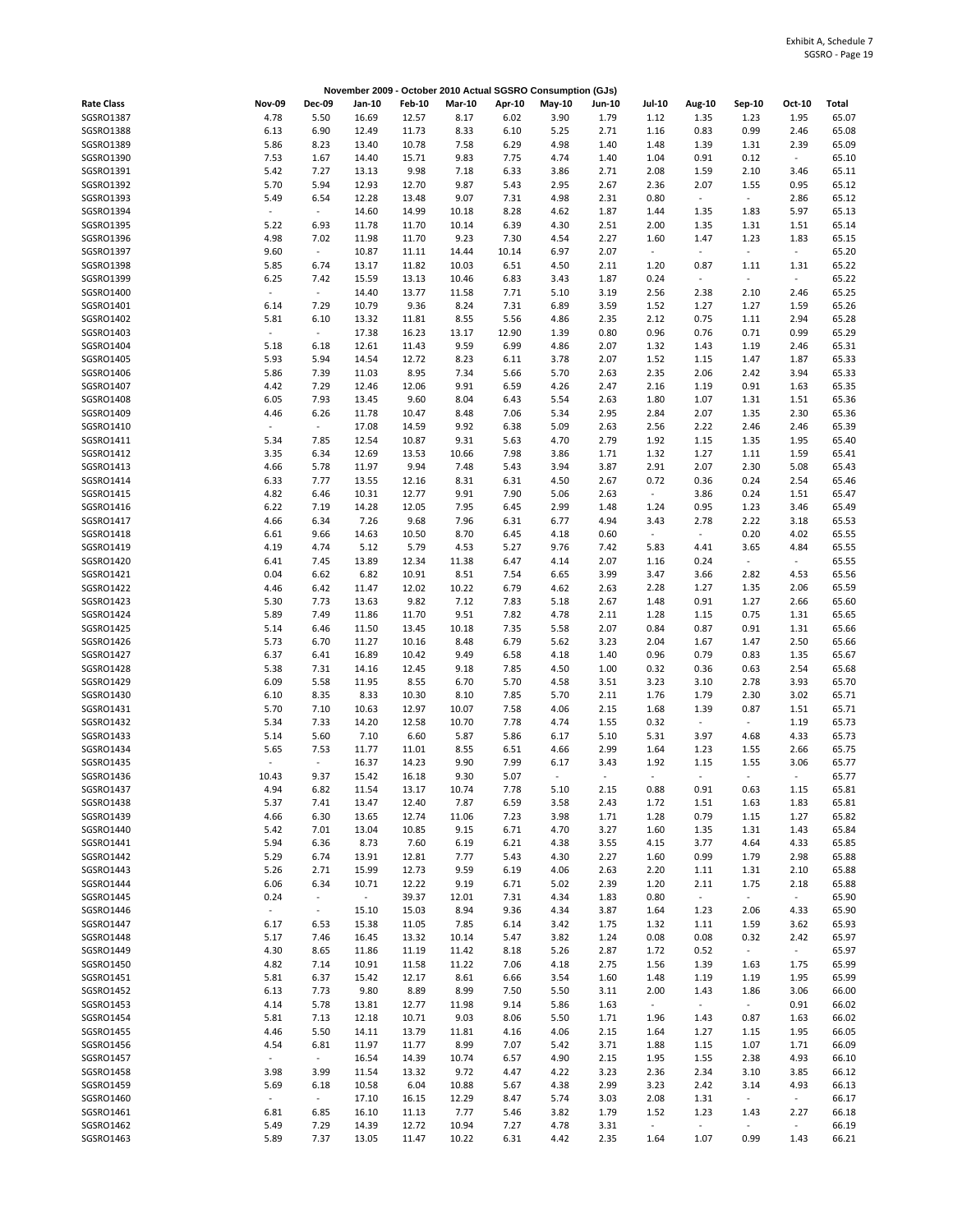|                        |                          |                          | November 2009 - October 2010 Actual SGSRO Consumption (GJs) |                |               |              |              |                          |                          |                                  |                          |                          |                |
|------------------------|--------------------------|--------------------------|-------------------------------------------------------------|----------------|---------------|--------------|--------------|--------------------------|--------------------------|----------------------------------|--------------------------|--------------------------|----------------|
| <b>Rate Class</b>      | <b>Nov-09</b>            | <b>Dec-09</b>            | Jan-10                                                      | <b>Feb-10</b>  | <b>Mar-10</b> | Apr-10       | May-10       | <b>Jun-10</b>            | <b>Jul-10</b>            | <b>Aug-10</b>                    | Sep-10                   | Oct-10                   | Total          |
| SGSRO1464              | 7.84                     | 8.25                     | 12.64                                                       | 11.53          | 8.41          | 6.50         | 5.65         | 3.11                     | 2.24                     | 0.04                             | ÷,                       | L,                       | 66.21          |
| SGSRO1465              | 6.09                     | 6.94                     | 14.64                                                       | 14.04          | 9.95          | 10.18        | 4.38         | $\overline{\phantom{a}}$ | $\overline{\phantom{a}}$ | $\overline{\phantom{a}}$         |                          | $\blacksquare$           | 66.22          |
| SGSRO1466              | 6.89                     | 7.93                     | 14.32                                                       | 12.26          | 10.22         | 7.03         | 4.02         | 2.11                     | 1.24                     | 0.24                             | $\overline{\phantom{a}}$ | $\sim$                   | 66.26          |
| SGSRO1467              | 5.13                     | 4.66                     | 16.72                                                       | 12.13          | 9.20          | 6.99         | 4.38         | 2.23                     | 1.08                     | 1.27                             | 0.44                     | 2.03                     | 66.26          |
| SGSRO1468              | 5.65                     | 6.69                     | 12.40                                                       | 12.56          | 9.07          | 6.39         | 4.70         | 2.83                     | 1.12                     | 1.11                             | 1.07                     | 2.70                     | 66.29          |
| SGSRO1469              | 2.59                     | 4.98                     | 12.10                                                       | 10.47          | 8.28          | 5.43         | 6.93         | 4.58                     | 4.19                     | 1.63                             | 1.94                     | 3.18                     | 66.30          |
| SGSRO1470              | 6.49                     | 9.49                     | 14.82                                                       | 10.49          | 7.08          | 4.88         | 4.18         | 3.07                     | 1.28                     | 0.99                             | 1.11                     | 2.42                     | 66.30          |
| SGSRO1471              | 5.34                     | 7.79                     | 11.90                                                       | 10.82          | 8.23          | 6.57         | 4.54         | 2.43                     | 1.64                     | 1.55                             | 1.75                     | 3.78                     | 66.34          |
| SGSRO1472              | $\overline{\phantom{a}}$ | $\blacksquare$           | 17.63                                                       | 13.79          | 9.38          | 7.75         | 5.73         | 4.58                     | 1.84                     | 1.75                             | 1.55                     | 2.34                     | 66.34          |
| SGSRO1473              | 6.85                     | 8.29                     | 9.36                                                        | 8.13           | 7.76          | 5.71         | 5.22         | 3.55                     | 3.51                     | 3.10                             | 2.34                     | 2.54                     | 66.36          |
| SGSRO1474              | 3.91                     | 6.34                     | 12.38                                                       | 11.82          | 10.58         | 7.51         | 5.46         | 2.55                     | 1.44                     | 1.43                             | 1.23                     | 1.75                     | 66.40          |
| SGSRO1475<br>SGSRO1476 | 5.82<br>4.42             | 7.99<br>5.78             | 14.32<br>13.29                                              | 12.33<br>13.33 | 8.26<br>10.98 | 5.78<br>7.79 | 3.43<br>3.31 | 1.83<br>3.27             | 1.72<br>1.12             | 1.55<br>0.87                     | 1.35<br>0.95             | 2.11<br>1.39             | 66.49<br>66.50 |
| SGSRO1477              | 6.21                     | 6.26                     | 13.45                                                       | 11.23          | 10.30         | 7.95         | 4.26         | 1.95                     | 1.44                     | 0.99                             | 1.15                     | 1.31                     | 66.50          |
| SGSRO1478              | 6.10                     | 8.27                     | 15.43                                                       | 13.76          | 5.99          | 4.10         | 4.22         | 1.63                     | 1.80                     | 1.11                             | 1.43                     | 2.70                     | 66.54          |
| SGSRO1479              | 3.98                     | 6.42                     | 14.20                                                       | 12.46          | 9.47          | 6.27         | 4.06         | 2.35                     | 2.00                     | 1.71                             | 1.75                     | 1.87                     | 66.54          |
| SGSRO1480              | 5.85                     | 7.53                     | 14.71                                                       | 11.05          | 8.37          | 6.94         | 4.90         | 2.55                     | 0.48                     | 0.36                             | 0.75                     | 3.06                     | 66.55          |
| SGSRO1481              | 5.74                     | 7.26                     | 11.26                                                       | 11.35          | 12.29         | 7.46         | 5.66         | 2.43                     | 0.80                     | 0.76                             | 0.28                     | 1.27                     | 66.56          |
| SGSRO1482              | 7.29                     | 6.94                     | 10.35                                                       | 11.43          | 9.43          | 5.55         | 4.90         | 3.03                     | 1.92                     | 1.99                             | 1.19                     | 2.54                     | 66.56          |
| SGSRO1483              | 4.74                     | 6.58                     | 10.07                                                       | 9.58           | 7.91          | 6.84         | 6.25         | 3.19                     | 2.48                     | 2.46                             | 2.66                     | 3.81                     | 66.57          |
| SGSRO1484              | 5.62                     | 6.34                     | 13.41                                                       | 13.13          | 9.79          | 5.71         | 4.10         | 1.79                     | 1.76                     | 1.59                             | 1.39                     | 1.95                     | 66.58          |
| SGSRO1485              | 5.98                     | 9.14                     | 14.08                                                       | 11.65          | 5.43          | 6.53         | 3.75         | 1.99                     | 0.64                     | 0.52                             | 1.75                     | 5.13                     | 66.59          |
| SGSRO1486              | 6.57                     | 6.54                     | 12.92                                                       | 10.22          | 7.63          | 6.07         | 4.58         | 2.99                     | 2.52                     | 2.03                             | 1.95                     | 2.58                     | 66.60          |
| SGSRO1487              | 5.37                     | 6.69                     | 13.55                                                       | 12.84          | 7.95          | 6.51         | 4.58         | 2.75                     | 1.72                     | 1.43                             | 1.19                     | 2.03                     | 66.61          |
| SGSRO1488              | $\blacksquare$           | $\blacksquare$           | 18.56                                                       | 15.11          | 9.07          | 9.20         | 4.22         | 2.39                     | 1.40                     | 1.31                             | 1.27                     | 4.10                     | 66.63          |
| SGSRO1489              | 5.14                     | 7.33                     | 13.67                                                       | 13.24          | 8.91          | 6.83         | 5.06         | 2.71                     | 0.44                     | $\omega$                         | $\omega$                 | 3.34                     | 66.67          |
| SGSRO1490              | 5.10                     | 6.66                     | 10.99                                                       | 10.43          | 9.19          | 7.67         | 6.09         | 3.35                     | 2.28                     | 1.47                             | 1.11                     | 2.34                     | 66.68          |
| SGSRO1491              | 4.14                     | 6.06                     | 13.05                                                       | 12.18          | 10.66         | 6.87         | 4.02         | 2.11                     | 2.04                     | 1.91                             | 1.75                     | 1.91                     | 66.70          |
| SGSRO1492              | 5.33                     | 7.58                     | 13.67                                                       | 11.77          | 9.07          | 5.99         | 4.70         | 2.31                     | 1.56                     | 1.07                             | 1.43                     | 2.22                     | 66.70          |
| SGSRO1493              | 6.06                     | 8.98                     | 14.00                                                       | 11.97          | 9.02          | 7.33         | 3.23         | 0.64                     | $\blacksquare$           | $\overline{\phantom{a}}$         | 0.79                     | 4.69                     | 66.71          |
| SGSRO1494              | 5.41                     | 6.58                     | 13.91                                                       | 11.13          | 9.03          | 6.79         | 5.22         | 2.83                     | 1.24                     | 1.35                             | 1.39                     | 1.83                     | 66.71          |
| SGSRO1495              | 5.02                     | 6.41                     | 12.64                                                       | 10.57          | 8.87          | 7.27         | 5.26         | 3.07                     | 1.80                     | 1.71                             | 1.79                     | 2.30                     | 66.71<br>66.72 |
| SGSRO1496<br>SGSRO1497 | 6.70<br>7.41             | 5.84<br>8.69             | 10.63<br>11.03                                              | 9.26<br>9.72   | 7.71<br>9.95  | 6.17<br>8.15 | 4.82<br>6.81 | 2.99<br>4.38             | 1.87<br>0.60             | 2.34<br>$\overline{\phantom{a}}$ | 2.62<br>$\sim$           | 5.77<br>$\omega_{\rm c}$ | 66.74          |
| SGSRO1498              | 5.49                     | 6.54                     | 13.79                                                       | 12.01          | 8.63          | 6.47         | 4.82         | 3.35                     | 1.32                     | 0.87                             | 0.83                     | 2.62                     | 66.74          |
| SGSRO1499              | 6.21                     | 6.50                     | 11.57                                                       | 12.12          | 8.99          | 6.91         | 5.14         | 3.23                     | 1.52                     | 1.19                             | 1.07                     | 2.30                     | 66.75          |
| SGSRO1500              | 4.90                     | 6.42                     | 10.51                                                       | 14.12          | 11.82         | 7.78         | 5.50         | 2.15                     | 1.72                     | 1.63                             | 0.24                     | $\omega$                 | 66.79          |
| SGSRO1501              | 5.18                     | 7.25                     | 12.48                                                       | 11.33          | 8.79          | 6.95         | 5.06         | 3.47                     | 1.64                     | 1.31                             | 1.23                     | 2.11                     | 66.80          |
| SGSRO1502              | $\overline{\phantom{a}}$ | $\overline{\phantom{a}}$ | 13.81                                                       | 13.45          | 10.66         | 9.62         | 6.49         | 3.71                     | 2.48                     | 1.87                             | 1.55                     | 3.18                     | 66.82          |
| SGSRO1503              | 4.62                     | 5.64                     | 9.32                                                        | 7.99           | 8.78          | 7.13         | 6.45         | 4.07                     | 3.47                     | 2.94                             | 3.41                     | 3.02                     | 66.84          |
| SGSRO1504              | 3.39                     | 5.74                     | 13.13                                                       | 13.53          | 10.31         | 9.42         | 6.22         | 2.27                     | 2.08                     | 0.76                             | $\overline{\phantom{a}}$ | $\blacksquare$           | 66.85          |
| SGSRO1505              | 3.67                     | 7.10                     | 11.30                                                       | 14.04          | 11.26         | 8.58         | 4.62         | 2.39                     | 2.00                     | 1.91                             | $\overline{\phantom{a}}$ | $\sim$                   | 66.87          |
| SGSRO1506              | 3.98                     | 6.86                     | 15.55                                                       | 14.04          | 10.46         | 7.74         | 3.78         | 1.71                     | 0.92                     | 0.56                             | 0.48                     | 0.79                     | 66.87          |
| SGSRO1507              | 3.23                     | 1.59                     | 12.46                                                       | 11.03          | 9.87          | 7.35         | 5.46         | 3.91                     | 3.51                     | 2.58                             | 2.98                     | 2.94                     | 66.91          |
| SGSRO1508              | 5.90                     | 8.27                     | 15.03                                                       | 9.07           | 7.70          | 5.70         | 5.18         | 2.11                     | 1.68                     | 1.35                             | 1.59                     | 3.34                     | 66.92          |
| SGSRO1509              | 5.10                     | 6.88                     | 12.49                                                       | 10.62          | 8.78          | 6.77         | 5.18         | 2.23                     | 1.68                     | 1.59                             | 1.67                     | 3.94                     | 66.93          |
| SGSRO1510              | 7.01                     | 6.69                     | 15.31                                                       | 11.93          | 8.57          | 5.98         | 3.82         | 1.68                     | 1.16                     | 1.11                             | 1.07                     | 2.62                     | 66.95          |
| SGSR01511              | 8.80                     | 7.11                     | 12.41                                                       | 10.98          | 7.30          | 5.86         | 4.18         | 2.55                     | 1.60                     | 1.23                             | 1.59                     | 3.42                     | 67.03          |
| SGSRO1512              | 4.50                     | 6.58                     | 13.25                                                       | 11.39          | 10.50         | 6.79         | 6.10         | 3.23                     | 1.12                     | 0.83                             | 0.87                     | 1.87                     | 67.03          |
| SGSR01513<br>SGSR01514 | 5.73<br>8.24             | 6.42<br>4.82             | 12.46<br>12.26                                              | 12.38<br>11.07 | 8.83<br>10.22 | 6.67<br>7.94 | 4.58<br>6.14 | 3.03<br>3.03             | 2.00<br>2.16             | 1.27<br>1.19                     | 0.99<br>$\Box$           | 2.70<br>$\sim$           | 67.06<br>67.07 |
| SGSR01515              | 3.23                     | 7.46                     | 14.48                                                       | 12.17          | 10.78         | 6.49         | 3.95         | 1.95                     | 1.16                     | 1.07                             | 0.91                     | 3.42                     | 67.07          |
| SGSRO1516              | 5.30                     | 7.81                     | 13.20                                                       | 11.49          | 9.23          | 6.71         | 5.02         | 2.55                     | 1.24                     | 1.07                             | 0.91                     | 2.54                     | 67.07          |
| SGSR01517              | 6.81                     | 7.87                     | 15.55                                                       | 14.12          | 9.10          | 5.46         | 2.63         | 1.00                     | 1.04                     | 0.91                             | 0.87                     | 1.75                     | 67.11          |
| SGSR01518              | 6.38                     | 7.42                     | 13.69                                                       | 11.33          | 8.79          | 5.06         | 3.75         | 2.15                     | 2.11                     | 1.75                             | 1.63                     | 3.06                     | 67.12          |
| SGSRO1519              | 5.54                     | 7.90                     | 11.27                                                       | 8.87           | 6.27          | 5.89         | 5.38         | 3.03                     | 2.71                     | 2.62                             | 3.65                     | 4.02                     | 67.15          |
| SGSRO1520              | 5.42                     | 6.93                     | 13.41                                                       | 0.67           | 21.60         | 6.15         | 3.86         | 2.79                     | 2.08                     | 1.43                             | 1.43                     | 1.43                     | 67.20          |
| SGSR01521              | 6.33                     | 6.14                     | 14.82                                                       | 13.12          | 9.94          | 6.68         | 2.47         | 1.44                     | 1.28                     | 0.99                             | 1.43                     | 2.58                     | 67.22          |
| SGSRO1522              | 5.74                     | 7.59                     | 14.28                                                       | 11.25          | 8.06          | 5.86         | 3.90         | 1.91                     | 2.00                     | 1.51                             | 1.91                     | 3.22                     | 67.23          |
| SGSR01523              | 6.29                     | 6.17                     | 12.65                                                       | 10.34          | 8.85          | 6.50         | 4.94         | 3.23                     | 1.96                     | 1.15                             | 1.79                     | 3.38                     | 67.25          |
| SGSRO1524              | 5.62                     | 6.90                     | 10.55                                                       | 13.21          | 10.07         | 8.46         | 5.58         | 1.48                     | 1.00                     | 0.91                             | 1.03                     | 2.46                     | 67.27          |
| SGSRO1525              | 5.66                     | 6.97                     | 12.02                                                       | 10.63          | 9.19          | 6.55         | 5.22         | 2.79                     | 2.32                     | 1.83                             | 1.91                     | 2.18                     | 67.27          |
| SGSR01526              | 6.42                     | 8.93                     | 12.54                                                       | 12.54          | 9.35          | 7.79         | 4.34         | 1.63                     | 1.04                     | 0.87                             | 0.71                     | 1.11                     | 67.27          |
| SGSR01527              | $\sim$                   | 1.98                     | 15.10                                                       | 13.99          | 11.05         | 8.15         | 5.93         | 3.31                     | 1.60                     | 1.27                             | 1.59                     | 3.30                     | 67.27          |
| SGSRO1528              | 3.42                     | 6.50                     | 14.64                                                       | 12.02          | 8.12          | 6.79         | 5.38         | 3.43                     | 2.72                     | 0.64                             | 1.63                     | 1.99                     | 67.28          |
| SGSRO1529<br>SGSRO1530 | 5.90<br>5.90             | 7.71<br>7.00             | 15.23                                                       | 11.89          | 8.27<br>8.15  | 6.13<br>7.96 | 3.39<br>3.98 | 1.56                     | 1.44                     | 1.27                             | 1.67<br>2.02             | 2.82<br>2.51             | 67.28<br>67.28 |
| SGSRO1531              | 5.81                     | 6.90                     | 12.57<br>13.21                                              | 11.29<br>12.02 | 9.59          | 6.67         | 4.70         | 2.47<br>2.27             | 1.56<br>1.56             | 1.87<br>1.67                     | 0.91                     | 1.99                     | 67.30          |
| SGSRO1532              | 5.34                     | 7.29                     | 14.40                                                       | 13.49          | 11.02         | 7.99         | 5.10         | 2.67                     | $\sim$                   | $\omega$                         | $\sim$                   | $\sim$                   | 67.30          |
| SGSRO1533              | 5.30                     | 10.18                    | 12.65                                                       | 12.09          | 6.99          | 6.93         | 4.58         | 1.71                     | 0.84                     | 0.67                             | 1.71                     | 3.66                     | 67.31          |
| SGSR01534              | 5.73                     | 7.13                     | 13.84                                                       | 11.45          | 7.02          | 6.38         | 4.54         | 3.39                     | 1.80                     | 1.43                             | 1.31                     | 3.30                     | 67.32          |
| SGSRO1535              | 6.85                     | 9.36                     | 12.76                                                       | 10.38          | 8.11          | 6.43         | 4.46         | 2.31                     | 1.80                     | 1.23                             | 1.71                     | 1.95                     | 67.35          |
| SGSRO1536              | 6.18                     | 8.59                     | 14.12                                                       | 11.57          | 8.42          | 5.78         | 4.66         | 1.83                     | 1.08                     | 0.91                             | 0.91                     | 3.30                     | 67.35          |
| SGSR01537              | 6.94                     | 7.94                     | 12.26                                                       | 9.70           | 8.51          | 4.22         | 3.87         | 3.03                     | 2.63                     | 2.26                             | 2.10                     | 3.90                     | 67.36          |
| SGSR01538              | 5.41                     | 8.57                     | 13.71                                                       | 12.56          | 8.99          | 6.51         | 4.38         | 2.55                     | 1.20                     | 0.95                             | 0.83                     | 1.71                     | 67.37          |
| SGSRO1539              | 6.01                     | 6.70                     | 10.95                                                       | 14.64          | 9.03          | 6.75         | 4.38         | 2.31                     | 1.92                     | 1.43                             | 1.39                     | 1.91                     | 67.42          |
| SGSRO1540              | 6.53                     | 9.30                     | 12.65                                                       | 10.54          | 7.62          | 6.45         | 4.38         | 1.92                     | 1.60                     | 1.35                             | 1.79                     | 3.30                     | 67.43          |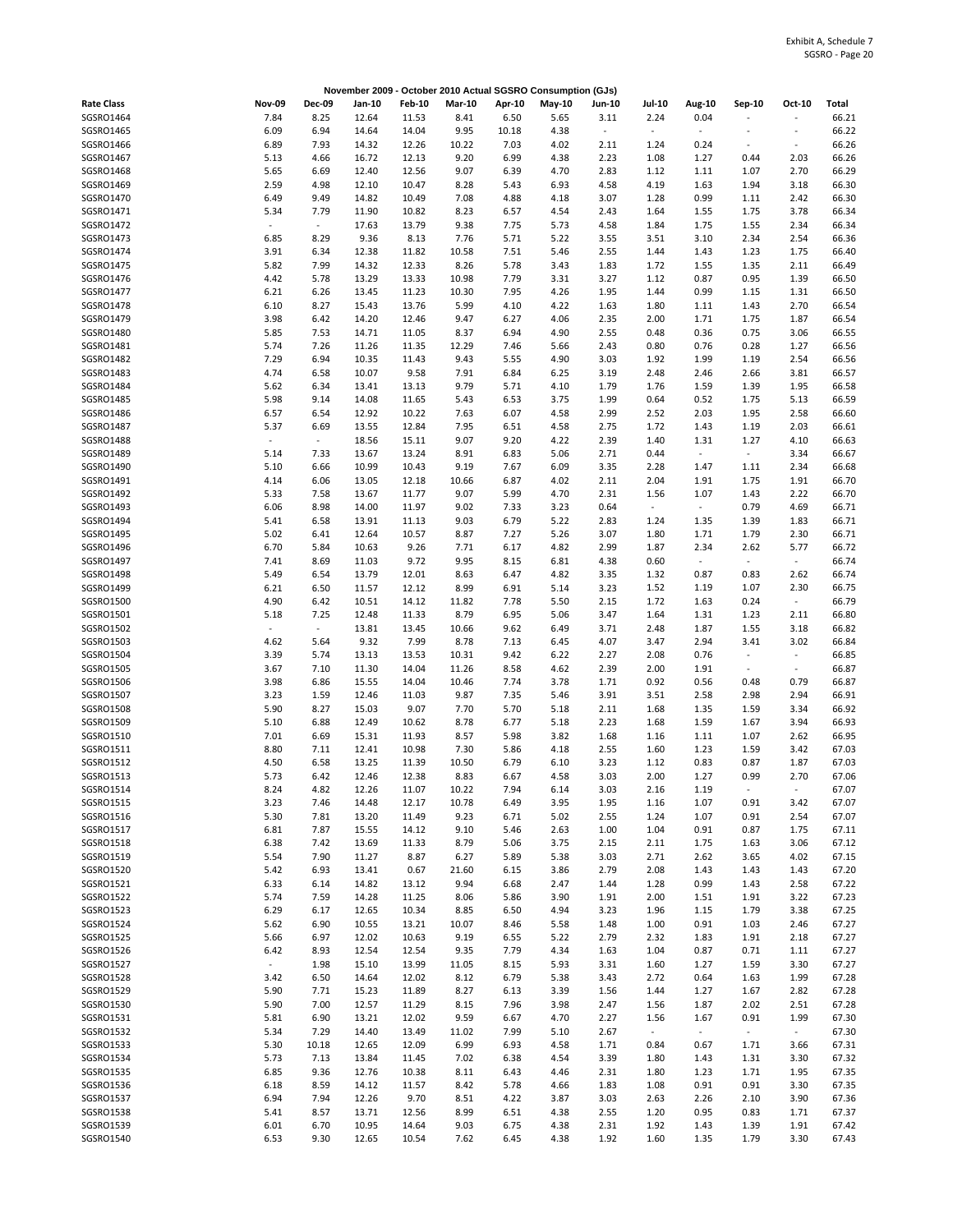|                        |                          |               |                          |                                   |               |               | November 2009 - October 2010 Actual SGSRO Consumption (GJs) |               |                          |                          |                          |                |                |
|------------------------|--------------------------|---------------|--------------------------|-----------------------------------|---------------|---------------|-------------------------------------------------------------|---------------|--------------------------|--------------------------|--------------------------|----------------|----------------|
| <b>Rate Class</b>      | <b>Nov-09</b>            | <b>Dec-09</b> | Jan-10                   | <b>Feb-10</b>                     | <b>Mar-10</b> | Apr-10        | May-10                                                      | <b>Jun-10</b> | Jul-10                   | Aug-10                   | Sep-10                   | Oct-10         | Total          |
| SGSRO1541              | 4.86                     | 6.26          | 10.55                    | 12.38                             | 9.67          | 7.42          | 5.70                                                        | 3.35          | 1.92                     | 1.75                     | 1.59                     | 1.99           | 67.44          |
| SGSRO1542              | 4.78                     | 6.22          | 13.71                    | 12.12                             | 9.50          | 7.27          | 5.14                                                        | 3.11          | 1.52                     | 1.23                     | 1.11                     | 1.79           | 67.50          |
| SGSRO1543              | 5.33                     | 6.78          | 15.89                    | 14.51                             | 7.75          | 6.68          | 3.54                                                        | 1.47          | 1.20                     | 0.99                     | 1.31                     | 2.07           | 67.52          |
| SGSRO1544              | $\overline{\phantom{a}}$ | $\sim$        | 17.80                    | 16.98                             | 10.52         | 7.10          | 5.45                                                        | 2.35          | 1.68                     | 1.27                     | 1.55                     | 2.82           | 67.52          |
| SGSRO1545              | 5.69                     | 7.29          | 12.45                    | 12.41                             | 6.45          | 4.55          | 3.94                                                        | 3.59          | 1.76                     | 1.63                     | 2.74                     | 5.05           | 67.55          |
| SGSRO1546              | 4.78                     | 6.97          | 11.37                    | 10.66                             | 7.96          | 7.07          | 4.98                                                        | 3.39          | 2.44                     | 2.10                     | 2.38                     | 3.46           | 67.56          |
| SGSRO1547              | 4.30                     | 7.73          | 15.51                    | 13.33                             | 12.30         | 8.94          | 4.42                                                        | 1.04          | $\overline{\phantom{a}}$ | $\overline{\phantom{a}}$ | $\Box$                   | $\omega$       | 67.57          |
| SGSRO1548<br>SGSRO1549 | 4.78<br>6.89             | 7.33<br>8.47  | 13.17<br>13.25           | 11.94<br>10.98                    | 11.18<br>8.18 | 7.19<br>6.49  | 4.86<br>4.10                                                | 2.11<br>3.03  | 1.72<br>1.32             | 1.43<br>0.60             | 0.79<br>1.55             | 1.07<br>2.74   | 67.57<br>67.60 |
| SGSRO1550              | 6.61                     | 8.61          | 13.32                    | 12.01                             | 9.19          | 6.60          | 4.94                                                        | 2.03          | 1.16                     | 0.79                     | 0.56                     | 1.79           | 67.61          |
| SGSRO1551              | 6.73                     | 8.70          | 15.39                    | 12.41                             | 8.54          | 6.21          | 4.10                                                        | 0.88          | 0.84                     | 0.87                     | 1.15                     | 1.79           | 67.61          |
| SGSRO1552              | 6.37                     | 4.54          | 16.69                    | 12.21                             | 9.12          | 6.75          | 4.46                                                        | 2.07          | 1.16                     | 0.87                     | 1.03                     | 2.38           | 67.65          |
| SGSRO1553              | 5.73                     | 6.58          | 14.03                    | 13.04                             | 8.01          | 5.55          | 4.22                                                        | 2.51          | 2.08                     | 1.39                     | 1.91                     | 2.62           | 67.67          |
| SGSRO1554              | 4.50                     | 6.42          | 12.70                    | 12.50                             | 9.39          | 8.26          | 5.02                                                        | 2.35          | 1.92                     | 1.19                     | 1.35                     | 2.07           | 67.67          |
| SGSRO1555              | 5.89                     | 6.46          | 12.68                    | 12.60                             | 8.79          | 6.79          | 5.57                                                        | 3.03          | 1.80                     | 1.47                     | 1.19                     | 1.43           | 67.70          |
| SGSRO1556              | 6.13                     | 7.21          | 16.41                    | 11.17                             | 7.54          | 6.34          | 4.02                                                        | 2.15          | 1.44                     | 1.27                     | 1.35                     | 2.70           | 67.73          |
| SGSRO1557              | 5.62                     | 7.13          | 14.08                    | 12.26                             | 9.71          | 6.55          | 4.34                                                        | 2.55          | 1.68                     | 0.99                     | 1.35                     | 1.47           | 67.73          |
| SGSRO1558              | 6.01                     | 9.36          | 9.99                     | 10.74                             | 8.32          | 6.91          | 5.02                                                        | 2.91          | 1.84                     | 1.59                     | 1.67                     | 3.42           | 67.78          |
| SGSRO1559              | 5.97                     | 6.77          | 13.63                    | 14.95                             | 8.11          | 6.45          | 3.87                                                        | 1.87          | 1.24                     | 0.87                     | 1.15                     | 2.90           | 67.78          |
| SGSRO1560              | 5.38                     | 6.86          | 13.21                    | 11.03                             | 8.79          | 6.63          | 5.98                                                        | 3.07          | 2.40                     | 2.42                     | 0.79                     | 1.23           | 67.79          |
| SGSRO1561<br>SGSRO1562 | 5.66<br>6.09             | 7.45<br>7.06  | 12.97<br>14.03           | 10.12<br>12.45                    | 10.74<br>8.57 | 7.67<br>6.38  | 5.06<br>4.78                                                | 2.35<br>2.15  | 1.84<br>1.44             | 1.31<br>0.95             | 1.07<br>1.23             | 1.59<br>2.70   | 67.83<br>67.83 |
| SGSRO1563              | 9.77                     | 7.83          | 14.20                    | 11.13                             | 8.26          | 5.46          | 3.86                                                        | 1.56          | 1.60                     | 1.43                     | 1.94                     | 0.79           | 67.83          |
| SGSRO1564              | 7.00                     | 9.13          | 5.91                     | 11.21                             | 7.69          | 6.51          | 5.13                                                        | 3.63          | 2.80                     | 2.58                     | 2.82                     | 3.46           | 67.87          |
| SGSRO1565              | 6.17                     | 6.73          | 16.41                    | 12.88                             | 7.93          | 5.06          | 3.78                                                        | 1.60          | 1.32                     | 1.43                     | 1.43                     | 3.14           | 67.88          |
| SGSRO1566              | 4.62                     | 5.98          | 10.91                    | 14.32                             | 10.82         | 7.78          | 4.62                                                        | 2.39          | 1.84                     | 1.19                     | 1.43                     | 1.99           | 67.89          |
| SGSRO1567              | 5.98                     | 7.67          | 15.23                    | 12.49                             | 8.27          | 6.41          | 3.15                                                        | 2.03          | 1.68                     | 0.99                     | 0.91                     | 3.10           | 67.91          |
| SGSRO1568              | 4.62                     | 6.78          | 14.88                    | 14.60                             | 11.58         | 6.55          | 3.07                                                        | 1.59          | 1.16                     | 0.95                     | 1.11                     | 1.03           | 67.92          |
| SGSRO1569              | 2.95                     | 12.32         | 15.87                    | 14.52                             | 12.85         | 9.02          | 0.40                                                        | $\sim$        | $\blacksquare$           | $\overline{\phantom{a}}$ | $\sim$                   | $\sim$         | 67.93          |
| SGSRO1570              | 6.93                     | 8.98          | 15.71                    | 12.37                             | 8.38          | 6.17          | 3.39                                                        | 1.32          | 1.28                     | 0.91                     | 1.19                     | 1.31           | 67.94          |
| SGSRO1571              | 6.29                     | 6.85          | 14.31                    | 12.96                             | 8.65          | 6.70          | 4.50                                                        | 2.35          | 1.32                     | 1.27                     | 0.91                     | 1.83           | 67.94          |
| SGSR01572              | 6.13                     | 6.98          | 13.79                    | 11.29                             | 9.07          | 7.00          | 5.61                                                        | 2.55          | 1.28                     | 1.15                     | 1.23                     | 1.91           | 67.99          |
| SGSRO1573              | 3.78                     | 6.10          | 8.12                     | 7.95                              | 7.01          | 7.03          | 4.74                                                        | 4.74          | 5.63                     | 3.97                     | 4.73                     | 4.25           | 68.05          |
| SGSRO1574<br>SGSRO1575 | 4.90<br>3.07             | 7.06<br>7.77  | 13.87<br>15.47           | 12.76<br>13.21                    | 9.70<br>10.27 | 7.63<br>7.46  | 5.14<br>4.98                                                | 1.91<br>1.79  | 1.40<br>1.20             | 1.19<br>0.83             | 1.11<br>0.83             | 1.39<br>1.19   | 68.06<br>68.07 |
| SGSRO1576              | 7.06                     | 7.23          | 14.28                    | 12.64                             | 8.03          | 8.08          | 3.39                                                        | 1.52          | 1.59                     | 1.31                     | 1.07                     | 1.91           | 68.11          |
| SGSRO1577              | 8.29                     | 9.53          | $\blacksquare$           | 14.44                             | 11.46         | 9.34          | 6.49                                                        | 3.11          | 1.16                     | 0.79                     | 0.87                     | 2.66           | 68.14          |
| SGSR01578              | 7.48                     | $\omega$      | 14.08                    | 12.14                             | 11.06         | 7.83          | 6.02                                                        | 2.99          | 2.04                     | 1.39                     | 1.11                     | 2.03           | 68.17          |
| SGSRO1579              | 5.77                     | 6.69          | 12.32                    | 12.92                             | 8.91          | 7.11          | 5.22                                                        | 3.23          | 1.64                     | 0.64                     | 0.56                     | 3.18           | 68.19          |
| SGSRO1580              | 5.61                     | 6.89          | 14.15                    | 14.39                             | 10.06         | 7.67          | 5.69                                                        | 3.47          | 0.28                     | $\sim$                   | ÷,                       | $\sim$         | 68.21          |
| SGSRO1581              | 3.31                     | 63.09         | $\overline{\phantom{a}}$ | $\blacksquare$                    | $\omega$      | $\omega$      | $\bar{\phantom{a}}$                                         | $\omega$      | $\omega$                 | $\sim$                   | $\sim$                   | 1.83           | 68.23          |
| SGSRO1582              | 4.74                     | 5.34          | 7.89                     | 7.56                              | 4.66          | 6.06          | 5.85                                                        | 5.18          | 4.87                     | 4.60                     | 4.84                     | 6.64           | 68.23          |
| SGSRO1583              | 6.26                     | 8.82          | 15.78                    | 12.01                             | 8.10          | 5.86          | 4.14                                                        | 2.03          | 1.32                     | 1.11                     | 1.15                     | 1.67           | 68.25          |
| SGSRO1584              | 6.01                     | 7.62          | 14.44                    | 13.25                             | 8.39          | 9.74          | 4.02                                                        | 3.39          | 1.44                     | $\sim$                   | $\blacksquare$           | $\sim$         | 68.30          |
| SGSRO1585              | 5.77                     | 6.54          | 10.95                    | 11.11                             | 9.71          | 8.18          | 4.38                                                        | 2.83          | 2.76                     | 1.95                     | 1.79                     | 2.34           | 68.31          |
| SGSRO1586              | 6.61<br>7.01             | 8.70          | 15.67                    | 13.24                             | 8.62          | 6.89          | 4.62                                                        | 1.83<br>2.95  | 1.92<br>1.80             | 0.24                     | $\overline{\phantom{a}}$ | $\sim$         | 68.34<br>68.36 |
| SGSRO1587<br>SGSRO1588 | 6.53                     | 5.58<br>6.46  | 12.01<br>13.47           | 12.32<br>10.89                    | 9.15<br>9.50  | 6.99<br>6.75  | 5.14<br>5.38                                                | 3.31          | 1.16                     | 1.59<br>0.99             | 1.67<br>1.19             | 2.15<br>2.74   | 68.37          |
| SGSRO1589              | 5.38                     | 7.89          | 11.70                    | 12.30                             | 9.79          | 9.14          | 6.41                                                        | 2.15          | 1.16                     | 0.83                     | 0.75                     | 0.87           | 68.37          |
| SGSRO1590              | 4.86                     | 7.41          | 15.06                    | 13.44                             | 10.18         | 6.83          | 4.42                                                        | 2.23          | 1.32                     | 0.72                     | 0.64                     | 1.27           | 68.38          |
| SGSRO1591              | 5.46                     | 7.29          | 15.27                    | 16.38                             | 11.30         | 7.46          | 1.12                                                        | 0.68          | 0.88                     | 0.60                     | 0.87                     | 1.07           | 68.38          |
| SGSRO1592              | $\overline{a}$           | $\sim$        | 16.50                    | 15.28                             | 12.69         | 8.98          | 6.22                                                        | 3.11          | 1.68                     | 1.07                     | 0.91                     | 1.95           | 68.39          |
| SGSRO1593              | 5.61                     | 6.77          | 12.21                    | 12.84                             | 9.23          | 7.27          | 5.22                                                        | 3.71          | 2.44                     | 1.75                     | 1.35                     | $\sim$         | 68.40          |
| SGSRO1594              | 6.77                     | 7.85          | 13.71                    | 12.16                             | 8.51          | 5.91          | 4.18                                                        | 2.63          | 1.12                     | 1.07                     | 1.07                     | 3.42           | 68.40          |
| SGSRO1595              | 4.46                     | 6.10          | 12.85                    | 12.46                             | 9.43          | 7.34          | 4.98                                                        | 3.51          | 2.08                     | 1.99                     | 1.27                     | 1.95           | 68.42          |
| SGSRO1596              | 5.78                     | 7.42          | 11.62                    | 12.58                             | 12.61         | 8.30          | 6.10                                                        | 3.59          | 0.44                     | $\Box$                   | $\omega$                 | $\sim$         | 68.44          |
| SGSRO1597              | 4.70                     | 7.25          | 14.74                    | 12.84                             | 8.99          | 6.03          | 4.18                                                        | 2.15          | 2.12                     | 2.03                     | 1.67                     | 1.75           | 68.45          |
| SGSRO1598              | 5.77                     | 6.97          | 15.62                    | 11.73                             | 8.25          | 6.38          | 4.46                                                        | 2.23          | 1.20                     | 1.11                     | 1.19                     | 3.54           | 68.45          |
| SGSRO1599              | 4.90                     | 7.73          | 13.55                    | 11.85                             | 8.79          | 6.19          | 5.42                                                        | 3.39          | 1.80                     | 1.55                     | 1.39                     | 1.91           | 68.47          |
| SGSRO1600<br>SGSRO1601 | 10.21<br>4.42            | 13.81<br>7.34 | $\sim$<br>11.78          | $\overline{\phantom{a}}$<br>12.93 | 9.63<br>10.22 | 10.47<br>7.38 | 5.70<br>5.06                                                | 4.59<br>2.43  | 2.51<br>1.68             | 2.98<br>1.75             | 3.25<br>1.71             | 5.33<br>1.79   | 68.48<br>68.49 |
| SGSRO1602              | 6.17                     | 7.61          | 12.10                    | 12.34                             | 10.90         | 7.55          | 3.47                                                        | 2.19          | 1.76                     | 1.39                     | 1.31                     | 1.71           | 68.50          |
| SGSRO1603              | 7.16                     | 8.69          | 14.86                    | 13.04                             | 7.99          | 5.64          | 4.14                                                        | 2.03          | 1.12                     | 0.64                     | 0.83                     | 2.38           | 68.52          |
| SGSRO1604              | 7.53                     | 9.34          | 12.89                    | 13.60                             | 10.70         | 6.89          | 4.78                                                        | 1.83          | 1.00                     | $\overline{\phantom{a}}$ | $\blacksquare$           | $\blacksquare$ | 68.56          |
| SGSRO1605              | 3.79                     | 9.53          | 16.66                    | 14.84                             | 12.65         | 10.10         | 1.04                                                        | $\omega$      | $\sim$                   | $\overline{\phantom{a}}$ | $\blacksquare$           | $\omega$       | 68.61          |
| SGSRO1606              | 3.54                     | 3.31          | 11.70                    | 17.89                             | 11.46         | 4.67          | 3.43                                                        | 3.03          | 3.03                     | 1.87                     | 2.14                     | 2.58           | 68.65          |
| SGSRO1607              | 7.29                     | 8.53          | 12.70                    | 12.46                             | 11.14         | 8.46          | 4.34                                                        | 0.52          | 0.56                     | 0.75                     | 0.79                     | 1.11           | 68.65          |
| SGSRO1608              | 5.50                     | 8.05          | 15.55                    | 11.47                             | 10.74         | 9.50          | 4.82                                                        | 2.83          | 0.20                     | $\overline{\phantom{a}}$ | $\omega$                 | $\sim$         | 68.66          |
| SGSRO1609              | $\sim$                   | 1.03          | 14.20                    | 14.20                             | 12.29         | 9.90          | 6.37                                                        | 3.35          | 2.64                     | 0.91                     | 1.27                     | 2.50           | 68.66          |
| SGSRO1610              | 7.64                     | 8.73          | 13.71                    | 12.52                             | 9.12          | 6.51          | 4.66                                                        | 2.71          | 0.76                     | 0.64                     | 0.60                     | 1.07           | 68.67          |
| SGSRO1611              | 6.65                     | 8.86          | 13.92                    | 11.25                             | 8.54          | 8.05          | 5.06                                                        | 3.63          | 2.27                     | 0.44                     | $\sim$                   | $\sim$         | 68.67          |
| SGSRO1612              | 5.17                     | 5.30          | 12.56                    | 9.42                              | 7.17          | 4.39          | 4.02                                                        | 3.27          | 4.51                     | 3.41                     | 5.36                     | 4.09           | 68.67          |
| SGSRO1613<br>SGSRO1614 | 5.18<br>5.14             | 6.85<br>7.37  | 12.34<br>11.86           | 12.70<br>11.78                    | 9.87<br>10.70 | 7.59<br>6.79  | 5.78<br>5.62                                                | 2.87<br>3.11  | 1.44<br>1.68             | 1.23<br>0.52             | 1.15<br>1.03             | 1.67<br>3.10   | 68.67<br>68.70 |
| SGSRO1615              | 5.06                     | 7.70          | 13.85                    | 12.30                             | 10.38         | 7.62          | 5.26                                                        | 2.59          | 1.44                     | 0.04                     | 0.75                     | 1.71           | 68.70          |
| SGSRO1616              | 6.26                     | 7.14          | 10.47                    | 13.49                             | 11.34         | 9.46          | 8.64                                                        | 1.91          | $\sim$                   | $\sim$                   | $\blacksquare$           | $\sim$         | 68.71          |
| SGSRO1617              | 6.89                     | 8.61          | 15.42                    | 12.48                             | 8.39          | 5.43          | 3.90                                                        | 2.63          | 1.36                     | 1.07                     | 0.95                     | 1.59           | 68.72          |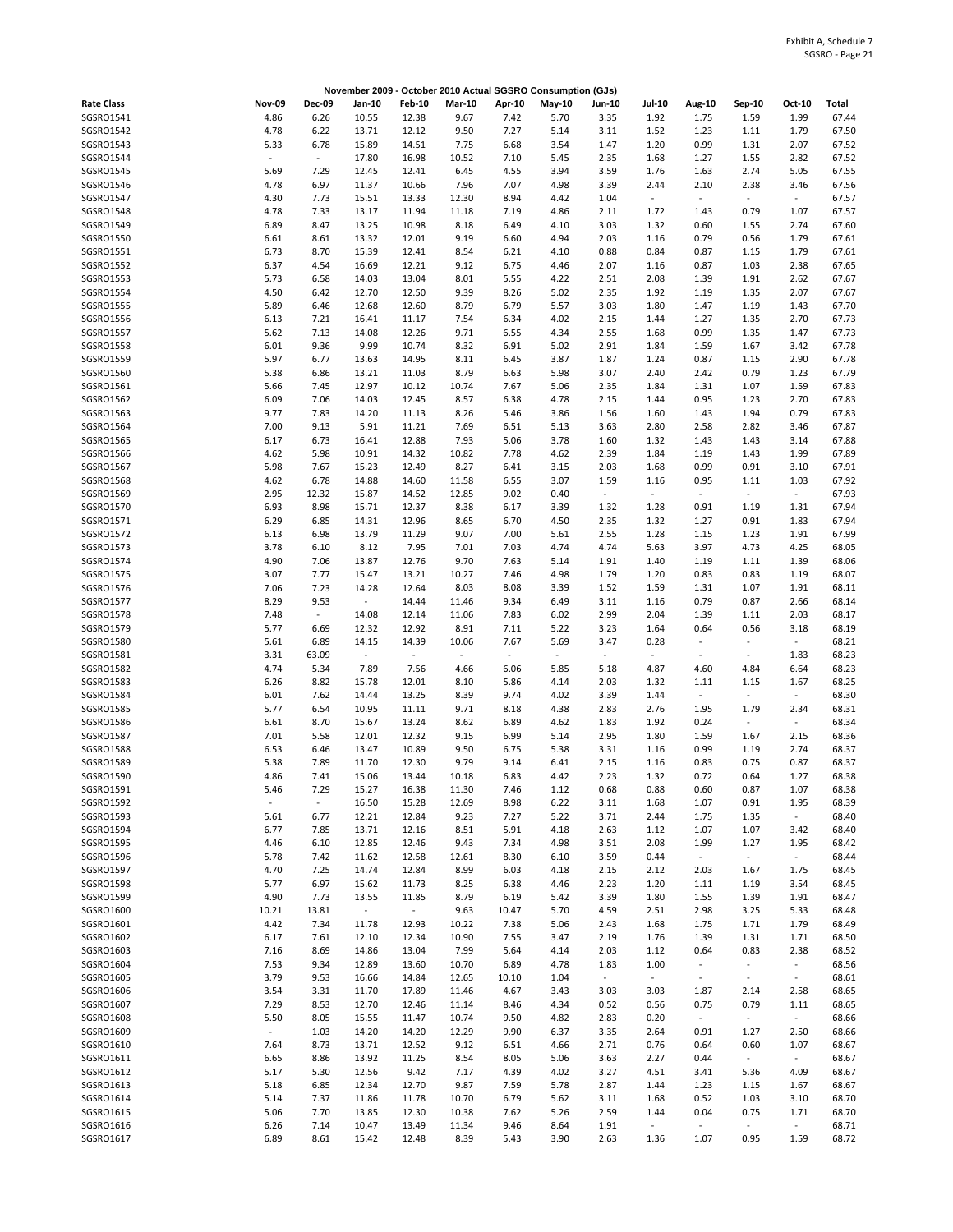|                        |               |                |                |                |               |              | November 2009 - October 2010 Actual SGSRO Consumption (GJs) |                          |                          |                          |                          |              |                |
|------------------------|---------------|----------------|----------------|----------------|---------------|--------------|-------------------------------------------------------------|--------------------------|--------------------------|--------------------------|--------------------------|--------------|----------------|
| <b>Rate Class</b>      | <b>Nov-09</b> | <b>Dec-09</b>  | Jan-10         | Feb-10         | <b>Mar-10</b> | Apr-10       | May-10                                                      | <b>Jun-10</b>            | <b>Jul-10</b>            | <b>Aug-10</b>            | Sep-10                   | Oct-10       | Total          |
| SGSRO1618              | 9.72          | 8.11           | 15.11          | 11.01          | 7.99          | 5.58         | 4.38                                                        | 1.83                     | 1.71                     | 1.51                     | 1.47                     | 0.32         | 68.74          |
| SGSRO1619              | 5.30          | 6.93           | 14.20          | 13.13          | 11.14         | 6.31         | 3.51                                                        | 2.19                     | 1.56                     | 1.11                     | 1.31                     | 2.06         | 68.75          |
| SGSRO1620              | 8.13          | 3.23           | 9.20           | 10.20          | 7.12          | 4.35         | 8.92                                                        | 5.62                     | 3.19                     | 2.58                     | 2.14                     | 4.13         | 68.81          |
| SGSRO1621              | 4.70          | 8.01           | 12.09          | 12.24          | 9.38          | 6.99         | 4.30                                                        | 2.59                     | 1.96                     | 1.95                     | 1.98                     | 2.62         | 68.81          |
| SGSRO1622              | 5.82          | 6.82           | 12.89          | 11.35          | 9.63          | 9.22         | 6.33                                                        | 2.67                     | 0.80                     | 0.36                     | 0.52                     | 2.42         | 68.83          |
| SGSRO1623              | 6.65          | 9.34           | 15.63          | 12.05          | 8.58          | 6.33         | 4.14                                                        | 3.11                     | 2.47                     | 0.56                     | $\sim$                   | $\omega$     | 68.86          |
| SGSRO1624              | 6.49          | 7.85           | 13.32          | 12.05          | 8.83          | 6.71         | 4.86                                                        | 3.07                     | 1.36                     | 0.95                     | 0.91                     | 2.46         | 68.86          |
| SGSRO1625              | 5.30          | 7.86           | 12.77          | 11.17          | 6.67          | 6.57         | 4.07                                                        | 3.03                     | 2.43                     | 2.06                     | 2.58                     | 4.38         | 68.89          |
| SGSRO1626              | 7.41          | 9.34           | 13.01          | 11.09          | 8.15          | 5.97         | 4.30                                                        | 1.75                     | 1.71                     | 1.23                     | 2.14                     | 2.82         | 68.92          |
| SGSRO1627              | 4.78          | 6.06           | 12.34          | 12.38          | 9.55          | 7.51         | 5.26                                                        | 2.91                     | 2.44                     | 2.27                     | 1.47                     | 1.95         | 68.92          |
| SGSRO1628              | 6.09          | 7.45           | 15.18          | 13.16          | 9.42          | 6.84         | 4.58                                                        | 2.03                     | 1.08                     | 0.79                     | 0.75                     | 1.55         | 68.92          |
| SGSRO1629<br>SGSRO1630 | 6.65          | 7.73           | 13.67          | 11.25          | 8.99          | 6.80         | 4.70                                                        | 2.87                     | 1.08                     | 0.95                     | 1.15                     | 3.10         | 68.94<br>68.94 |
| SGSRO1631              | 5.93<br>5.30  | 7.18<br>5.94   | 13.83<br>11.41 | 11.85<br>9.14  | 8.37<br>6.72  | 6.14<br>6.27 | 5.06<br>6.57                                                | 2.83<br>5.22             | 1.68<br>2.56             | 1.11<br>2.42             | 1.19<br>2.74             | 3.77<br>4.65 | 68.94          |
| SGSRO1632              | 5.10          | 6.26           | 12.53          | 13.21          | 9.03          | 7.98         | 5.02                                                        | 3.03                     | 2.28                     | 0.95                     | 0.99                     | 2.58         | 68.96          |
| SGSRO1633              | 4.70          | 7.13           | 14.12          | 12.90          | 10.86         | 8.31         | 4.30                                                        | 2.27                     | 0.32                     | 0.16                     | 0.28                     | 3.61         | 68.96          |
| SGSRO1634              | 6.53          | 7.05           | 16.89          | 12.21          | 8.77          | 5.82         | 3.90                                                        | 1.64                     | 1.24                     | 1.07                     | 0.95                     | 2.90         | 68.97          |
| SGSRO1635              | 10.19         | 7.33           | 15.15          | 11.09          | 7.77          | 6.22         | 3.90                                                        | 1.72                     | 1.40                     | 1.31                     | 1.35                     | 1.55         | 68.98          |
| SGSRO1636              | 4.66          | 6.34           | 14.35          | 11.61          | 8.99          | 6.71         | 3.94                                                        | 4.34                     | 2.12                     | 1.83                     | 1.35                     | 2.74         | 68.98          |
| SGSRO1637              | 6.85          | 7.21           | 17.41          | 13.76          | 8.37          | 6.34         | 3.66                                                        | 1.12                     | 0.68                     | 0.75                     | 0.68                     | 2.15         | 68.98          |
| SGSRO1638              | 6.09          | 9.44           | 12.09          | 9.54           | 8.84          | 6.91         | 4.66                                                        | 2.55                     | 2.28                     | 1.91                     | 1.99                     | 2.70         | 69.00          |
| SGSRO1639              | 6.21          | 7.45           | 15.34          | 14.63          | 10.24         | 4.63         | 4.90                                                        | 2.55                     | 0.32                     | 0.44                     | 0.71                     | 1.59         | 69.01          |
| SGSRO1640              | 6.85          | 7.09           | 16.53          | 13.36          | 10.43         | 6.99         | 4.50                                                        | 1.47                     | 0.76                     |                          | $\overline{\phantom{a}}$ | 1.03         | 69.01          |
| SGSRO1641              | 9.17          | 4.96           | 16.07          | 16.50          | 10.10         | 7.37         | 1.67                                                        | 0.08                     | $\overline{\phantom{a}}$ |                          | $\overline{\phantom{a}}$ | 3.10         | 69.02          |
| SGSRO1642              | 5.14          | 5.42           | 9.24           | 11.50          | 11.26         | 7.42         | 6.81                                                        | 4.43                     | 3.11                     | 1.59                     | 1.31                     | 1.83         | 69.06          |
| SGSRO1643              | 5.30          | 7.57           | 10.39          | 12.38          | 9.15          | 7.58         | 5.62                                                        | 2.75                     | 2.44                     | 1.55                     | 1.79                     | 2.58         | 69.10          |
| SGSRO1644              | 6.45          | 7.57           | 15.51          | 13.57          | 12.25         | 8.79         | 4.98                                                        | $\overline{\phantom{a}}$ | $\overline{\phantom{a}}$ | $\overline{\phantom{a}}$ | $\overline{\phantom{a}}$ | $\sim$       | 69.12          |
| SGSRO1645              | 6.97          | 9.14           | 15.07          | 12.49          | 9.58          | 6.81         | 5.58                                                        | 1.36                     | 1.36                     | 0.79                     | $\overline{\phantom{a}}$ | $\sim$       | 69.15          |
| SGSRO1646              | 5.66          | 7.17           | 14.92          | 12.38          | 10.50         | 6.67         | 3.63                                                        | 2.11                     | 1.60                     | 1.43                     | 1.51                     | 1.59         | 69.17          |
| SGSRO1647<br>SGSRO1648 | 5.41<br>5.77  | 6.54<br>6.38   | 11.74<br>12.93 | 11.63<br>12.02 | 9.67<br>9.35  | 7.94<br>7.98 | 5.14<br>6.18                                                | 3.03<br>2.47             | 2.48<br>1.12             | 1.63<br>1.07             | 1.79<br>0.67             | 2.18<br>3.26 | 69.18<br>69.20 |
| SGSRO1649              | 5.93          | 6.85           | 12.88          | 13.16          | 9.74          | 7.23         | 4.78                                                        | 3.63                     | 1.60                     | 1.07                     | 0.91                     | 1.43         | 69.21          |
| SGSRO1650              | 7.32          | 6.62           | 17.25          | 12.80          | 8.89          | 6.62         | 4.54                                                        | 2.03                     | 0.12                     | 0.60                     | 0.71                     | 1.71         | 69.21          |
| SGSRO1651              | 5.45          | 6.50           | 21.56          | 14.63          | 8.29          | 5.62         | 2.23                                                        | 1.00                     | 0.84                     | 0.87                     | 0.71                     | 1.55         | 69.25          |
| SGSRO1652              | 7.37          | 9.93           | 15.99          | 12.88          | 9.55          | 8.48         | 5.06                                                        | $\overline{\phantom{a}}$ | $\overline{\phantom{a}}$ | $\overline{\phantom{a}}$ | $\sim$                   | $\sim$       | 69.26          |
| SGSRO1653              | $\sim$        | $\sim$         | 14.32          | 15.51          | 11.70         | 9.26         | 7.01                                                        | 3.39                     | 2.04                     | 1.95                     | 1.67                     | 2.42         | 69.27          |
| SGSRO1654              | 4.86          | 6.10           | 7.97           | 17.09          | 8.91          | 5.99         | 5.49                                                        | 3.43                     | 2.63                     | 2.30                     | 1.98                     | 2.54         | 69.29          |
| SGSRO1655              | 6.77          | 7.37           | 13.44          | 10.42          | 6.02          | 4.94         | 3.94                                                        | 3.43                     | 2.71                     | 2.70                     | 2.70                     | 4.89         | 69.33          |
| SGSRO1656              | 4.62          | 7.50           | 15.35          | 14.87          | 6.39          | 5.85         | 3.91                                                        | 2.39                     | 2.19                     | 1.98                     | 2.02                     | 2.27         | 69.34          |
| SGSRO1657              | 5.45          | 6.98           | 12.57          | 13.76          | 9.36          | 6.78         | 5.09                                                        | 2.59                     | 1.36                     | 1.03                     | 1.19                     | 3.18         | 69.34          |
| SGSRO1658              | 3.27          | 6.66           | 10.19          | 12.26          | 10.70         | 8.46         | 6.17                                                        | 3.39                     | 2.28                     | 1.91                     | 1.51                     | 2.54         | 69.34          |
| SGSRO1659              | 4.10          | 5.98           | 12.17          | 12.32          | 7.52          | 7.35         | 6.41                                                        | 4.94                     | 2.68                     | 1.51                     | 1.43                     | 2.94         | 69.35          |
| SGSRO1660              | 4.58          | 5.98           | 14.40          | 13.25          | 12.09         | 6.47         | 4.58                                                        | 2.63                     | 1.40                     | 1.19                     | 1.31                     | 1.51         | 69.39          |
| SGSRO1661<br>SGSRO1662 | $\sim$        | $\sim$<br>7.25 | 23.18          | 19.00          | 12.72<br>9.99 | 9.23         | 5.29                                                        | $\sim$<br>2.87           | $\bar{a}$<br>2.16        | $\sim$                   | $\overline{\phantom{a}}$ | $\sim$       | 69.42<br>69.46 |
| SGSRO1663              | 5.14<br>ä,    | $\blacksquare$ | 13.49<br>15.65 | 12.10<br>15.19 | 11.33         | 6.87<br>8.43 | 4.74<br>6.61                                                | 3.35                     | 1.68                     | 1.67<br>1.75             | 1.55<br>1.47             | 1.63<br>4.01 | 69.47          |
| SGSRO1664              | 5.33          | 6.34           | 14.62          | 13.44          | 9.07          | 7.55         | 5.53                                                        | 2.71                     | 1.36                     | 0.83                     | 1.19                     | 1.51         | 69.48          |
| SGSRO1665              | 6.45          | 6.89           | 14.16          | 15.12          | 8.20          | 6.23         | 3.67                                                        | 2.47                     | 1.80                     | 1.15                     | 1.39                     | 1.95         | 69.48          |
| SGSRO1666              | 6.26          | 9.26           | 14.87          | 11.45          | 8.30          | 5.90         | 5.66                                                        | 1.91                     | 1.20                     | 1.19                     | 1.31                     | 2.19         | 69.50          |
| SGSRO1667              | 5.14          | 6.89           | 12.76          | 10.30          | 8.43          | 6.91         | 4.54                                                        | 2.51                     | 2.75                     | 1.98                     | 2.14                     | 5.17         | 69.52          |
| SGSRO1668              | 5.93          | 8.05           | 11.57          | 10.46          | 6.93          | 6.43         | 5.49                                                        | 3.99                     | 3.12                     | 2.22                     | 1.91                     | 3.42         | 69.52          |
| SGSRO1669              | 6.73          | 9.17           | 15.42          | 12.12          | 8.83          | 4.68         | 4.42                                                        | 2.83                     | 1.08                     | 0.79                     | 0.79                     | 2.70         | 69.56          |
| SGSRO1670              | 5.50          | 7.14           | 11.26          | 12.97          | 10.10         | 7.34         | 5.54                                                        | 3.07                     | 1.76                     | 1.59                     | 1.31                     | 1.99         | 69.57          |
| SGSRO1671              | 9.95          | 10.00          | $\sim$         | 13.80          | 5.90          | 8.73         | 6.45                                                        | 3.07                     | 1.24                     | 1.15                     | 1.87                     | 7.47         | 69.63          |
| SGSRO1672              | 5.45          | 6.82           | 12.33          | 11.01          | 8.35          | 7.39         | 5.37                                                        | 3.67                     | 2.88                     | 1.67                     | 1.79                     | 2.94         | 69.67          |
| SGSRO1673              | 5.61          | 6.02           | 15.26          | 10.69          | 9.66          | 6.83         | 4.78                                                        | 2.91                     | 2.12                     | 1.71                     | 1.63                     | 2.46         | 69.68          |
| SGSRO1674<br>SGSRO1675 | 5.97<br>5.89  | 6.46<br>6.38   | 14.80<br>12.40 | 11.17<br>13.16 | 8.65<br>8.99  | 7.18<br>6.47 | 3.54<br>4.74                                                | 2.15<br>2.87             | 2.00<br>2.40             | 2.54<br>1.95             | 1.79<br>1.91             | 3.46<br>2.58 | 69.71<br>69.74 |
| SGSRO1676              | 6.86          | 7.11           | 15.35          | 13.64          | 8.15          | 6.73         | 3.31                                                        | 1.52                     | 1.40                     | 1.19                     | 1.59                     | 2.94         | 69.79          |
| SGSRO1677              | 7.57          | 8.47           | 13.96          | 11.33          | 8.31          | 6.89         | 3.43                                                        | 2.07                     | 1.44                     | 0.99                     | 1.43                     | 3.90         | 69.79          |
| SGSRO1678              | 6.33          | 6.30           | 12.68          | 11.73          | 8.53          | 6.86         | 4.86                                                        | 3.43                     | 2.64                     | 1.75                     | 1.87                     | 2.82         | 69.80          |
| SGSRO1679              | 5.70          | 7.61           | 12.34          | 12.77          | 10.54         | 7.23         | 6.02                                                        | 2.63                     | 1.68                     | 0.91                     | 0.91                     | 1.47         | 69.81          |
| SGSRO1680              | 5.70          | 8.11           | 15.15          | 12.73          | 8.14          | 5.82         | 3.90                                                        | 2.23                     | 1.76                     | 0.95                     | 1.67                     | 3.66         | 69.82          |
| SGSRO1681              | 8.12          | 10.32          | 18.96          | 7.06           | 4.50          | 1.88         | 8.57                                                        | 3.35                     | 1.84                     | 1.19                     | 1.07                     | 2.98         | 69.84          |
| SGSRO1682              | 5.69          | 6.82           | 13.79          | 11.97          | 10.02         | 7.44         | 5.45                                                        | 2.83                     | 0.84                     | 0.83                     | 0.87                     | 3.34         | 69.89          |
| SGSRO1683              | 6.49          | 9.98           | 16.62          | 13.84          | 9.14          | 6.93         | 3.19                                                        | 0.68                     | 0.84                     | 0.67                     | 0.40                     | 1.11         | 69.89          |
| SGSRO1684              | 6.29          | 8.23           | 15.19          | 8.31           | 6.59          | 6.61         | 4.22                                                        | 2.95                     | 2.79                     | 2.54                     | 2.74                     | 3.46         | 69.92          |
| SGSRO1685              | 6.46          | 7.25           | 13.73          | 11.54          | 12.41         | 8.34         | 4.82                                                        | 2.15                     | 1.04                     | 0.76                     | 0.63                     | 0.79         | 69.92          |
| SGSRO1686              | 5.82          | 14.21          | 13.21          | 8.83           | 8.94          | 4.58         | 5.38                                                        | 1.40                     | 1.64                     | 1.19                     | 1.55                     | 3.18         | 69.93          |
| SGSRO1687              | 5.10          | 7.55           | 13.05          | 11.73          | 8.43          | 7.49         | 4.22                                                        | 2.83                     | 2.11                     | 1.47                     | 1.98                     | 3.98         | 69.94          |
| SGSRO1688<br>SGSRO1689 | 5.62<br>5.93  | 8.33<br>6.90   | 15.55<br>13.79 | 13.53          | 11.50         | 6.59         | 3.63                                                        | 1.91                     | 0.76<br>2.60             | 0.64                     | 0.56                     | 1.35<br>2.70 | 69.97<br>69.97 |
| SGSRO1690              | 5.06          | 7.38           | 10.79          | 12.41<br>11.31 | 7.45<br>11.10 | 6.38<br>6.11 | 5.37<br>6.13                                                | 2.63<br>3.75             | 2.36                     | 2.02<br>1.99             | 1.79<br>1.90             | 2.10         | 69.98          |
| SGSRO1691              | 5.94          | 9.26           | 13.61          | 12.25          | 8.62          | 7.45         | 2.55                                                        | 1.99                     | 1.60                     | 1.31                     | 1.59                     | 3.82         | 69.99          |
| SGSRO1692              | 7.17          | 9.94           | 15.39          | 13.72          | 9.38          | 7.57         | 3.07                                                        | 0.88                     | $\omega$                 | $\blacksquare$           | 0.44                     | 2.43         | 69.99          |
| SGSRO1693              | 6.37          | 7.53           | 14.16          | 12.97          | 10.31         | 8.10         | 5.14                                                        | 1.87                     | 1.04                     | 0.48                     | 0.71                     | 1.31         | 69.99          |
| SGSRO1694              | 5.70          | 7.75           | 16.02          | 13.52          | 9.46          | 5.98         | 4.18                                                        | 1.20                     | 1.28                     | 1.19                     | 1.19                     | 2.54         | 70.01          |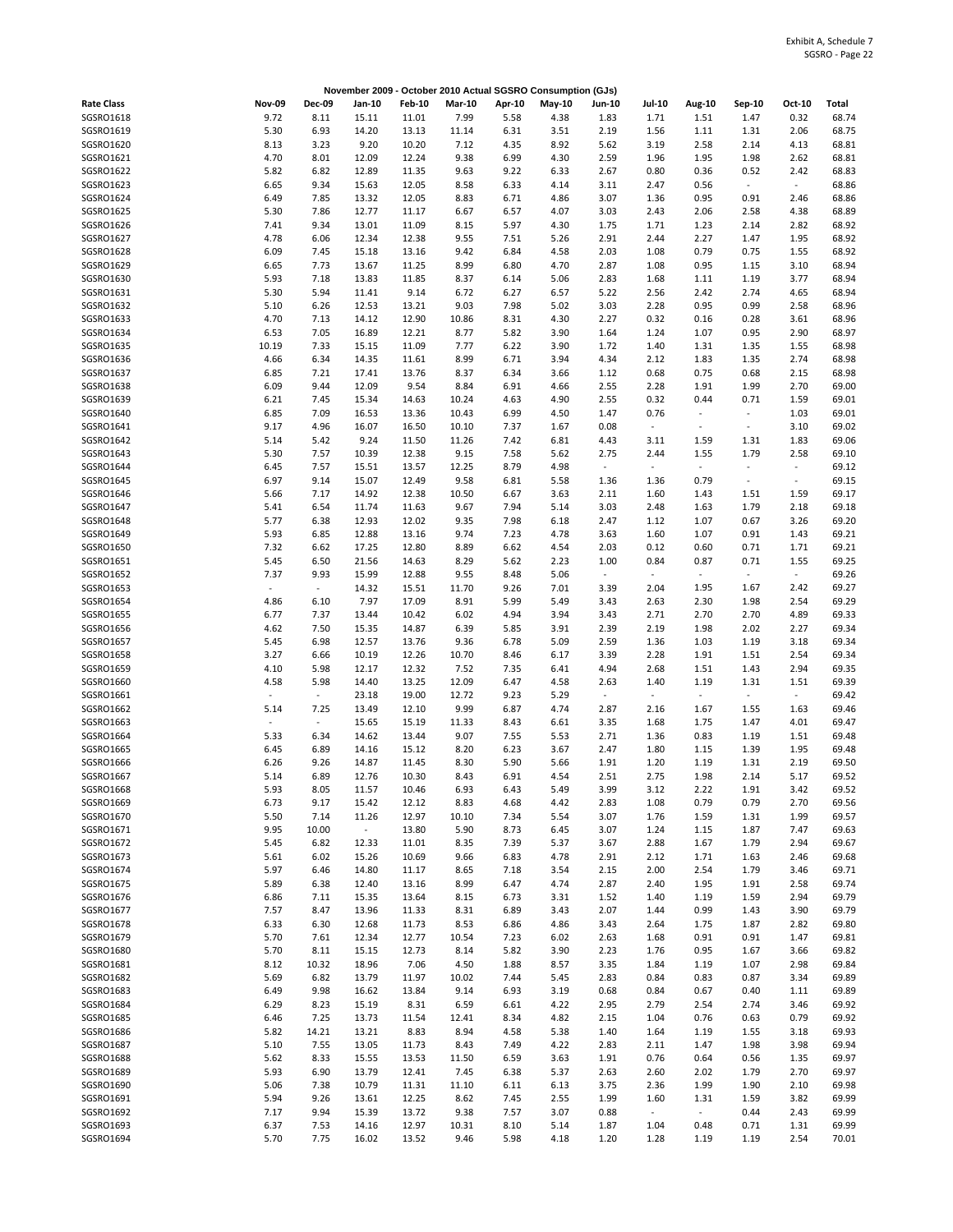|                        |                          |                |                |                          |               |              | November 2009 - October 2010 Actual SGSRO Consumption (GJs) |                        |                                 |                                  |                          |                  |                |
|------------------------|--------------------------|----------------|----------------|--------------------------|---------------|--------------|-------------------------------------------------------------|------------------------|---------------------------------|----------------------------------|--------------------------|------------------|----------------|
| <b>Rate Class</b>      | <b>Nov-09</b>            | <b>Dec-09</b>  | Jan-10         | Feb-10                   | <b>Mar-10</b> | Apr-10       | May-10                                                      | <b>Jun-10</b>          | <b>Jul-10</b>                   | <b>Aug-10</b>                    | Sep-10                   | Oct-10           | Total          |
| SGSRO1695              | 6.25                     | 7.29           | 13.09          | 12.14                    | 9.75          | 7.74         | 4.34                                                        | 2.95                   | 1.64                            | 1.07                             | 1.31                     | 2.46             | 70.03          |
| SGSRO1696              | 7.21                     | 5.86           | 15.73          | 13.60                    | 10.97         | 7.99         | 5.65                                                        | 1.43                   | 0.04                            | $\overline{\phantom{a}}$         | 0.12                     | 1.43             | 70.03          |
| SGSRO1697              | $\overline{\phantom{a}}$ | $\blacksquare$ | 19.24          | 15.78                    | 10.46         | 8.52         | 3.19                                                        | 1.67                   | 1.40                            | 1.15                             | 2.54                     | 6.17             | 70.12          |
| SGSRO1698              | 6.93                     | 6.26           | 11.77          | 10.73                    | 8.15          | 6.15         | 6.09                                                        | 3.03                   | 2.24                            | 2.50                             | 2.62                     | 3.65             | 70.12          |
| SGSRO1699<br>SGSRO1700 | 5.18<br>4.62             | 6.82<br>6.22   | 13.29<br>11.11 | 13.13<br>12.50           | 8.87<br>12.21 | 7.63<br>8.22 | 5.38<br>5.74                                                | 2.99<br>2.83           | 1.92<br>1.88                    | 1.35<br>1.75                     | 1.67<br>1.03             | 1.91<br>2.03     | 70.14<br>70.14 |
| SGSRO1701              | 5.10                     | 7.62           | 11.22          | 12.77                    | 10.38         | 8.58         | 5.98                                                        | 3.03                   | 1.36                            | 1.31                             | 0.95                     | 1.87             | 70.17          |
| SGSRO1702              | 4.26                     | 4.90           | 10.62          | 10.14                    | 6.48          | 3.80         | 3.11                                                        | 4.98                   | 8.58                            | 4.29                             | 7.54                     | 1.47             | 70.17          |
| SGSRO1703              | 4.02                     | 3.67           | 4.84           | 4.61                     | 4.26          | 4.43         | 4.70                                                        | 6.98                   | 11.82                           | 9.41                             | 7.98                     | 3.46             | 70.18          |
| SGSRO1704              | 6.93                     | 9.38           | 14.56          | 11.77                    | 8.66          | 7.13         | 3.90                                                        | 1.67                   | 0.96                            | 0.83                             | 1.47                     | 2.94             | 70.20          |
| SGSRO1705              | 4.78                     | 6.10           | 10.62          | 11.33                    | 8.67          | 7.23         | 5.61                                                        | 3.87                   | 3.55                            | 2.82                             | 2.50                     | 3.18             | 70.26          |
| SGSRO1706              | 5.49                     | 6.94           | 14.12          | 13.45                    | 11.42         | 9.18         | 4.14                                                        | 2.27                   | 1.32                            | 0.32                             | 0.24                     | 1.39             | 70.28          |
| SGSRO1707<br>SGSRO1708 | 6.65<br>6.41             | 7.97<br>8.66   | 13.43<br>14.08 | 12.92<br>13.36           | 9.78<br>8.70  | 7.11<br>6.89 | 5.49<br>5.02                                                | 1.83<br>1.83           | 1.52<br>1.16                    | 1.11<br>0.67                     | 0.95<br>1.23             | 1.55<br>2.31     | 70.31<br>70.32 |
| SGSRO1709              | $\omega$                 | 3.18           | 11.75          | 14.76                    | 13.57         | 9.58         | 6.97                                                        | 2.99                   | 1.72                            | 1.55                             | 1.47                     | 2.78             | 70.32          |
| SGSRO1710              | 3.90                     | 6.10           | 12.66          | 12.06                    | 10.15         | 8.46         | 4.46                                                        | 2.99                   | 3.27                            | 1.95                             | 1.94                     | 2.38             | 70.32          |
| SGSR01711              | 6.61                     | 5.82           | 13.08          | 12.41                    | 8.69          | 6.06         | 4.94                                                        | 2.83                   | 2.52                            | 2.30                             | 2.38                     | 2.70             | 70.34          |
| SGSRO1712              | 7.92                     | 8.73           | 14.20          | 11.66                    | 9.55          | 5.83         | 4.86                                                        | 3.03                   | 1.56                            | 0.87                             | 0.87                     | 1.27             | 70.35          |
| SGSRO1713              | 5.22                     | 6.93           | 12.60          | 12.48                    | 9.07          | 6.95         | 5.49                                                        | 3.55                   | 2.04                            | 1.91                             | 1.83                     | 2.30             | 70.37          |
| SGSRO1714              | 6.61                     | 6.50           | 14.64          | 11.25                    | 7.93          | 5.90         | 4.18                                                        | 2.51                   | 2.36                            | 2.22                             | 2.34                     | 4.05             | 70.49          |
| SGSRO1715              | 9.08                     | 9.86           | 15.82          | 10.58                    | 6.86          | 6.49         | 3.74                                                        | 0.92                   | 0.96                            | 0.99                             | 1.71                     | 3.50             | 70.51          |
| SGSR01716<br>SGSRO1717 | 6.93<br>5.85             | 9.28<br>7.34   | 17.16<br>13.37 | 14.47<br>11.78           | 10.78<br>9.87 | 7.43<br>7.66 | 4.46<br>5.14                                                | $\blacksquare$<br>2.55 | $\blacksquare$<br>1.76          | $\overline{\phantom{a}}$<br>1.11 | $\sim$<br>1.11           | $\omega$<br>2.98 | 70.51<br>70.52 |
| SGSRO1718              | 5.22                     | 7.37           | 14.94          | 14.15                    | 9.46          | 6.99         | 3.94                                                        | 2.19                   | 1.92                            | 1.47                             | 1.27                     | 1.63             | 70.55          |
| SGSRO1719              | 4.90                     | 5.30           | 12.34          | 12.18                    | 10.07         | 8.38         | 5.74                                                        | 3.11                   | 2.32                            | 1.63                             | 1.55                     | 3.06             | 70.58          |
| SGSRO1720              | 4.66                     | 5.86           | 7.09           | 10.73                    | 9.23          | 7.87         | 6.81                                                        | 4.58                   | 3.95                            | 2.42                             | 3.02                     | 4.37             | 70.59          |
| SGSRO1721              | 7.77                     | 9.46           | 16.38          | 10.86                    | 8.34          | 5.78         | 4.90                                                        | 1.63                   | 2.47                            | 1.94                             | 1.07                     | $\omega_{\rm c}$ | 70.60          |
| SGSRO1722              | 6.25                     | 6.82           | 16.21          | 13.80                    | 9.04          | 5.47         | 4.14                                                        | 1.87                   | 1.52                            | 1.19                             | 1.27                     | 3.06             | 70.64          |
| SGSRO1723              | 4.54                     | 5.34           | 13.49          | 13.69                    | 10.90         | 8.22         | 4.98                                                        | 2.59                   | 1.96                            | 1.35                             | 1.63                     | 1.95             | 70.64          |
| SGSRO1724              | 5.69                     | 6.42           | 14.40          | 12.61                    | 8.71          | 8.86         | 6.89                                                        | 3.15                   | 2.20                            | 1.71                             | $\blacksquare$           | $\sim$           | 70.64          |
| SGSRO1725<br>SGSRO1726 | 6.41<br>5.89             | 9.14<br>6.82   | 13.17<br>12.96 | 11.33<br>11.45           | 8.66<br>8.55  | 7.33<br>6.51 | 4.18<br>5.10                                                | 2.11<br>3.47           | 1.71<br>2.56                    | 1.51<br>2.26                     | 1.51<br>2.18             | 3.58<br>2.90     | 70.64<br>70.65 |
| SGSRO1727              | 5.45                     | 5.78           | 16.80          | 12.44                    | 8.71          | 7.19         | 5.42                                                        | 2.39                   | 1.24                            | 1.39                             | 1.75                     | 2.11             | 70.67          |
| SGSRO1728              | 5.14                     | 6.89           | 14.20          | 12.70                    | 11.02         | 7.47         | 4.74                                                        | 2.51                   | 1.56                            | 1.39                             | 1.51                     | 1.55             | 70.68          |
| SGSRO1729              | 5.97                     | 7.01           | 12.62          | 14.84                    | 10.10         | 6.95         | 5.70                                                        | 2.35                   | 1.28                            | 0.99                             | 0.91                     | 1.99             | 70.71          |
| SGSRO1730              | $\sim$                   | $\blacksquare$ | 17.14          | 14.01                    | 11.82         | 8.23         | 6.25                                                        | 4.11                   | 2.68                            | 1.47                             | 1.75                     | 3.26             | 70.72          |
| SGSRO1731              | 4.66                     | 6.82           | 11.62          | 12.10                    | 10.15         | 9.10         | 8.05                                                        | 3.11                   | 1.44                            | 0.99                             | 0.79                     | 1.91             | 70.74          |
| SGSRO1732              | 6.73                     | 8.94           | 13.05          | 12.01                    | 9.38          | 7.96         | 3.59                                                        | 1.91                   | 1.64                            | 1.27                             | 1.11                     | 3.22             | 70.81          |
| SGSRO1733              | 6.05                     | 6.94           | 16.05          | 14.55                    | 12.76         | 6.55         | 4.78                                                        | 1.95                   | 0.24                            | $\overline{\phantom{a}}$         | $\overline{\phantom{a}}$ | 0.95             | 70.82          |
| SGSRO1734<br>SGSRO1735 | 7.00<br>7.41             | 8.29<br>6.14   | 14.82<br>16.58 | 13.04<br>11.17           | 7.89<br>7.46  | 6.99<br>5.58 | 4.46<br>3.90                                                | 2.59<br>3.11           | 1.44<br>2.87                    | 0.91<br>1.94                     | 0.95<br>2.30             | 2.50<br>2.43     | 70.88<br>70.89 |
| SGSRO1736              | 5.45                     | 5.98           | 12.80          | 13.91                    | 10.42         | 7.91         | 5.46                                                        | 3.03                   | 1.56                            | 1.23                             | 1.23                     | 1.91             | 70.89          |
| SGSRO1737              | 6.37                     | 6.90           | 12.54          | 10.63                    | 9.59          | 7.82         | 5.66                                                        | 3.35                   | 2.24                            | 1.47                             | 1.71                     | 2.66             | 70.94          |
| SGSRO1738              | 7.64                     | 5.22           | 15.93          | 12.20                    | 9.94          | 6.79         | 5.85                                                        | 2.15                   | 1.36                            | 0.99                             | 1.35                     | 1.55             | 70.97          |
| SGSRO1739              | 10.80                    | 13.95          | $\sim$         | $\overline{\phantom{a}}$ | 15.29         | 10.95        | 9.32                                                        | 1.67                   | 1.44                            | 1.27                             | 1.11                     | 5.21             | 71.01          |
| SGSRO1740              | 5.18                     | 7.54           | 11.07          | 13.21                    | 10.06         | 8.14         | 5.94                                                        | 2.71                   | 1.36                            | 1.91                             | 1.55                     | 2.38             | 71.05          |
| SGSRO1741<br>SGSRO1742 | 6.22                     | 8.05<br>6.94   | 11.46          | 13.41<br>12.89           | 11.02         | 7.46         | 5.26                                                        | 2.27                   | 1.36                            | 1.27                             | 0.91                     | 2.38<br>2.62     | 71.07<br>71.09 |
| SGSRO1743              | 6.13<br>6.06             | 8.55           | 9.84<br>14.99  | 12.73                    | 11.02<br>8.66 | 9.46<br>6.69 | 5.22<br>5.30                                                | 3.35<br>1.40           | 1.80<br>1.24                    | 1.07<br>1.31                     | 0.75<br>1.19             | 2.98             | 71.10          |
| SGSRO1744              |                          |                | 20.43          | 16.54                    | 11.70         | 8.96         | 3.87                                                        | 1.63                   | 1.36                            | 1.03                             | 0.91                     | 4.73             | 71.16          |
| SGSRO1745              | 7.21                     | 7.89           | 13.83          | 10.14                    | 7.59          | 7.47         | 6.21                                                        | 3.95                   | 2.04                            | 1.27                             | 1.35                     | 2.22             | 71.17          |
| SGSRO1746              | 7.25                     | 7.17           | 12.34          | 10.87                    | 10.82         | 7.27         | 6.21                                                        | 3.15                   | 1.64                            | 1.39                             | 1.15                     | 1.95             | 71.21          |
| SGSRO1747              | 5.22                     | 5.18           | 12.77          | 12.50                    | 9.99          | 8.66         | 6.65                                                        | 3.31                   | 2.24                            | 1.27                             | 1.23                     | 2.22             | 71.24          |
| SGSRO1748              | 6.73                     | 8.35           | 14.24          | 12.84                    | 9.30          | 7.13         | 5.02                                                        | 1.40                   | 1.28                            | 1.07                             | 1.23                     | 2.66             | 71.25          |
| SGSRO1749              | 5.05                     | 7.77           | 13.40          | 11.37                    | 7.99          | 7.56         | 6.25                                                        | 2.63                   | 2.32                            | 1.67                             | 2.06                     | 3.18             | 71.25          |
| SGSRO1750<br>SGSRO1751 | 6.17<br>6.29             | 7.10<br>6.97   | 14.11<br>12.52 | 11.53<br>13.04           | 7.89<br>9.38  | 5.67<br>7.39 | 4.42<br>5.49                                                | 2.99<br>3.87           | 3.16<br>2.08                    | 2.42<br>0.68                     | 2.78<br>0.99             | 3.02<br>2.58     | 71.26<br>71.28 |
| SGSRO1752              | $\sim$                   | $\sim$         | 18.88          | 18.29                    | 13.13         | 9.94         | 4.86                                                        | 2.11                   | 1.76                            | 1.31                             | 1.03                     | $\sim$           | 71.31          |
| SGSRO1753              | 7.65                     | 11.13          | 16.34          | 14.47                    | 9.62          | 7.57         | 3.71                                                        | 0.84                   | $\sim$                          | $\omega$                         | $\sim$                   | $\sim$           | 71.33          |
| SGSRO1754              | 6.37                     | 8.09           | 16.13          | 13.67                    | 9.34          | 6.75         | 4.06                                                        | 1.67                   | 1.32                            | 1.19                             | 1.07                     | 1.71             | 71.37          |
| SGSRO1755              | 6.14                     | 8.23           | 13.17          | 10.62                    | 8.62          | 6.49         | 5.86                                                        | 1.71                   | 1.52                            | 1.11                             | 2.58                     | 5.33             | 71.38          |
| SGSR01756              | 6.77                     | 6.70           | 14.56          | 11.90                    | 10.14         | 6.79         | 4.22                                                        | 2.51                   | 2.04                            | 1.47                             | 1.71                     | 2.58             | 71.39          |
| SGSR01757              | 5.61                     | 7.46           | 16.23          | 14.40                    | 12.02         | 8.82         | 4.82                                                        | 1.67                   | $\blacksquare$                  | $\overline{\phantom{a}}$         | $\sim$                   | 0.40             | 71.43          |
| SGSRO1758<br>SGSRO1759 | 10.72<br>7.18            | 9.54           | 19.43<br>15.47 | 14.40                    | 7.86<br>8.23  | 4.98<br>4.58 | 2.59<br>3.99                                                | 0.12<br>2.23           | $\frac{1}{2}$<br>$\blacksquare$ | $\blacksquare$                   | 1.39                     | 0.44             | 71.47<br>71.51 |
| SGSRO1760              | 5.41                     | 11.54<br>8.25  | 13.95          | 12.84<br>11.73           | 9.74          | 6.71         | 5.45                                                        | 2.91                   | 1.56                            | 0.20<br>1.35                     | 0.75<br>1.47             | 4.50<br>2.98     | 71.51          |
| SGSRO1761              | 7.93                     | 7.93           | 14.31          | 11.97                    | 9.42          | 7.15         | 5.73                                                        | 4.14                   | 2.00                            | 0.95                             | $\sim$                   | $\sim$           | 71.53          |
| SGSRO1762              | 3.74                     | 7.29           | 16.73          | 11.41                    | 7.97          | 6.78         | 5.14                                                        | 2.87                   | 1.92                            | 2.06                             | 1.71                     | 3.93             | 71.55          |
| SGSRO1763              | 6.05                     | 6.81           | 16.49          | 13.40                    | 9.09          | 6.70         | 4.38                                                        | 2.59                   | 0.84                            | 0.63                             | 0.95                     | 3.62             | 71.55          |
| SGSRO1764              | 3.34                     | 11.44          | 17.56          | 15.31                    | 10.78         | 7.12         | 4.98                                                        | 1.04                   | $\omega$                        | $\blacksquare$                   | $\sim$                   | $\sim$           | 71.57          |
| SGSRO1765              | 6.33                     | 8.88           | 14.07          | 13.92                    | 9.05          | 6.30         | 4.18                                                        | 1.79                   | 1.08                            | 0.87                             | 0.99                     | 4.13             | 71.59          |
| SGSRO1766<br>SGSRO1767 | 7.09<br>5.66             | 7.21<br>7.69   | 10.46<br>13.45 | 13.36<br>15.00           | 9.58          | 6.83<br>8.42 | 5.69<br>5.50                                                | 2.99<br>2.47           | 1.24<br>1.32                    | 0.91<br>1.07                     | 1.03<br>$\omega$         | 5.20<br>$\sim$   | 71.59<br>71.60 |
| SGSRO1768              | 7.13                     | 8.98           | 14.40          | 13.24                    | 11.02<br>9.34 | 7.05         | 4.34                                                        | 1.08                   | 0.76                            | 0.87                             | 1.07                     | 3.34             | 71.60          |
| SGSRO1769              | 4.46                     | 6.86           | 14.20          | 13.33                    | 11.10         | 9.18         | 6.37                                                        | 2.91                   | 1.76                            | 1.39                             | 0.04                     | $\omega$         | 71.60          |
| SGSRO1770              | 5.26                     | 5.98           | 14.31          | 12.28                    | 9.78          | 8.23         | 6.61                                                        | 3.47                   | 1.40                            | 1.07                             | 1.19                     | 2.07             | 71.65          |
| SGSRO1771              | 5.06                     | 6.90           | 13.57          | 12.10                    | 10.46         | 8.46         | 5.62                                                        | 2.55                   | 2.04                            | 1.11                             | 1.63                     | 2.18             | 71.68          |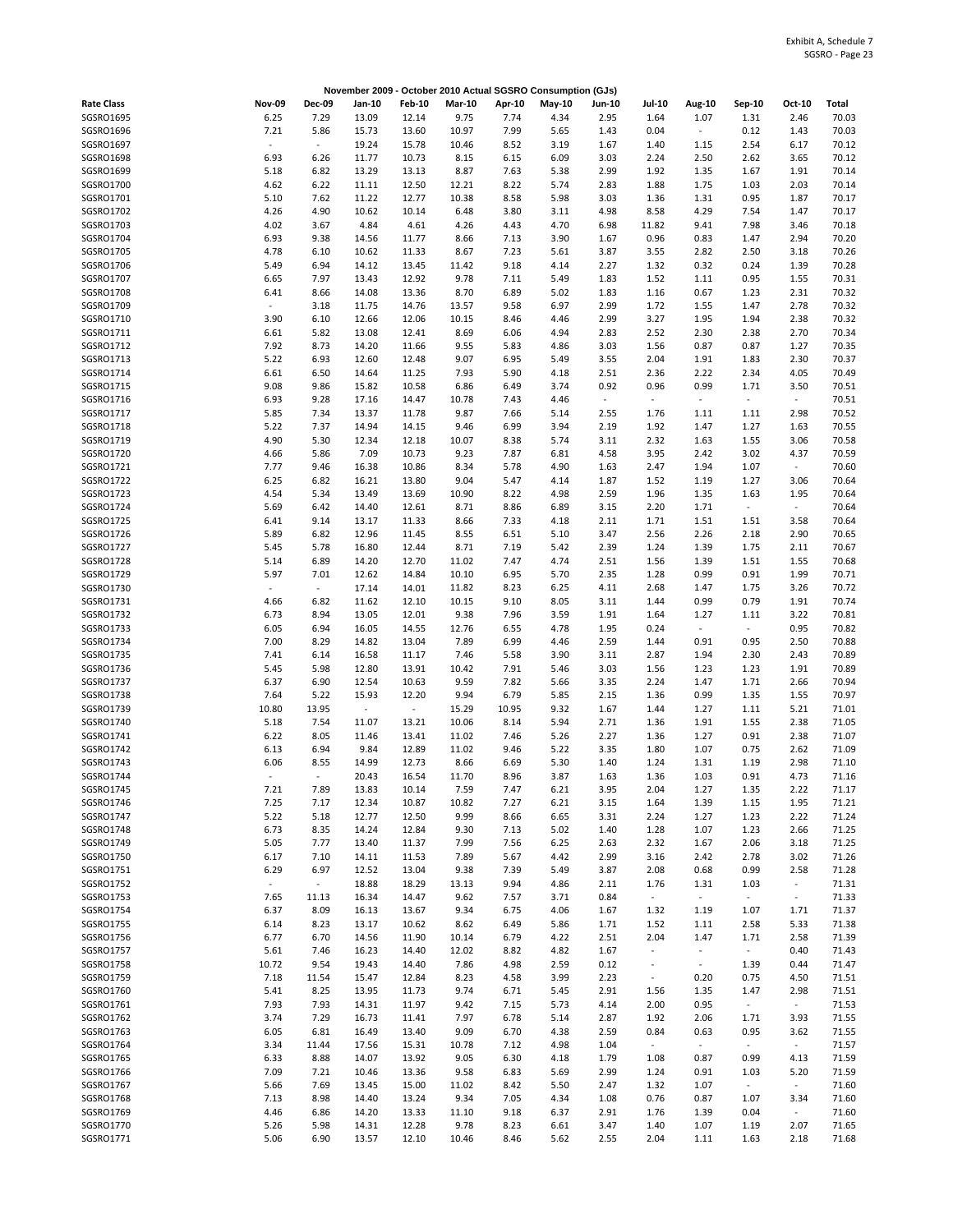|                        |                          |                          |                |                |                |                          | November 2009 - October 2010 Actual SGSRO Consumption (GJs) |               |               |                                  |                  |                          |                |
|------------------------|--------------------------|--------------------------|----------------|----------------|----------------|--------------------------|-------------------------------------------------------------|---------------|---------------|----------------------------------|------------------|--------------------------|----------------|
| <b>Rate Class</b>      | <b>Nov-09</b>            | <b>Dec-09</b>            | Jan-10         | <b>Feb-10</b>  | <b>Mar-10</b>  | Apr-10                   | $May-10$                                                    | <b>Jun-10</b> | <b>Jul-10</b> | <b>Aug-10</b>                    | Sep-10           | Oct-10                   | Total          |
| SGSRO1772              | 7.84                     | 9.72                     | 24.14          | 12.41          | 6.66           | 3.19                     | 3.46                                                        | 3.07          | 1.24          |                                  |                  | ÷,                       | 71.73          |
| SGSRO1773              | 9.52                     | 10.16                    | 19.80          | 18.64          | 13.61          | $\overline{\phantom{a}}$ | $\sim$                                                      | $\sim$        | $\omega$      | $\sim$                           | $\sim$           | $\overline{\phantom{a}}$ | 71.73          |
| SGSRO1774              | 4.34                     | 8.27                     | 16.26          | 13.00          | 9.46           | 6.69                     | 2.83                                                        | 2.15          | 2.15          | 1.94                             | 2.14             | 2.51                     | 71.74          |
| SGSRO1775              | 6.02                     | 8.07                     | 14.36          | 11.02          | 8.38           | 6.45                     | 5.22                                                        | 2.47          | 2.47          | 1.94                             | 2.10             | 3.26                     | 71.76          |
| SGSR01776              | 6.57                     | 7.95                     | 14.32          | 12.88          | 8.62           | 6.77                     | 4.70                                                        | 2.15          | 1.68          | 1.31                             | 1.79             | 3.02                     | 71.76          |
| SGSR01777              | 9.43                     | 9.92                     | 16.81          | 14.16          | 8.81           | 7.62                     | 3.58                                                        | 0.64          | 0.20          | 0.24                             | 0.16             | 0.20                     | 71.77          |
| SGSRO1778              | 7.05                     | 7.73                     | 14.66          | 12.80          | 11.17          | 6.71                     | 5.14                                                        | 3.03          | $\omega$      | 0.32                             | 1.39             | 1.83                     | 71.83          |
| SGSRO1779              | 5.77                     | 6.78                     | 13.17          | 12.26          | 10.58          | 7.66                     | 5.98                                                        | 2.55          | 1.56          | 1.63                             | 1.75             | 2.14                     | 71.83          |
| SGSRO1780              | 5.97                     | 8.05                     | 15.04          | 13.29          | 10.86          | 8.50                     | 5.18                                                        | 2.67          | 1.52          | 0.76                             | $\sim$           | $\sim$                   | 71.84          |
| SGSRO1781              | 5.18                     | 5.94                     | 6.54           | 6.00           | 4.85           | 5.27                     | 4.10                                                        | 3.47          | 2.40          | 1.51                             | 1.87             | 24.71                    | 71.84          |
| SGSRO1782              | 5.06                     | 6.66                     | 14.84          | 13.37          | 10.82          | 7.35                     | 3.59                                                        | 2.51          | 2.28          | 1.67                             | 1.75             | 1.95                     | 71.85          |
| SGSRO1783<br>SGSRO1784 | 8.21<br>5.18             | 7.07<br>6.50             | 13.17<br>13.29 | 12.32<br>11.35 | 8.15<br>10.94  | 7.09<br>7.75             | 4.30<br>5.06                                                | 2.63<br>3.43  | 1.55<br>2.40  | 1.23<br>1.87                     | 1.87<br>1.91     | 4.26<br>2.22             | 71.85<br>71.90 |
| SGSRO1785              | 6.81                     | 8.05                     | 13.29          | 12.38          | 10.54          | 8.78                     | 5.10                                                        | 1.83          | 1.20          | 1.03                             | 1.15             | 1.75                     | 71.91          |
| SGSRO1786              | 6.33                     | 7.09                     | 13.32          | 12.80          | 8.27           | 7.39                     | 5.97                                                        | 3.59          | 1.60          | 1.19                             | 1.39             | 2.98                     | 71.92          |
| SGSRO1787              | 5.54                     | 6.22                     | 10.55          | 16.15          | 10.66          | 8.46                     | 5.86                                                        | 2.27          | 2.08          | 1.47                             | 0.91             | 1.75                     | 71.92          |
| SGSRO1788              | 5.46                     | 7.97                     | 13.09          | 15.47          | 10.54          | 6.63                     | 4.34                                                        | 2.35          | 1.28          | 1.87                             | 1.51             | 1.43                     | 71.94          |
| SGSRO1789              | 7.25                     | 8.15                     | 14.60          | 12.01          | 9.14           | 6.97                     | 4.06                                                        | 2.19          | 1.64          | 1.03                             | 1.35             | 3.58                     | 71.97          |
| SGSRO1790              | 4.50                     | 7.89                     | 12.62          | 11.31          | 9.47           | 8.30                     | 6.29                                                        | 3.35          | 2.48          | 1.83                             | 1.55             | 2.38                     | 71.97          |
| SGSRO1791              | 7.01                     | 6.86                     | 13.63          | 11.93          | 8.43           | 5.79                     | 5.57                                                        | 2.47          | 0.72          | 2.02                             | 3.53             | 4.05                     | 72.01          |
| SGSRO1792              | 7.17                     | 7.22                     | 12.76          | 11.41          | 8.75           | 6.75                     | 5.25                                                        | 3.07          | 2.72          | 1.87                             | 2.38             | 2.66                     | 72.01          |
| SGSRO1793              | 6.13                     | 7.49                     | 11.57          | 13.48          | 9.76           | 7.11                     | 4.98                                                        | 2.79          | 2.24          | 1.87                             | 2.03             | 2.66                     | 72.11          |
| SGSRO1794              | 6.13                     | 7.61                     | 10.30          | 11.17          | 9.70           | 7.83                     | 5.73                                                        | 3.83          | 2.40          | 2.22                             | 2.18             | 3.02                     | 72.12          |
| SGSRO1795              | 6.49                     | 7.57                     | 14.15          | 12.37          | 9.44           | 5.19                     | 5.21                                                        | 2.75          | 2.16          | 1.59                             | 1.63             | 3.58                     | 72.13          |
| SGSRO1796              | 7.72                     | 8.37                     | 16.05          | 13.00          | 8.91           | 5.87                     | 4.50                                                        | 2.19          | 1.36          | 1.07                             | 1.15             | 1.95                     | 72.14          |
| SGSRO1797<br>SGSRO1798 | 5.97<br>8.36             | 6.93<br>9.68             | 15.65<br>10.46 | 14.63<br>10.70 | 9.19<br>8.96   | 6.39<br>7.27             | 4.26<br>5.25                                                | 2.11<br>2.99  | 1.96<br>1.48  | 1.79<br>1.07                     | 1.11<br>1.51     | 2.15<br>4.41             | 72.14<br>72.14 |
| SGSRO1799              | 5.49                     | 7.65                     | 13.39          | 11.29          | 9.70           | 7.59                     | 5.34                                                        | 2.95          | 2.16          | 1.95                             | 2.02             | 2.62                     | 72.15          |
| SGSRO1800              | 5.06                     | 7.25                     | 9.72           | 13.57          | 10.34          | 7.35                     | 5.86                                                        | 3.43          | 2.63          | 2.46                             | 2.06             | 2.46                     | 72.19          |
| SGSRO1801              | 9.55                     | 7.29                     | 14.68          | 11.25          | 7.54           | 4.98                     | 5.10                                                        | 2.67          | 2.16          | 0.91                             | 1.43             | 4.65                     | 72.21          |
| SGSRO1802              | 6.26                     | 8.53                     | 15.44          | 14.27          | 8.75           | 6.41                     | 3.55                                                        | 1.92          | 1.47          | 1.39                             | 1.31             | 2.94                     | 72.24          |
| SGSRO1803              | 7.77                     | 9.21                     | 14.60          | 12.65          | 9.59           | 9.10                     | 6.22                                                        | 2.27          | 0.84          | $\overline{\phantom{a}}$         | $\sim$           | $\omega$                 | 72.25          |
| SGSRO1804              | 5.93                     | 5.46                     | 11.77          | 8.15           | 6.89           | 6.70                     | 6.01                                                        | 5.98          | 3.63          | 3.14                             | 3.18             | 5.44                     | 72.28          |
| SGSRO1805              | 6.29                     | 7.22                     | 16.17          | 13.56          | 8.03           | 6.55                     | 4.98                                                        | 2.39          | 2.04          | 1.23                             | 1.19             | 2.66                     | 72.31          |
| SGSRO1806              | 6.29                     | 7.43                     | 14.00          | 11.10          | 8.18           | 6.21                     | 4.66                                                        | 2.63          | 2.75          | 2.38                             | 2.86             | 3.90                     | 72.39          |
| SGSRO1807              | 6.33                     | 7.49                     | 15.02          | 13.52          | 9.88           | 7.02                     | 4.38                                                        | 2.39          | 1.28          | 0.79                             | 1.11             | 3.22                     | 72.43          |
| SGSRO1808              | 6.81                     | 8.05                     | 14.70          | 11.73          | 10.42          | 8.03                     | 6.81                                                        | 3.71          | 0.88          | $\sim$                           | 0.08             | 1.23                     | 72.45          |
| SGSRO1809              | 6.50                     | 8.38                     | 13.33          | 11.73          | 8.91           | 7.53                     | 4.42                                                        | 2.67          | 1.67          | 1.59                             | 1.59             | 4.14                     | 72.46          |
| SGSRO1810              | 5.30                     | 7.93                     | 14.16          | 13.77          | 10.98          | 7.79                     | 4.86                                                        | 1.75<br>2.59  | 1.48          | 1.31<br>$\overline{\phantom{a}}$ | 1.15<br>0.04     | 1.99                     | 72.47<br>72.48 |
| SGSR01811<br>SGSRO1812 | 6.41<br>6.53             | 6.70<br>6.01             | 14.16<br>14.19 | 13.21<br>12.17 | 11.34<br>10.96 | 9.10<br>7.86             | 5.62<br>5.06                                                | 2.91          | 1.64<br>1.72  | 1.43                             | 0.99             | 1.67<br>2.70             | 72.53          |
| SGSRO1813              | 5.86                     | 9.14                     | 14.67          | 13.04          | 8.22           | 6.93                     | 5.98                                                        | 1.83          | 1.40          | 1.03                             | 1.31             | 3.14                     | 72.55          |
| SGSRO1814              | 8.45                     | 8.43                     | 17.49          | 13.84          | 9.26           | 6.13                     | 3.74                                                        | 0.64          | 0.16          | 0.12                             | 0.75             | 3.58                     | 72.59          |
| SGSRO1815              | 5.89                     | 8.21                     | 15.83          | 13.84          | 10.46          | 7.22                     | 4.34                                                        | 1.87          | 1.32          | 1.03                             | 0.95             | 1.63                     | 72.59          |
| SGSRO1816              | $\overline{\phantom{a}}$ | $\overline{\phantom{a}}$ | 16.33          | 16.86          | 11.81          | 8.79                     | 6.37                                                        | 3.55          | 2.87          | 1.31                             | 1.31             | 3.42                     | 72.62          |
| SGSRO1817              | 9.92                     | 13.99                    | 15.94          | 12.49          | 10.34          | 6.77                     | 2.15                                                        | 0.96          | 0.08          | $\overline{\phantom{a}}$         | ÷,               | $\sim$                   | 72.64          |
| SGSRO1818              | 6.06                     | 7.41                     | 14.32          | 12.10          | 12.22          | 8.98                     | 5.46                                                        | 0.92          | 1.48          | 1.07                             | 1.19             | 1.43                     | 72.64          |
| SGSRO1819              | 7.68                     | 7.70                     | 15.58          | 12.96          | 9.46           | 6.63                     | 4.74                                                        | 2.51          | 1.16          | 0.91                             | 0.95             | 2.38                     | 72.66          |
| SGSRO1820              | 1.07                     | 1.11                     | 19.19          | 16.74          | 10.49          | 8.53                     | 5.57                                                        | 2.95          | 2.44          | 1.31                             | $\omega$         | 3.26                     | 72.66          |
| SGSRO1821              | 7.41                     | 7.38                     | 10.91          | 13.69          | 10.90          | 8.46                     | 6.02                                                        | 3.03          | 1.24          | 1.15                             | 0.95             | 1.55                     | 72.69          |
| SGSRO1822              | 5.66                     | 6.70                     | 8.65           | 12.62          | 11.02          | 8.46                     | 7.37                                                        | 3.51          | 2.12          | 1.99                             | 1.63             | 3.06                     | 72.79          |
| SGSRO1823<br>SGSRO1824 | 6.05<br>4.98             | 7.10<br>7.93             | 15.46<br>15.04 | 12.44<br>13.77 | 9.03<br>10.98  | 6.56<br>7.39             | 5.18<br>4.74                                                | 3.03<br>3.03  | 2.08<br>2.88  | 1.71<br>1.83                     | 1.75<br>0.24     | 2.42<br>$\sim$           | 72.81<br>72.81 |
| SGSRO1825              | 6.17                     | 8.01                     | 17.20          | 15.55          | 11.08          | 7.94                     | 5.49                                                        | 1.00          | $\omega$      | $\blacksquare$                   | $\omega_{\rm c}$ | 0.48                     | 72.92          |
| SGSRO1826              | 5.69                     | 6.70                     | 13.60          | 12.61          | 8.85           | 6.18                     | 5.33                                                        | 3.23          | 2.32          | 1.67                             | 2.03             | 4.73                     | 72.94          |
| SGSRO1827              | 6.82                     | 8.73                     | 14.32          | 15.39          | 11.14          | 8.10                     | 5.86                                                        | 2.19          | 0.40          | $\blacksquare$                   | $\omega$         | $\omega$                 | 72.95          |
| SGSRO1828              | 6.93                     | 7.50                     | 11.62          | 10.08          | 8.04           | 7.62                     | 4.62                                                        | 3.79          | 3.35          | 3.06                             | 2.74             | 3.69                     | 73.04          |
| SGSRO1829              | 5.93                     | 6.73                     | 15.93          | 12.24          | 9.19           | 7.19                     | 5.69                                                        | 4.11          | 1.08          | 0.87                             | 1.03             | 3.06                     | 73.05          |
| SGSRO1830              | 8.92                     | 11.88                    | 16.10          | 14.55          | 10.10          | 5.50                     | 2.31                                                        | 1.20          | 0.64          | 0.67                             | 0.60             | 0.60                     | 73.07          |
| SGSRO1831              | 4.66                     | 6.30                     | 15.26          | 12.76          | 9.27           | 7.11                     | 4.78                                                        | 3.19          | 2.40          | 2.42                             | 2.10             | 2.86                     | 73.11          |
| SGSRO1832              | 9.29                     | 7.70                     | 14.56          | 12.13          | 8.19           | 6.77                     | 4.38                                                        | 2.31          | 1.48          | 1.27                             | 1.43             | 3.62                     | 73.13          |
| SGSRO1833              | 8.29                     | 10.17                    | 14.91          | 13.64          | 9.10           | 7.37                     | 5.42                                                        | 1.95          | 1.92          | 0.36                             | $\sim$           | $\sim$                   | 73.13          |
| SGSRO1834              | 5.61                     | 8.25                     | 14.94          | 13.83          | 10.70          | 7.43                     | 4.90                                                        | 2.31          | 1.32          | 0.99                             | 1.07             | 1.79                     | 73.14          |
| SGSRO1835              | 5.73                     | 6.94                     | 14.32          | 12.70          | 9.75           | 7.34                     | 4.74                                                        | 3.59          | 2.52          | 1.75                             | 1.39             | 2.38                     | 73.15          |
| SGSRO1836<br>SGSRO1837 | 7.41<br>4.90             | 7.91<br>7.26             | 14.04<br>11.50 | 11.89<br>13.45 | 8.58<br>10.22  | 7.13<br>8.94             | 5.86<br>6.73                                                | 2.39<br>4.66  | 1.76<br>2.60  | 1.63<br>1.43                     | 1.59<br>1.55     | 3.02<br>$\sim$           | 73.21<br>73.24 |
| SGSRO1838              | 6.10                     | 8.57                     | 13.57          | 12.89          | 10.35          | 8.42                     | 5.82                                                        | 2.79          | 1.32          | 0.60                             | 0.63             | 2.22                     | 73.28          |
| SGSRO1839              | 5.97                     | 7.41                     | 13.77          | 12.50          | 11.34          | 7.95                     | 5.90                                                        | 2.03          | 2.12          | 1.35                             | 1.39             | 1.55                     | 73.28          |
| SGSRO1840              | 4.78                     | 6.10                     | 13.64          | 9.88           | 8.91           | 9.10                     | 9.32                                                        | 2.71          | 2.51          | 1.82                             | 1.94             | 2.58                     | 73.29          |
| SGSRO1841              | 5.61                     | 8.45                     | 14.78          | 13.28          | 10.06          | 7.63                     | 4.98                                                        | 2.67          | 1.88          | 0.95                             | 0.67             | 2.34                     | 73.30          |
| SGSRO1842              | 7.49                     | 8.86                     | 14.00          | 11.37          | 9.30           | 7.81                     | 4.78                                                        | 2.11          | 1.16          | 0.99                             | 1.47             | 3.98                     | 73.32          |
| SGSRO1843              | 6.77                     | 7.89                     | 14.82          | 12.80          | 8.47           | 5.64                     | 4.22                                                        | 3.87          | 2.64          | 1.51                             | 1.99             | 2.70                     | 73.32          |
| SGSRO1844              | 6.69                     | 8.23                     | 14.87          | 12.57          | 8.62           | 6.69                     | 4.94                                                        | 1.99          | 1.64          | 1.07                             | 1.87             | 4.17                     | 73.35          |
| SGSRO1845              | 7.21                     | 7.57                     | 12.93          | 11.70          | 10.15          | 7.86                     | 6.53                                                        | 2.83          | 1.88          | 0.91                             | 0.95             | 2.86                     | 73.38          |
| SGSRO1846              | 5.06                     | 7.75                     | 14.16          | 11.13          | 9.70           | 7.17                     | 6.05                                                        | 3.59          | 3.03          | 1.59                             | 1.63             | 2.54                     | 73.40          |
| SGSRO1847              | 6.13                     | $\sim$                   | 19.18          | 18.88          | 11.37          | 4.40                     | 3.74                                                        | 3.11          | 2.80          | 0.60                             | 1.63             | 1.59                     | 73.43          |
| SGSRO1848              | 7.49                     | 9.17                     | 12.61          | 11.77          | 9.15           | 7.73                     | 4.34                                                        | 2.51          | 1.32          | 1.03                             | 1.87             | 4.45                     | 73.44          |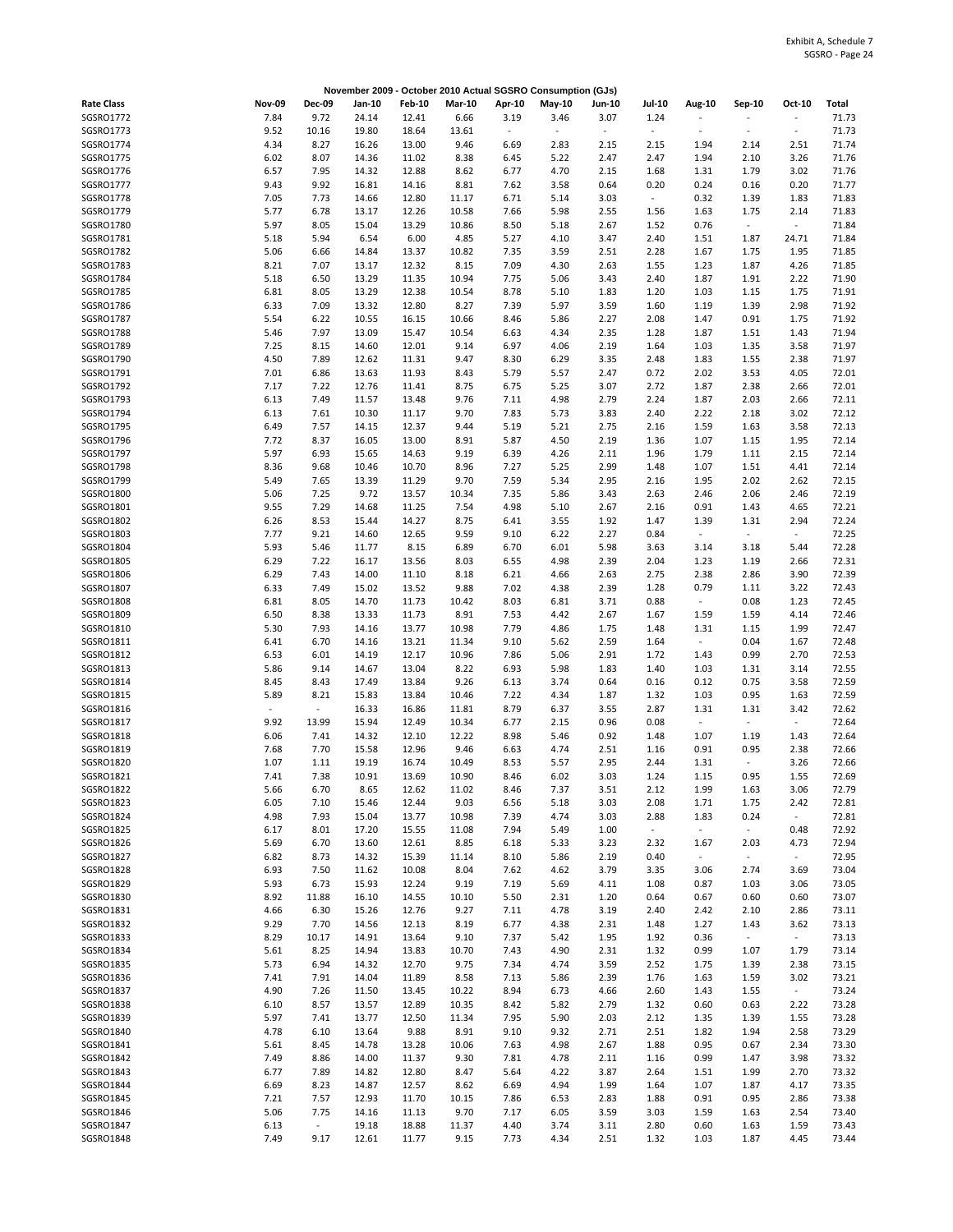|                   |                          |                          | November 2009 - October 2010 Actual SGSRO Consumption (GJs) |                          |                          |                          |        |        |                          |                          |                |                          |       |
|-------------------|--------------------------|--------------------------|-------------------------------------------------------------|--------------------------|--------------------------|--------------------------|--------|--------|--------------------------|--------------------------|----------------|--------------------------|-------|
| <b>Rate Class</b> | <b>Nov-09</b>            | <b>Dec-09</b>            | Jan-10                                                      | <b>Feb-10</b>            | <b>Mar-10</b>            | Apr-10                   | May-10 | Jun-10 | <b>Jul-10</b>            | Aug-10                   | Sep-10         | Oct-10                   | Total |
| SGSRO1849         | 6.14                     | 9.13                     | 9.64                                                        | 11.58                    | 11.77                    | 8.50                     | 5.78   | 4.07   | 2.16                     | 1.75                     | 1.55           | 1.39                     | 73.46 |
| SGSRO1850         | 6.21                     | 7.21                     | 14.00                                                       | 12.96                    | 9.21                     | 7.06                     | 5.41   | 3.35   | 1.44                     | 1.31                     | 1.59           | 3.74                     | 73.49 |
| SGSRO1851         | 7.17                     | 9.66                     | 14.75                                                       | 11.41                    | 7.66                     | 5.26                     | 5.02   | 3.07   | 2.47                     | 1.43                     | 2.14           | 3.46                     | 73.50 |
| SGSR01852         | 6.10                     | 7.85                     | 13.25                                                       | 14.44                    | 11.70                    | 8.66                     | 6.29   | 2.75   | 0.96                     | $\overline{\phantom{a}}$ | $\sim$         | 1.51                     | 73.51 |
| SGSRO1853         | 6.38                     | 7.45                     | 12.69                                                       | 12.30                    | 9.03                     | 8.02                     | 5.54   | 3.47   | 2.92                     | 1.91                     | 1.59           | 2.22                     | 73.52 |
| SGSRO1854         | 7.29                     | 8.94                     | 15.43                                                       | 11.33                    | 6.75                     | 6.73                     | 3.79   | 2.19   | 2.31                     | 1.87                     | 2.38           | 4.53                     | 73.54 |
|                   |                          |                          |                                                             |                          |                          |                          |        |        |                          |                          |                |                          |       |
| SGSRO1855         | 5.17                     | 6.14                     | 13.91                                                       | 16.11                    | 12.07                    | 7.86                     | 4.58   | 1.83   | 1.56                     | 1.19                     | 1.31           | 1.83                     | 73.56 |
| SGSRO1856         | 4.74                     | 7.46                     | 13.09                                                       | 14.60                    | 11.06                    | 9.10                     | 5.78   | 2.59   | 1.20                     | 1.39                     | 1.19           | 1.39                     | 73.59 |
| SGSRO1857         | 6.09                     | 7.73                     | 15.11                                                       | 16.47                    | 9.67                     | 7.91                     | 5.34   | 2.95   | 1.52                     | 0.12                     | 0.12           | 0.56                     | 73.59 |
| SGSRO1858         | $\overline{\phantom{a}}$ | $\overline{\phantom{a}}$ | 17.41                                                       | 15.39                    | 11.22                    | 8.44                     | 5.42   | 3.15   | 2.91                     | 2.26                     | 2.54           | 4.89                     | 73.63 |
| SGSRO1859         | 6.37                     | 8.90                     | 15.67                                                       | 14.63                    | 10.38                    | 7.93                     | 6.65   | 2.39   | 0.76                     | $\omega$                 | $\sim$         | $\sim$                   | 73.68 |
| SGSRO1860         | 2.75                     | 6.86                     | 15.87                                                       | 15.79                    | 11.26                    | 10.58                    | 7.29   | 1.59   | 0.08                     | 0.16                     | 0.28           | 1.23                     | 73.74 |
| SGSRO1861         | 9.15                     | 6.09                     | 15.15                                                       | 14.44                    | 9.17                     | 6.70                     | 4.42   | 1.40   | 1.28                     | 0.83                     | 1.23           | 3.89                     | 73.75 |
| SGSRO1862         | 6.41                     | 9.64                     | 16.53                                                       | 14.87                    | 11.33                    | 7.35                     | 4.10   | 1.40   | 0.32                     | $\sim$                   | $\sim$         | 1.87                     | 73.82 |
| SGSRO1863         | 6.37                     | 7.22                     | 13.95                                                       | 13.20                    | 9.44                     | 6.66                     | 6.05   | 3.95   | 1.48                     | 0.99                     | 1.11           | 3.42                     | 73.84 |
| SGSRO1864         | 6.37                     | 7.26                     | 17.87                                                       | 15.15                    | 10.34                    | 6.47                     | 4.26   | 1.75   | 1.36                     | 0.83                     | 1.07           | 1.11                     | 73.84 |
| SGSRO1865         | 6.77                     | 8.33                     | 16.21                                                       | 12.80                    | 10.54                    | 6.83                     | 5.77   | 2.79   | 1.08                     | 0.75                     | 0.87           | 1.11                     | 73.85 |
| SGSRO1866         | 6.22                     | 7.70                     | 10.15                                                       | 13.49                    | 10.62                    | 7.94                     | 5.30   | 3.47   | 2.48                     | 2.15                     | 1.67           | 2.66                     | 73.85 |
| SGSRO1867         | 6.38                     | 6.34                     | 13.80                                                       | 13.21                    | 10.90                    | 7.46                     | 4.82   | 2.79   | 2.99                     | 1.75                     | 1.59           | 1.83                     | 73.86 |
|                   |                          |                          |                                                             |                          |                          |                          |        |        |                          |                          |                |                          |       |
| SGSRO1868         | 4.98                     | 6.70                     | 11.14                                                       | 13.01                    | 9.11                     | 7.90                     | 5.22   | 4.39   | 3.23                     | 3.18                     | 2.22           | 2.82                     | 73.90 |
| SGSRO1869         | 6.41                     | 7.85                     | 15.06                                                       | 12.88                    | 10.22                    | 7.00                     | 5.61   | 2.79   | 1.28                     | 0.91                     | 1.39           | 2.50                     | 73.90 |
| SGSRO1870         | 5.22                     | 7.30                     | 12.14                                                       | 13.77                    | 10.90                    | 7.50                     | 5.58   | 3.47   | 2.08                     | 2.23                     | 1.55           | 2.26                     | 74.00 |
| SGSRO1871         | 5.49                     | 8.37                     | 15.06                                                       | 12.48                    | 10.30                    | 7.31                     | 5.53   | 3.11   | 2.00                     | 1.35                     | 1.23           | 1.79                     | 74.02 |
| SGSRO1872         | 4.18                     | 6.66                     | 12.89                                                       | 12.58                    | 9.99                     | 8.10                     | 5.18   | 3.55   | 2.76                     | 2.90                     | 2.14           | 3.18                     | 74.11 |
| SGSRO1873         | 5.38                     | 6.38                     | 13.29                                                       | 11.82                    | 11.26                    | 8.54                     | 5.58   | 3.07   | 2.52                     | 2.50                     | 1.51           | 2.30                     | 74.15 |
| SGSRO1874         | 6.86                     | 10.71                    | 15.87                                                       | 12.01                    | 8.83                     | 9.48                     | 3.55   | 1.56   | 0.04                     | $\overline{\phantom{a}}$ | 0.91           | 4.34                     | 74.16 |
| SGSRO1875         | 10.04                    | 9.86                     | 19.47                                                       | 11.49                    | 4.91                     | 5.10                     | 4.34   | 1.28   | 1.36                     | 1.15                     | 1.39           | 3.78                     | 74.17 |
| SGSRO1876         | 0.44                     | 11.96                    | 6.75                                                        | 15.67                    | 14.84                    | 10.58                    | 7.29   | 2.11   | 1.48                     | 1.07                     | 0.95           | 1.03                     | 74.17 |
| SGSRO1877         | 5.89                     | 6.85                     | 14.98                                                       | 12.05                    | 9.38                     | 7.31                     | 5.49   | 3.19   | 1.92                     | 2.15                     | 1.91           | 3.06                     | 74.18 |
| SGSRO1878         | 7.56                     | 8.57                     | 19.22                                                       | 11.69                    | 5.85                     | 3.28                     | 5.34   | 4.66   | 2.12                     | 1.87                     | 1.79           | 2.26                     | 74.21 |
| SGSRO1879         | 2.99                     | 2.71                     | 16.21                                                       | 17.17                    | 14.24                    | 7.83                     | 2.35   | 1.99   | 2.20                     | 2.22                     | 2.58           | 1.75                     | 74.24 |
|                   |                          |                          |                                                             |                          |                          |                          |        |        |                          |                          |                |                          |       |
| SGSRO1880         | 6.25                     | 6.90                     | 10.94                                                       | 11.41                    | 8.29                     | 6.78                     | 6.33   | 4.35   | 3.00                     | 2.30                     | 2.70           | 5.01                     | 74.26 |
| SGSRO1881         | 8.72                     | 7.18                     | 8.56                                                        | 8.83                     | 8.31                     | 8.07                     | 7.28   | 6.22   | 2.64                     | 2.50                     | 1.55           | 4.41                     | 74.27 |
| SGSRO1882         | 6.65                     | 8.17                     | 14.39                                                       | 13.99                    | 9.90                     | 7.20                     | 5.06   | 2.55   | 1.80                     | 1.23                     | 1.71           | 1.63                     | 74.28 |
| SGSRO1883         | 6.21                     | 7.85                     | 13.57                                                       | 11.23                    | 10.03                    | 7.62                     | 5.54   | 3.43   | 2.76                     | 1.91                     | 1.67           | 2.58                     | 74.40 |
| SGSRO1884         | 7.89                     | 10.53                    | 15.55                                                       | 13.68                    | 9.02                     | 6.29                     | 3.55   | 1.36   | 1.20                     | 0.95                     | 1.19           | 3.22                     | 74.43 |
| SGSRO1885         | 5.81                     | 7.29                     | 14.00                                                       | 12.97                    | 11.74                    | 7.51                     | 5.14   | 2.19   | 2.32                     | 1.07                     | 2.10           | 2.30                     | 74.44 |
| SGSRO1886         | 6.17                     | 6.50                     | 14.12                                                       | 13.49                    | 10.78                    | 7.66                     | 5.02   | 3.91   | 2.04                     | 1.43                     | 1.86           | 1.51                     | 74.49 |
| SGSRO1887         | 7.72                     | 8.61                     | 15.10                                                       | 12.88                    | 10.34                    | 7.08                     | 5.02   | 2.03   | 0.92                     | 0.71                     | 0.91           | 3.18                     | 74.50 |
| <b>SGSRO1888</b>  | 7.04                     | 8.01                     | 15.54                                                       | 13.52                    | 9.64                     | 6.58                     | 5.41   | 2.67   | 0.92                     | 0.67                     | 0.95           | 3.58                     | 74.53 |
| SGSRO1889         | 6.01                     | 6.81                     | 13.00                                                       | 13.71                    | 9.90                     | 7.79                     | 5.65   | 3.27   | 2.28                     | 1.79                     | 1.39           | 2.94                     | 74.54 |
| SGSRO1890         | 7.13                     | 8.90                     | 15.59                                                       | 12.49                    | 8.70                     | 7.57                     | 4.02   | 2.11   | 1.52                     | 1.47                     | 1.55           | 3.54                     | 74.59 |
| SGSRO1891         | 7.17                     | 8.66                     | 16.50                                                       | 14.04                    | 8.90                     | 6.65                     | 4.26   | 1.36   | 1.20                     | 0.87                     | 1.43           | 3.58                     | 74.62 |
| SGSRO1892         | 6.73                     | 8.53                     | 14.78                                                       |                          | 9.86                     | 7.19                     | 4.54   | 2.95   | 1.68                     | 1.35                     | 1.39           | 2.74                     | 74.66 |
|                   |                          |                          |                                                             | 12.92                    |                          |                          |        |        |                          |                          |                |                          |       |
| SGSRO1893         | 6.53                     | 8.17                     | 14.48                                                       | 13.21                    | 11.22                    | 7.03                     | 3.94   | 2.71   | 2.00                     | 1.39                     | 1.19           | 2.82                     | 74.69 |
| SGSRO1894         | 6.73                     | 7.30                     | 15.85                                                       | 13.83                    | 10.66                    | 7.07                     | 5.17   | 2.15   | 1.28                     | 0.95                     | 1.15           | 2.58                     | 74.72 |
| SGSRO1895         | 6.65                     | 7.41                     | 14.39                                                       | 12.53                    | 8.89                     | 6.22                     | 4.90   | 2.87   | 2.48                     | 2.02                     | 2.10           | 4.29                     | 74.75 |
| SGSRO1896         | 7.17                     | 7.57                     | $\overline{\phantom{a}}$                                    | $\overline{\phantom{a}}$ | $\overline{\phantom{a}}$ | $\overline{\phantom{a}}$ | 59.02  | 1.00   | $\overline{\phantom{a}}$ |                          | ÷,             | $\overline{\phantom{a}}$ | 74.76 |
| SGSRO1897         | 6.61                     | 9.45                     | 16.11                                                       | 13.65                    | 12.02                    | 9.50                     | 5.42   | 2.03   | $\overline{\phantom{a}}$ | $\sim$                   | $\overline{a}$ | $\overline{\phantom{a}}$ | 74.79 |
| SGSRO1898         | 8.05                     | 9.10                     | 14.16                                                       | 12.29                    | 9.10                     | 6.77                     | 5.66   | 1.95   | 1.40                     | 1.15                     | 1.39           | 3.78                     | 74.80 |
| SGSRO1899         | 3.34                     | 7.26                     | 16.11                                                       | 15.12                    | 11.26                    | 10.34                    | 6.41   | 2.27   | 1.00                     | 0.87                     | 0.83           | $\sim$                   | 74.81 |
| SGSRO1900         | 5.04                     | 7.40                     | 13.14                                                       | 15.08                    | 8.80                     | 7.72                     | 4.69   | 3.45   | 2.62                     | 2.08                     | 2.38           | 2.42                     | 74.82 |
| SGSRO1901         | 7.56                     | 7.70                     | 16.45                                                       | 14.27                    | 9.94                     | 6.63                     | 5.49   | 1.91   | 1.08                     | 0.83                     | 0.91           | 2.07                     | 74.84 |
| SGSRO1902         | 2.71                     | 6.93                     | 18.31                                                       | 15.42                    | 9.98                     | 7.39                     | 5.02   | 2.91   | 1.04                     | 1.11                     | 0.36           | 3.69                     | 74.87 |
| SGSRO1903         | 6.49                     | 8.21                     | 13.85                                                       | 12.58                    | 10.98                    | 9.10                     | 5.42   | 2.87   | 1.92                     | 1.39                     | 1.23           | 0.83                     | 74.87 |
| SGSRO1904         | 6.65                     | 7.49                     | 13.95                                                       | 13.24                    | 10.14                    | 7.91                     | 6.49   | 2.99   | 1.48                     | 0.87                     | 0.99           | 2.74                     | 74.94 |
| SGSRO1905         | 6.45                     | 7.41                     | 14.31                                                       | 12.16                    | 9.50                     | 7.11                     | 5.42   | 3.43   | 2.36                     | 1.75                     | 2.10           | 2.94                     | 74.94 |
| SGSRO1906         | 6.58                     |                          |                                                             |                          | 8.95                     | 10.34                    | 7.89   | 3.35   | 3.19                     |                          |                |                          | 74.97 |
|                   |                          | 7.57                     | 11.26                                                       | 8.57                     |                          |                          |        |        |                          | 2.19                     | 2.22           | 2.86<br>$\sim$           |       |
| SGSRO1907         | 5.70                     | 8.53                     | 14.08                                                       | 12.82                    | 12.21                    | 8.71                     | 5.98   | 3.55   | 2.84                     | 0.60                     | $\sim$         |                          | 75.02 |
| SGSRO1908         | 8.53                     | 7.10                     | 16.22                                                       | 5.79                     | 3.62                     | 8.86                     | 8.56   | 5.02   | 3.07                     | 2.54                     | 2.42           | 3.30                     | 75.03 |
| SGSRO1909         | 6.21                     | 7.21                     | 13.39                                                       | 14.75                    | 10.06                    | 8.15                     | 5.30   | 2.79   | 1.88                     | 1.15                     | 1.23           | 3.02                     | 75.14 |
| SGSRO1910         | 5.46                     | 6.54                     | 13.81                                                       | 13.29                    | 10.58                    | 8.02                     | 5.82   | 3.23   | 2.72                     | 1.91                     | 1.94           | 1.83                     | 75.15 |
| SGSR01911         | 7.69                     | 7.46                     | 12.22                                                       | 13.17                    | 10.62                    | 8.10                     | 5.86   | 2.99   | 1.68                     | 1.51                     | 1.35           | 2.50                     | 75.15 |
| SGSR01912         | 7.01                     | 6.77                     | 17.37                                                       | 12.84                    | 13.08                    | 2.51                     | 4.30   | 2.55   | 1.68                     | 1.79                     | 1.55           | 3.74                     | 75.19 |
| SGSRO1913         | 2.98                     | 8.65                     | 16.33                                                       | 14.11                    | 10.18                    | 7.48                     | 5.41   | 2.91   | 1.68                     | 0.99                     | 1.75           | 2.74                     | 75.21 |
| SGSRO1914         | 6.17                     | 7.14                     | 14.27                                                       | 12.69                    | 9.80                     | 7.86                     | 6.45   | 2.99   | 1.96                     | 1.51                     | 1.67           | 2.70                     | 75.21 |
| SGSRO1915         | 5.41                     | 6.97                     | 13.28                                                       | 14.19                    | 10.78                    | 8.43                     | 5.57   | 3.07   | 1.72                     | 1.51                     | 1.55           | 2.74                     | 75.22 |
| SGSRO1916         | 6.54                     | 9.01                     | 15.08                                                       | 13.73                    | 10.50                    | 8.66                     | 5.34   | 2.03   | 1.00                     | 0.64                     | 0.52           | 2.18                     | 75.23 |
| SGSRO1917         | 6.05                     | 8.41                     | 15.14                                                       | 12.24                    | 10.42                    | 7.03                     | 5.41   | 2.55   | 2.20                     | 1.67                     | 1.75           | 2.38                     | 75.25 |
| SGSR01918         | 6.98                     | 8.89                     | 13.92                                                       | 14.92                    | 11.42                    | 8.74                     | 5.90   | 2.23   | 0.88                     |                          | 0.36           | $\sim$                   | 75.27 |
|                   |                          |                          |                                                             |                          |                          |                          |        |        |                          | 1.03                     |                |                          |       |
| SGSRO1919         | 5.34                     | 8.41                     | 14.19                                                       | 13.04                    | 10.54                    | 7.91                     | 5.42   | 3.31   | 2.00                     | 1.51                     | 1.55           | 2.07                     | 75.29 |
| SGSRO1920         | 7.44                     | 8.45                     | 16.33                                                       | 15.50                    | 9.42                     | 7.79                     | 4.70   | 2.03   | 0.52                     | 0.04                     | 0.44           | 2.66                     | 75.32 |
| SGSRO1921         | 7.33                     | 9.54                     | 14.48                                                       | 12.84                    | 9.46                     | 7.09                     | 4.66   | 2.23   | 1.72                     | 1.03                     | 1.39           | 3.58                     | 75.35 |
| SGSRO1922         | 6.09                     | 7.18                     | 14.98                                                       | 13.72                    | 9.44                     | 6.94                     | 5.33   | 3.03   | 1.84                     | 1.51                     | 2.22           | 3.10                     | 75.38 |
| SGSRO1923         | 6.41                     | 7.25                     | 11.90                                                       | 12.42                    | 10.35                    | 8.22                     | 5.46   | 2.83   | 2.84                     | 2.46                     | 2.54           | 2.70                     | 75.38 |
| SGSRO1924         | 8.64                     | 8.81                     | 13.00                                                       | 10.89                    | 8.43                     | 6.59                     | 6.05   | 3.71   | 2.08                     | 1.43                     | 1.83           | 3.93                     | 75.39 |
| SGSRO1925         | 6.41                     | 8.13                     | 13.77                                                       | 12.18                    | 8.87                     | 7.87                     | 5.62   | 3.15   | 2.48                     | 2.07                     | 2.06           | 2.78                     | 75.39 |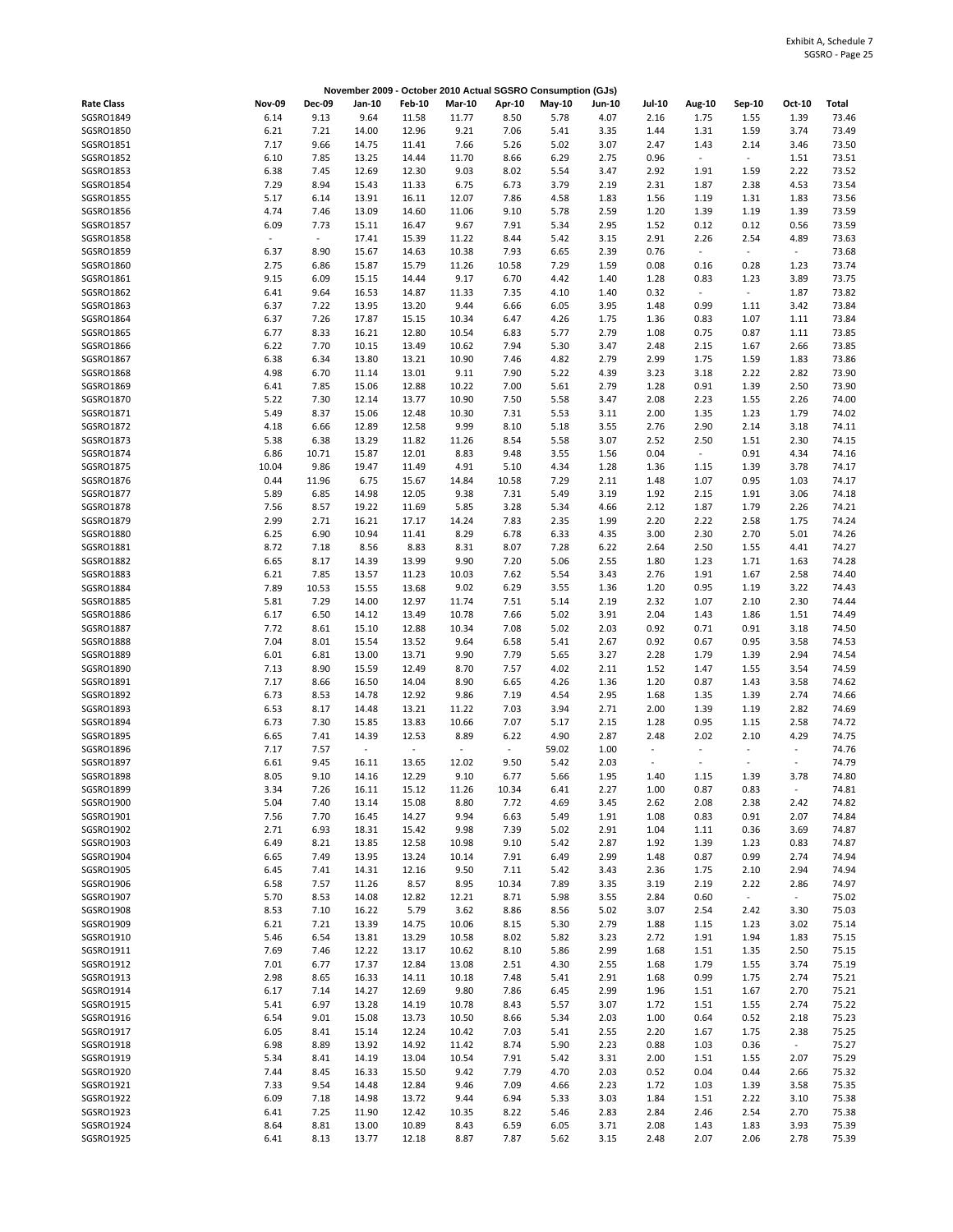|                        |                          |                  |                |                |                          |                          | November 2009 - October 2010 Actual SGSRO Consumption (GJs) |                  |                                  |                          |                  |                |                |
|------------------------|--------------------------|------------------|----------------|----------------|--------------------------|--------------------------|-------------------------------------------------------------|------------------|----------------------------------|--------------------------|------------------|----------------|----------------|
| <b>Rate Class</b>      | <b>Nov-09</b>            | <b>Dec-09</b>    | Jan-10         | Feb-10         | <b>Mar-10</b>            | Apr-10                   | May-10                                                      | <b>Jun-10</b>    | <b>Jul-10</b>                    | <b>Aug-10</b>            | Sep-10           | Oct-10         | Total          |
| SGSRO1926              | 7.37                     | 9.00             | 14.27          | 11.09          | 8.67                     | 6.63                     | 5.02                                                        | 3.71             | 2.16                             | 1.87                     | 2.30             | 3.34           | 75.43          |
| SGSRO1927              | 7.57                     | 11.21            | 18.16          | 15.39          | 9.42                     | 6.61                     | 3.15                                                        | 0.04             | $\overline{\phantom{a}}$         | $\overline{\phantom{a}}$ | 0.12             | 3.78           | 75.45          |
| SGSRO1928              | 6.45                     | 6.98             | 16.88          | 14.87          | 10.34                    | 7.63                     | 5.06                                                        | 1.95             | 1.32                             | 1.07                     | 1.19             | 1.75           | 75.49          |
| SGSRO1929              | 7.41                     | 8.47             | 16.22          | 13.76          | 9.06                     | 7.01                     | 4.74                                                        | 1.44             | 1.36                             | 1.51                     | 1.59             | 2.94           | 75.51          |
| SGSRO1930<br>SGSRO1931 | 7.49<br>6.34             | 8.43<br>7.77     | 15.55<br>11.98 | 14.12<br>13.01 | 11.02<br>10.35           | 6.81<br>8.66             | 5.66<br>6.85                                                | 1.36<br>3.43     | 1.04<br>1.64                     | 1.39<br>1.15             | 1.27<br>1.51     | 1.39<br>2.86   | 75.53<br>75.55 |
| SGSRO1932              | 6.77                     | 9.10             | 16.14          | 14.00          | 10.82                    | 8.33                     | 6.93                                                        | 2.71             | 0.80                             | $\blacksquare$           | $\sim$           | $\omega$       | 75.60          |
| SGSRO1933              | 5.81                     | 7.66             | 12.38          | 12.06          | 10.58                    | 8.78                     | 7.13                                                        | 3.95             | 2.16                             | 1.35                     | 1.11             | 2.66           | 75.63          |
| SGSRO1934              | 7.68                     | 8.97             | 17.64          | 14.91          | 10.00                    | 8.78                     | 5.17                                                        | 2.55             | $\omega$                         | $\overline{\phantom{a}}$ | $\sim$           | $\omega$       | 75.70          |
| SGSRO1935              | 6.61                     | 7.09             | 15.77          | 12.40          | 10.22                    | 7.47                     | 5.38                                                        | 2.99             | 1.72                             | 1.67                     | 1.47             | 2.94           | 75.73          |
| SGSRO1936              | $\overline{\phantom{a}}$ | $\omega$         | 16.78          | 16.98          | 15.00                    | 11.49                    | 5.82                                                        | 2.67             | 2.00                             | 1.63                     | 1.39             | 1.99           | 75.75          |
| SGSRO1937              | 6.37                     | 7.17             | 11.81          | 13.79          | 9.98                     | 9.31                     | 6.17                                                        | 4.34             | 1.68                             | 1.83<br>0.79             | 1.15             | 2.15           | 75.75<br>75.76 |
| SGSRO1938<br>SGSRO1939 | 4.18<br>6.38             | 7.61<br>7.81     | 16.27<br>12.89 | 14.28<br>11.47 | 12.17<br>10.22           | 8.47<br>7.90             | 5.42<br>6.29                                                | 2.91<br>3.47     | 1.60<br>2.59                     | 1.39                     | 0.67<br>1.75     | 1.39<br>3.65   | 75.81          |
| SGSRO1940              | 6.17                     | 7.25             | 17.16          | 14.03          | 11.65                    | 7.79                     | 3.90                                                        | 3.67             | 1.20                             | 1.03                     | 0.95             | 1.07           | 75.87          |
| SGSRO1941              | 6.97                     | 8.71             | 14.80          | 12.37          | 9.54                     | 8.28                     | 4.90                                                        | 1.95             | 1.75                             | 1.59                     | 1.75             | 3.30           | 75.91          |
| SGSRO1942              | 5.82                     | 7.73             | 12.93          | 14.68          | 11.77                    | 7.78                     | 5.26                                                        | 2.71             | 1.68                             | 2.03                     | 1.51             | 2.03           | 75.93          |
| SGSRO1943              | $\overline{\phantom{a}}$ | $\sim$           | 20.51          | 16.78          | 13.70                    | 11.19                    | 5.86                                                        | 2.11             | 1.12                             | 1.03                     | 1.07             | 2.58           | 75.95          |
| SGSRO1944              | 5.26                     | 6.62             | 13.05          | 13.13          | 10.66                    | 7.98                     | 4.82                                                        | 3.07             | 3.47                             | 2.42                     | 1.83             | 3.65           | 75.96          |
| SGSRO1945<br>SGSRO1946 | 3.54<br>6.85             | $\omega$<br>8.57 | 28.13<br>15.18 | 21.95<br>13.40 | 15.03<br>10.38           | 7.34<br>7.52             | $\sim$<br>5.89                                              | $\omega$<br>2.59 | $\overline{\phantom{a}}$<br>1.36 | $\omega$<br>1.35         | $\omega$<br>1.39 | $\sim$<br>1.51 | 75.99<br>75.99 |
| SGSRO1947              | 5.10                     | 7.10             | 11.78          | 10.20          | 8.63                     | 9.54                     | 7.89                                                        | 5.38             | 3.87                             | 2.30                     | 1.07             | 3.14           | 76.00          |
| SGSRO1948              | 2.98                     | 4.62             | 1.62           | 2.94           | 2.67                     | 3.23                     | 3.03                                                        | 6.34             | 17.73                            | 13.50                    | 14.10            | 3.26           | 76.02          |
| SGSRO1949              | 6.01                     | 6.82             | 15.91          | 15.47          | 11.94                    | 8.34                     | 3.94                                                        | 1.87             | 1.60                             | 1.19                     | 1.27             | 1.67           | 76.03          |
| SGSRO1950              | 6.05                     | 7.77             | 15.97          | 14.39          | 9.74                     | 7.31                     | 4.66                                                        | 3.23             | 1.60                             | 1.71                     | 1.75             | 1.87           | 76.05          |
| SGSRO1951              | 6.41                     | 8.70             | 15.59          | 12.69          | 8.98                     | 6.89                     | 5.38                                                        | 2.23             | 1.56                             | 1.43                     | 1.79             | 4.41           | 76.06          |
| SGSRO1952              | 7.00                     | 8.45             | 15.02          | 12.36          | 9.74                     | 7.72                     | 6.21                                                        | 3.59             | 1.24                             | 0.56                     | 1.03             | 3.22           | 76.14          |
| SGSRO1953<br>SGSRO1954 | 4.82<br>7.25             | 8.01<br>8.13     | 15.38<br>8.13  | 15.15<br>11.94 | 10.34<br>9.31            | 8.11<br>8.58             | 5.30<br>8.05                                                | 2.55<br>4.78     | 2.08<br>2.48                     | 1.43<br>2.70             | 1.39<br>1.87     | 1.59<br>2.94   | 76.15<br>76.16 |
| SGSRO1955              | 5.93                     | 7.01             | 15.57          | 13.32          | 9.98                     | 7.39                     | 5.18                                                        | 3.55             | 2.36                             | 1.59                     | 1.83             | 2.50           | 76.21          |
| SGSRO1956              | 27.65                    | 27.54            | $\omega$       | $\blacksquare$ | $\overline{\phantom{a}}$ | $\overline{\phantom{a}}$ | $\overline{\phantom{a}}$                                    | 4.82             | 2.19                             | 1.11                     | 2.78             | 10.14          | 76.23          |
| SGSRO1957              | 6.21                     | 6.66             | 14.16          | 16.38          | 13.25                    | 8.46                     | 4.82                                                        | 1.83             | 1.36                             | 0.72                     | 0.60             | 1.79           | 76.24          |
| SGSRO1958              | 6.45                     | 7.25             | 14.32          | 13.29          | 11.42                    | 9.58                     | 6.26                                                        | 2.79             | 1.44                             | 1.03                     | 0.99             | 1.43           | 76.25          |
| SGSRO1959              | 7.64                     | 8.65             | 13.43          | 10.34          | 9.23                     | 7.63                     | 6.05                                                        | 4.18             | 2.36                             | 1.91                     | 1.51             | 3.34           | 76.27          |
| SGSRO1960<br>SGSRO1961 | 6.81<br>7.64             | 8.49<br>10.11    | 14.12<br>12.96 | 13.69<br>13.12 | 11.06<br>8.65            | 8.50<br>6.78             | 5.26<br>5.18                                                | 2.67<br>2.87     | 1.44<br>1.92                     | 0.91<br>1.55             | 0.67<br>1.71     | 2.66<br>3.81   | 76.28<br>76.30 |
| SGSRO1962              | 6.45                     | 8.25             | 15.34          | 13.32          | 10.62                    | 7.72                     | 5.73                                                        | 2.83             | 1.12                             | 0.79                     | 1.03             | 3.10           | 76.30          |
| SGSRO1963              | 8.17                     | 11.17            | 15.63          | 11.37          | 8.66                     | 7.21                     | 3.94                                                        | 2.11             | 1.64                             | 1.35                     | 1.39             | 3.70           | 76.34          |
| SGSRO1964              | 6.65                     | 8.25             | 15.86          | 14.71          | 9.80                     | 8.02                     | 6.65                                                        | 3.31             | 0.72                             | $\overline{\phantom{a}}$ | 0.04             | 2.34           | 76.35          |
| SGSRO1965              | 5.73                     | 4.74             | 18.40          | 18.01          | 11.00                    | 6.14                     | 3.98                                                        | 2.03             | 1.52                             | 1.31                     | 1.35             | 2.15           | 76.36          |
| SGSRO1966              | 6.33                     | 8.01             | 12.85          | 13.41          | 11.26                    | 9.74                     | 5.30                                                        | 3.47             | 1.96                             | 1.03                     | 0.67             | 2.34           | 76.37          |
| SGSRO1967<br>SGSRO1968 | 5.97<br>7.20             | 10.85<br>8.53    | 17.32<br>14.78 | 14.35<br>13.00 | 10.06<br>9.27            | 6.96<br>7.36             | 5.37<br>6.09                                                | 2.15<br>3.27     | 0.88<br>1.16                     | 0.64<br>0.87             | 0.71<br>1.39     | 1.15<br>3.50   | 76.41<br>76.42 |
| SGSRO1969              | 6.89                     | 8.90             | 14.95          | 16.94          | 13.37                    | 4.94                     | 3.07                                                        | 1.52             | 1.36                             | 1.19                     | 0.87             | 2.47           | 76.47          |
| SGSRO1970              | 5.69                     | 7.21             | 16.88          | 15.03          | 10.54                    | 4.96                     | 4.10                                                        | 3.07             | 2.44                             | 1.83                     | 2.26             | 2.46           | 76.47          |
| SGSRO1971              | 6.05                     | 7.97             | 13.57          | 12.97          | 12.45                    | 8.35                     | 5.94                                                        | 3.23             | 1.68                             | 0.79                     | 1.11             | 2.42           | 76.53          |
| SGSRO1972              | 7.05                     | 8.21             | 14.36          | 12.86          | 11.50                    | 8.75                     | 5.70                                                        | 3.03             | 1.16                             | 0.95                     | 1.07             | 1.91           | 76.55          |
| SGSRO1973              |                          | $\omega$         | 23.55          | 22.35          | 17.38                    | 9.69                     | 3.74                                                        | $\omega$         | $\omega$                         | $\overline{\phantom{a}}$ | $\sim$           | $\omega$       | 76.71          |
| SGSRO1974              | 6.18<br>6.13             | 6.90<br>7.25     | 14.40          | 13.92          | 10.62<br>10.08           | 6.55                     | 7.13                                                        | 3.43<br>2.35     | 2.32<br>2.32                     | 1.31                     | 1.39             | 2.58           | 76.73          |
| SGSRO1975<br>SGSRO1976 | 6.77                     | 9.44             | 15.10<br>14.27 | 14.48<br>12.84 | 9.90                     | 6.42<br>7.75             | 4.86<br>5.57                                                | 3.11             | 1.64                             | 1.98<br>1.43             | 1.59<br>1.39     | 4.17<br>2.62   | 76.73<br>76.73 |
| SGSR01977              | $\overline{\phantom{a}}$ | $\omega$         | 14.80          | 14.12          | 12.37                    | 9.54                     | 7.17                                                        | 4.70             | 4.11                             | 3.38                     | 2.46             | 4.09           | 76.74          |
| SGSRO1978              | 5.85                     | 8.25             | 14.74          | 13.00          | 10.46                    | 8.19                     | 5.61                                                        | 2.99             | 2.32                             | 1.43                     | 1.87             | 2.03           | 76.74          |
| SGSRO1979              | 8.08                     | 7.37             | 16.86          | 15.31          | 11.78                    | 7.94                     | 3.39                                                        | 1.55             | 0.92                             | 0.83                     | 1.07             | 1.67           | 76.77          |
| SGSRO1980              | 4.38                     | 6.62             | 11.58          | 11.66          | 7.04                     | 11.06                    | 6.09                                                        | 3.71             | 3.75                             | 3.14                     | 4.01             | 3.73           | 76.77          |
| SGSRO1981              | 5.26                     | 7.49             | 13.75          | 12.08          | 9.98                     | 8.15                     | 6.21                                                        | 3.91             | 2.64                             | 2.38                     | 2.34             | 2.58           | 76.77          |
| SGSRO1982<br>SGSRO1983 | 7.40<br>6.02             | 9.29<br>6.78     | 15.54<br>15.20 | 12.16<br>10.77 | 9.82<br>8.91             | 6.43<br>7.81             | 5.57<br>5.54                                                | 2.87<br>3.03     | 1.52<br>2.87                     | 0.99<br>2.66             | 1.39<br>3.06     | 3.81<br>4.18   | 76.79<br>76.83 |
| SGSRO1984              | 7.50                     | 8.61             | 14.80          | 12.64          | 8.67                     | 6.77                     | 5.02                                                        | 3.19             | 2.23                             | 1.19                     | 1.87             | 4.46           | 76.95          |
| SGSRO1985              | 5.30                     | 6.90             | 12.65          | 15.43          | 11.22                    | 8.34                     | 6.29                                                        | 3.19             | 2.20                             | 1.83                     | 1.43             | 2.18           | 76.96          |
| SGSRO1986              | 5.49                     | 7.70             | 14.94          | 13.12          | 11.09                    | 8.19                     | 6.49                                                        | 2.99             | 1.76                             | 1.31                     | 1.39             | 2.50           | 76.97          |
| SGSRO1987              | 2.19                     | 8.01             | 13.84          | 16.38          | 11.02                    | 8.86                     | 6.45                                                        | 2.51             | 1.20                             | 2.19                     | 1.75             | 2.58           | 76.98          |
| SGSRO1988              | 6.85                     | 8.77             | 14.31          | 12.88          | 10.02                    | 7.83                     | 5.65                                                        | 3.63             | 1.48                             | 1.35                     | 1.51             | 2.70           | 76.98          |
| SGSRO1989<br>SGSRO1990 | 6.97<br>6.50             | 8.89<br>8.25     | 14.32<br>12.49 | 14.05<br>14.04 | 9.51<br>11.78            | 7.71<br>9.10             | 5.62<br>5.74                                                | 3.35<br>2.51     | 1.56<br>1.60                     | 1.19<br>1.35             | 1.19<br>1.35     | 2.66<br>2.34   | 77.02<br>77.05 |
| SGSRO1991              | 6.37                     | 6.58             | 12.57          | 11.37          | 7.77                     | 6.90                     | 5.81                                                        | 4.50             | 3.27                             | 3.37                     | 3.45             | 5.13           | 77.09          |
| SGSRO1992              | 5.66                     | 8.89             | 15.00          | 14.16          | 10.90                    | 8.78                     | 6.21                                                        | 2.55             | 1.40                             | 0.48                     | 0.44             | 2.62           | 77.09          |
| SGSRO1993              | 7.33                     | 8.51             | 14.56          | 12.13          | 9.14                     | 6.65                     | 4.78                                                        | 2.67             | 1.72                             | 1.67                     | 3.02             | 4.97           | 77.15          |
| SGSRO1994              | 6.09                     | 7.93             | 13.17          | 13.41          | 10.70                    | 8.90                     | 6.41                                                        | 3.95             | 1.88                             | 0.87                     | 1.15             | 2.70           | 77.16          |
| SGSRO1995              | 6.65                     | 7.93             | 14.12          | 12.58          | 10.74                    | 7.95                     | 5.58                                                        | 2.95             | 1.96                             | 1.63                     | 1.63             | 3.49           | 77.21          |
| SGSRO1996<br>SGSRO1997 | 7.24<br>5.78             | 7.49<br>7.73     | 15.98<br>11.86 | 13.04<br>11.39 | 10.88<br>11.34           | 7.66<br>6.91             | 5.10<br>6.53                                                | 2.67<br>3.59     | 1.76<br>3.08                     | 1.47<br>3.14             | 1.15<br>2.66     | 2.78<br>3.22   | 77.22<br>77.23 |
| SGSRO1998              | 4.98                     | 7.65             | 13.33          | 14.88          | 10.98                    | 9.02                     | 6.21                                                        | 2.11             | 2.16                             | 1.91                     | 1.79             | 2.22           | 77.24          |
| SGSRO1999              | 4.74                     | 5.86             | 12.49          | 12.26          | 10.14                    | 7.90                     | 6.02                                                        | 3.83             | 3.51                             | 3.70                     | 2.94             | 3.85           | 77.24          |
| SGSRO2000              | 5.06                     | 8.45             | 15.19          | 13.25          | 11.86                    | 8.39                     | 5.74                                                        | 3.07             | 1.72                             | 1.31                     | 1.43             | 1.79           | 77.26          |
| SGSRO2001              | 6.85                     | 7.81             | 14.31          | 12.28          | 8.79                     | 7.79                     | 6.45                                                        | 3.31             | 1.92                             | 2.42                     | 1.87             | 3.46           | 77.26          |
| SGSRO2002              | 5.37                     | 7.89             | 15.61          | 14.95          | 9.70                     | 7.63                     | 5.06                                                        | 2.79             | 2.12                             | 1.71                     | 1.79             | 2.66           | 77.28          |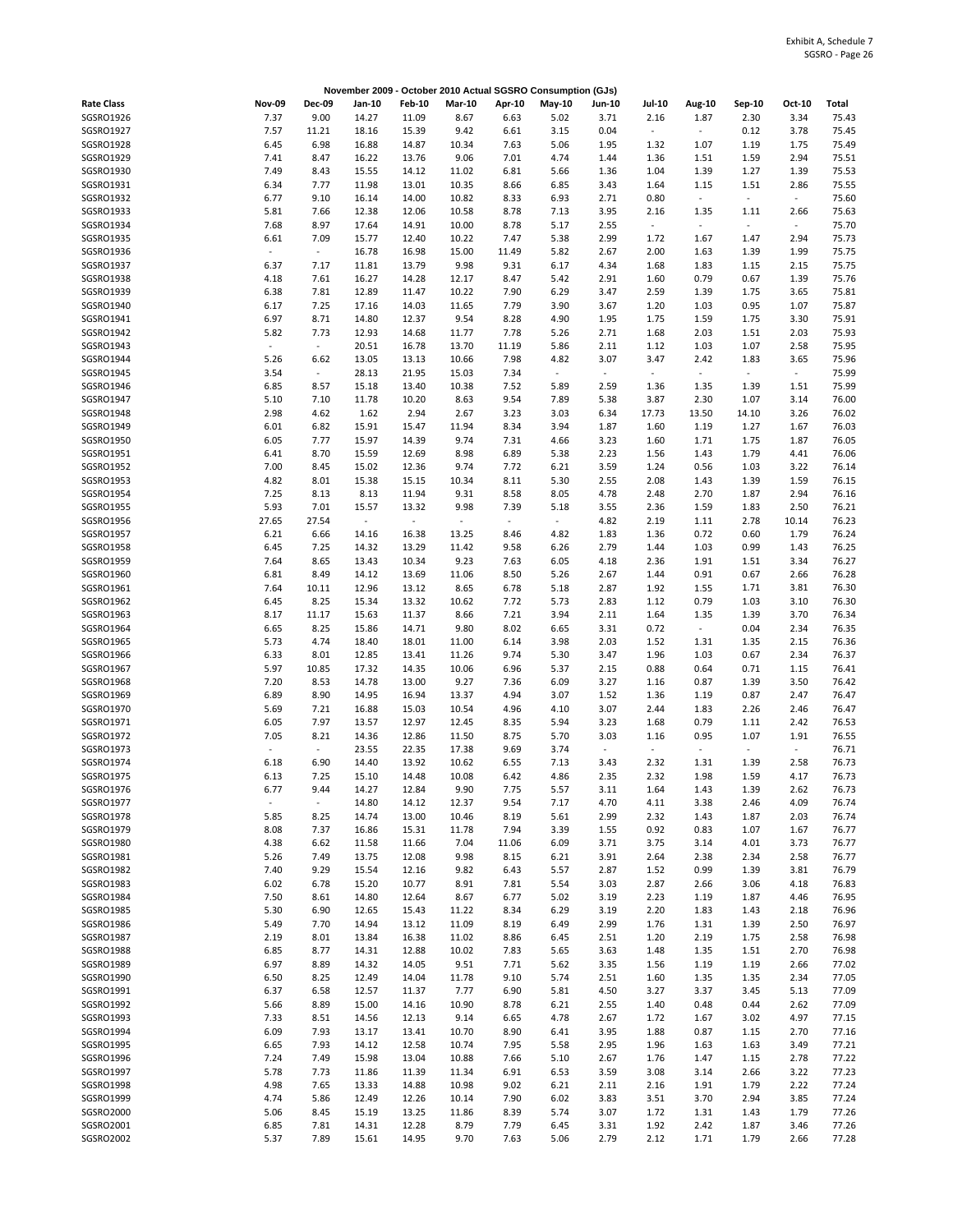|                               |               |               |                |                          |                |                     | November 2009 - October 2010 Actual SGSRO Consumption (GJs) |                                  |                                  |                              |                                                      |                  |                |
|-------------------------------|---------------|---------------|----------------|--------------------------|----------------|---------------------|-------------------------------------------------------------|----------------------------------|----------------------------------|------------------------------|------------------------------------------------------|------------------|----------------|
| <b>Rate Class</b>             | <b>Nov-09</b> | <b>Dec-09</b> | Jan-10         | <b>Feb-10</b>            | <b>Mar-10</b>  | Apr-10              | May-10                                                      | <b>Jun-10</b>                    | Jul-10                           | <b>Aug-10</b>                | Sep-10                                               | Oct-10           | Total          |
| SGSRO2003                     | 6.66          | 7.57          | 18.84          | 11.02                    | 7.46           | 6.17                | 4.38                                                        | 2.67                             | 3.23                             | 2.74                         | 2.90                                                 | 3.66             | 77.30          |
| SGSRO2004                     | 5.54          | 7.65          | 12.61          | 14.68                    | 11.30          | 9.10                | 6.29                                                        | 2.55                             | 1.84                             | 1.99                         | 1.59                                                 | 2.18             | 77.32          |
| SGSRO2005                     | 7.61          | 7.33          | 12.85          | 11.27                    | 10.74          | 6.79                | 6.09                                                        | 3.51                             | 2.36                             | 2.38                         | 1.98                                                 | 4.41             | 77.32          |
| SGSRO2006                     | 6.49          | 7.85          | 14.44          | 13.92                    | 11.58          | 9.02                | 5.82                                                        | 2.27                             | 1.12                             | 0.64                         | 1.19                                                 | 3.02             | 77.36          |
| SGSRO2007                     | 5.18          | 6.14          | 13.47          | 16.26                    | 11.21          | 8.79                | 5.53                                                        | 2.99                             | 1.88                             | 1.87                         | 1.59                                                 | 2.46             | 77.37          |
| SGSRO2008<br>SGSRO2009        | 7.68<br>4.54  | 8.21<br>7.53  | 15.93<br>24.01 | 13.75<br>19.72           | 10.46<br>10.45 | 7.44<br>2.87        | 4.66<br>1.51                                                | 1.71<br>1.68                     | 1.96<br>1.60                     | 1.27<br>1.11                 | 1.55<br>0.87                                         | 2.78<br>1.51     | 77.40<br>77.40 |
| SGSRO2010                     | 6.73          | 8.96          | 17.32          | 15.19                    | 11.37          | 7.59                | 4.82                                                        | 1.83                             | 0.96                             | 0.83                         | 0.91                                                 | 0.91             | 77.42          |
| SGSRO2011                     | 24.63         | 34.21         | $\sim$         | $\overline{\phantom{a}}$ | $\omega$       | $\bar{\phantom{a}}$ | $\overline{\phantom{a}}$                                    | 1.63                             | 0.04                             | $\blacksquare$               | 1.79                                                 | 15.15            | 77.45          |
| SGSRO2012                     | 6.57          | 7.41          | 14.03          | 13.91                    | 10.66          | 8.31                | 6.17                                                        | 4.03                             | 1.64                             | 1.23                         | 1.07                                                 | 2.46             | 77.49          |
| SGSRO2013                     | 9.20          | 9.42          | 15.55          | 10.30                    | 10.14          | 7.05                | 4.18                                                        | 1.99                             | 1.12                             | 1.67                         | 2.98                                                 | 3.94             | 77.54          |
| SGSRO2014                     | 7.08          | 6.98          | 14.11          | 13.12                    | 10.90          | 8.11                | 6.01                                                        | 2.91                             | 2.32                             | 1.91                         | 2.22                                                 | 1.95             | 77.62          |
| SGSRO2015                     | 7.49          | 9.28          | 15.42          | 12.80                    | 9.46           | 7.03                | 4.82                                                        | 3.63                             | 1.96                             | 1.11                         | 1.51                                                 | 3.18             | 77.69          |
| SGSRO2016<br>SGSRO2017        | 6.77<br>7.57  | 7.85<br>8.37  | 13.05          | 12.10                    | 11.02<br>10.90 | 8.63                | 6.41                                                        | 4.30                             | 2.56<br>1.08                     | 0.64                         | 1.23<br>0.52                                         | 3.22<br>2.34     | 77.78<br>77.80 |
| SGSRO2018                     | 7.60          | 8.85          | 14.60<br>17.76 | 14.16<br>11.49           | 6.14           | 9.14<br>4.35        | 6.13<br>5.97                                                | 2.43<br>3.83                     | 2.44                             | 0.56<br>1.43                 | 2.26                                                 | 5.72             | 77.84          |
| SGSRO2019                     | 5.70          | 7.85          | 15.31          | 14.48                    | 13.01          | 9.10                | 5.46                                                        | 2.43                             | 1.28                             | 0.83                         | 1.07                                                 | 1.35             | 77.87          |
| SGSRO2020                     | 5.61          | 7.57          | 16.80          | 12.68                    | 9.92           | 8.78                | 6.33                                                        | 2.43                             | 1.40                             | 0.83                         | 1.31                                                 | 4.21             | 77.87          |
| SGSRO2021                     | 7.76          | 10.21         | 13.92          | 18.61                    | 15.72          | 11.74               | $\sim$                                                      | $\blacksquare$                   | $\blacksquare$                   | $\sim$                       | $\blacksquare$                                       | $\sim$           | 77.96          |
| SGSRO2022                     | 11.59         | 8.47          | 18.40          | 15.55                    | 9.78           | 5.14                | 4.18                                                        | 1.44                             | 0.76                             | 0.56                         | 0.60                                                 | 1.55             | 78.02          |
| SGSRO2023                     | 8.00          | 8.09          | 12.64          | 12.08                    | 7.83           | 6.47                | 5.34                                                        | 4.46                             | 2.99                             | 3.06                         | 2.78                                                 | 4.29             | 78.03          |
| SGSRO2024<br>SGSRO2025        | 7.44          | 8.09          | 15.26          | 13.72                    | 9.48           | 6.78                | 5.77                                                        | 3.27                             | 1.60                             | 1.31<br>$\ddot{\phantom{1}}$ | 1.59                                                 | 3.73             | 78.04          |
| SGSRO2026                     | 7.96<br>7.09  | 11.23<br>9.21 | 18.36<br>15.43 | 18.05<br>14.56           | 11.24<br>12.02 | 6.50<br>8.86        | 4.58<br>6.33                                                | $\overline{\phantom{a}}$<br>2.59 | $\overline{\phantom{a}}$<br>0.32 | $\sim$                       | $\overline{\phantom{a}}$<br>$\overline{\phantom{a}}$ | 0.12<br>1.67     | 78.04<br>78.08 |
| SGSRO2027                     | 6.85          | 8.01          | 13.96          | 11.54                    | 11.34          | 7.63                | 5.90                                                        | 3.47                             | 2.40                             | 1.83                         | 2.26                                                 | 2.90             | 78.09          |
| SGSRO2028                     | 6.57          | 9.92          | 16.07          | 13.97                    | 9.79           | 8.94                | 7.01                                                        | 1.83                             | 0.92                             | 0.95                         | 0.75                                                 | 1.39             | 78.11          |
| SGSRO2029                     | 4.38          | 9.88          | 16.93          | 15.23                    | 10.17          | 7.54                | 5.41                                                        | 2.47                             | 1.08                             | 0.75                         | 0.95                                                 | 3.34             | 78.13          |
| SGSRO2030                     | 10.43         | 9.40          | 15.34          | 15.51                    | 13.60          | 3.11                | 2.83                                                        | 2.39                             | 2.00                             | 0.08                         | 1.23                                                 | 2.23             | 78.15          |
| SGSRO2031                     | 4.66          | 7.85          | 22.75          | 16.03                    | 10.49          | 4.75                | 4.86                                                        | 1.24                             | 0.72                             | 0.52                         | 0.71                                                 | 3.58             | 78.16          |
| SGSRO2032                     | 7.28          | 7.97          | 16.77          | 13.92                    | 9.48           | 6.10                | 4.98                                                        | 2.67                             | 2.12                             | 1.83                         | 1.95                                                 | 3.10             | 78.17          |
| SGSRO2033                     | 8.04          | 7.21          | 17.36          | 13.08                    | 10.20          | 7.15                | 4.10                                                        | 2.75                             | 2.68                             | 2.18                         | 1.75                                                 | 1.67             | 78.17          |
| SGSRO2034<br>SGSRO2035        | 7.09<br>7.05  | 7.41<br>8.89  | 16.17<br>13.33 | 12.44<br>11.82           | 9.42<br>11.42  | 7.23<br>8.11        | 6.01<br>6.49                                                | 3.91<br>3.47                     | 2.04<br>2.68                     | 1.79<br>1.71                 | 1.63<br>1.19                                         | 3.14<br>2.22     | 78.28<br>78.38 |
| SGSRO2036                     | 7.12          | 8.29          | 16.05          | 13.56                    | 9.94           | 7.79                | 6.29                                                        | 2.95                             | 1.24                             | 0.95                         | 1.11                                                 | 3.10             | 78.39          |
| SGSRO2037                     | 7.09          | 8.07          | 15.94          | 13.28                    | 9.26           | 7.45                | 5.22                                                        | 2.43                             | 2.43                             | 1.82                         | 2.34                                                 | 3.06             | 78.39          |
| SGSRO2038                     | 7.56          | 9.72          | 14.87          | 15.15                    | 9.41           | 7.78                | 5.30                                                        | 1.99                             | 1.60                             | 1.11                         | 1.27                                                 | 2.66             | 78.42          |
| SGSRO2039                     | 6.09          | 5.62          | 13.00          | 17.37                    | 12.53          | 8.11                | 6.01                                                        | 1.51                             | 1.24                             | 1.59                         | 1.35                                                 | 4.01             | 78.43          |
| SGSRO2040                     | 6.65          | 8.11          | 15.32          | 13.83                    | 11.83          | 8.75                | 6.37                                                        | 2.99                             | 0.99                             | 0.83                         | 0.63                                                 | 2.18             | 78.48          |
| SGSRO2041                     | 7.96          | 8.56          | 20.62          | 14.36                    | 9.13           | 5.50                | 3.50                                                        | 2.11                             | 1.56                             | 1.19                         | 1.43                                                 | 2.62             | 78.54          |
| SGSRO2042<br>SGSRO2043        | 7.09          | 8.37          | 17.71          | 12.80                    | 10.98          | 6.59                | 4.22                                                        | 2.71                             | 2.20                             | 1.39                         | 1.43                                                 | 3.06<br>0.24     | 78.55<br>78.60 |
| SGSRO2044                     | 6.66<br>5.98  | 9.57<br>7.77  | 14.24<br>14.12 | 15.19<br>12.93           | 11.54<br>11.22 | 9.30<br>9.10        | 6.57<br>6.37                                                | 2.59<br>3.15                     | 1.16<br>2.08                     | 0.87<br>2.19                 | 0.67<br>1.51                                         | 2.22             | 78.64          |
| SGSRO2045                     | 6.33          | 8.37          | 15.10          | 13.83                    | 10.78          | 7.55                | 5.57                                                        | 3.43                             | 1.84                             | 1.67                         | 1.63                                                 | 2.54             | 78.64          |
| SGSRO2046                     | $\sim$        | $\sim$        | 16.54          | 17.34                    | 14.44          | 12.05               | 7.49                                                        | 4.66                             | 3.19                             | 2.11                         | 0.87                                                 | $\sim$           | 78.69          |
| SGSRO2047                     | 5.93          | 7.33          | 14.96          | 12.70                    | 11.26          | 7.31                | 5.94                                                        | 3.55                             | 2.88                             | 2.19                         | 1.95                                                 | 2.74             | 78.74          |
| SGSRO2048                     | 8.12          | 8.96          | 14.83          | 13.68                    | 11.96          | 7.78                | 4.98                                                        | 1.64                             | 1.72                             | 0.87                         | 0.79                                                 | 3.42             | 78.75          |
| SGSRO2049                     | 7.05          | 8.27          | 14.75          | 12.73                    | 9.26           | 6.29                | 4.86                                                        | 2.99                             | 3.55                             | 2.38                         | 2.94                                                 | 3.70             | 78.77          |
| SGSRO2050                     | 7.17          | 7.73<br>8.69  | 14.28          | 15.91                    | 11.78          | 9.22<br>6.99        | 5.74                                                        | 2.55                             | 1.20<br>1.80                     | 0.99                         | 0.87<br>0.87                                         | 1.35<br>3.30     | 78.79<br>78.79 |
| SGSRO2051<br><b>SGSRO2052</b> | 6.77<br>8.00  | 9.33          | 16.64<br>15.81 | 14.23<br>13.00           | 10.10<br>10.34 | 7.23                | 5.14<br>6.85                                                | 3.39<br>1.87                     | 1.28                             | 0.87<br>0.79                 | 0.91                                                 | 3.38             | 78.79          |
| SGSRO2053                     | 7.60          | 7.92          | 19.31          | 13.64                    | 10.09          | 6.90                | 4.50                                                        | 1.87                             | 1.60                             | 1.47                         | 1.47                                                 | 2.42             | 78.79          |
| SGSRO2054                     | 6.53          | 8.41          | 15.81          | 13.28                    | 9.74           | 7.36                | 5.89                                                        | 3.43                             | 1.92                             | 1.71                         | 1.95                                                 | 2.86             | 78.89          |
| SGSRO2055                     | 6.85          | 8.37          | 15.62          | 14.48                    | 10.16          | 7.34                | 5.61                                                        | 2.55                             | 1.68                             | 1.39                         | 1.71                                                 | 3.14             | 78.90          |
| SGSRO2056                     | 6.73          | 7.41          | 15.79          | 14.92                    | 11.22          | 8.30                | 5.42                                                        | 2.43                             | 1.64                             | 1.63                         | 1.23                                                 | 2.18             | 78.90          |
| SGSRO2057                     | 6.21          | 8.01          | 15.49          | 14.03                    | 10.02          | 8.11                | 5.97                                                        | 2.99                             | 2.28                             | 1.35                         | 1.59                                                 | 2.86             | 78.91          |
| SGSRO2058                     | 5.58          | 7.81          | 13.53          | 16.22                    | 15.28          | 11.49               | 5.78                                                        | $\omega$                         | $\omega$                         | $\Box$                       | $\omega_{\rm c}$                                     | 3.22             | 78.91          |
| SGSRO2059<br>SGSRO2060        | 6.85<br>5.53  | 9.81<br>7.82  | 18.11<br>14.56 | 14.87<br>13.01           | 10.70<br>11.58 | 6.28<br>9.06        | 4.66<br>6.18                                                | 2.59<br>3.23                     | 1.52<br>2.32                     | 1.11<br>1.91                 | 0.75<br>1.63                                         | 1.67<br>2.10     | 78.92<br>78.93 |
| SGSRO2061                     | 5.18          | 6.30          | 13.09          | 16.54                    | 12.13          | 11.34               | 7.33                                                        | 3.51                             | 2.00                             | 1.51                         | $\omega_{\rm c}$                                     | $\sim$           | 78.93          |
| SGSRO2062                     | 8.60          | 8.45          | 16.49          | 14.51                    | 9.62           | 7.31                | 5.17                                                        | 2.91                             | 1.80                             | 1.19                         | 1.31                                                 | 1.59             | 78.95          |
| SGSRO2063                     | 5.74          | 10.77         | 18.13          | 14.35                    | 10.66          | 7.49                | 4.66                                                        | 1.44                             | 2.23                             | 1.55                         | 1.94                                                 | $\omega_{\rm c}$ | 78.96          |
| SGSRO2064                     | 5.81          | 7.58          | 12.02          | 12.18                    | 10.70          | 9.26                | 6.33                                                        | 4.07                             | 3.39                             | 2.78                         | 2.26                                                 | 2.58             | 78.96          |
| SGSRO2065                     | 7.21          | 10.14         | 14.56          | 12.96                    | 10.06          | 8.08                | 4.78                                                        | 2.63                             | 1.56                             | 1.31                         | 1.59                                                 | 4.10             | 78.98          |
| SGSRO2066                     | 5.65          | 7.18          | 13.53          | 14.16                    | 11.90          | 9.78                | 6.77                                                        | 2.51                             | 1.64                             | 1.59                         | 1.51                                                 | 2.78             | 79.00          |
| SGSRO2067<br>SGSRO2068        | 1.51<br>7.00  | 7.49<br>8.05  | 15.07<br>16.21 | 13.33                    | 11.78<br>10.75 | 9.70<br>7.98        | 8.52                                                        | 4.35<br>3.07                     | 3.03<br>1.32                     | 1.75                         | 0.60                                                 | 1.91<br>3.06     | 79.04<br>79.07 |
| SGSRO2069                     | 6.22          | 8.09          | 12.89          | 13.56<br>15.27           | 10.86          | 8.34                | 5.97<br>5.02                                                | 2.83                             | 2.28                             | 0.99<br>2.30                 | 1.11<br>2.22                                         | 2.78             | 79.10          |
| SGSRO2070                     | 7.24          | 8.69          | 16.81          | 13.83                    | 11.65          | 6.60                | 5.41                                                        | 1.95                             | 1.40                             | 1.15                         | 1.39                                                 | 2.98             | 79.10          |
| SGSRO2071                     | 5.77          | 7.33          | 13.67          | 13.71                    | 9.62           | 8.07                | 6.21                                                        | 4.03                             | 2.59                             | 2.26                         | 1.47                                                 | 4.37             | 79.10          |
| SGSRO2072                     | 7.57          | 8.81          | 14.84          | 13.96                    | 11.70          | 9.38                | 3.03                                                        | 0.44                             | 0.60                             | 1.39                         | 2.06                                                 | 5.40             | 79.18          |
| SGSRO2073                     | 6.89          | 5.98          | 15.63          | 14.24                    | 9.03           | 6.83                | 4.50                                                        | 3.63                             | 3.55                             | 2.90                         | 2.66                                                 | 3.34             | 79.18          |
| SGSRO2074                     | 7.40          | 9.05          | 17.40          | 16.11                    | 11.24          | 7.74                | 5.61                                                        | 2.19                             | 1.20                             | 1.27                         | $\omega_{\rm c}$                                     | $\omega$         | 79.21          |
| SGSRO2075                     | 5.38          | 7.97<br>9.21  | 11.94          | 13.01                    | 13.60          | 9.18                | 6.41                                                        | 3.83                             | 2.28                             | 1.47                         | 1.90                                                 | 2.26             | 79.23          |
| SGSRO2076<br>SGSRO2077        | 6.65<br>7.61  | 8.35          | 15.61<br>13.49 | 14.15<br>10.14           | 10.02<br>8.78  | 7.99<br>7.33        | 5.30<br>5.02                                                | 3.03<br>3.71                     | 1.96<br>4.23                     | 1.31<br>2.86                 | 1.55<br>3.29                                         | 2.46<br>4.53     | 79.24<br>79.34 |
| SGSRO2078                     | 6.93          | 8.93          | 14.19          | 14.39                    | 9.86           | 6.79                | 5.89                                                        | 3.95                             | 1.84                             | 1.47                         | 1.39                                                 | 3.73             | 79.36          |
| SGSRO2079                     | 8.21          | 10.96         | 15.23          | 12.14                    | 9.91           | 7.07                | 5.02                                                        | 2.59                             | 2.52                             | 1.67                         | 1.39                                                 | 2.70             | 79.41          |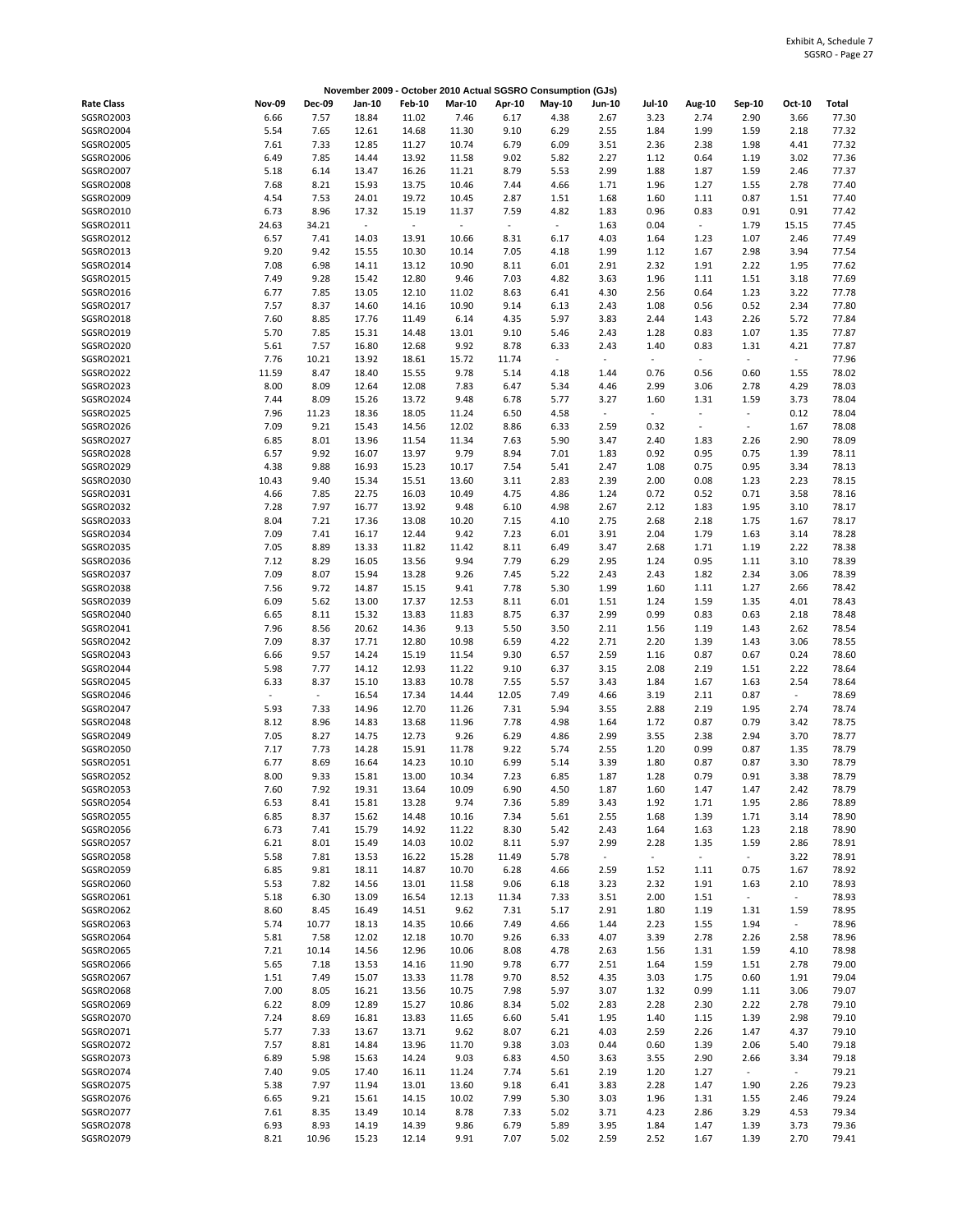|                        |                                 |                  |                  |                |                  |               | November 2009 - October 2010 Actual SGSRO Consumption (GJs) |                |                          |                                  |                          |                  |                |
|------------------------|---------------------------------|------------------|------------------|----------------|------------------|---------------|-------------------------------------------------------------|----------------|--------------------------|----------------------------------|--------------------------|------------------|----------------|
| <b>Rate Class</b>      | <b>Nov-09</b>                   | <b>Dec-09</b>    | Jan-10           | <b>Feb-10</b>  | <b>Mar-10</b>    | Apr-10        | May-10                                                      | <b>Jun-10</b>  | Jul-10                   | <b>Aug-10</b>                    | Sep-10                   | Oct-10           | Total          |
| SGSRO2080              | 7.61                            | 9.01             | 12.57            | 14.32          | 10.50            | 8.58          | 6.10                                                        | 3.79           | 1.76                     | 1.51                             | 1.35                     | 2.38             | 79.48          |
| SGSRO2081              | 6.74                            | 8.57             | 15.91            | 14.24          | 12.01            | 9.50          | 7.13                                                        | 1.95           | 1.04                     | 0.52                             | 0.44                     | 1.43             | 79.48          |
| SGSRO2082              | $\overline{\phantom{a}}$        | $\omega$         | 17.61            | 14.20          | 10.54            | 9.76          | 7.97                                                        | 4.19           | 4.55                     | 3.69                             | 6.83                     | 0.16             | 79.50          |
| SGSRO2083              | 7.77                            | 8.97<br>$\sim$   | 15.59            | 12.62          | 10.82            | 8.34          | 6.09                                                        | 2.87           | 1.88                     | 1.51                             | 1.27                     | 1.79             | 79.52          |
| SGSRO2084<br>SGSRO2085 | 10.64                           | 8.82             | 16.62<br>16.30   | 17.57<br>13.12 | 18.06<br>9.02    | 11.93<br>7.17 | 4.10<br>4.74                                                | 4.19<br>2.39   | 2.12<br>1.96             | 1.19<br>1.07                     | 1.03<br>1.71             | 2.74<br>2.62     | 79.55<br>79.56 |
| SGSRO2086              | $\centering \label{eq:reduced}$ | 8.77             | 18.60            | 15.99          | 12.05            | 7.94          | 6.65                                                        | 2.71           | 1.68                     | 2.11                             | 1.27                     | 1.79             | 79.56          |
| SGSRO2087              | 6.17                            | 8.89             | 17.48            | 14.27          | 11.41            | 7.71          | 5.65                                                        | 3.59           | 1.36                     | 1.07                             | 0.95                     | 1.11             | 79.66          |
| SGSRO2088              | 6.65                            | 7.73             | 14.84            | 14.08          | 10.78            | 7.94          | 5.90                                                        | 2.71           | 2.64                     | 2.03                             | 1.51                     | 2.86             | 79.67          |
| SGSRO2089              | 6.61                            | 7.81             | 14.08            | 17.10          | 10.07            | 8.06          | 5.26                                                        | 3.43           | 2.88                     | 0.68                             | 1.11                     | 2.58             | 79.67          |
| SGSRO2090              | 6.01                            | 9.44             | 17.64            | 18.77          | 10.37            | 7.30          | 4.78                                                        | 1.08           | 0.52                     | 0.67                             | 0.32                     | 2.78             | 79.68          |
| SGSRO2091              | 7.53                            | 10.61            | 17.17            | 13.56          | 9.90             | 6.21          | 4.22                                                        | 2.07           | 1.60                     | 1.27                             | 1.59                     | 3.98             | 79.71          |
| SGSRO2092<br>SGSRO2093 | 3.42<br>6.88                    | 3.94<br>8.01     | 11.78<br>14.78   | 16.94<br>12.88 | 13.28<br>9.82    | 10.13<br>7.36 | 6.57                                                        | 4.27<br>3.15   | 2.87<br>2.92             | 1.90<br>2.50                     | 1.51<br>2.78             | 3.10<br>3.42     | 79.71<br>79.71 |
| SGSRO2094              | 8.41                            | 8.50             | 16.54            | 14.51          | 8.87             | 7.01          | 5.21<br>4.11                                                | 2.15           | 1.59                     | 1.39                             | 1.87                     | 4.81             | 79.76          |
| SGSRO2095              | 8.92                            | 8.86             | 14.52            | 12.73          | 9.34             | 7.65          | 5.50                                                        | 2.03           | 2.16                     | 1.79                             | 2.10                     | 4.17             | 79.77          |
| SGSRO2096              | 9.17                            | 9.93             | 15.27            | 13.92          | 9.15             | 6.77          | 4.11                                                        | 1.91           | 1.08                     | 1.07                             | 1.79                     | 5.65             | 79.82          |
| SGSRO2097              | 7.44                            | 8.80             | 15.74            | 14.40          | 10.25            | 8.02          | 5.77                                                        | 3.03           | 1.56                     | 1.27                             | 1.43                     | 2.11             | 79.82          |
| SGSRO2098              | 6.53                            | 8.97             | 14.07            | 12.76          | 10.54            | 7.67          | 5.18                                                        | 3.79           | 2.16                     | 2.46                             | 3.26                     | 2.46             | 79.85          |
| SGSRO2099              | 4.74                            | 6.74             | 13.13            | 12.14          | 9.27             | 8.98          | 6.02                                                        | 4.23           | 4.15                     | 3.38                             | 2.54                     | 4.53             | 79.85          |
| SGSRO2100<br>SGSRO2101 | 7.52                            | 8.05             | 14.31            | 12.73          | 9.84             | 7.74          | 6.17                                                        | 4.11           | 1.92                     | 1.11                             | 1.75                     | 4.61             | 79.86          |
| SGSRO2102              | 7.05<br>4.18                    | 7.77<br>5.50     | 15.93<br>11.93   | 14.47<br>9.86  | 10.50<br>8.79    | 7.91<br>7.75  | 6.13<br>8.76                                                | 4.11<br>5.98   | 1.44<br>3.99             | 1.15<br>4.72                     | 0.99<br>4.09             | 2.42<br>4.37     | 79.87<br>79.92 |
| SGSRO2103              | $\overline{\phantom{a}}$        | $\omega$         | 18.53            | 15.43          | 15.00            | 11.58         | 8.17                                                        | 5.10           | 2.48                     | 1.55                             | 2.10                     | $\sim$           | 79.94          |
| SGSRO2104              | 4.38                            | 7.41             | 15.23            | 14.12          | 11.74            | 9.42          | 5.06                                                        | 3.03           | 2.72                     | 2.27                             | 2.26                     | 2.30             | 79.94          |
| SGSRO2105              | 7.37                            | 9.40             | 15.34            | 12.72          | 10.46            | 8.43          | 6.45                                                        | 2.15           | 1.28                     | 1.11                             | 1.27                     | 3.97             | 79.95          |
| SGSRO2106              | 3.38                            | 7.77             | 20.17            | 19.04          | 10.94            | 6.63          | 3.70                                                        | 1.99           | 1.56                     | 1.63                             | 1.51                     | 1.67             | 79.99          |
| SGSRO2107              | $\sim$                          | 4.21             | 27.07            | 20.51          | 13.48            | 6.83          | 5.10                                                        | 1.16           | $\omega$                 | 0.32                             | 0.04                     | 1.31             | 80.03          |
| SGSRO2108              | 6.29                            | 6.92             | 14.87            | 12.73          | 9.30             | 6.89          | 4.62                                                        | 5.18           | 4.55                     | 1.67                             | 3.06                     | 3.98             | 80.06          |
| SGSRO2109              | 7.29                            | 8.53             | 16.68            | 14.47          | 10.10            | 7.55          | 5.57                                                        | 3.51<br>4.42   | 1.40                     | 1.39<br>$\overline{\phantom{a}}$ | 1.07                     | 2.54             | 80.10          |
| SGSRO2110<br>SGSRO2111 | 8.56<br>7.05                    | 8.57<br>8.21     | 17.00<br>13.68   | 15.86<br>10.99 | 10.66<br>9.03    | 8.59<br>8.14  | 6.37<br>6.73                                                | 4.15           | 0.08<br>2.99             | 3.50                             | $\sim$<br>2.38           | $\omega$<br>3.30 | 80.11<br>80.15 |
| SGSRO2112              | 5.89                            | 8.49             | 14.35            | 13.67          | 10.22            | 8.51          | 6.13                                                        | 4.03           | 1.92                     | 1.67                             | 1.71                     | 3.58             | 80.17          |
| SGSRO2113              | 8.69                            | 10.08            | 15.71            | 13.72          | 9.31             | 9.40          | 6.50                                                        | 1.83           | 1.20                     | 1.19                             | 1.35                     | 1.19             | 80.17          |
| SGSRO2114              | 6.57                            | 8.85             | 15.47            | 17.26          | 11.46            | 8.63          | 6.97                                                        | 2.79           | 1.32                     | 0.75                             | 0.20                     | $\sim$           | 80.27          |
| SGSRO2115              | 8.12                            | 8.41             | 16.29            | 15.67          | 9.08             | 8.06          | 6.21                                                        | 2.35           | 1.32                     | 0.99                             | 1.11                     | 2.70             | 80.31          |
| SGSRO2116              | 7.22                            | 10.08            | 15.75            | 14.23          | 10.30            | 8.20          | 3.87                                                        | 2.27           | 1.55                     | 1.59                             | 1.59                     | 3.70             | 80.35          |
| SGSRO2117              | 6.45                            | 8.13             | 14.82            | 15.46          | 10.42            | 8.23          | 5.89                                                        | 3.83           | 1.64                     | 0.60                             | 1.39                     | 3.50             | 80.36          |
| SGSRO2118<br>SGSRO2119 | 9.11<br>5.85                    | 8.64<br>8.25     | 17.29<br>15.89   | 13.48<br>13.60 | 9.01<br>10.50    | 6.42<br>7.35  | 3.54<br>5.34                                                | 2.11<br>3.83   | 2.08<br>2.48             | 1.86<br>2.30                     | 2.42<br>2.02             | 4.41<br>3.02     | 80.37<br>80.43 |
| SGSRO2120              | 9.33                            | 12.36            | 21.86            | 18.88          | 15.51            | 2.50          | $\overline{\phantom{a}}$                                    | $\blacksquare$ | $\overline{\phantom{a}}$ | $\omega$                         | $\overline{\phantom{a}}$ | $\sim$           | 80.44          |
| SGSRO2121              | 6.14                            | 8.77             | 13.68            | 16.26          | 12.41            | 10.02         | 5.14                                                        | 2.75           | 1.36                     | 1.15                             | 0.52                     | 2.26             | 80.46          |
| SGSRO2122              | 6.66                            | 7.85             | 16.02            | 14.04          | 11.54            | 9.62          | 6.29                                                        | 2.27           | 2.04                     | 1.63                             | 0.79                     | 1.75             | 80.50          |
| SGSRO2123              | 7.48                            | 7.73             | 16.37            | 13.60          | 10.10            | 6.91          | 5.85                                                        | 3.11           | 2.60                     | 1.98                             | 2.18                     | 2.62             | 80.53          |
| SGSRO2124              | 7.53                            | 8.61             | 15.67            | 14.08          | 9.79             | 8.38          | 6.21                                                        | 3.03           | 2.08                     | 1.67                             | 1.35                     | 2.30             | 80.70          |
| SGSRO2125<br>SGSRO2126 | 5.26<br>7.57                    | 7.49<br>9.70     | 17.60            | 21.86          | 12.17            | 6.67          | 4.10<br>4.94                                                | 1.51           | 0.72                     | 0.79                             | 0.87                     | 1.67             | 80.71<br>80.73 |
| SGSRO2127              | 8.84                            | 8.43             | 17.06<br>14.52   | 14.83<br>12.68 | 12.18<br>9.70    | 8.52<br>8.64  | 5.86                                                        | 1.52<br>2.83   | 0.24<br>0.56             | 0.24<br>0.32                     | 1.07<br>1.87             | 2.86<br>6.48     | 80.73          |
| SGSRO2128              | 7.76                            | 8.77             | 16.84            | 14.07          | 10.30            | 5.99          | 6.21                                                        | 3.31           | 2.16                     | 1.63                             | 1.63                     | 2.11             | 80.78          |
| SGSRO2129              | 6.97                            | 7.57             | 14.39            | 14.83          | 10.86            | 9.03          | 6.65                                                        | 4.66           | 1.52                     |                                  |                          | 4.33             | 80.81          |
| SGSRO2130              | 6.88                            | 7.25             | 17.33            | 14.40          | 11.76            | 7.26          | 4.58                                                        | 2.47           | 2.20                     | 1.23                             | 2.03                     | 3.42             | 80.81          |
| SGSRO2131              | 7.65                            | 9.41             | 16.50            | 14.60          | 13.05            | 7.99          | 5.82                                                        | 1.99           | 1.08                     | 0.83                             | 0.71                     | 1.19             | 80.82          |
| SGSRO2132              | 8.56                            | 8.49             | 20.97            | 16.07          | 9.37             | 6.34          | 3.66                                                        | 1.28           | 1.08                     | 1.03                             | 0.99                     | 2.98             | 80.82          |
| SGSRO2133              | 7.57                            | 8.61             | 13.09            | 15.39          | 13.37            | 10.66         | 4.54                                                        | 2.03           | 1.28                     | 1.47                             | 1.11                     | 1.71             | 80.83          |
| SGSRO2134<br>SGSRO2135 | 3.38<br>8.68                    | 4.78<br>9.45     | 13.43<br>19.30   | 19.80<br>17.94 | 10.02<br>11.87   | 9.23<br>7.38  | 4.14<br>4.34                                                | 3.71<br>0.40   | 3.91<br>$\omega$         | 3.10<br>$\overline{\phantom{a}}$ | 2.66<br>$\omega_{\rm c}$ | 2.86<br>1.67     | 81.02<br>81.03 |
| SGSRO2136              | 6.89                            | 8.81             | 15.71            | 14.32          | 11.66            | 8.70          | 6.29                                                        | 2.83           | 1.72                     | 1.15                             | 1.27                     | 1.71             | 81.06          |
| SGSRO2137              | 6.37                            | 8.93             | 14.66            | 12.32          | 10.46            | 8.31          | 6.13                                                        | 3.91           | 2.75                     | 2.18                             | 1.75                     | 3.30             | 81.07          |
| SGSRO2138              | 4.42                            | 8.17             | 13.29            | 13.45          | 13.05            | 9.78          | 7.17                                                        | 3.71           | 2.71                     | 2.19                             | 1.31                     | 1.83             | 81.08          |
| SGSRO2139              | 6.49                            | 9.25             | 13.51            | 11.13          | 9.82             | 7.83          | 6.57                                                        | 4.26           | 3.39                     | 1.79                             | 2.86                     | 4.21             | 81.11          |
| SGSRO2140              | 6.37                            | 8.09             | 14.15            | 12.84          | 7.77             | 7.10          | 7.12                                                        | 4.39           | 3.00                     | 2.58                             | 3.02                     | 4.69             | 81.12          |
| SGSRO2141              | 8.97                            | 12.23            | 17.22            | 13.40          | 9.39             | 6.73          | 3.59                                                        | 1.55           | 0.88                     | 0.48                             | 1.39                     | 5.29             | 81.12          |
| SGSRO2142<br>SGSRO2143 | 7.37<br>4.86                    | 10.85<br>6.06    | 18.48<br>14.76   | 13.92<br>15.04 | 6.51<br>13.25    | 5.34<br>9.10  | 3.47<br>6.21                                                | 2.39<br>3.67   | 4.15<br>2.08             | 2.50<br>1.55                     | 2.70<br>1.87             | 3.46<br>2.74     | 81.14<br>81.19 |
| SGSRO2144              | 0.04                            | $\omega_{\rm c}$ | $\omega_{\rm c}$ | $\blacksquare$ | $\omega_{\rm c}$ | $\sim$        | $\sim$                                                      | 13.11          | 34.63                    | 16.79                            | 16.68                    | $\sim$           | 81.25          |
| SGSRO2145              | 7.65                            | 9.21             | 14.28            | 14.36          | 9.27             | 6.43          | 6.18                                                        | 3.35           | 3.03                     | 2.38                             | 2.34                     | 2.86             | 81.34          |
| SGSRO2146              | 6.69                            | 9.66             | 17.41            | 14.91          | 10.18            | 6.77          | 5.58                                                        | 1.95           | 1.84                     | 1.63                             | 1.51                     | 3.26             | 81.39          |
| SGSRO2147              | 5.81                            | 6.93             | 12.28            | 13.16          | 9.46             | 7.83          | 5.61                                                        | 5.82           | 4.07                     | 3.06                             | 3.73                     | 3.69             | 81.45          |
| SGSRO2148              | 6.69                            | 7.65             | 14.84            | 12.86          | 10.90            | 10.74         | 5.98                                                        | 3.03           | 2.16                     | 2.23                             | 1.79                     | 2.58             | 81.45          |
| SGSRO2149              | 8.21                            | 8.81             | 13.48            | 17.02          | 13.92            | 10.38         | 6.06                                                        | 1.99           | 0.36                     | 0.40                             | 0.24                     | 0.60             | 81.47          |
| SGSRO2150<br>SGSRO2151 | 12.78<br>4.50                   | 10.05<br>6.58    | 16.13<br>15.77   | 14.23<br>12.92 | 10.02<br>10.14   | 7.03<br>7.83  | 5.89<br>3.98                                                | 3.03<br>5.70   | 2.20<br>3.43             | 0.12<br>3.97                     | $\sim$<br>3.18           | $\sim$<br>3.54   | 81.48<br>81.54 |
| SGSRO2152              | 4.10                            | 6.74             | 2.98             | 10.95          | 10.42            | 4.07          | 3.94                                                        | 4.11           | 8.63                     | 7.91                             | 8.73                     | 9.02             | 81.60          |
| SGSRO2153              | 8.69                            | 11.98            | 19.24            | 14.71          | 10.82            | 6.41          | 1.67                                                        | 1.04           | 1.00                     | 0.83                             | 0.79                     | 4.42             | 81.60          |
| SGSRO2154              | 7.85                            | 8.05             | 14.84            | 13.92          | 12.29            | 8.06          | 9.84                                                        | 3.39           | 1.92                     | 0.36                             | 0.44                     | 0.64             | 81.60          |
| SGSRO2155              | 7.33                            | 10.85            | 16.70            | 14.87          | 9.94             | 7.96          | 4.06                                                        | 1.52           | 0.64                     | 0.44                             | 1.27                     | 6.04             | 81.62          |
| SGSRO2156              | 8.76                            | 8.45             | 21.28            | 15.39          | 10.29            | 6.54          | 4.02                                                        | 1.28           | 0.88                     | 0.91                             | 0.95                     | 2.98             | 81.73          |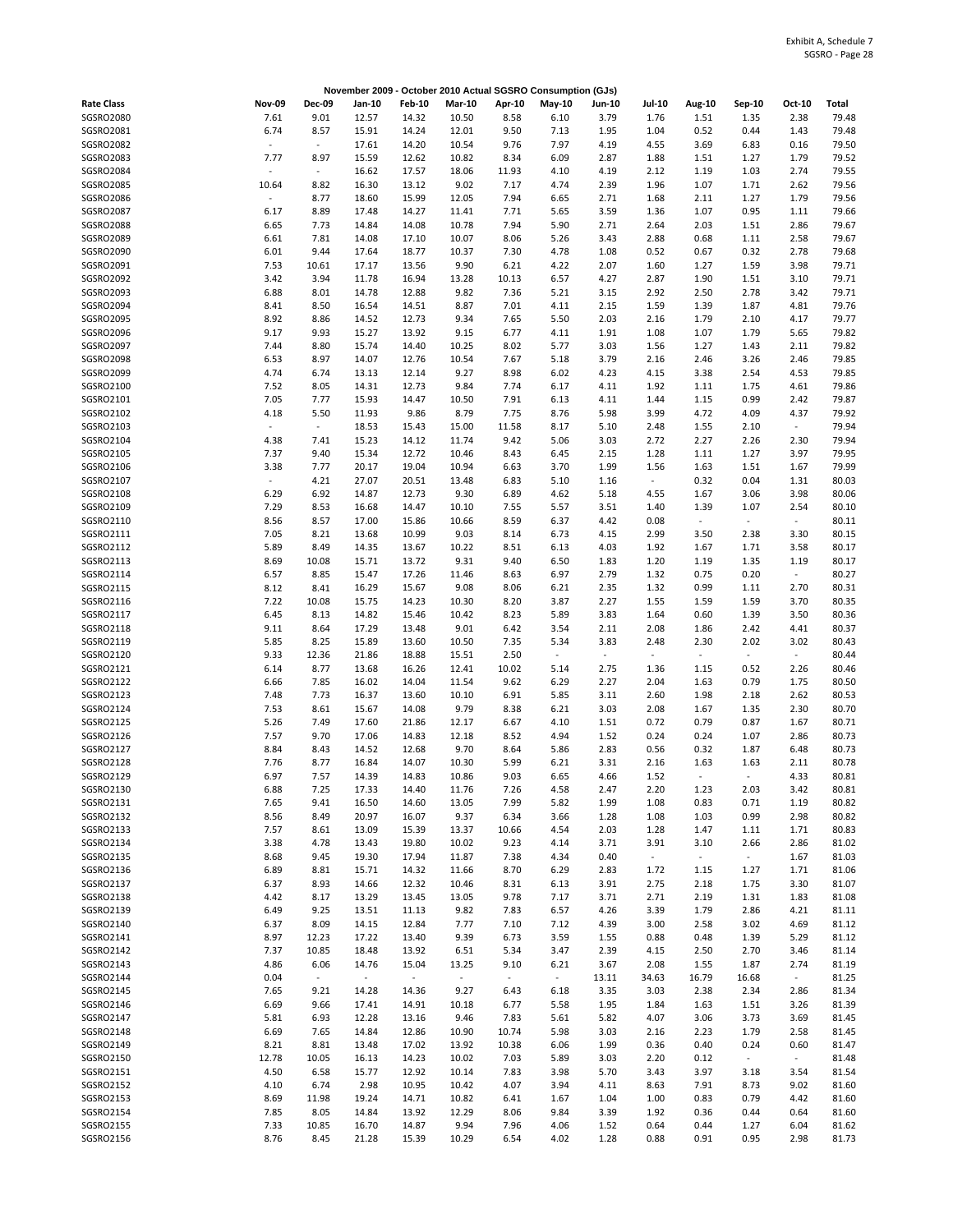|                        |               |                   |                |                |                |               | November 2009 - October 2010 Actual SGSRO Consumption (GJs) |               |                  |                  |                  |                |                |
|------------------------|---------------|-------------------|----------------|----------------|----------------|---------------|-------------------------------------------------------------|---------------|------------------|------------------|------------------|----------------|----------------|
| <b>Rate Class</b>      | <b>Nov-09</b> | <b>Dec-09</b>     | Jan-10         | <b>Feb-10</b>  | <b>Mar-10</b>  | Apr-10        | May-10                                                      | <b>Jun-10</b> | <b>Jul-10</b>    | Aug-10           | Sep-10           | Oct-10         | Total          |
| SGSRO2157              | 7.49          | 7.73              | 14.70          | 14.43          | 9.70           | 7.47          | 5.85                                                        | 4.38          | 2.67             | 1.67             | 1.67             | 4.05           | 81.81          |
| SGSRO2158              | 6.70          | 9.73              | 13.68          | 14.04          | 14.16          | 9.62          | 5.74                                                        | 2.67          | 1.64             | 0.99             | 1.39             | 1.51           | 81.87          |
| SGSRO2159              | 7.48          | 8.17              | 15.97          | 14.87          | 11.16          | 8.38          | 5.37                                                        | 3.23          | 2.12             | 0.99             | 1.51             | 2.70           | 81.95          |
| SGSRO2160              | 6.06          | 6.56              | 17.61          | 14.99          | 9.74           | 7.73          | 4.42                                                        | 2.55          | 2.75             | 1.47             | 2.98             | 5.13           | 81.99          |
| SGSRO2161<br>SGSRO2162 | 8.24<br>6.53  | 11.08<br>8.05     | 13.24<br>16.42 | 13.52<br>14.28 | 10.47<br>12.81 | 8.46<br>8.62  | 6.09<br>6.41                                                | 3.23<br>2.59  | 1.40<br>2.48     | 1.11<br>0.91     | 1.31<br>1.03     | 3.85<br>1.91   | 82.00<br>82.04 |
| SGSRO2163              | 7.18          | 11.00             | 19.48          | 15.82          | 11.62          | 8.12          | 2.87                                                        | 1.08          | 0.84             | 0.75             | 0.83             | 2.47           | 82.06          |
| SGSRO2164              | 7.00          | 13.11             | 12.72          | 15.39          | 10.87          | 8.14          | 5.57                                                        | 2.63          | 1.76             | 1.27             | 1.35             | 2.26           | 82.07          |
| SGSRO2165              | 6.81          | 7.21              | 18.48          | 15.39          | 12.00          | 7.18          | 4.18                                                        | 2.23          | 1.96             | 1.82             | 1.87             | 2.94           | 82.07          |
| SGSRO2166              | 4.82          | 7.61              | 17.24          | 16.70          | 11.21          | 6.23          | 4.78                                                        | 2.75          | 2.04             | 1.83             | 1.67             | 5.20           | 82.08          |
| SGSRO2167              | 8.28          | 7.80              | 16.49          | 13.24          | 11.28          | 7.34          | 5.45                                                        | 3.55          | 2.24             | 1.94             | 1.67             | 2.82           | 82.10          |
| SGSRO2168              | 7.96          | 9.69              | 17.20          | 14.12          | 9.52           | 6.98          | 5.41                                                        | 2.95          | 1.60             | 1.35             | 1.15             | 4.17           | 82.10          |
| SGSRO2169<br>SGSRO2170 | 6.97<br>8.16  | 8.77<br>9.09      | 16.23<br>16.49 | 16.98<br>14.43 | 9.71<br>10.42  | 8.19<br>7.64  | 5.62<br>5.61                                                | 2.87<br>3.15  | 1.88<br>1.48     | 1.27<br>0.87     | 1.31<br>1.31     | 2.30<br>3.46   | 82.10<br>82.11 |
| SGSRO2171              | 6.85          | 9.48              | 15.93          | 13.95          | 11.25          | 8.27          | 5.10                                                        | 2.99          | 1.76             | 1.59             | 1.51             | 3.46           | 82.14          |
| SGSRO2172              | 6.21          | 7.85              | 14.00          | 14.48          | 11.66          | 8.15          | 6.45                                                        | 3.07          | 2.92             | 2.19             | 2.18             | 2.98           | 82.14          |
| SGSRO2173              | 6.29          | 10.72             | 14.50          | 13.64          | 11.41          | 9.31          | 4.90                                                        | 2.63          | 2.63             | 1.91             | 1.75             | 2.46           | 82.15          |
| SGSRO2174              | 8.21          | 9.42              | 15.86          | 14.32          | 9.98           | 8.21          | 5.62                                                        | 1.83          | 1.80             | 0.99             | 2.18             | 3.74           | 82.16          |
| SGSRO2175              | $\sim$        | $\sim$            | 18.49          | 18.56          | 14.44          | 11.69         | 6.69                                                        | 2.83          | 2.12             | 2.03             | 1.67             | 3.65           | 82.17          |
| SGSRO2176              | 6.01          | 8.73              | 14.19          | 13.60          | 10.66          | 8.67          | 6.81                                                        | 4.78          | 2.20             | 1.83             | 1.59             | 3.14           | 82.21          |
| SGSRO2177              | 7.28          | 11.00             | 14.94          | 14.23          | 10.35          | 7.98          | 5.57                                                        | 3.15          | 1.52             | 1.15             | 1.47             | 3.66           | 82.30          |
| SGSRO2178<br>SGSRO2179 | 5.54<br>9.87  | 7.57<br>11.44     | 18.49<br>18.19 | 13.09<br>16.94 | 13.49<br>11.13 | 5.63<br>9.59  | 4.62<br>5.10                                                | 2.79<br>0.08  | 3.20<br>$\omega$ | 2.07<br>$\omega$ | 2.30<br>$\sim$   | 3.53<br>$\sim$ | 82.32<br>82.34 |
| SGSRO2180              | 8.57          | 10.02             | 17.57          | 14.63          | 9.66           | 7.45          | 5.10                                                        | 1.95          | 1.32             | 1.23             | 1.51             | 3.34           | 82.35          |
| SGSRO2181              | 7.49          | 9.18              | 18.09          | 14.79          | 11.30          | 8.08          | 3.94                                                        | 1.56          | 1.79             | 1.51             | 1.63             | 3.02           | 82.38          |
| SGSRO2182              | 7.26          | 10.08             | 16.86          | 15.19          | 10.06          | 7.61          | 3.83                                                        | 1.95          | 1.28             | 1.03             | 1.55             | 5.69           | 82.39          |
| SGSRO2183              | 5.73          | 8.85              | 14.76          | 13.69          | 12.06          | 9.74          | 6.77                                                        | 4.07          | 2.28             | 0.87             | 1.23             | 2.34           | 82.39          |
| SGSRO2184              | 10.00         | 9.65              | 15.31          | 12.61          | 10.82          | 9.22          | 5.82                                                        | 2.87          | 2.12             | 1.23             | 1.11             | 1.63           | 82.39          |
| SGSRO2185              | 7.32          | 7.97              | 17.40          | 13.52          | 9.65           | 8.25          | 5.41                                                        | 3.23          | 2.04             | 2.10             | 1.59             | 4.05           | 82.53          |
| SGSRO2186              | 6.37          | 9.21              | 16.45          | 14.03          | 11.17          | 8.51          | 6.77                                                        | 2.39          | 1.64             | 1.79             | 2.06             | 2.14           | 82.53          |
| SGSRO2187<br>SGSRO2188 | 6.77<br>8.01  | 8.01<br>9.41      | 16.56<br>12.42 | 14.03<br>11.54 | 11.29<br>8.48  | 8.75<br>11.38 | 6.77<br>7.25                                                | 3.63<br>3.55  | 1.84<br>3.00     | 2.03<br>1.75     | 1.39<br>1.71     | 1.51<br>4.09   | 82.58<br>82.59 |
| SGSRO2189              | 7.85          | 10.30             | 14.68          | 12.33          | 9.26           | 7.77          | 4.82                                                        | 2.99          | 2.23             | 1.87             | 2.82             | 5.69           | 82.61          |
| SGSRO2190              | 7.32          | 8.81              | 15.14          | 16.34          | 11.91          | 8.54          | 6.37                                                        | 2.71          | 1.36             | 0.95             | 0.91             | 2.26           | 82.62          |
| SGSRO2191              | 8.45          | 9.57              | 15.75          | 8.57           | 8.04           | 6.59          | 6.97                                                        | 5.34          | 4.03             | 2.98             | 2.46             | 3.93           | 82.68          |
| SGSRO2192              | 8.01          | 8.81              | 14.40          | 13.84          | 10.90          | 8.42          | 6.02                                                        | 3.27          | 2.24             | 2.03             | 1.86             | 2.94           | 82.74          |
| SGSRO2193              | 6.05          | 8.73              | 15.55          | 15.31          | 10.62          | 9.46          | 6.53                                                        | 2.67          | 2.60             | 1.03             | 0.87             | 3.42           | 82.84          |
| SGSRO2194              | 6.86          | 7.33              | 13.37          | 10.35          | 15.60          | 9.66          | 6.37                                                        | 3.43          | 2.52             | 2.38             | 2.18             | 2.82           | 82.87          |
| SGSRO2195              | 6.53          | 7.41              | 18.67          | 16.07          | 10.76          | 8.26          | 4.54                                                        | 2.71          | 1.64             | 1.19             | 1.31             | 3.78           | 82.87          |
| SGSRO2196<br>SGSRO2197 | 7.92<br>7.09  | 8.17<br>8.57      | 20.45<br>12.89 | 14.75<br>16.03 | 10.29<br>10.86 | 7.10<br>8.10  | 4.34<br>8.84                                                | 1.79<br>2.87  | 1.64<br>2.16     | 1.47<br>1.79     | 1.63<br>1.59     | 3.42<br>2.18   | 82.97<br>82.97 |
| SGSRO2198              | 6.77          | 9.45              | 17.56          | 15.31          | 10.70          | 7.99          | 5.29                                                        | 2.71          | 1.64             | 1.23             | 1.47             | 2.86           | 82.98          |
| SGSRO2199              | 6.77          | 7.99              | 17.41          | 15.43          | 7.82           | 5.94          | 5.70                                                        | 3.67          | 3.19             | 2.34             | 2.70             | 4.14           | 83.10          |
| SGSRO2200              | 7.24          | 8.29              | 15.78          | 15.43          | 10.32          | 7.62          | 6.01                                                        | 3.31          | 1.60             | 1.35             | 1.63             | 4.61           | 83.19          |
| SGSRO2201              | 6.41          | 8.13              | 16.73          | 11.81          | 9.88           | 7.78          | 6.33                                                        | 4.15          | 2.60             | 1.75             | 2.78             | 4.85           | 83.20          |
| SGSRO2202              | 6.97          | 8.13              | 14.92          | 13.21          | 12.37          | 10.26         | 7.65                                                        | 3.51          | 1.20             | 1.07             | 1.31             | 2.62           | 83.22          |
| SGSRO2203<br>SGSRO2204 | 7.14          | 12.26<br>$\omega$ | 18.57          | 14.87          | 10.47          | 7.69<br>9.03  | 2.87<br>7.84                                                | 1.83          | 1.75             | 1.39             | 1.63             | 2.79           | 83.26<br>83.30 |
| <b>SGSRO2205</b>       | 6.21          | 9.26              | 19.58<br>16.66 | 14.55<br>13.40 | 10.82<br>10.30 | 9.28          | 4.82                                                        | 4.94<br>2.35  | 4.31<br>2.43     | 3.30<br>2.10     | 3.49<br>2.42     | 5.44<br>4.10   | 83.33          |
| SGSRO2206              | 7.49          | 8.09              | 16.76          | 14.31          | 10.94          | 8.31          | 6.21                                                        | 3.83          | 1.48             | 1.23             | 1.47             | 3.22           | 83.34          |
| SGSRO2207              | 7.41          | 8.85              | 17.30          | 14.76          | 12.25          | 7.79          | 5.38                                                        | 2.87          | 2.04             | 0.91             | 0.83             | 3.02           | 83.41          |
| SGSRO2208              | 8.45          | 10.49             | 17.05          | 13.28          | 9.66           | 6.97          | 6.05                                                        | 2.11          | 1.48             | 1.23             | 2.34             | 4.41           | 83.52          |
| SGSRO2209              | 6.45          | 8.89              | 16.37          | 17.17          | 7.12           | 8.11          | 6.33                                                        | 3.55          | 2.28             | 2.11             | 1.98             | 3.18           | 83.54          |
| SGSRO2210              | 6.97          | 7.89              | 17.56          | 14.35          | 11.41          | 8.19          | 5.77                                                        | 3.43          | 1.76             | 1.63             | 1.75             | 2.86           | 83.57          |
| SGSRO2211              | 8.96          | 10.93             | 18.05          | 15.51          | 10.70          | 7.93          | 5.66                                                        | 1.08          | 0.60             | 0.36             | 0.36             | 3.50           | 83.64          |
| SGSRO2212<br>SGSRO2213 | 5.78<br>9.31  | 11.04<br>11.44    | 17.77<br>12.96 | 14.43<br>15.94 | 10.22<br>12.11 | 7.77<br>9.14  | 3.59<br>5.97                                                | 2.71<br>2.75  | 2.55<br>0.28     | 2.18<br>$\sim$   | 2.02<br>0.20     | 3.58<br>3.54   | 83.64<br>83.64 |
| SGSRO2214              | 8.05          | 10.85             | 13.37          | 12.64          | 9.70           | 8.28          | 5.30                                                        | 4.03          | 2.95             | 1.87             | 1.90             | 4.73           | 83.67          |
| SGSRO2215              | 9.55          | 10.29             | 16.68          | 18.41          | 10.93          | 9.27          | 5.25                                                        | 1.55          | 0.08             | $\omega$         | 0.24             | 1.43           | 83.68          |
| SGSRO2216              | 6.57          | 8.53              | 15.57          | 13.28          | 10.46          | 9.03          | 7.09                                                        | 5.26          | 2.24             | 1.55             | 0.83             | 3.30           | 83.71          |
| SGSRO2217              | 6.25          | 9.56              | 15.34          | 13.95          | 10.34          | 8.67          | 6.45                                                        | 3.83          | 2.24             | 1.87             | 1.95             | 3.26           | 83.71          |
| SGSRO2218              | 6.25          | 10.53             | 18.29          | 15.31          | 11.46          | 6.53          | 4.58                                                        | 2.63          | 1.44             | 1.19             | 1.27             | 4.25           | 83.73          |
| SGSRO2219              | 6.77          | 7.73              | 17.99          | 15.46          | 11.29          | 8.35          | 6.13                                                        | 3.27          | 1.40             | 1.35             | 1.19             | 2.82           | 83.75          |
| SGSRO2220<br>SGSRO2221 | 8.16<br>7.25  | 7.93<br>8.41      | 20.57<br>18.01 | 15.27<br>15.91 | 9.89<br>12.81  | 7.18<br>8.90  | 4.82<br>6.45                                                | 2.19<br>2.55  | 1.32<br>1.28     | 1.51<br>0.08     | 1.15<br>0.24     | 3.78<br>1.91   | 83.77<br>83.80 |
| SGSRO2222              | 7.65          | 9.84              | 16.31          | 14.28          | 12.17          | 8.79          | 5.66                                                        | 2.51          | 0.88             | 0.95             | 1.71             | 3.06           | 83.81          |
| SGSRO2223              | 10.92         | 7.87              | 13.84          | 11.57          | 10.06          | 9.28          | 6.18                                                        | 2.79          | 2.51             | 2.38             | 2.34             | 4.10           | 83.84          |
| SGSRO2224              | 7.80          | 9.44              | 17.32          | 15.82          | 11.85          | 8.07          | 5.81                                                        | 2.83          | 1.00             | 0.75             | 0.75             | 2.46           | 83.90          |
| SGSRO2225              | 7.50          | 9.24              | 21.35          | 14.19          | 9.51           | 7.77          | 3.83                                                        | 2.27          | 1.59             | 1.23             | 1.59             | 3.94           | 84.01          |
| SGSRO2226              | 6.33          | 9.13              | 15.55          | 14.40          | 11.94          | 11.62         | 5.74                                                        | 2.15          | 2.28             | 1.35             | 1.27             | 2.26           | 84.02          |
| SGSRO2227              | 6.17          | 8.33              | 18.03          | 15.50          | 11.37          | 8.15          | 5.49                                                        | 3.35          | 1.60             | 1.47             | 1.47             | 3.10           | 84.03          |
| SGSRO2228<br>SGSRO2229 | 10.20<br>6.82 | 8.73<br>9.05      | 15.87          | 9.24           | 11.26<br>14.00 | 8.22          | 6.69                                                        | 3.63<br>1.79  | 2.88<br>$\omega$ | 2.58<br>$\omega$ | 1.43<br>$\omega$ | 3.30<br>0.08   | 84.03<br>84.03 |
| SGSRO2230              | 6.82          | 7.61              | 20.55<br>14.68 | 17.02<br>14.08 | 11.42          | 9.42<br>9.70  | 5.30<br>5.90                                                | 3.15          | 3.19             | 2.15             | 2.34             | 3.02           | 84.06          |
| SGSRO2231              | 5.13          | 9.25              | 18.67          | 16.03          | 11.87          | 8.10          | 5.02                                                        | 2.55          | 2.24             | 1.63             | 1.59             | 2.03           | 84.11          |
| SGSRO2232              | 6.69          | 9.25              | 17.20          | 15.27          | 11.13          | 8.07          | 5.53                                                        | 2.55          | 2.08             | 1.71             | 2.06             | 2.58           | 84.12          |
| SGSRO2233              | 7.41          | 9.09              | 15.79          | 14.88          | 11.90          | 9.38          | 7.69                                                        | 0.68          | 1.72             | 1.83             | 1.23             | 2.58           | 84.18          |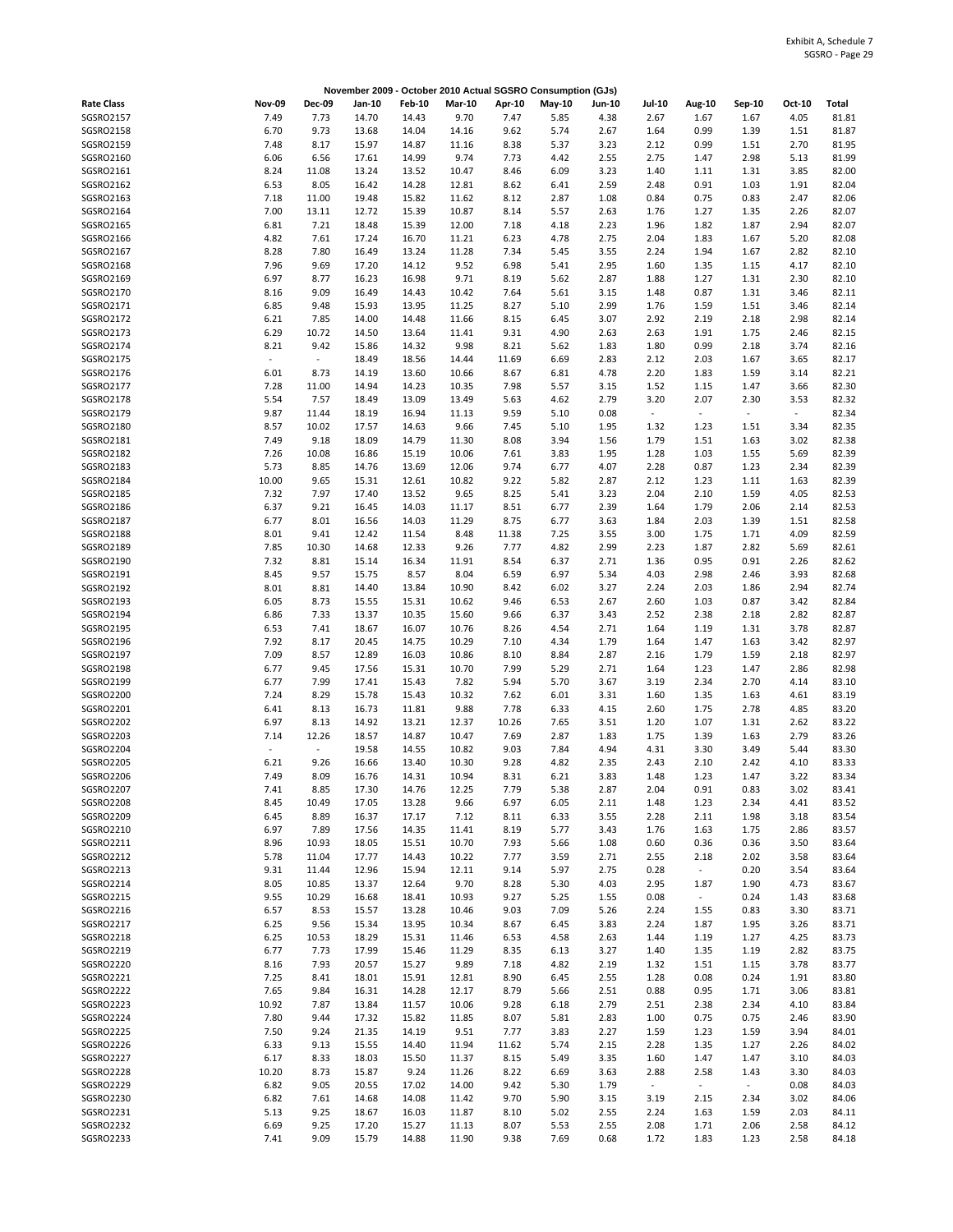|                               |               |                |                |                          |                             |                          | November 2009 - October 2010 Actual SGSRO Consumption (GJs) |                          |                                  |                        |                  |                          |                |
|-------------------------------|---------------|----------------|----------------|--------------------------|-----------------------------|--------------------------|-------------------------------------------------------------|--------------------------|----------------------------------|------------------------|------------------|--------------------------|----------------|
| <b>Rate Class</b>             | <b>Nov-09</b> | <b>Dec-09</b>  | Jan-10         | <b>Feb-10</b>            | <b>Mar-10</b>               | Apr-10                   | May-10                                                      | <b>Jun-10</b>            | <b>Jul-10</b>                    | Aug-10                 | Sep-10           | Oct-10                   | Total          |
| SGSRO2234                     | 7.10          | 10.20          | 16.14          | 12.48                    | 10.02                       | 9.16                     | 5.70                                                        | 3.15                     | 1.12                             | 0.91                   | 2.22             | 6.05                     | 84.25          |
| SGSRO2235                     | 6.66          | 9.53           | 15.83          | 13.36                    | 8.83                        | 9.60                     | 5.74                                                        | 3.31                     | 2.39                             | 2.14                   | 2.50             | 4.42                     | 84.31          |
| SGSRO2236                     | 9.13          | 11.94          | 16.43          | 12.09                    | 10.79                       | 8.28                     | 4.07                                                        | 2.15                     | 1.04                             | 1.15                   | 2.10             | 5.17                     | 84.34          |
| SGSRO2237                     | 8.04          | 11.44          | 17.16          | 18.85                    | 12.54                       | 8.42                     | 4.90                                                        | 1.51                     | 0.04                             | $\blacksquare$         | $\omega_{\rm c}$ | 1.63                     | 84.53          |
| SGSRO2238<br>SGSRO2239        | 6.65          | 7.85           | 16.38          | 15.99                    | 12.53                       | 9.18                     | 5.86                                                        | 3.03                     | 2.00                             | 1.59                   | 1.47             | 2.10                     | 84.63          |
| SGSRO2240                     | 7.88<br>7.33  | 9.93<br>7.89   | 17.24<br>16.41 | 14.59<br>14.87           | 10.58<br>11.53              | 7.87<br>8.75             | 5.77<br>6.13                                                | 2.83<br>3.55             | 2.12<br>1.52                     | 1.59<br>1.63           | 1.59<br>1.83     | 2.66<br>3.22             | 84.65<br>84.66 |
| SGSRO2241                     | 6.53          | 7.38           | 16.86          | 15.95                    | 13.96                       | 11.62                    | 6.29                                                        | 4.70                     | 1.40                             | $\omega$               | $\sim$           | $\sim$                   | 84.69          |
| SGSRO2242                     | 6.89          | 7.57           | 15.79          | 14.28                    | 11.86                       | 8.31                     | 5.10                                                        | 3.67                     | 3.11                             | 2.19                   | 2.82             | 3.14                     | 84.73          |
| SGSRO2243                     | 7.89          | 11.20          | 20.11          | 17.22                    | 12.58                       | 9.48                     | 3.71                                                        | 1.00                     | 0.44                             | 0.28                   | 0.60             | 0.28                     | 84.79          |
| SGSRO2244                     | 6.85          | 6.25           | 14.99          | 12.09                    | 10.13                       | 7.42                     | 5.61                                                        | 3.59                     | 3.35                             | 3.41                   | 3.65             | 7.47                     | 84.81          |
| SGSRO2245                     | 8.37          | 9.98           | 17.22          | 15.27                    | 8.27                        | 7.05                     | 6.57                                                        | 2.47                     | 1.60                             | 0.79                   | 1.67             | 5.57                     | 84.83          |
| SGSRO2246                     | 6.66          | 14.13          | 18.73          | 22.38                    | 12.50                       | 8.44                     | 0.64                                                        | 0.08                     | 0.04                             | 0.08                   | 0.08             | 1.07                     | 84.83          |
| SGSRO2247<br>SGSRO2248        | 6.41<br>6.45  | 10.49<br>8.67  | 17.41<br>13.53 | 12.64<br>13.32           | 9.46<br>9.78                | 10.19<br>7.33            | 5.30<br>7.81                                                | 3.03<br>4.43             | 1.71<br>3.99                     | 1.51<br>2.74           | 1.67<br>2.90     | 5.09<br>4.02             | 84.91<br>84.97 |
| SGSRO2249                     | 12.24         | 13.39          | 17.45          | 21.86                    | 15.71                       | 4.33                     | $\omega$                                                    | $\omega$                 | $\omega$                         | $\omega$               | $\omega$         | $\omega$                 | 84.98          |
| SGSRO2250                     | 6.61          | 7.49           | 14.35          | 15.75                    | 9.68                        | 8.22                     | 4.78                                                        | 3.51                     | 3.71                             | 2.46                   | 3.57             | 4.89                     | 85.02          |
| SGSRO2251                     | 8.21          | 10.37          | 17.69          | 14.91                    | 11.02                       | 7.25                     | 5.54                                                        | 1.95                     | 1.76                             | 1.39                   | 1.67             | 3.26                     | 85.02          |
| SGSRO2252                     | 6.92          | 8.53           | 18.35          | 16.66                    | 11.81                       | 9.03                     | 7.56                                                        | 3.67                     | 2.56                             | $\sim$                 | $\sim$           | $\sim$                   | 85.09          |
| SGSRO2253                     | 10.20         | 9.86           | 17.85          | 16.58                    | 9.66                        | 7.01                     | 5.62                                                        | 1.71                     | 1.12                             | 0.60                   | 0.83             | 4.10                     | 85.14          |
| SGSRO2254                     | 9.13          | 9.29           | 13.41          | 12.10                    | 10.22                       | 8.86                     | 7.21                                                        | 4.58                     | 3.27                             | 1.71                   | 1.87             | 3.49                     | 85.14          |
| SGSRO2255                     | 8.69          | 10.99          | 22.26          | 14.19                    | 8.87                        | 7.53                     | 4.35                                                        | 2.07                     | 1.35                             | 1.39                   | 1.75             | 1.75                     | 85.19          |
| SGSRO2256<br><b>SGSRO2257</b> | 5.17<br>8.33  | 10.95<br>13.14 | 18.24<br>18.37 | 15.27<br>15.74           | 10.68<br>11.18              | 8.30<br>8.48             | 5.41<br>3.47                                                | 2.91<br>1.28             | 1.72<br>$\sim$                   | 1.35<br>$\omega$       | 1.39<br>0.95     | 3.85<br>4.30             | 85.24<br>85.24 |
| SGSRO2258                     | 7.49          | 10.16          | 18.78          | 15.07                    | 11.21                       | 8.23                     | 5.85                                                        | 2.11                     | 1.72                             | 1.23                   | 1.35             | 2.07                     | 85.27          |
| SGSRO2259                     | 7.01          | 8.41           | 15.81          | 13.95                    | 11.01                       | 8.59                     | 6.09                                                        | 3.95                     | 2.32                             | 2.66                   | 2.30             | 3.22                     | 85.32          |
| SGSRO2260                     | 8.56          | 8.77           | 15.93          | 15.94                    | 11.97                       | 8.87                     | 6.73                                                        | 3.91                     | 1.00                             | 0.64                   | 0.48             | 2.58                     | 85.38          |
| SGSRO2261                     | 6.86          | 10.52          | 17.22          | 15.39                    | 8.59                        | 7.93                     | 4.86                                                        | 2.39                     | 1.59                             | 2.06                   | 2.22             | 5.81                     | 85.44          |
| SGSRO2262                     | 6.92          | 10.04          | 15.34          | 13.56                    | 10.95                       | 8.82                     | 6.49                                                        | 3.67                     | 2.08                             | 1.47                   | 2.03             | 4.09                     | 85.46          |
| SGSRO2263                     | 7.28          | 6.26           | 15.82          | 13.56                    | 10.76                       | 8.81                     | 6.49                                                        | 3.67                     | 3.11                             | 3.61                   | 3.30             | 2.86                     | 85.53          |
| SGSRO2264                     | 14.29         | 19.92          | $\omega$       | $\overline{\phantom{a}}$ | 10.33                       | 14.09                    | 9.87                                                        | 4.23                     | 2.56                             | 2.06                   | 2.46             | 5.76                     | 85.57          |
| SGSRO2265<br>SGSRO2266        | 8.92<br>8.92  | 9.05<br>12.04  | 20.61<br>13.88 | 16.15<br>13.16           | 10.88<br>8.58               | 7.50<br>6.05             | 4.58<br>4.34                                                | 1.87<br>2.99             | 1.00<br>2.99                     | 0.87<br>2.74           | 0.95<br>3.02     | 3.22<br>6.92             | 85.60<br>85.63 |
| SGSRO2267                     | 5.73          | 7.06           | 17.44          | 17.33                    | 10.34                       | 8.39                     | 5.73                                                        | 3.43                     | 3.08                             | 2.46                   | 2.30             | 2.34                     | 85.63          |
| SGSRO2268                     | 4.90          | 8.41           | 14.95          | 19.37                    | 12.80                       | 9.05                     | 5.65                                                        | 2.23                     | 0.88                             | 0.71                   | 1.39             | 5.33                     | 85.67          |
| SGSRO2269                     | 7.73          | 8.37           | 15.71          | 14.04                    | 11.74                       | 9.46                     | 7.65                                                        | 4.07                     | 2.56                             | 0.79                   | 1.07             | 2.54                     | 85.73          |
| SGSRO2270                     | 8.08          | 9.21           | 19.19          | 16.94                    | 10.56                       | 7.78                     | 5.09                                                        | 2.23                     | 0.96                             | 0.87                   | 1.07             | 3.77                     | 85.75          |
| SGSRO2271                     | 13.29         | 13.31          | 24.18          | 12.84                    | 4.78                        | 3.11                     | 4.46                                                        | 0.80                     | 0.52                             | 0.56                   | 1.23             | 6.75                     | 85.83          |
| SGSRO2272                     | 7.49          | 8.73           | 17.99          | 16.10                    | 11.37                       | 8.11                     | 6.41                                                        | 1.44                     | 1.48                             | 1.11                   | 1.59             | 4.02                     | 85.84          |
| SGSRO2273<br>SGSRO2274        | 9.24          | 10.53<br>8.49  | 18.44          | 15.83                    | 11.10                       | 9.56                     | 5.46                                                        | 3.19                     | 1.00                             | 1.19                   | 0.40             | $\sim$                   | 85.94<br>85.95 |
| SGSRO2275                     | 7.60<br>11.78 | 11.80          | 17.56<br>23.66 | 16.58<br>22.10           | 11.37<br>16.54              | 8.43<br>0.08             | 6.29<br>$\omega$                                            | 3.31<br>$\sim$           | 1.60<br>$\sim$                   | 1.19<br>$\blacksquare$ | 1.39<br>$\sim$   | 2.14<br>$\sim$           | 85.96          |
| SGSRO2276                     | 7.21          | 9.05           | 16.82          | 15.55                    | 12.53                       | 9.78                     | 6.81                                                        | 2.51                     | 1.40                             | 1.27                   | 1.15             | 1.91                     | 85.99          |
| SGSRO2277                     | 7.09          | 10.01          | 15.65          | 12.72                    | 10.22                       | 7.95                     | 7.68                                                        | 4.90                     | 2.20                             | 1.39                   | 1.51             | 4.69                     | 86.01          |
| SGSRO2278                     | 14.02         | 18.41          | 29.08          | 24.53                    | $\mathcal{L}_{\mathcal{A}}$ | $\overline{\phantom{a}}$ | $\overline{a}$                                              | $\overline{\phantom{a}}$ | $\blacksquare$                   | $\blacksquare$         | $\omega_{\rm c}$ | $\sim$                   | 86.04          |
| SGSRO2279                     | 8.60          | 8.93           | 17.44          | 15.34                    | 10.93                       | 8.23                     | 5.69                                                        | 2.99                     | 1.80                             | 1.35                   | 1.51             | 3.26                     | 86.07          |
| SGSRO2280                     | 8.91          | 8.68           | 18.87          | 15.03                    | 12.92                       | 8.42                     | 2.35                                                        | 2.63                     | 1.44                             | 0.99                   | 1.43             | 4.41                     | 86.08          |
| SGSRO2281<br><b>SGSRO2282</b> | 8.77<br>8.24  | 13.37<br>10.63 | 19.88<br>15.90 | 16.18<br>15.75           | 10.71<br>10.65              | 8.44<br>7.94             | 5.14<br>5.81                                                | 1.60<br>3.03             | $\overline{\phantom{a}}$<br>1.52 | ÷,<br>1.23             | $\Box$<br>1.43   | 2.11<br>4.17             | 86.20<br>86.30 |
| SGSRO2283                     | 8.37          | 10.52          | 19.48          | 20.55                    | 13.90                       | 9.20                     | 2.31                                                        |                          |                                  |                        |                  | 1.99                     | 86.32          |
| SGSRO2284                     | 1.67          | 10.40          | 16.60          | 15.11                    | 11.85                       | 9.43                     | 6.97                                                        | 5.18                     | 2.80                             | 1.11                   | 1.35             | 3.93                     | 86.40          |
| SGSRO2285                     | 4.82          | 6.66           | 21.98          | 18.57                    | 16.31                       | 10.78                    | 5.30                                                        | 1.28                     | 0.72                             | $\sim$                 | $\omega$         | $\omega$                 | 86.42          |
| SGSRO2286                     | 6.93          | 9.33           | 17.77          | 16.30                    | 13.21                       | 9.30                     | 5.90                                                        | 2.31                     | 1.32                             | 0.95                   | 1.23             | 1.87                     | 86.42          |
| SGSRO2287                     | $\sim$        | $\sim$         | 19.95          | 17.18                    | 14.96                       | 9.70                     | 8.68                                                        | 3.23                     | 2.76                             | 5.92                   | 2.10             | 1.95                     | 86.43          |
| SGSRO2288                     | 9.27          | 10.52          | 18.91          | 16.15                    | 10.16                       | 6.54                     | 4.82                                                        | 2.63                     | 1.76                             | 1.31                   | 1.75             | 2.62                     | 86.44          |
| SGSRO2289<br>SGSRO2290        | 6.89          | 7.61           | 14.31          | 14.15                    | 10.90                       | 8.15                     | 5.10                                                        | 5.70                     | 2.28                             | 2.74                   | 2.26             | 6.36                     | 86.45          |
| SGSRO2291                     | 8.72<br>7.49  | 9.09<br>10.29  | 20.33<br>21.14 | 18.13<br>16.70           | 12.23<br>8.02               | 7.90<br>6.65             | 5.33<br>4.22                                                | 2.43<br>2.07             | ÷,<br>2.47                       | $\blacksquare$<br>1.98 | $\sim$<br>2.14   | 2.30<br>3.38             | 86.46<br>86.55 |
| SGSRO2292                     | 6.49          | 9.68           | 15.97          | 15.59                    | 9.32                        | 8.46                     | 6.25                                                        | 4.15                     | 1.96                             | 1.35                   | 2.34             | 5.01                     | 86.57          |
| SGSRO2293                     | 8.36          | 12.19          | 17.75          | 14.79                    | 11.13                       | 7.99                     | 4.74                                                        | 2.83                     | 1.36                             | 0.87                   | 1.11             | 3.46                     | 86.58          |
| SGSRO2294                     | 7.01          | 6.98           | 14.76          | 12.18                    | 12.33                       | 8.98                     | 7.13                                                        | 4.19                     | 3.63                             | 2.90                   | 2.18             | 4.37                     | 86.64          |
| SGSRO2295                     | 5.37          | 9.45           | 19.66          | 16.18                    | 12.64                       | 8.59                     | 6.17                                                        | 2.79                     | 0.92                             | 0.60                   | 0.79             | 3.50                     | 86.66          |
| SGSRO2296                     | 9.15          | 9.21           | 22.47          | 17.26                    | 10.96                       | 7.54                     | 4.54                                                        | 1.36                     | 0.96                             | 0.99                   | 0.95             | 1.31                     | 86.70          |
| SGSRO2297                     | 8.12          | 9.33           | 18.83          | 16.62                    | 10.96                       | 7.06                     | 5.65                                                        | 2.59                     | 1.64                             | 1.11                   | 1.43             | 3.46                     | 86.80          |
| SGSRO2298<br>SGSRO2299        | 10.40<br>8.00 | 14.37<br>8.88  | 22.13<br>17.21 | 19.04                    | 14.94<br>11.12              | 5.93<br>7.90             | $\sim$                                                      | $\omega_{\rm c}$<br>3.35 | $\sim$<br>2.12                   | $\blacksquare$         | $\omega_{\rm c}$ | $\omega_{\rm c}$<br>3.46 | 86.81<br>86.82 |
| SGSRO2300                     | 1.08          | 9.32           | 17.83          | 15.91<br>16.78           | 12.61                       | 11.03                    | 5.69<br>7.61                                                | 4.03                     | 1.76                             | 1.55<br>1.39           | 1.63<br>1.35     | 2.03                     | 86.82          |
| SGSRO2301                     | 7.69          | 9.96           | 16.50          | 15.27                    | 12.89                       | 10.22                    | 6.29                                                        | 2.51                     | 1.80                             | 1.23                   | 1.15             | 1.35                     | 86.86          |
| SGSRO2302                     | 7.72          | 10.49          | 17.18          | 13.37                    | 11.70                       | 9.62                     | 5.74                                                        | 2.79                     | 2.16                             | 2.03                   | 1.43             | 2.66                     | 86.89          |
| SGSRO2303                     | 9.24          | 9.80           | 17.95          | 16.93                    | 10.90                       | 8.15                     | 5.77                                                        | 3.47                     | 1.96                             | 1.59                   | 1.19             | $\sim$                   | 86.95          |
| SGSRO2304                     | 6.70          | 9.73           | 13.01          | 15.15                    | 12.73                       | 10.46                    | 8.37                                                        | 2.91                     | 1.88                             | 2.15                   | 2.02             | 1.87                     | 86.98          |
| SGSRO2305                     | 8.57          | 10.00          | 18.41          | 15.67                    | 9.23                        | 6.51                     | 6.37                                                        | 4.46                     | 2.76                             | 1.19                   | 1.23             | 2.58                     | 86.98          |
| SGSRO2306                     | 8.56          | 10.53          | 19.04          | 14.63                    | 11.74                       | 9.08                     | 5.82                                                        | 2.27                     | $\sim$                           | $\sim$                 | 1.11             | 4.22                     | 87.00          |
| SGSRO2307<br>SGSRO2308        | 8.73<br>7.37  | 11.61<br>10.00 | 19.39<br>16.92 | 17.62<br>15.98           | 10.10<br>12.05              | 6.21<br>8.55             | 4.46<br>6.41                                                | 1.67<br>3.75             | 1.44<br>1.12                     | 1.07<br>0.99           | 1.27<br>1.03     | 3.54<br>3.02             | 87.11<br>87.19 |
| SGSRO2309                     | 8.99          | 11.64          | 16.41          | 17.38                    | 11.15                       | 7.94                     | 4.94                                                        | 1.79                     | 0.08                             | 2.38                   | 1.67             | 2.86                     | 87.23          |
| SGSRO2310                     | 7.84          | 9.25           | 14.78          | 12.96                    | 10.98                       | 9.15                     | 8.04                                                        | 4.07                     | 2.48                             | 1.75                   | 2.22             | 3.73                     | 87.25          |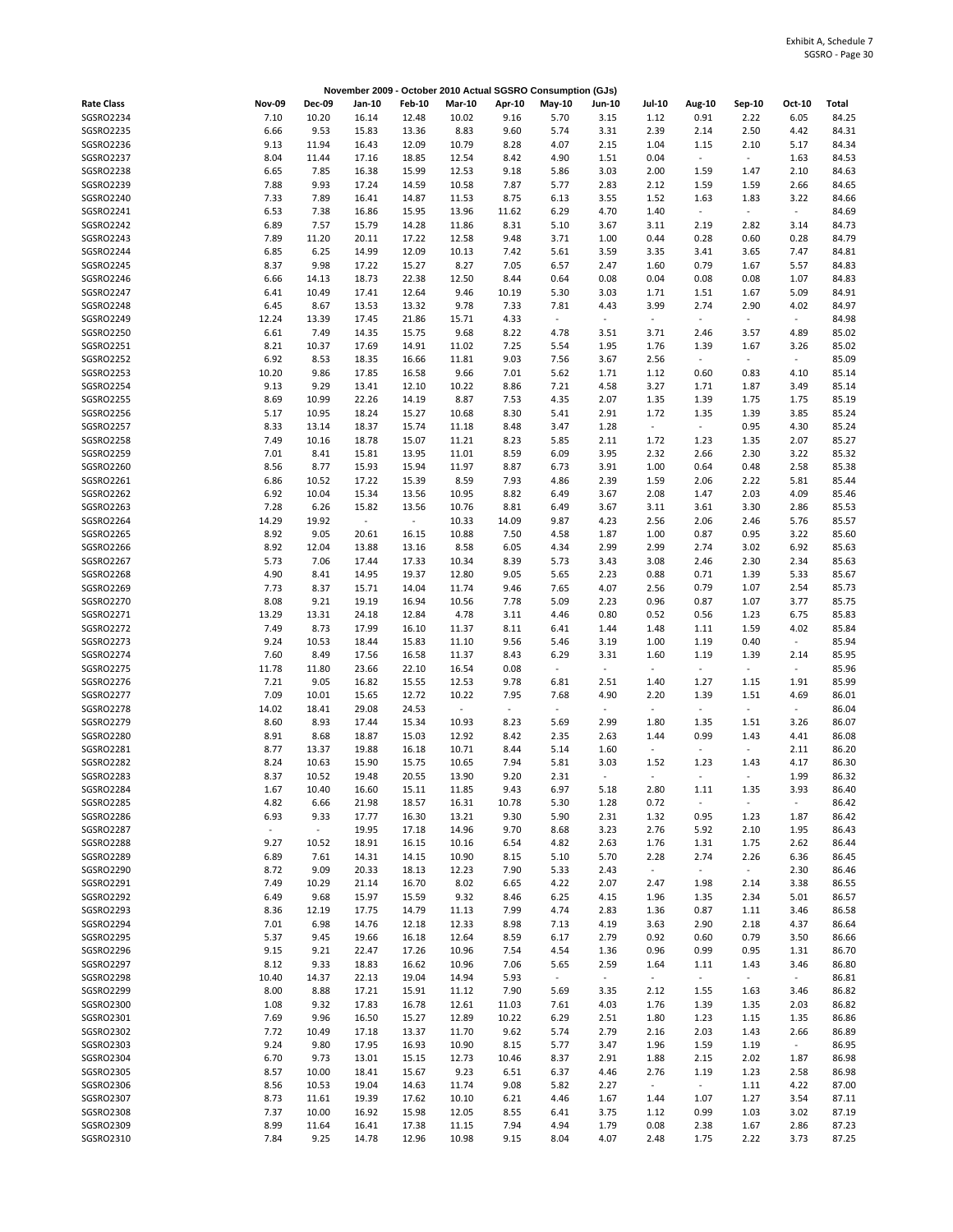|                        |                |                                 | November 2009 - October 2010 Actual SGSRO Consumption (GJs) |                          |                |                                  |                          |                  |                                  |                                  |                  |                  |                |
|------------------------|----------------|---------------------------------|-------------------------------------------------------------|--------------------------|----------------|----------------------------------|--------------------------|------------------|----------------------------------|----------------------------------|------------------|------------------|----------------|
| <b>Rate Class</b>      | <b>Nov-09</b>  | <b>Dec-09</b>                   | Jan-10                                                      | <b>Feb-10</b>            | <b>Mar-10</b>  | Apr-10                           | May-10                   | <b>Jun-10</b>    | Jul-10                           | Aug-10                           | Sep-10           | Oct-10           | Total          |
| SGSRO2311              | 6.90           | 9.93                            | 15.39                                                       | 16.98                    | 14.04          | 11.10                            | 8.60                     | 4.19             | 0.16                             |                                  |                  | $\blacksquare$   | 87.29          |
| SGSRO2312              | 4.90           | 12.93                           | 21.63                                                       | 16.26                    | 9.27           | 5.14                             | 4.47                     | 1.72             | 0.20                             | 0.16                             | 2.26             | 8.39             | 87.33          |
| SGSRO2313              | 7.45           | 6.94                            | 15.47                                                       | 14.56                    | 10.19          | 9.46                             | 9.04                     | 4.35             | 2.68                             | 1.75                             | 1.47             | 4.17             | 87.53          |
| SGSRO2314              | 7.45           | 9.48                            | 18.63                                                       | 15.46                    | 11.53          | 8.15                             | 6.25                     | 2.99             | 1.92                             | 1.71                             | 1.67             | 2.46             | 87.70          |
| SGSRO2315<br>SGSRO2316 | 8.24           | 8.33<br>8.97                    | 16.15                                                       | 15.51                    | 12.85          | 10.34<br>8.99                    | 6.93                     | 2.39             | 1.52                             | 1.19                             | 1.23             | 3.06             | 87.74<br>87.76 |
| SGSRO2317              | 8.40<br>8.01   | 7.25                            | 15.57<br>12.22                                              | 16.22<br>14.56           | 11.29<br>12.17 | 11.18                            | 6.61<br>9.08             | 3.79<br>4.31     | 2.04<br>2.32                     | 1.27<br>1.99                     | 1.23<br>1.47     | 3.38<br>3.38     | 87.94          |
| SGSRO2318              | 8.61           | 11.88                           | 16.78                                                       | 13.81                    | 11.34          | 8.94                             | 6.61                     | 3.35             | 2.08                             | 1.35                             | 1.11             | 2.14             | 88.00          |
| SGSRO2319              | 4.82           | 7.87                            | 18.64                                                       | 14.71                    | 10.54          | 6.01                             | 5.18                     | 4.78             | 3.87                             | 3.25                             | 3.89             | 4.45             | 88.01          |
| SGSRO2320              | 7.01           | 9.52                            | 19.26                                                       | 16.54                    | 11.93          | 7.07                             | 5.06                     | 3.15             | 2.16                             | 1.87                             | 2.10             | 2.38             | 88.05          |
| SGSRO2321              | 7.72           | 8.93                            | 17.36                                                       | 15.03                    | 12.17          | 8.91                             | 6.69                     | 3.67             | 1.96                             | 1.31                             | 1.23             | 3.14             | 88.12          |
| SGSRO2322              | 7.73           | 4.15                            | $\blacksquare$                                              | 39.49                    | 11.10          | 8.17                             | 6.89                     | 1.99             | 1.44                             | 1.31                             | 1.79             | 4.06             | 88.12          |
| SGSRO2323              | 7.56           | 9.93                            | 16.85                                                       | 14.47                    | 13.04          | 9.43                             | 7.44                     | 4.03             | 2.32                             | 1.83                             | 1.23             | $\sim$           | 88.13          |
| SGSRO2324              | 7.13           | 9.84                            | 16.03                                                       | 13.09                    | 11.86          | 10.94                            | 8.76                     | 4.23             | 1.80                             | 1.19                             | 1.31             | 1.95             | 88.13          |
| SGSRO2325              | 7.44           | 9.33                            | 15.18                                                       | 15.54                    | 9.98           | 7.71                             | 6.69                     | 4.26             | 3.67                             | 2.70                             | 2.26             | 3.38             | 88.14          |
| SGSRO2326              | 8.72           | 8.76                            | 20.30                                                       | 15.91                    | 12.00          | 8.77                             | 5.18                     | 2.79             | 2.00                             | 0.16                             | 1.15             | 2.46             | 88.20          |
| SGSRO2327              | 7.08           | 7.85                            | 17.20                                                       | 13.84                    | 10.87          | 9.30                             | 6.85                     | 4.66             | 2.76                             | 1.87                             | 2.14             | 3.81             | 88.23          |
| SGSRO2328<br>SGSRO2329 | 6.57<br>7.40   | 7.21<br>10.20                   | 11.03<br>20.06                                              | 8.37<br>17.29            | 8.32<br>11.85  | 7.26<br>7.32                     | 7.85<br>5.25             | 6.22<br>4.31     | 6.91<br>1.80                     | 6.20<br>1.91                     | 5.52<br>0.44     | 6.87<br>0.52     | 88.33<br>88.35 |
| SGSRO2330              | 9.64           | 9.70                            | 19.31                                                       | 15.83                    | 10.18          | 7.49                             | 5.10                     | 2.11             | 1.92                             | 1.15                             | 1.91             | 4.02             | 88.36          |
| SGSRO2331              | 7.29           | 9.65                            | 16.07                                                       | 14.44                    | 12.29          | 9.86                             | 6.65                     | 3.75             | 2.28                             | 1.23                             | 1.27             | 3.61             | 88.39          |
| SGSRO2332              | 9.23           | 9.77                            | 15.97                                                       | 14.20                    | 10.64          | 8.46                             | 4.54                     | 4.46             | 2.16                             | 1.47                             | 1.95             | 5.56             | 88.41          |
| SGSRO2333              | 7.24           | 10.36                           | 20.97                                                       | 20.44                    | 9.72           | 5.98                             | 3.86                     | 2.39             | 1.88                             | 1.23                             | 1.03             | 3.34             | 88.44          |
| SGSRO2334              | 7.80           | 8.25                            | 16.13                                                       | 14.75                    | 11.97          | 9.07                             | 6.65                     | 3.43             | 3.04                             | 2.14                             | 2.22             | 3.06             | 88.51          |
| SGSRO2335              | 9.11           | 13.03                           | 12.48                                                       | 15.51                    | 11.31          | 8.66                             | 6.37                     | 3.07             | 2.36                             | 1.55                             | 1.71             | 3.42             | 88.58          |
| SGSRO2336              | 9.60           | 9.70                            | 20.31                                                       | 15.47                    | 10.74          | 8.13                             | 5.86                     | 1.59             | 1.56                             | 1.03                             | 1.47             | 3.18             | 88.64          |
| SGSRO2337              | 8.24           | 8.44                            | 19.74                                                       | 15.55                    | 11.64          | 9.13                             | 6.13                     | 3.47             | 0.92                             | 0.87                             | 0.48             | 4.05             | 88.66          |
| SGSRO2338              | $\overline{a}$ | $\centering \label{eq:reduced}$ | 24.36                                                       | 20.04                    | 15.69          | 8.80                             | 8.29                     | 3.91             | 1.04                             | 0.79                             | 1.15             | 4.73             | 88.80          |
| SGSRO2339              | 8.04           | 9.64                            | 17.34                                                       | 17.34                    | 11.14          | 9.46                             | 6.53                     | 2.83             | 1.72                             | 1.23                             | 0.99             | 2.58             | 88.84          |
| SGSRO2340              | 9.11           | 9.93                            | 17.20                                                       | 15.58                    | 12.09          | 9.15                             | 6.77                     | 3.03             | 1.12                             | 0.24                             | 0.52             | 4.13             | 88.87          |
| SGSRO2341<br>SGSRO2342 | 11.66<br>7.81  | 13.22<br>10.12                  | 29.93<br>16.82                                              | 26.52<br>15.28           | 7.55<br>13.25  | $\overline{\phantom{a}}$<br>8.90 | $\omega$<br>5.78         | $\omega$<br>3.07 | $\overline{\phantom{a}}$<br>2.16 | $\bar{z}$<br>1.63                | $\sim$<br>1.51   | $\sim$<br>2.58   | 88.88<br>88.91 |
| SGSRO2343              | 5.97           | 8.89                            | 15.49                                                       | 13.08                    | 11.53          | 9.39                             | 7.21                     | 4.82             | 4.15                             | 3.02                             | 1.87             | 3.50             | 88.92          |
| SGSRO2344              | 7.69           | 10.02                           | 19.91                                                       | 15.27                    | 11.54          | 8.84                             | 4.50                     | 2.91             | 1.99                             | 0.91                             | 1.55             | 3.82             | 88.95          |
| SGSRO2345              | 8.21           | 9.65                            | 15.83                                                       | 15.47                    | 11.98          | 10.30                            | 7.05                     | 3.43             | 1.80                             | 1.27                             | 0.95             | 3.06             | 89.00          |
| SGSRO2346              | 31.16          | 28.82                           | $\sim$                                                      | $\overline{\phantom{a}}$ | $\sim$         | $\blacksquare$                   | $\overline{\phantom{a}}$ | $\omega$         | 4.27                             | 3.65                             | 6.51             | 14.63            | 89.04          |
| SGSRO2347              | 7.88           | 8.41                            | 15.22                                                       | 13.48                    | 11.73          | 9.31                             | 9.00                     | 5.34             | 3.16                             | 2.74                             | 2.78             | $\omega$         | 89.05          |
| SGSRO2348              | 8.72           | 12.88                           | 19.99                                                       | 16.78                    | 11.30          | 8.40                             | 2.59                     | 1.28             | 1.24                             | 1.23                             | 1.19             | 3.46             | 89.06          |
| SGSRO2349              | 7.72           | 8.85                            | 16.61                                                       | 16.94                    | 11.08          | 7.66                             | 5.61                     | 3.27             | 2.92                             | 2.42                             | 2.50             | 3.54             | 89.12          |
| SGSRO2350              | 2.83           | 9.53                            | 19.71                                                       | 18.01                    | 14.32          | 12.45                            | 8.13                     | 2.07             | 0.20                             | $\overline{\phantom{a}}$         | $\sim$           | 1.91             | 89.16          |
| SGSRO2351              | 8.36           | 10.12                           | 16.86                                                       | 15.71                    | 13.72          | 9.10                             | 5.66                     | 3.11             | 1.80                             | 1.11                             | 1.27             | 2.38             | 89.20          |
| SGSRO2352              | 7.68           | 8.53                            | 18.90                                                       | 16.38                    | 10.97          | 8.91                             | 8.65                     | 3.19             | 0.76                             | 1.31                             | 1.63             | 2.31             | 89.22          |
| SGSRO2353              | 8.20           | 9.17                            | 17.64                                                       | 17.38                    | 11.44          | 8.54                             | 6.29                     | 2.71             | 1.52                             | 1.15<br>$\overline{\phantom{a}}$ | 1.35             | 3.89             | 89.28          |
| SGSRO2354<br>SGSRO2355 | 9.04<br>7.00   | 11.71<br>8.97                   | 20.49<br>17.99                                              | 18.33<br>15.39           | 12.65<br>11.87 | 9.71<br>9.62                     | 3.62<br>6.61             | 1.00<br>3.95     | $\overline{\phantom{a}}$<br>2.04 | 0.95                             | 0.16<br>1.23     | 2.58<br>3.69     | 89.29<br>89.31 |
| SGSRO2356              | 8.36           | 8.17                            | 15.42                                                       | 13.71                    | 9.90           | 8.11                             | 8.57                     | 5.18             | 1.83                             | 1.43                             | 3.33             | 5.41             | 89.42          |
| SGSRO2357              | 6.89           | 9.29                            | 16.74                                                       | 15.27                    | 11.70          | 9.90                             | 6.65                     | 3.43             | 2.84                             | 1.71                             | 1.90             | 3.10             | 89.42          |
| SGSRO2358              | 8.36           | 8.12                            | 17.88                                                       | 14.87                    | 12.84          | 9.21                             | 6.37                     | 3.27             | 1.60                             | 0.95                             | 1.39             | 4.57             | 89.43          |
| SGSRO2359              | 8.28           | 10.40                           | 16.21                                                       | 14.39                    | 10.63          | 8.66                             | 6.25                     | 3.67             | 2.40                             | 1.95                             | 2.34             | 4.29             | 89.47          |
| SGSRO2360              | 7.33           | 9.96                            | 17.87                                                       | 15.42                    | 12.33          | 8.83                             | 6.29                     | 4.18             | 2.20                             | 1.27                             | 1.35             | 2.50             | 89.53          |
| SGSRO2361              | 7.80           | 9.57                            | 18.83                                                       | 15.34                    | 11.65          | 8.75                             | 6.77                     | 3.47             | 1.84                             | 1.15                             | 1.51             | 2.86             | 89.54          |
| SGSRO2362              | 6.90           | 10.20                           | 15.27                                                       | 12.26                    | 9.67           | 8.30                             | 7.53                     | 4.47             | 4.79                             | 2.90                             | 3.21             | 4.09             | 89.59          |
| SGSRO2363              | 10.39          | 9.92                            | 17.42                                                       | 18.61                    | 11.74          | 9.42                             | 5.98                     | 2.87             | 1.80                             | 1.31                             | 0.16             | $\omega_{\rm c}$ | 89.62          |
| SGSRO2364              | 8.20           | 8.65                            | 21.01                                                       | 16.58                    | 10.80          | 7.94                             | 4.94                     | 2.55             | 1.80                             | 1.75                             | 1.79             | 3.66             | 89.67          |
| SGSRO2365              | 8.32           | 10.32                           | 19.06                                                       | 16.97                    | 11.73          | 8.87                             | 6.69                     | 2.27             | 0.88                             | 0.75                             | 0.95             | 3.02             | 89.83          |
| SGSRO2366              | 8.80           | 9.05                            | 23.15                                                       | 19.37                    | 11.44          | 8.06                             | 6.97                     | 3.19             | $\sim$                           | $\overline{\phantom{a}}$         | $\omega_{\rm c}$ | $\sim$           | 90.03          |
| SGSRO2367<br>SGSRO2368 | 8.64<br>7.60   | 11.09<br>10.76                  | 18.05<br>18.51                                              | 16.10<br>17.09           | 11.62<br>11.89 | 10.43<br>9.39                    | 5.74<br>5.61             | 2.51<br>3.03     | 1.16<br>1.00                     | 0.95<br>1.03                     | 1.87<br>0.99     | 1.91<br>3.18     | 90.07<br>90.08 |
| SGSRO2369              | 14.29          | 19.92                           | 23.11                                                       | 25.33                    | 7.43           | $\overline{\phantom{a}}$         | $\overline{\phantom{a}}$ | $\sim$           | $\omega_{\rm c}$                 | $\overline{\phantom{a}}$         | $\omega_{\rm c}$ | $\sim$           | 90.08          |
| SGSRO2370              | 8.32           | 9.21                            | 16.97                                                       | 14.83                    | 11.67          | 8.46                             | 7.24                     | 4.11             | 1.24                             | 0.63                             | 1.59             | 5.84             | 90.11          |
| SGSRO2371              | 3.47           | 7.53                            | 22.10                                                       | 20.43                    | 15.80          | 11.46                            | 2.79                     | 1.51             | 1.36                             | 0.99                             | 0.99             | 1.71             | 90.14          |
| SGSRO2372              | 8.13           | 9.98                            | 19.75                                                       | 16.62                    | 12.74          | 8.96                             | 4.70                     | 1.79             | 1.75                             | 1.43                             | 1.47             | 2.82             | 90.14          |
| SGSRO2373              | 7.41           | 10.92                           | 20.17                                                       | 19.12                    | 12.37          | 9.67                             | 6.25                     | 3.11             | 1.16                             | $\overline{\phantom{a}}$         | $\omega_{\rm c}$ | $\sim$           | 90.18          |
| SGSRO2374              | 8.73           | 11.90                           | 19.05                                                       | 19.44                    | 9.87           | 7.05                             | 2.91                     | 2.11             | 1.95                             | 1.98                             | 2.06             | 3.14             | 90.19          |
| SGSRO2375              | 9.15           | 8.57                            | 19.23                                                       | 14.71                    | 10.45          | 7.42                             | 5.22                     | 3.11             | 2.51                             | 2.50                             | 2.86             | 4.49             | 90.22          |
| SGSRO2376              | 7.88           | 9.97                            | 18.51                                                       | 15.99                    | 11.40          | 7.82                             | 5.85                     | 3.23             | 2.64                             | 1.75                             | 1.95             | 3.26             | 90.25          |
| SGSRO2377              | 7.64           | 11.60                           | 19.34                                                       | 17.65                    | 13.48          | 10.03                            | 7.25                     | 3.27             | $\sim$                           | $\blacksquare$                   | $\sim$           | $\sim$           | 90.26          |
| SGSRO2378              | 9.23           | 8.97                            | 22.75                                                       | 17.46                    | 10.53          | 7.02                             | 4.02                     | 2.07             | 1.80                             | 1.55                             | 1.55             | 3.38             | 90.33          |
| SGSRO2379              | 6.89           | 15.06                           | 19.99                                                       | 17.90                    | 10.98          | 7.13                             | 2.99                     | 0.84             | 1.04                             | 1.15                             | 1.63             | 4.73             | 90.33          |
| SGSRO2380<br>SGSRO2381 | 7.01<br>6.61   | 10.80<br>9.53                   | 13.05<br>16.42                                              | 19.91<br>14.76           | 14.13<br>14.36 | 9.70<br>10.06                    | 4.42<br>7.09             | 3.19<br>3.23     | 1.80<br>1.88                     | 2.27<br>1.87                     | 1.15<br>1.67     | 2.90<br>2.86     | 90.33<br>90.34 |
| SGSRO2382              | 7.92           | $\sim$                          | 33.15                                                       | 17.38                    | 11.02          | 7.73                             | 3.74                     | 1.63             | 1.48                             | 1.07                             | 1.27             | 3.98             | 90.37          |
| SGSRO2383              | 6.89           | 8.65                            | 17.10                                                       | 16.82                    | 13.41          | 9.78                             | 5.98                     | 2.87             | 2.60                             | 1.99                             | 1.71             | 2.58             | 90.38          |
| SGSRO2384              | 7.92           | 9.17                            | 18.15                                                       | 15.31                    | 13.28          | 9.07                             | 6.77                     | 3.11             | 2.12                             | 1.39                             | 1.83             | 2.26             | 90.38          |
| SGSRO2385              | 7.92           | 8.73                            | 17.91                                                       | 15.23                    | 13.44          | 10.03                            | 5.85                     | 3.71             | 2.75                             | 1.35                             | 1.11             | 2.38             | 90.41          |
| SGSRO2386              | 8.84           | 10.16                           | 18.51                                                       | 16.34                    | 11.25          | 8.75                             | 6.05                     | 3.43             | 1.24                             | 1.07                             | 1.15             | 3.62             | 90.41          |
| SGSRO2387              | 6.85           | 10.32                           | 17.63                                                       | 15.42                    | 11.77          | 7.79                             | 6.05                     | 3.99             | 3.04                             | 2.30                             | 2.22             | 3.06             | 90.44          |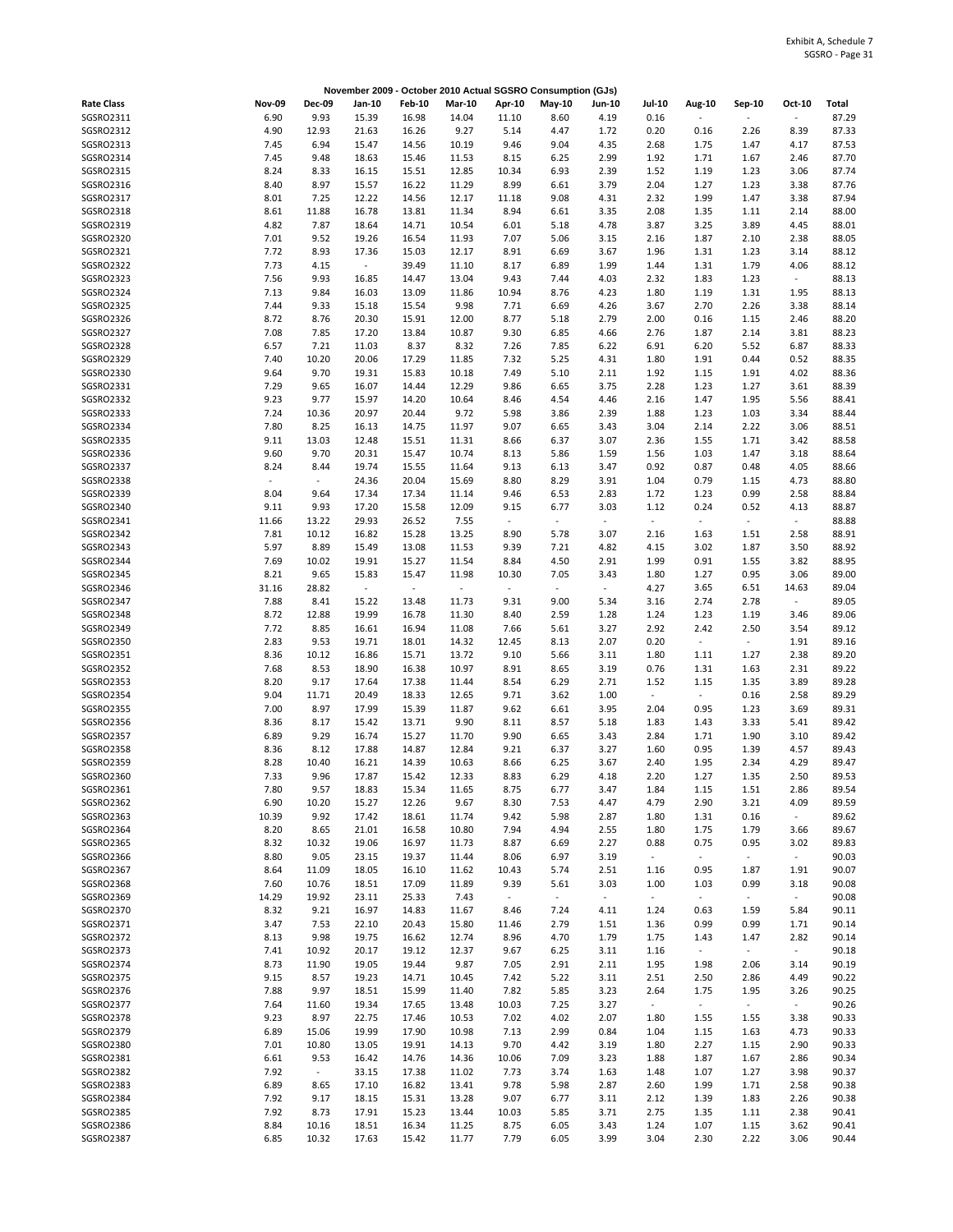|                        |                |                          |                             |                          |                |                | November 2009 - October 2010 Actual SGSRO Consumption (GJs) |                |                |                          |                |                  |                |
|------------------------|----------------|--------------------------|-----------------------------|--------------------------|----------------|----------------|-------------------------------------------------------------|----------------|----------------|--------------------------|----------------|------------------|----------------|
| <b>Rate Class</b>      | <b>Nov-09</b>  | <b>Dec-09</b>            | Jan-10                      | Feb-10                   | <b>Mar-10</b>  | Apr-10         | May-10                                                      | <b>Jun-10</b>  | Jul-10         | Aug-10                   | Sep-10         | Oct-10           | Total          |
| SGSRO2388              | 8.69           | 13.62                    | 22.25                       | 18.33                    | 13.74          | 4.74           | 3.83                                                        | 1.08           | 0.04           | 0.04                     | 0.36           | 3.74             | 90.46          |
| SGSRO2389              | 8.80           | 9.88                     | 23.34                       | 16.62                    | 10.05          | 6.38           | 4.34                                                        | 2.27           | 1.88           | 1.79                     | 1.59           | 3.58             | 90.52          |
| SGSRO2390              | 8.41           | 12.18                    | 19.28                       | 15.59                    | 10.98          | 9.36           | 4.70                                                        | 1.79           | 1.63           | 1.43                     | 1.23           | 3.94             | 90.52          |
| SGSRO2391              | 7.29           | 9.13                     | 17.65                       | 14.60                    | 13.45          | 8.66           | 6.65                                                        | 3.63           | 3.16           | 1.91                     | 2.10           | 2.34             | 90.57          |
| SGSRO2392              | 9.00           | 9.65                     | 19.06                       | 16.10                    | 12.84          | 9.95           | 7.01                                                        | 3.55           | 2.72           | 0.71                     | $\omega$       | $\sim$           | 90.59          |
| SGSRO2393<br>SGSRO2394 | 6.82<br>8.20   | 10.24<br>9.17            | 19.44<br>18.15              | 15.12<br>16.10           | 11.22<br>11.57 | 8.42<br>8.63   | 6.53<br>6.69                                                | 3.59<br>3.39   | 2.67<br>1.76   | 1.31<br>1.51             | 2.10<br>1.67   | 3.14<br>3.77     | 90.60<br>90.61 |
| SGSRO2395              | 11.47          | 10.65                    | 18.01                       | 14.16                    | 11.02          | 8.52           | 5.10                                                        | 2.59           | 1.56           | 1.31                     | 1.90           | 4.33             | 90.62          |
| SGSRO2396              | 7.37           | 8.53                     | 12.02                       | 15.08                    | 11.06          | 9.78           | 7.89                                                        | 4.62           | 3.47           | 4.05                     | 2.94           | 3.85             | 90.66          |
| SGSRO2397              | $\blacksquare$ | $\overline{\phantom{a}}$ | 24.06                       | 18.72                    | 14.43          | 11.11          | 10.95                                                       | 4.26           | 2.12           | 1.67                     | 1.59           | 1.75             | 90.66          |
| SGSRO2398              | 19.08          | 25.28                    | $\mathcal{L}_{\mathcal{A}}$ | $\overline{\phantom{a}}$ | $\omega$       | $\blacksquare$ | $\sim$                                                      | 9.21           | 7.70           | 6.27                     | 7.26           | 15.86            | 90.66          |
| SGSRO2399              | 8.32           | 9.01                     | 17.99                       | 17.25                    | 10.90          | 8.91           | 6.77                                                        | 3.55           | 1.68           | 1.27                     | 0.91           | 4.17             | 90.73          |
| SGSRO2400              | 8.01           | 9.05                     | 15.71                       | 15.31                    | 11.90          | 9.70           | 7.09                                                        | 4.35           | 2.80           | 1.99                     | 1.51           | 3.34             | 90.76          |
| SGSRO2401              | 8.01           | 8.79                     | 15.59                       | 13.08                    | 8.70           | 8.88           | 6.57                                                        | 4.71           | 4.15           | 3.65                     | 4.29           | 4.37             | 90.79          |
| SGSRO2402              | 7.45           | 9.92                     | 16.01                       | 14.03                    | 11.65          | 9.87           | 7.76                                                        | 5.26           | 2.95           | 1.35                     | 1.11           | 3.54             | 90.90          |
| SGSRO2403              | 7.97           | 9.88                     | 18.05                       | 17.74                    | 14.24          | 9.26           | 5.58                                                        | 2.75           | 1.52           | 1.03                     | 1.11           | 1.95             | 91.08          |
| SGSRO2404              | 9.12           | 12.64                    | 21.74                       | 14.79                    | 10.66          | 9.24           | 2.83                                                        | 1.40           | 1.83           | 1.23                     | 1.59           | 4.06             | 91.13          |
| SGSRO2405<br>SGSRO2406 | 7.52<br>5.17   | 8.25<br>6.46             | 17.60                       | 14.87<br>16.90           | 10.16          | 8.62           | 6.89                                                        | 4.58<br>3.91   | 3.67<br>2.67   | 2.14                     | 2.58           | 4.25             | 91.13<br>91.19 |
| SGSRO2407              | 7.09           | 9.41                     | 22.04<br>14.44              | 17.02                    | 11.36<br>12.81 | 8.77<br>10.14  | 5.57<br>7.49                                                | 4.07           | 2.20           | 2.70<br>1.87             | 2.50<br>1.51   | 3.14<br>3.14     | 91.19          |
| SGSRO2408              | 9.39           | 11.99                    | 10.98                       | 14.15                    | 12.62          | 9.70           | 6.49                                                        | 3.99           | 3.63           | 2.98                     | 2.30           | 2.98             | 91.20          |
| SGSRO2409              | 7.89           | 8.41                     | 19.24                       | 21.03                    | 11.82          | 9.58           | 5.82                                                        | 2.51           | 1.32           | 0.79                     | 0.87           | 1.95             | 91.23          |
| SGSRO2410              | 6.25           | 8.09                     | 17.83                       | 15.38                    | 11.17          | 9.55           | 6.21                                                        | 3.99           | 3.63           | 3.06                     | 3.14           | 3.02             | 91.32          |
| SGSRO2411              | 5.53           | 6.53                     | 11.49                       | 12.28                    | 11.69          | 8.83           | 6.85                                                        | 6.34           | 5.59           | 5.92                     | 4.84           | 5.44             | 91.33          |
| SGSRO2412              | 9.19           | 9.05                     | 21.16                       | 17.18                    | 11.96          | 7.58           | 4.66                                                        | 2.03           | 1.48           | 1.67                     | 1.19           | 4.21             | 91.36          |
| SGSRO2413              | 7.64           | 8.73                     | 16.68                       | 16.54                    | 12.49          | 9.27           | 6.53                                                        | 4.31           | 2.44           | 1.83                     | 1.87           | 3.06             | 91.39          |
| SGSRO2414              | 7.76           | 8.88                     | 17.76                       | 16.58                    | 11.24          | 8.85           | 6.17                                                        | 3.63           | 2.28           | 2.10                     | 1.83           | 4.33             | 91.41          |
| SGSRO2415              | 3.07           | 3.59                     | 28.37                       | 17.49                    | 12.65          | 9.51           | 7.53                                                        | 3.15           | 2.20           | 1.95                     | 1.27           | 0.64             | 91.42          |
| SGSRO2416              | 7.13           | 9.97                     | 17.64                       | 14.71                    | 12.60          | 9.75           | 7.56                                                        | 2.95           | 2.24           | 1.87                     | 1.95           | 3.06             | 91.43          |
| SGSRO2417              | 8.76           | 11.36                    | 20.81                       | 17.49                    | 7.91           | 9.35           | 6.37                                                        | 3.07           | 1.32           | 0.95                     | 0.99           | 3.06             | 91.44          |
| SGSRO2418<br>SGSRO2419 | 9.99<br>8.28   | 10.00<br>9.44            | 20.81                       | 15.67                    | 7.81<br>10.96  | 13.20<br>8.38  | 2.27<br>5.85                                                | 3.15           | 1.88           | 1.86                     | 2.06           | 2.74<br>5.52     | 91.44<br>91.62 |
| SGSRO2420              | 7.52           | 8.17                     | 17.01<br>18.00              | 15.63<br>16.82           | 10.88          | 9.06           | 7.52                                                        | 3.51<br>3.95   | 2.44<br>2.44   | 2.42<br>1.87             | 2.18<br>2.22   | 3.30             | 91.75          |
| SGSRO2421              | 10.15          | 9.84                     | 22.31                       | 13.52                    | 8.21           | 6.18           | 4.34                                                        | 3.19           | 2.04           | 2.38                     | 2.86           | 6.76             | 91.78          |
| SGSRO2422              | 9.71           | 10.56                    | 19.38                       | 19.01                    | 12.75          | 7.38           | 7.72                                                        | 3.23           | 1.72           | 0.40                     | $\blacksquare$ | $\sim$           | 91.86          |
| SGSRO2423              | 6.81           | 8.37                     | 16.21                       | 16.78                    | 13.20          | 10.79          | 7.37                                                        | 4.46           | 2.08           | 1.79                     | 1.63           | 2.38             | 91.87          |
| SGSRO2424              | 10.91          | 9.80                     | 19.94                       | 14.32                    | 8.73           | 8.77           | 6.25                                                        | 2.71           | 1.76           | 1.43                     | 1.75           | 5.52             | 91.89          |
| SGSRO2425              | 8.32           | 11.16                    | 16.46                       | 16.51                    | 12.13          | 9.18           | 6.37                                                        | 3.63           | 2.16           | 1.99                     | 1.79           | 2.30             | 92.00          |
| SGSRO2426              | 9.20           | 11.65                    | 19.08                       | 14.31                    | 10.38          | 7.45           | 5.46                                                        | 2.95           | 2.55           | 2.06                     | 2.82           | 4.10             | 92.01          |
| SGSRO2427              | 7.49           | 10.16                    | 16.74                       | 16.11                    | 13.37          | 11.42          | 8.29                                                        | 2.71           | 1.68           | 1.31                     | 1.23           | 1.51             | 92.02          |
| SGSRO2428              | 9.08           | 9.45                     | 17.97                       | 16.38                    | 13.33          | 9.82           | 6.93                                                        | 3.43           | 1.36           | 0.79                     | 0.99           | 2.54             | 92.07          |
| SGSRO2429              | 6.21           | 9.73                     | 17.65                       | 15.87                    | 13.53          | 10.06          | 7.93                                                        | 4.54           | 2.04           | 1.39                     | 1.39           | 1.79             | 92.13          |
| SGSRO2430              | 8.21           | 10.49                    | 17.65                       | 16.30                    | 10.98          | 8.76           | 6.33                                                        | 2.67           | 2.08           | 1.67                     | 2.34           | 4.65             | 92.13          |
| SGSRO2431<br>SGSRO2432 | 8.36<br>9.76   | 10.76<br>11.65           | 14.96<br>23.84              | 17.65<br>17.77           | 13.69<br>12.98 | 10.06<br>7.92  | 6.29<br>2.99                                                | 3.15<br>0.40   | 1.64<br>$\sim$ | 1.51<br>0.04             | 1.67<br>0.52   | 2.54<br>4.49     | 92.28<br>92.36 |
| SGSRO2433              | 7.49           | 11.32                    | 16.11                       | 15.95                    | 12.57          | 10.90          | 6.33                                                        | 3.19           | 2.64           | 2.42                     | 1.39           | 2.07             | 92.38          |
| SGSRO2434              | 9.29           | 10.95                    | 21.82                       | 15.51                    | 11.02          | 8.68           | 4.66                                                        | 2.67           | 1.16           | 1.11                     | 1.27           | 4.26             | 92.40          |
| SGSRO2435              | 2.94           | 3.79                     | 2.26                        | 2.74                     | 2.83           | 3.15           | 2.91                                                        | 2.27           | 28.95          | 20.92                    | 16.84          | 2.86             | 92.46          |
| SGSRO2436              | 8.60           | 9.69                     | 15.58                       | 17.46                    | 10.12          | 10.21          | 7.44                                                        | 3.99           | 2.16           | 1.67                     | 2.10           | 3.46             | 92.48          |
| SGSRO2437              | 8.24           | 10.60                    | 14.74                       | 14.23                    | 11.53          | 9.35           | 8.49                                                        | 4.31           | 2.15           | 1.94                     | 2.10           | 4.81             | 92.49          |
| SGSRO2438              | 11.20          | 10.29                    | 19.23                       | 16.27                    | 10.46          | 8.01           | 5.90                                                        | 2.99           | 2.95           | 1.59                     | 1.07           | 2.62             | 92.58          |
| SGSRO2439              | 8.88           | 12.35                    | 18.70                       | 15.26                    | 10.94          | 5.83           | 8.12                                                        | 4.42           | 2.16           | 1.91                     | 1.83           | 2.22             | 92.62          |
| SGSRO2440              | 7.25           | 9.69                     | 16.30                       | 18.01                    | 14.20          | 11.18          | 7.05                                                        | 3.39           | 1.44           | 1.31                     | 1.11           | 1.71             | 92.64          |
| SGSRO2441              | 7.61           | 12.20                    | 18.64                       | 15.87                    | 10.26          | 7.65           | 5.54                                                        | 3.59           | 3.31           | 2.94                     | 3.33           | 1.71             | 92.65          |
| SGSRO2442              | 4.14           | 19.44                    | 17.89                       | 15.39                    | 11.78          | 9.80           | 5.46                                                        | 1.56           | 1.20           | 0.87                     | 1.19           | 3.94             | 92.66          |
| SGSRO2443              | 7.85           | 11.32                    | 16.58                       | 19.99                    | 11.90          | 9.86           | 8.25                                                        | 2.03           | 0.92           | 0.83                     | 0.75           | 2.38             | 92.66          |
| SGSRO2444<br>SGSRO2445 | 5.57<br>11.88  | 10.65<br>15.59           | 18.19<br>17.90              | 15.94<br>18.85           | 13.28<br>12.34 | 8.91<br>10.28  | 6.73<br>4.82                                                | 4.98<br>0.16   | 2.36<br>$\sim$ | 1.55<br>÷,               | 1.91<br>$\sim$ | 2.70<br>0.99     | 92.77<br>92.81 |
| SGSRO2446              | 8.76           | 11.04                    | 16.60                       | 15.42                    | 11.77          | 9.23           | 7.13                                                        | 3.87           | 3.51           | $\blacksquare$           | 1.47           | 4.01             | 92.81          |
| SGSRO2447              | 11.18          | 7.69                     | 14.51                       | 11.17                    | 17.30          | 11.80          | 8.32                                                        | 3.19           | 1.96           | 1.86                     | 1.87           | 2.07             | 92.92          |
| SGSRO2448              | 10.23          | 7.77                     | 13.95                       | 12.88                    | 19.09          | 6.86           | 6.41                                                        | 4.11           | 1.92           | 1.19                     | 2.22           | 6.40             | 93.03          |
| SGSRO2449              | 8.12           | 10.52                    | 18.19                       | 16.06                    | 13.00          | 9.55           | 6.69                                                        | 3.87           | 1.76           | 1.51                     | 1.27           | 2.50             | 93.04          |
| SGSRO2450              | 7.77           | 9.45                     | 16.98                       | 18.45                    | 10.86          | 9.02           | 6.02                                                        | 4.27           | 2.84           | 2.23                     | 2.10           | 3.14             | 93.13          |
| SGSRO2451              | 7.65           | 9.49                     | 12.49                       | 18.53                    | 14.80          | 11.62          | 9.24                                                        | 4.94           | 3.59           | 0.79                     | $\sim$         | $\omega_{\rm c}$ | 93.14          |
| SGSRO2452              | 7.09           | 10.48                    | 17.34                       | 16.90                    | 14.40          | 11.10          | 3.78                                                        | 3.75           | 1.92           | 1.59                     | 1.43           | 3.38             | 93.16          |
| SGSRO2453              | $\omega$       | 8.56                     | 23.01                       | 20.48                    | 11.50          | 10.28          | 5.78                                                        | 2.27           | 2.27           | 0.99                     | 1.98           | 6.05             | 93.17          |
| SGSRO2454              | 8.92           | 8.93                     | 21.52                       | 16.30                    | 10.61          | 7.86           | 6.05                                                        | 2.59           | 2.00           | 1.75                     | 1.83           | 4.93             | 93.29          |
| SGSRO2455              | 8.08           | 10.40                    | 16.78                       | 16.22                    | 13.61          | 9.74           | 6.14                                                        | 2.11           | 2.12           | 1.39                     | 1.43           | 5.32             | 93.34          |
| SGSRO2456              | 6.53           | 8.17                     | 18.61                       | 18.13                    | 15.36          | 11.53          | 7.17                                                        | 3.23           | 2.00           | 1.71                     | 0.99           | $\sim$           | 93.43          |
| SGSRO2457              | 8.52           | 8.53                     | 16.01                       | 13.60                    | 10.54          | 8.83           | 7.53                                                        | 5.38           | 4.55           | 2.46                     | 2.54           | 4.97             | 93.46          |
| SGSRO2458<br>SGSRO2459 | 7.49<br>$\sim$ | 11.71<br>$\sim$          | 20.79<br>19.86              | 17.02<br>16.62           | 11.58<br>13.12 | 9.04<br>11.47  | 4.03<br>9.83                                                | 2.31<br>5.38   | 1.87<br>4.11   | 1.59<br>2.66             | 1.63<br>3.22   | 4.45<br>7.27     | 93.51<br>93.54 |
| SGSRO2460              | 8.77           | 13.53                    | 18.37                       | 14.75                    | 10.82          | 9.04           | 4.63                                                        | 2.39           | 1.83           | 2.14                     | 2.62           | 4.69             | 93.58          |
| SGSRO2461              | 7.88           | 10.08                    | 19.34                       | 15.74                    | 11.57          | 8.43           | 6.61                                                        | 3.67           | 2.32           | 1.79                     | 2.06           | 4.13             | 93.62          |
| SGSRO2462              | 12.03          | 16.93                    | 25.31                       | 18.93                    | 14.29          | 6.16           | $\overline{\phantom{a}}$                                    | $\blacksquare$ | $\omega$       | $\overline{\phantom{a}}$ | $\sim$         | $\sim$           | 93.65          |
| SGSRO2463              | 6.53           | 9.05                     | 20.99                       | 19.60                    | 14.13          | 9.66           | 5.34                                                        | 2.75           | 1.88           | 1.43                     | 0.87           | 1.43             | 93.66          |
| SGSRO2464              | 6.69           | 11.44                    | 20.25                       | 18.09                    | 13.44          | 9.07           | 6.25                                                        | 2.39           | 1.48           | 1.31                     | 1.51           | 1.79             | 93.71          |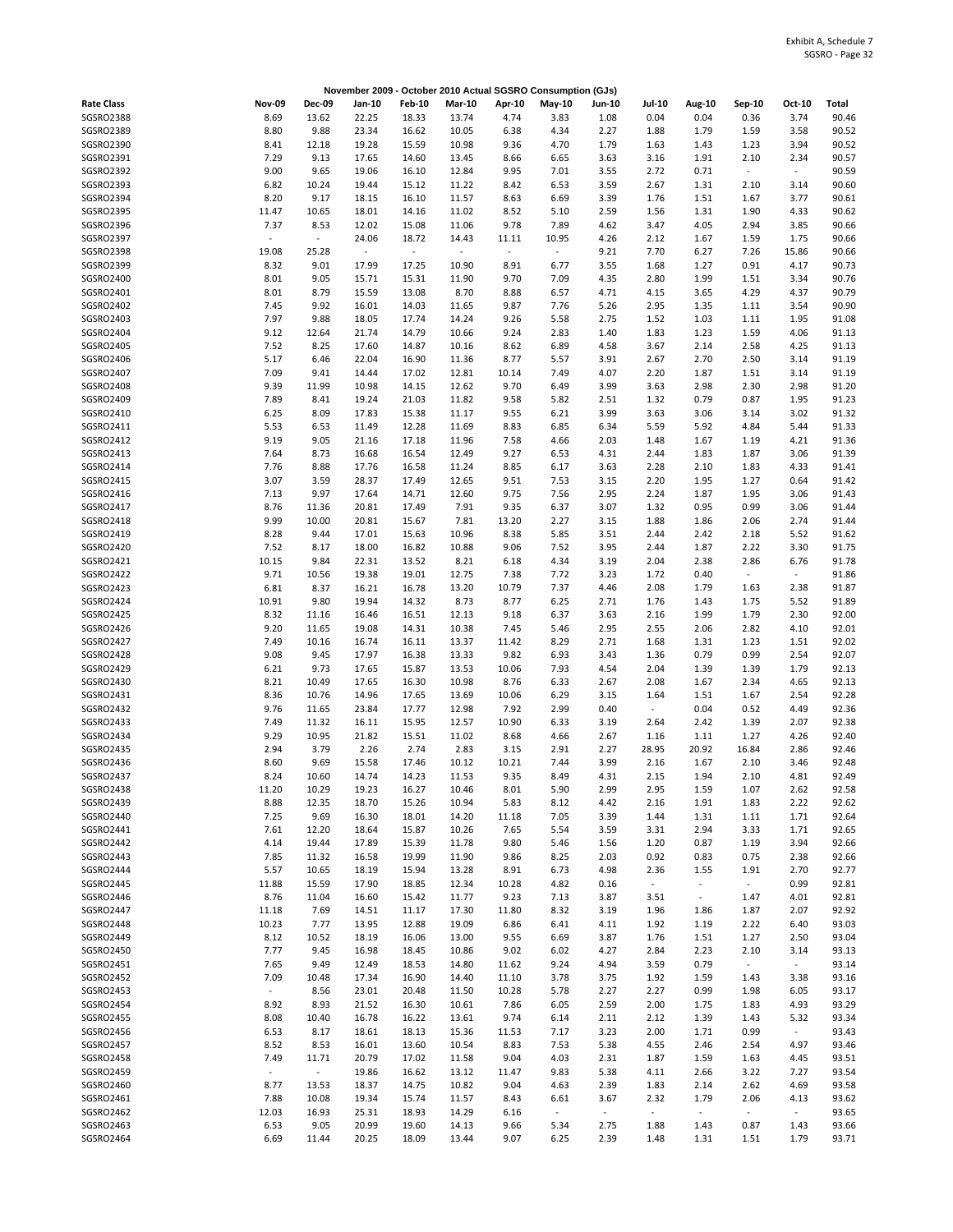|                        |                          |                |                          |                          |                |                          | November 2009 - October 2010 Actual SGSRO Consumption (GJs) |                        |                        |                                  |                  |                  |                |
|------------------------|--------------------------|----------------|--------------------------|--------------------------|----------------|--------------------------|-------------------------------------------------------------|------------------------|------------------------|----------------------------------|------------------|------------------|----------------|
| <b>Rate Class</b>      | <b>Nov-09</b>            | <b>Dec-09</b>  | Jan-10                   | <b>Feb-10</b>            | <b>Mar-10</b>  | Apr-10                   | May-10                                                      | <b>Jun-10</b>          | <b>Jul-10</b>          | <b>Aug-10</b>                    | Sep-10           | Oct-10           | Total          |
| SGSRO2465              | 9.64                     | 11.89          | 18.56                    | 17.42                    | 11.02          | 8.76                     | 6.26                                                        | 2.59                   | 2.27                   | 1.94                             | 2.66             | 0.72             | 93.73          |
| SGSRO2466              | 7.65                     | 10.56          | 17.65                    | 18.89                    | 12.37          | 9.50                     | 6.10                                                        | 4.07                   | 1.96                   | 1.11                             | 1.23             | 2.70             | 93.79          |
| SGSRO2467              | 7.57                     | 10.80          | 19.12                    | 16.11                    | 14.24          | 11.34                    | 6.49                                                        | 3.27                   | 0.64                   | 0.87                             | 0.52             | 2.82             | 93.79          |
| SGSRO2468              | 8.16                     | 9.93           | 19.24                    | 16.30                    | 13.17          | 9.78                     | 7.61                                                        | 2.43                   | 1.88                   | 1.15                             | 1.19             | 2.98             | 93.82          |
| SGSRO2469<br>SGSRO2470 | 8.36                     | 8.69           | 13.81                    | 12.42                    | 9.87           | 8.62                     | 7.65                                                        | 5.86                   | 4.27                   | 4.65                             | 4.33             | 5.32             | 93.85          |
| SGSRO2471              | 7.92<br>8.99             | 10.80<br>10.87 | 17.00<br>18.55           | 15.58<br>16.46           | 12.33<br>13.20 | 10.19<br>9.45            | 8.00<br>5.89                                                | 4.42<br>2.39           | 2.00<br>1.76           | 1.19<br>1.27                     | 1.43<br>1.39     | 3.06<br>3.78     | 93.92<br>94.00 |
| SGSRO2472              | 7.17                     | 9.37           | 15.59                    | 16.58                    | 16.07          | 10.66                    | 7.69                                                        | 4.19                   | 1.84                   | 1.47                             | 1.39             | 1.99             | 94.01          |
| SGSRO2473              | 8.60                     | 8.92           | 23.67                    | 18.45                    | 11.52          | 6.30                     | 3.90                                                        | 2.71                   | 2.55                   | 2.22                             | 2.14             | 3.10             | 94.08          |
| SGSRO2474              | 8.24                     | 9.25           | 17.28                    | 13.87                    | 10.66          | 9.03                     | 8.36                                                        | 4.94                   | 3.75                   | 2.66                             | 2.62             | 3.46             | 94.12          |
| SGSRO2475              | 7.60                     | 9.92           | 18.15                    | 17.53                    | 11.57          | 9.63                     | 6.45                                                        | 4.03                   | 2.40                   | 1.71                             | 1.55             | 3.58             | 94.12          |
| SGSRO2476              | 8.52                     | 6.30           | 18.63                    | 15.11                    | 13.80          | 9.51                     | 7.88                                                        | 3.83                   | 2.44                   | 1.98                             | 2.46             | 3.73             | 94.19          |
| SGSRO2477              | 16.16                    | 14.57          | 9.91                     | 15.91                    | 10.92          | 8.10                     | 5.18                                                        | 3.51                   | 2.44                   | 2.34                             | 1.87             | 3.30             | 94.21          |
| SGSRO2478              | 8.92                     | 9.49           | 17.20                    | 15.39                    | 11.32          | 8.42                     | 7.56                                                        | 4.54                   | 3.35                   | 2.50                             | 1.87             | 3.66             | 94.22          |
| SGSRO2479              | 8.77                     | 11.78          | 20.12                    | 16.94                    | 11.34          | 9.00                     | 5.22                                                        | 2.27                   | 1.27                   | 1.03                             | 1.67             | 4.85             | 94.26          |
| SGSRO2480<br>SGSRO2481 | 8.88<br>8.04             | 9.64<br>9.96   | 16.09<br>14.32           | 17.01<br>14.04           | 11.65<br>12.85 | 10.55<br>12.09           | 6.97<br>9.56                                                | 4.90<br>4.35           | 2.12<br>2.44           | 1.55<br>1.31                     | 0.87             | 4.05<br>4.37     | 94.28<br>94.36 |
| SGSRO2482              | 6.06                     | 8.21           | 18.09                    | 16.82                    | 16.15          | 12.22                    | 7.05                                                        | 3.31                   | 2.12                   | 1.39                             | 1.03<br>1.15     | 1.79             | 94.36          |
| SGSRO2483              | 7.76                     | 9.61           | 16.77                    | 14.99                    | 10.94          | 8.83                     | 7.84                                                        | 5.30                   | 3.00                   | 1.71                             | 2.82             | 4.81             | 94.38          |
| SGSRO2484              | 7.37                     | 9.49           | 15.47                    | 14.72                    | 11.78          | 10.54                    | 8.61                                                        | 4.74                   | 3.47                   | 2.42                             | 2.30             | 3.57             | 94.48          |
| SGSRO2485              | 5.17                     | 8.36           | 23.39                    | 17.54                    | 13.36          | 9.25                     | 6.97                                                        | 2.47                   | 1.80                   | 1.67                             | 1.95             | 2.62             | 94.55          |
| SGSRO2486              | 2.71                     | $\blacksquare$ | 18.80                    | 21.58                    | 17.15          | 14.77                    | 10.00                                                       | 5.26                   | 2.63                   | 1.71                             | $\sim$           | $\sim$           | 94.61          |
| SGSRO2487              | 4.54                     | 7.93           | 13.81                    | 12.86                    | 12.73          | 12.01                    | 7.57                                                        | 6.02                   | 4.95                   | 2.74                             | 1.83             | 7.62             | 94.61          |
| SGSRO2488              | 7.20                     | 6.73           | 19.35                    | 15.51                    | 11.64          | 9.45                     | 7.68                                                        | 4.03                   | 2.87                   | 3.10                             | 3.18             | 3.93             | 94.67          |
| SGSRO2489              | 9.31                     | 8.20           | 13.72                    | 17.50                    | 12.36          | 8.85                     | 6.53                                                        | 3.95                   | 3.11                   | 2.58                             | 2.74             | 5.88             | 94.73          |
| SGSRO2490              | 7.85                     | 8.73           | 18.88                    | 18.29                    | 14.20          | 10.66                    | 7.93                                                        | 2.95                   | 1.48                   | 0.83                             | 0.91             | 2.03             | 94.74          |
| SGSRO2491<br>SGSRO2492 | 8.56<br>8.76             | 8.85<br>8.37   | 17.22<br>23.07           | 17.30<br>20.39           | 13.80<br>11.37 | 11.02<br>9.15            | 7.81<br>7.05                                                | 4.78<br>3.59           | 3.03<br>1.48           | 2.38<br>1.03                     | $\omega$<br>0.52 | $\sim$<br>$\sim$ | 94.75<br>94.78 |
| SGSRO2493              | 7.40                     | 11.80          | 20.61                    | 17.13                    | 13.12          | 7.87                     | 6.45                                                        | 2.47                   | 1.36                   | 1.43                             | 1.51             | 3.69             | 94.84          |
| SGSRO2494              | 8.85                     | 12.15          | 18.68                    | 15.74                    | 15.26          | 5.50                     | 5.42                                                        | 2.51                   | 1.87                   | 1.75                             | 1.79             | 5.33             | 94.85          |
| SGSRO2495              | 9.80                     | 10.25          | 19.47                    | 18.17                    | 11.49          | 8.13                     | 5.54                                                        | 2.19                   | 1.76                   | 2.10                             | 2.34             | 3.70             | 94.94          |
| SGSRO2496              | 8.49                     | 11.00          | 15.03                    | 16.58                    | 13.68          | 10.54                    | 7.77                                                        | 4.43                   | 1.96                   | 1.27                             | 1.23             | 3.06             | 95.04          |
| SGSRO2497              | 10.11                    | 10.48          | 20.65                    | 15.99                    | 10.65          | 8.89                     | 7.01                                                        | 2.67                   | 1.08                   | 1.11                             | 1.07             | 5.33             | 95.04          |
| SGSRO2498              | 6.85                     | 9.93           | 19.08                    | 17.53                    | 14.40          | 9.70                     | 6.33                                                        | 3.07                   | 2.28                   | 1.75                             | 1.79             | 2.34             | 95.05          |
| SGSRO2499              | 7.64                     | 7.89           | 21.56                    | 18.09                    | 9.73           | 8.45                     | 5.34                                                        | 3.95                   | 2.75                   | 2.74                             | 2.66             | 4.33             | 95.13          |
| SGSRO2500              | 7.84                     | 10.03          | 15.38                    | 15.47                    | 11.00          | 8.22                     | 6.45                                                        | 4.51                   | 3.79                   | 3.77                             | 3.57             | 5.13             | 95.16          |
| SGSRO2501<br>SGSRO2502 | 8.88<br>8.12             | 9.85<br>9.60   | 18.59<br>23.47           | 16.07<br>21.63           | 11.87<br>12.20 | 7.62<br>8.65             | 6.17<br>5.89                                                | 3.47<br>1.91           | 2.96<br>0.56           | 2.38<br>0.67                     | 2.62<br>0.60     | 4.81<br>2.07     | 95.29<br>95.37 |
| SGSRO2503              | 9.73                     | 14.68          | 15.91                    | 15.86                    | 11.58          | 8.76                     | 5.50                                                        | 2.75                   | 1.91                   | 1.39                             | 2.02             | 5.33             | 95.42          |
| SGSRO2504              | 7.65                     | 10.17          | 12.89                    | 15.63                    | 16.23          | 12.25                    | 7.41                                                        | 4.31                   | 2.28                   | 1.99                             | 2.10             | 2.54             | 95.45          |
| <b>SGSRO2505</b>       | 8.81                     | 12.11          | 20.27                    | 17.02                    | 10.22          | 9.88                     | 4.86                                                        | 2.23                   | 0.48                   | 0.63                             | 1.71             | 7.32             | 95.54          |
| SGSRO2506              | 23.16                    | 19.57          | $\sim$                   | ÷,                       | $\sim$         | 5.78                     | 14.11                                                       | 6.18                   | 3.07                   | 3.73                             | 5.71             | 14.36            | 95.67          |
| SGSRO2507              | 9.47                     | 9.48           | 22.31                    | 16.46                    | 12.36          | 9.09                     | 6.29                                                        | 2.67                   | 1.16                   | 0.95                             | 1.03             | 4.41             | 95.68          |
| <b>SGSRO2508</b>       | 7.17                     | 8.97           | 21.34                    | 20.63                    | 14.52          | 8.98                     | 5.54                                                        | 1.87                   | 1.88                   | 1.19                             | 1.47             | 2.22             | 95.78          |
| SGSRO2509              | 7.92                     | 11.28          | 17.20                    | 16.34                    | 12.76          | 9.71                     | 7.76                                                        | 4.86                   | 2.28                   | 0.99                             | 0.87             | 3.81             | 95.78          |
| SGSRO2510              | 7.77                     | 9.21           | 17.69                    | 16.78                    | 12.69          | 11.02                    | 7.09                                                        | 3.31                   | 2.76                   | 2.07                             | 2.18             | 3.22             | 95.79          |
| SGSRO2511<br>SGSRO2512 | 5.14<br>10.84            | 10.61<br>9.90  | 18.05<br>20.03           | 15.11<br>16.98           | 11.69<br>11.26 | 9.28<br>8.37             | 6.41<br>5.94                                                | 3.83<br>2.03           | 2.39<br>1.72           | 2.10<br>1.82                     | 3.81<br>2.26     | 7.40<br>4.69     | 95.82<br>95.84 |
| SGSRO2513              | 8.76                     | 11.21          | 20.79                    | 17.69                    | 12.50          | 9.72                     | 4.02                                                        | 2.39                   | 1.75                   | 1.47                             | 1.67             | 3.98             | 95.95          |
| SGSRO2514              | 3.82                     | 15.94          | 27.01                    | 17.42                    | 8.11           | 5.81                     | 6.46                                                        | 2.15                   | 2.11                   | 1.51                             | 1.47             | 4.18             | 95.99          |
| SGSRO2515              | 7.72                     | 10.16          | 22.55                    | 21.51                    | 13.64          | 10.07                    | 6.21                                                        | 1.12                   | 0.76                   | 0.68                             | 0.60             | 1.11             | 96.13          |
| SGSRO2516              | 6.77                     | 9.42           | 19.08                    | 15.98                    | 12.38          | 10.63                    | 5.90                                                        | 3.51                   | 2.87                   | 1.90                             | 2.70             | 5.09             | 96.23          |
| SGSRO2517              | 9.16                     | 9.13           | 19.52                    | 15.87                    | 12.73          | 9.18                     | 7.05                                                        | 3.23                   | 2.56                   | 1.99                             | 2.02             | 3.81             | 96.25          |
| SGSRO2518              | 6.05                     | 8.40           | 20.50                    | 16.07                    | 13.83          | 10.25                    | 7.29                                                        | 3.51                   | 2.47                   | 2.06                             | 1.95             | 3.93             | 96.31          |
| SGSRO2519              | 7.32                     | 6.69           | 21.37                    | 16.34                    | 11.84          | 9.65                     | 7.29                                                        | 4.07                   | 2.24                   | 1.98                             | 1.19             | 6.48             | 96.46          |
| SGSRO2520              | 10.21                    | 12.59          | 17.81                    | 14.67                    | 10.98          | 9.56                     | 5.46                                                        | 3.39                   | 1.55                   | 1.39                             | 3.02             | 5.85             | 96.48          |
| SGSRO2521              | 9.64                     | 11.44          | 21.91                    | 17.77                    | 13.16          | 8.67                     | 5.26                                                        | 2.67                   | 1.60                   | 1.27                             | 1.19             | 1.95             | 96.53          |
| SGSRO2522<br>SGSRO2523 | 8.92<br>11.75            | 10.32<br>11.05 | 20.65<br>21.69           | 17.81<br>15.79           | 12.33<br>12.05 | 8.39<br>8.41             | 5.65<br>5.90                                                | 3.19<br>1.59           | 1.84<br>1.68           | 1.31<br>0.87                     | 1.67<br>1.71     | 4.49<br>4.10     | 96.57<br>96.59 |
| SGSRO2524              | 9.07                     | 9.93           | 19.38                    | 17.74                    | 12.59          | 8.78                     | 7.09                                                        | 3.23                   | 2.08                   | 1.59                             | 1.87             | 3.26             | 96.61          |
| SGSRO2525              | $\overline{\phantom{a}}$ | $\sim$         | 18.13                    | 20.07                    | 14.32          | 13.09                    | 11.55                                                       | 5.90                   | 3.15                   | 3.30                             | 2.54             | 4.61             | 96.66          |
| SGSRO2526              | 33.93                    | 28.65          | $\omega_{\rm c}$         | $\gamma$                 | $\sim$         | $\overline{\phantom{a}}$ | $\blacksquare$                                              | 6.46                   | 4.58                   | 3.77                             | 6.27             | 13.01            | 96.67          |
| SGSRO2527              | 9.37                     | 10.12          | 17.93                    | 16.15                    | 13.80          | 11.30                    | 7.45                                                        | 3.07                   | 2.20                   | 1.75                             | 1.47             | 2.18             | 96.79          |
| SGSRO2528              | 7.57                     | 8.73           | 18.53                    | 17.26                    | 12.69          | 11.70                    | 9.09                                                        | 2.11                   | 2.23                   | 1.55                             | 2.14             | 3.22             | 96.82          |
| SGSRO2529              | 6.89                     | 9.13           | 14.96                    | 17.30                    | 13.37          | 11.86                    | 7.17                                                        | 3.55                   | 3.39                   | 2.86                             | 3.41             | 2.94             | 96.83          |
| SGSRO2530              | 7.96                     | 10.84          | 20.33                    | 18.72                    | 13.44          | 9.75                     | 6.21                                                        | 2.67                   | 0.96                   | 0.56                             | 1.15             | 4.25             | 96.84          |
| SGSRO2531              | 20.12                    | 18.44          | $\overline{\phantom{a}}$ | $\overline{\phantom{a}}$ | $\sim$         | $\blacksquare$           | 23.62                                                       | 12.96                  | 6.98                   | 4.64                             | 4.56             | 5.61             | 96.93          |
| SGSRO2532              | 34.68                    | 46.10          | $\sim$                   | $\overline{\phantom{a}}$ | $\sim$         | $\overline{\phantom{a}}$ | $\blacksquare$                                              | ÷,                     | $\blacksquare$         | $\overline{\phantom{a}}$         | $\blacksquare$   | 16.19            | 96.97          |
| SGSRO2533<br>SGSRO2534 | 2.27<br>8.05             | 29.45<br>9.05  | 26.21<br>19.08           | 18.85<br>17.69           | 11.22<br>14.36 | 6.69<br>11.18            | 2.31<br>7.21                                                | $\blacksquare$<br>3.39 | $\blacksquare$<br>2.28 | $\overline{\phantom{a}}$<br>0.99 | $\sim$<br>1.11   | $\sim$<br>2.62   | 97.00<br>97.01 |
| SGSRO2535              | 8.49                     | 9.25           | 19.36                    | 17.57                    | 14.76          | 11.70                    | 6.97                                                        | 3.03                   | 1.68                   | 1.03                             | 1.19             | 1.99             | 97.02          |
| SGSRO2536              | 9.28                     | 9.53           | 17.93                    | 18.96                    | 14.72          | 10.42                    | 6.33                                                        | 4.42                   | 3.31                   | 1.11                             | 0.91             | 0.12             | 97.04          |
| SGSRO2537              | 9.20                     | 13.16          | 19.71                    | 17.10                    | 12.06          | 9.40                     | 4.26                                                        | 1.63                   | 1.68                   | 1.71                             | 1.87             | 5.37             | 97.15          |
| SGSRO2538              | 8.97                     | 12.35          | 19.40                    | 16.58                    | 11.62          | 9.64                     | 5.34                                                        | 2.31                   | 2.07                   | 1.79                             | 2.26             | 4.97             | 97.30          |
| SGSRO2539              | 5.81                     | 7.22           | 19.58                    | 16.46                    | 14.99          | 14.19                    | 7.40                                                        | 3.67                   | 2.32                   | 1.55                             | 1.39             | 2.78             | 97.36          |
| SGSRO2540              | 9.20                     | 9.97           | 21.32                    | 17.37                    | 12.72          | 9.15                     | 7.09                                                        | 2.75                   | 1.72                   | 1.03                             | 1.23             | 3.89             | 97.44          |
| SGSRO2541              | 7.25                     | 9.57           | 19.08                    | 17.77                    | 17.39          | 11.42                    | 7.17                                                        | 1.59                   | 1.52                   | 1.63                             | 1.35             | 1.71             | 97.45          |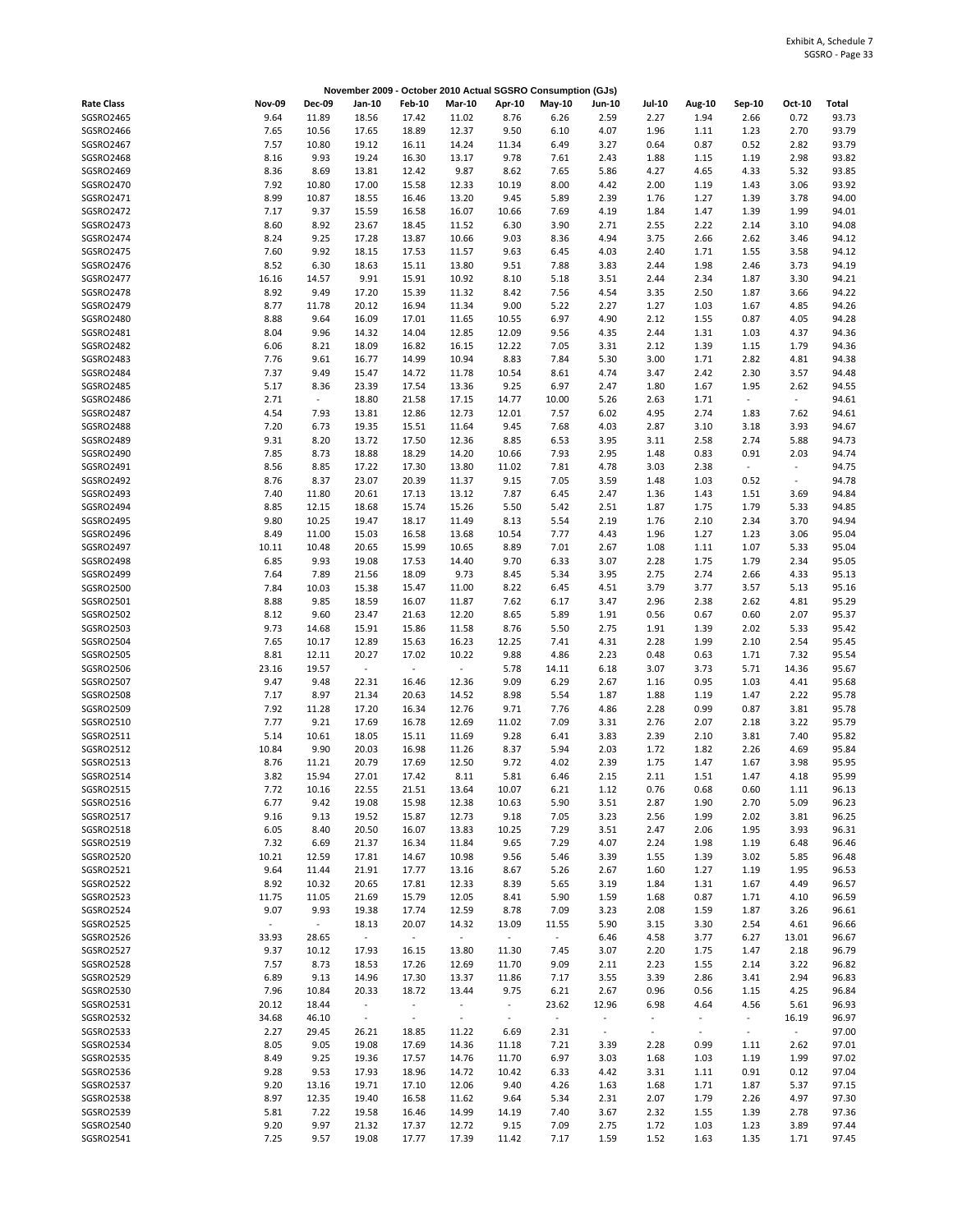|                               |                |                          |                |                          |                |                | November 2009 - October 2010 Actual SGSRO Consumption (GJs) |                          |                                  |                                  |                             |                                  |                  |
|-------------------------------|----------------|--------------------------|----------------|--------------------------|----------------|----------------|-------------------------------------------------------------|--------------------------|----------------------------------|----------------------------------|-----------------------------|----------------------------------|------------------|
| <b>Rate Class</b>             | <b>Nov-09</b>  | Dec-09                   | Jan-10         | <b>Feb-10</b>            | <b>Mar-10</b>  | Apr-10         | May-10                                                      | <b>Jun-10</b>            | <b>Jul-10</b>                    | Aug-10                           | Sep-10                      | Oct-10                           | Total            |
| SGSRO2542                     | 9.27           | 9.64                     | 25.32          | 20.52                    | 13.28          | 10.09          | 6.69                                                        | 1.72                     | 0.84                             | 0.12                             | ÷,                          | $\overline{\phantom{a}}$         | 97.49            |
| SGSRO2543                     | 9.19           | 10.56                    | 20.14          | 17.14                    | 11.87          | 8.50           | 7.01                                                        | 2.99                     | 2.04                             | 1.71                             | 1.75                        | 4.65                             | 97.55            |
| SGSRO2544                     | 3.31           | 63.09                    | 5.71           | 6.44                     | 6.03           | 4.02           | 2.47                                                        | 2.23                     | 1.35                             | 1.83                             | 1.11                        | $\blacksquare$                   | 97.59            |
| SGSRO2545<br>SGSRO2546        | 7.52<br>8.60   | 8.73<br>10.40            | 16.88<br>20.92 | 14.07<br>18.09           | 11.33<br>13.20 | 9.15<br>9.47   | 7.33<br>6.85                                                | 6.42<br>3.83             | 3.75<br>1.40                     | 3.30<br>1.07                     | 2.86<br>0.67                | 6.28<br>3.26                     | 97.62<br>97.76   |
| SGSRO2547                     | 10.04          | 10.24                    | 15.59          | 16.07                    | 12.21          | 11.22          | 7.49                                                        | 4.58                     | 3.15                             | 1.51                             | 2.10                        | 3.61                             | 97.81            |
| SGSRO2548                     | $\blacksquare$ | $\omega$                 | 25.22          | 23.90                    | 16.63          | 11.01          | 7.45                                                        | 2.55                     | 2.40                             | 1.83                             | 1.83                        | 5.01                             | 97.83            |
| SGSRO2549                     | 9.97           | 10.95                    | 20.71          | 14.35                    | 11.22          | 8.84           | 5.90                                                        | 3.31                     | 1.99                             | 1.98                             | 2.78                        | 5.85                             | 97.85            |
| SGSRO2550                     | 7.05           | 9.81                     | 18.47          | 15.54                    | 12.60          | 9.23           | 7.05                                                        | 4.18                     | 4.27                             | 3.10                             | 3.73                        | 3.02                             | 98.05            |
| SGSRO2551                     | 8.29           | 9.77                     | 18.41          | 17.69                    | 13.57          | 10.90          | 7.89                                                        | 3.35                     | 2.20                             | 1.59                             | 1.23                        | 3.22                             | 98.11            |
| SGSRO2552                     | 6.77           | 9.73                     | 18.84          | 18.96                    | 15.20          | 11.21          | 9.24                                                        | 4.70                     | 2.04                             | $\overline{\phantom{a}}$         | $\omega$                    | 1.43                             | 98.12            |
| SGSRO2553                     | 8.00           | $\blacksquare$<br>10.84  | 20.39          | 17.89                    | 14.80          | 12.61<br>8.95  | 10.52                                                       | 5.94                     | 5.03                             | 3.06                             | 2.86                        | 5.04<br>4.61                     | 98.14<br>98.16   |
| SGSRO2554<br><b>SGSRO2555</b> | $\sim$         | $\overline{\phantom{a}}$ | 19.30<br>22.76 | 15.70<br>21.95           | 13.48<br>13.69 | 12.03          | 7.64<br>9.68                                                | 3.43<br>5.34             | 3.04<br>4.07                     | 1.11<br>2.18                     | 2.06<br>2.86                | 3.74                             | 98.30            |
| SGSRO2556                     | 9.96           | 11.20                    | 17.46          | 15.91                    | 13.81          | 9.46           | 7.49                                                        | 3.83                     | 3.23                             | 1.67                             | 1.94                        | 2.50                             | 98.46            |
| <b>SGSRO2557</b>              |                | $\Box$                   | 28.52          | 19.29                    | 13.95          | 11.88          | 8.48                                                        | 3.79                     | 1.64                             | 1.35                             | 2.14                        | 7.43                             | 98.47            |
| <b>SGSRO2558</b>              | 9.00           | 9.93                     | 19.62          | 17.41                    | 12.29          | 9.87           | 6.97                                                        | 3.71                     | 2.40                             | 1.71                             | 2.22                        | 3.42                             | 98.55            |
| SGSRO2559                     | 8.09           | 12.00                    | 23.88          | 21.04                    | 11.05          | 7.41           | 4.66                                                        | 2.39                     | 1.24                             | 1.43                             | 1.47                        | 3.90                             | 98.56            |
| SGSRO2560                     | 6.57           | 8.37                     | 15.31          | 14.80                    | 15.20          | 11.42          | 8.49                                                        | 6.74                     | 3.75                             | 2.15                             | 2.86                        | 2.94                             | 98.60            |
| SGSRO2561<br>SGSRO2562        | 9.31           | 9.89                     | 20.69          | 17.21                    | 12.88          | 8.47           | 6.97                                                        | 3.07                     | 2.52                             | 2.26                             | 2.58                        | 2.78                             | 98.63            |
| SGSRO2563                     | 7.37<br>9.56   | 9.53<br>11.41            | 20.35<br>19.47 | 19.00<br>16.46           | 14.72<br>11.45 | 10.66<br>9.84  | 7.01<br>6.01                                                | 3.87<br>2.63             | 1.60<br>2.55                     | 1.19<br>2.78                     | 0.99<br>3.02                | 2.38<br>3.54                     | 98.67<br>98.72   |
| SGSRO2564                     | 8.13           | 10.26                    | 18.29          | 14.99                    | 11.62          | 10.91          | 6.53                                                        | 4.51                     | 2.47                             | 2.26                             | 3.41                        | 5.41                             | 98.79            |
| <b>SGSRO2565</b>              | 8.40           | 10.76                    | 19.18          | 16.46                    | 13.28          | 10.35          | 7.88                                                        | 4.34                     | 1.80                             | 1.59                             | 1.31                        | 3.54                             | 98.89            |
| SGSRO2566                     | 9.19           | 10.15                    | 19.27          | 17.78                    | 12.12          | 10.69          | 6.93                                                        | 3.71                     | 2.12                             | 1.27                             | 1.71                        | 4.09                             | 99.03            |
| SGSRO2567                     | 7.72           | 8.97                     | 18.59          | 17.69                    | 11.81          | 9.83           | 6.41                                                        | 4.46                     | 2.75                             | 1.91                             | 2.82                        | 6.16                             | 99.12            |
| SGSRO2568                     | 8.01           | 9.57                     | 16.46          | 14.76                    | 14.68          | 10.02          | 8.45                                                        | 4.82                     | 3.83                             | 2.62                             | 2.22                        | 3.69                             | 99.13            |
| SGSRO2569                     | 9.95           | 10.96                    | 20.65          | 19.53                    | 13.55          | 10.09          | 7.60                                                        | 3.59                     | 0.92                             | 0.75                             | 0.79                        | 0.79                             | 99.17            |
| SGSRO2570<br>SGSRO2571        | 8.65<br>8.77   | 10.36<br>10.79           | 19.95<br>18.75 | 18.49<br>16.45           | 14.20<br>11.94 | 11.58<br>10.38 | 7.17<br>8.93                                                | 3.07<br>5.08             | 1.84<br>3.04                     | 0.87<br>2.43                     | 1.03<br>2.66                | 1.99<br>$\overline{\phantom{a}}$ | 99.20<br>99.22   |
| SGSRO2572                     | 11.31          | 14.03                    | 23.52          | 20.24                    | 13.94          | 8.84           | 6.34                                                        | 1.04                     | $\overline{\phantom{a}}$         | ÷,                               | $\bar{\phantom{a}}$         | $\blacksquare$                   | 99.26            |
| SGSRO2573                     | 12.26          | 11.05                    | 22.45          | 14.32                    | 11.50          | 17.04          | 5.22                                                        | 4.07                     | 1.36                             | $\sim$                           | ÷,                          | $\overline{\phantom{a}}$         | 99.27            |
| SGSRO2574                     | $\blacksquare$ | $\overline{\phantom{a}}$ | 42.50          | 27.47                    | 19.73          | 7.25           | $\overline{\phantom{a}}$                                    | $\overline{\phantom{a}}$ | $\overline{\phantom{a}}$         | $\sim$                           | $\blacksquare$              | 2.47                             | 99.42            |
| <b>SGSRO2575</b>              | 6.01           | 7.25                     | 15.30          | 20.63                    | 14.43          | 12.63          | 9.36                                                        | 5.14                     | 2.44                             | 1.83                             | 1.71                        | 2.70                             | 99.43            |
| SGSRO2576                     | 8.37           | 9.53                     | 15.43          | 14.68                    | 11.94          | 10.50          | 7.37                                                        | 4.66                     | 4.71                             | 3.78                             | 3.89                        | 4.73                             | 99.59            |
| SGSRO2577                     | 8.48           | 11.59                    | 16.30          | 16.86                    | 12.04          | 10.09          | 8.24                                                        | 4.99                     | 2.91                             | 1.59                             | 2.10                        | 4.41                             | 99.60            |
| SGSRO2578<br>SGSRO2579        | 9.23<br>8.37   | 9.95<br>12.07            | 27.49<br>20.55 | 18.25<br>16.46           | 12.54<br>9.78  | 8.60<br>9.16   | 6.81<br>4.26                                                | 1.71<br>3.35             | $\overline{\phantom{a}}$<br>3.07 | $\overline{\phantom{a}}$<br>3.25 | 0.83<br>2.86                | 4.22<br>6.48                     | 99.63<br>99.66   |
| SGSRO2580                     | 7.05           | 9.93                     | 20.11          | 20.27                    | 16.19          | 11.45          | 6.02                                                        | 2.83                     | 1.72                             | 1.55                             | 0.95                        | 1.59                             | 99.66            |
| SGSRO2581                     | 11.50          | 9.76                     | 23.74          | 18.81                    | 11.80          | 8.53           | 5.06                                                        | 2.27                     | 1.56                             | 1.90                             | 1.75                        | 2.98                             | 99.66            |
| <b>SGSRO2582</b>              | 8.25           | 16.73                    | 15.71          | 15.03                    | 10.70          | 8.80           | 6.25                                                        | 3.51                     | 3.91                             | 3.45                             | 2.62                        | 4.77                             | 99.73            |
| SGSRO2583                     | 10.94          | 11.83                    | 27.79          | 22.43                    | 12.04          | 7.34           | 4.42                                                        | 1.60                     | 0.08                             | $\sim$                           | $\sim$                      | 1.27                             | 99.74            |
| SGSRO2584                     | 8.24           | 9.81                     | 18.41          | 16.31                    | 13.57          | 11.26          | 7.53                                                        | 4.50                     | 2.96                             | 1.99                             | 1.91                        | 3.26                             | 99.75            |
| <b>SGSRO2585</b><br>SGSRO2586 | 10.08          | 10.14<br>11.96           | 20.74          | 16.98                    | 10.74<br>15.15 | 8.80           | 5.78                                                        | 3.11                     | 2.87                             | 2.38                             | 3.14                        | 5.05<br>2.42                     | 99.81<br>99.84   |
| <b>SGSRO2587</b>              | 9.08<br>7.64   | 10.80                    | 21.96<br>19.58 | 14.03<br>16.90           | 13.28          | 10.19<br>9.31  | 7.68<br>7.01                                                | 2.91<br>3.63             | 1.96<br>3.51                     | 1.15<br>2.30                     | 1.35<br>2.70                | 3.18                             | 99.84            |
| SGSRO2588                     | 8.95           | 8.88                     | 22.48          | 20.40                    | 13.44          | 9.05           | 6.09                                                        | 3.03                     | 1.76                             | 1.59                             | 1.27                        | 2.94                             | 99.88            |
| SGSRO2589                     | 8.95           | 12.99                    | 21.08          | 18.21                    | 13.94          | 9.58           | 5.05                                                        | 3.59                     | 1.56                             | 1.03                             | 1.43                        | 2.50                             | 99.91            |
| <b>SGSRO2590</b>              | 8.68           | 10.24                    | 19.24          | 17.77                    | 14.92          | 10.78          | 6.53                                                        | 3.23                     | 2.28                             | 1.71                             | 1.59                        | 3.06                             | 100.03           |
| SGSRO2591                     | 9.00           | 11.08                    | 23.94          | 19.60                    | 11.53          | 8.87           | 7.33                                                        | 7.21                     | 1.16                             |                                  |                             | 0.64                             | 100.36           |
| SGSRO2592                     | 8.77           | 12.11                    | 19.91          | 25.01                    | 5.23           | 8.52           | 5.90                                                        | 3.39                     | 1.91                             | 1.75                             | 2.06                        | 5.85                             | 100.41           |
| SGSRO2593<br>SGSRO2594        | 9.63<br>7.81   | 10.17<br>10.68           | 19.78<br>17.10 | 16.10<br>15.71           | 12.53<br>11.66 | 9.79<br>10.58  | 6.97<br>6.37                                                | 4.03<br>5.42             | 3.12<br>4.63                     | 2.34<br>3.70                     | 2.14<br>3.45                | 3.81<br>3.38                     | 100.41<br>100.49 |
| SGSRO2595                     | 9.20           | 12.84                    | 22.88          | 19.96                    | 13.73          | 9.08           | 5.74                                                        | 1.08                     | 1.16                             | 1.03                             | 1.19                        | 2.78                             | 100.67           |
| SGSRO2596                     | 7.77           | 10.85                    | 19.40          | 16.30                    | 11.98          | 9.36           | 5.26                                                        | 3.47                     | 3.63                             | 3.10                             | 3.61                        | 6.00                             | 100.73           |
| SGSRO2597                     | 9.07           | 9.01                     | 16.33          | 15.03                    | 9.88           | 9.10           | 7.52                                                        | 6.26                     | 4.67                             | 2.94                             | 5.24                        | 5.68                             | 100.73           |
| SGSRO2598                     | 9.53           | 10.32                    | 21.22          | 18.88                    | 14.88          | 10.74          | 6.81                                                        | 3.19                     | 1.24                             | 0.64                             | 0.63                        | 2.70                             | 100.78           |
| SGSRO2599                     | 30.84          | 27.23                    | $\sim$         | $\overline{\phantom{a}}$ | $\sim$         | $\sim$         | 13.90                                                       | 6.10                     | 1.88                             | 1.23                             | 4.60                        | 15.07                            | 100.85           |
| SGSRO2600                     | 6.45           | $\omega$                 | 31.38          | 20.04                    | 14.73          | 11.47          | 7.01                                                        | 3.43                     | 2.63                             | 2.38                             | 1.35                        | $\sim$                           | 100.87           |
| SGSRO2601<br>SGSRO2602        | 8.83<br>10.04  | 11.27<br>10.92           | 22.40<br>20.91 | 21.51<br>20.71           | 11.60<br>14.05 | 8.61<br>13.05  | 6.09<br>7.45                                                | 2.27<br>2.47             | 1.52<br>0.20                     | 1.43<br>$\omega$                 | 1.47<br>$\omega_{\rm{eff}}$ | 3.93<br>1.15                     | 100.93<br>100.95 |
| SGSRO2603                     | 7.92           | 7.81                     | 9.20           | 6.86                     | 8.48           | 8.58           | 8.88                                                        | 7.73                     | 8.35                             | 7.79                             | 7.90                        | 11.48                            | 100.98           |
| SGSRO2604                     | 8.36           | 10.65                    | 18.37          | 16.51                    | 15.00          | 11.62          | 6.14                                                        | 3.95                     | 3.07                             | 2.11                             | 1.87                        | 3.42                             | 101.07           |
| SGSRO2605                     | 11.12          | 12.56                    | 22.01          | 19.76                    | 13.21          | 10.76          | 6.85                                                        | 0.28                     | $\sim$                           | $\omega_{\rm c}$                 | 0.48                        | 4.06                             | 101.09           |
| SGSRO2606                     | 6.46           | 12.00                    | 16.38          | 15.67                    | 12.29          | 10.82          | 8.56                                                        | 4.98                     | 2.63                             | 3.02                             | 2.90                        | 5.40                             | 101.11           |
| SGSRO2607                     | 11.75          | 13.36                    | 22.21          | 17.66                    | 11.74          | 8.84           | 4.98                                                        | 1.95                     | 0.72                             | 0.63                             | 1.51                        | 5.77                             | 101.12           |
| SGSRO2608                     | 11.75          | 11.48                    | 15.43          | 18.09                    | 13.77          | 10.26          | 9.68                                                        | 3.51                     | 1.80                             | 0.72                             | 0.99                        | 3.69                             | 101.17           |
| SGSRO2609<br>SGSRO2610        | 7.68<br>9.84   | 5.74<br>13.56            | 9.24<br>19.52  | 7.40<br>17.73            | 8.29<br>12.50  | 6.86<br>10.75  | 6.21<br>6.53                                                | 8.45<br>1.56             | 10.74<br>1.32                    | 8.93<br>1.07                     | 10.32<br>1.27               | 11.32<br>5.53                    | 101.18<br>101.18 |
| SGSRO2611                     | 7.96           | 11.00                    | 16.60          | 15.23                    | 13.04          | 9.83           | 7.21                                                        | 4.70                     | 3.83                             | 3.54                             | 3.85                        | 4.41                             | 101.20           |
| SGSRO2612                     | 15.46          | 8.15                     | 24.55          | 17.98                    | 10.46          | 10.76          | 7.41                                                        | 1.99                     | 0.60                             | 0.63                             | 0.60                        | 2.62                             | 101.21           |
| SGSRO2613                     | 8.00           | 9.96                     | 20.23          | 19.72                    | 16.27          | 10.62          | 6.77                                                        | 3.23                     | 1.96                             | 1.79                             | 0.87                        | 1.83                             | 101.25           |
| SGSRO2614                     | 9.64           | 10.48                    | 16.31          | 18.53                    | 12.41          | 10.30          | 9.20                                                        | 2.19                     | 3.59                             | 2.26                             | 3.41                        | 2.98                             | 101.30           |
| SGSRO2615                     | 9.41           | 14.65                    | 26.18          | 19.60                    | 13.02          | 8.52           | 4.15                                                        | 0.68                     | $\sim$                           | 0.08                             | 0.44                        | 4.57                             | 101.30           |
| SGSRO2616<br>SGSRO2617        | 10.32          | 10.92                    | 20.15          | 16.54                    | 13.93<br>13.52 | 10.06          | 7.29                                                        | 3.59                     | 2.32                             | 1.55                             | 1.79                        | 2.98<br>3.02                     | 101.44           |
| SGSRO2618                     | 9.12<br>8.20   | 9.89<br>10.72            | 21.68<br>20.99 | 19.04<br>21.15           | 12.33          | 10.23<br>10.02 | 7.13<br>6.49                                                | 3.43<br>4.03             | 2.12<br>2.52                     | 1.03<br>1.35                     | 1.71<br>1.31                | 2.82                             | 101.92<br>101.93 |
|                               |                |                          |                |                          |                |                |                                                             |                          |                                  |                                  |                             |                                  |                  |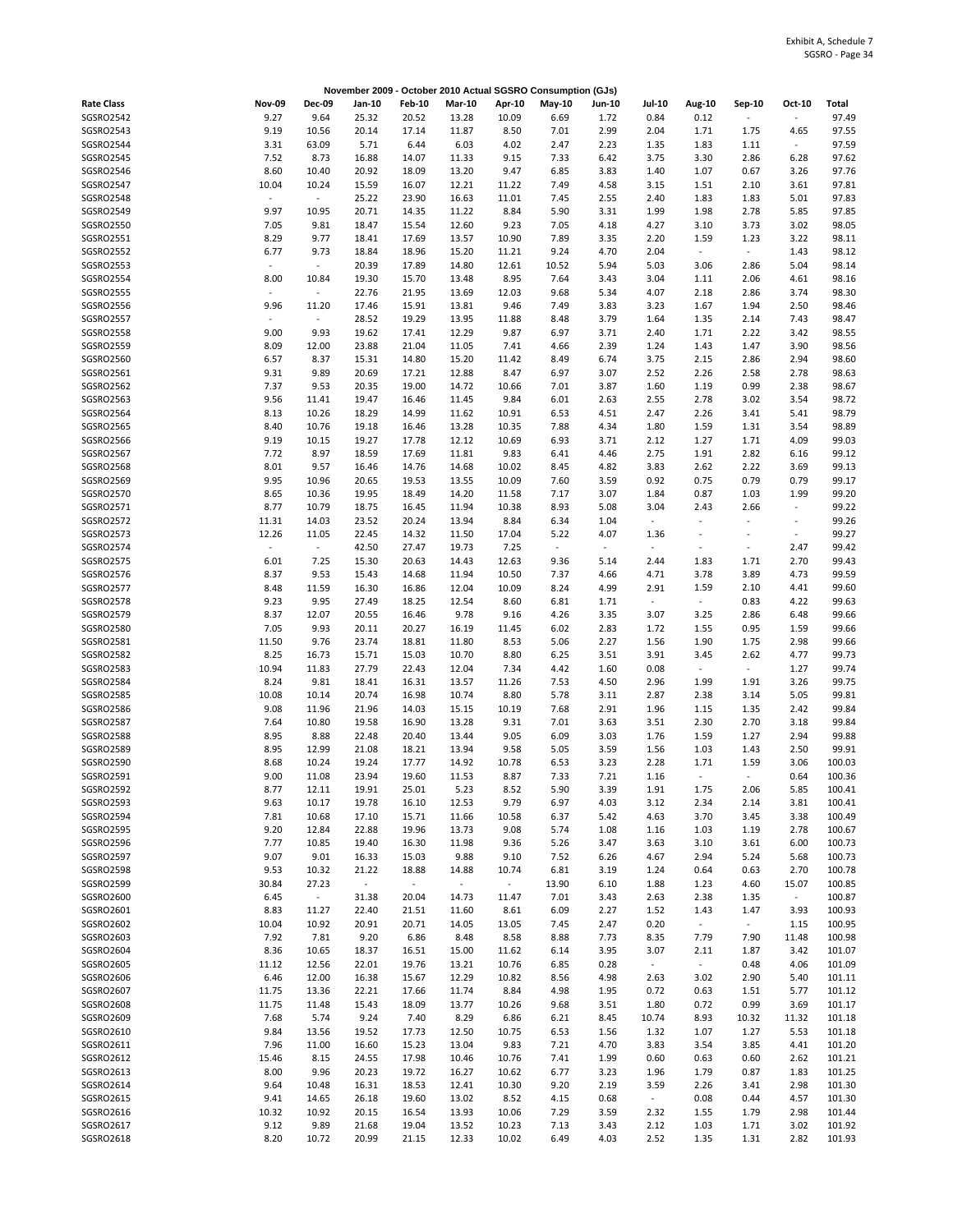|                               |                          |                          |                |                |                |                | November 2009 - October 2010 Actual SGSRO Consumption (GJs) |               |                |                        |                          |                |                  |
|-------------------------------|--------------------------|--------------------------|----------------|----------------|----------------|----------------|-------------------------------------------------------------|---------------|----------------|------------------------|--------------------------|----------------|------------------|
| <b>Rate Class</b>             | <b>Nov-09</b>            | <b>Dec-09</b>            | Jan-10         | <b>Feb-10</b>  | <b>Mar-10</b>  | Apr-10         | May-10                                                      | <b>Jun-10</b> | <b>Jul-10</b>  | <b>Aug-10</b>          | Sep-10                   | Oct-10         | Total            |
| SGSRO2619                     | 9.39                     | 9.73                     | 17.20          | 16.70          | 12.71          | 8.98           | 8.92                                                        | 5.38          | 2.76           | 1.94                   | 2.38                     | 5.84           | 101.93           |
| SGSRO2620                     | 7.53                     | 9.05                     | 16.86          | 17.49          | 13.57          | 10.54          | 8.84                                                        | 4.42          | 3.55           | 2.62                   | 2.82                     | 4.65           | 101.94           |
| SGSRO2621<br>SGSRO2622        | 9.56                     | 11.16                    | 19.96          | 18.05          | 14.96          | 11.53          | 8.21                                                        | 3.59          | 1.20           | 0.95                   | 0.79                     | 1.99<br>$\sim$ | 101.95<br>102.06 |
| SGSRO2623                     | 7.57<br>8.87             | 12.16<br>11.24           | 17.33<br>23.27 | 20.15<br>19.72 | 16.67<br>14.51 | 10.66<br>10.51 | 6.29<br>6.57                                                | 4.43<br>2.47  | 3.03<br>1.04   | 2.98<br>0.87           | 0.79<br>0.87             | 2.14           | 102.08           |
| SGSRO2624                     | 9.48                     | 11.32                    | 18.19          | 17.49          | 13.20          | 9.71           | 7.53                                                        | 5.54          | 1.96           | 1.83                   | 1.71                     | 4.13           | 102.09           |
| SGSRO2625                     | 7.45                     | 11.00                    | 21.42          | 21.90          | 12.57          | 11.22          | 6.65                                                        | 2.99          | 1.88           | 1.39                   | 1.55                     | 2.10           | 102.12           |
| SGSRO2626                     | 9.83                     | 9.96                     | 25.36          | 20.00          | 12.76          | 9.13           | 5.57                                                        | 2.07          | 1.36           | 1.31                   | 1.39                     | 3.46           | 102.20           |
| SGSRO2627                     | 8.64                     | 9.64                     | 19.62          | 19.88          | 13.48          | 10.59          | 9.96                                                        | 2.83          | 1.36           | 1.07                   | 1.31                     | 3.86           | 102.24           |
| SGSRO2628                     | $\overline{\phantom{a}}$ | $\overline{\phantom{a}}$ | 25.46          | 22.51          | 16.48          | 13.34          | 10.68                                                       | 5.78          | 1.20           | 1.27                   | 1.15                     | 4.37           | 102.24           |
| SGSRO2629<br>SGSRO2630        | 8.56<br>$\sim$           | 10.52<br>$\omega$        | 22.39<br>25.86 | 21.27<br>22.63 | 13.64<br>15.89 | 9.87<br>12.99  | 6.77<br>9.24                                                | 2.95<br>3.75  | 1.32<br>2.08   | 1.35<br>1.55           | 1.43<br>1.63             | 2.18<br>6.64   | 102.25<br>102.26 |
| SGSRO2631                     | 7.37                     | 11.08                    | 19.72          | 17.42          | 15.68          | 11.66          | 7.45                                                        | 4.15          | 2.12           | 1.79                   | 1.55                     | 2.30           | 102.29           |
| SGSRO2632                     | 8.56                     | 11.57                    | 19.67          | 17.22          | 11.74          | 8.92           | 7.65                                                        | 3.63          | 2.79           | 2.18                   | 2.98                     | 5.45           | 102.36           |
| SGSRO2633                     | 8.81                     | 9.53                     | 16.42          | 15.00          | 12.14          | 11.54          | 8.96                                                        | 6.70          | 3.83           | 2.62                   | 2.54                     | 4.33           | 102.42           |
| SGSRO2634                     | 9.28                     | 11.13                    | 18.88          | 15.71          | 12.42          | 11.47          | 7.41                                                        | 3.67          | 2.15           | 1.67                   | 2.42                     | 6.36           | 102.57           |
| SGSRO2635                     | 8.77                     | 11.09                    | 20.11          | 17.66          | 12.25          | 10.04          | 7.65                                                        | 3.19          | 2.39           | 1.75                   | 2.06                     | 5.65           | 102.61           |
| SGSRO2636<br>SGSRO2637        | 9.24<br>9.04             | 11.76<br>11.29           | 20.84<br>18.21 | 18.09<br>14.87 | 12.17<br>12.30 | 9.51<br>11.43  | 8.64<br>7.57                                                | 5.10<br>3.63  | 2.36<br>3.47   | 1.27<br>2.58           | 0.99<br>3.13             | 2.74<br>5.29   | 102.71<br>102.81 |
| SGSRO2638                     | 10.08                    | 11.57                    | 19.55          | 16.82          | 12.53          | 10.48          | 6.65                                                        | 3.87          | 2.31           | 1.86                   | 2.50                     | 4.73           | 102.95           |
| SGSRO2639                     | 9.80                     | 12.88                    | 19.16          | 17.22          | 13.34          | 11.11          | 6.30                                                        | 3.79          | 1.83           | 1.75                   | 1.79                     | 4.18           | 103.15           |
| SGSRO2640                     | 12.15                    | 14.47                    | 19.60          | 15.67          | 10.30          | 9.80           | 5.66                                                        | 2.91          | 1.48           | 1.23                   | 2.42                     | 7.56           | 103.25           |
| SGSRO2641                     | 10.35                    | 10.60                    | 26.74          | 20.16          | 13.00          | 9.65           | 5.37                                                        | 1.60          | 1.20           | 0.79                   | 0.91                     | 2.90           | 103.27           |
| SGSRO2642                     | 5.81                     | 7.25                     | 20.69          | 22.03          | 12.41          | 10.52          | 8.48                                                        | 3.07          | 2.23           | 1.47                   | 2.86                     | 6.52           | 103.34           |
| SGSRO2643                     | 12.71                    | 12.00                    | 21.42          | 18.65          | 11.73          | 9.56           | 6.45                                                        | 2.35          | 2.08           | 1.43                   | 2.22                     | 2.78           | 103.38           |
| SGSRO2644                     | 13.07                    | 12.76                    | 20.91          | 16.90          | 9.51           | 4.63           | 9.20                                                        | 4.94          | 3.16           | 2.54                   | 2.34                     | 3.46           | 103.42           |
| SGSRO2645<br>SGSRO2646        | 4.78<br>8.25             | 20.00<br>10.29           | 19.60<br>15.86 | 16.34<br>18.76 | 9.34<br>14.16  | 6.33<br>10.58  | 6.42<br>8.64                                                | 4.51<br>4.94  | 3.59<br>2.95   | 2.30<br>2.70           | 4.09<br>2.18             | 6.12<br>4.21   | 103.42<br>103.52 |
| SGSRO2647                     | 9.67                     | 12.20                    | 21.96          | 19.04          | 13.20          | 10.75          | 5.57                                                        | 2.71          | 1.04           | 1.27                   | 2.14                     | 4.21           | 103.76           |
| SGSRO2648                     | 8.88                     | 12.08                    | 21.81          | 15.59          | 13.53          | 9.88           | 7.09                                                        | 3.35          | 2.63           | 1.90                   | 2.66                     | 4.37           | 103.77           |
| SGSRO2649                     | 4.54                     | 5.98                     | 33.77          | 21.63          | 14.85          | 7.55           | 3.50                                                        | 2.43          | 2.08           | 1.91                   | 2.22                     | 3.34           | 103.80           |
| SGSRO2650                     | 7.33                     | 9.60                     | 21.87          | 20.87          | 16.50          | 10.55          | 7.01                                                        | 4.10          | 1.72           | 0.68                   | 0.79                     | 2.78           | 103.80           |
| SGSRO2651                     | 11.10                    | 8.61                     | 16.85          | 17.09          | 6.68           | 7.36           | 6.29                                                        | 7.18          | 7.19           | 5.68                   | 6.08                     | 3.69           | 103.80           |
| SGSRO2652                     | 8.65                     | 10.44                    | 20.87          | 19.95          | 15.16          | 12.30          | 7.13                                                        | 2.83          | 1.44           | 1.39                   | 1.31                     | 2.34           | 103.81           |
| SGSRO2653<br>SGSRO2654        | 9.28<br>8.72             | 12.24<br>11.64           | 19.56<br>22.77 | 18.17<br>22.97 | 13.06<br>13.25 | 11.31<br>10.26 | 5.74<br>3.98                                                | 2.87<br>2.67  | 2.39<br>1.88   | 1.11<br>1.67           | 2.06<br>2.06             | 6.04<br>2.06   | 103.83<br>103.93 |
| SGSRO2655                     | 11.02                    | 8.97                     | 27.70          | 20.04          | 11.67          | 7.51           | 5.85                                                        | 2.59          | 2.04           | 1.43                   | 2.03                     | 3.18           | 104.03           |
| SGSRO2656                     | 7.41                     | 10.64                    | 21.54          | 20.35          | 16.47          | 12.57          | 7.57                                                        | 2.79          | 1.08           | 1.11                   | 0.83                     | 1.75           | 104.11           |
| SGSRO2657                     | 11.54                    | 8.05                     | 13.52          | 12.09          | 8.31           | 7.28           | 7.68                                                        | 6.58          | 7.51           | 6.83                   | 7.54                     | 7.19           | 104.12           |
| SGSRO2658                     | 6.45                     | 10.00                    | 18.63          | 17.17          | 13.12          | 10.47          | 7.37                                                        | 4.90          | 2.71           | 3.93                   | 3.17                     | 6.24           | 104.16           |
| SGSRO2659                     | 10.84                    | 14.23                    | 22.77          | 19.13          | 14.02          | 9.76           | 6.97                                                        | 1.40          | 1.44           | 1.15                   | 1.35                     | 1.15           | 104.21           |
| SGSRO2660<br>SGSRO2661        | 7.09<br>7.92             | 8.85<br>9.61             | 19.92          | 18.72          | 15.88          | 13.77<br>10.75 | 10.48                                                       | 4.23          | 1.84<br>2.19   | $\blacksquare$         | $\sim$                   | 3.46<br>5.01   | 104.24<br>104.26 |
| SGSRO2662                     | $\sim$                   | 10.74                    | 18.51<br>23.44 | 17.17<br>21.59 | 12.96<br>14.90 | 11.59          | 11.19<br>6.90                                               | 4.23<br>3.55  | 1.87           | 2.18<br>1.67           | 2.54<br>2.10             | 6.01           | 104.36           |
| SGSRO2663                     | 9.99                     | 13.07                    | 23.07          | 21.32          | 14.90          | 10.29          | 5.13                                                        | 0.72          | 0.60           | 0.56                   | 0.83                     | 3.89           | 104.37           |
| SGSRO2664                     | 9.13                     | 10.52                    | 19.32          | 17.06          | 17.03          | 11.90          | 8.56                                                        | 3.51          | 2.00           | 1.35                   | 1.27                     | 2.74           | 104.39           |
| SGSRO2665                     | 10.13                    | 11.71                    | 18.80          | 15.90          | 12.42          | 10.79          | 6.10                                                        | 3.67          | 3.23           | 2.78                   | 3.29                     | 5.57           | 104.39           |
| SGSRO2666                     | 9.24                     | 12.04                    | 19.32          | 15.39          | 11.74          | 10.79          | 8.05                                                        | 4.59          | 2.23           | 1.67                   | 1.90                     | 7.44           | 104.40           |
| SGSRO2667                     | 7.25                     | 9.01                     | 15.35          | 14.72          | 12.73          | 8.54           | 7.65                                                        | 5.34          | 7.27           | 4.69                   | 4.76                     | 7.31           | 104.62           |
| <b>SGSRO2668</b><br>SGSRO2669 | 9.24<br>8.96             | 12.08<br>11.16           | 20.43<br>18.76 | 17.42<br>20.16 | 12.86<br>13.41 | 10.04<br>10.98 | 7.89<br>8.37                                                | 3.95<br>4.98  | 1.52<br>1.68   | 1.43<br>1.35           | 2.18<br>1.39             | 5.61<br>3.53   | 104.65<br>104.73 |
| SGSRO2670                     | 11.08                    | 11.80                    | 23.91          | 19.76          | 12.49          | 9.60           | 6.49                                                        | 1.79          | 0.76           | 0.71                   | 1.15                     | 5.29           | 104.83           |
| SGSRO2671                     | 7.85                     | 10.68                    | 18.65          | 17.30          | 16.23          | 10.78          | 7.53                                                        | 3.87          | 3.95           | 3.18                   | 2.34                     | 2.50           | 104.86           |
| SGSRO2672                     | 9.49                     | 14.64                    | 25.79          | 21.15          | 11.38          | 7.85           | 3.71                                                        | 2.07          | 1.71           | 1.71                   | 2.18                     | 3.22           | 104.90           |
| SGSRO2673                     | 9.88                     | 12.40                    | 23.00          | 19.96          | 12.77          | 9.40           | 6.37                                                        | 1.95          | 1.48           | 1.35                   | 1.63                     | 4.73           | 104.92           |
| SGSRO2674                     | 9.21                     | 9.81                     | 18.52          | 16.86          | 14.24          | 11.54          | 8.88                                                        | 4.47          | 3.67           | 2.07                   | 2.18                     | 3.49           | 104.94           |
| SGSRO2675<br>SGSRO2676        | 9.03<br>9.08             | 9.80<br>11.47            | 22.15<br>20.92 | 17.34<br>17.77 | 13.10<br>13.84 | 11.30<br>10.91 | 8.40<br>7.57                                                | 4.90<br>3.43  | 1.80<br>2.08   | 0.56<br>1.27           | 1.79<br>1.39             | 4.81<br>5.32   | 104.98<br>105.05 |
| SGSRO2677                     | 8.76                     | 12.22                    | 20.30          | 20.44          | 14.31          | 11.77          | 6.97                                                        | 2.23          | 1.84           | 1.51                   | 1.59                     | 3.14           | 105.08           |
| SGSRO2678                     | 6.85                     | 12.48                    | 22.80          | 21.87          | 14.49          | 9.60           | 6.81                                                        | 2.31          | 1.80           | 1.35                   | 1.55                     | 3.22           | 105.13           |
| SGSRO2679                     | 5.70                     | 7.73                     | 23.01          | 22.22          | 17.59          | 14.77          | 8.96                                                        | 3.11          | 0.44           | $\blacksquare$         | $\omega_{\rm c}$         | 1.63           | 105.16           |
| SGSRO2680                     | 9.41                     | 13.66                    | 22.21          | 15.55          | 12.58          | 8.84           | 6.54                                                        | 3.39          | 2.87           | 2.54                   | 2.42                     | 5.25           | 105.26           |
| SGSRO2681                     | 10.25                    | 16.03                    | 19.76          | 19.88          | 12.14          | 8.96           | 5.22                                                        | 1.99          | 1.12           | 1.43                   | 2.58                     | 6.05           | 105.41           |
| SGSRO2682                     | 7.73                     | 7.89                     | 22.29          | 22.26          | 14.32          | 10.26          | 5.58                                                        | 3.47          | 3.03           | 2.90                   | 3.49                     | 2.22           | 105.44           |
| SGSRO2683<br>SGSRO2684        | 8.88<br>9.24             | 11.44<br>10.88           | 21.08<br>18.90 | 19.48<br>18.25 | 13.00<br>13.28 | 9.79<br>9.91   | 6.97<br>9.44                                                | 4.30<br>5.38  | 2.76<br>3.31   | 1.99<br>1.63           | 2.34<br>1.63             | 3.50<br>3.73   | 105.53<br>105.58 |
| SGSRO2685                     | 12.15                    | 10.93                    | 20.58          | 17.42          | 11.49          | 9.64           | 7.89                                                        | 3.15          | 2.75           | 2.98                   | 3.33                     | 3.34           | 105.65           |
| SGSRO2686                     | 11.27                    | 11.92                    | 17.69          | 17.26          | 12.41          | 12.90          | 9.08                                                        | 7.17          | 2.08           | 0.44                   | 0.91                     | 2.54           | 105.67           |
| SGSRO2687                     | 10.13                    | 13.85                    | 20.08          | 17.46          | 13.02          | 10.75          | 4.94                                                        | 2.95          | 2.63           | 2.22                   | 3.14                     | 4.93           | 106.10           |
| SGSRO2688                     | 9.39                     | 9.21                     | 23.42          | 16.30          | 11.89          | 9.71           | 7.13                                                        | 4.30          | 3.75           | 3.06                   | 3.53                     | 4.45           | 106.14           |
| SGSRO2689                     | 9.11                     | 11.32                    | 24.70          | 19.01          | 13.40          | 9.77           | 6.17                                                        | 3.07          | 1.80           | 1.71                   | 1.59                     | 4.53           | 106.18           |
| SGSRO2690                     | 11.84                    | 12.34                    | 23.29          | 15.31          | 9.75           | 9.32           | 5.74                                                        | 3.11          | 3.03           | 2.50                   | 3.53                     | 6.68           | 106.44           |
| SGSRO2691<br>SGSRO2692        | 9.24<br>$\sim$           | 11.88<br>12.76           | 22.47<br>35.41 | 19.00<br>20.24 | 15.35<br>12.90 | 11.11<br>12.70 | 6.17<br>8.41                                                | 4.66<br>5.10  | 0.68<br>$\sim$ | 1.35<br>$\blacksquare$ | 1.07<br>$\omega_{\rm c}$ | 4.41<br>$\sim$ | 107.39<br>107.52 |
| SGSRO2693                     | 10.76                    | 10.37                    | 21.81          | 18.05          | 12.09          | 10.76          | 6.93                                                        | 2.95          | 3.15           | 2.50                   | 2.98                     | 5.21           | 107.56           |
| SGSRO2694                     | 12.38                    | 11.47                    | 25.93          | 15.75          | 14.99          | 10.61          | 6.41                                                        | 2.19          | 1.60           | 1.07                   | 1.07                     | 4.25           | 107.72           |
| SGSRO2695                     | 9.68                     | 11.88                    | 20.66          | 17.62          | 12.97          | 10.68          | 8.76                                                        | 3.31          | 2.47           | 1.94                   | 2.14                     | 5.65           | 107.76           |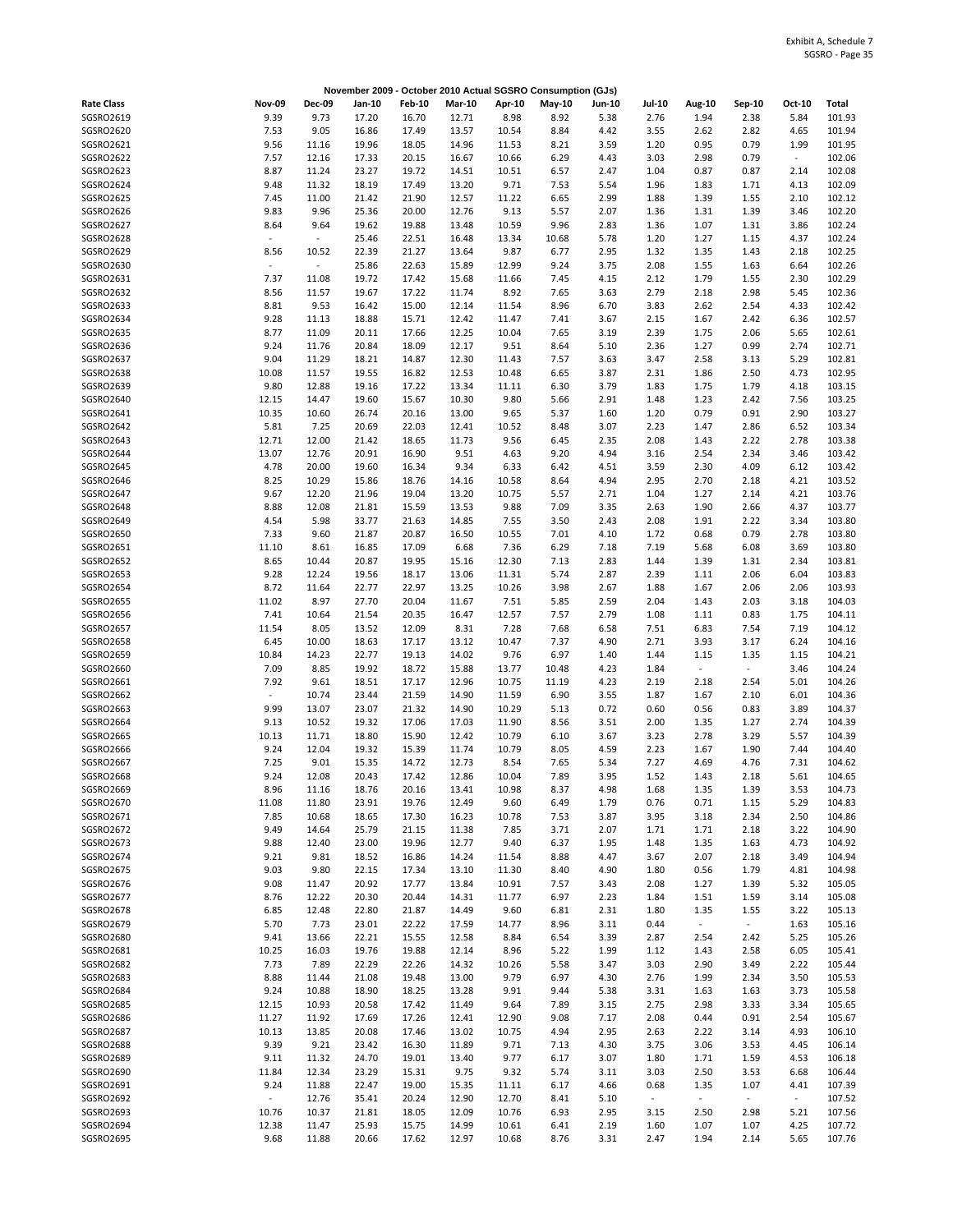|                        |                        |                 |                 |                 |                |                     | November 2009 - October 2010 Actual SGSRO Consumption (GJs) |               |                          |                                  |                          |                          |                  |
|------------------------|------------------------|-----------------|-----------------|-----------------|----------------|---------------------|-------------------------------------------------------------|---------------|--------------------------|----------------------------------|--------------------------|--------------------------|------------------|
| <b>Rate Class</b>      | <b>Nov-09</b>          | <b>Dec-09</b>   | Jan-10          | <b>Feb-10</b>   | <b>Mar-10</b>  | Apr-10              | May-10                                                      | <b>Jun-10</b> | Jul-10                   | <b>Aug-10</b>                    | Sep-10                   | Oct-10                   | Total            |
| SGSRO2696              | 11.18                  | 7.27            | 23.95           | 20.48           | 14.39          | 11.49               | 7.17                                                        | 3.75          | 1.24                     | 0.63                             | 2.14                     | 4.09                     | 107.78           |
| SGSRO2697              | 10.35                  | 10.79           | 23.35           | 19.13           | 16.23          | 10.89               | 6.53                                                        | 3.23          | 1.56                     | 1.27                             | 1.27                     | 3.22                     | 107.82           |
| SGSRO2698              | 9.32                   | 10.48           | 18.33           | 18.21           | 15.20          | 11.26               | 9.12                                                        | 5.38          | 3.11                     | 1.71                             | 2.18                     | 3.57                     | 107.87           |
| SGSRO2699<br>SGSRO2700 | 11.90<br>11.98         | 11.76<br>8.84   | 26.07<br>19.63  | 19.21<br>16.54  | 12.84<br>16.55 | 9.09<br>10.33       | 5.97<br>7.05                                                | 2.07<br>3.83  | 0.88<br>3.19             | 1.03<br>2.34                     | 1.23<br>3.34             | 5.84<br>4.29             | 107.89<br>107.91 |
| SGSRO2701              | 10.27                  | 9.37            | 23.82           | 17.93           | 12.60          | 9.29                | 6.85                                                        | 3.55          | 2.24                     | 1.59                             | 2.46                     | 7.95                     | 107.92           |
| SGSRO2702              | 8.88                   | 12.04           | 23.53           | 21.06           | 17.91          | 12.65               | 9.48                                                        | 2.39          | $\overline{\phantom{a}}$ | $\overline{\phantom{a}}$         | $\blacksquare$           | $\overline{\phantom{a}}$ | 107.94           |
| SGSRO2703              | 24.77                  | 43.47           | $\sim$          | $\bar{z}$       | $\sim$         | $\bar{\phantom{a}}$ | $\omega$                                                    | 4.83          | 6.77                     | 5.56                             | 5.92                     | 16.67                    | 107.99           |
| SGSRO2704              |                        | 3.37            | 24.01           | 22.98           | 17.74          | 11.91               | 8.88                                                        | 6.78          | 2.64                     | 1.67                             | 1.98                     | 6.08                     | 108.04           |
| SGSRO2705              | 10.39                  | 10.00           | 24.05           | 18.65           | 12.84          | 10.01               | 6.49                                                        | 3.39          | 1.72                     | 2.94                             | 2.10                     | 5.48                     | 108.06           |
| SGSRO2706<br>SGSRO2707 | $\blacksquare$<br>9.63 | $\sim$<br>11.60 | 26.62<br>18.23  | 23.90<br>15.86  | 18.25<br>12.80 | 14.97<br>10.03      | 8.81<br>8.56                                                | 2.63<br>4.86  | 1.83<br>4.11             | 1.55<br>3.41                     | 2.26<br>3.77             | 7.48<br>5.48             | 108.30<br>108.34 |
| SGSRO2708              | 8.96                   | 11.56           | 21.00           | 19.00           | 15.98          | 10.99               | 8.64                                                        | 3.91          | 1.48                     | 1.59                             | 1.75                     | 3.50                     | 108.36           |
| SGSRO2709              | 10.11                  | 11.03           | 24.74           | 23.90           | 15.03          | 8.77                | 5.06                                                        | 2.63          | 0.92                     | 1.07                             | 1.15                     | 3.97                     | 108.38           |
| SGSRO2710              | 10.56                  | 14.71           | 26.49           | 22.07           | 13.53          | 9.76                | 4.30                                                        | 1.08          | 1.24                     | 0.99                             | 1.19                     | 2.54                     | 108.46           |
| SGSRO2711              | 7.29                   | 10.84           | 22.06           | 22.73           | 17.63          | 13.41               | 7.41                                                        | 2.83          | 1.60                     | $\overline{\phantom{a}}$         | 0.71                     | 2.03                     | 108.54           |
| SGSRO2712              | 9.36                   | 12.16           | 24.04           | 21.10           | 20.81          | 12.50               | 6.73                                                        | 1.55          | 0.08                     | 0.04                             | 0.08                     | 0.12                     | 108.57           |
| SGSRO2713<br>SGSRO2714 | 8.60<br>14.02          | 12.48<br>18.41  | 21.90<br>$\sim$ | 19.96<br>$\sim$ | 14.41<br>33.94 | 12.46<br>14.22      | 6.10<br>5.98                                                | 4.31<br>3.55  | 0.52<br>2.67             | 0.04<br>2.38                     | 1.59<br>3.81             | 6.20<br>9.62             | 108.57<br>108.60 |
| SGSRO2715              | 8.96                   | 13.07           | 24.33           | 20.87           | 15.23          | 10.59               | 7.57                                                        | 4.22          | 1.04                     | 0.40                             | 0.52                     | 1.95                     | 108.75           |
| SGSRO2716              | 8.72                   | 10.52           | 21.34           | 18.84           | 15.96          | 10.50               | 8.41                                                        | 3.83          | 2.76                     | 2.23                             | 2.30                     | 3.38                     | 108.79           |
| SGSRO2717              | 9.79                   | 11.20           | 19.70           | 17.37           | 14.95          | 10.63               | 7.49                                                        | 5.62          | 3.16                     | 3.10                             | 2.94                     | 2.94                     | 108.89           |
| SGSRO2718              | 9.92                   | 11.20           | 21.46           | 19.76           | 18.38          | 12.50               | 9.44                                                        | 3.87          | 2.08                     | 0.28                             | $\blacksquare$           | $\sim$                   | 108.89           |
| SGSRO2719              | 11.50                  | 13.47           | 18.55           | 19.72           | 13.70          | 10.78               | 7.12                                                        | 4.31          | 2.08                     | 1.75                             | 2.22                     | 3.73                     | 108.93           |
| SGSRO2720              | 9.91                   | 10.29           | 19.46           | 18.53           | 10.82          | 9.95                | 7.64                                                        | 4.07          | 2.36                     | 5.36                             | 5.52                     | 5.12                     | 109.03           |
| SGSRO2721              | 8.91                   | 10.91           | 25.77           | 23.82           | 14.47          | 9.85                | 5.26                                                        | 2.39          | 1.48                     | 1.59                             | 1.43                     | 3.22                     | 109.10           |
| SGSRO2722<br>SGSRO2723 | 9.05<br>10.55          | 13.38<br>9.01   | 23.56<br>27.46  | 19.56<br>21.51  | 14.90<br>13.04 | 11.19<br>9.81       | 6.02<br>6.33                                                | 3.55<br>2.59  | 1.12<br>1.48             | 1.03<br>1.51                     | 1.15<br>1.67             | 4.69<br>4.25             | 109.20<br>109.21 |
| SGSRO2724              | 9.79                   | 12.83           | 23.42           | 19.56           | 13.84          | 10.55               | 8.48                                                        | 3.79          | 1.80                     | 1.07                             | 0.79                     | 3.50                     | 109.42           |
| SGSRO2725              | 11.66                  | 9.17            | 21.40           | 17.49           | 13.06          | 11.74               | 7.60                                                        | 4.07          | 2.88                     | 2.22                             | 2.70                     | 5.48                     | 109.47           |
| SGSRO2726              | 4.30                   | 6.06            | 18.69           | 20.95           | 18.66          | 12.93               | 11.59                                                       | 5.74          | 2.99                     | 2.11                             | 1.59                     | 3.89                     | 109.50           |
| SGSRO2727              | 9.96                   | 13.51           | 19.99           | 15.19           | 11.97          | 9.64                | 8.09                                                        | 4.27          | 2.99                     | 1.98                             | 3.85                     | 8.07                     | 109.51           |
| SGSRO2728              | 12.99                  | 14.15           | 20.86           | 15.67           | 12.06          | 10.43               | 6.10                                                        | 3.91          | 3.43                     | 2.94                             | 2.94                     | 4.06                     | 109.54           |
| SGSRO2729              | 9.96                   | 11.84           | 22.02           | 18.80           | 15.32          | 10.02               | 8.41                                                        | 4.38          | 2.36                     | 1.71                             | 1.51                     | 3.26                     | 109.59           |
| SGSRO2730<br>SGSRO2731 | 10.55<br>9.19          | 11.92<br>10.36  | 21.56<br>21.17  | 18.21<br>17.38  | 14.51<br>11.24 | 10.83<br>9.65       | 7.92<br>7.37                                                | 5.82<br>5.07  | 2.04<br>4.19             | 1.15<br>4.60                     | 1.23<br>4.45             | 3.97<br>5.05             | 109.71<br>109.72 |
| SGSRO2732              | 10.20                  | 12.56           | 21.14           | 18.53           | 14.41          | 9.56                | 6.97                                                        | 3.31          | 2.31                     | 2.18                             | 2.58                     | 6.08                     | 109.83           |
| SGSRO2733              | 11.40                  | 12.58           | 24.80           | 18.01           | 13.58          | 13.26               | 5.34                                                        | 2.11          | 1.31                     | 1.11                             | 1.19                     | 5.21                     | 109.90           |
| SGSRO2734              | 10.87                  | 11.72           | 22.53           | 20.59           | 13.01          | 9.62                | 7.37                                                        | 4.54          | 2.80                     | 1.55                             | 1.79                     | 3.53                     | 109.92           |
| SGSRO2735              | 7.29                   | 12.47           | 22.73           | 26.27           | 15.55          | 11.18               | 6.57                                                        | 2.83          | 1.64                     | 1.11                             | 1.19                     | 1.31                     | 110.14           |
| SGSRO2736              | 8.36                   | 11.12           | 19.48           | 19.20           | 16.83          | 12.89               | 9.88                                                        | 2.87          | 2.84                     | 1.95                             | 1.43                     | 3.49                     | 110.34           |
| SGSRO2737              | 9.53                   | 15.71           | 19.28           | 19.84           | 13.38          | 9.68                | 5.94                                                        | 3.23          | 2.79                     | 1.98                             | 3.21                     | 5.81                     | 110.38           |
| SGSRO2738<br>SGSRO2739 | 9.48<br>12.27          | 14.43<br>11.95  | 27.52<br>21.32  | 22.71<br>18.09  | 12.41<br>14.47 | 10.16<br>10.67      | 6.53<br>8.28                                                | 0.88<br>5.70  | 0.04<br>1.79             | $\overline{\phantom{a}}$<br>0.79 | 0.48<br>1.47             | 5.77<br>3.97             | 110.41<br>110.77 |
| SGSRO2740              | 2.39                   | 1.08            | 1.63            | 4.05            | 2.39           | 1.32                | 1.28                                                        | 1.91          | 52.14                    | 37.73                            | 3.45                     | 1.59                     | 110.96           |
| SGSRO2741              | 12.75                  | 11.84           | 24.31           | 20.28           | 12.73          | 11.03               | 6.85                                                        | 1.79          | 1.68                     | 1.23                             | 1.79                     | 4.69                     | 110.97           |
| SGSRO2742              | 9.08                   | 11.20           | 21.20           | 19.00           | 15.47          | 13.11               | 9.12                                                        | 7.06          | 4.35                     | 0.99                             | 0.71                     | $\blacksquare$           | 111.29           |
| SGSRO2743              | 10.19                  | 13.10           | 22.32           | 20.20           | 10.80          | 8.85                | 8.60                                                        | 4.59          | 2.87                     | 1.75                             | 1.83                     | 6.20                     | 111.30           |
| SGSRO2744              | 10.37                  | 15.00           | 26.63           | 23.34           | 14.54          | 10.55               | 4.74                                                        | 1.12          | 0.16                     | 0.12                             | 0.75                     | 3.98                     | 111.30           |
| SGSRO2745<br>SGSRO2746 | 9.40<br>10.47          | 11.68<br>11.68  | 23.33<br>17.30  | 19.44<br>19.20  | 15.60<br>14.84 | 13.33<br>12.17      | 8.09<br>9.28                                                | 5.66<br>5.38  | 4.87<br>3.07             | 2.34                             | 1.55                     | 4.29                     | 111.40<br>111.57 |
| SGSRO2747              | 6.89                   | 9.88            | 17.12           | 15.90           | 11.25          | 8.19                | 6.25                                                        | 3.99          | 5.11                     | 14.02                            | 11.27                    | 1.71                     | 111.58           |
| SGSRO2748              | 11.51                  | 12.44           | 25.90           | 21.08           | 13.53          | 8.64                | 6.69                                                        | 1.95          | 1.84                     | 1.86                             | 2.06                     | 4.10                     | 111.60           |
| SGSRO2749              | 11.95                  | 14.27           | 20.98           | 18.93           | 14.09          | 10.99               | 5.10                                                        | 3.11          | 2.03                     | 1.67                             | 2.74                     | 5.77                     | 111.63           |
| SGSRO2750              | 8.68                   | 10.56           | 23.38           | 20.15           | 13.80          | 10.91               | 7.92                                                        | 6.06          | 1.80                     | 2.34                             | 1.98                     | 4.09                     | 111.67           |
| SGSRO2751              | 9.52                   | 10.68           | 21.18           | 20.47           | 15.60          | 11.86               | 7.25                                                        | 3.39          | 2.44                     | 1.95                             | 1.98                     | 5.44                     | 111.76           |
| SGSRO2752<br>SGSRO2753 | 13.03<br>10.48         | 11.68<br>11.33  | 20.19<br>19.39  | 16.30<br>16.30  | 16.55<br>13.29 | 11.74<br>11.27      | 8.17<br>7.97                                                | 2.99<br>4.39  | 2.71<br>2.63             | 2.14<br>2.58                     | 2.30<br>4.96             | 3.98<br>7.20             | 111.78<br>111.79 |
| SGSRO2754              | 10.92                  | 11.36           | 21.54           | 18.37           | 17.43          | 11.94               | 8.92                                                        | 3.75          | 1.84                     | 1.95                             | 1.63                     | 2.18                     | 111.83           |
| SGSRO2755              | 9.01                   | 11.24           | 21.26           | 18.01           | 17.43          | 12.06               | 8.13                                                        | 3.03          | 3.20                     | 2.78                             | 2.70                     | 2.98                     | 111.83           |
| SGSRO2756              | 10.31                  | 11.08           | 21.52           | 18.68           | 14.08          | 11.19               | 8.80                                                        | 5.22          | 2.48                     | 1.71                             | 2.06                     | 4.77                     | 111.90           |
| <b>SGSRO2757</b>       | 7.89                   | 11.20           | 18.45           | 17.30           | 15.20          | 11.94               | 11.23                                                       | 5.02          | 4.35                     | 4.13                             | 3.41                     | 1.79                     | 111.91           |
| SGSRO2758              | 10.44                  | 16.49           | 21.81           | 17.70           | 10.98          | 9.64                | 7.33                                                        | 3.39          | 2.16                     | 3.02                             | 2.86                     | 6.12                     | 111.94           |
| SGSRO2759              | 11.03                  | 12.56           | 22.39           | 20.12           | 16.78          | 12.11               | 9.67                                                        | 4.78          | 1.80                     | 0.60                             | 0.16                     | $\sim$                   | 112.00           |
| SGSRO2760<br>SGSRO2761 | 11.88<br>9.28          | 21.62<br>12.08  | 29.52<br>19.12  | 21.87<br>15.07  | 21.97<br>12.29 | 0.76<br>10.68       | 3.23<br>9.04                                                | 0.24<br>4.55  | $\omega_{\rm c}$<br>4.27 | $\overline{\phantom{a}}$<br>3.93 | $\omega_{\rm c}$<br>4.33 | 0.92<br>7.40             | 112.01<br>112.04 |
| SGSRO2762              | 9.63                   | 10.80           | 22.63           | 17.85           | 11.80          | 10.21               | 8.28                                                        | 5.74          | 3.11                     | 2.86                             | 3.34                     | 5.84                     | 112.09           |
| SGSRO2763              | 10.03                  | 13.27           | 21.32           | 20.71           | 17.06          | 13.07               | 9.00                                                        | 6.26          | 1.40                     | $\blacksquare$                   | $\sim$                   | $\sim$                   | 112.12           |
| SGSRO2764              | 10.95                  | 12.35           | 27.97           | 19.84           | 14.39          | 8.29                | 5.65                                                        | 2.79          | 2.28                     | 2.30                             | 2.18                     | 3.22                     | 112.21           |
| SGSRO2765              | 11.20                  | 10.89           | 20.82           | 17.06           | 9.82           | 7.93                | 3.90                                                        | 1.67          | 1.76                     | 19.72                            | 4.56                     | 2.98                     | 112.31           |
| SGSRO2766              | 9.68                   | 12.16           | 25.95           | 23.13           | 19.54          | 12.69               | 6.89                                                        | 1.87          | $\blacksquare$           | $\blacksquare$                   | $\omega$                 | 0.48                     | 112.39           |
| SGSRO2767              | 10.35                  | 10.39           | 21.53           | 17.97           | 16.74          | 12.68               | 9.28                                                        | 3.75          | 1.80                     | 1.35                             | 1.35                     | 5.21                     | 112.40           |
| SGSRO2768<br>SGSRO2769 | 10.39<br>14.06         | 11.28<br>12.72  | 19.16<br>27.37  | 19.28<br>22.07  | 16.15<br>14.45 | 11.97<br>10.56      | 9.32<br>7.09                                                | 4.66<br>2.95  | 2.72<br>1.20             | 1.67<br>$\blacksquare$           | 1.71<br>$\omega_{\rm c}$ | 4.13<br>$\omega$         | 112.44<br>112.47 |
| SGSRO2770              | 8.24                   | 12.35           | 21.24           | 20.00           | 15.19          | 12.19               | 9.12                                                        | 5.50          | 2.75                     | 1.75                             | 1.71                     | 2.46                     | 112.50           |
| SGSRO2771              | 8.41                   | 14.83           | 15.75           | 21.18           | 14.68          | 15.45               | 11.47                                                       | 5.46          | 3.35                     | 1.27                             | 0.83                     | $\sim$                   | 112.68           |
| SGSRO2772              | 13.15                  | 12.40           | 24.35           | 20.56           | 14.05          | 10.56               | 7.37                                                        | 1.95          | 0.60                     | $\sim$                           | 1.59                     | 6.44                     | 113.02           |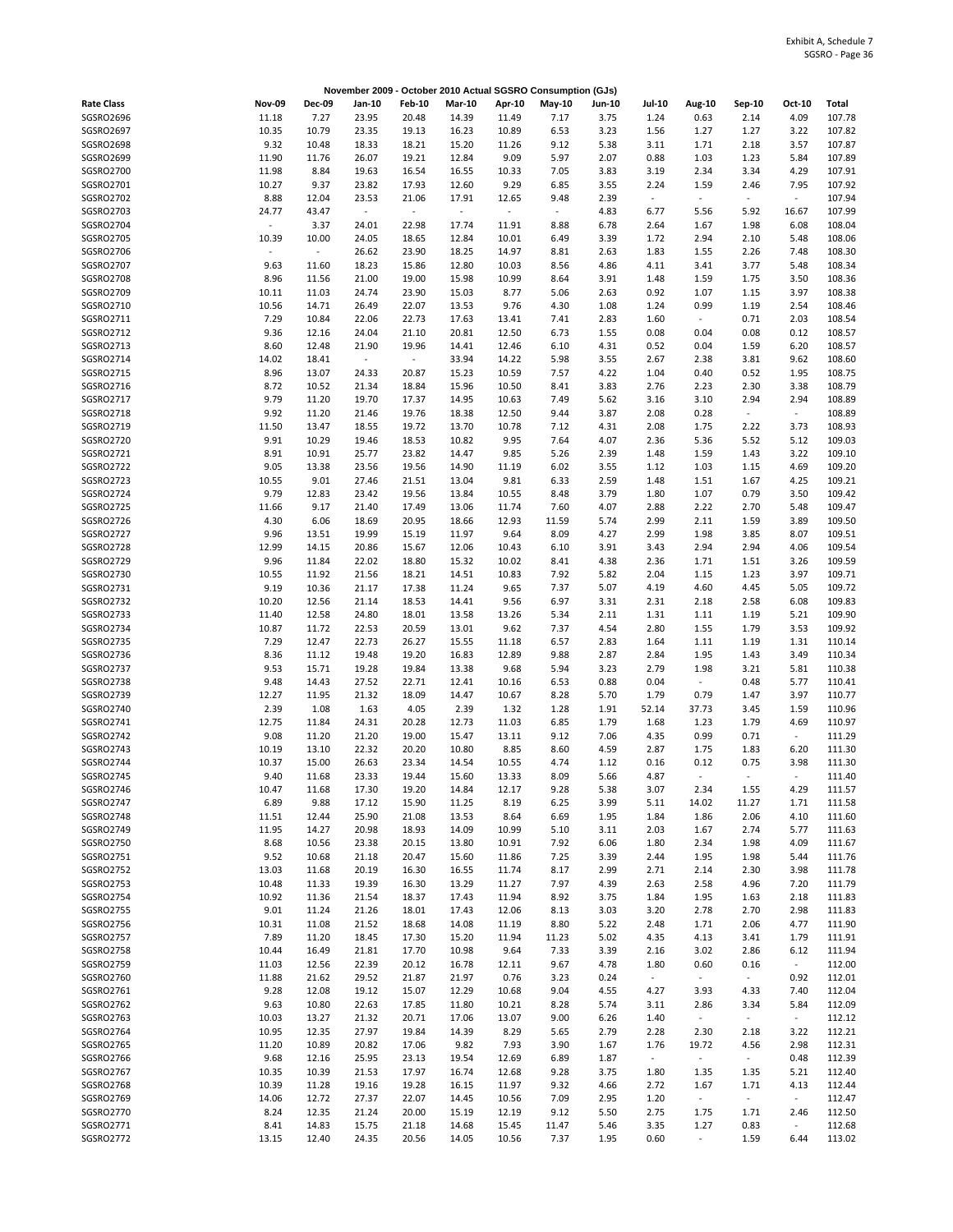|                               |                |                |                             |                          |                |                | November 2009 - October 2010 Actual SGSRO Consumption (GJs) |                          |                          |                          |              |              |                  |
|-------------------------------|----------------|----------------|-----------------------------|--------------------------|----------------|----------------|-------------------------------------------------------------|--------------------------|--------------------------|--------------------------|--------------|--------------|------------------|
| <b>Rate Class</b>             | <b>Nov-09</b>  | <b>Dec-09</b>  | Jan-10                      | <b>Feb-10</b>            | <b>Mar-10</b>  | Apr-10         | May-10                                                      | Jun-10                   | <b>Jul-10</b>            | <b>Aug-10</b>            | Sep-10       | Oct-10       | Total            |
| SGSRO2773                     | 9.43           | 12.40          | 22.67                       | 18.96                    | 13.60          | 11.31          | 9.51                                                        | 5.86                     | 2.40                     | 0.91                     | 0.91         | 5.16         | 113.12           |
| SGSRO2774                     | 11.14          | 12.35          | 23.07                       | 20.04                    | 14.97          | 11.22          | 7.16                                                        | 3.67                     | 1.04                     | 1.11                     | 1.31         | 6.16         | 113.24           |
| SGSRO2775                     | 12.51          | 13.00          | 21.34                       | 17.54                    | 14.06          | 12.54          | 8.53                                                        | 4.19                     | 2.15                     | 1.19                     | 1.43         | 4.81         | 113.29           |
| SGSRO2776                     | 11.18          | 10.15          | 25.57                       | 17.82                    | 15.63          | 10.53          | 7.17                                                        | 4.59                     | 2.28                     | 1.43                     | 1.79         | 5.25         | 113.39           |
| SGSRO2777                     | 10.40<br>8.04  | 14.61<br>11.08 | 25.19                       | 21.07<br>20.99           | 12.30          | 11.91<br>11.07 | 5.98                                                        | 1.04                     | 0.52                     | $\overline{\phantom{a}}$ | 1.47         | 8.99         | 113.48<br>113.50 |
| SGSRO2778<br>SGSRO2779        | 10.43          | 13.19          | 24.61<br>21.76              | 19.72                    | 15.07<br>12.43 | 8.86           | 5.97<br>7.12                                                | 4.07<br>4.90             | 3.31<br>3.47             | 2.82<br>2.78             | 2.46<br>2.06 | 4.01<br>6.87 | 113.59           |
| SGSRO2780                     | 9.28           | 11.72          | 22.93                       | 20.75                    | 16.51          | 12.58          | 7.65                                                        | 3.11                     | 2.08                     | 1.19                     | 2.10         | 3.70         | 113.60           |
| SGSRO2781                     | 12.22          | 11.95          | 20.41                       | 20.64                    | 13.10          | 11.34          | 8.40                                                        | 4.78                     | 2.16                     | 1.47                     | 1.91         | 5.24         | 113.62           |
| SGSRO2782                     | 9.76           | 12.08          | 20.59                       | 19.40                    | 16.67          | 12.53          | 9.40                                                        | 3.27                     | 2.55                     | 2.70                     | 1.79         | 2.94         | 113.68           |
| SGSRO2783                     | 11.01          | 16.54          | 24.36                       | 19.60                    | 14.34          | 10.44          | 4.79                                                        | 2.23                     | 0.76                     | 0.44                     | 2.14         | 7.04         | 113.69           |
| SGSRO2784                     | 9.25           | 12.16          | 17.53                       | 20.79                    | 15.71          | 12.73          | 9.64                                                        | 5.58                     | 3.15                     | 1.99                     | 1.55         | 3.65         | 113.73           |
| SGSRO2785                     | 9.92           | 13.40          | 20.79                       | 18.17                    | 11.98          | 12.23          | 7.65                                                        | 4.03                     | 3.31                     | 2.62                     | 2.82         | 6.84         | 113.76           |
| SGSRO2786                     | 8.60           | 10.52          | 24.01                       | 24.17                    | 15.67          | 11.07          | 6.81                                                        | 3.43                     | 2.67                     | 1.95                     | 2.02         | 3.14         | 114.06           |
| SGSRO2787                     | 8.81           | 11.52          | 18.73                       | 19.48                    | 16.11          | 13.81          | 11.11                                                       | 5.34                     | 3.20                     | 0.87                     | 1.67         | 3.46         | 114.11           |
| <b>SGSRO2788</b>              | 9.19           | 11.40          | 22.91                       | 20.20                    | 13.99          | 10.61          | 8.72                                                        | 4.31                     | 2.68                     | 1.63                     | 1.87         | 6.64         | 114.15           |
| SGSRO2789                     | 13.47          | 5.96           | 17.29                       | 16.38                    | 12.85          | 11.99          | 10.16                                                       | 6.58                     | 4.27                     | 3.61                     | 4.41         | 7.20         | 114.17           |
| SGSRO2790<br>SGSRO2791        | 10.07<br>8.20  | 12.39<br>12.91 | 23.06<br>20.53              | 19.32<br>19.68           | 15.07<br>13.76 | 11.63<br>12.67 | 7.88<br>8.80                                                | 6.06<br>4.78             | 2.28<br>2.71             | 1.07<br>1.59             | 1.07<br>1.31 | 4.29<br>7.27 | 114.19<br>114.21 |
| SGSRO2792                     | 5.98           | 18.69          | 25.40                       | 19.24                    | 17.42          | 7.17           | 6.10                                                        | 5.03                     | 1.20                     | 1.27                     | 1.98         | 4.77         | 114.25           |
| SGSRO2793                     | 11.06          | 11.15          | 27.91                       | 21.00                    | 14.31          | 10.45          | 6.45                                                        | 2.11                     | 1.52                     | 0.95                     | 1.63         | 5.72         | 114.26           |
| SGSRO2794                     | 11.30          | 12.95          | 22.91                       | 18.01                    | 14.04          | 10.47          | 8.00                                                        | 5.42                     | 2.36                     | 1.67                     | 1.99         | 5.16         | 114.28           |
| <b>SGSRO2795</b>              | 10.96          | 14.35          | 22.25                       | 16.94                    | 13.89          | 11.51          | 9.24                                                        | 2.99                     | 0.96                     | 0.67                     | 2.66         | 7.87         | 114.29           |
| SGSRO2796                     | 7.89           | 11.84          | 21.82                       | 19.08                    | 18.86          | 14.21          | 8.64                                                        | 3.27                     | 2.20                     | 1.79                     | 1.86         | 2.86         | 114.32           |
| SGSRO2797                     | 42.78          | 43.92          | $\mathcal{L}_{\mathcal{A}}$ | $\overline{\phantom{a}}$ | $\omega$       | $\blacksquare$ | $\sim$                                                      | $\overline{\phantom{a}}$ | $\overline{\phantom{a}}$ | $\overline{\phantom{a}}$ | 8.14         | 19.61        | 114.45           |
| <b>SGSRO2798</b>              | 11.03          | 11.64          | 21.48                       | 19.57                    | 14.30          | 10.37          | 9.00                                                        | 4.90                     | 2.52                     | 1.19                     | 2.06         | 6.48         | 114.54           |
| SGSRO2799                     | 9.79           | 13.43          | 20.77                       | 18.45                    | 15.39          | 12.07          | 9.16                                                        | 5.90                     | 2.87                     | 0.99                     | 1.03         | 4.81         | 114.66           |
| SGSRO2800                     | 8.45           | 11.76          | 18.88                       | 20.47                    | 16.07          | 12.69          | 9.16                                                        | 6.34                     | 2.16                     | 3.10                     | 2.30         | 3.30         | 114.68           |
| SGSRO2801                     | 10.13          | 17.97          | 21.82                       | 21.55                    | 13.42          | 9.40           | 5.10                                                        | 2.47                     | 2.95                     | 1.94                     | 2.70         | 5.33         | 114.78           |
| SGSRO2802                     | 10.07          | 12.00          | 26.36                       | 23.66                    | 15.34          | 9.02           | 6.85                                                        | 2.63                     | 1.88                     | 1.19                     | 1.11         | 4.69         | 114.80           |
| SGSRO2803<br>SGSRO2804        | 9.93<br>12.42  | 13.18<br>11.88 | 21.78<br>24.25              | 18.81<br>19.53           | 15.94<br>13.60 | 11.35<br>10.65 | 7.81<br>6.29                                                | 4.39<br>3.43             | 2.03<br>3.07             | 1.35<br>2.62             | 2.50<br>2.26 | 5.77<br>4.85 | 114.84           |
| SGSRO2805                     | 9.92           | 10.56          | 14.92                       | 14.92                    | 12.18          | 10.90          | 9.36                                                        | 6.66                     | 6.47                     | 6.04                     | 5.32         | 7.90         | 114.85<br>115.15 |
| SGSRO2806                     | 11.74          | 11.80          | 27.93                       | 20.76                    | 14.07          | 10.25          | 4.74                                                        | 2.75                     | 2.04                     | 2.14                     | 2.03         | 5.09         | 115.34           |
| SGSRO2807                     | 12.44          | 14.89          | 24.79                       | 19.04                    | 13.42          | 10.24          | 6.82                                                        | 3.35                     | 2.39                     | 1.98                     | 1.55         | 4.49         | 115.40           |
| <b>SGSRO2808</b>              | 11.12          | 14.05          | 29.21                       | 24.33                    | 13.66          | 10.87          | 4.15                                                        | 0.84                     | $\blacksquare$           | $\sim$                   | 1.15         | 6.05         | 115.43           |
| SGSRO2809                     | 11.54          | 10.56          | 24.92                       | 20.00                    | 13.71          | 10.25          | 7.25                                                        | 3.67                     | 2.48                     | 2.42                     | 3.18         | 5.48         | 115.46           |
| SGSRO2810                     | 9.16           | 11.00          | 22.83                       | 19.44                    | 14.36          | 10.87          | 8.56                                                        | 5.38                     | 3.23                     | 2.94                     | 2.82         | 4.93         | 115.52           |
| SGSRO2811                     | 9.24           | 12.44          | 23.04                       | 20.44                    | 17.80          | 12.59          | 9.76                                                        | 1.56                     | 1.04                     | 1.07                     | 1.35         | 5.25         | 115.58           |
| SGSRO2812                     | 11.36          | 11.95          | 24.79                       | 21.35                    | 14.22          | 11.31          | 6.14                                                        | 3.31                     | 2.87                     | 2.54                     | 1.94         | 3.82         | 115.60           |
| SGSRO2813                     | 10.92          | 13.52          | 20.86                       | 17.38                    | 13.86          | 11.67          | 7.41                                                        | 4.23                     | 2.55                     | 2.30                     | 3.53         | 7.56         | 115.79           |
| SGSRO2814                     | 10.75          | 13.52          | 24.93                       | 20.55                    | 15.91          | 10.87          | 8.08                                                        | 3.55                     | 1.48                     | 1.15                     | 1.43         | 3.73         | 115.95           |
| SGSRO2815                     | 11.40          | 13.05          | 22.62                       | 18.05                    | 15.58          | 11.23          | 6.82                                                        | 3.51                     | 2.27                     | 2.10                     | 3.02         | 6.33         | 115.98           |
| SGSRO2816<br>SGSRO2817        | 9.76<br>11.35  | 11.40<br>12.48 | 21.50<br>23.30              | 18.72<br>20.16           | 16.99<br>14.75 | 11.02<br>10.83 | 7.89<br>8.76                                                | 4.70<br>4.82             | 3.15<br>2.16             | 3.66<br>1.07             | 2.98<br>1.75 | 4.29<br>4.65 | 116.06<br>116.08 |
| SGSRO2818                     | 10.84          | 12.68          | 22.49                       | 19.72                    | 19.14          | 12.98          | 8.29                                                        | 2.99                     | 1.64                     | 1.23                     | 1.51         | 2.58         | 116.09           |
| SGSRO2819                     | 9.91           | 12.90          | 19.03                       | 19.80                    | 13.40          | 11.88          | 10.07                                                       | 7.90                     | 2.75                     | 1.35                     | 1.63         | 5.52         | 116.14           |
| SGSRO2820                     | 9.59           | 12.52          | 22.20                       | 20.87                    | 14.79          | 10.91          | 9.99                                                        | 4.11                     | 2.36                     | 2.06                     | 1.71         | 5.28         | 116.39           |
| SGSRO2821                     | 9.80           | 11.92          | 22.97                       | 21.46                    | 17.95          | 13.89          | 8.17                                                        | 4.42                     | 1.16                     | 1.31                     | 1.35         | 1.99         | 116.39           |
| <b>SGSRO2822</b>              | 1.20           | 20.73          | 19.56                       | 19.72                    | 16.67          | 13.53          | 9.40                                                        | 4.78                     | 2.64                     | 2.34                     | 1.63         | 4.21         | 116.41           |
| SGSRO2823                     | 9.87           | 13.43          | 21.76                       | 21.19                    | 14.39          | 10.07          | 8.16                                                        | 5.26                     | 3.16                     | 2.98                     | 2.54         | 3.69         | 116.50           |
| SGSRO2824                     | 9.40           | 10.96          | 21.03                       | 19.36                    | 16.91          | 12.73          | 9.84                                                        | 5.26                     | 3.75                     | 2.34                     | 1.79         | 3.18         | 116.55           |
| SGSRO2825                     | 8.56           | 11.68          | 20.09                       | 17.65                    | 15.99          | 11.95          | 9.16                                                        | 5.98                     | 4.07                     | 3.65                     | 3.14         | 4.65         | 116.57           |
| SGSRO2826                     | 3.78           | 3.71           | 4.40                        | 4.37                     | 3.59           | 3.87           | 3.66                                                        | 7.89                     | 27.36                    | 18.77                    | 22.47        | 12.75        | 116.62           |
| <b>SGSRO2827</b><br>SGSRO2828 | 10.96<br>10.52 | 12.20<br>17.93 | 21.03                       | 17.89                    | 17.19          | 12.42<br>8.80  | 8.76                                                        | 5.22<br>2.59             | 3.27<br>1.59             | 2.27                     | 1.94         | 3.53<br>5.77 | 116.68           |
| SGSRO2829                     | 11.54          | 10.32          | 20.99<br>26.66              | 22.58<br>21.16           | 16.50<br>14.31 | 9.93           | 5.62<br>6.09                                                | 3.19                     | 2.36                     | 1.55<br>2.86             | 2.26<br>3.26 | 5.36         | 116.70<br>117.04 |
| SGSRO2830                     | 16.22          | 14.55          | 24.51                       | 24.82                    | 13.21          | 8.41           | 9.16                                                        | 3.59                     | 2.67                     | $\overline{\phantom{a}}$ | $\sim$       | $\sim$       | 117.14           |
| SGSRO2831                     | 11.47          | 13.03          | 23.42                       | 21.07                    | 15.11          | 9.55           | 8.28                                                        | 4.90                     | 2.36                     | 1.79                     | 1.67         | 4.57         | 117.22           |
| SGSRO2832                     | 10.35          | 11.60          | 24.69                       | 20.83                    | 15.87          | 12.03          | 8.84                                                        | 4.90                     | 1.56                     | 1.03                     | 1.59         | 4.09         | 117.38           |
| SGSRO2833                     | 10.27          | 11.07          | 25.22                       | 19.68                    | 14.59          | 11.61          | 7.76                                                        | 4.63                     | 3.27                     | 2.06                     | 2.22         | 5.05         | 117.43           |
| SGSRO2834                     | 10.52          | 10.60          | 22.53                       | 21.18                    | 16.00          | 12.66          | 9.76                                                        | 3.79                     | 2.40                     | 2.27                     | 1.86         | 4.13         | 117.70           |
| SGSRO2835                     | 9.09           | 11.88          | 21.62                       | 19.92                    | 16.51          | 14.45          | 10.52                                                       | 5.02                     | 3.07                     | 1.47                     | 0.36         | 4.09         | 118.00           |
| SGSRO2836                     | 12.66          | 12.00          | 21.74                       | 19.60                    | 17.35          | 14.33          | 7.33                                                        | 3.79                     | 1.92                     | 1.95                     | 2.14         | 3.57         | 118.38           |
| SGSRO2837                     | 10.11          | 12.99          | 25.92                       | 22.34                    | 15.91          | 10.43          | 7.65                                                        | 4.78                     | 1.56                     | 1.51                     | 1.31         | 3.93         | 118.44           |
| SGSRO2838                     | 10.95          | 13.71          | 27.11                       | 21.04                    | 13.71          | 10.69          | 6.81                                                        | 3.55                     | 2.75                     | 2.50                     | 2.10         | 3.97         | 118.89           |
| SGSRO2839                     | 12.51          | 13.47          | 22.37                       | 18.89                    | 12.89          | 11.19          | 9.44                                                        | 3.95                     | 1.56                     | 0.99                     | 3.49         | 8.15         | 118.90           |
| SGSRO2840<br>SGSRO2841        | 10.99<br>13.02 | 10.68<br>13.95 | 27.85<br>38.45              | 18.97<br>24.73           | 13.32<br>10.17 | 9.69<br>8.61   | 7.88                                                        | 4.47<br>0.76             | 2.32<br>0.52             | 2.46<br>0.67             | 3.02<br>0.48 | 7.51<br>2.50 | 119.16<br>119.16 |
| SGSRO2842                     | 8.64           | 11.48          | 19.93                       | 20.39                    | 15.87          | 11.23          | 5.30<br>9.68                                                | 6.94                     | 4.39                     | 2.94                     | 2.10         | 5.64         | 119.23           |
| SGSRO2843                     | 7.45           | 4.25           | 9.95                        | 47.09                    | 10.10          | 11.51          | 9.40                                                        | 2.87                     | 4.51                     | 3.65                     | 4.45         | 4.02         | 119.25           |
| SGSRO2844                     | 11.96          | 12.14          | 25.16                       | 18.09                    | 12.86          | 10.71          | 7.42                                                        | 4.51                     | 1.91                     | 1.98                     | 4.01         | 8.59         | 119.34           |
| SGSRO2845                     | 11.36          | 14.52          | 29.09                       | 20.75                    | 13.46          | 10.95          | 5.54                                                        | 2.83                     | 1.71                     | 0.95                     | 2.26         | 6.13         | 119.55           |
| SGSRO2846                     | 8.83           | 13.43          | 23.66                       | 19.76                    | 14.20          | 12.39          | 9.55                                                        | 5.70                     | 2.40                     | 1.51                     | 2.22         | 5.92         | 119.57           |
| SGSRO2847                     | 11.55          | 11.91          | 26.00                       | 23.22                    | 15.75          | 11.15          | 7.88                                                        | 4.14                     | 1.00                     | 0.75                     | 0.87         | 5.72         | 119.94           |
| SGSRO2848                     | 9.91           | 11.96          | 23.03                       | 20.19                    | 14.99          | 10.71          | 9.47                                                        | 8.33                     | 2.60                     | 2.38                     | 2.10         | 4.45         | 120.12           |
| SGSRO2849                     | 12.66          | 12.63          | 27.89                       | 21.43                    | 16.55          | 11.17          | 7.76                                                        | 2.63                     | 1.44                     | 1.11                     | 1.19         | 3.66         | 120.12           |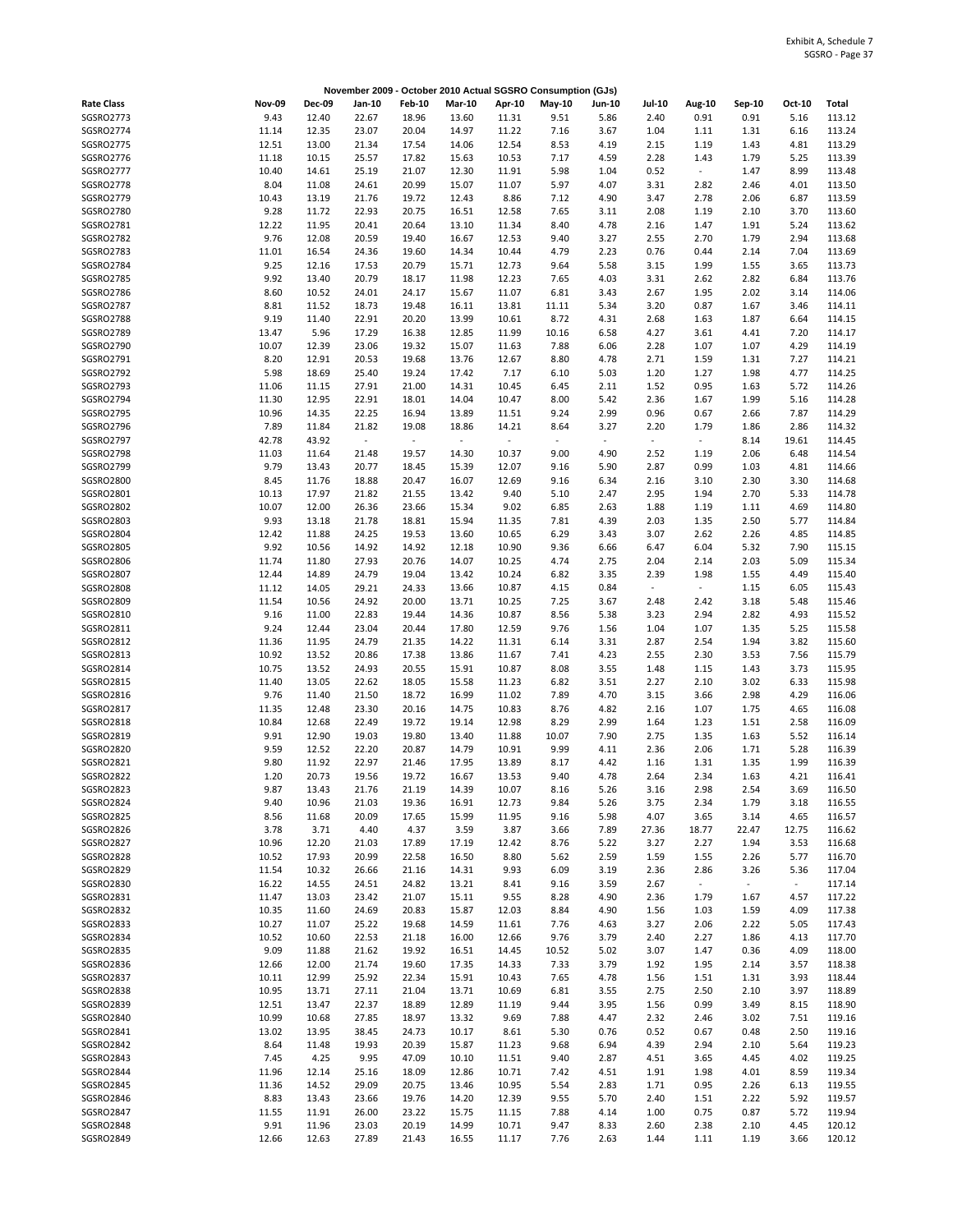|                               |                |                          |                |                          |                |                | November 2009 - October 2010 Actual SGSRO Consumption (GJs) |              |                          |                          |              |               |                  |
|-------------------------------|----------------|--------------------------|----------------|--------------------------|----------------|----------------|-------------------------------------------------------------|--------------|--------------------------|--------------------------|--------------|---------------|------------------|
| <b>Rate Class</b>             | <b>Nov-09</b>  | <b>Dec-09</b>            | Jan-10         | <b>Feb-10</b>            | <b>Mar-10</b>  | Apr-10         | May-10                                                      | Jun-10       | <b>Jul-10</b>            | <b>Aug-10</b>            | Sep-10       | Oct-10        | Total            |
| SGSRO2850                     | 10.31          | 12.04                    | 22.89          | 19.68                    | 16.51          | 12.73          | 9.12                                                        | 4.74         | 3.27                     | 2.19                     | 2.38         | 4.29          | 120.15           |
| SGSRO2851                     | 8.44           | 11.59                    | 20.93          | 19.25                    | 14.19          | 12.32          | 8.96                                                        | 6.74         | 4.55                     | 3.37                     | 3.26         | 6.60          | 120.20           |
| SGSRO2852                     | 10.59          | 12.64                    | 23.17          | 20.31                    | 16.99          | 12.21          | 10.04                                                       | 5.06         | 3.43                     | 2.38                     | 1.83         | 2.07          | 120.72           |
| SGSRO2853                     | 9.69           | 13.47                    | 21.58          | 20.19                    | 17.82          | 13.45          | 9.52                                                        | 3.95         | 2.75                     | 3.06                     | 2.18         | 3.06          | 120.72           |
| SGSRO2854<br><b>SGSRO2855</b> | 10.19<br>11.03 | 12.87<br>12.71           | 22.67<br>20.71 | 20.91                    | 18.33<br>17.58 | 13.75<br>12.02 | 9.28<br>8.05                                                | 4.94<br>5.22 | 1.88<br>2.40             | 1.67<br>1.59             | 1.55<br>1.98 | 2.70<br>5.52  | 120.74<br>120.87 |
| SGSRO2856                     | 13.17          | 13.22                    | 31.44          | 22.06<br>24.10           | 14.39          | 8.97           | 6.85                                                        | 3.35         | 1.32                     | $\overline{\phantom{a}}$ | 0.32         | 3.81          | 120.94           |
| <b>SGSRO2857</b>              | 11.62          | 10.92                    | 24.57          | 19.60                    | 17.38          | 11.31          | 9.56                                                        | 2.99         | 2.47                     | 2.10                     | 2.62         | 5.89          | 121.03           |
| <b>SGSRO2858</b>              | 7.61           | 14.43                    | 24.59          | 23.54                    | 16.09          | 10.75          | 9.08                                                        | 3.11         | 1.64                     | 1.03                     | 2.02         | 7.28          | 121.17           |
| SGSRO2859                     | 10.75          | 12.76                    | 27.55          | 24.61                    | 14.95          | 12.23          | 7.68                                                        | 3.47         | 1.96                     | 1.63                     | 1.71         | 1.87          | 121.17           |
| SGSRO2860                     | 13.02          | 12.11                    | 27.30          | 21.71                    | 14.75          | 10.77          | 6.93                                                        | 2.71         | 2.16                     | 1.67                     | 2.22         | 5.88          | 121.23           |
| SGSRO2861                     | 9.08           | 10.44                    | 22.27          | 18.84                    | 16.03          | 14.19          | 10.27                                                       | 6.58         | 2.67                     | 2.34                     | 2.18         | 6.67          | 121.56           |
| SGSRO2862                     | 12.34          | 15.34                    | 22.39          | 19.44                    | 17.97          | 15.54          | 9.60                                                        | 6.54         | 1.84                     | $\overline{\phantom{a}}$ | 0.44         | 0.12          | 121.56           |
| SGSRO2863                     | 11.58          | 14.63                    | 25.01          | 20.91                    | 17.18          | 11.79          | 9.00                                                        | 4.62         | 1.48                     | 0.83                     | 1.23         | 3.65          | 121.91           |
| SGSRO2864                     | 11.78          | 11.96                    | 31.73          | 24.38                    | 14.67          | 9.89           | 5.65                                                        | 2.59         | 1.88                     | 1.71                     | 1.83         | 4.09          | 122.16           |
| SGSRO2865                     | 10.03          | 11.76                    | 23.06          | 18.96                    | 16.38          | 13.47          | 10.31                                                       | 7.41         | 2.67                     | 1.51                     | 1.19         | 5.52          | 122.27           |
| SGSRO2866                     | 11.46          | 11.96                    | 24.25          | 21.31                    | 15.31          | 11.67          | 8.56                                                        | 4.74         | 3.27                     | 2.54                     | 2.82         | 4.45          | 122.34           |
| SGSRO2867                     | 11.36          | 12.99                    | 21.30          | 20.75                    | 16.39          | 13.89          | 10.04                                                       | 4.98         | 2.80                     | 1.63                     | 1.47         | 4.77          | 122.37           |
| <b>SGSRO2868</b><br>SGSRO2869 | 7.92<br>12.70  | 10.68<br>12.76           | 22.10<br>25.05 | 20.43<br>21.39           | 16.35<br>15.19 | 13.37<br>12.23 | 9.52<br>9.43                                                | 5.78<br>4.03 | 3.95<br>2.04             | 3.54<br>1.23             | 3.33<br>1.51 | 5.56<br>5.20  | 122.53<br>122.76 |
| SGSRO2870                     | 11.31          | 13.59                    | 22.97          | 20.95                    | 17.91          | 15.17          | 10.08                                                       | 3.87         | 1.52                     | 0.99                     | 0.83         | 3.89          | 123.08           |
| SGSRO2871                     | 9.83           | 9.96                     | 23.18          | 19.88                    | 15.77          | 12.74          | 9.23                                                        | 5.66         | 4.31                     | 3.02                     | 3.93         | 5.64          | 123.15           |
| SGSRO2872                     | 11.74          | 13.11                    | 24.34          | 21.63                    | 15.91          | 11.59          | 9.20                                                        | 5.34         | 2.16                     | 1.07                     | 1.67         | 5.44          | 123.20           |
| SGSRO2873                     | 10.43          | 10.31                    | 22.52          | 18.25                    | 17.82          | 12.60          | 9.16                                                        | 4.91         | 3.35                     | 3.09                     | 3.18         | 7.63          | 123.25           |
| SGSRO2874                     | 8.13           | 10.88                    | 22.77          | 23.49                    | 18.70          | 13.57          | 10.72                                                       | 5.26         | 3.43                     | 1.83                     | 1.98         | 2.50          | 123.26           |
| <b>SGSRO2875</b>              | 10.75          | 13.22                    | 19.43          | 19.60                    | 12.28          | 10.61          | 9.16                                                        | 6.90         | 5.35                     | 4.52                     | 4.25         | 7.27          | 123.34           |
| SGSRO2876                     | 30.36          | 59.73                    | $\omega$       | $\overline{\phantom{a}}$ | $\omega$       | $\blacksquare$ | 7.58                                                        | 0.04         | $\overline{\phantom{a}}$ | $\blacksquare$           | 4.21         | 21.68         | 123.60           |
| <b>SGSRO2877</b>              | 3.90           | 12.36                    | 25.84          | 21.98                    | 15.87          | 12.79          | 12.95                                                       | 4.19         | 3.03                     | 2.22                     | 2.66         | 5.85          | 123.64           |
| <b>SGSRO2878</b>              | 10.88          | 11.96                    | 21.06          | 23.13                    | 18.74          | 13.37          | 10.52                                                       | 5.06         | 2.79                     | 1.67                     | 1.94         | 2.66          | 123.78           |
| SGSRO2879                     | 14.49          | 12.91                    | 28.68          | 22.55                    | 15.23          | 9.93           | 7.01                                                        | 2.51         | 1.44                     | 1.35                     | 1.63         | 6.16          | 123.89           |
| <b>SGSRO2880</b>              | 10.23          | 12.11                    | 25.56          | 21.03                    | 17.85          | 13.39          | 9.36                                                        | 5.22         | 2.08                     | 2.11                     | 1.75         | 3.42          | 124.11           |
| SGSRO2881                     | 38.13          | 47.34                    | $\omega$       | $\overline{\phantom{a}}$ | $\sim$         | $\sim$         | ÷,                                                          | $\omega$     | 4.15                     | 4.05                     | 7.06         | 23.58         | 124.31           |
| <b>SGSRO2882</b>              | 14.59          | 0.44                     | 25.74          | 22.74                    | 14.94          | 15.33          | 8.17                                                        | 5.74         | 3.79                     | 3.17                     | 3.69         | 6.28          | 124.62           |
| SGSRO2883<br>SGSRO2884        | 11.99<br>9.36  | 13.71<br>11.40           | 24.76          | 25.43                    | 15.71          | 12.38<br>13.93 | 8.57<br>8.80                                                | 4.27         | 2.00<br>3.31             | 0.52<br>2.98             | 1.03<br>2.70 | 4.25<br>3.85  | 124.62<br>124.75 |
| <b>SGSRO2885</b>              | 12.18          | 10.48                    | 24.04<br>27.85 | 21.82<br>22.23           | 17.94<br>15.23 | 10.69          | 7.33                                                        | 4.62<br>2.95 | 2.44                     | 3.41                     | 3.49         | 6.52          | 124.80           |
| SGSRO2886                     | 12.84          | $\overline{\phantom{a}}$ | 32.14          | 23.78                    | 17.54          | 11.91          | 5.50                                                        | 4.47         | 3.59                     | 3.33                     | 3.33         | 6.37          | 124.80           |
| <b>SGSRO2887</b>              | 12.22          | 15.34                    | 30.83          | 25.88                    | 19.37          | 12.15          | 7.33                                                        | 1.12         | 0.56                     | 0.28                     | ÷.           | $\sim$        | 125.08           |
| <b>SGSRO2888</b>              | 14.88          | 15.70                    | 23.30          | 22.19                    | 16.69          | 13.77          | 9.83                                                        | 5.10         | 2.32                     | 0.24                     | 0.44         | 0.68          | 125.14           |
| SGSRO2889                     | 10.72          | 15.26                    | 26.25          | 22.87                    | 15.97          | 11.87          | 8.44                                                        | 2.19         | 1.48                     | 1.39                     | 1.83         | 7.04          | 125.31           |
| SGSRO2890                     | 13.48          | 14.76                    | 29.40          | 20.91                    | 15.46          | 11.11          | 7.58                                                        | 2.43         | $\overline{\phantom{a}}$ | $\overline{\phantom{a}}$ | 1.87         | 8.59          | 125.59           |
| SGSRO2891                     | 10.15          | 11.20                    | 22.00          | 20.16                    | 14.46          | 10.45          | 8.08                                                        | 4.90         | 5.39                     | 7.94                     | 5.24         | 5.84          | 125.81           |
| SGSRO2892                     | 9.45           | 14.89                    | 26.97          | 23.10                    | 14.78          | 11.75          | 8.17                                                        | 5.30         | 1.75                     | 1.07                     | 3.13         | 5.53          | 125.89           |
| SGSRO2893                     | 14.98          | 14.43                    | 27.80          | 26.05                    | 14.57          | 10.36          | 6.45                                                        | 1.87         | 1.60                     | 1.71                     | 1.87         | 4.33          | 126.02           |
| SGSRO2894                     | 12.48          | 15.59                    | 27.82          | 24.53                    | 14.78          | 10.63          | 5.46                                                        | 1.87         | 1.12                     | 1.31                     | 2.38         | 8.12          | 126.09           |
| <b>SGSRO2895</b>              | 10.43          | 14.70                    | 27.46          | 25.56                    | 16.54          | 15.50          | 9.52                                                        | 4.90         | 1.56                     | $\overline{\phantom{a}}$ | $\Box$       | $\sim$        | 126.17           |
| SGSRO2896                     | 11.64          | 13.41                    | 27.18          | 18.92                    | 13.46          | 12.86          | 7.93                                                        | 5.03         | 3.27                     | 2.38                     | 3.21         | 7.04          | 126.33           |
| SGSRO2897                     | 10.78          | 11.28                    | 22.47          | 19.32                    | 16.66          | 13.43          | 11.03                                                       | 6.70         | 3.79                     | 2.02                     | 2.74         | 6.12          | 126.34           |
| <b>SGSRO2898</b><br>SGSRO2899 | 15.92<br>11.95 | 18.29<br>12.52           | 24.54<br>24.79 | 15.71<br>23.72           | 15.59<br>17.23 | 11.25<br>16.17 | 2.55<br>7.77                                                | 2.55<br>4.38 | 2.24<br>2.04             | 2.26<br>1.15             | 2.34<br>1.79 | 13.27<br>3.10 | 126.51<br>126.61 |
| SGSRO2900                     | 13.44          | 14.64                    | 27.46          | 18.81                    | 14.34          | 12.43          | 7.10                                                        | 3.39         | 2.27                     | 2.14                     | 3.25         | 7.84          | 127.11           |
| SGSRO2901                     | 11.07          | 13.71                    | 23.88          | 21.54                    | 18.62          | 14.37          | 9.64                                                        | 4.23         | 3.03                     | 1.51                     | 1.67         | 3.89          | 127.16           |
| SGSRO2902                     | 2.67           | 2.59                     | 5.20           | 4.24                     | 3.46           | 3.11           | 4.06                                                        | 18.50        | 31.74                    | 21.38                    | 25.87        | 4.37          | 127.19           |
| SGSRO2903                     | 10.20          | 14.27                    | 22.61          | 18.93                    | 14.97          | 10.95          | 9.64                                                        | 3.71         | 3.55                     | 3.17                     | 3.93         | 11.33         | 127.26           |
| SGSRO2904                     | 9.43           | 12.36                    | 26.67          | 22.90                    | 17.18          | 12.83          | 8.48                                                        | 4.38         | 3.55                     | 2.74                     | 3.02         | 3.77          | 127.31           |
| SGSRO2905                     | 11.87          | 14.98                    | 28.32          | 23.38                    | 14.61          | 8.37           | 4.94                                                        | 5.14         | 3.15                     | 2.38                     | 3.25         | 6.96          | 127.35           |
| SGSRO2906                     | 11.51          | 14.55                    | 23.01          | 20.64                    | 16.09          | 13.22          | 7.33                                                        | 4.19         | 1.20                     | 4.37                     | 3.73         | 7.99          | 127.83           |
| SGSRO2907                     | 11.90          | 14.11                    | 27.30          | 24.37                    | 18.41          | 12.71          | 8.96                                                        | 4.94         | 1.04                     | 0.44                     | 0.60         | 3.06          | 127.84           |
| SGSRO2908                     | 9.57           | 15.48                    | 28.20          | 24.01                    | 13.78          | 11.59          | 17.22                                                       | 1.28         | $\omega_{\rm c}$         | $\blacksquare$           | 0.67         | 6.20          | 128.00           |
| SGSRO2909                     | 10.84          | 13.46                    | 22.41          | 19.04                    | 13.58          | 12.43          | 7.33                                                        | 5.26         | 5.46                     | 5.40                     | 6.07         | 6.76          | 128.04           |
| SGSRO2910                     | 13.69          | 12.91                    | 27.69          | 20.28                    | 15.15          | 11.41          | 8.76                                                        | 3.35         | 3.03                     | 2.98                     | 3.02         | 5.96          | 128.23           |
| SGSRO2911                     | 15.30          | 15.66                    | 26.65          | 22.63                    | 15.33          | 11.83          | 7.61                                                        | 2.11         | 1.08                     | 0.91                     | 2.14         | 7.08          | 128.33           |
| SGSRO2912<br>SGSRO2913        | 11.96<br>2.43  | 12.93<br>6.85            | 28.61<br>25.67 | 20.87                    | 14.90<br>16.51 | 12.07<br>14.66 | 7.10<br>10.64                                               | 3.23<br>7.61 | 3.03<br>4.95             | 3.02                     | 3.85<br>3.69 | 7.08<br>6.43  | 128.65<br>129.04 |
| SGSRO2914                     | 14.94          | 13.55                    | 25.62          | 26.66<br>23.62           | 16.12          | 12.35          | 8.60                                                        | 2.63         | 2.71                     | 2.94<br>2.62             | 2.50         | 3.82          | 129.08           |
| SGSRO2915                     | 11.68          | 12.79                    | 21.46          | 24.04                    | 18.94          | 16.53          | 11.35                                                       | 4.94         | 2.16                     | 1.27                     | 0.99         | 3.14          | 129.29           |
| SGSRO2916                     | 10.75          | 12.95                    | 24.61          | 22.22                    | 15.71          | 12.19          | 9.59                                                        | 5.38         | 3.23                     | 2.86                     | 3.89         | 6.00          | 129.38           |
| SGSRO2917                     | 15.26          | 15.98                    | 35.06          | 24.34                    | 14.81          | 9.36           | 5.30                                                        | 1.44         | 2.00                     | 1.15                     | 3.89         | 0.83          | 129.42           |
| SGSRO2918                     | 13.45          | 15.07                    | 26.04          | 20.59                    | 17.50          | 12.15          | 9.95                                                        | 4.31         | 2.92                     | 2.30                     | 2.74         | 2.54          | 129.56           |
| SGSRO2919                     | 10.71          | 13.39                    | 26.10          | 25.47                    | 19.50          | 14.33          | 9.04                                                        | 3.95         | 2.92                     | 1.39                     | 1.79         | 1.03          | 129.62           |
| SGSRO2920                     | 12.89          | 10.67                    | 26.29          | 22.55                    | 19.46          | 11.53          | 8.24                                                        | 4.27         | 2.71                     | 2.22                     | 2.38         | 6.64          | 129.85           |
| SGSRO2921                     | 12.62          | 13.71                    | 24.95          | 21.98                    | 19.02          | 14.33          | 10.56                                                       | 5.14         | 2.60                     | 1.55                     | 1.43         | 1.99          | 129.88           |
| SGSRO2922                     | 12.91          | 16.10                    | 26.22          | 24.06                    | 16.17          | 10.59          | 9.12                                                        | 3.91         | 1.95                     | 1.51                     | 2.34         | 5.09          | 129.97           |
| SGSRO2923                     | 11.58          | 11.92                    | 23.19          | 19.80                    | 16.38          | 13.67          | 13.34                                                       | 7.61         | 2.24                     | 1.91                     | 2.03         | 6.47          | 130.14           |
| SGSRO2924                     | 12.26          | 14.87                    | 24.14          | 20.31                    | 15.19          | 11.87          | 10.35                                                       | 6.86         | 2.80                     | 2.82                     | 3.57         | 5.12          | 130.16           |
| SGSRO2925                     | 12.18          | 13.43                    | 24.62          | 23.07                    | 16.93          | 11.93          | 9.39                                                        | 6.06         | 1.92                     | 1.63                     | 1.95         | 7.19          | 130.30           |
| SGSRO2926                     | 11.90          | 13.07                    | 25.05          | 21.43                    | 16.42          | 12.29          | 9.71                                                        | 5.50         | 3.31                     | 2.26                     | 2.94         | 6.44          | 130.32           |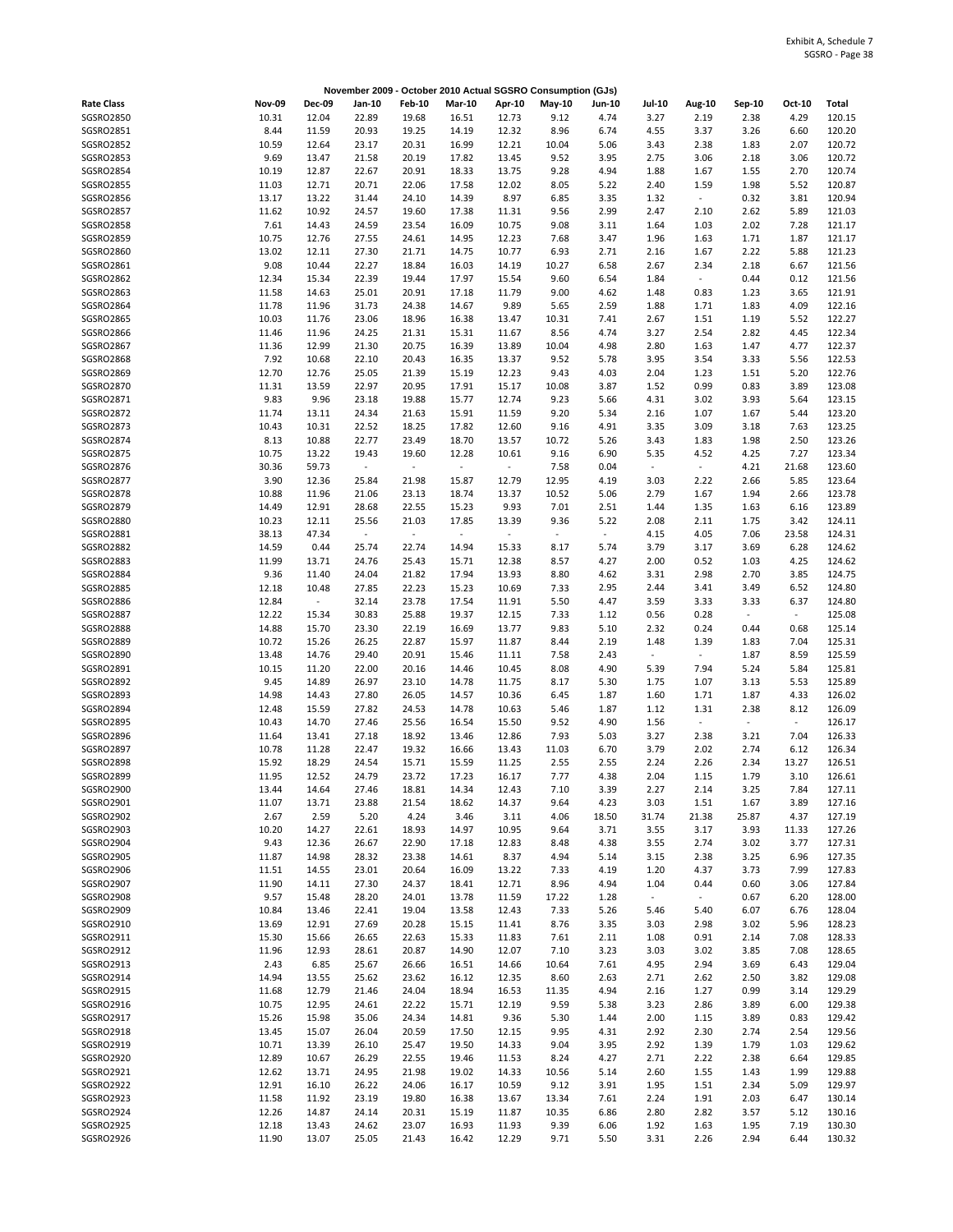|                               |                |                |                |                |                |                | November 2009 - October 2010 Actual SGSRO Consumption (GJs) |                                     |                  |                          |                          |              |                  |
|-------------------------------|----------------|----------------|----------------|----------------|----------------|----------------|-------------------------------------------------------------|-------------------------------------|------------------|--------------------------|--------------------------|--------------|------------------|
| <b>Rate Class</b>             | <b>Nov-09</b>  | <b>Dec-09</b>  | Jan-10         | <b>Feb-10</b>  | <b>Mar-10</b>  | Apr-10         | May-10                                                      | Jun-10                              | <b>Jul-10</b>    | <b>Aug-10</b>            | Sep-10                   | Oct-10       | Total            |
| SGSRO2927                     | 11.08          | 12.60          | 26.46          | 22.18          | 21.69          | 15.61          | 10.88                                                       | 4.27                                | 1.56             | 0.76                     | 0.71                     | 2.70         | 130.50           |
| SGSRO2928                     | 11.20          | 14.39          | 22.37          | 20.87          | 17.86          | 15.49          | 12.43                                                       | 6.10                                | 3.43             | 2.27                     | 1.55                     | 3.10         | 131.06           |
| SGSRO2929<br>SGSRO2930        | 13.54          | 15.03          | 27.09          | 21.43          | 15.13          | 12.07          | 7.77                                                        | 4.39                                | 2.63             | 2.18                     | 3.53                     | 6.32         | 131.11           |
| SGSRO2931                     | 11.50<br>12.24 | 12.48<br>20.20 | 24.10<br>23.33 | 20.95<br>22.62 | 15.63<br>16.30 | 12.71<br>12.19 | 11.66<br>6.82                                               | 7.05<br>3.35                        | 3.99<br>2.47     | 2.30<br>1.90             | 2.94<br>3.06             | 5.96<br>6.92 | 131.27<br>131.40 |
| SGSRO2932                     | 13.69          | 13.95          | 25.49          | 19.33          | 13.12          | 11.41          | 6.89                                                        | 6.42                                | 4.07             | 4.01                     | 4.84                     | 8.35         | 131.57           |
| SGSRO2933                     | 11.87          | 15.31          | 30.39          | 26.54          | 19.26          | 14.85          | 8.84                                                        | 2.79                                | 0.32             | $\overline{\phantom{a}}$ | $\blacksquare$           | 1.83         | 132.00           |
| SGSRO2934                     | 13.97          | 15.06          | 33.63          | 25.97          | 14.87          | 12.56          | 7.05                                                        | 2.95                                | 1.40             | 1.39                     | 1.31                     | 2.03         | 132.19           |
| SGSRO2935                     | 14.06          | 17.73          | 29.90          | 25.61          | 16.92          | 12.87          | 9.96                                                        | 1.08                                | 0.04             | $\overline{\phantom{a}}$ | $\sim$                   | 4.14         | 132.31           |
| SGSRO2936                     | 11.36          | 13.44          | 21.66          | 27.41          | 21.48          | 13.41          | 9.08                                                        | 4.07                                | 1.64             | 3.30                     | 2.74                     | 3.45         | 133.04           |
| SGSRO2937<br><b>SGSRO2938</b> | 11.39<br>13.59 | 13.39<br>17.70 | 26.03<br>26.90 | 22.65<br>21.15 | 18.74<br>15.94 | 14.61<br>11.75 | 10.64<br>7.85                                               | 4.98<br>3.55                        | 2.92<br>2.15     | 1.67<br>2.14             | 2.26<br>3.41             | 3.89<br>7.28 | 133.17<br>133.41 |
| SGSRO2939                     | 10.76          | 13.99          | 23.28          | 18.73          | 17.89          | 14.02          | 9.28                                                        | 5.54                                | 2.87             | 2.50                     | 4.68                     | 9.90         | 133.44           |
| SGSRO2940                     | 14.06          | 15.50          | 33.75          | 29.95          | 15.17          | 9.92           | 4.38                                                        | 2.11                                | 2.43             | 1.86                     | 2.30                     | 2.39         | 133.82           |
| SGSRO2941                     | 11.08          | 15.66          | 31.85          | 28.51          | 22.47          | 15.81          | 8.44                                                        | $\sim$                              | $\blacksquare$   | $\overline{\phantom{a}}$ | $\sim$                   | $\sim$       | 133.82           |
| SGSRO2942                     | 11.51          | 14.91          | 24.87          | 19.56          | 16.01          | 15.25          | 9.48                                                        | 3.95                                | 3.19             | 2.78                     | 4.13                     | 8.27         | 133.91           |
| SGSRO2943                     | 10.71          | 13.31          | 23.37          | 24.52          | 19.22          | 15.09          | 9.88                                                        | 4.98                                | 3.07             | 2.98                     | 2.86                     | 4.01         | 134.00           |
| SGSRO2944<br>SGSRO2945        | 10.16<br>10.84 | 13.15<br>16.66 | 24.84<br>26.18 | 24.04<br>22.18 | 19.02<br>21.25 | 14.97<br>14.29 | 11.83<br>10.16                                              | 4.86<br>3.91                        | 2.84<br>2.04     | 2.58<br>1.91             | 2.26<br>1.75             | 3.77<br>3.18 | 134.32<br>134.35 |
| SGSRO2946                     | 13.73          | 13.87          | 32.87          | 22.31          | 14.59          | 11.05          | 7.49                                                        | 3.59                                | 3.07             | 3.17                     | 2.98                     | 5.96         | 134.68           |
| SGSRO2947                     | 17.69          | 13.75          | 29.98          | 24.30          | 15.33          | 11.67          | 7.29                                                        | 1.32                                | 1.52             | 0.95                     | 2.38                     | 8.51         | 134.69           |
| SGSRO2948                     | 10.52          | 9.77           | 33.36          | 31.42          | 25.06          | 16.33          | 4.42                                                        | 0.84                                | 0.96             | 0.64                     | 0.91                     | 0.56         | 134.79           |
| SGSRO2949                     | 13.17          | 14.15          | 29.16          | 23.62          | 18.06          | 11.33          | 8.68                                                        | 3.51                                | 1.92             | 1.86                     | 2.70                     | 6.80         | 134.96           |
| SGSRO2950                     | 12.40          | 13.27          | 24.27          | 21.94          | 17.78          | 14.77          | 11.15                                                       | 5.46                                | 4.11             | 2.07                     | 2.18                     | 5.64         | 135.04           |
| SGSRO2951                     | 10.40          | 13.55          | 28.44          | 25.23          | 18.74          | 15.33          | 7.85                                                        | 3.19                                | 2.20             | 3.46                     | 3.85                     | 3.02         | 135.26           |
| SGSRO2952                     | 11.67          | 13.47          | 24.64          | 26.34          | 19.54          | 15.05          | 9.44                                                        | 4.58                                | 2.88             | 1.67                     | 1.86                     | 4.17         | 135.31           |
| SGSRO2953<br>SGSRO2954        | 10.95          | 13.19<br>12.83 | 25.19<br>22.94 | 26.14<br>19.20 | 21.53          | 14.61          | 9.24<br>8.36                                                | 4.42                                | 2.56<br>9.50     | 1.63                     | 1.51                     | 4.41         | 135.38<br>135.77 |
| SGSRO2955                     | 10.55<br>10.95 | 14.14          | 26.83          | 24.92          | 14.32<br>18.01 | 10.51<br>13.87 | 7.33                                                        | 11.04<br>6.66                       | 3.00             | 6.12<br>2.42             | 5.24<br>2.30             | 5.16<br>5.56 | 135.99           |
| SGSRO2956                     | 13.12          | 18.26          | 31.14          | 27.35          | 15.38          | 13.22          | 6.42                                                        | 3.19                                | 2.03             | 1.59                     | 1.87                     | 2.47         | 136.04           |
| SGSRO2957                     | 9.80           | 12.84          | 18.84          | 23.33          | 18.94          | 15.13          | 11.99                                                       | 7.69                                | 5.83             | 3.30                     | 4.13                     | 4.53         | 136.35           |
| SGSRO2958                     | 13.11          | 17.89          | 30.02          | 28.75          | 15.33          | 11.67          | 7.93                                                        | 1.59                                | 1.32             | 1.03                     | 1.47                     | 6.36         | 136.47           |
| SGSRO2959                     | 12.16          | 17.19          | 27.05          | 22.50          | 16.61          | 14.14          | 7.85                                                        | 4.23                                | 2.35             | 2.06                     | 2.90                     | 7.48         | 136.52           |
| SGSRO2960                     | 11.06          | 12.83          | 27.07          | 23.10          | 17.44          | 14.69          | 10.59                                                       | 4.54                                | 3.16             | 2.66                     | 3.02                     | 6.36         | 136.52           |
| SGSRO2961                     | 11.71          | 15.66          | 28.96          | 26.66          | 15.28          | 15.29          | 9.80                                                        | 4.50                                | 2.36             | 1.31                     | 1.11                     | 3.93         | 136.57           |
| SGSRO2962<br>SGSRO2963        | 11.98<br>11.91 | 15.90<br>16.18 | 32.95<br>24.95 | 24.26<br>21.07 | 17.22<br>16.41 | 12.84<br>14.58 | 7.05<br>8.85                                                | 2.87<br>5.30                        | 2.20<br>2.39     | 2.30<br>2.70             | 2.46<br>4.01             | 4.57<br>8.27 | 136.60<br>136.62 |
| SGSRO2964                     | 11.59          | 15.35          | 28.41          | 27.29          | 18.26          | 14.77          | 8.92                                                        | 4.19                                | 2.40             | 1.75                     | 1.59                     | 2.38         | 136.90           |
| SGSRO2965                     | 12.47          | 13.79          | 27.25          | 24.36          | 22.64          | 15.85          | 10.24                                                       | 4.98                                | 3.23             | 2.15                     | $\blacksquare$           | $\sim$       | 136.96           |
| SGSRO2966                     | 13.65          | 15.22          | 32.08          | 24.34          | 18.26          | 12.52          | 9.20                                                        | 2.95                                | 2.08             | 1.75                     | 1.59                     | 3.70         | 137.34           |
| SGSRO2967                     | 9.60           | 11.88          | 25.31          | 21.42          | 23.12          | 13.69          | 13.27                                                       | 6.26                                | 5.55             | 3.18                     | 2.02                     | 2.26         | 137.56           |
| SGSRO2968                     | 12.44          | 15.11          | 26.62          | 24.44          | 20.05          | 17.01          | 11.99                                                       | 5.30                                | 1.96             | 0.12                     | 0.04                     | 2.62         | 137.70           |
| SGSRO2969                     | 10.71          | 15.30          | 32.06          | 22.70          | 17.02          | 9.63           | 8.80                                                        | 6.66                                | 3.47             | 3.06                     | 2.30                     | 6.04         | 137.75           |
| SGSRO2970<br>SGSRO2971        | 13.03<br>11.35 | 14.23<br>14.94 | 24.31<br>29.21 | 21.54<br>24.96 | 19.02          | 16.85          | 12.91<br>9.72                                               | 5.78<br>4.98                        | 3.27             | 1.39                     | 1.51                     | 3.97<br>4.25 | 137.81<br>137.91 |
| SGSRO2972                     | 11.94          | 12.86          | 30.21          | 26.40          | 18.41<br>16.78 | 13.43<br>13.80 | 9.87                                                        | 6.02                                | 2.68<br>2.28     | 2.03<br>1.03             | 1.95<br>1.07             | 5.72         | 137.98           |
| SGSRO2973                     | 12.66          | 15.59          | 25.59          | 22.17          | 19.14          | 14.73          | 11.75                                                       | 6.14                                | 3.07             | 1.35                     | 1.23                     | 4.61         | 138.03           |
| SGSRO2974                     | 9.84           | 13.63          | 23.84          | 22.61          | 23.16          | 17.29          | 12.91                                                       | 5.86                                | 1.76             | 1.27                     | 1.11                     | 5.04         | 138.32           |
| <b>SGSRO2975</b>              | 13.89          | 14.18          | 30.65          | 28.07          | 16.59          | 12.48          | 8.80                                                        | 3.03                                | 1.72             | 1.59                     | 1.63                     | 6.28         | 138.91           |
| SGSRO2976                     | 10.12          | 11.72          | 24.63          | 28.25          | 20.49          | 14.65          | 13.15                                                       | 3.07                                | 2.95             | 2.30                     | 2.30                     | 5.49         | 139.12           |
| SGSRO2977                     | 14.41          | 15.54          | 31.29          | 23.58          | 17.78          | 12.60          | 8.24                                                        | 3.67                                | 2.40             | 1.86                     | 1.55                     | 6.36         | 139.28           |
| SGSRO2978                     | 12.66          | 14.03          | 31.49          | 25.89          | 17.94          | 14.44          | 7.60                                                        | 4.11                                | 1.64             | 1.79                     | 1.19                     | 6.52         | 139.30           |
| SGSRO2979<br>SGSRO2980        | 12.66<br>11.63 | 13.78<br>15.98 | 29.97<br>28.84 | 27.92<br>27.30 | 17.66<br>16.71 | 13.72<br>13.66 | 9.40<br>9.60                                                | 4.11<br>5.62                        | 1.48<br>2.60     | 1.27<br>1.63             | 1.15<br>1.91             | 6.32<br>4.01 | 139.44<br>139.49 |
| SGSRO2981                     | 12.77          | 13.42          | 30.61          | 24.81          | 17.50          | 13.08          | 8.36                                                        | 4.27                                | 3.87             | 3.21                     | 2.30                     | 5.32         | 139.52           |
| SGSRO2982                     | 10.83          | 13.71          | 24.08          | 23.52          | 19.66          | 16.00          | 11.83                                                       | 5.90                                | 4.07             | 3.10                     | 2.82                     | 4.01         | 139.53           |
| SGSRO2983                     | 14.45          | 17.34          | 28.34          | 19.44          | 12.17          | 29.89          | 6.85                                                        | 0.52                                | 1.60             | 3.81                     | 4.13                     | 0.99         | 139.53           |
| SGSRO2984                     | 11.72          | 14.07          | 19.79          | 23.49          | 17.94          | 14.57          | 12.07                                                       | 7.46                                | 4.39             | 3.82                     | 4.05                     | 6.83         | 140.20           |
| SGSRO2985                     | 15.16          | 14.67          | 31.89          | 24.30          | 18.38          | 13.24          | 8.52                                                        | 3.47                                | 1.76             | 0.99                     | 1.87                     | 6.08         | 140.33           |
| SGSRO2986                     | 11.11          | 15.82          | 32.38          | 27.75          | 17.74          | 14.11          | 10.11                                                       | 6.38                                | 1.24             | 0.04                     | $\sim$                   | 3.81         | 140.49           |
| SGSRO2987<br><b>SGSRO2988</b> | 11.76          | 15.15<br>17.18 | 28.68          | 26.98<br>27.47 | 20.69          | 16.57          | 10.40                                                       | 3.87<br>$\mathcal{L}_{\mathcal{A}}$ | 1.84<br>$\omega$ | 1.35<br>$\sim$           | 0.95<br>$\omega_{\rm c}$ | 2.54<br>6.37 | 140.78           |
| SGSRO2989                     | 13.71<br>13.13 | 14.27          | 37.42<br>33.22 | 26.88          | 18.22<br>15.79 | 15.77<br>13.48 | 5.02<br>9.87                                                | 4.39                                | 2.71             | 2.74                     | 2.14                     | 2.58         | 141.16<br>141.20 |
| SGSRO2990                     | 12.30          | 15.39          | 30.12          | 25.48          | 18.85          | 14.03          | 10.11                                                       | 4.38                                | 2.28             | 1.55                     | 1.95                     | 4.97         | 141.41           |
| SGSRO2991                     | 20.38          | 18.30          | 35.75          | 29.22          | 20.92          | 16.86          | $\blacksquare$                                              | $\omega$                            | $\blacksquare$   | $\omega$                 | $\omega_{\rm c}$         | $\sim$       | 141.43           |
| SGSRO2992                     | 11.04          | 11.21          | 26.14          | 24.38          | 20.75          | 17.09          | 8.60                                                        | 3.47                                | 4.59             | 3.29                     | 3.93                     | 7.08         | 141.57           |
| SGSRO2993                     | 11.68          | 22.50          | 27.74          | 28.11          | 16.74          | 12.15          | 5.66                                                        | 2.87                                | 2.63             | 2.14                     | 2.78                     | 6.72         | 141.72           |
| SGSRO2994                     | 15.16          | 13.51          | 28.01          | 19.72          | 12.88          | 10.77          | 9.20                                                        | 6.54                                | 5.31             | 5.40                     | 5.96                     | 9.38         | 141.84           |
| SGSRO2995                     | 8.36           | 14.03          | 23.37          | 22.25          | 18.18          | 15.49          | 12.51                                                       | 6.94                                | 6.27             | 3.70                     | 3.89                     | 6.99         | 141.98           |
| SGSRO2996<br>SGSRO2997        | 14.66          | 19.76          | 28.84          | 24.97          | 20.00          | 15.13          | 7.53                                                        | 2.51                                | 0.08             | $\omega_{\rm c}$         | 1.15                     | 7.44         | 142.07           |
| SGSRO2998                     | 15.28<br>11.43 | 13.18<br>14.95 | 33.86<br>28.72 | 25.93<br>28.72 | 19.50<br>23.04 | 13.76<br>15.96 | 9.20<br>11.31                                               | 3.63<br>2.51                        | 1.64<br>1.24     | 1.55<br>0.36             | 1.35<br>0.75             | 3.46<br>3.38 | 142.34<br>142.37 |
| SGSRO2999                     | 13.51          | 13.35          | 21.30          | 20.67          | 18.22          | 16.81          | 11.39                                                       | 7.73                                | 5.55             | 3.81                     | 3.85                     | 6.39         | 142.58           |
| SGSRO3000                     | 15.12          | 15.82          | 27.61          | 25.73          | 14.75          | 13.56          | 9.08                                                        | 4.07                                | 2.87             | 2.74                     | 3.45                     | 7.95         | 142.75           |
| SGSRO3001                     | 12.31          | 15.94          | 27.77          | 24.00          | 25.98          | 16.01          | 5.82                                                        | 4.35                                | 2.44             | 2.54                     | 1.90                     | 3.77         | 142.83           |
| SGSRO3002                     | 13.13          | 11.35          | 31.52          | 29.47          | 19.81          | 13.80          | 8.48                                                        | 3.31                                | 3.27             | 2.42                     | 2.30                     | 4.33         | 143.19           |
| SGSRO3003                     | 12.82          | 14.59          | 27.91          | 21.83          | 16.55          | 12.32          | 9.04                                                        | 5.62                                | 4.67             | 4.52                     | 4.65                     | 8.70         | 143.22           |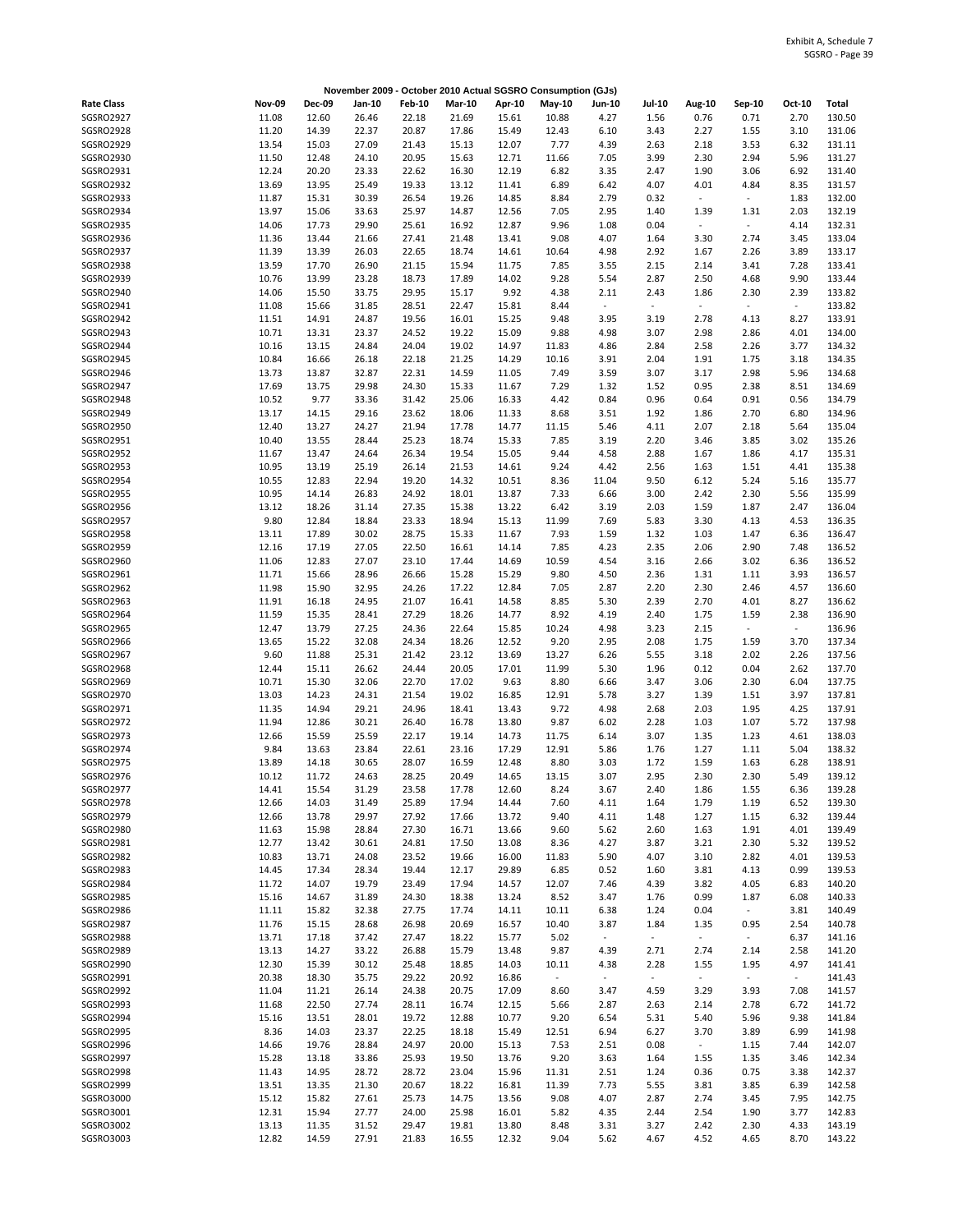|                        |                |                |                             |                |                |                | November 2009 - October 2010 Actual SGSRO Consumption (GJs) |                          |                          |                          |                |                          |                  |
|------------------------|----------------|----------------|-----------------------------|----------------|----------------|----------------|-------------------------------------------------------------|--------------------------|--------------------------|--------------------------|----------------|--------------------------|------------------|
| <b>Rate Class</b>      | <b>Nov-09</b>  | <b>Dec-09</b>  | Jan-10                      | <b>Feb-10</b>  | <b>Mar-10</b>  | Apr-10         | May-10                                                      | Jun-10                   | Jul-10                   | Aug-10                   | Sep-10         | Oct-10                   | Total            |
| SGSRO3004              | 12.82          | 17.09          | 29.76                       | 25.40          | 18.17          | 14.35          | 10.39                                                       | 5.06                     | 1.88                     | 1.71                     | 1.35           | 5.80                     | 143.78           |
| SGSRO3005              | 12.51          | 16.58          | 28.76                       | 21.50          | 22.00          | 15.25          | 11.15                                                       | 5.10                     | 3.16                     | 2.62                     | 1.98           | 3.38                     | 143.99           |
| SGSRO3006              | 12.52          | 14.39          | 25.50                       | 29.44          | 21.01          | 16.77          | 11.67                                                       | 4.94                     | 2.55                     | 1.51                     | 1.31           | 3.10                     | 144.71           |
| SGSRO3007<br>SGSRO3008 | 12.94<br>14.66 | 14.67<br>15.78 | 28.78<br>28.04              | 25.77<br>25.89 | 16.14<br>16.48 | 10.25<br>13.23 | 8.60<br>9.88                                                | 5.42<br>3.79             | 4.79<br>3.87             | 3.97<br>2.86             | 4.92<br>3.81   | 8.50<br>6.88             | 144.75<br>145.17 |
| SGSRO3009              | 10.40          | 13.71          | 21.74                       | 27.85          | 20.21          | 18.12          | 12.15                                                       | 6.30                     | 3.63                     | 3.46                     | 2.90           | 4.84                     | 145.31           |
| SGSRO3010              | 16.62          | 25.99          | 29.88                       | 28.82          | 22.81          | 14.97          | 6.26                                                        | $\omega$                 | 0.24                     | $\overline{\phantom{a}}$ | $\blacksquare$ | $\sim$                   | 145.59           |
| SGSRO3011              | 12.62          | 12.87          | 22.65                       | 21.18          | 18.18          | 13.05          | 13.03                                                       | 8.13                     | 6.63                     | 5.92                     | 4.33           | 7.23                     | 145.82           |
| SGSRO3012              | 14.21          | 14.63          | 32.78                       | 33.13          | 15.50          | 13.45          | 11.55                                                       | 2.87                     | 0.80                     | 0.67                     | 0.52           | 6.28                     | 146.39           |
| SGSRO3013              | 13.25          | 15.07          | 29.61                       | 27.48          | 16.77          | 12.77          | 10.31                                                       | 4.82                     | 2.96                     | 3.37                     | 3.77           | 6.79                     | 146.97           |
| SGSRO3014              | 15.60          | 14.41          | 33.98                       | 23.54          | 22.84          | 14.24          | 8.96                                                        | 2.75                     | 2.51                     | 1.51                     | 2.62           | 4.13                     | 147.09           |
| SGSRO3015              | 14.91          | 18.61          | 31.94                       | 29.22          | 18.97          | 13.54          | 7.58                                                        | 2.91                     | 0.08                     | $\overline{\phantom{a}}$ | 2.26           | 7.72                     | 147.74           |
| SGSRO3016              | 15.24          | 14.73          | 27.99                       | 27.04          | 18.42          | 13.56          | 9.91                                                        | 5.86                     | 2.67                     | 1.63                     | 1.83           | 8.86                     | 147.74           |
| SGSRO3017              | 14.61          | 13.38          | 34.53                       | 26.64          | 18.86          | 14.28          | 8.36                                                        | 2.75                     | 1.52                     | 1.35                     | 2.10           | 9.38                     | 147.76           |
| SGSRO3018<br>SGSRO3019 | 15.92<br>11.47 | 14.35<br>16.22 | 30.96<br>31.03              | 30.06<br>27.19 | 17.33<br>19.68 | 12.33<br>13.51 | 9.63<br>9.56                                                | 4.27<br>5.66             | 2.76<br>4.15             | 2.58<br>2.26             | 2.38<br>2.58   | 5.21<br>4.61             | 147.78<br>147.92 |
| SGSRO3020              | 13.11          | 15.94          | 23.80                       | 21.04          | 16.08          | 13.98          | 11.51                                                       | 5.94                     | 4.79                     | 3.85                     | 7.50           | 10.46                    | 148.00           |
| SGSRO3021              | 10.87          | 15.34          | 29.01                       | 24.77          | 21.08          | 16.66          | 11.95                                                       | 6.42                     | 4.31                     | 1.31                     | 1.43           | 4.89                     | 148.04           |
| SGSR03022              | 13.04          | 23.49          | 24.68                       | 21.71          | 17.25          | 14.14          | 8.65                                                        | 5.59                     | 1.79                     | 6.71                     | 4.41           | 6.84                     | 148.30           |
| SGSRO3023              | 16.08          | 14.74          | 40.24                       | 15.47          | 18.10          | 13.12          | 11.63                                                       | 3.79                     | 2.48                     | 2.74                     | 3.10           | 6.84                     | 148.33           |
| SGSRO3024              | 11.12          | 14.23          | 30.19                       | 25.75          | 23.36          | 14.61          | 9.80                                                        | 4.50                     | 4.03                     | 2.94                     | 3.41           | 4.57                     | 148.51           |
| SGSRO3025              | 13.06          | 15.74          | 30.63                       | 30.75          | 20.01          | 14.46          | 9.56                                                        | 3.99                     | 3.11                     | 2.34                     | 2.42           | 2.58                     | 148.65           |
| SGSRO3026              | 23.16          | 19.57          | 35.98                       | 32.44          | 22.17          | 16.02          | ÷,                                                          | $\omega$                 | $\overline{\phantom{a}}$ | $\bar{z}$                | $\blacksquare$ | $\overline{\phantom{a}}$ | 149.34           |
| SGSRO3027              | 2.83           | 2.45           | 46.76                       | 27.32          | 15.59          | 12.56          | 10.39                                                       | 8.46                     | 4.95                     | 3.69                     | 5.16           | 9.54                     | 149.70           |
| SGSRO3028              | 37.71          | 62.09          | $\mathcal{L}_{\mathcal{A}}$ | $\overline{a}$ | $\omega$       | $\sim$         | $\sim$                                                      | $\overline{\phantom{a}}$ | 5.93                     | 5.44                     | 18.93          | 19.61                    | 149.71           |
| SGSRO3029<br>SGSRO3030 | 9.28<br>14.29  | 12.52<br>16.38 | 26.62<br>30.44              | 23.52<br>27.76 | 20.85<br>20.28 | 16.68<br>14.36 | 13.47<br>9.35                                               | 8.25<br>3.99             | 7.47<br>2.76             | 2.54<br>2.18             | 1.90<br>2.50   | 6.71<br>6.28             | 149.81<br>150.57 |
| SGSRO3031              | 16.28          | 15.34          | 35.76                       | 27.24          | 18.58          | 12.56          | 7.29                                                        | 3.27                     | 2.67                     | 2.34                     | 2.42           | 6.84                     | 150.59           |
| SGSRO3032              | 13.74          | 19.68          | 28.76                       | 24.45          | 17.37          | 14.10          | 7.49                                                        | 4.15                     | 4.31                     | 3.21                     | 4.13           | 9.27                     | 150.66           |
| SGSRO3033              | 13.90          | 18.80          | 30.98                       | 23.90          | 19.69          | 8.96           | 7.49                                                        | 5.86                     | 5.42                     | 4.68                     | 6.07           | 5.05                     | 150.80           |
| SGSRO3034              | 13.63          | 15.94          | 28.64                       | 26.10          | 22.00          | 17.60          | 11.95                                                       | 5.10                     | 2.48                     | 1.39                     | 1.15           | 4.96                     | 150.94           |
| SGSRO3035              | 13.32          | 22.85          | 28.81                       | 26.16          | 18.33          | 15.13          | 8.37                                                        | 3.55                     | 3.11                     | 2.66                     | 3.14           | 5.61                     | 151.04           |
| SGSRO3036              | 13.39          | 19.85          | 31.14                       | 26.56          | 18.97          | 11.15          | 7.37                                                        | 5.10                     | 2.79                     | 2.98                     | 4.29           | 7.76                     | 151.35           |
| SGSRO3037              | 15.17          | 16.30          | 21.11                       | 46.37          | 15.72          | 9.30           | 10.96                                                       | 4.35                     | 3.23                     | 2.46                     | 2.62           | 4.09                     | 151.68           |
| SGSRO3038              | 11.44          | 21.28          | 31.85                       | 27.11          | 19.65          | 16.45          | 4.58                                                        | 0.56                     | 2.27                     | 2.10                     | 3.53           | 11.14                    | 151.96           |
| SGSRO3039              | $\blacksquare$ | 7.73           | 37.19                       | 35.47          | 22.81          | 15.55          | 11.03                                                       | 5.86                     | 2.51                     | 1.67                     | 2.54           | 9.62                     | 151.98           |
| SGSRO3040<br>SGSRO3041 | 11.16<br>13.46 | 15.98<br>17.37 | 23.96<br>29.15              | 26.82<br>23.22 | 19.53<br>18.53 | 19.68<br>15.37 | 15.54<br>10.08                                              | 7.77<br>5.78             | 4.67<br>3.79             | 1.51<br>3.06             | 1.23<br>4.56   | 4.25<br>8.35             | 152.10<br>152.72 |
| SGSRO3042              | 17.93          | 15.50          | 32.16                       | 26.21          | 17.44          | 14.18          | 10.36                                                       | 4.75                     | 2.95                     | 3.61                     | 2.86           | 4.77                     | 152.72           |
| SGSRO3043              | 17.00          | 15.47          | 34.00                       | 27.03          | 20.20          | 13.95          | 10.91                                                       | 6.66                     | 2.76                     | 1.47                     | 1.43           | 2.38                     | 153.26           |
| SGSRO3044              | 14.15          | 15.99          | 31.98                       | 22.86          | 17.18          | 14.10          | 8.17                                                        | 5.74                     | 5.90                     | 4.76                     | 4.88           | 7.80                     | 153.51           |
| SGSRO3045              | 16.72          | 15.18          | 36.36                       | 26.92          | 19.74          | 15.03          | 8.96                                                        | 3.47                     | 2.24                     | 2.34                     | 2.30           | 4.97                     | 154.23           |
| SGSRO3046              | 14.49          | 14.69          | 32.55                       | 25.21          | 24.28          | 14.04          | 10.87                                                       | 5.46                     | 2.55                     | 1.47                     | 1.63           | 7.15                     | 154.39           |
| SGSRO3047              | 16.49          | 18.56          | 37.80                       | 30.30          | 18.64          | 16.29          | 6.45                                                        | 2.23                     | 2.00                     | 1.19                     | 1.51           | 2.94                     | 154.40           |
| SGSRO3048              | 15.58          | 16.74          | 29.87                       | 21.54          | 24.67          | 17.41          | 11.95                                                       | 5.86                     | 2.72                     | 1.43                     | 1.35           | 5.40                     | 154.52           |
| SGSRO3049              | 16.79          | 18.16          | 37.31                       | 32.57          | 23.36          | 11.29          | 6.97                                                        | 3.59                     | 2.75                     | 1.63                     | 0.44           | $\sim$                   | 154.86           |
| SGSRO3050<br>SGSRO3051 | 13.71<br>17.55 | 16.98<br>14.03 | 31.54<br>33.77              | 29.44<br>25.28 | 23.08<br>19.25 | 18.24<br>14.99 | 12.47<br>12.50                                              | 3.11<br>6.02             | 1.44<br>3.39             | 0.52<br>2.10             | 1.03<br>2.58   | 3.61<br>3.77             | 155.17<br>155.23 |
| SGSRO3052              | 14.18          | 15.62          | 32.25                       | 27.37          | 21.61          | 14.09          | 11.08                                                       | 5.42                     | 3.23                     | 2.70                     | 2.38           | 5.44                     | 155.37           |
| SGSRO3053              | 13.58          | 19.08          | 33.00                       | 28.87          | 18.05          | 14.14          | 11.79                                                       | 2.87                     | 1.75                     | 1.35                     | 2.78           | 8.63                     | 155.89           |
| SGSRO3054              | 18.85          | 15.50          | 36.13                       | 30.82          | 16.84          | 11.27          | 10.64                                                       | 1.79                     | 1.84                     | 1.51                     | 2.42           | 8.55                     | 156.16           |
| SGSR03055              | 14.11          | 20.83          | 32.14                       | 25.84          | 19.09          | 15.45          | 10.09                                                       | 4.95                     | 1.27                     | 1.67                     | 2.26           | 8.71                     | 156.41           |
| SGSRO3056              | 14.33          | 12.58          | 27.67                       | 24.18          | 24.60          | 16.27          | 13.02                                                       | 6.06                     | 2.24                     | 1.79                     | 3.34           | 10.45                    | 156.53           |
| SGSR03057              | 13.93          | 14.85          | 29.70                       | 27.60          | 18.94          | 14.80          | 11.47                                                       | 6.14                     | 4.03                     | 3.61                     | 3.57           | 7.99                     | 156.63           |
| SGSRO3058              | 14.58          | 17.18          | 26.22                       | 24.67          | 20.41          | 17.09          | 14.02                                                       | 7.73                     | 3.95                     | 2.23                     | 2.06           | 6.75                     | 156.89           |
| SGSRO3059              | 14.71          | 21.82          | 27.66                       | 26.84          | 20.77          | 14.94          | 9.61                                                        | 4.11                     | 2.43                     | 1.83                     | 4.56           | 8.32                     | 157.60           |
| SGSRO3060              | 19.31          | 14.61          | 33.07                       | 27.12          | 21.13          | 13.16          | 9.12                                                        | 4.71                     | 2.91                     | 2.78                     | 3.18           | 6.95                     | 158.05           |
| SGSRO3061<br>SGSR03062 | 10.16          | 12.20<br>14.27 | 22.37                       | 24.16<br>30.55 | 14.68          | 11.74<br>17.32 | 7.33                                                        | 4.27                     | 17.45<br>3.47            | 13.23<br>2.86            | 17.07<br>2.06  | 3.49<br>6.91             | 158.15           |
| SGSRO3063              | 13.19<br>15.28 | 16.62          | 24.83<br>29.69              | 28.99          | 23.39<br>19.01 | 12.85          | 12.59<br>11.07                                              | 6.86<br>6.02             | 3.87                     | 3.69                     | 3.49           | 8.07                     | 158.30<br>158.65 |
| SGSRO3064              | 13.62          | 19.16          | 33.41                       | 29.22          | 22.15          | 15.42          | 11.03                                                       | 6.38                     | 1.60                     | 0.95                     | 1.35           | 4.89                     | 159.18           |
| SGSRO3065              | 14.69          | 16.94          | 33.29                       | 28.46          | 20.24          | 14.51          | 12.46                                                       | 5.42                     | 3.55                     | 2.38                     | 3.10           | 4.33                     | 159.37           |
| SGSR03066              | 20.20          | 17.45          | 32.92                       | 26.17          | 18.64          | 14.30          | 10.16                                                       | 3.75                     | 2.39                     | 1.79                     | 3.61           | 8.43                     | 159.81           |
| SGSRO3067              | 10.36          | 24.29          | 27.09                       | 22.78          | 19.17          | 16.69          | 12.23                                                       | 7.02                     | 4.31                     | 2.78                     | 3.57           | 10.02                    | 160.31           |
| SGSRO3068              | 17.34          | 17.50          | 25.86                       | 23.64          | 21.13          | 16.45          | 16.61                                                       | 8.01                     | 2.08                     | 4.37                     | 1.63           | 6.12                     | 160.74           |
| SGSRO3069              | 14.62          | 16.46          | 34.08                       | 26.14          | 23.44          | 17.40          | 10.80                                                       | 6.02                     | 3.19                     | 1.91                     | 2.18           | 4.77                     | 161.01           |
| SGSR03070              | 10.79          | 20.55          | 35.72                       | 32.81          | 21.21          | 13.80          | 7.88                                                        | 3.59                     | 2.87                     | 2.58                     | 2.46           | 7.03                     | 161.29           |
| SGSRO3071              | 15.26          | 17.65          | 29.71                       | 25.25          | 20.04          | 17.32          | 11.12                                                       | 6.98                     | 2.71                     | 1.11                     | 4.21           | 10.50                    | 161.86           |
| SGSRO3072              | 15.58          | 16.54          | 29.48                       | 23.92          | 23.75          | 16.77          | 11.55                                                       | 7.61                     | 4.91                     | 3.06                     | 3.69           | 5.28                     | 162.14           |
| SGSR03073<br>SGSR03074 | 14.47<br>15.77 | 19.10<br>17.97 | 30.98<br>31.31              | 26.00<br>25.00 | 19.97<br>19.56 | 18.60<br>17.10 | 10.56<br>14.06                                              | 6.02<br>8.21             | 2.75<br>2.68             | 2.66<br>1.95             | 2.94<br>2.02   | 8.35<br>6.79             | 162.40<br>162.42 |
| SGSRO3075              | 15.71          | 14.97          | 20.43                       | 19.08          | 13.70          | 14.18          | 11.52                                                       | 9.77                     | 10.13                    | 10.28                    | 11.15          | 11.85                    | 162.77           |
| SGSRO3076              | 15.23          | 22.70          | 34.72                       | 31.77          | 20.53          | 13.30          | 7.81                                                        | 3.55                     | 2.43                     | 2.26                     | 2.86           | 5.69                     | 162.85           |
| SGSR03077              | 15.35          | 21.23          | 32.74                       | 25.92          | 17.14          | 17.72          | 7.30                                                        | 4.75                     | 4.14                     | 3.57                     | 4.84           | 8.39                     | 163.09           |
| SGSR03078              | 14.33          | 12.86          | 36.83                       | 27.40          | 21.93          | 15.99          | 10.71                                                       | 6.10                     | 2.40                     | 1.59                     | 3.22           | 9.74                     | 163.10           |
| SGSRO3079              | 9.23           | 13.63          | 27.23                       | 26.75          | 19.13          | 15.47          | 14.97                                                       | 7.89                     | 6.47                     | 5.40                     | 8.58           | 8.94                     | 163.69           |
| SGSRO3080              | 17.31          | 16.68          | 49.00                       | 35.31          | 19.30          | 11.05          | 5.97                                                        | 1.83                     | 2.00                     | 1.43                     | 1.51           | 2.34                     | 163.73           |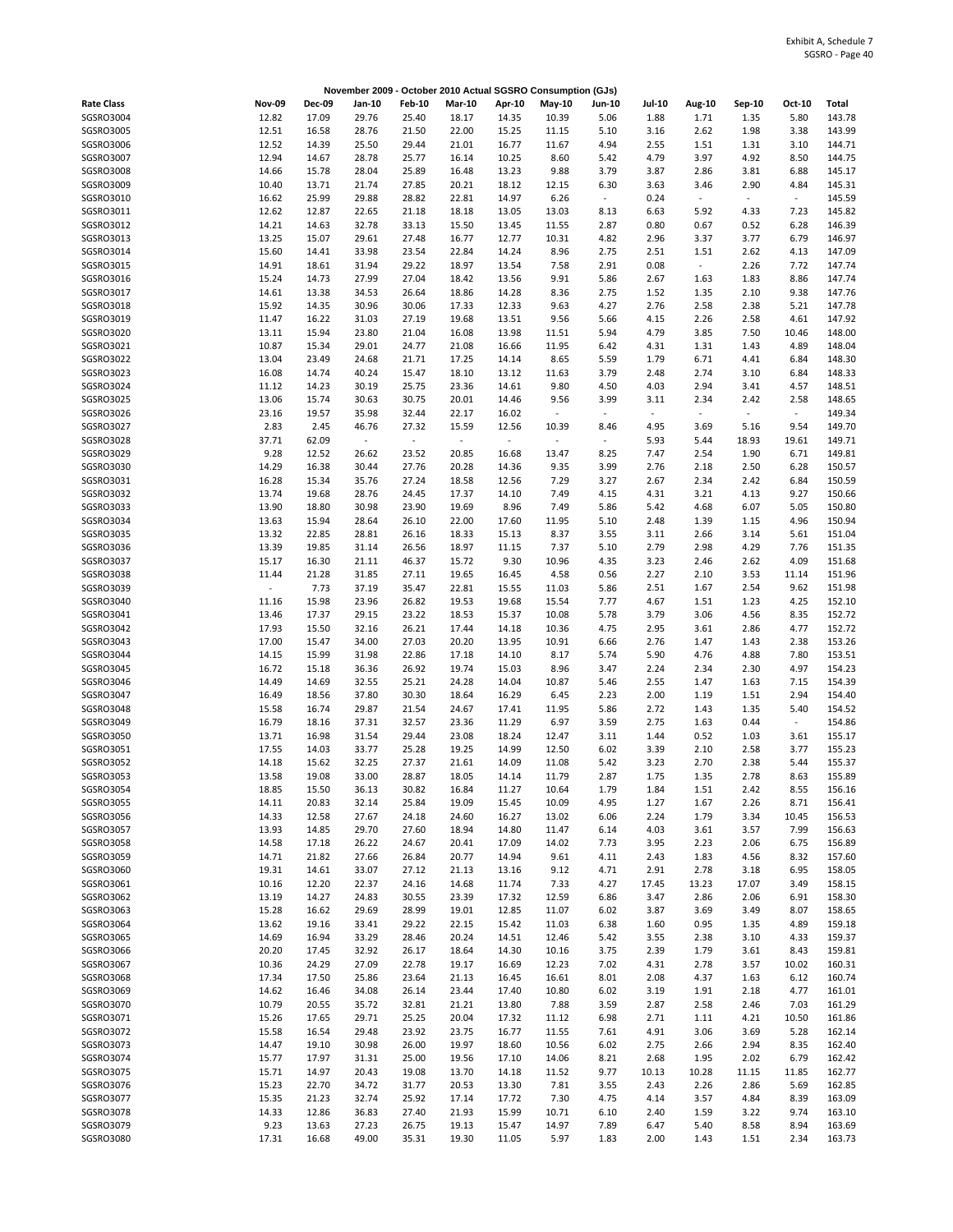|                   |                |        | November 2009 - October 2010 Actual SGSRO Consumption (GJs) |                          |               |                          |        |               |                          |                          |                          |          |        |
|-------------------|----------------|--------|-------------------------------------------------------------|--------------------------|---------------|--------------------------|--------|---------------|--------------------------|--------------------------|--------------------------|----------|--------|
| <b>Rate Class</b> | <b>Nov-09</b>  | Dec-09 | Jan-10                                                      | <b>Feb-10</b>            | <b>Mar-10</b> | Apr-10                   | May-10 | <b>Jun-10</b> | Jul-10                   | Aug-10                   | Sep-10                   | Oct-10   | Total  |
| SGSRO3081         | 15.12          | 17.94  | 36.15                                                       | 32.01                    | 22.35         | 15.12                    | 11.22  | 5.78          | 2.40                     | 1.43                     | 2.38                     | 2.34     | 164.24 |
| SGSRO3082         | 14.81          | 17.58  | 35.07                                                       | 30.62                    | 25.15         | 17.84                    | 11.67  | 6.38          | 3.91                     | 1.55                     | $\blacksquare$           | $\sim$   | 164.58 |
| SGSRO3083         | 17.87          | 17.45  | 37.86                                                       | 28.71                    | 21.53         | 16.35                    | 10.55  | 2.87          | 0.92                     | 1.51                     | 1.83                     | 7.27     | 164.72 |
| SGSRO3084         | 15.96          | 17.72  | 38.66                                                       | 34.08                    | 20.85         | 15.47                    | 10.51  | 3.39          | 0.84                     | 0.71                     | 1.19                     | 5.72     | 165.10 |
| SGSRO3085         | 13.49          | 19.31  | 32.59                                                       | 32.85                    | 21.73         | 15.12                    | 10.51  | 5.38          | 3.03                     | 1.86                     | 2.42                     | 7.91     | 166.20 |
| SGSRO3086         | 15.99          | 19.37  | 31.46                                                       | 27.43                    | 17.89         | 17.17                    | 10.88  | 6.78          | 3.23                     | 2.58                     | 4.01                     | 9.63     | 166.42 |
| SGSRO3087         | 16.54          | 14.53  | $\omega$                                                    | 64.12                    | 15.02         | 17.76                    | 11.12  | 7.10          | 3.51                     | 3.45                     | 4.25                     | 9.19     | 166.59 |
| <b>SGSRO3088</b>  | 13.35          | 15.94  | 33.16                                                       | 29.56                    | 28.49         | 22.87                    | 15.26  | 5.74          | 2.16                     | $\overline{\phantom{a}}$ | $\blacksquare$           | 0.64     | 167.17 |
| SGSRO3089         | 13.77          | 14.82  | 44.98                                                       | 29.98                    | 18.26         | 13.68                    | 8.40   | 4.39          | 4.11                     | 3.61                     | 3.65                     | 7.87     | 167.52 |
| SGSRO3090         | 14.21          | 16.42  | 32.02                                                       | 26.08                    | 20.79         | 17.29                    | 14.69  | 7.81          | 5.63                     | 3.53                     | 4.01                     | 6.24     | 168.72 |
| SGSRO3091         | 13.39          | 18.25  | 33.32                                                       | 23.70                    | 16.77         | 14.58                    | 12.79  | 9.61          | 3.35                     | 3.33                     | 5.95                     | 14.04    | 169.08 |
| SGSRO3092         | 17.46          | 20.31  | 42.58                                                       | 33.04                    | 20.49         | 15.49                    | 7.62   | 2.75          | 1.63                     | 1.35                     | 1.15                     | 5.81     | 169.68 |
| SGSRO3093         | 29.40          | 20.91  | 37.36                                                       | 31.69                    | 19.80         | 10.36                    | 3.55   | 1.79          | 1.96                     | 1.98                     | 2.86                     | 8.03     | 169.69 |
| SGSRO3094         | 16.97          | 13.00  | 30.97                                                       | 26.25                    | 17.88         | 14.14                    | 9.84   | 7.66          | 8.54                     | 7.02                     | 8.14                     | 9.38     | 169.79 |
| SGSRO3095         | 16.51          | 23.29  | 32.77                                                       | 24.93                    | 19.49         | 16.65                    | 10.65  | 5.43          | 3.66                     | 3.13                     | 4.49                     | 8.87     | 169.87 |
| SGSRO3096         | 15.90          | 21.39  | 37.37                                                       | 31.89                    | 20.56         | 15.85                    | 12.03  | 4.51          | $\overline{\phantom{a}}$ | $\blacksquare$           | 1.03                     | 9.50     | 170.03 |
| SGSRO3097         | 17.83          | 15.33  | 40.24                                                       | 30.18                    | 22.57         | 15.75                    | 10.03  | 4.87          | 2.87                     | 2.22                     | 2.70                     | 5.52     | 170.11 |
| SGSRO3098         | 15.85          | 19.89  | 36.74                                                       |                          | 26.98         | 19.84                    | 14.26  | 5.34          | $\overline{\phantom{a}}$ | $\bar{z}$                | $\sim$                   | $\omega$ | 170.20 |
| SGSRO3099         | 13.95          | 15.51  | 29.60                                                       | 31.30<br>26.06           | 25.58         | 17.77                    | 13.38  | 6.38          | 5.83                     | 4.17                     | 5.04                     | 7.35     | 170.62 |
| SGSRO3100         |                | 16.47  | 33.80                                                       | 26.98                    | 22.44         | 16.88                    | 13.23  | 9.13          | 4.79                     | 4.45                     | 4.33                     | 7.35     | 171.12 |
| SGSRO3101         | 11.27<br>17.49 | 13.43  | 17.61                                                       | 17.34                    | 14.25         | 16.85                    | 14.58  | 12.16         | 11.97                    | 10.16                    | 12.38                    | 13.40    | 171.62 |
| SGSRO3102         | 17.51          | 18.36  | 41.67                                                       | 39.01                    | 24.92         | 15.79                    | 10.03  | 0.60          | $\overline{\phantom{a}}$ | $\overline{\phantom{a}}$ | $\overline{\phantom{a}}$ | 3.85     | 171.74 |
| SGSRO3103         | 15.59          | 21.31  | 30.40                                                       | 23.66                    | 22.53         | 17.60                    | 10.84  | 7.30          | 3.47                     | 3.25                     | 6.47                     | 9.63     | 172.05 |
| SGSRO3104         |                | 16.39  |                                                             |                          |               |                          |        |               |                          |                          |                          |          | 172.57 |
|                   | 11.68          |        | 28.60                                                       | 31.10                    | 25.46         | 21.04                    | 16.17  | 8.49          | 3.35                     | 2.23                     | 2.22                     | 5.84     |        |
| SGSRO3105         | 17.42          | 24.68  | 37.26                                                       | 30.38                    | 21.65         | 16.89                    | 8.77   | 2.91          | 0.64                     | 0.67                     | 3.02                     | 9.51     | 173.80 |
| SGSRO3106         | 14.84          | 17.12  | 33.46                                                       | 31.81                    | 21.45         | 16.19                    | 12.06  | 7.46          | 8.26                     | 3.45                     | 3.81                     | 4.69     | 174.60 |
| SGSRO3107         | 21.55          | 19.12  | 39.22                                                       | 32.37                    | 21.43         | 16.37                    | 10.91  | 2.79          | 1.28                     | 1.07                     | 1.43                     | 7.20     | 174.74 |
| SGSRO3108         | 16.53          | 22.73  | 39.98                                                       | 32.77                    | 20.67         | 15.10                    | 11.07  | 3.15          | 2.39                     | 2.10                     | 2.58                     | 7.28     | 176.35 |
| SGSRO3109         | 16.27          | 20.39  | 34.48                                                       | 30.22                    | 20.41         | 15.65                    | 10.01  | 5.74          | 4.02                     | 3.69                     | 4.88                     | 10.70    | 176.46 |
| SGSRO3110         | 16.32          | 17.70  | 30.36                                                       | 25.89                    | 20.32         | 15.84                    | 14.41  | 9.93          | 6.31                     | 3.89                     | 4.88                     | 10.81    | 176.66 |
| SGSR03111         | 18.34          | 21.11  | 39.28                                                       | 34.47                    | 20.29         | 16.85                    | 7.50   | 3.75          | 1.71                     | 1.75                     | 2.02                     | 9.59     | 176.66 |
| SGSR03112         | 11.31          | 12.75  | 48.46                                                       | 58.62                    | 14.36         | 11.43                    | 8.40   | 4.15          | 2.16                     | 1.67                     | 1.87                     | 1.75     | 176.93 |
| SGSRO3113         | 19.60          | 19.04  | 38.87                                                       | 31.58                    | 18.96         | 15.62                    | 10.36  | 3.91          | 4.15                     | 3.89                     | 4.60                     | 7.28     | 177.86 |
| SGSRO3114         | 18.02          | 22.71  | 33.64                                                       | 28.74                    | 17.93         | 17.64                    | 10.28  | 5.22          | 1.99                     | 3.89                     | 4.92                     | 13.21    | 178.19 |
| SGSR03115         | 15.81          | 19.25  | 36.90                                                       | 34.31                    | 26.26         | 19.36                    | 13.15  | 6.42          | 2.12                     | 0.83                     | 0.79                     | 4.29     | 179.49 |
| SGSR03116         | 14.39          | 18.26  | 30.74                                                       | 32.33                    | 26.49         | 21.19                    | 15.58  | 7.58          | 3.59                     | 3.34                     | 2.74                     | 4.01     | 180.24 |
| SGSRO3117         | 15.05          | 17.77  | 37.69                                                       | 32.72                    | 25.21         | 19.86                    | 10.03  | 6.82          | 4.27                     | 2.78                     | 2.94                     | 5.12     | 180.26 |
| SGSRO3118         | 20.34          | 19.37  | 40.31                                                       | 31.93                    | 21.93         | 16.15                    | 10.35  | 5.11          | 2.40                     | 2.10                     | 2.66                     | 7.79     | 180.44 |
| SGSRO3119         | 17.42          | 20.24  | 38.17                                                       | 31.25                    | 19.45         | 17.48                    | 9.61   | 5.82          | 3.98                     | 3.21                     | 3.77                     | 10.15    | 180.55 |
| SGSRO3120         | 16.75          | 17.16  | 36.71                                                       | 32.93                    | 24.52         | 17.19                    | 13.10  | 7.22          | 2.95                     | 2.30                     | 2.38                     | 7.39     | 180.60 |
| SGSRO3121         | 15.93          | 20.09  | 33.13                                                       | 31.85                    | 24.55         | 20.91                    | 15.30  | 7.49          | 2.72                     | 1.91                     | 1.75                     | 5.04     | 180.67 |
| SGSR03122         | 18.06          | 27.14  | 35.04                                                       | 33.20                    | 25.29         | 17.92                    | 8.25   | 1.32          | $\overline{\phantom{a}}$ | 0.04                     | 2.34                     | 12.13    | 180.73 |
| SGSRO3123         | 14.79          | 20.96  | 36.89                                                       | 32.40                    | 22.57         | 20.07                    | 13.03  | 5.62          | 1.63                     | 1.59                     | 2.98                     | 8.27     | 180.80 |
| SGSRO3124         | 16.39          | 23.17  | 29.60                                                       | 27.67                    | 22.33         | 16.33                    | 11.96  | 6.78          | 5.22                     | 4.13                     | 7.10                     | 10.70    | 181.38 |
| SGSRO3125         | 12.46          | 18.10  | 34.28                                                       | 33.12                    | 27.97         | 20.44                    | 12.71  | 5.18          | 4.63                     | 3.81                     | 3.61                     | 5.64     | 181.95 |
| SGSRO3126         | 40.89          | 61.64  | $\mathcal{L}_{\mathcal{A}}$                                 | $\overline{\phantom{a}}$ | $\sim$        | $\overline{\phantom{a}}$ | 24.53  | 7.42          | 7.56                     | 7.34                     | 8.89                     | 24.15    | 182.42 |
| SGSR03127         | 15.72          | 17.10  | 37.65                                                       | 32.00                    | 23.26         | 14.83                    | 11.94  | 7.10          | 5.83                     | 4.49                     | 5.28                     | 7.51     | 182.71 |
| SGSRO3128         | 18.84          | 20.57  | 37.33                                                       | 33.88                    | 27.85         | 20.00                    | 11.99  | 4.78          | 1.88                     | 1.03                     | 0.48                     | 4.13     | 182.76 |
| SGSRO3129         | 21.99          | 21.26  | 45.29                                                       | 38.85                    | 24.23         | 15.66                    | 8.64   | 0.16          | $\overline{\phantom{a}}$ | $\overline{\phantom{a}}$ | 0.60                     | 6.24     | 182.92 |
| SGSRO3130         | 22.28          | 18.18  | 33.88                                                       | 26.92                    | 18.37         | 19.52                    | 12.28  | 6.98          | 4.43                     | 2.70                     | 6.55                     | 11.10    | 183.19 |
| SGSR03131         | 16.60          | 16.57  | 42.62                                                       | 33.13                    | 23.96         | 16.63                    | 11.27  | 5.07          | 4.23                     | 3.41                     | 3.18                     | 7.47     | 184.14 |
| SGSRO3132         | 19.43          | 19.13  | 35.35                                                       | 33.16                    | 26.66         | 19.24                    | 13.82  | 5.30          | 3.27                     | 2.07                     | 2.02                     | 5.24     | 184.69 |
| SGSRO3133         | 17.59          | 16.29  | 39.45                                                       | 34.16                    | 24.08         | 17.07                    | 11.67  | 5.98          | 4.15                     | 3.89                     | 3.18                     | 7.23     | 184.74 |
| SGSR03134         | 26.03          | 26.82  | 35.67                                                       | 34.27                    | 21.13         | 18.60                    | 6.94   | 3.99          | 0.68                     | 0.20                     | 0.99                     | 9.51     | 184.83 |
| SGSR03135         | 17.30          | 19.84  | 43.57                                                       | 35.19                    | 21.41         | 17.09                    | 10.77  | 4.27          | 2.63                     | 1.98                     | 2.90                     | 8.16     | 185.11 |
| SGSR03136         | 14.19          | 21.17  | 39.39                                                       | 40.62                    | 31.71         | 20.92                    | 9.52   | 3.19          | 1.04                     | 0.64                     | 0.63                     | 2.70     | 185.72 |
| SGSRO3137         | 14.69          | 20.40  | 35.19                                                       | 31.68                    | 25.41         | 18.14                    | 11.99  | 8.09          | 5.99                     | 4.17                     | 4.60                     | 7.83     | 188.18 |
| SGSRO3138         | 17.85          | 19.33  | 36.70                                                       | 31.89                    | 31.24         | 20.68                    | 14.10  | 5.54          | 2.84                     | 1.91                     | 1.83                     | 4.61     | 188.52 |
| SGSR03139         | 22.72          | 14.77  | 40.96                                                       | 32.41                    | 23.20         | 18.23                    | 11.74  | 6.78          | 3.79                     | 3.49                     | 4.25                     | 6.20     | 188.54 |
| SGSR03140         | 22.55          | 23.61  | 46.80                                                       | 40.56                    | 23.91         | 17.73                    | 7.73   | 0.08          | $\overline{\phantom{a}}$ | $\omega$                 | 0.08                     | 5.49     | 188.54 |
| SGSRO3141         | 24.24          | 24.04  | 43.09                                                       | 32.52                    | 27.16         | 17.13                    | 5.50   | 2.95          | 1.24                     | 0.87                     | 2.46                     | 8.20     | 189.40 |
| SGSRO3142         | 17.44          | 18.53  | 40.82                                                       | 36.30                    | 30.52         | 20.44                    | 14.46  | 5.70          | 0.44                     | $\overline{\phantom{a}}$ | 0.04                     | 4.96     | 189.65 |
| SGSR03143         | 16.83          | 20.91  | 39.41                                                       | 35.39                    | 21.17         | 15.87                    | 10.15  | 7.34          | 2.71                     | 2.34                     | 3.45                     | 14.94    | 190.51 |
| SGSR03144         | 17.54          | 24.60  | 45.28                                                       | 40.12                    | 23.49         | 16.49                    | 9.33   | 2.75          | 0.32                     | 0.04                     | 2.30                     | 8.36     | 190.62 |
| SGSRO3145         | 30.24          | 22.93  | 39.42                                                       | 33.60                    | 22.39         | 17.77                    | 11.59  | 1.40          | 1.16                     | 0.99                     | 1.31                     | 10.38    | 193.18 |
| SGSR03146         | 18.96          | 24.77  | 40.02                                                       | 34.75                    | 23.32         | 16.92                    | 13.87  | 4.86          | 1.16                     | 0.71                     | 3.49                     | 10.58    | 193.41 |
| SGSR03147         | 29.37          | 9.84   | 48.38                                                       | 29.51                    | 20.89         | 16.03                    | 11.86  | 6.26          | 4.07                     | 4.09                     | 4.09                     | 9.26     | 193.65 |
| SGSRO3148         | 19.20          | 23.57  | 37.60                                                       | 29.07                    | 22.72         | 19.99                    | 12.43  | 6.50          | 3.63                     | 3.33                     | 5.32                     | 10.66    | 194.02 |
| SGSRO3149         | 17.86          | 26.31  | 33.29                                                       | 38.29                    | 24.29         | 19.83                    | 10.88  | 5.07          | 3.55                     | 3.69                     | 3.85                     | 7.92     | 194.83 |
| SGSR03150         | 20.85          | 30.99  | 44.01                                                       | 33.87                    | 24.09         | 17.84                    | 6.30   | 2.79          | 2.71                     | 2.70                     | 2.66                     | 7.16     | 195.97 |
| SGSR03151         | 17.72          | 22.91  | 38.04                                                       | 32.95                    | 25.93         | 20.62                    | 15.77  | 11.04         | 3.23                     | 2.62                     | 3.06                     | 3.34     | 197.23 |
| SGSRO3152         | 8.88           | 19.17  | 47.45                                                       | 43.91                    | 35.13         | 23.07                    | 16.34  | 1.87          | 0.80                     | 0.63                     | 0.44                     | $\sim$   | 197.69 |
| SGSRO3153         | 17.41          | 20.13  | 36.54                                                       | 36.34                    | 30.08         | 25.67                    | 16.29  | 5.70          | 2.04                     | 1.79                     | 2.02                     | 3.97     | 197.98 |
| SGSR03154         | 11.94          | 30.98  | 40.36                                                       | 49.31                    | 6.78          | 17.23                    | 7.17   | 13.40         | 3.59                     | 3.17                     | 3.42                     | 10.69    | 198.04 |
| SGSR03155         | 19.50          | 28.37  | 46.55                                                       | 36.18                    | 27.88         | 20.15                    | 9.53   | $\sim$        | $\omega$                 | $\blacksquare$           | 1.63                     | 8.75     | 198.54 |
| SGSRO3156         | 36.00          | 45.22  | $\omega$                                                    | $\overline{\phantom{a}}$ | $\omega$      | 46.89                    | 19.85  | 9.37          | 6.38                     | 5.87                     | 7.54                     | 22.35    | 199.47 |
| SGSR03157         | 17.66          | 23.28  | 37.92                                                       | 35.74                    | 30.39         | 23.79                    | 11.63  | 7.81          | 3.39                     | 1.83                     | 1.87                     | 4.21     | 199.52 |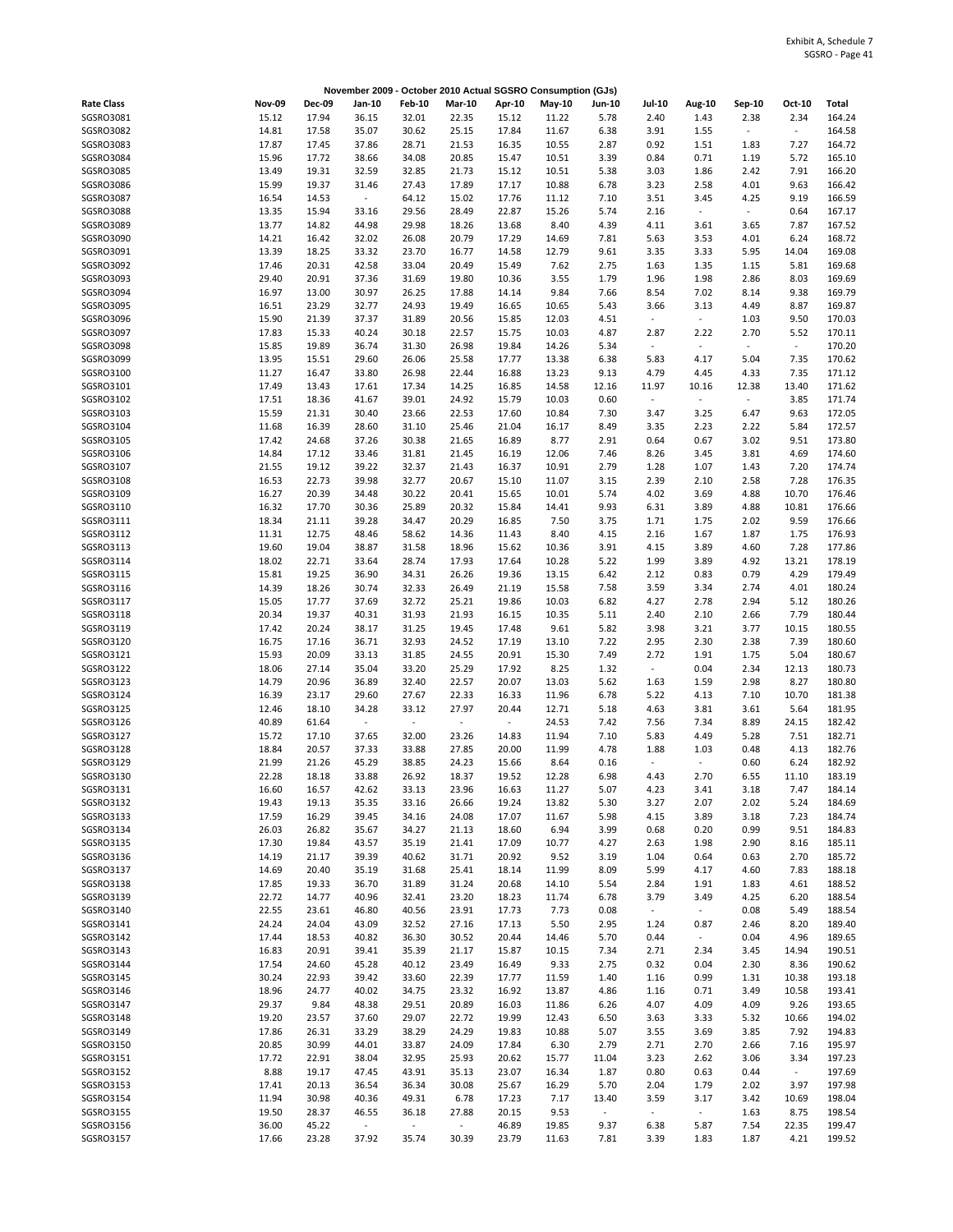|                        |                          |                |                          |                                   |                          |                          | November 2009 - October 2010 Actual SGSRO Consumption (GJs) |                |                                  |                          |                  |                |                  |
|------------------------|--------------------------|----------------|--------------------------|-----------------------------------|--------------------------|--------------------------|-------------------------------------------------------------|----------------|----------------------------------|--------------------------|------------------|----------------|------------------|
| <b>Rate Class</b>      | <b>Nov-09</b>            | <b>Dec-09</b>  | Jan-10                   | <b>Feb-10</b>                     | <b>Mar-10</b>            | Apr-10                   | May-10                                                      | Jun-10         | Jul-10                           | <b>Aug-10</b>            | Sep-10           | Oct-10         | Total            |
| SGSRO3158              | 19.22                    | 19.79          | 51.18                    | 36.98                             | 28.11                    | 18.23                    | 9.99                                                        | 3.51           | 2.47                             | 2.02                     | 2.14             | 5.96           | 199.60           |
| SGSRO3159              | $\overline{\phantom{a}}$ | 19.02          | 43.28                    | 38.73                             | 30.07                    | 20.43                    | 14.54                                                       | 5.14           | 5.50                             | 4.64                     | 5.32             | 13.16          | 199.83           |
| SGSRO3160              | 13.90                    | 15.86          | 40.66                    | 35.23                             | 31.19                    | 24.11                    | 17.73                                                       | 9.09           | 3.07                             | 1.99                     | 2.42             | 6.20           | 201.45           |
| SGSRO3161              | 20.97                    | 31.40          | 32.06                    | 35.39                             | 26.56                    | 19.00                    | 14.37                                                       | 6.46           | 2.72                             | 1.71                     | 2.06             | 9.14           | 201.84           |
| SGSRO3162<br>SGSRO3163 | 18.90<br>16.36           | 19.13<br>20.55 | 43.64<br>41.55           | 33.64<br>38.73                    | 14.77<br>24.64           | 20.00<br>20.10           | 15.01<br>16.04                                              | 8.97<br>4.67   | 6.87<br>1.76                     | 4.17<br>1.94             | 5.28<br>2.18     | 11.64<br>13.83 | 202.02<br>202.35 |
| SGSRO3164              | 28.37                    | 20.31          | 38.59                    | 33.72                             | 23.59                    | 18.88                    | 13.70                                                       | 3.83           | 3.59                             | 3.05                     | 4.13             | 10.93          | 202.69           |
| SGSRO3165              | 19.68                    | 24.92          | 38.20                    | 33.28                             | 24.40                    | 17.88                    | 15.18                                                       | 6.06           | 2.11                             | 1.43                     | 5.52             | 14.28          | 202.94           |
| SGSRO3166              | 16.56                    | 19.83          | 48.21                    | 39.37                             | 31.82                    | 19.10                    | 12.10                                                       | 4.99           | 2.99                             | 2.42                     | 2.70             | 2.86           | 202.95           |
| SGSRO3167              | 20.35                    | 27.05          | 42.68                    | 32.92                             | 20.72                    | 15.70                    | 11.51                                                       | 8.73           | 3.63                             | 2.70                     | 3.29             | 15.02          | 204.30           |
| SGSRO3168              | 21.65                    | 18.95          | 47.74                    | 42.31                             | 26.31                    | 18.03                    | 11.98                                                       | 3.19           | 1.28                             | 1.63                     | 2.94             | 8.54           | 204.55           |
| SGSRO3169              | 40.05                    | 60.84          | $\overline{\phantom{a}}$ | $\overline{\phantom{a}}$          | $\overline{\phantom{a}}$ | $\blacksquare$           | 24.17                                                       | 14.00          | 5.17                             | 7.02                     | 16.75            | 37.64          | 205.64           |
| SGSRO3170              | 16.02                    | 27.62          | 43.23                    | 36.86                             | 24.23                    | 19.04                    | 14.66                                                       | 4.75           | 2.91                             | 2.38                     | 3.89             | 10.78          | 206.37           |
| SGSRO3171              | 10.92                    | 14.19          | 25.19                    | 26.12                             | 19.49                    | 15.29                    | 7.29                                                        | 2.03           | 3.19                             | 55.28                    | 24.41            | 3.14           | 206.54           |
| SGSR03172              | 20.89                    | 23.85          | 44.64                    | 40.20                             | 25.49                    | 22.22                    | 12.24                                                       | 2.15           | 1.83                             | 2.30                     | 2.66             | 8.55           | 207.02           |
| SGSR03173              | 20.10                    | 19.93          | 45.30                    | 32.77                             | 23.16                    | 16.47                    | 11.71                                                       | 3.55           | 6.23                             | 8.73                     | 8.46             | 11.01          | 207.42           |
| SGSRO3174              | $\blacksquare$           | 18.38          | 49.21                    | 34.08                             | 27.27                    | 24.93                    | 15.22                                                       | 9.69           | 5.58                             | 4.56                     | 6.39             | 13.68          | 208.99           |
| SGSRO3175              | 16.32                    | 19.39          | 46.55                    | 40.64                             | 26.71                    | 18.94                    | 13.38                                                       | 9.53           | 5.15                             | 1.98                     | 2.42             | 7.99           | 209.00           |
| SGSR03176              | 20.92                    | 24.96          | 48.11                    | 39.73                             | 25.70                    | 20.99                    | 12.67                                                       | 1.87           | 0.60                             | 0.08                     | 2.90             | 11.25          | 209.78           |
| SGSR03177<br>SGSRO3178 | 18.82<br>19.64           | 24.14<br>25.88 | 37.13<br>44.78           | 33.16<br>37.70                    | 22.76<br>26.67           | 19.71<br>17.00           | 12.44<br>13.63                                              | 8.01<br>4.78   | 6.14<br>2.99                     | 5.48<br>2.22             | 8.02<br>3.81     | 14.08<br>10.90 | 209.89<br>210.00 |
| SGSRO3179              | $\overline{\phantom{a}}$ | 3.97           | 48.58                    | 50.82                             | 32.61                    | 26.89                    | 19.52                                                       | 5.18           | 4.99                             | 3.93                     | 4.72             | 10.46          | 211.67           |
| SGSRO3180              | 24.12                    | 29.10          | 46.05                    | 33.64                             | 23.92                    | 20.43                    | 12.83                                                       | 6.30           | 4.66                             | 2.62                     | 3.73             | 4.30           | 211.70           |
| SGSRO3181              | 22.88                    | 21.40          | 45.50                    | 41.83                             | 21.53                    | 21.86                    | 10.44                                                       | 6.46           | 5.02                             | 3.65                     | 2.86             | 9.90           | 213.33           |
| SGSRO3182              | 17.70                    | 23.66          | 39.87                    | 34.31                             | 23.32                    | 21.59                    | 15.82                                                       | 8.33           | 4.70                             | 3.69                     | 6.07             | 14.28          | 213.34           |
| SGSRO3183              | 20.93                    | 19.19          | 47.38                    | 36.39                             | 28.35                    | 19.38                    | 14.01                                                       | 6.94           | 4.19                             | 3.57                     | 3.61             | 9.78           | 213.72           |
| SGSRO3184              | 26.39                    | 23.81          | 60.04                    | 41.19                             | 26.24                    | 21.31                    | 5.42                                                        | 0.44           | $\overline{\phantom{a}}$         | $\overline{\phantom{a}}$ | 0.79             | 8.32           | 213.95           |
| SGSRO3185              | 19.07                    | 26.86          | 38.16                    | 34.35                             | 25.45                    | 20.66                    | 16.25                                                       | 9.41           | 6.43                             | 4.49                     | 4.25             | 8.62           | 214.00           |
| SGSRO3186              | 20.69                    | 24.12          | 48.61                    | 32.20                             | 23.97                    | 20.15                    | 13.80                                                       | 7.82           | 5.58                             | 5.04                     | 5.00             | 7.20           | 214.18           |
| SGSRO3187              | 18.55                    | 21.92          | 50.98                    | 39.77                             | 26.83                    | 18.38                    | 11.15                                                       | 4.95           | 4.43                             | 4.80                     | 4.37             | 10.33          | 216.46           |
| SGSRO3188              | 18.84                    | 25.59          | 45.51                    | 43.44                             | 34.22                    | 24.59                    | 16.41                                                       | 4.31           | 1.76                             | $\bar{z}$                | $\blacksquare$   | 3.46           | 218.13           |
| SGSRO3189              | 21.21                    | 20.99          | 48.73                    | 37.86                             | 28.27                    | 22.25                    | 14.49                                                       | 5.34           | 2.79                             | 2.66                     | 3.45             | 11.72          | 219.76           |
| SGSRO3190              | 20.77                    | 25.16          | 52.46                    | 38.41                             | 30.04                    | 18.28                    | 10.49                                                       | 4.43           | $\overline{\phantom{a}}$         | 5.21                     | 3.29             | 12.29          | 220.83           |
| SGSRO3191              | 25.08                    | 22.24          | 50.68                    | 37.78                             | 27.15                    | 20.26                    | 14.61                                                       | 5.38           | 3.19                             | 3.57                     | 3.30             | 7.71           | 220.95           |
| SGSR03192<br>SGSRO3193 | 17.24                    | 23.19          | 44.34                    | 35.62                             | 27.88                    | 19.30                    | 13.66                                                       | 5.30           | 3.87<br>7.74                     | 2.94                     | 24.73            | 4.01           | 222.08<br>222.51 |
| SGSRO3194              | 22.95<br>19.66           | 22.46<br>22.26 | 42.83<br>75.21           | 33.33<br>52.21                    | 20.71<br>27.79           | 18.72<br>12.44           | 13.86<br>5.97                                               | 8.21<br>1.91   | 0.64                             | 7.54<br>0.91             | 8.81<br>2.78     | 15.35<br>2.30  | 224.08           |
| SGSRO3195              | 77.98                    | 65.86          | $\sim$                   | $\frac{1}{2}$                     | $\omega$                 | $\overline{\phantom{a}}$ | $\blacksquare$                                              | 16.59          | 13.94                            | 2.74                     | 13.93            | 36.64          | 227.68           |
| SGSRO3196              | 25.98                    | 25.48          | 50.57                    | 46.57                             | 29.38                    | 21.11                    | 12.87                                                       | 1.87           | 0.56                             | ÷,                       | 3.37             | 10.97          | 228.73           |
| SGSRO3197              | 25.51                    | 30.65          | 66.40                    | 44.25                             | 22.29                    | 16.33                    | 7.73                                                        | 3.87           | 0.36                             |                          | 2.78             | 9.78           | 229.95           |
| SGSRO3198              | 22.85                    | 23.31          | 57.96                    | 43.19                             | 29.86                    | 21.21                    | 14.09                                                       | 3.51           | 0.16                             | $\overline{\phantom{a}}$ | 1.27             | 12.56          | 229.97           |
| SGSRO3199              | 21.69                    | 17.66          | 58.77                    | 38.13                             | 38.31                    | 14.50                    | 10.65                                                       | 6.66           | 7.29                             | 4.37                     | 3.97             | 8.00           | 230.00           |
| SGSRO3200              | 19.66                    | 22.22          | 52.73                    | 48.24                             | 28.07                    | 18.43                    | 11.55                                                       | 3.75           | 3.75                             | 4.40                     | 4.37             | 14.23          | 231.40           |
| SGSRO3201              | 17.30                    | 32.02          | 38.77                    | 48.90                             | 27.24                    | 23.22                    | 15.67                                                       | 7.58           | 3.98                             | 3.77                     | 4.01             | 10.78          | 233.24           |
| SGSRO3202              | 25.28                    | 26.66          | 14.13                    | 70.05                             | 25.60                    | 20.79                    | 13.99                                                       | 10.33          | 4.94                             | 3.13                     | 5.24             | 13.73          | 233.87           |
| SGSRO3203              | 21.53                    | 25.84          | 56.46                    | 50.74                             | 33.09                    | 22.33                    | 15.09                                                       | 4.27           | $\overline{\phantom{a}}$         | $\ddot{\phantom{1}}$     | ÷,               | 7.87           | 237.22           |
| SGSRO3204              | 23.12                    | 31.74          | 54.56                    | 43.65                             | 31.76                    | 23.74                    | 11.16                                                       | 1.91           | $\overline{\phantom{a}}$         | ÷,                       | 2.30             | 15.08          | 239.02           |
| SGSRO3205              | 23.76                    | 26.46          | 55.04                    | 39.00                             | 21.89                    | 22.42                    | 13.80                                                       | 9.09           | 5.30                             | 2.98<br>$\sim$           | 6.59             | 13.13          | 239.46           |
| SGSRO3206<br>SGSRO3207 | 21.05<br>19.91           | 42.06<br>25.07 | 48.53<br>48.20           | 48.54<br>45.26                    | 33.63<br>32.39           | 22.46<br>24.95           | 12.44<br>15.98                                              | 0.08<br>6.58   | $\overline{\phantom{a}}$<br>5.07 | 4.37                     | 0.32<br>4.52     | 10.98<br>10.64 | 240.09<br>242.94 |
| SGSRO3208              | 20.49                    | 38.84          | 44.36                    | 41.91                             | 31.72                    | 26.05                    | 15.95                                                       | 4.15           | 0.16                             | $\overline{\phantom{a}}$ | 5.64             | 13.69          | 242.96           |
| SGSRO3209              | 21.43                    | 24.99          | 47.73                    | 42.60                             | 37.60                    | 25.54                    | 18.29                                                       | 7.93           | 4.39                             | 3.06                     | 3.45             | 8.38           | 245.39           |
| SGSRO3210              | 20.95                    | 28.22          | 55.02                    | 48.09                             | 39.86                    | 24.04                    | 16.41                                                       | 6.22           | 1.16                             | 0.08                     | 0.28             | 5.60           | 245.93           |
| SGSR03211              | 26.39                    | 25.13          | 62.88                    | 49.23                             | 35.40                    | 26.40                    | 16.60                                                       | 2.03           | 3.15                             | $\overline{\phantom{a}}$ | $\omega_{\rm c}$ | $\omega$       | 247.21           |
| SGSR03212              | 22.72                    | 26.08          | 52.53                    | 51.66                             | 31.02                    | 22.77                    | 15.53                                                       | 7.46           | 5.91                             | 4.60                     | 2.54             | 5.09           | 247.91           |
| SGSRO3213              | 27.51                    | 32.81          | 50.67                    | 40.04                             | 29.56                    | 23.66                    | 13.56                                                       | 7.46           | 2.59                             | 2.66                     | 3.81             | 13.69          | 248.02           |
| SGSRO3214              | 31.96                    | 23.61          | 54.79                    | 51.74                             | 29.62                    | 21.10                    | 13.34                                                       | 5.42           | 3.71                             | 2.78                     | 2.94             | 7.87           | 248.88           |
| SGSR03215              | $\blacksquare$           | 147.16         | 35.07                    | 25.44                             | 17.10                    | 13.11                    | 10.03                                                       | 0.60           | 0.64                             | 0.56                     | 0.52             | 0.64           | 250.87           |
| SGSR03216              | 19.04                    | 26.08          | 48.27                    | 38.05                             | 32.06                    | 26.52                    | 14.23                                                       | 8.33           | 8.73                             | 6.75                     | 7.94             | 15.15          | 251.15           |
| SGSR03217              | 36.00                    | 45.22          | 69.22                    | 58.01                             | 42.73                    | $\overline{\phantom{a}}$ | $\blacksquare$                                              | $\blacksquare$ | $\overline{\phantom{a}}$         | $\blacksquare$           | $\blacksquare$   | $\sim$         | 251.18           |
| SGSRO3218              | 22.28                    | 25.15          | 46.89                    | 40.78                             | 39.63                    | 28.15                    | 18.88                                                       | 10.32          | 6.43                             | 3.62                     | 3.17             | 8.42           | 253.72           |
| SGSRO3219<br>SGSRO3220 | 23.31                    | 26.83          | 48.92                    | 42.45                             | 41.22                    | 28.31                    | 19.24                                                       | 9.09           | 4.51<br>2.04                     | 2.74                     | 1.86             | 5.28           | 253.76           |
| SGSR03221              | 4.18<br>46.35            | 20.79<br>82.22 | 79.44<br>$\sim$          | 63.35<br>$\overline{\phantom{a}}$ | 40.71<br>$\sim$          | 27.76<br>$\sim$          | 8.80<br>29.23                                               | 2.23<br>14.80  | 11.34                            | 1.98<br>12.02            | 1.94<br>18.06    | 1.87<br>41.62  | 255.09<br>255.64 |
| SGSRO3222              | 21.95                    | 31.05          | 59.62                    | 48.19                             | 38.77                    | 31.78                    | 14.58                                                       | 3.47           | $\omega_{\rm c}$                 | $\sim$                   | $\omega$         | 8.27           | 257.68           |
| SGSRO3223              | 25.56                    | 27.43          | 49.34                    | 41.54                             | 32.57                    | 26.25                    | 15.33                                                       | 11.16          | 5.63                             | 6.79                     | 6.51             | 10.45          | 258.56           |
| SGSRO3224              | 28.43                    | 32.61          | 62.62                    | 43.14                             | 27.88                    | 22.46                    | 11.48                                                       | 5.22           | 4.42                             | 3.81                     | 4.33             | 12.53          | 258.93           |
| SGSR03225              | ÷,                       | 25.09          | 60.35                    | 46.87                             | 34.19                    | 28.52                    | 18.86                                                       | 16.43          | 10.40                            | 10.71                    | 7.94             | $\sim$         | 259.36           |
| SGSRO3226              | 23.68                    | 25.68          | 55.31                    | 48.59                             | 31.42                    | 26.48                    | 22.53                                                       | 9.65           | 6.47                             | 3.65                     | 3.38             | 3.14           | 259.98           |
| SGSR03227              | 23.12                    | 31.76          | 51.05                    | 43.57                             | 29.47                    | 26.25                    | 13.75                                                       | 7.30           | 5.98                             | 4.60                     | 6.75             | 16.55          | 260.15           |
| SGSR03228              | 31.88                    | 28.79          | 69.38                    | 33.96                             | 31.46                    | 32.50                    | 11.98                                                       | 6.38           | 5.99                             | 3.97                     | 4.77             | 2.07           | 263.13           |
| SGSRO3229              | 23.76                    | 30.29          | 45.89                    | 36.58                             | 30.23                    | 28.60                    | 18.57                                                       | 10.41          | 6.50                             | 7.22                     | 9.25             | 17.86          | 265.16           |
| SGSRO3230              | 25.40                    | 25.36          | 53.03                    | 43.85                             | 38.57                    | 27.17                    | 17.48                                                       | 7.81           | 5.51                             | 4.33                     | 6.00             | 11.60          | 266.11           |
| SGSR03231              | 25.48                    | 29.44          | 60.47                    | 52.16                             | 32.44                    | 27.56                    | 12.80                                                       | 4.51           | 2.75                             | 2.94                     | 3.85             | 13.49          | 267.89           |
| SGSR03232              | 23.16                    | 26.12          | 59.67                    | 56.51                             | 36.12                    | 24.09                    | 18.75                                                       | 6.90           | 1.72                             | 0.75                     | 2.34             | 12.08          | 268.21           |
| SGSR03233<br>SGSRO3234 | 28.15                    | 32.34          | 59.12<br>49.90           | 41.91                             | 33.15                    | 23.06                    | 12.28                                                       | 5.50           | 4.22                             | 3.57                     | 5.52             | 19.54          | 268.36           |
|                        | 27.39                    | 28.75          |                          | 44.60                             | 33.56                    | 27.01                    | 23.05                                                       | 16.62          | 5.67                             | 1.43                     | 7.23             | 11.60          | 276.81           |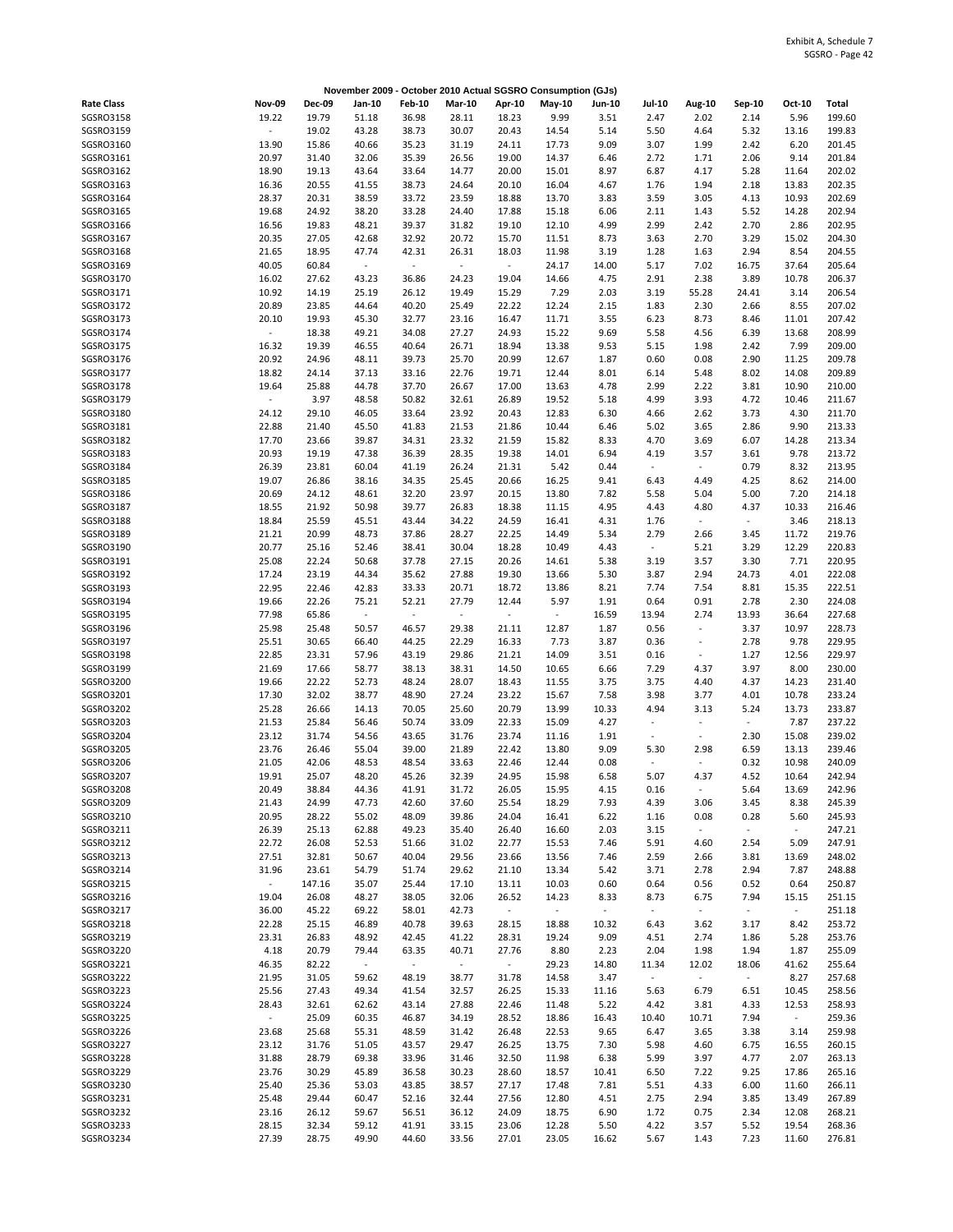|                   |         |               |               |        |               |               |        | November 2009 - October 2010 Actual SGSRO Consumption (GJs) |               |               |                |                |          |         |
|-------------------|---------|---------------|---------------|--------|---------------|---------------|--------|-------------------------------------------------------------|---------------|---------------|----------------|----------------|----------|---------|
| <b>Rate Class</b> |         | <b>Nov-09</b> | <b>Dec-09</b> | Jan-10 | <b>Feb-10</b> | <b>Mar-10</b> | Apr-10 | $May-10$                                                    | <b>Jun-10</b> | <b>Jul-10</b> | Aug-10         | Sep-10         | Oct-10   | Total   |
| SGSRO3235         |         | 24.87         | 28.43         | 44.56  | 40.68         | 36.24         | 26.24  | 19.43                                                       | 13.56         | 9.38          | 8.29           | 9.13           | 18.32    | 279.13  |
| SGSRO3236         |         | 28.18         | 31.86         | 49.86  | 46.27         | 36.26         | 29.29  | 21.93                                                       | 8.65          | 5.55          | 5.00           | 4.72           | 12.28    | 279.85  |
| SGSRO3237         |         | 32.17         | 34.34         | 52.72  | 46.36         | 30.63         | 26.37  | 14.39                                                       | 6.54          | 4.55          | 3.45           | 7.82           | 20.56    | 279.90  |
| SGSRO3238         |         | 27.95         | 31.62         | 69.12  | 49.18         | 34.03         | 27.80  | 12.60                                                       | 6.10          | 3.19          | 2.54           | 4.13           | 11.70    | 279.96  |
| SGSRO3239         |         | 27.63         | 39.72         | 60.08  | 48.82         | 33.03         | 25.65  | 15.75                                                       | 6.62          | 2.79          | 2.38           | 3.14           | 16.27    | 281.88  |
| SGSRO3240         |         | 28.62         | 44.12         | 65.83  | 51.41         | 31.08         | 23.14  | 8.57                                                        | 6.50          | 5.06          | 4.84           | 5.12           | 10.11    | 284.40  |
| SGSRO3241         |         | 26.66         | 24.89         | 52.97  | 50.98         | 34.73         | 25.64  | 21.14                                                       | 12.76         | 6.95          | 3.77           | 5.48           | 20.07    | 286.04  |
| SGSRO3242         |         | 26.94         | 35.56         | 43.03  | 47.13         | 40.70         | 36.64  | 29.44                                                       | 13.04         | 5.47          | 5.49           | 4.09           | 7.78     | 295.31  |
| SGSRO3243         |         | 27.05         | 38.24         | 61.05  | 51.53         | 40.85         | 30.58  | 16.50                                                       | 7.02          | 3.99          | 1.79           | 5.52           | 17.18    | 301.30  |
| SGSRO3244         |         | 23.20         | 30.55         | 83.81  | 56.22         | 40.82         | 32.14  | 15.19                                                       | 5.74          | 0.76          | 0.16           | 3.25           | 9.75     | 301.59  |
| SGSRO3245         |         | 34.68         | 46.10         | 65.39  | 69.02         | 34.39         | 26.21  | 11.88                                                       | 5.66          | 3.23          | 3.61           | 1.94           | $\omega$ | 302.11  |
| SGSRO3246         |         | 33.63         | 31.76         | 61.51  | 52.53         | 42.63         | 34.34  | 22.07                                                       | 5.10          | 4.23          | 3.61           | 4.68           | 7.87     | 303.96  |
| SGSRO3247         |         | 29.05         | 27.48         | 52.18  | 67.44         | 42.42         | 29.51  | 18.71                                                       | 8.34          | 4.43          | 4.24           | 5.68           | 15.02    | 304.50  |
| SGSRO3248         |         | ÷,            | $\omega$      | 73.03  | 67.64         | 44.73         | 36.77  | 27.95                                                       | 11.25         | 7.35          | 9.01           | 9.09           | 20.27    | 307.09  |
| SGSRO3249         |         | 33.41         | 34.96         | 76.31  | 55.86         | 36.31         | 25.65  | 13.92                                                       | 4.75          | 3.75          | 3.13           | 7.30           | 20.29    | 315.64  |
| SGSRO3250         |         | 30.74         | 43.37         | 49.64  | 63.49         | 40.50         | 33.10  | 19.26                                                       | 8.62          | 3.90          | 2.74           | 4.48           | 19.65    | 319.49  |
| SGSRO3251         |         | 31.47         | 37.25         | 64.10  | 48.23         | 39.13         | 31.06  | 22.51                                                       | 12.56         | 4.63          | 4.25           | 9.17           | 19.21    | 323.57  |
| SGSRO3252         |         | 23.00         | 39.08         | 68.49  | 51.73         | 33.63         | 34.13  | 26.99                                                       | 11.45         | 3.43          | 3.49           | 5.91           | 24.59    | 325.92  |
| SGSRO3253         |         | 23.08         | 21.54         | 61.69  | 59.25         | 39.55         | 35.37  | 25.48                                                       | 14.88         | 5.39          | 6.86           | 12.95          | 24.64    | 330.68  |
| SGSRO3254         |         | 28.34         | 32.97         | 58.23  | 51.78         | 38.77         | 29.84  | 26.59                                                       | 15.87         | 9.35          | 5.79           | 10.09          | 23.56    | 331.18  |
| SGSRO3255         |         | 34.80         | 16.38         | 71.07  | 58.92         | 43.22         | 44.61  | 25.36                                                       | 16.75         | 0.56          | 0.16           | 0.91           | 32.47    | 345.21  |
| SGSRO3256         |         | 29.38         | 39.30         | 64.34  | 56.93         | 38.86         | 33.06  | 22.20                                                       | 15.75         | 8.73          | 8.49           | 10.63          | 18.58    | 346.25  |
| SGSRO3257         |         | 42.79         | 37.52         | 68.57  | 61.52         | 41.23         | 30.59  | 21.83                                                       | 9.89          | 8.50          | 7.66           | 9.65           | 18.65    | 358.40  |
| SGSRO3258         |         | 30.22         | 49.04         | 82.58  | 63.10         | 49.09         | 36.36  | 13.72                                                       | 9.53          | 6.22          | 6.63           | 7.70           | 19.38    | 373.57  |
| SGSRO3259         |         | 34.60         | 46.38         | 67.81  | 56.34         | 44.38         | 36.60  | 22.17                                                       | 15.28         | 14.86         | 17.90          | 10.79          | 22.48    | 389.59  |
| SGSRO3260         |         | 41.90         | 53.84         | 82.58  | 63.37         | 45.66         | 34.57  | 18.22                                                       | 10.45         | 4.50          | 4.44           | 9.64           | 20.89    | 390.06  |
| SGSRO3261         |         | 39.24         | 36.21         | 68.10  | 64.62         | 36.92         | 31.03  | 23.78                                                       | 15.59         | 17.96         | 17.97          | 19.21          | 21.51    | 392.14  |
| SGSRO3262         |         | 39.80         | 37.55         | 81.04  | 69.15         | 59.25         | 38.33  | 28.63                                                       | 14.36         | 5.11          | 2.10           | 4.33           | 20.11    | 399.76  |
| SGSRO3263         |         | 35.76         | 48.13         | 95.31  | 68.38         | 50.65         | 38.79  | 20.29                                                       | 11.69         | 5.54          | 5.12           | 10.83          | 22.88    | 413.37  |
| SGSRO3264         |         | 46.09         | 48.92         | 97.22  | 81.66         | 51.97         | 38.71  | 14.71                                                       | 8.77          | 3.71          | 2.90           | 3.61           | 16.15    | 414.42  |
| SGSRO3265         |         | 37.71         | 62.09         | 74.80  | 78.01         | 52.05         | 47.19  | 31.90                                                       | 20.86         | 10.23         | $\blacksquare$ | $\blacksquare$ | $\omega$ | 414.84  |
| SGSRO3266         |         | 37.29         | 35.24         | 86.79  | 67.24         | 51.15         | 40.92  | 29.10                                                       | 16.23         | 10.98         | 11.43          | 12.19          | 26.47    | 425.03  |
| SGSRO3267         |         | 23.32         | 54.71         | 65.62  | 67.44         | 48.60         | 38.72  | 29.10                                                       | 23.85         | 21.92         | 18.57          | 18.43          | 27.78    | 438.06  |
| SGSRO3268         |         | 35.98         | 41.37         | 86.15  | 75.95         | 51.39         | 44.87  | 30.26                                                       | 17.07         | 15.85         | 13.65          | 12.95          | 21.30    | 446.79  |
| SGSRO3269         |         | 51.03         | 55.47         | 112.50 | 80.79         | 58.68         | 43.89  | 25.80                                                       | 6.18          | 1.67          | 1.59           | 9.01           | 27.85    | 474.46  |
| SGSRO3270         |         | 46.40         | 44.32         | 112.84 | 91.54         | 73.92         | 49.29  | 37.34                                                       | 16.39         | 5.75          | 4.32           | 5.21           | 24.64    | 511.96  |
| SGSRO3271         |         | 7.88          | 161.04        | 77.08  | 64.05         | 55.38         | 52.60  | 24.14                                                       | 11.62         | 8.77          | 8.77           | 21.12          | 31.99    | 524.44  |
| SGSRO3272         |         | 59.54         | 56.78         | 125.88 | 111.19        | 73.76         | 45.58  | 27.39                                                       | 13.84         | 9.34          | 8.57           | 9.61           | 29.05    | 570.53  |
| SGSRO3273         |         | 58.53         | 61.50         | 107.38 | 77.37         | 71.22         | 56.87  | 28.71                                                       | 24.29         | 19.76         | 36.79          | 27.90          | 13.96    | 584.28  |
| SGSRO3274         |         | 66.29         | 62.53         | 118.01 | 106.71        | 69.49         | 64.32  | 40.14                                                       | 27.39         | 24.20         | 20.24          | 20.63          | 30.39    | 650.34  |
| SGSRO3275         |         | 68.05         | 107.92        | 125.55 | 121.30        | 85.96         | 63.21  | 41.63                                                       | 25.69         | 12.35         | 9.17           | 27.34          | 56.42    | 744.59  |
|                   | Average | 7.17          | 8.93          | 16.81  | 15.07         | 11.22         | 8.44   | 5.75                                                        | 2.97          | 2.01          | 1.59           | 1.72           | 3.21     | 84.91   |
|                   | Profile | 8.45%         | 10.52%        | 19.80% | 17.75%        | 13.22%        | 9.94%  | 6.77%                                                       | 3.50%         | 2.37%         | 1.87%          | 2.03%          | 3.78%    | 100.00% |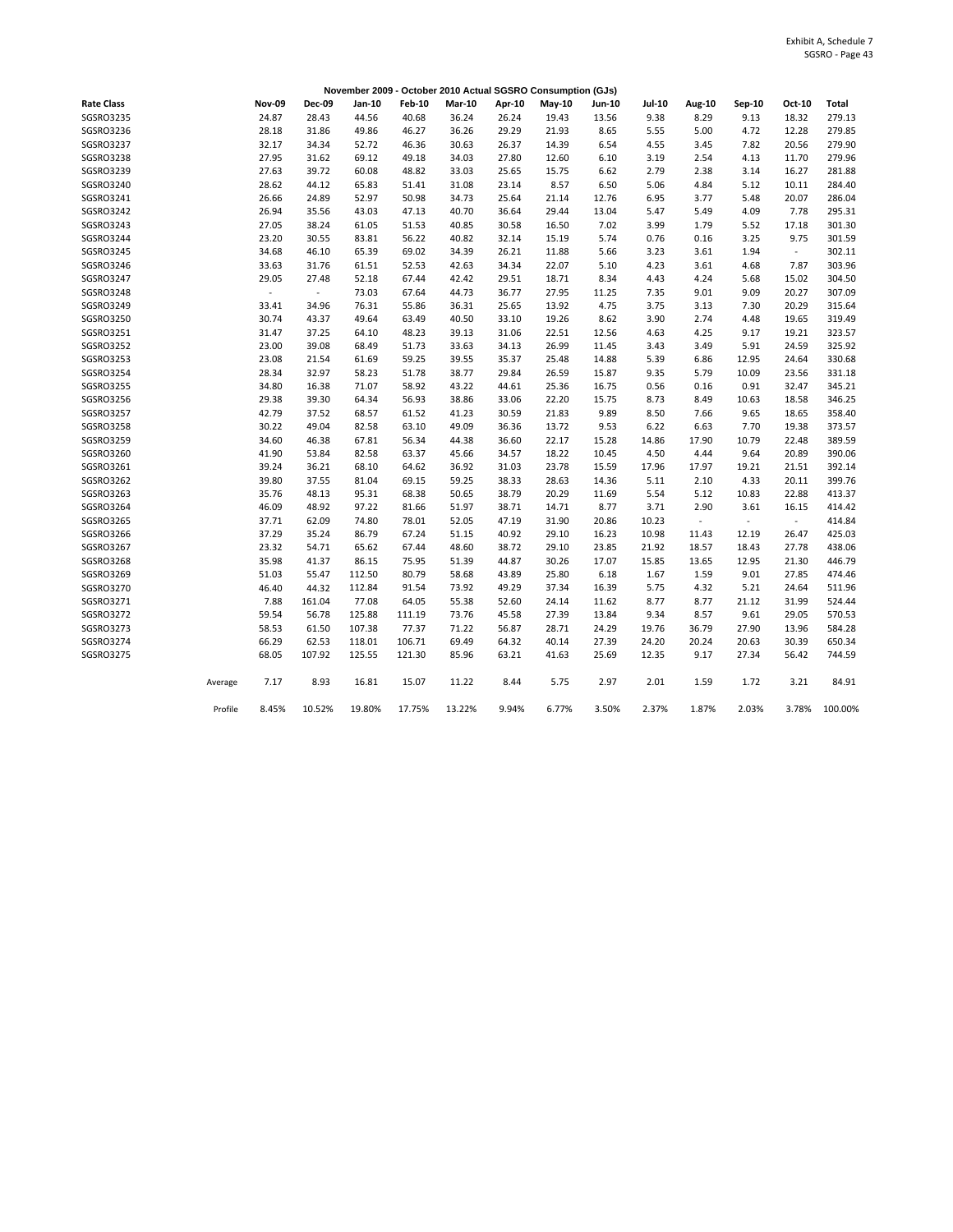|                   |                          |                | November 2009 - October 2010 Actual SGSC Consumption (GJs) |                |                |                     |                          |                          |                          |                          |                              |                          |       |
|-------------------|--------------------------|----------------|------------------------------------------------------------|----------------|----------------|---------------------|--------------------------|--------------------------|--------------------------|--------------------------|------------------------------|--------------------------|-------|
| <b>Rate Class</b> | <b>Nov-09</b>            | <b>Dec-09</b>  | Jan-10                                                     | <b>Feb-10</b>  | <b>Mar-10</b>  | Apr-10              | May-10                   | <b>Jun-10</b>            | Jul-10                   | Aug-10                   | Sep-10                       | Oct-10                   | Total |
| SGSC1             | 1.07                     | 2.91           | 17.25                                                      | 16.78          | 4.78           | 2.23                | 0.08                     |                          | ÷,                       |                          |                              | ÷,                       | 45.10 |
| SGSC2             | 1.47                     | 3.99           | 9.72                                                       | 11.82          | 11.10          | 6.43                | 0.72                     | $\sim$                   | $\sim$                   | ÷,                       | $\overline{\phantom{a}}$     | ÷.                       | 45.25 |
|                   |                          |                |                                                            |                |                |                     |                          |                          |                          |                          |                              |                          |       |
| SGSC3             | 6.82                     | 27.54          | $\sim$                                                     | 4.61           | 3.87           | 1.51                | 0.56                     | 0.08                     | 0.08                     | 0.04                     | 0.08                         | 0.08                     | 45.27 |
| SGSC4             | 2.55                     | 6.89           | 11.06                                                      | 10.46          | 5.38           | 3.39                | 2.95                     | 0.24                     | 0.12                     | $\bar{\phantom{a}}$      | 0.12                         | 2.19                     | 45.35 |
| SGSC5             | 3.23                     | 8.57           | 17.94                                                      | 11.85          | 2.80           | 1.00                | 0.08                     | $\overline{\phantom{a}}$ | $\overline{\phantom{a}}$ | $\overline{a}$           |                              | 0.04                     | 45.51 |
| SGSC6             | 1.99                     | 5.18           | 12.68                                                      | 16.14          | 3.82           | 3.56                | 2.35                     | 0.32                     | $\overline{\phantom{a}}$ | $\blacksquare$           | $\blacksquare$               | $\sim$                   | 46.04 |
| SGSC7             | 4.02                     | 2.83           | 8.41                                                       | 10.28          | 6.96           | 2.52                | 2.15                     | 2.15                     | 2.08                     | 1.35                     | 1.63                         | 1.75                     | 46.13 |
| SGSC8             | 2.79                     | 4.07           | 13.79                                                      | 13.88          | 6.30           | 2.95                | 1.47                     | 0.20                     | 0.04                     | $\blacksquare$           | $\overline{a}$               | 0.72                     | 46.21 |
|                   |                          |                |                                                            |                |                |                     |                          |                          |                          |                          |                              |                          |       |
| SGSC9             | 3.87                     | 4.56           | 15.52                                                      | 11.29          | 6.07           | 4.62                | 0.52                     | 0.04                     | $\omega$                 | $\overline{\phantom{a}}$ | $\overline{\phantom{a}}$     | $\sim$                   | 46.49 |
| SGSC10            | 3.58                     | 5.10           | 12.96                                                      | 11.13          | 7.44           | 3.72                | 2.15                     | 0.36                     | 0.04                     | $\bar{\phantom{a}}$      | $\blacksquare$               | 0.16                     | 46.64 |
| SGSC11            | 1.12                     | 3.66           | 14.95                                                      | 10.30          | 4.99           | 3.43                | 2.51                     | 1.04                     | 1.24                     | 1.07                     | 1.23                         | 1.23                     | 46.77 |
| SGSC12            | 8.68                     | 13.47          | $\overline{\phantom{a}}$                                   | $\omega$       | 2.74           | 12.43               | 5.65                     | 0.28                     | $\overline{\phantom{a}}$ | $\bar{\phantom{a}}$      | ÷                            | 3.77                     | 47.02 |
| SGSC13            | 3.51                     | 8.13           | 10.75                                                      | 9.06           | 9.35           | 4.34                | 1.63                     | 0.36                     | ÷,                       |                          |                              | $\blacksquare$           | 47.13 |
|                   |                          |                |                                                            |                |                |                     |                          |                          |                          |                          |                              |                          |       |
| SGSC14            | 10.60                    | 17.73          | 19.03                                                      | $\blacksquare$ | $\blacksquare$ | $\sim$              | $\sim$                   | $\overline{\phantom{a}}$ | $\overline{\phantom{a}}$ |                          |                              | $\overline{\phantom{a}}$ | 47.36 |
| SGSC15            | 4.06                     | 5.82           | 11.45                                                      | 9.86           | 4.21           | 6.03                | 3.66                     | 1.24                     | 0.04                     |                          |                              | 1.19                     | 47.56 |
| SGSC16            | 10.60                    | 17.73          | 1.79                                                       | 12.21          | 3.91           | 1.55                | $\sim$                   | $\overline{\phantom{a}}$ | $\bar{z}$                |                          |                              | $\omega$                 | 47.79 |
| SGSC17            | 3.70                     | 4.42           | 12.85                                                      | 9.23           | 8.17           | 5.94                | 2.19                     | 0.40                     | 0.04                     |                          | ÷                            | 0.95                     | 47.89 |
| SGSC18            | 1.59                     | 5.42           | 14.51                                                      | 4.77           | 14.66          | 5.83                | 0.72                     | 0.20                     | L.                       | ÷                        | 0.20                         | 0.16                     | 48.06 |
|                   |                          |                |                                                            |                |                |                     | $\sim$                   |                          |                          |                          |                              |                          |       |
| SGSC19            | 13.37                    | 18.38          | $\blacksquare$                                             | $\blacksquare$ | $\mathbb{Z}^2$ | $\bar{\phantom{a}}$ |                          |                          | ÷,                       | 1.31                     | 2.86                         | 12.28                    | 48.20 |
| SGSC20            | 5.82                     | 5.21           | 13.29                                                      | 12.53          | 7.22           | 2.39                | $\sim$                   | $\overline{a}$           | $\overline{a}$           | $\blacksquare$           | 0.52                         | 1.39                     | 48.37 |
| SGSC21            | $\Box$                   | 2.86           | 18.56                                                      | 19.37          | 7.82           | $\omega$            | $\sim$                   | $\overline{\phantom{a}}$ | $\tilde{\phantom{a}}$    | $\blacksquare$           | $\sim$                       | $\omega$                 | 48.61 |
| SGSC22            | 3.94                     | 5.61           | 11.62                                                      | 9.58           | 7.07           | 4.94                | 2.55                     | 0.76                     | 0.04                     | 0.12                     | 0.04                         | 2.35                     | 48.62 |
| SGSC23            | 2.95                     | 9.73           | 14.23                                                      | 15.47          | 3.39           | 1.80                | 1.07                     | 0.12                     | $\overline{\phantom{a}}$ | $\blacksquare$           |                              | $\blacksquare$           | 48.76 |
|                   |                          |                |                                                            |                |                |                     |                          |                          | $\sim$                   |                          |                              |                          |       |
| SGSC24            | 3.62                     | 4.11           | 13.08                                                      | 14.79          | 5.70           | 5.27                | 1.87                     | 0.08                     |                          |                          | $\overline{\phantom{a}}$     | 0.48                     | 49.00 |
| SGSC25            | 0.68                     | 4.48           | $\overline{\phantom{a}}$                                   | 35.27          | 5.55           | 2.83                | 0.24                     | 0.04                     | 0.04                     | ÷                        | ÷                            | $\blacksquare$           | 49.13 |
| SGSC26            | 8.02                     | 24.36          | $\blacksquare$                                             | 16.90          | $\blacksquare$ | $\sim$              | $\blacksquare$           | $\overline{\phantom{a}}$ | $\blacksquare$           | $\overline{a}$           | $\ddot{\phantom{1}}$         | ÷,                       | 49.28 |
| SGSC27            | 4.98                     | 6.75           | 13.61                                                      | 8.95           | 6.75           | 4.22                | 1.79                     | 0.52                     | 0.12                     | 0.12                     | 0.28                         | 1.23                     | 49.32 |
| SGSC28            | 18.99                    | 30.34          | $\blacksquare$                                             | $\omega$       | $\blacksquare$ | $\blacksquare$      | $\blacksquare$           | $\overline{\phantom{a}}$ | $\omega$                 | $\blacksquare$           | ÷,                           | $\sim$                   | 49.33 |
| SGSC29            | 3.11                     |                |                                                            | 9.80           |                |                     |                          |                          | 0.28                     |                          |                              |                          |       |
|                   |                          | 4.78           | 11.23                                                      |                | 8.40           | 6.15                | 4.30                     | 1.00                     |                          | 0.16                     | 0.08                         | 0.83                     | 50.12 |
| SGSC30            | 2.39                     | 7.42           | 14.99                                                      | 13.20          | 7.91           | 4.10                | $\blacksquare$           | $\blacksquare$           | $\overline{\phantom{a}}$ | $\blacksquare$           | $\overline{\phantom{a}}$     | 0.28                     | 50.29 |
| SGSC31            | 3.98                     | 6.93           | 12.53                                                      | 14.32          | 7.85           | 3.43                | 0.72                     | 0.04                     | $\overline{\phantom{a}}$ | $\overline{\phantom{a}}$ | $\overline{\phantom{a}}$     | 0.72                     | 50.52 |
| SGSC32            | 4.90                     | 6.10           | 11.41                                                      | 8.94           | 7.04           | 4.00                | 2.59                     | 1.67                     | 0.64                     | 0.48                     | 0.52                         | 2.26                     | 50.55 |
| SGSC33            | 4.74                     | 1.28           | 4.04                                                       | 8.98           | 8.83           | 8.75                | 5.29                     | 2.55                     | 1.60                     | 0.16                     | 1.43                         | 2.98                     | 50.63 |
| SGSC34            | 1.43                     | 2.75           | 15.89                                                      | 14.39          |                | 6.47                | 1.23                     | $\overline{\phantom{a}}$ | $\omega$                 | $\omega_{\rm c}$         | $\blacksquare$               | $\sim$                   | 50.63 |
|                   |                          |                |                                                            |                | 8.47           |                     |                          |                          |                          |                          |                              |                          |       |
| SGSC35            | 5.02                     | 4.21           | 7.30                                                       | 4.25           | 4.99           | 4.78                | 3.99                     | 3.91                     | 2.83                     | 2.42                     | 3.33                         | 3.62                     | 50.65 |
| SGSC36            | $\blacksquare$           | $\sim$         | 1.71                                                       | 18.65          | 12.70          | 9.60                | 5.10                     | 1.68                     | $\sim$                   | 0.99                     | 0.40                         | $\sim$                   | 50.83 |
| SGSC37            | 5.26                     | 6.58           | 11.30                                                      | 15.43          | 5.33           | 2.00                | 0.72                     | 1.08                     | 1.56                     | 0.40                     | 0.36                         | 0.95                     | 50.97 |
| SGSC38            | ÷,                       | $\omega$       | $\overline{\phantom{a}}$                                   | 26.13          | 15.19          | 9.67                | $\omega$                 | 0.04                     | 0.08                     | 0.08                     | ÷                            | $\omega$                 | 51.19 |
| SGSC39            | 0.76                     | 3.23           | 13.65                                                      | 13.05          |                |                     | 2.39                     |                          | 0.72                     | 0.56                     |                              |                          |       |
|                   |                          |                |                                                            |                | 8.43           | 6.47                |                          | 0.72                     |                          |                          | 0.67                         | 0.68                     | 51.33 |
| SGSC40            | 3.50                     | 5.50           | 10.66                                                      | 10.38          | 7.71           | 5.63                | 3.66                     | 2.39                     | 0.40                     | $\blacksquare$           |                              | 1.55                     | 51.38 |
| SGSC41            | 9.17                     | 13.65          | 12.22                                                      | 11.65          | 4.87           | $\omega$            | $\omega$                 | $\omega$                 | $\omega$                 | $\omega$                 |                              | $\omega$                 | 51.56 |
| SGSC42            | 2.67                     | $\sim$         | $\overline{\phantom{a}}$                                   | 28.21          | 9.59           | 6.99                | 2.63                     | 1.32                     | 0.24                     | 0.04                     |                              | $\blacksquare$           | 51.69 |
| SGSC43            | 6.21                     | 10.27          | 23.83                                                      | 11.80          | $\mathbb{Z}^2$ | $\blacksquare$      | $\blacksquare$           | $\overline{\phantom{a}}$ | ÷,                       | $\bar{\phantom{a}}$      | $\overline{a}$               | $\overline{\phantom{a}}$ | 52.11 |
| SGSC44            | $\overline{\phantom{a}}$ | $\sim$         | 9.91                                                       | 14.55          |                |                     |                          |                          |                          | ÷,                       | 0.32                         |                          | 52.94 |
|                   |                          |                |                                                            |                | 11.50          | 7.77                | 4.59                     | 0.80                     |                          |                          |                              | 3.50                     |       |
| SGSC45            | 5.06                     | 12.38          | $\overline{\phantom{a}}$                                   | 15.83          | 11.34          | 5.93                | 1.44                     | 0.08                     | ÷,                       | $\sim$                   |                              | 0.95                     | 53.01 |
| SGSC46            | 6.74                     | 7.98           | 17.18                                                      | 7.43           | 5.95           | 5.22                | 1.99                     | 0.56                     | ä,                       | $\ddot{\phantom{1}}$     | $\overline{\phantom{a}}$     | $\sim$                   | 53.05 |
| SGSC47            | 3.14                     | 2.27           | 15.66                                                      | 20.72          | 7.97           | 2.55                | 0.96                     | 0.04                     | ÷,                       | $\sim$                   | $\blacksquare$               | 0.12                     | 53.43 |
| SGSC48            | 4.14                     | 5.26           | 11.25                                                      | 10.65          | 7.52           | 5.71                | 3.70                     | 1.63                     | 0.84                     | 0.68                     | 0.75                         | 1.71                     | 53.84 |
| SGSC49            | 3.35                     | 11.26          | 14.44                                                      | 13.96          | 7.19           | 3.43                | 0.40                     | $\blacksquare$           | $\blacksquare$           | $\bar{\phantom{a}}$      | ÷                            | $\blacksquare$           | 54.03 |
|                   |                          |                |                                                            |                |                |                     |                          |                          |                          |                          |                              |                          |       |
| SGSC50            | 3.91                     | 6.98           | 17.89                                                      | 14.52          | 9.51           | 1.16                | 0.12                     |                          |                          |                          |                              |                          | 54.09 |
| SGSC51            | 0.05                     | $\blacksquare$ | $\blacksquare$                                             | $\Box$         | 0.05           | 53.94               | $\blacksquare$           | 0.05                     |                          |                          |                              | 0.04                     | 54.13 |
| SGSC52            | 24.30                    | 1.91           | 1.86                                                       | 10.62          | 15.41          | 0.08                | $\sim$                   | ÷,                       |                          |                          |                              | $\sim$                   | 54.18 |
| SGSC53            | 19.00                    | 25.63          | $\sim$                                                     | $\sim$         | $\sim$         | $\sim$              | $\overline{\phantom{a}}$ |                          |                          |                          |                              | 9.61                     | 54.24 |
| SGSC54            | 1.67                     | 5.41           | 14.72                                                      | 15.63          | 11.30          | 3.82                | 0.24                     | $\overline{\phantom{a}}$ | $\overline{\phantom{a}}$ | $\blacksquare$           |                              | 1.63                     | 54.42 |
|                   |                          |                |                                                            |                |                |                     |                          |                          |                          |                          |                              |                          |       |
| SGSC55            | 4.22                     | 5.62           | 10.79                                                      | 10.08          | 10.18          | 6.59                | 4.02                     | 1.87                     | 0.44                     | 0.04                     |                              | 0.87                     | 54.72 |
| SGSC56            | $\Box$                   | $\sim$         | 9.80                                                       | 21.74          | 21.05          | 2.48                | $\omega$                 | $\overline{\phantom{a}}$ | $\overline{\phantom{a}}$ | $\blacksquare$           | ÷,                           | $\sim$                   | 55.07 |
| SGSC57            | 0.80                     | 8.93           | 16.03                                                      | 12.37          | 9.38           | 5.62                | 1.60                     | 0.20                     | 0.24                     | $\blacksquare$           | $\overline{\phantom{a}}$     | 0.32                     | 55.49 |
| SGSC58            | 4.98                     | 4.25           | 6.54                                                       | 5.49           | 4.11           | 4.26                | 4.34                     | 3.19                     | 4.39                     | 3.57                     | 6.07                         | 4.37                     | 55.56 |
| SGSC59            | 3.99                     | 4.51           | 10.55                                                      | 11.35          | 7.00           | 5.03                | 3.11                     | 2.87                     | 2.67                     | 2.62                     | 1.87                         | $\blacksquare$           | 55.57 |
| SGSC60            | 3.18                     | 3.90           | 20.06                                                      | 17.81          | 6.07           | 4.06                | 0.68                     | $\sim$                   | $\sim$                   | $\omega$                 | $\sim$                       | $\sim$                   | 55.76 |
|                   |                          |                |                                                            |                |                |                     |                          |                          |                          |                          |                              |                          |       |
| SGSC61            | 1.55                     | 1.99           | 4.09                                                       | 3.41           | 13.68          | 12.53               | 11.15                    | 3.71                     | 0.56                     | 0.64                     | 0.56                         | 1.91                     | 55.78 |
| SGSC62            | 3.91                     | 4.33           | 6.27                                                       | 6.28           | 4.19           | 5.42                | 4.46                     | 4.11                     | 3.67                     | 3.65                     | 4.13                         | 5.37                     | 55.79 |
| SGSC63            | 27.67                    | 26.26          | $\blacksquare$                                             | $\omega$       | $\blacksquare$ | $\omega$            | $\omega$                 | ÷,                       | $\blacksquare$           | $\blacksquare$           | $\blacksquare$               | 1.99                     | 55.92 |
| SGSC64            | 6.74                     | 8.34           | 16.26                                                      | 12.96          | 6.59           | 4.02                | 0.88                     | $\overline{\phantom{m}}$ | $\overline{\phantom{a}}$ | ÷                        | $\qquad \qquad \blacksquare$ | 0.72                     | 56.51 |
| SGSC65            | 5.90                     | 10.39          | 13.33                                                      | 13.20          | 8.63           | 3.19                | 0.88                     | $\overline{\phantom{a}}$ | $\Box$                   | $\bar{\phantom{a}}$      |                              | 1.07                     | 56.59 |
|                   |                          |                |                                                            |                |                |                     |                          |                          |                          |                          |                              |                          |       |
| SGSC66            | 5.53                     | 6.73           | 12.17                                                      | 10.38          | 7.56           | 6.39                | 4.70                     | 1.87                     | 1.00                     | 0.08                     |                              | 0.36                     | 56.77 |
| SGSC67            | 5.74                     | 14.60          | 14.68                                                      | 12.45          | 6.91           | 2.11                | $\omega$                 | $\blacksquare$           | $\blacksquare$           | $\blacksquare$           | $\overline{\phantom{a}}$     | 1.07                     | 57.56 |
| SGSC68            | 7.20                     | 8.05           | 15.26                                                      | 10.54          | 4.70           | 5.90                | 4.42                     | 0.36                     | $\overline{a}$           | ÷                        | 0.08                         | 1.07                     | 57.58 |
| SGSC69            | 3.82                     | 6.01           | 15.82                                                      | 13.76          | 8.89           | 5.62                | 3.15                     | 0.16                     | $\overline{\phantom{a}}$ | $\overline{\phantom{a}}$ | ÷                            | 0.56                     | 57.79 |
| SGSC70            | $\blacksquare$           | $\sim$         | 16.37                                                      | 14.12          | 12.23          | 8.18                | 4.82                     | 0.56                     | 0.24                     |                          | $\qquad \qquad \blacksquare$ | 1.27                     | 57.79 |
|                   |                          |                |                                                            |                |                |                     |                          |                          |                          |                          |                              |                          |       |
| SGSC71            | 13.33                    | 8.93           | 11.34                                                      | 11.53          | 6.02           | 3.67                | 1.91                     | 0.08                     | $\overline{a}$           | $\overline{\phantom{a}}$ | $\blacksquare$               | 1.07                     | 57.88 |
| SGSC72            | ÷,                       | $\omega$       | 18.47                                                      | 17.49          | 4.22           | 11.99               | $\omega_{\rm c}$         | $\blacksquare$           | ÷,                       |                          | 0.67                         | 5.05                     | 57.89 |
| SGSC73            | 5.15                     | 7.41           | 10.55                                                      | 12.38          | 8.04           | 8.30                | 4.54                     | 1.20                     | 0.36                     | ÷                        | ÷                            | 0.12                     | 58.05 |
| SGSC74            | 2.79                     | 4.38           | 21.09                                                      | 15.59          | 7.38           | 4.67                | 1.71                     | 0.16                     | ÷,                       |                          | ÷                            | 0.28                     | 58.05 |
| SGSC75            | $\Box$                   | $\sim$         | 18.05                                                      | 15.47          | 13.10          | 7.37                | 2.15                     | 0.04                     |                          |                          |                              | 1.91                     | 58.09 |
|                   |                          |                |                                                            |                |                |                     |                          |                          |                          |                          |                              |                          |       |
| SGSC76            | 4.74                     | 8.78           | 17.05                                                      | 12.84          | 7.10           | 4.42                | 1.75                     | ÷                        |                          |                          |                              | 1.47                     | 58.15 |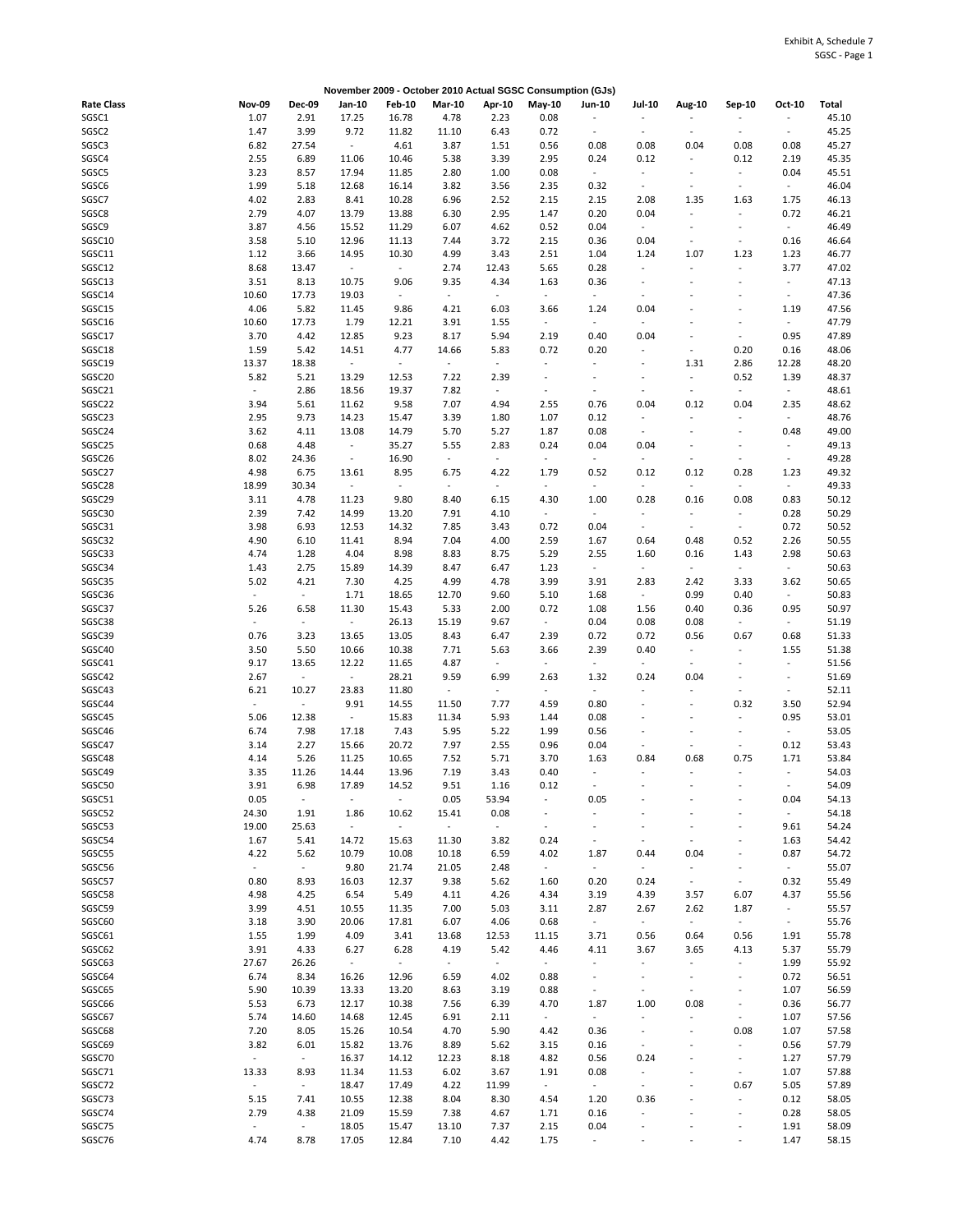|                   |                  |                          |                          | November 2009 - October 2010 Actual SGSC Consumption (GJs) |                          |                          |                          |                          |                          |                          |                              |                          |       |
|-------------------|------------------|--------------------------|--------------------------|------------------------------------------------------------|--------------------------|--------------------------|--------------------------|--------------------------|--------------------------|--------------------------|------------------------------|--------------------------|-------|
| <b>Rate Class</b> | <b>Nov-09</b>    | <b>Dec-09</b>            | Jan-10                   | <b>Feb-10</b>                                              | <b>Mar-10</b>            | Apr-10                   | May-10                   | Jun-10                   | <b>Jul-10</b>            | Aug-10                   | Sep-10                       | Oct-10                   | Total |
| SGSC77            | 6.18             | 6.11                     | 11.86                    | 10.54                                                      | 6.71                     | 6.61                     | 3.51                     | 1.75                     | 0.44                     | 0.52                     | 0.79                         | 3.22                     | 58.24 |
| SGSC78            | 2.71             | 9.80                     | 20.95                    | 14.87                                                      | 6.47                     | 3.11                     | 0.20                     | $\overline{\phantom{a}}$ | $\overline{\phantom{a}}$ | $\bar{\phantom{a}}$      | 0.08                         | 0.08                     | 58.27 |
| SGSC79            | 4.90             | 8.05                     | 13.81                    | 14.19                                                      | 8.87                     | 6.89                     | 1.04                     | $\sim$                   |                          | ÷,                       | ÷.                           | 0.56                     | 58.31 |
| SGSC80            | 5.93             | 2.63                     | 15.94                    | 17.89                                                      | 7.85                     | 5.58                     | 1.39                     | 0.08                     |                          |                          | ÷                            | 1.15                     | 58.44 |
| SGSC81            | 4.74             | 3.67                     |                          | 15.03                                                      |                          | 4.76                     | 2.51                     |                          |                          |                          |                              | $\sim$                   | 58.80 |
|                   |                  |                          | 16.80                    |                                                            | 11.13                    |                          |                          | 0.16                     | L.                       |                          |                              |                          |       |
| SGSC82            | 1.91             | 15.34                    | 0.67                     | 30.46                                                      | 10.50                    | $\omega$                 | $\omega$                 | $\overline{\phantom{a}}$ |                          |                          |                              | $\overline{\phantom{a}}$ | 58.88 |
| SGSC83            | 3.35             | 8.71                     | 17.02                    | 16.02                                                      | 8.27                     | 4.42                     | 0.92                     | 0.08                     |                          |                          |                              | 0.20                     | 58.99 |
| SGSC84            | 4.42             | 4.62                     | 10.79                    | 13.09                                                      | 10.11                    | 7.98                     | 5.74                     | 1.75                     | 0.36                     |                          | $\overline{\phantom{a}}$     | 0.16                     | 59.02 |
| SGSC85            | 4.26             | 6.30                     | 14.15                    | 13.99                                                      | 10.26                    | 7.11                     | 2.55                     | 0.08                     | ÷,                       |                          | ÷,                           | 0.36                     | 59.06 |
| SGSC86            | $\Box$           | $\blacksquare$           | $\overline{\phantom{a}}$ | $\Box$                                                     | $\overline{\phantom{a}}$ | $\blacksquare$           | $\sim$                   | 6.31                     | 12.98                    | 13.46                    | 16.83                        | 9.67                     | 59.25 |
| SGSC87            | 22.47            | 37.05                    | $\overline{\phantom{a}}$ | $\overline{\phantom{a}}$                                   | $\blacksquare$           | $\overline{\phantom{a}}$ | $\overline{\phantom{a}}$ | $\overline{\phantom{a}}$ |                          | ÷,                       | 0.08                         | 0.08                     | 59.68 |
| SGSC88            | 6.18             | 9.53                     | 15.27                    | 13.36                                                      | 9.19                     | 4.86                     | 1.28                     | 0.12                     | L,                       | $\ddot{\phantom{1}}$     | $\overline{\phantom{a}}$     | $\overline{\phantom{a}}$ | 59.79 |
| SGSC89            | $\Box$           | $\omega$                 | 46.98                    | 12.84                                                      | $\blacksquare$           | $\omega$                 | $\Box$                   | $\overline{\phantom{a}}$ | $\overline{a}$           |                          | ÷                            | $\overline{\phantom{a}}$ | 59.82 |
| SGSC90            | 1.19             | 11.92                    | 23.05                    | 16.35                                                      | 4.02                     | 2.12                     | 1.04                     | 0.36                     | 0.12                     |                          |                              | $\overline{\phantom{a}}$ | 60.17 |
| SGSC91            | 4.14             | 6.00                     | 12.46                    | 12.37                                                      | 13.14                    | 8.36                     | 2.67                     | $\blacksquare$           | $\omega$                 | ÷,                       | ä,                           | 1.03                     | 60.17 |
|                   |                  |                          |                          |                                                            |                          |                          |                          |                          |                          |                          |                              |                          |       |
| SGSC92            | 6.96             | 6.13                     | 10.82                    | 7.67                                                       | 7.02                     | 6.02                     | 4.82                     | 3.71                     | 1.72                     | 1.27                     | 1.23                         | 3.10                     | 60.47 |
| SGSC93            | 1.16             | 2.67                     | 15.19                    | 13.57                                                      | 11.58                    | 6.31                     | 4.94                     | 2.27                     | 0.76                     | 0.76                     | 0.63                         | 0.79                     | 60.63 |
| SGSC94            | 5.62             | 7.58                     | 14.48                    | 12.05                                                      | 9.82                     | 6.77                     | 2.43                     | 0.20                     | $\overline{\phantom{a}}$ | $\sim$                   | 0.40                         | 1.39                     | 60.74 |
| SGSC95            | 2.15             | 7.90                     | 22.10                    | 18.21                                                      | 7.75                     | 2.67                     | $\sim$                   |                          | $\overline{a}$           | $\overline{\phantom{a}}$ |                              | 0.04                     | 60.82 |
| SGSC96            | $\blacksquare$   | 0.32                     | 18.71                    | 34.08                                                      | 6.54                     | 0.92                     | 0.12                     | $\tilde{\phantom{a}}$    | ä,                       |                          | ä,                           | 0.16                     | 60.85 |
| SGSC97            | 3.22             | 3.11                     | 27.70                    | 14.39                                                      | 7.09                     | 4.43                     | 0.80                     | $\overline{\phantom{a}}$ | $\overline{a}$           | $\overline{\phantom{a}}$ | ÷,                           | 0.12                     | 60.86 |
| SGSC98            | 20.95            | 23.84                    | $\blacksquare$           | $\omega$                                                   | $\overline{\phantom{a}}$ | $\sim$                   | 2.63                     | 6.66                     | 1.56                     | ÷,                       | $\overline{a}$               | 5.24                     | 60.88 |
| SGSC99            | 6.25             | 12.07                    | 7.61                     | 11.73                                                      | 8.92                     | 6.55                     | 4.06                     | 0.96                     | $\sim$                   | 0.04                     | $\blacksquare$               | 2.86                     | 61.05 |
| SGSC100           | 5.33             | 4.03                     | 13.96                    | 14.76                                                      | 11.26                    | 8.34                     | 0.88                     | 0.60                     | 0.64                     | 0.52                     | 0.52                         | 0.68                     | 61.52 |
| SGSC101           | 3.27             | 10.12                    | 20.48                    | 15.43                                                      | 6.95                     | 4.38                     | 0.36                     | $\overline{\phantom{a}}$ | $\blacksquare$           | ÷                        | $\overline{\phantom{a}}$     | 0.56                     | 61.55 |
|                   |                  |                          |                          |                                                            |                          |                          |                          |                          |                          |                          |                              |                          |       |
| SGSC102           | 5.34             | 6.78                     | 12.66                    | 11.78                                                      | 9.03                     | 7.30                     | 4.50                     | 1.51                     | 0.52                     | 0.44                     | 0.40                         | 1.31                     | 61.57 |
| SGSC103           | 1.19             | 3.58                     | 14.47                    | 34.84                                                      | 4.70                     | 2.47                     | 0.56                     | $\overline{\phantom{a}}$ | $\overline{\phantom{a}}$ | $\blacksquare$           | 0.16                         | $\sim$                   | 61.97 |
| SGSC104           | 1.19             | 1.27                     | 23.35                    | 22.19                                                      | 9.53                     | 4.23                     | 0.28                     | $\omega$                 | $\omega$                 | $\bar{\phantom{a}}$      | $\blacksquare$               | 0.08                     | 62.12 |
| SGSC105           | 1.87             | 51.30                    | 1.59                     | 3.10                                                       | 0.48                     | 0.60                     | 0.56                     | 0.48                     | 0.56                     | 0.56                     | 0.56                         | 0.52                     | 62.18 |
| SGSC106           | 4.46             | 7.63                     | 13.33                    | 12.45                                                      | 8.94                     | 7.57                     | 4.78                     | 0.48                     | $\omega$                 | $\bar{\phantom{a}}$      | $\blacksquare$               | 2.58                     | 62.22 |
| SGSC107           | $\blacksquare$   | $\overline{\phantom{a}}$ | 19.00                    | 15.55                                                      | 10.82                    | 8.68                     | 3.98                     | 0.28                     | 0.08                     | $\overline{\phantom{a}}$ | 0.16                         | 4.25                     | 62.80 |
| SGSC108           | 3.59             | 6.22                     | 9.88                     | 12.85                                                      | 9.27                     | 8.10                     | 7.13                     | 1.59                     | 0.92                     | 1.39                     | 1.11                         | 1.03                     | 63.08 |
| SGSC109           | 20.53            | 27.34                    | $\sim$                   | 15.25                                                      | $\sim$                   | $\sim$                   | $\overline{\phantom{a}}$ | $\overline{\phantom{a}}$ | $\sim$                   | $\sim$                   | ÷.                           | $\overline{\phantom{a}}$ | 63.12 |
| SGSC110           | $\omega_{\rm c}$ | 8.65                     | 18.48                    | 14.75                                                      | 11.34                    | 8.05                     | 1.91                     | $\overline{\phantom{a}}$ | $\overline{\phantom{a}}$ | $\sim$                   | $\qquad \qquad \blacksquare$ | $\sim$                   | 63.18 |
| SGSC111           | 8.56             | 2.83                     | 20.61                    | 15.86                                                      | 9.34                     | 4.24                     | 0.96                     | 0.20                     | ÷,                       | $\bar{\phantom{a}}$      | $\sim$                       | 0.60                     | 63.20 |
| SGSC112           | 3.23             | 3.89                     | 8.41                     | 6.04                                                       | 5.19                     | 5.77                     | 4.55                     | 3.59                     | 4.38                     | 4.96                     |                              | 5.17                     | 63.40 |
|                   |                  |                          |                          |                                                            |                          |                          |                          | ä,                       | ÷,                       | $\sim$                   | 8.22                         |                          |       |
| SGSC113           | 8.68             | 13.60                    | $\overline{\phantom{a}}$ | $\omega$                                                   | 25.52                    | 12.23                    | 3.30                     |                          |                          |                          | ÷,                           | 0.12                     | 63.45 |
| SGSC114           | 5.14             | 6.26                     | 14.52                    | 14.76                                                      | 11.70                    | 6.31                     | 4.03                     | $\overline{a}$           | -                        | $\ddot{\phantom{1}}$     | $\blacksquare$               | 0.76                     | 63.48 |
| SGSC115           | 16.48            | 13.86                    | 15.82                    | 17.46                                                      | $\blacksquare$           | $\omega$                 | $\sim$                   | $\overline{a}$           | L,                       | $\sim$                   | $\overline{\phantom{a}}$     | $\sim$                   | 63.62 |
| SGSC116           | 4.31             | 5.20                     | 5.32                     | 6.04                                                       | 4.23                     | 5.58                     | 5.66                     | 5.43                     | 5.69                     | 5.12                     | 5.68                         | 5.45                     | 63.71 |
| SGSC117           | $\omega$         | 11.78                    | 2.34                     | 33.95                                                      | 11.94                    | 3.70                     | 0.04                     | $\blacksquare$           | $\overline{\phantom{a}}$ | $\bar{\phantom{a}}$      | $\blacksquare$               | $\sim$                   | 63.75 |
| SGSC118           | 5.02             | 7.70                     | 17.02                    | 13.72                                                      | 8.71                     | 6.09                     | 2.39                     | 0.28                     | $\omega$                 | 0.04                     | 0.24                         | 2.66                     | 63.87 |
| <b>SGSC119</b>    | 9.20             | 11.88                    | 26.00                    | 8.07                                                       | 1.83                     | 1.60                     | 2.39                     | 0.72                     | 0.56                     | 0.56                     | 0.56                         | 0.56                     | 63.93 |
| SGSC120           | 2.63             | 7.65                     | 23.14                    | 12.16                                                      | 8.59                     | 6.03                     | 2.95                     | 0.80                     | $\overline{\phantom{a}}$ | $\sim$                   | $\overline{a}$               | $\overline{\phantom{a}}$ | 63.95 |
| SGSC121           | 3.59             | 7.53                     | 18.69                    | 16.86                                                      | 10.15                    | 5.31                     | 2.15                     | $\overline{\phantom{a}}$ | $\overline{\phantom{a}}$ | $\overline{\phantom{a}}$ | $\sim$                       | $\sim$                   | 64.28 |
| SGSC122           | 9.53             | 13.42                    | 25.94                    | 10.85                                                      | 3.35                     | 0.12                     | $\sim$                   | $\overline{\phantom{a}}$ | 0.12                     | $\overline{\phantom{a}}$ | 0.16                         | 0.80                     | 64.29 |
|                   |                  |                          |                          |                                                            |                          |                          |                          |                          |                          |                          |                              |                          |       |
| SGSC123           | 2.15             | 2.23                     | 3.17                     | 2.66                                                       | 24.47                    | 10.86                    | 3.47                     | 9.89                     | 1.48                     | 1.31                     | 1.27                         | 1.39                     | 64.35 |
| SGSC124           | 13.95            | 7.86                     | $\overline{\phantom{a}}$ | 17.61                                                      | 11.54                    | 10.35                    | 1.83                     | $\overline{\phantom{a}}$ | $\overline{\phantom{a}}$ | $\blacksquare$           | 0.32                         | 1.43                     | 64.89 |
| SGSC125           | 4.58             | 6.45                     | 19.94                    | 16.54                                                      | 9.13                     | 3.95                     | 1.83                     | 0.60                     | 0.44                     | 0.12                     | 0.20                         | 1.39                     | 65.17 |
| SGSC126           | 3.94             | 6.42                     | 17.75                    | 16.34                                                      | 10.86                    | 5.95                     | 3.54                     | 0.28                     |                          |                          |                              | 0.24                     | 65.32 |
| SGSC127           | 4.54             | 10.63                    | 14.52                    | 13.28                                                      | 9.87                     | 6.93                     | 3.95                     | 0.72                     | -                        |                          | $\frac{1}{2}$                | 1.07                     | 65.51 |
| SGSC128           | 4.07             | 11.51                    | 13.17                    | 14.35                                                      | 11.06                    | 7.49                     | 2.79                     | 0.08                     | ÷,                       | $\blacksquare$           | $\blacksquare$               | 1.27                     | 65.79 |
| SGSC129           | 6.22             | 8.35                     | 14.91                    | 13.92                                                      | 9.70                     | 5.54                     | 3.74                     | 0.56                     | 0.60                     | 0.56                     | 0.64                         | 1.87                     | 66.61 |
| SGSC130           | $\omega_{\rm c}$ | 28.21                    | $\sim$                   | 27.16                                                      | 11.30                    | $\sim$                   | $\sim$                   | $\omega_{\rm c}$         | $\blacksquare$           | $\bar{\phantom{a}}$      | ÷,                           | $\sim$                   | 66.67 |
| SGSC131           | 5.41             | 8.05                     | 16.96                    | 16.74                                                      | 8.11                     | 5.50                     | 2.47                     | 0.72                     | $\overline{\phantom{a}}$ | $\blacksquare$           | $\overline{\phantom{a}}$     | 2.74                     | 66.70 |
| SGSC132           | 6.21             | 10.27                    | $\overline{\phantom{a}}$ | 12.70                                                      | 19.34                    | 11.73                    | 5.22                     | 0.04                     | $\overline{\phantom{a}}$ | $\blacksquare$           | $\blacksquare$               | 1.23                     | 66.74 |
|                   | $\omega_{\rm c}$ |                          |                          | $\omega$                                                   |                          |                          |                          |                          |                          |                          |                              |                          |       |
| SGSC133           |                  | 12.97                    | $\blacksquare$           |                                                            | 8.44                     | 19.66                    | 9.00                     | 2.91                     | 2.44                     | 2.18                     | 2.03                         | 7.19                     | 66.82 |
| SGSC134           | 6.37             | 7.38                     | 11.39                    | 11.31                                                      | 9.31                     | 7.50                     | 5.50                     | 2.87                     | 1.36                     | 0.60                     | 0.83                         | 2.54                     | 66.96 |
| SGSC135           | $\omega_{\rm c}$ | 6.98                     | 26.24                    | 23.07                                                      | 5.34                     | 3.55                     | 1.83                     | $\sim$                   | $\omega$                 | $\omega$                 | ÷.                           | $\sim$                   | 67.01 |
| SGSC136           | $\omega_{\rm c}$ | 0.87                     | 5.12                     | 32.37                                                      | 15.85                    | 11.03                    | 1.75                     | 0.04                     | $\sim$                   | $\omega_{\rm c}$         | $\blacksquare$               | $\sim$                   | 67.03 |
| SGSC137           | 6.58             | 7.02                     | 16.39                    | 10.42                                                      | 7.11                     | 6.81                     | 3.43                     | 1.16                     | 0.16                     | 0.44                     | 1.31                         | 6.37                     | 67.20 |
| SGSC138           | 5.50             | 12.50                    | 16.59                    | 16.02                                                      | 8.55                     | 5.22                     | 1.63                     | 1.12                     | $\sim$                   | 0.04                     | ÷                            | 0.08                     | 67.25 |
| SGSC139           | 24.10            | 42.89                    | $\blacksquare$           | $\sim$                                                     | $\sim$                   | $\omega$                 | $\omega$                 | $\omega$                 | $\sim$                   | ÷                        | $\overline{\phantom{a}}$     | 0.30                     | 67.29 |
| SGSC140           | 6.42             | 20.16                    | $\sim$                   | 19.00                                                      | 10.07                    | 7.77                     | 1.20                     | 0.28                     | 1.16                     | $\blacksquare$           | $\overline{\phantom{a}}$     | 1.27                     | 67.33 |
| SGSC141           | 1.11             | 15.86                    | 5.11                     | 10.02                                                      | 5.77                     | 1.48                     | 0.84                     | $\sim$                   | 0.92                     | 4.13                     | 11.32                        | 10.89                    | 67.45 |
| SGSC142           | 1.79             | 13.02                    | 16.61                    | 16.98                                                      | 9.41                     | 6.58                     | 2.87                     | 0.24                     | $\blacksquare$           | $\bar{\phantom{a}}$      | ÷.                           | ÷.                       | 67.50 |
|                   |                  |                          |                          |                                                            |                          |                          |                          |                          |                          | $\ddot{\phantom{1}}$     |                              |                          |       |
| SGSC143           | 3.30             | 5.90                     | 18.47                    | 18.05                                                      | 11.97                    | 6.67                     | 3.10                     | 0.36                     |                          |                          |                              | $\overline{\phantom{a}}$ | 67.82 |
| SGSC144           | 3.98             | 10.81                    | 28.08                    | 17.50                                                      | 5.87                     | 1.71                     | $\sim$                   | $\blacksquare$           |                          | $\overline{a}$           | $\overline{a}$               | $\Box$                   | 67.95 |
| SGSC145           | $\omega$         | $\sim$                   | 20.98                    | 3.18                                                       | 10.98                    | 17.76                    | 13.11                    | 2.15                     | ä,                       | $\sim$                   | ÷                            | $\overline{\phantom{a}}$ | 68.16 |
| SGSC146           | 3.43             | 7.99                     | 23.12                    | 16.94                                                      | 10.86                    | 2.91                     | 1.63                     | 0.08                     |                          | $\sim$                   | 0.08                         | 1.15                     | 68.19 |
| SGSC147           | 1.00             | 12.42                    | 20.04                    | 22.26                                                      | 9.43                     | 3.39                     | $\sim$                   | $\overline{\phantom{a}}$ | $\overline{a}$           | $\blacksquare$           | $\blacksquare$               | $\blacksquare$           | 68.54 |
| SGSC148           | $\sim$           | $\blacksquare$           | 68.64                    | $\blacksquare$                                             | $\blacksquare$           | $\sim$                   | $\blacksquare$           | $\sim$                   | $\overline{\phantom{a}}$ | $\blacksquare$           | ٠                            | $\sim$                   | 68.64 |
| SGSC149           | $\sim$           | $\sim$                   | $\omega_{\rm c}$         | $\sim$                                                     | 4.21                     | 16.89                    | 17.55                    | 0.80                     | 0.52                     | 0.52                     | 0.71                         | 27.77                    | 68.97 |
| SGSC150           | 6.10             | 6.38                     | 11.30                    | 14.28                                                      | 13.61                    | 7.74                     | 1.87                     | 1.99                     | 1.56                     | 1.47                     | 1.15                         | 1.63                     | 69.08 |
| SGSC151           | ÷                | $\overline{\phantom{a}}$ | 34.16                    | 14.40                                                      | 4.77                     | 6.79                     | 7.89                     | 1.12                     | $\omega$                 | $\sim$                   | $\sim$                       | $\sim$                   | 69.13 |
| SGSC152           | 1.08             | 2.51                     | 9.68                     | 15.99                                                      | 11.93                    | 9.30                     | 7.17                     | 3.71                     | 1.88                     | 2.11                     | 1.71                         | 2.18                     | 69.25 |
|                   |                  |                          |                          |                                                            |                          |                          |                          |                          |                          |                          |                              |                          |       |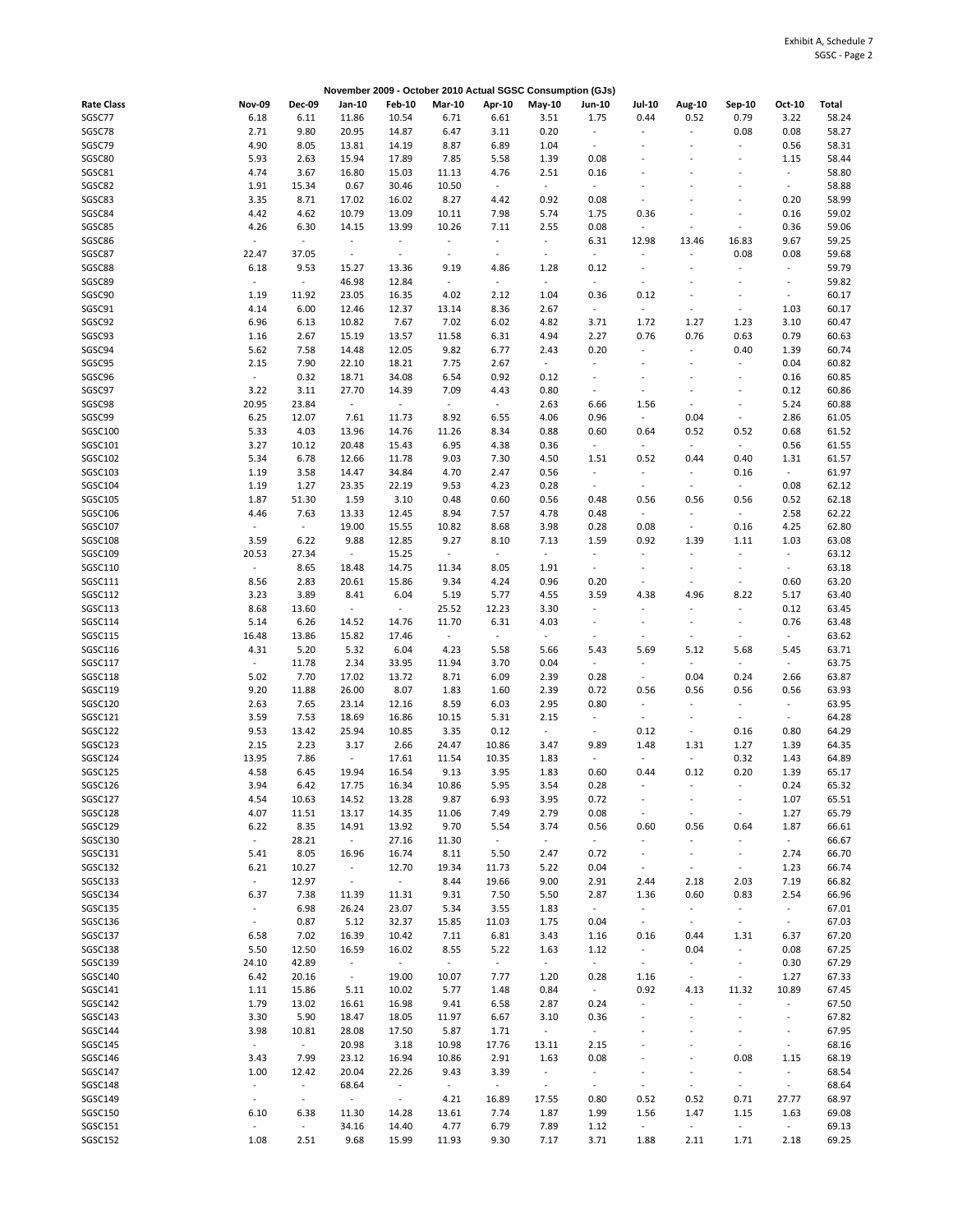|                   |                |                          |                          |                          |                          |                          | November 2009 - October 2010 Actual SGSC Consumption (GJs) |                          |                          |                          |                              |                          |       |
|-------------------|----------------|--------------------------|--------------------------|--------------------------|--------------------------|--------------------------|------------------------------------------------------------|--------------------------|--------------------------|--------------------------|------------------------------|--------------------------|-------|
| <b>Rate Class</b> | <b>Nov-09</b>  | <b>Dec-09</b>            | Jan-10                   | <b>Feb-10</b>            | <b>Mar-10</b>            | Apr-10                   | May-10                                                     | <b>Jun-10</b>            | Jul-10                   | Aug-10                   | Sep-10                       | Oct-10                   | Total |
| SGSC153           | 5.37           | 5.30                     | 16.45                    | 19.80                    | 10.46                    | 7.31                     | 3.82                                                       | 0.52                     | $\ddot{\phantom{a}}$     |                          |                              | 0.24                     | 69.27 |
| SGSC154           | $\omega$       | $\blacksquare$           | $\Box$                   | $\blacksquare$           | $\blacksquare$           | $\overline{\phantom{a}}$ | $\blacksquare$                                             | $\overline{\phantom{a}}$ | $\overline{a}$           |                          | $\overline{a}$               | 69.28                    | 69.28 |
|                   |                |                          |                          |                          |                          |                          |                                                            |                          |                          |                          |                              |                          |       |
| <b>SGSC155</b>    | 25.99          | 18.97                    | $\sim$                   | 24.65                    | $\blacksquare$           | $\omega$                 | $\bar{z}$                                                  |                          |                          |                          |                              | $\sim$                   | 69.61 |
| SGSC156           | 5.98           | 7.95                     | 16.78                    | 16.27                    | 10.06                    | 7.49                     | 3.55                                                       | $\overline{\phantom{a}}$ | ÷,                       | ÷,                       | ÷                            | 1.63                     | 69.71 |
| SGSC157           | 6.05           | 7.85                     | 14.11                    | 12.84                    | 9.78                     | 6.71                     | 4.98                                                       | 2.75                     | 0.92                     | 0.75                     | 0.83                         | 2.15                     | 69.72 |
| SGSC158           | 7.64           | 8.77                     | 14.80                    | 11.39                    | 12.17                    | 8.54                     | 4.58                                                       | 1.63                     | 0.04                     | $\overline{\phantom{a}}$ | $\overline{a}$               | 0.48                     | 70.04 |
| SGSC159           | 5.85           | 8.49                     | 19.54                    | 15.26                    | 12.33                    | 5.87                     | 1.67                                                       | 0.52                     | 0.48                     | $\sim$                   | $\overline{\phantom{a}}$     | 0.20                     | 70.21 |
| SGSC160           | 10.80          |                          | 25.31                    | 20.80                    | $\overline{\phantom{a}}$ | $\sim$                   | $\sim$                                                     | $\overline{\phantom{a}}$ | $\overline{\phantom{a}}$ | $\sim$                   | $\sim$                       | $\sim$                   |       |
|                   |                | 13.95                    |                          |                          |                          |                          |                                                            |                          |                          |                          |                              |                          | 70.86 |
| SGSC161           | 5.98           | 12.26                    | 16.35                    | 11.41                    | 6.99                     | 5.30                     | 3.27                                                       | 0.60                     | $\blacksquare$           | $\sim$                   | 1.63                         | 7.08                     | 70.87 |
| SGSC162           | 11.08          | 13.70                    | 25.63                    | 17.89                    | $\overline{\phantom{a}}$ | $\omega$                 | $\omega$                                                   | $\overline{\phantom{a}}$ | 0.16                     | $\omega$                 | $\bar{\phantom{a}}$          | 2.47                     | 70.93 |
| SGSC163           | 5.46           | 7.70                     | 12.69                    | 13.37                    | 12.61                    | 8.14                     | 5.78                                                       | 1.91                     | 0.88                     | 0.56                     | 0.56                         | 1.27                     | 70.93 |
| SGSC164           | 6.77           | 10.73                    | 20.59                    | 14.83                    | 9.34                     | 5.65                     | 3.03                                                       | $\overline{\phantom{a}}$ | $\blacksquare$           | $\omega$                 | $\blacksquare$               | $\omega$                 | 70.94 |
| SGSC165           | 4.86           | 4.65                     | 11.27                    | 11.53                    | 9.62                     | 6.49                     | 4.98                                                       | 4.07                     | 4.39                     | 3.37                     | 2.94                         | 2.78                     | 70.95 |
|                   |                |                          |                          |                          |                          |                          |                                                            |                          |                          |                          |                              |                          |       |
| SGSC166           | 3.27           | 6.26                     | 16.94                    | 19.64                    | 15.40                    | 8.82                     | 1.16                                                       | $\overline{\phantom{a}}$ | $\overline{\phantom{a}}$ | $\omega$                 | $\ddot{\phantom{1}}$         | $\omega$                 | 71.49 |
| SGSC167           | 5.98           | 8.77                     | 17.02                    | 16.46                    | 8.95                     | 9.00                     | 3.23                                                       | 0.16                     | $\frac{1}{2}$            | ÷,                       | ÷,                           | 1.99                     | 71.56 |
| SGSC168           | 7.09           | 9.44                     | 25.12                    | 13.32                    | 15.39                    | 0.68                     | 0.52                                                       | $\sim$                   | ÷,                       | ä,                       | ÷,                           | $\omega_{\rm c}$         | 71.56 |
| SGSC169           | 5.26           | 8.53                     | 12.30                    | 12.73                    | 12.97                    | 7.03                     | 7.45                                                       | 1.52                     | 0.40                     | ÷,                       | 0.32                         | 3.14                     | 71.65 |
| SGSC170           | 5.53           | 7.37                     | 17.44                    | 16.58                    | 10.62                    | 6.99                     | 3.94                                                       | 1.63                     | 0.24                     | $\ddot{\phantom{1}}$     | ÷,                           | 1.43                     | 71.77 |
|                   |                |                          |                          |                          |                          |                          |                                                            |                          |                          |                          |                              |                          |       |
| SGSC171           | 0.04           | 0.08                     | 10.16                    | 18.13                    | 14.60                    | 14.09                    | 8.84                                                       | 2.15                     | 0.68                     | $\sim$                   | 0.20                         | 2.82                     | 71.79 |
| SGSC172           | 3.86           | 10.40                    | 23.86                    | 13.79                    | 1.15                     | 6.40                     | 6.18                                                       | 0.92                     | $\overline{\phantom{a}}$ | ÷                        | $\sim$                       | 5.65                     | 72.21 |
| SGSC173           | $\omega$       | 7.27                     | 30.62                    | 25.17                    | 8.15                     | 1.08                     | $\sim$                                                     | $\overline{\phantom{a}}$ | $\overline{\phantom{a}}$ | $\overline{a}$           | $\overline{\phantom{a}}$     | $\blacksquare$           | 72.29 |
| SGSC174           | 3.46           | 6.29                     | 23.59                    | 20.40                    | 12.16                    | 5.46                     | 1.43                                                       | $\overline{\phantom{a}}$ | $\overline{a}$           | ÷,                       | $\overline{\phantom{a}}$     | $\blacksquare$           | 72.79 |
| SGSC175           | 4.50           | 13.83                    | 13.63                    | 24.25                    | 10.59                    | 3.59                     | 2.11                                                       | 0.04                     | $\blacksquare$           | $\ddot{\phantom{a}}$     | $\blacksquare$               | 0.36                     | 72.90 |
|                   |                |                          |                          |                          |                          |                          |                                                            |                          |                          |                          |                              |                          |       |
| SGSC176           | 4.86           | 5.34                     | 21.65                    | 18.57                    | 11.08                    | 7.18                     | 3.15                                                       | 0.16                     | 0.08                     | 0.04                     | 0.04                         | 0.76                     | 72.91 |
| SGSC177           | 4.94           | 6.02                     | 9.07                     | 3.30                     | 3.66                     | 4.52                     | 5.14                                                       | 5.94                     | 9.58                     | 8.58                     | 6.27                         | 6.20                     | 73.22 |
| SGSC178           | 7.53           | 9.92                     | 19.28                    | 15.74                    | 10.71                    | 0.36                     | 1.63                                                       | 4.67                     | 0.08                     | $\sim$                   | 1.43                         | 1.95                     | 73.30 |
| SGSC179           | 3.83           | 5.14                     | 16.98                    | 19.28                    | 14.44                    | 8.86                     | 4.90                                                       | 0.16                     | $\sim$                   | $\omega$                 | $\omega$                     | $\omega_{\rm c}$         | 73.59 |
| SGSC180           | 8.45           | 7.95                     | 15.94                    | 13.88                    | 9.58                     | 7.13                     | 4.78                                                       | 0.88                     | 0.68                     | 0.40                     | 0.67                         | 3.42                     | 73.76 |
|                   |                |                          |                          |                          |                          |                          |                                                            |                          |                          |                          |                              |                          |       |
| SGSC181           | 15.40          | 15.94                    | $\sim$                   | $\omega$                 | $\sim$                   | 4.55                     | 11.07                                                      | 6.98                     | 5.07                     | 3.29                     | 3.93                         | 7.55                     | 73.78 |
| SGSC182           | 3.38           | 6.66                     | 16.82                    | 15.95                    | 12.57                    | 10.46                    | 6.10                                                       | 0.48                     | 0.40                     | $\omega$                 |                              | 1.51                     | 74.33 |
| SGSC183           | 3.99           | 10.40                    | 19.40                    | 16.62                    | 10.46                    | 9.04                     | 2.95                                                       | 0.44                     | $\overline{\phantom{a}}$ | $\blacksquare$           | $\overline{a}$               | 1.07                     | 74.37 |
| SGSC184           | 5.73           | 3.71                     | 27.99                    | 22.03                    | 8.29                     | 4.90                     | 1.19                                                       | $\overline{\phantom{a}}$ | $\overline{\phantom{a}}$ | 0.04                     | $\overline{a}$               | 0.68                     | 74.56 |
| SGSC185           | 4.97           | 10.31                    | 28.03                    | 23.78                    | 6.54                     | 1.08                     | $\blacksquare$                                             | $\overline{\phantom{a}}$ | $\overline{a}$           | $\sim$                   |                              | $\sim$                   | 74.71 |
|                   |                |                          |                          |                          |                          |                          |                                                            |                          |                          |                          |                              |                          |       |
| SGSC186           | $\omega$       | $\omega$                 | 27.53                    | 23.74                    | 12.90                    | 8.48                     | 0.72                                                       | 0.04                     | ÷,                       | $\omega$                 | $\blacksquare$               | 1.31                     | 74.72 |
| <b>SGSC187</b>    | 20.38          | 18.30                    | $\overline{\phantom{a}}$ | $\blacksquare$           | $\omega$                 | $\sim$                   | 16.97                                                      | 5.14                     | 1.32                     | 1.15                     | 3.10                         | 8.39                     | 74.75 |
| SGSC188           | 7.57           | 22.38                    | $\omega_{\rm c}$         | 20.09                    | 16.74                    | 7.89                     | $\omega$                                                   | 0.20                     | $\blacksquare$           | $\ddot{\phantom{a}}$     | ÷                            | $\omega$                 | 74.87 |
| SGSC189           | ÷              | $\overline{\phantom{a}}$ | 29.05                    | 19.48                    | 15.70                    | 8.16                     | 2.27                                                       | 0.04                     | 0.08                     | ÷,                       |                              | 0.44                     | 75.22 |
| SGSC190           | $\blacksquare$ | $\omega$                 | 10.30                    | 24.17                    | 18.29                    | 11.63                    | 7.33                                                       | 3.07                     | 0.56                     | $\ddot{\phantom{1}}$     | ÷                            | $\overline{\phantom{a}}$ | 75.35 |
|                   |                |                          |                          |                          |                          |                          |                                                            |                          | $\omega$                 |                          |                              | $\sim$                   |       |
| SGSC191           | 7.68           | 9.21                     | 15.81                    | 14.19                    | 11.09                    | 9.51                     | 8.04                                                       | $\overline{\phantom{a}}$ |                          |                          | $\overline{\phantom{a}}$     |                          | 75.53 |
| SGSC192           | 7.46           | 12.26                    | 17.66                    | 14.35                    | 8.31                     | 7.85                     | 3.03                                                       | 0.72                     | 0.04                     | ÷,                       | 0.71                         | 3.14                     | 75.53 |
| SGSC193           | 4.19           | 6.78                     | 15.23                    | 19.40                    | 12.61                    | 10.42                    | 5.38                                                       | 1.51                     | 0.04                     | ÷,                       |                              | 0.16                     | 75.72 |
| SGSC194           | 5.62           | 6.58                     | 12.93                    | 17.93                    | 14.52                    | 9.94                     | 6.85                                                       | 1.16                     | 0.24                     |                          | ÷                            | 0.04                     | 75.81 |
| SGSC195           | 4.14           | 5.46                     | 24.85                    | 18.96                    | 10.54                    | 8.19                     | 2.15                                                       | $\overline{\phantom{a}}$ | $\omega$                 | $\sim$                   | 0.04                         | 1.79                     | 76.12 |
| SGSC196           |                | 7.38                     |                          | 19.08                    | 12.25                    | 6.03                     | 4.34                                                       | 1.79                     | 0.12                     | ä,                       | $\overline{\phantom{a}}$     |                          | 76.16 |
|                   | 5.14           |                          | 19.75                    |                          |                          |                          |                                                            |                          |                          |                          |                              | 0.28                     |       |
| SGSC197           | 5.34           | 9.96                     | 33.44                    | 27.49                    | $\sim$                   | $\blacksquare$           | $\sim$                                                     |                          | $\overline{\phantom{a}}$ | $\overline{a}$           | $\blacksquare$               | $\blacksquare$           | 76.23 |
| SGSC198           | 21.89          | 20.16                    | $\sim$                   | $\blacksquare$           | $\sim$                   | $\overline{\phantom{a}}$ | $\overline{\phantom{a}}$                                   |                          | $\overline{\phantom{a}}$ | ä,                       | 16.24                        | 18.00                    | 76.29 |
| SGSC199           | 5.66           | 12.90                    | 24.16                    | 22.18                    | 6.31                     | 3.03                     | 0.12                                                       | $\overline{\phantom{a}}$ | 0.52                     | $\sim$                   | 0.60                         | 0.84                     | 76.32 |
| SGSC200           | 5.18           | 45.19                    | 26.23                    | $\overline{\phantom{a}}$ | $\overline{\phantom{a}}$ | $\frac{1}{2}$            | $\overline{\phantom{a}}$                                   |                          |                          |                          |                              | $\overline{a}$           | 76.60 |
|                   | $\omega$       |                          |                          | 20.00                    |                          | 8.79                     | 1.87                                                       |                          | $\blacksquare$           |                          | $\qquad \qquad \blacksquare$ | $\overline{\phantom{a}}$ | 76.68 |
| SGSC201           |                | 14.42                    | 16.37                    |                          | 15.23                    |                          |                                                            |                          |                          |                          |                              |                          |       |
| SGSC202           | 31.34          | 40.11                    |                          | 5.24                     |                          |                          |                                                            |                          |                          |                          |                              |                          | 76.69 |
| SGSC203           | 5.89           | 10.76                    | 24.29                    | 21.15                    | 9.92                     | 2.95                     | 1.71                                                       | 0.12                     | 0.08                     | $\overline{\phantom{a}}$ | $\overline{\phantom{a}}$     | 0.08                     | 76.95 |
| SGSC204           | 6.89           | 6.12                     | 15.19                    | 9.46                     | 11.73                    | 11.63                    | 8.48                                                       | 1.00                     | $\omega$                 | ÷,                       | 0.91                         | 5.96                     | 77.37 |
| SGSC205           | 7.16           | 5.66                     | 22.11                    | 16.06                    | 10.99                    | 7.39                     | 4.22                                                       | 1.36                     | 0.20                     | $\overline{\phantom{a}}$ | 0.32                         | 2.11                     | 77.58 |
| SGSC206           | 12.75          | 13.71                    | $\sim$                   | $\omega$                 | $\sim$                   | $\sim$                   | 16.52                                                      | 9.89                     | 5.31                     | 5.51                     | 6.31                         | 7.67                     | 77.67 |
|                   |                |                          |                          |                          |                          |                          |                                                            |                          |                          |                          |                              |                          |       |
| SGSC207           | 2.03           | 7.55                     | 28.24                    | 21.63                    | 10.62                    | 5.98                     | 2.03                                                       | $\sim$                   | $\sim$                   | $\blacksquare$           |                              | $\sim 10$                | 78.08 |
| SGSC208           | 0.60           | 11.98                    | 24.17                    | 14.67                    | 12.62                    | 8.08                     | 3.31                                                       | 1.08                     | 0.52                     | $\overline{\phantom{a}}$ | $\sim$                       | 1.15                     | 78.18 |
| SGSC209           | 5.34           | 15.68                    | 24.99                    | 17.25                    | 7.67                     | 4.66                     | 1.00                                                       | $\sim$                   | $\blacksquare$           | $\overline{\phantom{a}}$ | 0.08                         | 1.63                     | 78.30 |
| SGSC210           | 11.63          | 8.01                     | 19.30                    | 20.87                    | 9.98                     | 6.19                     | 1.43                                                       | 1.04                     | $\blacksquare$           | $\overline{\phantom{a}}$ | $\qquad \qquad \blacksquare$ | $\omega$                 | 78.45 |
| SGSC211           | 9.73           | 14.68                    | $\sim$                   | 30.85                    | 14.98                    | 3.90                     | 0.96                                                       | $\overline{\phantom{a}}$ | $\overline{\phantom{a}}$ | $\sim$                   | $\sim$                       | 3.42                     | 78.52 |
| SGSC212           | 4.54           | 6.74                     | 12.61                    | 17.10                    |                          | 9.62                     | 4.82                                                       | 2.95                     | 2.95                     | 3.18                     | 2.74                         | $\overline{\phantom{a}}$ | 78.59 |
|                   |                |                          |                          |                          | 11.34                    |                          |                                                            |                          |                          |                          |                              |                          |       |
| SGSC213           | 6.17           | 8.05                     | 20.67                    | 20.20                    | 15.24                    | 7.23                     | 1.24                                                       | $\overline{\phantom{a}}$ | $\blacksquare$           | $\blacksquare$           | $\overline{\phantom{a}}$     | $\blacksquare$           | 78.80 |
| SGSC214           | 3.39           | 8.75                     | 27.05                    | 25.01                    | 10.70                    | 3.11                     | 1.08                                                       | $\overline{\phantom{a}}$ | $\blacksquare$           | $\overline{\phantom{a}}$ | $\overline{\phantom{a}}$     | $\sim$                   | 79.09 |
| SGSC215           | 2.55           | 11.15                    | 29.72                    | 22.74                    | 8.87                     | 3.43                     | $\omega$                                                   | $\overline{\phantom{a}}$ | $\overline{\phantom{a}}$ | $\blacksquare$           | $\blacksquare$               | 0.76                     | 79.22 |
| SGSC216           | 8.53           | 12.34                    | 17.62                    | 14.59                    | 9.15                     | 6.89                     | 3.11                                                       | 1.12                     | 0.88                     | 0.71                     | 1.03                         | 3.30                     | 79.27 |
| SGSC217           | 20.12          | 18.44                    | $\sim$                   | $\sim$                   | $\sim$                   | 40.94                    | $\sim$                                                     | $\sim$                   | $\omega$                 | $\omega$                 | $\omega$                     | $\omega_{\rm c}$         | 79.50 |
|                   |                |                          |                          |                          |                          |                          |                                                            |                          |                          |                          |                              |                          |       |
| SGSC218           | 9.36           | 12.56                    | 18.36                    | 15.39                    | 9.46                     | 7.97                     | 3.98                                                       | 0.56                     | 0.44                     | 0.48                     | 0.48                         | 0.48                     | 79.52 |
| SGSC219           | 8.52           | 10.23                    | 24.90                    | 14.55                    | 7.77                     | 5.78                     | 3.50                                                       | 1.40                     | 0.12                     | 0.04                     | 0.16                         | 2.58                     | 79.55 |
| SGSC220           | 7.57           | 7.73                     | 17.37                    | 14.04                    | 12.41                    | 9.14                     | 5.42                                                       | 2.79                     | 0.60                     | 0.28                     | $\sim$                       | 2.34                     | 79.69 |
| SGSC221           | 1.19           | 13.74                    | 23.11                    | 23.30                    | 10.80                    | 4.11                     | 1.91                                                       | 0.20                     | 0.36                     | 0.60                     | 0.08                         | 0.40                     | 79.80 |
| SGSC222           | 3.74           | 7.02                     | 14.79                    | 16.50                    | 10.32                    | 9.34                     | 8.60                                                       | 4.98                     | 4.27                     | 1.11                     | $\sim$                       | $\sim$                   | 80.67 |
|                   |                |                          |                          |                          |                          |                          |                                                            |                          |                          |                          |                              |                          |       |
| SGSC223           | 6.89           | 10.34                    | 15.71                    | 13.96                    | 9.94                     | 7.85                     | 4.26                                                       | 2.75                     | 2.15                     | 1.83                     | 1.79                         | 3.34                     | 80.81 |
| SGSC224           | 6.45           | 0.04                     | $\omega_{\rm{eff}}$      | 16.67                    | 12.29                    | 15.90                    | 2.89                                                       | 3.25                     | 2.44                     | 3.86                     | 3.33                         | 13.78                    | 80.90 |
| SGSC225           | 7.29           | 9.92                     | 16.42                    | 15.47                    | 12.73                    | 9.54                     | 5.74                                                       | 1.91                     | 0.36                     | $\sim$                   | $\sim$                       | 1.59                     | 80.97 |
| SGSC226           | 8.40           | 4.19                     | 15.69                    | 17.33                    | 13.44                    | 9.47                     | 5.66                                                       | 0.60                     | $\sim$                   | $\sim$                   | 0.95                         | 5.25                     | 80.98 |
| SGSC227           | 5.97           | 8.49                     | 17.36                    | 14.43                    | 10.26                    | 6.39                     | 4.86                                                       | 2.71                     | 2.60                     | 2.66                     | 3.29                         | 2.42                     | 81.44 |
|                   |                |                          |                          |                          |                          |                          |                                                            |                          |                          |                          |                              |                          |       |
| SGSC228           | 1.39           | 10.26                    | 29.11                    | 19.96                    | 10.78                    | 5.42                     | 1.16                                                       | 0.76                     | 0.68                     | 0.60                     | 0.75                         | 0.64                     | 81.51 |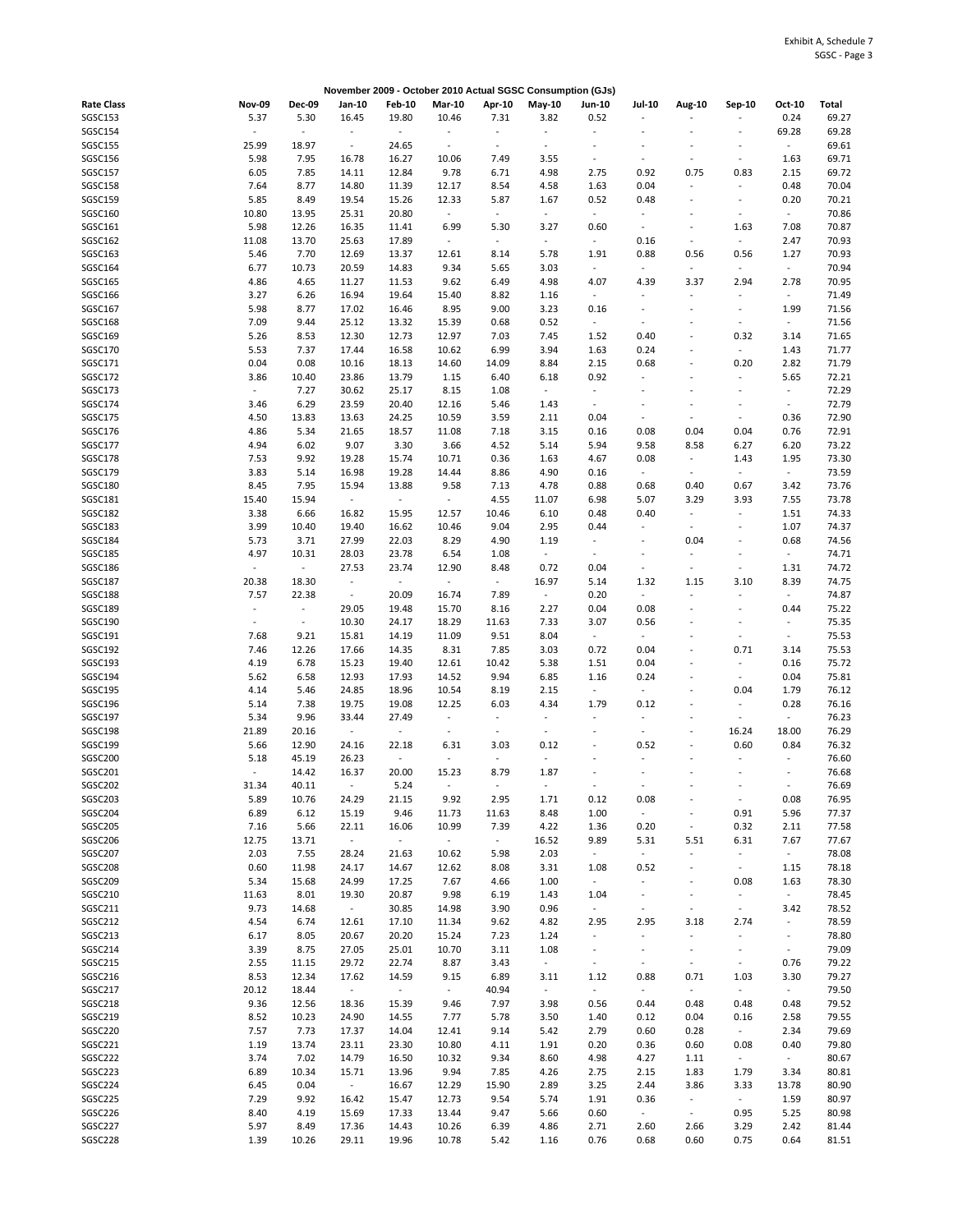|                   |                  |                          |                          |                          |                | November 2009 - October 2010 Actual SGSC Consumption (GJs) |                          |                          |                          |                          |                          |                     |       |
|-------------------|------------------|--------------------------|--------------------------|--------------------------|----------------|------------------------------------------------------------|--------------------------|--------------------------|--------------------------|--------------------------|--------------------------|---------------------|-------|
| <b>Rate Class</b> | <b>Nov-09</b>    | <b>Dec-09</b>            | Jan-10                   | <b>Feb-10</b>            | <b>Mar-10</b>  | Apr-10                                                     | $May-10$                 | <b>Jun-10</b>            | Jul-10                   | Aug-10                   | Sep-10                   | Oct-10              | Total |
| SGSC229           | 8.68             | 13.60                    | 28.57                    | 25.60                    | 5.14           | $\sim$                                                     |                          |                          |                          |                          |                          | $\overline{a}$      | 81.59 |
| <b>SGSC230</b>    | 6.50             | 8.77                     | 21.42                    | 20.51                    | 12.70          | 7.93                                                       | 3.07                     | 0.36                     | ä,                       | $\overline{a}$           |                          | 0.56                | 81.82 |
| SGSC231           | 9.28             | 9.58                     | 19.39                    | 23.03                    | 15.05          | 6.02                                                       | 0.24                     | $\sim$                   |                          | ÷,                       |                          | 0.16                | 82.75 |
| SGSC232           | 4.74             | 9.00                     | 22.03                    | 19.40                    | 16.30          | 7.79                                                       | 2.67                     | 0.36                     | ÷,                       | 0.56                     | 0.04                     | $\sim$              | 82.89 |
| SGSC233           | 9.65             |                          |                          | 13.00                    | 9.03           | 7.57                                                       |                          |                          | $\overline{a}$           | $\ddot{\phantom{a}}$     | 0.79                     |                     | 82.95 |
|                   |                  | 15.75                    | 19.60                    |                          |                |                                                            | 0.16                     | 0.08                     |                          |                          |                          | 7.32                |       |
| SGSC234           | 0.52             | 12.69                    | 17.10                    | 21.23                    | 10.94          | 9.52                                                       | 3.31                     | 0.44                     | $\overline{a}$           | $\overline{\phantom{a}}$ | 1.27                     | 5.93                | 82.95 |
| SGSC235           | 7.77             | 10.59                    | 25.95                    | 26.08                    | 9.35           | 2.83                                                       | $\sim$                   | $\overline{\phantom{a}}$ | ٠                        | $\overline{\phantom{a}}$ | $\blacksquare$           | 0.52                | 83.09 |
| SGSC236           | 8.05             | 11.55                    | 18.92                    | 16.14                    | 9.59           | 7.97                                                       | 3.55                     | 1.52                     | 0.44                     | 0.48                     | 0.71                     | 4.30                | 83.22 |
| SGSC237           | 1.47             | 15.18                    | 12.33                    | 24.73                    | 13.54          | 6.55                                                       | 6.89                     | 1.36                     | $\sim$                   | 0.16                     | $\overline{\phantom{a}}$ | 1.07                | 83.28 |
| SGSC238           | $\omega_{\rm c}$ | 6.97                     | 2.10                     | 24.89                    | 21.43          | 22.98                                                      | 3.11                     | 2.07                     | $\blacksquare$           | 0.04                     | $\overline{\phantom{a}}$ | $\sim$              | 83.59 |
| SGSC239           | 4.46             | 5.82                     | 17.56                    | 19.88                    | 15.63          | 10.71                                                      | 7.80                     | 1.95                     | $\overline{\phantom{a}}$ | $\sim$                   | $\sim$                   | 0.08                | 83.89 |
| SGSC240           | 3.67             | 17.73                    | $\sim$                   | 24.10                    | 14.86          | 10.32                                                      | 4.27                     | 1.24                     | 0.24                     | 0.16                     | 1.79                     | 5.57                | 83.95 |
| SGSC241           | 6.21             | 7.97                     | 19.93                    | 18.96                    | 13.12          | 8.11                                                       | 4.54                     | 1.99                     | 1.16                     | 1.03                     | 0.71                     | 0.87                | 84.60 |
| SGSC242           | 6.61             | 8.51                     | 15.19                    | 13.68                    | 11.14          | 8.20                                                       | 7.41                     | 3.15                     | 1.75                     | 1.35                     | 2.50                     | 5.45                | 84.94 |
| SGSC243           | 5.34             | 9.42                     | 22.77                    | 18.17                    | 14.29          | 10.04                                                      | 2.15                     | 0.04                     | $\blacksquare$           | $\omega$                 | $\blacksquare$           | 2.94                | 85.16 |
|                   |                  |                          |                          |                          |                |                                                            |                          |                          |                          | ÷,                       |                          |                     |       |
| SGSC244           | 2.35             | 15.87                    | 24.09                    | 25.17                    | 10.27          | 5.58                                                       | 1.16                     | 0.04                     | $\overline{\phantom{a}}$ |                          | $\overline{\phantom{a}}$ | 0.80                | 85.33 |
| SGSC245           | 9.32             | 12.80                    | 27.96                    | 17.77                    | 9.02           | 5.54                                                       | 0.92                     | $\overline{\phantom{a}}$ | $\overline{\phantom{a}}$ | $\blacksquare$           | 0.12                     | 1.91                | 85.36 |
| SGSC246           | 7.65             | 10.20                    | 16.82                    | 14.79                    | 9.47           | 8.72                                                       | 5.02                     | 2.87                     | 0.96                     | 1.51                     | 2.70                     | 4.77                | 85.48 |
| SGSC247           | 9.04             | 6.74                     | 9.39                     | 9.58                     | 7.93           | 7.90                                                       | 7.60                     | 5.98                     | 5.87                     | 4.60                     | 5.12                     | 5.76                | 85.51 |
| SGSC248           | 6.21             | 9.00                     | 18.70                    | 16.78                    | 11.85          | 7.59                                                       | 5.53                     | 2.95                     | 0.80                     | 1.67                     | 2.10                     | 2.38                | 85.56 |
| SGSC249           | $\sim$           | $\overline{\phantom{a}}$ | 34.71                    | 22.30                    | 13.50          | 9.60                                                       | 2.07                     | 0.04                     | $\overline{\phantom{a}}$ | $\blacksquare$           | $\blacksquare$           | 3.50                | 85.72 |
| SGSC250           | $\blacksquare$   | $\overline{\phantom{a}}$ | 24.24                    | 21.67                    | 17.49          | 11.31                                                      | 5.23                     | 1.84                     | $\overline{\phantom{a}}$ | $\omega$                 | 0.04                     | 3.94                | 85.76 |
| SGSC251           | 6.73             | 10.25                    | 19.06                    | 16.22                    | 12.60          | 8.91                                                       | 5.65                     | 1.71                     | 1.76                     | $\sim$                   | $\overline{\phantom{a}}$ | 3.06                | 85.95 |
| SGSC252           | 2.11             | 23.72                    | $\omega$                 | 29.82                    | 20.13          | 9.24                                                       | 0.28                     | 0.12                     | 0.12                     | 0.12                     | 0.16                     | 0.28                | 86.10 |
| SGSC253           | 11.12            | 14.68                    | $\blacksquare$           | 24.57                    | 15.38          | 8.96                                                       | 3.63                     | 0.68                     | 0.40                     | 0.36                     | 1.47                     | 4.93                | 86.18 |
| SGSC254           | 7.53             | 11.11                    | 28.57                    | 18.05                    | 11.90          | 9.32                                                       | $\sim$                   | $\overline{\phantom{a}}$ | $\omega$                 | $\omega$                 | $\overline{\phantom{a}}$ | $\omega$            | 86.48 |
|                   |                  |                          |                          |                          |                |                                                            |                          |                          |                          |                          |                          |                     |       |
| SGSC255           | 7.41             | 8.85                     | 20.29                    | 17.81                    | 8.39           | 10.23                                                      | 6.25                     | 3.55                     | 0.96                     | 0.99                     | 0.95                     | 0.99                | 86.67 |
| SGSC256           | 10.68            | 16.04                    | 21.74                    | 11.73                    | 7.39           | 5.54                                                       | 5.06                     | 1.95                     | 0.36                     | 0.32                     | 1.23                     | 4.69                | 86.73 |
| SGSC257           | $\omega$         | $\sim$                   | 29.86                    | 22.91                    | 18.60          | 8.56                                                       | 4.66                     | 0.20                     | $\overline{\phantom{a}}$ | $\omega$                 | 0.04                     | 2.39                | 87.22 |
| SGSC258           | 5.34             | 11.37                    | 33.35                    | 19.13                    | 12.29          | 3.15                                                       | 1.91                     | 0.16                     | $\blacksquare$           | $\ddot{\phantom{1}}$     | 0.04                     | 0.60                | 87.34 |
| SGSC259           | 0.12             | 17.65                    | $\sim$                   | 29.54                    | 14.98          | 18.04                                                      | 6.90                     | 0.20                     |                          | ÷,                       |                          | $\sim$              | 87.43 |
| SGSC260           | 10.20            | 10.41                    | 17.01                    | 17.38                    | 10.54          | 9.64                                                       | 6.81                     | 1.12                     | $\overline{\phantom{a}}$ | $\ddot{\phantom{1}}$     | $\overline{\phantom{a}}$ | 4.33                | 87.44 |
| SGSC261           | 6.62             | 11.83                    | 25.63                    | 25.29                    | 12.18          | 4.42                                                       | 1.24                     | $\overline{\phantom{a}}$ | $\overline{\phantom{a}}$ | $\sim$                   | $\overline{\phantom{a}}$ | 0.24                | 87.45 |
| SGSC262           | 7.80             | 5.46                     | 19.24                    | 24.76                    | 12.81          | 9.26                                                       | 3.07                     | 1.91                     | 0.80                     | 0.44                     | 0.64                     | 1.47                | 87.66 |
| SGSC263           | 15.03            | 16.27                    | $\blacksquare$           | 29.26                    | 15.34          | 11.87                                                      | $\omega_{\rm c}$         | $\overline{\phantom{a}}$ | $\overline{\phantom{a}}$ | $\sim$                   | $\overline{\phantom{a}}$ | $\sim$              | 87.77 |
| SGSC264           | 4.91             | 15.87                    | 23.25                    | 22.90                    | 11.42          | 6.65                                                       | 1.16                     | 0.04                     | 0.04                     | $\omega$                 | 0.04                     | 1.63                | 87.91 |
| SGSC265           | 8.00             | 8.16                     | 18.83                    | 18.09                    | 11.08          | 7.94                                                       | 4.82                     | 3.03                     | 1.48                     | 1.47                     | 1.55                     | 3.66                | 88.11 |
|                   |                  |                          |                          |                          |                |                                                            |                          |                          |                          |                          |                          |                     |       |
| SGSC266           | 0.56             | 4.02                     | 32.04                    | 23.58                    | 20.33          | 5.70                                                       | 1.11                     | $\overline{\phantom{a}}$ | $\overline{\phantom{a}}$ | $\ddot{\phantom{1}}$     | $\overline{\phantom{a}}$ | 0.87                | 88.21 |
| SGSC267           | 6.77             | 9.96                     | 19.85                    | 18.64                    | 13.84          | 9.07                                                       | 5.26                     | 2.31                     | 0.32                     | $\sim$                   | 0.04                     | 2.26                | 88.32 |
| SGSC268           | 4.66             | 13.99                    | 29.28                    | 16.46                    | 11.82          | 6.87                                                       | 2.27                     | 1.36                     | 0.16                     | $\sim$                   |                          | 1.67                | 88.54 |
| SGSC269           | 28.84            | 35.66                    | $\sim$                   | $\Box$                   | $\sim$         | $\omega_{\rm c}$                                           | 11.76                    | 12.48                    | $\omega$                 | ÷,                       | $\sim$                   | $\sim$              | 88.74 |
| SGSC270           | 20.88            | 19.44                    | $\overline{\phantom{a}}$ | $\overline{\phantom{a}}$ | $\blacksquare$ | 12.79                                                      | 13.03                    | 5.54                     | 3.47                     | 1.82                     | 3.21                     | 8.71                | 88.89 |
| SGSC271           | 10.64            | 10.38                    | 8.25                     | 10.66                    | 8.82           | 6.77                                                       | 4.26                     | 6.34                     | 5.82                     | 4.25                     | 6.19                     | 6.92                | 89.30 |
| SGSC272           | 7.34             | 21.46                    | $\overline{\phantom{a}}$ | 31.10                    | 16.09          | 8.24                                                       | 0.76                     | 0.12                     | 0.08                     | 0.08                     | 0.71                     | 3.34                | 89.32 |
| SGSC273           | 9.97             | 14.37                    | 25.94                    | 19.48                    | 10.02          | 4.78                                                       | 1.75                     | 1.20                     | 0.04                     | $\omega$                 | 0.04                     | 2.03                | 89.62 |
| SGSC274           | 8.29             | 27.77                    | $\blacksquare$           | 27.67                    | 14.58          | 7.05                                                       | 1.52                     | 0.32                     | $\sim$                   | $\sim$                   | $\sim$                   | 2.43                | 89.63 |
| SGSC275           |                  |                          |                          | 17.93                    | 12.94          |                                                            | 4.26                     |                          | 0.12                     | $\sim$                   |                          | 5.81                | 89.92 |
|                   | 5.62             | 10.72                    | 24.12                    |                          |                | 6.41                                                       |                          | 0.56                     |                          |                          | 1.43                     |                     |       |
| SGSC276           | 8.45             | 13.65                    | 17.97                    | 15.99                    | 11.92          | 9.25                                                       | 5.73                     | 1.40                     | 0.68                     | 0.71                     | 0.87                     | 3.50                | 90.12 |
| SGSC277           | 36.65            | 33.19                    | $\blacksquare$           | $\blacksquare$           | $\blacksquare$ | $\omega$                                                   | $\sim$                   | $\overline{\phantom{a}}$ | $\omega$                 | 1.31                     | 5.32                     | 13.88               | 90.35 |
| SGSC278           | 0.84             | 1.04                     | 8.13                     | 32.61                    | 31.95          | 14.89                                                      | 1.04                     | 0.12                     |                          |                          |                          |                     | 90.62 |
| SGSC279           | 13.91            | 17.03                    | 36.37                    | 21.07                    | 0.48           | 0.28                                                       | 0.16                     | $\sim$                   | 0.08                     | $\overline{\phantom{a}}$ | 0.04                     | 1.23                | 90.65 |
| <b>SGSC280</b>    | 7.74             | 15.51                    | 20.35                    | 15.31                    | 9.42           | 12.71                                                      | 3.63                     | 1.36                     | 0.44                     | $\Box$                   | 0.95                     | 3.26                | 90.68 |
| SGSC281           | 5.06             | 15.24                    | 21.15                    | 22.66                    | 12.22          | 8.56                                                       | 1.59                     | 0.72                     | 0.88                     | 0.75                     | 0.91                     | 0.95                | 90.69 |
| SGSC282           | 11.38            | 7.54                     | 22.75                    | 18.92                    | 13.84          | 7.63                                                       | 5.61                     | 1.71                     | $\sim$                   | $\sim$                   | 0.04                     | 1.31                | 90.73 |
| SGSC283           | 6.53             | 13.06                    | 22.40                    | 20.16                    | 12.80          | 8.14                                                       | 4.78                     | 1.20                     | 0.20                     | $\sim$                   | 0.28                     | 1.55                | 91.10 |
| SGSC284           | 6.10             | 8.49                     | 19.75                    | 18.29                    | 15.12          | 10.74                                                      | 6.13                     | 1.83                     | 1.12                     | 1.31                     | 0.99                     | 1.27                | 91.14 |
| SGSC285           | 8.12             | 3.79                     | 30.72                    | 23.66                    | 11.59          | 9.14                                                       | 2.23                     | 0.16                     | 0.04                     | $\sim$                   | $\sim$                   | 1.87                | 91.32 |
|                   |                  |                          |                          |                          |                |                                                            |                          |                          |                          |                          |                          |                     |       |
| SGSC286           | 7.68             | 11.84                    | 24.45                    | 20.31                    | 13.40          | 5.63                                                       | 4.22                     | 1.91                     | $\overline{\phantom{a}}$ | 0.24                     | 0.56                     | 1.31                | 91.55 |
| SGSC287           | 0.60             | 11.74                    | 27.34                    | 40.63                    | 10.98          | $\sim$                                                     | 0.32                     | $\sim$                   | $\overline{\phantom{a}}$ | $\omega$                 | $\blacksquare$           | $\sim$              | 91.61 |
| SGSC288           | 8.94             | 16.22                    | 20.51                    | 18.53                    | 10.94          | 8.88                                                       | 2.15                     | 0.12                     | $\overline{\phantom{a}}$ | $\blacksquare$           | 0.20                     | 5.37                | 91.86 |
| SGSC289           | 8.98             | 12.85                    | 12.50                    | 16.86                    | 13.14          | 10.24                                                      | 7.22                     | 1.56                     | $\blacksquare$           | $\blacksquare$           | 0.79                     | 8.08                | 92.22 |
| SGSC290           | 5.69             | 10.09                    | 22.51                    | 14.27                    | 15.67          | 17.46                                                      | 6.45                     | 0.16                     | 0.04                     | $\sim$                   | $\sim$                   | 0.12                | 92.46 |
| SGSC291           | 7.88             | 9.56                     | 26.28                    | 19.37                    | 10.45          | 7.90                                                       | 5.22                     | 0.84                     | 0.60                     | 0.52                     | 0.68                     | 3.34                | 92.64 |
| SGSC292           | 7.85             | 10.33                    | 23.56                    | 20.48                    | 13.61          | 9.28                                                       | 5.98                     | 0.12                     | $\sim$                   | $\sim$                   | $\overline{\phantom{a}}$ | 1.71                | 92.92 |
| SGSC293           | 5.30             | 11.97                    | 27.05                    | 23.30                    | 13.10          | 6.53                                                       | 2.03                     | 0.76                     | 0.56                     | 0.48                     | 0.60                     | 1.39                | 93.07 |
| SGSC294           | 9.63             | 11.55                    | 24.70                    | 21.99                    | 15.23          | 7.26                                                       | 2.27                     | 0.48                     | $\sim$                   | $\sim$                   |                          | $\omega_{\rm{eff}}$ | 93.11 |
| SGSC295           | $\omega$         | $\sim$                   |                          |                          |                |                                                            | 9.32                     |                          | 0.04                     | 0.04                     |                          |                     | 93.11 |
|                   |                  |                          | 26.13                    | 25.77                    | 14.75          | 12.40                                                      |                          | 2.87                     |                          |                          | 0.04                     | 1.75                |       |
| SGSC296           | 8.57             | 9.86                     | 17.93                    | 15.95                    | 10.66          | 8.60                                                       | 6.13                     | 2.67                     | 3.07                     | 2.50                     | 3.06                     | 4.45                | 93.45 |
| SGSC297           | 8.69             | 13.31                    | 24.55                    | 19.76                    | 13.33          | 8.25                                                       | 3.31                     | $\sim$                   | $\omega$                 | $\sim$                   | $\blacksquare$           | 2.27                | 93.47 |
| SGSC298           | 8.61             | 17.30                    | $\sim$                   | 23.78                    | 13.58          | 13.62                                                      | 5.74                     | 1.91                     | 0.60                     | 0.56                     | 2.34                     | 5.61                | 93.65 |
| SGSC299           | 28.84            | 35.66                    | $\omega$                 | $\omega$                 | $\sim$         | $\omega_{\rm c}$                                           | $\omega_{\rm c}$         | $\blacksquare$           | 29.34                    | $\blacksquare$           | $\blacksquare$           | $\sim$              | 93.84 |
| SGSC300           | 7.45             | 8.17                     | 26.23                    | 23.97                    | 17.58          | 9.23                                                       | 0.88                     | 0.04                     | $\blacksquare$           | $\blacksquare$           | $\overline{\phantom{a}}$ | 0.60                | 94.15 |
| SGSC301           | 24.68            | 45.89                    | 23.75                    | $\omega_{\rm c}$         | $\sim$         | $\sim$                                                     | $\pm$                    | $\blacksquare$           | $\sim$                   | $\sim$                   | $\overline{\phantom{a}}$ | $\omega_{\rm c}$    | 94.32 |
| SGSC302           | 8.16             | 8.80                     | 20.62                    | 16.82                    | 13.52          | 8.73                                                       | 5.97                     | 2.83                     | 1.92                     | 1.71                     | 1.71                     | 3.54                | 94.33 |
| SGSC303           | 4.54             | 7.02                     | 27.70                    | 25.24                    | 16.42          | 8.83                                                       | 3.82                     | 0.40                     | $\overline{\phantom{a}}$ | $\ddot{\phantom{a}}$     | ÷                        | 0.48                | 94.45 |
| SGSC304           | 28.39            | 37.61                    | 28.59                    | $\sim$                   | ÷.             | $\blacksquare$                                             | $\overline{\phantom{a}}$ |                          | $\blacksquare$           | $\blacksquare$           | ÷                        | ÷,                  | 94.59 |
|                   |                  |                          |                          |                          |                |                                                            |                          |                          |                          |                          |                          |                     |       |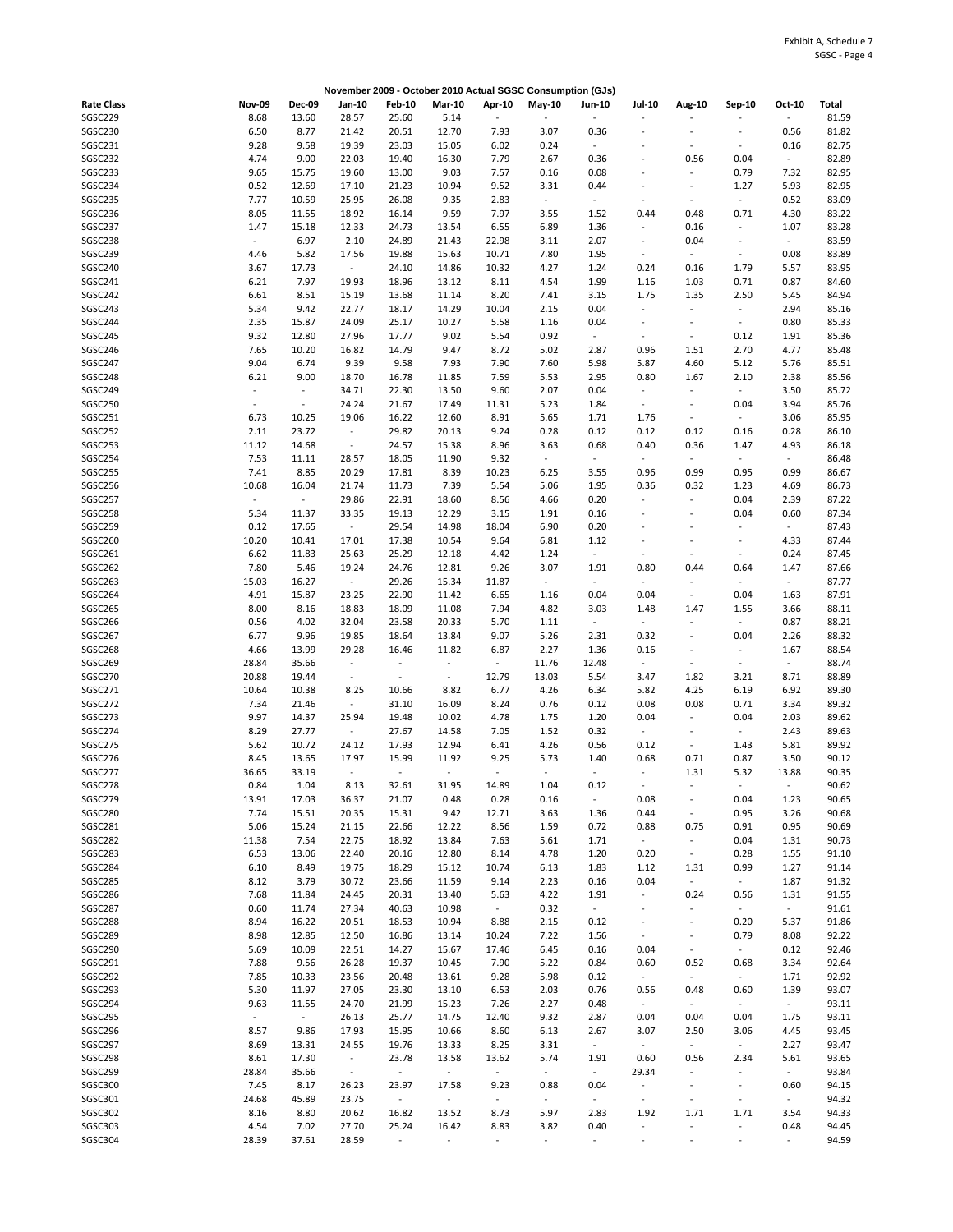|                    |                           |                          |                          |                          |                          |                      | November 2009 - October 2010 Actual SGSC Consumption (GJs) |                                  |                                                      |                             |                              |                          |                  |
|--------------------|---------------------------|--------------------------|--------------------------|--------------------------|--------------------------|----------------------|------------------------------------------------------------|----------------------------------|------------------------------------------------------|-----------------------------|------------------------------|--------------------------|------------------|
| <b>Rate Class</b>  | <b>Nov-09</b>             | <b>Dec-09</b>            | Jan-10                   | <b>Feb-10</b>            | <b>Mar-10</b>            | Apr-10               | <b>May-10</b>                                              | <b>Jun-10</b>                    | <b>Jul-10</b>                                        | Aug-10                      | Sep-10                       | Oct-10                   | <b>Total</b>     |
| <b>SGSC305</b>     |                           | $\overline{\phantom{a}}$ | $\overline{\phantom{a}}$ | $\overline{\phantom{a}}$ | $\overline{\phantom{a}}$ |                      | 4.38                                                       | 25.79                            | 14.06                                                | 15.48                       | 18.46                        | 16.64                    | 94.81            |
| SGSC306            | 7.29                      | 12.56                    | 17.41                    | 18.61                    | 16.03                    | 11.22                | 9.96                                                       | 2.15                             | $\omega$                                             | $\blacksquare$              | $\blacksquare$               | $\omega$                 | 95.23            |
| SGSC307            | 12.32                     | 19.44                    | $\overline{\phantom{a}}$ | 20.68                    | 16.89                    | 12.87                | 6.30                                                       | 1.36                             | $\overline{\phantom{a}}$                             | 0.12                        | 0.48                         | 4.85                     | 95.31            |
| <b>SGSC308</b>     | ÷                         | $\sim$                   | 31.58                    | 39.94                    | 12.23                    | 6.79                 | 1.39                                                       | 0.38                             | 0.25                                                 | 0.44                        | 0.44                         | 1.93                     | 95.37            |
| SGSC309            | 9.43                      | 8.40                     | 26.64                    | 20.72                    | 14.87                    | 6.66                 | 2.39                                                       | $\overline{\phantom{a}}$         | $\overline{\phantom{a}}$                             | $\omega$                    | 0.40                         | 5.92                     | 95.43            |
| SGSC310            | 8.05                      | 11.99                    | 21.58                    | 17.61                    | 11.54                    | 9.60                 | 4.86                                                       | 1.87                             | 0.80                                                 | 0.71                        | 0.91                         | 5.93                     | 95.45            |
| SGSC311            | 2.95                      | 6.82                     | 27.58                    | 26.95                    | 18.29                    | 7.83                 | 2.75                                                       | 0.76                             | 0.76                                                 | 0.79                        | $\overline{\phantom{a}}$     | $\overline{\phantom{a}}$ | 95.48            |
| SGSC312            | 20.37                     | 29.52                    | 43.01                    | 2.74                     | $\sim$                   | $\sim$               | $\omega$                                                   | $\sim$                           | $\omega$                                             | $\blacksquare$              | $\overline{\phantom{a}}$     | $\omega$                 | 95.64            |
| SGSC313            | 11.92                     | 15.71                    | 25.36                    | 20.99                    | 12.22                    | 3.78                 | 0.64                                                       | 0.72                             | 0.04                                                 | $\blacksquare$              | 0.44                         | 3.94                     | 95.76            |
| SGSC314<br>SGSC315 | 6.02<br>9.24              | 8.14                     | 15.83<br>19.75           | 16.10                    | 26.60<br>9.86            | 16.61<br>9.84        | 3.83                                                       | 0.72                             | $\sim$<br>2.03                                       | $\blacksquare$              | 0.28                         | 1.71                     | 95.84<br>95.86   |
| SGSC316            | 15.11                     | 11.17<br>17.69           | $\blacksquare$           | 15.55<br>25.53           | 18.73                    | 13.50                | 5.66<br>5.38                                               | 3.27<br>$\blacksquare$           | $\bar{z}$                                            | 1.59<br>$\bar{\phantom{a}}$ | 1.90<br>$\sim$               | 6.00<br>$\sim$           | 95.94            |
| SGSC317            | 6.61                      | 13.47                    | 23.35                    | 20.72                    | 16.34                    | 8.74                 | 4.58                                                       | 0.48                             | $\blacksquare$                                       | $\Box$                      | 0.12                         | 2.03                     | 96.44            |
| SGSC318            | 6.02                      | 10.44                    | 20.75                    | 21.70                    | 14.68                    | 11.58                | 4.54                                                       | 1.71                             | 1.40                                                 | 0.99                        | 0.83                         | 1.87                     | 96.51            |
| SGSC319            | 9.16                      | 11.73                    | 22.49                    | 19.80                    | 18.81                    | 10.91                | 2.31                                                       | 0.56                             | $\ddot{\phantom{a}}$                                 | 0.16                        | $\qquad \qquad \blacksquare$ | 0.64                     | 96.57            |
| SGSC320            | 3.86                      | 23.39                    | 43.16                    | 12.46                    | 9.35                     | 4.39                 | $\overline{\phantom{a}}$                                   | $\overline{\phantom{a}}$         | $\overline{a}$                                       | $\blacksquare$              | $\overline{\phantom{a}}$     | $\sim$                   | 96.61            |
| SGSC321            | 6.49                      | 6.89                     | 11.22                    | 9.50                     | 9.88                     | 10.70                | 8.28                                                       | 8.97                             | 12.86                                                | 3.73                        | 4.29                         | 4.21                     | 97.02            |
| SGSC322            | 7.41                      | 14.01                    | 27.29                    | 21.07                    | 12.82                    | 8.96                 | 2.43                                                       | 0.04                             | L.                                                   | $\bar{\phantom{a}}$         | 0.12                         | 4.06                     | 98.21            |
| SGSC323            | 8.85                      | 14.25                    | 27.45                    | 21.31                    | 7.87                     | 10.12                | 8.05                                                       | 0.36                             | ÷,                                                   | ÷                           | 0.08                         | $\overline{\phantom{a}}$ | 98.34            |
| SGSC324            | 8.68                      | 13.47                    | 34.95                    | 31.60                    | 9.66                     | ÷,                   | $\overline{\phantom{a}}$                                   | $\overline{\phantom{a}}$         |                                                      |                             | $\overline{\phantom{a}}$     | ÷.                       | 98.36            |
| SGSC325            | 10.80                     | 11.19                    | 26.35                    | 17.57                    | 11.98                    | 9.56                 | 4.86                                                       | 1.75                             | $\overline{a}$                                       | ÷                           | 0.40                         | 4.06                     | 98.52            |
| SGSC326            | 24.60                     | 23.65                    | 42.93                    | 7.35                     | $\sim$                   | $\ddot{\phantom{1}}$ | $\Box$                                                     | $\overline{\phantom{a}}$         | ÷,                                                   | $\overline{a}$              |                              | $\Box$                   | 98.53            |
| SGSC327            | 6.29                      | 11.99                    | 21.28                    | 20.04                    | 16.34                    | 11.07                | 7.41                                                       | 1.40                             | 0.04                                                 | $\blacksquare$              | 0.20                         | 2.54                     | 98.60            |
| SGSC328            | 21.09                     | 23.77                    | $\blacksquare$           | $\omega$                 | $\sim$                   | 13.03                | 11.16                                                      | 6.46                             | 4.50                                                 | 3.69                        | 4.88                         | 10.50                    | 99.08            |
| SGSC329            | 7.77                      | 19.64                    | 24.80                    | 21.95                    | 14.34                    | 6.45                 | 2.95                                                       | 0.52                             | 0.88                                                 | $\blacksquare$              | $\sim$                       | $\omega$                 | 99.30            |
| SGSC330            | 6.53                      | 7.93                     | 20.39                    | 17.85                    | 16.67                    | 12.97                | 7.57                                                       | 3.31                             | 1.64                                                 | 1.55                        | 1.35                         | 1.67                     | 99.43            |
| SGSC331            | 12.91                     | 15.50                    | 25.10                    | 14.83                    | 9.10                     | 6.77                 | 8.29                                                       | $\overline{\phantom{a}}$         | $\omega$                                             | $\omega$                    | $\overline{\phantom{a}}$     | 7.00                     | 99.50            |
| SGSC332            | 19.88                     | 15.54                    | $\blacksquare$           | $\omega$                 | $\mathbb{Z}$             | $\blacksquare$       | $\omega$                                                   | 8.41                             | 16.15                                                | 12.86                       | 12.42                        | 14.39                    | 99.65            |
| SGSC333            | 8.73                      | 14.73                    | 24.08                    | 22.62                    | 17.13                    | 8.72                 | 1.71                                                       | $\overline{\phantom{a}}$         | 0.04                                                 | 0.20                        | 0.24                         | 1.59                     | 99.79            |
| SGSC334            | $\blacksquare$            | $\sim$                   | 29.24                    | 27.71                    | 17.85                    | 13.34                | 4.27                                                       | 1.52                             | 0.28                                                 | $\blacksquare$              | 0.79                         | 5.01                     | 100.01           |
| SGSC335            | 10.24                     | 11.01                    | 22.76                    | 19.45                    | 10.54                    | 7.57                 | 4.58                                                       | 2.19                             | 2.51                                                 | 1.86                        | 2.74                         | 4.57                     | 100.02           |
| SGSC336            | 12.64                     | 9.57                     | $\sim$                   | 10.58                    | 11.10                    | 12.55                | 11.20                                                      | 7.10                             | 6.22                                                 | 4.88                        | 5.99                         | 8.19                     | 100.02           |
| SGSC337            | 0.96                      | 11.67                    | 32.80                    | 30.69                    | 17.45                    | 6.45                 | 0.40                                                       | $\blacksquare$                   | $\omega$                                             | $\blacksquare$              | $\blacksquare$               | $\sim$                   | 100.42           |
| SGSC338            | 2.75                      | 6.93                     | 39.45                    | 36.90                    | 3.23                     | 2.91                 | 5.97                                                       | 0.36                             | 0.60                                                 | 0.04                        | 1.11                         | 0.44                     | 100.69           |
| SGSC339            | 10.31                     | 10.56                    | 24.41                    | 23.45                    | 20.16                    | 9.23                 | 0.64                                                       | 0.68                             | $\omega$                                             | $\blacksquare$              | 0.20                         | 1.47                     | 101.11           |
| SGSC340            | 12.28                     | 8.85                     | $\blacksquare$           | 10.62                    | 10.02                    | 11.15                | 10.16                                                      | 8.29                             | 5.66                                                 | 5.04                        | 8.57                         | 10.62                    | 101.26           |
| SGSC341            | 10.51                     | 11.56                    | 21.00                    | 18.48                    | 13.64                    | 10.79                | 8.20                                                       | 1.63                             | 0.84                                                 | 0.83                        | 1.79                         | 2.11                     | 101.38           |
| SGSC342            | $\blacksquare$            | $\sim$                   | 20.15                    | 23.49                    | 16.87                    | 14.69                | 10.76                                                      | 4.94                             | 2.28                                                 | 2.23                        | 1.63                         | 4.45                     | 101.49           |
| SGSC343            | 11.00                     | 15.26                    | 23.60                    | 20.04                    | 12.45                    | 8.88                 | 4.30                                                       | 0.48                             | 0.44                                                 | 0.44                        | 0.52                         | 4.10                     | 101.51           |
| SGSC344<br>SGSC345 | 6.67                      | 30.34                    | $\overline{\phantom{a}}$ | 33.45                    | 11.77                    | 8.24                 | 2.26                                                       | 2.03                             | $\overline{\phantom{a}}$<br>$\overline{\phantom{a}}$ | 0.13                        | 1.50                         | 5.15<br>4.02             | 101.54           |
| SGSC346            | 7.61<br>$\sim$            | 12.15<br>1.12            | 21.66<br>33.93           | 19.92<br>31.54           | 18.17<br>18.01           | 12.11<br>10.13       | 5.34<br>6.65                                               | $\overline{\phantom{a}}$<br>0.24 | $\overline{\phantom{a}}$                             | $\blacksquare$<br>$\sim$    | 0.60<br>$\sim$               | $\overline{\phantom{a}}$ | 101.58<br>101.62 |
| SGSC347            | 7.29                      | 11.96                    | 24.52                    | 23.21                    | 17.82                    | 9.74                 | 5.22                                                       | 1.40                             | 0.52                                                 | $\blacksquare$              | $\blacksquare$               | $\omega$                 | 101.68           |
| SGSC348            | 14.99                     | 15.00                    | 15.91                    | 12.36                    | 13.18                    | 12.70                | 6.90                                                       | 4.07                             | 2.23                                                 | 1.35                        | 1.31                         | 1.99                     | 101.99           |
| SGSC349            | 7.54                      | 18.40                    | 27.10                    | 24.30                    | 13.78                    | 9.08                 | 1.91                                                       | $\blacksquare$                   | $\overline{\phantom{a}}$                             | $\bar{\phantom{a}}$         | ÷                            | $\omega$                 | 102.11           |
| SGSC350            | 12.55                     | 16.02                    | 29.43                    | 22.59                    | 12.09                    | 6.17                 | 2.03                                                       | 0.08                             | $\overline{\phantom{a}}$                             | $\overline{a}$              | $\overline{\phantom{a}}$     | 1.23                     | 102.19           |
| SGSC351            | 10.32                     | 12.64                    | 28.63                    | 25.05                    | 14.25                    | 7.25                 | 3.07                                                       | $\Box$                           | $\overline{a}$                                       | $\blacksquare$              | $\overline{\phantom{a}}$     | 1.07                     | 102.28           |
| SGSC352            | 8.69                      | 14.33                    | 25.23                    | 21.35                    | 13.18                    | 8.28                 | 2.47                                                       | 1.40                             | 1.08                                                 | 1.39                        | 2.02                         | 2.94                     | 102.36           |
| SGSC353            | ÷.                        | $\sim$                   | 26.02                    | 36.26                    | 20.13                    | 12.33                | 5.26                                                       | 2.39                             | 0.08                                                 | ÷.                          | $\sim$                       | $\sim$                   | 102.47           |
| SGSC354            | 23.30                     | 10.16                    | $\blacksquare$           | $\blacksquare$           | $\omega$                 | 3.77                 | 15.87                                                      | 9.70                             | 7.54                                                 | 6.52                        | 9.15                         | 16.59                    | 102.60           |
| SGSC355            | $\blacksquare$            | $\sim$                   | $\blacksquare$           | 35.19                    | 22.48                    | 13.30                | 4.95                                                       | 3.75                             | 3.26                                                 | 3.13                        | 4.05                         | 12.53                    | 102.64           |
| SGSC356            | 9.60                      | 10.60                    | 26.14                    | 23.37                    | 17.27                    | 12.54                | 2.51                                                       | 0.76                             | 0.08                                                 | 0.04                        | $\omega_{\rm c}$             | $\omega$                 | 102.91           |
| SGSC357            | 36.20                     | 43.05                    | $\overline{\phantom{a}}$ | $\sim$                   | $\sim$                   | $\blacksquare$       | $\sim$                                                     | $\overline{\phantom{a}}$         | $\overline{\phantom{a}}$                             | 1.07                        | 5.24                         | 17.43                    | 102.99           |
| SGSC358            | 16.82                     | 23.41                    | 33.17                    | 24.61                    | 5.14                     | $\omega$             | $\omega$                                                   | $\blacksquare$                   | $\overline{\phantom{a}}$                             | $\blacksquare$              | ÷                            | $\omega$                 | 103.15           |
| SGSC359            | 9.60                      | 18.28                    | 26.57                    | 23.90                    | 11.26                    | 8.92                 | 2.79                                                       | 0.16                             | $\overline{\phantom{a}}$                             | $\blacksquare$              | $\overline{\phantom{a}}$     | 1.75                     | 103.23           |
| SGSC360            | 8.37                      | 18.22                    | 24.16                    | 28.71                    | 15.90                    | 4.62                 | 0.60                                                       | 1.48                             | $\blacksquare$                                       | $\blacksquare$              | $\blacksquare$               | 1.19                     | 103.25           |
| SGSC361            | 6.81                      | 8.67                     | 11.86                    | 10.97                    | 12.14                    | 12.50                | 9.20                                                       | 7.22                             | 6.02                                                 | 4.80                        | 5.71                         | 7.44                     | 103.34           |
| SGSC362            | 6.09                      | 12.19                    | 15.57                    | 20.04                    | 16.14                    | 13.11                | 18.20                                                      | 0.64                             | 0.44                                                 | 0.40                        | 0.40                         | 0.56                     | 103.78           |
| SGSC363            | 9.40                      | 9.46                     | 11.70                    | 10.06                    | 8.90                     | 8.80                 | 7.33                                                       | 6.94                             | 6.78                                                 | 7.50                        | 8.69                         | 8.31                     | 103.87           |
| SGSC364            | 18.38                     | 15.19                    | 23.64                    | 18.05                    | 11.94                    | 8.32                 | 4.14                                                       | 1.52                             | 0.32                                                 | $\omega_{\rm c}$            | 0.28                         | 2.82                     | 104.60           |
| SGSC365            | 10.92                     | 16.97                    | 29.51                    | 24.82                    | 14.05                    | 5.26                 | 1.79                                                       | $\blacksquare$                   | $\omega$                                             | 1.35                        | ۰                            | $\sim$                   | 104.67           |
| SGSC366            | 0.16                      | 26.06                    | $\sim$                   | 41.43                    | 26.08                    | 10.75                | 0.60                                                       | $\blacksquare$                   | $\omega$                                             | $\sim$                      | $\sim$                       | $\omega$                 | 105.08           |
| SGSC367            | 14.89                     | 9.09                     | 16.17                    | 11.77                    | 8.39                     | 6.27                 | 9.91                                                       | 9.61                             | 2.56                                                 | 1.19                        | 2.60                         | 12.68                    | 105.13           |
| SGSC368            | 11.95                     | 13.63                    | 22.22                    | 21.42                    | 16.23                    | 12.66                | 5.26                                                       | 0.76                             | $\sim$                                               | $\bar{\phantom{a}}$         | $\blacksquare$               | 1.03                     | 105.16           |
| SGSC369            | 11.48                     | 12.30                    | 27.46                    | 18.33                    | 13.22                    | 11.67                | 6.06                                                       | 1.52                             | 0.04                                                 | $\blacksquare$              | $\blacksquare$               | 3.18                     | 105.26           |
| SGSC370            | 7.97                      | 17.26                    | 26.82                    | 18.81                    | 17.62                    | 11.71                | 2.39                                                       | 0.52                             | $\overline{\phantom{a}}$                             |                             |                              | 2.27                     | 105.37           |
| SGSC371            | 11.00                     | 14.71                    | 23.52                    | 20.64                    | 14.61                    | 10.19                | 8.09                                                       | 2.47                             | 0.16<br>$\mathcal{L}_{\mathcal{A}}$                  | $\overline{a}$              | ÷                            | $\omega$                 | 105.39           |
| SGSC372<br>SGSC373 | 8.60                      | 8.13                     | 23.49                    | 27.81<br>23.42           | 15.44                    | 12.22                | 8.49<br>3.55                                               | 1.00                             | ÷,                                                   | ÷                           | $\blacksquare$               | 0.44<br>4.58             | 105.62           |
| SGSC374            | 10.80<br>$\omega_{\rm c}$ | 14.44<br>$\omega$        | 25.99<br>39.35           | 31.77                    | 13.46<br>22.84           | 8.52<br>10.91        | 0.08                                                       | 0.84<br>$\blacksquare$           | $\blacksquare$                                       | $\blacksquare$              | 0.12<br>$\blacksquare$       | 0.80                     | 105.72<br>105.75 |
| SGSC375            | 21.09                     | 23.77                    | $\sim$                   | 32.08                    | 21.53                    | 7.36                 | $\omega_{\rm{eff}}$                                        | $\overline{\phantom{a}}$         | $\overline{\phantom{a}}$                             | $\blacksquare$              | $\blacksquare$               | $\sim$                   | 105.83           |
| SGSC376            | 11.47                     | 10.34                    | 20.35                    | 25.05                    | 14.37                    | 11.15                | 5.66                                                       | 1.56                             | 0.36                                                 | 0.52                        | 1.27                         | 3.78                     | 105.88           |
| SGSC377            | 15.26                     | 13.08                    | 22.01                    | 20.16                    | 14.45                    | 9.52                 | 3.59                                                       | 1.24                             | 1.36                                                 | 1.03                        | 1.31                         | 3.14                     | 106.15           |
| SGSC378            | 39.35                     | 37.18                    | $\omega$                 | $\omega$                 | $\omega$                 | $\omega$             | $\omega$                                                   | $\sim$                           | $\omega$                                             | 1.75                        | 7.10                         | 21.13                    | 106.51           |
| SGSC379            | 8.21                      | 12.63                    | 28.48                    | 25.05                    | 14.22                    | 10.99                | 3.27                                                       | 1.08                             | 0.68                                                 | 0.71                        | 0.67                         | 0.64                     | 106.63           |
| SGSC380            | 9.36                      | 9.72                     | 13.59                    | 9.22                     | 9.78                     | 9.07                 | 9.24                                                       | 8.49                             | 7.11                                                 | 6.71                        | 6.51                         | 7.98                     | 106.78           |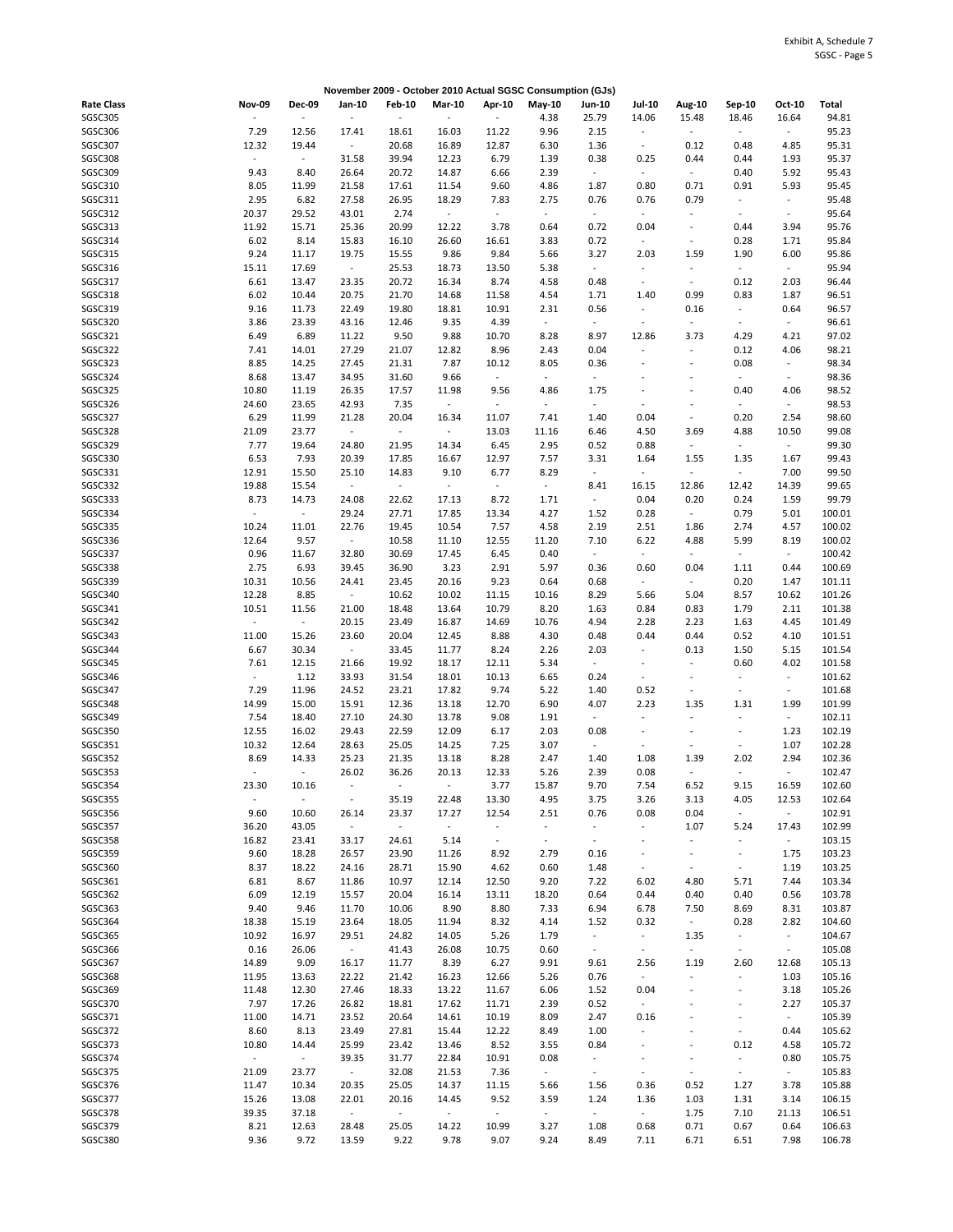|                   |                     |               | November 2009 - October 2010 Actual SGSC Consumption (GJs) |                             |                          |                |                  |                          |                          |                              |                          |                          |        |
|-------------------|---------------------|---------------|------------------------------------------------------------|-----------------------------|--------------------------|----------------|------------------|--------------------------|--------------------------|------------------------------|--------------------------|--------------------------|--------|
| <b>Rate Class</b> | <b>Nov-09</b>       | <b>Dec-09</b> | Jan-10                                                     | <b>Feb-10</b>               | <b>Mar-10</b>            | Apr-10         | May-10           | <b>Jun-10</b>            | <b>Jul-10</b>            | Aug-10                       | Sep-10                   | Oct-10                   | Total  |
| SGSC381           | 4.18                | 7.73          | 33.01                                                      | 29.24                       | 18.46                    | 11.74          | 2.59             | 0.04                     | $\blacksquare$           | ä,                           |                          | $\overline{\phantom{a}}$ | 106.99 |
| SGSC382           | 12.84               | 20.91         | $\blacksquare$                                             | 24.02                       | 17.61                    | 12.63          | 5.90             | 1.80                     | 0.20                     | 0.32                         | 2.62                     | 8.16                     | 107.01 |
| SGSC383           | 9.93                | 26.42         | $\overline{\phantom{a}}$                                   | 21.87                       | 14.14                    | 10.32          | 6.34             | 2.79                     | 2.19                     | 2.06                         | 2.90                     | 8.16                     | 107.12 |
| SGSC384           | 31.26               | 34.44         | 20.08                                                      | 15.62                       | 5.51                     | 0.32           | $\blacksquare$   | $\overline{\phantom{a}}$ | $\omega$                 | $\omega$                     | $\sim$                   | $\sim$                   | 107.23 |
| SGSC385           | 9.68                | 15.55         | 17.26                                                      | 13.65                       | 14.48                    | 14.53          | 11.67            | 4.66                     | 0.48                     | 1.15                         | 0.67                     | 3.53                     | 107.31 |
| SGSC386           | 1.28                | 4.01          | $\overline{\phantom{a}}$                                   | $\mathcal{L}_{\mathcal{A}}$ | $\blacksquare$           | $\blacksquare$ | 0.08             | 20.65                    | 19.06                    | 19.60                        | 23.17                    | 19.49                    | 107.34 |
|                   |                     |               |                                                            |                             |                          |                |                  |                          |                          | $\sim$                       |                          |                          |        |
| SGSC387           | 11.14               | 12.35         | 30.50                                                      | 21.99                       | 13.48                    | 9.49           | 5.18             | 1.28                     | $\sim$                   |                              | $\sim$                   | 1.95                     | 107.36 |
| SGSC388           | 10.19               | 13.27         | 25.05                                                      | 17.61                       | 17.12                    | 12.06          | 6.73             | 1.75                     | 0.04                     | $\blacksquare$               | 0.04                     | 3.50                     | 107.36 |
| SGSC389           | 5.54                | 11.09         | 28.88                                                      | 25.41                       | 16.49                    | 11.27          | 4.58             | 0.56                     | $\sim$                   | 0.04                         | 0.20                     | 4.02                     | 108.08 |
| SGSC390           | 6.69                | 11.59         | 33.33                                                      | 31.36                       | 14.67                    | 3.52           | 4.06             | 1.67                     | 0.08                     | $\omega$                     | $\sim$                   | 1.31                     | 108.28 |
| SGSC391           | 6.69                | 9.85          | 29.17                                                      | 23.30                       | 18.73                    | 11.95          | 5.53             | 2.83                     | 0.24                     | $\blacksquare$               | $\blacksquare$           | 0.04                     | 108.33 |
| SGSC392           | 8.08                | 10.60         | 23.35                                                      | 17.93                       | 13.36                    | 9.31           | 6.97             | 4.31                     | 4.23                     | 3.30                         | 3.45                     | 3.57                     | 108.46 |
| SGSC393           | 44.23               | 39.21         | 25.56                                                      | $\omega$                    | $\overline{\phantom{a}}$ | $\omega$       | $\Box$           | $\overline{\phantom{a}}$ | $\blacksquare$           | $\Box$                       | $\ddot{\phantom{1}}$     | $\blacksquare$           | 109.00 |
| SGSC394           | 12.00               | 13.46         | 21.26                                                      | 16.86                       | 16.81                    | 11.99          | 7.25             | 2.03                     | 0.52                     | 0.95                         | 1.71                     | 4.30                     | 109.14 |
| SGSC395           | 9.33                | 16.62         | 29.13                                                      | 23.22                       | 15.14                    | 8.40           | 2.87             | 0.08                     | $\blacksquare$           | $\omega$                     | 0.60                     | 3.98                     | 109.37 |
| SGSC396           | 28.84               | 35.66         | $\sim$                                                     | $\mathbb{Z}$                | $\sim$                   | $\omega$       | $\omega$         | $\omega$                 | 6.29                     | 7.82                         | 11.51                    | 19.25                    | 109.37 |
| SGSC397           | 2.75                | 8.94          | 31.22                                                      | 35.47                       | 26.83                    | 3.98           | $\blacksquare$   | 0.08                     | $\overline{\phantom{a}}$ | $\frac{1}{2}$                | ÷                        | 0.24                     | 109.51 |
| SGSC398           | 13.20               | 19.52         |                                                            | 23.94                       | 15.45                    | 9.76           | 0.36             | $\overline{\phantom{a}}$ | 0.04                     | ÷,                           | $\sim$                   | $\sim$                   | 109.53 |
|                   |                     |               | 27.26                                                      |                             |                          |                |                  |                          |                          |                              |                          |                          |        |
| SGSC399           | 11.44               | 16.35         | 25.51                                                      | 19.00                       | 13.46                    | 9.92           | 4.11             | $\overline{\phantom{a}}$ | $\blacksquare$           | ÷                            | 1.67                     | 8.08                     | 109.54 |
| SGSC400           | 9.15                | 11.64         | 24.57                                                      | 22.10                       | 15.91                    | 11.47          | 8.20             | 3.11                     | 0.08                     | $\overline{\phantom{a}}$     | $\sim$                   | 3.42                     | 109.65 |
| SGSC401           | 8.33                | 7.99          | 12.46                                                      | 9.82                        | 10.42                    | 10.27          | 10.92            | 8.41                     | 8.14                     | 7.58                         | 7.82                     | 7.56                     | 109.72 |
| SGSC402           | 8.05                | 19.18         | 28.40                                                      | 31.73                       | 17.93                    | 4.50           | $\sim$           | $\sim$                   | $\blacksquare$           | $\overline{\phantom{a}}$     | $\sim$                   | 0.04                     | 109.83 |
| SGSC403           | 11.64               | 22.18         | 28.29                                                      | 27.87                       | 14.66                    | 4.54           | 0.84             | 0.04                     | $\sim$                   | $\omega$                     | $\sim$                   | $\sim$                   | 110.06 |
| SGSC404           | 16.82               | 23.41         | $\blacksquare$                                             | $\omega$                    | 17.50                    | 17.13          | 9.57             | 5.62                     | 2.67                     | 2.34                         | 4.37                     | 10.70                    | 110.13 |
| <b>SGSC405</b>    | 2.47                | 11.23         | 49.12                                                      | 29.94                       | 7.15                     | 2.31           | 2.07             | 1.72                     | 1.91                     | 1.90                         | 0.56                     | $\overline{\phantom{a}}$ | 110.38 |
| SGSC406           | 7.58                | 20.23         | $\overline{\phantom{a}}$                                   | 31.65                       | 21.68                    | 17.37          | 4.27             | 1.16                     | $\overline{\phantom{a}}$ | $\omega$                     | 0.79                     | 5.69                     | 110.42 |
| SGSC407           | 17.80               | 14.14         | 17.87                                                      | 24.17                       | 15.23                    | 13.75          | 7.61             | $\blacksquare$           | $\overline{\phantom{a}}$ | $\blacksquare$               | $\omega$                 | $\omega$                 | 110.57 |
| SGSC408           | 8.76                | 12.39         | 23.62                                                      | 21.67                       | 15.75                    | 11.19          | 7.53             | 3.95                     | 1.60                     | 1.03                         | 0.91                     | 2.26                     | 110.66 |
| SGSC409           | 11.30               | 14.91         | 28.30                                                      | 26.53                       | 17.65                    | 8.42           | 2.11             | 0.04                     |                          | ÷                            |                          | 1.47                     | 110.73 |
|                   |                     |               |                                                            |                             |                          |                |                  |                          |                          |                              |                          |                          |        |
| SGSC410           | 9.08                | 12.48         | 28.32                                                      | 26.96                       | 17.81                    | 10.59          | 3.90             | $\blacksquare$           | ÷,                       | ÷,                           | ÷,                       | 1.59                     | 110.73 |
| SGSC411           | 9.33                | 14.68         | 35.99                                                      | 22.66                       | 11.58                    | 7.29           | 5.22             | 0.12                     |                          | $\overline{a}$               |                          | 4.02                     | 110.89 |
| SGSC412           | 7.72                | 12.55         | 29.13                                                      | 27.03                       | 16.42                    | 11.83          | 4.62             | 0.88                     | $\overline{\phantom{a}}$ | $\qquad \qquad \blacksquare$ | ÷,                       | 0.72                     | 110.90 |
| SGSC413           | $\omega$            | 12.62         | 38.89                                                      | 25.88                       | 15.18                    | 11.99          | 1.79             | $\sim$                   | 0.56                     | 0.12                         | $\overline{\phantom{a}}$ | 3.98                     | 111.01 |
| SGSC414           | 12.61               | 25.42         | 25.23                                                      | 18.09                       | 11.22                    | 6.05           | 2.03             | $1.12\,$                 | 1.31                     | 1.23                         | 1.43                     | 5.49                     | 111.23 |
| SGSC415           | 11.28               | 11.48         | 27.49                                                      | 20.83                       | 16.27                    | 11.06          | 7.57             | 2.67                     | 0.40                     | 0.12                         | 0.04                     | 2.06                     | 111.27 |
| SGSC416           | 15.04               | 12.83         | 16.84                                                      | 25.80                       | 24.49                    | 11.34          | 4.14             | 0.04                     | $\sim$                   | $\sim$                       | $\sim$                   | 1.15                     | 111.67 |
| SGSC417           | 9.97                | 7.74          | 9.68                                                       | 9.03                        | 7.55                     | 8.76           | 8.37             | 10.13                    | 9.08                     | 10.16                        | 10.87                    | 10.34                    | 111.68 |
| SGSC418           | 9.41                | 9.49          | 10.95                                                      | 10.62                       | 9.90                     | 10.71          | 11.28            | 11.24                    | 7.46                     | 7.26                         | 6.79                     | 6.60                     | 111.71 |
| SGSC419           | 10.48               | 11.69         | 15.63                                                      | 14.39                       | 9.82                     | 13.86          | 13.11            | 6.70                     | 2.83                     | 1.98                         | 2.22                     | 9.03                     | 111.74 |
| SGSC420           | 10.53               | 18.68         | 24.20                                                      | 21.75                       | 14.02                    | 12.15          | 4.11             | 1.16                     | 0.04                     | 0.08                         | 1.23                     | 4.14                     | 112.09 |
| SGSC421           | $\omega$            | $\omega$      |                                                            | 11.61                       |                          |                |                  |                          | 12.05                    |                              |                          | 12.33                    |        |
|                   |                     |               | 12.81                                                      |                             | 11.06                    | 11.31          | 6.45             | 8.05                     |                          | 13.53                        | 13.10                    |                          | 112.30 |
| SGSC422           | 15.40               | 15.94         | 27.23                                                      | 24.81                       | 18.00                    | 11.14          | $\blacksquare$   | $\overline{\phantom{a}}$ |                          | ÷,                           |                          | $\sim$                   | 112.52 |
| SGSC423           | 21.92               | 17.87         | 24.67                                                      | 20.24                       | 14.06                    | 8.05           | 3.35             | 0.04                     | $\blacksquare$           | $\overline{a}$               | $\overline{a}$           | 2.67                     | 112.87 |
| SGSC424           | 22.58               | 12.43         | 32.97                                                      | 10.79                       | 14.08                    | 11.94          | 7.85             | $\sim$                   | $\blacksquare$           | $\ddot{\phantom{1}}$         | $\ddot{\phantom{1}}$     | 0.79                     | 113.43 |
| SGSC425           | $\omega$            | 12.34         | 25.19                                                      | 26.64                       | 15.06                    | 19.76          | 11.01            | 3.87                     | $\overline{\phantom{a}}$ | $\overline{\phantom{a}}$     | $\sim$                   | ÷,                       | 113.87 |
| SGSC426           | 8.83                | 9.04          | 10.47                                                      | 9.62                        | 9.05                     | 8.89           | 8.92             | 9.01                     | 9.98                     | 10.16                        | 9.53                     | 10.41                    | 113.91 |
| SGSC427           | 12.04               | 13.74         | 28.24                                                      | 20.24                       | 15.18                    | 10.51          | 6.18             | 3.19                     | $\blacksquare$           | 0.16                         | 0.20                     | 4.49                     | 114.17 |
| SGSC428           | 10.11               | 12.28         | 35.75                                                      | 27.35                       | 16.14                    | 7.83           | 2.15             | $\overline{\phantom{a}}$ |                          | ÷                            | 0.08                     | 2.82                     | 114.51 |
| SGSC429           | 3.35                | 21.47         | 30.50                                                      | 23.86                       | 14.17                    | 8.92           | 6.38             | 1.87                     | 0.04                     | $\blacksquare$               | 0.32                     | 3.78                     | 114.66 |
| SGSC430           | 8.49                | 14.91         | 30.58                                                      | 28.59                       | 18.65                    | 10.35          | 1.95             |                          |                          |                              |                          | 1.19                     | 114.71 |
| SGSC431           | 8.00                | 13.87         | 28.14                                                      | 27.95                       | 18.57                    | 11.67          | 4.38             | 1.16                     | $\overline{\phantom{a}}$ | $\overline{\phantom{a}}$     | $\overline{\phantom{a}}$ | 1.11                     | 114.85 |
| SGSC432           | 11.36               | 13.61         | 27.54                                                      | 20.83                       | 13.98                    | 10.75          | 5.14             | 3.15                     | 1.59                     | 1.39                         | 1.59                     | 4.02                     | 114.95 |
| SGSC433           | 10.20               | 15.07         | 30.54                                                      | 24.49                       | 17.41                    | 10.00          | 4.86             | 0.32                     | $\Box$                   | $\sim$                       | 0.04                     | 2.43                     | 115.36 |
| SGSC434           | 46.69               |               |                                                            |                             |                          |                |                  | $\blacksquare$           |                          |                              |                          | 1.23                     |        |
|                   |                     | 21.66         | 17.53                                                      | 17.38                       | 6.55                     | 2.27           | 1.51             |                          | $\overline{\phantom{a}}$ | 0.20                         | 0.40                     |                          | 115.42 |
| SGSC435           | 8.73                | 13.89         | 35.08                                                      | 30.22                       | 16.46                    | 10.43          | 0.80             | $\sim$                   | $\overline{\phantom{a}}$ | $\omega$                     | $\sim$                   | $\sim$                   | 115.61 |
| SGSC436           | 9.92                | 13.16         | 30.97                                                      | 26.60                       | 14.41                    | 10.28          | 5.66             | 1.32                     | $\overline{\phantom{a}}$ | $\sim$                       | $\sim$                   | 3.34                     | 115.66 |
| SGSC437           | 8.65                | 17.34         | 33.53                                                      | 23.54                       | 13.34                    | 8.36           | 2.67             | 0.92                     | 1.04                     | 1.07                         | 1.07                     | 4.26                     | 115.79 |
| SGSC438           | 35.64               | 47.22         | 33.12                                                      | $\sim$                      | $\sim$                   | $\sim$         | $\sim$           | $\sim$                   | $\overline{\phantom{a}}$ | $\blacksquare$               | $\overline{\phantom{a}}$ | $\sim$                   | 115.98 |
| SGSC439           | $\sim$              | $\sim$        | 40.54                                                      | 37.17                       | 24.31                    | 9.10           | 4.26             | 0.64                     | $\mathbb{Z}^{\times}$    | $\sim$                       | $\sim$                   | 0.04                     | 116.06 |
| SGSC440           | 9.57                | 10.04         | 22.22                                                      | 21.75                       | 17.22                    | 12.59          | 7.34             | 3.71                     | 2.31                     | 1.87                         | 2.70                     | 4.77                     | 116.09 |
| SGSC441           | 10.52               | 14.53         | 21.50                                                      | 17.85                       | 13.10                    | 12.11          | 7.37             | 3.87                     | 3.07                     | 2.70                         | 3.77                     | 5.81                     | 116.20 |
| SGSC442           | 10.09               | 16.23         | 31.82                                                      | 24.97                       | 18.81                    | 10.75          | 1.91             | 0.24                     | 0.04                     | $\omega_{\rm c}$             | 0.16                     | 1.19                     | 116.21 |
| SGSC443           | 13.48               | 26.22         | $\omega_{\rm{eff}}$                                        | 34.16                       | 19.29                    | 11.87          | 3.99             | 0.52                     | 0.04                     | 0.12                         | 0.71                     | 5.81                     | 116.21 |
| SGSC444           | 8.13                | 11.41         | 44.14                                                      | 35.04                       | 9.34                     | 5.14           | 1.35             | 0.44                     |                          | ÷                            | 0.52                     | 2.11                     | 117.62 |
| SGSC445           | 31.85               | 31.31         | 54.56                                                      | $\sim$                      | $\sim$                   | $\sim$         | $\omega_{\rm c}$ | $\overline{\phantom{a}}$ |                          | ÷,                           | $\blacksquare$           | $\sim$                   | 117.72 |
|                   |                     |               |                                                            |                             |                          |                |                  | $\overline{\phantom{a}}$ |                          | ÷,                           |                          |                          |        |
| SGSC446           | 27.95               | 35.55         | 49.64                                                      | 4.60                        | $\sim$                   | $\sim$         | $\omega_{\rm c}$ |                          |                          |                              | $\sim$                   | $\sim$                   | 117.74 |
| SGSC447           | 13.00               | 19.36         | 28.72                                                      | 24.81                       | 15.45                    | 9.92           | 3.51             | $\overline{\phantom{a}}$ |                          | $\overline{a}$               | $\sim$                   | 3.18                     | 117.95 |
| SGSC448           | $\omega_{\rm{eff}}$ | $\sim$        | 35.74                                                      | 31.65                       | 21.29                    | 17.44          | 3.47             | 0.44                     |                          | Ĭ.                           | 0.79                     | 7.36                     | 118.18 |
| SGSC449           | 24.10               | 42.89         | $\sim$                                                     | 36.03                       | 15.63                    | $\sim$         | $\sim$           | $\overline{\phantom{a}}$ |                          | ÷                            | $\overline{a}$           | $\blacksquare$           | 118.65 |
| SGSC450           | 11.00               | 14.63         | 37.84                                                      | 35.43                       | 12.69                    | 7.41           | $\sim$           | $\overline{\phantom{a}}$ |                          | $\qquad \qquad \blacksquare$ | $\overline{\phantom{a}}$ | $\sim$                   | 119.00 |
| SGSC451           | 8.64                | 13.27         | 32.30                                                      | 26.44                       | 19.52                    | 12.79          | 4.14             | 1.51                     | $\overline{\phantom{a}}$ | $\overline{\phantom{a}}$     | $\blacksquare$           | 0.44                     | 119.05 |
| SGSC452           | 12.35               | 12.91         | 23.09                                                      | 25.39                       | 17.66                    | 11.78          | 4.62             | 3.43                     | 2.96                     | 1.55                         | 1.43                     | 1.99                     | 119.16 |
| SGSC453           | 2.03                | 1.32          | 33.41                                                      | 42.30                       | 31.53                    | 7.31           | 0.72             | $\sim$                   | $\bar{\phantom{a}}$      | $\sim$                       | 0.20                     | 0.52                     | 119.34 |
| SGSC454           | 7.84                | 9.29          | 8.57                                                       | 8.65                        | 9.23                     | 9.70           | 14.59            | 8.61                     | 10.74                    | 9.84                         | 12.14                    | 10.22                    | 119.42 |
| SGSC455           | 12.35               | 11.96         | 27.17                                                      | 23.42                       | 14.77                    | 11.11          | 8.29             | 1.59                     | 0.64                     | 0.63                         | 1.35                     | 6.16                     | 119.44 |
| SGSC456           | 11.45               | 22.81         | 27.02                                                      | 28.71                       | 19.65                    | 7.41           | 0.16             | $\sim$                   |                          | ÷.                           | $\blacksquare$           | 2.27                     | 119.48 |
|                   |                     |               |                                                            |                             |                          |                |                  |                          |                          |                              |                          |                          |        |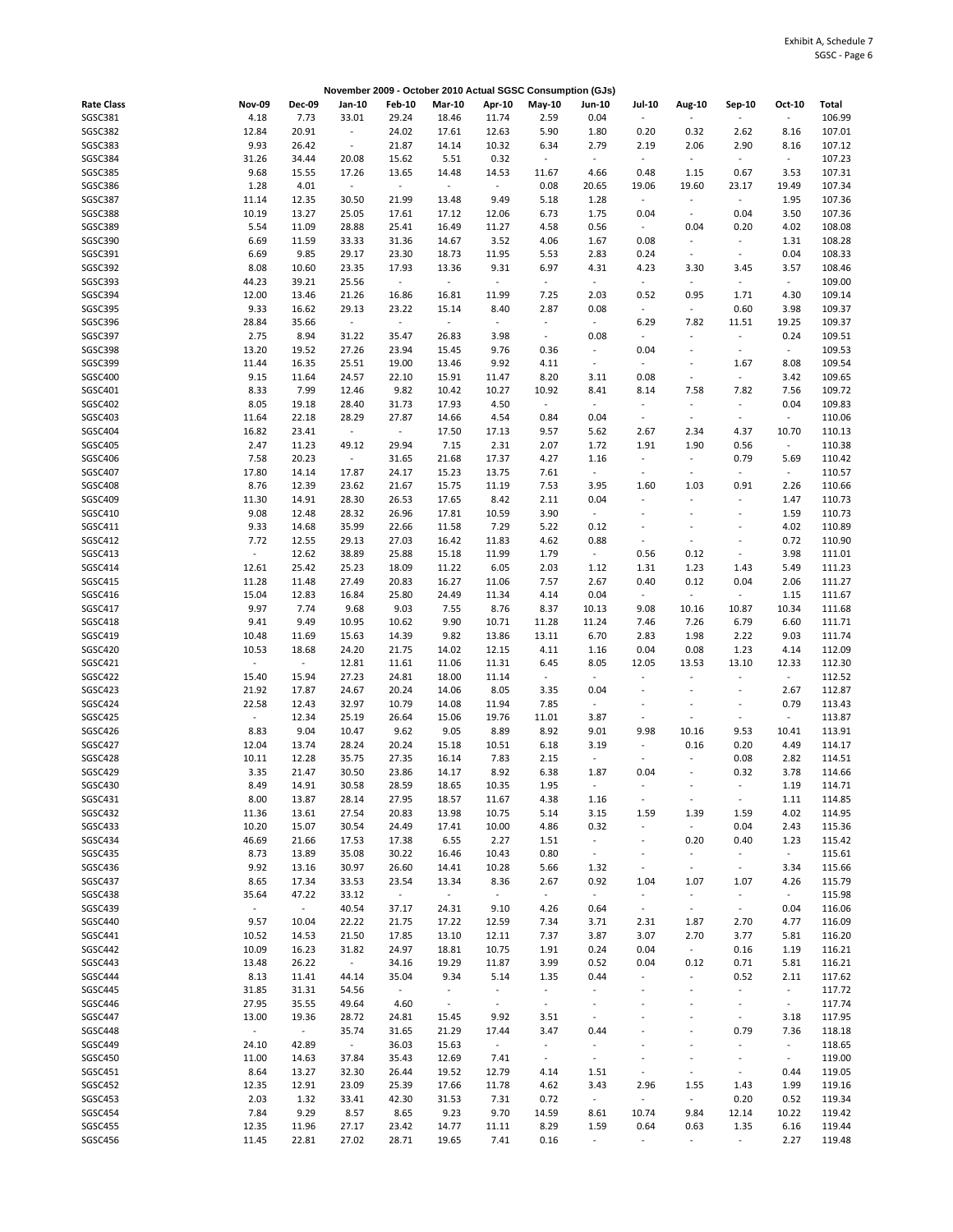|                   |                     |                |                          |               |               | November 2009 - October 2010 Actual SGSC Consumption (GJs) |                |                          |                          |                          |                              |                |        |
|-------------------|---------------------|----------------|--------------------------|---------------|---------------|------------------------------------------------------------|----------------|--------------------------|--------------------------|--------------------------|------------------------------|----------------|--------|
| <b>Rate Class</b> | <b>Nov-09</b>       | <b>Dec-09</b>  | Jan-10                   | <b>Feb-10</b> | <b>Mar-10</b> | Apr-10                                                     | May-10         | <b>Jun-10</b>            | <b>Jul-10</b>            | Aug-10                   | Sep-10                       | Oct-10         | Total  |
| SGSC457           |                     | $\overline{a}$ | ÷,                       | 77.87         | 22.77         | 11.79                                                      | 2.87           | 0.28                     | ä,                       |                          | 0.04                         | 4.14           | 119.76 |
| SGSC458           | 10.21               | 40.87          | $\overline{\phantom{a}}$ | 46.04         | 15.10         | 6.89                                                       | 0.60           | 0.04                     | $\overline{\phantom{a}}$ |                          | $\overline{\phantom{a}}$     | 0.36           | 120.11 |
|                   |                     |                |                          |               |               |                                                            |                |                          |                          |                          |                              |                |        |
| SGSC459           | 12.09               | 30.90          | $\blacksquare$           | 39.09         | 19.81         | 11.51                                                      | 2.87           | $\overline{\phantom{a}}$ | $\overline{\phantom{a}}$ | $\sim$                   | $\overline{\phantom{a}}$     | 4.34           | 120.61 |
| SGSC460           | 11.27               | 16.87          | 30.56                    | 23.77         | 17.34         | 9.91                                                       | 7.40           | 1.83                     | 0.12                     | 0.08                     | 0.08                         | 1.43           | 120.66 |
| SGSC461           | 8.33                | 11.40          | 21.85                    | 23.13         | 17.90         | 14.41                                                      | 11.23          | 6.62                     | 1.72                     | 0.28                     | 1.59                         | 2.62           | 121.08 |
| SGSC462           | 11.40               | 15.88          | 32.65                    | 25.41         | 17.89         | 10.51                                                      | 2.71           | $\overline{\phantom{a}}$ | $\blacksquare$           | $\blacksquare$           |                              | 4.81           | 121.26 |
| SGSC463           | 8.06                | 25.47          | $\sim$                   | 31.77         | 29.11         | 19.00                                                      | 3.83           | $\overline{\phantom{a}}$ | $\tilde{\phantom{a}}$    | $\sim$                   | $\sim$                       | 4.14           | 121.38 |
| SGSC464           | 12.08               | 16.24          | 30.03                    | 27.43         | 17.01         | 12.55                                                      | 3.83           | 0.76                     | $\overline{\phantom{a}}$ | $\ddot{\phantom{1}}$     | $\qquad \qquad \blacksquare$ | 1.55           | 121.48 |
|                   |                     |                |                          |               |               |                                                            |                |                          |                          |                          |                              |                |        |
| SGSC465           | 12.76               | 26.90          | 28.13                    | 27.24         | 16.61         | 1.75                                                       | 0.20           | $\sim$                   | ÷,                       | 0.04                     | $\overline{\phantom{a}}$     | 7.96           | 121.59 |
| SGSC466           | 11.94               | 11.23          | 13.60                    | 13.32         | 11.72         | 10.97                                                      | 10.39          | 8.26                     | 8.14                     | 8.25                     | 6.63                         | 7.43           | 121.88 |
| SGSC467           | 8.12                | 8.69           | 31.75                    | 32.85         | 16.18         | 10.81                                                      | 8.00           | 1.00                     | 0.04                     | 0.08                     | 0.24                         | 4.65           | 122.41 |
| SGSC468           | 9.13                | 12.22          | $\sim$                   | 42.83         | 25.40         | 13.58                                                      | 4.67           | 2.87                     | 0.12                     | 1.19                     | 1.71                         | 8.75           | 122.47 |
| SGSC469           | 7.65                | 12.32          | 25.71                    | 24.00         | 20.49         | 15.05                                                      | 8.73           | 3.47                     | 1.32                     | 1.03                     | 1.47                         | 1.51           | 122.75 |
|                   |                     |                |                          |               |               |                                                            |                |                          |                          |                          |                              |                |        |
| SGSC470           | 12.08               | 9.32           | $\sim$                   | 11.69         | 11.74         | 12.15                                                      | 11.36          | 12.17                    | 11.71                    | 10.00                    | 9.56                         | 11.06          | 122.84 |
| SGSC471           | 12.52               | 15.99          | 28.65                    | 27.51         | 19.61         | 10.99                                                      | 3.27           | $\sim$                   | $\overline{\phantom{a}}$ | $\blacksquare$           | $\blacksquare$               | 4.34           | 122.88 |
| SGSC472           | 8.53                | 18.01          | 40.67                    | 28.31         | 14.50         | 9.44                                                       | 1.71           | 0.04                     | $\omega$                 | $\blacksquare$           | 0.28                         | 1.51           | 123.00 |
| SGSC473           | 8.97                | 11.88          | 27.61                    | 24.32         | 21.45         | 15.77                                                      | 7.33           | 1.83                     | 1.04                     | 0.95                     | 0.91                         | 1.07           | 123.13 |
| SGSC474           | 13.57               | 12.76          | 24.57                    | 21.31         | 15.15         | 12.27                                                      | 9.12           | 4.03                     | 2.16                     | 1.79                     | 1.83                         | 4.89           | 123.45 |
|                   |                     |                |                          |               |               |                                                            |                |                          |                          |                          |                              |                |        |
| SGSC475           | 13.97               | 14.90          | 30.82                    | 19.68         | 19.66         | 11.72                                                      | 6.05           | 2.11                     | 0.08                     | $\omega$                 | 0.28                         | 4.25           | 123.52 |
| SGSC476           | 10.13               | 17.31          | 34.99                    | 25.17         | 22.96         | 9.04                                                       | 2.75           | 0.36                     | $\blacksquare$           | $\overline{\phantom{a}}$ | $\overline{\phantom{a}}$     | 1.15           | 123.86 |
| SGSC477           | 11.96               | 15.40          | 23.72                    | 19.48         | 12.94         | 13.46                                                      | 8.45           | 4.27                     | 2.15                     | 2.50                     | 3.25                         | 6.32           | 123.90 |
| SGSC478           | 8.42                | 12.72          | ÷.                       | 35.81         | 35.29         | 18.93                                                      | 9.81           | $\sim$                   | 1.13                     | $\omega$                 | $\sim$                       | 1.88           | 123.99 |
| SGSC479           | 12.52               | 19.80          | 33.45                    | 24.09         | 13.78         | 8.72                                                       | 2.51           | $\blacksquare$           | $\omega$                 | $\blacksquare$           | 1.75                         | 7.52           | 124.14 |
|                   |                     |                |                          |               |               |                                                            |                |                          |                          |                          |                              |                |        |
| SGSC480           | 8.44                | 10.24          | 36.59                    | 27.00         | 17.02         | 12.68                                                      | 8.08           | 1.99                     | 0.08                     | $\omega$                 | 0.36                         | 1.71           | 124.19 |
| SGSC481           | 14.02               | 12.64          | 21.30                    | 18.65         | 13.89         | 12.55                                                      | 10.68          | 4.35                     | 3.11                     | 3.13                     | 4.05                         | 5.88           | 124.25 |
| <b>SGSC482</b>    | 10.88               | 17.70          | 36.82                    | 22.70         | 11.74         | 11.03                                                      | 5.22           | 2.35                     | 0.08                     | $\blacksquare$           | 0.91                         | 4.85           | 124.28 |
| SGSC483           | 3.62                | 9.29           | 44.28                    | 36.86         | 20.89         | 8.61                                                       | 0.80           | $\overline{\phantom{a}}$ | $\overline{\phantom{a}}$ | $\sim$                   | $\overline{\phantom{a}}$     | $\omega$       | 124.35 |
| SGSC484           | 12.91               | 16.85          | 33.24                    | 23.70         | 20.08         | 11.43                                                      | 4.22           | $\overline{\phantom{a}}$ | ÷,                       |                          | $\sim$                       | 2.39           | 124.82 |
|                   |                     |                |                          |               |               |                                                            |                |                          |                          |                          |                              |                |        |
| SGSC485           | 18.38               | 30.39          | $\sim$                   | 23.98         | 20.25         | 16.85                                                      | 4.98           | 0.36                     | $\overline{\phantom{a}}$ | ÷,                       | 0.67                         | 9.35           | 125.21 |
| SGSC486           | 17.46               | 24.73          | 36.53                    | 15.59         | 31.11         | $\omega$                                                   | $\Box$         | $\overline{\phantom{a}}$ | 0.04                     | $\blacksquare$           |                              | $\omega$       | 125.46 |
| SGSC487           | $\omega$            | $\sim$         | 25.11                    | 18.85         | 18.09         | 15.81                                                      | 11.44          | 8.85                     | 5.78                     | 4.72                     | 7.34                         | 9.51           | 125.50 |
| SGSC488           | 7.62                | 23.28          | $\sim$                   | 49.31         | 25.96         | 11.75                                                      | 0.88           | 2.51                     | $\overline{\phantom{a}}$ | $\omega$                 | $\overline{\phantom{a}}$     | 4.34           | 125.65 |
| SGSC489           | 13.21               | $\sim$         | 38.53                    | 28.15         | 18.93         | 15.43                                                      | 6.97           | 1.91                     | $\blacksquare$           | 0.04                     | 0.16                         | 2.46           | 125.79 |
|                   |                     |                |                          |               |               |                                                            |                |                          |                          |                          |                              |                |        |
| SGSC490           | 10.01               | 17.14          | 27.62                    | 22.22         | 15.86         | 12.11                                                      | 5.42           | 3.67                     | 2.83                     | 1.98                     | 2.26                         | 4.89           | 126.01 |
| SGSC491           | 10.48               | 14.75          | 25.98                    | 24.02         | 19.61         | 14.02                                                      | 7.85           | 2.63                     | 0.52                     | 0.44                     | 0.87                         | 5.13           | 126.30 |
| SGSC492           | 7.01                | 11.80          | 27.73                    | 24.08         | 18.06         | 13.93                                                      | 8.09           | 2.67                     | 3.23                     | 2.78                     | 3.25                         | 4.25           | 126.88 |
| SGSC493           | 5.45                | 15.51          | 25.96                    | 22.58         | 17.89         | 11.27                                                      | 9.00           | 3.95                     | 4.47                     | 3.49                     | 3.45                         | 4.13           | 127.15 |
| SGSC494           | 13.44               | 18.73          | 25.15                    | 19.48         | 15.77         | 12.55                                                      | 6.22           | 2.11                     | 1.87                     | 1.75                     | 3.02                         | 7.24           | 127.33 |
| SGSC495           | 11.40               | 18.65          | 30.75                    | 24.30         | 17.25         | 13.30                                                      | 5.58           | 2.27                     | 0.68                     | 0.56                     | 0.60                         | 2.39           | 127.73 |
|                   |                     |                |                          |               |               |                                                            |                |                          |                          |                          |                              |                |        |
| SGSC496           | 9.68                | 11.48          | 22.06                    | 20.91         | 19.58         | 15.33                                                      | 10.16          | 6.18                     | 3.91                     | 2.58                     | 1.98                         | 4.05           | 127.90 |
| SGSC497           | $\omega$            | 31.51          | $\omega$                 | 38.33         | 19.85         | 13.74                                                      | 3.55           | 2.39                     | 2.95                     | 2.98                     | 2.86                         | 9.87           | 128.03 |
| SGSC498           | 9.83                | 11.05          | 35.82                    | 43.56         | 23.08         | 3.99                                                       | 0.80           | $\overline{\phantom{a}}$ | $\omega$                 | $\omega$                 |                              | $\sim$         | 128.13 |
| SGSC499           | 11.27               | 13.63          | 26.08                    | 22.98         | 17.66         | 13.15                                                      | 9.40           | 4.78                     | 1.44                     | 0.95                     | 1.39                         | 5.44           | 128.17 |
| SGSC500           | 11.03               | 15.07          | 36.45                    | 29.74         | 21.64         | 9.56                                                       | 2.79           | 0.12                     | $\overline{\phantom{a}}$ | $\sim$                   | ÷,                           | 1.83           | 128.23 |
|                   |                     |                |                          |               |               |                                                            |                |                          |                          |                          |                              |                |        |
| SGSC501           | 1.16                | $\sim$         | 30.31                    | 35.90         | 28.73         | 19.52                                                      | 12.47          | 0.20                     | $\overline{\phantom{a}}$ | $\overline{\phantom{a}}$ | $\overline{\phantom{a}}$     | $\sim$         | 128.29 |
| SGSC502           | 13.43               | 15.86          | 34.50                    | 30.90         | 18.60         | 9.68                                                       | 3.27           | $\overline{\phantom{a}}$ | ٠                        | $\sim$                   | $\overline{\phantom{a}}$     | 2.19           | 128.43 |
| SGSC503           | 17.03               | 35.90          | $\sim$                   | 33.04         | 15.69         | 12.98                                                      | 7.98           | 2.55                     | $\blacksquare$           | 2.14                     | 0.44                         | 0.72           | 128.47 |
| SGSC504           | 8.36                | 32.28          | 49.98                    | 20.95         | 4.82          | 2.48                                                       | 0.16           | $\overline{\phantom{a}}$ | 0.28                     | 7.07                     | 1.27                         | 0.83           | 128.48 |
| SGSC505           | 10.36               | 14.75          | 35.54                    | 25.49         | 20.44         | 12.90                                                      | 4.02           | 1.00                     | $\blacksquare$           | $\omega$                 | 0.83                         | 3.18           | 128.51 |
|                   |                     |                |                          |               |               |                                                            |                |                          |                          |                          |                              |                |        |
| SGSC506           | 13.27               | 8.14           | 12.85                    | 13.44         | 9.63          | 14.58                                                      | 10.44          | 9.53                     | 8.21                     | 8.06                     | 8.53                         | 12.05          | 128.73 |
| SGSC507           | 8.22                | 22.81          | 36.02                    | 32.61         | 17.57         | 10.32                                                      | 1.36           | $\blacksquare$           | $\overline{\phantom{a}}$ | $\blacksquare$           | ÷                            | $\sim$         | 128.91 |
| SGSC508           | 12.11               | 16.02          | 22.45                    | 20.12         | 15.77         | 13.62                                                      | 7.25           | 5.22                     | 2.63                     | 3.61                     | 3.17                         | 7.16           | 129.13 |
| SGSC509           | 26.79               | 17.51          | $\sim$                   | $\sim$        | $\sim$        | $\sim$                                                     | $\sim$         | $\sim$                   | 16.65                    | 22.34                    | 21.35                        | 24.58          | 129.22 |
| SGSC510           | 12.05               | 11.46          | $\sim$                   | 11.69         | 10.42         | 11.91                                                      | 12.80          | 12.09                    | 13.13                    | 11.51                    | 11.87                        | 10.34          | 129.27 |
|                   |                     |                |                          |               |               |                                                            |                |                          |                          |                          |                              |                |        |
| SGSC511           | $\omega_{\rm{eff}}$ | $\sim$         | 35.59                    | 24.53         | 17.46         | 13.46                                                      | 7.38           | 4.71                     | 4.54                     | 4.13                     | 5.20                         | 12.69          | 129.69 |
| SGSC512           | 12.36               | 17.15          | 30.78                    | 27.00         | 14.26         | 11.63                                                      | 4.46           | 1.83                     | 1.67                     | 1.23                     | 1.79                         | 5.89           | 130.05 |
| SGSC513           | 12.72               | 17.31          | 26.62                    | 20.48         | 13.26         | 11.83                                                      | 6.86           | 3.95                     | 3.47                     | 1.98                     | 3.89                         | 8.23           | 130.60 |
| SGSC514           | 0.13                | 34.96          | $\sim$                   | 47.35         | 20.69         | 6.67                                                       | 0.50           | 0.13                     | 0.13                     | 2.51                     | 9.40                         | 8.29           | 130.76 |
| SGSC515           | 10.32               | 15.19          | 33.08                    | 28.43         | 18.17         | 12.98                                                      | 6.38           | 0.80                     | 0.16                     | 0.12                     | 0.71                         | 4.49           | 130.83 |
|                   |                     |                |                          |               |               |                                                            |                |                          |                          | $\omega$                 |                              |                |        |
| SGSC516           | 21.85               | 29.40          | $\omega_{\rm{eff}}$      | 20.64         | 19.97         | 18.76                                                      | 17.43          | 2.78                     | $\blacksquare$           |                          | $\blacksquare$               | $\sim$         | 130.83 |
| SGSC517           | $\omega_{\rm{eff}}$ | 12.97          | 48.96                    | 43.82         | 25.13         | $\sim$                                                     | $\blacksquare$ | $\sim$                   | $\overline{\phantom{a}}$ | $\blacksquare$           | ÷                            | $\blacksquare$ | 130.88 |
| SGSC518           | 31.38               | 38.88          | 55.47                    | 5.16          | $\sim$        | $\omega$                                                   | $\blacksquare$ | $\blacksquare$           | $\blacksquare$           | $\overline{\phantom{a}}$ | $\blacksquare$               | $\omega$       | 130.89 |
| SGSC519           | 14.07               | 24.14          | 37.64                    | 30.14         | 16.57         | 4.34                                                       | $\sim$         | 0.48                     | $\blacksquare$           | $\sim$                   | 0.04                         | 3.54           | 130.96 |
| SGSC520           | 8.49                | 17.85          | 41.78                    | 26.92         | 15.14         | 14.46                                                      | 4.94           | 0.08                     | $\blacksquare$           | 0.04                     | $\sim$                       | 1.43           | 131.13 |
| SGSC521           | 5.18                |                | $\sim$                   | 26.04         |               |                                                            |                |                          |                          | 0.95                     |                              |                |        |
|                   |                     | 45.19          |                          |               | 19.45         | 12.31                                                      | 6.58           | 2.95                     | 3.31                     |                          | 2.54                         | 6.96           | 131.46 |
| SGSC522           | 15.71               | 20.51          | $\sim$                   | 31.65         | 19.73         | 12.35                                                      | 7.30           | 4.67                     | 3.67                     | 3.81                     | 4.25                         | 7.92           | 131.57 |
| SGSC523           | 10.72               | 22.78          | 37.72                    | 24.34         | 11.90         | 12.39                                                      | 5.18           | 0.64                     | $\sim$                   | $\sim$                   | 0.44                         | 5.69           | 131.80 |
| SGSC524           | 13.40               | 36.06          | $\sim$                   | 35.67         | 27.20         | 13.38                                                      | 2.67           | 0.16                     | 0.44                     | $\sim$                   | 0.04                         | 3.14           | 132.16 |
| SGSC525           | 6.62                | 27.33          | 29.99                    | 25.25         | 8.11          | 6.85                                                       | 5.26           | 5.31                     | 4.70                     | 3.69                     | 4.13                         | 4.93           | 132.17 |
| SGSC526           | 13.43               | 18.20          | 42.48                    | 29.98         | 13.65         | 7.21                                                       | 3.31           | $\sim$                   | 0.04                     | $\sim$                   | 0.04                         | 3.90           | 132.24 |
|                   |                     |                |                          |               |               |                                                            |                |                          |                          |                          |                              |                |        |
| SGSC527           | $\omega_{\rm c}$    | $\sim$         | 48.82                    | 42.43         | 19.58         | 12.48                                                      | 6.09           | 0.96                     | $\sim$                   | $\sim$                   | $\sim$                       | 1.91           | 132.27 |
| SGSC528           | 22.84               | 21.96          | $\sim$                   | $\sim$        | $\sim$        | $\omega_{\rm{eff}}$                                        | $\sim$         | $\omega$                 | 22.64                    | 21.71                    | 24.21                        | 18.97          | 132.33 |
| SGSC529           | 12.22               | 10.47          | 23.95                    | 20.64         | 20.69         | 14.28                                                      | 12.38          | 7.06                     | 2.20                     | 2.34                     | 1.83                         | 5.01           | 133.07 |
| SGSC530           | $\omega_{\rm c}$    | $\sim$         | 57.29                    | 32.88         | 19.33         | 14.62                                                      | 4.27           | $\blacksquare$           | $\omega$                 | $\omega_{\rm c}$         | $\sim$                       | 4.77           | 133.16 |
|                   |                     |                |                          |               |               |                                                            |                |                          |                          |                          |                              |                |        |
| SGSC531           | 8.81                | 11.28          | 21.58                    | 18.33         | 10.30         | 9.92                                                       | 9.69           | 9.41                     | 8.45                     | 9.72                     | 7.66                         | 8.27           | 133.42 |
| SGSC532           | 8.45                | 15.91          | 28.69                    | 39.44         | 23.73         | 16.25                                                      | 1.16           | $\blacksquare$           | $\overline{\phantom{a}}$ | $\sim$                   | ÷                            | $\sim$         | 133.63 |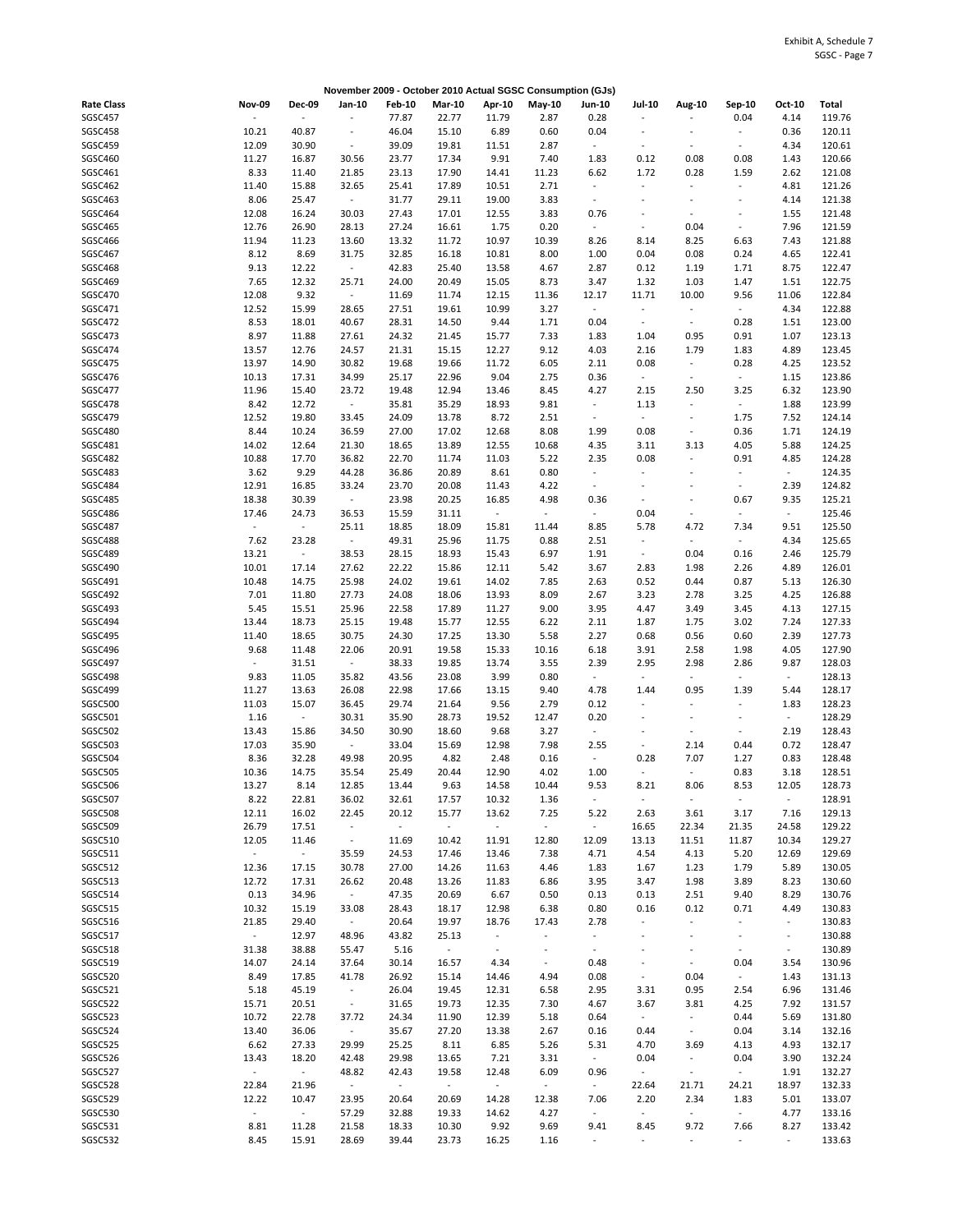|                   |                  |                          |                          |                             |               |                  | November 2009 - October 2010 Actual SGSC Consumption (GJs) |                          |                          |                          |                          |                          |        |
|-------------------|------------------|--------------------------|--------------------------|-----------------------------|---------------|------------------|------------------------------------------------------------|--------------------------|--------------------------|--------------------------|--------------------------|--------------------------|--------|
| <b>Rate Class</b> | <b>Nov-09</b>    | <b>Dec-09</b>            | Jan-10                   | <b>Feb-10</b>               | <b>Mar-10</b> | Apr-10           | $May-10$                                                   | Jun-10                   | <b>Jul-10</b>            | Aug-10                   | Sep-10                   | Oct-10                   | Total  |
| SGSC533           | 11.59            | 9.34                     | 18.09                    | 14.59                       | 12.66         | 12.98            | 11.67                                                      | 8.09                     | 10.01                    | 8.10                     | 8.33                     | 8.19                     | 133.64 |
| SGSC534           | 10.63            | 13.84                    | 45.62                    | 33.47                       | 22.78         | 6.63             | 0.88                                                       | $\blacksquare$           | $\omega$                 | $\sim$                   | $\sim$                   | $\omega$                 | 133.85 |
|                   |                  |                          |                          |                             |               |                  |                                                            |                          |                          |                          |                          |                          |        |
| SGSC535           | 13.62            | 16.59                    | 26.50                    | 25.11                       | 20.53         | 15.25            | 8.61                                                       | 3.75                     | 1.56                     | 0.08                     | $\sim$                   | 3.61                     | 135.21 |
| SGSC536           | 14.27            | 13.46                    | 25.90                    | 22.58                       | 16.18         | 15.45            | 9.25                                                       | 3.79                     | 1.99                     | 2.06                     | 2.50                     | 7.80                     | 135.23 |
| SGSC537           | 14.94            | 16.81                    | 30.34                    | 24.54                       | 15.05         | 12.43            | 7.93                                                       | 1.48                     | 1.68                     | 1.98                     | 1.71                     | 6.36                     | 135.25 |
| SGSC538           | 15.20            | 33.71                    | $\sim$                   | 41.51                       | 21.76         | 12.99            | 1.83                                                       | ÷,                       | $\overline{\phantom{a}}$ | $\omega$                 | $\sim$                   | 8.51                     | 135.51 |
| SGSC539           | 20.88            | 19.44                    | 38.07                    | 31.66                       | 20.79         | 5.01             | $\sim$                                                     | $\overline{\phantom{a}}$ | $\overline{\phantom{a}}$ | $\blacksquare$           |                          | $\sim$                   | 135.85 |
| SGSC540           | 16.50            | 16.48                    | 32.92                    | 27.55                       | 15.62         | 12.94            | 5.78                                                       | $\overline{\phantom{a}}$ | 0.20                     | 0.04                     | $\overline{\phantom{a}}$ | 7.84                     | 135.87 |
|                   |                  |                          |                          |                             |               |                  |                                                            |                          |                          |                          |                          |                          |        |
| SGSC541           | 8.17             | 11.87                    | 19.20                    | 32.52                       | 19.41         | 15.85            | 7.17                                                       | 3.55                     | 3.63                     | 3.69                     | 4.44                     | 6.72                     | 136.22 |
| SGSC542           | 14.81            | 14.99                    | 18.08                    | 16.27                       | 13.99         | 14.84            | 15.13                                                      | 14.71                    | 14.26                    | $\omega$                 |                          | $\blacksquare$           | 137.08 |
| SGSC543           | 8.21             | 11.36                    | 33.09                    | 38.76                       | 22.16         | 16.97            | 5.46                                                       | 1.28                     | $\overline{\phantom{a}}$ | $\overline{\phantom{a}}$ |                          | $\overline{\phantom{a}}$ | 137.29 |
| SGSC544           | 13.20            | 11.90                    | $\sim$                   | 11.93                       | 11.42         | 12.03            | 11.16                                                      | 13.96                    | 12.47                    | 13.85                    | 12.90                    | 12.93                    | 137.75 |
| SGSC545           | 12.52            | 16.47                    | 38.45                    | 29.74                       | 17.42         | 13.06            | 5.86                                                       | 0.88                     | $\blacksquare$           | $\bar{\phantom{a}}$      | $\overline{\phantom{a}}$ | 4.10                     | 138.50 |
|                   |                  |                          |                          |                             |               |                  |                                                            |                          |                          |                          |                          |                          |        |
| SGSC546           | 13.04            | 10.08                    | $\sim$                   | 12.56                       | 11.74         | 13.66            | 10.17                                                      | 13.12                    | 12.95                    | 14.21                    | 14.68                    | 12.45                    | 138.66 |
| SGSC547           | 2.47             | 6.70                     | 36.77                    | 36.54                       | 27.33         | 17.60            | 8.64                                                       | 2.39                     | 0.20                     | $\omega$                 |                          | 0.16                     | 138.80 |
| SGSC548           | 4.15             | 49.63                    | $\sim$                   | 44.58                       | 23.48         | 14.78            | 0.88                                                       | $\omega$                 | 0.04                     | $\omega$                 | $\sim$                   | 1.47                     | 139.01 |
| SGSC549           | 16.84            | 15.47                    | 26.76                    | 24.22                       | 16.97         | 11.65            | 10.15                                                      | 5.10                     | 2.44                     | 1.83                     | 2.82                     | 4.81                     | 139.06 |
| SGSC550           | 14.41            | 14.99                    | 33.15                    | 20.83                       | 12.70         | 12.59            | 8.69                                                       | 4.63                     | 3.23                     | 3.37                     | 3.49                     | 7.04                     | 139.12 |
|                   |                  |                          |                          |                             |               |                  |                                                            |                          |                          |                          |                          |                          |        |
| SGSC551           | 1.71             | 27.49                    | $\sim$                   | 59.96                       | 38.42         | 8.64             | 0.16                                                       | 0.04                     | $\blacksquare$           | $\omega$                 | 2.26                     | 0.56                     | 139.24 |
| SGSC552           | 12.28            | 26.66                    | 30.19                    | 26.01                       | 17.81         | 9.72             | 3.75                                                       | 0.48                     | 0.20                     | $\overline{\phantom{a}}$ | 0.24                     | 12.13                    | 139.47 |
| SGSC553           | 9.81             | 16.04                    | 42.17                    | 33.32                       | 15.94         | 16.53            | 4.82                                                       | $\overline{\phantom{a}}$ | $\blacksquare$           | $\blacksquare$           | $\overline{\phantom{a}}$ | 0.91                     | 139.54 |
| SGSC554           | 11.78            | 15.19                    | 29.20                    | 33.25                       | 20.61         | 15.45            | 8.37                                                       | 0.56                     | 0.52                     | 0.60                     | 0.87                     | 3.18                     | 139.58 |
| SGSC555           | 13.95            | 19.32                    | 30.00                    | 24.49                       | 16.78         | 12.55            | 5.94                                                       | 3.67                     | 1.20                     | 0.28                     | 1.59                     | 9.83                     | 139.60 |
|                   |                  |                          |                          |                             |               |                  |                                                            |                          |                          |                          |                          |                          |        |
| SGSC556           | 11.28            | 12.82                    | 17.06                    | 16.94                       | 19.89         | 10.75            | 9.09                                                       | 8.65                     | 7.50                     | 8.81                     | 8.09                     | 8.83                     | 139.71 |
| SGSC557           | $\pm$            | $\sim$                   | 28.76                    | 25.88                       | 19.53         | 18.24            | 13.27                                                      | 7.02                     | 3.71                     | 3.81                     | 5.91                     | 13.92                    | 140.05 |
| SGSC558           | 12.18            | 15.78                    | 37.21                    | 28.46                       | 20.56         | 12.07            | 8.36                                                       | 2.83                     | 0.16                     | $\omega$                 | $\blacksquare$           | 2.46                     | 140.07 |
| SGSC559           | 13.90            | 19.76                    | 33.52                    | 29.27                       | 18.85         | 11.63            | 6.81                                                       | 1.99                     | 0.08                     | $\overline{\phantom{a}}$ | 0.44                     | 4.57                     | 140.82 |
| SGSC560           | 16.07            | 28.64                    | $\sim$                   | 43.58                       | 23.72         | 16.37            | 7.14                                                       | 1.56                     | $\sim$                   | $\omega$                 | 0.20                     | 3.94                     | 141.22 |
|                   |                  |                          |                          |                             |               |                  |                                                            |                          |                          |                          |                          |                          |        |
| SGSC561           | 13.08            | 17.85                    | 26.90                    | 21.11                       | 16.58         | 14.06            | 9.57                                                       | 4.23                     | 3.07                     | 2.94                     | 3.73                     | 8.47                     | 141.59 |
| SGSC562           | 11.64            | 23.81                    | 29.64                    | 24.77                       | 15.42         | 12.70            | 6.26                                                       | 3.39                     | 2.27                     | 1.98                     | 2.54                     | 7.28                     | 141.70 |
| SGSC563           | 18.02            | 23.62                    | 36.37                    | 28.31                       | 11.34         | 10.87            | 5.54                                                       | 0.24                     | 0.12                     | 0.04                     | 0.83                     | 6.72                     | 142.02 |
| SGSC564           | 9.65             | 24.04                    | 47.86                    | 34.91                       | 19.13         | 5.70             | $\sim$                                                     | $\overline{\phantom{a}}$ | $\mathbb{Z}^{\times}$    | $\sim$                   | $\overline{\phantom{a}}$ | 0.84                     | 142.13 |
| SGSC565           | 9.25             | 14.13                    | 31.18                    | 27.47                       | 13.94         | 10.00            | 5.42                                                       | 5.30                     | 6.38                     | 5.32                     | 6.94                     | 7.16                     | 142.49 |
|                   |                  |                          |                          |                             |               |                  |                                                            |                          |                          |                          |                          |                          |        |
| SGSC566           | 9.04             | 25.04                    | 3.89                     | 12.45                       | 10.50         | 12.82            | 10.24                                                      | 11.44                    | 13.84                    | 11.07                    | 10.32                    | 12.09                    | 142.74 |
| SGSC567           | 10.13            | 23.05                    | 35.83                    | 26.96                       | 23.65         | 17.52            | 4.43                                                       | 1.32                     | $\blacksquare$           | $\omega$                 | $\sim$                   | $\sim$                   | 142.89 |
| SGSC568           | 10.76            | 14.91                    | 23.28                    | 20.88                       | 16.93         | 19.51            | 11.99                                                      | 7.06                     | 4.87                     | 3.14                     | 3.37                     | 6.56                     | 143.26 |
| SGSC569           | 5.26             | 4.89                     | 70.53                    | 44.10                       | 19.09         | $\omega_{\rm c}$ | $\overline{\phantom{a}}$                                   | $\ddot{\phantom{0}}$     | $\blacksquare$           | $\bar{\phantom{a}}$      |                          | $\overline{\phantom{a}}$ | 143.87 |
| SGSC570           | 2.77             | $\mathcal{L}$            | $\omega_{\rm{eff}}$      | 46.34                       | 17.41         | 10.94            | 66.37                                                      | $\overline{\phantom{a}}$ | $\blacksquare$           | $\ddot{\phantom{1}}$     | $\overline{\phantom{a}}$ | 0.13                     | 143.96 |
|                   |                  |                          |                          |                             |               |                  |                                                            |                          |                          |                          |                          |                          |        |
| SGSC571           | 19.88            | 15.54                    | 24.20                    | 20.76                       | 23.28         | 14.54            | 19.29                                                      | 6.50                     | $\overline{\phantom{a}}$ | $\blacksquare$           |                          | $\sim$                   | 143.99 |
| SGSC572           | 12.30            | 14.63                    | 27.82                    | 26.12                       | 19.37         | 14.27            | 9.36                                                       | 5.50                     | 3.43                     | 2.62                     | 2.66                     | 5.92                     | 144.00 |
| SGSC573           | 4.46             | 18.34                    | 40.54                    | 33.60                       | 19.17         | 13.14            | 0.36                                                       | 0.04                     | 2.11                     | 12.26                    | $\sim$                   | $\sim$                   | 144.02 |
| SGSC574           | 24.53            | 31.34                    | $\omega_{\rm{eff}}$      | 36.42                       | 22.56         | 15.22            | 4.23                                                       | 0.76                     | 0.04                     | 0.04                     | 0.95                     | 8.04                     | 144.13 |
| SGSC575           | 8.72             | 17.25                    | 39.75                    | 38.20                       | 11.13         | 9.83             | 8.08                                                       | 3.99                     | $\blacksquare$           | $\blacksquare$           | 0.75                     | 6.44                     | 144.14 |
| SGSC576           | 2.51             | 7.73                     |                          | 44.51                       | 24.07         |                  |                                                            | 0.84                     | $\overline{\phantom{a}}$ | $\blacksquare$           | 0.08                     |                          |        |
|                   |                  |                          | 49.12                    |                             |               | 11.85            | 3.39                                                       |                          |                          |                          |                          | 0.08                     | 144.18 |
| SGSC577           | 4.03             | $\sim$                   | $\blacksquare$           | $\mathcal{L}_{\mathcal{A}}$ | $\sim$        | 11.67            | 27.40                                                      | 29.60                    | 27.30                    | 24.37                    | 14.61                    | 5.65                     | 144.63 |
| SGSC578           | 4.90             | 15.84                    | 44.07                    | 30.34                       | 20.05         | 5.22             | 4.03                                                       | 4.15                     | 4.19                     | 3.77                     | 4.21                     | 3.90                     | 144.67 |
| SGSC579           | $\omega$         | $\overline{\phantom{a}}$ | $\blacksquare$           | 60.44                       | 84.49         | $\sim$           | $\blacksquare$                                             | $\sim$                   | $\overline{\phantom{a}}$ | $\blacksquare$           | $\overline{\phantom{a}}$ | $\blacksquare$           | 144.93 |
| SGSC580           | 1.47             | 4.15                     | $\overline{\phantom{a}}$ | 59.68                       | 79.57         | 0.34             | $\overline{\phantom{a}}$                                   | $\overline{\phantom{a}}$ | $\blacksquare$           |                          |                          | $\overline{\phantom{a}}$ | 145.21 |
| <b>SGSC581</b>    | 20.82            |                          |                          | 30.85                       |               | 12.71            |                                                            |                          | 0.04                     | ÷                        |                          |                          | 145.45 |
|                   |                  | 15.67                    | 38.44                    |                             | 19.56         |                  | 4.58                                                       | 1.51                     |                          |                          | 0.16                     | 1.11                     |        |
| SGSC582           | 39.95            | 38.33                    | 67.26                    |                             |               |                  |                                                            |                          |                          |                          |                          |                          | 145.54 |
| SGSC583           | 11.64            | 18.26                    | 31.06                    | 28.27                       | 16.93         | 14.02            | 6.34                                                       | 3.55                     | 2.51                     | 3.17                     | 2.26                     | 7.60                     | 145.61 |
| SGSC584           | 37.44            | 37.77                    | 70.67                    | $\omega$                    | $\omega$      | ÷                | $\omega$                                                   | $\blacksquare$           | $\Box$                   | $\omega$                 | $\omega$                 | $\omega$                 | 145.88 |
| SGSC585           | $\omega_{\rm c}$ | $\sim$                   | 42.54                    | 30.26                       | 22.09         | 18.92            | 9.17                                                       | 4.75                     | 3.67                     | 3.13                     | 3.45                     | 8.00                     | 145.98 |
| SGSC586           | 9.60             | 13.19                    | 35.70                    | 35.50                       | 22.92         | 16.21            | 8.72                                                       | 2.23                     | 0.44                     | $\omega$                 | $\blacksquare$           | 1.59                     | 146.10 |
|                   |                  |                          |                          |                             |               |                  |                                                            |                          |                          |                          |                          |                          |        |
| <b>SGSC587</b>    | 18.30            | 23.33                    | 42.26                    | 31.77                       | 13.78         | 13.74            | $\sim$                                                     | $\blacksquare$           | $\sim$                   | $\sim$                   | $\sim$                   | 2.94                     | 146.12 |
| <b>SGSC588</b>    | 18.50            | 25.51                    | $\sim$                   | 31.25                       | 19.65         | 15.17            | 9.29                                                       | 4.87                     | 3.78                     | 3.57                     | 4.13                     | 10.50                    | 146.22 |
| SGSC589           | 12.95            | 16.06                    | 26.38                    | 23.78                       | 7.83          | 26.28            | 9.96                                                       | 4.35                     | 4.59                     | 3.53                     | 4.21                     | 6.36                     | 146.28 |
| SGSC590           | 17.67            | 36.78                    | $\sim$                   | 39.09                       | 26.96         | 16.09            | 5.62                                                       | 0.20                     | $\sim$                   | $\omega_{\rm c}$         | $\sim$                   | 4.06                     | 146.47 |
| SGSC591           | 9.96             | 16.35                    | 31.25                    | 32.29                       | 25.54         | 16.60            | 10.32                                                      | 2.67                     | 0.48                     | 0.08                     | 0.04                     | 1.07                     | 146.65 |
|                   |                  |                          |                          |                             |               |                  |                                                            |                          |                          |                          |                          |                          |        |
| SGSC592           | 9.11             | 13.99                    | 36.07                    | 26.33                       | 23.87         | 18.03            | 14.54                                                      | 2.07                     | 0.72                     | $\sim$                   | $\blacksquare$           | 2.23                     | 146.96 |
| SGSC593           | 11.66            | 11.80                    | 17.64                    | 11.65                       | 10.96         | 11.80            | 12.06                                                      | 12.44                    | 12.50                    | 13.65                    | 15.33                    | 5.48                     | 146.97 |
| SGSC594           | 13.95            | 14.71                    | 34.12                    | 30.98                       | 20.57         | 15.69            | 9.04                                                       | 2.75                     | 0.76                     | 0.72                     | 0.67                     | 3.02                     | 146.98 |
| <b>SGSC595</b>    | 10.82            | 13.95                    | 48.31                    | 26.40                       | 22.30         | 15.33            | 5.81                                                       | 1.12                     | $\omega$                 | $\omega$                 | $\sim$                   | 2.98                     | 147.02 |
| SGSC596           | 10.00            | 15.66                    | 27.73                    | 25.97                       | 16.49         | 11.15            | 9.68                                                       | 6.70                     | 6.94                     | 5.60                     | 5.28                     | 6.12                     | 147.32 |
|                   |                  |                          |                          |                             |               |                  |                                                            |                          |                          |                          |                          |                          |        |
| SGSC597           | 13.34            | 13.60                    | 27.98                    | 23.89                       | 17.14         | 13.75            | 12.02                                                      | 6.38                     | 4.51                     | 3.22                     | 4.29                     | 7.27                     | 147.39 |
| SGSC598           | 12.75            | 13.71                    | 29.12                    | 33.12                       | 26.62         | 25.91            | 6.19                                                       | $\sim$                   | $\sim$                   | $\sim$                   | $\sim$                   | $\sim$                   | 147.42 |
| SGSC599           | 16.98            | 20.79                    | 30.36                    | 23.97                       | 18.65         | 15.45            | 7.93                                                       | 4.03                     | 0.84                     | 0.20                     | 0.63                     | 7.68                     | 147.51 |
| SGSC600           | 8.05             | 18.64                    | 48.19                    | 35.19                       | 19.56         | 12.47            | 5.54                                                       | $\blacksquare$           | $\sim$                   | $\blacksquare$           | $\sim$                   | $\sim$                   | 147.64 |
| SGSC601           | 13.20            | 16.11                    | 32.38                    | 21.79                       | 15.90         | 14.82            | 9.05                                                       | 6.30                     | 3.78                     | 2.82                     | 3.17                     | 8.59                     | 147.91 |
|                   |                  |                          |                          |                             |               |                  |                                                            |                          |                          |                          | $\sim$                   |                          |        |
| SGSC602           | 13.71            | 16.60                    | 43.12                    | 39.08                       | 12.78         | 12.63            | 7.53                                                       | 2.67                     | $\sim$                   | $\blacksquare$           |                          | $\sim$                   | 148.12 |
| SGSC603           | 15.14            | 19.04                    | 31.17                    | 24.34                       | 17.12         | 13.46            | 9.56                                                       | 3.63                     | 3.43                     | 2.78                     | 3.29                     | 5.69                     | 148.65 |
| SGSC604           | 16.22            | 12.00                    | 12.97                    | 11.89                       | 11.81         | 11.91            | 12.43                                                      | 10.33                    | 12.53                    | 12.02                    | 13.65                    | 11.01                    | 148.77 |
| SGSC605           | 15.01            | 12.92                    | 30.16                    | 26.52                       | 22.39         | 14.79            | 12.74                                                      | 6.10                     | 1.28                     | 1.07                     | 1.27                     | 4.61                     | 148.86 |
| SGSC606           | 14.94            | 13.20                    | 17.37                    | 12.72                       | 12.94         | 16.41            | 15.46                                                      | 10.17                    | 11.05                    | 8.49                     | 8.65                     | 7.56                     | 148.96 |
|                   |                  |                          |                          |                             |               |                  |                                                            |                          |                          |                          |                          |                          |        |
| SGSC607           | 37.75            | 38.57                    | 72.70                    | $\sim$                      | $\sim$        | ÷                | $\overline{\phantom{a}}$                                   | $\overline{\phantom{a}}$ | $\overline{\phantom{a}}$ | $\overline{\phantom{a}}$ |                          | $\overline{\phantom{a}}$ | 149.02 |
| SGSC608           | 14.79            | 17.71                    | 34.27                    | 33.12                       | 16.25         | 13.38            | 7.65                                                       | 2.19                     | $\blacksquare$           | $\blacksquare$           | 0.56                     | 9.11                     | 149.03 |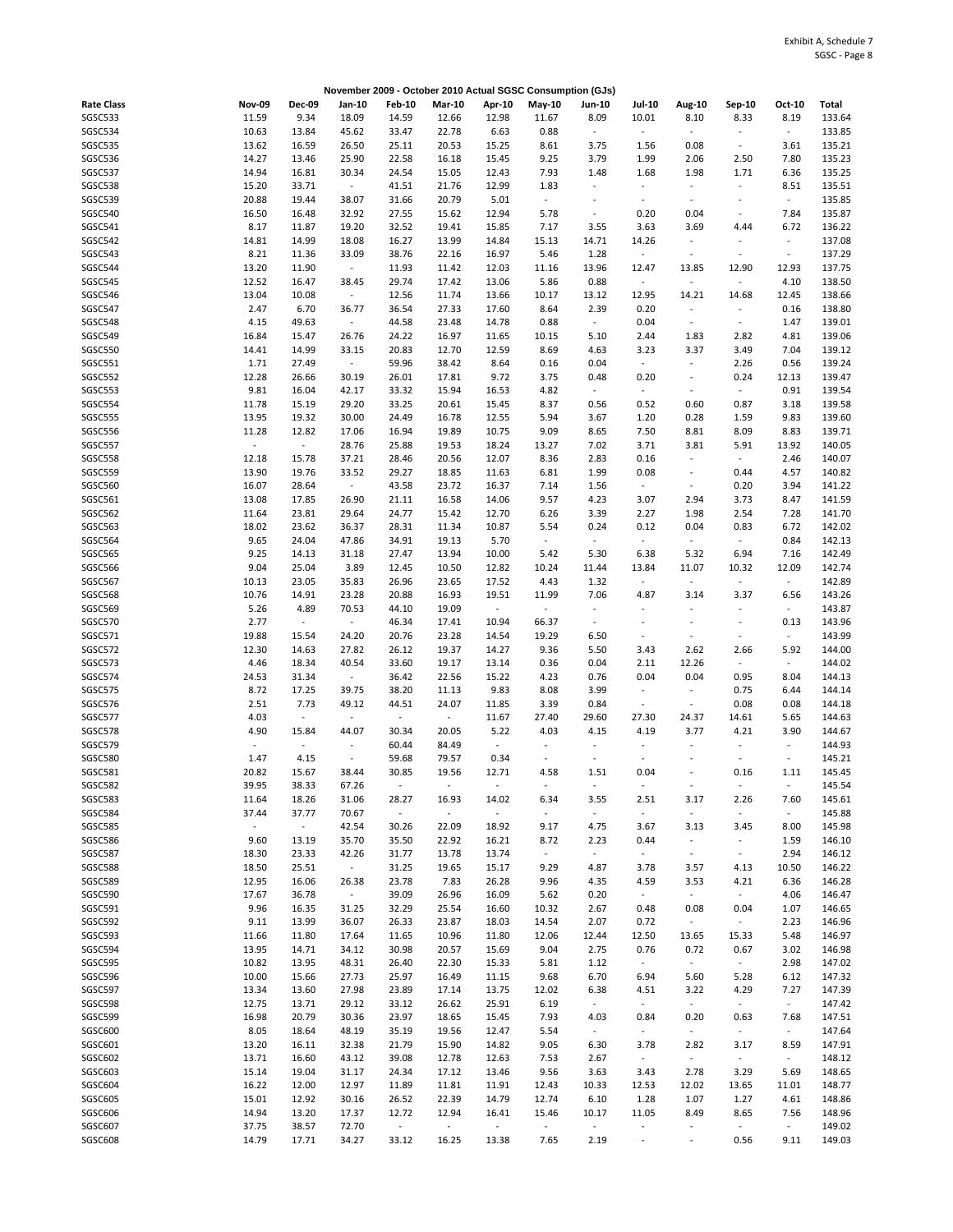|                   |               |                          |                          |               |                             |                     | November 2009 - October 2010 Actual SGSC Consumption (GJs) |                          |                          |                          |                          |                          |        |
|-------------------|---------------|--------------------------|--------------------------|---------------|-----------------------------|---------------------|------------------------------------------------------------|--------------------------|--------------------------|--------------------------|--------------------------|--------------------------|--------|
| <b>Rate Class</b> | <b>Nov-09</b> | <b>Dec-09</b>            | Jan-10                   | <b>Feb-10</b> | <b>Mar-10</b>               | Apr-10              | May-10                                                     | <b>Jun-10</b>            | <b>Jul-10</b>            | Aug-10                   | Sep-10                   | Oct-10                   | Total  |
| SGSC609           | 16.97         | 19.04                    | 40.73                    | 31.58         | 17.20                       | 11.59               | 8.09                                                       | 0.52                     | $\overline{\phantom{a}}$ | ä,                       |                          | 3.38                     | 149.10 |
| SGSC610           | 12.74         | 14.73                    | 33.15                    | 34.04         | 24.16                       | 14.48               | 8.28                                                       | 3.63                     | 0.68                     | 0.04                     | 0.40                     | 3.97                     | 150.30 |
| SGSC611           | 13.44         | 22.89                    | 27.38                    | 29.10         | 21.65                       | 16.33               | 9.69                                                       | 0.72                     | $\blacksquare$           | ÷,                       | 0.95                     | 8.24                     | 150.39 |
| SGSC612           | $\omega$      | 4.74                     | $\overline{\phantom{a}}$ | 55.12         | 54.90                       | 22.41               | 5.89                                                       | 0.44                     | $\overline{\phantom{a}}$ | ÷,                       | 0.04                     | 6.88                     | 150.42 |
| SGSC613           | 16.66         | 31.94                    | $\overline{\phantom{a}}$ | 47.71         | 21.45                       | 20.63               | 5.86                                                       | $\sim$                   | $\overline{\phantom{a}}$ | ÷                        |                          | 6.21                     | 150.46 |
| SGSC614           | 28.54         | 34.08                    | $\overline{\phantom{a}}$ | $\omega$      | $\mathcal{L}_{\mathcal{A}}$ | 17.29               | 18.58                                                      | 13.04                    | 6.53                     | 4.64                     | 10.12                    | 18.26                    | 151.08 |
| SGSC615           | 14.22         | 21.42                    | 26.89                    | 39.25         | 25.82                       | 16.73               | 6.77                                                       | $\sim$                   | $\blacksquare$           | $\sim$                   | $\sim$                   | 0.08                     | 151.18 |
|                   |               |                          |                          |               |                             |                     |                                                            |                          |                          |                          |                          |                          |        |
| SGSC616           | 17.47         | 37.89                    | $\overline{\phantom{a}}$ | 42.51         | 28.23                       | 14.46               | 5.42                                                       | 0.88                     | $\overline{\phantom{a}}$ | $\sim$                   | 0.28                     | 4.38                     | 151.52 |
| SGSC617           | 9.49          | 18.76                    | 35.87                    | 13.40         | 7.23                        | 10.00               | 10.33                                                      | 11.61                    | 7.44                     | 5.63                     | 10.00                    | 11.90                    | 151.66 |
| SGSC618           | 14.29         | 16.39                    | 28.80                    | 25.04         | 19.53                       | 17.24               | 12.03                                                      | 10.00                    | 6.67                     | $\omega$                 | $\omega$                 | 2.22                     | 152.21 |
| SGSC619           | 20.53         | 27.34                    | $\sim$                   | 24.94         | 18.33                       | 13.22               | 10.41                                                      | 7.18                     | 6.97                     | 8.02                     | 6.15                     | 9.23                     | 152.32 |
| SGSC620           | 16.65         | 16.62                    | 16.82                    | 13.00         | 13.70                       | 13.98               | 10.48                                                      | 9.01                     | 9.13                     | 8.25                     | 12.18                    | 12.76                    | 152.58 |
| SGSC621           | 11.56         | 21.70                    | 27.30                    | 26.24         | 19.57                       | 15.97               | 8.21                                                       | 4.67                     | 5.18                     | 1.43                     | 4.09                     | 6.96                     | 152.88 |
| SGSC622           | 11.75         | 21.83                    | 37.53                    | 27.51         | 20.52                       | 14.75               | 9.52                                                       | 2.79                     | 1.52                     | 1.27                     | 1.43                     | 2.50                     | 152.92 |
| SGSC623           | 11.72         | 11.64                    | 4.21                     | 13.13         | 13.37                       | 15.33               | 17.37                                                      | 11.48                    | 12.14                    | 16.69                    | 10.91                    | 15.25                    | 153.24 |
| SGSC624           | 7.45          | 15.18                    | 46.84                    | 40.43         | 25.53                       | 12.59               | 4.26                                                       | $\sim$                   | $\sim$                   | ÷,                       | $\omega$                 | 1.07                     | 153.35 |
| SGSC625           | 18.45         | 20.23                    | 34.46                    | 27.48         | 17.84                       | 13.11               | 9.40                                                       | 2.99                     | 3.31                     | $\blacksquare$           | 0.16                     | 6.24                     | 153.67 |
|                   |               |                          |                          |               |                             |                     |                                                            |                          |                          |                          |                          |                          |        |
| SGSC626           | 14.16         | 13.21                    | $\sim$                   | 13.48         | 13.66                       | 15.85               | 14.68                                                      | 12.73                    | 14.89                    | 13.77                    | 14.93                    | 12.69                    | 154.05 |
| SGSC627           | 10.44         | 26.16                    | 40.30                    | 32.96         | 21.33                       | 12.15               | 4.15                                                       | $\overline{\phantom{a}}$ | $\blacksquare$           | $\Box$                   | 0.60                     | 6.52                     | 154.61 |
| SGSC628           | 14.37         | 16.02                    | 28.18                    | 25.77         | 19.21                       | 14.16               | 12.62                                                      | 6.98                     | 4.63                     | 2.98                     | 2.90                     | 6.83                     | 154.65 |
| SGSC629           | 0.16          | 17.70                    | 52.58                    | 39.40         | 25.68                       | 15.85               | 3.07                                                       | 0.16                     | $\blacksquare$           | $\blacksquare$           | $\sim$                   | 0.12                     | 154.72 |
| SGSC630           | 6.54          | 34.56                    | 41.74                    | 42.42         | 14.22                       | 8.56                | 1.32                                                       | 0.64                     | $\overline{\phantom{a}}$ | $\omega$                 | 0.04                     | 4.69                     | 154.73 |
| SGSC631           | 37.01         | 56.97                    | $\sim$                   | $\sim$        | $\sim$                      | $\sim$              | 36.32                                                      | 1.48                     | 1.91                     | 1.75                     | 2.30                     | 17.39                    | 155.13 |
| SGSC632           | 14.43         | 20.51                    | 33.17                    | 24.73         | 18.37                       | 14.02               | 6.66                                                       | 6.10                     | 3.90                     | 4.05                     | 3.81                     | 5.65                     | 155.40 |
| SGSC633           | 13.24         | 29.83                    | 28.52                    | 29.34         | 18.77                       | 15.06               | 5.94                                                       | 1.04                     | 0.44                     | 0.40                     | 2.58                     | 10.54                    | 155.70 |
| SGSC634           | 8.25          | 20.07                    | 47.84                    | 39.92         | 22.60                       | 15.09               | 2.27                                                       | 0.36                     | $\sim$                   | $\omega$                 | 0.04                     | $\omega_{\rm c}$         | 156.44 |
| SGSC635           | $\omega$      | $\sim$                   | 49.34                    | 39.04         | 29.19                       | 18.50               | 13.94                                                      | 3.67                     | 0.20                     | 0.12                     | 0.16                     | 2.30                     | 156.46 |
|                   |               |                          |                          |               |                             |                     |                                                            |                          |                          |                          |                          |                          |        |
| SGSC636           | 15.64         | 15.71                    | 28.50                    | 23.53         | 19.80                       | 15.02               | 13.65                                                      | 6.18                     | 4.03                     | 3.85                     | 4.69                     | 5.96                     | 156.56 |
| SGSC637           | 15.50         | 24.88                    | 32.01                    | 27.95         | 24.76                       | 16.81               | 14.38                                                      | 0.36                     | $\overline{\phantom{a}}$ | $\blacksquare$           | $\sim$                   | $\sim$                   | 156.65 |
| SGSC638           | 1.79          | 26.36                    | 50.06                    | 27.51         | 19.33                       | 14.02               | 10.64                                                      | 1.59                     | $\overline{\phantom{a}}$ | 0.04                     | 0.28                     | 5.53                     | 157.15 |
| SGSC639           | $\sim$        | $\overline{\phantom{a}}$ | $\overline{\phantom{a}}$ | 65.05         | 41.25                       | 29.95               | 6.82                                                       | 0.52                     | $\overline{\phantom{a}}$ | 0.12                     | 0.20                     | 13.29                    | 157.20 |
| SGSC640           | 13.24         | 37.20                    | $\overline{\phantom{a}}$ | 52.88         | 28.43                       | 20.55               | 2.71                                                       | $\overline{\phantom{a}}$ | $\blacksquare$           | $\blacksquare$           | $\overline{\phantom{a}}$ | 2.59                     | 157.60 |
| SGSC641           | 18.98         | 38.80                    | $\overline{\phantom{a}}$ | 51.80         | 28.96                       | 14.06               | 2.31                                                       | $\sim$                   | $\blacksquare$           | $\overline{\phantom{a}}$ | $\sim$                   | 2.79                     | 157.70 |
| SGSC642           | 14.46         | 18.92                    | 26.77                    | 23.70         | 18.29                       | 15.69               | 10.96                                                      | 7.46                     | 5.14                     | 3.85                     | 4.29                     | 8.43                     | 157.96 |
| SGSC643           | 17.98         | 23.45                    | $\blacksquare$           | 38.01         | 24.29                       | 18.40               | 11.44                                                      | 5.82                     | 1.83                     | 2.26                     | 2.98                     | 11.66                    | 158.12 |
| SGSC644           | 17.95         | 27.02                    | 39.41                    | 31.33         | 22.45                       | 12.52               | 2.97                                                       | $\overline{\phantom{a}}$ | $\blacksquare$           | $\overline{\phantom{a}}$ | $\overline{\phantom{a}}$ | 4.93                     | 158.58 |
| SGSC645           | 9.95          | 15.89                    | 50.87                    | 41.24         | 25.91                       | 14.80               | 0.24                                                       | $\overline{\phantom{a}}$ | $\blacksquare$           | ÷,                       | ÷,                       | $\sim$                   | 158.90 |
|                   |               |                          |                          |               |                             |                     |                                                            |                          |                          |                          |                          |                          |        |
| SGSC646           | 24.60         | 23.65                    | $\sim$                   | 26.41         | 24.41                       | 18.52               | 12.16                                                      | 7.82                     | 3.59                     | 3.29                     | 4.52                     | 10.19                    | 159.16 |
| SGSC647           | 15.11         | 14.95                    | 38.12                    | 34.40         | 27.81                       | 17.96               | 8.96                                                       | 1.75                     | 0.24                     | $\blacksquare$           | $\blacksquare$           | 0.28                     | 159.58 |
| SGSC648           | 9.37          | 22.51                    | 47.32                    | 40.39         | 20.49                       | 10.28               | 3.19                                                       | 1.52                     | $\blacksquare$           | ÷,                       | 0.16                     | 4.42                     | 159.65 |
| SGSC649           | 11.19         | 16.59                    | 33.69                    | 30.69         | 21.79                       | 18.30               | 10.99                                                      | 6.90                     | 3.39                     | 1.31                     | 2.26                     | 2.58                     | 159.68 |
| SGSC650           | 22.64         | 27.97                    | 53.73                    | 37.13         | 18.24                       | $\sim$              | $\sim$                                                     |                          |                          | ÷,                       |                          | $\omega_{\rm{eff}}$      | 159.71 |
| SGSC651           | 23.60         | 36.98                    | $\overline{\phantom{a}}$ | 49.62         | 25.01                       | 15.53               | 3.07                                                       | $\ddot{\phantom{1}}$     | $\sim$                   | $\overline{a}$           | 0.08                     | 5.85                     | 159.74 |
| SGSC652           | 6.14          | 49.39                    | $\overline{\phantom{a}}$ | 49.74         | 39.97                       | 11.83               | 0.52                                                       |                          |                          | ä,                       | 0.56                     | 1.63                     | 159.78 |
| SGSC653           | 8.88          | 21.63                    | 47.24                    | 38.61         | 23.32                       | 11.59               | 1.67                                                       | $\sim$                   | $\overline{\phantom{a}}$ | $\overline{a}$           | $\overline{a}$           | 6.96                     | 159.90 |
| SGSC654           | 12.42         | 19.85                    | 32.78                    | 33.79         | 26.48                       | 16.91               | 12.50                                                      | 2.67                     | 0.16                     | $\sim$                   | ÷,                       | 2.50                     | 160.06 |
| SGSC655           | 4.86          | 40.55                    | 39.01                    | 44.57         | 18.89                       | 10.47               | 1.87                                                       | $\sim$                   | $\overline{\phantom{a}}$ | $\overline{\phantom{a}}$ | $\sim$                   | $\blacksquare$           | 160.22 |
| SGSC656           |               | 21.78                    |                          |               |                             |                     |                                                            |                          | 3.39                     | 3.49                     | 4.80                     | 9.83                     |        |
|                   | 16.39         |                          | 29.72                    | 24.93         | 17.38                       | 14.50               | 9.21                                                       | 4.99                     |                          |                          |                          |                          | 160.41 |
| SGSC657           | 15.77         | 17.70                    | 34.24                    | 39.59         | 19.58                       | 18.68               | 15.06                                                      | $\overline{\phantom{a}}$ | $\blacksquare$           | $\blacksquare$           |                          | $\overline{\phantom{a}}$ | 160.62 |
| SGSC658           | 20.44         | 19.08                    | 37.84                    | 30.78         | 19.04                       | 14.66               | 10.12                                                      | 0.76                     |                          | 0.12                     | 0.52                     | 7.28                     | 160.64 |
| SGSC659           | 13.83         | 23.42                    | 40.46                    | 35.78         | 22.05                       | 14.50               | 3.79                                                       | 0.44                     | $\blacksquare$           | ÷                        | $\blacksquare$           | 6.40                     | 160.67 |
| SGSC660           | 21.86         | 28.08                    | 33.36                    | 29.19         | 20.64                       | 15.34               | 0.48                                                       | 0.44                     | 0.48                     | 0.44                     | 0.48                     | 10.11                    | 160.90 |
| SGSC661           | 14.78         | 21.62                    | 45.89                    | 33.13         | 26.46                       | 14.46               | 4.66                                                       | $\omega_{\rm c}$         | $\blacksquare$           | $\overline{\phantom{a}}$ |                          | $\omega_{\rm{eff}}$      | 161.00 |
| SGSC662           | 11.86         | 10.04                    | 66.78                    | 29.62         | 16.29                       | 12.18               | 12.38                                                      | 1.51                     | $\sim$                   | $\omega$                 | $\sim$                   | 0.36                     | 161.02 |
| SGSC663           | 12.19         | 16.70                    | 34.16                    | 31.89         | 25.31                       | 18.28               | 12.07                                                      | 3.71                     | 1.20                     | 0.48                     | 1.11                     | 3.93                     | 161.03 |
| SGSC664           | 5.07          | 37.36                    | 41.77                    | 39.72         | 17.69                       | 9.40                | 1.32                                                       | $\overline{\phantom{a}}$ | $\blacksquare$           | $\blacksquare$           | $\blacksquare$           | 8.82                     | 161.15 |
| SGSC665           | 9.21          | 36.25                    | 40.15                    | 42.15         | 19.01                       | 10.16               | 0.92                                                       | $\blacksquare$           | $\sim$                   | $\sim$                   | 0.12                     | 3.22                     | 161.19 |
| SGSC666           | 13.71         | 14.75                    | 13.37                    | 15.39         |                             | 12.93               | 16.97                                                      |                          |                          | 13.43                    | 10.00                    | 13.62                    | 161.28 |
|                   |               |                          |                          |               | 13.57                       |                     |                                                            | 12.24                    | 11.30                    |                          |                          |                          |        |
| SGSC667           | 15.91         | 25.79                    | 52.74                    | 43.77         | 14.82                       | 7.57                | 0.28                                                       | 0.04                     | 0.04                     | 0.04                     | 0.04                     | 0.44                     | 161.48 |
| SGSC668           | 16.86         | 19.76                    | 51.74                    | 33.12         | 22.29                       | 10.71               | 2.43                                                       | 0.32                     | $\sim$                   | $\omega_{\rm c}$         | 0.04                     | 4.22                     | 161.49 |
| SGSC669           | 17.06         | 26.42                    | 32.54                    | 30.18         | 24.33                       | 13.94               | 5.58                                                       | 1.48                     | 0.40                     | 0.44                     | 0.32                     | 8.95                     | 161.64 |
| SGSC670           | 8.64          | 8.61                     | 38.69                    | 53.96         | 26.10                       | 11.93               | 7.80                                                       | 1.83                     | 0.04                     | $\sim$                   | $\sim$                   | 4.09                     | 161.69 |
| SGSC671           | 19.52         | 17.85                    | 36.17                    | 23.50         | 16.16                       | 14.30               | 10.72                                                      | 5.02                     | 4.83                     | 3.61                     | 4.21                     | 5.88                     | 161.77 |
| SGSC672           | 15.37         | 65.73                    | 80.92                    | $\sim$        | $\sim$                      | $\omega_{\rm{eff}}$ | $\omega_{\rm c}$                                           | $\overline{\phantom{a}}$ | $\bar{\phantom{a}}$      | $\blacksquare$           | $\sim$                   | $\sim$                   | 162.02 |
| SGSC673           | 17.06         | 44.73                    | $\sim$                   | 57.00         | 29.98                       | 9.82                | 0.34                                                       | $\sim$                   | $\blacksquare$           | $\omega$                 | $\omega_{\rm c}$         | 3.15                     | 162.08 |
| SGSC674           | 7.17          | 11.40                    | 35.66                    | 34.08         | 24.19                       | 12.37               | 6.17                                                       | 10.25                    | 4.03                     | 3.42                     | 5.63                     | 8.18                     | 162.55 |
| SGSC675           | 12.22         | 15.23                    | 38.45                    | 43.98         | 24.39                       | 14.44               | 9.00                                                       | 1.83                     | $\mathbb{Z}^{\times}$    | $\sim$                   | 0.12                     | 3.14                     | 162.80 |
| SGSC676           | 11.64         | 16.82                    | 15.71                    | 14.27         | 12.38                       | 14.90               | 13.04                                                      | 13.92                    | 13.15                    | 11.79                    | 12.78                    | 12.77                    | 163.17 |
|                   |               |                          |                          |               |                             |                     |                                                            |                          |                          |                          |                          |                          |        |
| SGSC677           | 13.86         | 21.35                    | 41.37                    | 35.07         | 24.72                       | 16.09               | 6.65                                                       | $\blacksquare$           | $\overline{\phantom{a}}$ | $\blacksquare$           | $\sim$                   | 4.22                     | 163.33 |
| SGSC678           | 15.63         | 36.46                    | 41.06                    | 33.12         | 26.84                       | 10.32               | $\sim$                                                     | $\overline{\phantom{a}}$ | $\sim$                   | $\sim$                   | $\sim$                   | $\sim$                   | 163.43 |
| SGSC679           | 16.19         | 19.48                    | 27.97                    | 22.11         | 16.66                       | 14.14               | 9.25                                                       | 7.30                     | 4.74                     | 5.95                     | 6.59                     | 13.05                    | 163.43 |
| <b>SGSC680</b>    | 17.29         | 23.81                    | 35.65                    | 28.51         | 17.76                       | 15.02               | 8.92                                                       | 2.55                     | 1.92                     | 1.98                     | 2.14                     | 8.15                     | 163.70 |
| SGSC681           | 14.65         | 24.77                    | 41.51                    | 40.05         | 19.33                       | 13.82               | 3.01                                                       | 0.33                     | $\sim$                   | $\sim$                   | 0.67                     | 5.57                     | 163.71 |
| SGSC682           | 13.79         | 22.95                    | 32.45                    | 26.24         | 21.17                       | 15.61               | 7.61                                                       | 5.02                     | 4.07                     | 4.01                     | 4.17                     | 6.64                     | 163.73 |
| SGSC683           | 12.30         | 16.42                    | 17.36                    | 13.79         | 15.39                       | 15.11               | 15.17                                                      | 16.10                    | 11.70                    | 10.09                    | 10.20                    | 10.49                    | 164.12 |
| SGSC684           | 16.05         | 16.30                    | 17.63                    | 15.19         | 13.56                       | 14.43               | 18.89                                                      | 12.00                    | 7.93                     | 12.58                    | 9.68                     | 9.94                     | 164.18 |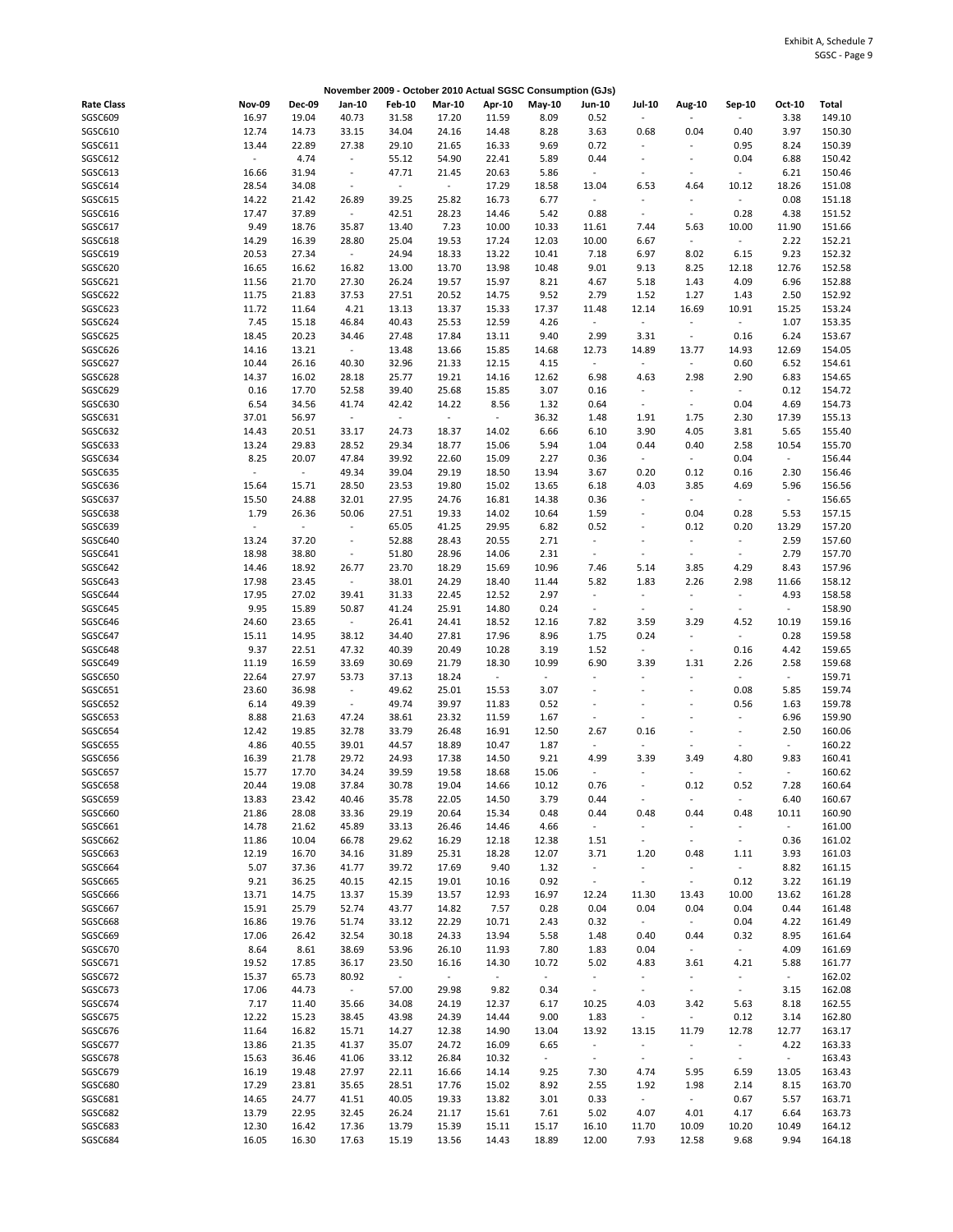|                   |                     |                          |                          |               |                |                  | November 2009 - October 2010 Actual SGSC Consumption (GJs) |                          |                             |                          |                          |                          |        |
|-------------------|---------------------|--------------------------|--------------------------|---------------|----------------|------------------|------------------------------------------------------------|--------------------------|-----------------------------|--------------------------|--------------------------|--------------------------|--------|
| <b>Rate Class</b> | <b>Nov-09</b>       | <b>Dec-09</b>            | Jan-10                   | <b>Feb-10</b> | <b>Mar-10</b>  | Apr-10           | May-10                                                     | Jun-10                   | <b>Jul-10</b>               | Aug-10                   | Sep-10                   | Oct-10                   | Total  |
| SGSC685           | 14.07               | 23.58                    | 40.34                    | 47.71         | 22.84          | 13.42            | 2.27                                                       | $\overline{\phantom{a}}$ | $\Box$                      | $\overline{\phantom{a}}$ |                          | $\blacksquare$           | 164.23 |
| SGSC686           | 40.40               | 38.96                    | $\overline{\phantom{a}}$ | $\Box$        | $\blacksquare$ | $\blacksquare$   | 8.78                                                       | 12.21                    | 13.30                       | 13.85                    | 15.64                    | 21.16                    | 164.30 |
|                   |                     |                          |                          |               |                |                  |                                                            |                          |                             |                          |                          |                          |        |
| <b>SGSC687</b>    | 15.79               | 17.97                    | 34.52                    | 26.08         | 19.13          | 14.82            | 8.89                                                       | 5.46                     | 5.10                        | 4.13                     | 5.00                     | 7.52                     | 164.41 |
| SGSC688           | 17.93               | 19.71                    | 46.16                    | 35.75         | 20.99          | 13.07            | 7.17                                                       | 0.56                     | 0.08                        | $\omega$                 | $\overline{\phantom{a}}$ | 3.18                     | 164.60 |
| SGSC689           | 14.98               | 19.16                    | 31.01                    | 27.96         | 22.23          | 12.55            | 9.52                                                       | 4.11                     | 4.75                        | 4.64                     | 5.68                     | 8.35                     | 164.94 |
| SGSC690           | 8.00                | 16.13                    | 61.97                    | 40.88         | 24.36          | 9.85             | 3.90                                                       | $\overline{\phantom{a}}$ | 0.04                        | $\overline{\phantom{a}}$ |                          | $\sim$                   | 165.13 |
| SGSC691           | 16.32               | 23.32                    | 43.04                    | 32.96         | 22.23          | 15.02            | 9.20                                                       | 1.83                     | $\sim$                      | $\overline{\phantom{a}}$ | $\blacksquare$           | 1.35                     | 165.27 |
|                   |                     |                          |                          |               |                |                  |                                                            |                          |                             |                          |                          |                          |        |
| SGSC692           | 10.39               | 32.48                    | $\sim$                   | 39.88         | 25.68          | 28.43            | 10.84                                                      | 0.56                     | 0.23                        | 0.25                     | 0.50                     | 16.46                    | 165.70 |
| SGSC693           | $\sim$              | $\omega$                 | 40.71                    | 34.11         | 22.13          | 18.12            | 8.37                                                       | 7.22                     | 6.45                        | 7.86                     | 7.42                     | 13.33                    | 165.72 |
| SGSC694           | 12.87               | 23.97                    | 44.43                    | 38.85         | 26.79          | 13.18            | 4.30                                                       | $\overline{\phantom{a}}$ | $\omega$                    | $\omega$                 | $\blacksquare$           | 1.67                     | 166.06 |
| SGSC695           | $\omega$            | $\omega$                 | $\sim$                   | 43.65         | 31.40          | 23.90            | 13.44                                                      | 10.25                    | 8.13                        | 7.94                     | 11.67                    | 15.95                    | 166.33 |
| SGSC696           | 13.70               | 16.73                    | 38.95                    | 28.14         | 20.48          | 14.71            | 14.50                                                      | 4.82                     | 2.63                        | 2.02                     | 2.38                     | 7.28                     | 166.34 |
|                   |                     |                          |                          |               |                |                  |                                                            |                          |                             |                          |                          |                          |        |
| SGSC697           | 2.35                | 23.53                    | 48.45                    | 45.97         | 27.87          | 18.03            | $\omega$                                                   | $\overline{\phantom{a}}$ | $\blacksquare$              | $\sim$                   | $\sim$                   | 0.20                     | 166.40 |
| SGSC698           | 12.42               | 16.03                    | 29.09                    | 23.38         | 21.91          | 17.78            | 15.92                                                      | 7.33                     | 4.47                        | 3.33                     | 4.13                     | 10.61                    | 166.40 |
| SGSC699           | 9.47                | 41.93                    | $\omega_{\rm c}$         | 56.19         | 30.92          | 20.60            | 1.35                                                       | $\sim$                   | $\mathcal{L}_{\mathcal{A}}$ | $\omega$                 | $\overline{\phantom{a}}$ | 6.07                     | 166.53 |
| SGSC700           | 16.58               | 22.54                    | 35.32                    | 27.27         | 19.69          | 15.85            | 8.53                                                       | 4.39                     | 2.43                        | 2.22                     | 4.72                     | 7.04                     | 166.58 |
| SGSC701           | 34.40               | 23.38                    | 28.88                    | 39.48         | 23.20          | 12.66            | 0.76                                                       | $\sim$                   | $\omega$                    | $\bar{\phantom{a}}$      | $\sim$                   | 4.06                     | 166.82 |
|                   |                     |                          |                          |               |                |                  |                                                            |                          |                             |                          |                          |                          |        |
| SGSC702           | 2.59                | 19.75                    | 34.47                    | 40.60         | 25.52          | 20.91            | 6.90                                                       | 0.44                     | 0.24                        | $\omega$                 | 2.86                     | 12.69                    | 166.97 |
| SGSC703           | 20.29               | 25.35                    | $\sim$                   | 29.18         | 24.69          | 20.55            | 11.64                                                      | 8.18                     | 5.46                        | 4.64                     | 5.24                     | 12.06                    | 167.28 |
| SGSC704           | 16.01               | 21.11                    | 39.11                    | 31.93         | 21.84          | 13.78            | 11.32                                                      | 1.52                     | 0.72                        | 0.56                     | 1.51                     | 7.91                     | 167.32 |
| <b>SGSC705</b>    | 20.12               | 18.44                    | 42.83                    | 46.97         | 39.19          | $\omega$         | $\bar{\phantom{a}}$                                        | $\overline{\phantom{a}}$ | $\overline{\phantom{a}}$    | $\blacksquare$           | ÷,                       | $\omega$                 | 167.55 |
| SGSC706           | 18.29               | 21.70                    | 41.77                    | 22.19         | 24.44          | 20.23            | 11.24                                                      | 1.83                     | $\overline{\phantom{a}}$    | $\omega$                 | 0.12                     | 6.08                     | 167.89 |
|                   |                     |                          |                          |               |                |                  |                                                            |                          |                             |                          |                          |                          |        |
| SGSC707           | 11.26               | 14.23                    | 20.85                    | 21.94         | 17.30          | 12.99            | 14.29                                                      | 12.84                    | 12.18                       | 9.45                     | 11.12                    | 9.61                     | 168.06 |
| SGSC708           | 12.68               | 13.94                    | 18.64                    | 17.22         | 13.54          | 17.17            | 14.79                                                      | 13.12                    | 11.80                       | 10.91                    | 11.67                    | 12.77                    | 168.25 |
| SGSC709           | 44.09               | 42.97                    | 81.74                    | $\sim$        | $\sim$         | $\omega_{\rm c}$ | $\omega$                                                   | $\overline{\phantom{a}}$ | $\overline{\phantom{a}}$    | $\blacksquare$           | $\overline{\phantom{a}}$ | $\sim$                   | 168.80 |
| SGSC710           | 13.54               | 23.41                    | 47.40                    | 40.04         | 24.28          | 13.18            | 1.59                                                       | $\overline{\phantom{a}}$ | ÷,                          | $\overline{\phantom{a}}$ | ÷,                       | 5.37                     | 168.81 |
| SGSC711           | 10.64               | 15.64                    | 45.66                    | 54.47         | 29.08          | 9.08             | 0.92                                                       | 0.16                     | $\overline{a}$              | $\overline{\phantom{a}}$ |                          | 3.38                     | 169.03 |
|                   |                     |                          |                          |               |                |                  |                                                            |                          |                             |                          |                          |                          |        |
| SGSC712           | 8.40                | 10.24                    | 55.96                    | 40.87         | 27.32          | 16.65            | 8.16                                                       | 1.47                     | $\sim$                      |                          |                          | $\omega$                 | 169.07 |
| SGSC713           | $\omega$            | $\sim$                   | 52.64                    | 47.16         | 32.08          | 17.16            | 9.51                                                       | 4.07                     | 0.12                        | ÷,                       | 0.04                     | 6.36                     | 169.14 |
| SGSC714           | 18.74               | 26.28                    | 47.84                    | 11.05         | 22.13          | 16.17            | 5.38                                                       | 1.79                     | 0.12                        | ÷,                       | 3.33                     | 16.35                    | 169.18 |
| <b>SGSC715</b>    | 11.20               | 25.44                    | 50.57                    | 41.02         | 18.50          | 11.82            | 7.31                                                       | 0.68                     | $\overline{\phantom{a}}$    | $\sim$                   | 0.73                     | 1.95                     | 169.22 |
| SGSC716           | 0.04                | 8.85                     | 39.40                    | 32.53         | 77.78          | 10.65            | 0.32                                                       | $\overline{\phantom{a}}$ | $\overline{\phantom{a}}$    | $\overline{\phantom{a}}$ |                          | $\blacksquare$           | 169.57 |
|                   |                     |                          |                          |               |                |                  |                                                            |                          |                             |                          |                          |                          |        |
| SGSC717           | 13.37               | 18.38                    | 42.85                    | 40.52         | 25.14          | 14.12            | 9.51                                                       | 2.95                     | 2.20                        | 0.71                     | $\overline{\phantom{a}}$ | $\overline{\phantom{a}}$ | 169.75 |
| SGSC718           | 26.65               | 54.97                    | $\sim$                   | 67.60         | 17.61          | 0.48             | 0.40                                                       | 0.40                     | 0.44                        | 0.24                     | 0.44                     | 0.56                     | 169.79 |
| SGSC719           | 9.96                | 15.34                    | 40.53                    | 38.34         | 27.70          | 23.58            | 10.04                                                      | $\sim$                   | $\sim$                      | $\omega$                 | $\sim$                   | 4.33                     | 169.82 |
| SGSC720           | 6.45                | 22.81                    | 36.85                    | 34.05         | 25.26          | 22.44            | 12.56                                                      | $\overline{\phantom{a}}$ | $\overline{\phantom{a}}$    | 7.11                     | 2.30                     | $\sim$                   | 169.83 |
| SGSC721           | 23.56               | 26.98                    | $\overline{\phantom{a}}$ | 42.62         | 30.32          | 20.47            | 9.09                                                       | 4.83                     | 0.72                        | $\omega$                 | $\sim$                   | 11.38                    | 169.97 |
|                   |                     |                          |                          |               |                |                  |                                                            |                          | $\omega$                    |                          |                          |                          |        |
| SGSC722           | 0.56                | 32.93                    | $\sim$                   | 99.08         | 30.92          | 6.49             | 0.12                                                       | $\blacksquare$           |                             | $\sim$                   | $\sim$                   | 0.16                     | 170.26 |
| SGSC723           | 27.23               | 32.30                    | $\overline{\phantom{a}}$ | 41.03         | 25.41          | 18.68            | 7.38                                                       | 2.95                     | 3.03                        | 3.06                     | 3.33                     | 6.37                     | 170.77 |
| SGSC724           | 16.32               | 19.21                    | 30.80                    | 28.66         | 22.55          | 15.87            | 13.57                                                      | 8.61                     | 2.60                        | 1.11                     | 2.46                     | 9.29                     | 171.05 |
| SGSC725           | 20.17               | 28.53                    | $\sim$                   | 34.35         | 24.37          | 20.83            | 12.08                                                      | 6.90                     | 4.46                        | 4.48                     | 5.24                     | 9.79                     | 171.20 |
| SGSC726           | 40.82               | 59.87                    | 70.59                    | $\sim$        | $\sim$         | $\omega_{\rm c}$ | $\omega$                                                   | $\omega$                 | $\overline{\phantom{a}}$    | $\omega$                 |                          | $\sim$                   | 171.28 |
| SGSC727           |                     |                          | 16.06                    | 12.01         | 10.82          |                  | 14.70                                                      | 16.79                    |                             | 19.52                    | 15.56                    | 13.44                    |        |
|                   | 11.20               | 11.65                    |                          |               |                | 11.71            |                                                            |                          | 18.20                       |                          |                          |                          | 171.66 |
| SGSC728           | 16.51               | 17.62                    | 35.75                    | 25.96         | 18.69          | 16.85            | 11.36                                                      | 6.70                     | 3.63                        | 3.37                     | 5.08                     | 10.15                    | 171.67 |
| SGSC729           | 13.87               | 24.42                    | 43.32                    | 37.97         | 25.28          | 15.05            | 4.26                                                       | 0.08                     | $\omega$                    | $\blacksquare$           | 0.12                     | 7.32                     | 171.69 |
| SGSC730           | 14.02               | 16.74                    | 41.97                    | 42.76         | 22.36          | 19.60            | 11.48                                                      | $\overline{\phantom{a}}$ | $\overline{\phantom{a}}$    | $\blacksquare$           | 0.12                     | 2.86                     | 171.91 |
| SGSC731           | 18.98               | 26.86                    | $\overline{\phantom{a}}$ | 26.88         | 22.60          | 23.18            | 11.48                                                      | 9.26                     | 5.85                        | 5.08                     | 8.22                     | 13.53                    | 171.92 |
| SGSC732           | $\blacksquare$      | $\overline{\phantom{a}}$ | $\overline{\phantom{a}}$ | 60.12         | 51.32          | 40.03            | 10.49                                                      | 2.27                     | 2.75                        | 1.39                     | 0.04                     | 3.74                     | 172.15 |
|                   |                     |                          |                          |               |                |                  |                                                            |                          |                             |                          |                          |                          |        |
| SGSC733           | 18.46               | 30.99                    | 50.75                    | 36.90         | 22.81          | 11.19            | 0.04                                                       | $\omega$                 | $\omega$                    | $\omega$                 | $\overline{\phantom{a}}$ | 1.39                     | 172.53 |
| SGSC734           | 24.77               | 43.47                    |                          | 45.85         | 26.04          | 22.98            | 9.49                                                       |                          |                             |                          |                          |                          | 172.60 |
| SGSC735           | $\omega$            | 10.26                    | 57.20                    | 51.14         | 30.23          | 20.99            | 2.67                                                       |                          | $\frac{1}{2}$               | $\overline{\phantom{a}}$ |                          | 0.28                     | 172.77 |
| SGSC736           | 10.71               | 39.57                    | $\sim$                   | 69.09         | 37.76          | 14.82            | 0.89                                                       | $\overline{\phantom{a}}$ | $\overline{a}$              | $\blacksquare$           |                          | $\sim$                   | 172.84 |
| SGSC737           | 15.38               | 20.11                    | 28.64                    | 25.97         | 21.44          | 17.96            | 11.60                                                      | 7.54                     | 4.83                        | 4.25                     | 5.52                     | 9.90                     | 173.14 |
|                   |                     |                          |                          |               |                |                  |                                                            |                          |                             |                          |                          |                          |        |
| SGSC738           | 15.96               | 23.33                    | 43.02                    | 43.86         | 25.44          | 11.96            | 6.33                                                       | 0.64                     | 0.04                        | $\omega$                 | $\omega$                 | 2.58                     | 173.16 |
| SGSC739           | 16.66               | 21.90                    | 30.75                    | 24.01         | 19.25          | 17.88            | 12.60                                                      | 10.37                    | 5.86                        | 2.74                     | 3.02                     | 8.16                     | 173.20 |
| SGSC740           | 12.10               | 16.86                    | 42.05                    | 34.35         | 29.07          | 20.82            | 11.07                                                      | 2.83                     | 1.40                        | 1.47                     | 1.27                     | $\sim$                   | 173.29 |
| SGSC741           | 29.54               | 16.70                    | 11.66                    | 11.91         | 14.45          | 11.60            | 9.58                                                       | 9.25                     | 8.55                        | 7.40                     | 23.00                    | 19.68                    | 173.32 |
| SGSC742           | 15.97               | 19.36                    | 35.39                    | 28.14         | 22.27          | 17.54            | 11.35                                                      | 6.62                     | 4.59                        | 3.10                     | 2.66                     | 6.48                     | 173.47 |
|                   |                     |                          |                          |               |                |                  |                                                            |                          |                             |                          |                          |                          |        |
| SGSC743           | 26.04               | 36.54                    | 48.56                    | 20.56         | 12.46          | 7.25             | 4.19                                                       | 3.75                     | 4.06                        | 3.25                     | 3.45                     | 3.78                     | 173.89 |
| SGSC744           | 18.06               | 21.04                    | 32.05                    | 25.60         | 20.65          | 14.46            | 9.88                                                       | 4.94                     | 2.91                        | 3.57                     | 7.14                     | 13.76                    | 174.06 |
| SGSC745           | 10.43               | 29.19                    | 36.79                    | 37.62         | 23.96          | 14.68            | 8.72                                                       | 6.30                     | 0.28                        | $\omega_{\rm c}$         | $\sim$                   | 6.16                     | 174.13 |
| SGSC746           | $\omega_{\rm c}$    | $\sim$                   | 83.49                    | 66.99         | 23.83          | $\sim$           | $\sim$                                                     | $\sim$                   | $\sim$                      | $\omega_{\rm c}$         | $\sim$                   | $\sim$                   | 174.31 |
| SGSC747           | 8.84                | 19.52                    | 44.39                    | 41.27         | 30.43          | 21.07            | 4.74                                                       | 0.80                     | 0.60                        | 0.52                     | 0.60                     | 1.63                     | 174.41 |
|                   |                     |                          |                          |               |                |                  |                                                            |                          |                             |                          |                          |                          |        |
| SGSC748           | 20.50               | 27.57                    | 37.53                    | 37.46         | 22.60          | 12.67            | 5.26                                                       | 2.31                     | 0.20                        | 0.20                     | 1.79                     | 6.76                     | 174.85 |
| SGSC749           | 16.01               | 21.82                    | 34.67                    | 29.27         | 19.88          | 14.06            | 12.27                                                      | 5.26                     | 6.02                        | 4.80                     | 4.25                     | 6.96                     | 175.27 |
| SGSC750           | 10.49               | 24.84                    | 68.93                    | 57.17         | 8.07           | 1.19             | $\sim$                                                     | $\overline{\phantom{a}}$ | $\blacksquare$              | $\blacksquare$           | ÷                        | 5.25                     | 175.94 |
| SGSC751           | 10.04               | 16.02                    | 47.13                    | 48.28         | 29.76          | 19.00            | 5.30                                                       | 0.40                     | $\overline{\phantom{a}}$    | $\bar{\phantom{a}}$      | $\blacksquare$           | 0.04                     | 175.97 |
| SGSC752           | $\omega_{\rm{eff}}$ | $\sim$                   | 77.54                    | 42.70         | 26.92          | 12.66            | 4.27                                                       | 0.28                     | $\blacksquare$              | $\overline{\phantom{a}}$ | $\overline{\phantom{a}}$ | 11.90                    | 176.27 |
|                   |                     |                          |                          |               |                |                  |                                                            |                          |                             |                          |                          |                          |        |
| SGSC753           | 12.35               | 12.52                    | 17.29                    | 14.36         | 13.81          | 14.14            | 14.58                                                      | 13.84                    | 16.28                       | 8.09                     | 15.80                    | 23.98                    | 177.04 |
| SGSC754           | 14.13               | 7.57                     | 36.67                    | 38.06         | 30.46          | 27.79            | 20.38                                                      | 1.99                     | $\overline{\phantom{a}}$    | $\blacksquare$           | $\sim$                   | $\blacksquare$           | 177.05 |
| <b>SGSC755</b>    | 1.75                | 13.28                    | 63.35                    | 21.63         | 34.34          | 27.36            | 15.50                                                      | $\sim$                   | $\overline{\phantom{a}}$    | $\overline{\phantom{a}}$ | $\blacksquare$           | $\sim$                   | 177.21 |
| SGSC756           | 14.84               | $\overline{\phantom{a}}$ | $\sim$                   | 61.79         | 42.21          | 37.32            | 9.61                                                       | 0.16                     | $\blacksquare$              | $\blacksquare$           | 0.79                     | 10.98                    | 177.70 |
| SGSC757           | $\sim$              | $\mathbb{Z}$             | $\sim$                   | 50.06         | 38.95          | 31.46            | 16.67                                                      | 8.42                     | 3.98                        | 4.17                     | 5.51                     | 18.66                    | 177.88 |
|                   |                     |                          |                          |               |                |                  |                                                            |                          |                             |                          |                          |                          |        |
| SGSC758           | 13.62               | 12.55                    | 50.96                    | 46.35         | 28.03          | 17.38            | 7.49                                                       | 1.20                     | $\sim$                      | $\omega$                 | 0.28                     | 0.04                     | 177.90 |
| SGSC759           | 12.00               | 14.69                    | 15.91                    | 14.87         | 13.78          | 13.98            | 13.75                                                      | 14.23                    | 16.23                       | 14.44                    | 16.15                    | 17.98                    | 178.01 |
| SGSC760           | $\omega$            | $\sim$                   | 40.51                    | 38.21         | 30.28          | 20.35            | 14.31                                                      | 6.94                     | 5.30                        | 2.86                     | 6.59                     | 13.09                    | 178.44 |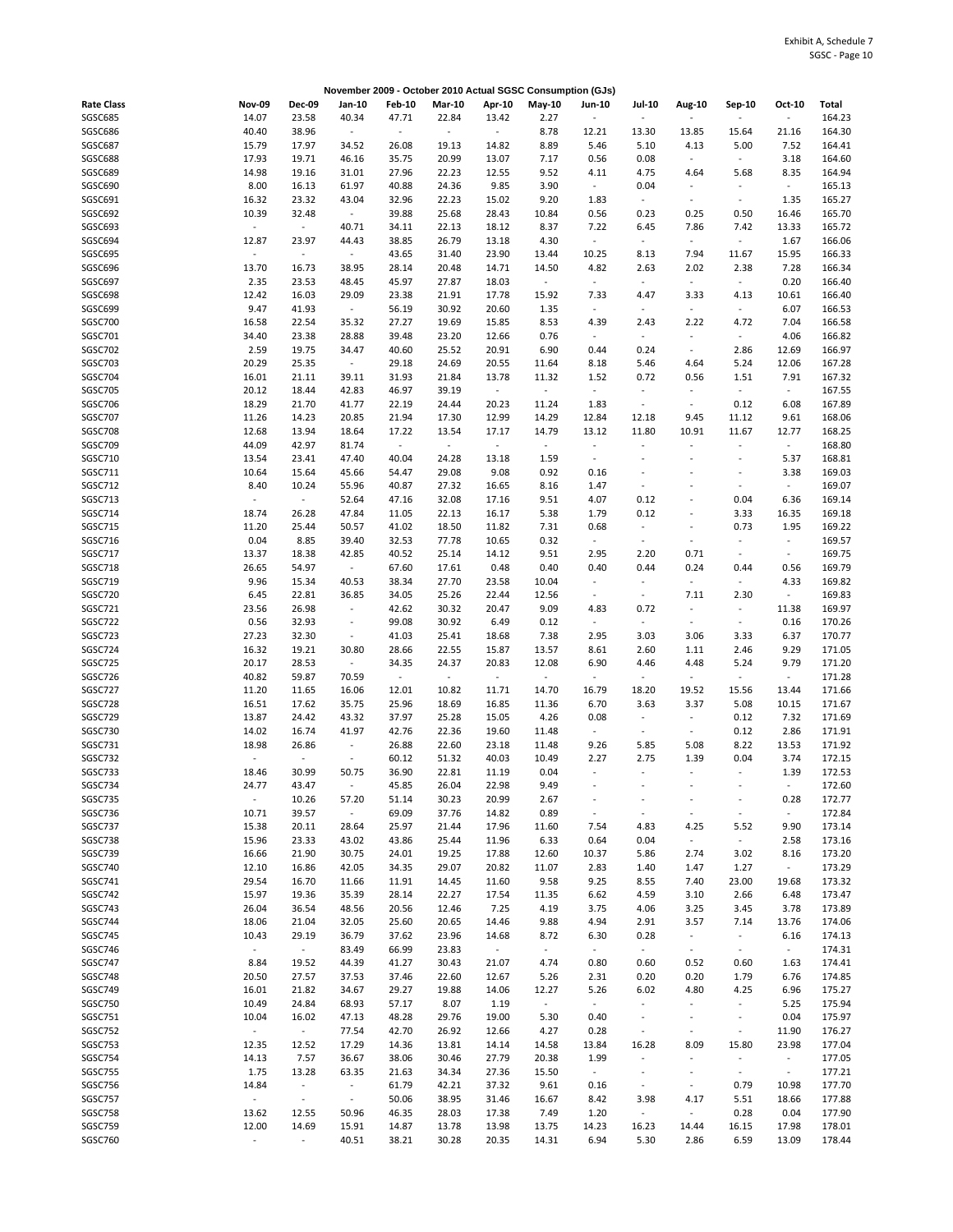|                   |               |               |                  | November 2009 - October 2010 Actual SGSC Consumption (GJs) |               |        |        |                          |                          |                      |                          |                  |        |
|-------------------|---------------|---------------|------------------|------------------------------------------------------------|---------------|--------|--------|--------------------------|--------------------------|----------------------|--------------------------|------------------|--------|
| <b>Rate Class</b> | <b>Nov-09</b> | <b>Dec-09</b> | Jan-10           | <b>Feb-10</b>                                              | <b>Mar-10</b> | Apr-10 | May-10 | Jun-10                   | <b>Jul-10</b>            | <b>Aug-10</b>        | Sep-10                   | Oct-10           | Total  |
| SGSC761           | 19.14         | 30.31         | 35.79            | 40.79                                                      | 21.77         | 15.53  | 8.13   | 1.32                     | $\omega$                 | 0.16                 | 0.40                     | 5.21             | 178.55 |
| SGSC762           | 16.29         | 23.45         | 38.08            | 28.75                                                      | 21.32         | 16.41  | 13.39  | 5.14                     | 2.87                     | 2.18                 | 3.57                     | 7.32             | 178.77 |
|                   |               |               |                  |                                                            |               |        |        |                          |                          |                      |                          |                  |        |
| SGSC763           | 17.19         | 58.71         | $\blacksquare$   | 54.79                                                      | 28.63         | 7.69   | 2.31   | 1.99                     | $\sim$                   | 0.12                 | 0.64                     | 6.84             | 178.91 |
| SGSC764           | 19.14         | 32.33         | $\sim$           | 29.31                                                      | 24.12         | 20.23  | 13.40  | 8.78                     | 4.74                     | 4.60                 | 7.66                     | 14.84            | 179.15 |
| SGSC765           | 16.52         | 20.52         | 34.24            | 28.70                                                      | 23.58         | 17.78  | 12.62  | 8.01                     | 3.95                     | 3.22                 | 3.10                     | 7.35             | 179.59 |
| SGSC766           | 19.17         | 21.20         | 35.82            | 27.47                                                      | 23.44         | 18.44  | 7.53   | 4.78                     | 2.75                     | 2.10                 | 4.84                     | 12.21            | 179.75 |
| SGSC767           | 3.99          | 52.45         | 36.22            | 38.57                                                      | 22.68         | 13.46  | 8.25   | 0.52                     | $\overline{\phantom{a}}$ | $\sim$               | $\sim$                   | 3.86             | 180.00 |
|                   |               |               |                  |                                                            |               |        |        |                          |                          |                      |                          |                  |        |
| SGSC768           | 0.40          | 35.59         | 51.39            | 55.82                                                      | 13.66         | 4.18   | 10.29  | 1.60                     | $\omega$                 | $\blacksquare$       | $\overline{\phantom{a}}$ | 7.28             | 180.21 |
| SGSC769           | 17.90         | 27.26         | 39.09            | 32.24                                                      | 22.81         | 18.64  | 8.85   | 2.15                     | 0.08                     | $\omega$             | 1.87                     | 9.39             | 180.28 |
| SGSC770           | 12.54         | 15.02         | 19.50            | 16.14                                                      | 15.95         | 15.39  | 14.97  | 16.46                    | 22.53                    | 11.56                | 10.20                    | 10.05            | 180.31 |
| SGSC771           | 16.41         | 14.11         | 30.34            | 30.30                                                      | 22.91         | 19.56  | 13.46  | 8.41                     | 7.42                     | 4.28                 | 6.19                     | 7.20             | 180.59 |
| SGSC772           | 14.71         | 15.52         | 13.79            | 12.49                                                      | 15.26         | 15.94  | 14.89  | 14.14                    | 17.40                    | 16.01                | 16.33                    | 14.14            | 180.62 |
|                   |               |               |                  |                                                            |               |        |        |                          |                          |                      |                          |                  |        |
| SGSC773           | 26.79         | 17.51         | 25.23            | 24.17                                                      | 18.33         | 22.18  | 19.41  | 20.29                    | 6.80                     | $\omega$             | $\blacksquare$           | $\omega$         | 180.71 |
| SGSC774           | 13.64         | 24.10         | $\sim$           | 29.78                                                      | 18.28         | 12.38  | 15.89  | 28.08                    | 19.46                    | 9.32                 | 3.55                     | 6.23             | 180.71 |
| SGSC775           | 7.45          | 18.01         | 53.93            | 48.22                                                      | 32.65         | 16.10  | 4.18   | 0.36                     | $\omega$                 | $\omega$             | ÷.                       | $\omega$         | 180.90 |
| SGSC776           | 18.86         | 28.05         | 40.63            | 35.03                                                      | 22.81         | 17.24  | 6.90   | 1.04                     | 0.36                     | 0.36                 | 0.95                     | 8.87             | 181.10 |
| SGSC777           | $\omega$      | $\sim$        | 45.42            | 37.37                                                      | 28.19         | 21.14  | 14.77  | 9.05                     | 5.71                     | 3.89                 | 5.88                     | 10.01            | 181.43 |
|                   |               |               |                  |                                                            |               |        |        |                          |                          |                      |                          |                  |        |
| SGSC778           | 19.66         | 21.34         | 45.63            | 36.39                                                      | 29.50         | 18.66  | 7.33   | 0.04                     | $\overline{\phantom{a}}$ | $\sim$               | 0.08                     | 3.14             | 181.77 |
| SGSC779           | 16.04         | 23.17         | 36.90            | 37.69                                                      | 26.90         | 17.88  | 12.91  | 2.19                     | $\sim$                   | $\omega$             | 1.11                     | 7.00             | 181.79 |
| SGSC780           | 15.76         | 22.96         | 50.10            | 35.75                                                      | 26.26         | 9.78   | 5.02   | 1.67                     | 0.36                     | 0.40                 | 1.87                     | 11.96            | 181.89 |
| SGSC781           | 12.00         | 20.31         | 53.53            | 43.85                                                      | 26.48         | 17.17  | 4.78   | 0.52                     | 0.12                     | 0.08                 | 0.20                     | 3.74             | 182.78 |
| SGSC782           | 22.76         | 36.11         | $\sim$           | 43.50                                                      | 32.08         | 23.46  | 6.90   | 4.31                     | 3.55                     | 2.90                 | 3.17                     | 4.22             | 182.96 |
|                   |               |               |                  |                                                            |               |        |        |                          |                          |                      |                          |                  |        |
| SGSC783           | 6.17          | 14.74         | 54.41            | 51.60                                                      | 35.75         | 9.83   | 5.34   | 2.79                     | 0.36                     | $\sim$               | ۰                        | 2.03             | 183.02 |
| SGSC784           | 30.64         | 25.03         | 59.65            | 35.07                                                      | 16.97         | 8.66   | 3.03   | 1.08                     | $\overline{\phantom{a}}$ | $\blacksquare$       | ÷                        | 2.94             | 183.07 |
| <b>SGSC785</b>    | 11.91         | 15.66         | 32.72            | 27.72                                                      | 17.13         | 14.30  | 10.92  | 9.37                     | 10.37                    | 10.60                | 11.43                    | 11.61            | 183.74 |
| SGSC786           | 17.17         | 23.45         | 52.27            | 43.07                                                      | 24.75         | 16.69  | 6.05   | $\blacksquare$           | $\overline{\phantom{a}}$ | $\bar{\phantom{a}}$  | $\sim$                   | 0.40             | 183.85 |
| SGSC787           | 3.87          | 11.28         | 63.47            | 82.62                                                      | 10.66         | 6.37   | 1.87   | 0.20                     | $\blacksquare$           | $\Box$               | 0.20                     | 3.34             | 183.88 |
|                   |               |               |                  |                                                            |               |        |        |                          |                          |                      |                          |                  |        |
| SGSC788           | 16.24         | 15.13         | 39.85            | 26.64                                                      | 24.24         | 15.23  | 11.94  | 8.46                     | 5.43                     | 4.60                 | 5.44                     | 10.77            | 183.97 |
| SGSC789           | 14.23         | 18.42         | 28.83            | 39.99                                                      | 31.74         | 23.07  | 16.50  | 1.36                     | 1.16                     | $\omega$             | 0.71                     | 8.07             | 184.08 |
| SGSC790           | 13.77         | 15.94         | 46.33            | 47.47                                                      | 21.78         | 19.32  | 13.25  | 1.55                     | 0.04                     | $\omega$             | 0.16                     | 4.49             | 184.10 |
| SGSC791           | 23.37         | 33.76         | $\sim$           | 52.65                                                      | 37.06         | 21.11  | 6.02   | 1.20                     | $\pm$ .                  | 0.20                 | 0.16                     | 8.79             | 184.32 |
| SGSC792           | 17.11         | 20.96         | 52.72            | 36.74                                                      | 25.00         | 17.94  | 10.03  | 1.00                     | 0.12                     | 0.20                 | $\sim$                   | 2.74             | 184.56 |
| SGSC793           | 23.21         | 29.79         | $\sim$           | 32.25                                                      | 25.16         | 25.05  | 14.60  | 9.54                     | 4.02                     | 4.29                 |                          | 9.71             | 184.84 |
|                   |               |               |                  |                                                            |               |        |        |                          |                          |                      | 7.22                     |                  |        |
| SGSC794           | 20.23         | 29.75         | $\mathbb{R}^d$   | 33.60                                                      | 21.56         | 17.17  | 13.64  | 6.90                     | 4.70                     | 4.52                 | 9.77                     | 23.12            | 184.96 |
| SGSC795           | 17.84         | 20.60         | 34.28            | 29.34                                                      | 23.86         | 16.90  | 13.98  | 8.33                     | 3.67                     | 3.22                 | 2.98                     | 9.97             | 184.97 |
| SGSC796           | 11.31         | 18.05         | 38.12            | 30.18                                                      | 19.29         | 9.68   | 9.84   | 9.57                     | 10.09                    | 8.93                 | 10.28                    | 10.30            | 185.64 |
| SGSC797           | 17.22         | 31.74         | 34.92            | 36.62                                                      | 25.49         | 16.45  | 9.05   | 4.07                     | 0.52                     | 0.16                 | 1.63                     | 7.92             | 185.79 |
| SGSC798           | 21.93         | 30.23         | $\sim$           | 26.92                                                      | 25.20         | 23.70  | 14.95  | 7.94                     | 6.73                     | 5.44                 | 8.85                     | 13.96            | 185.85 |
|                   |               |               |                  |                                                            |               |        |        |                          |                          |                      |                          |                  |        |
| SGSC799           | 20.45         | 25.55         | 46.19            | 42.38                                                      | 26.40         | 19.24  | 0.72   | $\overline{\phantom{a}}$ | $\overline{\phantom{a}}$ | $\blacksquare$       | $\blacksquare$           | 5.13             | 186.06 |
| <b>SGSC800</b>    | 14.85         | 16.63         | 20.97            | 13.75                                                      | 13.68         | 15.06  | 16.56  | 13.63                    | 14.06                    | 14.37                | 17.43                    | 15.26            | 186.25 |
| SGSC801           | 12.24         | 22.73         | 42.65            | 28.51                                                      | 27.51         | 13.54  | 7.10   | 6.10                     | 6.93                     | 6.63                 | 6.79                     | 5.57             | 186.30 |
| <b>SGSC802</b>    | 18.99         | 13.56         | 22.00            | 13.87                                                      | 14.95         | 14.47  | 15.88  | 12.44                    | 15.62                    | 13.54                | 14.53                    | 16.61            | 186.46 |
| SGSC803           | 22.84         | 21.96         | 26.74            | 21.59                                                      | 23.84         | 22.98  | 21.56  | 22.53                    | 3.56                     | $\bar{\phantom{a}}$  | $\sim$                   | $\omega_{\rm c}$ | 187.60 |
|                   |               |               |                  |                                                            |               |        |        |                          |                          |                      |                          |                  |        |
| <b>SGSC804</b>    | 16.82         | 21.94         | 43.93            | 32.48                                                      | 25.21         | 23.26  | 11.04  | 0.76                     | $\overline{\phantom{a}}$ | $\sim$               | $\blacksquare$           | 12.45            | 187.89 |
| <b>SGSC805</b>    | 13.10         | 17.67         | $\sim$           | 98.84                                                      | 18.67         | 15.22  | 10.45  | 3.40                     | $\sim$                   | $\blacksquare$       | 2.13                     | 8.55             | 188.03 |
| <b>SGSC806</b>    | 17.59         | 29.93         | 37.32            | 37.76                                                      | 23.61         | 18.78  | 8.08   | 1.48                     | 0.17                     | $\sim$               | 3.67                     | 10.46            | 188.85 |
| <b>SGSC807</b>    | 18.17         | 19.37         | 33.56            | 36.14                                                      | 28.13         | 22.28  | 13.07  | 7.02                     | 3.35                     | 2.66                 | 2.18                     | 2.98             | 188.91 |
| <b>SGSC808</b>    | 9.96          | 13.59         | 26.50            | 23.49                                                      | 16.79         | 13.85  | 23.31  | 11.13                    | 12.61                    | 12.77                | 12.54                    | 12.41            | 188.95 |
|                   |               |               |                  |                                                            |               |        |        |                          |                          |                      |                          |                  |        |
| <b>SGSC809</b>    | 6.22          | 5.22          | 55.61            | 57.17                                                      | 39.27         | 17.32  | 5.26   | 3.27                     | $\overline{\phantom{a}}$ | $\omega$             | $\blacksquare$           | $\blacksquare$   | 189.34 |
| SGSC810           | 21.51         | 22.06         | 42.16            | 36.23                                                      | 24.75         | 16.69  | 10.20  | 4.35                     | 1.64                     | 0.28                 | 1.23                     | 8.31             | 189.41 |
| SGSC811           | 20.09         | 37.14         | 45.04            | 43.02                                                      | 7.99          | 12.03  | 8.93   | 1.68                     | $\overline{a}$           | ÷,                   | 0.44                     | 13.81            | 190.17 |
| SGSC812           | 23.41         | 53.64         | $\omega_{\rm c}$ | 42.67                                                      | 28.87         | 24.70  | 7.14   | 0.80                     |                          | ÷,                   | 1.07                     | 8.08             | 190.38 |
| SGSC813           | 12.07         | 30.05         | 58.86            | 51.02                                                      | 26.71         | 11.83  | 0.32   | 0.04                     |                          | $\overline{a}$       | $\omega$                 | $\sim$           | 190.90 |
| SGSC814           | 21.79         | 44.62         | $\sim$           | 84.27                                                      | 26.62         | 10.06  | 1.64   | 0.25                     | $\overline{a}$           | $\ddot{\phantom{a}}$ | $\sim$                   | 1.76             | 191.01 |
|                   |               |               |                  |                                                            |               |        |        |                          |                          |                      |                          |                  |        |
| SGSC815           | 14.82         | 24.88         | 58.62            | 54.24                                                      | 22.83         | 14.22  | 0.32   | $\sim$                   | $\blacksquare$           | $\blacksquare$       | $\sim$                   | 1.27             | 191.20 |
| SGSC816           | 17.98         | 20.35         | 43.13            | 33.16                                                      | 22.09         | 16.09  | 9.85   | 7.10                     | 5.86                     | 4.56                 | 4.84                     | 6.49             | 191.50 |
| SGSC817           | 12.78         | 18.62         | 21.80            | 14.83                                                      | 14.83         | 16.42  | 18.39  | 14.59                    | 13.62                    | 13.10                | 16.87                    | 15.73            | 191.58 |
| SGSC818           | 31.81         | 58.04         | 102.02           | $\sim$                                                     | $\sim$        | $\sim$ | $\sim$ | $\omega$                 | $\sim$                   | $\omega_{\rm c}$     | $\omega_{\rm c}$         | $\omega_{\rm c}$ | 191.87 |
| SGSC819           | 17.89         | 21.15         | 37.17            | 27.95                                                      | 23.88         | 19.47  | 11.67  | 5.78                     | 2.87                     | 3.41                 | 7.62                     | 13.16            | 192.02 |
|                   |               |               |                  |                                                            |               |        |        |                          |                          |                      |                          |                  |        |
| SGSC820           | 16.75         | 29.15         | 26.74            | 26.48                                                      | 20.68         | 20.00  | 9.69   | 7.18                     | 7.24                     | 5.95                 | 7.70                     | 14.84            | 192.40 |
| SGSC821           | 17.66         | 25.08         | 30.99            | 30.93                                                      | 23.29         | 18.88  | 12.44  | 6.74                     | 4.66                     | 3.65                 | 6.51                     | 12.17            | 193.00 |
| SGSC822           | 17.21         | 24.65         | 51.65            | 34.67                                                      | 28.83         | 18.20  | 9.12   | 1.83                     | 0.68                     | 0.32                 | 0.71                     | 5.13             | 193.00 |
| <b>SGSC823</b>    | 14.67         | 25.08         | 40.63            | 28.47                                                      | 24.65         | 20.51  | 11.68  | 2.63                     | 0.12                     | 0.79                 | 6.19                     | 18.10            | 193.52 |
| SGSC824           | 16.81         | 16.42         | 22.25            | 19.92                                                      | 18.16         | 16.65  | 17.61  | 13.16                    | 15.92                    | 9.24                 | 13.34                    | 14.36            | 193.84 |
|                   |               |               |                  |                                                            |               |        |        |                          |                          | 4.05                 |                          |                  |        |
| SGSC825           | 16.61         | 20.27         | 41.25            | 39.45                                                      | 14.77         | 18.96  | 13.31  | 5.14                     | 5.26                     |                      | 4.01                     | 11.05            | 194.13 |
| SGSC826           | 12.79         | 25.08         | 48.79            | 51.14                                                      | 29.31         | 16.21  | 5.34   | 3.99                     | $\sim$                   | $\sim$               | $\sim$                   | 1.59             | 194.24 |
| SGSC827           | 18.78         | 18.46         | 38.36            | 35.74                                                      | 23.44         | 19.95  | 11.20  | 6.10                     | 3.83                     | 3.97                 | 5.60                     | 8.83             | 194.26 |
| SGSC828           | 18.54         | 26.98         | 39.76            | 31.13                                                      | 23.45         | 18.36  | 11.92  | 4.71                     | 3.51                     | 3.02                 | 3.73                     | 9.19             | 194.30 |
| <b>SGSC829</b>    | 25.20         | 38.72         | $\sim$           | 32.81                                                      | 29.11         | 26.49  | 15.07  | 9.85                     | 4.46                     | 1.79                 | 3.10                     | 7.72             | 194.32 |
|                   | 17.07         |               |                  |                                                            | 24.68         |        |        |                          |                          |                      |                          |                  |        |
| SGSC830           |               | 37.36         | 34.32            | 38.29                                                      |               | 17.88  | 6.70   | 3.71                     | 2.15                     | 1.83                 | 1.91                     | 8.67             | 194.57 |
| SGSC831           | 20.77         | 22.70         | 75.41            | 75.86                                                      | $\sim$        | $\sim$ | $\sim$ | $\overline{\phantom{a}}$ | $\blacksquare$           | $\sim$               | $\overline{\phantom{a}}$ | $\sim$           | 194.74 |
| SGSC832           | 9.66          | 36.83         | 56.81            | 56.79                                                      | 24.72         | 8.17   | 1.04   | 0.15                     | $\overline{\phantom{a}}$ | $\blacksquare$       | $\sim$                   | 1.04             | 195.21 |
| SGSC833           | 26.21         | 38.23         | $\sim$           | 51.02                                                      | 30.51         | 26.01  | 10.41  | 0.44                     | $\bar{\phantom{a}}$      | $\equiv$             | 5.36                     | 7.20             | 195.39 |
| SGSC834           | 19.08         | 25.28         | 45.45            | 37.10                                                      | 27.34         | 22.43  | 18.96  | $\sim$                   | $\overline{\phantom{a}}$ | $\blacksquare$       | ÷.                       | $\omega_{\rm c}$ | 195.64 |
|                   |               |               |                  |                                                            |               |        |        |                          |                          |                      |                          |                  |        |
| SGSC835           | 16.03         | 18.66         | 35.11            | 33.48                                                      | 21.61         | 18.84  | 11.88  | 7.38                     | 6.78                     | 5.28                 | 5.79                     | 15.27            | 196.11 |
| SGSC836           | 20.18         | 23.44         | 39.83            | 37.89                                                      | 29.62         | 19.38  | 11.62  | 5.54                     | 3.08                     | 0.91                 | 0.99                     | 3.65             | 196.13 |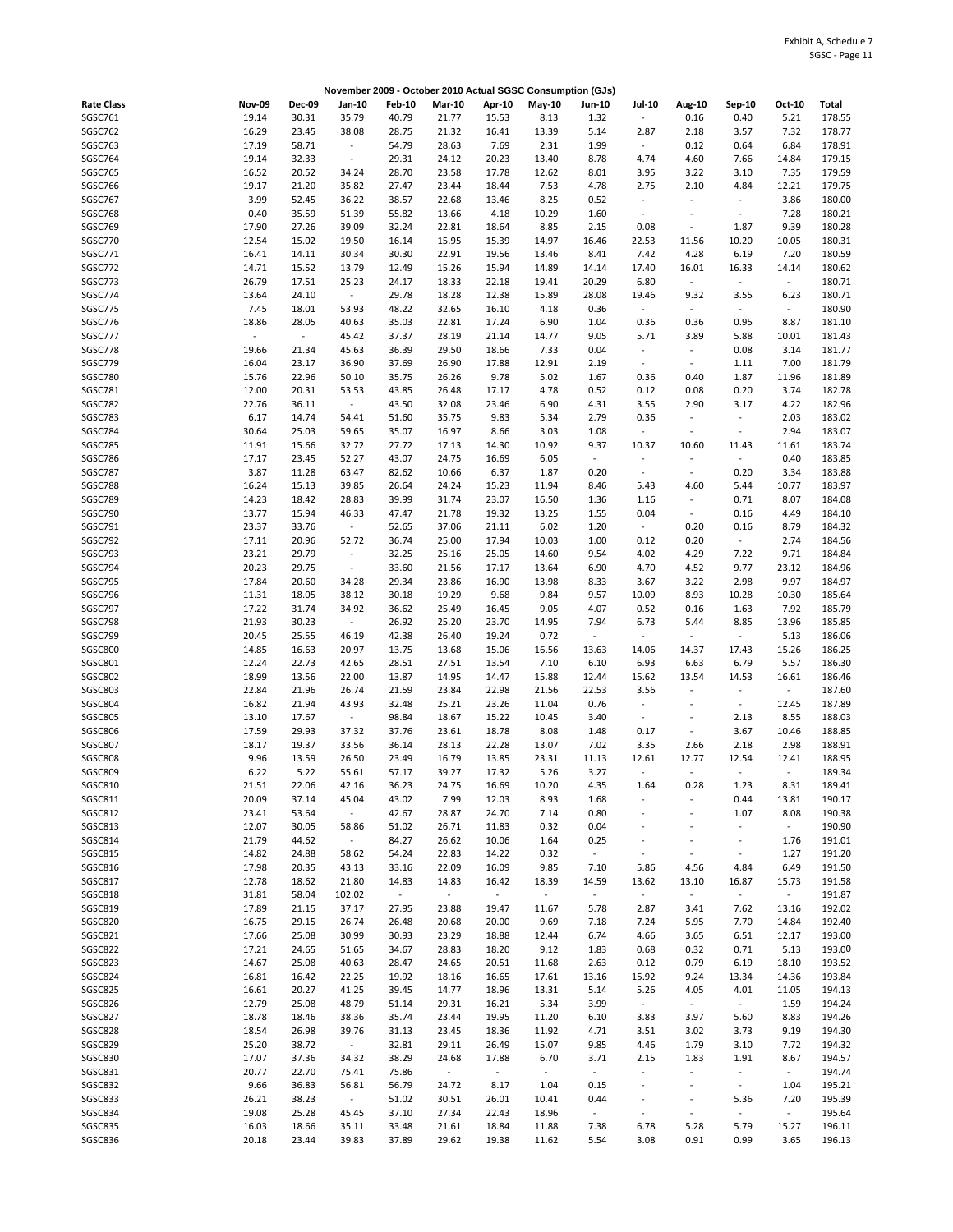|                   |                     |               |                     |                |               |         | November 2009 - October 2010 Actual SGSC Consumption (GJs) |                          |                             |                          |                          |                          |        |
|-------------------|---------------------|---------------|---------------------|----------------|---------------|---------|------------------------------------------------------------|--------------------------|-----------------------------|--------------------------|--------------------------|--------------------------|--------|
| <b>Rate Class</b> | <b>Nov-09</b>       | <b>Dec-09</b> | Jan-10              | <b>Feb-10</b>  | <b>Mar-10</b> | Apr-10  | $May-10$                                                   | <b>Jun-10</b>            | Jul-10                      | Aug-10                   | Sep-10                   | Oct-10                   | Total  |
| SGSC837           | 22.57               | 45.38         | $\sim$              | 73.66          | 34.09         | 16.19   | 3.58                                                       |                          | $\mathcal{L}_{\mathcal{A}}$ | ÷,                       |                          | 0.94                     | 196.41 |
| <b>SGSC838</b>    | 17.23               | 38.16         | 39.00               | 35.47          | 22.32         | 17.33   | 7.62                                                       | 4.23                     | 2.03                        | 1.67                     | 1.75                     | 9.71                     | 196.52 |
|                   |                     |               |                     |                |               |         |                                                            |                          |                             |                          |                          |                          |        |
| SGSC839           | 15.73               | 19.65         | 23.14               | 16.10          | 17.06         | 16.10   | 16.64                                                      | 9.73                     | 7.31                        | 18.15                    | 18.26                    | 18.83                    | 196.70 |
| SGSC840           | 17.29               | 21.39         | 35.10               | 30.82          | 24.64         | 18.80   | 12.79                                                      | 8.17                     | 5.90                        | 4.92                     | 5.87                     | 11.49                    | 197.18 |
| SGSC841           | 38.23               | 24.72         | 48.13               | 35.62          | 23.09         | 20.11   | 4.31                                                       | $\blacksquare$           | $\sim$                      | $\omega$                 | $\sim$                   | 2.98                     | 197.19 |
| SGSC842           | $\bar{\phantom{a}}$ | 25.58         | 51.06               | 45.53          | 31.60         | 19.35   | 13.41                                                      | 4.23                     | 0.36                        | 0.04                     | 0.24                     | 5.92                     | 197.32 |
| SGSC843           | 21.89               | 20.16         | 21.33               | 18.37          | 17.74         | 18.82   | 20.27                                                      | 20.74                    | 19.68                       | 19.01                    | ÷.                       | $\sim$                   | 198.01 |
|                   |                     |               |                     |                |               |         |                                                            |                          |                             |                          |                          |                          |        |
| SGSC844           | 16.13               | 21.36         | 39.91               | 34.11          | 25.13         | 21.22   | 15.17                                                      | 10.20                    | 3.47                        | 1.27                     | 1.39                     | 9.02                     | 198.38 |
| SGSC845           | 15.60               | 21.72         | $\sim$              | 66.81          | 59.09         | 21.65   | 6.69                                                       | 0.72                     | 0.28                        | $\sim$                   | $\sim$                   | 5.84                     | 198.40 |
| SGSC846           | 14.92               | 18.85         | 34.21               | 33.79          | 21.83         | 20.07   | 15.53                                                      | 9.89                     | 7.95                        | 6.67                     | 7.31                     | 8.70                     | 199.72 |
| SGSC847           | 19.53               | 25.77         | 44.39               | 37.45          | 27.12         | 19.04   | 8.09                                                       | 4.63                     | 1.20                        | 1.19                     | 1.23                     | 10.10                    | 199.74 |
| SGSC848           | 4.61                | 44.96         | $\sim$              | 97.56          | 5.06          | 45.60   | 2.08                                                       | $\overline{\phantom{a}}$ | $\omega$                    | $\omega$                 | $\overline{\phantom{a}}$ | $\omega_{\rm c}$         | 199.87 |
| <b>SGSC849</b>    |                     |               |                     |                |               |         |                                                            |                          | 0.48                        |                          |                          |                          |        |
|                   | 18.94               | 28.61         | 43.49               | 33.56          | 26.48         | 21.15   | 11.60                                                      | 2.87                     |                             | 0.08                     | 3.49                     | 9.59                     | 200.34 |
| <b>SGSC850</b>    | 18.90               | 24.16         | 41.58               | 42.81          | 30.98         | 19.59   | 15.76                                                      | 3.99                     | $\sim$                      | $\blacksquare$           | $\blacksquare$           | 2.74                     | 200.51 |
| SGSC851           | 15.79               | 27.06         | 40.12               | 34.27          | 22.45         | 17.28   | 10.21                                                      | 7.14                     | 3.71                        | 3.97                     | 5.87                     | 13.05                    | 200.92 |
| SGSC852           | 14.35               | 18.14         | 39.79               | 53.87          | 37.88         | 16.93   | 6.89                                                       | 3.19                     | 2.88                        | 2.19                     | 2.18                     | 2.74                     | 201.03 |
| SGSC853           | 30.66               | 37.93         | $\sim$              | 47.43          | 41.26         | 33.81   | 0.84                                                       | $\overline{\phantom{a}}$ | $\blacksquare$              | $\omega$                 | $\sim$                   | 9.19                     | 201.12 |
| SGSC854           | 46.46               | 52.37         | 102.48              | $\blacksquare$ | $\sim$        | $\sim$  | $\overline{\phantom{a}}$                                   | $\overline{\phantom{a}}$ | $\overline{\phantom{a}}$    | $\blacksquare$           | $\sim$                   | $\sim$                   | 201.31 |
|                   |                     |               |                     |                |               |         |                                                            |                          |                             |                          |                          |                          |        |
| <b>SGSC855</b>    | 6.92                | 23.45         | 50.75               | 38.77          | 30.86         | 23.49   | 10.87                                                      | 2.11                     | 3.03                        | 2.14                     | 1.95                     | 6.99                     | 201.33 |
| SGSC856           | 13.65               | 21.14         | 43.26               | 28.91          | 14.31         | 23.97   | 10.43                                                      | 8.61                     | 7.86                        | 7.06                     | 6.39                     | 15.78                    | 201.37 |
| SGSC857           | 20.37               | 29.52         | $\sim$              | 32.81          | 26.84         | 23.42   | 17.18                                                      | 12.32                    | 7.29                        | 5.79                     | 8.81                     | 17.82                    | 202.17 |
| <b>SGSC858</b>    | 18.44               | 26.36         | 49.07               | 41.67          | 27.95         | 19.79   | 8.33                                                       | 1.67                     | $\mathcal{L}_{\mathcal{A}}$ | $\sim$                   | 0.52                     | 8.39                     | 202.19 |
|                   |                     |               |                     |                |               |         |                                                            |                          |                             |                          |                          |                          |        |
| SGSC859           | 17.38               | 22.23         | 36.26               | 31.25          | 20.37         | 20.23   | 13.43                                                      | 9.41                     | 6.58                        | 5.04                     | 6.11                     | 14.24                    | 202.53 |
| SGSC860           | 19.10               | 29.00         | 53.97               | 49.26          | 23.89         | 16.81   | 3.03                                                       | 0.16                     | $\overline{\phantom{a}}$    | $\omega$                 | 0.12                     | 7.32                     | 202.66 |
| SGSC861           | 18.46               | 32.50         | 45.99               | 43.06          | 26.20         | 21.59   | 7.54                                                       | 0.24                     | $\overline{\phantom{a}}$    | $\ddot{\phantom{1}}$     | $\blacksquare$           | 7.24                     | 202.82 |
| SGSC862           | 19.10               | 39.04         | 54.76               | 40.87          | 20.93         | 13.82   | 3.43                                                       | 0.36                     | $\overline{\phantom{a}}$    | $\omega$                 | 0.87                     | 9.71                     | 202.89 |
|                   |                     |               |                     |                |               |         |                                                            |                          |                             |                          |                          |                          |        |
| <b>SGSC863</b>    | 20.36               | 15.10         | 22.80               | 19.37          | 18.40         | 19.04   | 18.24                                                      | 14.04                    | 16.24                       | 12.62                    | 13.26                    | 13.64                    | 203.11 |
| <b>SGSC864</b>    | 17.86               | 13.82         | 29.63               | 25.29          | 13.46         | 18.32   | 14.83                                                      | 15.63                    | 14.39                       | 12.62                    | 12.82                    | 14.52                    | 203.19 |
| <b>SGSC865</b>    | 17.26               | 33.73         | 47.14               | 38.45          | 24.21         | 18.12   | 5.14                                                       | 5.26                     | 4.62                        | 1.67                     | 2.22                     | 5.45                     | 203.27 |
| <b>SGSC866</b>    | 19.15               | 64.09         | $\sim$              | 58.61          | 25.36         | 16.93   | 4.27                                                       | 0.68                     | 0.56                        | 0.56                     | 1.99                     | 11.30                    | 203.50 |
| <b>SGSC867</b>    | 34.33               | 44.68         | 67.14               | 54.55          | 3.34          | $\pm$ . | $\overline{\phantom{a}}$                                   | $\sim$                   | $\sim$                      | $\omega$                 | $\sim$                   | $\blacksquare$           | 204.04 |
|                   |                     |               |                     |                |               |         |                                                            |                          |                             |                          |                          |                          |        |
| <b>SGSC868</b>    | 21.33               | 28.25         | $\sim$              | 33.44          | 30.04         | 24.33   | 22.45                                                      | 6.54                     | 7.49                        | 6.35                     | 8.53                     | 15.68                    | 204.43 |
| <b>SGSC869</b>    | 19.03               | 20.17         | 39.28               | 32.92          | 26.40         | 18.94   | 14.65                                                      | 8.13                     | 7.15                        | 4.64                     | 4.88                     | 8.62                     | 204.81 |
| <b>SGSC870</b>    | 20.54               | 45.70         | $\sim$              | 61.87          | 37.62         | 26.25   | 3.79                                                       | $\blacksquare$           | $\mathbb{Z}^{\times}$       | $\sim$                   | 1.23                     | 7.88                     | 204.88 |
| SGSC871           | 19.26               | 22.77         | 47.54               | 35.78          | 25.05         | 18.20   | 9.45                                                       | 7.58                     | 6.02                        | 3.45                     | 3.89                     | 6.05                     | 205.04 |
|                   |                     |               |                     |                |               |         |                                                            |                          |                             |                          |                          |                          |        |
| SGSC872           | 18.42               | 21.38         | 36.06               | 34.67          | 17.89         | 19.40   | 15.03                                                      | 8.14                     | 7.29                        | 6.39                     | 9.45                     | 11.02                    | 205.14 |
| SGSC873           | 23.24               | 30.75         | 42.93               | 35.23          | 25.05         | 19.28   | 10.29                                                      | 3.47                     | 1.71                        | 0.40                     | 2.46                     | 10.34                    | 205.15 |
| SGSC874           | 3.59                | 22.97         | 72.34               | 52.61          | 27.34         | 6.05    | 4.18                                                       | 2.79                     | 3.63                        | 3.02                     | 3.57                     | 3.42                     | 205.51 |
| <b>SGSC875</b>    | 19.50               | 27.89         | 44.32               | 31.77          | 21.65         | 18.60   | 10.37                                                      | 5.90                     | 4.02                        | 3.45                     | 5.32                     | 12.77                    | 205.56 |
| SGSC876           | 3.99                | 32.16         | 45.70               | 56.06          | 25.64         | 17.44   | 9.37                                                       | 0.04                     | $\sim$                      | 4.33                     | 0.20                     | 10.82                    | 205.75 |
|                   |                     |               |                     |                |               |         |                                                            |                          |                             |                          |                          |                          |        |
| SGSC877           | 17.00               | 21.05         | 42.25               | 37.80          | 28.93         | 21.75   | 14.86                                                      | 8.37                     | 3.71                        | 3.10                     | 2.94                     | 4.37                     | 206.13 |
| SGSC878           | 27.52               | 41.85         | $\sim$              | 52.93          | 35.30         | 26.65   | 9.45                                                       | $\overline{\phantom{a}}$ | $\overline{\phantom{a}}$    | $\omega$                 | $\sim$                   | 12.53                    | 206.23 |
| SGSC879           | 12.59               | 19.08         | 32.45               | 32.29          | 22.12         | 16.05   | 13.23                                                      | 10.05                    | 13.16                       | 10.79                    | 11.39                    | 13.12                    | 206.32 |
| <b>SGSC880</b>    | 25.59               | 51.74         | 57.58               | 55.54          | 10.67         | 2.35    | 1.28                                                       | 1.44                     | 0.16                        | $\omega$                 | $\sim$                   | $\blacksquare$           | 206.35 |
| <b>SGSC881</b>    | 34.33               | 44.68         | $\sim$              | $\omega$       | 35.76         | 36.40   | 23.24                                                      | 15.75                    | 5.18                        | 2.66                     | 1.94                     | 6.76                     | 206.70 |
|                   |                     |               |                     |                |               |         |                                                            |                          |                             |                          |                          |                          |        |
| <b>SGSC882</b>    | 9.05                | 7.96          | 15.98               | 71.70          | 67.17         | 24.46   | 10.87                                                      | $\sim$                   | $\overline{\phantom{a}}$    | $\sim$                   | 0.04                     | $\overline{\phantom{a}}$ | 207.23 |
| <b>SGSC883</b>    | 16.83               | 18.05         | $\sim$              | 17.50          | 20.01         | 20.79   | 16.91                                                      | 15.04                    | 25.68                       | 24.64                    | 16.51                    | 15.79                    | 207.75 |
| <b>SGSC884</b>    | 21.33               | 34.00         | $\sim$              | 39.92          | 34.62         | 29.04   | 10.85                                                      | 8.70                     | 6.45                        | 3.77                     | 6.59                     | 12.61                    | 207.88 |
| <b>SGSC885</b>    | 19.44               | 34.19         | 56.44               | 45.21          | 31.10         | 13.46   | 3.71                                                       | 1.32                     | $\overline{\phantom{a}}$    | $\omega$                 | $\sim$                   | 3.62                     | 208.49 |
| <b>SGSC886</b>    | 20.61               | 25.99         | 39.76               | 30.26          | 26.16         | 21.63   | 12.56                                                      | 6.26                     | 3.78                        | 2.58                     | 6.19                     | 13.05                    | 208.83 |
|                   |                     |               |                     |                |               |         |                                                            |                          |                             |                          |                          |                          |        |
| SGSC887           | 17.60               | 24.94         | 51.36               | 43.81          | 31.65         | 20.50   | 11.79                                                      | 4.46                     | 0.32                        | $\blacksquare$           | 0.08                     | 2.46                     | 208.97 |
| <b>SGSC888</b>    | $\omega$            | $\omega$      | 66.20               | 48.19          | 42.65         | 34.33   | 4.98                                                       | 0.12                     | $\omega$                    | $\overline{\phantom{a}}$ | $\omega_{\rm c}$         | 13.05                    | 209.52 |
| <b>SGSC889</b>    | 11.95               | 20.15         | 43.98               | 51.18          | 30.97         | 25.53   | 13.50                                                      | 3.95                     | 0.60                        | $\blacksquare$           | 1.39                     | 6.60                     | 209.80 |
| SGSC890           | 28.70               | 28.49         | $\omega_{\rm{eff}}$ | 51.77          | 33.83         | 26.84   | 12.08                                                      | 6.26                     | 3.94                        | 3.69                     | 3.77                     | 10.62                    | 209.99 |
| SGSC891           | 26.63               | 17.26         | 38.32               | 30.29          | 26.96         | 19.26   | 18.11                                                      | 10.16                    | 4.39                        | 4.49                     | 4.25                     | 10.05                    | 210.17 |
|                   |                     |               |                     |                |               |         |                                                            |                          |                             |                          |                          |                          |        |
| SGSC892           | 20.45               | 26.12         | 41.53               | 32.88          | 25.08         | 20.75   | 11.88                                                      | 6.06                     | 3.83                        | 3.33                     | 5.04                     | 13.29                    | 210.24 |
| SGSC893           | 33.93               | 28.65         | $\sim$              | 56.10          | 38.31         | 35.88   | 17.54                                                      | $\sim$                   | $\sim$                      | $\sim$                   | $\sim$                   | $\omega_{\rm{eff}}$      | 210.41 |
| SGSC894           | 17.00               | 20.61         | 37.37               | 35.38          | 28.97         | 22.79   | 18.33                                                      | 8.49                     | 5.39                        | 3.85                     | 3.97                     | 8.46                     | 210.61 |
| SGSC895           | 32.17               | 46.34         | 57.93               | 33.87          | 28.00         | 9.04    | 1.40                                                       | $\blacksquare$           | $\omega_{\rm c}$            | $\sim$                   | $\sim$                   | 2.19                     | 210.94 |
| SGSC896           | 26.16               | 58.00         | $\sim$              | 54.16          | 36.06         | 20.27   | 4.59                                                       | 0.12                     | 0.04                        | 0.04                     | 0.08                     | 11.50                    | 211.02 |
|                   |                     |               |                     |                |               |         |                                                            |                          |                             |                          |                          |                          |        |
| <b>SGSC897</b>    | 28.30               | 32.61         | 60.45               | 44.02          | 24.11         | 14.24   | 3.03                                                       | 2.15                     | 2.04                        | $\sim$                   | 0.08                     | 0.16                     | 211.19 |
| SGSC898           | 15.78               | 25.28         | 33.71               | 38.20          | 41.05         | 28.98   | 18.40                                                      | 6.54                     | 0.96                        | $\sim$                   | $\sim$                   | 2.70                     | 211.60 |
| SGSC899           | 25.12               | 25.79         | $\omega_{\rm c}$    | 40.24          | 32.95         | 19.55   | 15.07                                                      | 11.97                    | 7.45                        | 5.44                     | 9.88                     | 18.62                    | 212.08 |
| SGSC900           | 24.20               | $\sim$        | 53.21               | 42.94          | 27.28         | 22.82   | 14.47                                                      | 5.66                     | 4.42                        | 4.48                     | 3.21                     | 9.59                     | 212.28 |
|                   |                     |               |                     |                |               |         |                                                            |                          |                             | 0.08                     |                          | 4.93                     |        |
| SGSC901           | 17.23               | 24.32         | 44.43               | 45.00          | 34.71         | 23.38   | 14.45                                                      | 5.58                     | 0.16                        |                          | 0.12                     |                          | 214.39 |
| SGSC902           | 27.65               | 27.54         | 51.64               | 43.23          | 28.46         | 22.11   | 13.98                                                      | $\omega$                 | $\omega$                    | $\omega$                 | $\sim$                   | $\sim$                   | 214.61 |
| SGSC903           | 12.85               | 21.10         | 28.92               | 54.20          | 35.62         | 26.65   | 11.01                                                      | 1.28                     | $\sim$                      | $\omega$                 | 3.26                     | 19.81                    | 214.70 |
| SGSC904           | 25.37               | 32.44         | 43.40               | 41.23          | 27.55         | 20.59   | 4.35                                                       | 0.68                     | 0.48                        | 0.48                     | 3.45                     | 14.88                    | 214.90 |
| <b>SGSC905</b>    | 21.47               | 31.09         | 48.15               | 49.63          | 30.35         | 22.14   | 6.65                                                       | 0.32                     | $\blacksquare$              | $\blacksquare$           | 0.04                     | 5.09                     | 214.93 |
|                   |                     |               |                     |                |               |         |                                                            |                          |                             |                          |                          |                          |        |
| SGSC906           | 0.20                | 16.62         | 39.61               | 44.48          | 43.66         | 36.22   | 29.46                                                      | 2.35                     | $\sim$                      | $\sim$                   | $\sim$                   | 2.50                     | 215.10 |
| SGSC907           | 10.23               | $\omega$      | $\sim$              | 53.72          | 44.81         | 30.79   | 18.86                                                      | 12.53                    | 6.89                        | 6.23                     | 7.46                     | 23.95                    | 215.47 |
| SGSC908           | 17.50               | 28.23         | 53.39               | 55.50          | 26.48         | 18.16   | 8.25                                                       | 0.08                     | $\sim$                      | $\omega_{\rm c}$         | $\sim$                   | 7.99                     | 215.58 |
| SGSC909           | 19.02               | 25.79         | 55.35               | 42.90          | 27.56         | 18.60   | 8.09                                                       | 6.18                     | 4.62                        | 1.94                     | $\sim$                   | 5.69                     | 215.74 |
| SGSC910           | 35.72               | 29.64         | 43.97               | 36.94          | 25.21         |         |                                                            | 1.87                     | 0.32                        | $\omega_{\rm c}$         | 0.60                     | 10.70                    | 215.81 |
|                   |                     |               |                     |                |               | 18.96   | 11.88                                                      |                          |                             |                          |                          |                          |        |
| SGSC911           | 21.97               | 31.16         | $\sim$              | 60.21          | 32.89         | 26.08   | 16.24                                                      | 5.07                     | 4.67                        | 4.17                     | 5.04                     | 8.54                     | 216.04 |
| SGSC912           | $\omega$            | $\omega$      | 54.80               | 41.63          | 34.67         | 26.76   | 14.19                                                      | 10.49                    | 7.81                        | 6.23                     | 6.63                     | 13.33                    | 216.54 |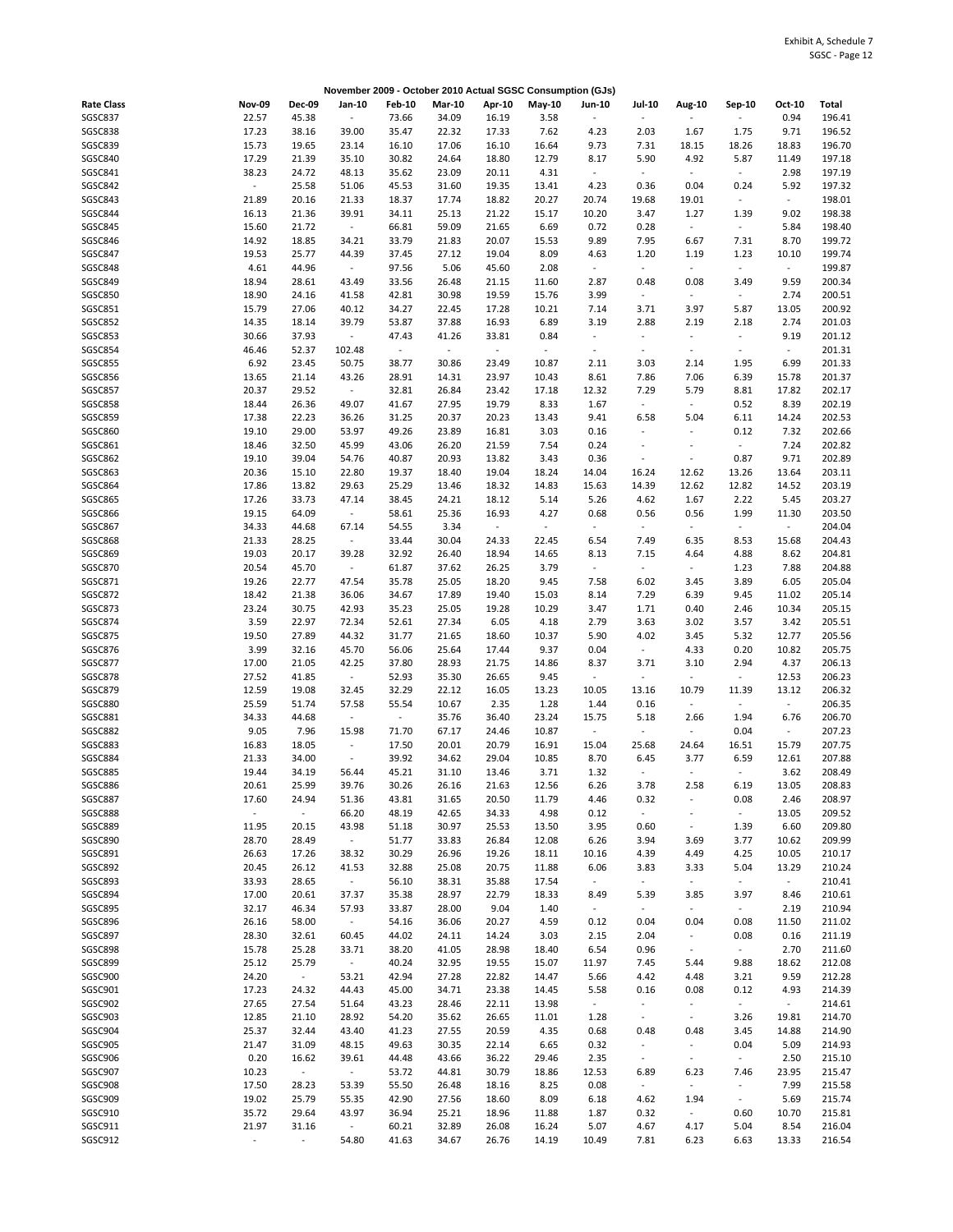|                   |                  |               |                          |                  |               |                     | November 2009 - October 2010 Actual SGSC Consumption (GJs) |                          |                             |                          |                          |                          |        |
|-------------------|------------------|---------------|--------------------------|------------------|---------------|---------------------|------------------------------------------------------------|--------------------------|-----------------------------|--------------------------|--------------------------|--------------------------|--------|
| <b>Rate Class</b> | <b>Nov-09</b>    | <b>Dec-09</b> | Jan-10                   | <b>Feb-10</b>    | <b>Mar-10</b> | Apr-10              | May-10                                                     | Jun-10                   | <b>Jul-10</b>               | Aug-10                   | Sep-10                   | Oct-10                   | Total  |
| SGSC913           | 21.33            | 31.19         | 44.72                    | 36.38            | 25.13         | 20.95               | 11.36                                                      | 5.78                     | 2.83                        | 2.50                     | 3.89                     | 11.38                    | 217.44 |
| SGSC914           | 11.69            | 44.66         | 67.28                    | 57.22            | 21.96         | 8.92                | 0.72                                                       | $\blacksquare$           | $\blacksquare$              | $\blacksquare$           | $\blacksquare$           | 5.29                     | 217.74 |
| SGSC915           | 33.27            | 29.61         | 55.60                    | 32.25            | 18.80         | 16.45               | 8.44                                                       | 0.44                     | $\overline{\phantom{a}}$    | ÷,                       | 4.21                     | 18.81                    | 217.88 |
| SGSC916           | 18.90            | 37.61         | 62.81                    | 48.79            | 31.19         | 15.26               | 1.24                                                       | $\sim$                   | $\overline{\phantom{a}}$    | $\blacksquare$           | $\blacksquare$           | 2.15                     | 217.95 |
| SGSC917           | 26.31            | 30.43         | 45.67                    | 34.43            | 27.52         | 18.36               | 10.69                                                      | 4.35                     | 3.19                        | 3.53                     | 3.65                     | 10.54                    | 218.67 |
| SGSC918           | 10.98            |               |                          | 58.77            |               | 22.09               | 9.56                                                       |                          |                             | $\Box$                   | $\sim$                   | 3.74                     |        |
|                   |                  | 22.30         | 56.42                    |                  | 31.82         |                     |                                                            | 2.91                     | 0.20                        |                          |                          |                          | 218.79 |
| SGSC919           | 22.25            | 25.55         | 49.44                    | 31.09            | 22.81         | 19.55               | 12.76                                                      | 8.06                     | 7.41                        | 5.60                     | 5.52                     | 8.91                     | 218.95 |
| SGSC920           | 20.95            | 23.84         | 48.60                    | 45.82            | 38.87         | 26.38               | 14.78                                                      | $\overline{\phantom{a}}$ | $\omega$                    | $\omega$                 | ÷,                       | $\omega$                 | 219.24 |
| SGSC921           | 19.63            | 20.43         | $\sim$                   | 22.39            | 19.37         | 23.18               | 19.70                                                      | 17.87                    | 20.54                       | 17.62                    | 20.57                    | 17.98                    | 219.28 |
| SGSC922           | 23.76            | 32.83         | 55.89                    | 45.32            | 27.12         | 20.55               | 9.76                                                       | 0.72                     | $\mathcal{L}_{\mathcal{A}}$ | $\blacksquare$           | $\overline{\phantom{a}}$ | 3.58                     | 219.53 |
| SGSC923           | 8.77             | 41.78         | 80.67                    | 16.94            | 35.83         | 24.29               | 8.49                                                       | 0.72                     | 0.60                        | $\blacksquare$           | $\blacksquare$           | 2.07                     | 220.16 |
| SGSC924           | 15.42            | 18.34         | 37.13                    | 38.84            | 32.58         | 27.02               | 16.97                                                      | 8.41                     | 6.63                        | 6.20                     | 4.56                     | 8.10                     | 220.20 |
| SGSC925           | 19.74            | 48.44         | $\blacksquare$           | 69.47            | 47.24         | 21.23               | 4.91                                                       | 0.16                     | $\omega$                    | $\omega$                 | 0.04                     | 9.11                     | 220.34 |
| SGSC926           | 19.70            | 22.49         | 41.85                    | 32.16            | 27.12         | 21.02               | 19.70                                                      | 11.88                    | 5.23                        | 3.02                     | 4.45                     | 11.88                    | 220.50 |
| SGSC927           | 20.17            | 30.59         | 37.66                    | 37.17            | 28.12         | 21.07               | 14.19                                                      | 4.11                     | 4.46                        | 6.19                     | 4.01                     | 12.81                    | 220.55 |
|                   |                  |               |                          |                  |               |                     |                                                            |                          |                             |                          |                          |                          |        |
| SGSC928           | 18.59            | 61.48         | $\overline{\phantom{a}}$ | 59.25            | 32.82         | 29.99               | 2.59                                                       | $\blacksquare$           | $\sim$                      | $\omega_{\rm c}$         | 1.19                     | 14.68                    | 220.59 |
| SGSC929           | 26.76            | 47.65         | $\omega$                 | 52.13            | 39.10         | 27.60               | 10.17                                                      | 3.67                     | 0.20                        | 0.20                     | 1.27                     | 12.13                    | 220.88 |
| SGSC930           | 16.91            | 17.56         | 19.27                    | 19.76            | 17.70         | 17.91               | 16.72                                                      | 18.75                    | 19.32                       | 18.80                    | 17.39                    | 20.94                    | 221.03 |
| SGSC931           | 15.63            | 16.07         | $\omega_{\rm c}$         | 11.97            | 10.75         | 9.84                | 11.16                                                      | 23.25                    | 31.43                       | 32.06                    | 35.32                    | 23.75                    | 221.23 |
| SGSC932           | 19.23            | 22.08         | 43.84                    | 44.19            | 32.83         | 22.47               | 13.31                                                      | 6.86                     | 5.27                        | 3.22                     | 3.09                     | 4.96                     | 221.35 |
| SGSC933           | 27.47            | 29.58         | 62.20                    | 46.44            | 21.09         | 18.32               | 4.98                                                       | 2.67                     | $\omega$                    | $\omega$                 | 1.98                     | 6.96                     | 221.69 |
| SGSC934           | 19.66            | 22.05         | 38.92                    | 31.17            | 25.81         | 20.50               | 16.72                                                      | 12.95                    | 10.34                       | 6.15                     | 7.54                     | 9.97                     | 221.78 |
| SGSC935           | 28.86            | 46.22         | $\sim$                   | 60.71            | 31.24         | 27.84               | 12.44                                                      | 1.91                     | 0.72                        | 1.07                     | 2.54                     | 8.47                     | 222.02 |
| SGSC936           | 15.77            | 19.22         | 64.43                    | 59.24            | 37.12         | 19.28               | 4.66                                                       | $\blacksquare$           | $\omega$                    | $\omega$                 | $\overline{\phantom{a}}$ | 2.43                     | 222.15 |
|                   |                  |               |                          |                  |               |                     |                                                            |                          |                             |                          |                          |                          |        |
| SGSC937           | 21.14            | 23.44         | 38.44                    | 30.97            | 27.36         | 26.37               | 22.77                                                      | 9.53                     | 5.67                        | 3.81                     | 4.92                     | 7.95                     | 222.37 |
| SGSC938           | 0.20             | 0.08          | 16.15                    | 63.21            | 82.51         | 41.68               | 18.08                                                      | 0.52                     | $\overline{\phantom{a}}$    | $\omega$                 |                          | $\blacksquare$           | 222.43 |
| SGSC939           | 28.54            | 34.08         | 70.16                    | 46.52            | 32.56         | 10.74               | $\omega$                                                   | $\overline{\phantom{a}}$ | $\overline{\phantom{a}}$    | $\sim$                   | $\overline{\phantom{a}}$ | $\blacksquare$           | 222.60 |
| SGSC940           | 23.97            | 36.18         | $\sim$                   | 37.34            | 30.15         | 25.01               | 14.00                                                      | 8.74                     | 7.96                        | 7.10                     | 11.59                    | 21.13                    | 223.17 |
| SGSC941           | 29.29            | 32.77         | 47.45                    | 63.19            | 43.67         | 6.78                | 0.32                                                       | $\omega$                 | $\overline{\phantom{a}}$    | $\blacksquare$           |                          | $\blacksquare$           | 223.47 |
| SGSC942           | 8.17             | 24.38         | 58.67                    | 53.47            | 41.46         | 27.36               | 8.57                                                       | 0.68                     | $\omega$                    | $\blacksquare$           | $\sim$                   | 0.99                     | 223.75 |
| SGSC943           | 18.65            | 24.56         | 45.49                    | 37.93            | 35.05         | 26.02               | 18.29                                                      | 8.13                     | 3.23                        | 2.07                     | 0.60                     | 3.77                     | 223.79 |
| SGSC944           | 20.90            | 29.78         | 64.49                    | 59.45            | 29.92         | 13.05               | 5.73                                                       | $\overline{\phantom{a}}$ | 0.20                        | 0.12                     | 0.04                     | 0.36                     | 224.04 |
| SGSC945           | 14.62            | 14.03         | 46.32                    | 37.86            | 25.54         | 18.56               | 14.62                                                      | 10.25                    | 10.38                       | 10.91                    | 10.95                    | 10.70                    | 224.74 |
| SGSC946           | 24.68            | 45.89         | 40.95                    | 61.64            | 36.77         | 11.25               | $\omega$                                                   | $\overline{\phantom{a}}$ | 0.58                        | 0.05                     | $\sim$                   | 2.94                     | 224.75 |
|                   |                  |               |                          |                  |               |                     |                                                            |                          |                             |                          |                          |                          |        |
| SGSC947           | 20.89            | 18.21         | 61.86                    | 37.97            | 38.35         | 9.44                | 9.81                                                       | 4.87                     | 3.35                        | 3.53                     | 5.08                     | 11.46                    | 224.82 |
| SGSC948           | 28.23            | 37.77         | 50.12                    | 39.60            | 30.44         | 26.96               | 9.77                                                       | $\overline{\phantom{a}}$ | 0.04                        | $\overline{\phantom{a}}$ |                          | 2.19                     | 225.12 |
| SGSC949           | 50.71            | 73.16         | 101.94                   | $\omega$         | $\sim$        | $\blacksquare$      | $\bar{\phantom{a}}$                                        | $\overline{\phantom{a}}$ | $\sim$                      | $\bar{\phantom{a}}$      | $\blacksquare$           | $\sim$                   | 225.81 |
| SGSC950           | 15.50            | 32.56         | 44.47                    | 38.61            | 31.90         | 16.13               | 11.24                                                      | 7.10                     | 2.95                        | 10.83                    | 5.71                     | 8.83                     | 225.83 |
| SGSC951           | 18.58            | 22.30         | 46.23                    | 34.71            | 25.68         | 24.02               | 16.83                                                      | 10.97                    | 5.10                        | 3.21                     | 5.28                     | 12.97                    | 225.88 |
| SGSC952           | $\omega_{\rm c}$ | $\sim$        | 59.21                    | 54.76            | 37.68         | 27.76               | 26.25                                                      | 14.04                    | 0.20                        | 0.48                     | 0.16                     | 5.45                     | 225.99 |
| SGSC953           | 22.96            | 25.83         | $\sim$                   | 23.42            | 25.21         | 20.67               | 21.65                                                      | 16.23                    | 18.65                       | 15.56                    | 19.37                    | 16.47                    | 226.02 |
| SGSC954           | 23.32            | 30.59         | 47.02                    | 40.35            | 26.80         | 21.71               | 12.52                                                      | 4.03                     | 2.91                        | 2.74                     | 3.85                     | 11.26                    | 227.10 |
| SGSC955           | 17.51            | 37.09         | 39.08                    | 35.35            | 26.68         | 22.54               | 11.68                                                      | 6.98                     | 7.01                        | 4.72                     | 5.72                     | 13.33                    | 227.69 |
| SGSC956           | 16.73            | 18.08         | 20.82                    | 17.46            | 17.76         | 16.89               | 20.71                                                      | 18.26                    | 20.43                       | 20.79                    | 20.76                    | 19.09                    | 227.78 |
|                   |                  |               |                          |                  |               |                     |                                                            |                          |                             | $\omega$                 |                          |                          |        |
| SGSC957           | 37.01            | 56.97         | $\sim$                   | 53.32            | 44.13         | 36.84               | $\omega$                                                   | $\blacksquare$           | $\sim$                      |                          | $\omega$                 | $\omega$                 | 228.27 |
| <b>SGSC958</b>    | 23.60            | 29.72         | 44.80                    | 35.38            | 26.96         | 22.66               | 13.99                                                      | 6.58                     | 4.02                        | 4.37                     | 5.64                     | 10.62                    | 228.34 |
| SGSC959           | 34.69            | 61.41         | $\sim$                   | 59.01            | 39.81         | 24.70               | 1.71                                                       | 1.60                     | 1.71                        | 1.67                     | 1.31                     | 1.31                     | 228.93 |
| SGSC960           | 7.10             | 43.92         | 76.03                    | 34.63            | 21.01         | 19.44               | 8.45                                                       | 2.43                     | 0.60                        | 0.91                     | 3.29                     | 11.14                    | 228.95 |
| SGSC961           | 25.25            | 47.67         | $\overline{\phantom{a}}$ | 37.89            | 23.84         | 18.80               | 12.00                                                      | 10.81                    | 15.16                       | 12.66                    | 11.95                    | 12.97                    | 229.00 |
| SGSC962           | 30.84            | 27.23         | 57.70                    | 52.41            | 34.52         | 26.33               |                                                            |                          |                             |                          |                          |                          | 229.03 |
| SGSC963           | 10.99            | 35.86         | 63.56                    | 57.36            | 33.88         | 20.66               | 6.81                                                       | 0.20                     | $\blacksquare$              | $\overline{\phantom{a}}$ |                          | $\overline{\phantom{a}}$ | 229.32 |
| SGSC964           | 25.52            | 41.66         | $\sim$                   | 57.26            | 41.49         | 33.30               | 11.56                                                      | 4.51                     | 0.32                        | 0.32                     | 2.74                     | 11.62                    | 230.30 |
| SGSC965           | 25.04            | 51.77         | $\sim$                   | 61.67            | 41.81         | 26.45               | 8.10                                                       | 2.35                     | $\sim$                      | $\omega_{\rm c}$         | $\sim$                   | 13.37                    | 230.56 |
| SGSC966           | 18.88            | 4.53          | 58.71                    | 34.32            | 26.79         | 23.46               | 21.72                                                      | 9.05                     | 7.86                        | 6.19                     | 6.79                     | 12.29                    | 230.59 |
|                   |                  |               |                          |                  |               |                     |                                                            |                          |                             |                          |                          |                          |        |
| SGSC967           | 16.80            | 21.48         | 48.74                    | 43.53            | 32.97         | 23.02               | 15.01                                                      | 9.13                     | 4.67                        | 3.93                     | 3.97                     | 7.39                     | 230.64 |
| SGSC968           | 28.03            | 40.11         | $\sim$                   | 65.36            | 59.92         | 25.77               | 5.74                                                       | 0.24                     | $\sim$                      | $\sim$                   | 0.44                     | 5.25                     | 230.86 |
| SGSC969           | 22.29            | 26.62         | 56.43                    | 42.94            | 44.38         | 20.43               | 8.37                                                       | 0.68                     | $\sim$                      | $\omega_{\rm c}$         | 0.28                     | 8.71                     | 231.13 |
| SGSC970           | 19.00            | 25.63         | 46.54                    | 40.98            | 32.75         | 24.11               | 20.80                                                      | 9.53                     | 4.75                        | 3.78                     | 3.49                     | $\sim$                   | 231.36 |
| SGSC971           | 27.11            | 37.73         | $\sim$                   | 90.41            | 44.14         | 25.49               | 6.74                                                       | $\sim$                   | $\sim$                      | $\omega_{\rm c}$         | $\omega_{\rm c}$         | $\sim$                   | 231.62 |
| SGSC972           | 25.73            | 43.23         | $\sim$                   | 46.40            | 30.95         | 20.08               | 23.37                                                      | 7.62                     | 5.69                        | 4.92                     | 7.31                     | 16.39                    | 231.69 |
| SGSC973           | 25.09            | 17.81         | $\sim$                   | 28.35            | 23.00         | 22.11               | 17.55                                                      | 17.95                    | 16.95                       | 17.46                    | 22.55                    | 24.11                    | 232.93 |
| SGSC974           | 22.25            | 33.29         | 43.41                    | 43.97            | 33.27         | 24.61               | 14.23                                                      | 3.83                     | $\omega_{\rm{eff}}$         | 0.16                     | 4.21                     | 9.83                     | 233.06 |
| SGSC975           | 21.89            | 23.29         | 39.32                    | 28.79            | 25.16         | 22.46               | 13.64                                                      | 10.17                    | 8.20                        | 8.13                     | 12.58                    | 19.45                    | 233.08 |
| SGSC976           | 22.62            | 39.50         | 38.32                    | 41.67            | 26.63         | 22.47               | 8.81                                                       | 4.55                     | 3.42                        | 2.86                     | 5.28                     | 17.11                    | 233.24 |
| SGSC977           | 26.15            | 37.77         | $\sim$                   | 38.53            | 33.63         | 27.92               | 18.14                                                      | 13.76                    | 7.13                        | 4.52                     | 8.77                     | 17.90                    | 234.22 |
|                   |                  |               |                          |                  |               |                     |                                                            |                          |                             |                          |                          |                          |        |
| SGSC978           | 26.83            | 25.59         | $\overline{\phantom{a}}$ | 44.37            | 32.87         | 29.47               | 17.10                                                      | 11.25                    | 8.05                        | 9.17                     | 9.45                     | 20.17                    | 234.32 |
| SGSC979           | 38.34            | 37.16         | $\sim$                   | 42.86            | 39.93         | 27.37               | 13.76                                                      | $\sim$                   | $\sim$                      | $\sim$                   | 9.17                     | 25.90                    | 234.49 |
| SGSC980           | 34.39            | 20.33         | 41.54                    | 38.85            | 27.73         | 22.10               | 22.33                                                      | 5.74                     | $\sim$                      | $\sim$                   | 1.51                     | 20.22                    | 234.74 |
| SGSC981           | 20.81            | 26.42         | 50.32                    | 38.01            | 27.72         | 21.31               | 13.76                                                      | 7.54                     | 4.58                        | 4.68                     | 6.98                     | 12.73                    | 234.86 |
| SGSC982           | 25.20            | 61.02         | $\sim$                   | 59.29            | 46.44         | 19.52               | 4.59                                                       | 3.15                     | 1.39                        | 1.19                     | 2.46                     | 10.70                    | 234.95 |
| SGSC983           | 15.70            | 24.27         | 48.92                    | 48.52            | 39.39         | 18.92               | 9.40                                                       | 4.51                     | 5.19                        | 5.59                     | 6.39                     | 8.43                     | 235.23 |
| SGSC984           | 19.93            | 26.48         | 46.37                    | 38.80            | 27.16         | 19.95               | 11.52                                                      | 9.97                     | 11.04                       | 6.79                     | 8.13                     | 9.47                     | 235.61 |
| SGSC985           | 21.45            | 25.47         | 50.14                    | 40.15            | 29.03         | 21.91               | 14.65                                                      | 7.81                     | 4.95                        | 4.29                     | 5.84                     | 10.61                    | 236.30 |
| SGSC986           | 51.56            | 89.58         | 95.38                    | $\omega_{\rm c}$ | $\sim$        | $\omega_{\rm{eff}}$ | $\sim$                                                     | $\sim$                   | $\omega_{\rm{eff}}$         | $\omega_{\rm c}$         | $\sim$                   | $\omega$                 | 236.52 |
| SGSC987           | 24.08            | 26.11         | 51.23                    | 36.26            | 24.33         | 20.95               | 13.40                                                      | 8.70                     | 4.98                        | 3.73                     | 8.33                     | 14.44                    | 236.54 |
|                   |                  |               |                          |                  |               |                     |                                                            |                          |                             | $\omega_{\rm c}$         |                          |                          |        |
| SGSC988           | 25.73            | 38.64         | 61.92                    | 51.14            | 32.46         | 16.61               | 7.49                                                       | 0.32                     | $\sim$                      |                          | 0.04                     | 2.43                     | 236.78 |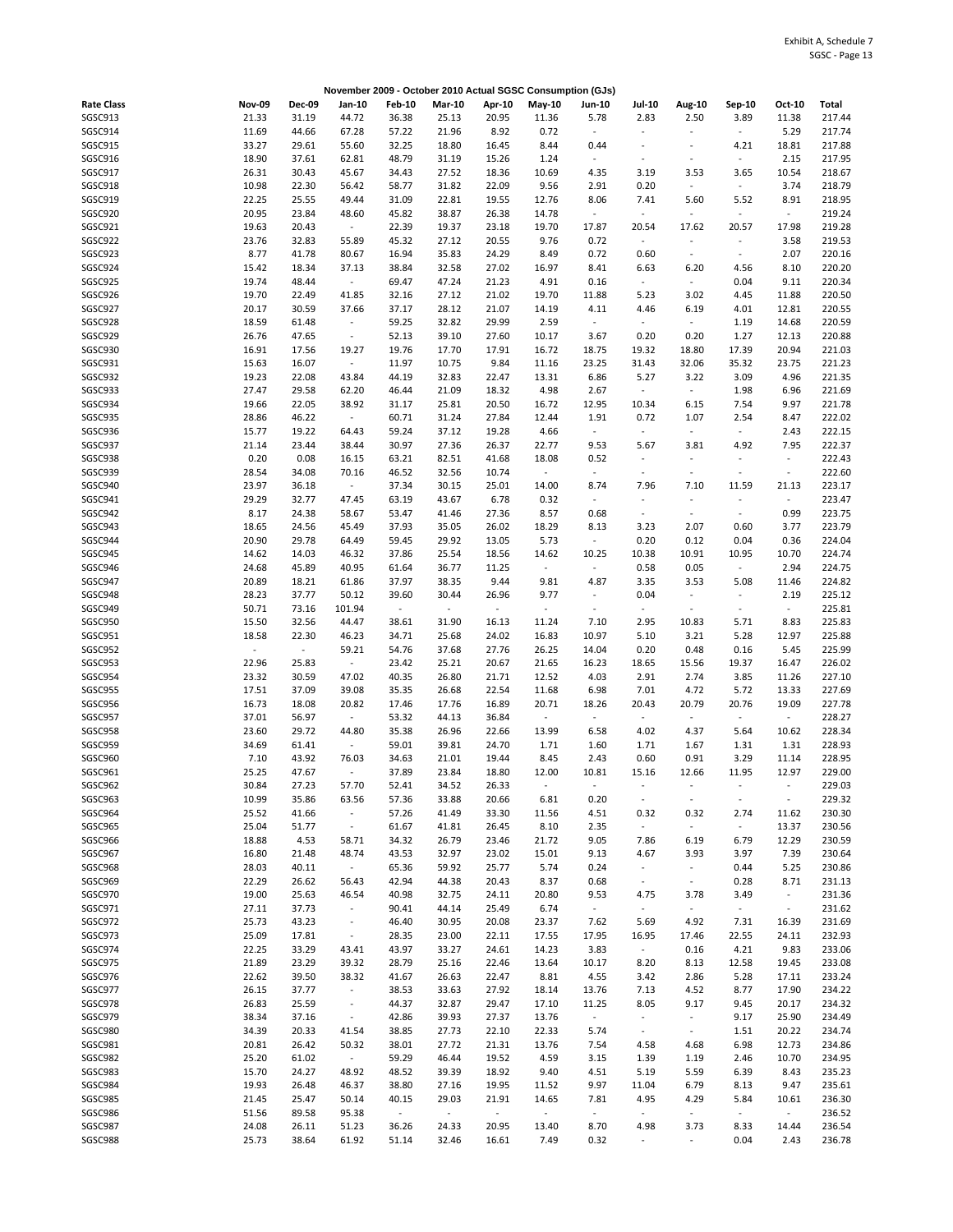|                   |                  |                             |                          |               |               |                  | November 2009 - October 2010 Actual SGSC Consumption (GJs) |                          |                          |                          |                          |                |        |
|-------------------|------------------|-----------------------------|--------------------------|---------------|---------------|------------------|------------------------------------------------------------|--------------------------|--------------------------|--------------------------|--------------------------|----------------|--------|
| <b>Rate Class</b> | <b>Nov-09</b>    | <b>Dec-09</b>               | Jan-10                   | <b>Feb-10</b> | <b>Mar-10</b> | Apr-10           | <b>May-10</b>                                              | Jun-10                   | <b>Jul-10</b>            | Aug-10                   | Sep-10                   | Oct-10         | Total  |
| SGSC989           | 16.01            | 29.82                       | $\overline{\phantom{a}}$ | 38.38         | 26.50         | 15.59            | 24.09                                                      | 33.47                    | 27.45                    | 16.42                    | 3.40                     | 5.93           | 237.06 |
| SGSC990           | 14.91            | 22.99                       | 58.51                    | 52.92         | 34.43         | 26.13            | 9.84                                                       | 1.40                     | 0.04                     | 0.28                     | 1.31                     | 14.60          | 237.36 |
|                   |                  |                             |                          |               |               |                  |                                                            |                          |                          |                          |                          |                |        |
| SGSC991           | 17.42            | 20.05                       | 17.37                    | 19.44         | 17.35         | 19.08            | 32.40                                                      | 17.11                    | 19.91                    | 18.25                    | 19.73                    | 19.36          | 237.47 |
| SGSC992           | 20.78            | 31.38                       | 55.78                    | 50.15         | 38.27         | 23.67            | 10.56                                                      | 3.47                     | 0.44                     | $\omega$                 | $\sim$                   | 3.02           | 237.52 |
| SGSC993           | 26.29            | 40.42                       | $\sim$                   | 41.39         | 27.39         | 24.94            | 16.35                                                      | 12.49                    | 8.91                     | 8.93                     | 11.75                    | 18.86          | 237.72 |
| SGSC994           | 19.81            | 27.47                       | 46.41                    | 37.49         | 27.12         | 25.49            | 14.39                                                      | 9.33                     | 6.38                     | 5.52                     | 4.80                     | 14.24          | 238.45 |
| SGSC995           | 23.88            | 19.16                       | $\overline{\phantom{a}}$ | 20.04         | 20.41         | 20.15            | 25.52                                                      | 18.83                    | 21.63                    | 20.83                    | 23.97                    | 24.19          | 238.61 |
| SGSC996           | 17.82            | 31.25                       | 58.98                    | 39.83         | 36.04         | 26.03            | 19.32                                                      | 3.55                     | 1.72                     | 1.27                     | 1.19                     |                | 238.63 |
|                   |                  |                             |                          |               |               |                  |                                                            |                          |                          |                          |                          | 1.63           |        |
| SGSC997           | 29.16            | 55.17                       | $\overline{\phantom{a}}$ | 60.36         | 42.57         | 30.19            | 8.22                                                       | 1.88                     | 0.12                     | $\sim$                   | 0.48                     | 10.50          | 238.65 |
| SGSC998           | 17.99            | 35.38                       | $\omega$                 | 47.32         | 39.89         | 18.76            | 15.23                                                      | 11.89                    | 14.05                    | 11.90                    | 13.58                    | 12.81          | 238.80 |
| SGSC999           | 13.75            | 33.33                       | 67.34                    | 51.84         | 30.84         | 26.44            | 5.50                                                       | 2.43                     | 0.56                     | 0.52                     | 0.67                     | 5.65           | 238.87 |
| SGSC1000          | 28.23            | 25.99                       | $\blacksquare$           | 29.15         | 26.36         | 44.65            | 27.36                                                      | 16.24                    | 8.80                     | 8.02                     | 9.25                     | 14.92          | 238.97 |
| SGSC1001          | 33.81            | 44.85                       | $\overline{\phantom{a}}$ | 71.14         | 48.87         | 30.85            | 5.41                                                       | 0.23                     | $\overline{\phantom{a}}$ | $\bar{\phantom{a}}$      | 0.56                     | 3.37           | 239.09 |
|                   |                  |                             |                          |               |               |                  |                                                            |                          |                          |                          |                          |                |        |
| SGSC1002          | 20.90            | 26.19                       | 61.44                    | 55.00         | 35.78         | 21.11            | 14.13                                                      | 3.19                     | $\overline{\phantom{a}}$ | $\overline{\phantom{a}}$ | $\overline{\phantom{a}}$ | 1.35           | 239.09 |
| SGSC1003          | 6.26             | $\sim$                      | $\blacksquare$           | $\omega$      | $\sim$        | 10.16            | 33.38                                                      | 59.05                    | 49.59                    | 38.65                    | 31.32                    | 10.74          | 239.15 |
| SGSC1004          | 22.37            | 22.45                       | 48.15                    | 42.30         | 31.85         | 24.02            | 18.39                                                      | 9.25                     | 5.31                     | 3.37                     | 4.09                     | 7.67           | 239.22 |
| SGSC1005          | 29.82            | 44.36                       | 49.76                    | 50.21         | 37.43         | 20.11            | 2.31                                                       | $\sim$                   | $\blacksquare$           | $\omega$                 | $\sim$                   | 5.25           | 239.25 |
| SGSC1006          | 19.93            | 22.36                       | 19.55                    | 23.53         | 19.06         | 20.08            | 22.95                                                      | 18.38                    | 17.73                    | 19.27                    | 15.79                    | 21.28          | 239.91 |
|                   |                  |                             |                          |               |               |                  |                                                            |                          |                          |                          |                          |                |        |
| SGSC1007          | 29.54            | 39.20                       | 71.19                    | 47.43         | 22.21         | 16.69            | 7.81                                                       | 2.39                     | $\overline{\phantom{a}}$ | $\omega$                 | 0.04                     | 3.70           | 240.20 |
| SGSC1008          | 27.35            | 23.72                       | 45.77                    | 36.41         | 31.05         | 23.06            | 20.10                                                      | 11.56                    | 4.47                     | 2.26                     | 4.25                     | 10.37          | 240.37 |
| SGSC1009          | 30.44            | 35.98                       | $\sim$                   | 39.22         | 25.73         | 24.99            | 16.01                                                      | 10.04                    | 4.61                     | 12.28                    | 15.30                    | 25.89          | 240.49 |
| SGSC1010          | 18.46            | 21.60                       | 36.06                    | 29.42         | 20.85         | 20.75            | 16.74                                                      | 16.95                    | 15.19                    | 14.48                    | 15.28                    | 14.80          | 240.58 |
| SGSC1011          | 49.97            | 50.11                       | $\sim$                   | 52.13         | 24.44         | 22.11            | 10.17                                                      | 4.19                     | 0.84                     | 1.11                     | 7.19                     | 20.05          | 242.31 |
|                   |                  |                             |                          |               |               |                  |                                                            |                          |                          |                          |                          |                |        |
| SGSC1012          | 20.65            | 20.45                       | 28.12                    | 38.01         | 7.71          | 22.30            | 21.40                                                      | 20.33                    | 17.98                    | 14.92                    | 15.95                    | 15.11          | 242.93 |
| SGSC1013          | 22.29            | 19.48                       | 20.99                    | 20.08         | 20.69         | 23.26            | 18.50                                                      | 17.16                    | 20.30                    | 14.25                    | 24.22                    | 21.72          | 242.94 |
| SGSC1014          | 30.83            | 49.59                       | $\omega_{\rm c}$         | 59.57         | 44.33         | 31.27            | 10.33                                                      | 2.11                     | $\omega$                 | $\sim$                   | 0.75                     | 14.20          | 242.98 |
| SGSC1015          | 29.97            | 23.72                       | 46.77                    | 35.70         | 32.53         | 21.62            | 19.66                                                      | 9.49                     | 5.27                     | 3.37                     | 4.33                     | 10.61          | 243.04 |
| SGSC1016          | 24.09            | 38.32                       | 53.56                    | 41.71         | 29.35         | 22.46            | 9.69                                                       | 4.87                     | 3.34                     | 2.58                     | 3.02                     | 10.98          | 243.97 |
|                   |                  |                             |                          |               |               |                  |                                                            |                          |                          |                          |                          |                |        |
| SGSC1017          | 29.70            | 45.47                       | $\sim 10$                | 59.24         | 39.55         | 36.12            | 12.64                                                      | 4.87                     | 0.16                     | 0.12                     | 3.61                     | 12.81          | 244.29 |
| SGSC1018          | 8.64             | 25.23                       | 71.25                    | 54.28         | 44.21         | 24.84            | 9.64                                                       | 1.00                     | 0.04                     | $\omega$                 | 0.08                     | 5.36           | 244.57 |
| SGSC1019          | 20.09            | 20.75                       | 29.68                    | 25.72         | 23.09         | 18.96            | 19.90                                                      | 15.36                    | 17.77                    | 16.15                    | 20.80                    | 16.39          | 244.66 |
| SGSC1020          | 25.28            | 52.68                       | $\sim$                   | 55.07         | 33.42         | 22.27            | 3.47                                                       | 2.55                     | 2.67                     | 2.86                     | 2.90                     | 41.53          | 244.70 |
| SGSC1021          | 25.93            | 84.20                       | $\overline{\phantom{a}}$ | 77.06         | 32.78         | 17.09            | 3.27                                                       | $\sim$                   | $\blacksquare$           | $\sim$                   | $\sim$                   | 4.38           | 244.71 |
|                   |                  |                             |                          |               |               |                  |                                                            |                          |                          |                          |                          |                |        |
| SGSC1022          | 22.47            | 37.05                       | 65.81                    | 62.15         | 36.93         | 16.73            | 1.99                                                       | 0.48                     | 0.52                     | 0.40                     | 0.20                     | $\sim$         | 244.73 |
| SGSC1023          | 23.72            | 28.94                       | 56.53                    | 50.89         | 27.40         | 20.43            | 22.96                                                      | 8.85                     | 1.91                     | 1.35                     | 0.91                     | 0.88           | 244.77 |
| SGSC1024          | 20.54            | 20.67                       | 20.91                    | 19.01         | 19.21         | 21.83            | 18.70                                                      | 18.99                    | 21.82                    | 20.28                    | 23.70                    | 19.26          | 244.92 |
| SGSC1025          | 21.89            | 26.99                       | 43.36                    | 36.73         | 31.29         | 24.66            | 18.11                                                      | 11.32                    | 8.63                     | 5.04                     | 6.00                     | 11.04          | 245.06 |
| SGSC1026          | 21.25            | 24.16                       | 57.22                    | 50.61         | 29.88         | 23.98            | 8.13                                                       | 5.58                     | 4.50                     | 5.12                     | 4.92                     | 9.71           | 245.06 |
| SGSC1027          | 14.66            | 25.92                       | 77.75                    | 64.77         | 40.61         |                  | 3.90                                                       | 0.12                     | $\overline{\phantom{a}}$ | $\sim$                   | $\blacksquare$           | 0.72           | 245.06 |
|                   |                  |                             |                          |               |               | 16.61            |                                                            |                          |                          |                          |                          |                |        |
| SGSC1028          | 21.33            | 25.07                       | 45.07                    | 40.01         | 28.25         | 20.47            | 18.99                                                      | 11.96                    | 6.99                     | 5.20                     | 6.91                     | 15.22          | 245.47 |
| SGSC1029          | 23.17            | 25.23                       | 45.02                    | 39.75         | 33.64         | 24.70            | 18.16                                                      | 10.16                    | 6.79                     | 5.24                     | 4.49                     | 9.22           | 245.57 |
| SGSC1030          | 8.56             | 20.88                       | 70.90                    | 80.70         | 42.47         | 21.06            | 1.04                                                       | $\overline{\phantom{a}}$ | $\overline{\phantom{a}}$ | $\omega$                 |                          | $\blacksquare$ | 245.61 |
| SGSC1031          | 19.73            | 16.78                       | 21.23                    | 16.86         | 17.18         | 22.62            | 23.64                                                      | 19.90                    | 21.47                    | 22.54                    | 22.94                    | 20.93          | 245.82 |
| SGSC1032          | 13.07            | 74.07                       | $\sim$                   | 76.95         |               | 27.96            | $\sim$                                                     | $\overline{\phantom{a}}$ | $\blacksquare$           | $\blacksquare$           | ÷                        |                | 245.96 |
|                   |                  |                             |                          |               | 53.28         |                  |                                                            |                          |                          |                          |                          | 0.63           |        |
| SGSC1033          | 21.67            | 40.98                       | 56.56                    | 40.36         | 36.10         | 26.36            | 9.12                                                       | 5.90                     | 0.64                     | 0.08                     | 0.20                     | 7.99           | 245.96 |
| SGSC1034          | 20.81            | 35.15                       | 54.88                    | 44.13         | 31.68         | 24.41            | 12.24                                                      | 7.18                     | 3.43                     | $\sim$                   | ÷.                       | 12.06          | 245.97 |
| SGSC1035          | 28.34            | 23.73                       | 51.74                    | 48.04         | 30.94         | 24.25            | 15.89                                                      | 5.26                     | 1.60                     | 1.35                     | 2.30                     | 12.64          | 246.08 |
| SGSC1036          | 23.48            | 38.41                       | 45.75                    | 46.80         | 34.31         | 22.14            | 11.88                                                      | 3.91                     | 2.31                     | 2.10                     | 4.80                     | 10.70          | 246.59 |
| SGSC1037          | 23.60            | 45.71                       | 29.44                    | 44.09         | 28.88         | 25.49            | 15.47                                                      | 8.93                     | 3.90                     | 3.17                     | 4.84                     |                | 246.77 |
|                   |                  |                             |                          |               |               |                  |                                                            |                          |                          |                          |                          | 13.25          |        |
| SGSC1038          | 31.34            | 35.47                       | 55.91                    | 46.56         | 28.80         | 23.62            | 9.93                                                       | 4.39                     | 2.31                     | 0.95                     |                          | 7.60           | 246.88 |
| SGSC1039          | 18.18            | 28.82                       | 48.19                    | 62.13         | 43.96         | 8.50             | 29.64                                                      | 4.66                     | $\overline{\phantom{a}}$ | $\overline{\phantom{a}}$ | 0.04                     | 2.86           | 246.98 |
| SGSC1040          | 18.78            | 48.95                       | $\omega_{\rm c}$         | 73.40         | 51.95         | 32.46            | 17.87                                                      | 3.71                     | $\blacksquare$           | $\omega$                 | $\blacksquare$           | $\omega$       | 247.12 |
| SGSC1041          | 20.54            | 25.68                       | 49.92                    | 46.09         | 31.42         | 24.69            | 18.11                                                      | 11.21                    | 4.39                     | 2.74                     | 2.58                     | 9.82           | 247.19 |
| SGSC1042          | 23.92            | 23.85                       | 40.76                    | 44.94         | 34.29         | 24.41            | 18.07                                                      | 11.05                    | 4.67                     | 3.81                     | 5.48                     | 12.12          | 247.37 |
|                   |                  |                             |                          |               |               |                  |                                                            |                          |                          |                          |                          |                |        |
| SGSC1043          | 26.45            | 40.14                       | 53.12                    | 53.68         | 31.51         | 20.43            | 8.18                                                       | $\sim$                   | $\sim$                   | $\sim$                   | $\blacksquare$           | 13.92          | 247.43 |
| SGSC1044          | 10.80            | 28.35                       | 57.75                    | 60.02         | 44.39         | 29.46            | 13.62                                                      | 2.47                     | 0.72                     | $\omega$                 | $\sim$                   | $\omega$       | 247.58 |
| SGSC1045          | 41.82            | 62.57                       | $\overline{\phantom{a}}$ | 66.65         | 44.70         | 15.87            | 1.13                                                       | 1.13                     | 1.46                     | 1.46                     | 1.23                     | 9.56           | 247.58 |
| SGSC1046          | $\omega_{\rm c}$ | $\mathcal{L}_{\mathcal{C}}$ | $\sim$                   | 48.31         | 47.36         | 41.50            | 22.49                                                      | 21.23                    | 11.15                    | 9.88                     | 19.29                    | 26.50          | 247.71 |
| SGSC1047          | 32.09            | 42.69                       | $\sim$                   | 71.45         | 41.02         | 32.78            | 13.99                                                      | $\sim$                   | $\omega_{\rm c}$         | $\omega_{\rm c}$         | $\omega_{\rm{eff}}$      | 13.77          | 247.79 |
|                   |                  |                             |                          |               |               |                  |                                                            |                          |                          |                          |                          |                |        |
| SGSC1048          | 21.61            | 24.21                       | 48.89                    | 46.57         | 32.09         | 25.25            | 15.57                                                      | 8.50                     | 4.99                     | 4.80                     | 4.61                     | 11.01          | 248.10 |
| SGSC1049          | 17.96            | 26.90                       | 45.97                    | 41.74         | 29.94         | 24.10            | 18.52                                                      | 11.04                    | 7.90                     | 6.08                     | 6.27                     | 11.92          | 248.34 |
| SGSC1050          | 23.04            | 30.27                       | 43.77                    | 32.40         | 29.92         | 24.21            | 15.15                                                      | 10.29                    | 7.01                     | 7.26                     | 10.08                    | 15.00          | 248.40 |
| SGSC1051          | 23.32            | 37.30                       | 44.72                    | 44.29         | 28.84         | 22.90            | 13.92                                                      | 8.22                     | 4.66                     | 3.61                     | 4.84                     | 11.94          | 248.56 |
| SGSC1052          | 19.82            | 36.82                       | 63.24                    | 49.11         | 34.54         | 23.62            | 7.78                                                       | 1.12                     | $\sim$                   | $\omega_{\rm c}$         | 1.95                     | 10.66          | 248.66 |
|                   |                  |                             |                          | 52.09         |               |                  |                                                            |                          |                          |                          |                          |                |        |
| SGSC1053          | 22.22            | 46.60                       | $\sim$                   |               | 31.27         | 36.65            | 16.51                                                      | 8.58                     | 1.15                     | 0.52                     | 8.02                     | 25.38          | 248.99 |
| SGSC1054          | 19.98            | 30.22                       | 56.60                    | 64.46         | 41.84         | 21.27            | 10.55                                                      | 1.36                     | $\sim$                   | $\omega$                 | $\sim$                   | 3.06           | 249.34 |
| SGSC1055          | 27.47            | 27.47                       | 58.39                    | 59.16         | 39.18         | 20.07            | 17.74                                                      | $\sim$                   | $\sim$                   | $\sim$                   | $\sim$                   | $\sim$         | 249.48 |
| SGSC1056          | 27.95            | 35.55                       | $\overline{\phantom{a}}$ | 30.70         | 34.99         | 30.15            | 20.06                                                      | 16.79                    | 11.91                    | 12.50                    | 12.62                    | 16.47          | 249.69 |
| SGSC1057          | 32.66            | 53.64                       | $\sim$                   | 61.40         | 48.04         | 35.61            | 6.34                                                       | 0.72                     | $\blacksquare$           | $\omega$                 | 0.24                     | 11.14          | 249.79 |
| SGSC1058          | 31.26            | 34.44                       |                          | $\sim$        | $\sim$        | $\omega_{\rm c}$ | $\sim$                                                     | $\sim$                   |                          | 61.91                    | 66.12                    |                | 250.15 |
|                   |                  |                             | $\overline{\phantom{a}}$ |               |               |                  |                                                            |                          | 4.46                     |                          |                          | 51.96          |        |
| SGSC1059          | 23.64            | 31.74                       | 46.03                    | 33.83         | 29.84         | 23.70            | 14.47                                                      | 11.89                    | 6.18                     | 6.27                     | 9.01                     | 14.16          | 250.76 |
| SGSC1060          | 28.99            | 23.76                       | $\sim$                   | 25.05         | 26.88         | 31.55            | 22.01                                                      | 18.91                    | 20.10                    | 17.54                    | 18.74                    | 17.27          | 250.80 |
| SGSC1061          | 27.31            | 39.87                       | 62.64                    | 37.73         | 29.44         | 21.36            | 15.26                                                      | 10.48                    | 0.44                     | $\omega_{\rm c}$         | 0.52                     | 6.55           | 251.60 |
| SGSC1062          | 20.41            | 27.93                       | 58.69                    | 44.01         | 31.20         | 23.30            | 11.36                                                      | 7.58                     | 6.22                     | 6.87                     | 4.92                     | 9.35           | 251.84 |
| SGSC1063          | 22.03            | 40.43                       | 82.19                    | 50.90         | 30.39         | 17.52            | 4.50                                                       | $\overline{\phantom{a}}$ | $\omega$                 | $\omega$                 | $\blacksquare$           | 4.65           | 252.61 |
|                   |                  |                             |                          |               |               |                  |                                                            |                          |                          |                          |                          |                |        |
| SGSC1064          | 17.02            | 22.46                       | 47.02                    | 37.77         | 32.00         | 26.48            | 26.12                                                      | 10.49                    | 9.08                     | 8.33                     | 3.85                     | 12.06          | 252.68 |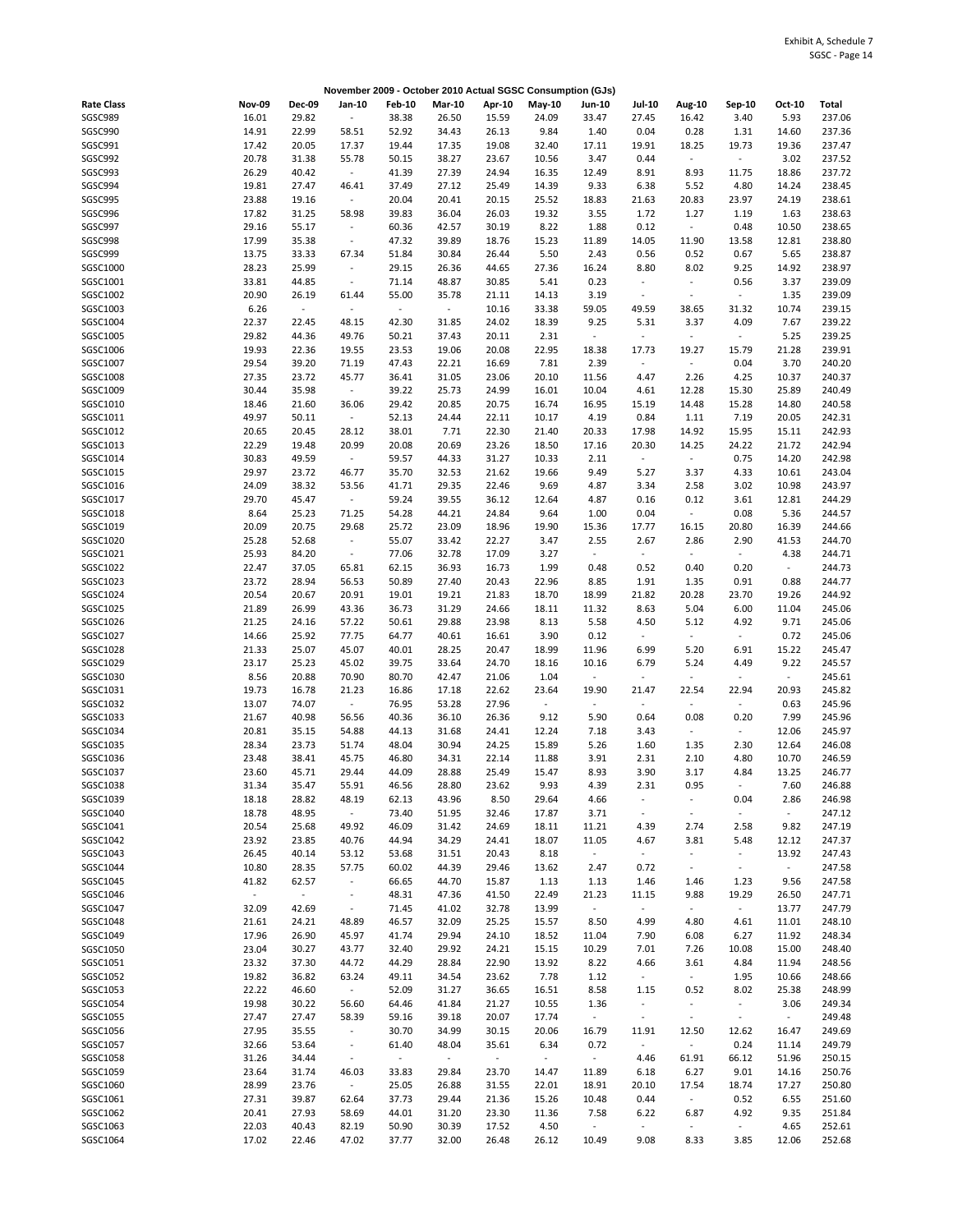|                   |                  |                             |                          |               |               |          | November 2009 - October 2010 Actual SGSC Consumption (GJs) |                          |                          |                     |                          |                          |        |
|-------------------|------------------|-----------------------------|--------------------------|---------------|---------------|----------|------------------------------------------------------------|--------------------------|--------------------------|---------------------|--------------------------|--------------------------|--------|
| <b>Rate Class</b> | Nov-09           | <b>Dec-09</b>               | Jan-10                   | <b>Feb-10</b> | <b>Mar-10</b> | Apr-10   | May-10                                                     | Jun-10                   | <b>Jul-10</b>            | <b>Aug-10</b>       | Sep-10                   | Oct-10                   | Total  |
| SGSC1065          | 31.22            | 57.21                       | $\blacksquare$           | 60.40         | 43.41         | 30.95    | 11.72                                                      | 4.83                     | 0.56                     | 0.28                | 1.15                     | 11.34                    | 253.07 |
| SGSC1066          | 18.09            | 18.72                       | 25.46                    | 17.86         | 18.96         | 19.60    | 20.47                                                      | 18.34                    | 26.02                    | 27.65               | 21.55                    | 20.40                    | 253.12 |
| SGSC1067          | 24.60            | 33.01                       | 55.20                    | 39.72         | 29.72         | 23.70    | 14.79                                                      | 8.46                     | 3.15                     | 2.94                | 4.29                     | 13.61                    | 253.19 |
| SGSC1068          | 6.46             | $\mathcal{L}_{\mathcal{C}}$ | $\sim$                   | $\omega$      | $\sim$        | 28.28    | 51.84                                                      | 51.23                    | 35.50                    | 28.65               | 37.44                    | 14.00                    | 253.40 |
| SGSC1069          | 27.53            | 25.76                       | 52.27                    | 38.65         | 27.98         | 18.84    | 16.73                                                      | 8.37                     | 10.30                    | 8.53                | 9.72                     | 8.79                     | 253.47 |
|                   |                  |                             |                          |               |               |          |                                                            |                          |                          |                     |                          |                          |        |
| SGSC1070          | 31.16            | 28.82                       | 62.58                    | 52.61         | 33.73         | 24.66    | 15.69                                                      | 4.78                     | $\omega$                 | $\omega$            | $\sim$                   | $\blacksquare$           | 254.03 |
| SGSC1071          | 20.49            | 17.85                       | 85.55                    | 46.84         | 31.36         | 30.27    | 11.32                                                      | 6.30                     | 2.99                     | 0.79                | 0.32                     | $\blacksquare$           | 254.08 |
| SGSC1072          | 24.28            | 32.42                       | 59.84                    | 43.46         | 30.32         | 24.06    | 12.00                                                      | 5.62                     | 3.47                     | 2.70                | 4.09                     | 12.13                    | 254.39 |
| SGSC1073          | 33.89            | 32.73                       | $\sim$                   | 54.03         | 34.27         | 29.31    | 17.10                                                      | 11.65                    | 7.89                     | 7.78                | 8.69                     | 17.55                    | 254.89 |
| SGSC1074          | 26.05            | 41.37                       | 51.02                    | 52.41         | 35.66         | 25.65    | 7.74                                                       | 0.84                     | $\Box$                   | $\omega$            | 0.67                     | 13.61                    | 255.02 |
| SGSC1075          | 24.80            | 18.97                       | $\overline{\phantom{a}}$ | 23.66         | 22.21         | 22.90    | 20.73                                                      | 23.89                    | 23.67                    | 26.27               | 23.10                    | 24.95                    | 255.15 |
| SGSC1076          | 34.81            | 58.28                       | $\sim$                   | 71.65         | 53.27         | 36.80    | 0.40                                                       | $\overline{\phantom{a}}$ | $\blacksquare$           | ÷                   | $\omega$                 | ÷.                       | 255.21 |
| SGSC1077          | 21.86            | 26.71                       | 39.63                    | 49.23         | 32.47         | 28.78    | 20.60                                                      | 10.80                    | 7.55                     | 5.09                | 4.64                     | 8.38                     | 255.74 |
| SGSC1078          | 28.84            | 35.66                       | 62.32                    | 49.98         | 38.49         | 32.54    | 8.12                                                       |                          | $\overline{\phantom{a}}$ | ÷                   |                          | $\blacksquare$           | 255.95 |
| SGSC1079          | 56.37            | 78.23                       | 121.38                   | $\omega$      | $\sim$        | $\omega$ | $\omega$                                                   |                          | L.                       | L.                  |                          | ÷,                       | 255.98 |
|                   |                  |                             |                          |               |               |          |                                                            |                          |                          |                     |                          |                          |        |
| SGSC1080          | 33.99            | 31.06                       | 60.94                    | 53.17         | 47.84         | 29.35    | $\blacksquare$                                             |                          |                          | ÷                   |                          | $\overline{\phantom{a}}$ | 256.35 |
| SGSC1081          | 9.64             | 22.88                       | 70.06                    | 66.41         | 57.18         | 24.99    | 5.06                                                       | 0.44                     | ÷,                       |                     |                          | $\overline{\phantom{a}}$ | 256.66 |
| SGSC1082          | 60.79            | 77.83                       | 118.84                   | $\sim$        | $\sim$        | $\sim$   | $\mathbb{Z}$                                               | $\sim$                   | $\overline{\phantom{a}}$ | ÷,                  |                          | $\overline{\phantom{a}}$ | 257.46 |
| SGSC1083          | 34.01            | 36.70                       | $\sim$                   | 59.60         | 38.47         | 31.50    | 16.67                                                      | 9.17                     | 4.54                     | 4.48                | 5.75                     | 16.67                    | 257.56 |
| SGSC1084          | 20.61            | 25.04                       | 57.02                    | 42.58         | 26.76         | 19.75    | 13.95                                                      | 12.48                    | 9.64                     | 8.81                | 7.70                     | 13.53                    | 257.87 |
| SGSC1085          | 31.69            | 34.08                       | $\blacksquare$           | 52.60         | 34.11         | 29.59    | 16.51                                                      | 12.20                    | 9.84                     | 9.21                | 8.93                     | 19.18                    | 257.94 |
| SGSC1086          | 18.91            | 30.26                       | 64.40                    | 49.77         | 35.67         | 26.45    | 17.56                                                      | 5.82                     | 0.80                     | $\omega$            | 0.36                     | 8.42                     | 258.42 |
| SGSC1087          | 32.27            | 55.92                       | $\sim$                   | 68.99         | 42.17         | 27.21    | 7.66                                                       | $\overline{\phantom{a}}$ | $\sim$                   | $\sim$              | 6.11                     | 18.86                    | 259.19 |
| SGSC1088          | 35.35            | 35.92                       | 15.11                    | $\omega$      | $\omega$      | 19.60    | 29.28                                                      | 26.67                    | 27.15                    | 22.82               | 22.54                    | 25.06                    | 259.50 |
| SGSC1089          | 24.80            | 29.78                       | 46.17                    | 39.28         | 31.91         | 29.51    | 15.54                                                      | 7.93                     | 6.10                     | 5.64                | 7.02                     | 16.39                    | 260.07 |
|                   |                  |                             |                          |               |               |          |                                                            |                          |                          |                     |                          |                          |        |
| SGSC1090          | 25.83            | 28.85                       | 62.30                    | 44.25         | 30.48         | 25.85    | 13.92                                                      | 6.86                     | 2.51                     | 1.94                | 5.28                     | 12.33                    | 260.40 |
| SGSC1091          | 26.80            | 49.99                       | $\sim$                   | 60.32         | 42.01         | 28.80    | 13.76                                                      | 7.14                     | 5.57                     | 4.72                | 6.95                     | 14.92                    | 260.98 |
| SGSC1092          | 20.26            | 29.58                       | 57.66                    | 45.40         | 37.06         | 27.17    | 18.47                                                      | 8.61                     | 3.51                     | 2.22                | 3.06                     | 8.14                     | 261.14 |
| SGSC1093          | 28.83            | 39.35                       | $\sim$                   | 46.36         | 35.66         | 30.31    | 17.39                                                      | 11.61                    | 10.91                    | 8.93                | 13.18                    | 19.02                    | 261.55 |
| SGSC1094          | 22.94            | 27.54                       | 49.31                    | 41.41         | 44.37         | 28.34    | 17.49                                                      | 6.90                     | 5.55                     | 4.29                | 3.85                     | 10.09                    | 262.08 |
| SGSC1095          | 28.90            | 27.58                       | 60.16                    | 44.17         | 30.56         | 24.06    | 14.63                                                      | 7.86                     | 3.15                     | 3.45                | 5.87                     | 12.02                    | 262.41 |
| SGSC1096          | 27.16            | 46.06                       | $\blacksquare$           | 45.05         | 35.82         | 27.60    | 18.14                                                      | 11.21                    | 9.59                     | 9.17                | 13.10                    | 19.77                    | 262.67 |
| SGSC1097          | 27.11            | 25.43                       | $\blacksquare$           | 23.06         | 24.53         | 24.57    | 20.53                                                      | 21.34                    | 23.35                    | 24.60               | 25.80                    | 22.68                    | 263.00 |
| SGSC1098          | 26.60            | 38.92                       | 59.63                    | 44.02         | 33.58         | 23.98    | 9.53                                                       | 3.15                     | 3.50                     | 2.10                | 3.33                     | 14.96                    | 263.30 |
| SGSC1099          | 27.18            | 26.76                       | 57.13                    | 46.92         | 43.30         | 25.60    | 15.01                                                      | 5.62                     | 2.12                     | 1.86                | 2.70                     | 9.18                     | 263.38 |
| SGSC1100          | 31.38            | 35.63                       | $\sim$                   | 61.23         | 38.15         | 30.79    | 14.87                                                      | 11.01                    | 7.93                     | 6.71                | 9.76                     | 16.19                    | 263.65 |
|                   |                  |                             |                          |               |               |          |                                                            |                          |                          |                     |                          |                          |        |
| SGSC1101          | 27.51            | 30.35                       | 61.51                    | 39.40         | 28.52         | 25.33    | 13.24                                                      | 6.46                     | 5.02                     | 5.48                | 7.30                     | 13.69                    | 263.81 |
| SGSC1102          | 19.97            | 25.08                       | 37.00                    | 44.07         | 33.34         | 25.71    | 31.48                                                      | 9.25                     | 6.90                     | 6.27                | 8.37                     | 16.54                    | 263.98 |
| SGSC1103          | 31.02            | 36.46                       | 63.17                    | 44.89         | 31.12         | 24.17    | 10.01                                                      | 3.35                     | $\blacksquare$           | $\omega$            | 3.97                     | 16.35                    | 264.51 |
| SGSC1104          | 30.00            | 43.71                       | 57.29                    | 41.35         | 31.79         | 28.48    | 13.64                                                      | 0.60                     | $\overline{\phantom{a}}$ | ÷,                  | 0.56                     | 17.55                    | 264.97 |
| SGSC1105          | 42.94            | 79.63                       | 142.45                   | $\omega$      | $\omega$      | $\omega$ | $\mathbb{Z}$                                               | $\omega$                 | $\overline{\phantom{a}}$ | ÷,                  | $\sim$                   | $\omega$                 | 265.02 |
| SGSC1106          | 25.04            | 31.50                       | 45.71                    | 32.40         | 33.23         | 29.55    | 17.26                                                      | 12.05                    | 7.37                     | 6.83                | 9.25                     | 15.20                    | 265.39 |
| SGSC1107          | 3.99             | 76.15                       | 60.33                    | 58.80         | 37.62         | 28.56    | $\mathbb{Z}$                                               | $\sim$                   | $\blacksquare$           | $\omega$            | $\overline{\phantom{a}}$ | $\sim$                   | 265.45 |
| SGSC1108          | 31.34            | 40.11                       | $\sim$                   | 36.46         | 40.11         | 32.46    | 18.66                                                      | 14.04                    | 9.20                     | 9.80                | 13.69                    | 19.65                    | 265.52 |
| SGSC1109          | 23.57            | 26.46                       | 60.75                    | 62.49         | 38.09         | 26.73    | 16.29                                                      | 7.49                     | 1.00                     | $\omega$            | $\sim$                   | 2.94                     | 265.81 |
| SGSC1110          | 18.45            | 28.82                       | 54.97                    | 50.19         | 33.29         | 27.80    | 22.19                                                      | 4.75                     | 2.75                     | 1.67                | 3.37                     | 17.69                    | 265.94 |
|                   |                  |                             |                          |               |               |          |                                                            |                          |                          |                     |                          |                          |        |
| SGSC1111          | 25.70            | 27.46                       | 56.12                    | 46.21         | 29.93         | 22.79    | 15.26                                                      | 8.13                     | 7.10                     | 6.39                | 7.38                     | 13.72                    | 266.19 |
| SGSC1112          | 28.70            | 30.11                       | 56.07                    | 51.69         | 40.34         | 20.63    | 8.41                                                       | 5.74                     | 3.71                     | 3.33                | 3.85                     | 15.12                    | 267.70 |
| SGSC1113          | 27.80            | 56.48                       | $\sim$                   | 55.99         | 42.09         | 33.10    | 14.60                                                      | $\sim$                   | $\blacksquare$           | $\omega$            | 10.80                    | 27.29                    | 268.15 |
| SGSC1114          | 11.46            | 26.40                       | 27.63                    | 43.98         | 33.29         | 25.72    | 19.23                                                      | 18.75                    | 21.76                    | 5.40                | 13.62                    | 20.94                    | 268.18 |
| SGSC1115          | 19.58            | 21.90                       | 25.10                    | 27.84         | 11.32         | 22.25    | 22.45                                                      | 22.18                    | 24.79                    | 24.91               | 22.72                    | 23.48                    | 268.52 |
| SGSC1116          | 34.65            | 59.38                       | $\sim$                   | 71.62         | 51.96         | 30.67    | 7.84                                                       | 1.82                     | 1.50                     | 0.04                | 0.87                     | 9.51                     | 269.86 |
| SGSC1117          | 24.40            | 35.71                       | 54.72                    | 42.54         | 34.63         | 26.17    | 15.47                                                      | 8.93                     | 3.78                     | 4.05                | 4.68                     | 14.88                    | 269.96 |
| SGSC1118          | 22.40            | 26.20                       | 42.88                    | 37.61         | 32.79         | 26.56    | 15.23                                                      | 12.04                    | 6.30                     | 10.83               | 14.05                    | 23.67                    | 270.56 |
| SGSC1119          | 22.80            | 25.88                       | 77.63                    | 60.09         | 43.50         | 24.09    | 11.43                                                      | 1.87                     | 0.16                     | $\omega$            | 0.64                     | 2.90                     | 270.99 |
| SGSC1120          | 27.17            | 35.10                       | 60.48                    | 54.60         | 35.68         | 25.30    | 18.08                                                      | 6.26                     | 0.04                     | $\omega$            | 0.24                     | 8.35                     | 271.30 |
| SGSC1121          | 18.99            | 8.84                        |                          | $\sim$        | 25.56         |          | 33.58                                                      |                          |                          | 26.75               | 28.35                    | 47.62                    | 271.48 |
|                   |                  |                             | $\sim$                   |               |               | 18.88    |                                                            | 29.44                    | 33.47                    |                     |                          |                          |        |
| SGSC1122          | 25.89            | 42.28                       | 40.62                    | 43.10         | 29.31         | 28.04    | 12.76                                                      | 6.86                     | 5.85                     | 6.03                | 7.86                     | 22.88                    | 271.48 |
| SGSC1123          | 15.85            | 27.46                       | 60.98                    | 61.37         | 44.13         | 30.97    | 13.63                                                      | 2.75                     | 1.96                     | 1.82                | 2.78                     | 7.79                     | 271.49 |
| SGSC1124          | $\omega_{\rm c}$ | $\sim$                      | 41.78                    | 28.07         | 27.72         | 28.48    | 20.41                                                      | 33.62                    | 20.16                    | 23.49               | 24.80                    | 23.43                    | 271.96 |
| SGSC1125          | 23.20            | 37.53                       | 63.61                    | 51.05         | 34.47         | 27.56    | 13.88                                                      | 5.66                     | 0.64                     | $\sim$              | 0.71                     | 14.68                    | 272.99 |
| SGSC1126          | 22.10            | 28.58                       | 54.15                    | 53.83         | 42.73         | 32.61    | 20.60                                                      | 8.01                     | 2.68                     | 0.32                | 0.36                     | 7.11                     | 273.08 |
| SGSC1127          | 28.23            | 43.96                       | 63.05                    | 53.71         | 34.79         | 28.79    | 9.69                                                       | 2.55                     | $\omega$                 | $\omega$            | 0.63                     | 8.39                     | 273.79 |
| SGSC1128          | 22.96            | 40.35                       | 61.39                    | 58.13         | 33.27         | 26.01    | 8.85                                                       | 6.62                     | 7.09                     | 1.94                | 3.10                     | 4.14                     | 273.85 |
| SGSC1129          | 29.87            | 56.81                       | $\sim$                   | 70.34         | 55.23         | 36.60    | 9.57                                                       | 1.32                     | 0.04                     | $\omega_{\rm c}$    | 1.11                     | 13.13                    | 274.02 |
| SGSC1130          | 25.87            | 36.94                       | 56.07                    | 44.53         | 31.16         | 24.45    | 14.55                                                      | 5.03                     | 4.18                     | 5.24                | 8.57                     | 17.82                    | 274.41 |
| SGSC1131          | 16.10            | 20.93                       | 44.50                    | 47.29         | 43.40         |          | 24.58                                                      |                          | 10.10                    | 7.67                | 6.67                     | 8.50                     |        |
|                   |                  |                             |                          |               |               | 31.37    |                                                            | 13.83                    |                          |                     |                          |                          | 274.94 |
| SGSC1132          | 3.99             | 62.13                       | 77.77                    | 44.53         | 36.99         | 26.21    | 16.03                                                      | 7.53                     | $\sim$                   | $\omega_{\rm{eff}}$ | $\sim$                   | $\sim$                   | 275.18 |
| SGSC1133          | 27.98            | 18.94                       | 50.37                    | 42.42         | 32.80         | 23.54    | 18.91                                                      | 14.99                    | 9.43                     | 8.73                | 8.70                     | 18.39                    | 275.20 |
| SGSC1134          | 0.36             | 0.24                        | 38.13                    | 29.12         | 27.57         | 27.34    | 24.14                                                      | 25.07                    | 25.36                    | 23.48               | 24.73                    | 29.94                    | 275.48 |
| SGSC1135          | 25.28            | 40.35                       | 51.59                    | 48.74         | 33.71         | 24.49    | 19.30                                                      | 15.16                    | $\sim$                   | $\omega_{\rm c}$    | $\sim$                   | 17.03                    | 275.65 |
| SGSC1136          | 23.12            | 40.59                       | 52.38                    | 52.84         | 34.51         | 24.49    | 14.83                                                      | 6.06                     | 4.14                     | 2.54                | 6.27                     | 13.89                    | 275.66 |
| SGSC1137          | 29.14            | 34.20                       | 51.23                    | 40.67         | 33.63         | 27.52    | 18.98                                                      | 8.66                     | 3.78                     | 4.17                | 8.45                     | 15.32                    | 275.75 |
| SGSC1138          | 23.25            | 36.80                       | 69.36                    | 65.43         | 43.94         | 18.98    | 12.03                                                      | $\blacksquare$           | 0.12                     | 0.04                | 0.28                     | 5.61                     | 275.84 |
| SGSC1139          | 46.37            | 79.87                       | $\overline{\phantom{a}}$ | 86.63         | 37.71         | 25.53    | $\sim$                                                     |                          | $\Box$                   | $\omega$            | $\blacksquare$           | $\omega$                 | 276.11 |
| SGSC1140          | 25.00            | 32.18                       | $\overline{\phantom{a}}$ | 48.78         | 35.31         | 32.74    | 27.47                                                      | 15.95                    | 10.28                    | 8.10                | 13.49                    | 27.09                    | 276.39 |
|                   |                  |                             |                          |               |               |          |                                                            |                          |                          |                     |                          |                          |        |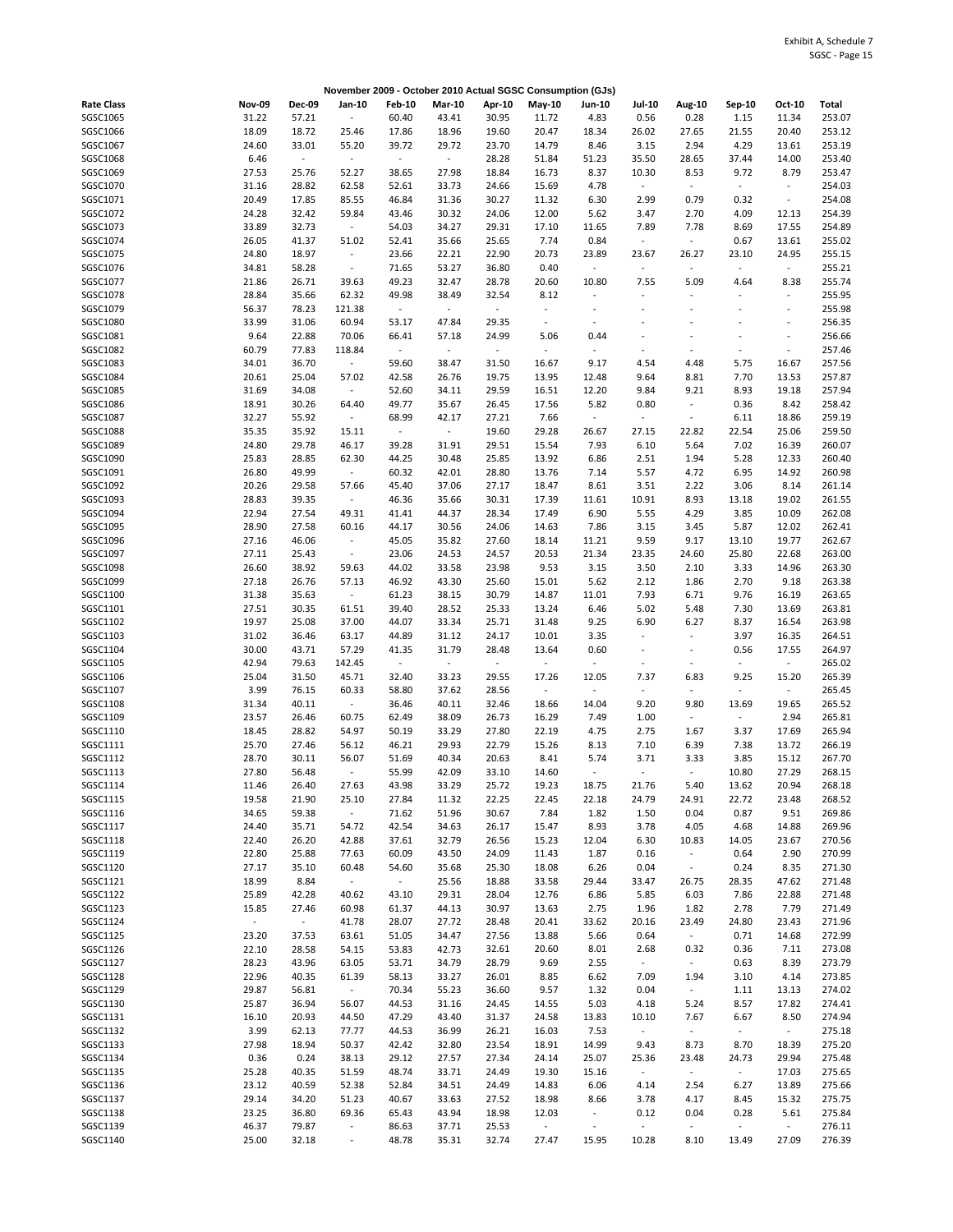|                   |                  |               |                          |               |               |        | November 2009 - October 2010 Actual SGSC Consumption (GJs) |                          |                          |                          |                              |                          |        |
|-------------------|------------------|---------------|--------------------------|---------------|---------------|--------|------------------------------------------------------------|--------------------------|--------------------------|--------------------------|------------------------------|--------------------------|--------|
| <b>Rate Class</b> | <b>Nov-09</b>    | <b>Dec-09</b> | Jan-10                   | <b>Feb-10</b> | <b>Mar-10</b> | Apr-10 | May-10                                                     | <b>Jun-10</b>            | <b>Jul-10</b>            | Aug-10                   | Sep-10                       | Oct-10                   | Total  |
| SGSC1141          | 22.58            | 26.39         | 61.73                    | 56.57         | 37.16         | 35.96  | 20.60                                                      | 7.29                     | 2.44                     | ÷,                       |                              | 6.12                     | 276.84 |
| SGSC1142          | 28.11            | 38.96         | 63.53                    | 48.15         | 30.84         | 24.53  | 11.12                                                      | 2.39                     | 3.43                     | 4.84                     | 6.19                         | 15.32                    | 277.41 |
| SGSC1143          | 27.17            | 49.40         | 46.40                    | 49.19         | 32.09         | 23.26  | 18.28                                                      | 6.14                     | 5.23                     | 2.86                     | 3.57                         | 14.12                    | 277.71 |
|                   |                  |               |                          |               |               |        |                                                            |                          |                          | $\omega$                 |                              |                          |        |
| SGSC1144          | 48.48            | 62.61         | $\sim$                   | 78.08         | 53.25         | 25.25  | 4.66                                                       | 0.60                     | 0.12                     |                          |                              | 4.69                     | 277.74 |
| SGSC1145          | 15.07            | 38.05         | 83.29                    | 61.03         | 34.23         | 25.09  | 14.43                                                      | 0.36                     | 0.84                     | ÷,                       |                              | 5.73                     | 278.12 |
| SGSC1146          | 23.54            | 33.99         | 70.69                    | 62.83         | 43.32         | 26.00  | 10.20                                                      | 0.64                     | $\omega$                 | ÷,                       | $\sim$                       | 7.32                     | 278.53 |
| SGSC1147          | 29.30            | 37.57         | $\overline{\phantom{a}}$ | 44.37         | 40.38         | 34.45  | 27.35                                                      | 12.28                    | 11.31                    | 9.48                     | 13.06                        | 19.10                    | 278.65 |
| SGSC1148          | 30.08            | 29.98         | $\overline{\phantom{a}}$ | 31.45         | 31.55         | 35.17  | 31.47                                                      | 29.76                    | 31.48                    | 27.74                    | $\blacksquare$               | $\omega$                 | 278.68 |
| SGSC1149          | 26.47            | 30.04         | 63.33                    | 57.73         | 34.19         | 28.60  | 11.48                                                      | 7.50                     | $\overline{\phantom{a}}$ | $\omega$                 | 2.50                         | 17.15                    | 278.99 |
|                   | $\omega$         |               |                          |               |               |        |                                                            |                          |                          |                          |                              |                          |        |
| SGSC1150          |                  | $\omega$      | 54.10                    | 102.36        | 81.58         | 33.34  | 7.58                                                       | 0.30                     | $\overline{\phantom{a}}$ | $\blacksquare$           | $\blacksquare$               | 0.44                     | 279.70 |
| SGSC1151          | 25.89            | 26.59         | 55.19                    | 51.73         | 43.09         | 28.86  | 26.30                                                      | 3.19                     | 1.96                     | 2.70                     | 3.93                         | 10.38                    | 279.81 |
| SGSC1152          | 59.98            | 81.05         | $\sim$                   | 83.58         | 53.99         | 1.39   | $\sim$                                                     | $\blacksquare$           | $\blacksquare$           | $\omega$                 | $\blacksquare$               | $\sim$                   | 279.99 |
| SGSC1153          | 26.61            | 55.37         | 50.78                    | 53.84         | 29.95         | 22.39  | 6.74                                                       | 3.19                     | 2.75                     | 2.66                     | 4.88                         | 21.36                    | 280.52 |
| SGSC1154          | 18.58            | 17.67         | 21.46                    | 16.38         | 19.33         | 24.61  | 20.84                                                      | 21.85                    | 27.47                    | 24.84                    | 52.10                        | 15.83                    | 280.96 |
| SGSC1155          | 29.39            | 42.92         | $\sim$                   | 50.06         | 40.05         | 35.65  | 20.42                                                      | 13.72                    | 8.00                     | 7.10                     | 13.06                        | 20.65                    | 281.02 |
|                   |                  |               |                          |               |               |        |                                                            |                          |                          |                          |                              |                          |        |
| SGSC1156          | $\omega$         | $\omega$      | 114.84                   | 69.15         | 43.22         | 27.08  | 20.32                                                      | 6.54                     | $\sim$                   | $\omega$                 | $\sim$                       | $\omega$                 | 281.15 |
| SGSC1157          | 16.09            | 18.93         | 40.39                    | 37.49         | 33.07         | 23.31  | 21.31                                                      | 18.70                    | 19.13                    | 18.56                    | 17.06                        | 17.51                    | 281.55 |
| SGSC1158          | 24.87            | 26.08         | 61.97                    | 54.32         | 36.60         | 26.36  | 16.48                                                      | 8.50                     | 4.31                     | 4.36                     | 5.04                         | 12.91                    | 281.80 |
| SGSC1159          | 19.99            | 20.01         | 20.83                    | 21.38         | 21.09         | 21.95  | 37.62                                                      | 19.58                    | 25.14                    | 23.45                    | 27.74                        | 23.34                    | 282.12 |
| SGSC1160          | $\omega$         | $\omega$      | $\overline{\phantom{a}}$ | 120.60        | 76.99         | 49.47  | 15.75                                                      | 1.56                     | $\blacksquare$           | $\omega$                 | 0.44                         | 17.86                    | 282.67 |
| SGSC1161          | 32.49            | 36.78         | $\overline{\phantom{a}}$ | 53.91         | 40.54         | 31.86  | 23.32                                                      | 15.79                    | 9.12                     | 8.73                     | 11.35                        | 19.77                    | 283.66 |
|                   |                  |               |                          |               |               |        |                                                            |                          |                          |                          |                              |                          |        |
| SGSC1162          | 25.80            | 24.95         | $\overline{\phantom{a}}$ | 25.29         | 25.80         | 31.94  | 26.80                                                      | 24.58                    | 21.70                    | 24.84                    | 28.11                        | 24.19                    | 284.00 |
| SGSC1163          | 27.87            | 53.00         | 56.02                    | 53.88         | 37.26         | 29.40  | 11.96                                                      | 4.71                     | $\blacksquare$           | $\omega$                 | 1.39                         | 8.91                     | 284.40 |
| SGSC1164          | 20.49            | 39.52         | 63.45                    | 55.50         | 38.83         | 26.37  | 14.95                                                      | 5.66                     | $\blacksquare$           | $\omega$                 | 5.24                         | 14.60                    | 284.61 |
| SGSC1165          | 33.14            | 68.91         | $\sim$                   | 62.91         | 42.13         | 27.80  | 15.31                                                      | 5.75                     | 1.35                     | 1.31                     | 6.07                         | 21.05                    | 285.73 |
| SGSC1166          | 28.90            | 36.86         | 49.96                    | 37.85         | 35.27         | 28.60  | 16.11                                                      | 12.88                    | 6.85                     | 7.86                     | 9.88                         | 14.92                    | 285.94 |
|                   |                  |               |                          |               |               |        |                                                            |                          |                          |                          |                              |                          | 285.95 |
| SGSC1167          | 29.36            | 42.95         | 55.98                    | 51.02         | 31.43         | 26.49  | 12.36                                                      | 6.14                     | 0.84                     | 0.91                     | 6.83                         | 21.64                    |        |
| SGSC1168          | 25.52            | 29.04         | 54.44                    | 39.24         | 28.56         | 26.05  | 17.26                                                      | 14.08                    | 17.05                    | 7.94                     | 8.41                         | 18.58                    | 286.17 |
| SGSC1169          | 28.43            | 40.11         | 61.66                    | 49.26         | 36.31         | 27.52  | 11.00                                                      | 6.22                     | 4.86                     | 3.33                     | 4.64                         | 13.09                    | 286.43 |
| SGSC1170          | 28.19            | 29.84         | 58.69                    | 56.02         | 34.23         | 29.47  | 15.03                                                      | 8.50                     | 4.42                     | 4.88                     | 7.70                         | 11.06                    | 288.03 |
| SGSC1171          | 20.86            | 22.08         | 31.00                    | 27.68         | 24.03         | 23.66  | 26.11                                                      | 18.02                    | 25.28                    | 23.33                    | 28.31                        | 17.72                    | 288.08 |
| SGSC1172          | 26.51            | 38.05         | 59.72                    | 43.38         | 35.35         | 26.37  | 16.99                                                      | 10.85                    | 4.02                     | 3.93                     | 8.02                         | 16.67                    | 289.86 |
|                   |                  |               |                          |               |               |        |                                                            |                          |                          |                          |                              |                          |        |
| SGSC1173          | 23.44            | 23.62         | 49.86                    | 83.49         | 36.06         | 9.96   | 1.95                                                       | $\overline{\phantom{a}}$ | $\sim$                   | 41.47                    | 8.77                         | 11.93                    | 290.55 |
| SGSC1174          | 36.65            | 33.19         | 66.19                    | 56.27         | 37.28         | 29.60  | 21.51                                                      | 5.38                     | 3.95                     | 0.75                     | $\sim$                       | $\overline{\phantom{a}}$ | 290.77 |
| SGSC1175          | 23.78            | 69.53         | $\sim$                   | 68.27         | 53.31         | 48.95  | 23.37                                                      | $\sim$                   | $\overline{\phantom{a}}$ | $\overline{\phantom{a}}$ | $\sim$                       | 4.06                     | 291.27 |
| SGSC1176          | 28.52            | 38.60         | 74.37                    | 60.56         | 46.04         | 25.33  | 14.26                                                      | 3.43                     | 0.32                     | $\blacksquare$           | $\overline{\phantom{a}}$     | ÷,                       | 291.43 |
| SGSC1177          | 31.38            | 38.88         | $\blacksquare$           | 35.31         | 39.39         | 35.88  | 26.24                                                      | 18.87                    | 15.50                    | 12.78                    | 13.73                        | 23.47                    | 291.43 |
| SGSC1178          | 27.45            | 27.98         | 55.52                    | 46.09         | 35.64         | 28.60  | 19.84                                                      | 8.77                     | 9.22                     | 6.98                     | 9.21                         | 16.42                    | 291.72 |
|                   |                  |               |                          |               |               |        |                                                            |                          |                          |                          |                              |                          |        |
| SGSC1179          | 31.14            | 34.52         | 54.80                    | 41.71         | 42.94         | 26.41  | 16.83                                                      | 7.06                     | 3.75                     | 4.80                     | 7.06                         | 21.01                    | 292.03 |
| SGSC1180          | 25.98            | 28.14         | 30.34                    | 27.48         | 27.10         | 25.02  | 30.43                                                      | 21.49                    | 18.52                    | 19.40                    | 20.12                        | 18.17                    | 292.19 |
| SGSC1181          | 20.42            | 27.30         | 100.07                   | 79.76         | 35.09         | 22.88  | 3.82                                                       | 0.04                     | 0.04                     | $\omega$                 | $\blacksquare$               | 3.62                     | 293.04 |
| SGSC1182          | 19.78            | 31.85         | 76.97                    | 67.58         | 40.76         | 23.23  | 15.64                                                      | 3.87                     | 1.16                     | 1.55                     | $\sim$                       | 10.96                    | 293.35 |
| SGSC1183          | 30.54            | 43.96         | $\omega_{\rm{eff}}$      | 53.00         | 42.42         | 32.42  | 21.41                                                      | 13.16                    | 11.95                    | 9.13                     | 14.80                        | 21.48                    | 294.27 |
| SGSC1184          | 21.41            | 49.11         | 68.20                    | 54.27         | 25.61         | 19.60  | 14.27                                                      | 6.25                     | 6.53                     | 6.07                     | 8.14                         | 14.98                    | 294.44 |
|                   |                  |               |                          |               |               |        |                                                            |                          |                          |                          |                              |                          |        |
| SGSC1185          | 28.19            | 35.75         | 65.43                    | 45.48         | 33.51         | 27.04  | 16.03                                                      | 8.85                     | 6.65                     | 6.67                     | 7.18                         | 14.20                    | 294.98 |
| SGSC1186          | 32.78            | 52.29         | $\sim$                   | 51.57         | 41.25         | 34.06  | 17.59                                                      | 9.50                     | 9.99                     | 8.33                     | 14.01                        | 24.71                    | 296.08 |
| SGSC1187          | 28.51            | 56.22         | 75.43                    | 67.51         | 29.72         | 22.54  | 4.90                                                       | 2.03                     | 1.35                     | 1.19                     | 1.51                         | 5.21                     | 296.12 |
| SGSC1188          | 24.72            | 26.56         | 28.21                    | 27.06         | 23.20         | 4.79   | 37.46                                                      | 24.16                    | 25.78                    | 26.26                    | 28.85                        | 19.40                    | 296.45 |
| SGSC1189          | 36.28            | 38.53         | $\overline{\phantom{a}}$ | 54.91         | 44.02         | 35.53  | 22.45                                                      | 13.60                    | 9.92                     | 8.73                     | 11.43                        | 21.13                    | 296.53 |
| SGSC1190          | 25.12            | 26.46         |                          | 27.16         | 25.80         | 32.50  | 26.88                                                      | 25.65                    | 28.94                    | 24.60                    | 29.02                        | 25.02                    | 297.15 |
|                   |                  |               |                          |               |               |        |                                                            |                          |                          |                          |                              |                          |        |
| SGSC1191          | 35.64            | 47.22         | 37.99                    | 54.19         | 40.18         | 35.80  | 14.11                                                      | 9.29                     | 2.07                     | 2.06                     | 4.52                         | 14.08                    | 297.15 |
| SGSC1192          | 39.08            | 48.58         | 85.00                    | 45.45         | 36.22         | 22.66  | 12.43                                                      | 2.31                     | $\omega$                 | 0.12                     | 0.75                         | 4.61                     | 297.21 |
| SGSC1193          | 26.75            | 44.76         | 71.11                    | 47.43         | 35.59         | 31.78  | 16.67                                                      | 5.19                     | 0.88                     | $\omega_{\rm c}$         | 3.02                         | 14.36                    | 297.54 |
| SGSC1194          | 27.67            | 26.26         | 62.26                    | 48.22         | 39.77         | 31.53  | 25.20                                                      | 14.59                    | 7.03                     | 6.04                     | 5.64                         | 3.61                     | 297.82 |
| SGSC1195          | 43.03            | 57.33         | 66.65                    | 53.40         | 27.59         | 18.36  | 5.82                                                       | 1.80                     | 1.11                     | 1.07                     | 1.15                         | 20.93                    | 298.24 |
| SGSC1196          | 26.11            | 33.49         | 60.63                    | 49.34         | 39.07         | 27.40  | 13.99                                                      | 9.97                     | 7.21                     | 6.23                     | 9.21                         | 15.76                    | 298.41 |
|                   |                  |               |                          |               |               |        |                                                            |                          |                          |                          |                              |                          |        |
| SGSC1197          | 27.31            | 19.24         | 23.85                    | 22.82         | 21.41         | 26.05  | 22.09                                                      | 21.26                    | 28.92                    | 29.33                    | 29.21                        | 28.84                    | 300.33 |
| SGSC1198          | 29.90            | 55.39         | 49.76                    | 73.99         | 40.94         | 33.97  | 16.47                                                      | $\sim$                   | $\omega$                 | $\omega$                 | $\sim$                       | $\omega$                 | 300.42 |
| SGSC1199          | $\omega_{\rm c}$ | $\sim$        | 68.62                    | 55.59         | 43.88         | 32.93  | 20.56                                                      | 15.51                    | 18.55                    | 13.77                    | 15.12                        | 16.42                    | 300.95 |
| SGSC1200          | 30.14            | 24.52         | $\sim$                   | 29.30         | 29.36         | 30.71  | 31.94                                                      | 8.26                     | 22.75                    | 32.70                    | 31.67                        | 29.64                    | 300.99 |
| SGSC1201          | 30.58            | 38.65         | 55.75                    | 41.15         | 37.75         | 29.83  | 16.87                                                      | 11.17                    | 6.10                     | 6.39                     | 9.76                         | 17.51                    | 301.51 |
| SGSC1202          | 47.56            | 36.03         | 52.34                    | 43.93         | 33.35         | 27.64  | 16.67                                                      | 11.37                    | 8.37                     | 5.63                     | 6.79                         | 11.90                    | 301.58 |
| SGSC1203          | 29.30            |               |                          | 46.52         | 40.07         |        |                                                            |                          | 5.90                     | 4.96                     |                              | 18.86                    | 302.55 |
|                   |                  | 43.84         | 45.36                    |               |               | 27.80  | 18.70                                                      | 8.70                     |                          |                          | 12.54                        |                          |        |
| SGSC1204          | 21.66            | 27.42         | 65.82                    | 60.23         | 41.67         | 31.29  | 11.79                                                      | 9.61                     | 9.10                     | 7.67                     | 7.42                         | 9.69                     | 303.37 |
| SGSC1205          | 25.99            | 42.06         | 60.91                    | 46.08         | 37.51         | 29.27  | 16.67                                                      | 9.21                     | 5.14                     | 5.67                     | 7.74                         | 17.15                    | 303.40 |
| SGSC1206          | 36.81            | 29.89         | 56.32                    | 47.32         | 31.93         | 27.01  | 18.72                                                      | 7.14                     | 7.10                     | 6.67                     | 10.60                        | 23.90                    | 303.41 |
| SGSC1207          | $\omega_{\rm c}$ | $\sim$        | $\sim$                   | 29.90         | 36.06         | 43.69  | 33.18                                                      | 36.87                    | 34.75                    | 31.91                    | 31.12                        | 26.73                    | 304.21 |
| SGSC1208          | 25.96            | 35.58         | 55.88                    | 48.86         | 39.69         | 30.73  | 23.57                                                      | 15.10                    | 6.79                     | 4.85                     | 6.11                         | 11.12                    | 304.24 |
| SGSC1209          | 25.47            | 33.72         | 74.87                    | 68.54         | 48.75         | 29.18  | 17.95                                                      | 3.51                     | 0.04                     | $\omega$                 | $\blacksquare$               | 2.42                     | 304.45 |
|                   |                  |               |                          |               |               |        |                                                            |                          |                          |                          |                              |                          |        |
| SGSC1210          | 41.78            | 46.36         | 69.39                    | 58.81         | 41.30         | 27.01  | 14.09                                                      | $\overline{\phantom{a}}$ | $\blacksquare$           | $\overline{\phantom{a}}$ | $\qquad \qquad \blacksquare$ | 6.08                     | 304.82 |
| SGSC1211          | 24.63            | 34.21         | 62.94                    | 71.21         | 53.07         | 32.89  | 26.18                                                      | $\sim$                   | $\overline{\phantom{a}}$ | $\overline{\phantom{a}}$ | $\blacksquare$               | $\omega$                 | 305.13 |
| SGSC1212          | 22.89            | 26.35         | 30.64                    | 23.50         | 21.44         | 22.62  | 27.23                                                      | 17.02                    | 27.52                    | 26.47                    | 31.85                        | 27.61                    | 305.14 |
| SGSC1213          | 40.86            | 36.05         | $\sim$                   | 60.55         | 40.30         | 35.17  | 20.88                                                      | 13.48                    | 7.73                     | 7.42                     | 16.47                        | 26.29                    | 305.20 |
| SGSC1214          | 28.45            | 29.39         | 63.16                    | 57.66         | 35.24         | 27.80  | 22.49                                                      | 10.97                    | 4.23                     | 4.84                     | 5.20                         | 16.01                    | 305.44 |
| SGSC1215          | 27.45            | 32.39         | 69.21                    | 58.42         | 35.12         | 24.70  | 12.43                                                      | 8.49                     | 2.08                     | 6.63                     | 10.99                        | 18.25                    | 306.16 |
|                   |                  |               |                          |               |               |        |                                                            |                          |                          |                          |                              |                          |        |
| SGSC1216          | 33.17            | 56.02         | $\sim$                   | 59.88         | 42.26         | 33.02  | 19.78                                                      | 13.08                    | 10.20                    | 8.10                     | 10.56                        | 20.69                    | 306.76 |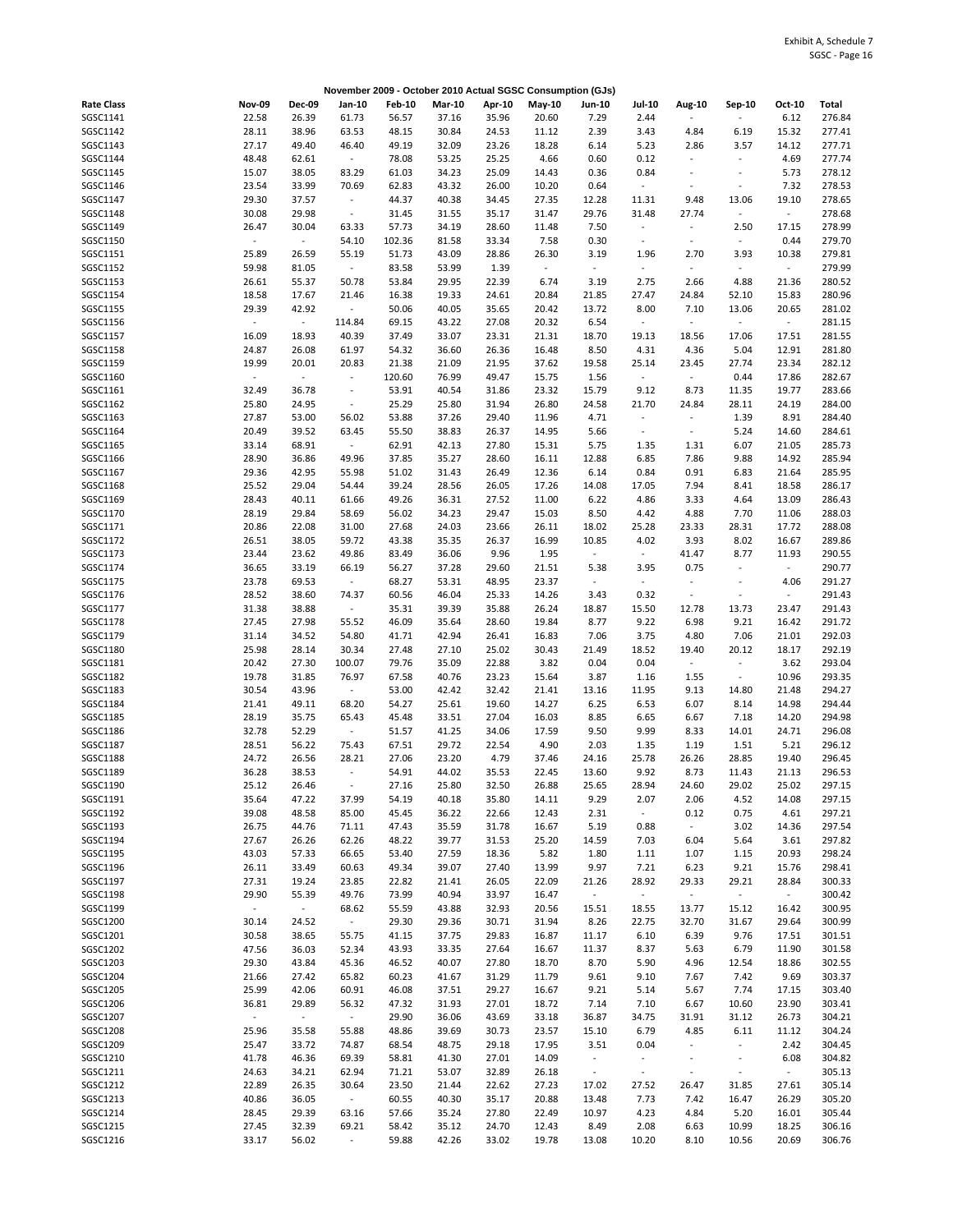|                   |                     |               |                          |               |               |                     | November 2009 - October 2010 Actual SGSC Consumption (GJs) |                          |                          |                          |                          |          |        |
|-------------------|---------------------|---------------|--------------------------|---------------|---------------|---------------------|------------------------------------------------------------|--------------------------|--------------------------|--------------------------|--------------------------|----------|--------|
| <b>Rate Class</b> | <b>Nov-09</b>       | <b>Dec-09</b> | Jan-10                   | <b>Feb-10</b> | <b>Mar-10</b> | Apr-10              | May-10                                                     | Jun-10                   | <b>Jul-10</b>            | Aug-10                   | Sep-10                   | Oct-10   | Total  |
| SGSC1217          | 24.36               | 21.64         | 28.68                    | 23.54         | 21.89         | 24.69               | 22.16                                                      | 24.72                    | 31.50                    | 28.25                    | 30.08                    | 25.73    | 307.24 |
| SGSC1218          | 29.13               | 29.42         | 28.26                    | 21.55         | 127.57        | 36.42               | 23.11                                                      | 2.79                     | $\sim$                   | $\omega$                 | $\sim$                   | 8.99     | 307.24 |
|                   |                     |               |                          |               |               |                     |                                                            |                          |                          |                          |                          |          |        |
| SGSC1219          | 30.95               | 37.61         | 52.80                    | 39.05         | 25.91         | 22.38               | 16.89                                                      | 14.08                    | 15.04                    | 13.41                    | 16.27                    | 22.98    | 307.37 |
| SGSC1220          | 35.52               | 38.05         | 72.85                    | 52.72         | 35.67         | 29.07               | 13.84                                                      | 5.86                     | 3.27                     | 3.57                     | 4.96                     | 12.09    | 307.47 |
| SGSC1221          | 28.86               | 36.62         | 52.70                    | 37.69         | 38.35         | 31.78               | 21.13                                                      | 18.11                    | 6.45                     | 5.56                     | 10.91                    | 19.57    | 307.73 |
| SGSC1222          | 29.87               | 40.98         | $\sim$                   | 47.80         | 41.05         | 35.69               | 22.21                                                      | 18.39                    | 17.68                    | 15.52                    | 18.94                    | 19.85    | 307.98 |
| SGSC1223          | 27.87               | 39.40         | 77.26                    | 57.45         | 37.15         | 27.44               | 16.67                                                      | 4.63                     | 1.59                     | 0.79                     | 2.98                     | 14.84    | 308.07 |
| SGSC1224          | 29.90               |               | 60.91                    | 49.78         | 34.55         | 30.11               | 21.09                                                      | 7.98                     | 4.70                     | 4.80                     | 6.75                     | 18.90    | 308.08 |
|                   |                     | 38.61         |                          |               |               |                     |                                                            |                          |                          |                          |                          |          |        |
| SGSC1225          | 33.78               | 59.19         | 64.51                    | 57.62         | 37.74         | 27.20               | 9.25                                                       | 0.88                     | $\sim$                   | $\omega_{\rm c}$         | 1.83                     | 16.47    | 308.47 |
| SGSC1226          | 28.35               | 33.37         | 61.94                    | 48.35         | 34.83         | 31.90               | 20.45                                                      | 12.84                    | 6.26                     | 4.76                     | 8.41                     | 18.06    | 309.52 |
| SGSC1227          | 21.04               | 35.41         | 89.75                    | 69.47         | 48.29         | 20.51               | 19.20                                                      | 0.84                     | $\blacksquare$           | $\sim$                   | $\sim$                   | 5.92     | 310.43 |
| SGSC1228          | 28.54               | 33.49         | 59.72                    | 41.79         | 35.31         | 31.34               | 22.77                                                      | 12.09                    | 8.13                     | 7.50                     | 12.58                    | 17.23    | 310.49 |
| SGSC1229          | 28.70               | 39.28         | 56.62                    | 42.86         | 40.70         | 32.34               | 13.88                                                      | 10.97                    | 7.45                     | 7.86                     | 10.00                    | 20.37    | 311.03 |
|                   |                     |               |                          |               |               |                     |                                                            |                          |                          |                          |                          |          |        |
| SGSC1230          | 27.81               | 27.23         | 56.71                    | 46.01         | 32.45         | 27.37               | 25.02                                                      | 16.07                    | 18.80                    | 8.73                     | 7.70                     | 17.22    | 311.12 |
| SGSC1231          | 19.05               | 28.06         | 41.33                    | 49.11         | 40.98         | 32.73               | 38.69                                                      | 19.50                    | 10.86                    | 7.70                     | 8.49                     | 14.79    | 311.29 |
| SGSC1232          | 34.06               | 32.87         | 68.10                    | 59.65         | 36.92         | 27.88               | 16.61                                                      | 4.78                     | 5.35                     | 4.72                     | 6.67                     | 13.68    | 311.29 |
| SGSC1233          | 30.70               | 45.43         | 68.65                    | 55.26         | 37.83         | 31.46               | 17.50                                                      | 8.30                     | 0.20                     | $\omega$                 | 0.60                     | 15.40    | 311.33 |
| SGSC1234          | 39.35               | 37.18         | 67.70                    | 55.78         | 38.47         | 34.97               | 20.06                                                      | 10.81                    | 4.54                     | 2.62                     | $\sim$                   | $\sim$   | 311.48 |
|                   |                     |               |                          |               |               |                     |                                                            |                          |                          |                          |                          |          |        |
| SGSC1235          | 27.01               | 42.88         | 77.72                    | 62.87         | 40.17         | 30.03               | 10.17                                                      | 1.40                     | $\sim$                   | $\omega$                 | 1.31                     | 18.02    | 311.58 |
| SGSC1236          | 34.59               | 42.20         | $\sim$                   | 86.97         | 56.65         | 41.99               | 27.51                                                      | 3.19                     | 2.24                     | 2.50                     | 2.34                     | 11.76    | 311.94 |
| SGSC1237          | 40.58               | 46.31         | $\blacksquare$           | 53.72         | 41.65         | 38.05               | 19.61                                                      | 12.74                    | 14.18                    | 12.34                    | 13.69                    | 19.68    | 312.55 |
| SGSC1238          | 35.28               | 40.91         | $\overline{\phantom{a}}$ | 59.88         | 42.62         | 34.81               | 26.43                                                      | 19.07                    | 10.72                    | 11.43                    | 12.18                    | 19.65    | 312.98 |
| SGSC1239          | $\sim$              | $\mathcal{L}$ | 141.97                   | 84.17         | 50.12         | 14.97               | 10.48                                                      | 11.08                    | $\sim$                   | $\omega$                 | $\sim$                   | 0.44     | 313.23 |
|                   |                     |               |                          |               |               |                     |                                                            |                          |                          |                          |                          |          |        |
| SGSC1240          | 29.58               | 34.48         | 72.50                    | 58.96         | 36.67         | 29.07               | 12.28                                                      | 8.54                     | 5.14                     | 5.32                     | 5.68                     | 15.04    | 313.26 |
| SGSC1241          | 8.20                | 25.42         | 100.54                   | 96.76         | 54.60         | 25.62               | 2.83                                                       | $\overline{\phantom{a}}$ | $\blacksquare$           | $\sim$                   | $\blacksquare$           | $\omega$ | 313.97 |
| SGSC1242          | 29.38               | 45.63         | 79.76                    | 60.99         | 38.67         | 30.07               | 10.01                                                      | 4.87                     | 1.08                     | 0.75                     | 1.19                     | 11.70    | 314.10 |
| SGSC1243          | 28.05               | 33.27         | 56.13                    | 53.48         | 42.32         | 30.58               | 23.95                                                      | 8.29                     | 5.82                     | 4.68                     | 8.10                     | 20.32    | 314.99 |
| SGSC1244          | 30.46               | 41.22         | 61.58                    | 48.47         | 34.75         | 29.31               | 19.30                                                      | 11.37                    | 6.73                     | 5.16                     | 10.32                    | 16.67    | 315.34 |
|                   |                     |               |                          |               |               |                     |                                                            |                          |                          |                          |                          |          |        |
| SGSC1245          | 30.45               | 40.86         | 52.56                    | 61.29         | 45.55         | 37.08               | 22.91                                                      | 7.50                     | 4.23                     | 3.93                     | 3.37                     | 6.04     | 315.77 |
| SGSC1246          | 30.32               | 81.70         | $\blacksquare$           | 86.09         | 41.21         | 25.53               | 9.97                                                       | 6.82                     | 6.92                     | 6.75                     | 6.27                     | 14.32    | 315.90 |
| SGSC1247          | 28.71               | 77.84         | $\overline{\phantom{a}}$ | 93.52         | 61.42         | 37.64               | 7.66                                                       | $\omega$                 | $\sim$                   | $\sim$                   | $\sim$                   | 10.38    | 317.17 |
| SGSC1248          | 33.31               | 36.01         | 73.61                    | 62.79         | 42.59         | 30.19               | 20.39                                                      | 4.59                     | 1.04                     | $\sim$                   | 1.94                     | 14.63    | 321.09 |
| SGSC1249          | 35.37               | 58.12         | $\sim$                   | 55.95         | 47.88         | 33.34               | 19.18                                                      | 12.41                    | 9.36                     | 7.50                     | 15.68                    | 26.34    | 321.13 |
|                   |                     |               |                          |               |               |                     |                                                            |                          |                          |                          |                          |          |        |
| SGSC1250          | 32.89               | 35.71         | 71.98                    | 51.69         | 38.51         | 32.82               | 20.10                                                      | 8.89                     | 3.43                     | 3.02                     | 5.48                     | 17.03    | 321.55 |
| SGSC1251          | 32.61               | 34.12         | 67.50                    | 48.39         | 35.15         | 32.38               | 19.94                                                      | 11.45                    | 7.21                     | 6.47                     | 8.33                     | 18.02    | 321.57 |
| SGSC1252          | 31.22               | 50.67         | 56.98                    | 52.12         | 52.33         | 13.14               | 18.34                                                      | 11.57                    | 6.93                     | 5.95                     | 7.06                     | 15.60    | 321.91 |
| SGSC1253          | 28.35               | 38.76         | 55.67                    | 42.50         | 42.62         | 32.66               | 18.06                                                      | 11.13                    | 9.48                     | 12.74                    | 10.99                    | 19.02    | 321.98 |
| SGSC1254          | 30.90               | 35.47         | 65.71                    | 46.91         | 38.87         | 31.50               | 20.17                                                      | 11.13                    | 8.49                     | 8.37                     | 8.85                     | 15.87    | 322.24 |
| SGSC1255          | 44.29               | 47.85         | 50.67                    | 35.19         | 28.32         | 27.28               | 21.53                                                      | 20.10                    |                          | 8.49                     | 6.75                     | 15.91    | 322.44 |
|                   |                     |               |                          |               |               |                     |                                                            |                          | 16.06                    |                          |                          |          |        |
| SGSC1256          | 35.34               | 43.68         | 76.38                    | 66.29         | 44.06         | 26.81               | 23.46                                                      | $\sim$                   | $\sim$                   | $\omega$                 | $\sim$                   | 7.24     | 323.26 |
| SGSC1257          | 33.28               | 35.45         | 54.87                    | 51.38         | 44.12         | 39.68               | 28.80                                                      | 15.82                    | 6.83                     | 0.04                     | 0.91                     | 12.23    | 323.41 |
| SGSC1258          | 39.15               | 42.49         | $\sim 10$                | 58.68         | 48.61         | 40.82               | 27.51                                                      | 13.88                    | 11.00                    | 6.90                     | 9.45                     | 25.46    | 323.95 |
| SGSC1259          | 41.63               | 42.22         | 87.98                    | 69.67         | 49.95         | 22.90               | 8.85                                                       | 0.08                     | $\omega$                 | $\omega$                 | $\sim$                   | 0.99     | 324.27 |
| SGSC1260          |                     | 42.14         | 65.75                    | 49.50         |               | 30.59               | 18.34                                                      | 9.05                     | 6.45                     | 6.79                     |                          | 18.26    | 325.48 |
|                   | 31.53               |               |                          |               | 38.59         |                     |                                                            |                          |                          |                          | 8.49                     |          |        |
| SGSC1261          | 26.39               | 35.69         | 84.45                    | 75.58         | 39.18         | 32.86               | 13.83                                                      | 1.16                     | $\blacksquare$           | $\omega$                 | 1.15                     | 15.23    | 325.52 |
| SGSC1262          | 37.55               | 42.89         | 83.21                    | 63.69         | 44.82         | 27.48               | 12.20                                                      | 2.83                     | 0.56                     | 0.52                     | 0.67                     | 10.58    | 327.00 |
| SGSC1263          | 18.72               | 42.53         | 96.19                    | 82.31         | 37.17         | 27.68               | 11.08                                                      | 1.52                     | 0.40                     | 0.08                     | 1.15                     | 8.55     | 327.38 |
| SGSC1264          | 28.39               | 37.61         | 32.56                    | 49.98         | 39.71         | 39.51               | 35.76                                                      | 26.12                    | 6.45                     | 6.55                     | 7.22                     | 17.63    | 327.49 |
|                   | 28.86               | 30.91         | 60.55                    | 41.15         | 36.27         | 39.03               | 26.12                                                      |                          | 9.96                     | 9.40                     | 10.68                    | 19.42    | 327.51 |
| SGSC1265          |                     |               |                          |               |               |                     |                                                            | 15.16                    |                          |                          |                          |          |        |
| SGSC1266          | 28.82               | 37.22         | 76.03                    | 57.05         | 36.63         | 30.91               | 17.22                                                      | 10.37                    | 6.22                     | 5.28                     | 6.63                     | 15.24    | 327.62 |
| SGSC1267          | 24.96               | 38.75         | 96.09                    | 87.61         | 43.95         | 25.61               | 9.51                                                       | $\blacksquare$           | $\blacksquare$           | $\blacksquare$           |                          | 1.27     | 327.75 |
| SGSC1268          | 55.65               | 51.18         | 57.14                    | 42.18         | 47.02         | 19.91               | 8.05                                                       | 8.34                     | 4.78                     | 5.00                     | $\overline{\phantom{a}}$ | 28.77    | 328.02 |
| SGSC1269          | 25.03               | 42.85         | 80.23                    | 65.67         | 50.00         | 38.09               | 17.04                                                      | 4.52                     | $\blacksquare$           | $\sim$                   |                          | 5.67     | 329.10 |
| SGSC1270          | 30.30               | 34.76         | 61.39                    | 44.77         | 36.75         | 31.38               | 22.41                                                      | 15.24                    | 10.20                    | 10.24                    | 13.26                    | 19.65    | 330.35 |
|                   |                     |               |                          |               |               |                     |                                                            |                          |                          |                          |                          |          |        |
| SGSC1271          | 37.51               | 56.32         | 90.50                    | 60.80         | 39.88         | 27.27               | 7.79                                                       | 1.47                     | $\blacksquare$           | $\bar{\phantom{a}}$      | 0.48                     | 9.31     | 331.33 |
| SGSC1272          | 38.13               | 47.34         | 73.81                    | 60.69         | 42.35         | 35.53               | 33.50                                                      | $\overline{\phantom{a}}$ | $\blacksquare$           | $\overline{\phantom{a}}$ | $\blacksquare$           | $\omega$ | 331.35 |
| SGSC1273          | 26.05               | 73.77         | 73.87                    | 74.91         | 39.29         | 24.30               | 5.70                                                       | $\overline{\phantom{a}}$ | $\overline{\phantom{a}}$ | $\overline{\phantom{a}}$ | $\sim$                   | 13.57    | 331.46 |
| SGSC1274          | 40.23               | 50.83         | 68.29                    | 58.33         | 39.35         | 37.12               | 11.12                                                      | 2.59                     | 0.04                     | $\sim$                   | 5.52                     | 19.18    | 332.60 |
| SGSC1275          | 28.59               | 30.86         | 31.78                    | 23.82         | 25.36         | 28.24               | 24.96                                                      | 22.86                    | 30.73                    | 28.33                    | 32.67                    | 24.67    | 332.87 |
|                   |                     |               |                          |               |               |                     |                                                            |                          |                          |                          |                          |          |        |
| SGSC1276          | 34.09               | 25.91         | $\sim$                   | 28.82         | 28.76         | 30.67               | 33.09                                                      | 27.12                    | 32.15                    | 29.17                    | 32.50                    | 30.75    | 333.03 |
| SGSC1277          | 31.50               | 39.52         | 77.93                    | 54.87         | 34.31         | 27.96               | 16.07                                                      | 9.77                     | 8.65                     | 6.47                     | 7.66                     | 20.09    | 334.80 |
| SGSC1278          | 32.13               | 35.86         | 81.60                    | 48.42         | 57.34         | 36.88               | 21.10                                                      | 9.72                     | 3.91                     | 3.42                     | 3.26                     | 1.43     | 335.07 |
| SGSC1279          | 24.84               | 33.09         | 50.33                    | 44.21         | 34.83         | 26.61               | 23.65                                                      | 19.13                    | 19.21                    | 19.25                    | 20.61                    | 19.82    | 335.58 |
| SGSC1280          | 23.03               | 32.47         | 36.65                    | 34.68         | 32.97         | 33.86               | 32.82                                                      | 23.49                    | 23.23                    | 20.23                    | 20.96                    | 21.23    | 335.62 |
|                   |                     |               |                          |               |               |                     |                                                            |                          |                          | 19.60                    |                          |          |        |
| SGSC1281          | 29.98               | 24.85         | 51.45                    | 44.09         | 28.64         | 26.84               | 20.80                                                      | 19.06                    | 16.98                    |                          | 23.89                    | 29.47    | 335.65 |
| SGSC1282          | 24.77               | 9.29          | 13.69                    | 6.15          | 183.03        | 33.73               | 56.65                                                      | 9.09                     | $\sim$                   | $\omega$                 | $\sim$                   | $\sim$   | 336.40 |
| SGSC1283          | 24.95               | 29.18         | 26.26                    | 26.03         | 26.18         | 26.87               | 33.34                                                      | 28.74                    | 28.02                    | 30.72                    | 24.80                    | 31.49    | 336.58 |
| SGSC1284          | $\omega_{\rm{eff}}$ | 25.48         | $\sim$                   | $\sim$        | $\sim$        | $\omega_{\rm{max}}$ | 261.75                                                     | 17.06                    | 0.08                     | 0.04                     | 3.57                     | 28.64    | 336.62 |
| SGSC1285          | 30.88               | 35.18         | 76.82                    | 62.91         | 39.95         | 32.58               | 22.03                                                      | 4.35                     | 4.95                     | 3.65                     | 5.60                     | 17.77    | 336.67 |
|                   |                     |               |                          |               |               |                     |                                                            |                          |                          |                          |                          | 25.82    | 337.24 |
| SGSC1286          | 48.76               | 55.71         | $\sim$                   | 74.47         | 44.66         | 37.36               | 23.88                                                      | 10.69                    | 4.18                     | 2.22                     | 9.49                     |          |        |
| SGSC1287          | 36.20               | 43.05         | 84.28                    | 61.82         | 44.34         | 35.61               | 15.75                                                      | 8.62                     | 4.86                     | 3.25                     | $\overline{\phantom{a}}$ | $\omega$ | 337.78 |
| SGSC1288          | 31.93               | 53.25         | 72.97                    | 73.67         | 48.33         | 36.64               | 14.59                                                      | 0.80                     | $\sim$                   | $\sim$                   | $\blacksquare$           | 7.08     | 339.26 |
| SGSC1289          | 34.74               | 35.52         | 75.41                    | 59.73         | 52.11         | 35.14               | 26.32                                                      | 11.93                    | 5.75                     | 2.86                     | 0.79                     | $\sim$   | 340.30 |
| SGSC1290          | 23.30               | 35.67         | 59.19                    | 50.93         | 44.09         | 34.24               | 32.79                                                      | 18.38                    | 10.42                    | 7.47                     | 7.26                     | 17.32    | 341.06 |
|                   |                     |               |                          |               |               |                     |                                                            |                          |                          |                          |                          |          |        |
| SGSC1291          | 27.64               | 32.53         | 52.88                    | 50.62         | 44.44         | 34.88               | 27.41                                                      | 15.59                    | 11.06                    | 10.17                    | 13.17                    | 21.72    | 342.11 |
| SGSC1292          | 31.21               | 39.46         | 47.05                    | 61.51         | 73.73         | 65.36               | 17.02                                                      | 0.04                     | $\overline{\phantom{a}}$ | $\omega_{\rm c}$         | 0.60                     | 6.88     | 342.86 |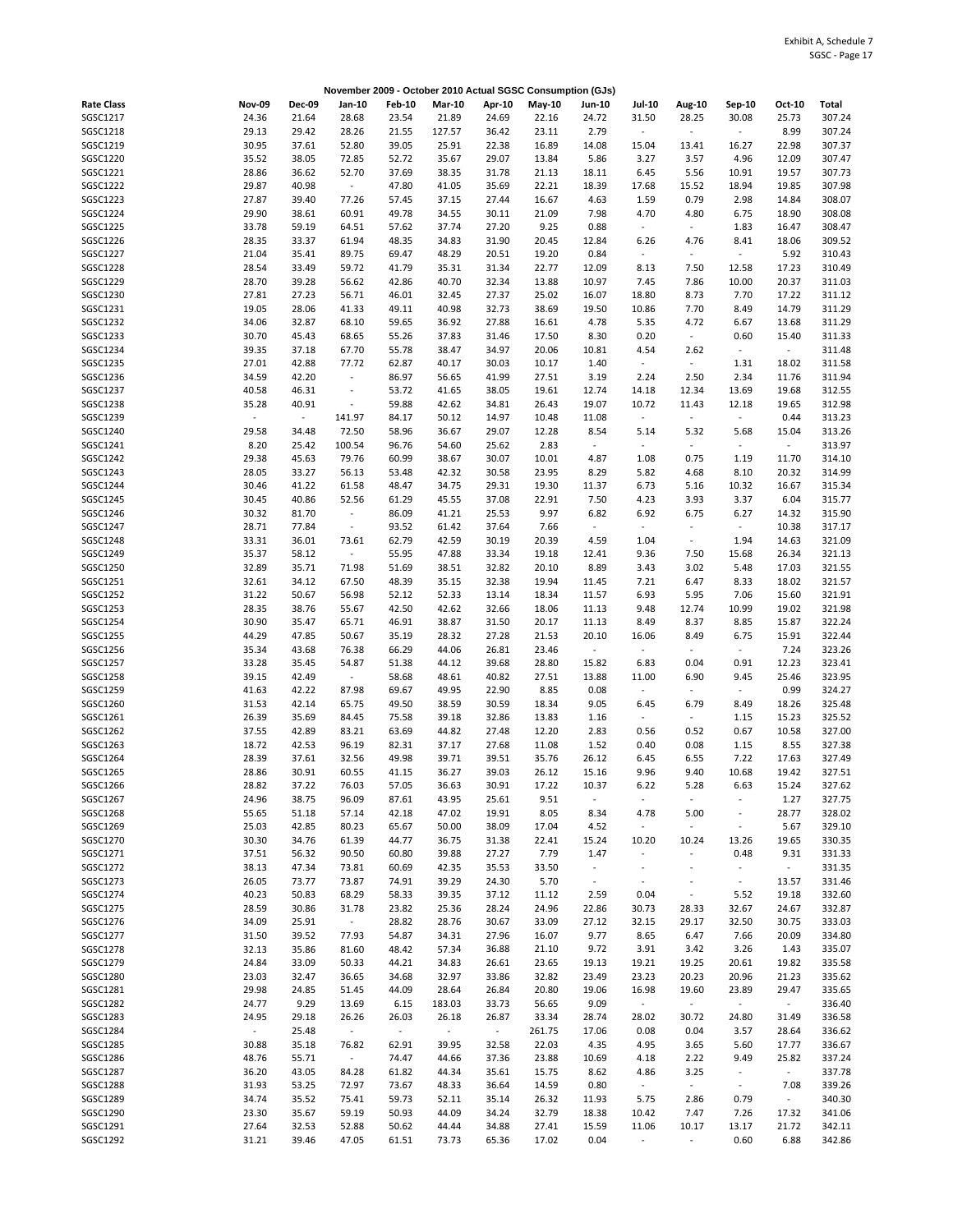|                   |         |               |                     |          |               |               |        | November 2009 - October 2010 Actual SGSC Consumption (GJs) |                          |                          |                          |                          |        |              |
|-------------------|---------|---------------|---------------------|----------|---------------|---------------|--------|------------------------------------------------------------|--------------------------|--------------------------|--------------------------|--------------------------|--------|--------------|
| <b>Rate Class</b> |         | <b>Nov-09</b> | <b>Dec-09</b>       | Jan-10   | <b>Feb-10</b> | <b>Mar-10</b> | Apr-10 | May-10                                                     | <b>Jun-10</b>            | <b>Jul-10</b>            | <b>Aug-10</b>            | Sep-10                   | Oct-10 | <b>Total</b> |
| SGSC1293          |         | 36.00         | 40.10               | 86.71    | 82.70         | 45.69         | 29.51  | 11.80                                                      | 1.20                     | $\overline{a}$           | $\sim$                   | 0.04                     | 9.27   | 343.02       |
| SGSC1294          |         | 32.10         | 50.62               | 54.55    | 46.88         | 39.18         | 33.70  | 18.66                                                      | 12.77                    | 7.84                     | 7.62                     | 15.16                    | 24.55  | 343.63       |
| SGSC1295          |         | 30.51         | 25.63               | 40.83    | 31.10         | 31.91         | 31.63  | 28.47                                                      | 26.89                    | 26.83                    | 20.16                    | 23.94                    | 26.10  | 344.00       |
| SGSC1296          |         | 31.23         | 40.35               | 65.25    | 57.38         | 43.60         | 31.34  | 26.18                                                      | 11.96                    | 3.51                     | 3.65                     | 8.73                     | 20.92  | 344.10       |
| SGSC1297          |         | 19.31         | 28.24               | ÷,       | 31.49         | 27.31         | 29.36  | 29.79                                                      | 31.64                    | 39.68                    | 39.33                    | 36.09                    | 32.19  | 344.43       |
| SGSC1298          |         | 51.36         | 52.21               | 48.01    | 46.05         | 22.20         | 21.95  | 8.81                                                       | 4.67                     | 3.14                     | 4.05                     | 20.60                    | 61.82  | 344.87       |
| SGSC1299          |         | 35.14         | 33.74               | 63.14    | 51.10         | 40.47         | 33.66  | 26.21                                                      | 13.64                    | 14.05                    | 6.63                     | 8.89                     | 18.53  | 345.20       |
| SGSC1300          |         | 24.04         | 27.50               | 32.94    | 31.22         | 27.65         | 28.81  | 34.35                                                      | 22.12                    | 30.03                    | 25.68                    | 30.14                    | 31.27  | 345.75       |
| SGSC1301          |         | 30.30         | 46.58               | 73.41    | 58.88         | 43.06         | 33.10  | 15.11                                                      | 4.55                     | 3.51                     | 4.56                     | 9.09                     | 24.03  | 346.18       |
| SGSC1302          |         | 33.45         | 52.18               | 73.13    | 55.58         | 43.74         | 38.63  | 20.89                                                      | 3.75                     | 2.71                     | 1.31                     | 8.02                     | 15.20  | 348.59       |
| SGSC1303          |         | 31.88         | 25.39               | 31.69    | 25.93         | 26.27         | 27.28  | 28.39                                                      | 30.87                    | 28.74                    | 31.62                    | 29.62                    | 31.12  | 348.80       |
| SGSC1304          |         | 31.61         | 45.31               | 64.04    | 53.91         | 38.47         | 34.05  | 21.85                                                      | 15.79                    | 9.28                     | 6.63                     | 9.13                     | 19.14  | 349.21       |
| SGSC1305          |         | $\omega$      | $\bar{\phantom{a}}$ | 47.46    | 34.48         | 30.82         | 36.77  | 37.19                                                      | 31.71                    | 30.82                    | 29.79                    | 33.28                    | 37.39  | 349.71       |
| SGSC1306          |         | 23.28         | 22.02               |          | 72.43         | 48.64         | 27.42  | 26.89                                                      | 23.06                    | 28.64                    | 25.35                    | 29.29                    | 23.50  | 350.52       |
| SGSC1307          |         | 29.76         | 32.44               | 29.91    | 28.79         | 26.63         | 30.31  | 25.64                                                      | 23.98                    | 29.17                    | 29.33                    | 31.76                    | 33.26  | 350.98       |
| SGSC1308          |         | 30.98         | 44.24               | 86.62    | 71.88         | 46.14         | 31.14  | 15.47                                                      | 4.27                     | 3.03                     | 3.41                     | 3.89                     | 13.21  | 354.28       |
| SGSC1309          |         | 28.78         | 59.51               | 90.36    | 85.96         | 44.33         | 29.15  | 5.86                                                       | 0.88                     | $\sim$                   | $\sim$                   | $\overline{\phantom{a}}$ | 9.63   | 354.46       |
| SGSC1310          |         | 39.63         | 37.93               | 72.77    | 53.28         | 38.27         | 34.89  | 20.25                                                      | 14.72                    | 7.33                     | 6.07                     | 9.80                     | 20.09  | 355.03       |
| SGSC1311          |         | 18.83         | 56.99               | 77.95    | 79.09         | 43.05         | 29.32  | 12.28                                                      | 4.71                     | 2.63                     | 3.06                     | 5.64                     | 21.96  | 355.51       |
| SGSC1312          |         | 33.94         | 72.32               | 81.49    | 67.32         | 43.09         | 30.27  | 11.48                                                      | 3.51                     | 0.08                     | $\omega$                 | 1.43                     | 10.58  | 355.51       |
| SGSC1313          |         | 34.76         | 39.58               | 58.43    | 53.28         | 41.02         | 37.99  | 28.90                                                      | 19.06                    | 7.10                     | 6.39                     | 8.25                     | 21.44  | 356.20       |
| SGSC1314          |         | 34.25         | 39.04               | 70.67    | 49.38         | 42.86         | 33.97  | 21.89                                                      | 14.72                    | 8.29                     | 6.98                     | 10.95                    | 23.71  | 356.71       |
| SGSC1315          |         | 51.15         | 24.44               | 59.70    | 63.07         | 59.65         | 42.77  | 33.99                                                      | 15.67                    | 2.16                     | 1.31                     | 1.35                     | 2.70   | 357.96       |
| SGSC1316          |         | 31.50         | 42.18               | 47.38    | 43.30         | 40.07         | 31.98  | 23.56                                                      | 20.46                    | 29.32                    | 6.19                     | 15.00                    | 28.29  | 359.23       |
| SGSC1317          |         | $\Box$        | 25.48               | 72.23    | 108.94        | 86.43         | 66.35  | $\Box$                                                     |                          |                          |                          |                          | L.     | 359.43       |
| SGSC1318          |         | 35.12         | 23.53               | 35.16    | 31.85         | 27.04         | 31.66  | 25.24                                                      | 31.71                    | 28.25                    | 30.95                    | 29.09                    | 30.83  | 360.43       |
| SGSC1319          |         | 31.85         | 39.95               | 74.96    | 53.00         | 42.14         | 35.21  | 23.13                                                      | 13.68                    | 8.49                     | 7.86                     | 10.83                    | 19.69  | 360.79       |
| SGSC1320          |         | 61.45         | 71.06               | $\omega$ | 101.72        | 59.18         | 36.86  | 11.71                                                      | 3.28                     | 2.39                     | 3.76                     | 3.64                     | 5.91   | 360.96       |
| SGSC1321          |         | 35.32         | 51.38               | 67.38    | 57.85         | 39.79         | 32.70  | 19.70                                                      | 12.44                    | 6.61                     | 7.82                     | 10.00                    | 21.96  | 362.95       |
| SGSC1322          |         | 35.89         | 47.30               | 69.65    | 67.16         | 56.70         | 43.85  | 23.59                                                      | 3.11                     | $\sim$                   | $\sim$                   | $\sim$                   | 15.87  | 363.12       |
| SGSC1323          |         | 50.75         | 31.23               | 42.22    | 28.94         | 24.89         | 23.10  | 24.80                                                      | 21.14                    | 25.14                    | 23.33                    | 30.24                    | 38.67  | 364.45       |
| SGSC1324          |         | 31.01         | 41.22               | 52.68    | 117.39        | 53.51         | 32.08  | 26.49                                                      | 3.07                     | ÷,                       | 0.04                     | $\overline{\phantom{a}}$ | 7.40   | 364.89       |
| SGSC1325          |         | 32.05         | 40.83               | 58.09    | 45.52         | 42.70         | 36.76  | 22.73                                                      | 19.11                    | 12.35                    | 13.93                    | 17.98                    | 24.03  | 366.08       |
| SGSC1326          |         | 42.78         | 43.92               | 93.92    | 66.48         | 45.62         | 35.76  | 15.63                                                      | 10.73                    | 6.69                     | 6.03                     |                          | ÷,     | 367.56       |
| SGSC1327          |         | 34.66         | 49.84               | 90.86    | 68.76         | 49.49         | 34.10  | 22.27                                                      | 0.16                     | $\Box$                   | $\Box$                   | $\omega$                 | 17.49  | 367.63       |
| SGSC1328          |         | 23.73         | 42.44               | 101.77   | 92.03         | 62.59         | 34.37  | 12.98                                                      | 1.32                     | L.                       | $\overline{\phantom{a}}$ | 0.04                     | $\Box$ | 371.27       |
| SGSC1329          |         | 34.03         | 36.71               | 57.73    | 50.98         | 52.67         | 37.97  | 27.59                                                      | 17.43                    | 15.77                    | 13.21                    | 13.14                    | 17.88  | 375.11       |
| SGSC1330          |         | 38.63         | 43.80               | 76.19    | 54.27         | 44.10         | 35.09  | 24.96                                                      | 14.92                    | 7.61                     | 6.51                     | 10.91                    | 22.52  | 379.51       |
| SGSC1331          |         | 26.81         | 53.10               | 117.43   | 100.37        | 44.10         | 25.45  | 9.44                                                       | $\overline{\phantom{a}}$ | $\overline{\phantom{a}}$ | $\ddot{\phantom{1}}$     | $\overline{\phantom{a}}$ | 3.78   | 380.48       |
| SGSC1332          |         | 37.15         | 48.08               | 84.81    | 73.27         | 56.83         | 39.59  | 15.78                                                      | 3.51                     | 0.92                     | 1.47                     | 3.97                     | 15.39  | 380.77       |
| SGSC1333          |         | 8.80          | 36.97               | 93.44    | 90.56         | 64.78         | 46.00  | 38.69                                                      | 0.88                     | $\blacksquare$           | $\blacksquare$           | $\overline{\phantom{a}}$ | 2.98   | 383.10       |
| SGSC1334          |         | 36.44         | 46.37               | 93.69    | 81.74         | 45.61         | 36.28  | 12.99                                                      | 5.02                     | 1.91                     | 1.63                     | 5.52                     | 16.75  | 383.95       |
| SGSC1335          |         | 18.14         | 75.81               | 92.48    | 80.88         | 66.41         | 37.40  | 12.76                                                      | 0.32                     | $\blacksquare$           | $\overline{\phantom{a}}$ | $\overline{\phantom{a}}$ | 0.04   | 384.24       |
| SGSC1336          |         | 38.95         | 41.34               | 73.01    | 52.12         | 41.38         | 35.09  | 26.20                                                      | 17.99                    | 11.35                    | 10.71                    | 13.53                    | 22.92  | 384.59       |
| SGSC1337          |         | 30.08         | 30.45               | 42.13    | 30.82         | 30.51         | 32.46  | 29.92                                                      | 31.38                    | 26.96                    | 31.27                    | 35.28                    | 33.96  | 385.22       |
| SGSC1338          |         | 42.02         | 55.31               | 88.17    | 67.91         | 46.82         | 32.90  | 17.54                                                      | 8.54                     | 5.50                     | 5.60                     | 5.91                     | 13.73  | 389.95       |
| SGSC1339          |         | 50.27         | 45.35               | 85.95    | 61.19         | 44.86         | 35.57  | 20.77                                                      | 9.09                     | 4.98                     | 4.29                     | 6.67                     | 21.92  | 390.91       |
| SGSC1340          |         | 30.12         | 32.23               | 37.80    | 32.73         | 29.89         | 29.72  | 33.66                                                      | 30.03                    | 31.81                    | 33.05                    | 33.70                    | 36.54  | 391.28       |
| SGSC1341          |         | 36.60         | 40.82               | 59.99    | 58.95         | 51.81         | 39.39  | 28.65                                                      | 19.65                    | 19.33                    | 11.21                    | 11.15                    | 15.97  | 393.52       |
| SGSC1342          |         | 82.68         | 70.07               | 128.45   | 55.70         | 24.73         | 17.64  | 3.23                                                       | 1.20                     | 0.28                     | 0.04                     | 0.08                     | 9.91   | 394.01       |
| SGSC1343          |         | 30.96         | 33.68               | 54.78    | 53.23         | 38.21         | 33.02  | 30.73                                                      | 24.44                    | 24.48                    | 20.96                    | 24.26                    | 26.65  | 395.40       |
| SGSC1344          |         | 28.10         | 65.23               | 112.81   | 98.36         | 49.40         | 31.34  | 6.97                                                       | 0.56                     | 0.64                     | 0.52                     | 0.71                     | 1.99   | 396.63       |
| SGSC1345          |         | 32.63         | 33.05               | 72.51    | 57.90         | 53.19         | 39.36  | 29.86                                                      | 17.71                    | 11.70                    | 8.73                     | 11.48                    | 29.84  | 397.96       |
|                   | Average | 16.03         | 22.87               | 31.12    | 33.17         | 22.89         | 16.28  | 9.53                                                       | 4.74                     | 3.52                     | 3.17                     | 3.80                     | 7.42   | 174.55       |
|                   | Profile | 9.18%         | 13.10%              | 17.83%   | 19.01%        |               | 9.33%  | 5.46%                                                      |                          | 2.02%                    | 1.82%                    | 2.18%                    | 4.25%  | 100.00%      |
|                   |         |               |                     |          |               | 13.11%        |        |                                                            | 2.71%                    |                          |                          |                          |        |              |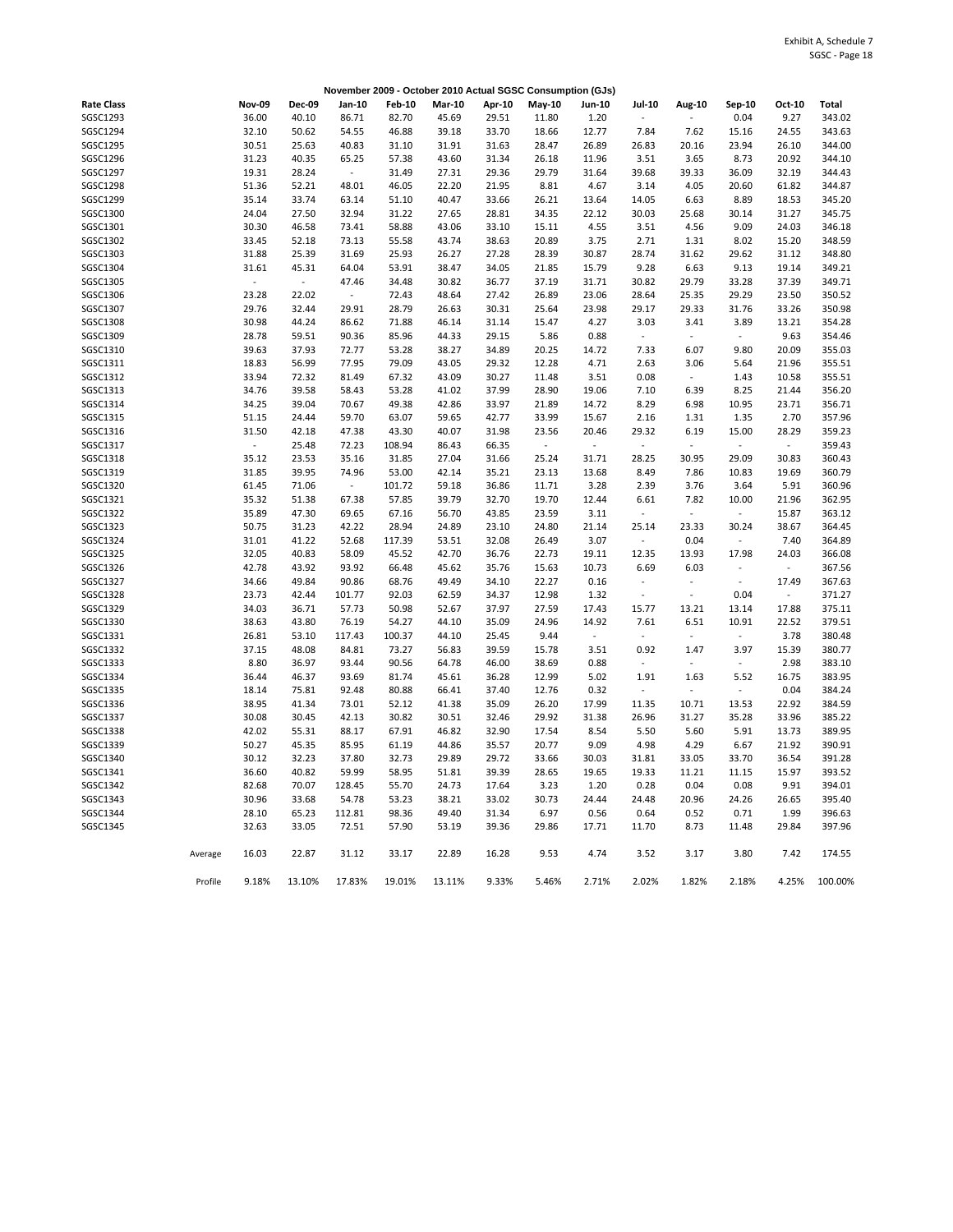|                   |                          |                          |                             |               | November 2009 - October 2010 Actual GS Consumption (GJs) |        |        |                          |                          |                |                             |                |        |
|-------------------|--------------------------|--------------------------|-----------------------------|---------------|----------------------------------------------------------|--------|--------|--------------------------|--------------------------|----------------|-----------------------------|----------------|--------|
| <b>Rate Class</b> | <b>Nov-09</b>            | <b>Dec-09</b>            | Jan-10                      | <b>Feb-10</b> | <b>Mar-10</b>                                            | Apr-10 | May-10 | <b>Jun-10</b>            | <b>Jul-10</b>            | Aug-10         | Sep-10                      | Oct-10         | Total  |
| GS1               | 44.49                    | 48.01                    | 104.08                      | 73.79         | 41.02                                                    | 38.99  | 15.35  | 7.62                     | 4.58                     | 3.33           | 3.73                        | 15.24          | 400.23 |
| GS2               | 40.84                    | 47.37                    | 69.83                       | 56.11         | 47.64                                                    | 41.18  | 21.41  | 14.20                    | 11.27                    | 8.81           | 14.73                       | 27.01          | 400.40 |
| GS3               | 38.71                    | 41.26                    | 68.73                       | 60.43         | 42.18                                                    | 34.13  | 24.32  | 19.03                    | 14.42                    | 14.44          | 17.66                       | 25.98          | 401.29 |
| GS4               | 37.90                    | 34.94                    | 30.55                       | 33.00         | 31.59                                                    | 39.55  | 30.11  | 30.48                    | 31.28                    | 26.59          | 37.12                       | 38.39          | 401.50 |
| GS5               |                          | 41.54                    | 72.89                       | 50.21         | 38.87                                                    | 37.52  | 28.15  | 18.75                    | 14.46                    |                | 16.71                       | 31.43          | 401.87 |
|                   | 39.71                    |                          |                             |               |                                                          |        |        |                          |                          | 11.63          |                             |                |        |
| GS6               | 39.88                    | 54.23                    | 63.44                       | 52.41         | 43.77                                                    | 42.26  | 24.17  | 14.76                    | 12.38                    | 9.68           | 17.59                       | 27.89          | 402.46 |
| GS7               | 37.67                    | 45.19                    | 64.16                       | 51.09         | 43.06                                                    | 35.84  | 26.24  | 22.81                    | 14.74                    | 12.50          | 19.72                       | 29.72          | 402.74 |
| GS8               | 53.14                    | 54.00                    | 74.76                       | 59.48         | 44.46                                                    | 37.24  | 24.72  | 13.40                    | 9.48                     | 8.61           | 9.25                        | 14.92          | 403.46 |
| GS9               | 34.49                    | 55.38                    | 59.99                       | 56.82         | 46.76                                                    | 43.30  | 22.85  | 17.20                    | 12.50                    | 11.87          | 15.36                       | 27.17          | 403.69 |
| GS10              | $\overline{\phantom{a}}$ | $\omega$                 | $\bar{\phantom{a}}$         | $\sim$        | 323.76                                                   | 38.91  | 22.69  | 2.15                     | $\blacksquare$           | $\sim$         | $\Box$                      | 16.79          | 404.30 |
| GS11              | 35.58                    | 63.50                    | 64.23                       | 64.97         | 47.80                                                    | 39.91  | 21.14  | 12.21                    | 5.69                     | 7.10           | 10.08                       | 32.86          | 405.07 |
| GS12              | 34.97                    | 48.72                    | 71.85                       | 56.03         | 50.60                                                    | 43.69  | 23.25  | 15.60                    | 12.54                    | 10.75          | 13.97                       | 23.63          | 405.60 |
| GS13              | 36.48                    | 54.44                    | 82.26                       | 63.22         | 45.86                                                    | 40.30  | 25.08  | 16.15                    | 2.47                     | $\omega$       | 4.72                        | 34.69          | 405.67 |
| GS14              | 36.28                    | 63.44                    | 126.15                      | 88.30         | 46.74                                                    | 25.57  | 8.89   | 1.32                     | $\overline{\phantom{a}}$ | 0.04           | 0.56                        | 8.87           | 406.16 |
| GS15              | ÷,                       | $\omega$                 | 140.87                      | 124.56        | 117.04                                                   | 4.02   | 7.22   | $\sim$                   | $\sim$                   | $\blacksquare$ | $\omega$                    | 13.45          | 407.16 |
| GS16              | 34.57                    | 66.53                    | 76.54                       | 73.44         | 58.94                                                    | 40.39  | 15.70  | 4.52                     | 5.07                     | 4.14           | 4.89                        | 22.62          | 407.35 |
|                   |                          |                          |                             |               |                                                          |        |        |                          |                          |                |                             |                |        |
| GS17              | 17.23                    | 75.72                    | 110.09                      | 101.12        | 63.89                                                    | 25.53  | 4.11   | 3.35                     | $\overline{\phantom{a}}$ | $\omega$       | 0.16                        | 6.25           | 407.45 |
| GS18              | 18.34                    | 51.86                    | 113.09                      | 113.71        | 56.20                                                    | 29.99  | 11.24  | 3.15                     | 1.43                     | 0.63           | 1.71                        | 6.25           | 407.60 |
| GS19              | 37.78                    | 40.46                    | 40.60                       | 42.55         | 38.93                                                    | 44.17  | 40.60  | 39.58                    | 48.35                    | 34.69          | $\overline{\phantom{a}}$    | $\blacksquare$ | 407.71 |
| GS20              | 50.54                    | 82.02                    | 90.65                       | 90.62         | 57.58                                                    | 27.68  | 6.98   | 0.96                     | 0.88                     | $\omega$       | $\sim$                      | $\blacksquare$ | 407.91 |
| GS21              | 21.29                    | 78.15                    | 118.43                      | 87.08         | 61.98                                                    | 25.57  | 2.27   | 0.04                     | 0.08                     | 0.20           | 0.75                        | 12.21          | 408.05 |
| GS22              | 43.06                    | 60.83                    | 99.00                       | 77.41         | 43.46                                                    | 34.25  | 15.55  | 4.51                     | $\blacksquare$           | $\omega$       | 5.32                        | 24.99          | 408.38 |
| GS23              | 38.20                    | 64.15                    | 67.92                       | 56.19         | 45.21                                                    | 34.41  | 19.70  | 11.81                    | 10.87                    | 10.64          | 19.37                       | 30.20          | 408.67 |
| GS24              | 29.14                    | 42.61                    | 64.92                       | 56.54         | 49.17                                                    | 42.97  | 29.11  | 23.01                    | 15.98                    | 15.12          | 19.17                       | 21.33          | 409.07 |
| GS25              | 31.81                    | 58.04                    | $\mathcal{L}_{\mathcal{A}}$ | 122.85        | 63.98                                                    | 61.01  | 34.52  | 10.57                    | 1.36                     | 1.55           | 4.88                        | 19.13          | 409.70 |
| GS26              | 31.18                    | 41.07                    | 92.93                       | 82.30         | 50.37                                                    | 38.91  | 19.98  | 8.85                     | 4.82                     | 5.40           | 4.92                        | 29.44          | 410.17 |
| GS27              | 19.90                    | 70.43                    | 106.65                      | 81.77         | 59.66                                                    | 41.27  | 6.93   | 1.13                     | ÷,                       | 0.13           | 4.39                        | 18.60          | 410.86 |
|                   |                          |                          |                             |               |                                                          |        |        |                          |                          |                |                             |                |        |
| GS28              | 39.32                    | 63.08                    | 64.71                       | 59.05         | 49.36                                                    | 38.32  | 20.58  | 16.84                    | 10.67                    | 10.04          | 13.46                       | 25.50          | 410.93 |
| GS29              | 30.50                    | 32.50                    | 67.89                       | 60.67         | 41.62                                                    | 43.25  | 32.46  | 22.69                    | 15.54                    | 15.75          | 23.69                       | 24.51          | 411.07 |
| GS30              | 71.46                    | 77.16                    | 109.03                      | 86.73         | 60.66                                                    | 6.17   | $\sim$ | $\Box$                   | $\overline{\phantom{a}}$ | $\omega$       | $\Box$                      | $\blacksquare$ | 411.21 |
| GS31              | 51.30                    | 61.04                    | 63.75                       | 64.73         | 42.33                                                    | 33.30  | 26.28  | 11.17                    | 9.47                     | 7.86           | 14.77                       | 25.58          | 411.58 |
| GS32              | 46.03                    | 69.49                    | 85.29                       | 77.18         | 49.71                                                    | 37.80  | 8.65   | 3.35                     | $\overline{\phantom{a}}$ | $\sim$         | 10.56                       | 23.55          | 411.61 |
| GS33              | 36.24                    | 39.04                    | 78.73                       | 54.99         | 45.46                                                    | 39.67  | 27.71  | 21.42                    | 13.15                    | 10.48          | 14.53                       | 30.36          | 411.78 |
| GS34              | 29.47                    | 82.48                    | 115.61                      | 99.53         | 59.34                                                    | 24.34  | 0.80   | $\overline{\phantom{a}}$ |                          | $\omega$       | $\Box$                      | 0.72           | 412.29 |
| GS35              | 36.98                    | 51.12                    | 61.53                       | 59.52         | 38.53                                                    | 27.64  | 21.73  | 22.70                    | 25.51                    | 22.66          | 23.19                       | 21.84          | 412.95 |
| GS36              | 31.22                    | 70.10                    | 99.07                       | 70.54         | 48.40                                                    | 71.50  | 9.13   | 1.40                     | 0.12                     | 0.16           | 0.28                        | 11.14          | 413.06 |
| GS37              | 42.34                    | 49.12                    | 107.81                      | 90.49         | 54.49                                                    | 42.22  | 14.59  | 0.24                     | $\blacksquare$           | $\blacksquare$ | $\Box$                      | 13.21          | 414.51 |
|                   |                          |                          | 138.51                      | 89.90         | 35.45                                                    |        | 9.24   | 1.01                     |                          |                | 0.75                        | 7.79           |        |
| GS38              | 45.41                    | 70.54                    |                             |               |                                                          | 16.66  |        |                          | 0.11                     | $\blacksquare$ |                             |                | 415.37 |
| GS39              | 17.99                    | 73.95                    | 103.75                      | 104.98        | 60.46                                                    | 31.51  | 1.83   | $\omega$                 | $\overline{\phantom{a}}$ | $\omega$       | $\overline{\phantom{a}}$    | 21.36          | 415.83 |
| GS40              | 35.58                    | 48.60                    | 75.14                       | 64.89         | 55.31                                                    | 40.95  | 27.04  | 5.90                     | $\overline{\phantom{a}}$ | 2.50           | 21.04                       | 38.91          | 415.86 |
| GS41              | 32.42                    | 64.07                    | 91.85                       | 76.11         | 61.26                                                    | 42.02  | 15.99  | 3.83                     | 0.60                     | 1.47           | 6.63                        | 19.81          | 416.06 |
| GS42              | 40.28                    | 48.88                    | 72.92                       | 59.09         | 49.16                                                    | 43.97  | 25.16  | 14.12                    | 10.07                    | 10.16          | 15.56                       | 26.69          | 416.06 |
| GS43              | 37.48                    | 43.17                    | 85.87                       | 72.68         | 49.21                                                    | 45.04  | 22.37  | 16.63                    | 7.49                     | 8.73           | 10.52                       | 17.31          | 416.50 |
| GS44              | 169.14                   | 214.38                   | $\omega$                    | $\sim$        | $\omega$                                                 | 33.14  | $\sim$ | $\overline{\phantom{a}}$ | $\overline{\phantom{a}}$ | $\sim$         | $\overline{\phantom{a}}$    | $\blacksquare$ | 416.66 |
| GS45              | 37.30                    | 50.89                    | 66.77                       | 64.69         | 51.51                                                    | 42.74  | 25.16  | 12.49                    | 10.94                    | 8.61           | 16.91                       | 28.96          | 416.97 |
| GS46              | 36.21                    | 64.43                    | 66.73                       | 55.75         | 50.04                                                    | 38.72  | 25.40  | 14.96                    | 12.54                    | 9.64           | 17.55                       | 25.70          | 417.67 |
| GS47              | 60.79                    | 77.83                    | $\blacksquare$              | 104.54        | 76.82                                                    | 51.25  | 19.40  | 3.23                     | $\blacksquare$           | $\omega$       | 1.51                        | 23.62          | 418.99 |
| GS48              | 41.02                    | 47.88                    | 102.96                      | 71.58         | 49.90                                                    | 37.26  | 20.28  | 12.96                    | 10.81                    | 0.11           | 3.93                        | 20.47          | 419.16 |
|                   |                          |                          |                             |               |                                                          |        |        |                          |                          |                |                             |                |        |
| GS49              | 42.73                    | 77.01                    | 73.67                       | 81.82         | 46.72                                                    | 36.25  | 11.72  | 6.54                     | 3.04                     | 4.49           | 7.63                        | 27.55          | 419.17 |
| GS50              | 20.74                    | 89.25                    | 99.58                       | 93.96         | 62.53                                                    | 30.96  | 10.37  | 1.92                     |                          |                | 1.68                        | 9.90           | 420.89 |
| GS51              | $\blacksquare$           | $\overline{\phantom{a}}$ | 94.74                       | 69.27         | 55.83                                                    | 46.48  | 28.23  | 20.03                    | 26.00                    | 22.94          | 26.72                       | 31.67          | 421.91 |
| GS52              | 47.92                    | 49.53                    | 109.03                      | 79.65         | 58.09                                                    | 43.83  | 21.06  | 0.12                     | $\Box$                   | $\omega$       | $\omega$                    | 13.19          | 422.42 |
| GS53              | 40.43                    | 52.25                    | 75.79                       | 51.17         | 48.97                                                    | 40.30  | 29.35  | 18.27                    | 10.08                    | 11.03          | 16.15                       | 28.92          | 422.71 |
| GS54              | 36.64                    | 45.67                    | 98.49                       | 85.68         | 45.42                                                    | 45.16  | 16.51  | 9.29                     | 7.61                     | 6.90           | 7.42                        | 18.18          | 422.97 |
| GS55              | 41.87                    | 66.25                    | 68.92                       | 61.67         | 51.00                                                    | 39.51  | 24.84  | 14.76                    | 8.76                     | 8.17           | 14.17                       | 23.19          | 423.11 |
| GS56              | 26.78                    | 74.15                    | 111.03                      | 101.04        | 49.77                                                    | 33.29  | 9.60   | 1.47                     | 0.90                     | 0.79           | 2.58                        | 13.04          | 424.44 |
| GS57              | 42.02                    | 53.33                    | 79.96                       | 62.50         | 48.85                                                    | 40.86  | 26.12  | 19.30                    | 11.04                    | 9.52           | 14.68                       | 16.55          | 424.73 |
| GS58              | 31.85                    | 31.31                    | $\mathcal{L}_{\mathcal{C}}$ | 57.33         | 49.41                                                    | 44.37  | 45.25  | 35.78                    | 37.69                    | 33.10          | 28.57                       | 30.44          | 425.10 |
| GS59              | 42.64                    | 84.44                    | 82.32                       | 85.93         | 50.99                                                    | 36.85  | 12.76  | 2.67                     | $\sim$                   | $\sim$         | $\sim$                      | 26.50          | 425.10 |
|                   |                          | 35.23                    |                             |               | 47.57                                                    |        |        | 18.71                    | 10.44                    |                |                             | 33.06          |        |
| GS60              | 34.17                    |                          | 82.30                       | 73.63         |                                                          | 42.26  | 24.60  |                          |                          | 8.29           | 15.32                       |                | 425.58 |
| GS61              | 36.96                    | 42.26                    | 73.25                       | 63.77         | 45.98                                                    | 36.88  | 26.12  | 20.74                    | 16.81                    | 17.02          | 19.72                       | 26.54          | 426.05 |
| GS62              | 32.39                    | 64.29                    | 88.35                       | 77.06         | 46.64                                                    | 36.37  | 19.14  | 12.41                    | 7.52                     | 9.52           | 13.02                       | 19.38          | 426.09 |
| GS63              | 46.35                    | 82.22                    | 107.75                      | 79.25         | 57.26                                                    | 53.89  | $\sim$ | $\omega$                 | $\omega$                 | $\sim$         | $\mathcal{L}_{\mathcal{A}}$ | $\omega$       | 426.72 |
| GS64              | 46.05                    | 47.61                    | 77.97                       | 67.87         | 42.74                                                    | 39.03  | 28.03  | 13.44                    | 11.31                    | 10.75          | 13.85                       | 29.16          | 427.81 |
| GS65              | 39.59                    | 57.69                    | 86.27                       | 72.32         | 43.30                                                    | 39.91  | 26.39  | 13.76                    | 9.24                     | 8.73           | 8.69                        | 22.20          | 428.09 |
| GS66              | 40.88                    | 66.97                    | 67.09                       | 57.98         | 48.84                                                    | 40.47  | 25.48  | 17.52                    | 12.58                    | 10.75          | 16.16                       | 23.99          | 428.71 |
| GS67              | 40.74                    | 46.82                    | 90.91                       | 82.26         | 52.89                                                    | 45.88  | 23.05  | 5.94                     | 5.58                     | 5.36           | 6.11                        | 26.06          | 431.60 |
| GS68              | 45.64                    | 60.52                    | 78.07                       | 73.40         | 49.00                                                    | 39.04  | 18.94  | 9.89                     | 6.01                     | 6.15           | 14.29                       | 30.83          | 431.78 |
| GS69              | 40.47                    | 48.29                    | 84.80                       | 93.79         | 62.35                                                    | 28.36  | 10.69  | 9.45                     | 7.77                     | 7.50           | 7.90                        | 30.56          | 431.93 |
| GS70              | 28.27                    | 73.20                    | 108.13                      | 84.37         | 51.77                                                    | 40.19  | 9.37   | 3.99                     | 25.10                    | 0.48           | 1.71                        | 5.61           | 432.19 |
|                   |                          |                          |                             |               |                                                          |        |        |                          |                          |                |                             |                |        |
| GS71              | 47.20                    | 50.35                    | 104.80                      | 69.66         | 48.57                                                    | 41.02  | 23.52  | 11.17                    | 4.66                     | 2.42           | 4.72                        | 24.39          | 432.48 |
| GS72              | 41.18                    | 54.79                    | 83.33                       | 69.38         | 52.57                                                    | 48.71  | 24.88  | 11.09                    | 7.77                     | 7.06           | 10.24                       | 22.44          | 433.44 |
| GS73              | 25.48                    | 68.16                    | 81.14                       | 99.05         | 72.80                                                    | 37.80  | 12.24  | 4.87                     | 4.26                     | 4.13           | 5.16                        | 18.70          | 433.79 |
| GS74              | 43.30                    | 52.85                    | 112.38                      | 90.97         | 56.28                                                    | 39.47  | 16.95  | 2.35                     | $\sim$                   | $\omega$       | $\overline{\phantom{a}}$    | 19.26          | 433.81 |
| GS75              | 39.20                    | 86.44                    | 89.55                       | 76.39         | 62.18                                                    | 41.82  | 12.56  | 2.27                     | 0.24                     | 0.20           | 4.41                        | 18.74          | 434.00 |
| GS76              | 34.51                    | 40.65                    | 41.22                       | 43.18         | 38.37                                                    | 39.87  | 33.34  | 30.72                    | 36.65                    | 33.65          | 32.24                       | 29.84          | 434.24 |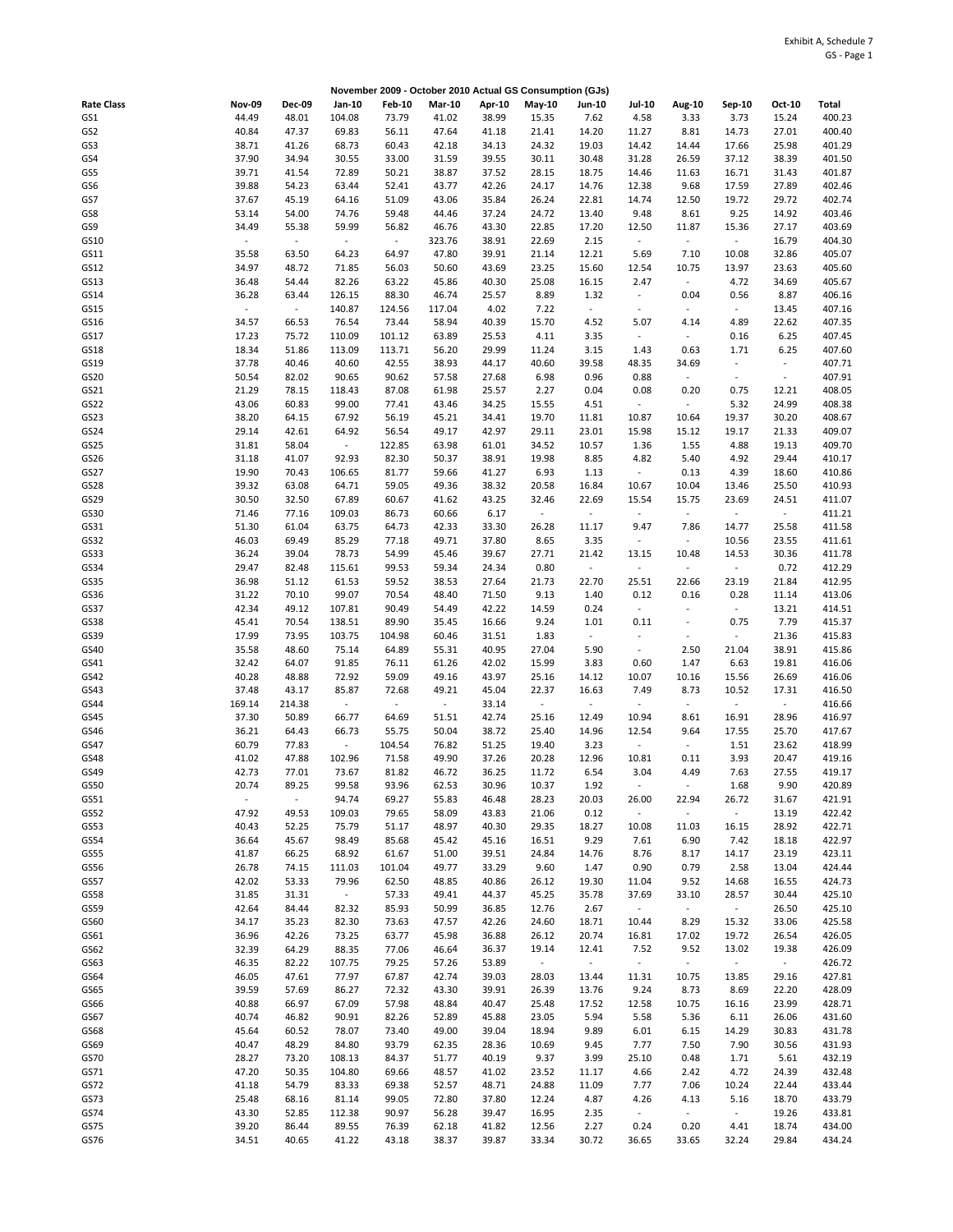|                   |                     |                 |                             |                          |                |                   | November 2009 - October 2010 Actual GS Consumption (GJs) |                                   |                                  |                                  |                              |                          |                  |
|-------------------|---------------------|-----------------|-----------------------------|--------------------------|----------------|-------------------|----------------------------------------------------------|-----------------------------------|----------------------------------|----------------------------------|------------------------------|--------------------------|------------------|
| <b>Rate Class</b> | <b>Nov-09</b>       | Dec-09          | Jan-10                      | <b>Feb-10</b>            | <b>Mar-10</b>  | Apr-10            | May-10                                                   | <b>Jun-10</b>                     | <b>Jul-10</b>                    | <b>Aug-10</b>                    | Sep-10                       | Oct-10                   | Total            |
| GS77              | 37.94               | 52.83           | 55.42                       | 49.66                    | 33.38          | 37.32             | 25.60                                                    | 24.58                             | 27.98                            | 28.37                            | 30.73                        | 30.56                    | 434.37           |
| GS78              | 41.71               | 61.29           | 66.97                       | 54.56                    | 49.56          | 41.34             | 26.84                                                    | 17.79                             | 15.68                            | 12.10                            | 17.31                        | 29.32                    | 434.47           |
| GS79              | 40.97               | 88.33           | 87.67                       | 92.21                    | 57.34          | 29.48             | 4.07                                                     | 0.08                              | 0.04                             | $\blacksquare$                   | 1.15                         | 33.46                    | 434.80           |
| GS80              | $\bar{\phantom{a}}$ | $\omega$        | $\blacksquare$              | $\overline{\phantom{a}}$ | 328.51         | 40.74             | 26.71                                                    | 12.76                             | 6.33                             | $\overline{\phantom{a}}$         | $\Box$                       | 19.89                    | 434.94           |
| GS81<br>GS82      | 41.34<br>21.28      | 44.87<br>65.92  | 95.31<br>156.43             | 77.21<br>108.88          | 51.65<br>49.33 | 41.98<br>27.68    | 26.31<br>1.76                                            | 18.43<br>$\overline{\phantom{a}}$ | 5.94<br>$\overline{\phantom{a}}$ | 6.15<br>$\overline{\phantom{a}}$ | 6.55<br>$\ddot{\phantom{a}}$ | 19.54<br>4.02            | 435.28<br>435.30 |
| GS83              | 44.17               | 77.73           | 111.07                      | 104.92                   | 57.20          | 28.56             | 0.48                                                     | ä,                                | $\overline{\phantom{a}}$         | $\overline{\phantom{a}}$         | $\blacksquare$               | 11.22                    | 435.35           |
| GS84              | 61.11               | 33.63           | 49.22                       | 67.77                    | 56.77          | 42.11             | $\omega$                                                 | ÷,                                | $\overline{\phantom{a}}$         | 1.46                             | 57.68                        | 65.67                    | 435.42           |
| GS85              | 41.71               | 80.22           | 95.85                       | 82.07                    | 54.79          | 38.72             | 14.68                                                    | 3.95                              | 0.44                             | 0.24                             | 3.69                         | 19.26                    | 435.62           |
| GS86              | 56.23               | 62.52           | 85.22                       | 54.16                    | 43.29          | 42.26             | 21.85                                                    | 11.29                             | 10.27                            | 8.37                             | 11.87                        | 28.88                    | 436.21           |
| GS87              | 41.58               | 37.61           | 69.56                       | 63.41                    | 62.59          | 36.64             | 28.23                                                    | 18.31                             | 11.83                            | 11.59                            | 18.34                        | 37.24                    | 436.93           |
| GS88              | 51.47               | 62.45           | 94.44                       | 68.26                    | 44.70          | 42.26             | 18.38                                                    | 12.05                             | 8.73                             | 7.46                             | 9.17                         | 18.78                    | 438.15           |
| GS89              | $\bar{\phantom{a}}$ | $\omega$        | 112.42                      | 92.68                    | 65.79          | 56.12             | 34.21                                                    | 16.07                             | 9.80                             | 16.67                            | 9.92                         | 24.95                    | 438.63           |
| GS90<br>GS91      | 42.86<br>42.48      | 46.54<br>55.84  | 86.70<br>46.18              | 77.93<br>47.79           | 46.50<br>37.54 | 41.66<br>39.04    | 23.48<br>33.06                                           | 14.36<br>30.20                    | 10.28                            | 10.79<br>29.05                   | 12.06<br>32.52               | 25.50<br>26.86           | 438.66<br>438.83 |
| GS92              | $\sim$              | 109.98          | 100.21                      | 100.96                   | 58.58          | 30.67             | 13.48                                                    | 6.26                              | 18.27<br>2.51                    | 2.94                             | 3.45                         | 10.98                    | 440.02           |
| GS93              | 44.23               | 39.21           | $\mathcal{L}_{\mathcal{C}}$ | 31.15                    | 8.20           | 8.43              | 69.03                                                    | 58.22                             | 73.04                            | 60.42                            | 28.09                        | 20.36                    | 440.38           |
| GS94              | 39.96               | 51.77           | 63.72                       | 55.15                    | 47.08          | 43.69             | 31.54                                                    | 19.59                             | 16.12                            | 15.28                            | 22.98                        | 33.62                    | 440.50           |
| GS95              | 51.19               | 63.34           | 74.00                       | 72.38                    | 48.19          | 47.06             | 24.01                                                    | 6.20                              | 1.80                             | 1.57                             | 14.92                        | 35.98                    | 440.64           |
| GS96              | 17.79               | 88.03           | 122.60                      | 104.30                   | 64.05          | 28.40             | 8.61                                                     | $\sim$                            | $\overline{\phantom{a}}$         | $\omega$                         | $\blacksquare$               | 6.96                     | 440.74           |
| GS97              | 46.88               | 58.48           | 127.57                      | 87.35                    | 50.45          | 39.51             | 17.30                                                    | 0.84                              | 0.60                             | $\sim$                           | 3.17                         | 9.43                     | 441.58           |
| GS98              | 25.28               | 53.32           | 92.92                       | 68.63                    | 59.14          | 42.22             | 22.69                                                    | 13.01                             | 16.00                            | 14.84                            | 16.12                        | 18.02                    | 442.19           |
| GS99              | 39.67               | 30.43           | 41.15                       | 38.80                    | 35.75          | 39.15             | 34.81                                                    | 42.28                             | 38.33                            | 21.39                            | 39.33                        | 41.42                    | 442.51           |
| GS100             | 34.52               | 43.49           | 87.97                       | 85.48                    | 46.98          | 43.53<br>$\omega$ | 22.65                                                    | 20.10                             | 9.28<br>$\bar{z}$                | 8.10<br>$\sim$                   | 16.15                        | 24.67                    | 442.92           |
| GS101<br>GS102    | 2.08<br>31.26       | 56.49<br>51.30  | 125.40<br>114.76            | 185.53<br>85.36          | 74.05<br>87.08 | 37.95             | $\sim$<br>16.23                                          | $\sim$<br>3.79                    | $\sim$                           | 0.08                             | $\sim$<br>1.59               | $\blacksquare$<br>14.20  | 443.55<br>443.60 |
| GS103             | 36.73               | 73.91           | 116.01                      | 91.50                    | 59.30          | 38.04             | 10.85                                                    | 3.07                              | 0.20                             | $\sim$                           | 1.91                         | 12.09                    | 443.61           |
| GS104             | 50.67               | 50.89           | 127.44                      | 81.20                    | 63.19          | 37.72             | 21.74                                                    | 3.55                              | 0.32                             | 0.04                             | 0.12                         | 7.67                     | 444.55           |
| GS105             | $\sim$              | $\sim$          | 99.32                       | 75.06                    | 59.16          | 50.30             | 36.28                                                    | 29.67                             | 18.85                            | 20.28                            | 19.09                        | 36.60                    | 444.61           |
| GS106             | 40.19               | 49.44           | 80.55                       | 66.95                    | 49.09          | 43.45             | 24.40                                                    | 20.10                             | 15.50                            | 15.48                            | 18.77                        | 21.17                    | 445.09           |
| GS107             | 43.71               | 70.62           | 73.40                       | 63.38                    | 52.47          | 40.67             | 23.17                                                    | 15.32                             | 10.79                            | 10.24                            | 15.72                        | 25.62                    | 445.11           |
| GS108             | 50.76               | 99.50           | 108.39                      | 17.26                    | 79.91          | 42.42             | 10.37                                                    | 2.19                              | 0.12                             | 0.28                             | 4.29                         | 29.88                    | 445.37           |
| GS109             | 46.41               | 64.40           | $\omega$                    | 60.84                    | 69.19          | 54.01             | 34.85                                                    | 23.17                             | 19.40                            | 18.29                            | 21.87                        | 34.30                    | 446.73           |
| GS110             | 45.58               | 77.72           | 91.17                       | 86.25                    | 67.25          | 45.69             | 19.94                                                    | 4.39                              | $\blacksquare$                   | $\sim$                           | $\Box$                       | 8.91                     | 446.90           |
| GS111<br>GS112    | 32.81<br>47.00      | 54.00<br>59.12  | 84.52<br>90.12              | 73.99<br>73.47           | 58.72<br>50.33 | 54.72<br>40.94    | 29.27<br>27.07                                           | 9.81<br>10.69                     | 4.70<br>7.17                     | 4.56<br>8.85                     | 11.91<br>10.24               | 28.29<br>22.40           | 447.30<br>447.40 |
| GS113             | 46.83               | 81.98           | 154.36                      | 57.66                    | 73.67          | 12.91             | $\sim$                                                   | $\omega$                          | $\blacksquare$                   | $\blacksquare$                   | $\sim$                       | 20.29                    | 447.70           |
| GS114             | 45.62               | 116.20          | 88.16                       | 110.82                   | 30.39          | 22.23             | 9.69                                                     | 0.60                              | 0.52                             | 0.48                             | 0.56                         | 23.03                    | 448.30           |
| GS115             | 41.03               | 67.72           | 68.92                       | 62.15                    | 52.83          | 40.75             | 24.29                                                    | 17.36                             | 13.06                            | 12.22                            | 18.54                        | 29.72                    | 448.59           |
| GS116             | 54.35               | 68.65           | 107.09                      | 80.35                    | 60.34          | 34.46             | 18.91                                                    | 1.02                              | 0.31                             | 0.24                             | 3.22                         | 19.77                    | 448.71           |
| GS117             | 38.07               | 61.26           | 87.62                       | 50.10                    | 55.00          | 38.99             | 29.03                                                    | 15.52                             | 15.98                            | 12.70                            | 16.47                        | 28.25                    | 448.99           |
| GS118             | 46.72               | 54.36           | 127.02                      | 104.96                   | 58.36          | 37.76             | 17.62                                                    | 2.75                              | $\overline{\phantom{a}}$         | $\overline{\phantom{a}}$         | ÷,                           | $\overline{\phantom{a}}$ | 449.55           |
| GS119             | 42.18               | 66.98           | 134.99                      | 89.61                    | 54.25          | 34.37             | 11.40                                                    | 3.75                              | 0.28<br>$\blacksquare$           | $\overline{\phantom{a}}$         | $\omega$                     | 12.73                    | 450.54<br>450.76 |
| GS120<br>GS121    | 46.02<br>46.88      | 87.87<br>62.25  | 99.70<br>95.71              | 95.67<br>73.75           | 62.54<br>55.16 | 38.40<br>47.67    | 10.57<br>20.21                                           | 0.08<br>9.37                      | 5.34                             | $\overline{\phantom{a}}$<br>4.01 | 0.12<br>8.93                 | 9.79<br>23.55            | 452.83           |
| GS122             | 38.51               | 47.26           | 96.78                       | 74.75                    | 51.57          | 44.88             | 30.22                                                    | 15.75                             | 11.00                            | 9.17                             | 11.91                        | 21.80                    | 453.60           |
| GS123             | 49.71               | 50.43           | 101.07                      | 70.77                    | 52.49          | 43.93             | 23.32                                                    | 11.93                             | 6.02                             | 4.48                             | 12.98                        | 26.50                    | 453.63           |
| GS124             | ÷,                  | $\blacksquare$  | 101.28                      | 103.94                   | 70.76          | 53.34             | 23.53                                                    | 16.12                             | 9.59                             | 9.44                             | 20.80                        | 45.00                    | 453.80           |
| GS125             | 22.17               | 69.98           | 110.93                      | 95.63                    | 61.90          | 37.00             | 16.31                                                    | 11.85                             | 3.82                             | 3.10                             | 9.57                         | 13.33                    | 455.59           |
| GS126             | 39.44               | 75.06           | 109.07                      | 95.04                    | 77.63          | 39.31             | 11.92                                                    | 1.99                              | $\omega$                         | 0.04                             | $\omega$                     | 6.25                     | 455.75           |
| GS127             | 43.59               | 58.24           | 81.81                       | 64.97                    | 53.03          | 45.25             | 26.60                                                    | 16.84                             | 11.31                            | 10.00                            | 14.65                        | 30.95                    | 457.24           |
| GS128<br>GS129    | 49.35               | 69.09<br>66.13  | 74.07                       | 70.30<br>71.54           | 51.39<br>52.47 | 48.52<br>44.53    | 33.58                                                    | 6.94                              | 3.62                             | 10.20                            | 12.03                        | 28.41<br>27.25           | 457.50<br>457.51 |
| GS130             | 46.18<br>40.31      | 48.45           | 74.19<br>85.00              | 77.69                    | 52.77          | 45.64             | 21.45<br>28.75                                           | 14.28<br>16.55                    | 12.70<br>11.20                   | 10.79<br>12.42                   | 16.00<br>14.21               | 25.11                    | 458.10           |
| GS131             | 49.28               | 37.73           | 87.89                       | 80.95                    | 57.32          | 43.69             | 25.44                                                    | 17.35                             | 10.80                            | 9.13                             | 11.87                        | 27.41                    | 458.86           |
| GS132             | 42.22               | 49.60           | 87.18                       | 73.43                    | 52.33          | 43.93             | 31.38                                                    | 15.32                             | 10.64                            | 10.83                            | 15.44                        | 27.01                    | 459.31           |
| GS133             | 51.63               | 58.40           | 91.98                       | 66.20                    | 51.21          | 39.99             | 24.04                                                    | 14.60                             | 5.74                             | 7.54                             | 16.55                        | 31.43                    | 459.31           |
| GS134             | $\sim$              | 77.59           | 113.48                      | 101.37                   | 72.24          | 41.43             | 14.88                                                    | 6.99                              | 7.88                             | 0.56                             | 4.60                         | 18.78                    | 459.80           |
| GS135             | 56.37               | 78.23           | $\mathcal{L}_{\mathcal{A}}$ | 104.26                   | 77.82          | 49.50             | 38.69                                                    | 14.47                             | 2.07                             | 2.22                             | 7.26                         | 29.23                    | 460.12           |
| GS136             | 36.09               | 109.30          | 142.00                      | 112.37                   | 53.91          | 6.61              | $\pm$                                                    | $\omega$                          | $\sim$                           | $\sim$                           | $\omega$                     | $\omega_{\rm c}$         | 460.28           |
| GS137             | 38.02               | 36.61           | 42.17                       | 44.53                    | 36.62          | 43.82             | 35.41                                                    | 34.59                             | 37.29                            | 35.79                            | 42.12                        | 33.34                    | 460.31           |
| GS138<br>GS139    | 40.40<br>12.49      | 65.66<br>191.12 | 85.90<br>66.13              | 71.93<br>83.47           | 62.26<br>43.18 | 48.79<br>24.06    | 28.11<br>9.37                                            | 12.97<br>9.97                     | 3.58<br>$\omega_{\rm c}$         | 2.86<br>0.30                     | 11.87<br>5.92                | 25.98<br>14.54           | 460.31<br>460.55 |
| GS140             | 33.62               | 76.76           | 102.84                      | 100.76                   | 67.01          | 51.66             | 19.78                                                    | 6.38                              | 1.11                             | 0.28                             | 0.32                         | 0.92                     | 461.44           |
| GS141             | 51.07               | 55.12           | 65.47                       | 62.50                    | 51.97          | 40.94             | 33.41                                                    | 27.64                             | 12.71                            | 10.04                            | 19.68                        | 31.27                    | 461.82           |
| GS142             | 40.23               | 29.61           | 43.07                       | 37.98                    | 37.14          | 40.41             | 34.82                                                    | 40.47                             | 39.86                            | 40.60                            | 40.38                        | 38.12                    | 462.69           |
| GS143             | 36.33               | 36.78           | 53.40                       | 38.25                    | 43.37          | 41.34             | 38.16                                                    | 32.16                             | 36.58                            | 33.33                            | 38.66                        | 34.73                    | 463.09           |
| GS144             | 43.69               | 59.75           | 92.06                       | 75.50                    | 52.21          | 44.09             | 25.16                                                    | 15.56                             | 8.21                             | 8.89                             | 9.01                         | 29.48                    | 463.61           |
| GS145             | 38.28               | 51.34           | 57.85                       | 52.57                    | 29.75          | 41.70             | 30.31                                                    | 31.96                             | 33.92                            | 29.44                            | 34.14                        | 32.54                    | 463.80           |
| GS146             | 42.59               | 65.26           | 67.17                       | 63.86                    | 56.87          | 46.04             | 31.78                                                    | 19.55                             | 14.33                            | 11.51                            | 18.38                        | 26.58                    | 463.92           |
| GS147<br>GS148    | 49.55<br>3.62       | 56.66<br>24.72  | 79.56<br>44.39              | 62.30<br>89.10           | 61.00<br>72.17 | 45.72<br>58.34    | 26.04                                                    | 17.63<br>22.60                    | 10.44<br>32.36                   | 9.96<br>28.94                    | 16.11                        | 29.36<br>50.60           | 464.33<br>465.29 |
| GS149             | 49.52               | 63.09           | 91.54                       | 69.78                    | 52.41          | 44.81             | 27.45<br>27.79                                           | 17.23                             | 6.18                             | 5.63                             | 11.00<br>12.46               | 24.87                    | 465.31           |
| GS150             | 43.67               | 61.69           | 86.69                       | 66.64                    | 47.16          | 41.54             | 29.87                                                    | 17.20                             | 11.90                            | 9.17                             | 16.47                        | 33.70                    | 465.70           |
| GS151             | 26.26               | 105.85          | 114.04                      | 112.05                   | 69.19          | 29.83             | 3.72                                                     | 0.11                              | $\sim$                           | $\sim$                           | $\sim$                       | 5.40                     | 466.45           |
| GS152             | $\omega$            | 19.14           | 123.43                      | 118.06                   | 109.22         | 64.21             | 26.24                                                    | 3.47                              | 1.00                             | 0.95                             | 0.56                         | 0.44                     | 466.72           |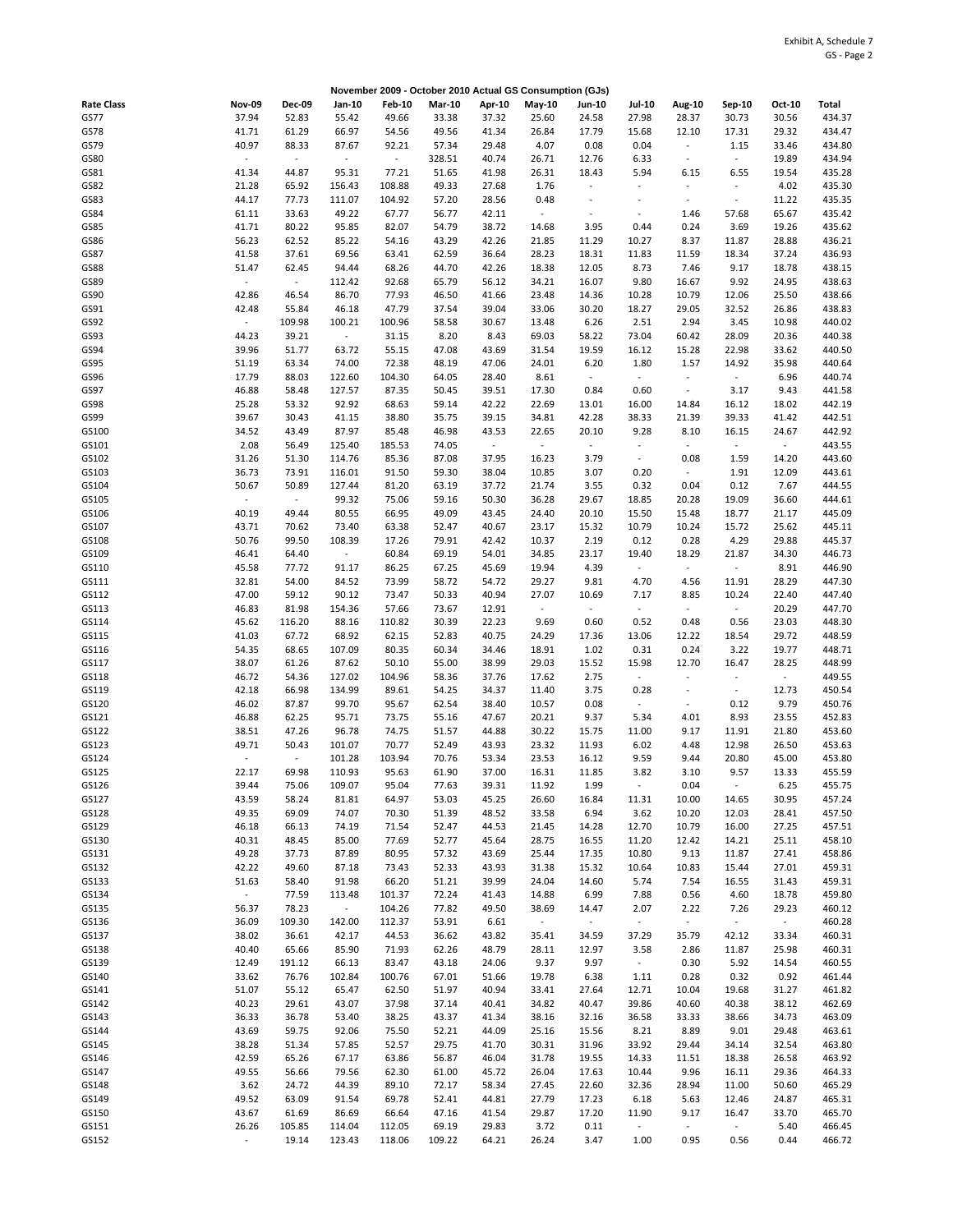|                   |                |                   |                  |                 |                |                | November 2009 - October 2010 Actual GS Consumption (GJs) |                                   |                          |                          |                          |                         |                  |
|-------------------|----------------|-------------------|------------------|-----------------|----------------|----------------|----------------------------------------------------------|-----------------------------------|--------------------------|--------------------------|--------------------------|-------------------------|------------------|
| <b>Rate Class</b> | <b>Nov-09</b>  | Dec-09            | Jan-10           | <b>Feb-10</b>   | <b>Mar-10</b>  | Apr-10         | May-10                                                   | <b>Jun-10</b>                     | <b>Jul-10</b>            | Aug-10                   | Sep-10                   | Oct-10                  | Total            |
| GS153             | 39.07          | 45.31             | 78.29            | 58.72           | 46.26          | 43.77          | 35.80                                                    | 21.18                             | 23.43                    | 21.31                    | 23.02                    | 30.83                   | 466.99           |
| GS154             | 39.87          | 53.84             | 74.68            | 56.62           | 54.96          | 46.64          | 28.23                                                    | 21.62                             | 18.84                    | 16.03                    | 21.27                    | 34.49                   | 467.09           |
| GS155             | 41.23          | 61.41             | 75.46            | 64.42           | 47.76          | 45.65          | 30.35                                                    | 23.26                             | 10.87                    | 7.70                     | 21.00                    | 37.99                   | 467.10           |
| GS156             | 53.90          | 45.51             | 93.69            | 65.52           | 52.05          | 46.88          | 27.47                                                    | 21.10                             | 12.91                    | 10.83                    | 12.98                    | 25.18                   | 468.02           |
| GS157<br>GS158    | 47.56<br>54.33 | 40.15<br>79.09    | 110.95<br>77.95  | 73.35<br>88.51  | 50.81<br>66.77 | 41.30<br>46.01 | 16.91<br>12.60                                           | 12.24<br>$\overline{\phantom{a}}$ | 11.31<br>$\blacksquare$  | 10.12<br>$\sim$          | 16.67<br>11.59           | 36.72<br>31.75          | 468.09<br>468.60 |
| GS159             | 40.51          | 62.41             | 69.32            | 65.16           | 57.76          | 45.16          | 32.46                                                    | 17.79                             | 16.26                    | 12.94                    | 19.45                    | 29.56                   | 468.78           |
| GS160             | 39.47          | 80.11             | 120.43           | 102.93          | 60.36          | 35.09          | 14.79                                                    | 3.15                              | $\sim$                   | 0.12                     | $\omega$                 | 12.41                   | 468.86           |
| GS161             | 44.33          | 50.07             | 101.78           | 73.35           | 51.65          | 43.41          | 28.99                                                    | 19.03                             | 9.68                     | 8.41                     | 13.33                    | 25.07                   | 469.10           |
| GS162             | 40.90          | 54.91             | 97.14            | 75.06           | 100.70         | 13.78          | 30.62                                                    | 16.67                             | 10.84                    | 2.42                     | 9.56                     | 16.55                   | 469.15           |
| GS163             | 38.32          | 44.55             | 45.23            | 41.99           | 40.61          | 44.93          | 37.41                                                    | 35.83                             | 38.85                    | 31.67                    | 35.65                    | 34.33                   | 469.37           |
| GS164             | 40.45          | 84.40             | 101.80           | 102.19          | 56.74          | 38.72          | 11.21                                                    | 2.31                              | 0.92                     | 0.95                     | 5.00                     | 25.26                   | 469.95           |
| GS165             | 44.77          | 56.34             | 104.68           | 73.04           | 53.97          | 42.14          | 27.19                                                    | 14.32                             | 8.73                     | 7.98                     | 12.06                    | 24.83                   | 470.05           |
| GS166<br>GS167    | 43.02<br>53.50 | 55.83<br>62.57    | 62.26<br>92.81   | 54.99<br>74.31  | 55.44<br>57.16 | 45.80<br>51.54 | 38.32<br>26.99                                           | 28.40<br>10.69                    | 16.49<br>6.22            | 14.64<br>5.99            | 23.22<br>7.42            | 32.74<br>22.72          | 471.15<br>471.92 |
| GS168             | 45.20          | 79.61             | 109.44           | 103.06          | 55.53          | 43.34          | 14.65                                                    | 1.24                              | 0.90                     | 1.57                     | 2.02                     | 15.74                   | 472.30           |
| GS169             | $\blacksquare$ | 69.39             | 75.74            | 50.58           | 43.17          | 41.50          | 32.14                                                    | 30.60                             | 30.29                    | 29.09                    | 36.44                    | 34.57                   | 473.51           |
| GS170             | 55.15          | 90.65             | 85.38            | 73.72           | 63.77          | 48.31          | 21.97                                                    | 0.04                              | $\overline{\phantom{a}}$ | $\sim$                   | 9.53                     | 25.46                   | 473.98           |
| GS171             | 46.55          | 59.10             | 74.31            | 71.14           | 51.91          | 48.91          | 37.93                                                    | 15.96                             | 9.19                     | 7.90                     | 17.31                    | 34.02                   | 474.23           |
| GS172             | 42.19          | 41.30             | 50.98            | 33.84           | 35.74          | 40.55          | 42.99                                                    | 38.02                             | 38.46                    | 35.64                    | 39.58                    | 34.97                   | 474.26           |
| GS173             | 52.86          | 78.17             | 62.56            | 60.72           | 73.51          | 38.96          | 26.60                                                    | 14.40                             | 7.52                     | 7.10                     | 19.65                    | 32.23                   | 474.28           |
| GS174             | 38.06          | 64.33             | 77.60            | 80.20           | 53.27          | 45.09          | 26.96                                                    | 20.51                             | 9.19                     | 12.26                    | 15.21                    | 32.35                   | 475.03           |
| GS175<br>GS176    | 46.25          | 48.41<br>67.05    | 86.82<br>73.36   | 78.12<br>60.08  | 53.77<br>53.39 | 44.81<br>46.32 | 33.69                                                    | 18.19<br>23.62                    | 12.83<br>17.64           | 12.02<br>13.53           | 15.32<br>18.86           | 26.54<br>28.84          | 476.77           |
| GS177             | 41.11<br>35.75 | 104.54            | 125.28           | 106.77          | 60.45          | 30.30          | 33.42<br>4.62                                            | 0.95                              | $\blacksquare$           | $\sim$                   | 0.24                     | 9.87                    | 477.22<br>478.77 |
| GS178             | 38.36          | 41.77             | 59.31            | 43.70           | 41.85          | 42.98          | 33.62                                                    | 33.87                             | 37.98                    | 24.61                    | 42.44                    | 38.55                   | 479.04           |
| GS179             | 42.59          | 84.70             | 77.09            | 65.21           | 51.08          | 45.81          | 28.15                                                    | 19.47                             | 12.98                    | 9.60                     | 16.04                    | 27.41                   | 480.13           |
| GS180             | 56.61          | 68.72             | 85.31            | 68.34           | 47.69          | 38.83          | 29.42                                                    | 21.46                             | 10.32                    | 12.42                    | 18.81                    | 23.87                   | 481.80           |
| GS181             | 58.54          | 85.02             | 102.16           | 92.97           | 62.78          | 40.03          | 15.07                                                    | 1.84                              | $\overline{\phantom{a}}$ | $\sim$                   | 2.62                     | 20.93                   | 481.96           |
| GS182             | 43.73          | 47.69             | 106.98           | 88.34           | 69.90          | 56.51          | 18.18                                                    | 10.53                             | 6.22                     | 5.63                     | 7.14                     | 21.17                   | 482.02           |
| GS183             | 44.03          | 57.84             | 80.94            | 65.97           | 53.55          | 45.17          | 27.16                                                    | 22.02                             | 16.80                    | 13.41                    | 21.63                    | 33.62                   | 482.14           |
| GS184             | 30.91          | 76.69             | 109.23           | 80.68           | 61.22          | 32.14          | 19.90                                                    | 15.80                             | 15.65                    | 14.88                    | 12.27                    | 12.81                   | 482.18           |
| GS185<br>GS186    | 50.71<br>45.29 | 55.51<br>62.13    | 78.81<br>91.90   | 61.98<br>70.81  | 53.01<br>56.64 | 44.61<br>47.83 | 32.30<br>26.99                                           | 31.43<br>12.64                    | 9.04<br>8.45             | 8.06<br>10.56            | 20.80<br>17.34           | 36.25<br>31.95          | 482.51<br>482.53 |
| GS187             | 42.59          | 65.91             | 135.42           | 102.35          | 71.59          | 41.77          | 14.15                                                    | 1.28                              | $\blacksquare$           | $\omega$                 | $\omega$                 | 7.91                    | 482.97           |
| GS188             | 40.24          | 56.33             | 76.65            | 64.82           | 59.94          | 46.04          | 33.78                                                    | 21.90                             | 21.10                    | 17.86                    | 18.66                    | 25.78                   | 483.10           |
| GS189             | 54.66          | 42.06             | 61.11            | 20.12           | 36.67          | 42.46          | 37.16                                                    | 38.65                             | 37.05                    | 36.71                    | 40.68                    | 36.05                   | 483.38           |
| GS190             | 43.93          | 51.86             | 89.72            | 78.12           | 56.80          | 43.49          | 31.90                                                    | 20.14                             | 11.87                    | 11.31                    | 16.15                    | 29.04                   | 484.33           |
| GS191             | $\sim$         | $\omega$          | 169.20           | 126.19          | 110.37         | 66.55          | 7.70                                                     | 0.04                              | $\sim$                   | $\omega$                 | $\omega$                 | 5.01                    | 485.06           |
| GS192             | 38.56          | 85.53             | 114.50           | 75.79           | 73.92          | 35.57          | 12.52                                                    | 9.26                              | 8.44                     | 9.05                     | 8.81                     | 13.49                   | 485.44           |
| GS193<br>GS194    | 56.01<br>53.34 | 120.38<br>57.10   | 122.98<br>110.59 | 103.62<br>82.54 | 43.84<br>53.65 | 21.19<br>49.58 | 4.27<br>34.85                                            | 0.08<br>18.75                     | ÷,<br>10.40              | $\blacksquare$<br>8.53   | 0.04<br>6.95             | 13.37<br>$\blacksquare$ | 485.78<br>486.28 |
| GS195             | 51.52          | 79.42             | 118.19           | 90.34           | 69.01          | 46.60          | 10.85                                                    | $\bar{\phantom{a}}$               | ÷,                       | $\sim$                   | 0.60                     | 21.13                   | 487.66           |
| GS196             | 41.49          | 46.63             | 46.64            | 49.67           | 39.84          | 47.85          | 40.13                                                    | 28.98                             | 34.53                    | 30.06                    | 34.00                    | 48.06                   | 487.88           |
| GS197             | 37.12          | 64.52             | 166.70           | 88.90           | 50.17          | 38.39          | 14.63                                                    | 5.62                              | 0.56                     | 0.04                     | 0.24                     | 21.09                   | 487.98           |
| GS198             | 45.21          | 48.25             | 92.14            | 64.37           | 52.77          | 47.67          | 35.88                                                    | 17.83                             | 14.54                    | 15.16                    | 22.74                    | 32.23                   | 488.79           |
| GS199             | 39.31          | 81.22             | 134.52           | 93.15           | 59.12          | 43.09          | 19.06                                                    | 7.74                              | 1.08                     | 0.24                     | 1.98                     | 9.79                    | 490.30           |
| GS200             | 53.53          | 80.32             | 101.00           | 93.60           | 64.09          | 55.93          | 8.14                                                     | $\blacksquare$                    | $\overline{\phantom{a}}$ | $\overline{\phantom{a}}$ | $\omega$                 | 34.22                   | 490.83           |
| GS201             | 44.62          | 95.01             | 110.85           | 103.27          | 74.44          | 40.63          | 8.37                                                     | $\overline{a}$                    |                          |                          | $\overline{\phantom{a}}$ | 14.60                   | 491.79<br>492.47 |
| GS202<br>GS203    | 46.73<br>30.09 | 48.86<br>72.32    | 140.16<br>120.55 | 88.32<br>106.77 | 64.55<br>60.05 | 27.79<br>28.38 | 12.02<br>11.61                                           | 11.29<br>11.05                    | 8.90<br>15.19            | 7.58<br>9.08             | 10.76<br>10.55           | 25.51<br>17.43          | 493.07           |
| GS204             | 41.02          | 46.30             | 85.35            | 62.90           | 54.57          | 48.07          | 40.67                                                    | 21.70                             | 20.64                    | 18.29                    | 21.31                    | 33.34                   | 494.16           |
| GS205             | 50.91          | 57.65             | 79.48            | 63.81           | 52.33          | 45.92          | 38.12                                                    | 27.60                             | 12.55                    | 10.83                    | 21.47                    | 34.34                   | 495.01           |
| GS206             | 50.74          | 80.01             | 105.88           | 101.55          | 59.67          | 42.78          | 15.87                                                    | 3.57                              | 3.56                     | 5.36                     | 7.98                     | 18.54                   | 495.51           |
| GS207             | 46.01          | 52.77             | 116.30           | 100.35          | 61.96          | 43.29          | 13.92                                                    | 12.52                             | 9.08                     | 8.33                     | 9.13                     | 22.04                   | 495.70           |
| GS208             | 10.16          | 126.11            | 154.90           | 104.63          | 56.35          | 37.68          | 5.87                                                     | $\omega$                          | $\omega_{\rm c}$         | $\omega$                 | $\omega$                 | $\omega_{\rm c}$        | 495.70           |
| GS209             | 54.70          | 59.56             | 111.78           | 71.25           | 53.85          | 46.88          | 30.78                                                    | 17.87                             | 3.35                     | 3.10                     | 10.32                    | 32.58                   | 496.02           |
| GS210<br>GS211    | 53.16<br>41.81 | 64.86<br>$\omega$ | 90.54<br>168.42  | 65.45<br>148.96 | 54.11<br>11.30 | 49.35<br>52.82 | 31.46<br>25.32                                           | 21.70<br>0.72                     | 15.68<br>$\blacksquare$  | 11.51<br>$\omega$        | 15.40<br>4.80            | 23.19<br>42.33          | 496.41<br>496.48 |
| GS212             | 45.77          | 57.21             | 112.53           | 76.42           | 49.53          | 42.97          | 26.12                                                    | 16.95                             | 13.23                    | 11.15                    | 15.04                    | 30.16                   | 497.08           |
| GS213             | 55.02          | 46.46             | 123.96           | 75.22           | 55.00          | 41.50          | 29.23                                                    | 15.56                             | 10.16                    | 8.65                     | 11.07                    | 25.26                   | 497.09           |
| GS214             | ÷,             | $\sim$            | 139.08           | 97.49           | 88.88          | 53.01          | 44.34                                                    | 20.26                             | 9.12                     | 7.58                     | 12.22                    | 25.66                   | 497.64           |
| GS215             | 43.63          | 58.52             | 73.76            | 56.82           | 51.99          | 55.36          | 37.80                                                    | 24.62                             | 16.60                    | 14.09                    | 24.93                    | 40.10                   | 498.22           |
| GS216             | 47.80          | 58.13             | 92.54            | 74.23           | 51.89          | 45.20          | 30.34                                                    | 23.57                             | 15.14                    | 15.52                    | 17.86                    | 26.06                   | 498.28           |
| GS217             | 51.96          | 79.07             | 77.17            | 69.94           | 56.67          | 46.84          | 25.44                                                    | 15.40                             | 9.67                     | 10.20                    | 19.13                    | 38.39                   | 499.88           |
| GS218             | 51.08          | 70.70             | 100.70           | 78.45           | 59.06          | 57.91          | 27.48                                                    | 8.34                              | 3.66                     | 3.06                     | 12.39                    | 27.89                   | 500.72           |
| GS219<br>GS220    | 49.24<br>53.89 | 41.11<br>80.67    | 57.78<br>97.95   | 38.21<br>105.81 | 37.63<br>62.81 | 38.15<br>53.10 | 36.68<br>17.83                                           | 42.48<br>$\blacksquare$           | 36.14<br>$\sim$          | 41.71<br>$\sim$          | 41.39<br>2.62            | 41.22<br>27.69          | 501.74<br>502.37 |
| GS221             | 45.10          | 59.07             | 86.21            | 67.28           | 56.63          | 53.33          | 29.83                                                    | 18.63                             | 14.45                    | 13.21                    | 21.28                    | 37.44                   | 502.46           |
| GS222             | 45.28          | 43.91             | 49.07            | 49.35           | 43.37          | 54.81          | 56.51                                                    | 39.98                             | 24.56                    | $\omega$                 | 49.71                    | 46.19                   | 502.74           |
| GS223             | 45.42          | 41.22             | 40.47            | 61.48           | 16.37          | 49.51          | 35.61                                                    | 38.22                             | 44.47                    | 42.14                    | 48.27                    | 40.22                   | 503.40           |
| GS224             | 13.19          | 52.81             | 161.59           | 161.61          | 69.98          | 32.87          | 2.03                                                     | 0.68                              | 0.90                     | 0.11                     | 2.13                     | 5.51                    | 503.41           |
| GS225             | 39.40          | 47.19             | 70.71            | 61.09           | 71.77          | 41.14          | 31.08                                                    | 26.78                             | 28.20                    | 26.19                    | 32.12                    | 28.33                   | 504.00           |
| GS226             | $\blacksquare$ | $\omega$          | 119.46           | 163.41          | 112.21         | 53.04          | 17.74                                                    | 0.45                              | $\overline{\phantom{a}}$ | $\omega$                 | 5.39                     | 33.43                   | 505.13           |
| GS227<br>GS228    | 25.53<br>45.78 | 82.50<br>60.26    | 86.24<br>100.42  | 91.49<br>72.13  | 62.01<br>54.23 | 53.50<br>48.67 | 27.48<br>24.13                                           | 13.57<br>15.96                    | 5.37<br>12.54            | 2.62<br>13.41            | 15.96<br>19.21           | 38.87<br>39.51          | 505.14<br>506.25 |
|                   |                |                   |                  |                 |                |                |                                                          |                                   |                          |                          |                          |                         |                  |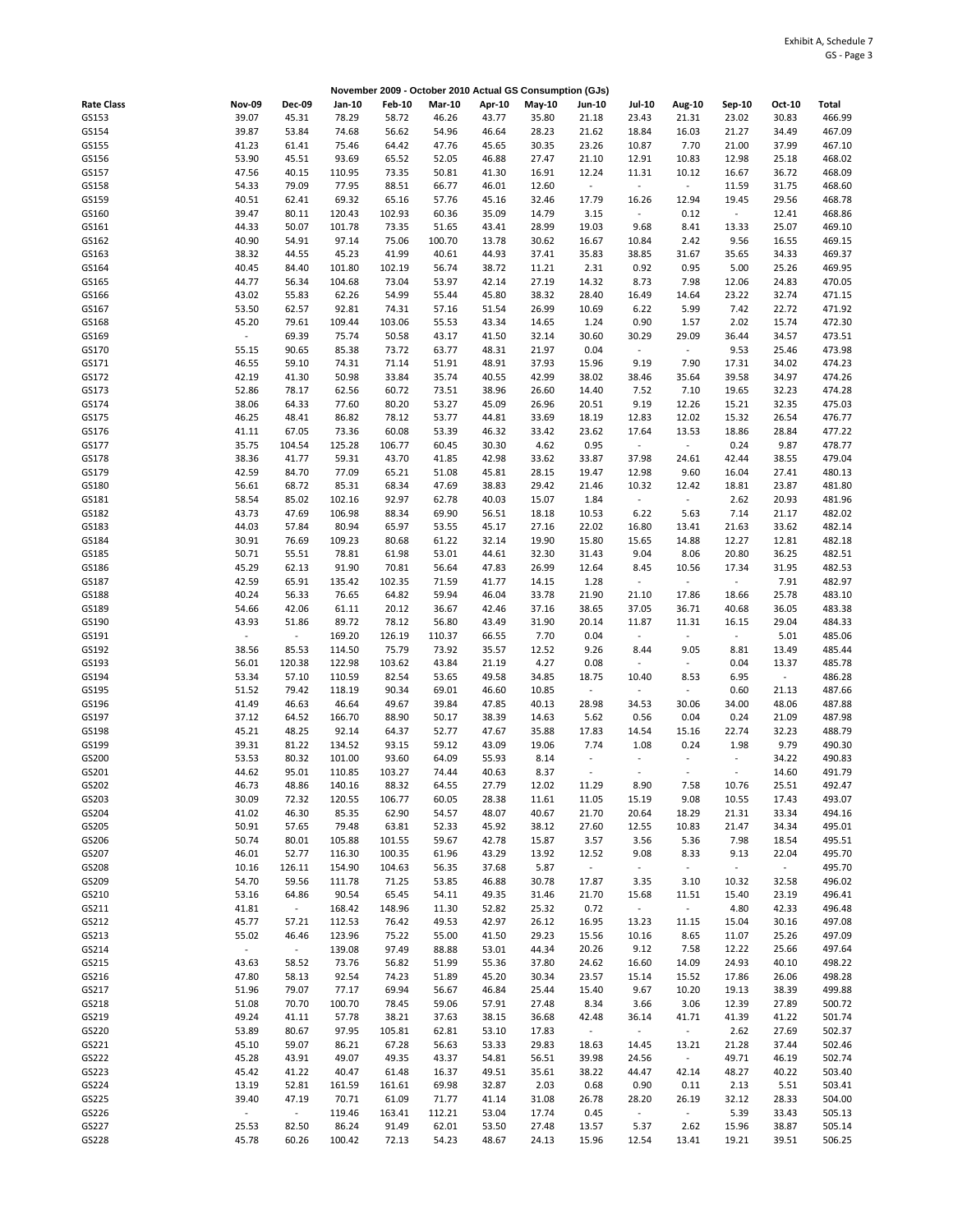|                   |                          |                 |                 |                 |                |                 | November 2009 - October 2010 Actual GS Consumption (GJs) |                                  |                                            |                          |                                   |                         |                  |
|-------------------|--------------------------|-----------------|-----------------|-----------------|----------------|-----------------|----------------------------------------------------------|----------------------------------|--------------------------------------------|--------------------------|-----------------------------------|-------------------------|------------------|
| <b>Rate Class</b> | <b>Nov-09</b>            | Dec-09          | Jan-10          | <b>Feb-10</b>   | <b>Mar-10</b>  | Apr-10          | $May-10$                                                 | <b>Jun-10</b>                    | <b>Jul-10</b>                              | <b>Aug-10</b>            | Sep-10                            | Oct-10                  | Total            |
| GS229             | 51.04                    | 78.51           | 107.80          | 95.12           | 70.32          | 56.72           | 16.83                                                    | 7.66                             | 0.20                                       | $\overline{\phantom{a}}$ | 3.41                              | 19.77                   | 507.38           |
| GS230             | 47.72                    | 55.63           | 59.52           | 133.83          | 59.44          | 49.70           | 28.67                                                    | 12.52                            | 11.27                                      | 9.25                     | 10.72                             | 29.80                   | 508.07           |
| GS231             | 47.80                    | 57.37           | 79.28           | 61.55           | 53.65          | 45.60           | 38.79                                                    | 33.42                            | 19.04                                      | 16.98                    | 23.61                             | 31.31                   | 508.40           |
| GS232             | 53.42                    | 64.63           | 117.53          | 86.28           | 55.36          | 44.57           | 27.59                                                    | 12.36                            | 6.81                                       | 5.44                     | 8.45                              | 26.06                   | 508.50           |
| GS233             | 43.75                    | 57.09           | 83.44           | 63.15           | 51.67          | 45.25           | 31.62                                                    | 25.61                            | 24.68                                      | 22.78                    | 27.91                             | 33.10                   | 510.05           |
| GS234<br>GS235    | 40.74<br>66.90           | 37.14<br>119.78 | 53.33<br>124.57 | 36.66<br>107.60 | 37.15<br>51.15 | 40.34<br>17.65  | 39.71<br>3.47                                            | 45.71<br>2.35                    | 39.76<br>2.15                              | 45.00<br>2.02            | 47.62<br>2.74                     | 46.95<br>10.70          | 510.11<br>511.08 |
| GS236             | 41.66                    | 64.95           | 78.45           | 70.73           | 59.20          | 44.29           | 37.04                                                    | 23.17                            | 22.39                                      | 17.98                    | 23.26                             | 28.33                   | 511.45           |
| GS237             | 50.67                    | 59.79           | 95.99           | 83.89           | 59.28          | 45.04           | 24.68                                                    | 18.39                            | 16.26                                      | 16.39                    | 18.18                             | 23.39                   | 511.95           |
| GS238             | 54.51                    | 65.30           | 86.93           | 70.86           | 58.50          | 51.90           | 28.03                                                    | 12.13                            | 11.54                                      | 10.56                    | 27.87                             | 33.86                   | 511.99           |
| GS239             | 45.74                    | 78.71           | 85.10           | 74.99           | 58.02          | 46.72           | 29.67                                                    | 20.63                            | 10.59                                      | 7.78                     | 20.88                             | 33.86                   | 512.69           |
| GS240             | 35.53                    | $\mathbb{Z}^2$  | $\omega$        | $\sim$          | $\sim$         | 12.58           | 143.61                                                   | 99.18                            | 67.38                                      | 52.65                    | 69.22                             | 32.55                   | 512.70           |
| GS241             | 23.30                    | 52.66           | 137.37          | 124.84          | 86.74          | 52.54           | 13.15                                                    | 2.95                             | 0.79                                       | $\omega_{\rm c}$         | 4.19                              | 14.49                   | 513.02           |
| GS242             | 40.51                    | 61.22           | 140.19          | 112.63          | 67.07          | 39.67           | 16.91                                                    | 5.42                             | 0.12                                       | 2.30                     | 4.72                              | 22.52                   | 513.28           |
| GS243             | 44.71                    | 50.69           | 101.49          | 85.55           | 63.43          | 47.95           | 50.18                                                    | 13.09                            | 9.79                                       | 8.41                     | 12.50                             | 27.21                   | 515.00           |
| GS244<br>GS245    | 47.96<br>46.96           | 67.78<br>61.06  | 118.60<br>91.74 | 96.67<br>70.89  | 69.04<br>59.96 | 47.91<br>45.76  | 29.45<br>34.61                                           | 10.61<br>25.49                   | 0.84<br>11.51                              | 0.44<br>10.16            | 3.25<br>22.90                     | 22.94<br>35.73          | 515.49<br>516.77 |
| GS246             | 60.22                    | 77.04           | 104.46          | 86.92           | 60.62          | 50.74           | 20.78                                                    | 8.94                             | 2.39                                       | 1.07                     | 12.90                             | 31.19                   | 517.27           |
| GS247             | 51.32                    | 62.68           | 94.39           | 72.29           | 58.66          | 52.22           | 30.07                                                    | 21.86                            | 14.77                                      | 11.23                    | 17.31                             | 32.15                   | 518.95           |
| GS248             | 46.37                    | 39.16           | 125.83          | 77.45           | 56.04          | 44.92           | 29.74                                                    | 21.54                            | 17.49                                      | 12.62                    | 15.72                             | 32.78                   | 519.66           |
| GS249             | 47.12                    | 55.43           | 91.94           | 82.46           | 61.64          | 49.15           | 35.25                                                    | 23.13                            | 13.78                                      | 13.25                    | 17.22                             | 29.36                   | 519.73           |
| GS250             | ÷                        | $\omega$        | 50.90           | 53.44           | 49.08          | 56.24           | 47.82                                                    | 48.48                            | 57.27                                      | 50.87                    | 60.35                             | 45.87                   | 520.32           |
| GS251             | 49.07                    | 77.90           | 79.26           | 83.62           | 55.34          | 47.64           | 24.49                                                    | 16.88                            | 12.54                                      | 13.65                    | 20.49                             | 40.18                   | 521.06           |
| GS252             | 50.63                    | 52.37           | 111.86          | 81.74           | 57.76          | 50.94           | 32.14                                                    | 21.70                            | 10.72                                      | 8.21                     | 17.74                             | 26.26                   | 522.07           |
| GS253<br>GS254    | 43.96<br>55.61           | 49.14<br>57.33  | 38.44<br>85.23  | 43.30<br>80.67  | 41.65<br>59.96 | 49.11<br>47.04  | 43.51<br>32.22                                           | 38.18<br>28.60                   | 45.57<br>10.00                             | 45.08<br>9.64            | 43.59<br>17.38                    | 41.30<br>39.15          | 522.83<br>522.83 |
| GS255             | 46.25                    | 55.79           | 80.19           | 67.43           | 59.52          | 48.39           | 40.95                                                    | 30.03                            | 13.55                                      | 13.57                    | 26.75                             | 40.86                   | 523.28           |
| GS256             | 40.42                    | 90.20           | 121.48          | 111.60          | 67.77          | 46.06           | 18.36                                                    | 4.80                             | $\blacksquare$                             | $\sim$                   | 2.22                              | 20.85                   | 523.76           |
| GS257             | 35.93                    | 87.67           | 88.83           | 100.96          | 65.85          | 33.14           | 19.62                                                    | 17.83                            | 18.19                                      | 13.33                    | 1.43                              | 41.38                   | 524.16           |
| GS258             | 53.57                    | 78.93           | 108.54          | 98.09           | 64.53          | 48.60           | 24.89                                                    | 4.03                             | $\overline{\phantom{a}}$                   | $\omega$                 | 8.58                              | 34.81                   | 524.57           |
| GS259             | 34.45                    | 110.05          | $\omega$        | 146.61          | 79.91          | 44.25           | 26.88                                                    | 14.00                            | 2.19                                       | 4.33                     | 15.84                             | 47.02                   | 525.53           |
| GS260             | 49.32                    | 38.65           | 46.82           | 44.01           | 42.94          | 42.30           | 40.27                                                    | 38.13                            | 42.11                                      | 42.14                    | 46.28                             | 52.84                   | 525.81           |
| GS261             | 69.63                    | 130.28          | 118.71          | 104.06          | 57.31          | 34.02           | 5.70                                                     | $\sim$                           | $\blacksquare$                             | $\sim$                   | $\overline{\phantom{a}}$          | 6.29                    | 526.00           |
| GS262             | 56.43                    | 25.95           | 82.88           | 88.59           | 63.39          | 55.09           | 33.70                                                    | 23.26                            | 18.03                                      | 16.59                    | 23.70                             | 38.91                   | 526.52           |
| GS263<br>GS264    | 49.83<br>54.55           | 50.07<br>54.55  | 84.60<br>81.41  | 65.56<br>62.11  | 58.88<br>53.79 | 52.05<br>46.76  | 42.70<br>34.53                                           | 26.48<br>28.33                   | 20.64<br>29.38                             | 18.29<br>23.97           | 22.03<br>29.18                    | 35.41<br>28.84          | 526.54<br>527.40 |
| GS265             | 6.20                     | 152.70          | 187.43          | 148.08          | 33.03          | 0.04            | $\sim$                                                   | $\omega$                         | $\Box$                                     | $\sim$                   | $\Box$                            | $\sim$                  | 527.48           |
| GS266             | 122.39                   | 136.52          | 8.69            | 68.17           | 47.76          | 59.96           | 31.42                                                    | 18.86                            | 2.85                                       | 1.51                     | 4.13                              | 25.42                   | 527.68           |
| GS267             | 48.93                    | 67.40           | 83.32           | 68.75           | 64.97          | 42.62           | 25.72                                                    | 24.90                            | 20.70                                      | 20.36                    | 26.64                             | 33.82                   | 528.13           |
| GS268             | 50.39                    | 65.78           | 82.85           | 87.59           | 57.84          | 52.25           | 31.02                                                    | 23.05                            | 9.96                                       | 13.02                    | 20.40                             | 34.97                   | 529.12           |
| GS269             | 51.68                    | 88.19           | 88.16           | 79.85           | 60.58          | 49.35           | 24.45                                                    | 15.80                            | 10.35                                      | 9.40                     | 15.16                             | 37.40                   | 530.37           |
| GS270             | 72.56                    | 78.08           | 122.22          | 104.88          | 78.65          | 56.91           | 3.79                                                     | $\sim$                           | $\overline{\phantom{a}}$                   | $\sim$                   | $\mathbf{r}$                      | 13.46                   | 530.55           |
| GS271             | 44.92                    | 35.38           | 33.40           | 50.82           | 45.12          | 47.40           | 43.95                                                    | 48.12                            | 46.01                                      | 45.79                    | 49.90                             | 39.79                   | 530.60           |
| GS272<br>GS273    | 47.76<br>45.14           | 48.64<br>57.64  | 110.27<br>84.51 | 96.97<br>69.94  | 68.87<br>62.22 | 69.10<br>58.19  | 40.95<br>34.45                                           | 12.56<br>23.98                   | 5.90<br>15.17                              | 5.83<br>13.49            | 6.59<br>26.87                     | 17.27<br>39.55          | 530.71<br>531.15 |
| GS274             | 40.40                    | 70.22           | 79.23           | 72.65           | 65.17          | 56.00           | 37.13                                                    | 21.86                            | 17.68                                      | 15.48                    | 21.12                             | 34.25                   | 531.19           |
| GS275             | 73.40                    | 22.96           | 64.19           | 64.26           | 42.77          | 49.35           | 36.65                                                    | 34.31                            | 38.64                                      | 35.60                    | 36.45                             | 33.14                   | 531.72           |
| GS276             | 49.91                    | 51.42           | 49.68           | 165.20          | 62.79          | 62.81           | 20.10                                                    | 14.32                            | 9.36                                       | 9.21                     | 10.91                             | 26.26                   | 531.97           |
| GS277             | 46.89                    | 101.70          | 121.22          | 107.33          | 74.27          | 54.94           | 7.10                                                     | $\sim$                           | 0.34                                       | $\omega$                 | 0.38                              | 18.10                   | 532.27           |
| GS278             | 46.45                    | 38.25           | 52.42           | 47.35           | 42.50          | 50.06           | 34.25                                                    | 42.80                            | 44.70                                      | 43.57                    | 48.78                             | 42.13                   | 533.26           |
| GS279             | 21.26                    | 59.86           | 174.85          | 132.89          | 83.18          | 37.32           | 6.30                                                     | 0.72                             | 0.60                                       | 0.75                     | 0.83                              | 16.99                   | 535.55           |
| GS280             | 55.38                    | 71.78<br>54.04  | 92.89           | 92.08           | 67.35          | 55.44           | 40.87                                                    | 24.93                            | 3.86                                       | 5.00                     | 10.04<br>16.95                    | 17.27                   | 536.89           |
| GS281<br>GS282    | 72.20<br>45.44           | 44.01           | 81.23<br>47.07  | 63.41<br>43.52  | 54.33<br>42.43 | 59.78<br>48.24  | 50.36<br>41.34                                           | 30.79<br>42.87                   | 8.96<br>47.34                              | 7.38<br>43.63            | 48.99                             | 37.64<br>43.27          | 537.07<br>538.15 |
| GS283             | 52.23                    | 34.24           | 157.41          | 91.44           | 61.08          | 48.07           | 25.96                                                    | 12.48                            | 8.69                                       | 9.56                     | 12.70                             | 24.63                   | 538.49           |
| GS284             | 46.23                    | 42.04           | 43.06           | 46.53           | 41.98          | 48.86           | 41.71                                                    | 43.41                            | 43.53                                      | 38.92                    | 51.06                             | 51.61                   | 538.94           |
| GS285             | 91.72                    | 97.31           | 97.08           | 100.64          | 94.60          | 13.02           | 11.48                                                    | 3.39                             | 2.79                                       | 2.62                     | 12.19                             | 12.53                   | 539.37           |
| GS286             | 78.42                    | 94.23           | 176.18          | 125.72          | 65.51          | $\Box$          | $\sim$                                                   | $\overline{\phantom{a}}$         | $\blacksquare$                             | $\sim$                   | $\overline{\phantom{a}}$          | $\sim$                  | 540.06           |
| GS287             | 81.69                    | 94.59           | 162.69          | 102.77          | 58.08          | 34.25           | 6.54                                                     | $\blacksquare$                   | $\overline{\phantom{a}}$                   | $\blacksquare$           | $\blacksquare$                    | $\blacksquare$          | 540.61           |
| GS288             | 51.03                    | 64.36           | 118.45          | 94.54           | 70.62          | 55.92           | 32.26                                                    | 11.97                            | 8.33                                       | 6.47                     | 11.67                             | 16.35                   | 541.97           |
| GS289             | 151.71                   | 201.28          | 189.15          | $\sim$          | $\omega$       | $\sim$          | $\sim$                                                   | $\blacksquare$<br>$\blacksquare$ | $\overline{\phantom{a}}$<br>$\blacksquare$ | $\blacksquare$<br>$\sim$ | $\blacksquare$<br>$\blacksquare$  | $\sim$                  | 542.14           |
| GS290<br>GS291    | 44.45<br>52.20           | 74.47<br>83.11  | 176.26<br>86.09 | 132.28<br>77.34 | 79.45<br>60.90 | 33.18<br>47.56  | 1.00<br>29.47                                            | 21.90                            | 15.45                                      | 13.41                    | 21.32                             | 1.43<br>33.98           | 542.52<br>542.73 |
| GS292             | 57.34                    | 76.25           | 112.48          | 98.93           | 71.52          | 58.51           | 25.24                                                    | 8.10                             | 1.83                                       | 1.67                     | 4.01                              | 26.93                   | 542.81           |
| GS293             | 57.85                    | 53.17           | 117.73          | 101.90          | 77.05          | 61.13           | 29.82                                                    | 4.91                             | $\overline{\phantom{a}}$                   | $\omega$                 | 9.88                              | 30.68                   | 544.12           |
| GS294             | $\overline{\phantom{a}}$ | $\omega$        | $\sim$          | 5.63            | 0.74           | $\sim$          | 42.82                                                    | 43.59                            | 44.23                                      | 46.31                    | 232.24                            | 129.65                  | 545.21           |
| GS295             | 53.82                    | 69.95           | 98.57           | 80.75           | 58.40          | 60.46           | 42.50                                                    | 31.47                            | 8.57                                       | 8.77                     | 9.72                              | 23.59                   | 546.57           |
| GS296             | 68.95                    | 82.01           | 120.79          | 114.62          | 67.87          | 56.39           | 18.30                                                    | 1.87                             | $\sim$                                     | $\blacksquare$           | $\overline{\phantom{a}}$          | 15.80                   | 546.60           |
| GS297             | 58.38                    | 130.04          | 139.70          | 115.75          | 88.17          | 1.83            | 6.14                                                     | 0.28                             | $\omega$                                   | $\sim$                   | $\blacksquare$                    | 6.48                    | 546.77           |
| GS298             | 50.51                    | 75.27           | 131.34          | 108.30          | 67.82          | 49.62           | 23.83                                                    | 2.63                             | 0.32                                       | 1.23                     | 4.76                              | 31.18                   | 546.81           |
| GS299<br>GS300    | 47.42<br>52.65           | 81.29<br>107.96 | 82.68<br>94.08  | 77.02<br>68.65  | 64.97<br>39.46 | 58.59<br>108.87 | 36.09<br>54.87                                           | 21.19<br>21.27                   | 15.25<br>$\overline{\phantom{a}}$          | 14.68<br>$\sim$          | 19.85<br>$\overline{\phantom{a}}$ | 28.45<br>$\blacksquare$ | 547.48<br>547.81 |
| GS301             | 29.42                    | 85.78           | 176.05          | 138.01          | 75.85          | 37.04           | 3.72                                                     | $\sim$                           | $\overline{\phantom{a}}$                   | $\sim$                   | $\blacksquare$                    | 3.49                    | 549.36           |
| GS302             | 50.55                    | 50.63           | 96.66           | 70.09           | 63.19          | 55.32           | 36.64                                                    | 22.58                            | 27.65                                      | 16.98                    | 22.98                             | 37.08                   | 550.35           |
| GS303             | 38.08                    | 92.67           | 110.53          | 109.19          | 84.90          | 46.60           | 30.99                                                    | 17.79                            | 0.16                                       | 0.04                     | 2.42                              | 17.03                   | 550.40           |
| GS304             | 48.04                    | 61.82           | 91.62           | 74.15           | 58.92          | 52.97           | 50.48                                                    | 27.60                            | 17.69                                      | 17.38                    | 21.27                             | 29.36                   | 551.30           |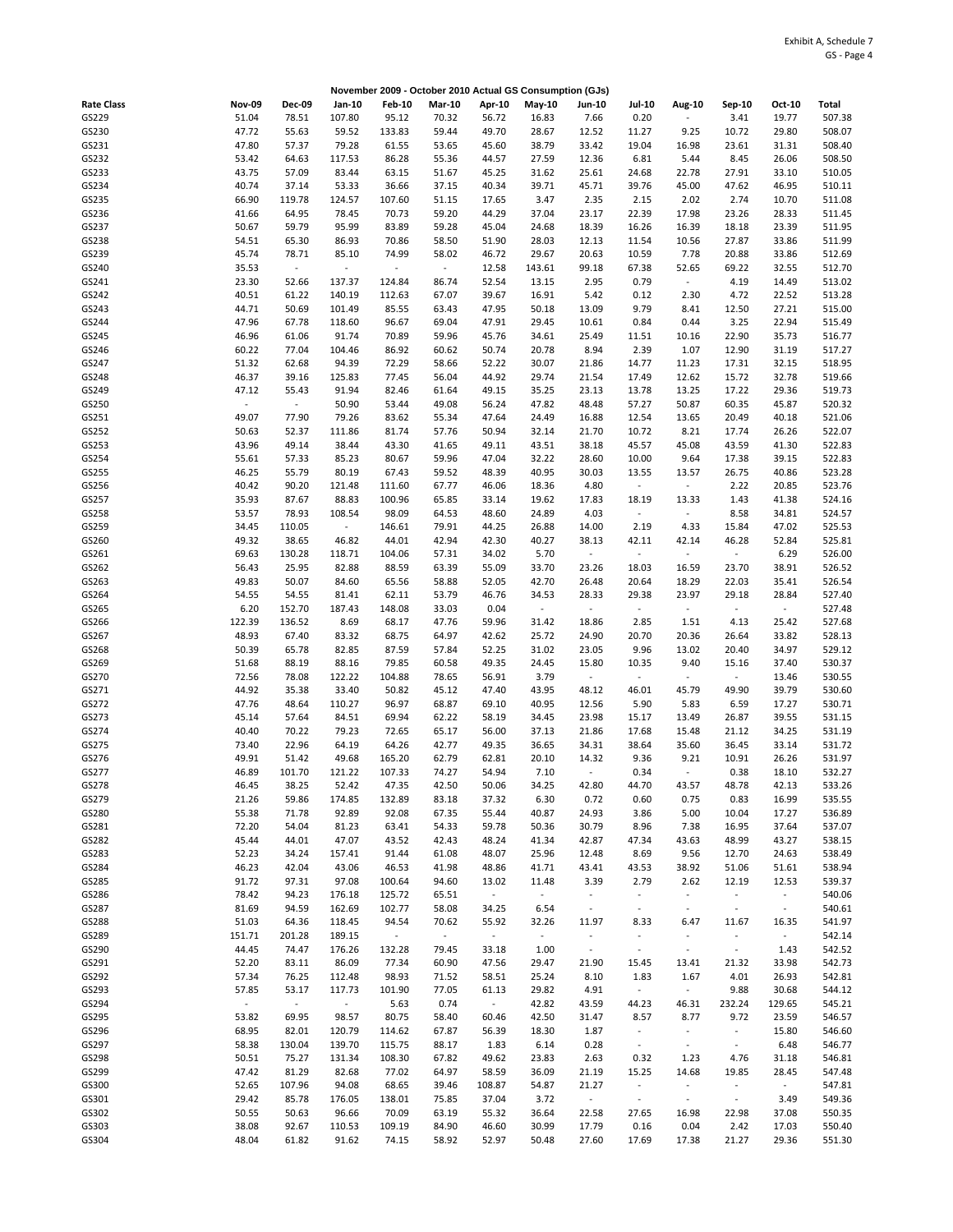|                   |                         |                    |                                   |                         |                                   |                          | November 2009 - October 2010 Actual GS Consumption (GJs) |                          |                                            |                                    |                                  |                          |                  |
|-------------------|-------------------------|--------------------|-----------------------------------|-------------------------|-----------------------------------|--------------------------|----------------------------------------------------------|--------------------------|--------------------------------------------|------------------------------------|----------------------------------|--------------------------|------------------|
| <b>Rate Class</b> | <b>Nov-09</b>           | <b>Dec-09</b>      | Jan-10                            | <b>Feb-10</b>           | <b>Mar-10</b>                     | Apr-10                   | May-10                                                   | <b>Jun-10</b>            | <b>Jul-10</b>                              | Aug-10                             | Sep-10                           | Oct-10                   | Total            |
| GS305             | 21.70                   | 100.96             | 170.00                            | 128.13                  | 75.71                             | 29.91                    | 7.46                                                     | 3.28                     | 1.24                                       | 2.38                               | 3.13                             | 8.04                     | 551.94           |
| GS306             | 44.62                   | 41.38              | 46.30                             | 48.71                   | 51.91                             | 52.74                    | 44.30                                                    | 38.66                    | 53.23                                      | 45.48                              | 41.05                            | 43.68                    | 552.06           |
| GS307             | 65.87                   | 102.07             | 109.62                            | 106.46                  | 90.68                             | 61.93                    | 9.22                                                     | 1.64                     | $\sim$                                     | $\omega$                           | 1.48                             | 3.56                     | 552.53           |
| GS308             | 55.41                   | 87.73              | 124.45                            | 110.58                  | 73.39                             | 50.67                    | 12.80                                                    | $\overline{\phantom{a}}$ | $\overline{\phantom{a}}$                   | $\overline{\phantom{a}}$           | 1.67                             | 37.64                    | 554.34           |
| GS309             | 57.66                   | 115.01             | 124.02                            | 123.15                  | 70.20                             | 37.20                    | 4.75                                                     | ÷,                       | $\sim$                                     | $\overline{\phantom{a}}$           | $\overline{\phantom{a}}$         | 23.51                    | 555.50           |
| GS310             | 52.27                   | 54.08              | 90.55                             | 83.93                   | 57.96                             | 51.85                    | 39.83                                                    | 28.24                    | 15.94                                      | 18.49                              | 23.73                            | 39.07                    | 555.94           |
| GS311             | 67.22                   | 75.98<br>64.44     | 109.56                            | 74.43                   | 60.60                             | 56.16                    | 45.73<br>32.73                                           | 27.08<br>26.44           | 2.39                                       | 1.75<br>19.84                      | 1.75                             | 33.50<br>30.83           | 556.15<br>556.43 |
| GS312<br>GS313    | 56.69<br>$\blacksquare$ | 238.60             | 98.41<br>$\overline{\phantom{a}}$ | 76.10<br>$\blacksquare$ | 55.20<br>$\overline{\phantom{a}}$ | 51.50<br>176.14          | 74.64                                                    | 23.36                    | 20.28<br>$\overline{\phantom{a}}$          | $\frac{1}{2}$                      | 23.97<br>$\overline{a}$          | 43.91                    | 556.65           |
| GS314             | $\bar{\phantom{a}}$     | 99.27              | 232.14                            | 156.10                  | 62.70                             | 7.13                     | $\sim$                                                   | ÷                        | $\ddot{\phantom{1}}$                       | $\overline{\phantom{a}}$           | $\overline{a}$                   | $\overline{\phantom{a}}$ | 557.34           |
| GS315             | 189.05                  | 189.44             | 179.87                            | $\sim$                  | $\blacksquare$                    | $\overline{\phantom{a}}$ | $\blacksquare$                                           | $\sim$                   |                                            | $\overline{\phantom{a}}$           | $\ddot{\phantom{a}}$             | $\bar{\phantom{a}}$      | 558.36           |
| GS316             | 61.49                   | 95.57              | 129.38                            | 101.24                  | 81.07                             | 48.67                    | 17.51                                                    | 3.43                     | ÷,                                         | ÷,                                 | 0.91                             | 19.61                    | 558.88           |
| GS317             | 55.85                   | 60.03              | 81.70                             | 66.24                   | 58.60                             | 57.23                    | 47.33                                                    | 37.81                    | 16.33                                      | 13.06                              | 27.38                            | 38.55                    | 560.11           |
| GS318             | 46.17                   | 57.65              | 100.47                            | 89.30                   | 68.51                             | 56.16                    | 42.58                                                    | 28.52                    | 17.25                                      | 10.36                              | 13.49                            | 30.00                    | 560.46           |
| GS319             | 46.34                   | 116.84             | 134.75                            | 104.34                  | 63.85                             | 35.65                    | 25.76                                                    | 5.76                     | 1.15                                       | 1.33                               | 4.88                             | 20.32                    | 560.97           |
| GS320             | 54.17                   | 87.30              | 80.85                             | 84.18                   | 54.15                             | 52.54                    | 19.10                                                    | 17.87                    | 17.83                                      | 16.98                              | 29.30                            | 47.42                    | 561.69           |
| GS321             | 39.69                   | 44.38              | 44.27                             | 50.70                   | 44.92                             | 50.67                    | 44.87                                                    | 43.17                    | 58.34                                      | 47.30                              | 51.49                            | 41.93                    | 561.73           |
| GS322             | 37.72                   | 46.46              | 77.60                             | 52.65                   | 52.47                             | 53.93                    | 41.31                                                    | 34.03                    | 39.05                                      | 34.48                              | 44.74                            | 48.02                    | 562.46           |
| GS323             | 58.25                   | 60.55              | 123.84                            | 105.88                  | 66.23                             | 57.15                    | 18.14                                                    | 9.25                     | 7.13                                       | 7.54                               | 12.74                            | 35.93                    | 562.63           |
| GS324             | 65.08                   | 93.86              | 137.16                            | 97.34                   | 73.64                             | 28.88                    | 21.85                                                    | 6.82                     | $\overline{\phantom{a}}$                   | $\omega$                           | $\omega$                         | 38.03                    | 562.66           |
| GS325             | 48.16                   | 85.46              | 154.44                            | 126.83                  | 62.63                             | 40.30                    | 15.11                                                    | 2.15                     | 2.11                                       | 1.75                               | 5.28                             | 19.42                    | 563.64           |
| GS326             | 60.65<br>$\blacksquare$ | 107.27<br>$\omega$ | 108.51                            | 93.09<br>$\sim$         | 74.52<br>$\bar{\phantom{a}}$      | 52.06<br>$\blacksquare$  | 23.05<br>$\omega$                                        | 13.01<br>$\sim$          | 1.04<br>$\blacksquare$                     | ÷,<br>$\overline{\phantom{a}}$     | 2.42<br>$\overline{\phantom{a}}$ | 28.09<br>$\blacksquare$  | 563.71           |
| GS327<br>GS328    | 48.32                   | 52.10              | 566.08<br>91.74                   | 79.20                   | 64.35                             | 52.21                    | 47.13                                                    | 30.03                    | 19.84                                      | 18.69                              | 24.13                            | 39.63                    | 566.08<br>567.37 |
| GS329             | 61.16                   | 83.80              | 181.54                            | 103.93                  | 67.51                             | 45.56                    | 8.85                                                     | $\sim$                   | $\overline{\phantom{a}}$                   | ä,                                 | $\blacksquare$                   | 15.04                    | 567.39           |
| GS330             | 53.14                   | 102.57             | 93.66                             | 94.83                   | 61.77                             | 58.47                    | 32.30                                                    | 17.36                    | 1.71                                       | $\blacksquare$                     | 16.24                            | 36.88                    | 568.93           |
| GS331             | 19.93                   | 124.37             | 197.77                            | 133.29                  | 51.37                             | 25.69                    | 3.72                                                     | 0.45                     | $\overline{\phantom{a}}$                   | $\overline{\phantom{a}}$           | 0.15                             | 14.24                    | 570.98           |
| GS332             | 45.77                   | 59.24              | 95.59                             | 80.63                   | 58.60                             | 56.63                    | 40.83                                                    | 29.87                    | 19.92                                      | 17.98                              | 28.14                            | 38.00                    | 571.20           |
| GS333             | 46.79                   | 100.67             | 144.31                            | 140.37                  | 69.97                             | 49.54                    | 9.92                                                     | $\sim$                   | $\sim$                                     | $\overline{\phantom{a}}$           | $\overline{\phantom{a}}$         | 9.67                     | 571.24           |
| GS334             | 59.12                   | 63.48              | 120.99                            | 104.21                  | 61.72                             | 55.04                    | 33.49                                                    | 29.91                    | 2.19                                       | 2.30                               | 2.42                             | 36.64                    | 571.51           |
| GS335             | 158.86                  | 200.44             | 212.44                            | $\blacksquare$          | $\omega$                          | $\omega$                 | $\sim$                                                   | $\sim$                   | $\omega$                                   | $\omega$                           | ÷,                               | $\sim$                   | 571.74           |
| GS336             | 78.66                   | 51.62              | 106.54                            | 73.08                   | 65.11                             | 52.93                    | 36.56                                                    | 22.89                    | 16.61                                      | 15.28                              | 19.01                            | 33.74                    | 572.03           |
| GS337             | 43.31                   | 87.87              | 135.05                            | 113.65                  | 74.84                             | 54.05                    | 20.66                                                    | 7.58                     | 0.40                                       | 0.60                               | 5.68                             | 28.45                    | 572.14           |
| GS338             | 50.11                   | 61.82              | 105.95                            | 81.94                   | 61.72                             | 56.16                    | 33.53                                                    | 24.85                    | 19.00                                      | 19.64                              | 25.68                            | 32.55                    | 572.95           |
| GS339             | 69.65                   | 72.49              | 147.97                            | 92.91                   | 62.71                             | 36.96                    | 12.08                                                    | 16.43                    | 17.33                                      | 17.66                              | 10.72                            | 16.11                    | 573.02           |
| GS340             | 51.04                   | 89.78              | 105.89                            | 103.90                  | 79.95                             | 56.00                    | 24.80                                                    | 11.41                    | 0.64                                       | 0.08                               | 13.70                            | 36.32                    | 573.51           |
| GS341<br>GS342    | 54.26                   | 64.24              | 125.59<br>92.38                   | 100.31<br>84.21         | 73.94                             | 57.11                    | 31.18<br>38.48                                           | 15.56<br>28.00           | 4.58                                       | 4.21<br>14.17                      | 10.16                            | 32.62                    | 573.76           |
| GS343             | 57.89<br>50.84          | 58.25<br>84.14     | 81.06                             | 76.31                   | 68.47<br>66.89                    | 63.28<br>56.04           | 39.64                                                    | 30.12                    | 11.27<br>17.28                             | 16.79                              | 21.11<br>21.28                   | 36.28<br>35.05           | 573.79<br>575.44 |
| GS344             | 40.20                   | 84.32              | 98.75                             | 114.67                  | 67.23                             | 69.58                    | 20.79                                                    | 3.53                     | 2.51                                       | 1.88                               | 6.27                             | 65.73                    | 575.46           |
| GS345             | 53.99                   | 99.82              | 146.74                            | 124.99                  | 79.06                             | 35.35                    | 11.15                                                    | 2.08                     | 1.78                                       | 0.59                               | 2.81                             | 17.50                    | 575.86           |
| GS346             | 47.59                   | 44.03              | 50.11                             | 50.30                   | 46.52                             | 53.97                    | 45.46                                                    | 44.45                    | 50.38                                      | 44.68                              | 54.19                            | 44.36                    | 576.04           |
| GS347             | 51.87                   | 60.71              | 87.42                             | 72.40                   | 62.95                             | 54.24                    | 45.17                                                    | 36.06                    | 16.97                                      | 14.37                              | 30.04                            | 44.76                    | 576.96           |
| GS348             | 54.90                   | 59.56              | 124.36                            | 83.33                   | 63.35                             | 52.81                    | 29.82                                                    | 26.68                    | 17.93                                      | 19.84                              | 9.96                             | 34.85                    | 577.39           |
| GS349             | 55.71                   | 92.08              | 93.71                             | 83.42                   | 69.29                             | 59.07                    | 32.78                                                    | 21.27                    | 9.67                                       | 10.12                              | 18.62                            | 31.79                    | 577.53           |
| GS350             | 52.40                   | 91.36              | 133.86                            | 98.85                   | 67.73                             | 56.80                    | 26.36                                                    | 10.29                    | 1.00                                       | 0.40                               | 8.61                             | 30.12                    | 577.78           |
| GS351             | 42.07                   | 105.01             | 166.56                            | 134.04                  | 68.89                             | 42.82                    | 6.06                                                     | 0.04                     | $\blacksquare$                             | $\sim$                             | 0.12                             | 12.33                    | 577.94           |
| GS352             | 48.58                   | 50.91              | 52.82                             | 46.87                   | 43.34                             | 52.91                    | 47.23                                                    | 44.54                    | 49.62                                      | 47.22                              | 52.85                            | 41.49                    | 578.38           |
| GS353             | 59.76                   | 97.37              | 128.73                            | 114.40                  | 76.67                             | 48.91                    | 18.86                                                    | 0.88                     | 0.60                                       | 0.60                               | 0.91                             | 31.31                    | 579.00           |
| GS354             | 72.80                   | 110.02             | 122.11                            | 141.04                  | 63.21                             | 34.65                    | 0.24                                                     | $\omega$                 | $\overline{\phantom{a}}$                   | $\blacksquare$                     | $\omega$                         | 35.17                    | 579.24           |
| GS355             | 60.48                   | 64.99              | 129.52                            | 92.91                   | 74.66                             | 57.31                    | 41.03                                                    | 8.14                     | 6.73                                       | 5.20                               | 7.42                             | 31.63                    | 580.02           |
| GS356<br>GS357    | 52.82<br>64.44          | 98.64<br>123.74    | 132.26<br>143.50                  | 118.20<br>108.87        | 99.86<br>69.33                    | 25.33<br>39.87           | 17.94<br>7.58                                            | 4.79<br>0.72             | $\blacksquare$<br>$\overline{\phantom{a}}$ | $\overline{\phantom{a}}$<br>$\sim$ | 5.12<br>0.91                     | 25.14<br>21.68           | 580.10<br>580.64 |
| GS358             | 59.52                   | 85.87              | 105.21                            | 101.36                  | 63.53                             | 41.23                    | 23.53                                                    | 16.48                    | 17.71                                      | 15.04                              | 20.33                            | 30.83                    | 580.64           |
| GS359             | 64.66                   | 65.78              | 154.68                            | 106.23                  | 71.62                             | 59.54                    | 31.02                                                    | 13.24                    | $\blacksquare$                             | $\sim$                             | $\sim$                           | 13.93                    | 580.70           |
| GS360             | 47.83                   | 47.83              | 47.49                             | 48.35                   | 45.08                             | 50.27                    | 44.51                                                    | 45.88                    | 52.33                                      | 50.83                              | 50.86                            | 49.73                    | 580.99           |
| GS361             | 48.73                   | 83.99              | 85.70                             | 78.69                   | 63.50                             | 57.28                    | 36.97                                                    | 28.13                    | 18.87                                      | 17.42                              | 28.74                            | 34.57                    | 582.59           |
| GS362             | 44.32                   | 106.85             | 134.76                            | 135.19                  | 82.50                             | 42.02                    | 6.30                                                     | 1.95                     | 0.44                                       | 1.07                               | 1.07                             | 26.66                    | 583.13           |
| GS363             | 51.84                   | 88.19              | 112.95                            | 98.93                   | 77.15                             | 56.28                    | 25.52                                                    | 14.80                    | 7.48                                       | 7.66                               | 14.25                            | 28.17                    | 583.22           |
| GS364             | 60.36                   | 63.84              | 116.98                            | 80.75                   | 60.52                             | 55.08                    | 36.68                                                    | 24.69                    | 14.22                                      | 12.34                              | 24.05                            | 34.42                    | 583.93           |
| GS365             | 61.21                   | 101.52             | 131.96                            | 90.42                   | 80.99                             | 86.15                    | 21.02                                                    | $\omega$                 | $\blacksquare$                             | 0.40                               | $\omega$                         | 10.70                    | 584.37           |
| GS366             | 59.54                   | 87.91              | 151.32                            | 104.90                  | 85.62                             | 57.16                    | 17.95                                                    | 4.83                     | $\blacksquare$                             | $\sim$                             | 0.08                             | 15.32                    | 584.63           |
| GS367             | 62.51                   | 75.27              | 111.70                            | 87.98                   | 66.27                             | 54.20                    | 32.18                                                    | 18.71                    | 13.23                                      | 8.73                               | 16.55                            | 37.60                    | 584.93           |
| GS368             | 33.17                   | 62.65              | 123.25                            | 88.98                   | 61.52                             | 57.75                    | 28.95                                                    | 28.44                    | 25.26                                      | 25.20                              | 24.45                            | 27.13                    | 586.75           |
| GS369             | 71.06                   | 110.80             | 134.02                            | 100.21                  | 67.61                             | 45.25                    | 14.60                                                    | 5.51                     | $\sim$                                     | 0.08                               | 4.84                             | 33.54                    | 587.52           |
| GS370             | 37.55                   | 106.61             | 152.72                            | 143.51                  | 80.70                             | 46.50                    | 6.99                                                     | $\sim$                   | $\overline{\phantom{a}}$                   | $\sim$                             | $\sim$                           | 13.83                    | 588.41           |
| GS371             | 62.11                   | 63.29              | 120.63                            | 84.29                   | 67.71                             | 60.30                    | 38.68                                                    | 22.46                    | 12.19                                      | 9.80                               | 13.41                            | 34.26                    | 589.13           |
| GS372<br>GS373    | 51.35<br>50.26          | 53.37<br>106.85    | 115.38<br>101.00                  | 98.99<br>103.94         | 68.69<br>66.05                    | 62.11<br>56.88           | 18.39<br>28.16                                           | 19.81<br>18.47           | 19.64<br>4.26                              | 26.51<br>$\sim$                    | 27.03<br>15.64                   | 28.96<br>39.11           | 590.23<br>590.62 |
| GS374             | 68.74                   | 51.81              | 201.40                            | 122.40                  | 78.58                             | 42.83                    | 12.78                                                    | 0.32                     | $\blacksquare$                             | $\overline{\phantom{a}}$           | 0.16                             | 12.04                    | 591.06           |
| GS375             | 44.45                   | 81.66              | 177.25                            | 117.71                  | 78.19                             | 52.27                    | 19.18                                                    | 4.61                     | $\sim$                                     | $\mathcal{L}_{\mathcal{C}}$        | 1.18                             | 15.73                    | 592.23           |
| GS376             | 55.69                   | 57.57              | 138.61                            | 100.71                  | 66.03                             | 58.55                    | 31.50                                                    | 18.55                    | 14.14                                      | 12.10                              | 13.37                            | 25.46                    | 592.28           |
| GS377             | 60.84                   | 80.66              | 122.93                            | 95.46                   | 78.41                             | 61.49                    | 39.75                                                    | 9.85                     | 0.04                                       | $\sim$                             | 11.39                            | 31.67                    | 592.49           |
| GS378             | 51.46                   | 113.79             | 124.05                            | 135.55                  | 70.80                             | 36.92                    | 8.89                                                     | 4.35                     | 4.82                                       | 7.26                               | 7.54                             | 28.37                    | 593.80           |
| GS379             | 62.67                   | 68.64              | 134.84                            | 104.01                  | 73.10                             | 62.25                    | 39.43                                                    | 21.86                    | 14.50                                      | 11.35                              | 3.96                             | $\sim$                   | 596.61           |
| GS380             | 53.34                   | 65.86              | 105.15                            | 82.98                   | 67.11                             | 63.32                    | 35.13                                                    | 27.28                    | 20.32                                      | 18.85                              | 23.34                            | 34.61                    | 597.29           |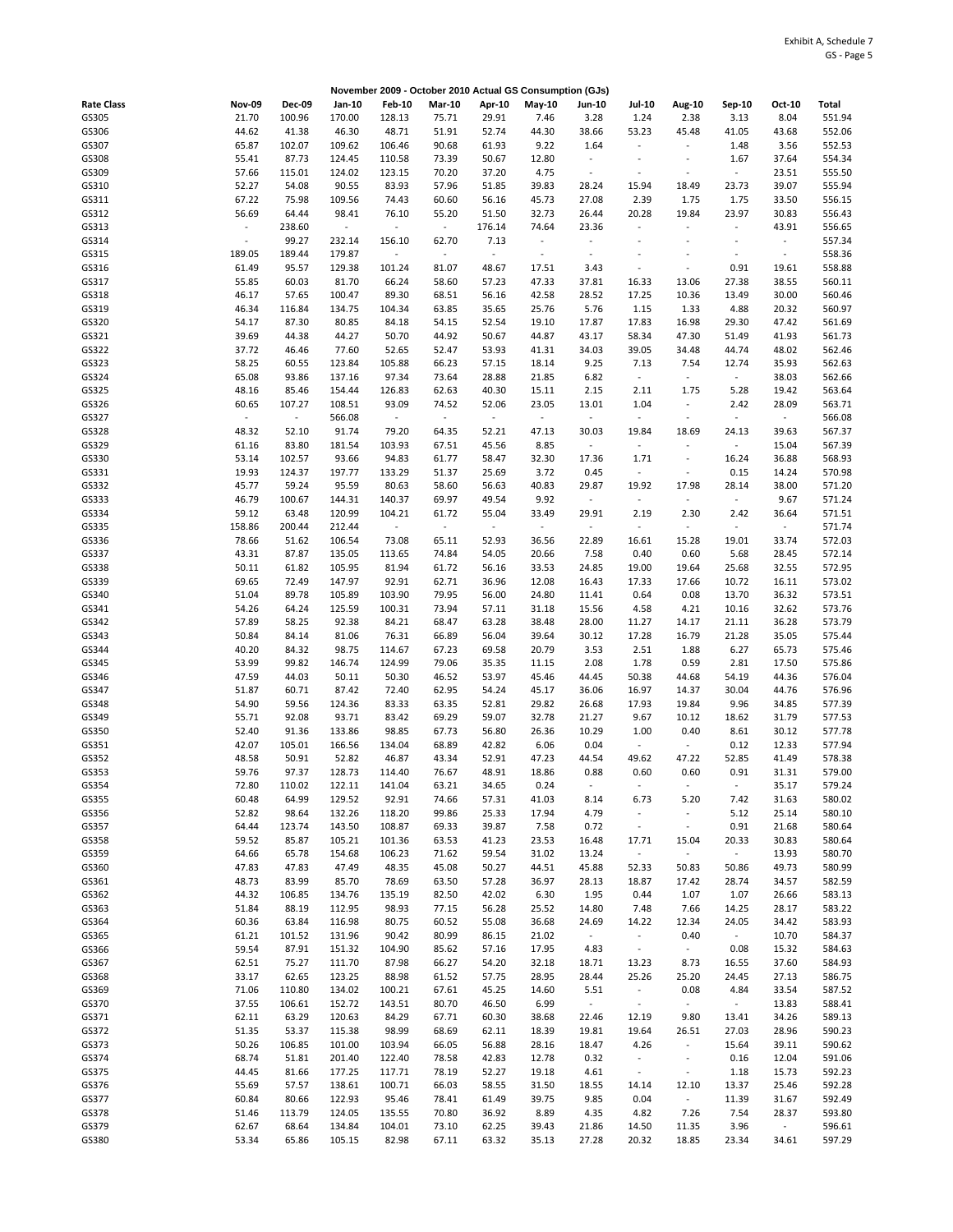|                   |                                   |                  |                  |                  |                 |                          | November 2009 - October 2010 Actual GS Consumption (GJs) |                          |                          |                          |                                   |                  |                  |
|-------------------|-----------------------------------|------------------|------------------|------------------|-----------------|--------------------------|----------------------------------------------------------|--------------------------|--------------------------|--------------------------|-----------------------------------|------------------|------------------|
| <b>Rate Class</b> | <b>Nov-09</b>                     | Dec-09           | Jan-10           | <b>Feb-10</b>    | <b>Mar-10</b>   | Apr-10                   | May-10                                                   | <b>Jun-10</b>            | <b>Jul-10</b>            | <b>Aug-10</b>            | Sep-10                            | Oct-10           | Total            |
| GS381             | 60.24                             | 113.52           | 113.95           | 95.22            | 69.18           | 53.13                    | 20.57                                                    | 8.16                     | 0.58                     | 1.36                     | 9.90                              | 51.96            | 597.77           |
| GS382             | 56.43                             | 89.10            | 121.56           | 95.84            | 85.52           | 74.73                    | 34.89                                                    | 5.29                     | $\blacksquare$           | $\omega$                 | $\overline{\phantom{a}}$          | 34.94            | 598.30           |
| GS383             | 46.09                             | 85.35            | 179.11           | 123.95           | 75.33           | 58.50                    | 17.25                                                    | 1.76                     | $\overline{\phantom{a}}$ | $\overline{\phantom{a}}$ | 0.63                              | 10.68            | 598.65           |
| GS384             | 67.18                             | 66.18            | 101.74           | 82.22            | 73.14           | 64.52                    | 47.05                                                    | 33.30                    | 4.78                     | 5.08                     | 11.75                             | 42.09            | 599.03           |
| GS385<br>GS386    | 55.09<br>50.29                    | 104.71<br>46.69  | 138.57<br>67.17  | 124.22<br>45.77  | 67.32<br>47.36  | 47.12<br>51.58           | 12.28<br>43.87                                           | 1.52<br>42.21            | 0.12<br>59.04            | 1.03<br>56.59            | 5.84<br>44.98                     | 41.58<br>43.92   | 599.40<br>599.47 |
| GS387             | 51.00                             | 62.68            | 95.97            | 78.89            | 69.17           | 65.32                    | 38.36                                                    | 29.68                    | 24.96                    | 21.23                    | 29.06                             | 33.18            | 599.50           |
| GS388             | 59.22                             | 145.12           | 71.81            | 97.78            | 72.12           | 62.61                    | 21.73                                                    | 15.76                    | 6.89                     | 4.96                     | 12.27                             | 31.59            | 601.86           |
| GS389             | 64.66                             | 86.89            | 162.02           | 101.66           | 71.74           | 57.63                    | 28.55                                                    | 1.95                     | $\overline{\phantom{a}}$ | $\sim$                   | $\overline{\phantom{a}}$          | 27.17            | 602.27           |
| GS390             | 57.34                             | 92.83            | 93.24            | 85.17            | 67.73           | 56.00                    | 34.41                                                    | 22.86                    | 16.56                    | 13.93                    | 22.75                             | 39.74            | 602.56           |
| GS391             | 77.98                             | 65.86            | 171.82           | 125.12           | 91.08           | 71.76                    | $\omega$                                                 | $\overline{\phantom{a}}$ | $\overline{\phantom{a}}$ | $\blacksquare$           | $\Box$                            | ÷                | 603.62           |
| GS392             | 58.20                             | 109.94           | 104.22           | 105.89           | 77.71           | 74.89                    | 19.74                                                    | 4.35                     | 1.31                     | $\omega$                 | 7.15                              | 40.98            | 604.38           |
| GS393             | 59.64                             | 67.89            | 96.94            | 77.17            | 66.75           | 55.08                    | 45.81                                                    | 35.06                    | 11.12                    | 10.95                    | 30.16                             | 48.22            | 604.79           |
| GS394<br>GS395    | 41.30<br>53.16                    | 99.03<br>91.76   | 153.76<br>99.62  | 115.26<br>90.58  | 73.42<br>67.65  | 53.61<br>63.85           | 11.64<br>34.02                                           | 2.35<br>20.03            | 0.08<br>15.96            | 0.36<br>13.22            | 32.35<br>19.37                    | 21.64<br>36.04   | 604.80<br>605.26 |
| GS396             | 58.94                             | 100.49           | 147.75           | 111.94           | 84.54           | 47.24                    | 10.97                                                    | 5.75                     | 1.11                     | 1.51                     | 13.10                             | 21.96            | 605.30           |
| GS397             | 75.29                             | 165.47           | 128.51           | 102.79           | 60.02           | 39.51                    | 12.16                                                    | 2.27                     | $\overline{\phantom{a}}$ | $\omega$                 | 1.15                              | 18.58            | 605.75           |
| GS398             | 53.66                             | 79.57            | 94.07            | 79.19            | 62.33           | 51.23                    | 39.88                                                    | 41.93                    | 26.05                    | 24.17                    | 22.49                             | 31.56            | 606.13           |
| GS399             | 43.42                             | 62.33            | 165.75           | 150.56           | 71.86           | 49.86                    | 42.86                                                    | 13.84                    | $\blacksquare$           | $\sim$                   | 0.24                              | 5.53             | 606.25           |
| GS400             | 33.32                             | 100.20           | 129.22           | 93.20            | 37.15           | 35.52                    | 24.15                                                    | 26.08                    | 35.18                    | 30.83                    | 27.72                             | 34.02            | 606.59           |
| GS401             | 68.17                             | 82.17            | 118.25           | 95.74            | 60.32           | 51.66                    | 35.72                                                    | 22.54                    | 11.91                    | 12.62                    | 15.72                             | 31.79            | 606.61           |
| GS402             | 60.30                             | 90.41            | 94.27            | 87.16            | 73.60           | 57.75                    | 31.42                                                    | 21.23                    | 17.48                    | 15.64                    | 21.08                             | 36.96            | 607.30           |
| GS403<br>GS404    | 51.50<br>$\overline{\phantom{a}}$ | 104.59<br>148.48 | 124.45<br>57.25  | 122.67<br>135.66 | 70.32<br>86.06  | 53.02<br>62.23           | 22.77<br>41.04                                           | 9.17<br>11.16            | 3.58<br>8.46             | 3.33<br>11.84            | 12.11<br>11.84                    | 30.16<br>34.71   | 607.67<br>608.73 |
| GS405             | 73.02                             | 88.71            | 117.80           | 109.39           | 75.24           | 56.48                    | 10.93                                                    | $\omega$                 | $\blacksquare$           | $\sim$                   | 14.49                             | 63.06            | 609.12           |
| GS406             | 49.67                             | 147.60           | 123.37           | 127.27           | 77.55           | 37.78                    | 6.00                                                     | 3.00                     | 0.79                     | 1.11                     | 7.07                              | 28.33            | 609.54           |
| GS407             | 76.67                             | 88.57            | 116.36           | 117.06           | 84.57           | 67.44                    | 18.98                                                    |                          |                          |                          | $\blacksquare$                    | 39.98            | 609.63           |
| GS408             | 74.31                             | 88.48            | 187.25           | 128.66           | 88.68           | 43.41                    | $\sim$                                                   | $\overline{a}$           | $\overline{\phantom{a}}$ | $\ddot{\phantom{0}}$     | $\overline{\phantom{a}}$          | ÷,               | 610.79           |
| GS409             | 81.47                             | 113.22           | 123.03           | 101.99           | 85.74           | 75.64                    | 24.21                                                    | ÷,                       |                          | $\sim$                   | $\tilde{\phantom{a}}$             | 6.09             | 611.39           |
| GS410             | 26.17                             | 39.55            | 269.17           | 174.92           | 102.22          | $\Box$                   | $\sim$                                                   | $\sim$                   | $\overline{\phantom{a}}$ | $\overline{\phantom{a}}$ | $\sim$                            | ÷,               | 612.03           |
| GS411             | 8.18                              | 92.75            | 166.72           | 199.57           | 95.59           | 44.85                    | 3.27                                                     | 0.15                     | 0.30                     | 0.15                     | 0.89                              | 0.74             | 613.16           |
| GS412<br>GS413    | 86.16<br>52.40                    | 117.67<br>77.08  | 106.15<br>93.20  | 102.74<br>75.59  | 57.27<br>69.92  | 36.49<br>55.40           | 43.84<br>34.06                                           | 18.15<br>24.54           | 5.28<br>26.15            | 3.64<br>26.27            | 12.79<br>31.20                    | 23.50<br>48.18   | 613.68<br>613.99 |
| GS414             | 58.62                             | 69.50            | 102.80           | 80.44            | 65.73           | 61.86                    | 41.27                                                    | 25.57                    | 21.18                    | 20.12                    | 29.69                             | 37.83            | 614.61           |
| GS415             | 71.10                             | 106.32           | 165.13           | 119.85           | 72.84           | 44.69                    | 9.13                                                     | $\sim$                   | $\blacksquare$           | $\sim$                   | $\overline{\phantom{a}}$          | 25.66            | 614.72           |
| GS416             | 91.12                             | 140.95           | 133.98           | 99.41            | 88.33           | 39.87                    | 5.88                                                     | 0.63                     | 3.27                     | $\omega$                 | $\blacksquare$                    | 11.69            | 615.13           |
| GS417             | 56.31                             | 72.00            | $\omega$         | 79.62            | 70.68           | 76.47                    | 48.69                                                    | 41.85                    | 42.44                    | 42.58                    | 43.79                             | 40.86            | 615.29           |
| GS418             | 57.82                             | 96.44            | 139.58           | 113.61           | 76.59           | 54.89                    | 19.98                                                    | 4.95                     | 0.68                     | 0.91                     | 8.77                              | 41.30            | 615.52           |
| GS419             | 51.80                             | 117.75           | 158.42           | 130.74           | 88.29           | 44.93                    | 12.08                                                    | 2.15                     | $\overline{\phantom{a}}$ | 0.12                     | 0.32                              | 9.07             | 615.67           |
| GS420             | 60.36                             | 63.36            | 123.80           | 86.24            | 67.31           | 63.28                    | 41.86                                                    | 27.16                    | 19.00                    | 18.41<br>0.05            | 16.35<br>$\overline{\phantom{a}}$ | 29.36            | 616.49           |
| GS421<br>GS422    | 24.94<br>84.12                    | 125.14<br>67.09  | 189.33<br>120.83 | 152.08<br>106.39 | 84.09<br>77.97  | 36.21<br>66.79           | 2.89<br>29.54                                            | 0.26<br>18.19            | 0.05<br>8.92             | 8.89                     | 17.22                             | 3.83<br>13.35    | 618.87<br>619.30 |
| GS423             | 60.16                             | 63.68            | 117.61           | 89.77            | 64.47           | 57.39                    | 40.39                                                    | 29.24                    | 18.77                    | 17.98                    | 20.40                             | 39.51            | 619.37           |
| GS424             | 49.31                             | 47.67            | 49.79            | 52.05            | 46.80           | 58.51                    | 47.06                                                    | 43.89                    | 53.61                    | 52.54                    | 57.33                             | 62.66            | 621.22           |
| GS425             | 62.69                             | 105.49           | 125.57           | 114.20           | 94.04           | 57.24                    | 25.12                                                    | 9.77                     | $\overline{\phantom{a}}$ | 1.23                     | 8.42                              | 17.86            | 621.63           |
| GS426             | 173.47                            | 235.69           | 213.41           | $\sim$           | $\blacksquare$  | $\overline{\phantom{a}}$ | $\omega$                                                 | $\bar{\phantom{a}}$      | $\overline{\phantom{a}}$ | $\omega$                 | $\ddot{\phantom{a}}$              | ÷,               | 622.57           |
| GS427             | 55.59                             | 56.14            | 56.46            | 48.00            | 44.01           | 54.49                    | 50.49                                                    | 51.59                    | 51.79                    | 47.10                    | 56.93                             | 50.37            | 622.96           |
| GS428             | 65.90                             | 93.34            | 103.26           | 85.66            | 79.31           | 70.26                    | 33.79                                                    | 17.66                    | 14.96                    | 6.11                     | 20.44                             | 32.58            | 623.27           |
| GS429<br>GS430    | 55.81<br>52.19                    | 73.64<br>59.71   | 174.79<br>118.37 | 141.06<br>106.19 | 79.17<br>66.75  | 55.16<br>61.37           | 17.70<br>36.04                                           | 6.22<br>29.63            | 3.63<br>14.90            | 1.11<br>17.54            | 0.87<br>20.99                     | 16.75<br>42.45   | 625.91<br>626.13 |
| GS431             | 50.74                             | 51.44            | 45.66            | 61.67            | 46.96           | 57.68                    | 51.25                                                    | 43.85                    | 56.59                    | 54.09                    | 48.95                             | 57.29            | 626.17           |
| GS432             | $\omega$                          | $\omega$         | 185.14           | 173.59           | 149.21          | 74.51                    | 21.83                                                    | 4.63                     | $\sim$                   | $\sim$                   | 0.83                              | 17.98            | 627.72           |
| GS433             | 43.11                             | 86.05            | 128.55           | 108.71           | 74.88           | 57.48                    | 34.37                                                    | 19.79                    | 13.26                    | 13.53                    | 19.09                             | 29.04            | 627.86           |
| GS434             | 51.23                             | 56.90            | 105.79           | 75.22            | 63.03           | 56.43                    | 48.72                                                    | 34.22                    | 30.80                    | 27.58                    | 35.04                             | 43.09            | 628.05           |
| GS435             | $\sim$                            | $\omega$         | 102.60           | 85.37            | 86.46           | 77.19                    | 45.62                                                    | 36.03                    | 34.00                    | 29.33                    | 55.38                             | 76.27            | 628.25           |
| GS436             | 62.75                             | 61.54            | 139.32           | 94.23            | 68.67<br>70.02  | 57.39                    | 36.12                                                    | 21.70                    | 17.97                    | 15.64                    | 21.03                             | 32.03            | 628.39           |
| GS437<br>GS438    | 122.67<br>63.23                   | 81.42<br>83.40   | 113.92<br>127.73 | 129.73<br>100.51 | 68.75           | 48.87<br>58.43           | 40.51<br>34.49                                           | 3.63<br>22.58            | 3.19<br>11.27            | 2.78<br>9.37             | 3.17<br>14.09                     | 8.75<br>35.33    | 628.66<br>629.18 |
| GS439             | 23.13                             | 89.50            | 123.59           | 143.58           | 160.45          | 73.98                    | 8.57                                                     | 0.76                     | $\blacksquare$           | $\sim$                   | 0.25                              | 6.66             | 630.47           |
| GS440             | 53.28                             | 113.70           | 112.95           | 102.67           | 74.16           | 50.66                    | 27.83                                                    | 19.43                    | 13.85                    | 11.71                    | 18.82                             | 31.75            | 630.81           |
| GS441             | 68.79                             | 96.60            | 103.71           | 79.65            | 72.12           | 58.39                    | 33.86                                                    | 20.39                    | 15.17                    | 14.25                    | 27.83                             | 40.06            | 630.82           |
| GS442             | 43.83                             | 54.61            | 141.65           | 95.96            | 56.90           | 84.09                    | 61.42                                                    | 23.11                    | 3.38                     | 3.51                     | 18.55                             | 46.50            | 633.51           |
| GS443             | 34.93                             | 28.55            | 240.73           | 87.32            | 84.15           | 40.99                    | 42.37                                                    | 9.67                     | 13.52                    | 6.62                     | 5.95                              | 39.02            | 633.82           |
| GS444             | 43.43                             | 82.52            | 117.89           | 199.26           | 113.31          | 43.67                    | 0.74                                                     | 1.19                     | 0.30                     | 0.89                     | 12.44                             | 18.40            | 634.04           |
| GS445<br>GS446    | 62.71<br>54.02                    | 60.15<br>39.80   | 116.03<br>45.75  | 81.98<br>40.08   | 81.25<br>49.89  | 70.21<br>48.15           | 45.53<br>48.56                                           | 34.06<br>49.18           | 13.51<br>59.32           | 12.90<br>80.00           | 19.57<br>66.36                    | 36.25<br>53.55   | 634.15<br>634.66 |
| GS447             | $\omega$                          | $\omega$         | 82.35            | 206.97           | 197.47          | 148.37                   | $\sim$                                                   | $\omega$                 | $\omega$                 | $\sim$                   | $\omega$                          | $\omega_{\rm c}$ | 635.16           |
| GS448             | 55.69                             | 119.91           | 148.69           | 139.56           | 89.03           | 42.54                    | 15.48                                                    | 6.10                     | 3.16                     | 2.24                     | 4.49                              | 9.00             | 635.89           |
| GS449             | 66.24                             | 94.93            | 98.51            | 90.58            | 75.32           | 61.38                    | 35.93                                                    | 20.79                    | 15.21                    | 13.85                    | 24.93                             | 38.91            | 636.58           |
| GS450             | 63.55                             | 66.78            | 110.91           | 103.97           | 74.42           | 59.46                    | 40.71                                                    | 25.73                    | 18.33                    | 18.02                    | 23.53                             | 32.74            | 638.15           |
| GS451             | 60.10                             | 101.68           | 106.17           | 94.96            | 73.48           | 61.98                    | 35.49                                                    | 22.30                    | 11.19                    | 10.44                    | 19.01                             | 41.49            | 638.29           |
| GS452             | 51.90                             | 46.80            | 48.28            | 54.99            | 50.43           | 58.28                    | 50.33                                                    | 53.86                    | 63.44                    | 55.64                    | 59.79                             | 45.36            | 639.10           |
| GS453<br>GS454    | 106.11<br>68.95                   | 105.78           | 133.93<br>109.15 | 141.67<br>89.07  | 100.23<br>77.63 | 52.02                    | $\sim$<br>29.79                                          | $\omega$<br>24.54        | $\blacksquare$           | $\sim$<br>13.25          | $\omega$<br>18.98                 | ÷<br>36.12       | 639.74           |
| GS455             | 155.77                            | 95.29<br>23.21   | 158.45           | 129.81           | 88.71           | 62.89<br>53.02           | 11.83                                                    | 0.56                     | 15.57<br>$\blacksquare$  | $\sim$                   | 1.01                              | 22.38            | 641.23<br>644.75 |
| GS456             | 60.40                             | 71.30            | 132.69           | 94.51            | 81.65           | 62.57                    | 39.91                                                    | 20.54                    | 11.59                    | 12.78                    | 20.56                             | 38.63            | 647.13           |
|                   |                                   |                  |                  |                  |                 |                          |                                                          |                          |                          |                          |                                   |                  |                  |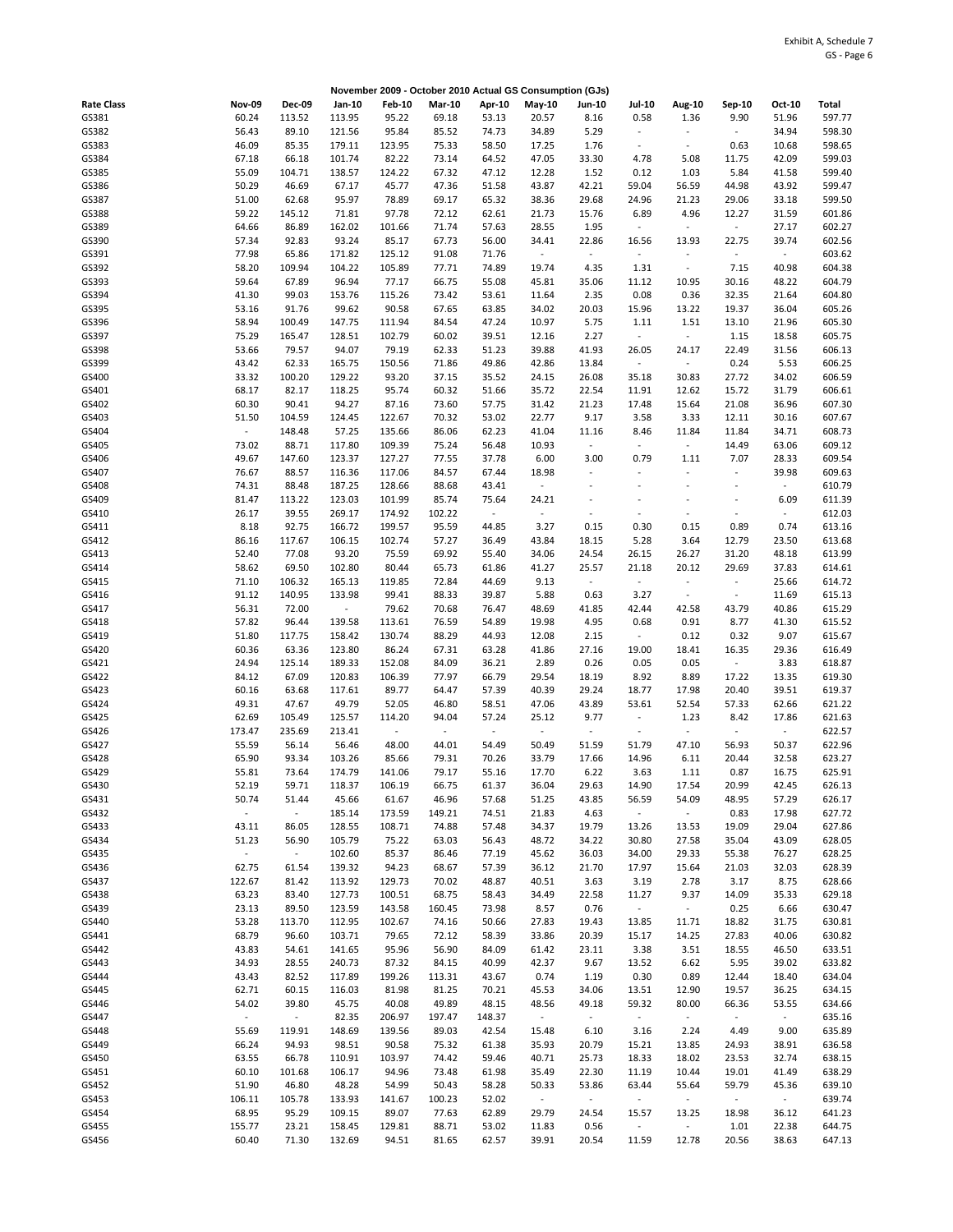|                   |                |                         |                  |                  |                 |                          | November 2009 - October 2010 Actual GS Consumption (GJs) |                                   |                                  |                             |                                   |                   |                  |
|-------------------|----------------|-------------------------|------------------|------------------|-----------------|--------------------------|----------------------------------------------------------|-----------------------------------|----------------------------------|-----------------------------|-----------------------------------|-------------------|------------------|
| <b>Rate Class</b> | <b>Nov-09</b>  | <b>Dec-09</b>           | Jan-10           | <b>Feb-10</b>    | <b>Mar-10</b>   | Apr-10                   | May-10                                                   | <b>Jun-10</b>                     | <b>Jul-10</b>                    | <b>Aug-10</b>               | Sep-10                            | Oct-10            | Total            |
| GS457             | 37.88          | 76.56                   | 130.85           | 127.11           | 73.25           | 62.03                    | 27.50                                                    | 19.85                             | 21.48                            | 18.95                       | 22.89                             | 29.57             | 647.92           |
| GS458             | 75.23          | 79.87                   | 159.79           | 110.33           | 70.30           | 59.58                    | 33.77                                                    | 14.72                             | 3.47                             | 2.90                        | 8.18                              | 30.20             | 648.34           |
| GS459             | $\sim$         | 84.13                   | 175.77           | 131.98           | 88.91           | 62.93                    | 51.20                                                    | 16.95                             | 1.24                             | $\sim$                      | 2.78                              | 32.47             | 648.36           |
| GS460             | 57.21          | 80.11                   | 116.66           | 86.95            | 74.10           | 59.66                    | 37.96                                                    | 42.84                             | 18.61                            | 18.37                       | 22.58                             | 33.66             | 648.71           |
| GS461<br>GS462    | 66.62<br>57.33 | 64.09<br>109.39         | 180.06<br>173.21 | 143.91<br>146.55 | 87.35<br>80.69  | 51.72<br>56.04           | 29.30<br>11.08                                           | 6.78<br>1.64                      | $\overline{\phantom{a}}$<br>1.08 | $\sim$<br>0.91              | 0.40<br>1.07                      | 18.52<br>9.99     | 648.75<br>648.98 |
| GS463             | 68.65          | 70.35                   | 145.63           | 86.31            | 74.58           | 61.93                    | 40.83                                                    | 24.97                             | 14.22                            | 12.94                       | 15.91                             | 34.34             | 650.66           |
| GS464             | 61.91          | 69.71                   | 144.52           | 103.93           | 78.93           | 60.58                    | 31.66                                                    | 21.82                             | 12.23                            | 13.02                       | 17.14                             | 35.41             | 650.86           |
| GS465             | 59.56          | 84.47                   | 111.15           | 85.76            | 83.85           | 62.33                    | 39.83                                                    | 27.68                             | 19.40                            | 18.85                       | 20.76                             | 38.27             | 651.91           |
| GS466             | 37.67          | 68.88                   | 129.16           | 176.13           | 102.26          | 65.87                    | 30.26                                                    | 7.30                              | 1.24                             | 0.91                        | 3.21                              | 29.08             | 651.97           |
| GS467             | 64.04          | 68.00                   | 109.62           | 84.90            | 67.73           | 59.39                    | 42.75                                                    | 30.16                             | 20.66                            | 19.29                       | 32.47                             | 53.55             | 652.56           |
| GS468             | $\omega$       | $\omega$                | 134.36           | 99.51            | 78.09           | 75.87                    | 60.88                                                    | 48.66                             | 37.49                            | 28.85                       | 39.09                             | 49.81             | 652.61           |
| GS469             | 55.85          | 73.60                   | 150.43           | 101.70           | 80.29           | 66.87                    | 33.05                                                    | 21.50                             | 14.98                            | 12.94                       | 14.68                             | 29.00             | 654.89           |
| GS470<br>GS471    | 54.14<br>60.02 | 72.89<br>72.60          | 147.89<br>110.26 | 138.99<br>79.57  | 70.98<br>68.01  | 66.51<br>63.85           | 29.58<br>47.53                                           | 17.91<br>38.10                    | 12.51<br>25.00                   | 11.98<br>22.90              | 10.47<br>32.59                    | 23.75<br>37.44    | 657.60<br>657.87 |
| GS472             | 50.37          | 131.72                  | 216.59           | 146.18           | 69.27           | 38.50                    | 5.67                                                     | $\sim$                            | $\overline{\phantom{a}}$         | $\overline{\phantom{a}}$    | $\overline{\phantom{a}}$          | $\blacksquare$    | 658.30           |
| GS473             | 72.24          | 83.80                   | 162.53           | 112.67           | 84.24           | 69.26                    | 39.71                                                    | 11.49                             | $\blacksquare$                   | $\mathcal{L}_{\mathcal{A}}$ | 5.64                              | 20.61             | 662.19           |
| GS474             | 59.00          | 55.59                   | 69.36            | 56.30            | 54.72           | 55.64                    | 56.02                                                    | 46.98                             | 50.92                            | 56.23                       | 51.24                             | 50.21             | 662.21           |
| GS475             | 146.19         | 76.54                   | 95.00            | 76.81            | 58.28           | 57.71                    | 36.20                                                    | 28.92                             | 17.05                            | 15.48                       | 23.30                             | 30.83             | 662.31           |
| GS476             | 69.29          | 73.60                   | 116.74           | 99.51            | 74.34           | 65.67                    | 40.71                                                    | 28.64                             | 16.93                            | 16.90                       | 23.38                             | 37.48             | 663.19           |
| GS477             | 76.53          | 99.50                   | 108.79           | 109.39           | 70.36           | 50.82                    | 27.04                                                    | 25.61                             | 28.50                            | 21.59                       | 20.13                             | 25.62             | 663.88           |
| GS478             | 63.29          | 55.01                   | 43.60            | 41.18            | 36.35           | 62.53                    | 74.02                                                    | 52.01                             | 65.70                            | 58.11                       | 62.95                             | 49.86             | 664.61           |
| GS479<br>GS480    | 66.40<br>65.86 | 73.87<br>106.69         | 136.52<br>156.70 | 118.26<br>132.21 | 102.31<br>83.50 | 86.59<br>48.44           | 37.80<br>18.74                                           | $\sim$<br>6.94                    | $\blacksquare$<br>0.20           | $\omega$<br>0.24            | $\blacksquare$<br>7.34            | 42.97<br>38.27    | 664.72<br>665.13 |
| GS481             | 64.71          | 66.60                   | 58.61            | 62.75            | 44.02           | 89.26                    | 51.77                                                    | 51.35                             | 36.31                            | 9.66                        | 11.77                             | 120.55            | 667.36           |
| GS482             | 67.59          | 95.41                   | 112.84           | 96.31            | 74.04           | 59.23                    | 35.17                                                    | 26.25                             | 21.54                            | 17.26                       | 22.39                             | 39.47             | 667.50           |
| GS483             | 46.86          | 126.20                  | 139.54           | 152.85           | 100.11          | 66.84                    | 8.49                                                     | 1.16                              |                                  | $\omega$                    | 0.20                              | 25.50             | 667.75           |
| GS484             | 60.10          | 101.36                  | 159.53           | 120.41           | 101.47          | 79.70                    | 25.44                                                    | $\overline{\phantom{a}}$          | $\overline{\phantom{a}}$         | $\overline{\phantom{a}}$    | 1.23                              | 18.70             | 667.94           |
| GS485             | 75.43          | $\sim$                  | 217.69           | 205.23           | 130.86          | 38.91                    | $\sim$                                                   | $\sim$                            | $\sim$                           | $\overline{\phantom{a}}$    | $\sim$                            | ÷                 | 668.12           |
| GS486             | 73.63          | 65.59                   | 115.71           | 103.13           | 76.69           | 68.50                    | 41.55                                                    | 25.49                             | 16.53                            | 19.40                       | 19.68                             | 42.25             | 668.15           |
| GS487             | 58.45          | 74.91                   | 151.06           | 128.90           | 86.24           | 65.08                    | 37.04                                                    | 23.05                             | 10.88                            | 6.23                        | 7.10                              | 19.77             | 668.71           |
| GS488<br>GS489    | 71.82<br>51.16 | 104.42<br>107.69        | 174.81<br>130.90 | 122.27<br>124.96 | 92.13<br>79.87  | 57.71<br>65.64           | 12.72<br>40.57                                           | 3.71<br>12.58                     | ÷,<br>8.45                       | $\sim$<br>8.11              | 2.86<br>10.28                     | 26.73<br>31.31    | 669.18<br>671.52 |
| GS490             | 65.12          | 77.04                   | 98.83            | 81.00            | 69.37           | 66.76                    | 44.18                                                    | 32.64                             | 34.20                            | 30.24                       | 35.69                             | 36.52             | 671.59           |
| GS491             | 60.24          | 53.53                   | 76.41            | 59.71            | 58.73           | 61.81                    | 62.19                                                    | 50.66                             | 43.47                            | 43.82                       | 49.22                             | 51.81             | 671.60           |
| GS492             | 77.27          | 91.90                   | 125.52           | 123.11           | 85.49           | 77.95                    | 33.70                                                    | $\sim$                            | $\blacksquare$                   | $\omega$                    | $\Box$                            | 59.80             | 674.74           |
| GS493             | 71.18          | 85.18                   | 113.83           | 88.91            | 76.63           | 66.40                    | 39.16                                                    | 24.22                             | 19.90                            | 17.34                       | 25.84                             | 46.19             | 674.78           |
| GS494             | 45.25          | 54.04                   | 92.41            | 67.24            | 60.56           | 55.71                    | 51.44                                                    | 50.13                             | 45.67                            | 48.85                       | 46.90                             | 56.79             | 674.99           |
| GS495             | 58.38          | 93.55                   | 108.11           | 88.71            | 81.39           | 70.42                    | 38.88                                                    | 27.41                             | 20.26                            | 16.03                       | 30.49                             | 41.53             | 675.16           |
| GS496<br>GS497    | 46.22<br>49.78 | 225.34<br>70.40         | 160.25<br>87.04  | 130.19<br>85.29  | 114.09<br>68.48 | $\overline{\phantom{a}}$ | $\sim$<br>44.43                                          | $\overline{\phantom{a}}$<br>38.46 | $\overline{\phantom{a}}$         | 0.04<br>43.53               | $\overline{\phantom{a}}$<br>50.18 | $\sim$<br>37.92   | 676.13           |
| GS498             | 72.20          | 60.47                   | 114.99           | 107.31           | 74.62           | 60.27<br>64.84           | 29.19                                                    | 29.20                             | 40.63<br>28.77                   | 29.01                       | 33.42                             | 32.51             | 676.41<br>676.53 |
| GS499             | 72.20          | 113.95                  | 139.00           | 137.17           | 95.19           | 71.85                    | 48.80                                                    | $\Box$                            | $\blacksquare$                   | $\sim$                      | $\Box$                            | $\sim$            | 678.16           |
| GS500             | $\sim$         | 47.73                   | 270.11           | 144.24           | 99.02           | 63.56                    | 28.07                                                    | 9.17                              | 1.55                             | 0.40                        | 2.34                              | 12.21             | 678.40           |
| GS501             | 54.02          | 67.57                   | 101.98           | 94.82            | 72.30           | 65.75                    | 51.59                                                    | 28.56                             | 18.05                            | 21.75                       | 34.69                             | 68.79             | 679.87           |
| GS502             | 66.38          | 75.27                   | 157.22           | 109.93           | 80.65           | 68.42                    | 41.07                                                    | 29.28                             | 5.30                             | 4.13                        | 4.56                              | 38.83             | 681.04           |
| GS503             | 70.23          | 113.46                  | 125.21           | 107.28           | 79.39           | 66.00                    | 39.56                                                    | 20.71                             | 1.63                             | $\sim$                      | 7.19                              | 51.32             | 681.98           |
| GS504<br>GS505    | 66.41<br>65.90 | $\blacksquare$<br>94.87 | 175.94<br>137.06 | 197.32<br>113.23 | 113.52<br>78.25 | 73.35<br>68.86           | 15.12<br>36.08                                           | 0.88<br>16.51                     | $\overline{\phantom{a}}$<br>7.97 | 0.13<br>8.10                | 3.39<br>14.84                     | 37.07<br>42.17    | 683.13<br>683.84 |
| GS506             | 82.97          | 39.74                   | 33.09            | 269.11           | 132.65          | 78.99                    | 13.92                                                    | 0.52                              | $\Box$                           | $\omega$                    | 0.48                              | 32.54             | 684.01           |
| GS507             | 58.58          | 91.13                   | 137.51           | 107.84           | 75.08           | 58.39                    | 35.97                                                    | 23.18                             | 18.15                            | 16.39                       | 23.34                             | 38.55             | 684.11           |
| GS508             | 47.18          | 111.24                  | 125.89           | 113.29           | 76.95           | 54.81                    | 27.83                                                    | 6.46                              | 3.70                             | 10.87                       | 23.22                             | 83.35             | 684.79           |
| GS509             | 76.77          | 161.35                  | 183.62           | 95.63            | 92.01           | 60.06                    | 13.80                                                    | $\sim$                            | $\overline{\phantom{a}}$         | $\sim$                      | $\omega$                          | 1.59              | 684.83           |
| GS510             | 77.80          | 44.95                   | 38.35            | 85.64            | 92.43           | 81.51                    | 50.27                                                    | 39.36                             | 43.64                            | 36.45                       | 43.54                             | 52.40             | 686.34           |
| GS511             | 15.44          | 119.21                  | 226.21           | 195.41           | 86.26           | 32.19                    | 7.89                                                     | 1.13                              | $\overline{\phantom{a}}$         | $\sim$                      | $\omega$                          | 3.27              | 687.01           |
| GS512<br>GS513    | 75.09<br>58.50 | 98.90<br>95.21          | 200.24<br>109.46 | 142.04<br>98.57  | 87.46<br>78.43  | 49.39<br>72.01           | 14.95<br>41.79                                           | $\omega$                          | $\blacksquare$<br>23.73          | $\sim$<br>18.49             | 0.04<br>27.31                     | 20.77             | 688.88<br>689.45 |
| GS514             | 26.83          | 144.36                  | 196.76           | 148.09           | 84.52           | 54.98                    | 4.53                                                     | 24.50<br>0.13                     | $\overline{\phantom{a}}$         | $\sim$                      | 4.14                              | 41.45<br>25.13    | 689.47           |
| GS515             | 87.97          | 119.97                  | 136.88           | 122.67           | 81.75           | 53.53                    | 19.94                                                    | 7.06                              | $\blacksquare$                   | $\sim$                      | 12.62                             | 47.38             | 689.77           |
| GS516             | 194.29         | 184.93                  | 311.15           | $\omega_{\rm c}$ | $\omega$        | $\Box$                   | $\sim$                                                   | $\omega$                          | $\overline{\phantom{a}}$         | $\sim$                      | $\Box$                            | $\omega$          | 690.37           |
| GS517             | 55.38          | 58.52                   | 95.23            | 69.34            | 53.81           | 60.54                    | 52.19                                                    | 44.03                             | 50.36                            | 51.83                       | 51.95                             | 47.35             | 690.53           |
| GS518             | 63.63          | 118.35                  | 165.91           | 144.58           | 84.10           | 63.02                    | 9.89                                                     | $\sim$                            | $\blacksquare$                   | $\sim$                      | $\sim$                            | 43.25             | 692.73           |
| GS519             | 75.09          | 84.61                   | 88.02            | 88.51            | 63.13           | 81.98                    | 41.48                                                    | 31.98                             | 24.05                            | 25.01                       | 40.26                             | 48.80             | 692.92           |
| GS520             | $\sim$         | $\sim$                  | 693.33           | $\sim$           | $\sim$          | $\blacksquare$           | $\sim$                                                   | $\omega$                          | $\overline{\phantom{a}}$         | $\sim$                      | $\blacksquare$                    | $\sim$            | 693.33           |
| GS521             | 60.22          | 104.42<br>138.65        | 110.89           | 93.25            | 75.24           | 68.95                    | 44.26                                                    | 26.93                             | 16.32                            | 12.82                       | 30.61                             | 51.08             | 694.99<br>695.28 |
| GS522<br>GS523    | 43.15<br>74.01 | 116.28                  | 160.45<br>149.61 | 150.47<br>127.24 | 104.75<br>83.42 | 51.02<br>61.02           | 14.83<br>22.49                                           | 6.90<br>1.40                      | 0.88<br>$\sim$                   | 1.19<br>$\sim$              | 3.89<br>8.61                      | 19.10<br>51.44    | 695.52           |
| GS524             | 56.36          | 155.63                  | 147.80           | 132.73           | 101.36          | 33.77                    | 7.55                                                     | 5.64                              | $\blacksquare$                   | $\omega$                    | $\blacksquare$                    | 54.76             | 695.60           |
| GS525             | 66.82          | 101.81                  | 152.02           | 132.77           | 87.81           | 68.87                    | 28.20                                                    | 2.39                              | 1.75                             | 1.71                        | 5.40                              | 48.42             | 697.97           |
| GS526             | 76.37          | 102.23                  | 129.82           | 117.66           | 86.38           | 75.28                    | 28.43                                                    | 14.76                             | 1.75                             | 1.43                        | 13.54                             | 50.84             | 698.49           |
| GS527             | 64.47          | 67.89                   | 143.84           | 103.73           | 85.56           | 69.90                    | 41.86                                                    | 27.60                             | 20.92                            | 18.10                       | 20.16                             | 36.92             | 700.95           |
| GS528             | 70.31          | 117.55                  | 138.19           | 115.47           | 102.67          | 66.80                    | 21.53                                                    | 10.73                             | 2.43                             | 1.59                        | 8.02                              | 46.03             | 701.32           |
| GS529             | 77.19          | 109.11                  | 131.75           | 177.18           | 120.31          | 52.06                    | 19.50                                                    | 13.41                             | 1.47                             | 0.48                        | $\overline{\phantom{a}}$          | $\sim$            | 702.46           |
| GS530<br>GS531    | 60.46<br>63.99 | 98.58<br>103.36         | 122.68<br>172.41 | 98.46<br>140.11  | 82.86<br>128.42 | 74.28<br>52.09           | 45.94<br>26.31                                           | 31.80<br>16.07                    | 16.56<br>$\blacksquare$          | 16.27<br>$\sim$             | 18.06<br>$\blacksquare$           | 36.60<br>$\omega$ | 702.55<br>702.76 |
| GS532             | 74.88          | 86.42                   | 111.99           | 101.28           | 85.85           | 82.33                    | 43.71                                                    | 16.04                             | 17.59                            | 15.48                       | 19.49                             | 48.70             | 703.76           |
|                   |                |                         |                  |                  |                 |                          |                                                          |                                   |                                  |                             |                                   |                   |                  |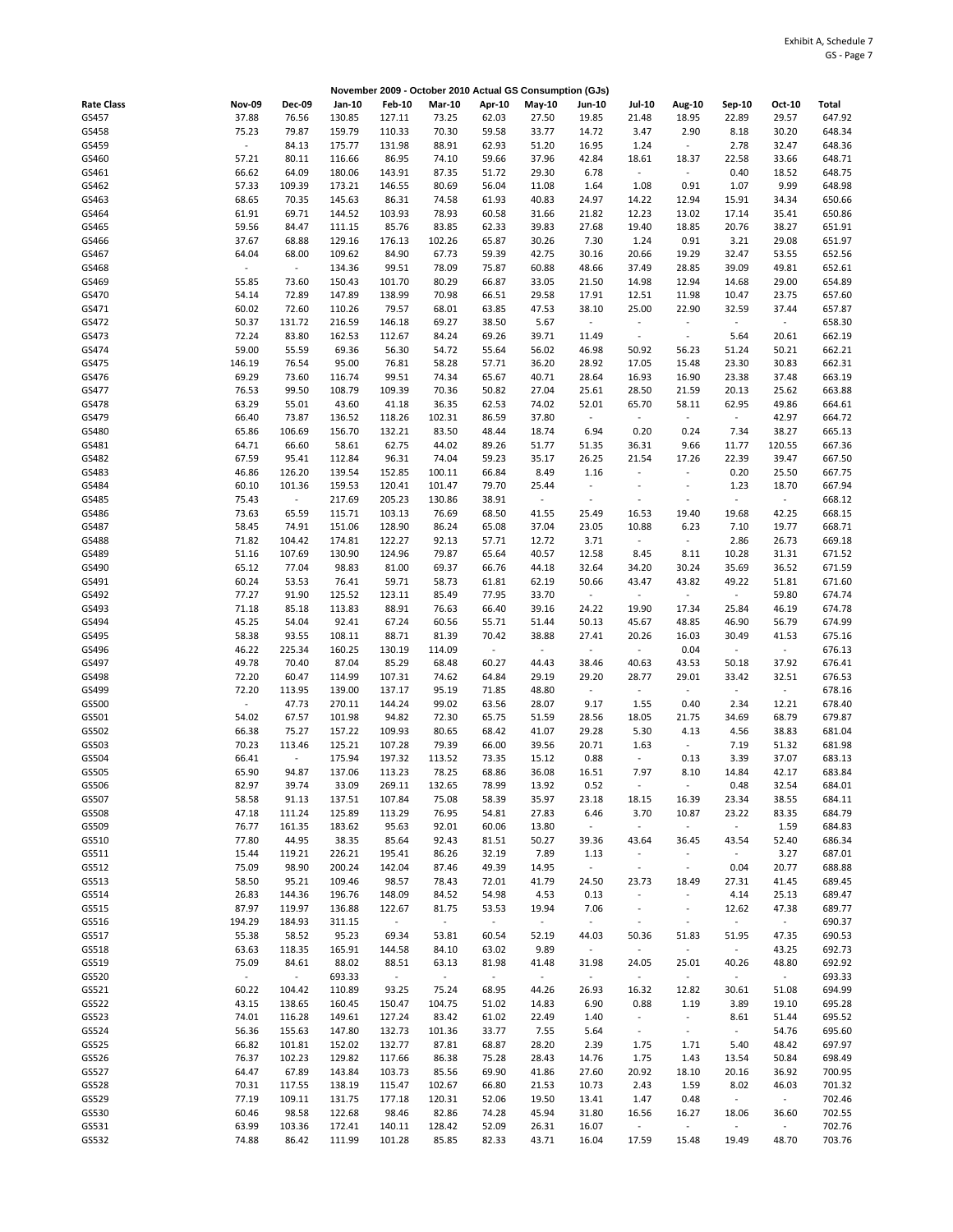|                   |                 |                  |                  |                          | November 2009 - October 2010 Actual GS Consumption (GJs) |                                   |                 |                                    |                                    |                                  |                          |                                   |                  |
|-------------------|-----------------|------------------|------------------|--------------------------|----------------------------------------------------------|-----------------------------------|-----------------|------------------------------------|------------------------------------|----------------------------------|--------------------------|-----------------------------------|------------------|
| <b>Rate Class</b> | <b>Nov-09</b>   | Dec-09           | Jan-10           | <b>Feb-10</b>            | <b>Mar-10</b>                                            | Apr-10                            | $May-10$        | Jun-10                             | <b>Jul-10</b>                      | <b>Aug-10</b>                    | Sep-10                   | Oct-10                            | Total            |
| GS533             | 78.02           | 66.14            | 63.91            | 83.28                    | 58.69                                                    | 70.14                             | 25.92           | 26.16                              | 42.52                              | 33.09                            | 79.11                    | 77.03                             | 704.01           |
| GS534             | 70.76           | 56.14            | 78.93            | 66.59                    | 48.89                                                    | 58.66                             | 57.37           | 59.51                              | 43.94                              | 59.56                            | 51.79                    | 52.32                             | 704.46           |
| GS535             | 67.47           | 103.74           | 101.85           | 91.70                    | 74.44                                                    | 77.11                             | 43.99           | 27.45                              | 23.29                              | 16.87                            | 28.62                    | 48.02                             | 704.55           |
| GS536             | 60.73           | 55.30            | 105.50           | 83.38                    | 72.36                                                    | 72.25                             | 51.00           | 44.77                              | 36.27                              | 30.79                            | 34.73                    | 57.73                             | 704.81           |
| GS537<br>GS538    | 65.70<br>65.20  | 112.58<br>98.94  | 152.54<br>119.90 | 147.50<br>107.56         | 80.58<br>74.60                                           | 60.74<br>74.09                    | 33.60<br>43.11  | 15.62<br>27.61                     | 2.53<br>14.81                      | 1.48<br>12.90                    | 1.92<br>27.51            | 31.01<br>45.63                    | 705.80<br>711.86 |
| GS539             | 64.28           | 103.11           | 113.95           | 94.88                    | 72.88                                                    | 67.39                             | 41.43           | 30.04                              | 27.63                              | 23.89                            | 29.65                    | 43.05                             | 712.18           |
| GS540             | 126.98          | 90.78            | 138.68           | 114.42                   | 70.30                                                    | 53.97                             | 33.17           | 10.69                              | 31.51                              | 11.55                            | 12.58                    | 17.67                             | 712.30           |
| GS541             | $\Box$          | $\Box$           | 93.91            | 105.10                   | 96.84                                                    | 84.04                             | 55.11           | 54.58                              | 61.39                              | 52.66                            | 53.67                    | 56.53                             | 713.83           |
| GS542             | 53.77           | 50.85            | 66.81            | 66.92                    | 49.16                                                    | 62.18                             | 59.18           | 75.57                              | 59.58                              | 56.55                            | 56.69                    | 57.57                             | 714.83           |
| GS543             | 63.59           | 46.26            | 76.39            | 52.44                    | 54.76                                                    | 57.95                             | 53.83           | 62.82                              | 59.60                              | 66.27                            | 58.94                    | 62.90                             | 715.75           |
| GS544             | 105.94          | 198.50           | 129.33           | 105.88                   | 42.76                                                    | 49.07                             | 63.61           | 19.03                              | $\blacksquare$                     | $\sim$                           | $\sim$                   | 1.91                              | 716.03           |
| GS545             | 62.67           | 47.06            | 73.73            | 69.82                    | 62.63                                                    | 65.63                             | 55.42           | 64.37                              | 54.58                              | 49.96                            | 59.13                    | 56.34                             | 721.34           |
| GS546<br>GS547    | 68.33<br>39.87  | 95.40<br>108.36  | 126.82<br>119.08 | 108.11<br>95.42          | 80.81<br>77.41                                           | 71.60<br>70.21                    | 47.23<br>45.45  | 24.36<br>37.41                     | 0.90<br>23.79                      | 0.90<br>24.52                    | 26.26<br>32.94           | 70.95<br>47.31                    | 721.67<br>721.77 |
| GS548             | 6.25            | 71.74            | 169.24           | 144.56                   | 193.12                                                   | 98.32                             | 27.36           | $\blacksquare$                     | $\sim$                             | $\sim$                           | $\overline{\phantom{a}}$ | 11.27                             | 721.86           |
| GS549             | 53.81           | 105.01           | 142.34           | 105.01                   | 93.49                                                    | 66.05                             | 39.35           | 38.94                              | 23.39                              | 14.82                            | 12.98                    | 28.09                             | 723.28           |
| GS550             | 71.46           | 124.33           | 195.08           | 143.03                   | 93.33                                                    | 54.53                             | 15.15           | 5.51                               | 0.48                               | 0.40                             | 3.89                     | 18.50                             | 725.69           |
| GS551             | 65.76           | 101.20           | 151.40           | 125.69                   | 84.18                                                    | 58.63                             | 31.58           | 21.11                              | 24.44                              | 22.10                            | 23.54                    | 21.40                             | 731.03           |
| GS552             | 67.49           | 96.67            | 199.73           | 155.62                   | 90.97                                                    | 64.29                             | 25.88           | 2.34                               | 1.56                               | 1.67                             | 6.22                     | 18.92                             | 731.36           |
| GS553             | 71.48           | 106.86           | 129.37           | 142.38                   | 100.00                                                   | 71.63                             | 27.15           | 9.09                               | 2.90                               | 1.38                             | 11.91                    | 60.32                             | 734.47           |
| GS554             | 81.49           | 80.86            | 154.95           | 132.51                   | 84.08                                                    | 69.54                             | 33.45           | 18.75                              | 13.39                              | 12.30                            | 14.60                    | 39.91                             | 735.83           |
| GS555<br>GS556    | 59.86<br>68.31  | 80.57<br>91.25   | 79.27<br>158.18  | 74.52<br>135.99          | 63.34<br>104.91                                          | 65.20<br>82.61                    | 52.36<br>43.87  | 45.76<br>23.26                     | 56.61<br>2.83                      | 52.46<br>2.02                    | 55.89<br>3.81            | 51.48<br>21.32                    | 737.32<br>738.36 |
| GS557             | 57.33           | 68.64            | 67.14            | 76.14                    | 67.59                                                    | 60.62                             | 59.53           | 49.02                              | 61.36                              | 53.33                            | 64.53                    | 54.27                             | 739.50           |
| GS558             | 79.82           | 92.65            | 124.21           | 116.19                   | 98.71                                                    | 118.50                            | 42.11           | $\omega$                           | $\overline{\phantom{a}}$           | $\sim$                           | 0.04                     | 68.19                             | 740.42           |
| GS559             | 43.92           | 147.03           | 171.70           | 192.61                   | 113.72                                                   | 47.72                             | 4.75            | 0.20                               | $\overline{\phantom{a}}$           | $\sim$                           | 0.56                     | 18.30                             | 740.51           |
| GS560             | 79.32           | 93.86            | 76.22            | 77.26                    | 67.37                                                    | 53.05                             | 47.34           | 53.58                              | 56.77                              | 45.75                            | 32.08                    | 58.44                             | 741.04           |
| GS561             | 65.66           | 68.64            | 93.22            | 80.99                    | 59.99                                                    | 75.71                             | 59.98           | 48.68                              | 37.68                              | 36.83                            | 51.15                    | 62.57                             | 741.10           |
| GS562             | 14.87           | 52.07            | 190.24           | 162.50                   | 100.66                                                   | 84.21                             | 22.16           | 1.79                               | 2.82                               | 1.78                             | 24.42                    | 84.85                             | 742.37           |
| GS563             | 26.76           | 128.42           | 169.55           | 152.48                   | 75.43                                                    | 59.64                             | 36.03           | 11.97                              | 0.75                               | 0.88                             | 25.08                    | 57.06                             | 744.05<br>745.71 |
| GS564<br>GS565    | 1.19<br>99.46   | 46.88<br>158.85  | 33.87<br>170.13  | 112.68<br>154.44         | 13.55<br>105.03                                          | 1.19<br>49.19                     | 71.67<br>2.75   | 131.51<br>$\overline{\phantom{a}}$ | 115.75<br>$\overline{\phantom{a}}$ | 96.77<br>$\blacksquare$          | 120.65<br>$\blacksquare$ | $\overline{\phantom{a}}$<br>11.46 | 751.31           |
| GS566             | 177.69          | 266.13           | 307.56           | $\pm$                    | $\Box$                                                   | $\overline{\phantom{a}}$          | $\sim$          | $\overline{\phantom{a}}$           | $\overline{\phantom{a}}$           | $\sim$                           | $\overline{\phantom{a}}$ | ÷                                 | 751.38           |
| GS567             | 71.16           | 88.84            | 128.29           | 96.10                    | 80.25                                                    | 66.15                             | 52.03           | 45.03                              | 20.48                              | 10.75                            | 32.62                    | 59.88                             | 751.58           |
| GS568             | 94.10           | 126.26           | 113.37           | 144.00                   | 99.99                                                    | 70.05                             | 34.88           | 18.27                              | 2.31                               | 7.28                             | 11.26                    | 30.13                             | 751.90           |
| GS569             | 110.82          | 148.17           | 153.50           | 112.77                   | 102.23                                                   | 101.45                            | 23.81           | $\sim$                             | $\overline{\phantom{a}}$           | $\sim$                           | $\Box$                   | $\sim$                            | 752.75           |
| GS570             | 40.94           | 116.65           | 124.00           | 95.98                    | 82.17                                                    | 77.74                             | 50.24           | 42.52                              | 26.02                              | 24.52                            | 32.66                    | 42.09                             | 755.53           |
| GS571             | 71.52           | 129.94           | 192.57           | 183.88                   | 98.11                                                    | 63.56                             | 12.72           | $\blacksquare$                     | 0.16                               | $\omega$                         | $\overline{\phantom{a}}$ | 5.45                              | 757.91           |
| GS572<br>GS573    | 67.39<br>170.70 | 102.67<br>140.57 | 123.63<br>170.32 | 100.96<br>187.34         | 88.01<br>69.75                                           | 81.61<br>20.49                    | 49.05<br>$\sim$ | 26.97<br>$\sim$                    | 20.78<br>$\overline{\phantom{a}}$  | 17.50<br>$\omega$                | 29.46<br>$\sim$          | 50.88<br>$\blacksquare$           | 758.91<br>759.17 |
| GS574             | 76.07           | 89.31            | 121.54           | 99.51                    | 84.44                                                    | 71.01                             | 57.81           | 40.68                              | 18.61                              | 14.60                            | 32.23                    | 53.43                             | 759.24           |
| GS575             | 67.71           | 107.79           | 176.36           | 131.10                   | 100.23                                                   | 77.11                             | 33.18           | 5.31                               | 0.88                               | 0.71                             | 10.08                    | 49.13                             | 759.59           |
| GS576             | 73.91           | 93.16            | 180.79           | 103.85                   | 83.92                                                    | 62.29                             | 42.86           | 32.19                              | 12.63                              | 10.87                            | 20.48                    | 43.09                             | 760.04           |
| GS577             | 53.18           | 85.15            | 173.92           | 153.86                   | 81.13                                                    | 65.44                             | 41.90           | 32.43                              | 14.26                              | 6.23                             | 21.95                    | 33.30                             | 762.75           |
| GS578             | 56.81           | 91.14            | 106.56           | 112.05                   | 77.27                                                    | 79.03                             | 48.45           | 33.59                              | 37.89                              | 37.14                            | 38.23                    | 44.92                             | 763.08           |
| GS579<br>GS580    | 107.83<br>70.15 | 132.03<br>85.06  | 175.13<br>89.78  | 147.01<br>76.35          | 139.45<br>73.72                                          | 52.93<br>62.18                    | $\sim$<br>47.57 | $\blacksquare$<br>46.12            | $\overline{\phantom{a}}$           | $\sim$<br>50.91                  | $\Box$<br>58.59          | 8.79<br>51.16                     | 763.17<br>764.74 |
| GS581             | 12.84           | 41.94            | 295.38           | 183.01                   | 97.99                                                    | 90.37                             | 27.95           | 3.27                               | 53.15                              | $\sim$                           | $\sim$                   | 13.69                             | 766.44           |
| GS582             | 53.34           | 70.72            | 64.86            | 65.33                    | 50.95                                                    | 60.86                             | 74.82           | 63.68                              | 69.25                              | 61.07                            | 74.80                    | 57.97                             | 767.65           |
| GS583             | 63.79           | 58.33            | 92.65            | 85.56                    | 65.39                                                    | 55.52                             | 55.06           | 59.83                              | 56.45                              | 58.89                            | 62.11                    | 54.23                             | 767.81           |
| GS584             | 75.41           | 58.95            | 75.82            | 55.99                    | 61.10                                                    | 67.47                             | 59.54           | 52.98                              | 69.11                              | 64.56                            | 67.25                    | 60.19                             | 768.37           |
| GS585             | 62.05           | 153.97           | 178.97           | 144.94                   | 100.47                                                   | 54.85                             | 20.26           | 9.54                               | 2.15                               | 2.78                             | 6.63                     | 34.02                             | 770.63           |
| GS586             | 84.01           | 66.12            | 59.03            | 59.60                    | 82.04                                                    | 85.25                             | 74.05           | 73.04                              | 77.33                              | 39.95                            | 63.35                    | 7.27                              | 771.04           |
| GS587<br>GS588    | 83.88<br>82.47  | 61.46<br>92.63   | 86.07<br>186.83  | 83.69<br>124.54          | 71.78<br>115.01                                          | 84.39<br>74.48                    | 66.70<br>37.05  | 49.18<br>11.05                     | 87.81<br>$\overline{\phantom{a}}$  | 80.44<br>$\sim$                  | 16.17<br>2.62            | $\overline{\phantom{a}}$<br>45.31 | 771.57<br>771.99 |
| GS589             | 84.90           | 132.54           | 138.47           | 136.11                   | 97.38                                                    | 52.72                             | 26.76           | 19.64                              | 11.43                              | 12.58                            | 21.61                    | 38.12                             | 772.26           |
| GS590             | 67.93           | 64.24            | 123.72           | 92.76                    | 70.38                                                    | 59.26                             | 54.42           | 41.16                              | 46.53                              | 52.74                            | 52.35                    | 47.62                             | 773.11           |
| GS591             | 81.47           | 79.82            | 155.01           | 105.06                   | 72.44                                                    | 65.20                             | 47.57           | 31.64                              | 33.56                              | 30.64                            | 35.41                    | 36.24                             | 774.06           |
| GS592             | 97.50           | 119.13           | 132.91           | 172.97                   | 125.83                                                   | 91.37                             | 5.54            | $\omega$                           | $\blacksquare$                     | $\sim$                           | $\Box$                   | 29.24                             | 774.49           |
| GS593             | 75.73           | 112.71           | 171.99           | 129.91                   | 89.97                                                    | 59.55                             | 29.63           | 12.05                              | 24.80                              | 15.52                            | 19.01                    | 33.78                             | 774.65           |
| GS594             | 5.02            | 183.55           | 142.37           | 113.31                   | 66.99                                                    | 58.70                             | 42.02           | 34.90                              | 20.72                              | 16.27                            | 31.75                    | 59.76                             | 775.36           |
| GS595<br>GS596    | 77.84<br>178.63 | 156.31<br>317.66 | 169.45<br>280.28 | 145.93<br>$\blacksquare$ | 99.24<br>$\blacksquare$                                  | 54.89<br>$\overline{\phantom{a}}$ | 14.24<br>$\sim$ | 3.91<br>$\sim$                     | 0.64<br>$\overline{\phantom{a}}$   | 0.56<br>$\overline{\phantom{a}}$ | 5.64<br>$\sim$           | 47.34<br>$\overline{\phantom{a}}$ | 775.99<br>776.57 |
| GS597             | 125.22          | 102.61           | 190.46           | 172.13                   | 87.97                                                    | 43.94                             | 9.57            | 2.15                               | 0.04                               | $\sim$                           | 0.16                     | 43.60                             | 777.85           |
| GS598             | 161.94          | 236.08           | 379.90           | $\blacksquare$           | $\overline{\phantom{a}}$                                 | $\overline{\phantom{a}}$          | $\sim$          | $\overline{\phantom{a}}$           | $\sim$                             | $\overline{\phantom{a}}$         | $\overline{\phantom{a}}$ | $\sim$                            | 777.92           |
| GS599             | 25.95           | 71.28            | 172.79           | 145.21                   | 93.94                                                    | 69.07                             | 48.63           | 52.67                              | 32.11                              | 14.44                            | 7.98                     | 44.68                             | 778.75           |
| GS600             | $\blacksquare$  | $\sim$           | $\blacksquare$   | $\blacksquare$           | 475.04                                                   | 84.37                             | 46.59           | 36.63                              | 16.76                              | 22.56                            | 39.13                    | 58.31                             | 779.39           |
| GS601             | 72.28           | 95.50            | 140.99           | 107.35                   | 85.88                                                    | 69.42                             | 54.58           | 38.57                              | 19.24                              | 16.59                            | 32.38                    | 48.18                             | 780.96           |
| GS602             | 90.08           | 130.12           | 158.58           | 136.03                   | 88.29                                                    | 71.18                             | 42.71           | 10.45                              | 0.96                               | 0.75                             | 2.54                     | 49.85                             | 781.54           |
| GS603             | 66.48           | 56.86            | 87.48            | 75.18                    | 62.89                                                    | 54.93                             | 53.42           | 58.51                              | 62.72                              | 64.15                            | 68.65                    | 70.28                             | 781.55           |
| GS604<br>GS605    | 61.07<br>72.22  | 131.80<br>118.78 | 179.55<br>126.33 | 168.71<br>105.10         | 92.68<br>82.42                                           | 57.60<br>80.30                    | 25.68<br>53.24  | 9.66<br>28.25                      | 6.37<br>25.68                      | 5.75<br>16.03                    | 11.31<br>28.26           | 32.46<br>47.06                    | 782.64<br>783.67 |
| GS606             | 90.76           | 120.21           | 168.42           | 148.04                   | 74.00                                                    | 47.72                             | 31.58           | 29.52                              | 16.76                              | 12.38                            | 18.98                    | 25.62                             | 783.99           |
| GS607             | 80.94           | 104.63           | 127.74           | 126.49                   | 96.91                                                    | 95.12                             | 60.42           | 9.58                               | 10.23                              | 11.83                            | 12.03                    | 48.38                             | 784.30           |
| GS608             | 85.62           | 90.54            | 205.22           | 157.73                   | 126.90                                                   | 75.88                             | 22.30           | $\blacksquare$                     | $\blacksquare$                     | $\omega$                         | $\overline{\phantom{a}}$ | 20.62                             | 784.81           |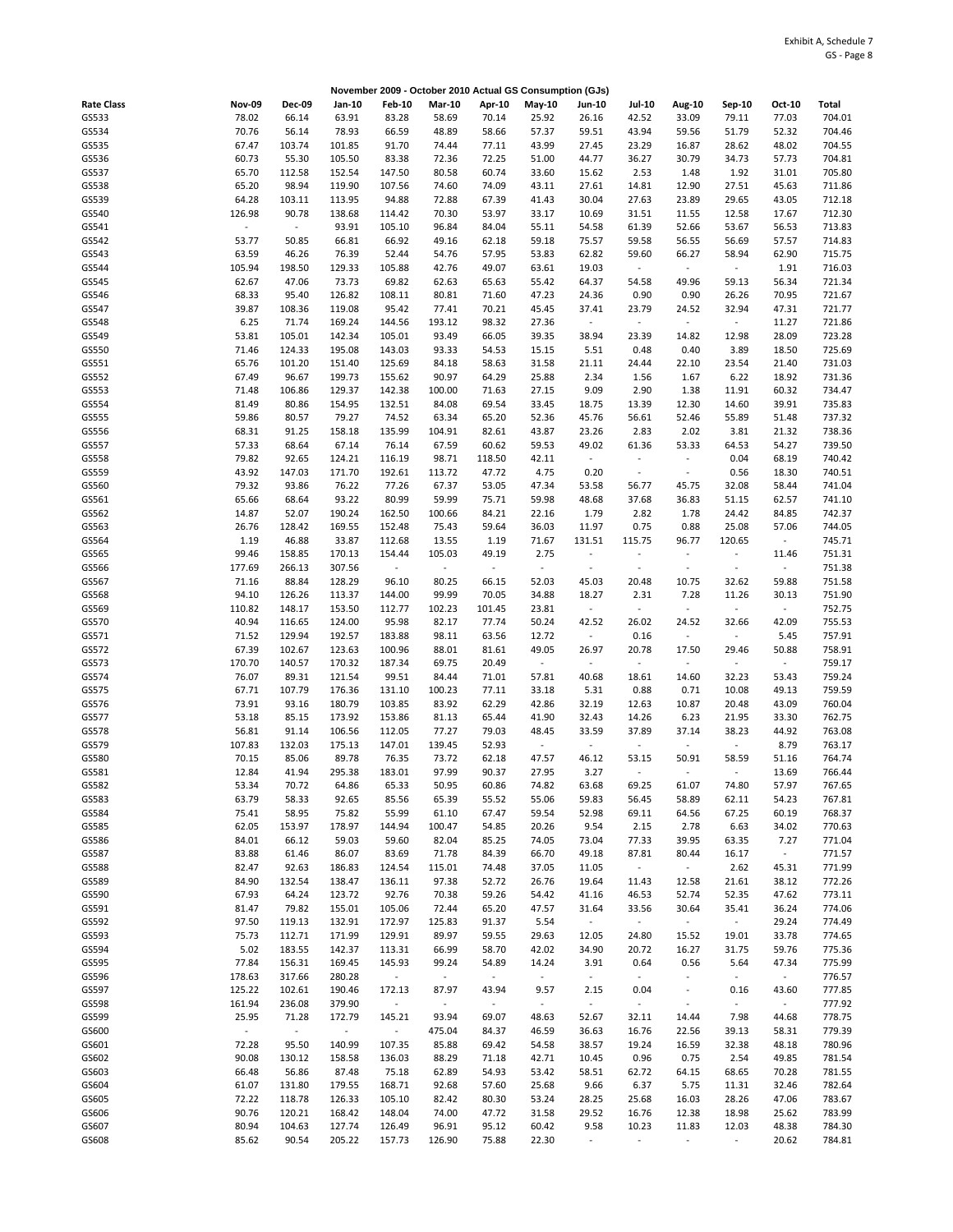|                   |                              |                             |                  |                       |                          |                          | November 2009 - October 2010 Actual GS Consumption (GJs) |                          |                                   |                          |                                   |                          |                  |
|-------------------|------------------------------|-----------------------------|------------------|-----------------------|--------------------------|--------------------------|----------------------------------------------------------|--------------------------|-----------------------------------|--------------------------|-----------------------------------|--------------------------|------------------|
| <b>Rate Class</b> | <b>Nov-09</b>                | <b>Dec-09</b>               | Jan-10           | <b>Feb-10</b>         | <b>Mar-10</b>            | Apr-10                   | May-10                                                   | Jun-10                   | <b>Jul-10</b>                     | Aug-10                   | Sep-10                            | Oct-10                   | Total            |
| GS609             | 178.95                       | 314.21                      | 292.18           | $\tilde{\phantom{a}}$ |                          | $\overline{\phantom{a}}$ | $\sim$                                                   | $\sim$                   | $\overline{\phantom{a}}$          |                          |                                   |                          | 785.34           |
| GS610             | 80.69                        | 148.83                      | 184.08           | 134.14                | 68.63                    | 57.91                    | 28.95                                                    | 17.83                    | 13.71                             | $\blacksquare$           | 15.52                             | 37.36                    | 787.65           |
| GS611             | 71.66                        | 102.51                      | 102.76           | 94.72                 | 67.21                    | 58.79                    | 43.19                                                    | 45.48                    | 52.99                             | 46.27                    | 47.52                             | 56.69                    | 789.79           |
| GS612             | 82.35                        | 153.13                      | 175.68           | 156.67                | 103.71                   | 66.72                    | 23.37                                                    | 3.27                     | 0.92                              | 0.79                     | 2.70                              | 20.69                    | 790.00           |
| GS613             | 70.56                        | 81.62                       | 150.99           | 110.05                | 75.98                    | 78.46                    | 57.49                                                    | 44.47                    | 26.49                             | 26.19                    | 30.36                             | 40.30                    | 792.96           |
| GS614             | 28.55                        | 127.81                      | 186.10           | 234.85                | 165.28                   | 34.16                    | $\omega$                                                 | $\overline{\phantom{a}}$ | $\overline{\phantom{a}}$          | $\omega$                 | $\Box$                            | 16.32                    | 793.07           |
| GS615             | 71.57                        | 116.09                      | 127.43           | 140.84                | 88.77                    | 69.87                    | 32.82                                                    | 27.41                    | 21.85                             | 23.29                    | 22.71                             | 50.81                    | 793.46           |
| GS616             | 82.87                        | 124.66                      | 194.54           | 180.26                | 95.48                    | 93.78                    | $\sim$                                                   | $\omega$                 | $\sim$                            | $\sim$                   | $\overline{\phantom{a}}$          | 22.83                    | 794.42           |
| GS617             | 90.01                        | 146.63                      | 156.84           | 137.78                | 107.54                   | 84.80                    | 14.24                                                    | 5.47                     | 2.63                              | 2.54                     | 4.21                              | 42.21                    | 794.90           |
| GS618<br>GS619    | 74.20<br>97.44               | 150.44<br>133.67            | 168.20<br>195.23 | 155.09<br>161.10      | 109.74<br>89.20          | 61.34<br>55.64           | 14.27<br>22.21                                           | 5.36<br>8.14             | 4.45<br>1.71                      | 7.25<br>$\sim$           | 11.40<br>1.63                     | 33.52<br>29.56           | 795.26<br>795.53 |
| GS620             | 74.45                        | 132.27                      | 200.08           | 160.29                | 104.27                   | 74.60                    | 18.94                                                    | 2.23                     | $\overline{\phantom{a}}$          | 1.19                     | $\overline{\phantom{a}}$          | 28.17                    | 796.49           |
| GS621             | 82.83                        | 89.00                       | 118.01           | 105.52                | 99.86                    | 70.84                    | 54.94                                                    | 42.24                    | 21.47                             | 20.64                    | 36.83                             | 54.98                    | 797.16           |
| GS622             | 57.11                        | 60.98                       | 94.47            | 70.43                 | 72.24                    | 82.81                    | 54.27                                                    | 60.76                    | 61.86                             | 57.98                    | 59.86                             | 66.44                    | 799.21           |
| GS623             | 247.02                       | 190.73                      | 144.12           | 94.39                 | 97.07                    | 5.62                     | 4.43                                                     | 3.07                     | 2.87                              | 2.98                     | 3.14                              | 3.98                     | 799.42           |
| GS624             | 72.42                        | 179.16                      | 165.01           | 151.94                | 110.10                   | 56.44                    | 19.78                                                    | 7.14                     | 2.95                              | 2.34                     | 4.29                              | 28.64                    | 800.21           |
| GS625             | 58.09                        | 155.32                      | 163.12           | 146.92                | 73.01                    | 50.93                    | 27.86                                                    | 17.93                    | 15.48                             | 17.49                    | 28.18                             | 46.47                    | 800.80           |
| GS626             | 82.17                        | 85.78                       | 165.67           | 136.29                | 90.44                    | 81.13                    | 44.62                                                    | 21.38                    | 16.22                             | 9.09                     | 17.66                             | 50.61                    | 801.06           |
| GS627             | 74.60                        | 58.22                       | 79.26            | 89.98                 | 67.56                    | 59.03                    | 56.31                                                    | 55.94                    | 63.44                             | 63.10                    | 62.37                             | 72.01                    | 801.82           |
| GS628             | $\Box$                       | 218.80                      | 161.83           | 140.29                | 97.76                    | 73.17                    | 34.61                                                    | 14.36                    | 1.71                              | 1.23                     | 12.46                             | 45.67                    | 801.89           |
| GS629             | 71.91                        | 83.87                       | 108.55           | 77.77                 | 88.71                    | 59.89                    | 20.85                                                    | 47.93                    | 57.05                             | 54.73                    | 54.42                             | 77.25                    | 802.93           |
| GS630             | 112.38<br>89.09              | 167.57<br>195.38            | 235.83<br>219.48 | 122.35                | 59.98<br>79.87           | 52.38                    | 18.82<br>2.95                                            | 10.13<br>0.20            | 0.52<br>$\overline{\phantom{a}}$  | 0.48<br>$\sim$           | 1.63<br>$\blacksquare$            | 23.23<br>4.85            | 805.30<br>806.17 |
| GS631<br>GS632    | 81.11                        | 164.52                      | 178.74           | 178.50<br>151.26      | 112.18                   | 35.85<br>63.97           | 16.67                                                    | 1.36                     | 1.31                              | 1.27                     | 1.95                              | 33.10                    | 807.44           |
| GS633             | 81.27                        | 140.16                      | 195.00           | 159.02                | 124.20                   | 76.83                    | 21.85                                                    | 1.95                     | 0.04                              | 0.08                     | 1.19                              | 6.76                     | 808.35           |
| GS634             | 67.90                        | 63.41                       | 95.37            | 67.07                 | 71.65                    | 77.38                    | 60.97                                                    | 63.52                    | 69.04                             | 52.94                    | 59.24                             | 60.38                    | 808.87           |
| GS635             | 203.37                       | 323.13                      | 287.18           | $\sim$                | $\tilde{\phantom{a}}$    | $\overline{\phantom{a}}$ | $\overline{\phantom{a}}$                                 | $\sim$                   | $\overline{\phantom{a}}$          | $\overline{\phantom{a}}$ | $\sim$                            | $\overline{\phantom{a}}$ | 813.68           |
| GS636             | 227.56                       | 249.03                      | 339.44           | $\sim$                | $\overline{\phantom{a}}$ | $\blacksquare$           | $\omega$                                                 | $\sim$                   | $\bar{z}$                         | $\omega$                 | $\bar{z}$                         | $\blacksquare$           | 816.03           |
| GS637             | 63.71                        | 80.98                       | 127.42           | 101.46                | 87.96                    | 69.98                    | 60.64                                                    | 50.65                    | 37.21                             | 32.74                    | 46.63                             | 59.60                    | 818.98           |
| GS638             | 146.83                       | 126.71                      | 162.35           | 114.76                | 107.14                   | 100.09                   | 32.22                                                    | 3.91                     | 0.04                              | 0.20                     | 2.78                              | 23.19                    | 820.22           |
| GS639             | 87.41                        | 121.87                      | 174.33           | 135.52                | 109.98                   | 101.61                   | 46.02                                                    | $\overline{\phantom{a}}$ | $\overline{\phantom{a}}$          | $\blacksquare$           | $\overline{\phantom{a}}$          | 44.92                    | 821.66           |
| GS640             | 74.86                        | 84.97                       | 92.73            | 93.05                 | 70.54                    | 78.47                    | 56.81                                                    | 50.63                    | 58.60                             | 56.75                    | 52.29                             | 52.40                    | 822.10           |
| GS641             | 72.38                        | 141.03                      | 165.92           | 145.06                | 117.49                   | 78.23                    | 41.51                                                    | 21.31                    | 0.04                              | $\sim$                   | 6.59                              | 33.66                    | 823.22           |
| GS642             | 60.20                        | 112.45                      | 143.80           | 118.52                | 89.32                    | 82.32                    | 48.12                                                    | 38.53                    | 22.99                             | 24.80                    | 33.89                             | 49.33                    | 824.27           |
| GS643             | 84.42                        | 123.62                      | 170.52           | 136.71                | 111.26                   | 79.34                    | 40.48                                                    | 19.07                    | 2.91<br>$\sim$                    | 1.71                     | 10.76<br>÷,                       | 45.51<br>÷.              | 826.31           |
| GS644<br>GS645    | 100.05<br>73.32              | 147.23<br>117.32            | 177.73<br>115.60 | 175.16<br>124.74      | 105.94<br>87.61          | 85.84<br>80.10           | 34.86<br>43.83                                           | 2.11<br>34.63            | 27.02                             | $\sim$<br>23.89          | 37.20                             | 64.17                    | 828.92<br>829.43 |
| GS646             | 204.79                       | 270.67                      | 355.47           | $\sim$                | $\overline{\phantom{a}}$ | $\overline{\phantom{a}}$ | $\sim$                                                   | $\blacksquare$           | $\sim$                            | $\sim$                   | $\sim$                            | $\blacksquare$           | 830.93           |
| GS647             | 74.39                        | 55.75                       | 79.24            | 71.49                 | 63.31                    | 73.40                    | 62.36                                                    | 57.99                    | 72.59                             | 69.64                    | 84.53                             | 68.47                    | 833.16           |
| GS648             | $\qquad \qquad \blacksquare$ | $\overline{\phantom{a}}$    | 173.95           | 138.44                | 107.03                   | 100.30                   | 48.68                                                    | 50.28                    | 47.41                             | 61.04                    | 52.15                             | 56.68                    | 835.96           |
| GS649             | 92.77                        | 136.53                      | 210.82           | 153.23                | 102.34                   | 78.02                    | 30.86                                                    | 2.27                     | 0.04                              | $\sim$                   | 0.48                              | 29.68                    | 837.04           |
| GS650             | 66.45                        | 63.76                       | 71.61            | 63.75                 | 60.17                    | 63.71                    | 61.10                                                    | 68.11                    | 77.40                             | 93.22                    | 74.73                             | 73.28                    | 837.29           |
| GS651             | 86.20                        | 107.88                      | 229.69           | 149.57                | 108.38                   | 76.32                    | 42.26                                                    | 3.83                     | $\blacksquare$                    | $\sim$                   | $\overline{\phantom{a}}$          | 33.40                    | 837.53           |
| GS652             | 63.49                        | 120.56                      | 182.70           | 209.35                | 100.36                   | 47.38                    | 20.52                                                    | 1.34                     | 19.89                             | 12.13                    | 11.25                             | 51.47                    | 840.44           |
| GS653             | 71.09                        | 85.99                       | 95.69            | 92.41                 | 61.17                    | 65.49                    | 57.15                                                    | 63.79                    | 70.16                             | 59.05                    | 66.86                             | 53.79                    | 842.64           |
| GS654             | 82.82                        | 155.60                      | 205.82           | 194.84                | 114.28                   | 59.55                    | 6.26                                                     | $\omega$                 | $\overline{\phantom{a}}$          | $\sim$                   | $\mathbb{Z}^2$                    | 25.34                    | 844.51           |
| GS655             | 195.87                       | 346.25                      | 303.01           | $\blacksquare$        | ÷,                       | $\overline{\phantom{a}}$ | $\sim$                                                   | $\sim$                   | $\overline{\phantom{a}}$          | $\blacksquare$           | ÷,                                | ÷                        | 845.13           |
| GS656<br>GS657    | 70.06<br>75.67               | 56.88<br>115.18             | 59.15<br>205.51  | 73.35<br>148.42       | 59.41<br>114.84          | 78.14<br>75.83           | 64.75<br>37.84                                           | 63.52<br>8.30            | 90.51<br>6.53                     | 87.24<br>8.45            | 75.75<br>13.10                    | 67.86<br>39.23           | 846.62<br>848.90 |
| GS658             | 157.84                       | 152.22                      | 153.50           | 139.41                | 100.99                   | 68.11                    | 29.15                                                    | 5.19                     | $\overline{\phantom{a}}$          | $\sim$                   | 6.31                              | 38.27                    | 850.99           |
| GS659             | 84.08                        | 81.73                       | 132.26           | 123.85                | 89.04                    | 80.81                    | 68.86                                                    | 55.96                    | 13.15                             | 21.07                    | 35.64                             | 66.60                    | 853.05           |
| GS660             | 88.55                        | 94.59                       | 198.76           | 162.37                | 110.21                   | 79.61                    | 36.28                                                    | 14.72                    | 5.62                              | 6.31                     | 10.79                             | 46.47                    | 854.28           |
| GS661             | 84.28                        | 85.39                       | 165.55           | 119.04                | 92.43                    | 79.37                    | 47.97                                                    | 42.12                    | 29.12                             | 29.64                    | 33.38                             | 46.59                    | 854.88           |
| GS662             | 87.67                        | 116.04                      | 252.40           | 163.03                | 110.88                   | 62.03                    | 11.71                                                    | 1.64                     | 0.13                              | 0.25                     | 7.90                              | 41.47                    | 855.15           |
| GS663             | 92.46                        | $\omega$                    | 197.51           | 175.34                | 128.29                   | 87.19                    | 42.45                                                    | 19.16                    | 14.96                             | 19.80                    | 26.96                             | 52.78                    | 856.90           |
| GS664             | 86.95                        | $\mathcal{L}_{\mathcal{C}}$ | 266.04           | 233.87                | 122.73                   | 82.04                    | 28.60                                                    | 4.03                     | $\blacksquare$                    | $\omega$                 | $\Box$                            | 34.18                    | 858.44           |
| GS665             | 82.17                        | 104.39                      | 237.09           | 191.51                | 107.29                   | 86.22                    | 23.96                                                    | $\omega$                 | $\tilde{\phantom{a}}$             | $\blacksquare$           | $\Box$                            | 27.45                    | 860.08           |
| GS666             | 86.57                        | 144.45                      | 142.61           | 156.62                | 115.41                   | 83.17                    | 34.39                                                    | 14.62                    | $\overline{\phantom{a}}$          | $\blacksquare$           | 26.96                             | 56.18                    | 860.98           |
| GS667             | 37.17                        | 136.98                      | 229.74           | 213.21                | 121.80                   | 81.83                    | 17.99                                                    | $\omega$                 | $\overline{\phantom{a}}$          | $\overline{\phantom{a}}$ | $\Box$                            | 24.48                    | 863.20           |
| GS668<br>GS669    | 94.98<br>73.81               | 160.12<br>115.60            | 198.12<br>143.54 | 167.36<br>118.62      | 100.03<br>98.96          | 71.58<br>86.11           | 27.04<br>51.24                                           | $\sim$<br>34.43          | $\overline{\phantom{a}}$<br>31.37 | $\blacksquare$<br>24.29  | $\overline{\phantom{a}}$<br>34.06 | 44.40<br>53.63           | 863.63<br>865.66 |
| GS670             | 63.33                        | 156.03                      | 252.17           | 182.32                | 116.69                   | 53.17                    | 14.48                                                    | 3.51                     | $\overline{\phantom{a}}$          | 0.48                     | 0.87                              | 23.23                    | 866.28           |
| GS671             | $\Box$                       | $\sim$                      | 86.25            | 106.29                | 100.19                   | 103.53                   | 78.72                                                    | 72.41                    | 81.51                             | 76.98                    | 81.51                             | 81.64                    | 869.03           |
| GS672             | 87.57                        | 115.72                      | 164.65           | 104.38                | 80.15                    | 83.76                    | 56.31                                                    | 33.71                    | 37.50                             | 33.25                    | 37.39                             | 38.31                    | 872.70           |
| GS673             | 40.44                        | 221.06                      | 191.40           | 152.52                | 113.13                   | 55.51                    | 11.97                                                    | 10.62                    | 9.25                              | 8.52                     | 9.42                              | 49.25                    | 873.09           |
| GS674             | 88.53                        | 111.08                      | 169.53           | 97.26                 | 78.99                    | 67.15                    | 42.79                                                    | 17.91                    | 34.79                             | 35.04                    | 58.28                             | 75.67                    | 877.02           |
| GS675             | 77.75                        | 112.44                      | 107.07           | 128.91                | 97.43                    | 83.17                    | 47.06                                                    | 35.83                    | 32.59                             | 31.07                    | 50.06                             | 75.00                    | 878.38           |
| GS676             | 86.29                        | 138.72                      | 213.43           | 159.64                | 119.83                   | 85.30                    | 25.82                                                    | 4.41                     | $\sim$                            | $\sim$                   | $\sim$                            | 51.47                    | 884.91           |
| GS677             | 97.08                        | 92.45                       | 175.87           | 152.83                | 101.42                   | 88.93                    | 54.30                                                    | 33.30                    | 14.26                             | 12.74                    | 17.11                             | 45.12                    | 885.41           |
| GS678             | 78.64                        | 120.76                      | 116.13           | 106.57                | 90.01                    | 81.93                    | 58.58                                                    | 49.47                    | 40.61                             | 33.69                    | 43.83                             | 65.60                    | 885.82           |
| GS679             | $\blacksquare$               | $\omega$                    | 324.47           | 230.02                | 167.20                   | 79.10                    | 25.64                                                    | 0.23                     | $\blacksquare$                    | $\sim$                   | 4.60                              | 55.77                    | 887.03           |
| GS680             | 4.19                         | 169.66                      | 288.36           | 252.50                | 131.50                   | 40.66                    | $\sim$                                                   | $\omega$                 | $\blacksquare$                    | $\sim$                   | 0.24                              | $\omega$                 | 887.11           |
| GS681<br>GS682    | 84.74<br>102.93              | 87.79<br>145.37             | 173.66<br>158.28 | 122.67<br>164.57      | 90.65<br>100.35          | 89.22<br>77.23           | 54.67<br>32.71                                           | 38.18<br>18.45           | 30.81<br>7.42                     | 25.08<br>7.84            | 35.53<br>19.98                    | 54.54<br>52.81           | 887.54<br>887.94 |
| GS683             | 197.14                       | 288.09                      | 304.03           | 46.47                 | 28.13                    | 19.88                    | 2.77                                                     | $\sim$                   | $\overline{\phantom{a}}$          | $\overline{\phantom{a}}$ | $\omega$                          | 1.63                     | 888.14           |
| GS684             | 100.03                       | 153.91                      | 194.67           | 179.95                | 131.02                   | 84.43                    | 21.41                                                    | $\bar{\phantom{a}}$      | $\blacksquare$                    | $\overline{\phantom{a}}$ | 0.16                              | 24.27                    | 889.85           |
|                   |                              |                             |                  |                       |                          |                          |                                                          |                          |                                   |                          |                                   |                          |                  |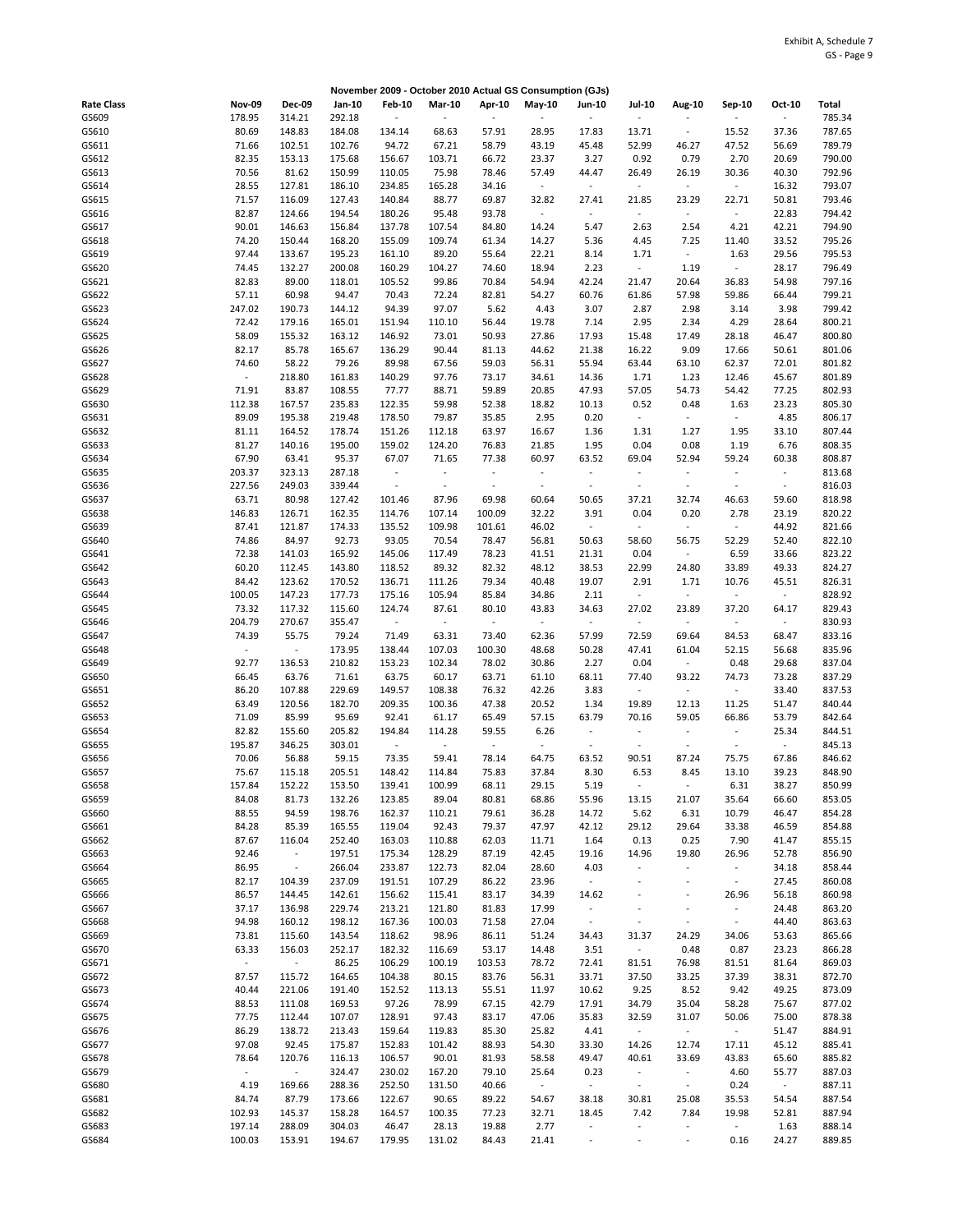|                   |               |                |        |                |                          |                          | November 2009 - October 2010 Actual GS Consumption (GJs) |                          |                          |                             |                          |                          |          |
|-------------------|---------------|----------------|--------|----------------|--------------------------|--------------------------|----------------------------------------------------------|--------------------------|--------------------------|-----------------------------|--------------------------|--------------------------|----------|
| <b>Rate Class</b> | <b>Nov-09</b> | <b>Dec-09</b>  | Jan-10 | <b>Feb-10</b>  | <b>Mar-10</b>            | Apr-10                   | $May-10$                                                 | <b>Jun-10</b>            | <b>Jul-10</b>            | Aug-10                      | Sep-10                   | Oct-10                   | Total    |
| GS685             | 100.09        | 151.37         | 199.04 | 138.35         | 115.80                   | 79.48                    | 22.20                                                    | 13.87                    | 5.51                     | 6.62                        | 15.48                    | 49.59                    | 897.40   |
| GS686             | 86.67         | 114.03         | 157.45 | 124.01         | 93.63                    | 83.04                    | 50.28                                                    | 42.08                    | 28.73                    | 27.22                       | 35.64                    | 54.90                    | 897.68   |
| GS687             | 19.61         | 148.46         | 202.85 | 176.00         | 136.80                   | 58.20                    | 15.22                                                    | 8.57                     | 12.04                    | 8.75                        | 13.24                    | 101.65                   | 901.39   |
| GS688             | 57.86         | 184.86         | 162.42 | 203.27         | 109.58                   | 133.08                   | 12.49                                                    | 6.40                     | $\blacksquare$           | $\sim$                      | $\blacksquare$           | 31.60                    | 901.56   |
| GS689             | 109.59        | 114.94         | 227.05 | 152.51         | 111.97                   | 63.52                    | 50.88                                                    | 16.07                    | 6.33                     | 0.40                        | 9.41                     | 39.31                    | 901.98   |
| GS690             | 75.81         | 79.21          | 137.37 | 115.16         | 65.49                    | 75.98                    | 60.08                                                    | 65.14                    | 56.63                    | 54.40                       | 59.17                    | 60.58                    | 905.02   |
| GS691             | 105.79        | 118.51         | 157.22 | 154.72         | 124.71                   | 122.13                   | 22.61                                                    | 10.37                    | 11.42                    | 9.76                        | 10.68                    | 58.13                    | 906.05   |
| GS692             | 220.57        | 318.78         | 367.25 | $\omega$       | $\ddot{\phantom{1}}$     | $\blacksquare$           | $\sim$                                                   | $\sim$                   | $\overline{\phantom{a}}$ | $\overline{\phantom{a}}$    | $\sim$                   | $\overline{\phantom{a}}$ | 906.60   |
| GS693             | 208.25        | 363.21         | 335.37 | $\sim$         | $\Box$                   | $\overline{\phantom{a}}$ | $\omega$                                                 | $\overline{\phantom{a}}$ | $\blacksquare$           | $\omega$                    | $\bar{z}$                | $\blacksquare$           | 906.83   |
| GS694             | 85.17         | 165.00         | 127.23 | 151.50         | 75.71                    | 60.11                    | 35.13                                                    | 30.52                    | 35.26                    | 26.90                       | 43.00                    | 71.61                    | 907.14   |
| GS695             | 98.67         | 119.43         | 223.28 | 167.42         | 144.12                   | 81.41                    | 36.16                                                    | 2.43                     | 2.95                     | 2.94                        | 3.17                     | 25.26                    | 907.24   |
| GS696             | 94.51         | 140.72         | 199.80 | 155.76         | 103.83                   | 69.27                    | 49.05                                                    | 24.58                    | 3.70                     | 2.94                        | 24.89                    | 41.97                    | 911.02   |
| GS697             | 77.43         | 109.77         | 94.19  | 106.54         | 96.16                    | 92.88                    | 59.96                                                    | 52.32                    | 60.20                    | 53.50                       | 57.56                    | 53.07                    | 913.58   |
| GS698             | 85.52         | 106.14         | 153.37 | 81.58          | 146.12                   | 84.47                    | 65.75                                                    | 49.70                    | 17.13                    | 15.99                       | 41.00                    | 67.12                    | 913.89   |
| GS699             | 65.00         | 103.01         | 158.53 | 124.10         | 153.26                   | 74.23                    | 39.68                                                    | 36.04                    | 36.47                    | 33.84                       | 39.12                    | 51.90                    | 915.18   |
| GS700             | 90.95         | 121.45         | 160.27 | 146.45         | 101.31                   | 81.02                    | 47.10                                                    | 30.00                    | 23.96                    | 21.31                       | 36.68                    | 54.70                    | 915.20   |
| GS701             | 45.87         | 155.97         | 195.00 | 172.07         | 111.85                   | 200.84                   | 28.26                                                    | 0.30                     | 0.74                     | $\sim$                      | 0.38                     | 4.65                     | 915.93   |
| GS702             | 77.10         | 116.41         | 135.23 | 122.89         | 106.41                   | 79.45                    | 71.33                                                    | 45.31                    | 45.38                    | 24.64                       | 34.25                    | 59.44                    | 917.84   |
| GS703             | 106.31        | 162.42         | 172.64 | 149.60         | 144.73                   | 77.82                    | 40.00                                                    | 5.65                     | $\sim$                   | $\overline{\phantom{a}}$    | 13.17                    | 48.21                    | 920.55   |
| GS704             | 68.10         | 220.55         | 259.77 | 222.40         | 136.10                   | 9.06                     | $\sim$                                                   | $\bar{\phantom{a}}$      | $\overline{\phantom{a}}$ | $\sim$                      | 5.18                     | ÷                        | 921.16   |
| GS705             | 82.62         | 101.81         | 166.19 | 122.28         | 101.02                   | 84.77                    | 36.74                                                    | 12.40                    | 3.26                     | 1.23                        | 80.45                    | 129.31                   | 922.08   |
| GS706             | 84.80         | 100.50         | 147.89 | 116.45         | 97.19                    | 85.23                    | 67.62                                                    | 54.32                    | 29.00                    | 25.99                       | 46.63                    | 69.90                    | 925.52   |
| GS707             | 179.57        | 60.69          | 77.79  | 75.91          | 15.62                    | 73.90                    | 67.99                                                    | 76.61                    | 74.04                    | 76.04                       | 82.00                    | 69.16                    | 929.32   |
| GS708             | 133.11        | 158.54         | 276.13 | 220.53         | 96.78                    | 37.74                    | 1.26                                                     | 0.13                     | $\blacksquare$           | $\sim$                      | $\Box$                   | 5.15                     | 929.37   |
| GS709             | 95.35         | 180.51         | 203.18 | 201.68         | 152.15                   | 85.80                    | 11.01                                                    | $\bar{\phantom{a}}$      | $\overline{\phantom{a}}$ | $\omega$                    | $\overline{\phantom{a}}$ | ÷                        | 929.68   |
| GS710             | 78.96         | 147.70         | 180.92 | 156.79         | 126.87                   | 82.77                    | 31.50                                                    | 20.87                    | 20.86                    | 18.97                       | 21.08                    | 43.05                    | 930.34   |
| GS711             | 75.28         | 143.90         | 137.62 | 149.03         | 95.48                    | 83.89                    | 47.38                                                    | 33.23                    | 27.06                    | 29.17                       | 39.50                    | 70.58                    | 932.12   |
| GS712             | 67.87         | 148.89         | 180.32 | 121.84         | 93.81                    | 88.66                    | 66.40                                                    | 37.70                    | 10.43                    | 10.40                       | 37.55                    | 68.83                    | 932.70   |
| GS713             | 152.68        | 214.53         | 308.98 | 237.22         | 19.76                    | 0.68                     | $\sim$                                                   | $\omega$                 | $\blacksquare$           | $\sim$                      | $\blacksquare$           | $\sim$                   | 933.85   |
| GS714             | 53.26         | 146.57         | 158.17 | 126.35         | 99.38                    | 90.88                    | 57.77                                                    | 43.75                    | 29.20                    | 29.33                       | 40.16                    | 59.36                    | 934.18   |
| GS715             | 96.39         | 181.42         | 210.20 | 169.16         | 123.60                   | 91.37                    | 12.72                                                    | $\overline{\phantom{a}}$ | $\sim$                   | $\sim$                      | 0.04                     | 49.89                    | 934.79   |
| GS716             | 69.23         | 174.83         | 195.99 | 172.46         | 118.32                   | 83.41                    | 31.90                                                    | 16.36                    | 7.44                     | 8.21                        | 15.60                    | 41.65                    | 935.40   |
| GS717             | 93.47         | 142.63         | 141.35 | 161.04         | 101.31                   | 80.38                    | 39.28                                                    | 26.05                    |                          | 22.30                       | 32.87                    |                          | 937.05   |
|                   |               |                |        |                |                          |                          |                                                          |                          | 25.27                    |                             |                          | 71.10                    |          |
| GS718             | 89.69         | 172.59         | 210.49 | 201.93         | 95.74                    | 83.02                    | 33.31                                                    | 12.50                    | $\blacksquare$           | $\sim$                      | 0.45                     | 38.01                    | 937.73   |
| GS719             | 84.52         | 119.67         | 106.40 | 100.02         | 75.62                    | 83.87                    | 63.46                                                    | 53.79                    | 65.82                    | 62.81                       | 64.74                    | 59.93                    | 940.65   |
| GS720             | 101.50        | 82.65          | 217.13 | 144.20         | 101.94                   | 89.45                    | 56.62                                                    | 33.58                    | 20.12                    | 17.30                       | 19.80                    | 57.13                    | 941.42   |
| GS721             | 93.23         | 185.05         | 192.02 | 184.89         | 118.97                   | 72.03                    | 30.63                                                    | 7.29                     | 0.30                     | $\overline{\phantom{a}}$    | 5.48                     | 52.22                    | 942.11   |
| GS722             | 280.37        | 288.65         | 373.81 | $\blacksquare$ | $\overline{\phantom{a}}$ | $\overline{\phantom{a}}$ | $\sim$                                                   | $\overline{\phantom{a}}$ | $\overline{\phantom{a}}$ | $\ddot{\phantom{0}}$        | $\overline{\phantom{a}}$ | $\blacksquare$           | 942.83   |
| GS723             | 156.63        | 331.71         | 456.19 | $\blacksquare$ | $\overline{\phantom{a}}$ | $\overline{\phantom{a}}$ | $\omega$                                                 | $\blacksquare$           | $\overline{\phantom{a}}$ | $\ddot{\phantom{0}}$        | $\overline{\phantom{a}}$ | $\blacksquare$           | 944.53   |
| GS724             | 94.03         | 168.62         | 208.27 | 166.41         | 116.34                   | 96.94                    | 42.95                                                    | 7.25                     | 3.68                     | $\Box$                      | 4.33                     | 35.95                    | 944.77   |
| GS725             | 92.24         | 129.25         | 135.29 | 115.32         | 109.62                   | 93.44                    | 52.04                                                    | 35.43                    | 30.26                    | 29.09                       | 51.61                    | 72.65                    | 946.24   |
| GS726             | 84.64         | 80.66          | 159.04 | 133.19         | 92.03                    | 83.80                    | 64.15                                                    | 55.56                    | 40.40                    | 41.11                       | 40.52                    | 75.24                    | 950.34   |
| GS727             | 33.24         | 98.66          | 343.25 | 220.63         | 124.72                   | 85.05                    | 43.20                                                    | 1.64                     | $\overline{\phantom{a}}$ | $\sim$                      | $\sim$                   | $\overline{\phantom{a}}$ | 950.39   |
| GS728             | 129.29        | 116.02         | 183.17 | 166.47         | 134.70                   | 110.16                   | 56.38                                                    | 1.00                     | $\overline{\phantom{a}}$ | $\omega$                    | 6.31                     | 47.58                    | 951.08   |
| GS729             | 98.54         | 142.69         | 165.99 | 155.89         | 109.72                   | 74.25                    | 38.98                                                    | 22.83                    | 31.45                    | 19.52                       | 30.75                    | 61.85                    | 952.46   |
| GS730             | 102.74        | 86.77          | 230.19 | 144.48         | 104.74                   | 90.41                    | 56.02                                                    | 32.51                    | 15.98                    | 13.61                       | 21.63                    | 57.21                    | 956.29   |
| GS731             | 80.21         | 103.72         | 155.27 | 130.92         | 104.58                   | 94.07                    | 71.25                                                    | 55.24                    | 41.24                    | 30.12                       | 37.54                    | 52.36                    | 956.52   |
| GS732             | 86.58         | 104.10         | 149.58 | 110.34         | 90.81                    | 83.64                    | 55.55                                                    | 49.15                    | 56.33                    | 49.33                       | 56.05                    | 65.09                    | 956.55   |
| GS733             | 100.65        | 163.03         | 168.88 | 158.92         | 117.61                   | 81.17                    | 36.97                                                    | 20.07                    | 18.79                    | 17.05                       | 15.82                    | 57.68                    | 956.64   |
| GS734             | 89.49         | 184.90         | 193.88 | 169.03         | 120.54                   | 94.11                    | 31.78                                                    | 10.71                    | 1.24                     | 0.22                        | 9.42                     | 51.72                    | 957.04   |
| GS735             | 102.26        | 173.98         | 243.20 | 224.09         | 123.70                   | 51.68                    | 3.16                                                     | $\sim$                   | ÷,                       | $\sim$                      | $\Box$                   | 38.58                    | 960.65   |
| GS736             | 96.00         | 117.48         | 176.62 | 142.14         | 106.53                   | 92.76                    | 62.88                                                    | 42.00                    | 20.76                    | 20.64                       | 31.95                    | 54.51                    | 964.27   |
| GS737             | 75.08         | 91.54          | 100.65 | 103.86         | 72.32                    | 78.75                    | 67.84                                                    | 70.86                    | 81.19                    | 72.54                       | 81.98                    | 70.06                    | 966.67   |
| GS738             | $\sim$        | 84.55          | 444.31 | 217.27         | 116.93                   | 77.10                    | 30.30                                                    | $\sim$                   | $\sim$                   | $\sim$                      | $\sim$                   | $\blacksquare$           | 970.46   |
| GS739             | 97.18         | 165.51         | 189.77 | 160.29         | 140.53                   | 127.82                   | 38.68                                                    | 14.88                    | 3.38                     | 0.83                        | 25.60                    | 7.68                     | 972.15   |
| GS740             | 110.46        | 166.51         | 186.59 | 173.64         | 126.41                   | 77.56                    | 45.53                                                    | 21.20                    | 1.91                     | $\sim$                      | 12.79                    | 50.60                    | 973.20   |
| GS741             | 69.99         | 115.33         | 122.99 | 109.75         | 96.60                    | 89.62                    | 67.55                                                    | 60.76                    | 70.62                    | 58.25                       | 44.90                    | 70.34                    | 976.70   |
| GS742             | 220.96        | 374.35         | 382.47 | $\sim$         | $\sim$                   | $\sim$                   | $\sim$                                                   | $\sim$                   | $\overline{\phantom{a}}$ | $\sim$                      | $\omega$                 | $\sim$                   | 977.78   |
| GS743             | 87.64         | 112.20         | 133.30 | 123.42         | 89.25                    | 83.49                    | 57.11                                                    | 48.00                    | 57.51                    | 57.06                       | 59.35                    | 71.10                    | 979.43   |
| GS744             | 97.16         | 147.67         | 128.73 | 121.27         | 97.86                    | 92.42                    | 70.78                                                    | 48.15                    | 34.88                    | 30.73                       | 47.68                    | 67.02                    | 984.35   |
| GS745             | 107.19        | 167.06         | 125.64 | 58.73          | 53.07                    | 59.15                    | 47.46                                                    | 59.21                    | 77.96                    | 79.68                       | 70.55                    | 79.57                    | 985.27   |
| GS746             | 293.97        | 315.96         | 378.42 | $\omega$       | $\sim$                   | $\overline{\phantom{a}}$ | $\sim$                                                   | $\omega$                 | $\overline{\phantom{a}}$ | $\sim$                      | $\blacksquare$           | $\sim$                   | 988.35   |
| GS747             | 181.09        | 300.29         | 509.64 | $\sim$         | $\overline{\phantom{a}}$ | $\blacksquare$           | $\sim$                                                   | $\sim$                   | $\overline{\phantom{a}}$ | $\sim$                      | $\blacksquare$           | $\blacksquare$           | 991.02   |
| GS748             | 108.96        | 161.15         | 239.12 | 184.89         | 132.58                   | 86.81                    | 11.46                                                    | 11.59                    | $\Box$                   | $\mathcal{L}_{\mathcal{C}}$ | 0.50                     | 55.04                    | 992.10   |
| GS749             | 90.26         | 99.11          | 90.13  | 100.30         | 88.98                    | 100.69                   | 91.23                                                    | 74.96                    | 82.43                    | 51.83                       | 62.85                    | 63.97                    | 996.74   |
| GS750             | 73.56         | $\sim$ $-$     | 210.26 | 215.24         | 131.29                   | 80.02                    | 43.15                                                    | 42.09                    | 34.35                    | 39.21                       | 47.17                    | 81.00                    | 997.34   |
| GS751             | 112.97        | 131.72         | 170.19 | 162.67         | 108.37                   | 81.62                    | 40.36                                                    | 23.38                    | 22.17                    | 19.84                       | 35.06                    | 89.56                    | 997.91   |
| GS752             | 99.65         | $\sim 10^{-1}$ | 222.97 | 166.32         | 135.77                   | 114.81                   | 56.61                                                    | 39.51                    | 28.45                    | 28.54                       | 42.16                    | 63.26                    | 998.05   |
| GS753             | 84.93         | 107.52         | 98.58  | 112.53         | 80.14                    | 90.90                    | 69.07                                                    | 67.35                    | 71.52                    | 70.16                       | 71.58                    | 74.44                    | 998.72   |
| GS754             | 100.06        | 129.08         | 222.73 | 198.22         | 133.67                   | 106.94                   | 50.37                                                    | 19.84                    | $\blacksquare$           | 1.01                        | 1.57                     | 36.77                    | 1,000.26 |
| GS755             | 103.49        | 148.07         | 193.06 | 169.62         | 121.65                   | 95.94                    | 53.23                                                    | 28.56                    | 14.40                    | 8.97                        | 20.53                    | 43.18                    | 1,000.70 |
| GS756             | 212.68        | 184.22         | 240.42 | 180.83         | 111.40                   | 56.40                    | 8.23                                                     | 0.56                     | ÷,                       | $\sim$                      | 0.25                     | 8.04                     | 1,003.03 |
| GS757             | 109.20        | 130.06         | 263.96 | 175.29         | 133.74                   | 92.44                    | 49.60                                                    | 13.04                    | $\blacksquare$           | $\sim$                      | 0.56                     | 37.44                    | 1,005.33 |
| GS758             | 88.32         | 169.96         | 224.86 | 157.01         | 116.59                   | 87.62                    | 37.77                                                    | 22.46                    | 8.02                     | 12.58                       | 24.72                    | 58.59                    | 1,008.50 |
| GS759             | 77.28         | 76.13          | 89.27  | 79.77          | 77.35                    | 92.17                    | 78.40                                                    | 80.95                    | 101.87                   | 88.73                       | 94.80                    | 73.40                    | 1,010.12 |
| GS760             | 104.89        | 176.01         | 214.47 | 189.85         | 148.36                   | 94.83                    | 31.62                                                    | 0.68                     | $\sim$                   | $\sim$                      | $\sim$                   | 50.01                    | 1,010.72 |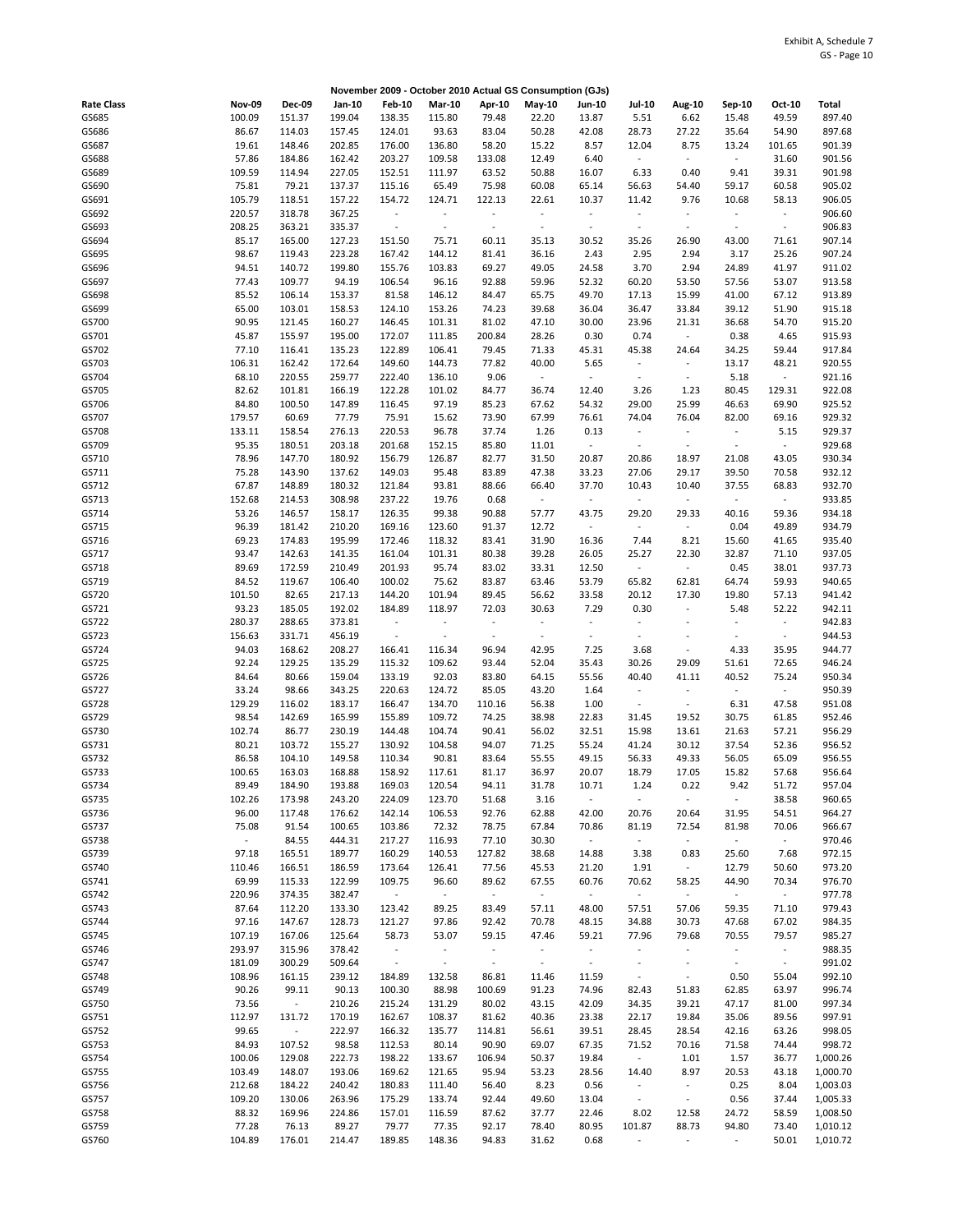|                   |                 |                          |                  |                  |                          |                          | November 2009 - October 2010 Actual GS Consumption (GJs) |                          |                          |                          |                          |                 |                      |
|-------------------|-----------------|--------------------------|------------------|------------------|--------------------------|--------------------------|----------------------------------------------------------|--------------------------|--------------------------|--------------------------|--------------------------|-----------------|----------------------|
| <b>Rate Class</b> | <b>Nov-09</b>   | <b>Dec-09</b>            | Jan-10           | <b>Feb-10</b>    | <b>Mar-10</b>            | Apr-10                   | $May-10$                                                 | Jun-10                   | <b>Jul-10</b>            | Aug-10                   | Sep-10                   | Oct-10          | <b>Total</b>         |
| GS761             | 93.19           | 132.87                   | 115.29           | 128.75           | 89.33                    | 84.76                    | 56.55                                                    | 54.34                    | 62.16                    | 53.18                    | 63.32                    | 77.54           | 1,011.28             |
| GS762             | 75.69           | 121.28                   | 152.95           | 147.21           | 107.62                   | 78.47                    | 49.37                                                    | 46.16                    | 57.21                    | 51.98                    | 51.01                    | 73.72           | 1,012.67             |
| GS763             | 243.12          | 368.11                   | 403.69           | $\blacksquare$   | $\sim$                   | $\overline{\phantom{a}}$ | $\sim$                                                   | $\blacksquare$           | $\overline{\phantom{a}}$ | $\sim$                   | $\overline{\phantom{a}}$ | $\sim$          | 1,014.92             |
| GS764             | 32.11           | 137.11                   | 293.55           | 212.11           | 143.08                   | 90.83                    | 26.95                                                    | 9.45                     | 11.20                    | 9.65                     | 14.54                    | 34.69           | 1,015.27             |
| GS765             |                 | $\blacksquare$           | 329.47           | 290.59           | 192.82                   | 87.30                    | 28.47                                                    | 4.83                     | 3.31                     | 0.24                     | 0.83                     | 77.78           | 1,015.64             |
| GS766             | 83.39           | 118.98                   | 126.40           | 114.72           | 91.81                    | 96.27                    | 64.20                                                    | 57.25                    | 67.16                    | 55.56                    | 65.98                    | 73.92           | 1,015.64             |
| GS767             | 98.75           | 120.66                   | 171.74           | 135.77           | 115.08                   | 95.15                    | 79.06                                                    | 53.05                    | 16.73                    | 15.24                    | 43.81                    | 71.02           | 1,016.06             |
| GS768             | 121.91          | 158.54                   | 235.47           | 181.29           | 136.63                   | 114.45                   | 21.24                                                    | 0.90                     | 0.56                     | 0.88                     | 1.00                     | 43.23           | 1,016.10             |
| GS769             | 106.10          | 134.63                   | 151.73           | 147.74           | 108.03                   | 106.32                   | 80.78                                                    | 71.66                    | 83.29                    | 26.31                    | $\blacksquare$           | $\sim$          | 1,016.59             |
| GS770             | 107.07          | 112.13                   | 1.67             | 73.28            | 41.20                    | 117.19                   | 98.51                                                    | 93.82                    | 102.05                   | 87.71                    | 93.24                    | 93.33           | 1,021.20             |
| GS771             | 13.68           | 157.69                   | 215.54           | 178.96           | 132.97                   | 152.53                   | 114.05                                                   | 9.82                     | 4.01                     | 4.44                     | 5.95                     | 32.38           | 1,022.02             |
| GS772             | 92.73           | 149.15                   | 326.48           | 244.97           | 119.11                   | 60.56                    | 11.04                                                    | 1.13                     | 1.13                     | 1.12                     | 1.35                     | 14.73           | 1,023.50             |
| GS773             | 127.26          | 103.64                   | 217.01           | 140.47           | 106.45                   | 85.51                    | 53.07                                                    | 46.95                    | 31.67                    | 26.90                    | 30.28                    | 58.41           | 1,027.62             |
| GS774             | 94.59           | 130.92                   | 138.39           | 117.26           | 111.14                   | 106.27                   | 70.90                                                    | 43.45                    | 53.78                    | 46.31                    | 53.04                    | 66.24           | 1,032.29             |
| GS775             | ÷               | $\sim$                   | 171.90           | 78.56            | 49.55                    | 26.12                    | 0.23                                                     | 0.90                     | 2.48                     | 324.34                   | 188.13                   | 190.62          | 1,032.83             |
| GS776<br>GS777    | 87.89<br>87.41  | 155.12<br>102.63         | 195.28<br>133.43 | 157.90<br>104.34 | 121.64<br>91.29          | 81.14<br>91.13           | 52.52<br>65.04                                           | 38.06<br>65.91           | 33.40<br>74.36           | 30.00<br>70.79           | 36.20<br>75.78           | 45.71<br>73.08  | 1,034.86<br>1,035.19 |
| GS778             | 98.13           | 148.81                   | 136.67           | 150.38           | 97.67                    | 99.30                    | 62.13                                                    | 44.45                    | 30.96                    | 29.88                    | 50.94                    | 89.16           | 1,038.48             |
| GS779             | 139.15          | 122.20                   | 210.07           | 178.08           | 136.27                   | 84.41                    | 43.58                                                    | 28.10                    | 47.82                    | 18.68                    | $\bar{\phantom{a}}$      | 35.94           | 1,044.30             |
| GS780             | 87.20           | 132.71                   | 179.63           | 163.62           | 114.40                   | 100.10                   | 53.52                                                    | 39.14                    | 30.01                    | 28.89                    | 42.48                    | 73.32           | 1,045.02             |
| GS781             | 169.14          | 214.38                   | 257.63           | 239.09           | 166.35                   | $\overline{\phantom{a}}$ | $\sim$                                                   | $\Box$                   | $\blacksquare$           | $\overline{\phantom{a}}$ |                          | $\blacksquare$  | 1,046.59             |
| GS782             | 82.80           | 119.62                   | 273.49           | 217.93           | 164.41                   | 118.34                   | 44.11                                                    | 27.39                    | $\ddot{\phantom{0}}$     | $\ddot{\phantom{0}}$     | $\overline{\phantom{a}}$ | ÷               | 1,048.09             |
| GS783             | 58.72           | 204.01                   | 317.66           | 279.74           | 129.28                   | 58.21                    | 2.82                                                     | $\blacksquare$           | $\ddot{\phantom{1}}$     | ÷,                       |                          | 1.04            | 1,051.48             |
| GS784             | 118.17          | 131.29                   | 257.25           | 207.97           | 182.83                   | 46.32                    | 34.09                                                    | $\blacksquare$           | $\ddot{\phantom{1}}$     | ÷,                       | $\sim$                   | 79.33           | 1,057.25             |
| GS785             | 83.62           | 133.97                   | 148.15           | 134.08           | 188.01                   | 61.18                    | 57.03                                                    | 45.40                    | 51.99                    | 44.88                    | 54.03                    | 61.70           | 1,064.04             |
| GS786             | 227.20          | 400.87                   | 436.11           | $\sim$           | $\overline{\phantom{a}}$ | $\omega$                 | $\sim$                                                   | $\blacksquare$           | $\overline{\phantom{a}}$ | $\blacksquare$           | $\blacksquare$           | $\omega$        | 1,064.18             |
| GS787             | 105.87          | 177.36                   | 221.31           | 187.41           | 130.14                   | 98.76                    | 53.38                                                    | 22.61                    | 6.38                     | 1.35                     | 13.80                    | 46.10           | 1,064.47             |
| GS788             | 88.62           | 249.99                   | 258.00           | 235.45           | 107.06                   | 72.18                    | 23.94                                                    | 11.01                    | 4.01                     | $\overline{\phantom{a}}$ | $\overline{\phantom{a}}$ | 14.39           | 1,064.65             |
| GS789             | 307.64          | 305.46                   | 452.98           | $\sim$           | $\overline{\phantom{a}}$ | $\overline{\phantom{a}}$ | $\sim$                                                   | $\overline{\phantom{a}}$ | $\overline{\phantom{a}}$ | $\blacksquare$           | $\overline{\phantom{a}}$ | $\sim$          | 1,066.08             |
| GS790             | 74.12           | 110.26                   | 135.88           | 118.33           | 80.66                    | 85.84                    | 72.42                                                    | 75.53                    | 83.93                    | 68.69                    | 88.14                    | 72.93           | 1,066.73             |
| GS791             | 73.78           | 146.85                   | 238.16           | 230.84           | 132.22                   | 69.21                    | 36.73                                                    | 27.67                    | 24.04                    | 25.15                    | 23.39                    | 38.87           | 1,066.91             |
| GS792             |                 | $\overline{\phantom{a}}$ | 286.06           | 223.76           | 174.49                   | 139.59                   | 61.09                                                    | 41.05                    | 2.70                     | 15.09                    | 49.59                    | 79.36           | 1,072.78             |
| GS793             | 119.20          | 220.85                   | 231.50           | 199.30           | 150.55                   | 77.47                    | 21.89                                                    | 1.80                     | 1.47                     | 1.35                     | 7.11                     | 40.82           | 1,073.31             |
| GS794             | 116.01          | 196.24                   | 278.84           | 212.27           | 144.81                   | 74.36                    | 10.58                                                    | 0.13                     | $\overline{\phantom{a}}$ | $\omega$                 | 0.63                     | 41.22           | 1,075.09             |
| GS795             | 86.99           | 100.42                   | 217.13           | 186.78           | 124.35                   | 100.44                   | 63.40                                                    | 45.63                    | 27.77                    | 26.59                    | 39.21                    | 56.46           | 1,075.17             |
| GS796             | 88.48           | 121.87                   | 132.54           | 118.93           | 100.33                   | 94.95                    | 61.25                                                    | 61.06                    | 64.82                    | 35.78                    | 88.08                    | 107.27          | 1,075.36             |
| GS797             | 116.32          | 206.96                   | 202.80           | 214.56           | 137.48                   | 108.70                   | 19.58                                                    | 1.40                     | 0.32                     | 0.48                     | 6.23                     | 61.11           | 1,075.94             |
| GS798             | 114.33          | 235.25                   | 260.70           | 227.41           | 132.98                   | 77.15                    | 9.93                                                     | 1.99                     | 1.04                     | 0.99                     | 2.18                     | 18.18           | 1,082.13             |
| GS799             | 90.94           | 79.39<br>140.87          | 105.91           | 89.02            | 74.62                    | 84.27                    | 84.85                                                    | 86.91<br>$\blacksquare$  | 85.22<br>$\sim$          | 86.95<br>$\sim$          | 102.39<br>27.99          | 112.99<br>92.90 | 1,083.46             |
| GS800<br>GS801    | 109.47<br>97.54 | 114.77                   | 266.78<br>111.25 | 180.73<br>99.13  | 137.09<br>93.65          | 114.63<br>102.68         | 14.64<br>70.58                                           | 72.73                    | 77.95                    | 70.24                    | 80.98                    | 96.60           | 1,085.10<br>1,088.10 |
| GS802             | 179.19          | 218.02                   | 116.04           | 183.15           | 143.99                   | 123.20                   | 70.15                                                    | 15.08                    | 6.85                     | 6.59                     | 7.31                     | 22.76           | 1,092.33             |
| GS803             | 90.88           | 228.35                   | 223.13           | 226.34           | 130.47                   | 99.41                    | 22.09                                                    | 3.04                     | 0.56                     | 0.11                     | 7.85                     | 66.79           | 1,099.02             |
| GS804             | 77.77           | 370.10                   | 153.56           | 143.08           | 151.73                   | 149.11                   | 17.69                                                    | $\bar{\phantom{a}}$      | $\overline{\phantom{a}}$ | 0.89                     | $\blacksquare$           | 35.16           | 1,099.09             |
| GS805             | 118.51          | 183.28                   | 272.35           | 235.00           | 106.17                   | 82.14                    | 34.65                                                    | 14.28                    | 5.64                     | 6.95                     | 12.58                    | 27.74           | 1,099.29             |
| GS806             | ÷,              | 238.60                   | 344.39           | 281.71           | 239.73                   | $\blacksquare$           | $\omega$                                                 | $\bar{\phantom{a}}$      |                          | $\sim$                   | $\blacksquare$           | $\omega$        | 1,104.43             |
| GS807             | 94.98           | 86.86                    | 89.06            | 100.36           | 88.05                    | 107.03                   | 85.74                                                    | 84.70                    | 101.61                   | 92.46                    | 97.35                    | 77.10           | 1,105.30             |
| GS808             | 84.12           | 234.87                   | 337.67           | 269.51           | 108.76                   | 66.42                    | $\blacksquare$                                           | $\sim$                   | $\overline{\phantom{a}}$ | $\blacksquare$           | 1.13                     | 4.40            | 1,106.88             |
| GS809             |                 | $\sim$                   | 365.84           | 307.80           | 186.13                   | 114.80                   | 35.24                                                    | 10.86                    | 5.05                     | 5.18                     | 25.61                    | 50.73           | 1,107.24             |
| GS810             | 158.99          | 141.65                   | 262.69           | 223.36           | 155.71                   | 113.23                   | 15.03                                                    | $\omega$                 | $\blacksquare$           | $\sim$                   | $\omega$                 | 36.80           | 1,107.46             |
| GS811             | 126.28          | 258.66                   | 243.63           | 187.12           | 105.64                   | 73.40                    | 16.79                                                    | 3.38                     | 3.04                     | 2.92                     | 7.52                     | 79.28           | 1,107.66             |
| GS812             | 105.33          | 160.05                   | 231.73           | 174.85           | 134.45                   | 130.69                   | 73.08                                                    | 31.90                    | 3.73                     | $\omega$                 | $\blacksquare$           | 61.93           | 1,107.74             |
| GS813             | 109.18          | 167.14                   | 159.48           | 171.50           | 125.86                   | 116.39                   | 54.52                                                    | 32.56                    | 27.98                    | 26.31                    | 31.84                    | 86.18           | 1,108.94             |
| GS814             | ÷               | 132.10                   | 289.04           | 257.70           | 165.17                   | 144.67                   | 68.13                                                    | 48.88                    | 1.26                     | $\sim$                   | 0.13                     | 5.28            | 1,112.36             |
| GS815             | 108.51          | 97.23                    | 141.87           | 125.52           | 68.98                    | 107.27                   | 84.29                                                    | 65.83                    | 52.81                    | 96.01                    | 83.90                    | 83.33           | 1,115.55             |
| GS816             | 94.57           | 133.10                   | 311.60           | 198.43           | 124.54                   | 101.02                   | 68.26                                                    | 16.50                    | 6.04                     | 8.90                     | 14.92                    | 37.95           | 1,115.83             |
| GS817             | 78.78           | 172.34                   | 225.06           | 204.43           | 134.09                   | 138.69                   | 66.05                                                    | 19.51                    | $\blacksquare$           | 0.11                     | 17.50                    | 62.52           | 1,119.08             |
| GS818<br>GS819    | 70.33<br>73.18  | 54.49<br>273.44          | 108.55<br>276.32 | 92.27<br>275.62  | 93.00<br>152.61          | 82.86<br>67.28           | 69.20<br>1.93                                            | 89.99<br>$\sim$          | 111.17<br>$\blacksquare$ | 107.00<br>$\omega$       | 141.37<br>$\omega$       | 99.85<br>0.74   | 1,120.08<br>1,121.12 |
| GS820             | 113.69          | 188.83                   | 183.80           | 188.67           | 112.05                   | 93.81                    | 42.27                                                    | 24.66                    | 22.80                    | 17.06                    | 43.99                    | 91.07           | 1,122.70             |
| GS821             | 91.23           | 97.21                    | 108.78           | 112.61           | 90.88                    | 106.91                   | 88.02                                                    | 81.15                    | 98.18                    | 88.37                    | 88.69                    | 74.16           | 1,126.19             |
| GS822             | 144.82          | 260.62                   | 175.05           | 224.84           | 129.83                   | 90.60                    | 27.45                                                    | 5.36                     | 6.24                     | 4.44                     | 11.55                    | 51.31           | 1,132.11             |
| GS823             | 143.60          | 226.80                   | 235.39           | 218.82           | 124.04                   | 98.02                    | 29.23                                                    | 0.12                     | $\overline{\phantom{a}}$ | $\omega_{\rm c}$         | 0.28                     | 55.90           | 1,132.20             |
| GS824             | 96.54           | 105.66                   | 92.71            | 110.86           | 102.34                   | 117.79                   | 101.66                                                   | 91.80                    | 78.96                    | 72.74                    | 82.54                    | 84.66           | 1,138.26             |
| GS825             | 121.78          | 198.36                   | 305.93           | 161.02           | 159.47                   | 100.40                   | 28.40                                                    | 6.99                     | 0.59                     | 1.33                     | 3.70                     | 52.66           | 1,140.63             |
| GS826             | 107.23          | 168.25                   | 186.31           | 159.57           | 132.62                   | 104.87                   | 57.98                                                    | 39.70                    | 32.80                    | 30.83                    | 46.21                    | 75.15           | 1,141.52             |
| GS827             | 98.88           | 113.16                   | 182.55           | 131.07           | 113.16                   | 96.53                    | 73.31                                                    | 62.93                    | 65.46                    | 62.59                    | 68.09                    | 75.36           | 1,143.09             |
| GS828             | 125.14          | 161.47                   | 211.09           | 190.34           | 155.05                   | 135.99                   | 74.30                                                    | 4.35                     | 6.57                     | 7.50                     | 5.24                     | 67.08           | 1,144.12             |
| GS829             | 125.78          | 201.25                   | 227.60           | 237.34           | 136.84                   | 88.07                    | 44.03                                                    | $\sim$                   | 2.35                     | 2.46                     | 3.02                     | 75.95           | 1,144.69             |
| GS830             | 102.52          | 183.16                   | 181.93           | 182.15           | 110.77                   | 99.46                    | 56.39                                                    | 45.08                    | 37.89                    | 33.37                    | 41.89                    | 74.40           | 1,149.01             |
| GS831             | 92.16           | 116.28                   | 170.44           | 138.78           | 116.69                   | 102.92                   | 74.65                                                    | 61.92                    | 70.98                    | 61.94                    | 68.28                    | 74.32           | 1,149.36             |
| GS832             | 164.39          | 225.24                   | 254.69           | 234.00           | 137.28                   | 88.79                    | 6.30                                                     | 0.64                     | $\overline{\phantom{a}}$ | $\omega_{\rm c}$         | 0.12                     | 38.87           | 1,150.32             |
| GS833             | 100.27          | 132.88                   | 198.17           | 160.03           | 131.46                   | 112.71                   | 97.49                                                    | 63.78                    | 22.95                    | 21.11                    | 42.98                    | 67.99           | 1,151.82             |
| GS834             | 124.27          | 140.84                   | 468.87           | 243.42           | 96.96                    | 50.04                    | 4.01                                                     | 5.35                     | 4.61                     | 4.59                     | 4.88                     | 5.34            | 1,153.18             |
| GS835             | 109.84          | 177.94                   | 263.56           | 205.24           | 175.59                   | 129.21                   | 36.78                                                    | 0.50                     | $\overline{\phantom{a}}$ | $\sim$                   | $\sim$                   | 58.81           | 1,157.47             |
| GS836             | 168.37          | 152.78                   | 161.69           | 240.87           | 135.89                   | 130.96                   | 36.27                                                    | 16.50                    | 2.64                     | 5.89                     | 22.06                    | 85.21           | 1,159.13             |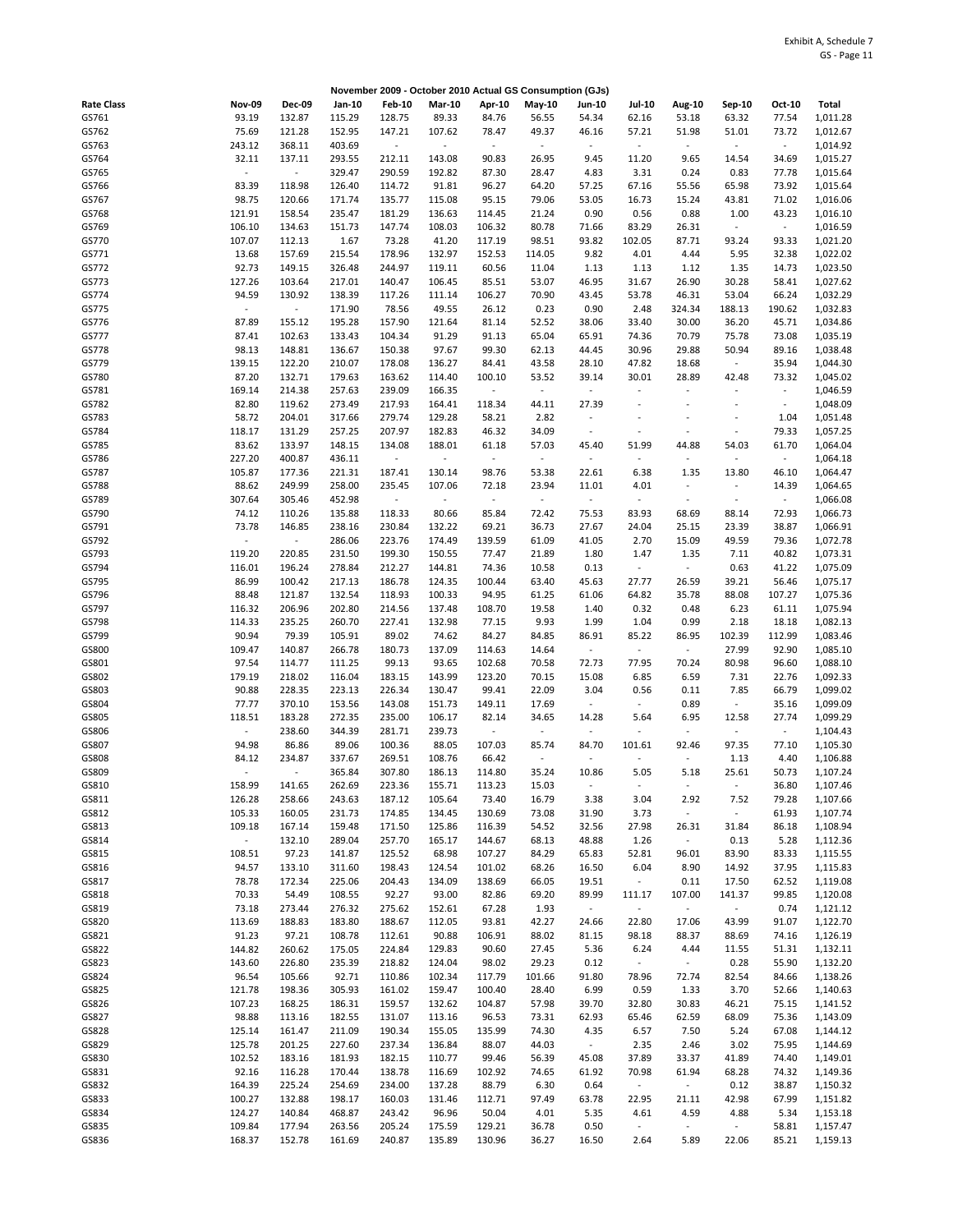|                   |                  |                  |                  |                          | November 2009 - October 2010 Actual GS Consumption (GJs) |                                    |                 |                                   |                                    |                                   |                                   |                   |                      |
|-------------------|------------------|------------------|------------------|--------------------------|----------------------------------------------------------|------------------------------------|-----------------|-----------------------------------|------------------------------------|-----------------------------------|-----------------------------------|-------------------|----------------------|
| <b>Rate Class</b> | <b>Nov-09</b>    | <b>Dec-09</b>    | Jan-10           | <b>Feb-10</b>            | <b>Mar-10</b>                                            | Apr-10                             | May-10          | Jun-10                            | <b>Jul-10</b>                      | <b>Aug-10</b>                     | Sep-10                            | Oct-10            | <b>Total</b>         |
| GS837             | 114.86           | 96.97            | 285.82           | 181.02                   | 132.58                                                   | 137.52                             | 89.79           | 22.61                             | 2.59                               | 2.46                              | 22.26                             | 72.85             | 1,161.33             |
| GS838             | 108.70           | 160.00           | 192.80           | 168.20                   | 129.50                                                   | 113.68                             | 75.33           | 45.12                             | 17.75                              | 15.52                             | 49.15                             | 90.95             | 1,166.70             |
| GS839             | 105.57           | 123.32           | 208.88           | 169.41                   | 116.00                                                   | 90.73                              | 65.35           | 57.99                             | 52.31                              | 57.02                             | 63.06                             | 65.05             | 1,174.69             |
| GS840             | 113.34           | 117.88           | 175.46           | 138.30                   | 115.89                                                   | 112.33                             | 67.78           | 63.92                             | 68.92                              | 65.57                             | 64.96                             | 72.98             | 1,177.33             |
| GS841<br>GS842    | 95.35<br>141.69  | 96.32<br>121.37  | 124.81<br>239.51 | 99.35<br>204.87          | 106.10<br>128.86                                         | 109.54<br>88.50                    | 89.27<br>68.86  | 90.89<br>38.17                    | 96.76<br>12.03                     | 82.32<br>7.50                     | 96.04<br>36.75                    | 90.85<br>90.23    | 1,177.60<br>1,178.34 |
| GS843             | 96.03            | 128.18           | 124.74           | 117.26                   | 99.52                                                    | 109.10                             | 84.06           | 76.48                             | 93.23                              | 76.27                             | 89.64                             | 86.85             | 1,181.36             |
| GS844             | 102.24           | 126.29           | 152.34           | 142.15                   | 105.58                                                   | 94.24                              | 78.40           | 71.66                             | 83.50                              | 78.18                             | 77.42                             | 71.65             | 1,183.65             |
| GS845             | 102.21           | 174.22           | 265.96           | 199.01                   | 126.85                                                   | 100.52                             | 101.54          | 46.55                             | 0.68                               | 0.67                              | 1.12                              | 65.45             | 1,184.78             |
| GS846             | 48.18            | 164.93           | 298.68           | 249.68                   | 228.56                                                   | 148.96                             | 21.71           | 2.68                              | 0.74                               | 0.30                              | 0.89                              | 20.62             | 1,185.93             |
| GS847             | 120.34           | 114.27           | 130.10           | 81.16                    | 123.06                                                   | 111.89                             | 89.70           | 83.76                             | 74.21                              | 81.43                             | 87.49                             | 89.17             | 1,186.58             |
| GS848             | 111.41           | 76.46            | 102.07           | 105.27                   | 98.12                                                    | 87.03                              | 97.40           | 93.87                             | 111.89                             | 107.57                            | 106.58                            | 89.45             | 1,187.12             |
| GS849             | 129.73           | 207.12           | 201.45           | 210.86                   | 145.43                                                   | 117.03                             | 50.25           | $\blacksquare$                    | $\blacksquare$                     | $\sim$                            | 34.50                             | 95.01             | 1,191.38             |
| GS850             | 113.93           | 145.08           | 205.87           | 168.48<br>$\blacksquare$ | 131.86<br>$\Box$                                         | 117.14<br>$\overline{\phantom{a}}$ | 67.63<br>$\sim$ | 45.76                             | 37.66                              | 33.37<br>$\overline{\phantom{a}}$ | 51.65<br>$\overline{\phantom{a}}$ | 74.55<br>$\omega$ | 1,192.98             |
| GS851<br>GS852    | 321.47<br>19.19  | 438.89<br>37.56  | 432.71<br>67.16  | 54.56                    | 31.56                                                    | 50.20                              | 31.23           | $\blacksquare$<br>102.95          | $\overline{\phantom{a}}$<br>279.58 | 133.61                            | 238.48                            | 149.38            | 1,193.07<br>1,195.46 |
| GS853             | ÷,               | $\Box$           | 215.00           | 171.14                   | 115.27                                                   | 111.55                             | 97.82           | 107.43                            | 90.87                              | 95.33                             | 103.76                            | 89.17             | 1,197.34             |
| GS854             | 57.23            | $\Box$           | 364.42           | 273.51                   | 205.54                                                   | 176.86                             | 70.47           | 3.72                              | 0.45                               | 0.44                              | 2.96                              | 43.47             | 1,199.07             |
| GS855             | 117.69           | 171.51           | 161.15           | 304.83                   | 154.01                                                   | 129.22                             | 59.96           | 3.28                              | $\overline{\phantom{a}}$           | $\sim$                            | 5.52                              | 95.64             | 1,202.81             |
| GS856             | 145.54           | 238.54           | 308.65           | 298.43                   | 128.66                                                   | 36.11                              | $\sim$          | $\blacksquare$                    | $\overline{a}$                     | $\overline{\phantom{a}}$          | $\blacksquare$                    | 49.77             | 1,205.70             |
| GS857             | 115.11           | 203.60           | 436.00           | 309.36                   | 104.43                                                   | 29.26                              | 4.85            | 0.56                              | 0.56                               | 0.56                              | 0.56                              | 1.49              | 1,206.34             |
| GS858             | 123.47           | 158.27           | 246.50           | 204.36                   | 144.20                                                   | 126.61                             | 64.15           | 42.04                             | 11.63                              | 9.76                              | 21.55                             | 59.72             | 1,212.26             |
| GS859             | 155.04           | 157.86           | 218.68           | 155.06                   | 133.60                                                   | 102.76                             | 66.01           | 43.28                             | 33.42                              | 31.22                             | 48.39                             | 67.94             | 1,213.26             |
| GS860             | $\omega$         | 155.06           | 147.86           | 117.82                   | 107.15<br>111.23                                         | 122.47                             | 88.25           | 82.72                             | 94.78                              | 84.49                             | 104.18                            | 109.53            | 1,214.31             |
| GS861<br>GS862    | 103.19<br>154.41 | 119.08<br>122.05 | 172.64<br>349.91 | 132.40<br>230.36         | 156.19                                                   | 110.35<br>109.64                   | 88.92<br>47.45  | 70.66<br>3.31                     | 85.50<br>2.31                      | 81.38<br>1.94                     | 71.36<br>7.98                     | 68.82<br>35.09    | 1,215.53<br>1,220.64 |
| GS863             | 130.59           | 186.12           | 371.51           | 255.57                   | 135.26                                                   | 61.01                              | 28.09           | 7.69                              | ä,                                 | 7.52                              | 6.77                              | 32.80             | 1,222.93             |
| GS864             | 96.66            | 107.35           | 107.80           | 92.81                    | 100.04                                                   | 120.37                             | 97.94           | 99.62                             | 105.69                             | 95.04                             | 109.52                            | 99.82             | 1,232.66             |
| GS865             | 192.68           | 192.66           | 193.91           | 248.31                   | 188.99                                                   | 127.09                             | 41.24           | 3.16                              | 0.23                               | 0.34                              | $\sim$                            | 44.98             | 1,233.59             |
| GS866             | 133.08           | 245.22           | 229.39           | 203.10                   | 150.57                                                   | 126.49                             | 67.55           | 29.39                             | 4.51                               | $\overline{\phantom{a}}$          | $\overline{\phantom{a}}$          | 46.10             | 1,235.40             |
| GS867             | 126.39           | 139.79           | 201.04           | 182.96                   | 141.08                                                   | 138.86                             | 83.35           | 58.83                             | 21.49                              | $\sim$                            | 43.99                             | 103.79            | 1,241.57             |
| GS868             | 161.51           | 204.30           | 302.21           | 191.73                   | 163.89                                                   | 113.03                             | 43.96           | 8.91                              | $\blacksquare$                     | $\sim$                            | 0.67                              | 53.97             | 1,244.18             |
| GS869             | 115.10           | 106.77           | 183.88           | 132.55                   | 107.69                                                   | 95.78                              | 78.98           | 88.03                             | 77.53                              | 78.81                             | 86.36                             | 95.13             | 1,246.61             |
| GS870<br>GS871    | 144.88<br>101.21 | 201.67<br>214.72 | 259.91<br>287.41 | 237.13<br>243.99         | 155.86<br>182.51                                         | 113.03<br>96.14                    | 52.07<br>36.63  | $\overline{\phantom{a}}$<br>12.07 | $\overline{\phantom{a}}$<br>3.71   | $\overline{\phantom{a}}$<br>1.12  | $\overline{\phantom{a}}$<br>10.43 | 84.45<br>63.08    | 1,249.00<br>1,253.02 |
| GS872             | 130.24           | 176.34           | 252.61           | 215.60                   | 205.10                                                   | 162.23                             | 92.72           | 19.11                             | $\overline{\phantom{a}}$           | ÷,                                |                                   | $\blacksquare$    | 1,253.95             |
| GS873             | 161.19           | 232.58           | 288.49           | 273.31                   | 166.51                                                   | 103.29                             | 19.52           | $\overline{\phantom{a}}$          | $\overline{\phantom{a}}$           | ÷,                                | $\blacksquare$                    | 9.43              | 1,254.32             |
| GS874             | 60.69            | 105.15           | 284.75           | 366.06                   | 72.81                                                    | 55.70                              | 26.77           | 17.70                             | 25.08                              | 151.30                            | 22.66                             | 68.49             | 1,257.16             |
| GS875             | 142.94           | 212.37           | 258.72           | 224.91                   | 126.26                                                   | 95.50                              | 60.52           | 19.79                             | 5.64                               | 4.73                              | 13.47                             | 92.86             | 1,257.71             |
| GS876             | 146.03           | 166.13           | 282.33           | 247.26                   | 194.01                                                   | 155.44                             | 61.88           | 1.75                              | 1.51                               | 1.79                              | 1.07                              | 2.79              | 1,261.99             |
| GS877             | 105.34           | 222.50           | 220.43           | 233.99                   | 75.18                                                    | 79.14                              | 53.03           | 48.27                             | 49.41                              | 42.24                             | 57.69                             | 75.53             | 1,262.75             |
| GS878             | 117.88           | 113.03           | 136.27           | 124.38                   | 114.83                                                   | 115.39                             | 120.57          | 83.28                             | 83.49                              | 72.21                             | 87.60                             | 94.65             | 1,263.58             |
| GS879<br>GS880    | 137.24<br>123.56 | 207.24<br>169.82 | 243.65<br>171.60 | 213.80<br>142.48         | 185.53<br>151.58                                         | 144.06<br>165.45                   | 76.72<br>84.31  | 24.55<br>39.57                    | ÷,<br>31.47                        | $\sim$<br>27.37                   | 0.44<br>47.51                     | 32.34<br>116.45   | 1,265.57<br>1,271.17 |
| GS881             | 121.85           | 184.54           | 130.83           | 223.07                   | 136.98                                                   | 148.85                             | 91.33           | 36.80                             | 28.03                              | 25.45                             | 35.99                             | 109.21            | 1,272.93             |
| GS882             | 109.98           | 136.39           | 147.83           | 128.20                   | 121.12                                                   | 115.59                             | 90.40           | 74.65                             | 89.65                              | 83.02                             | 89.68                             | 89.04             | 1,275.55             |
| GS883             | 104.32           | 95.25            | 129.70           | 98.93                    | 108.90                                                   | 126.70                             | 107.55          | 97.55                             | 109.52                             | 93.29                             | 104.32                            | 101.13            | 1,277.16             |
| GS884             | $\frac{1}{2}$    | 128.54           | 149.41           | 130.77                   | 122.99                                                   | 119.55                             | 93.23           | 79.29                             | 161.50                             | 130.80                            | 84.07                             | 81.14             | 1,281.29             |
| GS885             | 140.05           | 124.39           | 277.61           | 223.80                   | 138.53                                                   | 118.21                             | 72.13           | 48.42                             | 29.72                              | 30.52                             | 19.13                             | 59.16             | 1,281.67             |
| GS886             | 95.29            | 154.45           | 343.26           | 247.72                   | 145.07                                                   | 97.56                              | 86.97           | 4.46                              | $\omega$                           | 32.70                             | 29.60                             | 48.07             | 1,285.15             |
| GS887             | 110.26           | 123.17           | 172.63           | 130.89                   | 122.97                                                   | 116.44                             | 92.52           | 75.95<br>$\omega$                 | 84.92                              | 75.37                             | 90.43                             | 92.54             | 1,288.09             |
| GS888<br>GS889    | 30.48<br>103.23  | 158.42<br>235.73 | 348.32<br>$\sim$ | 249.92<br>259.76         | 213.62<br>223.93                                         | 159.27<br>187.14                   | 56.55<br>91.30  | 39.13                             | $\blacksquare$<br>8.90             | $\sim$<br>3.11                    | 0.50<br>37.45                     | 79.43<br>108.14   | 1,296.51<br>1,297.82 |
| GS890             | 139.58           | 123.31           | 136.68           | 87.66                    | 269.62                                                   | 158.18                             | 73.72           | 32.59                             | 61.75                              | 83.00                             | 78.77                             | 61.40             | 1,306.26             |
| GS891             | 118.09           | 136.81           | 269.45           | 216.85                   | 156.62                                                   | 137.35                             | 91.86           | 38.16                             | 20.55                              | 21.54                             | 21.51                             | 79.08             | 1,307.87             |
| GS892             | 120.39           | 142.54           | 219.88           | 164.03                   | 151.27                                                   | 127.30                             | 84.74           | 57.77                             | 39.69                              | 35.12                             | 61.69                             | 105.98            | 1,310.40             |
| GS893             | 133.16           | 192.36           | 229.46           | 225.77                   | 149.70                                                   | 102.17                             | 56.15           | 33.23                             | 33.51                              | 28.45                             | 35.10                             | 91.59             | 1,310.65             |
| GS894             | 6.93             | 308.90           | 219.19           | 190.54                   | 157.42                                                   | 120.03                             | 72.30           | 56.96                             | 37.60                              | 37.60                             | 29.22                             | 74.52             | 1,311.21             |
| GS895             | 159.09           | 212.53           | 223.70           | 205.99                   | 184.92                                                   | 77.25                              | 37.16           | 28.23                             | 32.95                              | 29.33                             | 34.11                             | 86.08             | 1,311.34             |
| GS896<br>GS897    | 115.87           | $\sim$<br>226.47 | 379.27<br>218.20 | 396.45                   | 208.00<br>184.64                                         | 131.29                             | 15.90           | $\omega$                          | $\omega$<br>1.04                   | $\sim$<br>$\omega$                | $\Box$<br>25.46                   | 64.98             | 1,311.76             |
| GS898             | 115.53<br>7.56   | 27.59            | 589.03           | 275.92<br>242.38         | 169.55                                                   | 109.90<br>125.55                   | 45.65<br>68.24  | 26.63<br>39.42                    | $\overline{\phantom{a}}$           | $\sim$                            | $\sim$                            | 95.83<br>57.42    | 1,325.27<br>1,326.74 |
| GS899             | 115.12           | 209.63           | 210.24           | 212.63                   | 150.78                                                   | 119.67                             | 70.22           | 57.85                             | 21.93                              | 19.40                             | 46.01                             | 96.48             | 1,329.96             |
| GS900             | 105.42           | 102.46           | 105.96           | 118.34                   | 105.52                                                   | 126.20                             | 104.60          | 100.25                            | 123.28                             | 128.20                            | 116.03                            | 100.53            | 1,336.79             |
| GS901             | 110.18           | 207.92           | 243.41           | 221.29                   | 141.13                                                   | 123.44                             | 62.29           | 44.41                             | 35.75                              | 34.13                             | 35.97                             | 77.98             | 1,337.90             |
| GS902             | 140.79           | 149.89           | 271.74           | 185.87                   | 148.26                                                   | 120.65                             | 68.13           | 56.06                             | 47.57                              | 40.83                             | 41.50                             | 70.06             | 1,341.35             |
| GS903             | 135.75           | 219.72           | 202.28           | 225.11                   | 160.15                                                   | 133.52                             | 45.65           | 30.67                             | 31.95                              | 33.87                             | 41.97                             | 82.99             | 1,343.63             |
| GS904             | 163.83           | 218.94           | 240.33           | 214.60                   | 120.27                                                   | 93.93                              | 68.47           | 38.18                             | 42.46                              | 35.71                             | 44.19                             | 64.53             | 1,345.44             |
| GS905             | 140.35           | 200.79           | 269.95           | 216.26                   | 166.57                                                   | 140.39                             | 65.91           | 27.41                             | 21.51                              | 20.71                             | 19.92                             | 56.46             | 1,346.23             |
| GS906<br>GS907    | 142.34<br>236.94 | $\sim$<br>154.32 | 236.92<br>346.29 | 204.22<br>279.31         | 183.49<br>136.92                                         | 154.35                             | 91.84<br>21.01  | 71.77<br>$\sim$                   | 56.16<br>÷,                        | 44.86<br>$\sim$                   | 64.63<br>$\Box$                   | 95.69<br>30.25    | 1,346.27<br>1,346.74 |
| GS908             | 395.29           | 143.07           | 58.65            | 48.48                    | 17.66                                                    | 141.70<br>10.69                    | 17.51           | 153.88                            | 214.34                             | 216.10                            | 44.52                             | 29.28             | 1,349.47             |
| GS909             | 86.22            | 104.69           | 91.41            | 212.93                   | 103.31                                                   | 124.93                             | 99.76           | 99.56                             | 121.35                             | 108.80                            | 109.09                            | 94.88             | 1,356.93             |
| GS910             | 91.99            | 257.46           | 375.31           | 323.55                   | 156.78                                                   | 84.17                              | 23.43           | 2.65                              | 0.13                               | 0.75                              | 7.90                              | 38.83             | 1,362.95             |
| GS911             | 123.19           | 146.49           | 163.05           | 126.61                   | 115.17                                                   | 123.80                             | 107.20          | 84.19                             | 102.86                             | 85.58                             | 94.92                             | 90.40             | 1,363.46             |
| GS912             | 144.32           | 151.51           | 237.57           | 176.60                   | 127.26                                                   | 112.81                             | 88.15           | 67.60                             | 63.43                              | 67.02                             | 56.39                             | 73.32             | 1,365.98             |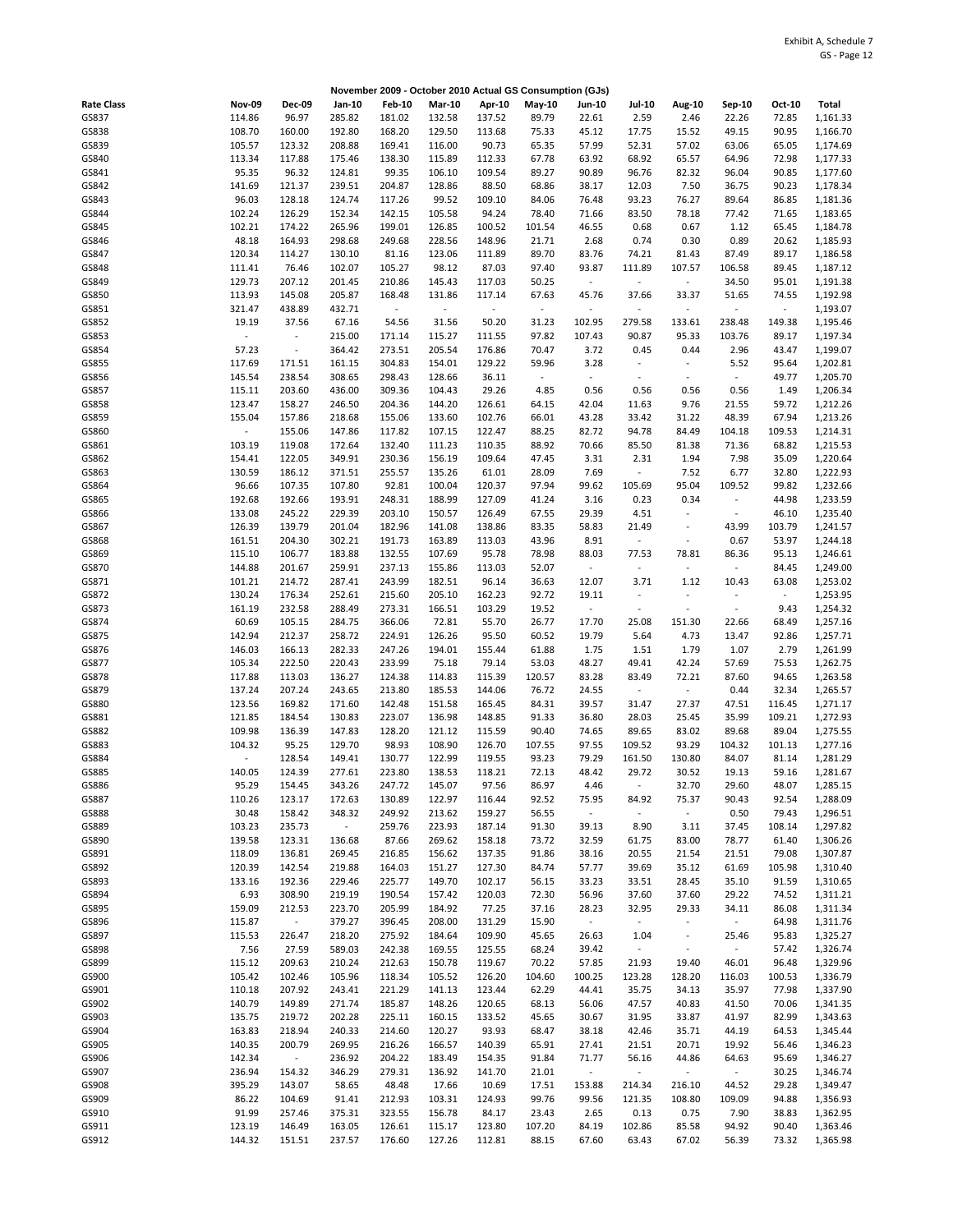|                   |                          |                          |                  |                  |                                    |                  | November 2009 - October 2010 Actual GS Consumption (GJs) |                              |                                   |                                   |                                   |                   |                      |
|-------------------|--------------------------|--------------------------|------------------|------------------|------------------------------------|------------------|----------------------------------------------------------|------------------------------|-----------------------------------|-----------------------------------|-----------------------------------|-------------------|----------------------|
| <b>Rate Class</b> | <b>Nov-09</b>            | <b>Dec-09</b>            | Jan-10           | <b>Feb-10</b>    | <b>Mar-10</b>                      | Apr-10           | <b>May-10</b>                                            | <b>Jun-10</b>                | <b>Jul-10</b>                     | <b>Aug-10</b>                     | Sep-10                            | Oct-10            | <b>Total</b>         |
| GS913             | 174.37                   | 254.71                   | 224.54           | 260.88           | 195.18                             | 111.17           | 37.45                                                    | 20.91                        | 7.16                              | 4.64                              | 14.77                             | 61.07             | 1,366.85             |
| GS914             | 497.28                   | 447.27                   | 425.89           | $\omega$         | $\overline{\phantom{a}}$           | $\blacksquare$   | $\blacksquare$                                           | ÷.                           | ÷,                                | $\bar{z}$                         | $\frac{1}{2}$                     | $\omega$          | 1,370.44             |
| GS915             | 126.86                   | 152.76                   | 343.91           | 304.39           | 181.99                             | 165.60           | 50.76                                                    | 0.23                         | 0.45                              | $\overline{\phantom{a}}$          | $\overline{\phantom{a}}$          | 44.19             | 1,371.14             |
| GS916             | 141.07                   | 260.44                   | 297.02           | 261.44           | 156.30                             | 109.57           | 35.48                                                    | 9.82                         | 0.11                              | 0.22                              | 26.21                             | 74.58             | 1,372.26             |
| GS917<br>GS918    | 78.08<br>129.81          | 128.22<br>159.46         | 327.22<br>338.24 | 284.63<br>242.25 | 181.60<br>211.75                   | 145.61<br>74.44  | 92.69<br>52.39                                           | 33.01<br>33.30               | 7.94<br>24.38                     | 9.78<br>40.64                     | 18.44<br>32.90                    | 69.79<br>50.77    | 1,377.01<br>1,390.33 |
| GS919             | 115.57                   | 139.57                   | 125.02           | 149.25           | 107.56                             | 120.35           | 110.46                                                   | 110.06                       | 129.13                            | 93.32                             | 100.77                            | 99.74             | 1,400.80             |
| GS920             | 120.80                   | 130.06                   | 201.58           | 188.61           | 141.45                             | 116.25           | 92.98                                                    | 83.08                        | 75.86                             | 80.71                             | 82.51                             | 88.21             | 1,402.10             |
| GS921             | 107.61                   | 137.69                   | 178.19           | 165.04           | 139.25                             | 131.99           | 86.54                                                    | 76.50                        | 73.42                             | 68.57                             | 95.31                             | 143.27            | 1,403.38             |
| GS922             | 243.40                   | 218.37                   | 280.07           | 293.65           | 156.78                             | 153.50           | 9.32                                                     | $\blacksquare$               | $\blacksquare$                    | $\sim$                            | $\overline{\phantom{a}}$          | 52.03             | 1,407.12             |
| GS923             | 113.01                   | 129.65                   | 182.51           | 143.55           | 120.08                             | 132.12           | 97.66                                                    | 91.21                        | 104.62                            | 91.11                             | 108.41                            | 93.65             | 1,407.58             |
| GS924             | $\blacksquare$           | $\omega$                 | 425.75           | 331.87           | 266.76                             | 153.47           | 74.69                                                    | 31.72                        | 0.92                              | 0.40                              | 21.91                             | 102.40            | 1,409.89             |
| GS925             | 168.68                   | 183.03                   | 339.83           | 235.37           | 157.78<br>141.40                   | 142.58           | 78.67                                                    | 26.80                        | $\bar{\phantom{a}}$               | $\blacksquare$                    | 6.67                              | 74.16             | 1,413.57             |
| GS926<br>GS927    | 130.21<br>123.01         | 205.13<br>254.47         | 180.31<br>300.16 | 203.67<br>332.55 | 200.67                             | 137.10<br>114.61 | 79.24<br>30.43                                           | 69.46<br>3.04                | 48.32<br>0.11                     | 41.11<br>$\overline{\phantom{a}}$ | 73.49<br>4.60                     | 113.75<br>61.06   | 1,423.19<br>1,424.71 |
| GS928             | $\overline{\phantom{a}}$ | 135.92                   | 194.92           | 147.72           | 145.04                             | 139.01           | 107.43                                                   | 107.21                       | 121.98                            | 101.23                            | 115.32                            | 109.37            | 1,425.15             |
| GS929             | 120.79                   | 175.07                   | 216.33           | 214.80           | 164.44                             | 163.79           | 98.31                                                    | 46.84                        | 31.16                             | 29.05                             | 63.36                             | 109.25            | 1,433.19             |
| GS930             | 162.36                   | 257.83                   | 197.57           | 212.74           | 158.80                             | 176.42           | 97.61                                                    | 19.17                        | 4.61                              | 3.93                              | 6.73                              | 138.31            | 1,436.08             |
| GS931             | 140.62                   | 214.93                   | 195.07           | 214.16           | 156.57                             | 148.10           | 90.61                                                    | 57.97                        | 44.02                             | 34.80                             | 53.12                             | 89.88             | 1,439.85             |
| GS932             | 50.62                    | 228.24                   | 251.72           | 256.69           | 62.64                              | 220.55           | 44.75                                                    | 24.02                        | 13.84                             | 31.85                             | 83.93                             | 171.93            | 1,440.78             |
| GS933<br>GS934    | 125.84<br>2.95           | 164.16<br>174.26         | 191.56<br>564.62 | 202.53<br>233.62 | 126.71<br>185.63                   | 104.56<br>135.09 | 85.06<br>84.01                                           | 78.85<br>÷                   | 90.97<br>$\blacksquare$           | 88.93<br>$\omega$                 | 92.37<br>$\overline{\phantom{a}}$ | 89.75<br>63.94    | 1,441.29<br>1,444.12 |
| GS935             | 153.68                   | $\omega$                 | 362.94           | 246.44           | 170.29                             | 171.36           | 57.06                                                    | 40.45                        | 45.90                             | 75.21                             | 40.63                             | 81.94             | 1,445.90             |
| GS936             | 141.69                   | 167.57                   | 214.40           | 190.75           | 152.31                             | 121.80           | 85.18                                                    | 75.13                        | 76.55                             | 69.84                             | 79.43                             | 73.08             | 1,447.73             |
| GS937             | 130.11                   | 212.56                   | 297.94           | 271.48           | 160.96                             | 117.92           | 55.16                                                    | 29.16                        | 46.61                             | 31.37                             | 32.27                             | 63.34             | 1,448.88             |
| GS938             | 130.74                   | 148.04                   | 174.99           | 173.47           | 143.98                             | 137.98           | 104.98                                                   | 96.10                        | 110.85                            | 74.36                             | 84.16                             | 73.20             | 1,452.85             |
| GS939             | 118.91                   | 179.07                   | 222.81           | 177.80           | 156.89                             | 145.90           | 90.06                                                    | 65.40                        | 81.01                             | 64.27                             | 74.05                             | 79.95             | 1,456.12             |
| GS940             | 123.87                   | 275.27                   | 312.30           | 245.12           | 187.59                             | 114.60           | 49.14                                                    | 12.97                        | 5.18                              | 5.50                              | 4.71                              | 122.23            | 1,458.48             |
| GS941<br>GS942    | 164.69<br>167.11         | 228.14<br>223.10         | 292.98<br>240.25 | 292.97<br>220.96 | 199.22<br>154.41                   | 149.41<br>124.12 | 62.75<br>81.83                                           | $\blacksquare$<br>48.48      | $\overline{\phantom{a}}$<br>46.17 | $\sim$<br>39.60                   | $\overline{\phantom{a}}$<br>46.21 | 68.74<br>68.59    | 1,458.90<br>1,460.83 |
| GS943             | 249.80                   | 201.47                   | 390.25           | 293.66           | 98.48                              | 113.61           | 40.56                                                    | 12.98                        | $\omega$                          | $\sim$                            | 14.36                             | 66.16             | 1,481.33             |
| GS944             | 136.09                   | 231.38                   | 302.52           | 300.97           | 191.52                             | 149.28           | 58.16                                                    | 13.53                        | 3.71                              | 1.91                              | 17.95                             | 76.35             | 1,483.37             |
| GS945             | 153.38                   | 214.69                   | 327.89           | 261.22           | 166.43                             | 141.78           | 72.29                                                    | 33.51                        | 0.38                              | 0.50                              | 28.46                             | 88.35             | 1,488.88             |
| GS946             | 122.67                   | 230.46                   | 440.25           | 327.22           | 212.18                             | 107.08           | 25.57                                                    | 0.89                         | 0.15                              | 0.30                              | 0.15                              | 24.92             | 1,491.84             |
| GS947             | 149.00                   | 222.03                   | 263.66           | 249.39           | 172.42                             | 137.46           | 71.03                                                    | 40.58                        | 44.69                             | 38.10                             | 46.73                             | 70.78             | 1,505.87             |
| GS948             | 124.19                   | 98.88                    | 135.27           | 122.26           | 106.85                             | 132.82           | 116.82                                                   | 103.42                       | 140.24                            | 148.14                            | 141.64                            | 138.54            | 1,509.07             |
| GS949<br>GS950    | 167.26<br>165.83         | 273.93<br>233.78         | 300.41<br>300.12 | 290.30<br>271.80 | 182.85<br>198.28                   | 134.87<br>171.62 | 29.53<br>42.96                                           | 8.57<br>5.67                 | 7.43<br>1.76                      | 6.17<br>4.26                      | 8.19<br>7.90                      | 105.25<br>111.35  | 1,514.76<br>1,515.33 |
| GS951             | 117.65                   | 121.80                   | 124.82           | 106.64           | 133.96                             | 117.76           | 93.59                                                    | 133.97                       | 112.92                            | 147.03                            | 178.18                            | 131.45            | 1,519.77             |
| GS952             | 127.59                   | $\overline{\phantom{a}}$ | 276.64           | 204.44           | 184.77                             | 156.59           | 107.41                                                   | 80.63                        | 96.76                             | 87.37                             | 91.67                             | 112.89            | 1,526.76             |
| GS953             | 167.50                   | 183.28                   | 223.03           | 218.97           | 178.81                             | 173.11           | 92.80                                                    | 60.80                        | 22.37                             | 47.98                             | 78.17                             | 93.54             | 1,540.36             |
| GS954             | 183.14                   | 265.66                   | 254.38           | 280.41           | 177.26                             | 197.85           | 17.67                                                    | $\overline{\phantom{a}}$     | $\sim$                            | $\overline{\phantom{a}}$          | 2.38                              | 162.52            | 1,541.27             |
| GS955             | 164.47                   | 238.09                   | 283.85           | 260.29<br>÷.     | 164.96                             | 116.75<br>÷,     | 67.40                                                    | 36.91<br>$\bar{\phantom{a}}$ | 42.50<br>L,                       | 33.69<br>$\overline{\phantom{a}}$ | 47.56<br>÷,                       | 86.93<br>$\omega$ | 1,543.40             |
| GS956<br>GS957    | 317.31<br>185.02         | 584.74<br>218.71         | 644.26<br>287.16 | 270.28           | $\overline{\phantom{a}}$<br>204.28 | 172.59           | $\sim$<br>64.36                                          | 46.46                        | $\overline{\phantom{a}}$          | $\blacksquare$                    | 8.19                              | 92.32             | 1,546.31<br>1,549.37 |
| GS958             | ÷,                       | $\Box$                   | 528.57           | 472.52           | 364.06                             | 122.97           | 23.20                                                    | ÷                            | ä,                                | 11.25                             | 6.36                              | 32.49             | 1,561.42             |
| GS959             | 154.58                   | 300.09                   | 306.27           | 309.08           | 198.82                             | 160.69           | 39.36                                                    | ÷                            | ÷,                                | $\overline{\phantom{a}}$          | $\Box$                            | 99.22             | 1,568.11             |
| GS960             | 10.39                    | 74.63                    | 49.01            | 43.47            | 296.24                             | 156.03           | 160.16                                                   | 153.44                       | 167.82                            | 137.26                            | 159.46                            | 164.00            | 1,571.91             |
| GS961             | 140.79                   | 125.71                   | 201.05           | 187.75           | 140.43                             | 135.74           | 103.53                                                   | 103.94                       | 97.53                             | 118.08                            | 117.35                            | 101.32            | 1,573.22             |
| GS962             | 184.76                   | 251.96                   | 274.99           | 223.67           | 192.16                             | 168.68           | 89.69                                                    | 45.04                        | 5.14                              | 5.16                              | 38.94                             | 107.38            | 1,587.57             |
| GS963             | 136.65                   | 309.45                   | 331.82           | 252.79           | 242.11                             | 148.22           | 44.16                                                    | 10.56                        | $\blacksquare$                    | $\blacksquare$                    | 5.77                              | 112.89            | 1,594.42             |
| GS964<br>GS965    | 130.72<br>170.13         | 141.87<br>236.25         | 211.70<br>267.23 | 169.54<br>238.49 | 152.80<br>200.75                   | 151.22<br>138.01 | 113.35<br>76.20                                          | 93.73<br>51.91               | 89.73<br>42.16                    | 111.43<br>33.59                   | 115.08<br>40.74                   | 117.25<br>107.45  | 1,598.42<br>1,602.91 |
| GS966             | $\bar{\gamma}$           | 117.06                   | 186.88           | 119.18           | 128.83                             | 125.93           | 185.39                                                   | 122.46                       | 151.77                            | 144.65                            | 178.26                            | 148.17            | 1,608.58             |
| GS967             | 131.16                   | 143.61                   | 172.75           | 161.20           | 147.68                             | 157.41           | 107.79                                                   | 108.76                       | 122.29                            | 119.17                            | 118.57                            | 118.24            | 1,608.63             |
| GS968             | 420.41                   | 480.58                   | 714.98           | $\sim$           | $\omega$                           | $\sim$           | $\sim$                                                   | $\overline{\phantom{a}}$     | $\sim$                            | $\sim$                            | $\overline{\phantom{a}}$          | $\sim$            | 1,615.97             |
| GS969             | 161.58                   | 239.82                   | 296.21           | 294.71           | 182.01                             | 152.21           | 86.38                                                    | 44.47                        | 22.43                             | 10.21                             | 39.95                             | 89.01             | 1,618.99             |
| GS970             | 131.53<br>$\omega$       | $\sim$<br>242.76         | 215.64<br>373.39 | 201.51           | 167.84                             | 224.26<br>182.04 | 152.11                                                   | 101.46                       | 106.87                            | 81.10<br>$\omega_{\rm c}$         | 102.32                            | 135.72<br>100.98  | 1,620.36             |
| GS971<br>GS972    | 132.63                   | 223.07                   | 342.03           | 285.96<br>268.81 | 217.53<br>218.74                   | 165.45           | 112.09<br>90.26                                          | 103.06<br>35.85              | 0.25<br>20.04                     | 22.05                             | 2.47<br>33.01                     | 71.05             | 1,620.53<br>1,622.99 |
| GS973             | 194.71                   | 264.43                   | 308.77           | 289.08           | 183.92                             | 123.20           | 60.42                                                    | 36.87                        | 32.48                             | 26.98                             | 36.29                             | 66.20             | 1,623.35             |
| GS974             | 166.25                   | 286.71                   | 379.53           | 308.81           | 218.04                             | 152.19           | 45.50                                                    | 6.98                         | 0.04                              | $\sim$                            | 1.67                              | 65.84             | 1,631.56             |
| GS975             | 146.31                   | 156.21                   | 243.80           | 177.77           | 168.85                             | 139.01           | 112.26                                                   | 91.79                        | 100.05                            | 86.56                             | 103.32                            | 107.10            | 1,633.03             |
| GS976             | 127.18                   | 239.11                   | 389.98           | 295.01           | 190.51                             | 132.28           | 62.11                                                    | 29.43                        | 7.31                              | 21.20                             | 44.44                             | 98.84             | 1,637.40             |
| GS977             | 136.06                   | 121.00                   | 172.39           | 127.72           | 124.59                             | 155.66           | 126.73                                                   | 125.80                       | 148.89                            | 128.77                            | 155.81                            | 129.89            | 1,653.31             |
| GS978<br>GS979    | 156.85<br>189.19         | 150.94<br>171.80         | 252.24<br>247.86 | 174.53<br>252.72 | 150.54<br>163.25                   | 142.74<br>148.14 | 125.83<br>117.42                                         | 88.83<br>72.94               | 94.64<br>52.59                    | 97.92<br>28.38                    | 104.15<br>77.40                   | 116.77<br>150.23  | 1,655.98<br>1,671.92 |
| GS980             | 153.51                   | 293.21                   | 393.49           | 334.58           | 261.06                             | 147.59           | 41.59                                                    | 3.27                         | 2.03                              | $\blacksquare$                    | $\sim$                            | 48.13             | 1,678.46             |
| GS981             | 150.08                   | 259.99                   | 325.73           | 299.79           | 210.98                             | 174.22           | 101.56                                                   | 42.84                        | $\sim$                            | $\omega$                          | 5.18                              | 118.38            | 1,688.75             |
| GS982             | 140.10                   | 185.68                   | 196.57           | 179.37           | 154.86                             | 165.26           | 133.00                                                   | 104.42                       | 112.63                            | 96.12                             | 113.88                            | 118.07            | 1,699.96             |
| GS983             | ÷.                       | $\omega_{\rm c}$         | 775.25           | 516.99           | 408.45                             | $\sim$           | $\sim$                                                   | ÷                            | $\overline{\phantom{a}}$          | $\overline{\phantom{a}}$          | $\overline{\phantom{a}}$          | $\omega$          | 1,700.69             |
| GS984             | 183.34                   | 299.54                   | 402.53           | 348.57           | 261.77                             | 160.69           | $\omega$                                                 | $\blacksquare$               | $\blacksquare$                    | $\blacksquare$                    | $\overline{\phantom{a}}$          | 56.90             | 1,713.34             |
| GS985             | 169.71                   | 171.17                   | 371.93           | 254.01           | 200.25                             | 186.55           | 126.95                                                   | 46.27                        | 49.52                             | 49.41                             | 52.19                             | 43.65             | 1,721.61             |
| GS986<br>GS987    | 168.56<br>161.48         | 270.27<br>326.61         | 361.95<br>356.08 | 333.22<br>341.61 | 222.00<br>237.79                   | 189.14<br>164.41 | 71.58<br>59.03                                           | $\blacksquare$<br>10.71      | $\blacksquare$<br>2.97            | $\sim$<br>3.11                    | $\overline{\phantom{a}}$<br>13.62 | 109.71<br>50.29   | 1,726.43<br>1,727.71 |
| GS988             | ÷                        | 223.68                   | 215.56           | 194.18           | 202.84                             | 168.34           | 123.95                                                   | 101.45                       | 140.46                            | 136.13                            | 136.68                            | 128.43            | 1,771.70             |
|                   |                          |                          |                  |                  |                                    |                  |                                                          |                              |                                   |                                   |                                   |                   |                      |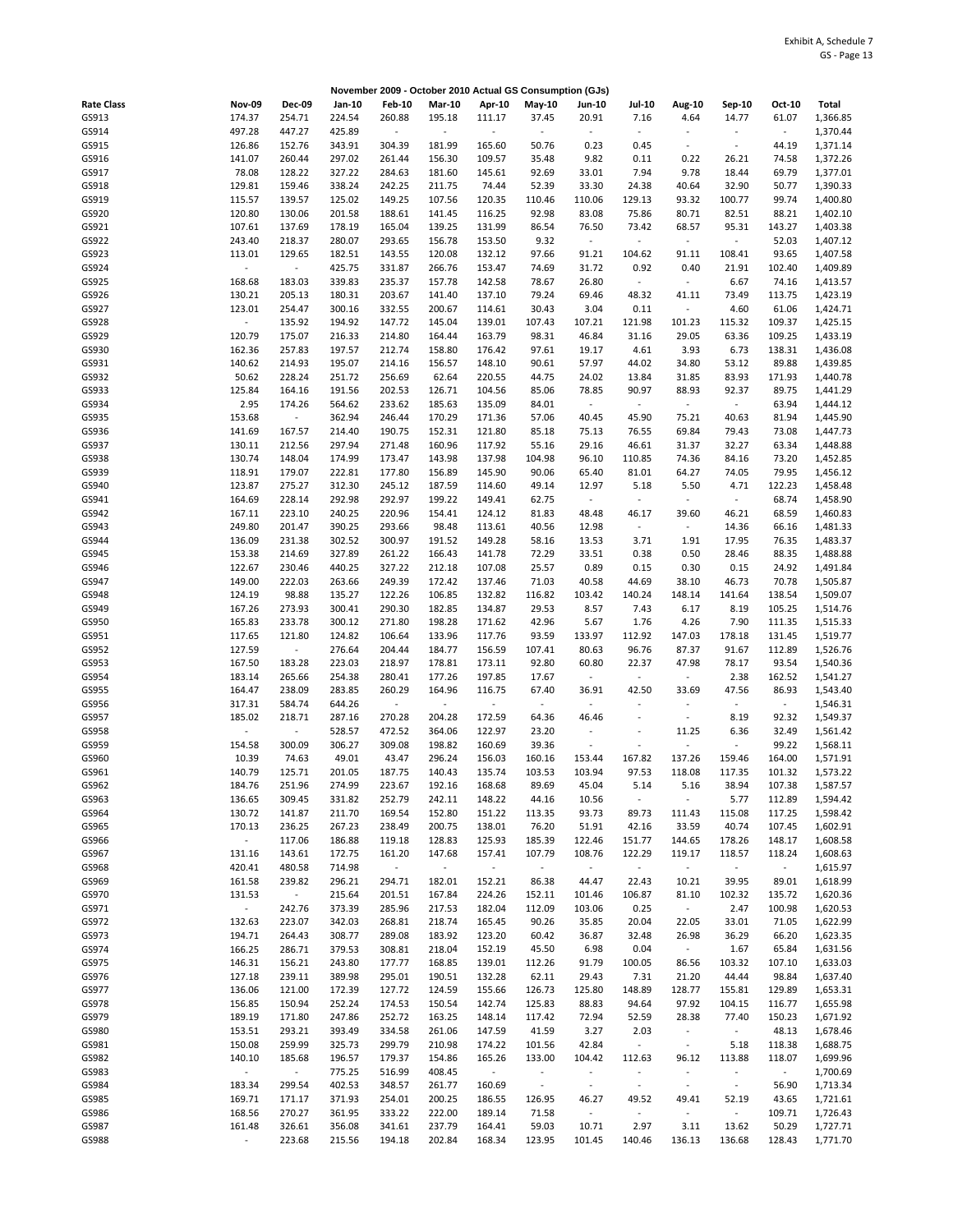|                   |         |               |               |        |               | November 2009 - October 2010 Actual GS Consumption (GJs) |        |                          |               |        |                          |                |        |              |
|-------------------|---------|---------------|---------------|--------|---------------|----------------------------------------------------------|--------|--------------------------|---------------|--------|--------------------------|----------------|--------|--------------|
| <b>Rate Class</b> |         | <b>Nov-09</b> | <b>Dec-09</b> | Jan-10 | <b>Feb-10</b> | <b>Mar-10</b>                                            | Apr-10 | May-10                   | <b>Jun-10</b> | Jul-10 | Aug-10                   | Sep-10         | Oct-10 | <b>Total</b> |
| GS989             |         | 156.06        | 243.53        | 234.66 | 261.96        | 200.02                                                   | 192.55 | 106.36                   | 60.76         | 47.20  | 40.75                    | 84.17          | 147.48 | 1,775.50     |
| GS990             |         | 156.95        | 211.28        | 310.93 | 235.38        | 210.66                                                   | 203.44 | 87.80                    | 67.55         | 69.79  | 63.55                    | 69.59          | 89.98  | 1,776.90     |
| GS991             |         | 142.63        | 156.77        | 177.01 | 186.86        | 146.09                                                   | 163.23 | 126.33                   | 128.91        | 146.75 | 126.91                   | 145.40         | 132.17 | 1,779.06     |
| GS992             |         | 165.90        | 321.05        | 347.40 | 299.06        | 228.32                                                   | 185.70 | 99.39                    | 28.61         |        | 0.13                     | $\blacksquare$ | 109.20 | 1,784.76     |
| GS993             |         | 171.54        | 156.38        | 263.95 | 224.15        | 165.47                                                   | 153.55 | 125.62                   | 97.26         | 111.42 | 94.40                    | 108.47         | 112.60 | 1,784.81     |
| GS994             |         | 156.04        | 157.58        | 231.39 | 178.46        | 160.10                                                   | 179.76 | 121.83                   | 113.19        | 122.57 | 112.14                   | 135.09         | 136.06 | 1,804.21     |
| GS995             |         | 103.55        | 233.59        | 499.41 | 491.29        | 220.94                                                   | 114.82 | 43.61                    | 12.63         | 2.93   | 2.92                     | 8.86           | 70.39  | 1,804.94     |
| GS996             |         | 143.87        | 349.19        | 307.56 | 355.58        | 244.12                                                   | 174.16 | 82.73                    | 25.03         |        |                          | 5.27           | 157.76 | 1,845.27     |
| GS997             |         | 180.92        | 259.00        | 355.29 | 331.19        | 286.79                                                   | 197.70 | 108.79                   |               |        | $\sim$                   | 35.88          | 109.64 | 1,865.20     |
| GS998             |         | 161.93        | $\sim$        | 233.74 | 228.18        | 187.76                                                   | 202.43 | 155.38                   | 153.97        | 138.94 | 118.52                   | 150.24         | 134.54 | 1,865.63     |
| GS999             |         | 174.33        | 320.92        | 405.01 | 366.06        | 231.67                                                   | 170.65 | 76.13                    |               |        | $\overline{\phantom{a}}$ | 22.65          | 99.39  | 1,866.81     |
| GS1000            |         | 217.48        | 232.36        | 297.69 | 264.86        | 234.82                                                   | 236.01 | 119.02                   | 105.83        | 15.35  | $\sim$                   | 29.96          | 136.11 | 1,889.49     |
| GS1001            |         | 169.66        | 212.12        | 385.22 | 271.48        | 210.69                                                   | 180.59 | 139.03                   | 66.65         | 26.27  | 2.22                     | 82.15          | 151.01 | 1,897.09     |
| GS1002            |         | 179.56        | 226.82        | 472.83 | 377.85        | 288.51                                                   | 197.16 | 120.84                   | 35.50         |        |                          |                | 17.19  | 1,916.26     |
| GS1003            |         | $\sim$        | 270.44        | 518.88 | 767.02        | 284.78                                                   | 78.11  | $\overline{\phantom{a}}$ |               | ٠      |                          |                | $\sim$ | 1,919.23     |
| GS1004            |         | 208.98        | 375.44        | 363.06 | 333.10        | 242.19                                                   | 167.33 | 72.05                    | 38.82         |        | $\overline{\phantom{m}}$ | 30.60          | 95.13  | 1,926.70     |
| GS1005            |         | 152.46        | 257.66        | 414.70 | 436.79        | 313.06                                                   | 209.05 | 69.51                    | 11.32         |        |                          | 0.67           | 65.33  | 1,930.55     |
| GS1006            |         | 173.12        | 192.86        | 73.56  | 157.34        | 169.87                                                   | 200.50 | 163.99                   | 139.04        | 171.36 | 169.47                   | 172.45         | 148.99 | 1,932.55     |
| GS1007            |         | 155.03        | 121.74        | 116.50 | 121.26        | 100.45                                                   | 123.61 | 232.53                   | 198.24        | 222.04 | 231.83                   | 203.66         | 151.13 | 1,978.02     |
|                   | Average | 75.84         | 110.12        | 158.43 | 127.16        | 91.80                                                    | 70.23  | 38.24                    | 24.19         | 20.19  | 18.79                    | 24.08          | 42.44  | 801.51       |
|                   | Profile | 9.46%         | 13.74%        | 19.77% | 15.86%        | 11.45%                                                   | 8.76%  | 4.77%                    | 3.02%         | 2.52%  | 2.34%                    | 3.00%          | 5.29%  | 100.00%      |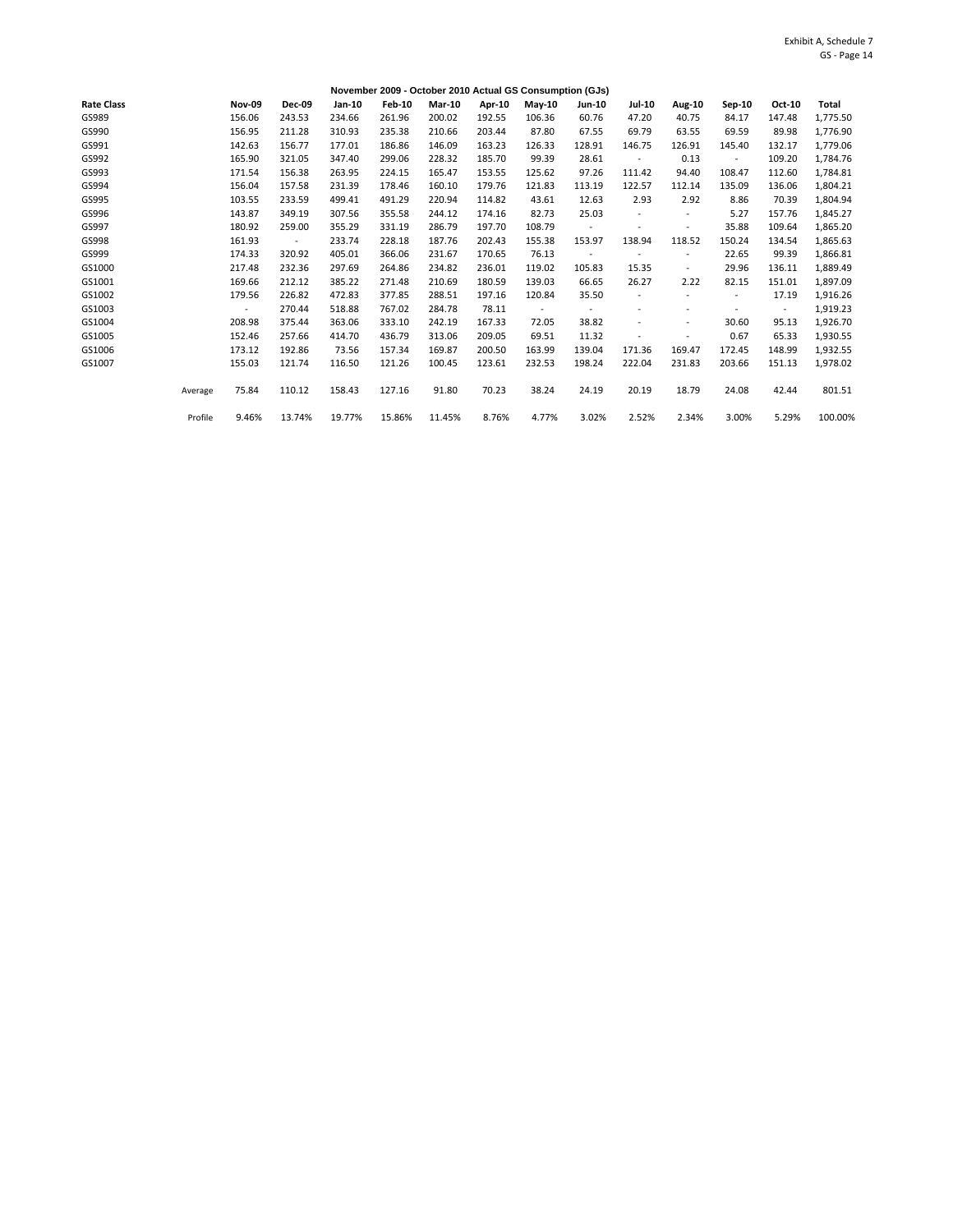**November 2009 - October 2010 Actual CGS Consumption (GJs)**

| <b>Rate Class</b> | CD (GJs) | <b>Nov-09</b>             | Dec-09           | Jan-10                                | <b>Feb-10</b>    | <b>Mar-10</b>    | Apr-10           | May-10           | <b>Jun-10</b>    | <b>Jul-10</b>            | Aug-10                   | <b>Sep-10</b>            | Oct-10 | Total    |
|-------------------|----------|---------------------------|------------------|---------------------------------------|------------------|------------------|------------------|------------------|------------------|--------------------------|--------------------------|--------------------------|--------|----------|
| CGS1              | 20       | 235.74                    | 235.62           | 427.16                                | 321.50           | 261.31           | 228.33           | 127.08           | 5.67             | 5.03                     | 6.77                     | 6.39                     | 143.77 | 2,004.37 |
| CGS2              | 22       | 218.17                    | 333.83           | 416.32                                | 369.28           | 260.23           | 232.76           | 27.46            | 19.66            | 15.47                    | 15.79                    | 17.43                    | 81.81  | 2,008.21 |
| CGS3              | 10       | 148.39                    | 162.53           | 188.24                                | 192.05           | 188.83           | 175.13           | 148.51           | 136.11           | 186.48                   | 178.75                   | 161.25                   | 147.28 | 2,013.55 |
| CGS4              | 12       | $\sim$                    | $\sim$           | 374.33                                | 264.91           | 222.37           | 211.61           | 187.77           | 167.90           | 145.43                   | 159.06                   | 144.36                   | 149.45 | 2,027.19 |
| CGS5              | 14       | 257.22                    | 271.43           | 272.83                                | 287.76           | 253.17           | 136.38           | 35.77            | 30.88            | 52.56                    | 51.14                    | 220.44                   | 181.34 | 2,050.92 |
| CGS6              | 16       | 192.46                    | 301.44           | 282.11                                | 289.39           | 215.23           | 205.24           | 122.75           | 65.74            | 62.54                    | 55.74                    | 95.38                    | 184.08 | 2,072.10 |
| CGS7              | 18       | 188.46                    | 256.44           | 349.69                                | 297.86           | 232.42           | 198.72           | 117.47           | 78.70            | 74.35                    | 78.57                    | 86.01                    | 129.66 | 2,088.35 |
| CGS8              | 15       | 220.96                    | 374.35           | $\omega_{\rm c}$                      | 351.33           | 233.94           | 243.61           | 139.63           | 105.90           | 96.76                    | 90.62                    | 116.13                   | 155.62 | 2,128.85 |
| CGS9              | 15       | 174.52                    | 262.84           | 322.56                                | 313.88           | 211.02           | 189.61           | 118.92           | 98.05            | 89.51                    | 91.50                    | 115.50                   | 143.39 | 2,131.30 |
| CGS10             | 10       | 179.47                    | 169.37           | 247.20                                | 192.30           | 191.34           | 216.24           | 173.37           | 157.10           | 164.47                   | 146.63                   | 151.86                   | 148.93 | 2,138.28 |
| CGS11             | 43       | 143.68                    | 546.59           | 410.34                                | 516.84           | 199.81           | 162.19           | 55.61            | 5.95             | 1.34                     | $\sim$                   | 8.29                     | 92.27  | 2,142.91 |
| CGS12             | 38       | 160.86                    | 351.75           | 432.87                                | 468.50           | 329.86           | 206.46           | 82.88            | 30.12            | 6.41                     | 8.27                     | 3.13                     | 67.61  | 2,148.72 |
| CGS13             | 21       | 173.58                    | 243.57           | 330.16                                | 290.74           | 208.75           | 229.02           | 144.98           | 109.19           | 64.40                    | 76.79                    | 112.51                   | 168.23 | 2,151.92 |
| CGS14             | 17       | 209.86                    | 298.26           | 354.11                                | 329.52           | 288.57           | 226.43           | 126.74           | 53.61            | 57.82                    | 44.33                    | 54.55                    | 110.01 | 2,153.81 |
| CGS15             | 14       | 254.41                    | 232.53           | 235.07                                | 257.69           | 248.66           | 230.35           | 108.25           | 94.76            | 91.58                    | 73.98                    | 140.91                   | 188.69 | 2,156.88 |
| CGS16             | 27       | 284.26                    | 405.34           | 478.04                                | 497.88           | 132.39           | 142.97           | 65.82            | 27.40            | 30.27                    | 3.81                     | 12.12                    | 104.69 | 2,184.99 |
| CGS17             | 18       | 251.61                    | 250.54           | 486.83                                | 659.45           | 20.69            | 197.76           | 104.78           | 60.10            | 3.90                     | $\blacksquare$           | 29.71                    | 121.65 | 2,187.02 |
| CGS18             | 10       | 124.54                    | 140.38           | 168.09                                | 224.83           | 272.97           | 269.62           | 194.74           | 139.76           | 185.85                   | 196.92                   | 144.06                   | 127.62 | 2,189.38 |
| CGS19             | 24       | 288.78                    | 394.53           | 443.53                                | 307.12           | 300.41           | 201.69           | 114.12           | 12.16            | $\sim$                   | $\overline{\phantom{a}}$ | 20.94                    | 116.12 | 2,199.40 |
| CGS20             | 15       | 220.57                    | 318.78           | $\sim$                                | 310.98           | 254.29           | 268.27           | 192.06           | 126.30           | 116.45                   | 96.57                    | 123.75                   | 178.34 | 2,206.36 |
| CGS21             | 14       | 158.86                    | 200.44           | $\sim$                                | 327.30           | 267.46           | 74.56            | 217.69           | 72.78            | 349.08                   | 188.74                   | 218.71                   | 133.35 | 2,208.97 |
| CGS22             | 10       | 178.64                    | 254.37           | 295.11                                | 316.54           | 207.55           | 192.04           | 138.29           | 112.76           | 116.64                   | 109.20                   | 140.78                   | 154.87 | 2,216.79 |
| CGS23             | 15       | 232.70                    | 362.85           | 356.23                                | 276.52           | 166.02           | 150.59           | 111.52           | 134.93           | 123.35                   | 94.25                    | 113.97                   | 124.31 | 2,247.24 |
| CGS24             | 22       | 259.36                    | 378.70           | 366.32                                | 363.75           | 287.48           | 231.75           | 157.33           | 21.05            | $\overline{\phantom{a}}$ | $\blacksquare$           | 30.72                    | 152.94 | 2,249.40 |
| CGS25             | 27       | 250.04                    | 355.89           | 466.08                                | 441.75           | 332.51           | 243.70           | 69.66            | $\sim$           | $\overline{\phantom{a}}$ | $\blacksquare$           | $\overline{\phantom{a}}$ | 116.62 | 2,276.25 |
|                   | 18       | 307.64                    | 305.46           | $\omega_{\rm c}$                      | 353.32           |                  | 250.25           | 175.46           | 115.29           | 84.91                    | 73.69                    | 102.43                   | 193.29 | 2,278.01 |
| CGS26             | 16       |                           |                  |                                       | 396.27           | 316.27           | 211.88           |                  | 45.33            |                          | 37.80                    | 62.39                    | 97.49  |          |
| CGS27             | 10       | 235.64<br>227.56          | 313.99<br>249.03 | 443.46<br>$\mathcal{L}_{\mathcal{A}}$ | 277.71           | 284.86<br>236.80 | 231.34           | 110.35<br>165.80 | 162.04           | 41.17<br>189.93          | 174.97                   | 199.82                   | 178.90 | 2,280.63 |
| CGS28             | 13       |                           |                  |                                       | 287.34           |                  | 226.04           | 152.26           |                  |                          |                          |                          |        | 2,293.90 |
| CGS29             |          | 222.00                    | 259.75           | 358.00                                |                  | 227.97           |                  |                  | 107.41           | 105.39                   | 91.89                    | 115.16                   | 147.60 | 2,300.81 |
| CGS30             | 30       | 317.61                    | 339.04           | 283.74                                | 242.42<br>305.87 | 177.04           | 237.18<br>237.62 | 142.60           | 98.78            | 80.75                    | 75.17                    | 112.34                   | 220.88 | 2,327.55 |
| CGS31             | 16       | 243.11                    | 321.58           | 335.81                                |                  | 264.00           |                  | 122.97           | 107.56           | 76.74                    | 69.25                    | 91.33                    | 165.55 | 2,341.39 |
| CGS32             | 14       | 218.32                    | 248.59           | 344.15                                | 255.46           | 207.90           | 197.35           | 152.61           | 131.60           | 150.32                   | 129.54                   | 156.52                   | 161.36 | 2,353.72 |
| CGS33             | 20       | 326.41                    | 393.04           | 314.11                                | 584.48           | 346.23           | 188.70           | 3.15             | $\Box$           | $\overline{\phantom{a}}$ | $\overline{a}$           | $\overline{\phantom{a}}$ | 207.24 | 2,363.36 |
| CGS34             | 23       | 207.96                    | 299.14           | 443.57                                | 434.95           | 309.65           | 369.62           | 215.71           | 37.18            | 2.38                     | $\blacksquare$           | $\blacksquare$           | 80.18  | 2,400.34 |
| CGS35             | 21       | 204.19                    | 357.14           | 391.76                                | 343.65           | 269.44           | 238.92           | 141.58           | 69.31            | 90.41                    | 84.61                    | 81.25                    | 136.98 | 2,409.24 |
| CGS36             | 20       | 404.63                    | 437.63           | 558.10                                | 491.13           | 382.51           | 141.97           | $\sim$           | $\omega_{\rm c}$ | $\sim$                   | $\blacksquare$           | $\sim$                   | 1.63   | 2,417.60 |
| CGS37             | 23       | $\sim$                    | $\sim$           | 314.70                                | 650.05           | 299.67           | 286.16           | 201.29           | 167.01           | 127.90                   | 103.72                   | 125.64                   | 174.16 | 2,450.30 |
| CGS38             | 12       | 206.22                    | 234.51           | 261.93                                | 270.62           | 200.33           | 212.44           | 168.85           | 160.01           | 192.12                   | 179.34                   | 182.90                   | 193.30 | 2,462.57 |
| CGS39             | 10       | 224.74                    | 251.39           | 353.90                                | 260.29           | 238.72           | 212.88           | 165.35           | 143.89           | 159.88                   | 141.88                   | 135.20                   | 180.13 | 2,468.25 |
| CGS40             | 53       | 217.99                    | 350.92           | 335.84                                | 355.70           | 259.20           | 241.95           | 129.63           | 91.62            | 87.62                    | 74.21                    | 120.64                   | 203.46 | 2,468.78 |
| CGS41             | 18       | 217.69                    | 309.75           | 460.37                                | 373.63           | 301.67           | 264.80           | 137.39           | 77.66            | 32.95                    | 44.98                    | 92.21                    | 157.24 | 2,470.34 |
| CGS42             | 37       | 294.38                    | 419.30           | 459.19                                | 404.19           | 325.32           | 303.97           | 50.76            | $\sim$           | $\blacksquare$           | $\overline{\phantom{a}}$ | 15.42                    | 257.99 | 2,530.52 |
| CGS43             | 14       | 293.97                    | 315.96           | $\sim$                                | 310.62           | 267.43           | 255.00           | 185.57           | 156.80           | 176.94                   | 156.69                   | 203.52                   | 231.56 | 2,554.06 |
| CGS44             | 19       | 274.32                    | 402.44           | 475.64                                | 478.76           | 276.62           | 261.53           | 177.08           | 21.65            | 14.17                    | 11.78                    | 17.28                    | 150.46 | 2,561.73 |
| CGS45             | 16       | 285.35                    | 272.30           | 265.92                                | 249.96           | 146.84           | 246.99           | 170.13           | 231.74           | 142.68                   | 25.87                    | 254.45                   | 273.04 | 2,565.27 |
| CGS46             | 25       | 317.31                    | 584.74           | $\sim$                                | 629.09           | 419.16           | 411.24           | 100.37           | 17.85            | 10.84                    | 12.87                    | 33.16                    | 34.12  | 2,570.75 |
| CGS47             | 49       | 461.09                    | 694.35           | $\sim$                                | 444.28           | 822.68           | 139.31           | 6.25             | $\omega$         | $\blacksquare$           | $\Box$                   | ÷,                       | 3.41   | 2,571.37 |
| CGS48             | 27       | 245.84                    | 389.00           | 378.70                                | 436.59           | 300.83           | 249.13           | 124.96           | 96.16            | 53.05                    | 64.05                    | 102.21                   | 202.21 | 2,642.73 |
| CGS49             | 30       | 362.40                    | 435.59           | 732.14                                | 566.22           | 410.09           | 109.71           | $\sim$           | ÷.               | $\sim$                   | $\mathbb{Z}^+$           | $\Box$                   | 56.93  | 2,673.08 |
| CGS50             | 28       | 291.46                    | 399.53           | 518.17                                | 483.69           | 347.62           | 262.59           | 116.40           | 75.99            |                          |                          |                          | 183.48 | 2,678.93 |
| CGS51             | 15       | 273.09                    | 408.65           | 369.70                                | 271.93           | 221.88           | 217.41           | 146.50           | 119.47           | 154.92                   | 146.16                   | 176.55                   | 195.29 | 2,701.55 |
| CGS52             | 25       | $\mathbb{Z}^{\mathbb{Z}}$ | $\sim$           | 608.65                                | 532.53           | 433.31           | 374.62           | 226.62           | 72.71            | 66.44                    | 52.15                    | 63.71                    | 283.15 | 2,713.89 |
| CGS53             | 25       | 422.91                    | 295.89           | 567.41                                | 481.05           | 290.44           | 253.79           | 160.26           | 72.13            | 1.63                     | 1.63                     | 5.03                     | 168.08 | 2,720.25 |
| CGS54             | 18       | $\omega$                  | $\omega_{\rm c}$ | 505.36                                | 367.57           | 310.25           | 256.76           | 206.34           | 215.65           | 196.61                   | 223.19                   | 217.27                   | 225.13 | 2,724.13 |
| CGS55             | 27       | 309.49                    | 280.20           | 690.22                                | 452.15           | 302.35           | 245.03           | 110.61           | 47.14            | 53.18                    | 43.35                    | 48.69                    | 159.48 | 2,741.89 |
| CGS56             | 44       | 217.76                    | 557.39           | 548.20                                | 557.02           | 329.79           | 216.70           | 76.73            | 17.26            | 4.60                     | 1.78                     | 27.68                    | 198.34 | 2,753.25 |
| CGS57             | 52       | 602.80                    | 735.03           | 612.75                                | 276.37           | 184.34           | 138.27           | 39.25            | 14.43            | 0.89                     | 16.57                    | 40.11                    | 102.50 | 2,763.31 |
| CGS58             | 20       | 307.71                    | 293.81           | 540.93                                | 458.97           | 319.78           | 313.48           | 161.15           | 126.11           | 37.14                    | 24.90                    | 44.42                    | 141.01 | 2,769.41 |
| CGS59             | 24       | 290.31                    | 266.62           | 354.12                                | 362.81           | 281.44           | 276.45           | 216.46           | 188.63           | 144.08                   | 102.74                   | 126.57                   | 164.62 | 2,774.85 |
| CGS60             | 21       | 255.71                    | 430.20           | 536.64                                | 456.57           | 361.90           | 283.84           | 205.45           | 87.97            | $\sim$                   | $\sim$                   | 15.55                    | 157.21 | 2,791.04 |
| CGS61             | 20       | 227.19                    | 250.43           | 332.79                                | 341.42           | 252.24           | 251.40           | 182.60           | 155.62           | 175.36                   | 196.80                   | 206.55                   | 226.71 | 2,799.11 |
| CGS62             | 35       | $\sim$                    | $\sim$           | 812.21                                | 692.98           | 394.81           | 308.34           | 203.65           | 75.97            | $\sim$                   | $\sim$                   | 67.57                    | 258.39 | 2,813.92 |
| CGS63             | 15       | 314.04                    | 289.55           | 474.85                                | 334.42           | 298.96           | 255.41           | 148.86           | 113.63           | 106.07                   | 123.09                   | 141.41                   | 222.32 | 2,822.61 |
| CGS64             | 22       | 260.73                    | 336.57           | 526.58                                | 403.97           | 317.99           | 278.29           | 220.62           | 117.64           | 54.67                    | 55.49                    | 103.14                   | 197.75 | 2,873.44 |
| CGS65             | 29       | 271.55                    | 373.72           | 497.37                                | 494.24           | 332.24           | 260.95           | 194.63           | 142.79           | 46.39                    | $\blacksquare$           | 76.87                    | 187.25 | 2,878.00 |
| CGS66             | 20       | 497.28                    | 447.27           | $\omega_{\rm{eff}}$                   | 503.05           | 443.69           | 318.37           | 222.83           | 123.48           | 119.83                   | $\sim$                   | 22.55                    | 185.42 | 2,883.77 |
| CGS67             | 38       | 289.45                    | 496.02           | 666.69                                | 577.48           | 385.18           | 270.61           | 97.99            | $\sim$           | $\omega_{\rm{eff}}$      | $\blacksquare$           | $\omega_{\rm{eff}}$      | 113.78 | 2,897.20 |
| CGS68             | 35       | 250.50                    | 268.98           | 352.13                                | 304.96           | 260.34           | 270.64           | 213.52           | 174.30           | 201.01                   | 190.28                   | 203.91                   | 210.88 | 2,901.45 |
| CGS69             | 17       | 225.42                    | 318.62           | 325.87                                | 344.80           | 315.35           | 297.76           | 198.26           | 170.39           | 183.74                   | 162.07                   | 184.00                   | 175.30 | 2,901.58 |
| CGS70             | 6        | $\sim$                    | $\omega_{\rm c}$ | 488.88                                | 477.46           | 421.91           | 372.70           | 260.43           | 165.60           | 140.42                   | 164.09                   | 146.72                   | 288.66 | 2,926.87 |
| CGS71             | 22       | $\sim$                    | $\sim$           | 447.83                                | 495.28           | 379.10           | 386.61           | 260.38           | 196.44           | 164.57                   | 171.27                   | 201.98                   | 228.04 | 2,931.50 |
| CGS72             | 35       | 328.89                    | 396.37           | 581.43                                | 508.07           | 393.81           | 377.45           | 189.45           | 27.10            | $\sim$                   | $\sim$                   | 6.02                     | 123.03 | 2,931.62 |
| CGS73             | 60       | 335.65                    | 464.77           | 654.76                                | 550.70           | 425.85           | 232.24           | 47.90            | 25.71            | 30.15                    | 24.56                    | 33.43                    | 111.54 | 2,937.26 |
| CGS74             | 46       | 352.57                    | 387.75           | 520.42                                | 555.28           | 322.90           | 285.99           | 187.82           | 45.50            | 24.26                    | 17.67                    | 51.42                    | 211.38 | 2,962.96 |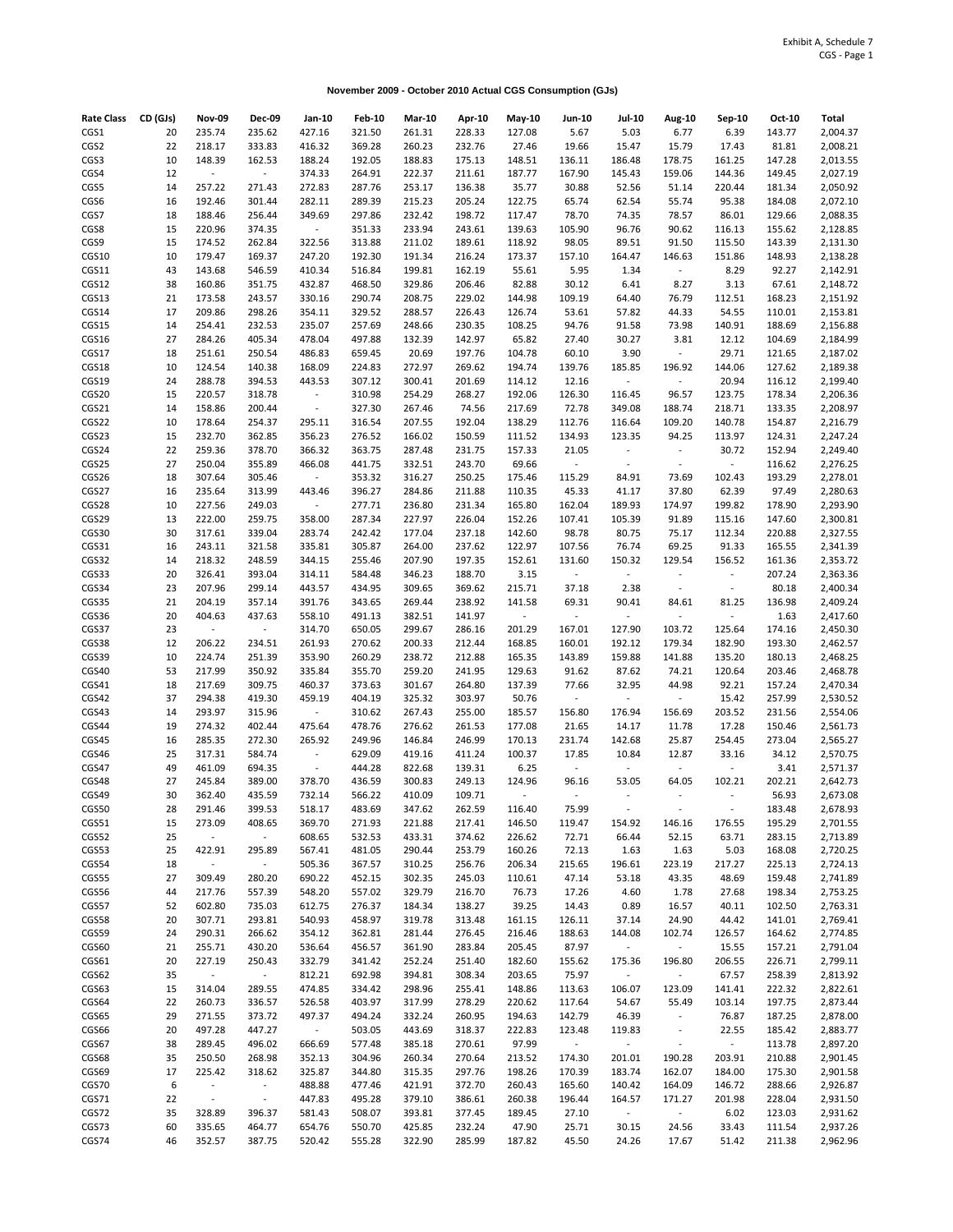**November 2009 - October 2010 Actual CGS Consumption (GJs)**

| <b>Rate Class</b> | CD (GJs) | <b>Nov-09</b>               | Dec-09         | Jan-10   | <b>Feb-10</b> | <b>Mar-10</b> | Apr-10 | May-10     | <b>Jun-10</b>            | <b>Jul-10</b>            | <b>Aug-10</b>               | <b>Sep-10</b>            | Oct-10         | Total    |
|-------------------|----------|-----------------------------|----------------|----------|---------------|---------------|--------|------------|--------------------------|--------------------------|-----------------------------|--------------------------|----------------|----------|
| CGS75             | 21       | 252.56                      | 305.14         | 334.76   | 321.07        | 260.31        | 275.05 | 207.65     | 176.93                   | 196.20                   | 190.19                      | 214.83                   | 236.65         | 2,971.34 |
| CGS76             | 15       | 217.76                      | 338.29         | 359.73   | 365.13        | 344.87        | 305.73 | 194.49     | 136.87                   | 152.91                   | 147.03                      | 197.12                   | 228.21         | 2,988.14 |
| CGS77             | 26       | 307.94                      | 394.95         | 549.58   | 391.57        | 266.66        | 232.13 | 187.69     | 157.53                   | 161.21                   | 76.59                       | 107.59                   | 190.89         | 3,024.33 |
| CGS78             | 31       | 182.59                      | 312.56         | 632.87   | 428.49        | 477.23        | 412.87 | 261.70     | 113.06                   | $\sim$                   | 0.15                        | 35.97                    | 176.08         | 3,033.57 |
| CGS79             | 31       | 265.06                      | 375.93         | 497.61   | 477.85        | 348.40        | 302.39 | 164.91     | 160.37                   | 78.65                    | 32.11                       | 145.67                   | 190.63         | 3,039.58 |
| CGS80             | 19       | $\sim$                      | $\sim$         | 523.25   | 438.57        | 364.06        | 372.18 | 239.69     | 211.69                   | 225.92                   | 199.16                      | 248.52                   | 254.70         | 3,077.74 |
| CGS81             | 50       | 309.49                      | 452.62         | 593.18   | 473.51        | 395.67        | 302.00 | 220.29     | 25.65                    | $\overline{\phantom{a}}$ | $\overline{\phantom{a}}$    | 55.97                    | 256.53         | 3,084.91 |
| CGS82             | 26       | 278.51                      | 460.62         | 802.22   | 534.57        | 391.83        | 237.92 | 89.93      | 46.44                    | 40.65                    | 33.97                       | 52.87                    | 117.99         | 3,087.52 |
| CGS83             | 27       | 331.40                      | 501.93         | 632.07   | 538.93        | 330.09        | 279.37 | 157.77     | 2.23                     | $\sim$                   | 1.75                        | 107.47                   | 218.92         | 3,101.93 |
| CGS84             | 25       | 327.33                      | 447.67         | 803.55   | 688.30        | 385.31        | 245.62 | 137.22     | 29.60                    | 0.30                     | $\overline{\phantom{a}}$    | 5.62                     | 39.31          | 3,109.83 |
| CGS85             | 30       | 289.90                      | 391.01         | 542.28   | 547.53        | 430.29        | 445.42 | 184.39     | $\overline{\phantom{a}}$ | $\overline{\phantom{a}}$ | $\overline{a}$              | 39.97                    | 248.48         | 3,119.27 |
| CGS86             | 80       | $\sim$                      | 1,643.83       | 1,497.94 | $\sim$        | $\sim$        | $\sim$ | $\sim$     | $\overline{\phantom{a}}$ | $\overline{a}$           | $\ddot{\phantom{0}}$        | $\overline{\phantom{a}}$ | $\mathbb{L}$   | 3,141.77 |
| CGS87             | 60       | 271.29                      | 356.39         | 564.45   | 772.80        | 514.00        | 227.06 | 85.04      | 36.44                    | 3.71                     |                             | 41.73                    | 290.47         | 3,163.38 |
| CGS88             | 39       | 219.02                      | 524.67         | 801.45   | 587.08        | 432.06        | 308.58 | 175.95     | 63.29                    | $\overline{a}$           | ÷                           | 5.33                     | 94.50          | 3,211.93 |
| CGS89             | 55       | 281.28                      | 535.59         | 605.94   | 670.10        | 515.42        | 487.28 | 121.05     | $\overline{\phantom{a}}$ | ÷,                       | ÷                           | $\blacksquare$           | $\blacksquare$ | 3,216.66 |
| CGS90             | 20       | 323.32                      | 392.34         | 440.32   | 432.43        | 312.33        | 284.23 | 129.79     | 162.55                   | 136.07                   | 193.24                      | 236.47                   | 189.89         | 3,232.98 |
| CGS91             | 19       | 323.01                      | 303.67         | 567.55   | 425.36        | 342.57        | 281.04 | 226.57     | 135.69                   | 147.12                   | 132.23                      | 138.64                   | 236.93         | 3,260.38 |
| CGS92             | 35       | 371.28                      | 556.91         | 636.77   | 572.61        | 402.74        | 415.59 | 149.28     | $\overline{\phantom{a}}$ | $\overline{\phantom{a}}$ | $\overline{\phantom{a}}$    | $\overline{a}$           | 182.73         | 3,287.91 |
| CGS93             | 39       | 249.56                      | 241.69         | 631.81   | 507.72        | 424.28        | 377.89 | 232.28     | 161.51                   | 70.49                    | $\sim$                      | 175.16                   | 234.12         | 3,306.51 |
| CGS94             | 48       | 416.49                      | 661.66         | 775.92   | 726.06        | 558.38        | 147.33 | $\sim$     | $\overline{\phantom{a}}$ | ÷                        | $\overline{\phantom{a}}$    | $\overline{a}$           | 33.73          | 3,319.57 |
| CGS95             | 15       | 308.15                      | 263.44         | 501.99   | 350.51        | 303.58        | 304.32 | 274.68     | 206.62                   | 226.65                   | 204.57                      | 231.67                   | 246.70         | 3,422.88 |
| CGS96             | 43       | 342.30                      | 604.78         | 752.37   | 777.81        | 396.50        | 278.95 | 54.12      | 23.22                    | 18.71                    | 11.21                       | 15.88                    | 151.83         | 3,427.68 |
| CGS97             | 46       | 370.22                      | 611.22         | 719.50   | 669.26        | 431.63        | 301.35 | 125.06     | 34.37                    | 20.63                    | 17.90                       | 32.12                    | 104.88         | 3,438.14 |
| CGS98             | 46       | 331.29                      | 569.95         | 805.95   | 880.70        | 644.15        | 201.98 | 27.21      | $\omega_{\rm c}$         | $\omega_{\rm{eff}}$      | $\blacksquare$              | ÷.                       | 37.38          | 3,498.61 |
| CGS99             | 15       | 305.71                      | 443.32         | 628.72   | 514.93        | 376.57        | 306.09 | 193.60     | 141.39                   | 99.09                    | 99.90                       | 169.04                   | 222.07         | 3,500.43 |
| CGS100            | 42       | 337.29                      | 455.52         | 1,018.68 | 754.27        | 475.42        | 328.78 | 117.59     | 23.35                    | 0.45                     | 0.30                        | 5.77                     | 129.66         | 3,647.08 |
| CGS101            | 54       | 395.52                      | 619.94         | 656.83   | 585.21        | 390.57        | 311.14 | 129.21     | 110.83                   | 118.90                   | 87.74                       | 98.43                    | 203.82         | 3,708.14 |
| CGS102            | 34       | 293.12                      | 489.97         | 543.28   | 478.05        | 359.38        | 318.31 | 192.60     | 173.92                   | 174.29                   | 226.53                      | 238.90                   | 296.68         | 3,785.03 |
| CGS103            | 26       | 379.06                      | 443.53         | 696.28   | 538.42        | 392.76        | 360.71 | 224.49     | 117.79                   | 92.40                    | 116.74                      | 154.64                   | 280.68         | 3,797.50 |
| CGS104            | 41       | 467.49                      | 573.05         | 732.45   | 686.78        | 460.13        | 440.50 | 163.01     | 41.34                    | $\blacksquare$           | $\overline{\phantom{a}}$    | ÷,                       | 258.88         | 3,823.63 |
| CGS105            | 20       | 329.32                      | 384.21         | 514.03   | 437.52        | 337.83        | 343.39 | 251.60     | 230.14                   | 239.81                   | 241.48                      | 252.84                   | 270.29         | 3,832.46 |
| CGS106            | 80       | 381.30                      | 471.55         | 654.94   | 518.24        | 420.43        | 369.64 | 228.75     | 155.77                   | 118.83                   | 107.92                      | 167.15                   | 257.62         | 3,852.14 |
| CGS107            | 14       | 568.20                      | 585.49         | $\sigma$ | $\sim$        | 319.22        | 334.77 | 332.05     | 314.49                   | 276.90                   | 352.01                      | 368.31                   | 420.41         | 3,871.85 |
| CGS108            | 65       | 369.65                      | 698.93         | 916.61   | 781.36        | 475.74        | 361.93 | 72.12      | 12.35                    | 0.45                     | 3.26                        | 20.72                    | 178.75         | 3,891.87 |
| CGS109            | 40       | 654.25                      | 655.74         | 252.08   | 355.99        | 488.84        | 672.03 | 202.37     | 65.01                    | 11.43                    | 9.91                        | 137.21                   | 410.75         | 3,915.61 |
| CGS110            | 41       | $\sim$                      | $\mathbb{R}^n$ | 1,282.02 | 504.54        | 419.27        | 358.34 | 240.23     | 222.06                   | 173.74                   | 199.43                      | 226.36                   | 292.56         | 3,918.55 |
| CGS111            | 27       | 316.27                      | 443.77         | 409.34   | 329.89        | 338.01        | 362.67 | 300.65     | 254.84                   | 322.70                   | 297.85                      | 284.64                   | 343.11         | 4,003.74 |
| CGS112            | 40       | 533.21                      | 822.45         | 941.61   | 775.58        | 664.40        | 292.42 | $\sim$     | $\sim$                   | ÷                        | $\overline{\phantom{a}}$    | $\overline{\phantom{a}}$ | $\blacksquare$ | 4,029.67 |
| CGS113            | 46       | 404.00                      | 640.06         | 912.02   | 794.71        | 513.71        | 408.12 | 98.14      | 25.44                    | 13.21                    | 12.13                       | 18.21                    | 197.74         | 4,037.49 |
| CGS114            | 36       | $\sim$                      | $\blacksquare$ | 1,209.99 | 840.99        | 673.37        | 595.19 | 549.02     | 14.87                    | $\overline{\phantom{a}}$ | $\overline{\phantom{a}}$    | $\overline{\phantom{a}}$ | 186.62         | 4,070.05 |
| CGS115            | 41       | 409.65                      | 561.81         | 916.46   | 688.85        | 575.35        | 436.19 | 236.12     | 35.56                    | $\overline{\phantom{a}}$ | $\blacksquare$              | $\blacksquare$           | 214.95         | 4,074.94 |
| CGS116            | 53       | $\mathcal{L}_{\mathcal{A}}$ | $\sim$         | 883.54   | 810.87        | 664.64        | 555.51 | 427.66     | 250.94                   | 127.36                   | 29.61                       | 118.90                   | 263.13         | 4,132.16 |
| CGS117            | 34       | $\blacksquare$              | $\blacksquare$ | 921.09   | 711.60        | 579.99        | 492.68 | 355.39     | 211.67                   | 153.37                   | 160.84                      | 217.09                   | 338.24         | 4,141.96 |
| CGS118            | 50       | 418.27                      | 476.02         | 454.31   | 519.97        | 416.77        | 412.87 | 287.27     | 236.84                   | 272.08                   | 247.54                      | 248.08                   | 205.45         | 4,195.47 |
| CGS119            | 15       | 321.47                      | 438.89         | $\sim$   | 403.14        | 407.54        | 445.55 | 417.68     | 342.76                   | 366.19                   | 360.88                      | 425.40                   | 324.42         | 4,253.92 |
| CGS120            | 38       | 377.77                      | 480.95         | 490.64   | 465.61        | 393.56        | 376.56 | 287.58     | 247.01                   | 287.21                   | 253.58                      | 303.20                   | 290.42         | 4,254.09 |
| CGS121            | 44       | 441.49                      | 696.81         | 1,091.03 | 954.25        | 507.15        | 313.93 | 111.95     | 17.85                    | $\sim$                   | $\blacksquare$              | $\sim$                   | 150.13         | 4,284.59 |
| CGS122            | 25       | 420.41                      | 480.58         | $\sim$   | 573.06        | 514.45        | 531.36 | 389.41     | 327.13                   | 293.22                   | 223.64                      | 260.08                   | 274.70         | 4,288.04 |
| CGS123            | 24       | 409.20                      | 397.17         | 490.55   | 450.88        | 355.72        | 346.04 | 430.02     | 247.99                   | 275.35                   | 205.82                      | 355.54                   | 326.05         | 4,290.33 |
| CGS124            | 36       | 417.41                      | 554.19         | 845.87   | 689.34        | 491.66        | 411.20 | 213.19     | 146.64                   | 107.11                   | 82.86                       | 134.66                   | 215.40         | 4,309.53 |
| CGS125            | 34       | 404.73                      | 592.88         | 764.17   | 706.02        | 473.03        | 398.64 | 223.50     | 164.83                   | 50.16                    | 75.91                       | 169.94                   | 286.61         | 4,310.42 |
| CGS126            | 20       | 379.05                      | 694.05         | 1,121.08 | 573.99        | 464.70        | 443.17 | 200.36     | 171.52                   | 42.13                    | 26.98                       | 31.42                    | 212.28         | 4,360.73 |
| CGS127            | 41       | 476.39                      | 637.18         | 984.93   | 774.61        | 512.66        | 444.59 | 191.43     | 69.67                    | 55.37                    | 41.24                       | 62.56                    | 185.12         | 4,435.75 |
| CGS128            | 48       | 448.31                      | 663.66         | 809.59   | 704.51        | 575.08        | 465.39 | 308.99     | 129.81                   | 1.51                     | 1.88                        | 77.49                    | 272.57         | 4,458.79 |
| CGS129            | 15       | 497.38                      | 598.50         | 907.14   | 653.41        | 639.38        | 564.66 | 294.71     | 186.11                   | 13.80                    | $\sim$                      | 0.15                     | 157.24         | 4,512.48 |
| CGS130            | 40       | 459.48                      | 551.23         | 766.71   | 830.47        | 659.81        | 404.96 | 191.48     | 229.03                   | 98.34                    | 100.17                      | 104.62                   | 181.88         | 4,578.18 |
| CGS131            | 35       | $\omega_{\rm{eff}}$         | $\sim$         | 1,036.58 | 794.33        | 618.14        | 529.00 | 304.03     | 225.14                   | 210.79                   | 279.40                      | 221.76                   | 397.76         | 4,616.93 |
| CGS132            | 32       | 374.78                      | 762.21         | 717.28   | 797.21        | 538.98        | 492.80 | 285.65     | 147.13                   | 128.21                   | 89.17                       | 141.39                   | 282.81         | 4,757.62 |
| CGS133            | 65       | 489.79                      | 804.26         | 1,090.58 | 870.77        | 677.05        | 530.79 | 126.98     | 44.33                    | $\sim$                   | $\sim$                      | 28.42                    | 183.94         | 4,846.91 |
| CGS134            | 55       | 711.63                      | 544.94         | 1,331.00 | 877.97        | 653.72        | 387.72 | 49.24      | 13.23                    | 10.45                    | $\sim$                      | $\sim$                   | 301.87         | 4,881.77 |
| CGS135            | 67       | 27.35                       | 44.23          | 527.98   | 819.17        | 691.65        | 609.36 | 424.81     | 316.28                   | 317.50                   | 268.41                      | 401.57                   | 499.76         | 4,948.07 |
| CGS136            | 57       | 598.32                      | 688.08         | 1,429.55 | 729.22        | 812.63        | 630.53 | 76.27      | 1.49                     | $\sim$                   | $\sim$                      | 1.92                     | 49.85          | 5,017.86 |
| CGS137            | 25       | 506.61                      | 452.16         | 622.49   | 486.77        | 439.22        | 418.86 | 408.62     | 382.32                   | 249.13                   | 338.18                      | 343.99                   | 374.69         | 5,023.04 |
| CGS138            | 52       | 561.06                      | 765.47         | 722.16   | 804.17        | 615.81        | 634.94 | 485.21     | 90.30                    | $\sim$                   | $\sim 100$                  | $\sim$                   | 440.74         | 5,119.86 |
| CGS139            | 43       | 412.17                      | 691.06         | 851.25   | 801.58        | 508.95        | 446.42 | 267.19     | 210.59                   | 220.72                   | 194.41                      | 263.59                   | 278.28         | 5,146.21 |
| CGS140            | 40       | 482.15                      | 344.22         | 346.64   | 481.93        | 226.46        | 263.35 | 528.55     | 588.61                   | 566.32                   | 525.15                      | 543.95                   | 353.86         | 5,251.19 |
| CGS141            | 43       | $\sim$                      | 635.81         | 1,282.78 | 1,966.70      | 1,148.69      | 273.29 | $\sim$     | $\sim$                   | $\sim$                   | $\blacksquare$              | $\blacksquare$           | $\sim$         | 5,307.27 |
| CGS142            | 50       | $\sim$                      | $\sim$         | 3,546.49 | 1,025.86      | 589.93        | 228.62 | $\sim 100$ | $\overline{\phantom{a}}$ | $\sim$                   | $\mathcal{L}_{\mathcal{A}}$ | $\overline{\phantom{a}}$ | $\sim$ $-$     | 5,390.90 |
| CGS143            | 52       | 495.66                      | 596.70         | 1,365.60 | 903.34        | 602.24        | 644.36 | 417.63     | 143.88                   | 18.50                    | 19.30                       | 21.31                    | 247.58         | 5,476.10 |
| CGS144            | 20       | 528.45                      | 478.09         | 436.26   | 461.70        | 461.15        | 492.33 | 412.77     | 432.76                   | 466.98                   | 389.00                      | 472.47                   | 482.11         | 5,514.07 |
| CGS145            | 67       | $\sim$                      | $\sim$         | 2,172.99 | 1,499.02      | 792.15        | 619.99 | 280.11     | 20.53                    | $\sim$                   | $\sim$                      | 0.11                     | 175.88         | 5,560.78 |
| CGS146            | 56       | 482.60                      | 901.18         | 921.59   | 869.42        | 506.66        | 415.36 | 241.90     | 216.56                   | 216.24                   | 198.85                      | 258.92                   | 386.92         | 5,616.20 |
| CGS147            | 50       | $\sim$                      | 325.81         | 2,743.83 | 1,216.67      | 751.65        | 580.84 | 10.41      | $\sim$                   | $\blacksquare$           | $\blacksquare$              | $\mathbb{L}^+$           | $\sim$         | 5,629.21 |
| CGS148            | 80       | 669.61                      | 1,007.57       | 1,144.46 | 987.66        | 679.92        | 521.79 | 240.97     | 30.67                    | $\overline{\phantom{a}}$ | $\blacksquare$              | 61.60                    | 319.56         | 5,663.81 |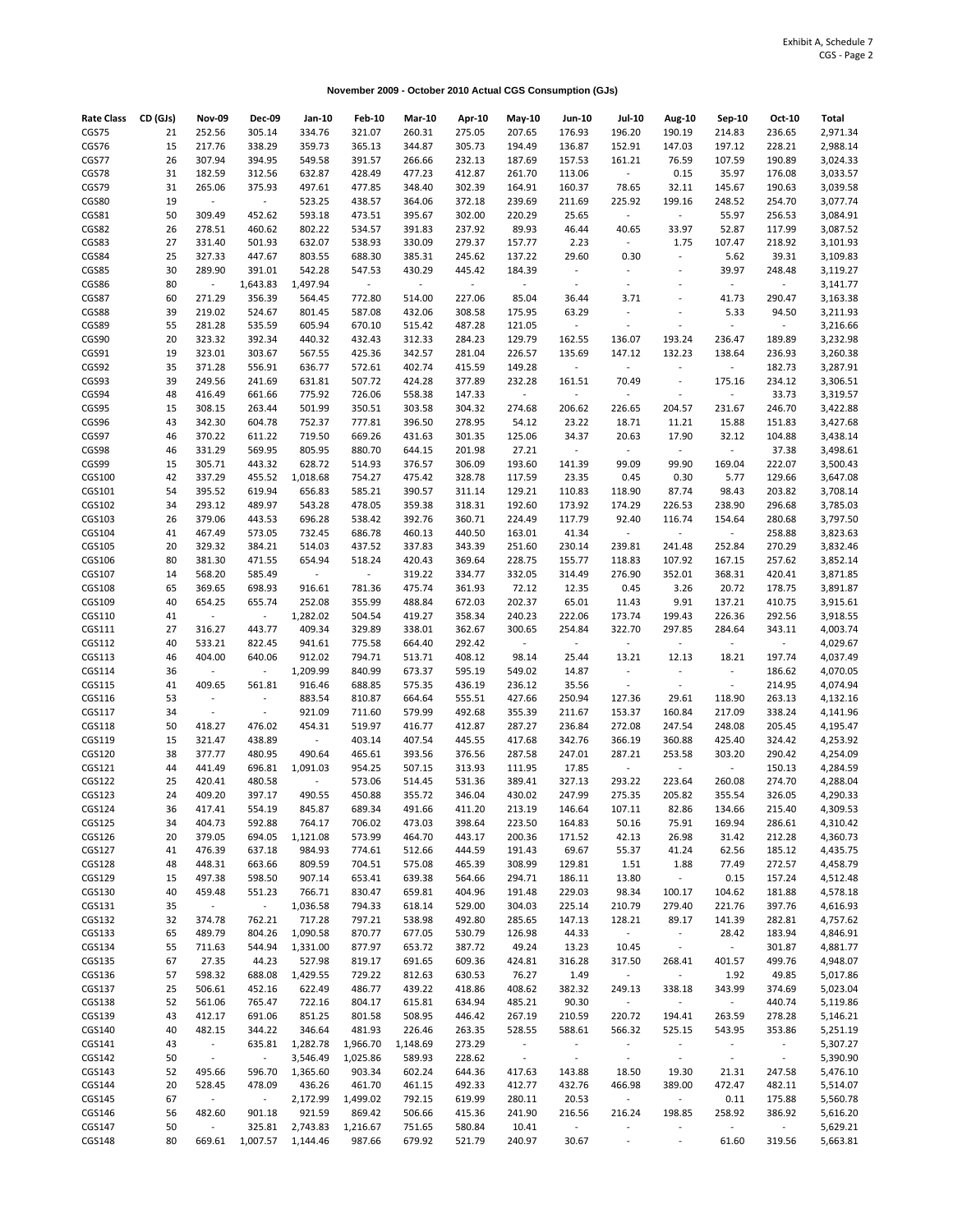**November 2009 - October 2010 Actual CGS Consumption (GJs)**

| <b>Rate Class</b> | CD (GJs) | <b>Nov-09</b>            | <b>Dec-09</b>            | Jan-10   | <b>Feb-10</b> | <b>Mar-10</b> | Apr-10   | <b>May-10</b> | Jun-10                   | Jul-10                   | Aug-10                   | Sep-10                   | Oct-10         | <b>Total</b> |
|-------------------|----------|--------------------------|--------------------------|----------|---------------|---------------|----------|---------------|--------------------------|--------------------------|--------------------------|--------------------------|----------------|--------------|
| CGS149            | 58       | 620.33                   | 870.92                   | 1,295.91 | 956.34        | 711.89        | 461.19   | 281.86        | 70.30                    |                          | ÷                        | 14.79                    | 412.46         | 5,695.99     |
| CGS150            | 59       | 668.22                   | 957.06                   | 1,348.28 | 1,010.73      | 817.91        | 631.19   | 93.38         | $\sim$                   |                          | $\ddot{\phantom{a}}$     | 26.32                    | 157.39         | 5,710.48     |
| CGS151            | 63       | $\overline{\phantom{a}}$ | $\overline{a}$           | 1,457.10 | 1,243.68      | 803.37        | 673.93   | 369.01        | 250.09                   | 181.35                   | 121.09                   | 174.50                   | 459.09         | 5,733.21     |
| CGS152            | 52       | 674.84                   | 1,008.74                 | 1,136.19 | 1,180.32      | 725.54        | 489.53   | 187.51        | $\overline{\phantom{a}}$ |                          | $\overline{\phantom{a}}$ | $\blacksquare$           | 335.71         | 5,738.38     |
| CGS153            | 52       | 700.68                   | 675.40                   | 1,069.79 | 924.19        | 738.13        | 592.53   | 394.71        | 77.86                    | 2.64                     | $\overline{\phantom{a}}$ | 129.50                   | 449.91         | 5,755.34     |
| CGS154            | 35       | $\blacksquare$           | $\overline{\phantom{a}}$ | 1,340.93 | 987.16        | 756.78        | 673.30   | 432.62        | 311.27                   | 358.46                   | 254.05                   | 279.53                   | 408.85         | 5,802.95     |
| CGS155            | 80       | 483.41                   | 982.71                   | 1,678.48 | 1,459.79      | 788.97        | 341.45   | 18.59         | 9.52                     | 6.08                     | 4.14                     | 13.18                    | 38.72          | 5,825.04     |
| CGS156            | 90       | 856.94                   | 1,310.65                 | 1,056.23 | 975.57        | 451.59        | 351.65   | 60.59         | $\overline{\phantom{a}}$ |                          | $\overline{\phantom{a}}$ | 35.86                    | 763.17         | 5,862.25     |
| CGS157            | 38       | 937.80                   | 599.53                   | 594.40   | 641.70        | 565.38        | 572.97   | 378.12        | 332.79                   | 288.41                   | 255.68                   | 306.10                   | 399.48         | 5,872.36     |
| CGS158            | 24       | $\sim$                   | $\overline{\phantom{a}}$ | 1,381.27 | 851.35        | 861.84        | 916.49   | 584.51        | 290.34                   | 189.23                   | 102.81                   | 260.34                   | 436.11         | 5,874.29     |
| CGS159            | 65       | 653.98                   | 868.46                   | 1,164.28 | 1,129.78      | 767.27        | 679.56   | 290.11        | 10.59                    | $\overline{a}$           | $\blacksquare$           | 36.49                    | 294.07         | 5,894.59     |
| CGS160            | 70       | 72.84                    | 512.62                   | 2,352.80 | 1,623.13      | 1,058.98      | 275.62   | 0.30          | $\sim$                   |                          | $\overline{\phantom{a}}$ | $\mathbb{Z}^2$           | $\blacksquare$ | 5,896.29     |
| CGS161            | 70       | 722.90                   | 846.91                   | 1,124.04 | 1,065.21      | 811.65        | 779.45   | 131.77        | $\overline{\phantom{a}}$ | $\overline{\phantom{a}}$ | 0.33                     | 110.63                   | 339.50         | 5,932.39     |
| CGS162            | 45       | 625.38                   | 802.31                   | 969.42   | 884.35        | 621.08        | 455.85   | 267.19        | 122.62                   | 98.31                    | 249.44                   | 346.37                   | 499.55         | 5,941.87     |
| CGS163            | 86       | 516.58                   | 810.28                   | 1,278.05 | 1,211.90      | 771.55        | 438.59   | 256.95        | 140.58                   |                          | $\overline{\phantom{a}}$ | 169.94                   | 387.78         | 5,982.20     |
| CGS164            | 55       | $\sim$                   | $\sim$                   | 1,253.34 | 1,164.31      | 760.20        | 687.86   | 403.48        | 318.70                   | 316.42                   | 279.50                   | 366.55                   | 527.98         | 6,078.34     |
| CGS165            | 68       | 846.21                   | 852.77                   | 1,226.38 | 949.20        | 798.71        | 609.80   | 238.20        | 210.95                   | 108.36                   | 28.41                    | 17.61                    | 234.97         | 6,121.57     |
| CGS166            | 50       | 602.16                   | 951.67                   | 1,206.17 | 838.07        | 653.28        | 526.11   | 297.12        | 206.06                   | 173.75                   | 181.20                   | 214.58                   | 302.87         | 6,153.04     |
| CGS167            | 70       | 447.56                   | 791.71                   | 1,568.65 | 1,433.19      | 682.24        | 697.07   | 295.71        | 102.68                   |                          | $\blacksquare$           | $\blacksquare$           | 140.00         | 6,158.81     |
| CGS168            | 59       | 666.87                   | 779.41                   | 1,050.65 | 800.80        | 637.53        | 635.43   | 403.00        | 276.28                   | 213.74                   | 188.74                   | 292.10                   | 420.52         | 6,365.07     |
| CGS169            | 129      | 724.28                   | 1,165.11                 | 1,683.28 | 1,569.33      | 82.79         | 559.98   | 314.52        | 197.92                   | 0.78                     | 0.33                     | 1.33                     | 149.04         | 6,448.69     |
| CGS170            | 80       | 774.09                   | 1,137.67                 | 1,557.61 | 1,141.35      | 935.69        | 509.11   | 121.93        | $\blacksquare$           | $\overline{\phantom{a}}$ | $\blacksquare$           | ÷                        | 367.59         | 6,545.04     |
| CGS171            | 70       | $\sim$                   | $\overline{\phantom{a}}$ | 1,581.48 | 1,475.92      | 1,065.98      | 666.47   | 393.67        | 218.91                   | 254.77                   | 264.69                   | 353.08                   | 432.88         | 6,707.85     |
| CGS172            | 50       | 643.81                   | 808.02                   | 918.50   | 797.46        | 768.46        | 683.05   | 468.34        | 314.69                   | 304.43                   | 246.69                   | 320.63                   | 508.83         | 6,782.91     |
| CGS173            | 30       | 757.38                   | 804.66                   | 919.70   | 817.72        | 626.15        | 568.61   | 455.51        | 398.86                   | 339.30                   | 354.23                   | 378.38                   | 445.20         | 6,865.70     |
| CGS174            | 39       | 597.03                   | 648.32                   | 942.65   | 630.02        | 620.77        | 586.06   | 475.30        | 453.43                   | 481.38                   | 457.20                   | 511.12                   | 535.61         | 6,938.89     |
| CGS175            | 67       | 544.81                   | 964.66                   | 1,419.85 | 1,199.53      | 901.99        | 454.12   | 307.05        | 258.19                   | 186.56                   | 160.88                   | 272.33                   | 527.93         | 7,197.90     |
| CGS176            | 27       | ÷                        | $\overline{a}$           | 826.63   | 726.70        | 702.11        | 733.30   | 650.42        | 583.13                   | 685.13                   | 663.91                   | 702.31                   | 1,027.47       | 7,301.11     |
| CGS177            | 59       | 668.63                   | 911.21                   | 1,137.68 | 1,007.28      | 802.79        | 525.74   | 399.11        | 280.36                   | 295.99                   | 373.19                   | 375.85                   | 696.41         | 7,474.24     |
| CGS178            | 75       | 361.05                   | 1,145.02                 | 1,569.04 | 1,397.67      | 1,021.43      | 623.39   | 328.69        | 257.97                   | 291.93                   | 311.76                   | 349.30                   | 366.09         | 8,023.34     |
| CGS179            | 50       |                          | 383.00                   | 2,304.24 | 1,923.01      | 2,068.68      | 1,294.76 | 181.03        | $\overline{\phantom{a}}$ |                          | $\blacksquare$           | $\overline{a}$           | $\blacksquare$ | 8,154.72     |
| CGS180            | 60       | 779.26                   | 1,000.01                 | 1,433.53 | 1,050.27      | 1,087.77      | 770.67   | 413.60        | 373.30                   | 287.44                   | 223.25                   | 366.31                   | 476.68         | 8,262.09     |
| CGS181            | 71       | 972.81                   | 910.40                   | 1,811.19 | 1,401.16      | 880.71        | 783.25   | 459.69        | 326.56                   | 40.90                    | $\blacksquare$           | 93.77                    | 656.77         | 8,337.21     |
| CGS182            | 26       | 1,105.97                 | 1,547.74                 | 407.05   | 390.25        | 338.06        | 623.29   | 585.11        | 580.86                   | 876.59                   | 859.14                   | 797.87                   | 729.50         | 8,841.43     |
| CGS183            | 125      | 1,210.15                 | 1,790.10                 | 1,838.25 | 1,641.27      | 1,301.78      | 672.73   | 137.05        | 5.04                     | 1.26                     | $\blacksquare$           | $\overline{\phantom{a}}$ | 263.27         | 8,860.90     |
| CGS184            | 25       | 750.50                   | 890.35                   | 846.18   | 681.31        | 740.65        | 755.67   | 740.50        | 725.02                   | 721.29                   | 660.60                   | 691.05                   | 736.86         | 8,939.98     |
| CGS185            | 85       | 913.38                   | 1,049.76                 | 1,622.85 | 1,213.38      | 1,129.68      | 916.95   | 524.91        | 327.63                   | 113.25                   | 96.04                    | 336.16                   | 815.83         | 9,059.82     |
| CGS186            | 63       | 810.67                   | 1,075.99                 | 1,211.29 | 1,009.25      | 807.94        | 900.45   | 609.49        | 447.34                   | 531.40                   | 496.72                   | 560.54                   | 631.48         | 9,092.56     |
| CGS187            | 55       | 1,027.82                 | 710.75                   | 314.34   | 955.86        | 559.72        | 871.06   | 817.87        | 811.87                   | 825.09                   | 822.70                   | 787.43                   | 725.54         | 9,230.05     |
| CGS188            | 40       | 940.32                   | 889.84                   | 794.16   | 1,044.87      | 916.67        | 965.16   | 841.68        | 778.73                   | 669.26                   | 502.14                   | 505.08                   | 491.39         | 9,339.30     |
| CGS189            | 83       | 972.03                   | 1,321.13                 | 1,640.84 | 1,198.11      | 1,116.17      | 942.09   | 604.92        | 413.29                   | 193.12                   | 194.87                   | 303.36                   | 635.82         | 9,535.75     |
| CGS190            | 35       | 1,021.09                 | 799.34                   | 1,059.37 | 909.78        | 830.95        | 919.52   | 891.55        | 795.50                   | 811.10                   | 866.03                   | 704.24                   | 633.90         | 10,242.37    |
| CGS191            | 83       | 1,320.51                 | 1,363.34                 | 2,472.61 | 1,687.50      | 1,416.71      | 1,328.60 | 841.17        | 371.54                   | 133.52                   | 115.57                   | 292.47                   | 737.83         | 12,081.37    |
| CGS192            | 127      | 1,384.94                 | 1,747.74                 | 2,420.31 | 2,110.66      | 1,644.50      | 1,382.90 | 570.27        | 120.65                   | 112.33                   | 103.28                   | 116.95                   | 712.06         | 12,426.59    |
| CGS193            | 73       | 1,364.02                 | 1,164.01                 | 1,851.67 | 1,595.85      | 1,532.32      | 1,429.02 | 1,275.71      | 812.01                   | 684.98                   | 588.30                   | 704.98                   | 943.95         | 13,946.82    |
|                   |          |                          |                          |          |               |               |          |               |                          |                          |                          |                          |                |              |
| Average           | 38.50    | 372.61                   | 500.90                   | 769.76   | 665.50        | 497.49        | 407.80   | 234.41        | 148.85                   | 125.46                   | 114.88                   | 147.69                   | 257.47         | 4,242.83     |
| Profile           |          | 8.78%                    | 11.81%                   | 18.14%   | 15.69%        | 11.73%        | 9.61%    | 5.52%         | 3.51%                    | 2.96%                    | 2.71%                    | 3.48%                    | 6.07%          | 100.00%      |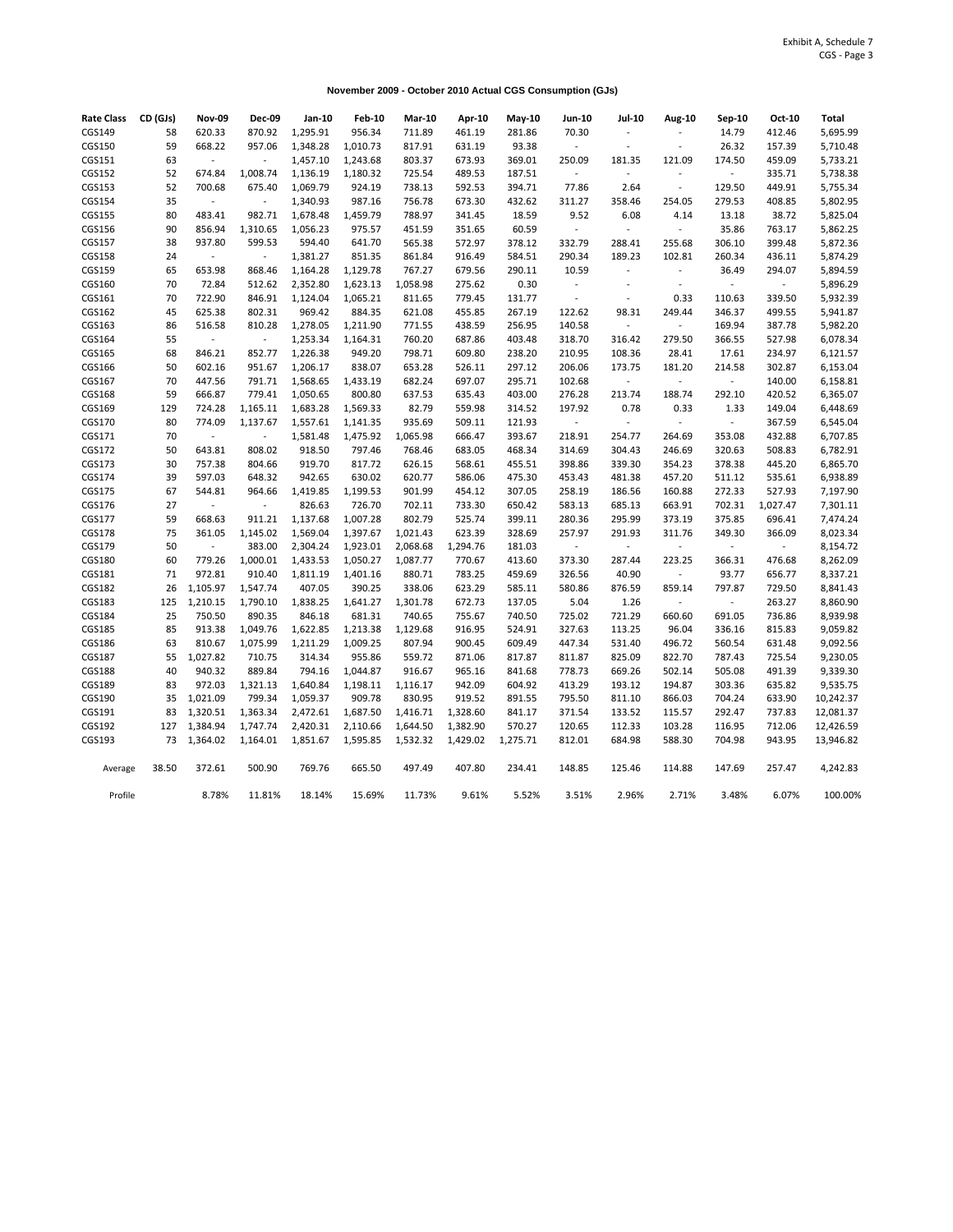## **November 2009 - October 2010 Actual LFO Consumption (GJs)**

| Rate              | CD     |                          |               |          |          |               |          |          |               |               |               |          |          |           |
|-------------------|--------|--------------------------|---------------|----------|----------|---------------|----------|----------|---------------|---------------|---------------|----------|----------|-----------|
| Class             | (GJs)  | <b>Nov-09</b>            | <b>Dec-09</b> | $Jan-10$ | Feb-10   | <b>Mar-10</b> | Apr-10   | $May-10$ | <b>Jun-10</b> | <b>Jul-10</b> | <b>Aug-10</b> | $Sep-10$ | Oct-10   | Total     |
| LFO <sub>1</sub>  | 100    | $\sim$                   |               | 1,265.18 | 1,542.82 | 1,397.94      | 1,552.81 | 1,319.42 | 1,283.85      | 1,558.14      | 1,478.16      | 1,506.54 | 1,465.81 | 14,370.67 |
| LFO <sub>2</sub>  | 84     | 1,349.16                 | 1,905.69      | 1,973.08 | 1,679.78 | 1,601.31      | 1,231.53 | 1,080.45 | 814.33        | 811.59        | 855.69        | 844.99   | 1,192.99 | 15,340.59 |
| LFO3              | 106    | $\overline{\phantom{a}}$ | ٠             | 3,117.29 | 2,630.99 | 2,208.35      | 2,103.57 | 1,500.15 | 905.19        | 746.02        | 791.95        | 926.39   | 1,118.54 | 16,048.44 |
| LFO4              | 97     | 1,443.34                 | 1,892.57      | 1,860.18 | 1,734.94 | 1,906.63      | 1,468.46 | 1,327.11 | 1,186.07      | 1,068.23      | 1,086.61      | 1,115.77 | 1,102.06 | 17,191.97 |
| LFO <sub>5</sub>  | 104    | 1.714.11                 | 2,212.36      | 1,806.94 | 1,525.29 | 1,856.48      | 1,344.92 | 1,282.16 | 954.81        | 1,092.02      | 1,140.22      | 1,064.66 | 1,198.13 | 17,192.10 |
| LFO <sub>6</sub>  | 300    | $\sim$                   | $\sim$        | 684.38   | 942.12   | 2,798.51      | 1,055.82 | 3,133.79 | 2,044.78      | 2,596.20      | 4,979.52      | 506.74   | 0.11     | 18,741.97 |
| LFO7              | 300    | 2,790.53                 | 65.24         | $\sim$   | $\sim$   | $\sim$        | 0.78     | 2,055.68 | 2,964.93      | 2,175.19      | 2,560.56      | 2,701.01 | 3,510.06 | 18,823.98 |
| LFO <sub>8</sub>  | 138    | 1,440.23                 | 1,397.99      | 1,423.72 | 1,273.78 | 1,779.36      | 2,026.81 | 1,963.04 | 1,942.64      | 1,767.31      | 1,827.97      | 1,960.19 | 1,692.71 | 20,495.75 |
| LFO <sub>9</sub>  | 185    | 1.864.90                 | 3,135.56      | 3,091.53 | 2.510.99 | 2,488.40      | 1,618.56 | 1,400.56 | 990.05        | 414.29        | 632.41        | 845.07   | 1,543.11 | 20,535.43 |
| <b>LFO10</b>      | 93     | 1,933.91                 | 2,198.14      | 2,344.05 | 1,932.91 | 2,115.84      | 1,493.44 | 1,964.95 | 1,860.44      | 1,805.00      | 1,691.71      | 1,558.95 | 1,479.07 | 22,378.41 |
| LFO11             | 397    | $\sim$                   |               | $\sim$   | $\sim$   | $\sim$        | 123.84   | 2,057.85 | 2,982.11      | 3,123.08      | 4,182.52      | 4,276.05 | 6,483.18 | 23,228.63 |
| LFO12             | 170    | 2,243.84                 | 1,788.88      | 2,231.94 | 2,187.97 | 2,575.49      | 2,387.11 | 2,501.41 | 2,190.76      | 2,186.00      | 2,474.72      | 1,910.38 | 1,856.13 | 26,534.63 |
| LFO <sub>13</sub> | 152    | 2.739.82                 | 3.109.43      | 2,604.30 | 2.504.75 | 2,762.18      | 2,290.01 | 2,245.44 | 2,231.85      | 2.045.72      | 1,968.08      | 2,181.11 | 2,273.33 | 28,956.02 |
| LFO <sub>14</sub> | 235    | 3,329.84                 | 4,007.06      | 4,001.60 | 3,341.01 | 3,640.69      | 2,552.13 | 2,813.94 | 2,807.62      | 2,488.80      | 2,557.40      | 2,383.65 | 3,072.76 | 36,996.50 |
| LFO15             | 175    | 3,950.59                 | 4,022.08      | 4,039.27 | 3,675.54 | 3,924.93      | 2,554.32 | 3,416.56 | 3,561.47      | 3,401.15      | 3,579.00      | 3,489.87 | 3,974.80 | 43,589.58 |
| <b>LFO16</b>      | 348    | 6,170.20                 | 6,572.85      | 7,166.44 | 6.274.28 | 6,304.58      | 4,691.10 | 4,097.60 | 3,844.23      | 3,912.57      | 4,002.89      | 4,138.61 | 4,316.10 | 61,491.45 |
| <b>LFO17</b>      | 1,400  | 20,043.53                | 33,443.91     | $\sim$   |          | $\sim$        | 8,046.53 | 7,486.72 | 1,406.26      | 541.75        | 1,989.30      | 4,225.91 | 5,734.68 | 82,918.59 |
| Average           | 257.88 | 3,000.82                 | 3,867.75      | 2,212.35 | 1,985.72 | 2,197.69      | 2,149.51 | 2,449.81 | 1,998.32      | 1,866.65      | 2,223.45      | 2,096.23 | 2,471.39 | 28,519.69 |
|                   |        |                          |               |          |          |               |          |          |               |               |               |          |          |           |